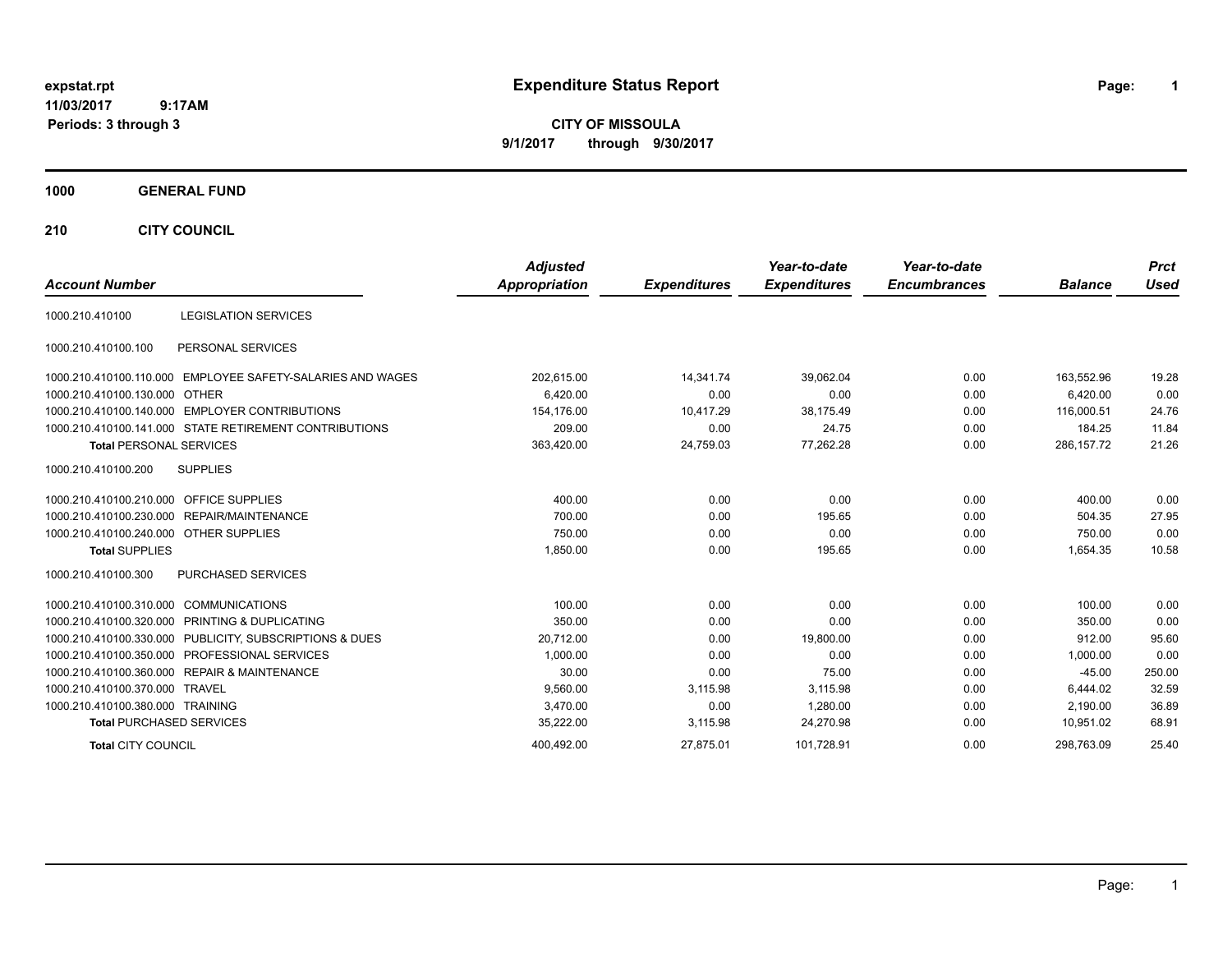**2**

**CITY OF MISSOULA 9/1/2017 through 9/30/2017**

**1000 GENERAL FUND**

**220 MAYOR**

| <b>Account Number</b>                   |                                                         | <b>Adjusted</b><br><b>Appropriation</b> | <b>Expenditures</b> | Year-to-date<br><b>Expenditures</b> | Year-to-date<br><b>Encumbrances</b> | <b>Balance</b> | <b>Prct</b><br><b>Used</b> |
|-----------------------------------------|---------------------------------------------------------|-----------------------------------------|---------------------|-------------------------------------|-------------------------------------|----------------|----------------------------|
|                                         |                                                         |                                         |                     |                                     |                                     |                |                            |
| 1000.220.410210                         | <b>ADMINISTRATION</b>                                   |                                         |                     |                                     |                                     |                |                            |
| 1000.220.410210.100                     | PERSONAL SERVICES                                       |                                         |                     |                                     |                                     |                |                            |
|                                         | 1000.220.410210.110.000 SALARIES AND WAGES              | 319,013.00                              | 25,184.24           | 68.685.96                           | 0.00                                | 250.327.04     | 21.53                      |
| 1000.220.410210.120.000 OVERTIME        |                                                         | 490.00                                  | 0.00                | 0.00                                | 0.00                                | 490.00         | 0.00                       |
| 1000.220.410210.130.000 OTHER           |                                                         | 7.644.00                                | 0.00                | 0.00                                | 0.00                                | 7.644.00       | 0.00                       |
|                                         | 1000.220.410210.140.000 EMPLOYER CONTRIBUTIONS          | 99,557.00                               | 7,905.52            | 25,339.84                           | 0.00                                | 74,217.16      | 25.45                      |
|                                         | 1000.220.410210.141.000 STATE RETIREMENT CONTRIBUTIONS  | 326.00                                  | 0.00                | 53.63                               | 0.00                                | 272.37         | 16.45                      |
| <b>Total PERSONAL SERVICES</b>          |                                                         | 427,030.00                              | 33,089.76           | 94,079.43                           | 0.00                                | 332,950.57     | 22.03                      |
| 1000.220.410210.200                     | <b>SUPPLIES</b>                                         |                                         |                     |                                     |                                     |                |                            |
| 1000.220.410210.210.000 OFFICE SUPPLIES |                                                         | 1,004.00                                | 13.98               | 184.08                              | 0.00                                | 819.92         | 18.33                      |
|                                         | 1000.220.410210.220.000 OPERATING SUPPLIES              | 1,120.00                                | 0.00                | 0.00                                | 0.00                                | 1,120.00       | 0.00                       |
|                                         | 1000.220.410210.230.000 REPAIR/MAINTENANCE              | 100.00                                  | 0.00                | 0.00                                | 0.00                                | 100.00         | 0.00                       |
| 1000.220.410210.231.000 GASOLINE        |                                                         | 108.00                                  | 0.00                | 0.00                                | 0.00                                | 108.00         | 0.00                       |
| <b>Total SUPPLIES</b>                   |                                                         | 2,332.00                                | 13.98               | 184.08                              | 0.00                                | 2,147.92       | 7.89                       |
| 1000.220.410210.300                     | PURCHASED SERVICES                                      |                                         |                     |                                     |                                     |                |                            |
| 1000.220.410210.310.000 COMMUNICATIONS  |                                                         | 890.00                                  | 7.96                | 20.66                               | 0.00                                | 869.34         | 2.32                       |
|                                         | 1000.220.410210.320.000 PRINTING & DUPLICATING          | 956.00                                  | 0.00                | 0.00                                | 0.00                                | 956.00         | 0.00                       |
|                                         | 1000.220.410210.330.000 PUBLICITY, SUBSCRIPTIONS & DUES | 8,635.00                                | 0.00                | 6,574.40                            | 0.00                                | 2,060.60       | 76.14                      |
|                                         | 1000.220.410210.344.000 TELEPHONE SERVICE               | 4,124.00                                | 0.00                | 199.19                              | 0.00                                | 3,924.81       | 4.83                       |
|                                         | 1000.220.410210.350.000 PROFESSIONAL SERVICES           | 2,072.00                                | 0.00                | 0.00                                | 0.00                                | 2,072.00       | 0.00                       |
|                                         | 1000.220.410210.360.000 REPAIR & MAINTENANCE            | 605.00                                  | 16.36               | 133.36                              | 0.00                                | 471.64         | 22.04                      |
| 1000.220.410210.370.000 TRAVEL          |                                                         | 2,508.00                                | 0.00                | 0.00                                | 0.00                                | 2,508.00       | 0.00                       |
| 1000.220.410210.380.000 TRAINING        |                                                         | 1,900.00                                | 0.00                | 0.00                                | 0.00                                | 1,900.00       | 0.00                       |
|                                         | 1000.220.410210.390.000 OTHER PURCHASED SERVICES        | 1,050.00                                | 0.00                | 0.00                                | 0.00                                | 1,050.00       | 0.00                       |
| <b>Total PURCHASED SERVICES</b>         |                                                         | 22,740.00                               | 24.32               | 6,927.61                            | 0.00                                | 15,812.39      | 30.46                      |
| <b>Total ADMINISTRATION</b>             |                                                         | 452,102.00                              | 33,128.06           | 101,191.12                          | 0.00                                | 350,910.88     | 22.38                      |
| 1000000110005                           | <b>DUDLIO DEL ATIONO</b>                                |                                         |                     |                                     |                                     |                |                            |

1000.220.410225 PUBLIC RELATIONS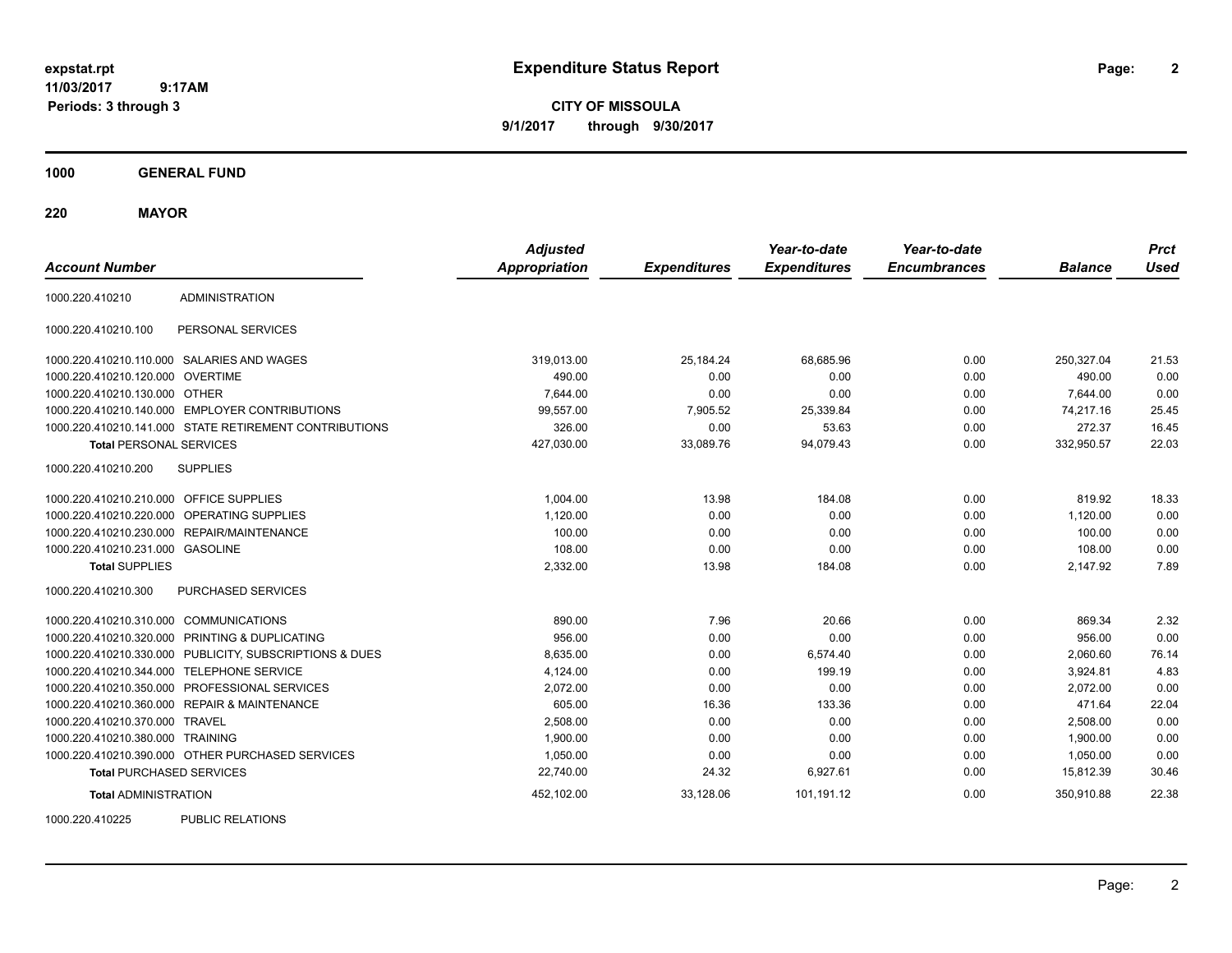**CITY OF MISSOULA 9/1/2017 through 9/30/2017**

**1000 GENERAL FUND**

**220 MAYOR**

| <b>Account Number</b>                          |                                                         | <b>Adjusted</b><br><b>Appropriation</b> | <b>Expenditures</b> | Year-to-date<br><b>Expenditures</b> | Year-to-date<br><b>Encumbrances</b> | <b>Balance</b> | <b>Prct</b><br><b>Used</b> |
|------------------------------------------------|---------------------------------------------------------|-----------------------------------------|---------------------|-------------------------------------|-------------------------------------|----------------|----------------------------|
| 1000.220.410225.100                            | PERSONAL SERVICES                                       |                                         |                     |                                     |                                     |                |                            |
| 1000.220.410225.110.000 SALARIES AND WAGES     |                                                         | 6,511.00                                | 513.98              | 1,401.76                            | 0.00                                | 5,109.24       | 21.53                      |
| 1000.220.410225.120.000 OVERTIME               |                                                         | 10.00                                   | 0.00                | 0.00                                | 0.00                                | 10.00          | 0.00                       |
| 1000.220.410225.130.000 OTHER                  |                                                         | 156.00                                  | 0.00                | 0.00                                | 0.00                                | 156.00         | 0.00                       |
|                                                | 1000.220.410225.140.000 EMPLOYER CONTRIBUTIONS          | 2,033.00                                | 160.83              | 516.67                              | 0.00                                | 1,516.33       | 25.41                      |
|                                                | 1000.220.410225.141.000 STATE RETIREMENT CONTRIBUTIONS  | 7.00                                    | 0.00                | 0.00                                | 0.00                                | 7.00           | 0.00                       |
| <b>Total PERSONAL SERVICES</b>                 |                                                         | 8,717.00                                | 674.81              | 1,918.43                            | 0.00                                | 6,798.57       | 22.01                      |
| 1000.220.410225.200                            | <b>SUPPLIES</b>                                         |                                         |                     |                                     |                                     |                |                            |
| 1000.220.410225.240.000 OTHER SUPPLIES         |                                                         | 400.00                                  | 0.00                | 0.00                                | 0.00                                | 400.00         | 0.00                       |
| <b>Total SUPPLIES</b>                          |                                                         | 400.00                                  | 0.00                | 0.00                                | 0.00                                | 400.00         | 0.00                       |
| 1000.220.410225.300                            | PURCHASED SERVICES                                      |                                         |                     |                                     |                                     |                |                            |
|                                                | 1000.220.410225.330.000 PUBLICITY, SUBSCRIPTIONS & DUES | 1.982.00                                | 650.58              | 940.58                              | 0.00                                | 1.041.42       | 47.46                      |
|                                                | 1000.220.410225.390.000 OTHER PURCHASED SERVICES        | 200.00                                  | 0.00                | 0.00                                | 0.00                                | 200.00         | 0.00                       |
| <b>Total PURCHASED SERVICES</b>                |                                                         | 2,182.00                                | 650.58              | 940.58                              | 0.00                                | 1,241.42       | 43.11                      |
| <b>Total PUBLIC RELATIONS</b>                  |                                                         | 11,299.00                               | 1.325.39            | 2,859.01                            | 0.00                                | 8,439.99       | 25.30                      |
| 1000.220.410250                                | <b>ADMINISTRATION</b>                                   |                                         |                     |                                     |                                     |                |                            |
| 1000.220.410250.100                            | PERSONAL SERVICES                                       |                                         |                     |                                     |                                     |                |                            |
| 1000.220.410250.110.000 SALARIES AND WAGES     |                                                         | 78,905.00                               | 6,043.11            | 16,618.53                           | 0.00                                | 62,286.47      | 21.06                      |
|                                                | 1000.220.410250.140.000 EMPLOYER CONTRIBUTIONS          | 23,238.00                               | 1,846.03            | 6,032.69                            | 0.00                                | 17,205.31      | 25.96                      |
|                                                | 1000.220.410250.141.000 STATE RETIREMENT CONTRIBUTIONS  | 79.00                                   | 0.00                | 0.00                                | 0.00                                | 79.00          | 0.00                       |
| <b>Total PERSONAL SERVICES</b>                 |                                                         | 102,222.00                              | 7,889.14            | 22,651.22                           | 0.00                                | 79,570.78      | 22.16                      |
| 1000.220.410250.300                            | PURCHASED SERVICES                                      |                                         |                     |                                     |                                     |                |                            |
| 1000.220.410250.320.000 PRINTING & DUPLICATING |                                                         | 2,100.00                                | 0.00                | 0.00                                | 0.00                                | 2,100.00       | 0.00                       |
| 1000.220.410250.344.000                        | <b>TELEPHONE SERVICE</b>                                | 1,952.00                                | 0.00                | 115.89                              | 0.00                                | 1,836.11       | 5.94                       |
| 1000.220.410250.350.000 PROFESSIONAL SERVICES  |                                                         | 1,235.00                                | 0.00                | 0.00                                | 0.00                                | 1,235.00       | 0.00                       |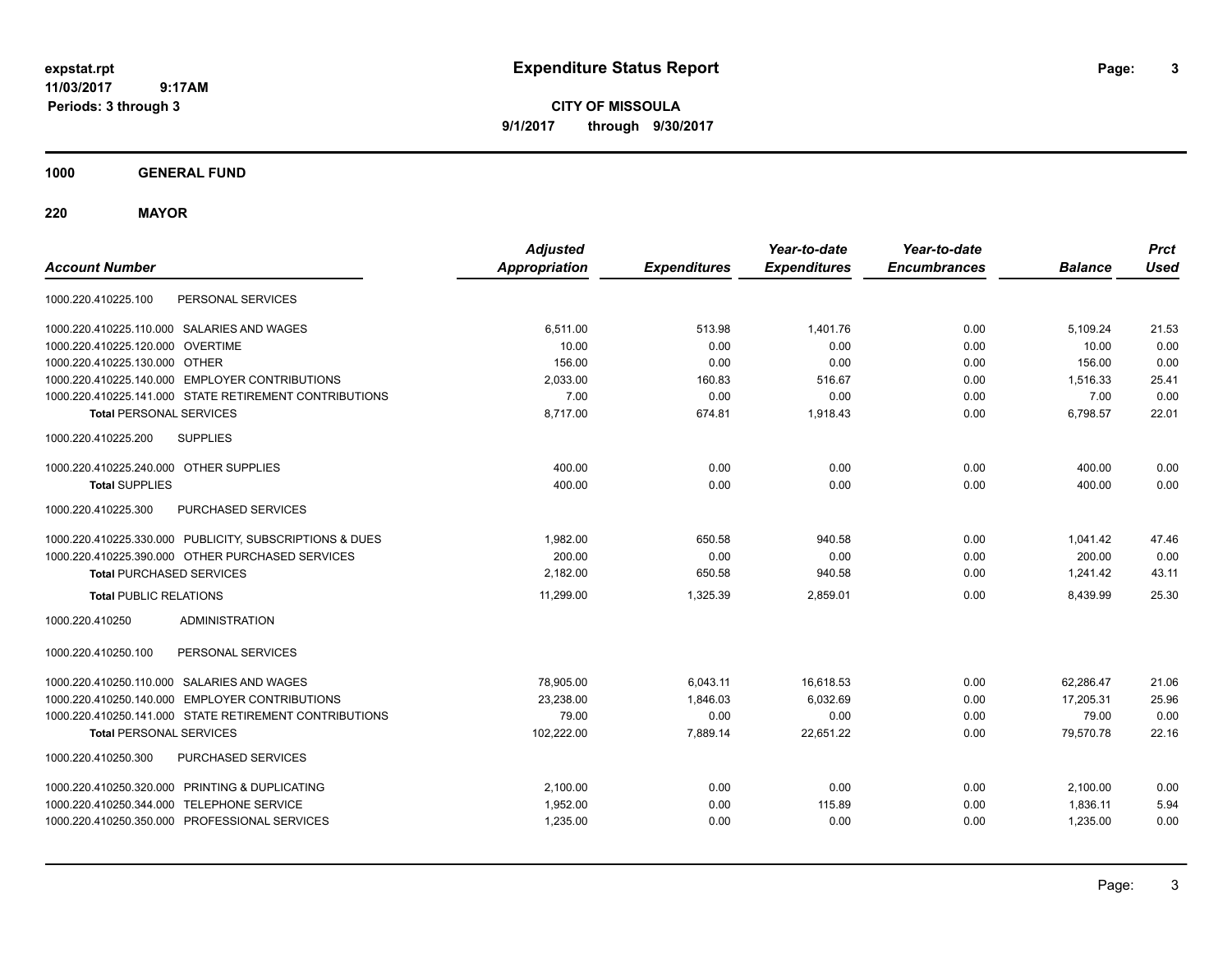**CITY OF MISSOULA 9/1/2017 through 9/30/2017**

**1000 GENERAL FUND**

## **220 MAYOR**

|                                  | <b>Adjusted</b> |                     |                     | Year-to-date        |                | Prct        |
|----------------------------------|-----------------|---------------------|---------------------|---------------------|----------------|-------------|
| <b>Account Number</b>            | Appropriation   | <b>Expenditures</b> | <b>Expenditures</b> | <b>Encumbrances</b> | <b>Balance</b> | <b>Used</b> |
| 1000.220.410250.380.000 TRAINING | 420.00          | 0.00                | 0.00                | 0.00                | 420.00         | 0.00        |
| <b>Total PURCHASED SERVICES</b>  | 5,707.00        | 0.00                | 115.89              | 0.00                | 5.591.11       | 2.03        |
| <b>Total ADMINISTRATION</b>      | 107.929.00      | 7.889.14            | 22.767.11           | 0.00                | 85.161.89      | 21.09       |
| <b>Total MAYOR</b>               | 571,330.00      | 42.342.59           | 126.817.24          | 0.00                | 444.512.76     | 22.20       |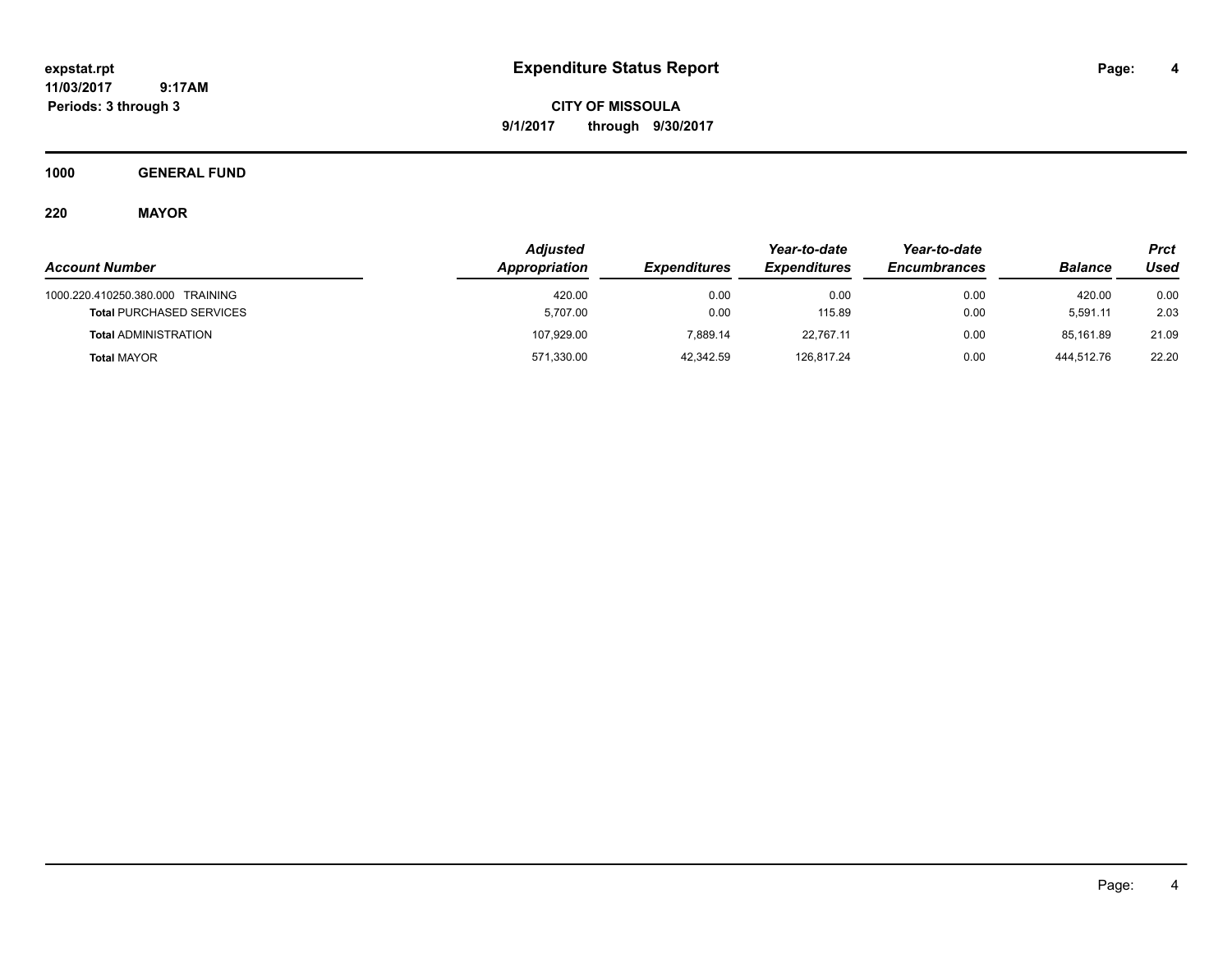**CITY OF MISSOULA 9/1/2017 through 9/30/2017**

**1000 GENERAL FUND**

### **221 HUMAN RESOURCES**

|                                         |                                                         | <b>Adjusted</b>      |                     | Year-to-date        | Year-to-date        |                | <b>Prct</b> |
|-----------------------------------------|---------------------------------------------------------|----------------------|---------------------|---------------------|---------------------|----------------|-------------|
| <b>Account Number</b>                   |                                                         | <b>Appropriation</b> | <b>Expenditures</b> | <b>Expenditures</b> | <b>Encumbrances</b> | <b>Balance</b> | <b>Used</b> |
| 1000.221.410810                         | <b>ADMINISTRATION</b>                                   |                      |                     |                     |                     |                |             |
| 1000.221.410810.100                     | PERSONAL SERVICES                                       |                      |                     |                     |                     |                |             |
|                                         | 1000.221.410810.110.000 SALARIES AND WAGES              | 99.017.00            | 7,159.62            | 19,723.96           | 0.00                | 79,293.04      | 19.92       |
|                                         | 1000.221.410810.140.000 EMPLOYER CONTRIBUTIONS          | 35.193.00            | 2.628.37            | 8.744.40            | 0.00                | 26.448.60      | 24.85       |
|                                         | 1000.221.410810.141.000 STATE RETIREMENT CONTRIBUTIONS  | 99.00                | 0.00                | 28.55               | 0.00                | 70.45          | 28.84       |
| <b>Total PERSONAL SERVICES</b>          |                                                         | 134,309.00           | 9,787.99            | 28,496.91           | 0.00                | 105,812.09     | 21.22       |
| 1000.221.410810.200                     | <b>SUPPLIES</b>                                         |                      |                     |                     |                     |                |             |
| 1000.221.410810.210.000 OFFICE SUPPLIES |                                                         | 1.000.00             | 0.00                | 830.69              | 0.00                | 169.31         | 83.07       |
| <b>Total SUPPLIES</b>                   |                                                         | 1,000.00             | 0.00                | 830.69              | 0.00                | 169.31         | 83.07       |
| 1000.221.410810.300                     | PURCHASED SERVICES                                      |                      |                     |                     |                     |                |             |
| 1000.221.410810.310.000 COMMUNICATIONS  |                                                         | 450.00               | 35.22               | 56.19               | 0.00                | 393.81         | 12.49       |
|                                         | 1000.221.410810.320.000 PRINTING & DUPLICATING          | 417.00               | 0.00                | 0.00                | 0.00                | 417.00         | 0.00        |
|                                         | 1000.221.410810.330.000 PUBLICITY, SUBSCRIPTIONS & DUES | 750.00               | 0.00                | 0.00                | 0.00                | 750.00         | 0.00        |
|                                         | 1000.221.410810.344.000 TELEPHONE SERVICE               | 45.00                | 0.00                | 2.67                | 0.00                | 42.33          | 5.93        |
|                                         | 1000.221.410810.360.000 REPAIR & MAINTENANCE            | 1.260.00             | 0.00                | 16.25               | 0.00                | 1,243.75       | 1.29        |
| 1000.221.410810.370.000 TRAVEL          |                                                         | 995.00               | 0.00                | 0.00                | 0.00                | 995.00         | 0.00        |
| 1000.221.410810.380.000 TRAINING        |                                                         | 1,225.00             | 0.00                | 0.00                | 0.00                | 1,225.00       | 0.00        |
| <b>Total PURCHASED SERVICES</b>         |                                                         | 5.142.00             | 35.22               | 75.11               | 0.00                | 5,066.89       | 1.46        |
| <b>Total ADMINISTRATION</b>             |                                                         | 140,451.00           | 9,823.21            | 29,402.71           | 0.00                | 111,048.29     | 20.93       |
| 1000.221.410820                         | <b>TRAINING</b>                                         |                      |                     |                     |                     |                |             |
| 1000.221.410820.100                     | PERSONAL SERVICES                                       |                      |                     |                     |                     |                |             |
|                                         | 1000.221.410820.110.000 SALARIES AND WAGES              | 4,984.00             | 190.14              | 522.89              | 0.00                | 4,461.11       | 10.49       |
|                                         | 1000.221.410820.140.000 EMPLOYER CONTRIBUTIONS          | 1,835.00             | 73.00               | 248.59              | 0.00                | 1,586.41       | 13.55       |
|                                         | 1000.221.410820.141.000 STATE RETIREMENT CONTRIBUTIONS  | 5.00                 | 0.00                | 0.00                | 0.00                | 5.00           | 0.00        |
| <b>Total PERSONAL SERVICES</b>          |                                                         | 6,824.00             | 263.14              | 771.48              | 0.00                | 6,052.52       | 11.31       |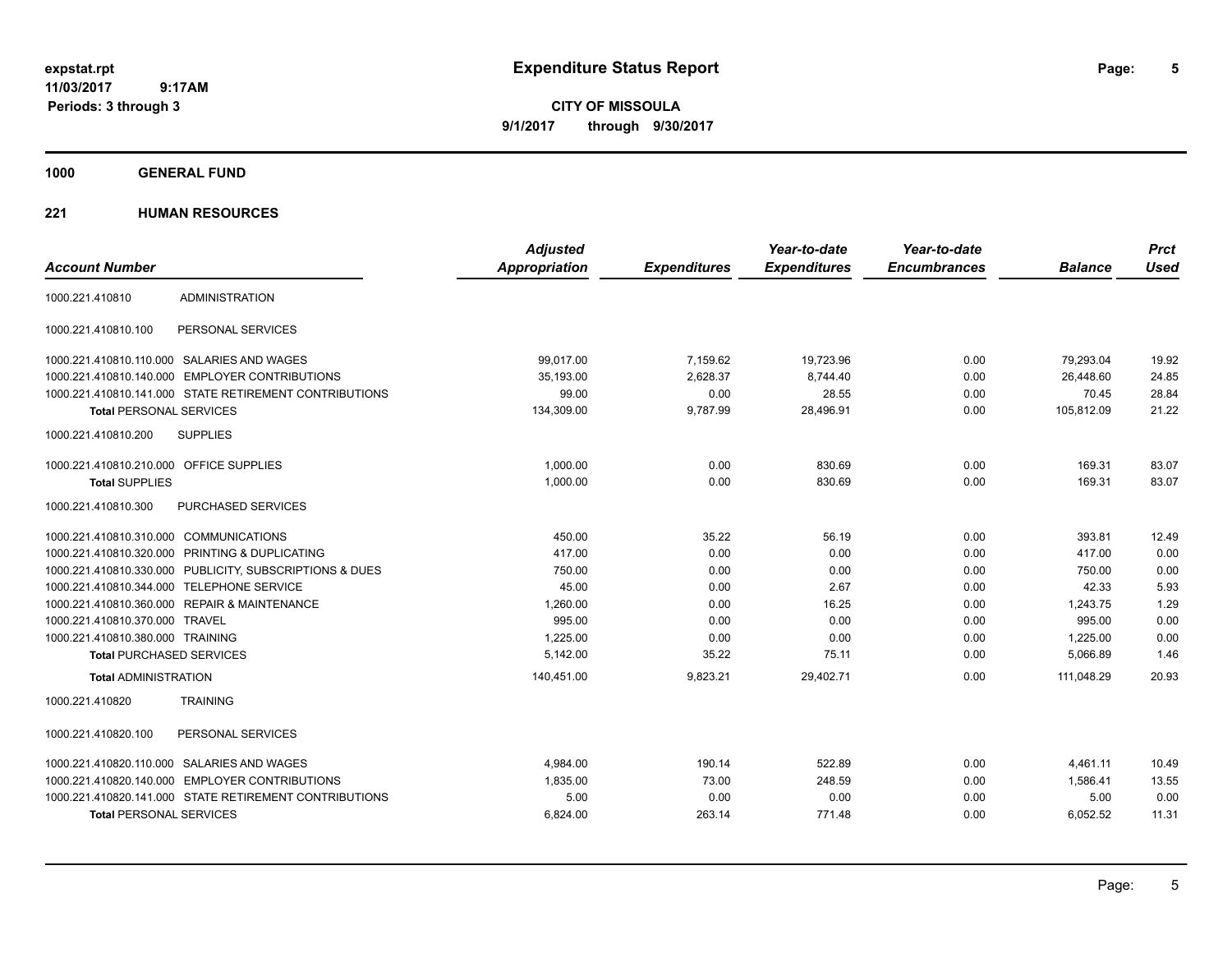**CITY OF MISSOULA 9/1/2017 through 9/30/2017**

### **1000 GENERAL FUND**

### **221 HUMAN RESOURCES**

|                                                         | <b>Adjusted</b>      |                     | Year-to-date        | Year-to-date        |                | <b>Prct</b> |
|---------------------------------------------------------|----------------------|---------------------|---------------------|---------------------|----------------|-------------|
| <b>Account Number</b>                                   | <b>Appropriation</b> | <b>Expenditures</b> | <b>Expenditures</b> | <b>Encumbrances</b> | <b>Balance</b> | <b>Used</b> |
| <b>SUPPLIES</b><br>1000.221.410820.200                  |                      |                     |                     |                     |                |             |
| 1000.221.410820.210.000 OFFICE SUPPLIES                 | 405.00               | 0.00                | 0.00                | 0.00                | 405.00         | 0.00        |
| <b>Total SUPPLIES</b>                                   | 405.00               | 0.00                | 0.00                | 0.00                | 405.00         | 0.00        |
| 1000.221.410820.300<br>PURCHASED SERVICES               |                      |                     |                     |                     |                |             |
| 1000.221.410820.320.000 PRINTING & DUPLICATING          | 500.00               | 0.00                | 0.00                | 0.00                | 500.00         | 0.00        |
| 1000.221.410820.330.000 PUBLICITY, SUBSCRIPTIONS & DUES | 26.00                | 0.00                | 0.00                | 0.00                | 26.00          | 0.00        |
| 1000.221.410820.344.000 TELEPHONE SERVICE               | 34.00                | 0.00                | 0.00                | 0.00                | 34.00          | 0.00        |
| 1000.221.410820.350.000 PROFESSIONAL SERVICES           | 2,000.00             | 1,750.00            | 1,750.00            | 0.00                | 250.00         | 87.50       |
| 1000.221.410820.360.000 REPAIR & MAINTENANCE            | 1,556.00             | 0.00                | 48.80               | 0.00                | 1,507.20       | 3.14        |
| 1000.221.410820.370.000 TRAVEL                          | 600.00               | 29.44               | 131.02              | 0.00                | 468.98         | 21.84       |
| 1000.221.410820.380.000 TRAINING                        | 1,250.00             | 0.00                | 151.00              | 0.00                | 1,099.00       | 12.08       |
| <b>Total PURCHASED SERVICES</b>                         | 5,966.00             | 1,779.44            | 2,080.82            | 0.00                | 3,885.18       | 34.88       |
| <b>Total TRAINING</b>                                   | 13,195.00            | 2,042.58            | 2,852.30            | 0.00                | 10,342.70      | 21.62       |
| <b>RISK MANAGEMENT</b><br>1000.221.410835               |                      |                     |                     |                     |                |             |
| 1000.221.410835.100<br>PERSONAL SERVICES                |                      |                     |                     |                     |                |             |
| 1000.221.410835.110.000 SALARIES AND WAGES              | 48,393.00            | 0.00                | 0.00                | 0.00                | 48,393.00      | 0.00        |
| 1000.221.410835.140.000 EMPLOYER CONTRIBUTIONS          | 18,104.00            | 0.00                | 0.00                | 0.00                | 18,104.00      | 0.00        |
| 1000.221.410835.141.000 STATE RETIREMENT CONTRIBUTIONS  | 48.00                | 0.00                | 0.00                | 0.00                | 48.00          | 0.00        |
| <b>Total PERSONAL SERVICES</b>                          | 66,545.00            | 0.00                | 0.00                | 0.00                | 66,545.00      | 0.00        |
| <b>SUPPLIES</b><br>1000.221.410835.200                  |                      |                     |                     |                     |                |             |
| 1000.221.410835.210.000 OFFICE SUPPLIES                 | 200.00               | 0.00                | 0.00                | 0.00                | 200.00         | 0.00        |
| 1000.221.410835.220.000 OPERATING SUPPLIES              | 300.00               | 0.00                | 0.00                | 0.00                | 300.00         | 0.00        |
| 1000.221.410835.231.000 GASOLINE                        | 172.00               | 0.00                | 0.00                | 0.00                | 172.00         | 0.00        |
| <b>Total SUPPLIES</b>                                   | 672.00               | 0.00                | 0.00                | 0.00                | 672.00         | 0.00        |
| <b>PURCHASED SERVICES</b><br>1000.221.410835.300        |                      |                     |                     |                     |                |             |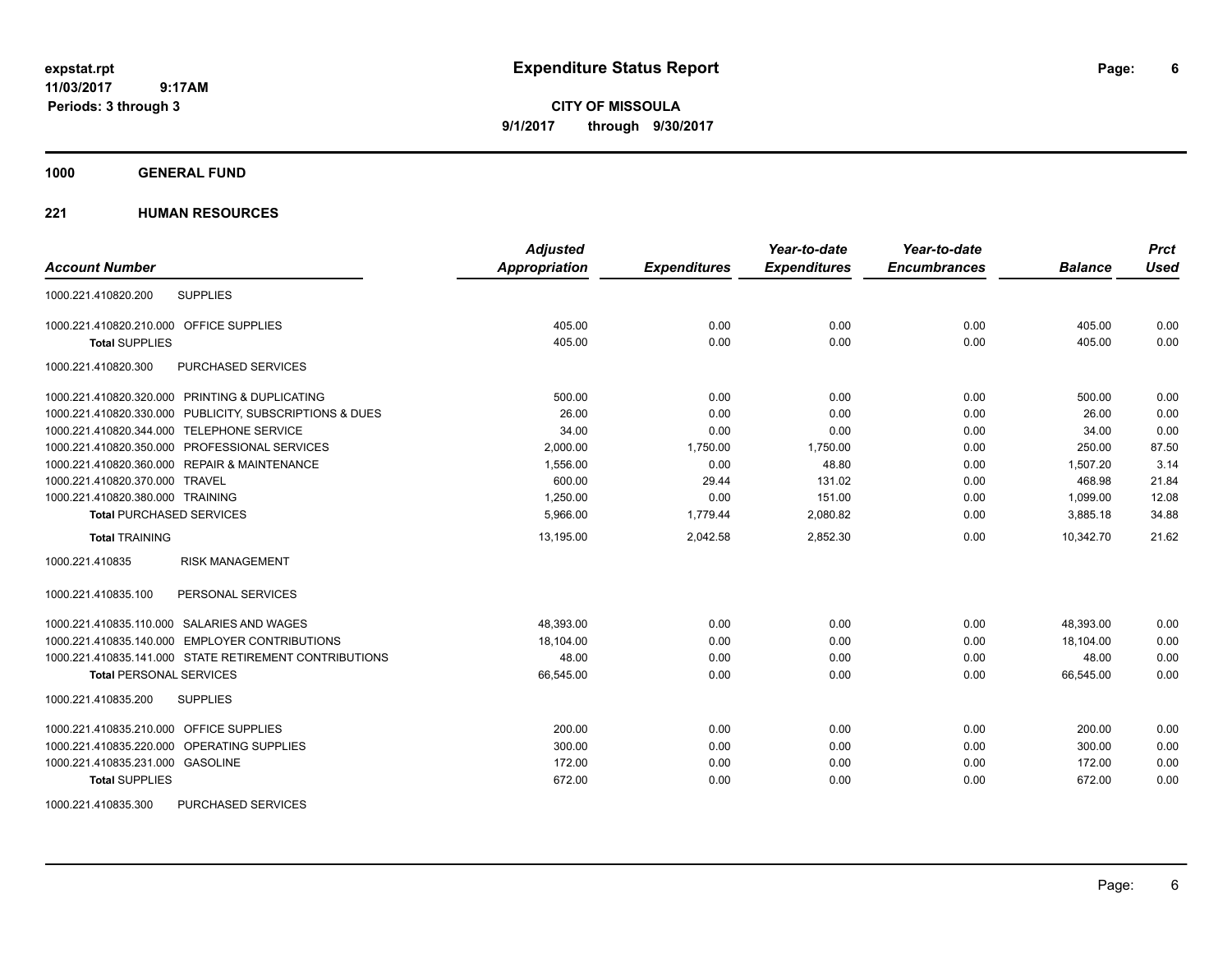**CITY OF MISSOULA 9/1/2017 through 9/30/2017**

**1000 GENERAL FUND**

### **221 HUMAN RESOURCES**

| <b>Account Number</b>                     |                                                         | <b>Adjusted</b><br>Appropriation | <b>Expenditures</b> | Year-to-date<br><b>Expenditures</b> | Year-to-date<br><b>Encumbrances</b> | <b>Balance</b> | <b>Prct</b><br><b>Used</b> |
|-------------------------------------------|---------------------------------------------------------|----------------------------------|---------------------|-------------------------------------|-------------------------------------|----------------|----------------------------|
|                                           |                                                         |                                  |                     |                                     |                                     |                |                            |
| 1000.221.410835.310.000 COMMUNICATIONS    |                                                         | 100.00                           | 0.00                | 0.00                                | 0.00                                | 100.00         | 0.00                       |
|                                           | 1000.221.410835.320.000 PRINTING & DUPLICATING          | 100.00                           | 0.00                | 0.00                                | 0.00                                | 100.00         | 0.00                       |
|                                           | 1000.221.410835.330.000 PUBLICITY, SUBSCRIPTIONS & DUES | 150.00                           | 0.00                | 0.00                                | 0.00                                | 150.00         | 0.00                       |
| 1000.221.410835.344.000 TELEPHONE SERVICE |                                                         | 145.00                           | 0.00                | 0.00                                | 0.00                                | 145.00         | 0.00                       |
| <b>Total PURCHASED SERVICES</b>           |                                                         | 495.00                           | 0.00                | 0.00                                | 0.00                                | 495.00         | 0.00                       |
| <b>Total RISK MANAGEMENT</b>              |                                                         | 67,712.00                        | 0.00                | 0.00                                | 0.00                                | 67,712.00      | 0.00                       |
| 1000.221.410840                           | <b>LABOR RELATIONS</b>                                  |                                  |                     |                                     |                                     |                |                            |
| 1000.221.410840.100                       | PERSONAL SERVICES                                       |                                  |                     |                                     |                                     |                |                            |
|                                           | 1000.221.410840.110.000 SALARIES AND WAGES              | 45,172.00                        | 3,267.88            | 8,980.18                            | 0.00                                | 36,191.82      | 19.88                      |
|                                           | 1000.221.410840.140.000 EMPLOYER CONTRIBUTIONS          | 18,918.00                        | 1,428.20            | 4,931.44                            | 0.00                                | 13.986.56      | 26.07                      |
|                                           | 1000.221.410840.141.000 STATE RETIREMENT CONTRIBUTIONS  | 45.00                            | 0.00                | 0.00                                | 0.00                                | 45.00          | 0.00                       |
| <b>Total PERSONAL SERVICES</b>            |                                                         | 64,135.00                        | 4,696.08            | 13,911.62                           | 0.00                                | 50,223.38      | 21.69                      |
| 1000.221.410840.200                       | <b>SUPPLIES</b>                                         |                                  |                     |                                     |                                     |                |                            |
| 1000.221.410840.210.000 OFFICE SUPPLIES   |                                                         | 950.00                           | 0.00                | 0.00                                | 0.00                                | 950.00         | 0.00                       |
| <b>Total SUPPLIES</b>                     |                                                         | 950.00                           | 0.00                | 0.00                                | 0.00                                | 950.00         | 0.00                       |
| 1000.221.410840.300                       | PURCHASED SERVICES                                      |                                  |                     |                                     |                                     |                |                            |
|                                           | 1000.221.410840.320.000 PRINTING & DUPLICATING          | 350.00                           | 0.00                | 0.00                                | 0.00                                | 350.00         | 0.00                       |
|                                           | 1000.221.410840.330.000 PUBLICITY, SUBSCRIPTIONS & DUES | 450.00                           | 0.00                | 0.00                                | 0.00                                | 450.00         | 0.00                       |
| 1000.221.410840.344.000 TELEPHONE SERVICE |                                                         | 24.00                            | 0.00                | 0.00                                | 0.00                                | 24.00          | 0.00                       |
|                                           | 1000.221.410840.360.000 REPAIR & MAINTENANCE            | 526.00                           | 0.00                | 0.00                                | 0.00                                | 526.00         | 0.00                       |
| 1000.221.410840.370.000 TRAVEL            |                                                         | 815.00                           | 0.00                | 0.00                                | 0.00                                | 815.00         | 0.00                       |
| 1000.221.410840.380.000 TRAINING          |                                                         | 300.00                           | 0.00                | 0.00                                | 0.00                                | 300.00         | 0.00                       |
| <b>Total PURCHASED SERVICES</b>           |                                                         | 2,465.00                         | 0.00                | 0.00                                | 0.00                                | 2,465.00       | 0.00                       |
| <b>Total LABOR RELATIONS</b>              |                                                         | 67,550.00                        | 4,696.08            | 13,911.62                           | 0.00                                | 53,638.38      | 20.59                      |
| 1000.221.410850                           | <b>EEO COMPLIANCE</b>                                   |                                  |                     |                                     |                                     |                |                            |

1000.221.410850.100 PERSONAL SERVICES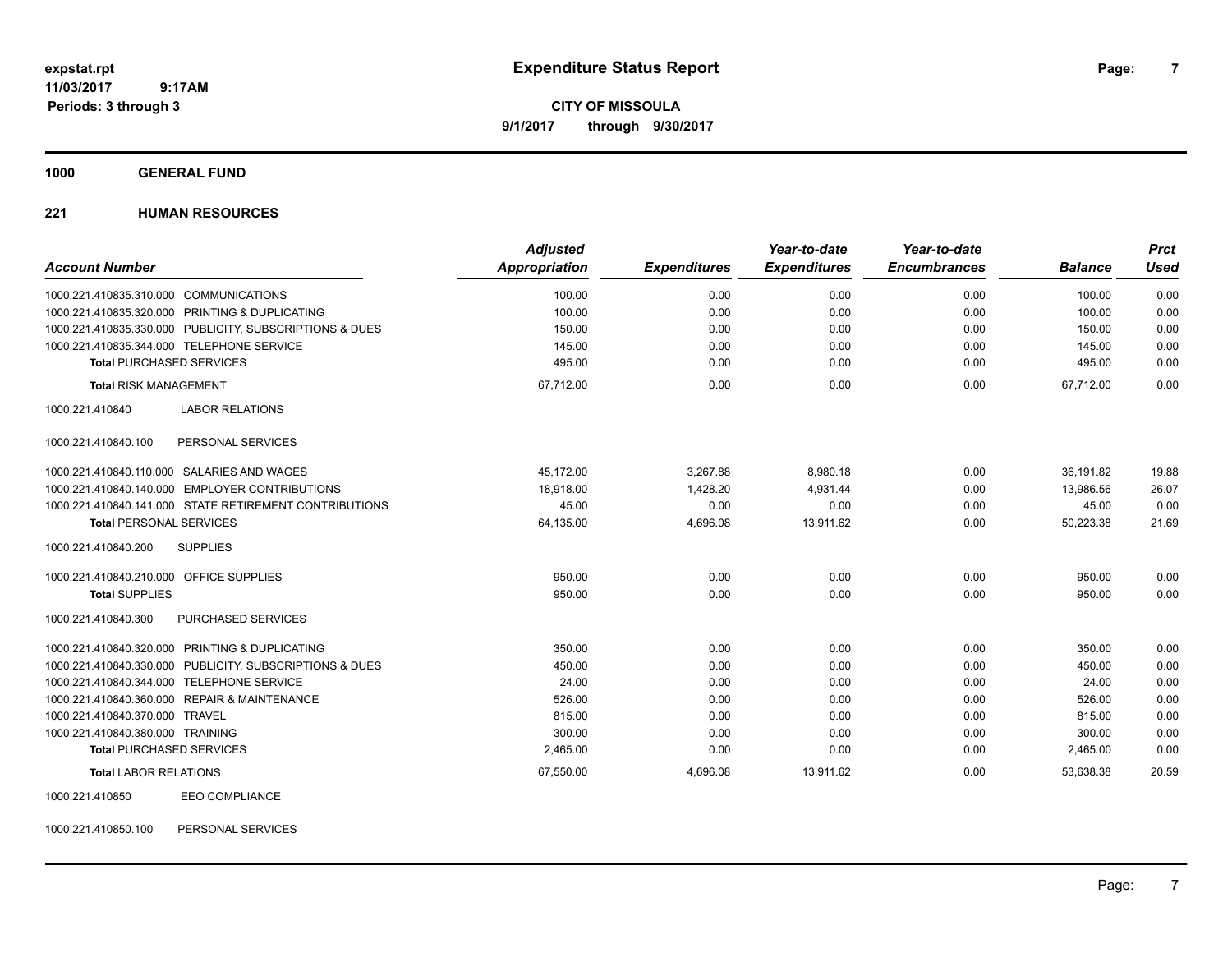**CITY OF MISSOULA 9/1/2017 through 9/30/2017**

**1000 GENERAL FUND**

### **221 HUMAN RESOURCES**

|                                                        | <b>Adjusted</b> |                     | Year-to-date        | Year-to-date        |                | <b>Prct</b> |
|--------------------------------------------------------|-----------------|---------------------|---------------------|---------------------|----------------|-------------|
| <b>Account Number</b>                                  | Appropriation   | <b>Expenditures</b> | <b>Expenditures</b> | <b>Encumbrances</b> | <b>Balance</b> | <b>Used</b> |
| 1000.221.410850.110.000 SALARIES AND WAGES             | 40,039.00       | 3,218.41            | 8,850.63            | 0.00                | 31,188.37      | 22.11       |
| 1000.221.410850.140.000 EMPLOYER CONTRIBUTIONS         | 14.110.00       | 1.167.57            | 3,889.07            | 0.00                | 10,220.93      | 27.56       |
| 1000.221.410850.141.000 STATE RETIREMENT CONTRIBUTIONS | 40.00           | 0.00                | 0.00                | 0.00                | 40.00          | 0.00        |
| <b>Total PERSONAL SERVICES</b>                         | 54,189.00       | 4,385.98            | 12,739.70           | 0.00                | 41,449.30      | 23.51       |
| 1000.221.410850.200<br><b>SUPPLIES</b>                 |                 |                     |                     |                     |                |             |
| <b>Total SUPPLIES</b>                                  | 0.00            | 0.00                | 0.00                | 0.00                | 0.00           | 0.00        |
| 1000.221.410850.300<br><b>PURCHASED SERVICES</b>       |                 |                     |                     |                     |                |             |
| 1000.221.410850.350.000 PROFESSIONAL SERVICES          | 9,000.00        | 0.00                | 0.00                | 0.00                | 9,000.00       | 0.00        |
| <b>Total PURCHASED SERVICES</b>                        | 9,000.00        | 0.00                | 0.00                | 0.00                | 9,000.00       | 0.00        |
| CAPITAL OUTLAY<br>1000.221.410850.900                  |                 |                     |                     |                     |                |             |
| <b>Total CAPITAL OUTLAY</b>                            | 0.00            | 0.00                | 0.00                | 0.00                | 0.00           | 0.00        |
| <b>Total EEO COMPLIANCE</b>                            | 63,189.00       | 4,385.98            | 12,739.70           | 0.00                | 50,449.30      | 20.16       |
| <b>EMPLOYEE BENEFITS</b><br>1000.221.410860            |                 |                     |                     |                     |                |             |
| 1000.221.410860.100<br>PERSONAL SERVICES               |                 |                     |                     |                     |                |             |
| 1000.221.410860.110.000 SALARIES AND WAGES             | 27,081.00       | 2,723.98            | 7,490.97            | 0.00                | 19,590.03      | 27.66       |
| 1000.221.410860.140.000 EMPLOYER CONTRIBUTIONS         | 9,340.00        | 977.42              | 3,241.64            | 0.00                | 6,098.36       | 34.71       |
| 1000.221.410860.141.000 STATE RETIREMENT CONTRIBUTIONS | 27.00           | 0.00                | 0.00                | 0.00                | 27.00          | 0.00        |
| <b>Total PERSONAL SERVICES</b>                         | 36,448.00       | 3,701.40            | 10,732.61           | 0.00                | 25,715.39      | 29.45       |
| 1000.221.410860.200<br><b>SUPPLIES</b>                 |                 |                     |                     |                     |                |             |
| 1000.221.410860.210.000 OFFICE SUPPLIES                | 760.00          | 29.25               | 29.25               | 0.00                | 730.75         | 3.85        |
| <b>Total SUPPLIES</b>                                  | 760.00          | 29.25               | 29.25               | 0.00                | 730.75         | 3.85        |
| 1000.221.410860.300<br>PURCHASED SERVICES              |                 |                     |                     |                     |                |             |
| 1000.221.410860.320.000 PRINTING & DUPLICATING         | 365.00          | 0.00                | 0.00                | 0.00                | 365.00         | 0.00        |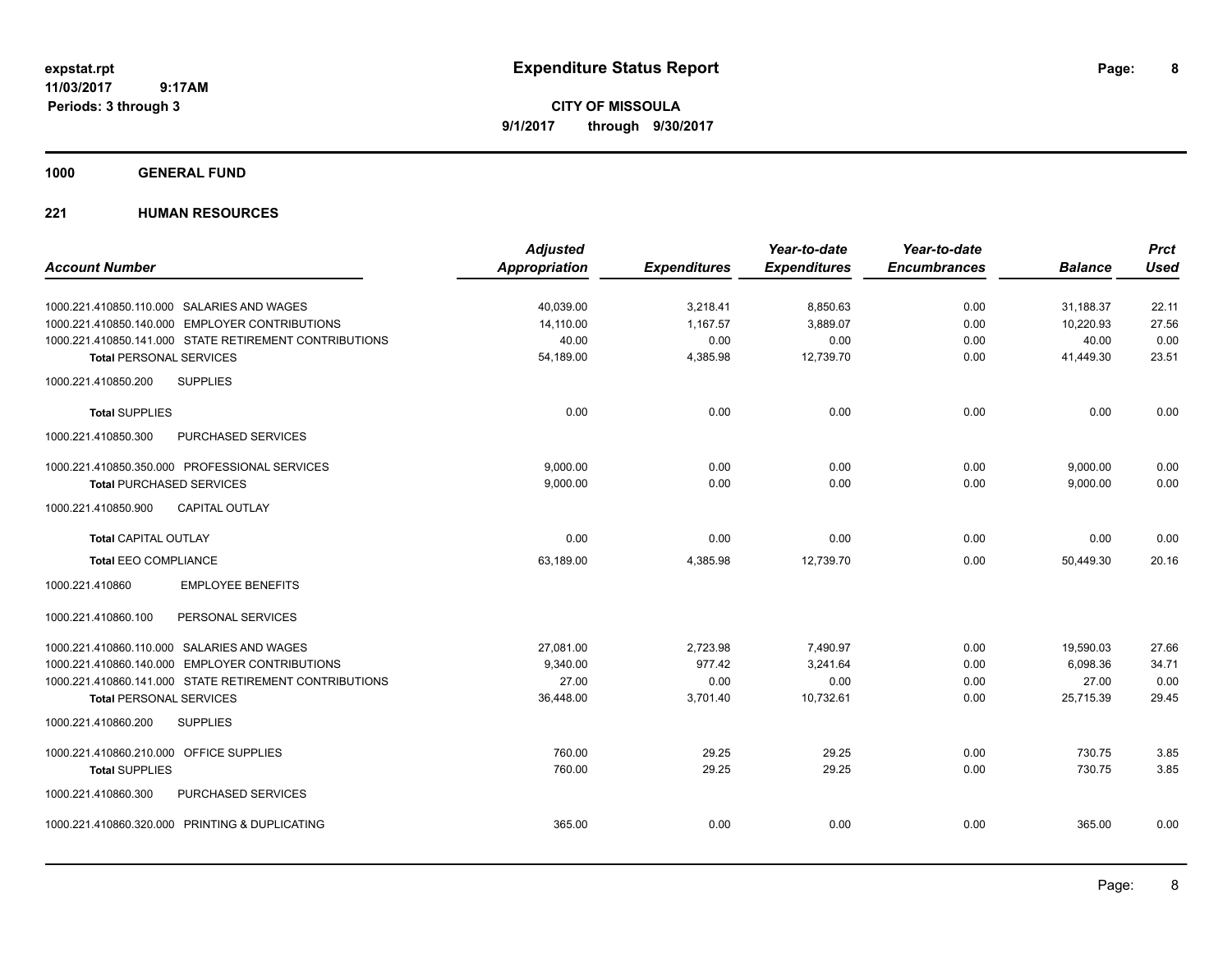**CITY OF MISSOULA 9/1/2017 through 9/30/2017**

**1000 GENERAL FUND**

### **221 HUMAN RESOURCES**

|                                                         | <b>Adjusted</b> |                     | Year-to-date        | Year-to-date        |                | <b>Prct</b> |
|---------------------------------------------------------|-----------------|---------------------|---------------------|---------------------|----------------|-------------|
| <b>Account Number</b>                                   | Appropriation   | <b>Expenditures</b> | <b>Expenditures</b> | <b>Encumbrances</b> | <b>Balance</b> | Used        |
| 1000.221.410860.330.000 PUBLICITY, SUBSCRIPTIONS & DUES | 865.00          | 0.00                | 0.00                | 0.00                | 865.00         | 0.00        |
| 1000.221.410860.344.000 TELEPHONE SERVICE               | 87.00           | 0.00                | 0.00                | 0.00                | 87.00          | 0.00        |
| 1000.221.410860.360.000 REPAIR & MAINTENANCE            | 650.00          | 0.00                | 0.00                | 0.00                | 650.00         | 0.00        |
| 1000.221.410860.370.000 TRAVEL                          | 678.00          | 0.00                | 102.00              | 0.00                | 576.00         | 15.04       |
| 1000.221.410860.380.000 TRAINING                        | 275.00          | 0.00                | $-0.36$             | 0.00                | 275.36         | 0.13        |
| 1000.221.410860.390.000 OTHER PURCHASED SERVICES        | 17.490.00       | 0.00                | 4.169.14            | 0.00                | 13.320.86      | 23.84       |
| <b>Total PURCHASED SERVICES</b>                         | 20.410.00       | 0.00                | 4.270.78            | 0.00                | 16.139.22      | 20.92       |
| <b>Total EMPLOYEE BENEFITS</b>                          | 57.618.00       | 3.730.65            | 15.032.64           | 0.00                | 42.585.36      | 26.09       |
| <b>Total HUMAN RESOURCES</b>                            | 409.715.00      | 24.678.50           | 73.938.97           | 0.00                | 335.776.03     | 18.05       |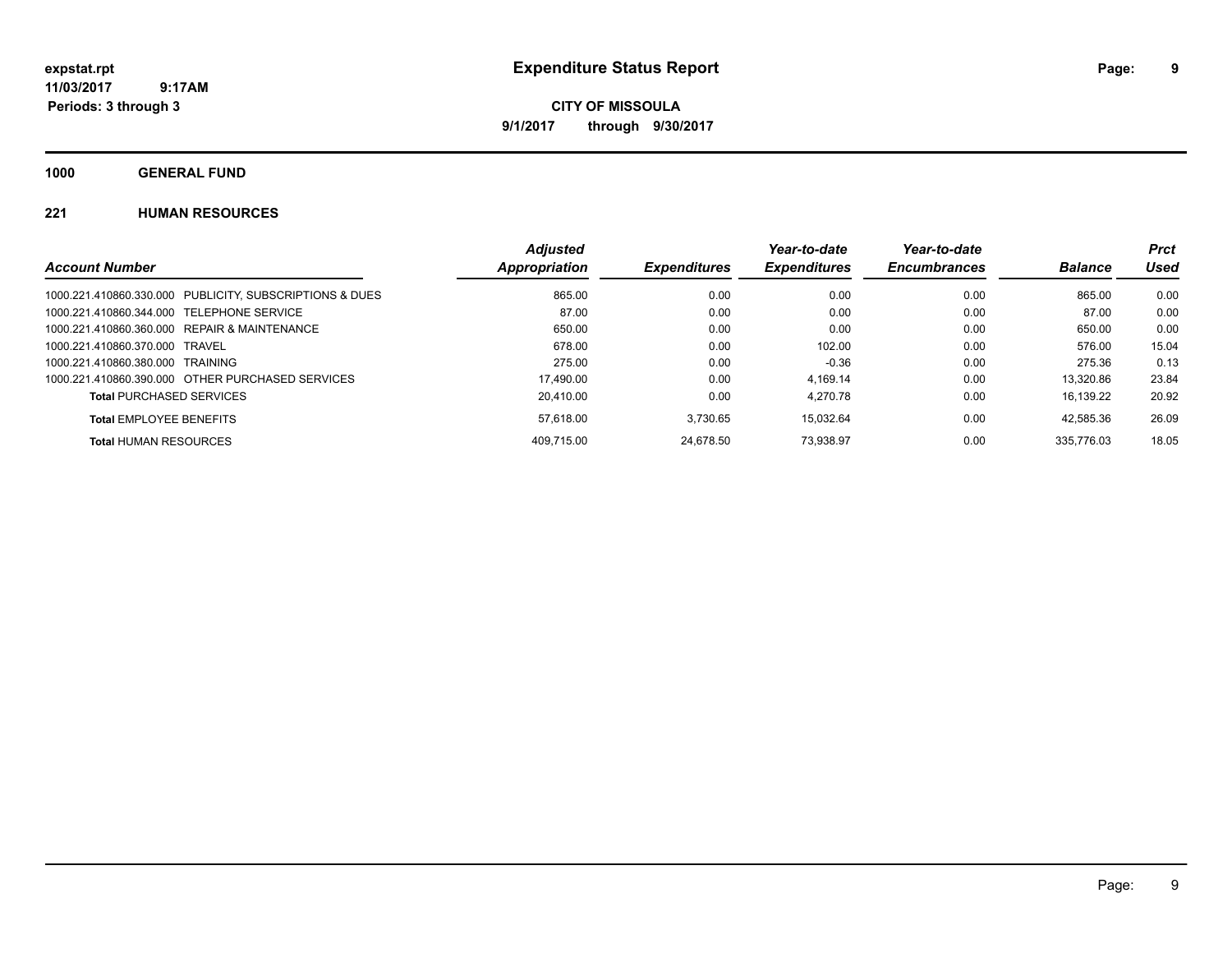**CITY OF MISSOULA 9/1/2017 through 9/30/2017**

### **1000 GENERAL FUND**

|                                                          | <b>Adjusted</b>      |                     | Year-to-date        | Year-to-date        |                | <b>Prct</b> |
|----------------------------------------------------------|----------------------|---------------------|---------------------|---------------------|----------------|-------------|
| <b>Account Number</b>                                    | <b>Appropriation</b> | <b>Expenditures</b> | <b>Expenditures</b> | <b>Encumbrances</b> | <b>Balance</b> | <b>Used</b> |
| <b>NC-GRANT CREEK</b><br>1000.223.410101                 |                      |                     |                     |                     |                |             |
| PURCHASED SERVICES<br>1000.223.410101.300                |                      |                     |                     |                     |                |             |
| 1000.223.410101.310.000 GRANT CREEK NC/COMMUNICATIONS    | 328.00               | 0.00                | 0.00                | 0.00                | 328.00         | 0.00        |
| <b>Total PURCHASED SERVICES</b>                          | 328.00               | 0.00                | 0.00                | 0.00                | 328.00         | 0.00        |
| <b>GRANTS &amp; CONTRIBUTIONS</b><br>1000.223.410101.700 |                      |                     |                     |                     |                |             |
| 1000.223.410101.700.000 GRANTS & CONTRIBUTIONS           | 800.00               | 0.00                | 0.00                | 0.00                | 800.00         | 0.00        |
| <b>Total GRANTS &amp; CONTRIBUTIONS</b>                  | 800.00               | 0.00                | 0.00                | 0.00                | 800.00         | 0.00        |
| <b>Total NC-GRANT CREEK</b>                              | 1,128.00             | 0.00                | 0.00                | 0.00                | 1,128.00       | 0.00        |
| 1000.223.410102<br>NC-UPPER RATTLESNAKE                  |                      |                     |                     |                     |                |             |
| PURCHASED SERVICES<br>1000.223.410102.300                |                      |                     |                     |                     |                |             |
| 1000.223.410102.310.000 UPPER RATTLESNAKE/COMMUNICATIONS | 753.00               | 0.00                | 0.00                | 0.00                | 753.00         | 0.00        |
| <b>Total PURCHASED SERVICES</b>                          | 753.00               | 0.00                | 0.00                | 0.00                | 753.00         | 0.00        |
| <b>GRANTS &amp; CONTRIBUTIONS</b><br>1000.223.410102.700 |                      |                     |                     |                     |                |             |
| 1000.223.410102.700.000 GRANTS & CONTRIBUTIONS           | 800.00               | 0.00                | 0.00                | 0.00                | 800.00         | 0.00        |
| <b>Total GRANTS &amp; CONTRIBUTIONS</b>                  | 800.00               | 0.00                | 0.00                | 0.00                | 800.00         | 0.00        |
| Total NC-UPPER RATTLESNAKE                               | 1,553.00             | 0.00                | 0.00                | 0.00                | 1,553.00       | 0.00        |
| 1000.223.410103<br><b>NC-LOWER RATTLESNAKE</b>           |                      |                     |                     |                     |                |             |
| 1000.223.410103.300<br>PURCHASED SERVICES                |                      |                     |                     |                     |                |             |
| 1000.223.410103.310.000 COMMUNICATIONS                   | 413.00               | 0.00                | 0.00                | 0.00                | 413.00         | 0.00        |
| <b>Total PURCHASED SERVICES</b>                          | 413.00               | 0.00                | 0.00                | 0.00                | 413.00         | 0.00        |
| 1000.223.410103.700<br><b>GRANTS &amp; CONTRIBUTIONS</b> |                      |                     |                     |                     |                |             |
| 1000.223.410103.700.000 GRANTS & CONTRIBUTIONS           | 800.00               | 0.00                | 0.00                | 0.00                | 800.00         | 0.00        |
|                                                          |                      |                     |                     |                     |                |             |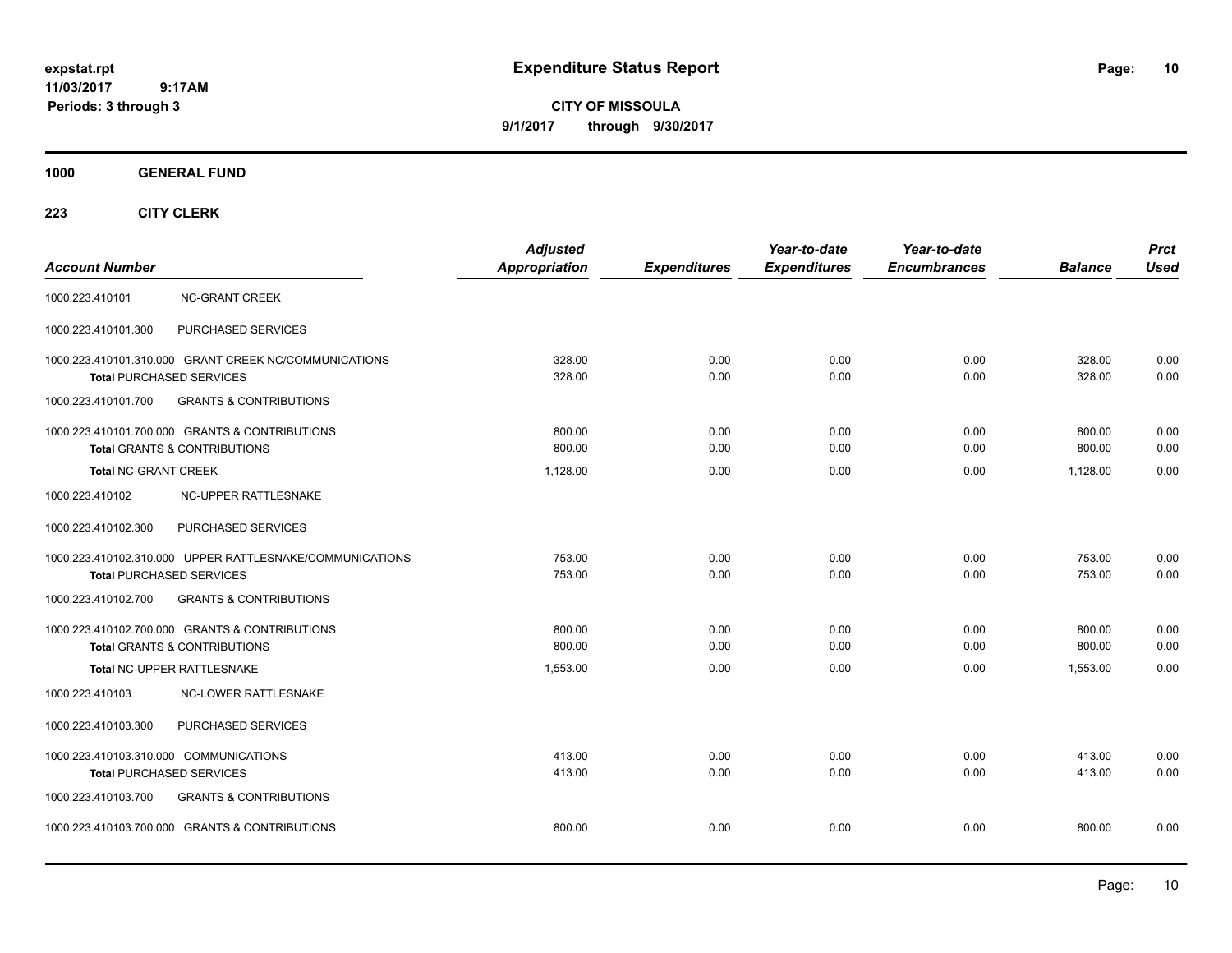**11**

**CITY OF MISSOULA 9/1/2017 through 9/30/2017**

**1000 GENERAL FUND**

| <b>Account Number</b>                  |                                                | <b>Adjusted</b><br>Appropriation | <b>Expenditures</b> | Year-to-date<br><b>Expenditures</b> | Year-to-date<br><b>Encumbrances</b> | <b>Balance</b> | <b>Prct</b><br><b>Used</b> |
|----------------------------------------|------------------------------------------------|----------------------------------|---------------------|-------------------------------------|-------------------------------------|----------------|----------------------------|
|                                        | <b>Total GRANTS &amp; CONTRIBUTIONS</b>        | 800.00                           | 0.00                | 0.00                                | 0.00                                | 800.00         | 0.00                       |
|                                        | Total NC-LOWER RATTLESNAKE                     | 1,213.00                         | 0.00                | 0.00                                | 0.00                                | 1,213.00       | 0.00                       |
| 1000.223.410104                        | NC-NORTHSIDE                                   |                                  |                     |                                     |                                     |                |                            |
| 1000.223.410104.300                    | PURCHASED SERVICES                             |                                  |                     |                                     |                                     |                |                            |
| 1000.223.410104.310.000 COMMUNICATIONS |                                                | 627.00                           | 563.69              | 563.69                              | 0.00                                | 63.31          | 89.90                      |
| <b>Total PURCHASED SERVICES</b>        |                                                | 627.00                           | 563.69              | 563.69                              | 0.00                                | 63.31          | 89.90                      |
| 1000.223.410104.700                    | <b>GRANTS &amp; CONTRIBUTIONS</b>              |                                  |                     |                                     |                                     |                |                            |
|                                        | 1000.223.410104.700.000 GRANTS & CONTRIBUTIONS | 800.00                           | 168.06              | 168.06                              | 0.00                                | 631.94         | 21.01                      |
|                                        | <b>Total GRANTS &amp; CONTRIBUTIONS</b>        | 800.00                           | 168.06              | 168.06                              | 0.00                                | 631.94         | 21.01                      |
| Total NC-NORTHSIDE                     |                                                | 1,427.00                         | 731.75              | 731.75                              | 0.00                                | 695.25         | 51.28                      |
| 1000.223.410105                        | NC-WESTSIDE                                    |                                  |                     |                                     |                                     |                |                            |
| 1000.223.410105.300                    | PURCHASED SERVICES                             |                                  |                     |                                     |                                     |                |                            |
| 1000.223.410105.310.000 COMMUNICATIONS |                                                | 1,183.00                         | 563.70              | 563.70                              | 0.00                                | 619.30         | 47.65                      |
| <b>Total PURCHASED SERVICES</b>        |                                                | 1,183.00                         | 563.70              | 563.70                              | 0.00                                | 619.30         | 47.65                      |
| 1000.223.410105.700                    | <b>GRANTS &amp; CONTRIBUTIONS</b>              |                                  |                     |                                     |                                     |                |                            |
|                                        | 1000.223.410105.700.000 GRANTS & CONTRIBUTIONS | 800.00                           | 168.07              | 168.07                              | 0.00                                | 631.93         | 21.01                      |
|                                        | <b>Total GRANTS &amp; CONTRIBUTIONS</b>        | 800.00                           | 168.07              | 168.07                              | 0.00                                | 631.93         | 21.01                      |
| <b>Total NC-WESTSIDE</b>               |                                                | 1,983.00                         | 731.77              | 731.77                              | 0.00                                | 1,251.23       | 36.90                      |
| 1000.223.410106                        | NC-HEART OF MISSOULA                           |                                  |                     |                                     |                                     |                |                            |
| 1000.223.410106.300                    | PURCHASED SERVICES                             |                                  |                     |                                     |                                     |                |                            |
| 1000.223.410106.310.000 COMMUNICATIONS |                                                | 637.00                           | 292.62              | 292.62                              | 0.00                                | 344.38         | 45.94                      |
| <b>Total PURCHASED SERVICES</b>        |                                                | 637.00                           | 292.62              | 292.62                              | 0.00                                | 344.38         | 45.94                      |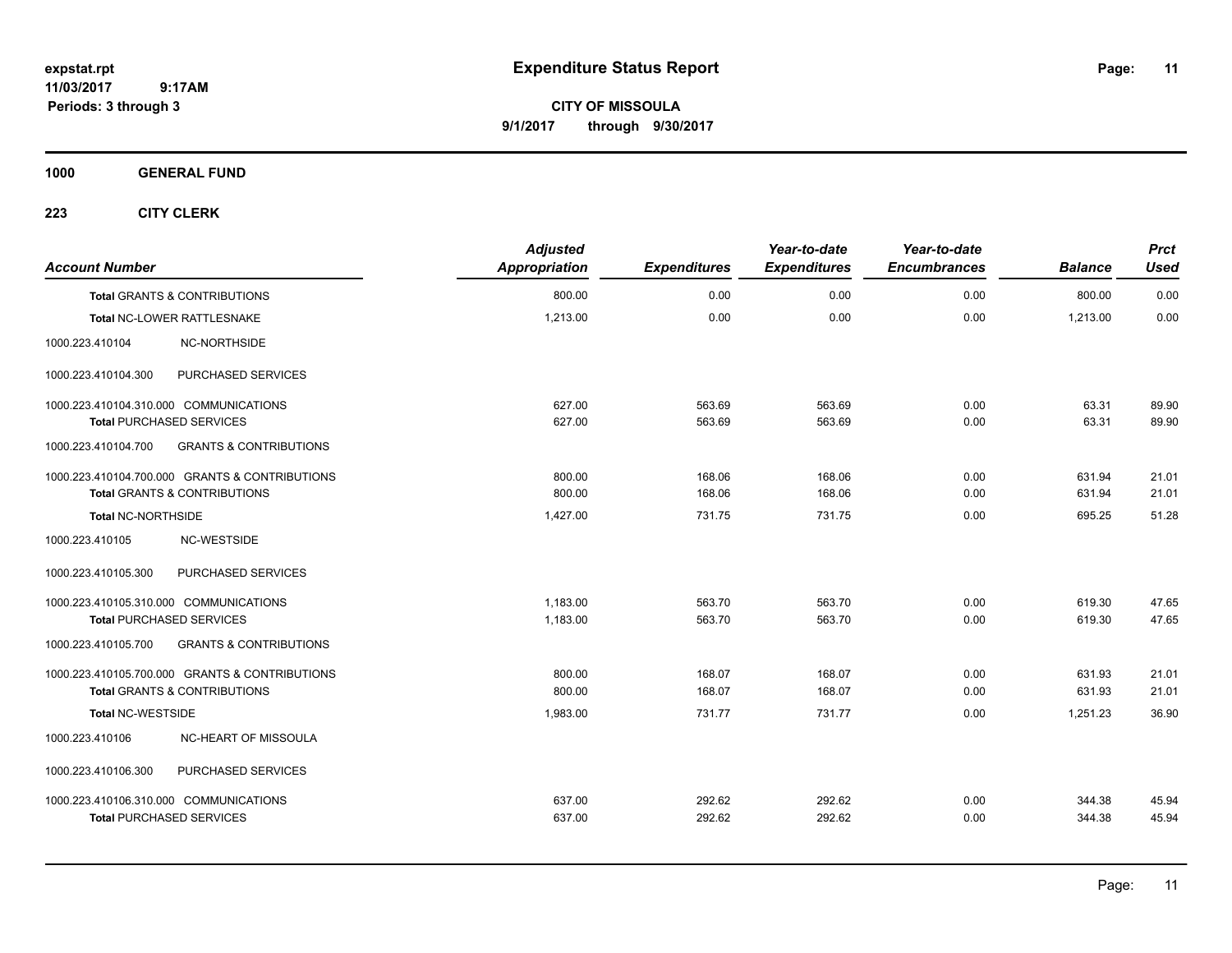**CITY OF MISSOULA 9/1/2017 through 9/30/2017**

**1000 GENERAL FUND**

**223 CITY CLERK**

| <b>Account Number</b>                                                                     |                                              | <b>Adjusted</b><br><b>Appropriation</b> | <b>Expenditures</b> | Year-to-date<br><b>Expenditures</b> | Year-to-date<br><b>Encumbrances</b> | <b>Balance</b> | <b>Prct</b><br><b>Used</b> |
|-------------------------------------------------------------------------------------------|----------------------------------------------|-----------------------------------------|---------------------|-------------------------------------|-------------------------------------|----------------|----------------------------|
| 1000.223.410106.700                                                                       | <b>GRANTS &amp; CONTRIBUTIONS</b>            |                                         |                     |                                     |                                     |                |                            |
| 1000.223.410106.700.000 GRANTS & CONTRIBUTIONS<br><b>Total GRANTS &amp; CONTRIBUTIONS</b> |                                              | 800.00                                  | 195.33              | 195.33                              | 0.00                                | 604.67         | 24.42                      |
|                                                                                           |                                              | 800.00                                  | 195.33              | 195.33                              | 0.00                                | 604.67         | 24.42                      |
| Total NC-HEART OF MISSOULA                                                                |                                              | 1,437.00                                | 487.95              | 487.95                              | 0.00                                | 949.05         | 33.96                      |
| 1000.223.410107                                                                           | NC-UNIVERSITY DISTRICT                       |                                         |                     |                                     |                                     |                |                            |
| 1000.223.410107.300                                                                       | PURCHASED SERVICES                           |                                         |                     |                                     |                                     |                |                            |
| 1000.223.410107.310.000 COMMUNICATIONS                                                    |                                              | 1.683.00                                | 0.00                | 0.00                                | 0.00                                | 1,683.00       | 0.00                       |
| <b>Total PURCHASED SERVICES</b>                                                           |                                              | 1,683.00                                | 0.00                | 0.00                                | 0.00                                | 1,683.00       | 0.00                       |
| 1000.223.410107.700                                                                       | <b>GRANTS &amp; CONTRIBUTIONS</b>            |                                         |                     |                                     |                                     |                |                            |
| 1000.223.410107.700.000 GRANTS & CONTRIBUTIONS                                            |                                              | 800.00                                  | 0.00                | 0.00                                | 0.00                                | 800.00         | 0.00                       |
| <b>Total GRANTS &amp; CONTRIBUTIONS</b>                                                   |                                              | 800.00                                  | 0.00                | 0.00                                | 0.00                                | 800.00         | 0.00                       |
| Total NC-UNIVERSITY DISTRICT                                                              |                                              | 2,483.00                                | 0.00                | 0.00                                | 0.00                                | 2,483.00       | 0.00                       |
| NC-RIVERFRONT<br>1000.223.410108                                                          |                                              |                                         |                     |                                     |                                     |                |                            |
| 1000.223.410108.300                                                                       | PURCHASED SERVICES                           |                                         |                     |                                     |                                     |                |                            |
| 1000.223.410108.310.000 COMMUNICATIONS                                                    |                                              | 588.00                                  | 369.17              | 369.17                              | 0.00                                | 218.83         | 62.78                      |
| <b>Total PURCHASED SERVICES</b>                                                           |                                              | 588.00                                  | 369.17              | 369.17                              | 0.00                                | 218.83         | 62.78                      |
| 1000.223.410108.700                                                                       | <b>GRANTS &amp; CONTRIBUTIONS</b>            |                                         |                     |                                     |                                     |                |                            |
| 1000.223.410108.700.000 GRANTS & CONTRIBUTIONS                                            |                                              | 800.00                                  | 0.00                | 0.00                                | 0.00                                | 800.00         | 0.00                       |
| <b>Total GRANTS &amp; CONTRIBUTIONS</b>                                                   |                                              | 800.00                                  | 0.00                | 0.00                                | 0.00                                | 800.00         | 0.00                       |
| <b>Total NC-RIVERFRONT</b>                                                                |                                              | 1,388.00                                | 369.17              | 369.17                              | 0.00                                | 1,018.83       | 26.60                      |
| 1000.223.410109                                                                           | <b>NC-EMMA DICKENSON &amp; ORCHARD HOMES</b> |                                         |                     |                                     |                                     |                |                            |

1000.223.410109.300 PURCHASED SERVICES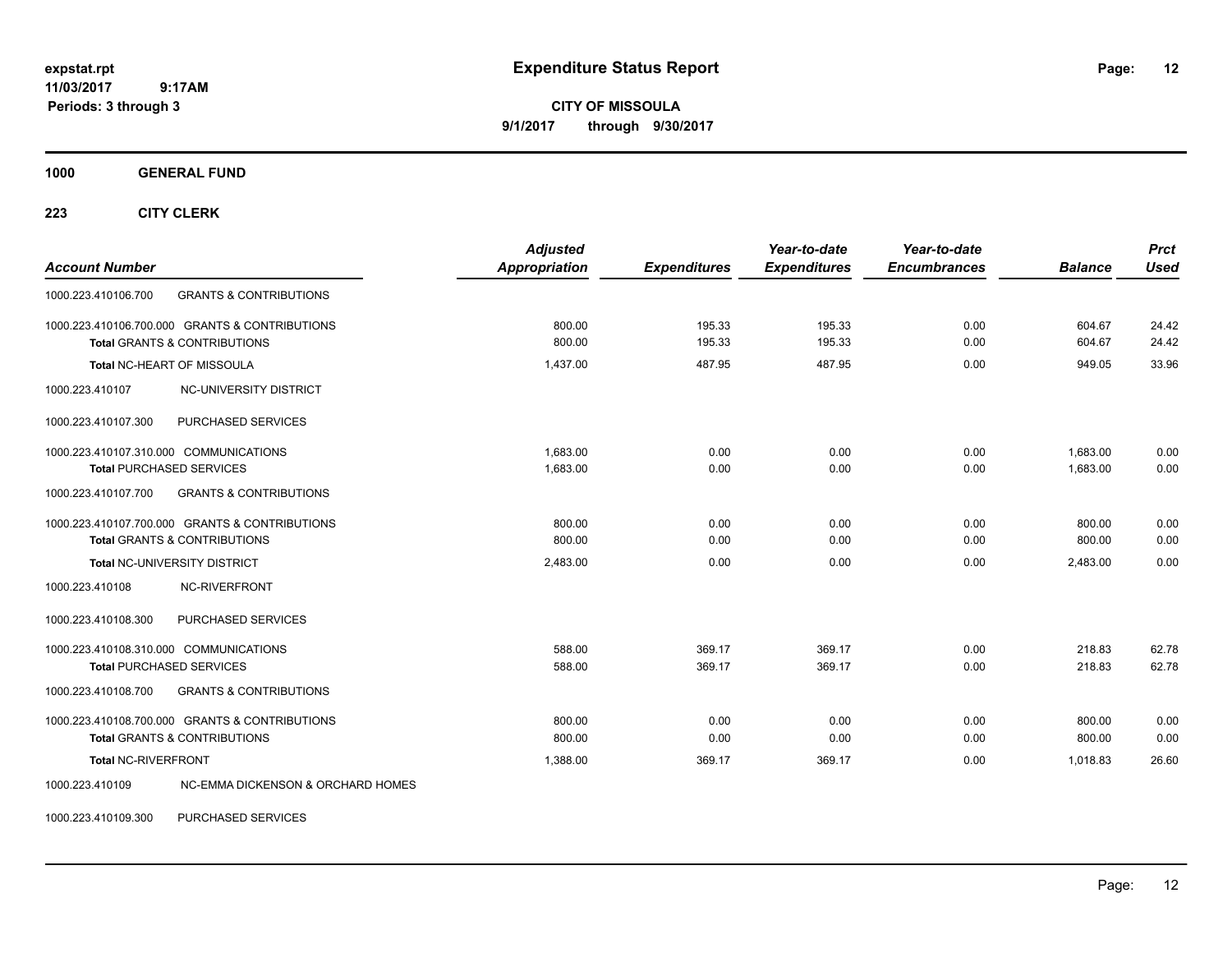**CITY OF MISSOULA 9/1/2017 through 9/30/2017**

**1000 GENERAL FUND**

| <b>Account Number</b>                  |                                                | <b>Adjusted</b><br>Appropriation | <b>Expenditures</b> | Year-to-date<br><b>Expenditures</b> | Year-to-date<br><b>Encumbrances</b> | <b>Balance</b> | <b>Prct</b><br><b>Used</b> |
|----------------------------------------|------------------------------------------------|----------------------------------|---------------------|-------------------------------------|-------------------------------------|----------------|----------------------------|
|                                        | 1000.223.410109.310.000 COMMUNICATIONS         | 723.00                           | 551.64              | 551.64                              | 0.00                                | 171.36         | 76.30                      |
|                                        | <b>Total PURCHASED SERVICES</b>                | 723.00                           | 551.64              | 551.64                              | 0.00                                | 171.36         | 76.30                      |
| 1000.223.410109.700                    | <b>GRANTS &amp; CONTRIBUTIONS</b>              |                                  |                     |                                     |                                     |                |                            |
|                                        | 1000.223.410109.700.000 GRANTS & CONTRIBUTIONS | 800.00                           | 87.60               | 87.60                               | 0.00                                | 712.40         | 10.95                      |
|                                        | <b>Total GRANTS &amp; CONTRIBUTIONS</b>        | 800.00                           | 87.60               | 87.60                               | 0.00                                | 712.40         | 10.95                      |
|                                        | Total NC-EMMA DICKENSON & ORCHARD HOMES        | 1,523.00                         | 639.24              | 639.24                              | 0.00                                | 883.76         | 41.97                      |
| 1000.223.410110                        | <b>NC-FRANKLIN TO FORT</b>                     |                                  |                     |                                     |                                     |                |                            |
| 1000.223.410110.300                    | PURCHASED SERVICES                             |                                  |                     |                                     |                                     |                |                            |
| 1000.223.410110.310.000 COMMUNICATIONS |                                                | 1,735.00                         | 0.00                | 1,005.33                            | 0.00                                | 729.67         | 57.94                      |
|                                        | <b>Total PURCHASED SERVICES</b>                | 1,735.00                         | 0.00                | 1,005.33                            | 0.00                                | 729.67         | 57.94                      |
| 1000.223.410110.700                    | <b>GRANTS &amp; CONTRIBUTIONS</b>              |                                  |                     |                                     |                                     |                |                            |
|                                        | 1000.223.410110.700.000 GRANTS & CONTRIBUTIONS | 800.00                           | 0.00                | 327.51                              | 0.00                                | 472.49         | 40.94                      |
|                                        | <b>Total GRANTS &amp; CONTRIBUTIONS</b>        | 800.00                           | 0.00                | 327.51                              | 0.00                                | 472.49         | 40.94                      |
| <b>Total NC-FRANKLIN TO FORT</b>       |                                                | 2,535.00                         | 0.00                | 1,332.84                            | 0.00                                | 1,202.16       | 52.58                      |
| 1000.223.410111                        | <b>NC-ROSE PARK</b>                            |                                  |                     |                                     |                                     |                |                            |
| 1000.223.410111.300                    | PURCHASED SERVICES                             |                                  |                     |                                     |                                     |                |                            |
| 1000.223.410111.310.000 COMMUNICATIONS |                                                | 1.081.00                         | 0.00                | 0.00                                | 0.00                                | 1.081.00       | 0.00                       |
|                                        | <b>Total PURCHASED SERVICES</b>                | 1,081.00                         | 0.00                | 0.00                                | 0.00                                | 1,081.00       | 0.00                       |
| 1000.223.410111.700                    | <b>GRANTS &amp; CONTRIBUTIONS</b>              |                                  |                     |                                     |                                     |                |                            |
|                                        | 1000.223.410111.700.000 GRANTS & CONTRIBUTIONS | 800.00                           | 0.00                | 0.00                                | 0.00                                | 800.00         | 0.00                       |
|                                        | <b>Total GRANTS &amp; CONTRIBUTIONS</b>        | 800.00                           | 0.00                | 0.00                                | 0.00                                | 800.00         | 0.00                       |
| <b>Total NC-ROSE PARK</b>              |                                                | 1,881.00                         | 0.00                | 0.00                                | 0.00                                | 1.881.00       | 0.00                       |
| 1000.223.410112                        | <b>NC-FARVIEWS &amp; PATTEE CANYON</b>         |                                  |                     |                                     |                                     |                |                            |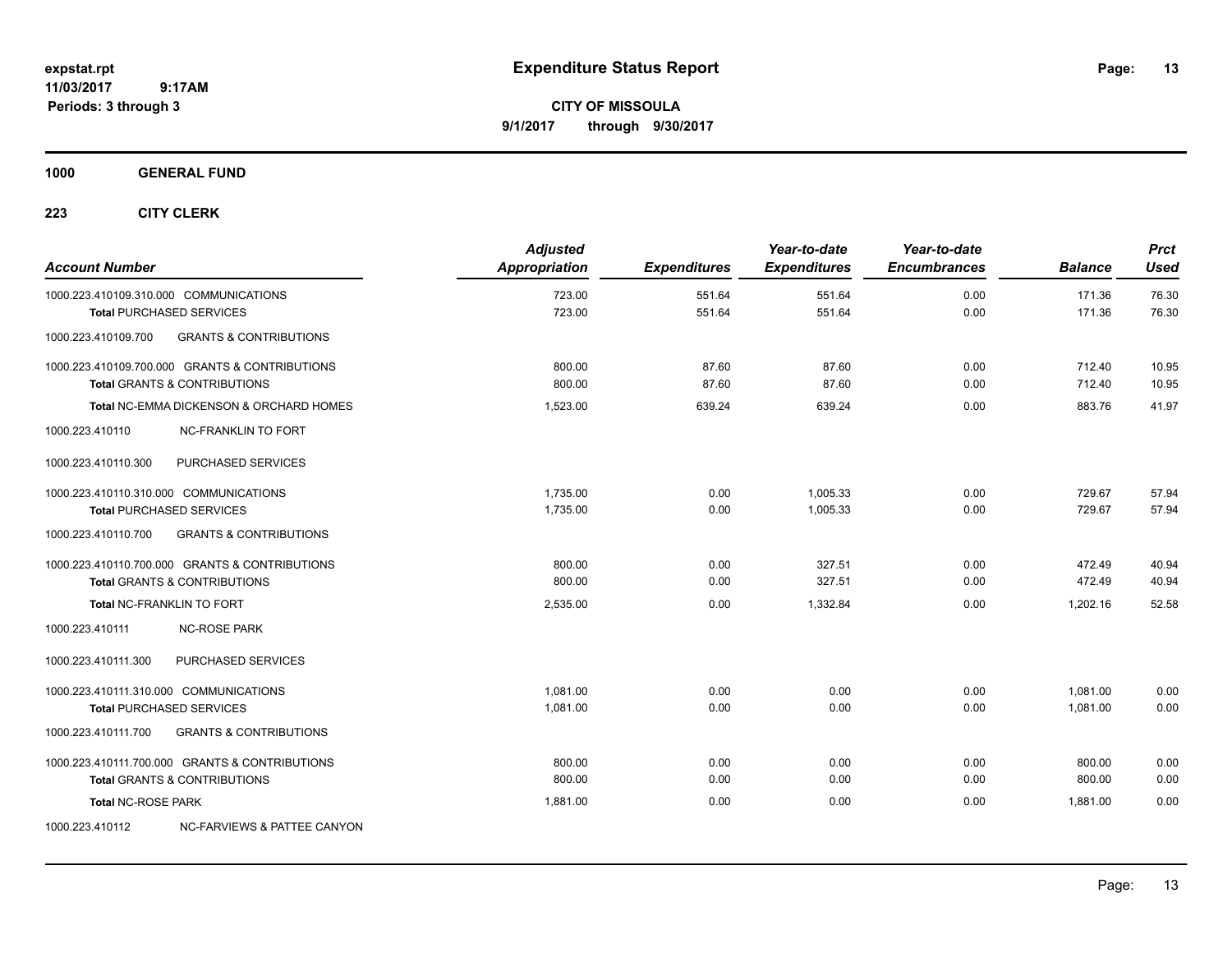**CITY OF MISSOULA 9/1/2017 through 9/30/2017**

### **1000 GENERAL FUND**

|                                                          | <b>Adjusted</b> |                     | Year-to-date        | Year-to-date        |                | <b>Prct</b> |
|----------------------------------------------------------|-----------------|---------------------|---------------------|---------------------|----------------|-------------|
| <b>Account Number</b>                                    | Appropriation   | <b>Expenditures</b> | <b>Expenditures</b> | <b>Encumbrances</b> | <b>Balance</b> | <b>Used</b> |
| PURCHASED SERVICES<br>1000.223.410112.300                |                 |                     |                     |                     |                |             |
| 1000.223.410112.310.000 COMMUNICATIONS                   | 716.00          | 419.03              | 419.03              | 0.00                | 296.97         | 58.52       |
| <b>Total PURCHASED SERVICES</b>                          | 716.00          | 419.03              | 419.03              | 0.00                | 296.97         | 58.52       |
| <b>GRANTS &amp; CONTRIBUTIONS</b><br>1000.223.410112.700 |                 |                     |                     |                     |                |             |
| 1000.223.410112.700.000 GRANTS & CONTRIBUTIONS           | 800.00          | 366.21              | 366.21              | 0.00                | 433.79         | 45.78       |
| <b>Total GRANTS &amp; CONTRIBUTIONS</b>                  | 800.00          | 366.21              | 366.21              | 0.00                | 433.79         | 45.78       |
| Total NC-FARVIEWS & PATTEE CANYON                        | 1,516.00        | 785.24              | 785.24              | 0.00                | 730.76         | 51.80       |
| <b>NC-SOUTHGATE &amp; TRIANGLE</b><br>1000.223.410113    |                 |                     |                     |                     |                |             |
| 1000.223.410113.300<br>PURCHASED SERVICES                |                 |                     |                     |                     |                |             |
| 1000.223.410113.310.000 COMMUNICATIONS                   | 625.00          | 0.00                | 0.00                | 0.00                | 625.00         | 0.00        |
| <b>Total PURCHASED SERVICES</b>                          | 625.00          | 0.00                | 0.00                | 0.00                | 625.00         | 0.00        |
| 1000.223.410113.700<br><b>GRANTS &amp; CONTRIBUTIONS</b> |                 |                     |                     |                     |                |             |
| 1000.223.410113.700.000 GRANTS & CONTRIBUTIONS           | 800.00          | 0.00                | 0.00                | 0.00                | 800.00         | 0.00        |
| <b>Total GRANTS &amp; CONTRIBUTIONS</b>                  | 800.00          | 0.00                | 0.00                | 0.00                | 800.00         | 0.00        |
| <b>Total NC-SOUTHGATE &amp; TRIANGLE</b>                 | 1,425.00        | 0.00                | 0.00                | 0.00                | 1,425.00       | 0.00        |
| 1000.223.410114<br><b>NC-LEWIS &amp; CLARK</b>           |                 |                     |                     |                     |                |             |
| PURCHASED SERVICES<br>1000.223.410114.300                |                 |                     |                     |                     |                |             |
| 1000.223.410114.310.000 COMMUNICATIONS                   | 669.00          | 538.16              | 538.16              | 0.00                | 130.84         | 80.44       |
| <b>Total PURCHASED SERVICES</b>                          | 669.00          | 538.16              | 538.16              | 0.00                | 130.84         | 80.44       |
| <b>GRANTS &amp; CONTRIBUTIONS</b><br>1000.223.410114.700 |                 |                     |                     |                     |                |             |
| 1000.223.410114.700.000 GRANTS & CONTRIBUTIONS           | 800.00          | 208.37              | 208.37              | 0.00                | 591.63         | 26.05       |
| <b>Total GRANTS &amp; CONTRIBUTIONS</b>                  | 800.00          | 208.37              | 208.37              | 0.00                | 591.63         | 26.05       |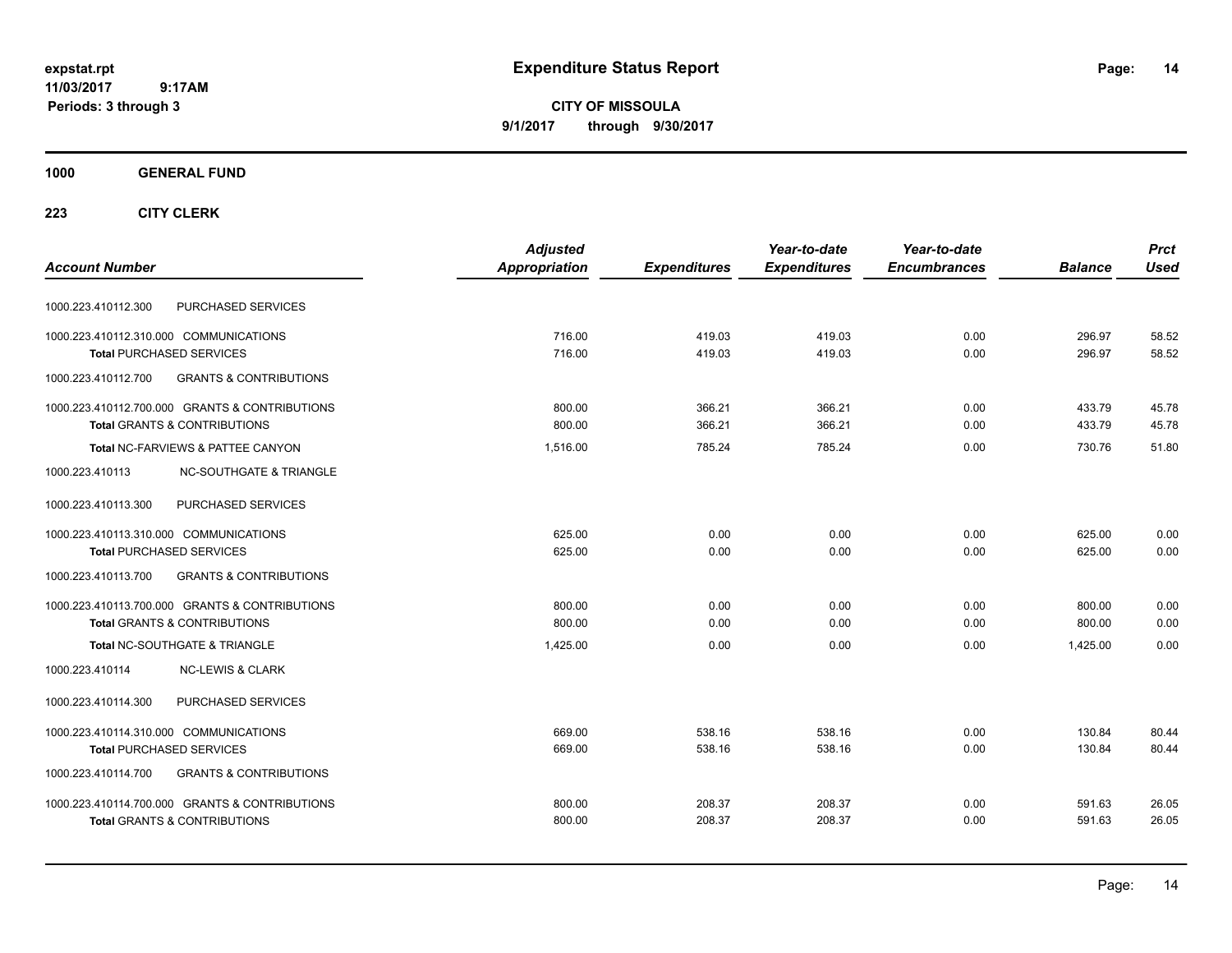**CITY OF MISSOULA 9/1/2017 through 9/30/2017**

**1000 GENERAL FUND**

| <b>Account Number</b>  |                                                | <b>Adjusted</b><br><b>Appropriation</b> | <b>Expenditures</b> | Year-to-date<br><b>Expenditures</b> | Year-to-date<br><b>Encumbrances</b> | <b>Balance</b> | <b>Prct</b><br><b>Used</b> |
|------------------------|------------------------------------------------|-----------------------------------------|---------------------|-------------------------------------|-------------------------------------|----------------|----------------------------|
| Total NC-LEWIS & CLARK |                                                | 1,469.00                                | 746.53              | 746.53                              | 0.00                                | 722.47         | 50.82                      |
| 1000.223.410115        | NC-S 39TH                                      |                                         |                     |                                     |                                     |                |                            |
| 1000.223.410115.300    | PURCHASED SERVICES                             |                                         |                     |                                     |                                     |                |                            |
|                        | 1000.223.410115.310.000 COMMUNICATIONS         | 548.00                                  | 0.00                | 0.00                                | 0.00                                | 548.00         | 0.00                       |
|                        | <b>Total PURCHASED SERVICES</b>                | 548.00                                  | 0.00                | 0.00                                | 0.00                                | 548.00         | 0.00                       |
| 1000.223.410115.700    | <b>GRANTS &amp; CONTRIBUTIONS</b>              |                                         |                     |                                     |                                     |                |                            |
|                        | 1000.223.410115.700.000 GRANTS & CONTRIBUTIONS | 800.00                                  | 0.00                | 0.00                                | 0.00                                | 800.00         | 0.00                       |
|                        | <b>Total GRANTS &amp; CONTRIBUTIONS</b>        | 800.00                                  | 0.00                | 0.00                                | 0.00                                | 800.00         | 0.00                       |
| Total NC-S 39TH        |                                                | 1.348.00                                | 0.00                | 0.00                                | 0.00                                | 1.348.00       | 0.00                       |
| 1000.223.410116        | <b>NC-MOOSE CAN GULLY</b>                      |                                         |                     |                                     |                                     |                |                            |
| 1000.223.410116.300    | <b>PURCHASED SERVICES</b>                      |                                         |                     |                                     |                                     |                |                            |
|                        | 1000.223.410116.310.000 COMMUNICATIONS         | 983.00                                  | 0.00                | 0.00                                | 0.00                                | 983.00         | 0.00                       |
|                        | <b>Total PURCHASED SERVICES</b>                | 983.00                                  | 0.00                | 0.00                                | 0.00                                | 983.00         | 0.00                       |
| 1000.223.410116.700    | <b>GRANTS &amp; CONTRIBUTIONS</b>              |                                         |                     |                                     |                                     |                |                            |
|                        | 1000.223.410116.700.000 GRANTS & CONTRIBUTIONS | 800.00                                  | 0.00                | 0.00                                | 0.00                                | 800.00         | 0.00                       |
|                        | <b>Total GRANTS &amp; CONTRIBUTIONS</b>        | 800.00                                  | 0.00                | 0.00                                | 0.00                                | 800.00         | 0.00                       |
|                        | Total NC-MOOSE CAN GULLY                       | 1,783.00                                | 0.00                | 0.00                                | 0.00                                | 1,783.00       | 0.00                       |
| 1000.223.410117        | <b>NC-MILLER CREEK</b>                         |                                         |                     |                                     |                                     |                |                            |
| 1000.223.410117.300    | PURCHASED SERVICES                             |                                         |                     |                                     |                                     |                |                            |
|                        | 1000.223.410117.310.000 COMMUNICATIONS         | 704.00                                  | 0.00                | 787.00                              | 0.00                                | $-83.00$       | 111.79                     |
|                        | <b>Total PURCHASED SERVICES</b>                | 704.00                                  | 0.00                | 787.00                              | 0.00                                | $-83.00$       | 111.79                     |
| 1000.223.410117.700    | <b>GRANTS &amp; CONTRIBUTIONS</b>              |                                         |                     |                                     |                                     |                |                            |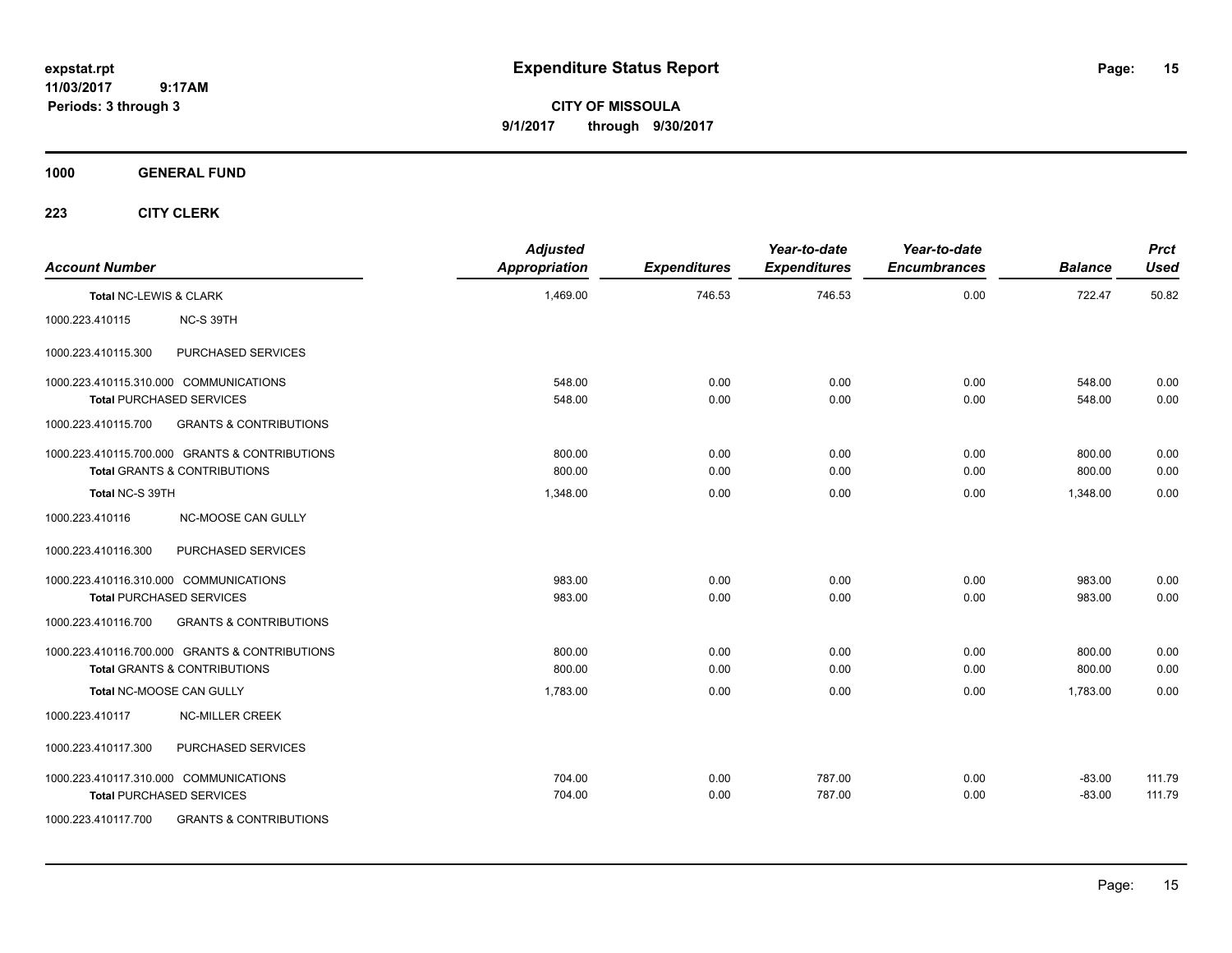**CITY OF MISSOULA 9/1/2017 through 9/30/2017**

### **1000 GENERAL FUND**

| <b>Account Number</b>                                                     |                                                                                                       | <b>Adjusted</b><br><b>Appropriation</b> | <b>Expenditures</b>  | Year-to-date<br><b>Expenditures</b> | Year-to-date<br><b>Encumbrances</b> | <b>Balance</b>             | <b>Prct</b><br><b>Used</b> |
|---------------------------------------------------------------------------|-------------------------------------------------------------------------------------------------------|-----------------------------------------|----------------------|-------------------------------------|-------------------------------------|----------------------------|----------------------------|
|                                                                           | 1000.223.410117.700.000 GRANTS & CONTRIBUTIONS<br><b>Total GRANTS &amp; CONTRIBUTIONS</b>             | 800.00<br>800.00                        | 420.00<br>420.00     | 700.24<br>700.24                    | 0.00<br>0.00                        | 99.76<br>99.76             | 87.53<br>87.53             |
| <b>Total NC-MILLER CREEK</b>                                              |                                                                                                       | 1,504.00                                | 420.00               | 1,487.24                            | 0.00                                | 16.76                      | 98.89                      |
| 1000.223.410118                                                           | MULLAN ROAD NC                                                                                        |                                         |                      |                                     |                                     |                            |                            |
| 1000.223.410118.300                                                       | PURCHASED SERVICES                                                                                    |                                         |                      |                                     |                                     |                            |                            |
| 1000.223.410118.310.000 COMMUNICATIONS<br><b>Total PURCHASED SERVICES</b> |                                                                                                       | 724.00<br>724.00                        | 0.00<br>0.00         | 0.00<br>0.00                        | 0.00<br>0.00                        | 724.00<br>724.00           | 0.00<br>0.00               |
| 1000.223.410118.700                                                       | <b>GRANTS &amp; CONTRIBUTIONS</b>                                                                     |                                         |                      |                                     |                                     |                            |                            |
|                                                                           | 1000.223.410118.700.000 GRANTS & CONTRIBUTIONS<br><b>Total GRANTS &amp; CONTRIBUTIONS</b>             | 800.00<br>800.00                        | 0.00<br>0.00         | 0.00<br>0.00                        | 0.00<br>0.00                        | 800.00<br>800.00           | 0.00<br>0.00               |
| Total MULLAN ROAD NC                                                      |                                                                                                       | 1,524.00                                | 0.00                 | 0.00                                | 0.00                                | 1,524.00                   | 0.00                       |
| 1000.223.410119                                                           | EAST MISSOULA NC                                                                                      |                                         |                      |                                     |                                     |                            |                            |
| 1000.223.410119.300                                                       | PURCHASED SERVICES                                                                                    |                                         |                      |                                     |                                     |                            |                            |
| 1000.223.410119.310.000 COMMUNICATIONS<br><b>Total PURCHASED SERVICES</b> |                                                                                                       | 12.00<br>12.00                          | 0.00<br>0.00         | 0.00<br>0.00                        | 0.00<br>0.00                        | 12.00<br>12.00             | 0.00<br>0.00               |
| 1000.223.410119.700                                                       | <b>GRANTS &amp; CONTRIBUTIONS</b>                                                                     |                                         |                      |                                     |                                     |                            |                            |
| <b>Total EAST MISSOULA NC</b>                                             | 1000.223.410119.700.000 EAST MISSOULA NEIGHBORHOOD COUNCIL<br><b>Total GRANTS &amp; CONTRIBUTIONS</b> | 800.00<br>800.00<br>812.00              | 0.00<br>0.00<br>0.00 | 0.00<br>0.00<br>0.00                | 0.00<br>0.00<br>0.00                | 800.00<br>800.00<br>812.00 | 0.00<br>0.00<br>0.00       |
| 1000.223.410120                                                           | <b>COMMUNITY FORUM/NC LIAISON</b>                                                                     |                                         |                      |                                     |                                     |                            |                            |
|                                                                           |                                                                                                       |                                         |                      |                                     |                                     |                            |                            |
| 1000.223.410120.100                                                       | PERSONAL SERVICES                                                                                     |                                         |                      |                                     |                                     |                            |                            |
| <b>Total PERSONAL SERVICES</b>                                            |                                                                                                       | 0.00                                    | 0.00                 | 0.00                                | 0.00                                | 0.00                       | 0.00                       |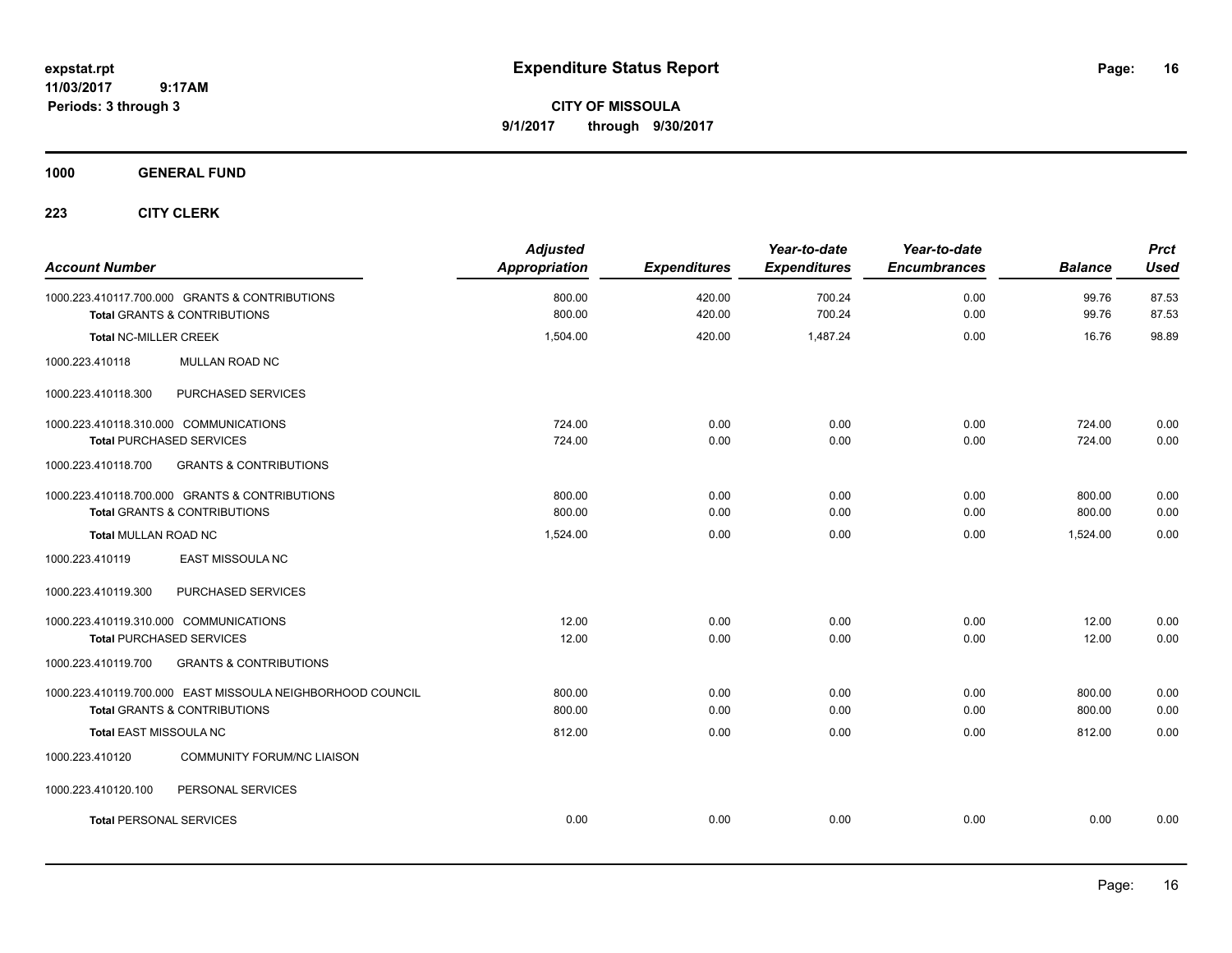**CITY OF MISSOULA 9/1/2017 through 9/30/2017**

**1000 GENERAL FUND**

| <b>Account Number</b>                                                             | <b>Adjusted</b><br><b>Appropriation</b> | <b>Expenditures</b> | Year-to-date<br><b>Expenditures</b> | Year-to-date<br><b>Encumbrances</b> | <b>Balance</b>   | <b>Prct</b><br><b>Used</b> |
|-----------------------------------------------------------------------------------|-----------------------------------------|---------------------|-------------------------------------|-------------------------------------|------------------|----------------------------|
| 1000.223.410120.300<br>PURCHASED SERVICES                                         |                                         |                     |                                     |                                     |                  |                            |
| 1000.223.410120.320.000 PRINTING & DUPLICATING<br><b>Total PURCHASED SERVICES</b> | 500.00<br>500.00                        | 0.00<br>0.00        | 0.00<br>0.00                        | 0.00<br>0.00                        | 500.00<br>500.00 | 0.00<br>0.00               |
| <b>GRANTS &amp; CONTRIBUTIONS</b><br>1000.223.410120.700                          |                                         |                     |                                     |                                     |                  |                            |
| 1000.223.410120.700.000 GRANTS & CONTRIBUTIONS                                    | 1,700.00                                | 0.00                | 384.72                              | 0.00                                | 1,315.28         | 22.63                      |
| 1000.223.410120.700.799 GRANTS & CONTRIBUTIONS                                    | 0.00                                    | 133.92              | 133.92                              | 0.00                                | $-133.92$        | 0.00                       |
| <b>Total GRANTS &amp; CONTRIBUTIONS</b>                                           | 1,700.00                                | 133.92              | 518.64                              | 0.00                                | 1,181.36         | 30.51                      |
| Total COMMUNITY FORUM/NC LIAISON                                                  | 2,200.00                                | 133.92              | 518.64                              | 0.00                                | 1,681.36         | 23.57                      |
| NEIGHBORHOOD PROJECT<br>1000.223.410121                                           |                                         |                     |                                     |                                     |                  |                            |
| <b>GRANTS &amp; CONTRIBUTIONS</b><br>1000.223.410121.700                          |                                         |                     |                                     |                                     |                  |                            |
| 1000.223.410121.700.000 NEIGHBORHOOD PROJECT                                      | 21,000.00                               | 0.00                | 0.00                                | 0.00                                | 21,000.00        | 0.00                       |
| 1000.223.410121.700.810 NEIGHBORHOOD AMBASSADOR LAWN SIGNS                        | 0.00                                    | 0.00                | 1,750.00                            | 0.00                                | $-1,750.00$      | 0.00                       |
| 1000.223.410121.700.817 FY WMVC / GRANTS & CONTRIBUTIONS                          | 0.00                                    | 0.00                | 1,500.00                            | 0.00                                | $-1,500.00$      | 0.00                       |
| 1000.223.410121.700.826 EVELYN BORG JOHNSON PARK                                  | 0.00                                    | 14.73               | 250.42                              | 0.00                                | $-250.42$        | 0.00                       |
| Total NEIGHBORHOOD PROJECT                                                        | 21,000.00                               | 14.73               | 3,500.42                            | 0.00                                | 17,499.58        | 16.67                      |
| 1000.223.410122<br>ORCHARD HOMES NEIGHBORHOOD COUNCIL                             |                                         |                     |                                     |                                     |                  |                            |
| PURCHASED SERVICES<br>1000.223.410122.300                                         |                                         |                     |                                     |                                     |                  |                            |
| 1000.223.410122.310.000 COMMUNICATIONS                                            | 242.00                                  | 0.00                | 0.00                                | 0.00                                | 242.00           | 0.00                       |
| <b>Total PURCHASED SERVICES</b>                                                   | 242.00                                  | 0.00                | 0.00                                | 0.00                                | 242.00           | 0.00                       |
| <b>GRANTS &amp; CONTRIBUTIONS</b><br>1000.223.410122.700                          |                                         |                     |                                     |                                     |                  |                            |
| 1000.223.410122.700.000 ORCHARD HOMES NEIGHBORHOOD COUNCIL                        | 800.00                                  | 0.00                | 0.00                                | 0.00                                | 800.00           | 0.00                       |
| <b>Total GRANTS &amp; CONTRIBUTIONS</b>                                           | 800.00                                  | 0.00                | 0.00                                | 0.00                                | 800.00           | 0.00                       |
| Total ORCHARD HOMES NEIGHBORHOOD COUNCIL                                          | 1,042.00                                | 0.00                | 0.00                                | 0.00                                | 1,042.00         | 0.00                       |
| NEIGHBORHOOD OFFICE<br>1000.223.410125                                            |                                         |                     |                                     |                                     |                  |                            |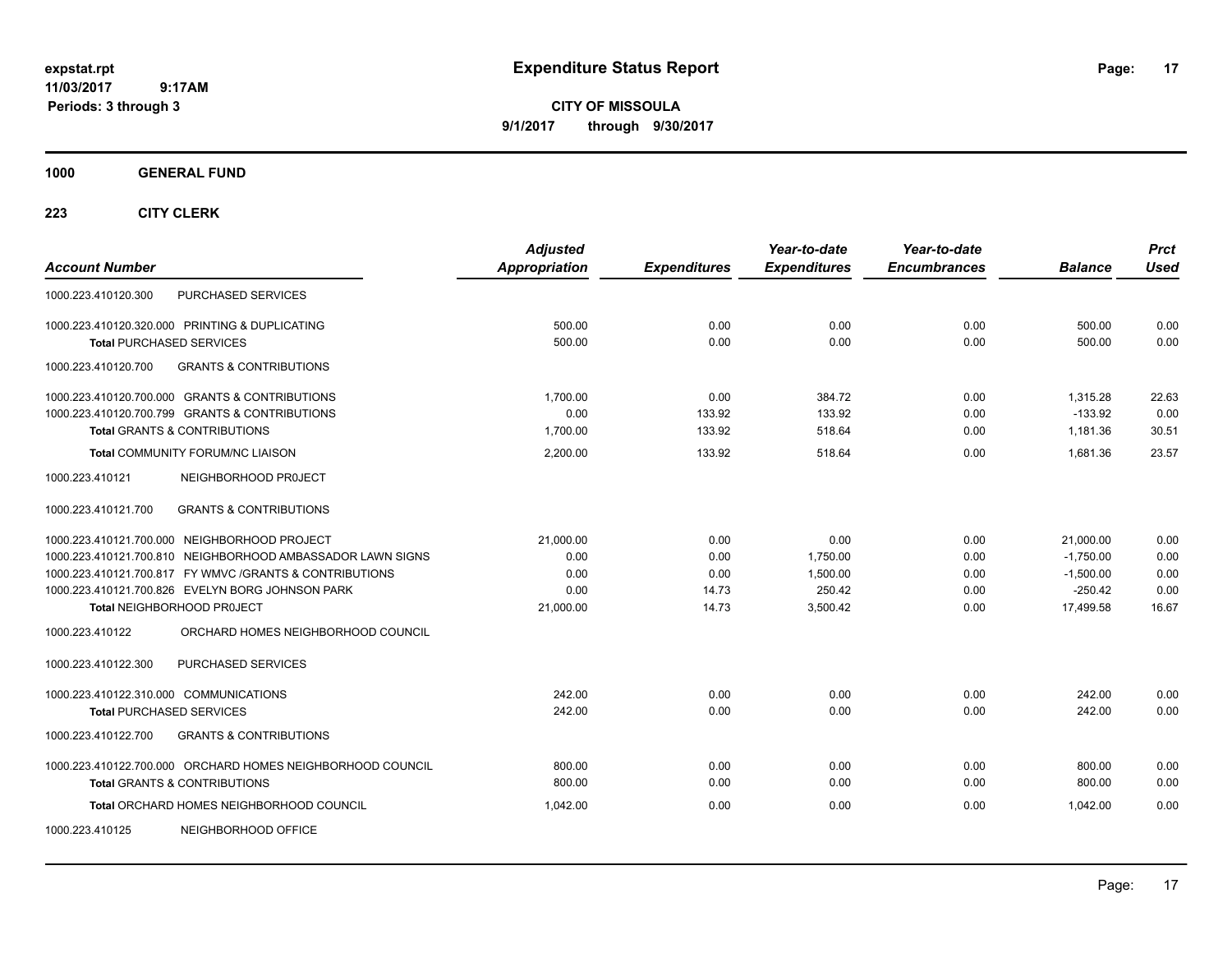**CITY OF MISSOULA 9/1/2017 through 9/30/2017**

### **1000 GENERAL FUND**

|                                         |                                                        | <b>Adjusted</b> |                     | Year-to-date        | Year-to-date        |                | <b>Prct</b> |
|-----------------------------------------|--------------------------------------------------------|-----------------|---------------------|---------------------|---------------------|----------------|-------------|
| <b>Account Number</b>                   |                                                        | Appropriation   | <b>Expenditures</b> | <b>Expenditures</b> | <b>Encumbrances</b> | <b>Balance</b> | <b>Used</b> |
| 1000.223.410125.100                     | PERSONAL SERVICES                                      |                 |                     |                     |                     |                |             |
|                                         | 1000.223.410125.110.000 SALARIES AND WAGES             | 87,603.00       | 6,695.94            | 18,413.84           | 0.00                | 69,189.16      | 21.02       |
|                                         | 1000.223.410125.140.000 EMPLOYER CONTRIBUTIONS         | 34,966.00       | 2,797.52            | 9,607.28            | 0.00                | 25,358.72      | 27.48       |
|                                         | 1000.223.410125.141.000 STATE RETIREMENT CONTRIBUTIONS | 88.00           | 0.00                | 0.00                | 0.00                | 88.00          | 0.00        |
| <b>Total PERSONAL SERVICES</b>          |                                                        | 122,657.00      | 9,493.46            | 28,021.12           | 0.00                | 94,635.88      | 22.85       |
| 1000.223.410125.200                     | <b>SUPPLIES</b>                                        |                 |                     |                     |                     |                |             |
| 1000.223.410125.210.000 OFFICE SUPPLIES |                                                        | 210.00          | 55.47               | 208.04              | 0.00                | 1.96           | 99.07       |
|                                         | 1000.223.410125.220.000 OPERATING SUPPLIES             | 150.00          | 0.00                | 34.30               | 0.00                | 115.70         | 22.87       |
| 1000.223.410125.231.000 GASOLINE        |                                                        | 100.00          | 0.00                | 0.00                | 0.00                | 100.00         | 0.00        |
| 1000.223.410125.240.000 OTHER SUPPLIES  |                                                        | 65.00           | 0.00                | 0.00                | 0.00                | 65.00          | 0.00        |
| <b>Total SUPPLIES</b>                   |                                                        | 525.00          | 55.47               | 242.34              | 0.00                | 282.66         | 46.16       |
| 1000.223.410125.300                     | PURCHASED SERVICES                                     |                 |                     |                     |                     |                |             |
| 1000.223.410125.310.000 COMMUNICATIONS  |                                                        | 135.00          | 5.39                | 9.17                | 0.00                | 125.83         | 6.79        |
| 1000.223.410125.320.000                 | PRINTING & DUPLICATING                                 | 100.00          | 0.00                | 0.00                | 0.00                | 100.00         | 0.00        |
| 1000.223.410125.330.000                 | PUBLICITY, SUBSCRIPTIONS & DUES                        | 200.00          | 0.00                | 0.00                | 0.00                | 200.00         | 0.00        |
| 1000.223.410125.344.000                 | <b>TELEPHONE SERVICE</b>                               | 100.00          | 0.00                | 0.00                | 0.00                | 100.00         | 0.00        |
| 1000.223.410125.350.000                 | PROFESSIONAL SERVICES                                  | 3,000.00        | 0.00                | 0.00                | 0.00                | 3,000.00       | 0.00        |
|                                         | 1000.223.410125.360.000 REPAIR & MAINTENANCE           | 350.00          | 0.00                | 0.00                | 0.00                | 350.00         | 0.00        |
| 1000.223.410125.370.000 TRAVEL          |                                                        | 1,460.00        | 0.00                | 0.00                | 0.00                | 1,460.00       | 0.00        |
| 1000.223.410125.380.000 TRAINING        |                                                        | 1,550.00        | 0.00                | 0.00                | 0.00                | 1,550.00       | 0.00        |
| <b>Total PURCHASED SERVICES</b>         |                                                        | 6,895.00        | 5.39                | 9.17                | 0.00                | 6,885.83       | 0.13        |
| 1000.223.410125.900                     | <b>CAPITAL OUTLAY</b>                                  |                 |                     |                     |                     |                |             |
| <b>Total CAPITAL OUTLAY</b>             |                                                        | 0.00            | 0.00                | 0.00                | 0.00                | 0.00           | 0.00        |
|                                         | <b>Total NEIGHBORHOOD OFFICE</b>                       | 130,077.00      | 9,554.32            | 28,272.63           | 0.00                | 101,804.37     | 21.74       |
| 1000.223.410600                         | <b>ELECTIONS</b>                                       |                 |                     |                     |                     |                |             |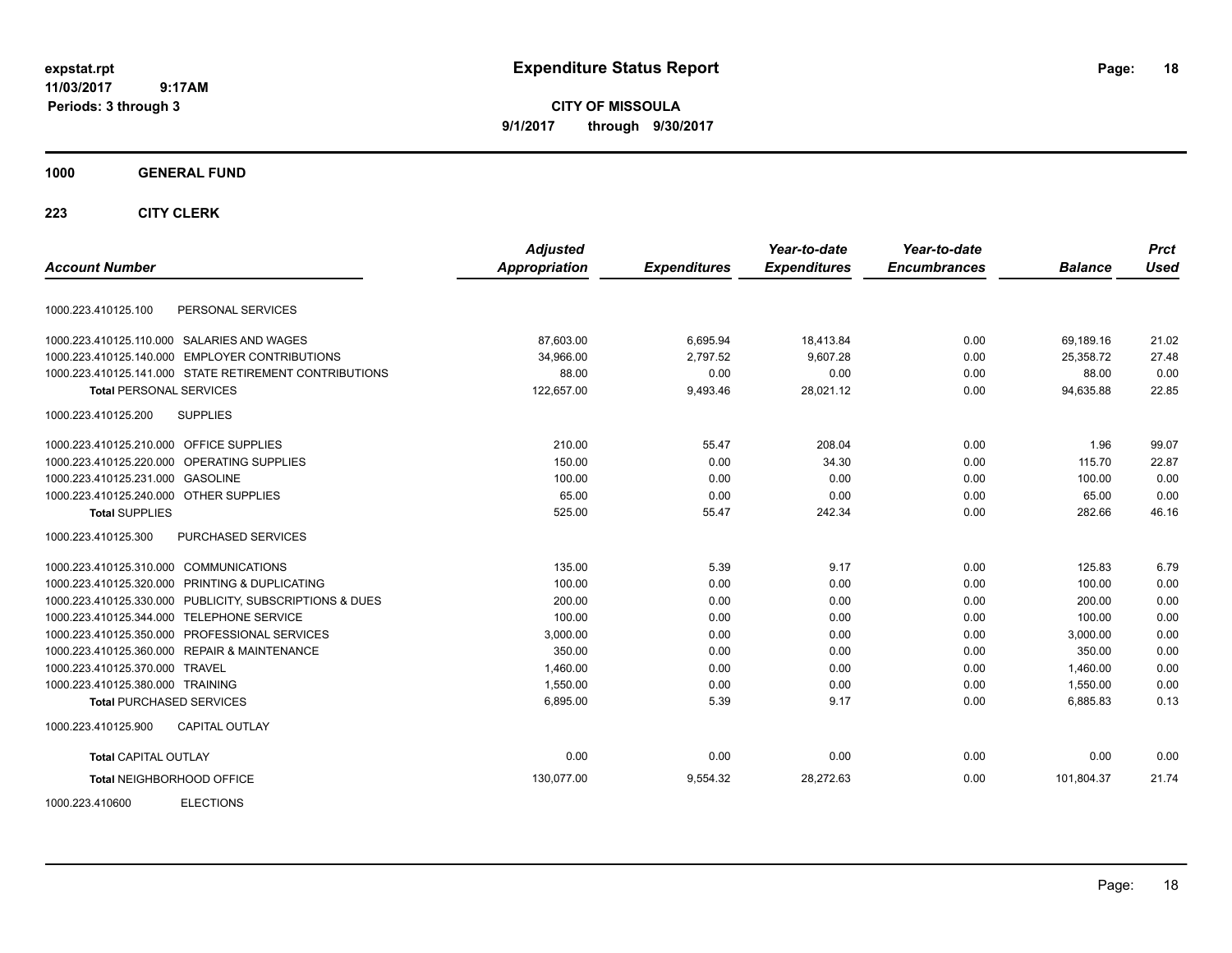**CITY OF MISSOULA 9/1/2017 through 9/30/2017**

**1000 GENERAL FUND**

| <b>Account Number</b>                                                                                                                                                                                                                             |                                            | <b>Adjusted</b><br><b>Appropriation</b>               | <b>Expenditures</b>                             | Year-to-date<br><b>Expenditures</b>            | Year-to-date<br><b>Encumbrances</b>  | <b>Balance</b>                                       | <b>Prct</b><br><b>Used</b>              |
|---------------------------------------------------------------------------------------------------------------------------------------------------------------------------------------------------------------------------------------------------|--------------------------------------------|-------------------------------------------------------|-------------------------------------------------|------------------------------------------------|--------------------------------------|------------------------------------------------------|-----------------------------------------|
| 1000.223.410600.300                                                                                                                                                                                                                               | PURCHASED SERVICES                         |                                                       |                                                 |                                                |                                      |                                                      |                                         |
| 1000.223.410600.350.000 PROFESSIONAL SERVICES<br><b>Total ELECTIONS</b>                                                                                                                                                                           |                                            | 95,800.00<br>95,800.00                                | 0.00<br>0.00                                    | 0.00<br>0.00                                   | 0.00<br>0.00                         | 95,800.00<br>95,800.00                               | 0.00<br>0.00                            |
| 1000.223.410900                                                                                                                                                                                                                                   | <b>RECORDS ADMINISTRATION</b>              |                                                       |                                                 |                                                |                                      |                                                      |                                         |
| 1000.223.410900.100                                                                                                                                                                                                                               | PERSONAL SERVICES                          |                                                       |                                                 |                                                |                                      |                                                      |                                         |
| 1000.223.410900.141.000 STATE RETIREMENT CONTRIBUTIONS<br><b>Total RECORDS ADMINISTRATION</b>                                                                                                                                                     |                                            | 0.00<br>0.00                                          | 0.00<br>0.00                                    | 32.21<br>32.21                                 | 0.00<br>0.00                         | $-32.21$<br>$-32.21$                                 | 0.00<br>0.00                            |
| 1000.223.410910<br>1000.223.410910.100                                                                                                                                                                                                            | <b>ADMINISTRATION</b><br>PERSONAL SERVICES |                                                       |                                                 |                                                |                                      |                                                      |                                         |
| 1000.223.410910.110.000 SALARIES AND WAGES<br>1000.223.410910.140.000 EMPLOYER CONTRIBUTIONS<br>1000.223.410910.141.000 STATE RETIREMENT CONTRIBUTIONS<br><b>Total PERSONAL SERVICES</b>                                                          |                                            | 158,038.00<br>60.021.00<br>158.00<br>218,217.00       | 12,097.47<br>4,813.17<br>0.00<br>16,910.64      | 33,297.81<br>16.075.47<br>0.00<br>49,373.28    | 0.00<br>0.00<br>0.00<br>0.00         | 124,740.19<br>43.945.53<br>158.00<br>168,843.72      | 21.07<br>26.78<br>0.00<br>22.63         |
| 1000.223.410910.200<br><b>SUPPLIES</b>                                                                                                                                                                                                            |                                            |                                                       |                                                 |                                                |                                      |                                                      |                                         |
| 1000.223.410910.210.000 OFFICE SUPPLIES<br>1000.223.410910.220.000 OPERATING SUPPLIES<br>1000.223.410910.231.000 GASOLINE<br>1000.223.410910.240.000 OTHER SUPPLIES<br><b>Total SUPPLIES</b>                                                      |                                            | 2,500.00<br>100.00<br>150.00<br>160.00<br>2.910.00    | 155.00<br>0.00<br>0.00<br>0.00<br>155.00        | 397.68<br>0.00<br>0.00<br>86.90<br>484.58      | 0.00<br>0.00<br>0.00<br>0.00<br>0.00 | 2,102.32<br>100.00<br>150.00<br>73.10<br>2.425.42    | 15.91<br>0.00<br>0.00<br>54.31<br>16.65 |
| 1000.223.410910.300                                                                                                                                                                                                                               | <b>PURCHASED SERVICES</b>                  |                                                       |                                                 |                                                |                                      |                                                      |                                         |
| 1000.223.410910.310.000 COMMUNICATIONS<br>1000.223.410910.320.000 PRINTING & DUPLICATING<br>1000.223.410910.330.000 PUBLICITY, SUBSCRIPTIONS & DUES<br>1000.223.410910.344.000 TELEPHONE SERVICE<br>1000.223.410910.350.000 PROFESSIONAL SERVICES |                                            | 4.634.00<br>100.00<br>1,725.00<br>100.00<br>17,300.00 | $-4,287.20$<br>0.00<br>237.00<br>0.00<br>163.76 | 1.516.07<br>0.00<br>712.48<br>4.05<br>1.427.51 | 0.00<br>0.00<br>0.00<br>0.00<br>0.00 | 3.117.93<br>100.00<br>1,012.52<br>95.95<br>15.872.49 | 32.72<br>0.00<br>41.30<br>4.05<br>8.25  |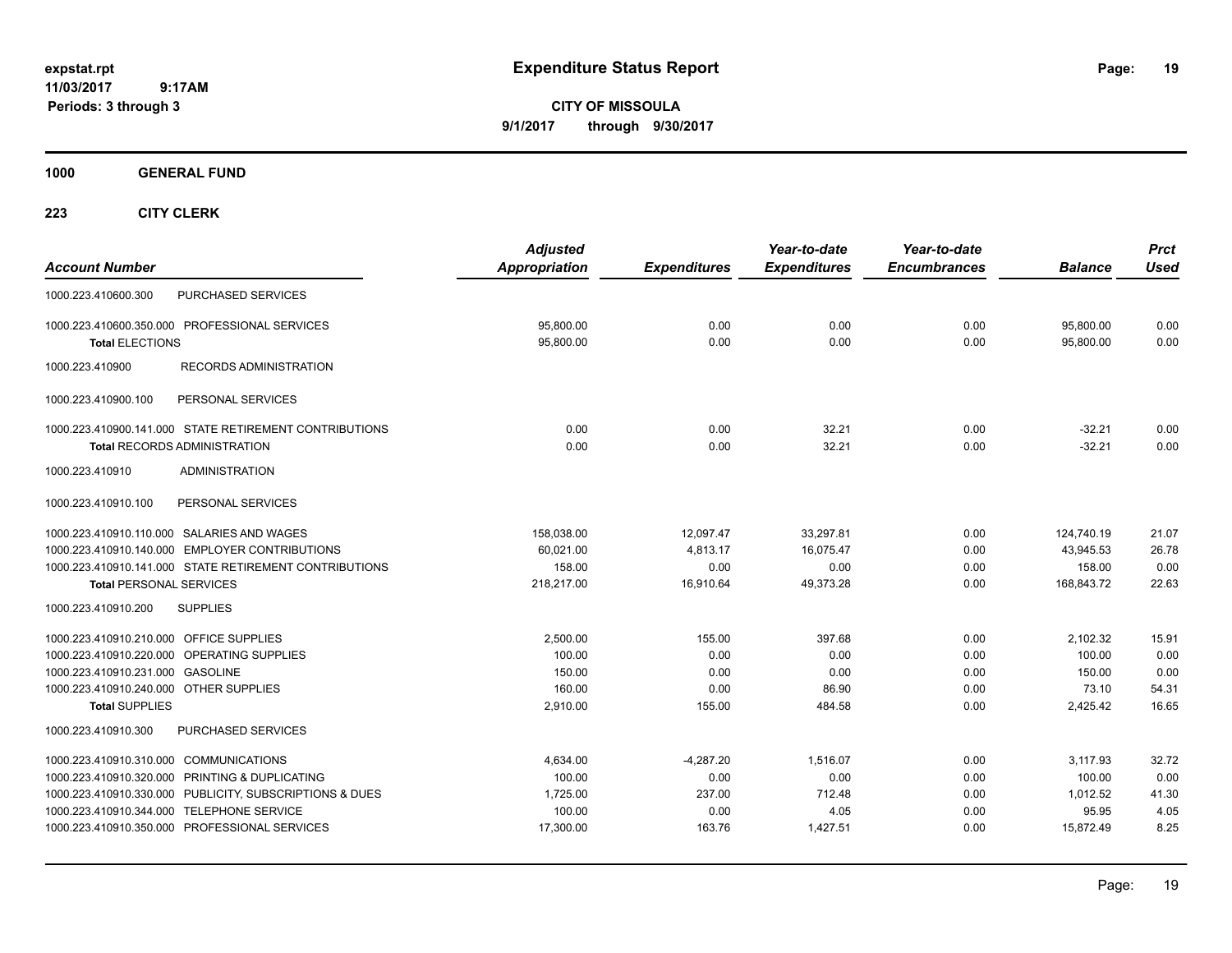**CITY OF MISSOULA 9/1/2017 through 9/30/2017**

### **1000 GENERAL FUND**

| <b>Account Number</b>            |                                                  | <b>Adjusted</b><br><b>Appropriation</b> | <b>Expenditures</b> | Year-to-date<br><b>Expenditures</b> | Year-to-date<br><b>Encumbrances</b> | <b>Balance</b> | <b>Prct</b><br><b>Used</b> |
|----------------------------------|--------------------------------------------------|-----------------------------------------|---------------------|-------------------------------------|-------------------------------------|----------------|----------------------------|
|                                  | 1000.223.410910.360.000 REPAIR & MAINTENANCE     | 1,100.00                                | 106.39              | 267.11                              | 0.00                                | 832.89         | 24.28                      |
| 1000.223.410910.370.000 TRAVEL   |                                                  | 3,690.00                                | 0.00                | 0.00                                | 0.00                                | 3,690.00       | 0.00                       |
| 1000.223.410910.380.000 TRAINING |                                                  | 3,070.00                                | 0.00                | 160.00                              | 0.00                                | 2,910.00       | 5.21                       |
|                                  | 1000.223.410910.390.000 OTHER PURCHASED SERVICES | 3,500.00                                | 326.00              | 543.00                              | 0.00                                | 2,957.00       | 15.51                      |
|                                  | <b>Total PURCHASED SERVICES</b>                  | 35,219.00                               | $-3,454.05$         | 4,630.22                            | 0.00                                | 30,588.78      | 13.15                      |
| 1000.223.410910.500              | <b>FIXED CHARGES</b>                             |                                         |                     |                                     |                                     |                |                            |
| <b>Total FIXED CHARGES</b>       |                                                  | 0.00                                    | 0.00                | 0.00                                | 0.00                                | 0.00           | 0.00                       |
| 1000.223.410910.800              | OTHER OBJECTS                                    |                                         |                     |                                     |                                     |                |                            |
| <b>Total OTHER OBJECTS</b>       |                                                  | 0.00                                    | 0.00                | 0.00                                | 0.00                                | 0.00           | 0.00                       |
| 1000.223.410910.900              | <b>CAPITAL OUTLAY</b>                            |                                         |                     |                                     |                                     |                |                            |
| <b>Total CAPITAL OUTLAY</b>      |                                                  | 0.00                                    | 0.00                | 0.00                                | 0.00                                | 0.00           | 0.00                       |
| <b>Total ADMINISTRATION</b>      |                                                  | 256,346.00                              | 13,611.59           | 54,488.08                           | 0.00                                | 201,857.92     | 21.26                      |
| 1000.223.411802                  | <b>VOLUNTEER MISSOULA</b>                        |                                         |                     |                                     |                                     |                |                            |
| 1000.223.411802.700              | <b>GRANTS &amp; CONTRIBUTIONS</b>                |                                         |                     |                                     |                                     |                |                            |
|                                  | 1000.223.411802.700.000 GRANTS & CONTRIBUTIONS   | 10.000.00                               | 0.00                | 0.00                                | 0.00                                | 10,000.00      | 0.00                       |
|                                  | Total VOLUNTEER MISSOULA                         | 10,000.00                               | 0.00                | 0.00                                | 0.00                                | 10,000.00      | 0.00                       |
| 1000.223.411854                  | NEIGHBORHOOD AMBASSADOR                          |                                         |                     |                                     |                                     |                |                            |
| 1000.223.411854.700              | <b>GRANTS &amp; CONTRIBUTIONS</b>                |                                         |                     |                                     |                                     |                |                            |
|                                  | 1000.223.411854.700.000 GRANTS & CONTRIBUTIONS   | 10.000.00                               | 0.00                | 0.00                                | 0.00                                | 10.000.00      | 0.00                       |
|                                  | Total NEIGHBORHOOD AMBASSADOR                    | 10,000.00                               | 0.00                | 0.00                                | 0.00                                | 10,000.00      | 0.00                       |
| 1000.223.460451                  | *** Title Not Found ***                          |                                         |                     |                                     |                                     |                |                            |
| 1000.223.460451.700              | <b>GRANTS &amp; CONTRIBUTIONS</b>                |                                         |                     |                                     |                                     |                |                            |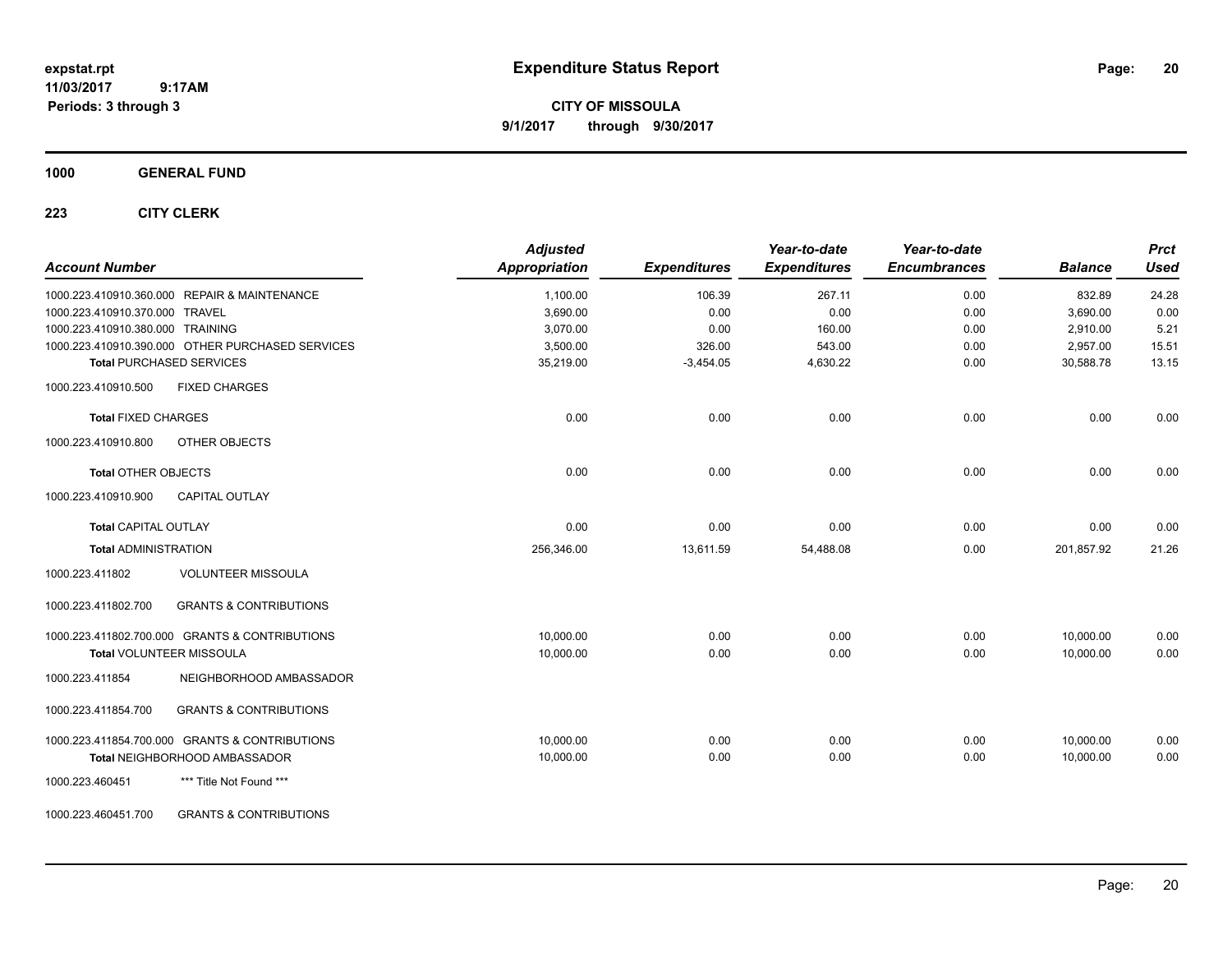**CITY OF MISSOULA 9/1/2017 through 9/30/2017**

### **1000 GENERAL FUND**

| <b>Account Number</b>                           | <b>Adjusted</b><br>Appropriation | <b>Expenditures</b> | Year-to-date<br><b>Expenditures</b> | Year-to-date<br><b>Encumbrances</b> | <b>Balance</b> | <b>Prct</b><br>Used |
|-------------------------------------------------|----------------------------------|---------------------|-------------------------------------|-------------------------------------|----------------|---------------------|
| 1000.223.460451.700.000 CITY BAND CONTRIBUTIONS | 5,880.00                         | 0.00                | 0.00                                | 0.00                                | 5,880.00       | 0.00                |
| <b>Total *** Title Not Found ***</b>            | 5,880.00                         | 0.00                | 0.00                                | 0.00                                | 5.880.00       | 0.00                |
| <b>Total CITY CLERK</b>                         | 562,277.00                       | 28.226.21           | 94.123.71                           | 0.00                                | 468.153.29     | 16.74               |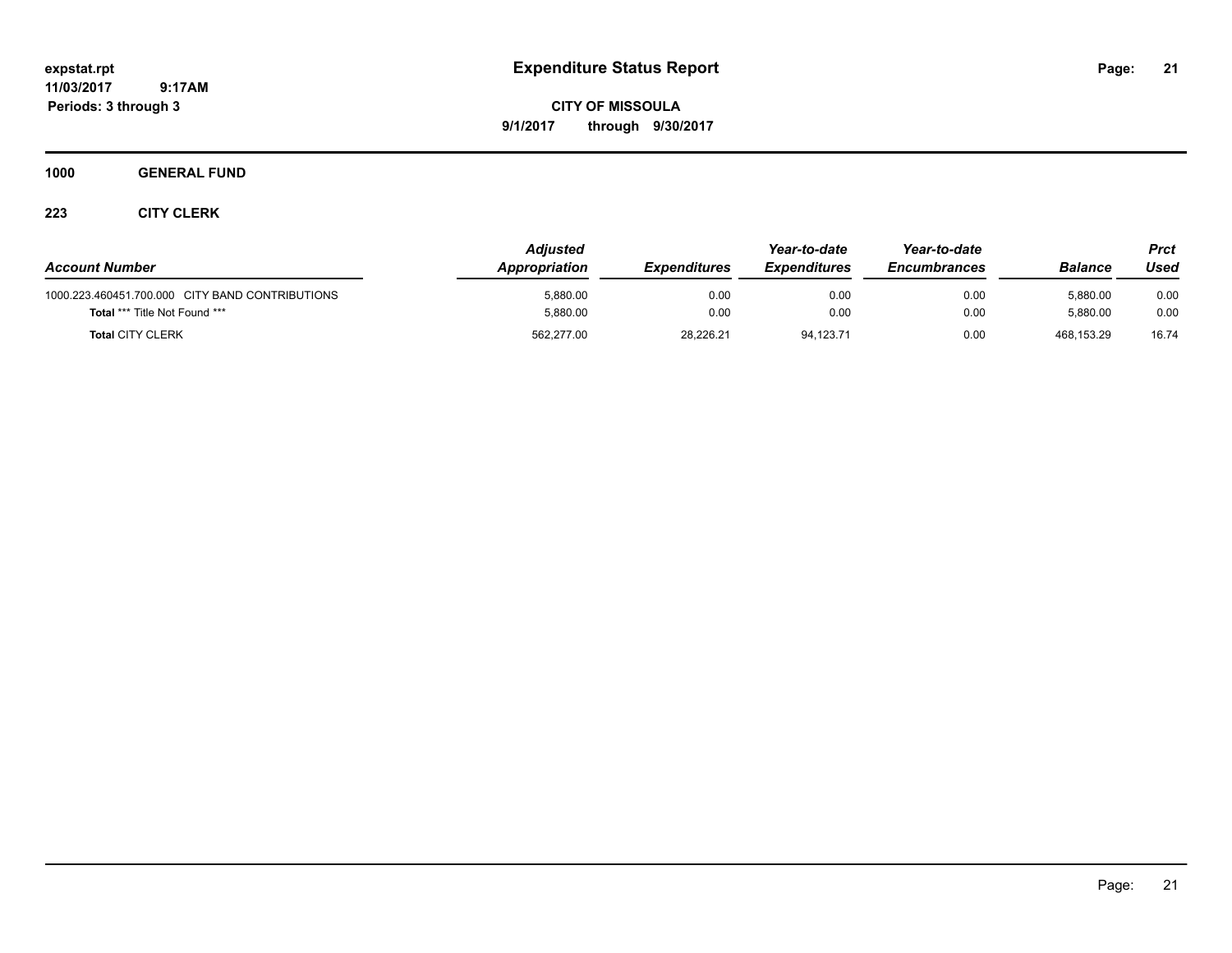**CITY OF MISSOULA 9/1/2017 through 9/30/2017**

**1000 GENERAL FUND**

### **224 INFORMATION SERVICES**

|                                                        | <b>Adjusted</b>      |                     | Year-to-date        | Year-to-date        |                | <b>Prct</b> |
|--------------------------------------------------------|----------------------|---------------------|---------------------|---------------------|----------------|-------------|
| <b>Account Number</b>                                  | <b>Appropriation</b> | <b>Expenditures</b> | <b>Expenditures</b> | <b>Encumbrances</b> | <b>Balance</b> | <b>Used</b> |
| <b>INFORMATION TECHNOLOGIES</b><br>1000.224.410580     |                      |                     |                     |                     |                |             |
| 1000.224.410580.100<br>PERSONAL SERVICES               |                      |                     |                     |                     |                |             |
| 1000.224.410580.110.000 SALARIES AND WAGES             | 338,140.00           | 26,155.95           | 71,431.56           | 0.00                | 266.708.44     | 21.12       |
| 1000.224.410580.120.000<br><b>OVERTIME</b>             | 0.00                 | 129.46              | 571.51              | 0.00                | $-571.51$      | 0.00        |
| 1000.224.410580.130.000 OTHER                          | 5,400.00             | 0.00                | 0.00                | 0.00                | 5,400.00       | 0.00        |
| 1000.224.410580.140.000 EMPLOYER CONTRIBUTIONS         | 121,484.00           | 9,648.76            | 28,974.90           | 0.00                | 92,509.10      | 23.85       |
| 1000.224.410580.141.000 STATE RETIREMENT CONTRIBUTIONS | 342.00               | 0.00                | 54.32               | 0.00                | 287.68         | 15.88       |
| <b>Total PERSONAL SERVICES</b>                         | 465,366.00           | 35,934.17           | 101,032.29          | 0.00                | 364,333.71     | 21.71       |
| <b>SUPPLIES</b><br>1000.224.410580.200                 |                      |                     |                     |                     |                |             |
| 1000.224.410580.210.000 OFFICE SUPPLIES                | 1.735.00             | 495.00              | 664.22              | 0.00                | 1.070.78       | 38.28       |
| 1000.224.410580.220.000<br>OPERATING SUPPLIES          | 12,525.00            | 216.07              | 625.99              | 0.00                | 11,899.01      | 5.00        |
| 1000.224.410580.230.000 REPAIR/MAINTENANCE             | 3,000.00             | 42.92               | 42.92               | 0.00                | 2,957.08       | 1.43        |
| 1000.224.410580.231.000 GASOLINE                       | 250.00               | 35.27               | 35.27               | 0.00                | 214.73         | 14.11       |
| 1000.224.410580.240.000 OTHER SUPPLIES                 | 1,900.00             | 0.00                | 0.00                | 0.00                | 1,900.00       | 0.00        |
| <b>Total SUPPLIES</b>                                  | 19,410.00            | 789.26              | 1,368.40            | 0.00                | 18,041.60      | 7.05        |
| 1000.224.410580.300<br><b>PURCHASED SERVICES</b>       |                      |                     |                     |                     |                |             |
| 1000.224.410580.310.000 COMMUNICATIONS                 | 156.00               | 76.65               | 76.65               | 0.00                | 79.35          | 49.13       |
| 1000.224.410580.320.000 PRINTING & DUPLICATING         | 350.00               | 0.00                | 0.00                | 0.00                | 350.00         | 0.00        |
| 1000.224.410580.344.000 TELEPHONE SERVICE              | 159,860.00           | 3,164.73            | 33,416.89           | 0.00                | 126,443.11     | 20.90       |
| 1000.224.410580.350.000 PROFESSIONAL SERVICES          | 4,000.00             | 0.00                | 0.00                | 0.00                | 4,000.00       | 0.00        |
| 1000.224.410580.360.000 REPAIR & MAINTENANCE           | 245,000.00           | 389.00              | 55,624.31           | 0.00                | 189,375.69     | 22.70       |
| 1000.224.410580.370.000 TRAVEL                         | 6,809.00             | 1,141.60            | 3,205.10            | 0.00                | 3,603.90       | 47.07       |
| 1000.224.410580.380.000<br><b>TRAINING</b>             | 11,981.00            | 3,280.00            | 6,475.00            | 0.00                | 5,506.00       | 54.04       |
| 1000.224.410580.390.000 OTHER PURCHASED SERVICES       | 2,150.00             | 0.00                | 0.00                | 0.00                | 2,150.00       | 0.00        |
| <b>Total PURCHASED SERVICES</b>                        | 430,306.00           | 8,051.98            | 98,797.95           | 0.00                | 331,508.05     | 22.96       |
| 1000.224.410580.500<br><b>FIXED CHARGES</b>            |                      |                     |                     |                     |                |             |
| <b>Total FIXED CHARGES</b>                             | 0.00                 | 0.00                | 0.00                | 0.00                | 0.00           | 0.00        |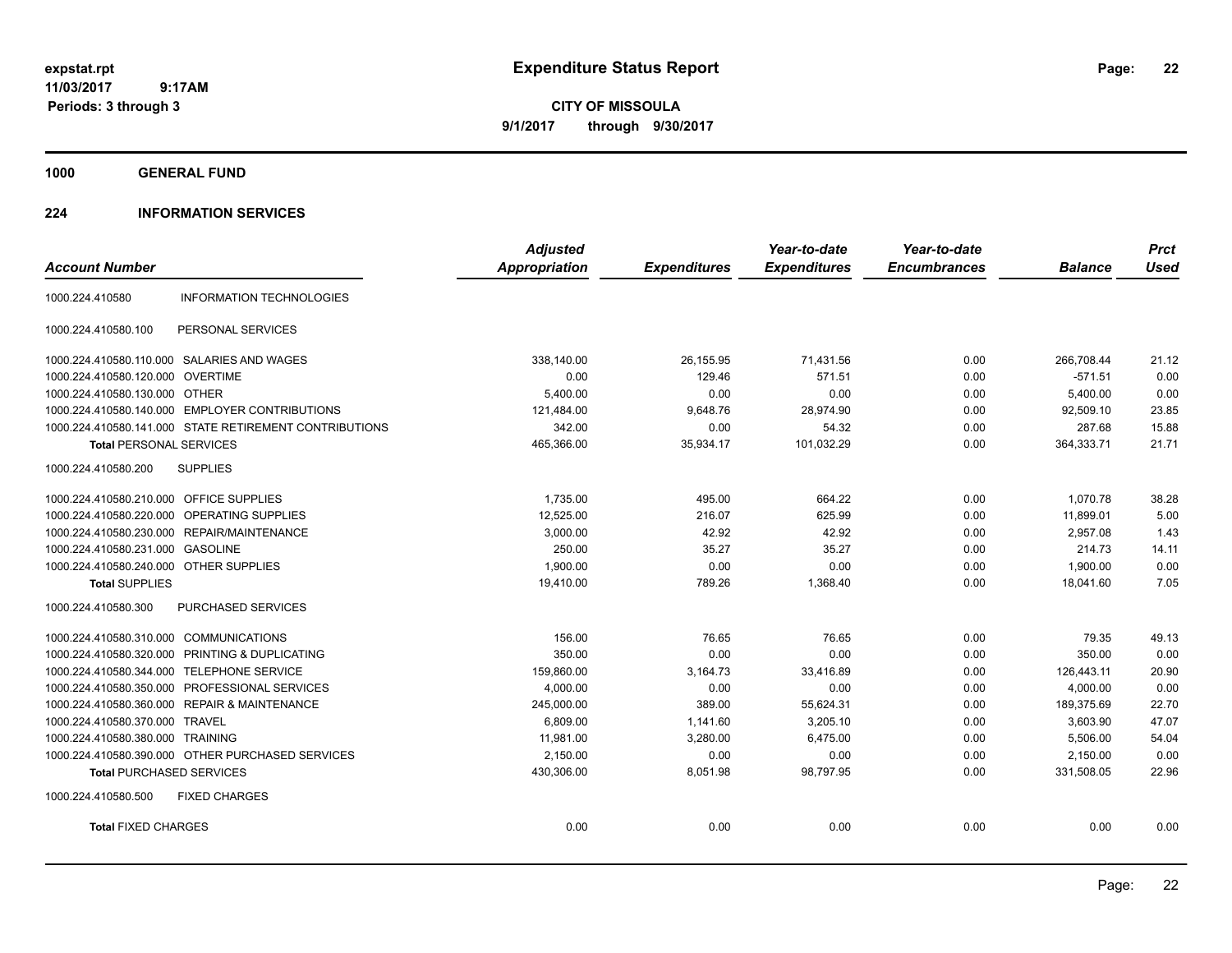**CITY OF MISSOULA 9/1/2017 through 9/30/2017**

**1000 GENERAL FUND**

### **224 INFORMATION SERVICES**

| <b>Account Number</b>                                   | <b>Adjusted</b><br><b>Appropriation</b> | <b>Expenditures</b> | Year-to-date<br><b>Expenditures</b> | Year-to-date<br><b>Encumbrances</b> | <b>Balance</b> | <b>Prct</b><br><b>Used</b> |
|---------------------------------------------------------|-----------------------------------------|---------------------|-------------------------------------|-------------------------------------|----------------|----------------------------|
|                                                         |                                         |                     |                                     |                                     |                |                            |
| 1000.224.410580.900<br><b>CAPITAL OUTLAY</b>            |                                         |                     |                                     |                                     |                |                            |
| <b>Total CAPITAL OUTLAY</b>                             | 0.00                                    | 0.00                | 0.00                                | 0.00                                | 0.00           | 0.00                       |
| <b>Total INFORMATION TECHNOLOGIES</b>                   | 915,082.00                              | 44,775.41           | 201,198.64                          | 0.00                                | 713,883.36     | 21.99                      |
| GIS<br>1000.224.411060                                  |                                         |                     |                                     |                                     |                |                            |
| PERSONAL SERVICES<br>1000.224.411060.100                |                                         |                     |                                     |                                     |                |                            |
| 1000.224.411060.110.000 SALARIES AND WAGES              | 106,336.00                              | 8,140.10            | 22,385.23                           | 0.00                                | 83,950.77      | 21.05                      |
| 1000.224.411060.140.000 GIS-EMPLOYER CONTRIBUTIONS      | 40,661.00                               | 3,237.62            | 10,817.05                           | 0.00                                | 29,843.95      | 26.60                      |
| 1000.224.411060.141.000 STATE RETIREMENT CONTRIBUTIONS  | 107.00                                  | 0.00                | 0.00                                | 0.00                                | 107.00         | 0.00                       |
| <b>Total PERSONAL SERVICES</b>                          | 147,104.00                              | 11,377.72           | 33,202.28                           | 0.00                                | 113,901.72     | 22.57                      |
| <b>SUPPLIES</b><br>1000.224.411060.200                  |                                         |                     |                                     |                                     |                |                            |
| 1000.224.411060.210.000 OFFICE SUPPLIES                 | 3,500.00                                | 0.00                | 47.60                               | 0.00                                | 3,452.40       | 1.36                       |
| 1000.224.411060.220.000 OPERATING SUPPLIES              | 684.00                                  | 0.00                | 0.00                                | 0.00                                | 684.00         | 0.00                       |
| 1000.224.411060.230.000 REPAIR/MAINTENANCE              | 2,140.00                                | 0.00                | 0.00                                | 0.00                                | 2,140.00       | 0.00                       |
| 1000.224.411060.231.000 GASOLINE                        | 500.00                                  | 0.00                | 0.00                                | 0.00                                | 500.00         | 0.00                       |
| 1000.224.411060.240.000 OTHER SUPPLIES                  | 1,000.00                                | 0.00                | 0.00                                | 0.00                                | 1,000.00       | 0.00                       |
| <b>Total SUPPLIES</b>                                   | 7,824.00                                | 0.00                | 47.60                               | 0.00                                | 7,776.40       | 0.61                       |
| 1000.224.411060.300<br><b>PURCHASED SERVICES</b>        |                                         |                     |                                     |                                     |                |                            |
| 1000.224.411060.330.000 PUBLICITY, SUBSCRIPTIONS & DUES | 500.00                                  | 0.00                | 0.00                                | 0.00                                | 500.00         | 0.00                       |
| <b>TELEPHONE SERVICE</b><br>1000.224.411060.344.000     | 1,370.00                                | 0.00                | 166.53                              | 0.00                                | 1,203.47       | 12.16                      |
| 1000.224.411060.350.000 PROFESSIONAL SERVICES           | 380.00                                  | 0.00                | 0.00                                | 0.00                                | 380.00         | 0.00                       |
| 1000.224.411060.360.000 REPAIR & MAINTENANCE            | 172,800.00                              | 8,180.72            | 88,853.45                           | 0.00                                | 83,946.55      | 51.42                      |
| 1000.224.411060.370.000 TRAVEL                          | 2,450.00                                | 0.00                | 0.00                                | 0.00                                | 2,450.00       | 0.00                       |
| 1000.224.411060.380.000 TRAINING                        | 2,425.00                                | 0.00                | 0.00                                | 0.00                                | 2,425.00       | 0.00                       |
| 1000.224.411060.390.000 OTHER PURCHASED SERVICES        | 1,550.00                                | 0.00                | 0.00                                | 0.00                                | 1,550.00       | 0.00                       |
| <b>Total PURCHASED SERVICES</b>                         | 181,475.00                              | 8,180.72            | 89,019.98                           | 0.00                                | 92,455.02      | 49.05                      |
| <b>Total GIS</b>                                        | 336,403.00                              | 19,558.44           | 122,269.86                          | 0.00                                | 214, 133. 14   | 36.35                      |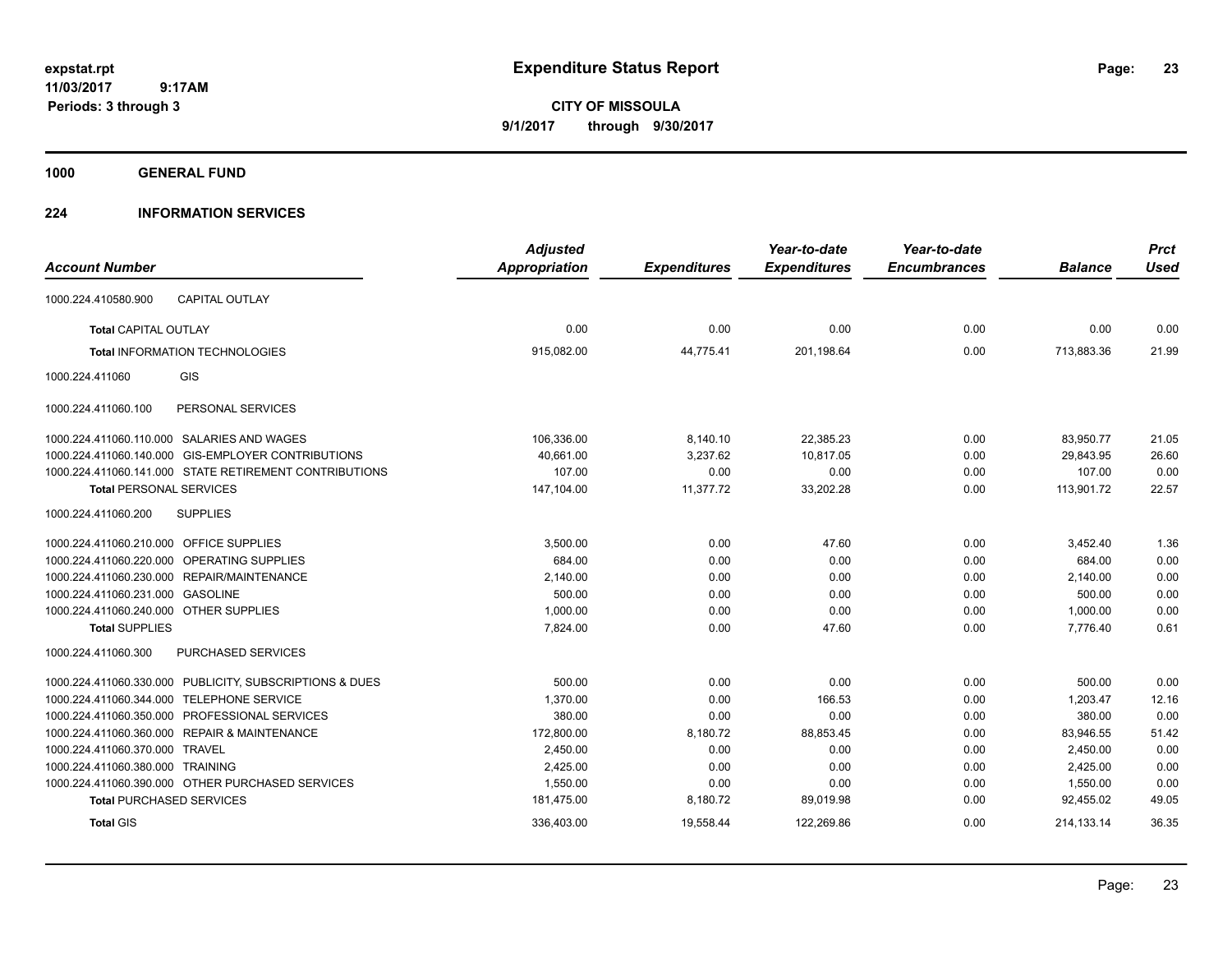**24**

**CITY OF MISSOULA 9/1/2017 through 9/30/2017**

| 1000                  | <b>GENERAL FUND</b>                                                                                                              |                                         |                                  |                                     |                                     |                                      |                        |
|-----------------------|----------------------------------------------------------------------------------------------------------------------------------|-----------------------------------------|----------------------------------|-------------------------------------|-------------------------------------|--------------------------------------|------------------------|
|                       | <b>Total INFORMATION SERVICES</b>                                                                                                | 1,251,485.00                            | 64,333.85                        | 323,468.50                          | 0.00                                | 928,016.50                           | 25.85                  |
| 230                   | <b>MUNICIPAL COURT</b>                                                                                                           |                                         |                                  |                                     |                                     |                                      |                        |
| <b>Account Number</b> |                                                                                                                                  | <b>Adjusted</b><br><b>Appropriation</b> | <b>Expenditures</b>              | Year-to-date<br><b>Expenditures</b> | Year-to-date<br><b>Encumbrances</b> | <b>Balance</b>                       | <b>Prct</b><br>Used    |
| 1000.230.410360       | CITY/MUNICIPAL COURT                                                                                                             |                                         |                                  |                                     |                                     |                                      |                        |
| 1000.230.410360.100   | PERSONAL SERVICES                                                                                                                |                                         |                                  |                                     |                                     |                                      |                        |
|                       | 1000.230.410360.110.000 SALARIES AND WAGES<br>1000.230.410360.120.000 OVERTIME<br>1000.230.410360.140.000 EMPLOYER CONTRIBUTIONS | 836,369.00<br>10,000.00<br>330,734.00   | 65,554.98<br>253.53<br>26,448.26 | 180,100.31<br>781.47<br>89,854.11   | 0.00<br>0.00<br>0.00                | 656,268.69<br>9,218.53<br>240,879.89 | 21.53<br>7.81<br>27.17 |

| 1000.230.410360.120.000 OVERTIME          |                                                         | 10,000.00    | 253.53    | 781.47     | 0.00 | 9,218.53    | 7.81  |
|-------------------------------------------|---------------------------------------------------------|--------------|-----------|------------|------|-------------|-------|
|                                           | 1000.230.410360.140.000 EMPLOYER CONTRIBUTIONS          | 330,734.00   | 26,448.26 | 89,854.11  | 0.00 | 240.879.89  | 27.17 |
|                                           | 1000.230.410360.141.000 STATE RETIREMENT CONTRIBUTIONS  | 847.00       | 0.00      | 111.25     | 0.00 | 735.75      | 13.13 |
| <b>Total PERSONAL SERVICES</b>            |                                                         | 1.177.950.00 | 92,256.77 | 270.847.14 | 0.00 | 907.102.86  | 22.99 |
| 1000.230.410360.200                       | <b>SUPPLIES</b>                                         |              |           |            |      |             |       |
| 1000.230.410360.210.000 OFFICE SUPPLIES   |                                                         | 4,756.00     | 169.68    | 395.50     | 0.00 | 4,360.50    | 8.32  |
|                                           | 1000.230.410360.220.000 OPERATING SUPPLIES              | 4,972.00     | 0.00      | 0.00       | 0.00 | 4,972.00    | 0.00  |
| 1000.230.410360.240.000 OTHER SUPPLIES    |                                                         | 4,090.00     | 0.00      | 68.31      | 0.00 | 4,021.69    | 1.67  |
| <b>Total SUPPLIES</b>                     |                                                         | 13,818.00    | 169.68    | 463.81     | 0.00 | 13.354.19   | 3.36  |
| 1000.230.410360.300                       | PURCHASED SERVICES                                      |              |           |            |      |             |       |
| 1000.230.410360.310.000 COMMUNICATIONS    |                                                         | 11,500.00    | 983.10    | 5,384.18   | 0.00 | 6,115.82    | 46.82 |
|                                           | 1000.230.410360.320.000 PRINTING & DUPLICATING          | 1.187.00     | 0.00      | 0.00       | 0.00 | 1.187.00    | 0.00  |
|                                           | 1000.230.410360.330.000 PUBLICITY, SUBSCRIPTIONS & DUES | 10,196.00    | 378.00    | 2,617.00   | 0.00 | 7,579.00    | 25.67 |
| 1000.230.410360.344.000 TELEPHONE SERVICE |                                                         | 1,584.00     | 0.00      | 160.57     | 0.00 | 1.423.43    | 10.14 |
|                                           | 1000.230.410360.350.000 PROFESSIONAL SERVICES           | 194,822.00   | 51.20     | 1,051.20   | 0.00 | 193.770.80  | 0.54  |
|                                           | 1000.230.410360.350.004 PROFESSIONAL SERVICES           | 0.00         | 128.28    | 128.28     | 0.00 | $-128.28$   | 0.00  |
|                                           | 1000.230.410360.350.005 PROFESSIONAL SERVICES           | 0.00         | 410.51    | 3,198.56   | 0.00 | $-3,198.56$ | 0.00  |
|                                           | 1000.230.410360.350.006 PROFESSIONAL SERVICES           | 0.00         | 534.00    | 816.00     | 0.00 | $-816.00$   | 0.00  |
|                                           | 1000.230.410360.360.000 REPAIR & MAINTENANCE            | 23,367.00    | 233.75    | 233.75     | 0.00 | 23,133.25   | 1.00  |
| 1000.230.410360.370.000 TRAVEL            |                                                         | 5,174.00     | 0.00      | 0.00       | 0.00 | 5,174.00    | 0.00  |
| 1000.230.410360.380.000 TRAINING          |                                                         | 9,000.00     | 2,400.00  | 2.748.25   | 0.00 | 6,251.75    | 30.54 |
|                                           | 1000.230.410360.390.000 OTHER PURCHASED SERVICES        | 6.263.00     | 81.65     | 192.22     | 0.00 | 6.070.78    | 3.07  |
| <b>Total PURCHASED SERVICES</b>           |                                                         | 263,093.00   | 5,200.49  | 16,530.01  | 0.00 | 246,562.99  | 6.28  |
|                                           |                                                         |              |           |            |      |             |       |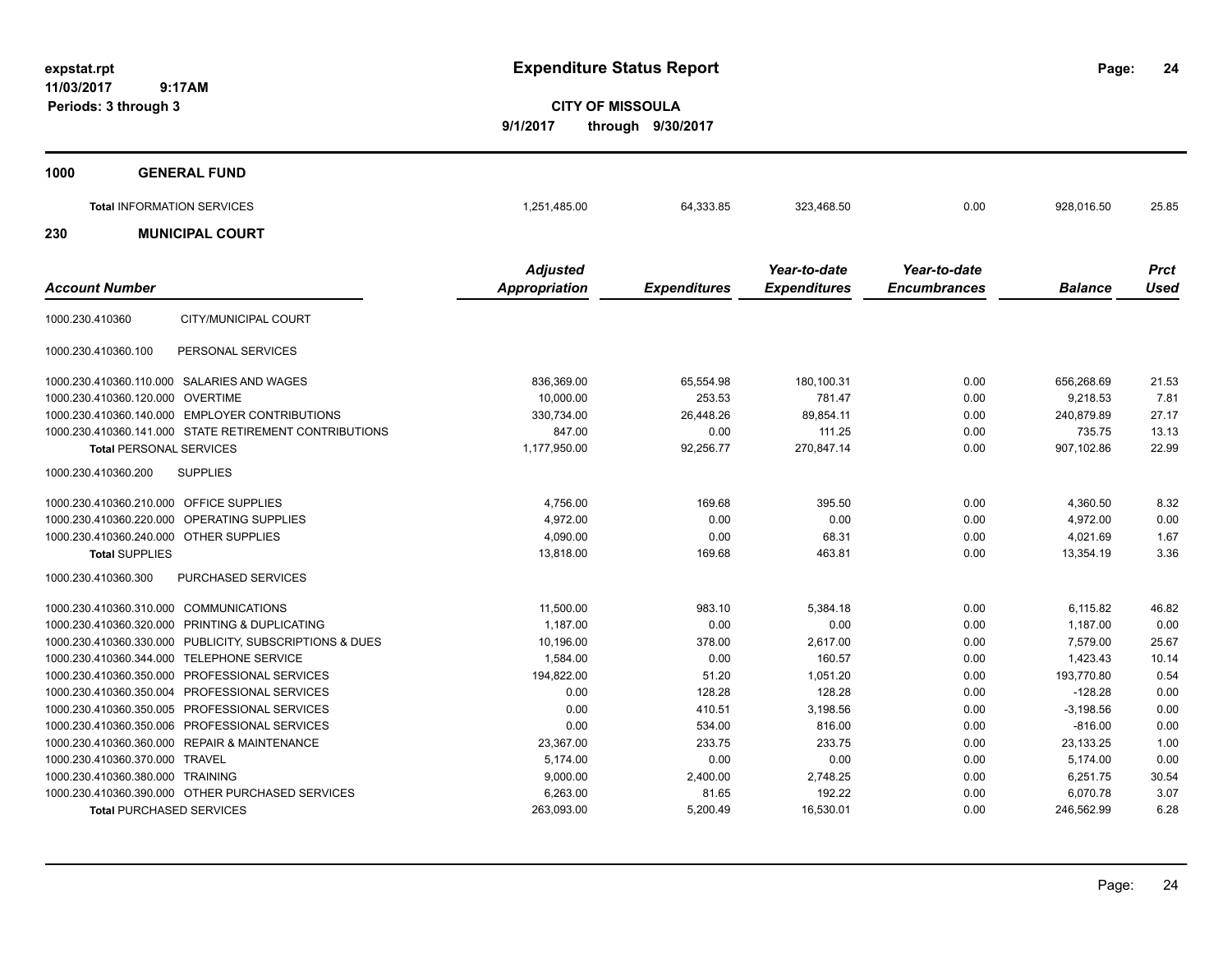**CITY OF MISSOULA 9/1/2017 through 9/30/2017**

**1000 GENERAL FUND**

**230 MUNICIPAL COURT**

|                                   |                                                  | <b>Adjusted</b>      |                     | Year-to-date        | Year-to-date        |                | <b>Prct</b> |
|-----------------------------------|--------------------------------------------------|----------------------|---------------------|---------------------|---------------------|----------------|-------------|
| <b>Account Number</b>             |                                                  | <b>Appropriation</b> | <b>Expenditures</b> | <b>Expenditures</b> | <b>Encumbrances</b> | <b>Balance</b> | <b>Used</b> |
| 1000.230.410360.500               | <b>FIXED CHARGES</b>                             |                      |                     |                     |                     |                |             |
| <b>Total FIXED CHARGES</b>        |                                                  | 0.00                 | 0.00                | 0.00                | 0.00                | 0.00           | 0.00        |
| 1000.230.410360.600               | <b>DEBT SERVICE</b>                              |                      |                     |                     |                     |                |             |
| 1000.230.410360.610.000 PRINCIPAL |                                                  | 27,333.00            | 0.00                | 0.00                | 0.00                | 27,333.00      | 0.00        |
| <b>Total DEBT SERVICE</b>         |                                                  | 27,333.00            | 0.00                | 0.00                | 0.00                | 27,333.00      | 0.00        |
| 1000.230.410360.700               | <b>GRANTS &amp; CONTRIBUTIONS</b>                |                      |                     |                     |                     |                |             |
|                                   | <b>Total GRANTS &amp; CONTRIBUTIONS</b>          | 0.00                 | 0.00                | 0.00                | 0.00                | 0.00           | 0.00        |
| 1000.230.410360.800               | <b>OTHER OBJECTS</b>                             |                      |                     |                     |                     |                |             |
|                                   | 1000.230.410360.820.000 TRANSFERS TO OTHER FUNDS | 2.500.00             | 0.00                | 0.00                | 0.00                | 2,500.00       | 0.00        |
| <b>Total OTHER OBJECTS</b>        |                                                  | 2,500.00             | 0.00                | 0.00                | 0.00                | 2,500.00       | 0.00        |
| 1000.230.410360.900               | <b>CAPITAL OUTLAY</b>                            |                      |                     |                     |                     |                |             |
| <b>Total CAPITAL OUTLAY</b>       |                                                  | 0.00                 | 0.00                | 0.00                | 0.00                | 0.00           | 0.00        |
|                                   | Total CITY/MUNICIPAL COURT                       | 1,484,694.00         | 97,626.94           | 287,840.96          | 0.00                | 1,196,853.04   | 19.39       |
| 1000.230.411853                   | <b>MCS</b>                                       |                      |                     |                     |                     |                |             |
| 1000.230.411853.300               | PURCHASED SERVICES                               |                      |                     |                     |                     |                |             |
|                                   | <b>Total PURCHASED SERVICES</b>                  | 0.00                 | 0.00                | 0.00                | 0.00                | 0.00           | 0.00        |
| 1000.230.411853.700               | <b>GRANTS &amp; CONTRIBUTIONS</b>                |                      |                     |                     |                     |                |             |
|                                   | 1000.230.411853.700.000 GRANTS & CONTRIBUTIONS   | 78,932.00            | 0.00                | 0.00                | 0.00                | 78,932.00      | 0.00        |
| <b>Total MCS</b>                  |                                                  | 78,932.00            | 0.00                | 0.00                | 0.00                | 78,932.00      | 0.00        |
| 1000.230.419000                   | GENERAL GOV'T ONETIME EXPENDITURES               |                      |                     |                     |                     |                |             |
| 1000.230.419000.100               | PERSONAL SERVICES                                |                      |                     |                     |                     |                |             |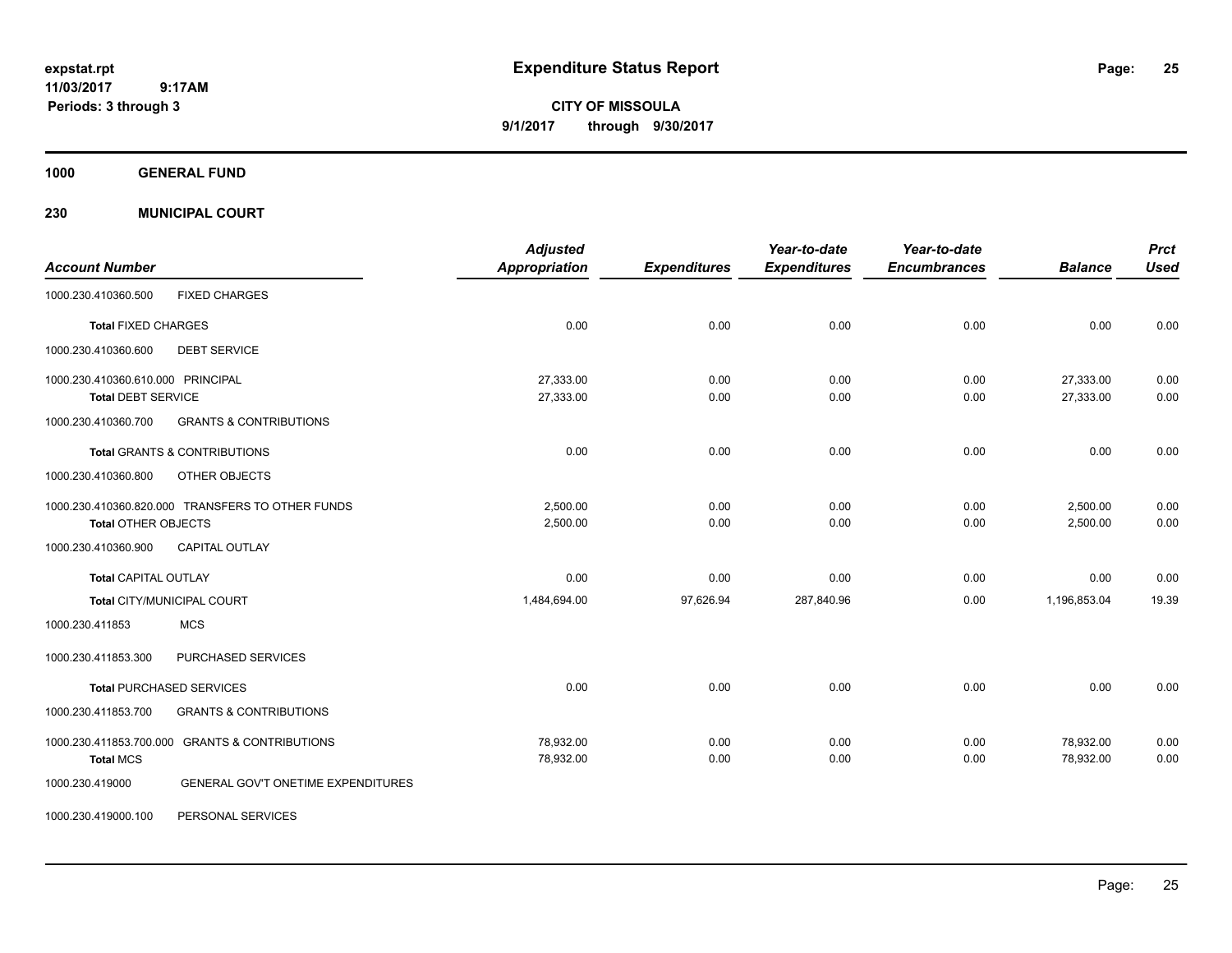**CITY OF MISSOULA 9/1/2017 through 9/30/2017**

**1000 GENERAL FUND**

### **230 MUNICIPAL COURT**

| <b>Account Number</b>                           | <b>Adjusted</b><br><b>Appropriation</b> | <b>Expenditures</b> | Year-to-date<br><b>Expenditures</b> | Year-to-date<br><b>Encumbrances</b> | <b>Balance</b> | <b>Prct</b><br>Used |
|-------------------------------------------------|-----------------------------------------|---------------------|-------------------------------------|-------------------------------------|----------------|---------------------|
| 1000.230.419000.120.000<br>OVERTIME             | 20,503.00                               | 0.00                | 0.00                                | 0.00                                | 20,503.00      | 0.00                |
| <b>Total PERSONAL SERVICES</b>                  | 20,503.00                               | 0.00                | 0.00                                | 0.00                                | 20,503.00      | 0.00                |
| 1000.230.419000.200<br><b>SUPPLIES</b>          |                                         |                     |                                     |                                     |                |                     |
| OPERATING SUPPLIES<br>1000.230.419000.220.000   | 4,604.00                                | 0.00                | 0.00                                | 0.00                                | 4,604.00       | 0.00                |
| <b>Total SUPPLIES</b>                           | 4,604.00                                | 0.00                | 0.00                                | 0.00                                | 4,604.00       | 0.00                |
| PURCHASED SERVICES<br>1000.230.419000.300       |                                         |                     |                                     |                                     |                |                     |
| 1000.230.419000.350.000 PROFESSIONAL SERVICES   | 12,000.00                               | 0.00                | 0.00                                | 0.00                                | 12.000.00      | 0.00                |
| 1000.230.419000.360.000 REPAIR & MAINTENANCE    | 11,306.00                               | 0.00                | 0.00                                | 0.00                                | 11.306.00      | 0.00                |
| <b>Total PURCHASED SERVICES</b>                 | 23,306.00                               | 0.00                | 0.00                                | 0.00                                | 23,306.00      | 0.00                |
| <b>Total GENERAL GOV'T ONETIME EXPENDITURES</b> | 48,413.00                               | 0.00                | 0.00                                | 0.00                                | 48.413.00      | 0.00                |
| <b>Total MUNICIPAL COURT</b>                    | 1,612,039.00                            | 97,626.94           | 287,840.96                          | 0.00                                | 1,324,198.04   | 17.86               |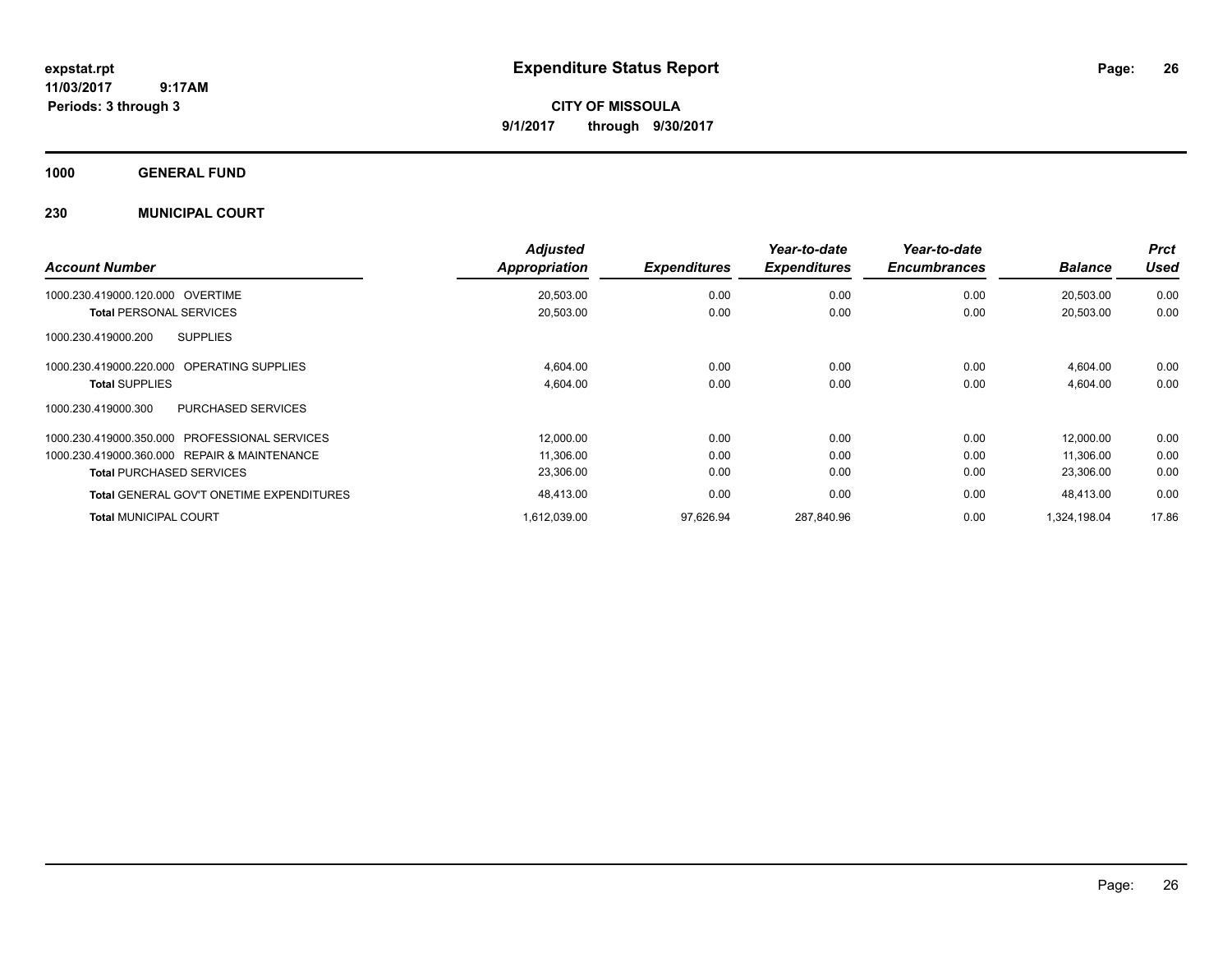**CITY OF MISSOULA 9/1/2017 through 9/30/2017**

**1000 GENERAL FUND**

| <b>Account Number</b>                                  | <b>Adjusted</b><br><b>Appropriation</b> | <b>Expenditures</b> | Year-to-date<br><b>Expenditures</b> | Year-to-date<br><b>Encumbrances</b> | <b>Balance</b> | <b>Prct</b><br><b>Used</b> |
|--------------------------------------------------------|-----------------------------------------|---------------------|-------------------------------------|-------------------------------------|----------------|----------------------------|
| <b>BUDGETING</b><br>1000.240.410520                    |                                         |                     |                                     |                                     |                |                            |
| PERSONAL SERVICES<br>1000.240.410520.100               |                                         |                     |                                     |                                     |                |                            |
| 1000.240.410520.110.000 SALARIES AND WAGES             | 87,429.00                               | 6,671.30            | 17,784.12                           | 0.00                                | 69,644.88      | 20.34                      |
| 1000.240.410520.140.000 EMPLOYER CONTRIBUTIONS         | 29,761.00                               | 2,302.72            | 7,052.39                            | 0.00                                | 22,708.61      | 23.70                      |
| 1000.240.410520.141.000 STATE RETIREMENT CONTRIBUTIONS | 88.00                                   | 0.00                | 0.00                                | 0.00                                | 88.00          | 0.00                       |
| <b>Total PERSONAL SERVICES</b>                         | 117,278.00                              | 8,974.02            | 24,836.51                           | 0.00                                | 92.441.49      | 21.18                      |
| 1000.240.410520.200<br><b>SUPPLIES</b>                 |                                         |                     |                                     |                                     |                |                            |
| <b>Total SUPPLIES</b>                                  | 0.00                                    | 0.00                | 0.00                                | 0.00                                | 0.00           | 0.00                       |
| 1000.240.410520.300<br>PURCHASED SERVICES              |                                         |                     |                                     |                                     |                |                            |
| 1000.240.410520.320.000 PRINTING & DUPLICATING         | 0.00                                    | 0.00                | 15.40                               | 0.00                                | $-15.40$       | 0.00                       |
| 1000.240.410520.350.000 PROFESSIONAL SERVICES          | 9,289.00                                | 0.00                | 0.00                                | 0.00                                | 9,289.00       | 0.00                       |
| <b>Total PURCHASED SERVICES</b>                        | 9.289.00                                | 0.00                | 15.40                               | 0.00                                | 9.273.60       | 0.17                       |
| <b>Total BUDGETING</b>                                 | 126,567.00                              | 8,974.02            | 24,851.91                           | 0.00                                | 101,715.09     | 19.64                      |
| 1000.240.410540<br><b>TREASURY</b>                     |                                         |                     |                                     |                                     |                |                            |
| PERSONAL SERVICES<br>1000.240.410540.100               |                                         |                     |                                     |                                     |                |                            |
| 1000.240.410540.110.000 SALARIES AND WAGES             | 427.671.00                              | 14.294.31           | 41.694.99                           | 0.00                                | 385.976.01     | 9.75                       |
| 1000.240.410540.120.000 OVERTIME                       | 1,000.00                                | 0.00                | 0.00                                | 0.00                                | 1,000.00       | 0.00                       |
| 1000.240.410540.140.000 EMPLOYER CONTRIBUTIONS         | 169.953.00                              | 5.891.46            | 20.345.85                           | 0.00                                | 149.607.15     | 11.97                      |
| 1000.240.410540.141.000 STATE RETIREMENT CONTRIBUTIONS | 433.00                                  | 0.00                | 0.00                                | 0.00                                | 433.00         | 0.00                       |
| <b>Total PERSONAL SERVICES</b>                         | 599,057.00                              | 20,185.77           | 62,040.84                           | 0.00                                | 537,016.16     | 10.36                      |
| 1000.240.410540.200<br><b>SUPPLIES</b>                 |                                         |                     |                                     |                                     |                |                            |
| 1000.240.410540.210.000 OFFICE SUPPLIES                | 3.353.00                                | 107.90              | 287.38                              | 0.00                                | 3,065.62       | 8.57                       |
| 1000.240.410540.220.000<br><b>OPERATING SUPPLIES</b>   | 1.886.00                                | 471.86              | 486.52                              | 0.00                                | 1,399.48       | 25.80                      |
| 1000.240.410540.230.000 REPAIR/MAINTENANCE             | 50.00                                   | 0.00                | 0.00                                | 0.00                                | 50.00          | 0.00                       |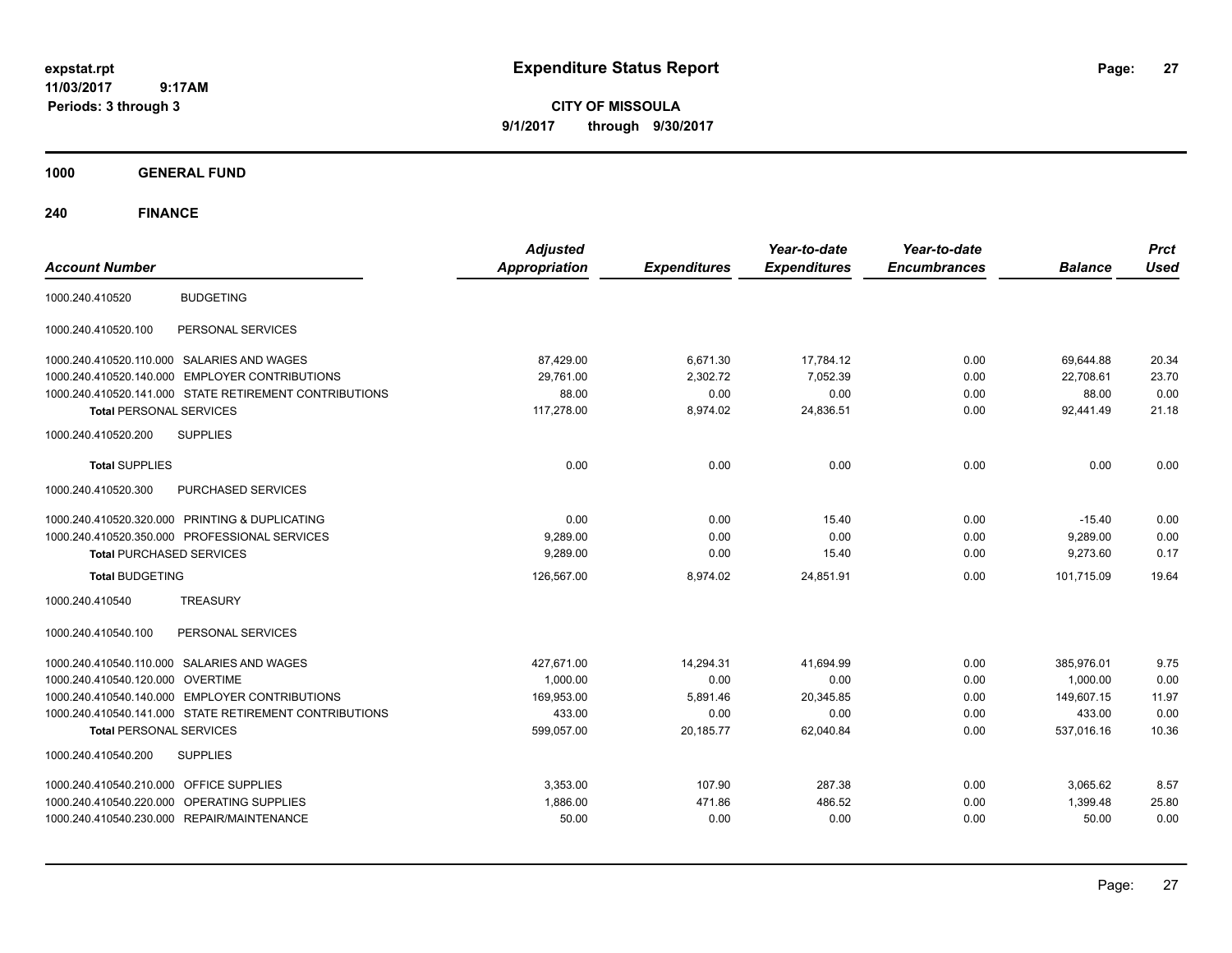**CITY OF MISSOULA 9/1/2017 through 9/30/2017**

### **1000 GENERAL FUND**

| <b>Account Number</b>                                   |                           | <b>Adjusted</b><br><b>Appropriation</b> | <b>Expenditures</b> | Year-to-date<br><b>Expenditures</b> | Year-to-date<br><b>Encumbrances</b> | <b>Balance</b> | <b>Prct</b><br><b>Used</b> |
|---------------------------------------------------------|---------------------------|-----------------------------------------|---------------------|-------------------------------------|-------------------------------------|----------------|----------------------------|
|                                                         |                           |                                         |                     |                                     |                                     |                |                            |
| 1000.240.410540.231.000 GASOLINE                        |                           | 92.00                                   | 0.00                | 0.00                                | 0.00                                | 92.00          | 0.00                       |
| <b>Total SUPPLIES</b>                                   |                           | 5,381.00                                | 579.76              | 773.90                              | 0.00                                | 4,607.10       | 14.38                      |
| 1000.240.410540.300                                     | <b>PURCHASED SERVICES</b> |                                         |                     |                                     |                                     |                |                            |
| 1000.240.410540.310.000 COMMUNICATIONS                  |                           | 38,375.00                               | 742.68              | 1,343.92                            | 0.00                                | 37,031.08      | 3.50                       |
| 1000.240.410540.320.000 PRINTING & DUPLICATING          |                           | 4,209.00                                | 0.00                | 0.00                                | 0.00                                | 4,209.00       | 0.00                       |
| 1000.240.410540.330.000 PUBLICITY, SUBSCRIPTIONS & DUES |                           | 3,400.00                                | 4.80                | 9.60                                | 0.00                                | 3,390.40       | 0.28                       |
| 1000.240.410540.344.000 TELEPHONE SERVICE               |                           | 300.00                                  | 0.00                | 0.00                                | 0.00                                | 300.00         | 0.00                       |
| 1000.240.410540.350.000 PROFESSIONAL SERVICES           |                           | 82,226.00                               | 300.00              | 600.00                              | 0.00                                | 81,626.00      | 0.73                       |
| 1000.240.410540.360.000 REPAIR & MAINTENANCE            |                           | 66,324.00                               | 0.00                | 0.00                                | 0.00                                | 66,324.00      | 0.00                       |
| 1000.240.410540.370.000 TRAVEL                          |                           | 3,520.00                                | 0.00                | 0.00                                | 0.00                                | 3,520.00       | 0.00                       |
| 1000.240.410540.380.000 TRAINING                        |                           | 3,805.00                                | 0.00                | 0.00                                | 0.00                                | 3,805.00       | 0.00                       |
| <b>Total PURCHASED SERVICES</b>                         |                           | 202,159.00                              | 1,047.48            | 1,953.52                            | 0.00                                | 200,205.48     | 0.97                       |
| 1000.240.410540.500<br><b>FIXED CHARGES</b>             |                           |                                         |                     |                                     |                                     |                |                            |
| 1000.240.410540.500.000 FIXED CHARGES                   |                           | 500.00                                  | 0.00                | 0.00                                | 0.00                                | 500.00         | 0.00                       |
| <b>Total FIXED CHARGES</b>                              |                           | 500.00                                  | 0.00                | 0.00                                | 0.00                                | 500.00         | 0.00                       |
| 1000.240.410540.900<br><b>CAPITAL OUTLAY</b>            |                           |                                         |                     |                                     |                                     |                |                            |
| <b>Total CAPITAL OUTLAY</b>                             |                           | 0.00                                    | 0.00                | 0.00                                | 0.00                                | 0.00           | 0.00                       |
| <b>Total TREASURY</b>                                   |                           | 807,097.00                              | 21,813.01           | 64,768.26                           | 0.00                                | 742,328.74     | 8.02                       |
| 1000.240.410541                                         | *** Title Not Found ***   |                                         |                     |                                     |                                     |                |                            |
| 1000.240.410541.100                                     | PERSONAL SERVICES         |                                         |                     |                                     |                                     |                |                            |
| Total *** Title Not Found ***                           |                           | 0.00                                    | 0.00                | 0.00                                | 0.00                                | 0.00           | 0.00                       |
| 1000.240.410550<br><b>ACCOUNTING</b>                    |                           |                                         |                     |                                     |                                     |                |                            |
| 1000.240.410550.100                                     | PERSONAL SERVICES         |                                         |                     |                                     |                                     |                |                            |
| 1000.240.410550.110.000                                 | SALARIES AND WAGES        | 175,930.00                              | 31,962.55           | 87,015.43                           | 0.00                                | 88,914.57      | 49.46                      |
|                                                         |                           |                                         |                     |                                     |                                     |                |                            |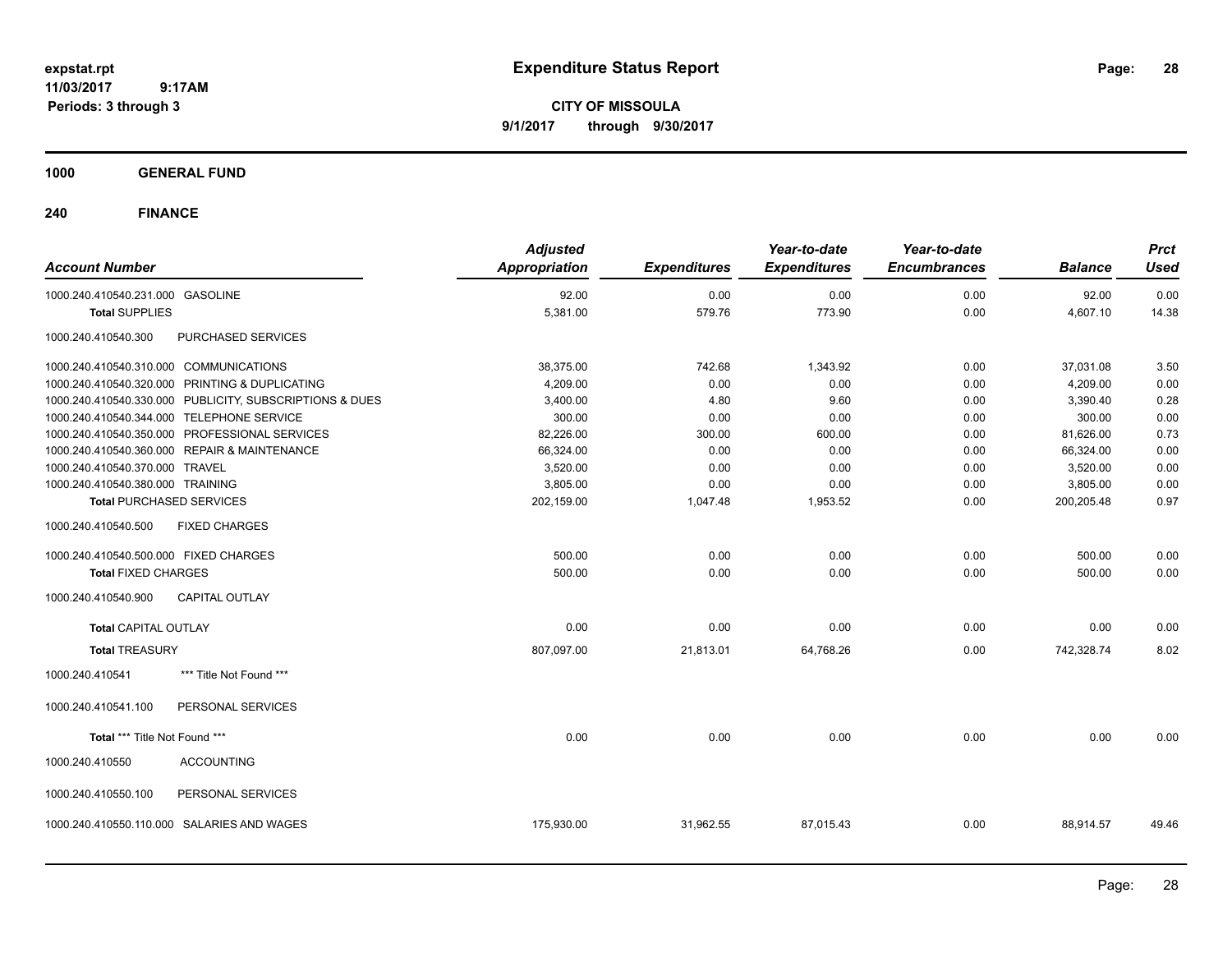**CITY OF MISSOULA 9/1/2017 through 9/30/2017**

**1000 GENERAL FUND**

| <b>Account Number</b>                      |                                                         | <b>Adjusted</b><br><b>Appropriation</b> | <b>Expenditures</b> | Year-to-date<br><b>Expenditures</b> | Year-to-date<br><b>Encumbrances</b> | <b>Balance</b> | <b>Prct</b><br><b>Used</b> |
|--------------------------------------------|---------------------------------------------------------|-----------------------------------------|---------------------|-------------------------------------|-------------------------------------|----------------|----------------------------|
|                                            | 1000.240.410550.140.000 EMPLOYER CONTRIBUTIONS          | 68,084.00                               | 11,348.50           | 41,642.44                           | 0.00                                | 26,441.56      | 61.16                      |
|                                            | 1000.240.410550.141.000 STATE RETIREMENT CONTRIBUTIONS  | 175.00                                  | 0.00                | 99.85                               | 0.00                                | 75.15          | 57.06                      |
| <b>Total PERSONAL SERVICES</b>             |                                                         | 244,189.00                              | 43,311.05           | 128,757.72                          | 0.00                                | 115,431.28     | 52.73                      |
| 1000.240.410550.200                        | <b>SUPPLIES</b>                                         |                                         |                     |                                     |                                     |                |                            |
| 1000.240.410550.210.000 OFFICE SUPPLIES    |                                                         | 2,412.00                                | 183.87              | 453.08                              | 0.00                                | 1,958.92       | 18.78                      |
| 1000.240.410550.220.000 OPERATING SUPPLIES |                                                         | 1,157.00                                | 707.80              | 729.79                              | 0.00                                | 427.21         | 63.08                      |
| <b>Total SUPPLIES</b>                      |                                                         | 3,569.00                                | 891.67              | 1,182.87                            | 0.00                                | 2,386.13       | 33.14                      |
| 1000.240.410550.300                        | <b>PURCHASED SERVICES</b>                               |                                         |                     |                                     |                                     |                |                            |
| 1000.240.410550.310.000 COMMUNICATIONS     |                                                         | 5,518.00                                | 188.28              | 17,831.27                           | 0.00                                | $-12,313.27$   | 323.15                     |
|                                            | 1000.240.410550.320.000 PRINTING & DUPLICATING          | 1.271.00                                | 162.75              | 620.95                              | 0.00                                | 650.05         | 48.86                      |
|                                            | 1000.240.410550.330.000 PUBLICITY, SUBSCRIPTIONS & DUES | 10.00                                   | 7.20                | 58.40                               | 0.00                                | $-48.40$       | 584.00                     |
| 1000.240.410550.344.000 TELEPHONE SERVICE  |                                                         | 25.00                                   | 0.00                | 12.16                               | 0.00                                | 12.84          | 48.64                      |
|                                            | 1000.240.410550.350.000 PROFESSIONAL SERVICES           | 11,911.00                               | 3,600.00            | 4,195.00                            | 0.00                                | 7,716.00       | 35.22                      |
|                                            | 1000.240.410550.360.000 REPAIR & MAINTENANCE            | 100.00                                  | 0.00                | 0.00                                | 0.00                                | 100.00         | 0.00                       |
| 1000.240.410550.370.000 TRAVEL             |                                                         | 4,125.00                                | 160.00              | 160.00                              | 0.00                                | 3,965.00       | 3.88                       |
| 1000.240.410550.380.000 TRAINING           |                                                         | 2,000.00                                | 199.00              | 199.00                              | 0.00                                | 1,801.00       | 9.95                       |
| <b>Total PURCHASED SERVICES</b>            |                                                         | 24,960.00                               | 4,317.23            | 23,076.78                           | 0.00                                | 1,883.22       | 92.46                      |
| 1000.240.410550.500                        | <b>FIXED CHARGES</b>                                    |                                         |                     |                                     |                                     |                |                            |
| <b>Total FIXED CHARGES</b>                 |                                                         | 0.00                                    | 0.00                | 0.00                                | 0.00                                | 0.00           | 0.00                       |
| 1000.240.410550.900                        | <b>CAPITAL OUTLAY</b>                                   |                                         |                     |                                     |                                     |                |                            |
| <b>Total CAPITAL OUTLAY</b>                |                                                         | 0.00                                    | 0.00                | 0.00                                | 0.00                                | 0.00           | 0.00                       |
| <b>Total ACCOUNTING</b>                    |                                                         | 272,718.00                              | 48,519.95           | 153,017.37                          | 0.00                                | 119,700.63     | 56.11                      |
| 1000.240.410552                            | <b>FINANCIAL REPORTING</b>                              |                                         |                     |                                     |                                     |                |                            |
| 1000.240.410552.100                        | PERSONAL SERVICES                                       |                                         |                     |                                     |                                     |                |                            |
| 1000.240.410552.110.000                    | SALARIES AND WAGES                                      | 44,524.00                               | 3,394.05            | 13,578.19                           | 0.00                                | 30,945.81      | 30.50                      |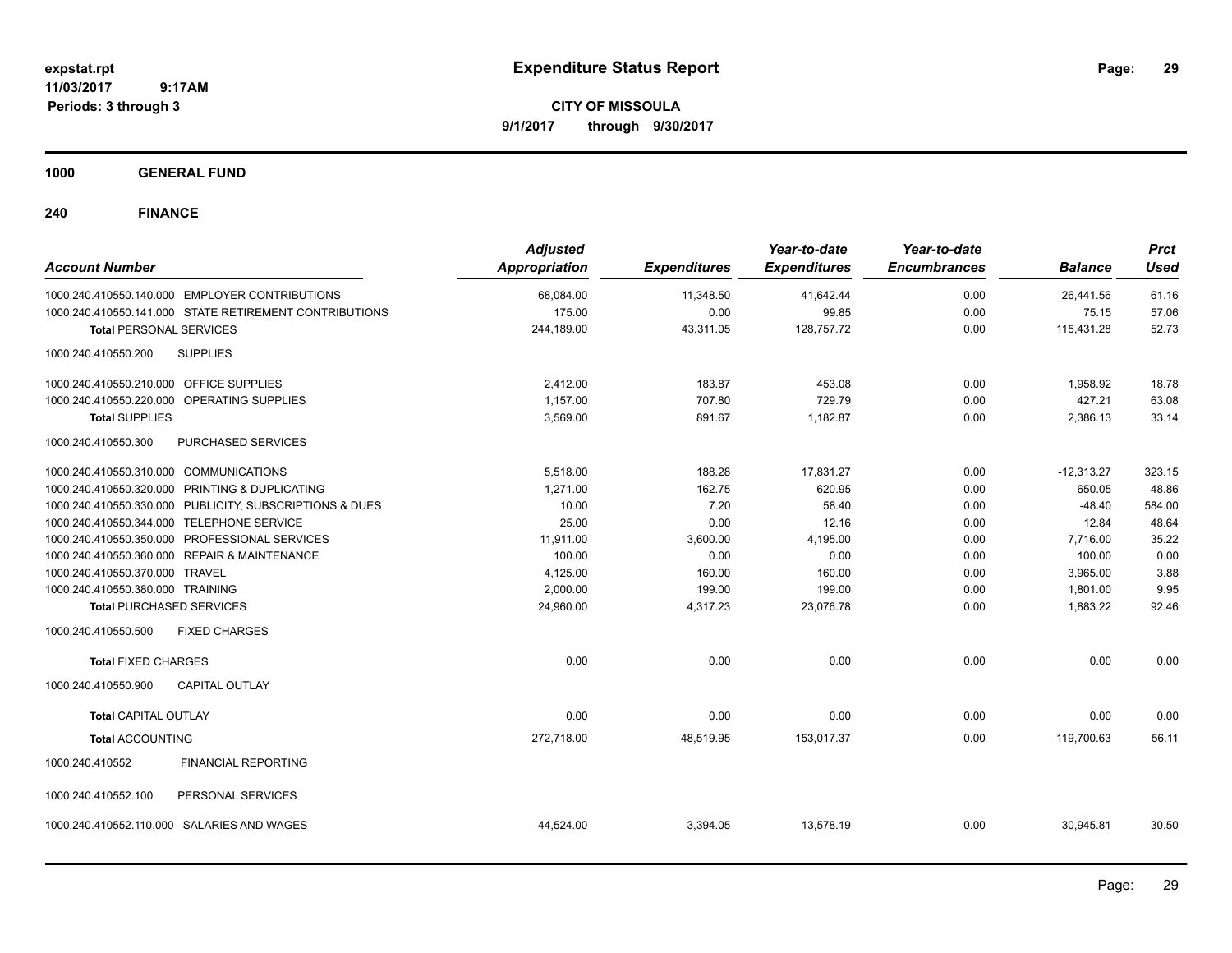**CITY OF MISSOULA 9/1/2017 through 9/30/2017**

**1000 GENERAL FUND**

| <b>Account Number</b>                                    | <b>Adjusted</b><br><b>Appropriation</b> | <b>Expenditures</b> | Year-to-date<br><b>Expenditures</b> | Year-to-date<br><b>Encumbrances</b> | <b>Balance</b> | <b>Prct</b><br><b>Used</b> |
|----------------------------------------------------------|-----------------------------------------|---------------------|-------------------------------------|-------------------------------------|----------------|----------------------------|
| <b>EMPLOYER CONTRIBUTIONS</b><br>1000.240.410552.140.000 | 15,075.00                               | 1,161.04            | 5,440.90                            | 0.00                                | 9,634.10       | 36.09                      |
| 1000.240.410552.141.000 STATE RETIREMENT CONTRIBUTIONS   | 45.00                                   | 0.00                | 0.00                                | 0.00                                | 45.00          | 0.00                       |
| <b>Total PERSONAL SERVICES</b>                           | 59,644.00                               | 4,555.09            | 19,019.09                           | 0.00                                | 40,624.91      | 31.89                      |
| <b>SUPPLIES</b><br>1000.240.410552.200                   |                                         |                     |                                     |                                     |                |                            |
| <b>Total SUPPLIES</b>                                    | 0.00                                    | 0.00                | 0.00                                | 0.00                                | 0.00           | 0.00                       |
| PURCHASED SERVICES<br>1000.240.410552.300                |                                         |                     |                                     |                                     |                |                            |
| <b>PROFESSIONAL SERVICES</b><br>1000.240.410552.350.000  | 10,530.00                               | 0.00                | 0.00                                | 0.00                                | 10,530.00      | 0.00                       |
| 1000.240.410552.370.000<br><b>TRAVEL</b>                 | 600.00                                  | 0.00                | 0.00                                | 0.00                                | 600.00         | 0.00                       |
| 1000.240.410552.380.000<br><b>TRAINING</b>               | 1,525.00                                | 0.00                | 0.00                                | 0.00                                | 1,525.00       | 0.00                       |
| <b>Total PURCHASED SERVICES</b>                          | 12,655.00                               | 0.00                | 0.00                                | 0.00                                | 12,655.00      | 0.00                       |
| <b>CAPITAL OUTLAY</b><br>1000.240.410552.900             |                                         |                     |                                     |                                     |                |                            |
| <b>Total CAPITAL OUTLAY</b>                              | 0.00                                    | 0.00                | 0.00                                | 0.00                                | 0.00           | 0.00                       |
| <b>Total FINANCIAL REPORTING</b>                         | 72,299.00                               | 4,555.09            | 19,019.09                           | 0.00                                | 53,279.91      | 26.31                      |
| <b>Total FINANCE</b>                                     | 1,278,681.00                            | 83,862.07           | 261,656.63                          | 0.00                                | 1,017,024.37   | 20.46                      |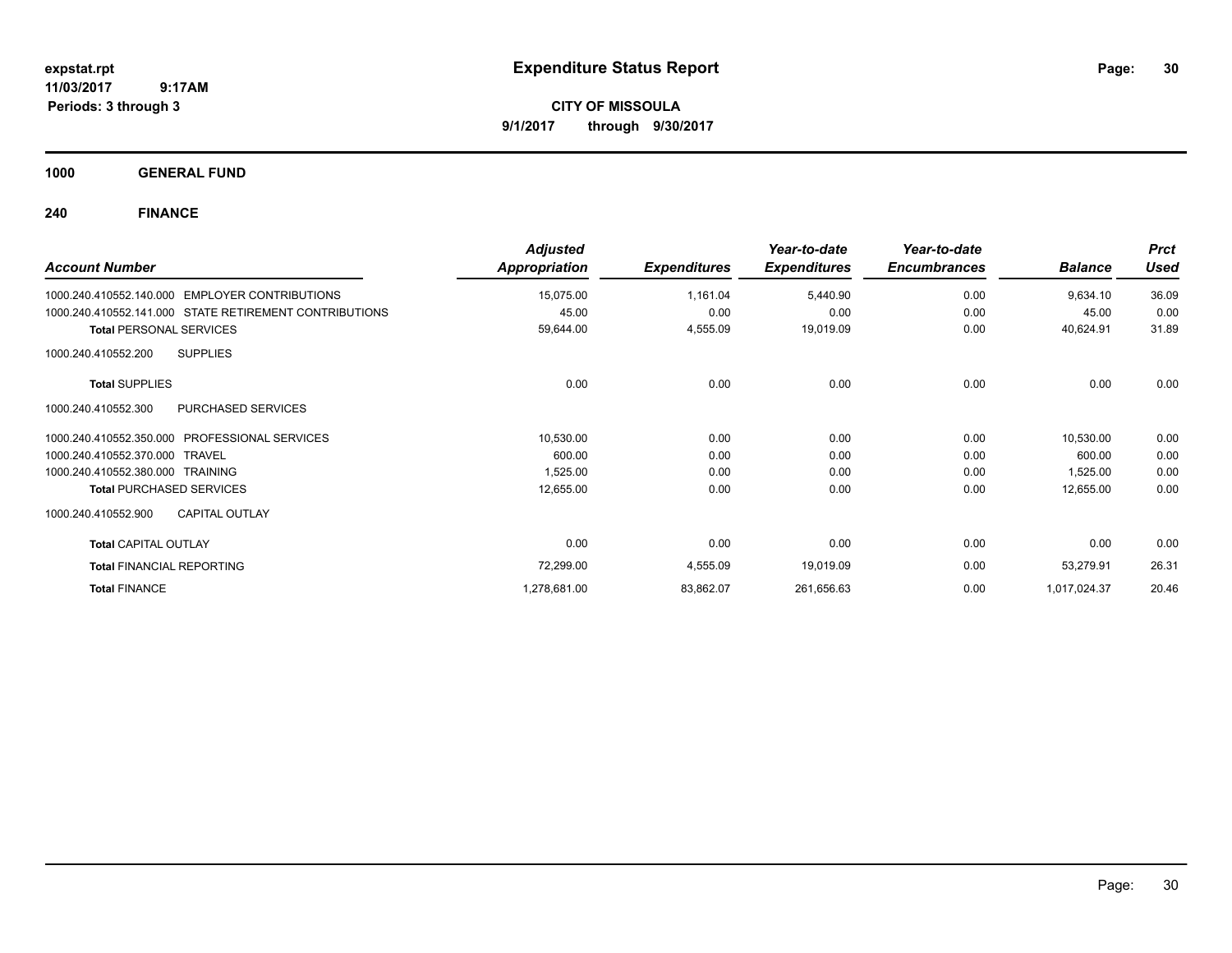**CITY OF MISSOULA 9/1/2017 through 9/30/2017**

**1000 GENERAL FUND**

### **245 CENTRALIZED SERVICES**

|                                         |                                                         | <b>Adjusted</b> |                     | Year-to-date        | Year-to-date        |                | <b>Prct</b> |
|-----------------------------------------|---------------------------------------------------------|-----------------|---------------------|---------------------|---------------------|----------------|-------------|
| <b>Account Number</b>                   |                                                         | Appropriation   | <b>Expenditures</b> | <b>Expenditures</b> | <b>Encumbrances</b> | <b>Balance</b> | <b>Used</b> |
| 1000.245.410810                         | <b>ADMINISTRATION</b>                                   |                 |                     |                     |                     |                |             |
| 1000.245.410810.100                     | PERSONAL SERVICES                                       |                 |                     |                     |                     |                |             |
| 1000.245.410810.110.000                 | CENTRALIZED SERVICES/SALARIES AND WAGES                 | 127,277.00      | 9,747.72            | 26,806.21           | 0.00                | 100,470.79     | 21.06       |
|                                         | 1000.245.410810.140.000 EMPLOYER CONTRIBUTIONS          | 36,037.00       | 2,818.10            | 8.669.13            | 0.00                | 27.367.87      | 24.06       |
|                                         | 1000.245.410810.141.000 STATE RETIREMENT CONTRIBUTIONS  | 127.00          | 0.00                | 23.64               | 0.00                | 103.36         | 18.61       |
| <b>Total PERSONAL SERVICES</b>          |                                                         | 163,441.00      | 12,565.82           | 35,498.98           | 0.00                | 127,942.02     | 21.72       |
| 1000.245.410810.200                     | <b>SUPPLIES</b>                                         |                 |                     |                     |                     |                |             |
| 1000.245.410810.210.000 OFFICE SUPPLIES |                                                         | 500.00          | 0.00                | 0.00                | 0.00                | 500.00         | 0.00        |
|                                         | 1000.245.410810.220.000 OPERATING SUPPLIES              | 350.00          | 0.00                | 0.00                | 0.00                | 350.00         | 0.00        |
| 1000.245.410810.231.000 GASOLINE        |                                                         | 175.00          | 0.00                | 0.00                | 0.00                | 175.00         | 0.00        |
| <b>Total SUPPLIES</b>                   |                                                         | 1.025.00        | 0.00                | 0.00                | 0.00                | 1.025.00       | 0.00        |
| 1000.245.410810.300                     | PURCHASED SERVICES                                      |                 |                     |                     |                     |                |             |
| 1000.245.410810.310.000 COMMUNICATIONS  |                                                         | 100.00          | 0.00                | 0.00                | 0.00                | 100.00         | 0.00        |
|                                         | 1000.245.410810.320.000 PRINTING & DUPLICATING          | 200.00          | 0.00                | 31.06               | 0.00                | 168.94         | 15.53       |
|                                         | 1000.245.410810.330.000 PUBLICITY, SUBSCRIPTIONS & DUES | 200.00          | 0.00                | 0.00                | 0.00                | 200.00         | 0.00        |
| 1000.245.410810.344.000                 | <b>TELEPHONE SERVICE</b>                                | 500.00          | 0.00                | 10.61               | 0.00                | 489.39         | 2.12        |
|                                         | 1000.245.410810.350.000 PROFESSIONAL SERVICES           | 20,000.00       | 0.00                | 0.00                | 0.00                | 20,000.00      | 0.00        |
| 1000.245.410810.370.000 TRAVEL          |                                                         | 1.000.00        | 0.00                | 0.00                | 0.00                | 1.000.00       | 0.00        |
| 1000.245.410810.380.000 TRAINING        |                                                         | 1,500.00        | 0.00                | 0.00                | 0.00                | 1,500.00       | 0.00        |
| <b>Total PURCHASED SERVICES</b>         |                                                         | 23,500.00       | 0.00                | 41.67               | 0.00                | 23,458.33      | 0.18        |
| 1000.245.410810.700                     | <b>GRANTS &amp; CONTRIBUTIONS</b>                       |                 |                     |                     |                     |                |             |
|                                         | <b>Total GRANTS &amp; CONTRIBUTIONS</b>                 | 0.00            | 0.00                | 0.00                | 0.00                | 0.00           | 0.00        |
| <b>Total ADMINISTRATION</b>             |                                                         | 187,966.00      | 12,565.82           | 35,540.65           | 0.00                | 152,425.35     | 18.91       |
| 1000.245.410835                         | <b>RISK MANAGEMENT</b>                                  |                 |                     |                     |                     |                |             |

1000.245.410835.100 PERSONAL SERVICES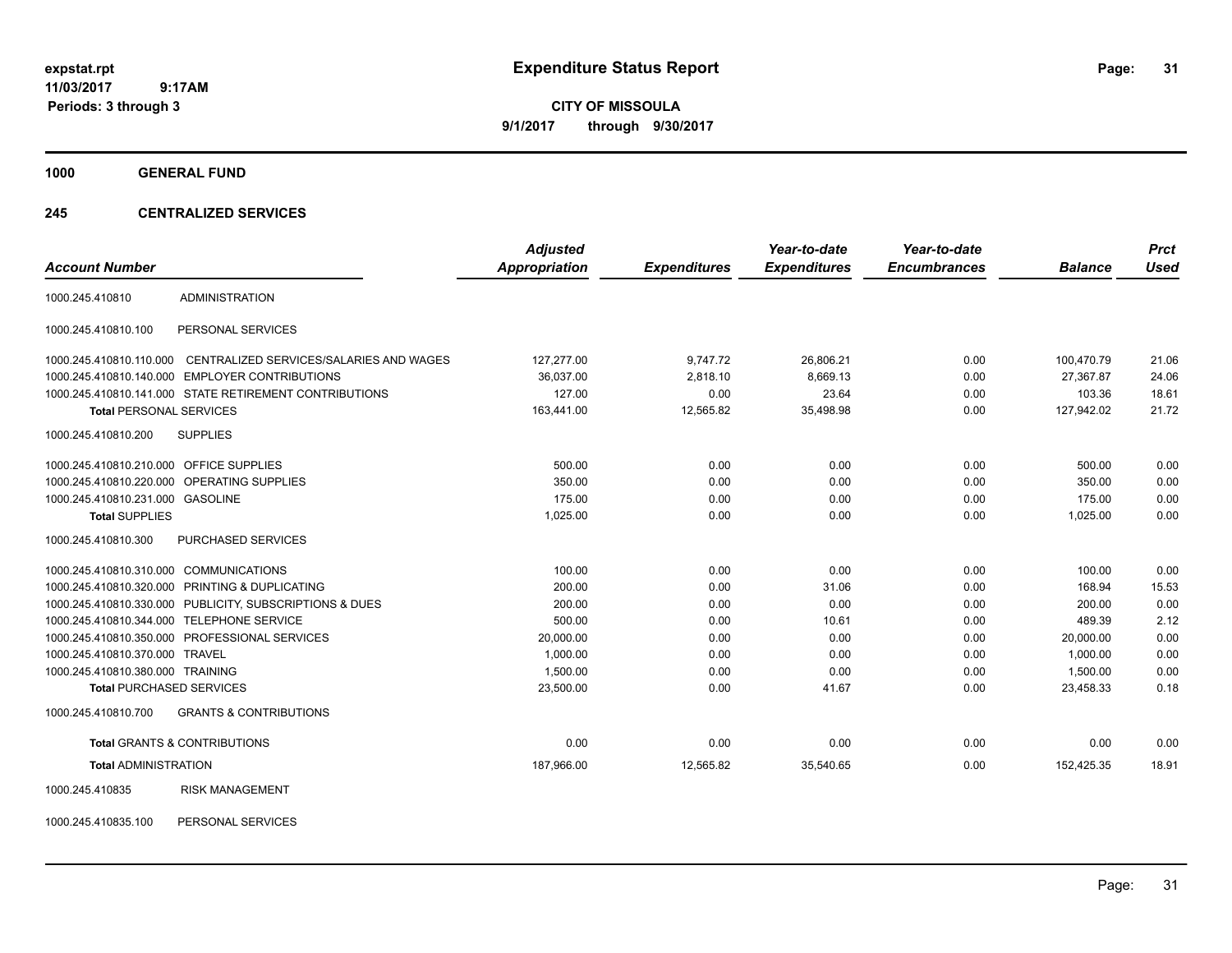**CITY OF MISSOULA 9/1/2017 through 9/30/2017**

**1000 GENERAL FUND**

### **245 CENTRALIZED SERVICES**

| <b>Account Number</b>                   |                                                               | <b>Adjusted</b><br><b>Appropriation</b> | <b>Expenditures</b> | Year-to-date<br><b>Expenditures</b> | Year-to-date<br><b>Encumbrances</b> | <b>Balance</b> | <b>Prct</b><br><b>Used</b> |
|-----------------------------------------|---------------------------------------------------------------|-----------------------------------------|---------------------|-------------------------------------|-------------------------------------|----------------|----------------------------|
|                                         |                                                               |                                         |                     |                                     |                                     |                |                            |
| <b>Total PERSONAL SERVICES</b>          |                                                               | 0.00                                    | 0.00                | 0.00                                | 0.00                                | 0.00           | 0.00                       |
| 1000.245.410835.200                     | <b>SUPPLIES</b>                                               |                                         |                     |                                     |                                     |                |                            |
| <b>Total SUPPLIES</b>                   |                                                               | 0.00                                    | 0.00                | 0.00                                | 0.00                                | 0.00           | 0.00                       |
| 1000.245.410835.300                     | <b>PURCHASED SERVICES</b>                                     |                                         |                     |                                     |                                     |                |                            |
| <b>Total RISK MANAGEMENT</b>            |                                                               | 0.00                                    | 0.00                | 0.00                                | 0.00                                | 0.00           | 0.00                       |
| 1000.245.411231                         | <b>ENERGY CONSERVATION</b>                                    |                                         |                     |                                     |                                     |                |                            |
| 1000.245.411231.100                     | PERSONAL SERVICES                                             |                                         |                     |                                     |                                     |                |                            |
|                                         | 1000.245.411231.110.000 ENERGY COORDINATOR/SALARIES AND WAGES | 53,999.00                               | 4,131.96            | 11,362.91                           | 0.00                                | 42,636.09      | 21.04                      |
|                                         | 1000.245.411231.140.000 EMPLOYER CONTRIBUTIONS                | 22,132.00                               | 1,733.68            | 5,724.89                            | 0.00                                | 16,407.11      | 25.87                      |
|                                         | 1000.245.411231.141.000 STATE RETIREMENT CONTRIBUTIONS        | 54.00                                   | 0.00                | 0.00                                | 0.00                                | 54.00          | 0.00                       |
| <b>Total PERSONAL SERVICES</b>          |                                                               | 76,185.00                               | 5,865.64            | 17,087.80                           | 0.00                                | 59,097.20      | 22.43                      |
| 1000.245.411231.200                     | <b>SUPPLIES</b>                                               |                                         |                     |                                     |                                     |                |                            |
| 1000.245.411231.210.000 OFFICE SUPPLIES |                                                               | 500.00                                  | 0.00                | 0.00                                | 0.00                                | 500.00         | 0.00                       |
|                                         | 1000.245.411231.220.000 OPERATING SUPPLIES                    | 350.00                                  | 133.92              | 133.92                              | 0.00                                | 216.08         | 38.26                      |
| 1000.245.411231.231.000 GASOLINE        |                                                               | 175.00                                  | 0.00                | 0.00                                | 0.00                                | 175.00         | 0.00                       |
| <b>Total SUPPLIES</b>                   |                                                               | 1,025.00                                | 133.92              | 133.92                              | 0.00                                | 891.08         | 13.07                      |
| 1000.245.411231.300                     | <b>PURCHASED SERVICES</b>                                     |                                         |                     |                                     |                                     |                |                            |
| 1000.245.411231.310.000 COMMUNICATIONS  |                                                               | 200.00                                  | 0.00                | 0.00                                | 0.00                                | 200.00         | 0.00                       |
|                                         | 1000.245.411231.320.000 PRINTING & DUPLICATING                | 250.00                                  | 0.00                | 13.21                               | 0.00                                | 236.79         | 5.28                       |
|                                         | 1000.245.411231.330.000 PUBLICITY, SUBSCRIPTIONS & DUES       | 200.00                                  | 0.00                | 0.00                                | 0.00                                | 200.00         | 0.00                       |
|                                         | 1000.245.411231.344.000 TELEPHONE SERVICE                     | 200.00                                  | 0.00                | 0.00                                | 0.00                                | 200.00         | 0.00                       |
|                                         | 1000.245.411231.350.000 PROFESSIONAL SERVICES                 | 31,500.00                               | 0.00                | 0.00                                | 0.00                                | 31,500.00      | 0.00                       |
| 1000.245.411231.370.000 TRAVEL          |                                                               | 1,000.00                                | 0.00                | 651.06                              | 0.00                                | 348.94         | 65.11                      |
| 1000.245.411231.380.000 TRAINING        |                                                               | 1,500.00                                | 0.00                | 0.00                                | 0.00                                | 1,500.00       | 0.00                       |
|                                         | <b>Total PURCHASED SERVICES</b>                               | 34,850.00                               | 0.00                | 664.27                              | 0.00                                | 34, 185. 73    | 1.91                       |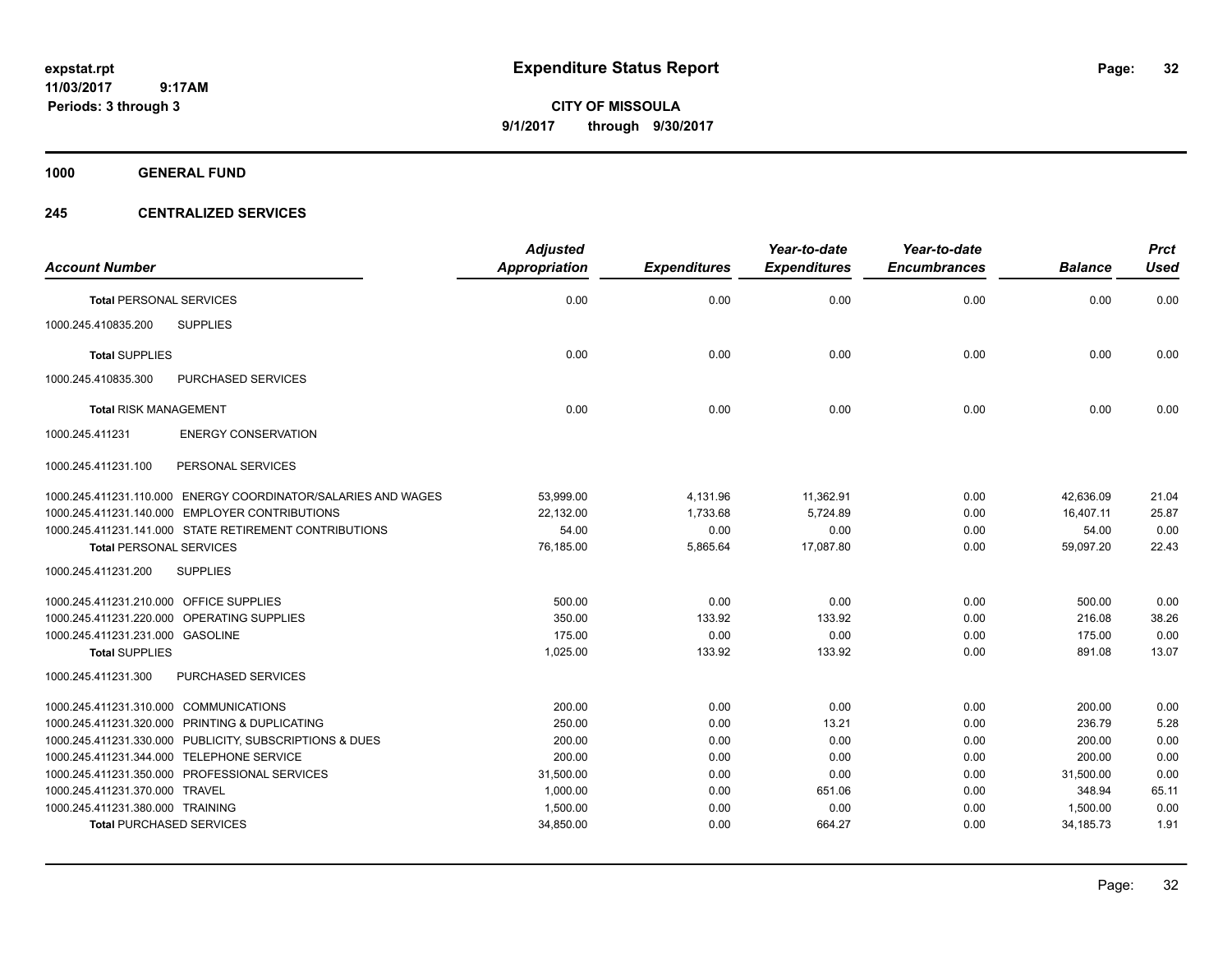**CITY OF MISSOULA 9/1/2017 through 9/30/2017**

**1000 GENERAL FUND**

### **245 CENTRALIZED SERVICES**

| <b>Account Number</b>                       | <b>Adjusted</b><br>Appropriation | <b>Expenditures</b> | Year-to-date<br><b>Expenditures</b> | Year-to-date<br><b>Encumbrances</b> | <b>Balance</b> | <b>Prct</b><br>Used |
|---------------------------------------------|----------------------------------|---------------------|-------------------------------------|-------------------------------------|----------------|---------------------|
| <b>FIXED CHARGES</b><br>1000.245.411231.500 |                                  |                     |                                     |                                     |                |                     |
| <b>Total FIXED CHARGES</b>                  | 0.00                             | 0.00                | 0.00                                | 0.00                                | 0.00           | 0.00                |
| <b>Total ENERGY CONSERVATION</b>            | 112,060.00                       | 5.999.56            | 17,885.99                           | 0.00                                | 94.174.01      | 15.96               |
| <b>Total CENTRALIZED SERVICES</b>           | 300,026.00                       | 18,565.38           | 53,426.64                           | 0.00                                | 246.599.36     | 17.81               |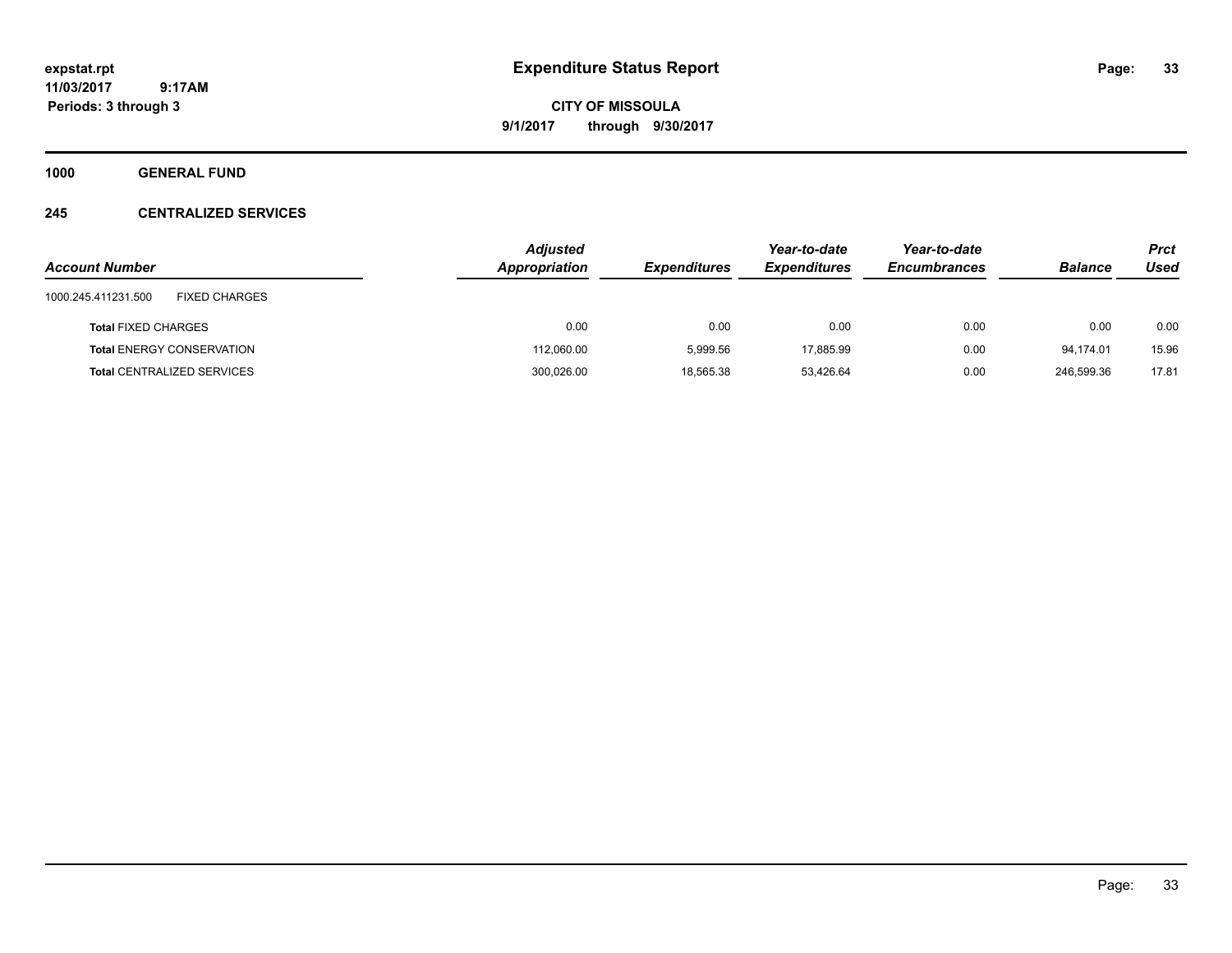**CITY OF MISSOULA 9/1/2017 through 9/30/2017**

**1000 GENERAL FUND**

### **246 FACILITY MAINTENANCE DEPARTMENT**

|                                          |                                                   | <b>Adjusted</b>      |                     | Year-to-date        | Year-to-date        |                | <b>Prct</b> |
|------------------------------------------|---------------------------------------------------|----------------------|---------------------|---------------------|---------------------|----------------|-------------|
| <b>Account Number</b>                    |                                                   | <b>Appropriation</b> | <b>Expenditures</b> | <b>Expenditures</b> | <b>Encumbrances</b> | <b>Balance</b> | <b>Used</b> |
| 1000.246.411810                          | <b>FACILITY MAINTENANCE</b>                       |                      |                     |                     |                     |                |             |
| 1000.246.411810.100                      | PERSONAL SERVICES                                 |                      |                     |                     |                     |                |             |
|                                          | 1000.246.411810.110.000 SALARIES AND WAGES        | 107,836.00           | 30.20               | 83.05               | 0.00                | 107,752.95     | 0.08        |
| 1000.246.411810.130.000 OTHER            |                                                   | 9.230.00             | 0.00                | 0.00                | 0.00                | 9,230.00       | 0.00        |
|                                          | 1000.246.411810.140.000 EMPLOYER CONTRIBUTIONS    | 46,543.00            | 836.72              | 2,468.49            | 0.00                | 44,074.51      | 5.30        |
| 1000.246.411810.150.000 STATE RETIREMENT |                                                   | 119.00               | 0.00                | 0.00                | 0.00                | 119.00         | 0.00        |
| <b>Total PERSONAL SERVICES</b>           |                                                   | 163,728.00           | 866.92              | 2,551.54            | 0.00                | 161,176.46     | 1.56        |
| 1000.246.411810.200                      | <b>SUPPLIES</b>                                   |                      |                     |                     |                     |                |             |
|                                          | 1000.246.411810.220.000 OPERATING SUPPLIES        | 450.00               | 9.49                | 166.34              | 0.00                | 283.66         | 36.96       |
| 1000.246.411810.231.000                  | <b>GASOLINE</b>                                   | 170.00               | 129.78              | 129.78              | 0.00                | 40.22          | 76.34       |
| 1000.246.411810.240.000 OTHER SUPPLIES   |                                                   | 6,070.00             | 0.00                | 0.00                | 0.00                | 6,070.00       | 0.00        |
| <b>Total SUPPLIES</b>                    |                                                   | 6,690.00             | 139.27              | 296.12              | 0.00                | 6,393.88       | 4.43        |
| 1000.246.411810.300                      | PURCHASED SERVICES                                |                      |                     |                     |                     |                |             |
| 1000.246.411810.340.000 SEWER            |                                                   | 786.00               | 0.00                | 0.00                | 0.00                | 786.00         | 0.00        |
|                                          | 1000.246.411810.341.000 ELECTRICITY & NATURAL GAS | 29,440.00            | 75.52               | 143.72              | 0.00                | 29,296.28      | 0.49        |
| 1000.246.411810.343.000 WATER CHARGES    |                                                   | 957.00               | 0.00                | 0.00                | 0.00                | 957.00         | 0.00        |
|                                          | 1000.246.411810.344.000 TELEPHONE SERVICE         | 1,295.00             | 0.00                | 59.15               | 0.00                | 1,235.85       | 4.57        |
| 1000.246.411810.350.000                  | PROFESSIONAL SERVICES                             | 2,720.00             | 0.00                | 0.00                | 0.00                | 2,720.00       | 0.00        |
| 1000.246.411810.360.000                  | <b>REPAIR &amp; MAINTENANCE</b>                   | 23,521.00            | 0.00                | 0.00                | 0.00                | 23,521.00      | 0.00        |
| 1000.246.411810.370.000 TRAVEL           |                                                   | 150.00               | 0.00                | 0.00                | 0.00                | 150.00         | 0.00        |
| <b>Total PURCHASED SERVICES</b>          |                                                   | 58,869.00            | 75.52               | 202.87              | 0.00                | 58,666.13      | 0.34        |
|                                          | <b>Total FACILITY MAINTENANCE</b>                 | 229,287.00           | 1,081.71            | 3,050.53            | 0.00                | 226,236.47     | 1.33        |
| 1000.246.430220                          | <b>FACILITY</b>                                   |                      |                     |                     |                     |                |             |
| 1000.246.430220.200                      | <b>SUPPLIES</b>                                   |                      |                     |                     |                     |                |             |
|                                          | 1000.246.430220.230.000 REPAIR/MAINTENANCE        | 3,863.00             | 0.00                | 0.00                | 0.00                | 3,863.00       | 0.00        |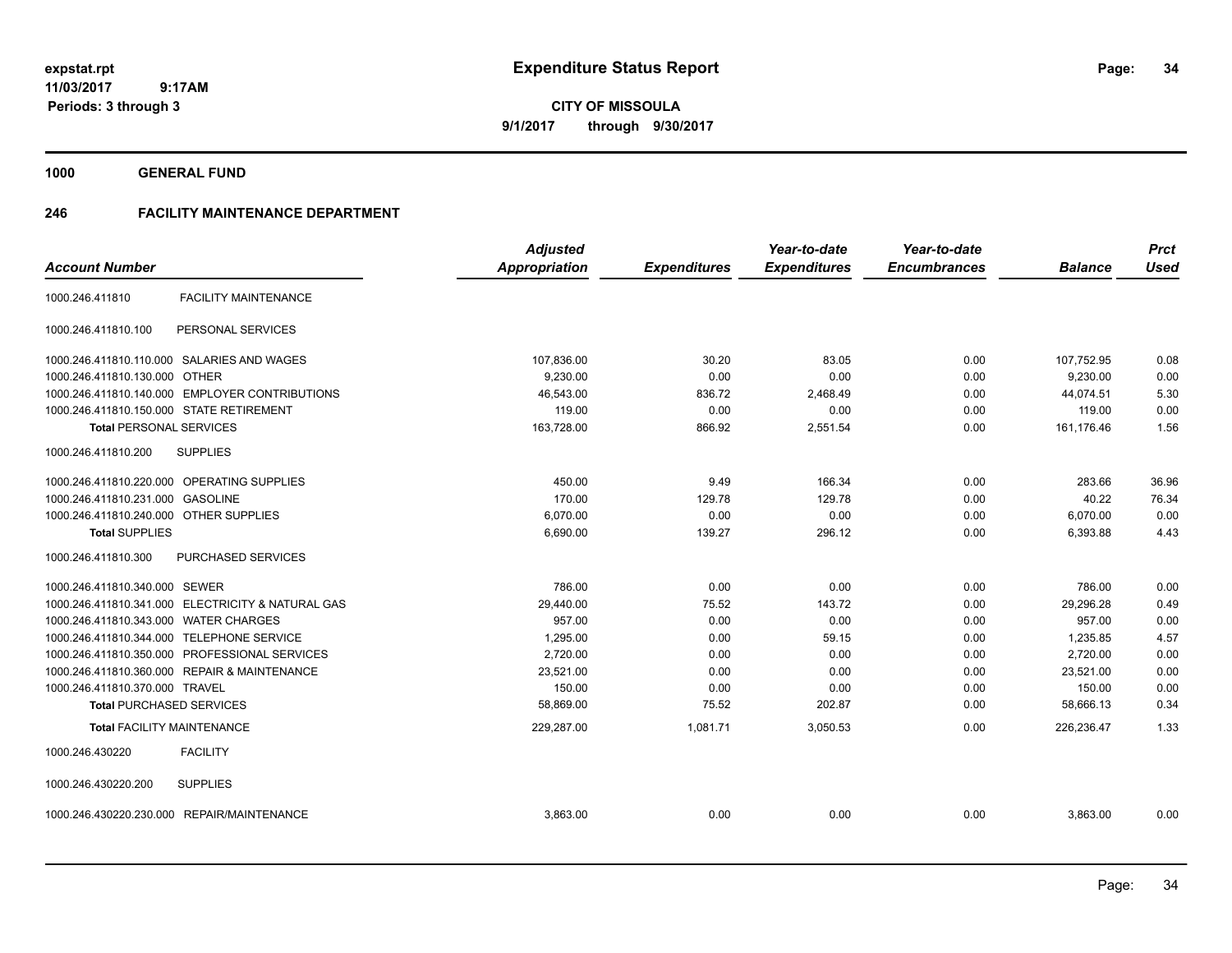**CITY OF MISSOULA 9/1/2017 through 9/30/2017**

**1000 GENERAL FUND**

### **246 FACILITY MAINTENANCE DEPARTMENT**

| <b>Account Number</b>                             | <b>Adjusted</b><br><b>Appropriation</b> | <b>Expenditures</b> | Year-to-date<br><b>Expenditures</b> | Year-to-date<br><b>Encumbrances</b> | <b>Balance</b> | <b>Prct</b><br><b>Used</b> |
|---------------------------------------------------|-----------------------------------------|---------------------|-------------------------------------|-------------------------------------|----------------|----------------------------|
| 1000.246.430220.231.000 GASOLINE                  | 0.00                                    | 0.00                | 443.85                              | 0.00                                | $-443.85$      | 0.00                       |
| 1000.246.430220.240.000 OTHER SUPPLIES            | 2.340.00                                | 138.55              | 192.11                              | 0.00                                | 2.147.89       | 8.21                       |
| <b>Total SUPPLIES</b>                             | 6,203.00                                | 138.55              | 635.96                              | 0.00                                | 5,567.04       | 10.25                      |
| 1000.246.430220.300<br><b>PURCHASED SERVICES</b>  |                                         |                     |                                     |                                     |                |                            |
| 1000.246.430220.340.000 SEWER                     | 1.301.00                                | 170.44              | 803.67                              | 0.00                                | 497.33         | 61.77                      |
| 1000.246.430220.341.000 ELECTRICITY & NATURAL GAS | 99,745.00                               | 12,909.38           | 25,987.96                           | 0.00                                | 73.757.04      | 26.05                      |
| 1000.246.430220.343.000 WATER CHARGES             | 7.677.00                                | 448.55              | 887.51                              | 0.00                                | 6,789.49       | 11.56                      |
| 1000.246.430220.345.000 GARBAGE                   | 10,543.00                               | 420.35              | 1,373.28                            | 0.00                                | 9,169.72       | 13.03                      |
| 1000.246.430220.360.000 REPAIR & MAINTENANCE      | 131,498.00                              | 8,759.42            | 32,927.71                           | 0.00                                | 98,570.29      | 25.04                      |
| <b>Total PURCHASED SERVICES</b>                   | 250,764.00                              | 22,708.14           | 61,980.13                           | 0.00                                | 188,783.87     | 24.72                      |
| <b>Total FACILITY</b>                             | 256,967.00                              | 22,846.69           | 62,616.09                           | 0.00                                | 194,350.91     | 24.37                      |
| <b>VEHICLE FACILITY</b><br>1000.246.431350        |                                         |                     |                                     |                                     |                |                            |
| <b>SUPPLIES</b><br>1000.246.431350.200            |                                         |                     |                                     |                                     |                |                            |
| OPERATING SUPPLIES<br>1000.246.431350.220.000     | 6,692.00                                | 95.40               | 95.40                               | 0.00                                | 6,596.60       | 1.43                       |
| <b>Total SUPPLIES</b>                             | 6,692.00                                | 95.40               | 95.40                               | 0.00                                | 6,596.60       | 1.43                       |
| 1000.246.431350.300<br>PURCHASED SERVICES         |                                         |                     |                                     |                                     |                |                            |
| 1000.246.431350.340.000 SEWER                     | 786.00                                  | 0.00                | 177.12                              | 0.00                                | 608.88         | 22.53                      |
| 1000.246.431350.341.000 ELECTRICITY & NATURAL GAS | 109,981.00                              | 2,768.98            | 5,624.55                            | 0.00                                | 104,356.45     | 5.11                       |
| 1000.246.431350.343.000 WATER CHARGES             | 3,722.00                                | 105.57              | 216.88                              | 0.00                                | 3,505.12       | 5.83                       |
| 1000.246.431350.345.000 GARBAGE                   | 4,358.00                                | 0.00                | 616.30                              | 0.00                                | 3,741.70       | 14.14                      |
| 1000.246.431350.360.000 REPAIR & MAINTENANCE      | 29,659.00                               | 849.57              | 5,339.14                            | 0.00                                | 24,319.86      | 18.00                      |
| <b>Total PURCHASED SERVICES</b>                   | 148,506.00                              | 3,724.12            | 11,973.99                           | 0.00                                | 136,532.01     | 8.06                       |
| <b>Total VEHICLE FACILITY</b>                     | 155,198.00                              | 3,819.52            | 12,069.39                           | 0.00                                | 143.128.61     | 7.78                       |
| <b>ART MUSEUM</b><br>1000.246.460452              |                                         |                     |                                     |                                     |                |                            |

1000.246.460452.700 GRANTS & CONTRIBUTIONS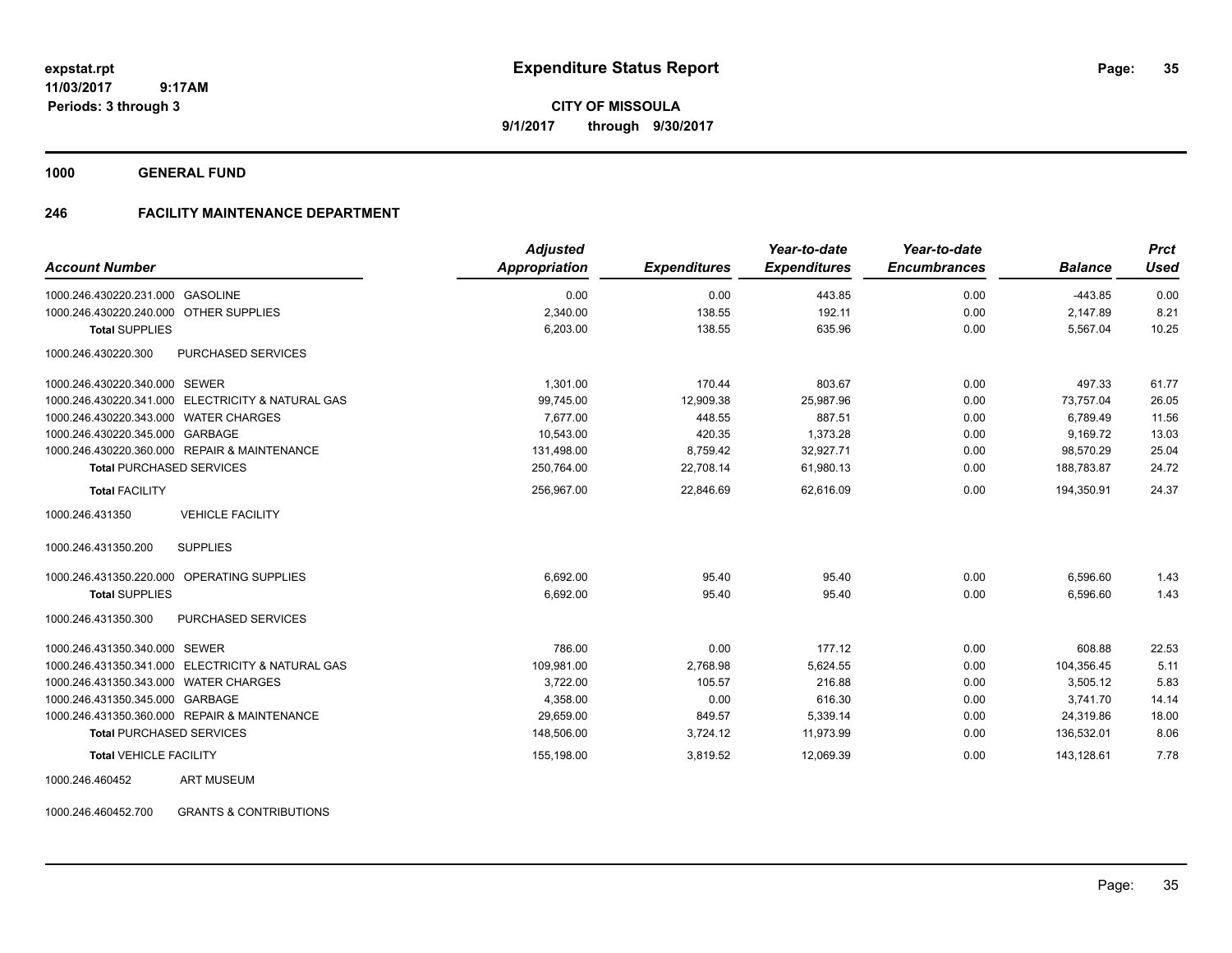**Periods: 3 through 3**

**CITY OF MISSOULA 9/1/2017 through 9/30/2017**

**1000 GENERAL FUND**

## **246 FACILITY MAINTENANCE DEPARTMENT**

| <b>Account Number</b>                          | <b>Adjusted</b><br><b>Appropriation</b> | <i><b>Expenditures</b></i> | Year-to-date<br><b>Expenditures</b> | Year-to-date<br><b>Encumbrances</b> | <b>Balance</b> | <b>Prct</b><br>Used |
|------------------------------------------------|-----------------------------------------|----------------------------|-------------------------------------|-------------------------------------|----------------|---------------------|
| 1000.246.460452.700.000 GRANTS & CONTRIBUTIONS | 45,862.00                               | 0.00                       | 8,308.08                            | 0.00                                | 37.553.92      | 18.12               |
| <b>Total ART MUSEUM</b>                        | 45.862.00                               | 0.00                       | 8.308.08                            | 0.00                                | 37.553.92      | 18.12               |
| <b>Total FACILITY MAINTENANCE DEPARTMENT</b>   | 687.314.00                              | 27.747.92                  | 86.044.09                           | 0.00                                | 601.269.91     | 12.52               |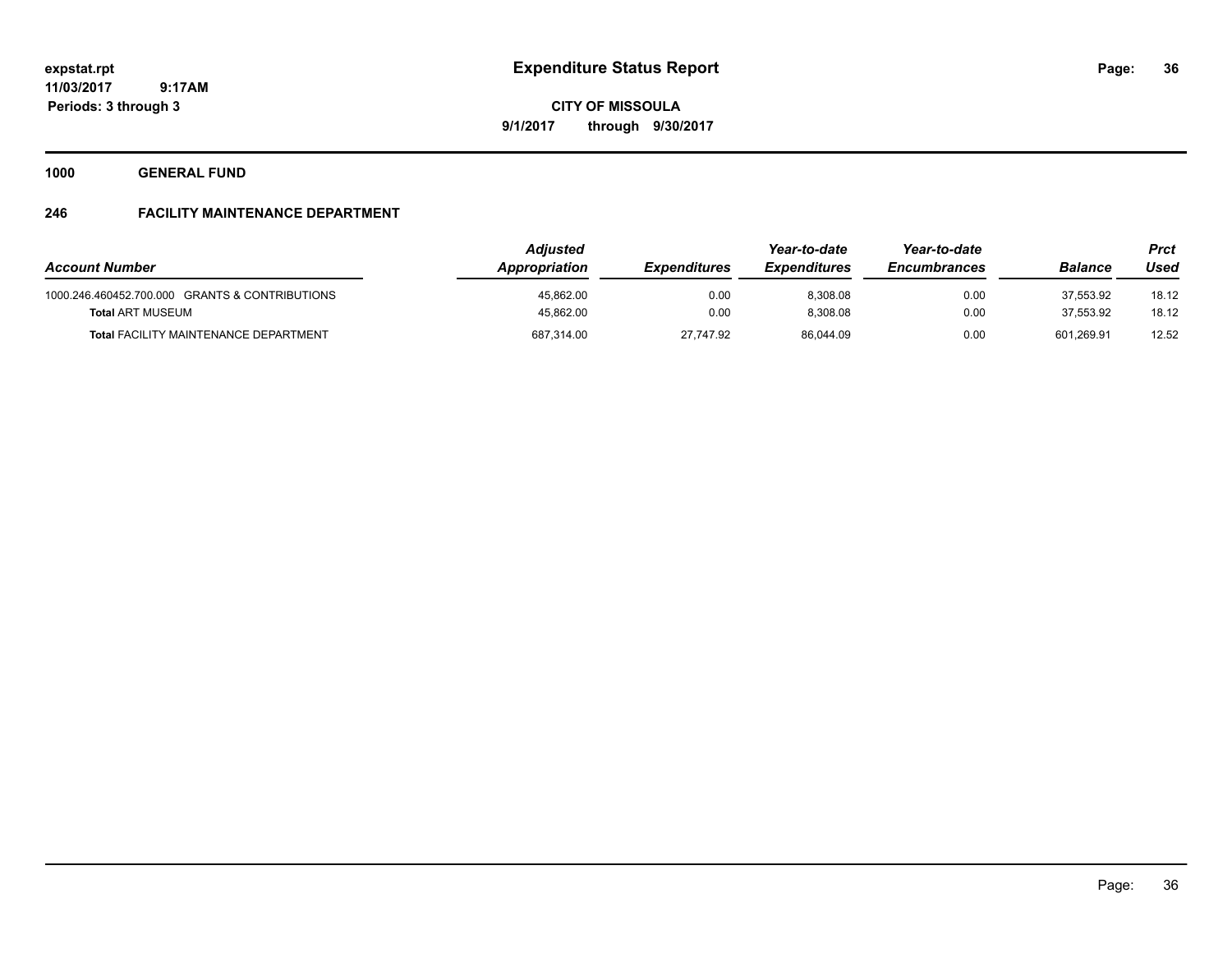**CITY OF MISSOULA 9/1/2017 through 9/30/2017**

**1000 GENERAL FUND**

|                                         |                                                              | <b>Adjusted</b> |                     | Year-to-date        | Year-to-date        |                | <b>Prct</b> |
|-----------------------------------------|--------------------------------------------------------------|-----------------|---------------------|---------------------|---------------------|----------------|-------------|
| <b>Account Number</b>                   |                                                              | Appropriation   | <b>Expenditures</b> | <b>Expenditures</b> | <b>Encumbrances</b> | <b>Balance</b> | <b>Used</b> |
| 1000.250.411000                         | *** Title Not Found ***                                      |                 |                     |                     |                     |                |             |
| 1000.250.411000.700                     | <b>GRANTS &amp; CONTRIBUTIONS</b>                            |                 |                     |                     |                     |                |             |
|                                         | 1000.250.411000.700.000 MISSOULA RAVALI TMA                  | 10,780.00       | 0.00                | 0.00                | 0.00                | 10.780.00      | 0.00        |
| Total *** Title Not Found ***           |                                                              | 10,780.00       | 0.00                | 0.00                | 0.00                | 10,780.00      | 0.00        |
| 1000.250.411010                         | <b>ADMINISTRATION</b>                                        |                 |                     |                     |                     |                |             |
| 1000.250.411010.100                     | PERSONAL SERVICES                                            |                 |                     |                     |                     |                |             |
|                                         | 1000.250.411010.110.000 ADMIN/SALARIES AND WAGES             | 129,484.00      | 16,366.75           | 45,007.69           | 0.00                | 84,476.31      | 34.76       |
|                                         | 1000.250.411010.140.000 ADMIN/EMPLOYER CONTRIBUTIONS         | 19,546.00       | 6,933.36            | 23,380.76           | 0.00                | $-3,834.76$    | 119.62      |
|                                         | 1000.250.411010.141.000 ADMIN-STATE RETIREMENT CONTRIBUTIONS | 51.00           | 0.00                | 102.48              | 0.00                | $-51.48$       | 200.94      |
| <b>Total PERSONAL SERVICES</b>          |                                                              | 149,081.00      | 23,300.11           | 68,490.93           | 0.00                | 80,590.07      | 45.94       |
| 1000.250.411010.200                     | <b>SUPPLIES</b>                                              |                 |                     |                     |                     |                |             |
| 1000.250.411010.210.000 OFFICE SUPPLIES |                                                              | 8,000.00        | 163.65              | 563.19              | 0.00                | 7,436.81       | 7.04        |
|                                         | 1000.250.411010.220.000 ADMIN-OPERATING SUPPLIES             | 181.00          | 0.00                | 0.00                | 0.00                | 181.00         | 0.00        |
|                                         | 1000.250.411010.230.000 REPAIR/MAINTENANCE                   | 100.00          | 0.00                | 0.00                | 0.00                | 100.00         | 0.00        |
| 1000.250.411010.231.000 GASOLINE        |                                                              | 66.00           | 0.00                | 0.00                | 0.00                | 66.00          | 0.00        |
| <b>Total SUPPLIES</b>                   |                                                              | 8,347.00        | 163.65              | 563.19              | 0.00                | 7,783.81       | 6.75        |
| 1000.250.411010.300                     | PURCHASED SERVICES                                           |                 |                     |                     |                     |                |             |
| 1000.250.411010.310.000 COMMUNICATIONS  |                                                              | 378.00          | 0.00                | 0.00                | 0.00                | 378.00         | 0.00        |
| 1000.250.411010.310.351 COMMUNICATIONS  |                                                              | 0.00            | 0.62                | 0.62                | 0.00                | $-0.62$        | 0.00        |
|                                         | 1000.250.411010.320.000 PRINTING & DUPLICATING               | 1,500.00        | 0.00                | 26.27               | 0.00                | 1,473.73       | 1.75        |
|                                         | 1000.250.411010.330.000 PUBLICITY, SUBSCRIPTIONS & DUES      | 1,500.00        | 0.00                | 0.00                | 0.00                | 1,500.00       | 0.00        |
|                                         | 1000.250.411010.344.000 TELEPHONE SERVICE                    | 700.00          | 0.00                | 52.94               | 0.00                | 647.06         | 7.56        |
|                                         | 1000.250.411010.350.000 PROFESSIONAL SERVICES                | 52,000.00       | 8,500.00            | 5,500.00            | 0.00                | 46,500.00      | 10.58       |
|                                         | 1000.250.411010.360.000 REPAIR & MAINTENANCE                 | 650.00          | 0.00                | 0.00                | 0.00                | 650.00         | 0.00        |
| 1000.250.411010.370.000 TRAVEL          |                                                              | 1,500.00        | 0.00                | 0.00                | 0.00                | 1,500.00       | 0.00        |
| 1000.250.411010.380.000 TRAINING        |                                                              | 2,500.00        | 0.00                | 0.00                | 0.00                | 2,500.00       | 0.00        |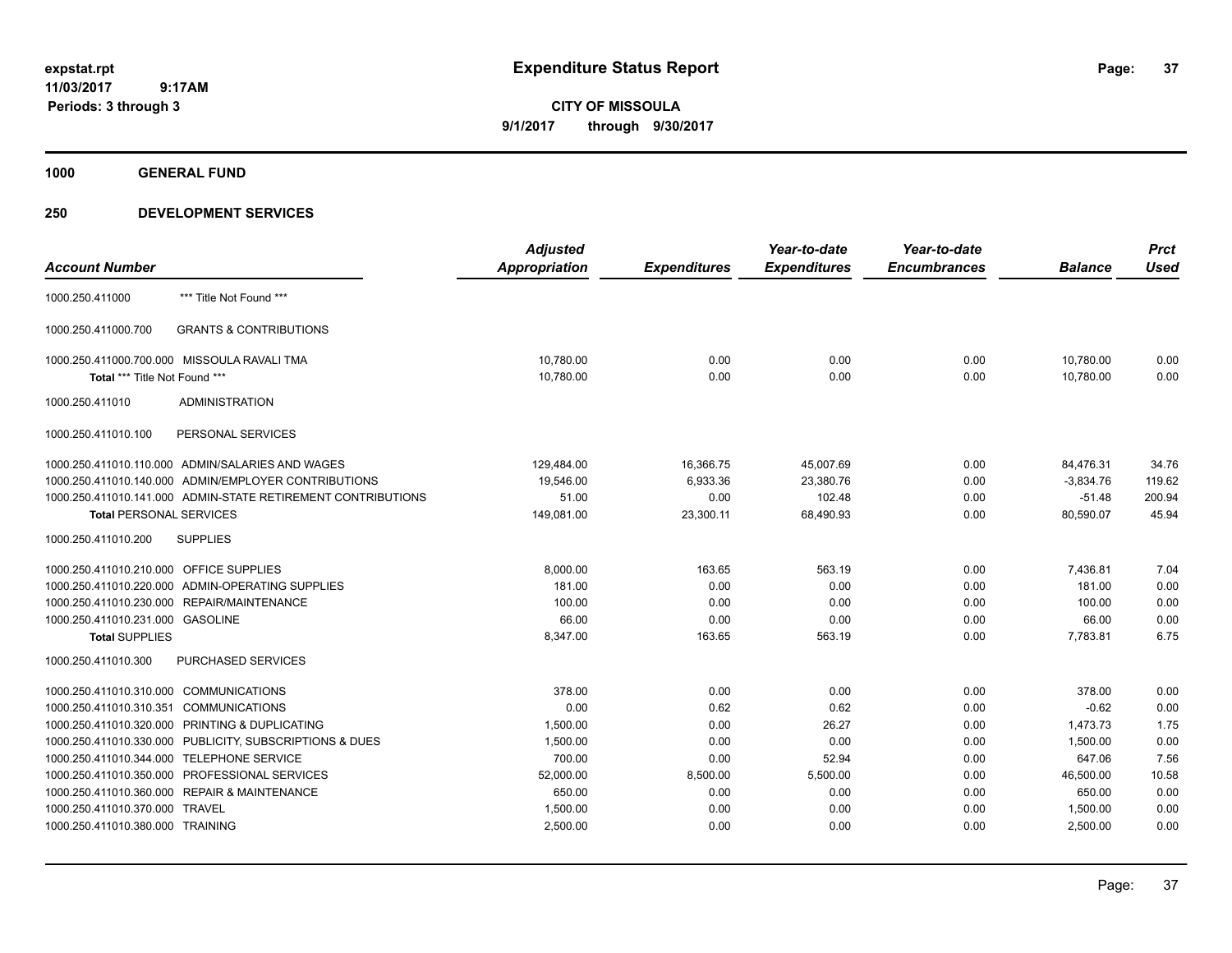**CITY OF MISSOULA 9/1/2017 through 9/30/2017**

**1000 GENERAL FUND**

### **250 DEVELOPMENT SERVICES**

| <b>Account Number</b>                                                                                                 |                                                                                                                                                                        | <b>Adjusted</b><br><b>Appropriation</b>                           | <b>Expenditures</b>                                | Year-to-date<br><b>Expenditures</b>                   | Year-to-date<br><b>Encumbrances</b>          | <b>Balance</b>                                                    | <b>Prct</b><br>Used                           |
|-----------------------------------------------------------------------------------------------------------------------|------------------------------------------------------------------------------------------------------------------------------------------------------------------------|-------------------------------------------------------------------|----------------------------------------------------|-------------------------------------------------------|----------------------------------------------|-------------------------------------------------------------------|-----------------------------------------------|
| <b>Total PURCHASED SERVICES</b>                                                                                       |                                                                                                                                                                        | 60,728.00                                                         | 8,500.62                                           | 5,579.83                                              | 0.00                                         | 55,148.17                                                         | 9.19                                          |
| <b>Total ADMINISTRATION</b>                                                                                           |                                                                                                                                                                        | 218,156.00                                                        | 31,964.38                                          | 74,633.95                                             | 0.00                                         | 143,522.05                                                        | 34.21                                         |
| 1000.250.411030                                                                                                       | <b>GRANTS &amp; COMMUNITY PROGRAM CONTRIBUTIONS</b>                                                                                                                    |                                                                   |                                                    |                                                       |                                              |                                                                   |                                               |
| 1000.250.411030.300                                                                                                   | <b>PURCHASED SERVICES</b>                                                                                                                                              |                                                                   |                                                    |                                                       |                                              |                                                                   |                                               |
|                                                                                                                       | <b>Total GRANTS &amp; COMMUNITY PROGRAM CONTRIBUTIONS</b>                                                                                                              | 0.00                                                              | 0.00                                               | 0.00                                                  | 0.00                                         | 0.00                                                              | 0.00                                          |
| 1000.250.411031                                                                                                       | PLANNING SUBSIDY                                                                                                                                                       |                                                                   |                                                    |                                                       |                                              |                                                                   |                                               |
| 1000.250.411031.800                                                                                                   | OTHER OBJECTS                                                                                                                                                          |                                                                   |                                                    |                                                       |                                              |                                                                   |                                               |
| 1000.250.411031.820.000 PLANNING SUBSIDY<br><b>Total PLANNING SUBSIDY</b>                                             |                                                                                                                                                                        | 57.155.00<br>57,155.00                                            | 0.00<br>0.00                                       | 0.00<br>0.00                                          | 0.00<br>0.00                                 | 57,155.00<br>57.155.00                                            | 0.00<br>0.00                                  |
| 1000.250.411050                                                                                                       | <b>DEVELOPMENT &amp; PERMIT REVIEWS</b>                                                                                                                                |                                                                   |                                                    |                                                       |                                              |                                                                   |                                               |
| 1000.250.411050.100                                                                                                   | PERSONAL SERVICES                                                                                                                                                      |                                                                   |                                                    |                                                       |                                              |                                                                   |                                               |
|                                                                                                                       | 1000.250.411050.110.000 DEV & PERMIT REVIEW/SALARIES AND WAGES<br>1000.250.411050.140.000 EMPLOYER CONTRIBUTIONS                                                       | 740.542.00<br>274,998.00                                          | 63,258.50<br>23.453.68                             | 175,170.01<br>81.021.96                               | 0.00<br>0.00                                 | 565.371.99<br>193.976.04                                          | 23.65<br>29.46                                |
| <b>Total PERSONAL SERVICES</b>                                                                                        | 1000.250.411050.141.000 STATE RETIREMENT CONTRIBUTIONS                                                                                                                 | 709.00<br>1,016,249.00                                            | 0.00<br>86.712.18                                  | 0.00<br>256,191.97                                    | 0.00<br>0.00                                 | 709.00<br>760.057.03                                              | 0.00<br>25.21                                 |
| 1000.250.411050.200                                                                                                   | <b>SUPPLIES</b>                                                                                                                                                        |                                                                   |                                                    |                                                       |                                              |                                                                   |                                               |
| 1000.250.411050.210.000<br>1000.250.411050.220.000<br>1000.250.411050.240.000 OTHER SUPPLIES<br><b>Total SUPPLIES</b> | DEV & PERMIT REVIEW-OFFICE SUPPLIES<br><b>OPERATING SUPPLIES</b><br>1000.250.411050.230.000 REPAIR/MAINTENANCE<br>1000.250.411050.231.000 DEV & PERMIT REVIEW-GASOLINE | 5,098.00<br>950.00<br>1,600.00<br>4,842.00<br>505.00<br>12,995.00 | 204.58<br>0.00<br>0.00<br>195.13<br>0.00<br>399.71 | 922.02<br>53.88<br>0.00<br>195.13<br>0.00<br>1,171.03 | 0.00<br>0.00<br>0.00<br>0.00<br>0.00<br>0.00 | 4,175.98<br>896.12<br>1,600.00<br>4,646.87<br>505.00<br>11,823.97 | 18.09<br>5.67<br>0.00<br>4.03<br>0.00<br>9.01 |
| 1000.250.411050.300                                                                                                   | <b>PURCHASED SERVICES</b>                                                                                                                                              |                                                                   |                                                    |                                                       |                                              |                                                                   |                                               |

Page: 38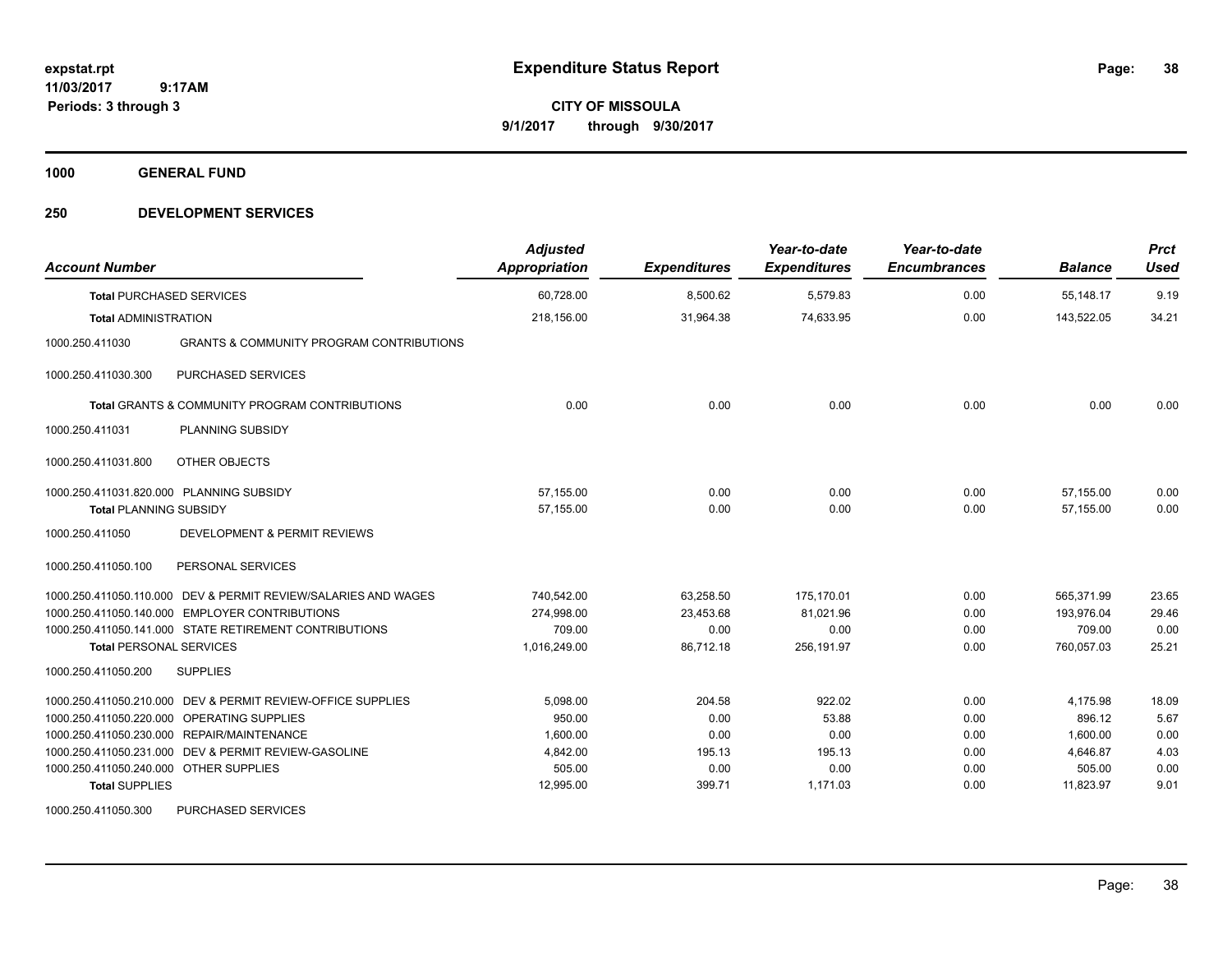**CITY OF MISSOULA 9/1/2017 through 9/30/2017**

**1000 GENERAL FUND**

| <b>Account Number</b>                                                                                | <b>Adjusted</b><br><b>Appropriation</b> | <b>Expenditures</b> | Year-to-date<br><b>Expenditures</b> | Year-to-date<br><b>Encumbrances</b> | <b>Balance</b>       | <b>Prct</b><br><b>Used</b> |
|------------------------------------------------------------------------------------------------------|-----------------------------------------|---------------------|-------------------------------------|-------------------------------------|----------------------|----------------------------|
| 1000.250.411050.310.000 COMMUNICATIONS                                                               | 8,080.00                                | 0.00                | 0.00                                | 0.00                                | 8,080.00             | 0.00                       |
| <b>COMMUNICATIONS</b><br>1000.250.411050.310.351                                                     | 0.00                                    | 364.95              | 1,275.65                            | 0.00                                | $-1,275.65$          |                            |
| 1000.250.411050.320.000 PRINTING & DUPLICATING                                                       | 5,189.00                                | 0.00                | 40.70                               | 0.00                                | 5,148.30             | 0.00<br>0.78               |
|                                                                                                      |                                         |                     | 806.67                              |                                     |                      |                            |
| 1000.250.411050.330.000 PUBLICITY, SUBSCRIPTIONS & DUES<br>1000.250.411050.344.000 TELEPHONE SERVICE | 4,980.00                                | 192.00<br>0.00      | 512.64                              | 0.00                                | 4,173.33<br>5,857.36 | 16.20                      |
| 1000.250.411050.350.000 PROFESSIONAL SERVICES                                                        | 6,370.00<br>24,406.00                   | 464.00              | 464.00                              | 0.00<br>0.00                        | 23,942.00            | 8.05<br>1.90               |
| 1000.250.411050.360.000 REPAIR & MAINTENANCE                                                         | 13,152.00                               | 0.00                | 145.00                              | 0.00                                | 13,007.00            | 1.10                       |
| 1000.250.411050.370.000 DEV & PERMIT REVIEW-TRAVEL                                                   | 9,873.00                                |                     | 0.00                                |                                     | 9,873.00             |                            |
| 1000.250.411050.380.000 TRAINING                                                                     |                                         | 0.00                | 295.00                              | 0.00<br>0.00                        | 8,044.00             | 0.00<br>3.54               |
| 1000.250.411050.390.000 OTHER PURCHASED SERVICES                                                     | 8,339.00                                | 0.00<br>0.00        | 0.00                                | 0.00                                | 400.00               | 0.00                       |
| <b>Total PURCHASED SERVICES</b>                                                                      | 400.00<br>80,789.00                     | 1,020.95            | 3,539.66                            | 0.00                                | 77,249.34            | 4.38                       |
|                                                                                                      |                                         |                     |                                     |                                     |                      |                            |
| <b>Total DEVELOPMENT &amp; PERMIT REVIEWS</b>                                                        | 1,110,033.00                            | 88,132.84           | 260,902.66                          | 0.00                                | 849,130.34           | 23.50                      |
| <b>MOUNTAIN LINE SUBSIDY</b><br>1000.250.411071                                                      |                                         |                     |                                     |                                     |                      |                            |
| <b>GRANTS &amp; CONTRIBUTIONS</b><br>1000.250.411071.700                                             |                                         |                     |                                     |                                     |                      |                            |
| 1000.250.411071.700.000 GRANTS & CONTRIBUTIONS                                                       | 100,000.00                              | 0.00                | 0.00                                | 0.00                                | 100,000.00           | 0.00                       |
| Total MOUNTAIN LINE SUBSIDY                                                                          | 100,000.00                              | 0.00                | 0.00                                | 0.00                                | 100,000.00           | 0.00                       |
| <b>MIM MDT</b><br>1000.250.411080                                                                    |                                         |                     |                                     |                                     |                      |                            |
| OTHER OBJECTS<br>1000.250.411080.800                                                                 |                                         |                     |                                     |                                     |                      |                            |
| 1000.250.411080.820.000 MIM & BIKE PED SUBSIDY                                                       | 91,986.00                               | 0.00                | 0.00                                | 0.00                                | 91,986.00            | 0.00                       |
| <b>Total MIM MDT</b>                                                                                 | 91,986.00                               | 0.00                | 0.00                                | 0.00                                | 91.986.00            | 0.00                       |
| <b>GENERAL GOV'T ONETIME EXPENDITURES</b><br>1000.250.419000                                         |                                         |                     |                                     |                                     |                      |                            |
| <b>SUPPLIES</b><br>1000.250.419000.200                                                               |                                         |                     |                                     |                                     |                      |                            |
| 1000.250.419000.210.000 OFFICE SUPPLIES                                                              | 2,663.00                                | 0.00                | 0.00                                | 0.00                                | 2,663.00             | 0.00                       |
| 1000.250.419000.220.000 OPERATING SUPPLIES                                                           | 500.00                                  | 0.00                | 0.00                                | 0.00                                | 500.00               | 0.00                       |
| <b>Total SUPPLIES</b>                                                                                | 3,163.00                                | 0.00                | 0.00                                | 0.00                                | 3,163.00             | 0.00                       |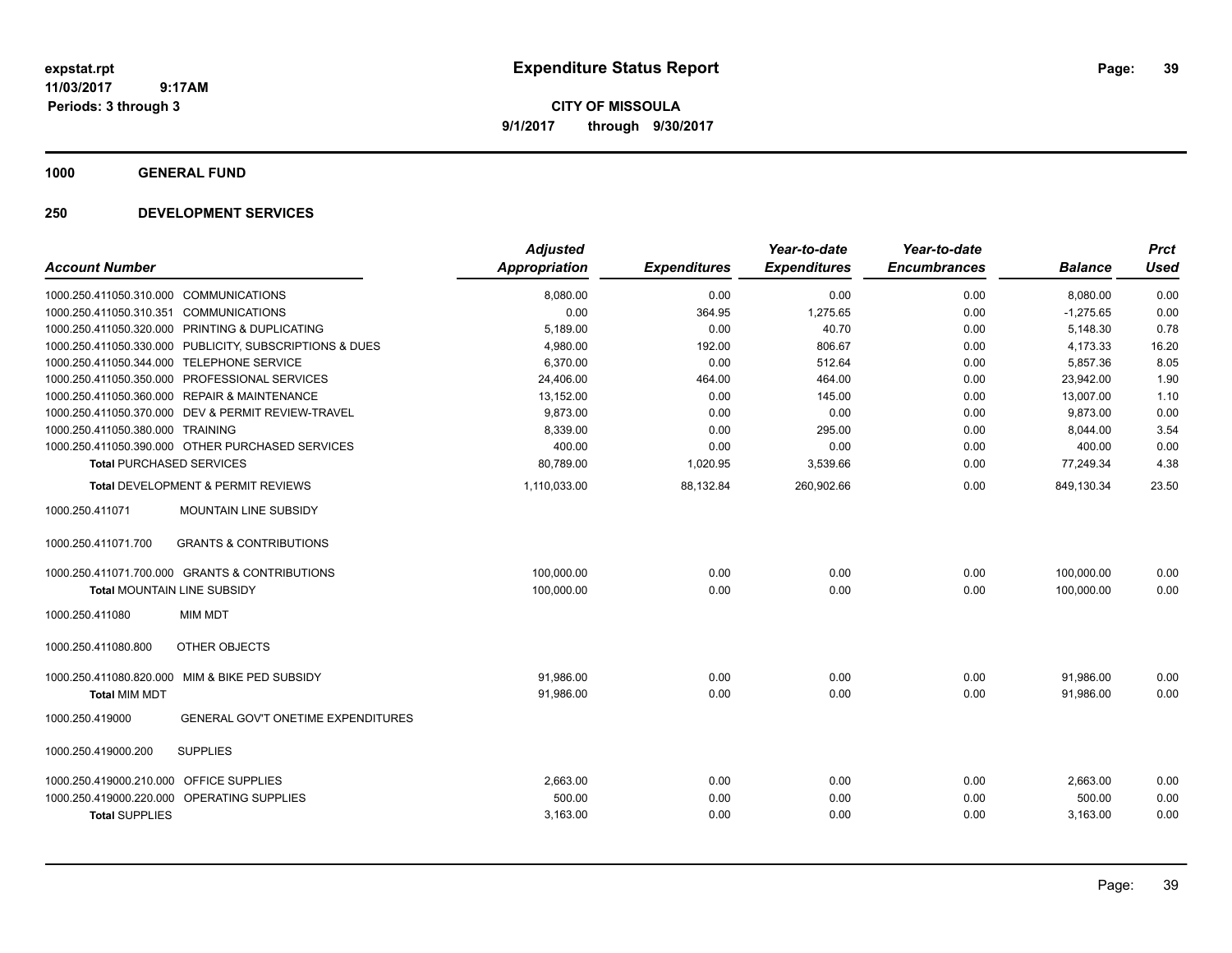**CITY OF MISSOULA 9/1/2017 through 9/30/2017**

**1000 GENERAL FUND**

|                                                                        | <b>Adjusted</b>      |                     | Year-to-date        | Year-to-date        |                | <b>Prct</b> |
|------------------------------------------------------------------------|----------------------|---------------------|---------------------|---------------------|----------------|-------------|
| <b>Account Number</b>                                                  | <b>Appropriation</b> | <b>Expenditures</b> | <b>Expenditures</b> | <b>Encumbrances</b> | <b>Balance</b> | <b>Used</b> |
| PURCHASED SERVICES<br>1000.250.419000.300                              |                      |                     |                     |                     |                |             |
| 1000.250.419000.344.000 TELEPHONE SERVICE                              | 750.00               | 0.00                | 0.00                | 0.00                | 750.00         | 0.00        |
| <b>Total PURCHASED SERVICES</b>                                        | 750.00               | 0.00                | 0.00                | 0.00                | 750.00         | 0.00        |
| Total GENERAL GOV'T ONETIME EXPENDITURES                               | 3,913.00             | 0.00                | 0.00                | 0.00                | 3,913.00       | 0.00        |
| 1000.250.431400<br><b>ENGINEERING</b>                                  |                      |                     |                     |                     |                |             |
| 1000.250.431400.100<br>PERSONAL SERVICES                               |                      |                     |                     |                     |                |             |
| ENGINEERING/SALARIES AND WAGES<br>1000.250.431400.110.000              | 516,243.00           | 37,202.71           | 147,816.55          | 0.00                | 368,426.45     | 28.63       |
| 1000.250.431400.120.000<br><b>OVERTIME</b>                             | 4,276.00             | 0.00                | 0.00                | 0.00                | 4,276.00       | 0.00        |
| 1000.250.431400.140.000 EMPLOYER CONTRIBUTIONS                         | 196,680.00           | 14,045.60           | 51,254.24           | 0.00                | 145,425.76     | 26.06       |
| 1000.250.431400.141.000 STATE RETIREMENT CONTRIBUTIONS                 | 530.00               | 0.00                | 0.00                | 0.00                | 530.00         | 0.00        |
| <b>Total PERSONAL SERVICES</b>                                         | 717,729.00           | 51,248.31           | 199,070.79          | 0.00                | 518,658.21     | 27.74       |
| <b>SUPPLIES</b><br>1000.250.431400.200                                 |                      |                     |                     |                     |                |             |
| 1000.250.431400.210.000 ENGINEERING-OFFICE SUPPLIES                    | 2,100.00             | 386.59              | 1,044.08            | 0.00                | 1,055.92       | 49.72       |
| OPERATING SUPPLIES<br>1000.250.431400.220.000                          | 625.00               | 84.72               | 84.72               | 0.00                | 540.28         | 13.56       |
| 1000.250.431400.230.000 REPAIR/MAINTENANCE                             | 2,150.00             | 75.22               | 375.07              | 0.00                | 1,774.93       | 17.45       |
| 1000.250.431400.231.000 ENGINEERING-GASOLINE                           | 7,991.00             | 586.07              | 586.07              | 0.00                | 7,404.93       | 7.33        |
| 1000.250.431400.240.000 OTHER SUPPLIES                                 | 650.00               | 0.00                | 26.58               | 0.00                | 623.42         | 4.09        |
| <b>Total SUPPLIES</b>                                                  | 13,516.00            | 1,132.60            | 2.116.52            | 0.00                | 11,399.48      | 15.66       |
| <b>PURCHASED SERVICES</b><br>1000.250.431400.300                       |                      |                     |                     |                     |                |             |
| 1000.250.431400.310.000<br><b>COMMUNICATIONS</b>                       | 3,395.00             | 11.31               | 11.31               | 0.00                | 3,383.69       | 0.33        |
| 1000.250.431400.310.351 COMMUNICATIONS                                 | 0.00                 | 0.00                | 61.91               | 0.00                | $-61.91$       | 0.00        |
| 1000.250.431400.320.000 PRINTING & DUPLICATING                         | 1,770.00             | 0.00                | 90.26               | 0.00                | 1,679.74       | 5.10        |
| 1000.250.431400.330.000 PUBLICITY, SUBSCRIPTIONS & DUES                | 5,025.00             | 0.00                | 0.00                | 0.00                | 5,025.00       | 0.00        |
| 1000.250.431400.344.000 TELEPHONE SERVICE                              | 6,965.00             | 0.00                | 224.42              | 0.00                | 6,740.58       | 3.22        |
| 1000.250.431400.350.000 PROFESSIONAL SERVICES                          | 75,000.00            | 0.00                | 12,364.76           | 0.00                | 62,635.24      | 16.49       |
| <b>ENGINEERING-REPAIR &amp; MAINTENANCE</b><br>1000.250.431400.360.000 | 11,557.00            | 0.00                | 0.00                | 0.00                | 11,557.00      | 0.00        |
| 1000.250.431400.370.000 ENGINEERING-TRAVEL                             | 3,350.00             | 0.00                | 0.00                | 0.00                | 3,350.00       | 0.00        |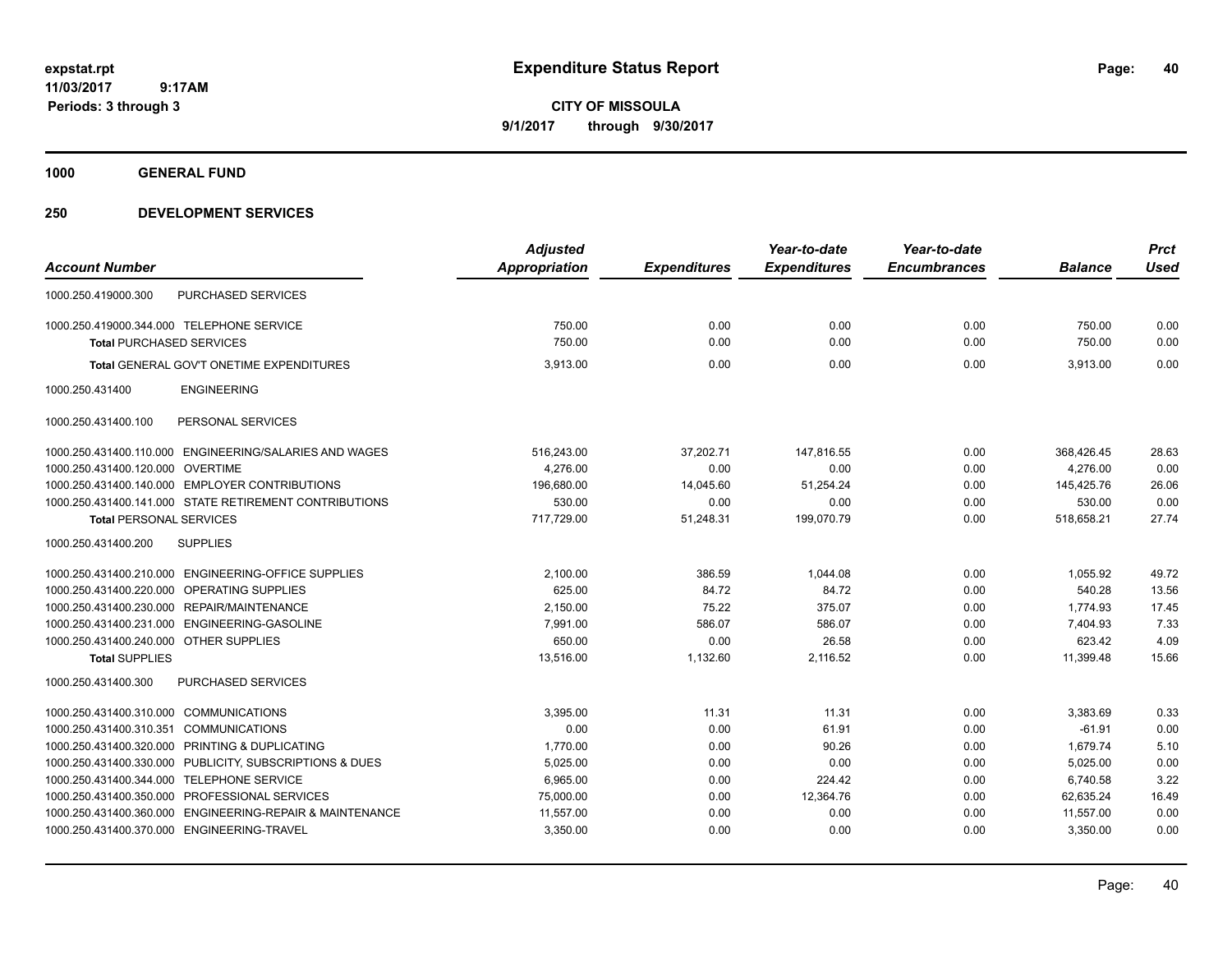**CITY OF MISSOULA 9/1/2017 through 9/30/2017**

**1000 GENERAL FUND**

| <b>Account Number</b>                                                                                                    | <b>Adjusted</b><br>Appropriation | <b>Expenditures</b>          | Year-to-date<br><b>Expenditures</b> | Year-to-date<br><b>Encumbrances</b> | <b>Balance</b>                  | <b>Prct</b><br><b>Used</b> |
|--------------------------------------------------------------------------------------------------------------------------|----------------------------------|------------------------------|-------------------------------------|-------------------------------------|---------------------------------|----------------------------|
| 1000.250.431400.380.000 TRAINING<br>1000.250.431400.390.000 OTHER PURCHASED SERVICES<br><b>Total PURCHASED SERVICES</b>  | 3,600.00<br>550.00<br>111,212.00 | 1,750.00<br>0.00<br>1,761.31 | 1,750.00<br>0.00<br>14,502.66       | 0.00<br>0.00<br>0.00                | 1,850.00<br>550.00<br>96,709.34 | 48.61<br>0.00<br>13.04     |
| <b>CAPITAL OUTLAY</b><br>1000.250.431400.900                                                                             |                                  |                              |                                     |                                     |                                 |                            |
| <b>Total CAPITAL OUTLAY</b>                                                                                              | 0.00                             | 0.00                         | 0.00                                | 0.00                                | 0.00                            | 0.00                       |
| <b>Total ENGINEERING</b>                                                                                                 | 842,457.00                       | 54,142.22                    | 215,689.97                          | 0.00                                | 626,767.03                      | 25.60                      |
| PUBLIC WORKS ONETIME EXPENSES<br>1000.250.439000                                                                         |                                  |                              |                                     |                                     |                                 |                            |
| <b>SUPPLIES</b><br>1000.250.439000.200                                                                                   |                                  |                              |                                     |                                     |                                 |                            |
| 1000.250.439000.210.000<br><b>OFFICE SUPPLIES</b><br>1000.250.439000.220.000 OPERATING SUPPLIES<br><b>Total SUPPLIES</b> | 2,663.00<br>500.00<br>3,163.00   | 0.00<br>0.00<br>0.00         | 0.00<br>0.00<br>0.00                | 0.00<br>0.00<br>0.00                | 2,663.00<br>500.00<br>3,163.00  | 0.00<br>0.00<br>0.00       |
| 1000.250.439000.300<br>PURCHASED SERVICES                                                                                |                                  |                              |                                     |                                     |                                 |                            |
| 1000.250.439000.344.000 TELEPHONE SERVICE<br><b>Total PURCHASED SERVICES</b>                                             | 750.00<br>750.00                 | 0.00<br>0.00                 | 0.00<br>0.00                        | 0.00<br>0.00                        | 750.00<br>750.00                | 0.00<br>0.00               |
| Total PUBLIC WORKS ONETIME EXPENSES                                                                                      | 3,913.00                         | 0.00                         | 0.00                                | 0.00                                | 3,913.00                        | 0.00                       |
| <b>HISTORIC PRESERVATION</b><br>1000.250.460460                                                                          |                                  |                              |                                     |                                     |                                 |                            |
| OTHER OBJECTS<br>1000.250.460460.800                                                                                     |                                  |                              |                                     |                                     |                                 |                            |
| 1000.250.460460.820.000 HISTORIC PRESERVATION SUBSIDY<br><b>Total HISTORIC PRESERVATION</b>                              | 64,834.00<br>64,834.00           | 0.00<br>0.00                 | 0.00<br>0.00                        | 0.00<br>0.00                        | 64,834.00<br>64,834.00          | 0.00<br>0.00               |
| <b>MERCHANT SERVICES</b><br>1000.250.510110                                                                              |                                  |                              |                                     |                                     |                                 |                            |
| 1000.250.510110.500<br><b>FIXED CHARGES</b>                                                                              |                                  |                              |                                     |                                     |                                 |                            |
| <b>Total MERCHANT SERVICES</b>                                                                                           | 0.00                             | 0.00                         | 0.00                                | 0.00                                | 0.00                            | 0.00                       |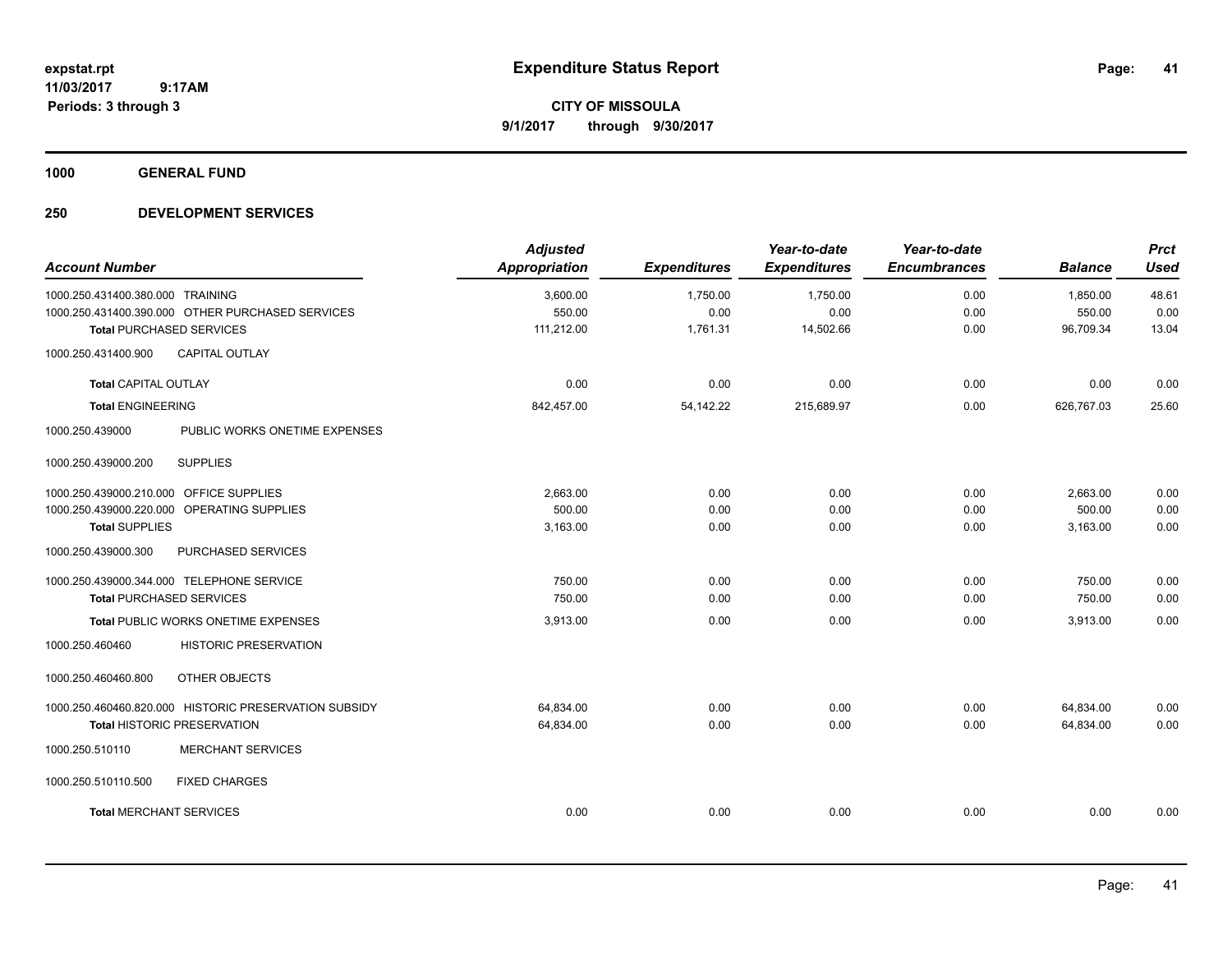**11/03/2017**

 **9:17AM Periods: 3 through 3**

**42**

**CITY OF MISSOULA 9/1/2017 through 9/30/2017**

| 1000 | <b>GENERAL FUND</b>                        |              |            |            |      |              |       |
|------|--------------------------------------------|--------------|------------|------------|------|--------------|-------|
|      | <b>Total DEVELOPMENT SERVICES</b>          | 2,503,227.00 | 174.239.44 | 551,226.58 | 0.00 | 1,952,000.42 | 22.02 |
| 255  | <b>HOUSING &amp; COMMUNITY DEVELOPMENT</b> |              |            |            |      |              |       |

| <b>Account Number</b>          |                                                                                                        | <b>Adjusted</b><br>Appropriation | <b>Expenditures</b> | Year-to-date<br><b>Expenditures</b> | Year-to-date<br><b>Encumbrances</b> | <b>Balance</b>         | <b>Prct</b><br><b>Used</b> |
|--------------------------------|--------------------------------------------------------------------------------------------------------|----------------------------------|---------------------|-------------------------------------|-------------------------------------|------------------------|----------------------------|
| 1000.255.411850                | ECONOMIC DEVELOPMENT                                                                                   |                                  |                     |                                     |                                     |                        |                            |
| 1000.255.411850.700            | <b>GRANTS &amp; CONTRIBUTIONS</b>                                                                      |                                  |                     |                                     |                                     |                        |                            |
|                                | 1000.255.411850.700.000 ECONOMIC PARTNERSHIP CONTRIBUTION<br>Total ECONOMIC DEVELOPMENT                | 100,000.00<br>100,000.00         | 0.00<br>0.00        | 100,000.00<br>100,000.00            | 0.00<br>0.00                        | 0.00<br>0.00           | 100.00<br>100.00           |
| 1000.255.440191                | PARTNERSHIP HEALTH                                                                                     |                                  |                     |                                     |                                     |                        |                            |
| 1000.255.440191.700            | <b>GRANTS &amp; CONTRIBUTIONS</b>                                                                      |                                  |                     |                                     |                                     |                        |                            |
|                                | 1000.255.440191.700.000 PARTNERSHIP HEALTH CONTRIBUTION<br><b>Total PARTNERSHIP HEALTH</b>             | 42,532.00<br>42,532.00           | 0.00<br>0.00        | 0.00<br>0.00                        | 0.00<br>0.00                        | 42,532.00<br>42,532.00 | 0.00<br>0.00               |
| 1000.255.450131                | <b>GENERAL ASSISTANCE</b>                                                                              |                                  |                     |                                     |                                     |                        |                            |
| 1000.255.450131.100            | PERSONAL SERVICES                                                                                      |                                  |                     |                                     |                                     |                        |                            |
| <b>Total PERSONAL SERVICES</b> |                                                                                                        | 0.00                             | 0.00                | 0.00                                | 0.00                                | 0.00                   | 0.00                       |
| 1000.255.450131.700            | <b>GRANTS &amp; CONTRIBUTIONS</b>                                                                      |                                  |                     |                                     |                                     |                        |                            |
|                                | 1000.255.450131.700.000 REACHING HOME - 10 YR PLAN END HOMLESS<br>Total GENERAL ASSISTANCE             | 35,000.00<br>35,000.00           | 0.00<br>0.00        | 0.00<br>0.00                        | 0.00<br>0.00                        | 35,000.00<br>35.000.00 | 0.00<br>0.00               |
| 1000.255.460300                | OTHER COMMUNITY EVENTS                                                                                 |                                  |                     |                                     |                                     |                        |                            |
| 1000.255.460300.700            | <b>GRANTS &amp; CONTRIBUTIONS</b>                                                                      |                                  |                     |                                     |                                     |                        |                            |
|                                | 1000.255.460300.700.000 CULTURAL COUNCIL/GRANTS & CONTRIBUTIONS<br><b>Total OTHER COMMUNITY EVENTS</b> | 116,000.00<br>116,000.00         | 0.00<br>0.00        | 58,000.00<br>58,000.00              | 0.00<br>0.00                        | 58,000.00<br>58.000.00 | 50.00<br>50.00             |
| 1000.255.460453                | <b>BANDS</b>                                                                                           |                                  |                     |                                     |                                     |                        |                            |

1000.255.460453.700 GRANTS & CONTRIBUTIONS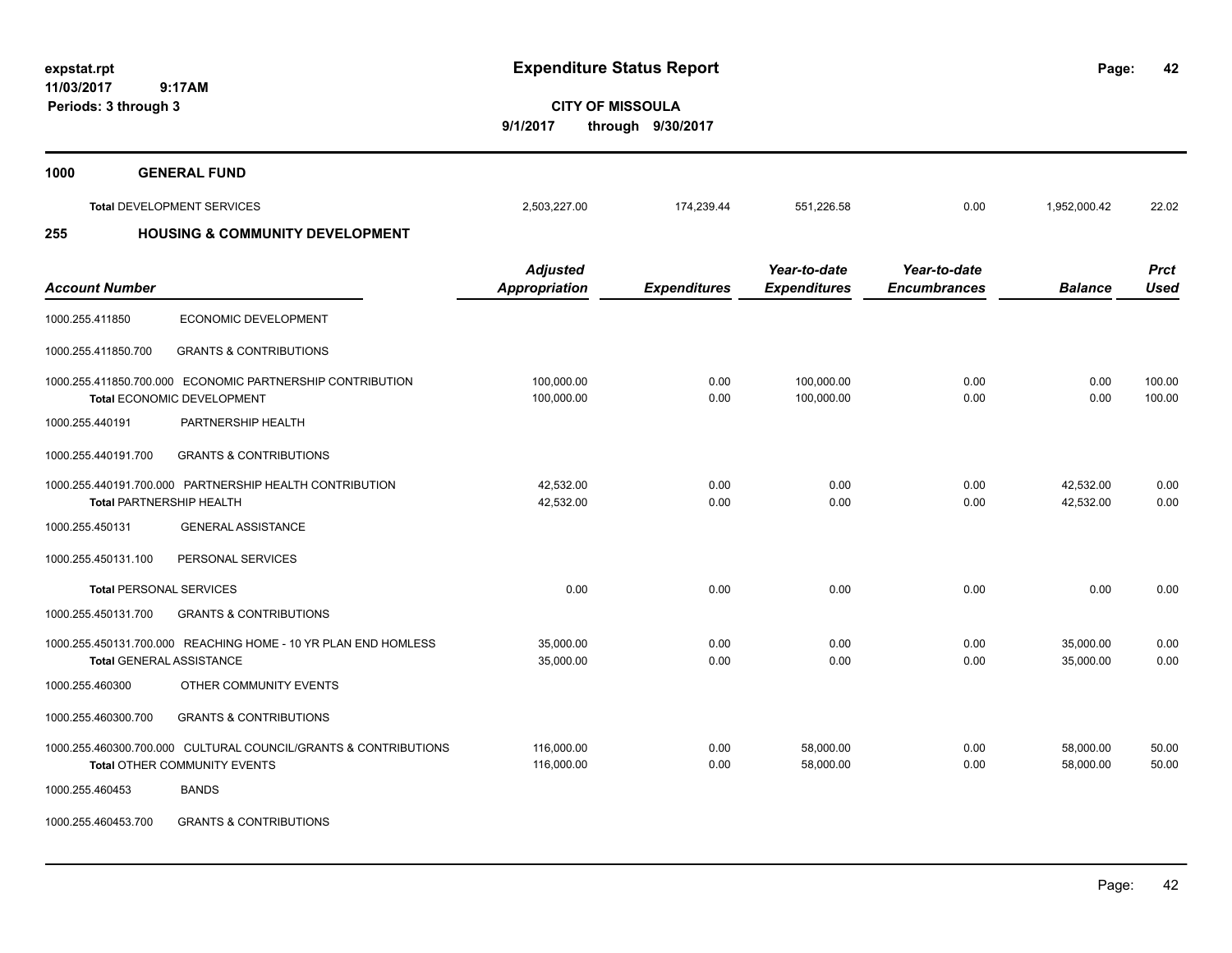**CITY OF MISSOULA 9/1/2017 through 9/30/2017**

**1000 GENERAL FUND**

# **255 HOUSING & COMMUNITY DEVELOPMENT**

|                                                          | <b>Adjusted</b>      |                     | Year-to-date        | Year-to-date        |                | <b>Prct</b> |
|----------------------------------------------------------|----------------------|---------------------|---------------------|---------------------|----------------|-------------|
| <b>Account Number</b>                                    | <b>Appropriation</b> | <b>Expenditures</b> | <b>Expenditures</b> | <b>Encumbrances</b> | <b>Balance</b> | <b>Used</b> |
| 1000.255.460453.700.000 INTL CHORAL FESTIVAL             | 12,000.00            | 0.00                | 0.00                | 0.00                | 12,000.00      | 0.00        |
| <b>Total BANDS</b>                                       | 12,000.00            | 0.00                | 0.00                | 0.00                | 12,000.00      | 0.00        |
| <b>ADMINISTRATION</b><br>1000.255.470210                 |                      |                     |                     |                     |                |             |
| PERSONAL SERVICES<br>1000.255.470210.100                 |                      |                     |                     |                     |                |             |
| SALARIES AND WAGES<br>1000.255.470210.110.000            | 243,115.00           | 13,606.24           | 35,948.38           | 0.00                | 207,166.62     | 14.79       |
| <b>EMPLOYER CONTRIBUTIONS</b><br>1000.255.470210.140.000 | 81,229.00            | 4,736.90            | 14,836.51           | 0.00                | 66,392.49      | 18.27       |
| 1000.255.470210.141.000 STATE RETIREMENT CONTRIBUTIONS   | 243.00               | 0.00                | 21.65               | 0.00                | 221.35         | 8.91        |
| <b>Total PERSONAL SERVICES</b>                           | 324,587.00           | 18,343.14           | 50,806.54           | 0.00                | 273,780.46     | 15.65       |
| <b>SUPPLIES</b><br>1000.255.470210.200                   |                      |                     |                     |                     |                |             |
| 1000.255.470210.210.000 OFFICE SUPPLIES                  | 10,466.00            | 69.29               | 4,550.11            | 0.00                | 5,915.89       | 43.48       |
| 1000.255.470210.220.000 OPERATING SUPPLIES               | 200.00               | 0.00                | 0.00                | 0.00                | 200.00         | 0.00        |
| <b>Total SUPPLIES</b>                                    | 10,666.00            | 69.29               | 4,550.11            | 0.00                | 6,115.89       | 42.66       |
| <b>PURCHASED SERVICES</b><br>1000.255.470210.300         |                      |                     |                     |                     |                |             |
| 1000.255.470210.310.000 COMMUNICATIONS                   | 320.00               | 0.00                | 0.00                | 0.00                | 320.00         | 0.00        |
| 1000.255.470210.320.000 PRINTING & DUPLICATING           | 4,535.00             | 0.00                | 0.00                | 0.00                | 4,535.00       | 0.00        |
| 1000.255.470210.330.000 PUBLICITY, SUBSCRIPTIONS & DUES  | 1,700.00             | 0.00                | 0.00                | 0.00                | 1,700.00       | 0.00        |
| 1000.255.470210.344.000 TELEPHONE SERVICE                | 2,150.00             | 87.63               | 205.81              | 0.00                | 1,944.19       | 9.57        |
| 1000.255.470210.350.000 PROFESSIONAL SERVICES            | 8,075.00             | 0.00                | 0.00                | 0.00                | 8,075.00       | 0.00        |
| 1000.255.470210.360.000 REPAIR & MAINTENANCE             | 2,350.00             | 442.00              | 971.25              | 0.00                | 1,378.75       | 41.33       |
| 1000.255.470210.370.000<br><b>TRAVEL</b>                 | 8,077.00             | 192.00              | 192.00              | 0.00                | 7,885.00       | 2.38        |
| 1000.255.470210.380.000 TRAINING                         | 2,500.00             | 0.00                | 0.00                | 0.00                | 2,500.00       | 0.00        |
| 1000.255.470210.390.000 OTHER PURCHASED SERVICES         | 2,822.00             | 0.00                | 4,620.00            | 0.00                | $-1,798.00$    | 163.71      |
| <b>Total PURCHASED SERVICES</b>                          | 32,529.00            | 721.63              | 5,989.06            | 0.00                | 26,539.94      | 18.41       |
| <b>FIXED CHARGES</b><br>1000.255.470210.500              |                      |                     |                     |                     |                |             |
| 1000.255.470210.500.000 FIXED CHARGES                    | 0.00                 | 2,475.00            | 16,525.00           | 0.00                | $-16,525.00$   | 0.00        |
| 1000.255.470210.530.000 EQUIPMENT RENTAL                 | 46,000.00            | 0.00                | 0.00                | 0.00                | 46,000.00      | 0.00        |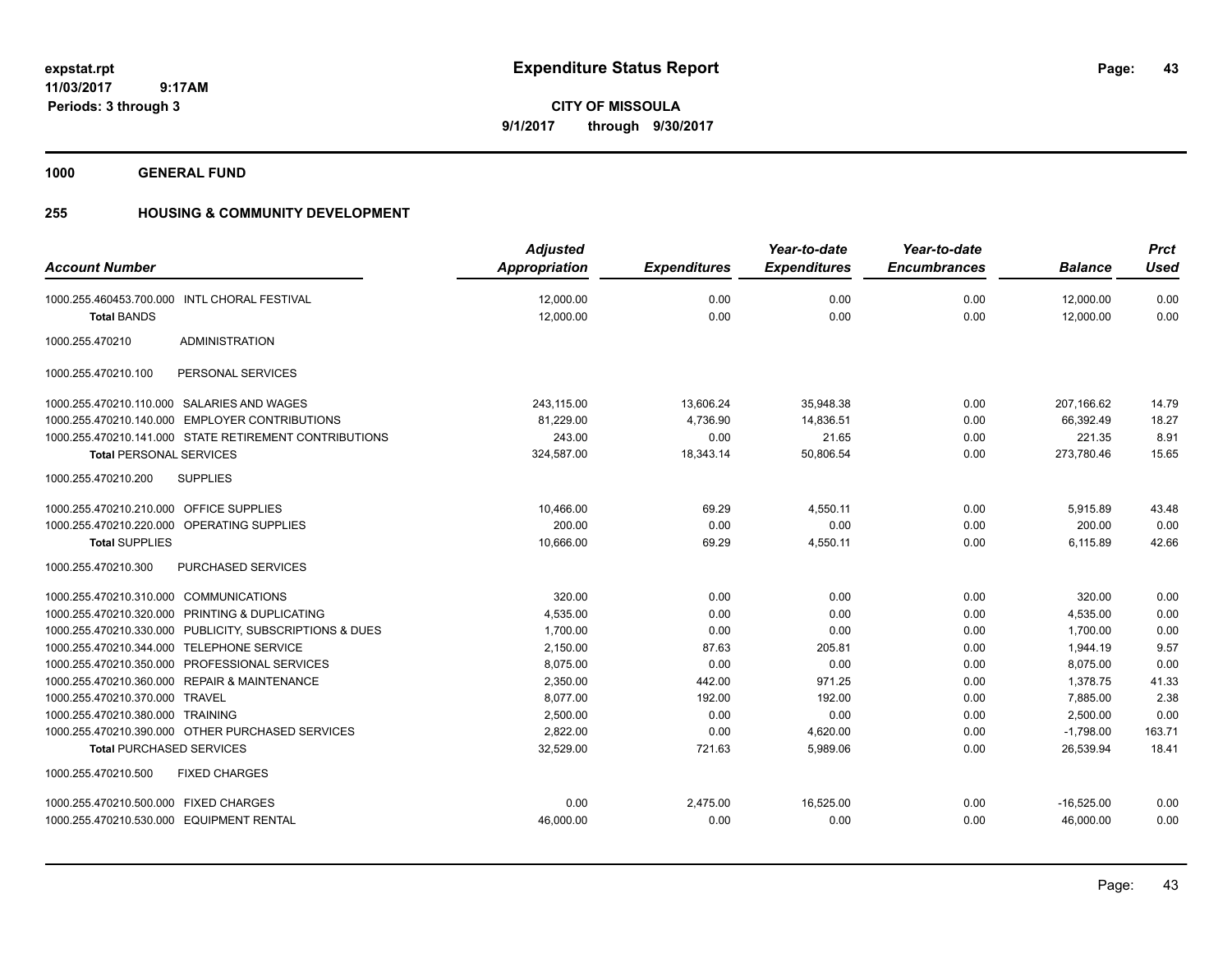**CITY OF MISSOULA 9/1/2017 through 9/30/2017**

**1000 GENERAL FUND**

# **255 HOUSING & COMMUNITY DEVELOPMENT**

| <b>Account Number</b>                                    | <b>Adjusted</b><br>Appropriation | <b>Expenditures</b> | Year-to-date<br><b>Expenditures</b> | Year-to-date<br><b>Encumbrances</b> | <b>Balance</b> | Prct<br><b>Used</b> |
|----------------------------------------------------------|----------------------------------|---------------------|-------------------------------------|-------------------------------------|----------------|---------------------|
| <b>Total FIXED CHARGES</b>                               | 46,000.00                        | 2,475.00            | 16,525.00                           | 0.00                                | 29.475.00      | 35.92               |
| <b>GRANTS &amp; CONTRIBUTIONS</b><br>1000.255.470210.700 |                                  |                     |                                     |                                     |                |                     |
| <b>Total GRANTS &amp; CONTRIBUTIONS</b>                  | 0.00                             | 0.00                | 0.00                                | 0.00                                | 0.00           | 0.00                |
| 1000.255.470210.900<br><b>CAPITAL OUTLAY</b>             |                                  |                     |                                     |                                     |                |                     |
| 1000.255.470210.940.000 MACHINERY & EQUIPMENT            | 4.000.00                         | 0.00                | 0.00                                | 0.00                                | 4.000.00       | 0.00                |
| <b>Total CAPITAL OUTLAY</b>                              | 4,000.00                         | 0.00                | 0.00                                | 0.00                                | 4,000.00       | 0.00                |
| <b>Total ADMINISTRATION</b>                              | 417.782.00                       | 21.609.06           | 77.870.71                           | 0.00                                | 339.911.29     | 18.64               |
| <b>Total HOUSING &amp; COMMUNITY DEVELOPMENT</b>         | 723.314.00                       | 21.609.06           | 235.870.71                          | 0.00                                | 487.443.29     | 32.61               |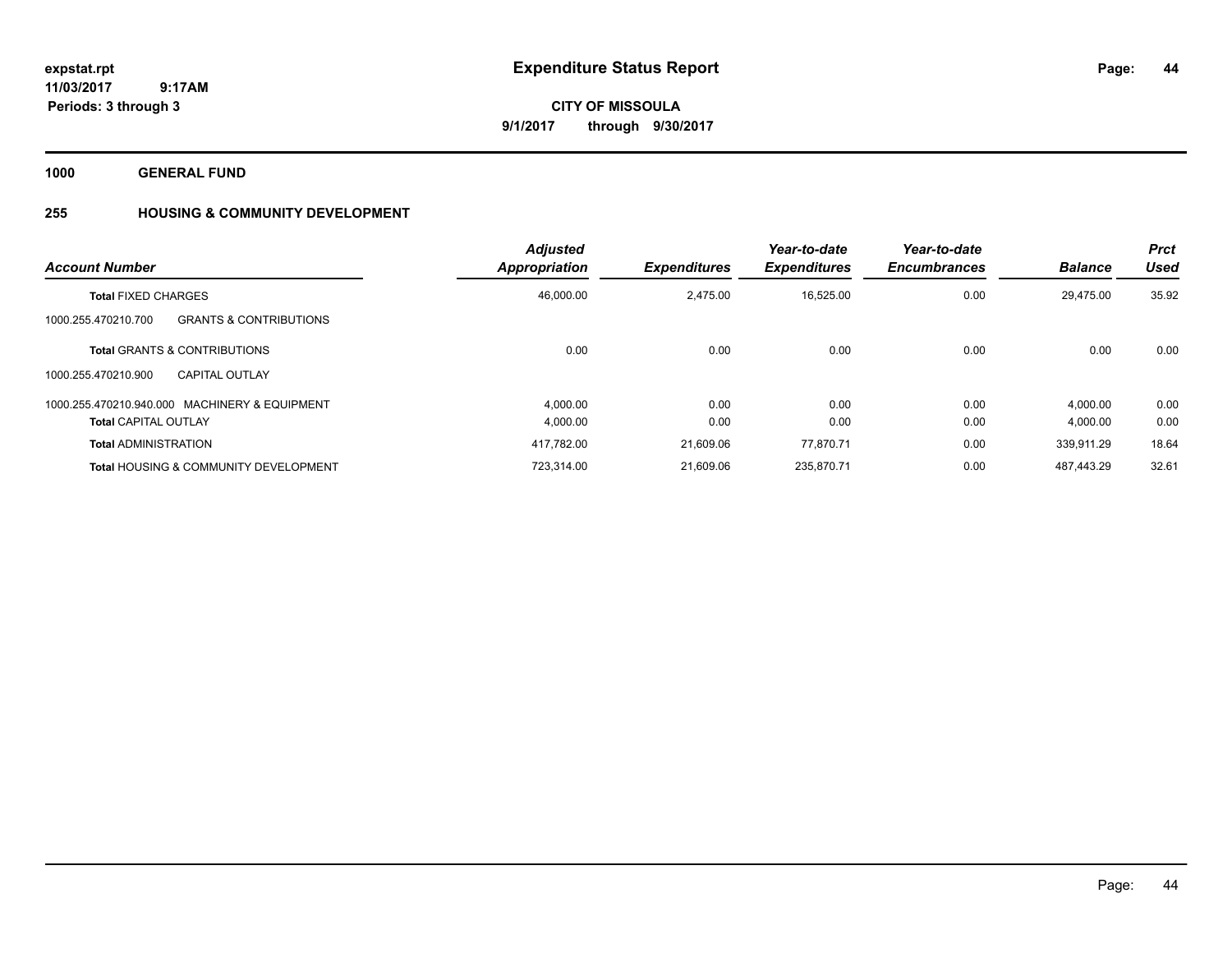**CITY OF MISSOULA 9/1/2017 through 9/30/2017**

**1000 GENERAL FUND**

| <b>Account Number</b>          |                                                                                                       | <b>Adjusted</b><br>Appropriation | <b>Expenditures</b>    | Year-to-date<br><b>Expenditures</b> | Year-to-date<br><b>Encumbrances</b> | <b>Balance</b>           | <b>Prct</b><br><b>Used</b> |
|--------------------------------|-------------------------------------------------------------------------------------------------------|----------------------------------|------------------------|-------------------------------------|-------------------------------------|--------------------------|----------------------------|
| 1000.270.410360                | ALTERNATIVE DISPUTE RESOLUTION                                                                        |                                  |                        |                                     |                                     |                          |                            |
| 1000.270.410360.700            | <b>GRANTS &amp; CONTRIBUTIONS</b>                                                                     |                                  |                        |                                     |                                     |                          |                            |
|                                | 1000.270.410360.700.000 ALTERNATIVE DISPUTE RESOLUTION<br><b>Total ALTERNATIVE DISPUTE RESOLUTION</b> | 7,200.00<br>7,200.00             | 0.00<br>0.00           | 0.00<br>0.00                        | 0.00<br>0.00                        | 7,200.00<br>7,200.00     | 0.00<br>0.00               |
| 1000.270.410371                | SEXUAL ASSUALT PREVENTION CAMPAIGN                                                                    |                                  |                        |                                     |                                     |                          |                            |
| 1000.270.410371.700            | <b>GRANTS &amp; CONTRIBUTIONS</b>                                                                     |                                  |                        |                                     |                                     |                          |                            |
|                                | 1000.270.410371.700.000 SEXUAL ASSUAL PREVENTION CAMPAIGN<br>Total SEXUAL ASSUALT PREVENTION CAMPAIGN | 160,618.00<br>160,618.00         | 40,154.50<br>40,154.50 | 40,154.50<br>40,154.50              | 0.00<br>0.00                        | 120,463.50<br>120,463.50 | 25.00<br>25.00             |
| 1000.270.411115                | <b>VICTIM SERVICES</b>                                                                                |                                  |                        |                                     |                                     |                          |                            |
| 1000.270.411115.100            | PERSONAL SERVICES                                                                                     |                                  |                        |                                     |                                     |                          |                            |
|                                | 1000.270.411115.110.000 SALARIES AND WAGES                                                            | 73,826.00                        | 3,463.13               | 9,502.94                            | 0.00                                | 64,323.06                | 12.87                      |
|                                | 1000.270.411115.140.000 EMPLOYER CONTRIBUTIONS                                                        | 27,399.00                        | 1,424.18               | 4,079.96                            | 0.00                                | 23,319.04                | 14.89                      |
|                                | 1000.270.411115.141.000 STATE RETIREMENT CONTRIBUTIONS                                                | 77.00                            | 0.00                   | 134.34                              | 0.00                                | $-57.34$                 | 174.47                     |
| <b>Total PERSONAL SERVICES</b> |                                                                                                       | 101,302.00                       | 4,887.31               | 13,717.24                           | 0.00                                | 87,584.76                | 13.54                      |
| 1000.270.411115.300            | <b>PURCHASED SERVICES</b>                                                                             |                                  |                        |                                     |                                     |                          |                            |
|                                | 1000.270.411115.360.000 REPAIR & MAINTENANCE                                                          | 483.00                           | 0.00                   | 0.00                                | 0.00                                | 483.00                   | 0.00                       |
| 1000.270.411115.370.000 TRAVEL |                                                                                                       | 0.00                             | 16.02                  | 16.02                               | 0.00                                | $-16.02$                 | 0.00                       |
|                                | <b>Total PURCHASED SERVICES</b>                                                                       | 483.00                           | 16.02                  | 16.02                               | 0.00                                | 466.98                   | 3.32                       |
| 1000.270.411115.900            | <b>CAPITAL OUTLAY</b>                                                                                 |                                  |                        |                                     |                                     |                          |                            |
|                                | 1000.270.411115.940.000 MACHINERY & EQUIPMENT                                                         | 4.289.00                         | 0.00                   | 0.00                                | 0.00                                | 4,289.00                 | 0.00                       |
| Total CAPITAL OUTLAY           |                                                                                                       | 4,289.00                         | 0.00                   | 0.00                                | 0.00                                | 4,289.00                 | 0.00                       |
| <b>Total VICTIM SERVICES</b>   |                                                                                                       | 106,074.00                       | 4,903.33               | 13,733.26                           | 0.00                                | 92,340.74                | 12.95                      |
| 1000.270.411120                | ADMINISTRATION & CIVIL LAW                                                                            |                                  |                        |                                     |                                     |                          |                            |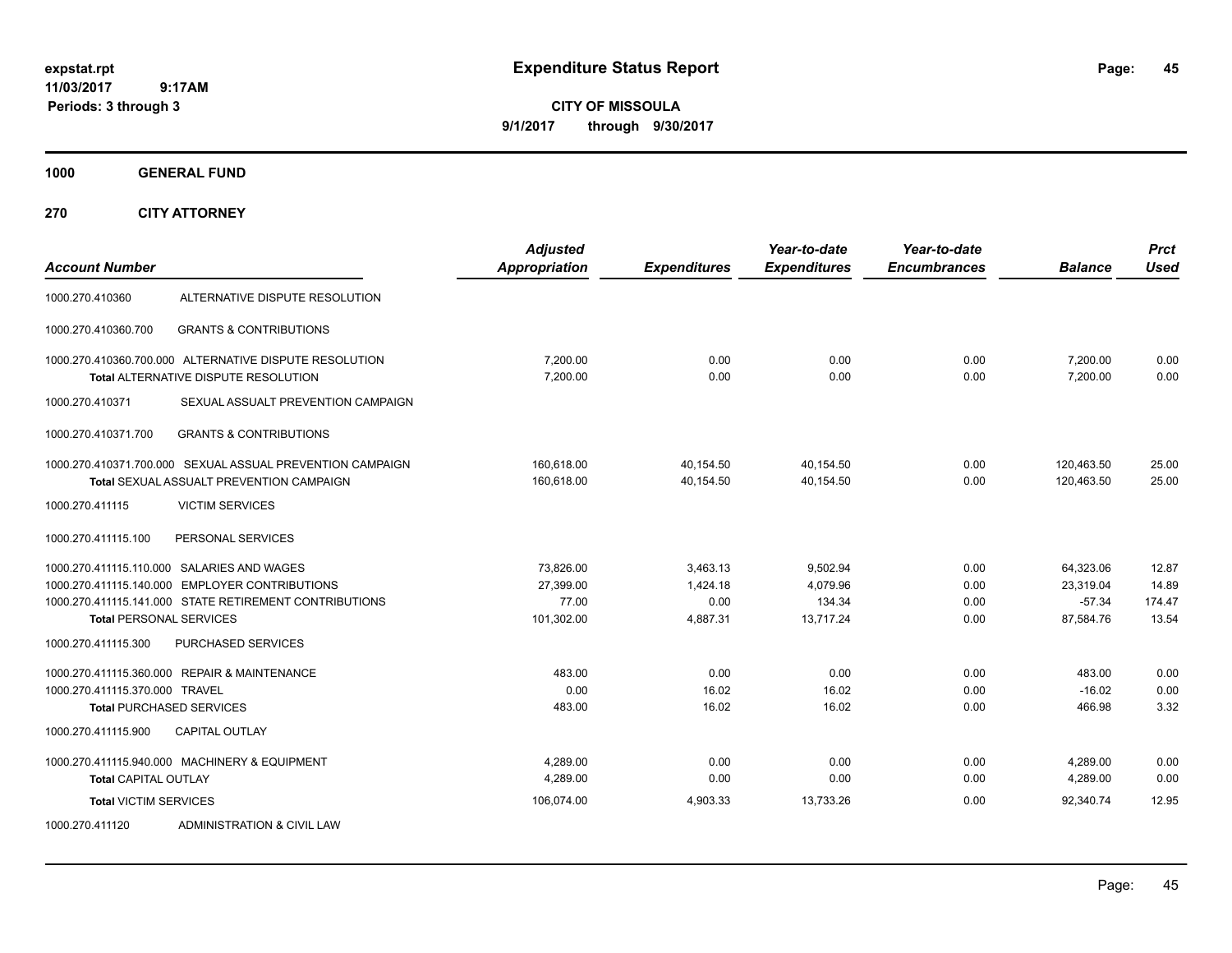**CITY OF MISSOULA 9/1/2017 through 9/30/2017**

**1000 GENERAL FUND**

| <b>Account Number</b>                                   | <b>Adjusted</b><br><b>Appropriation</b> | <b>Expenditures</b> | Year-to-date<br><b>Expenditures</b> | Year-to-date<br><b>Encumbrances</b> | <b>Balance</b> | <b>Prct</b><br><b>Used</b> |
|---------------------------------------------------------|-----------------------------------------|---------------------|-------------------------------------|-------------------------------------|----------------|----------------------------|
|                                                         |                                         |                     |                                     |                                     |                |                            |
| PERSONAL SERVICES<br>1000.270.411120.100                |                                         |                     |                                     |                                     |                |                            |
| 1000.270.411120.110.000 SALARIES AND WAGES              | 276,543.00                              | 40,490.53           | 112,816.91                          | 0.00                                | 163,726.09     | 40.80                      |
| 1000.270.411120.120.000 OVERTIME                        | 4.000.00                                | 133.53              | 844.28                              | 0.00                                | 3.155.72       | 21.11                      |
| 1000.270.411120.140.000 EMPLOYER CONTRIBUTIONS          | 88,067.00                               | 12,833.23           | 42,051.96                           | 0.00                                | 46,015.04      | 47.75                      |
| 1000.270.411120.141.000 STATE RETIREMENT CONTRIBUTIONS  | 289.00                                  | 0.00                | 0.00                                | 0.00                                | 289.00         | 0.00                       |
| <b>Total PERSONAL SERVICES</b>                          | 368,899.00                              | 53,457.29           | 155,713.15                          | 0.00                                | 213,185.85     | 42.21                      |
| 1000.270.411120.200<br><b>SUPPLIES</b>                  |                                         |                     |                                     |                                     |                |                            |
| 1000.270.411120.210.000 OFFICE SUPPLIES                 | 2,959.00                                | 479.95              | 1,125.03                            | 0.00                                | 1,833.97       | 38.02                      |
| 1000.270.411120.220.000 OPERATING SUPPLIES              | 550.00                                  | 0.00                | 0.00                                | 0.00                                | 550.00         | 0.00                       |
| 1000.270.411120.231.000 GASOLINE                        | 163.00                                  | 27.22               | 27.22                               | 0.00                                | 135.78         | 16.70                      |
| <b>Total SUPPLIES</b>                                   | 3,672.00                                | 507.17              | 1,152.25                            | 0.00                                | 2,519.75       | 31.38                      |
| 1000.270.411120.300<br>PURCHASED SERVICES               |                                         |                     |                                     |                                     |                |                            |
| 1000.270.411120.310.000 COMMUNICATIONS                  | 500.00                                  | 0.00                | 0.00                                | 0.00                                | 500.00         | 0.00                       |
| 1000.270.411120.320.000 PRINTING & DUPLICATING          | 275.00                                  | 0.00                | 139.80                              | 0.00                                | 135.20         | 50.84                      |
| 1000.270.411120.330.000 PUBLICITY, SUBSCRIPTIONS & DUES | 7,605.00                                | 12.00               | 3,753.00                            | 0.00                                | 3,852.00       | 49.35                      |
| 1000.270.411120.344.000 TELEPHONE SERVICE               | 132.00                                  | 0.00                | 18.21                               | 0.00                                | 113.79         | 13.80                      |
| 1000.270.411120.350.000 PROFESSIONAL SERVICES           | 900.00                                  | 531.30              | 1,161.30                            | 0.00                                | $-261.30$      | 129.03                     |
| 1000.270.411120.360.000 REPAIR & MAINTENANCE            | 1,258.00                                | 60.39               | 103.39                              | 0.00                                | 1,154.61       | 8.22                       |
| 1000.270.411120.370.000 TRAVEL                          | 2,200.00                                | 672.48              | 672.48                              | 0.00                                | 1,527.52       | 30.57                      |
| 1000.270.411120.380.000 TRAINING                        | 3,511.00                                | 0.00                | 450.00                              | 0.00                                | 3,061.00       | 12.82                      |
| <b>Total PURCHASED SERVICES</b>                         | 16,381.00                               | 1,276.17            | 6,298.18                            | 0.00                                | 10,082.82      | 38.45                      |
| OTHER OBJECTS<br>1000.270.411120.800                    |                                         |                     |                                     |                                     |                |                            |
| <b>Total OTHER OBJECTS</b>                              | 0.00                                    | 0.00                | 0.00                                | 0.00                                | 0.00           | 0.00                       |
| 1000.270.411120.900<br><b>CAPITAL OUTLAY</b>            |                                         |                     |                                     |                                     |                |                            |
| <b>Total CAPITAL OUTLAY</b>                             | 0.00                                    | 0.00                | 0.00                                | 0.00                                | 0.00           | 0.00                       |
| <b>Total ADMINISTRATION &amp; CIVIL LAW</b>             | 388,952.00                              | 55,240.63           | 163,163.58                          | 0.00                                | 225,788.42     | 41.95                      |
|                                                         |                                         |                     |                                     |                                     |                |                            |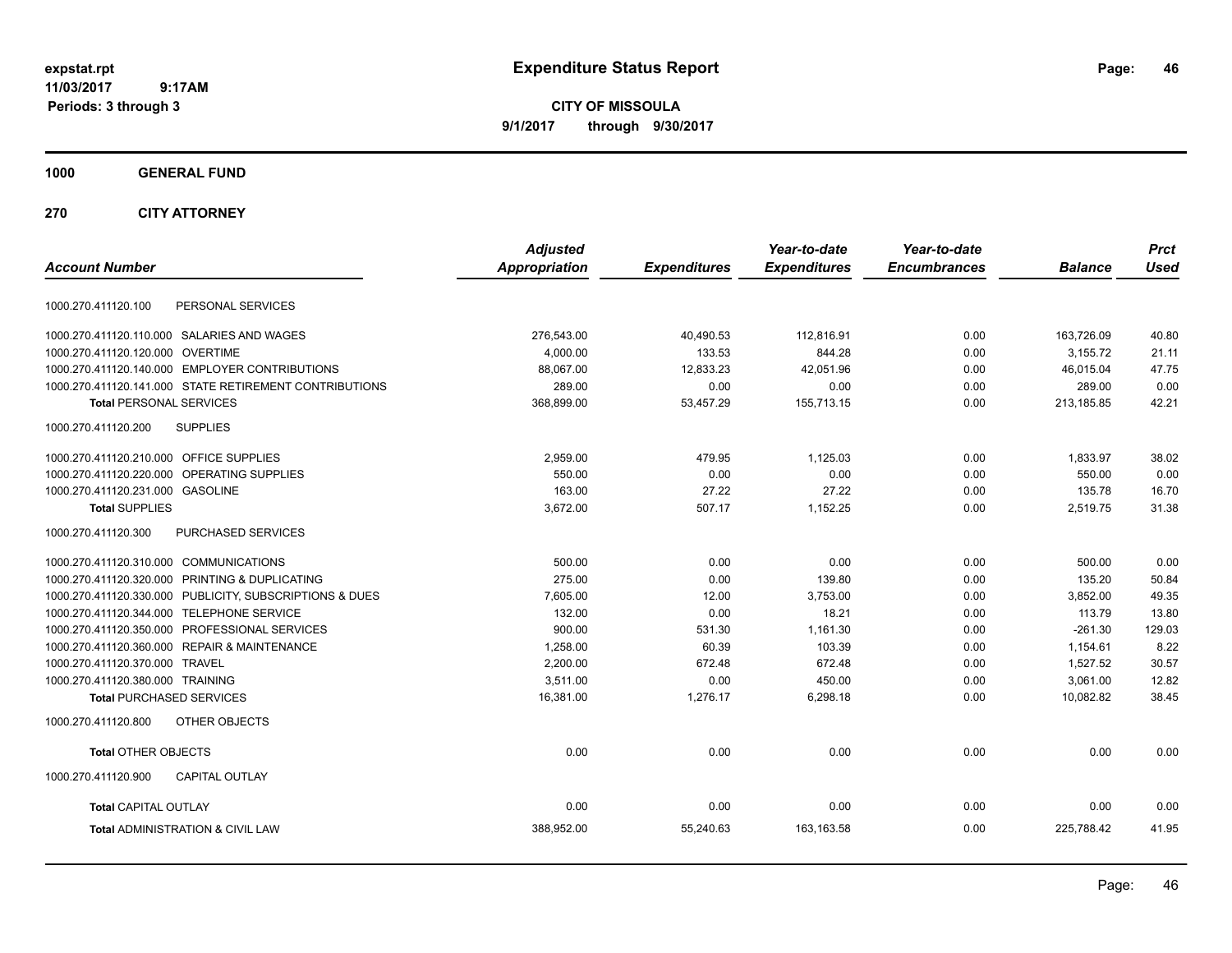**CITY OF MISSOULA 9/1/2017 through 9/30/2017**

**1000 GENERAL FUND**

| <b>Account Number</b>                   |                                                         | <b>Adjusted</b><br><b>Appropriation</b> | <b>Expenditures</b> | Year-to-date<br><b>Expenditures</b> | Year-to-date<br><b>Encumbrances</b> | <b>Balance</b> | <b>Prct</b><br><b>Used</b> |
|-----------------------------------------|---------------------------------------------------------|-----------------------------------------|---------------------|-------------------------------------|-------------------------------------|----------------|----------------------------|
| 1000.270.411125                         | <b>CRIMINAL LAW</b>                                     |                                         |                     |                                     |                                     |                |                            |
| 1000.270.411125.100                     | PERSONAL SERVICES                                       |                                         |                     |                                     |                                     |                |                            |
|                                         | 1000.270.411125.110.000 SALARIES AND WAGES              | 693,190.00                              | 32,465.66           | 91,046.35                           | 0.00                                | 602,143.65     | 13.13                      |
| 1000.270.411125.120.000 OVERTIME        |                                                         | 1,000.00                                | 14.84               | 93.80                               | 0.00                                | 906.20         | 9.38                       |
|                                         | 1000.270.411125.140.000 EMPLOYER CONTRIBUTIONS          | 237,947.00                              | 12,352.92           | 42,929.89                           | 0.00                                | 195,017.11     | 18.04                      |
|                                         | 1000.270.411125.141.000 STATE RETIREMENT CONTRIBUTIONS  | 683.00                                  | 0.00                | 0.00                                | 0.00                                | 683.00         | 0.00                       |
| <b>Total PERSONAL SERVICES</b>          |                                                         | 932,820.00                              | 44,833.42           | 134,070.04                          | 0.00                                | 798,749.96     | 14.37                      |
| 1000.270.411125.200                     | <b>SUPPLIES</b>                                         |                                         |                     |                                     |                                     |                |                            |
| 1000.270.411125.210.000 OFFICE SUPPLIES |                                                         | 3,159.00                                | 33.99               | 94.51                               | 0.00                                | 3,064.49       | 2.99                       |
|                                         | 1000.270.411125.220.000 OPERATING SUPPLIES              | 700.00                                  | 0.00                | 0.00                                | 0.00                                | 700.00         | 0.00                       |
| 1000.270.411125.231.000 GASOLINE        |                                                         | 100.00                                  | 0.00                | 0.00                                | 0.00                                | 100.00         | 0.00                       |
| <b>Total SUPPLIES</b>                   |                                                         | 3,959.00                                | 33.99               | 94.51                               | 0.00                                | 3,864.49       | 2.39                       |
| 1000.270.411125.300                     | PURCHASED SERVICES                                      |                                         |                     |                                     |                                     |                |                            |
| 1000.270.411125.310.000 COMMUNICATIONS  |                                                         | 850.00                                  | 110.42              | 191.89                              | 0.00                                | 658.11         | 22.58                      |
|                                         | 1000.270.411125.320.000 PRINTING & DUPLICATING          | 275.00                                  | 0.00                | 0.00                                | 0.00                                | 275.00         | 0.00                       |
|                                         | 1000.270.411125.330.000 PUBLICITY, SUBSCRIPTIONS & DUES | 5,395.00                                | 0.00                | 0.00                                | 0.00                                | 5,395.00       | 0.00                       |
|                                         | 1000.270.411125.344.000 TELEPHONE SERVICE               | 132.00                                  | 0.00                | 0.00                                | 0.00                                | 132.00         | 0.00                       |
|                                         | 1000.270.411125.350.000 PROFESSIONAL SERVICES           | 2,350.00                                | 34.00               | 100.26                              | 0.00                                | 2,249.74       | 4.27                       |
|                                         | 1000.270.411125.360.000 REPAIR & MAINTENANCE            | 18,189.00                               | 0.00                | 18,877.00                           | 0.00                                | $-688.00$      | 103.78                     |
| 1000.270.411125.370.000 TRAVEL          |                                                         | 3,800.00                                | 0.00                | 2,024.65                            | 0.00                                | 1,775.35       | 53.28                      |
| 1000.270.411125.380.000 TRAINING        |                                                         | 5,489.00                                | 310.00              | 310.00                              | 0.00                                | 5,179.00       | 5.65                       |
| <b>Total PURCHASED SERVICES</b>         |                                                         | 36,480.00                               | 454.42              | 21,503.80                           | 0.00                                | 14,976.20      | 58.95                      |
| 1000.270.411125.500                     | <b>FIXED CHARGES</b>                                    |                                         |                     |                                     |                                     |                |                            |
| <b>Total FIXED CHARGES</b>              |                                                         | 0.00                                    | 0.00                | 0.00                                | 0.00                                | 0.00           | 0.00                       |
| 1000.270.411125.900                     | <b>CAPITAL OUTLAY</b>                                   |                                         |                     |                                     |                                     |                |                            |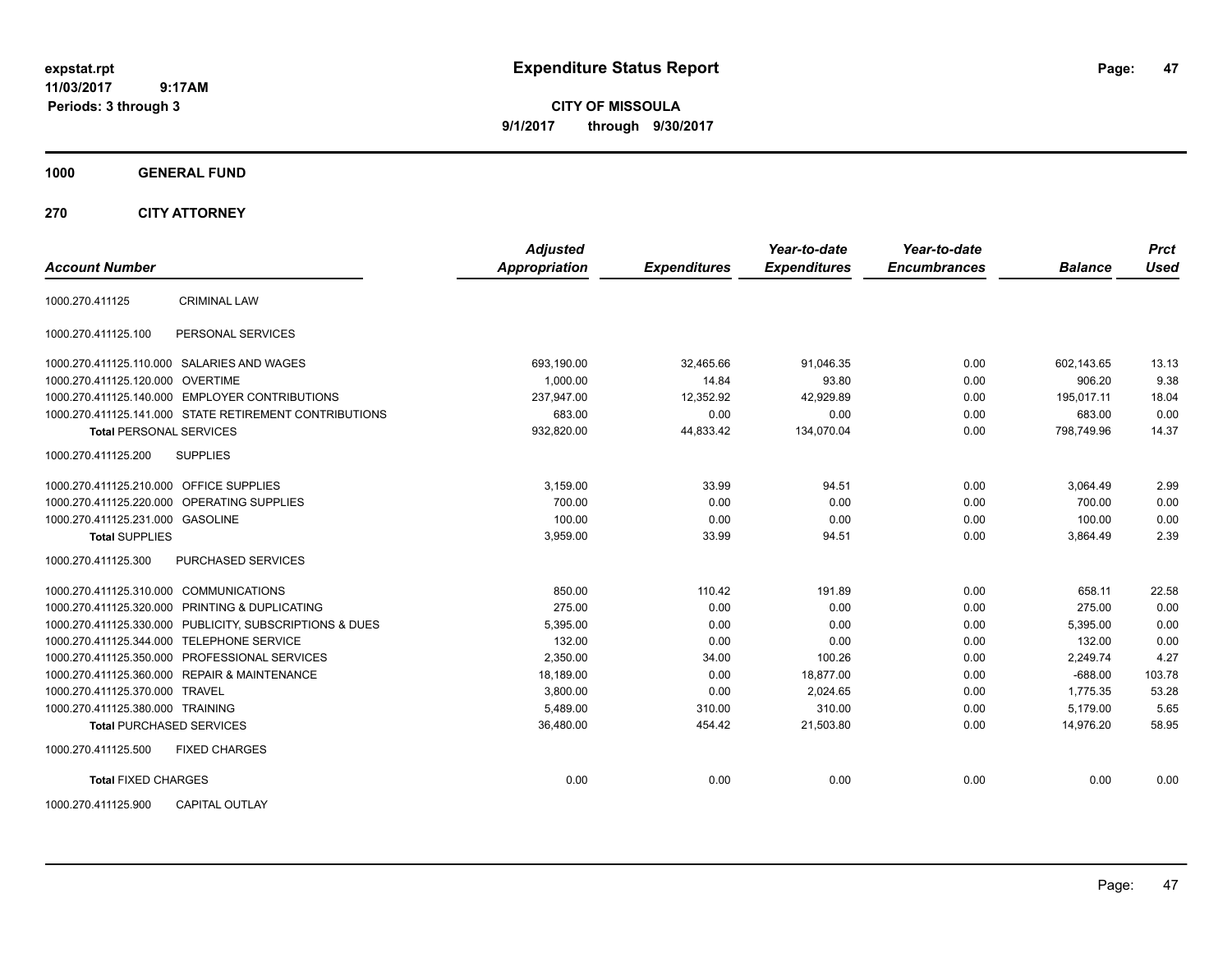**CITY OF MISSOULA 9/1/2017 through 9/30/2017**

**1000 GENERAL FUND**

| <b>Account Number</b>       | Adjusted<br>Appropriation | <b>Expenditures</b> | Year-to-date<br><b>Expenditures</b> | Year-to-date<br><b>Encumbrances</b> | <b>Balance</b> | <b>Prct</b><br>Used |
|-----------------------------|---------------------------|---------------------|-------------------------------------|-------------------------------------|----------------|---------------------|
|                             |                           |                     |                                     |                                     |                |                     |
| <b>Total CAPITAL OUTLAY</b> | 0.00                      | 0.00                | 0.00                                | 0.00                                | 0.00           | 0.00                |
| <b>Total CRIMINAL LAW</b>   | 973,259.00                | 45.321.83           | 155.668.35                          | 0.00                                | 817.590.65     | 15.99               |
| <b>Total CITY ATTORNEY</b>  | 1,636,103.00              | 145,620.29          | 372,719.69                          | 0.00                                | 1,263,383.31   | 22.78               |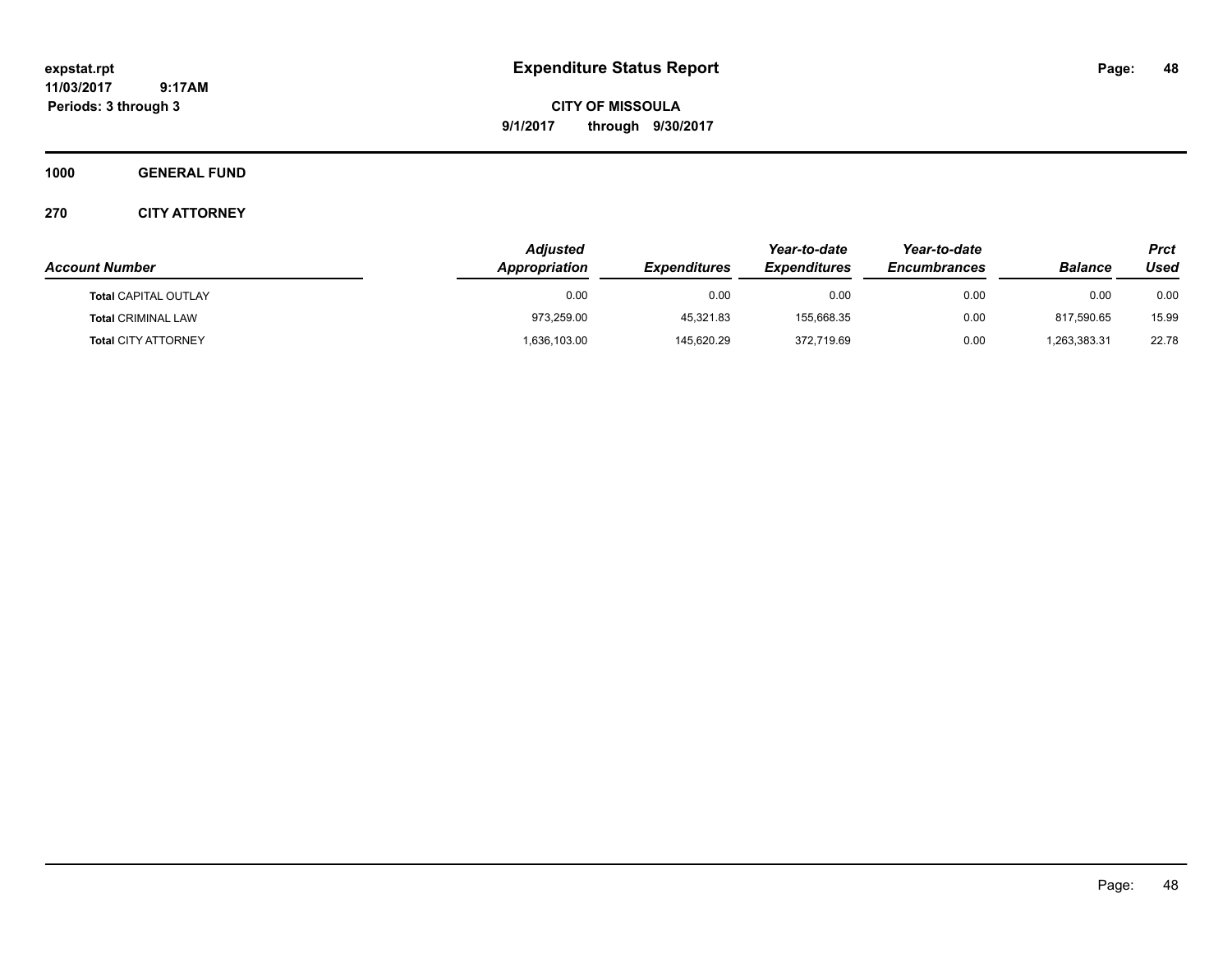**CITY OF MISSOULA 9/1/2017 through 9/30/2017**

**1000 GENERAL FUND**

### **280 PUBLIC WORKS OPERATIONS**

| <b>Account Number</b>                   |                                                         | <b>Adjusted</b><br>Appropriation | <b>Expenditures</b> | Year-to-date<br><b>Expenditures</b> | Year-to-date<br><b>Encumbrances</b> | <b>Balance</b> | <b>Prct</b><br><b>Used</b> |
|-----------------------------------------|---------------------------------------------------------|----------------------------------|---------------------|-------------------------------------|-------------------------------------|----------------|----------------------------|
| 1000.280.230270                         | *** Title Not Found ***                                 |                                  |                     |                                     |                                     |                |                            |
| 1000.280.230270.100                     | PERSONAL SERVICES                                       |                                  |                     |                                     |                                     |                |                            |
| Total *** Title Not Found ***           |                                                         | 0.00                             | 0.00                | 0.00                                | 0.00                                | 0.00           | 0.00                       |
| 1000.280.430100                         | PUBLIC WORKS ADMINISTRATION                             |                                  |                     |                                     |                                     |                |                            |
| 1000.280.430100.100                     | PERSONAL SERVICES                                       |                                  |                     |                                     |                                     |                |                            |
|                                         | 1000.280.430100.110.000 SALARIES AND WAGES              | 123,570.00                       | 9,628.44            | 26,905.17                           | 0.00                                | 96,664.83      | 21.77                      |
| 1000.280.430100.130.000                 | <b>OTHER</b>                                            | 2,330.00                         | 0.00                | 0.00                                | 0.00                                | 2,330.00       | 0.00                       |
|                                         | 1000.280.430100.140.000 EMPLOYER CONTRIBUTIONS          | 35,455.00                        | 2,843.86            | 8,734.25                            | 0.00                                | 26,720.75      | 24.63                      |
|                                         | 1000.280.430100.141.000 STATE RETIREMENT CONTRIBUTIONS  | 126.00                           | 0.00                | 77.65                               | 0.00                                | 48.35          | 61.63                      |
| <b>Total PERSONAL SERVICES</b>          |                                                         | 161,481.00                       | 12,472.30           | 35,717.07                           | 0.00                                | 125,763.93     | 22.12                      |
| 1000.280.430100.200                     | <b>SUPPLIES</b>                                         |                                  |                     |                                     |                                     |                |                            |
| 1000.280.430100.210.000 OFFICE SUPPLIES |                                                         | 450.00                           | 0.00                | 0.00                                | 0.00                                | 450.00         | 0.00                       |
|                                         | 1000.280.430100.230.000 REPAIR/MAINTENANCE              | 50.00                            | 0.00                | 0.00                                | 0.00                                | 50.00          | 0.00                       |
| 1000.280.430100.231.000 GASOLINE        |                                                         | 249.00                           | 0.00                | 0.00                                | 0.00                                | 249.00         | 0.00                       |
| <b>Total SUPPLIES</b>                   |                                                         | 749.00                           | 0.00                | 0.00                                | 0.00                                | 749.00         | 0.00                       |
| 1000.280.430100.300                     | <b>PURCHASED SERVICES</b>                               |                                  |                     |                                     |                                     |                |                            |
| 1000.280.430100.310.000 COMMUNICATIONS  |                                                         | 300.00                           | 4.15                | 21.61                               | 0.00                                | 278.39         | 7.20                       |
|                                         | 1000.280.430100.320.000 PRINTING & DUPLICATING          | 200.00                           | 0.00                | 19.01                               | 0.00                                | 180.99         | 9.51                       |
|                                         | 1000.280.430100.330.000 PUBLICITY, SUBSCRIPTIONS & DUES | 920.00                           | 21.00               | 21.00                               | 0.00                                | 899.00         | 2.28                       |
|                                         | 1000.280.430100.344.000 TELEPHONE SERVICE               | 783.00                           | 70.99               | 103.47                              | 0.00                                | 679.53         | 13.21                      |
|                                         | 1000.280.430100.344.391 TELEPHONE SERVICE               | 0.00                             | 0.00                | 5.29                                | 0.00                                | $-5.29$        | 0.00                       |
|                                         | 1000.280.430100.344.395 TELEPHONE SERVICE               | 0.00                             | 0.00                | 60.34                               | 0.00                                | $-60.34$       | 0.00                       |
|                                         | 1000.280.430100.360.000 REPAIR & MAINTENANCE            | 100.00                           | 0.00                | 0.00                                | 0.00                                | 100.00         | 0.00                       |
| 1000.280.430100.370.000                 | <b>TRAVEL</b>                                           | 700.00                           | 0.00                | 0.00                                | 0.00                                | 700.00         | 0.00                       |
| 1000.280.430100.380.000 TRAINING        |                                                         | 800.00                           | 154.79              | 154.79                              | 0.00                                | 645.21         | 19.35                      |
| <b>Total PURCHASED SERVICES</b>         |                                                         | 3,803.00                         | 250.93              | 385.51                              | 0.00                                | 3,417.49       | 10.14                      |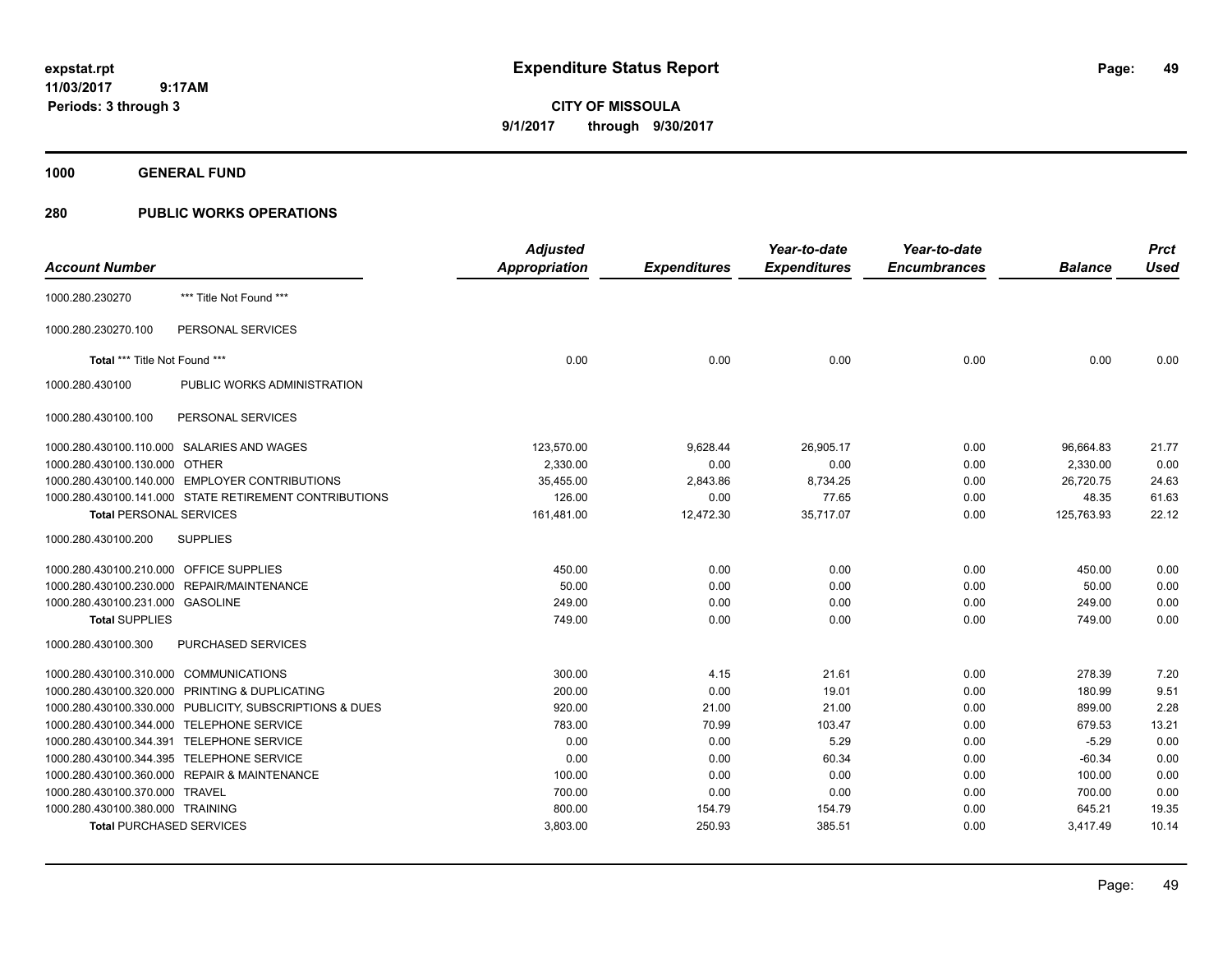**CITY OF MISSOULA 9/1/2017 through 9/30/2017**

**1000 GENERAL FUND**

## **280 PUBLIC WORKS OPERATIONS**

|                                  |                                                        | <b>Adjusted</b>      |                     | Year-to-date        | Year-to-date        |                | <b>Prct</b> |
|----------------------------------|--------------------------------------------------------|----------------------|---------------------|---------------------|---------------------|----------------|-------------|
| <b>Account Number</b>            |                                                        | <b>Appropriation</b> | <b>Expenditures</b> | <b>Expenditures</b> | <b>Encumbrances</b> | <b>Balance</b> | <b>Used</b> |
| 1000.280.430100.500              | <b>FIXED CHARGES</b>                                   |                      |                     |                     |                     |                |             |
| <b>Total FIXED CHARGES</b>       |                                                        | 0.00                 | 0.00                | 0.00                | 0.00                | 0.00           | 0.00        |
| 1000.280.430100.800              | OTHER OBJECTS                                          |                      |                     |                     |                     |                |             |
| <b>Total OTHER OBJECTS</b>       |                                                        | 0.00                 | 0.00                | 0.00                | 0.00                | 0.00           | 0.00        |
|                                  | Total PUBLIC WORKS ADMINISTRATION                      | 166,033.00           | 12,723.23           | 36,102.58           | 0.00                | 129,930.42     | 21.74       |
| 1000.280.430250                  | REIMBURSABLE SERVICES                                  |                      |                     |                     |                     |                |             |
| 1000.280.430250.200              | <b>SUPPLIES</b>                                        |                      |                     |                     |                     |                |             |
|                                  | 1000.280.430250.230.000 REPAIR/MAINTENANCE             | 10,000.00            | 0.00                | 2,541.08            | 0.00                | 7,458.92       | 25.41       |
| <b>Total SUPPLIES</b>            |                                                        | 10,000.00            | 0.00                | 2,541.08            | 0.00                | 7,458.92       | 25.41       |
| 1000.280.430250.300              | PURCHASED SERVICES                                     |                      |                     |                     |                     |                |             |
|                                  | 1000.280.430250.360.000 REPAIR & MAINTENANCE           | 10,000.00            | 22.00               | 22.00               | 0.00                | 9,978.00       | 0.22        |
|                                  | 1000.280.430250.360.300 REPAIR & MAINTENANCE           | 0.00                 | 0.00                | 27.26               | 0.00                | $-27.26$       | 0.00        |
|                                  | <b>Total PURCHASED SERVICES</b>                        | 10,000.00            | 22.00               | 49.26               | 0.00                | 9,950.74       | 0.49        |
|                                  | <b>Total REIMBURSABLE SERVICES</b>                     | 20,000.00            | 22.00               | 2,590.34            | 0.00                | 17,409.66      | 12.95       |
| 1000.280.430263                  | <b>STREET LIGHTING</b>                                 |                      |                     |                     |                     |                |             |
| 1000.280.430263.100              | PERSONAL SERVICES                                      |                      |                     |                     |                     |                |             |
|                                  | 1000.280.430263.110.000 SALARIES AND WAGES             | 107,601.00           | 266.73              | 733.21              | 0.00                | 106.867.79     | 0.68        |
| 1000.280.430263.120.000 OVERTIME |                                                        | 583.00               | 0.00                | 0.00                | 0.00                | 583.00         | 0.00        |
|                                  | 1000.280.430263.140.000 EMPLOYER CONTRIBUTIONS         | 55,438.00            | 106.46              | 349.79              | 0.00                | 55,088.21      | 0.63        |
|                                  | 1000.280.430263.141.000 STATE RETIREMENT CONTRIBUTIONS | 104.00               | 0.00                | 0.00                | 0.00                | 104.00         | 0.00        |
| <b>Total PERSONAL SERVICES</b>   |                                                        | 163,726.00           | 373.19              | 1,083.00            | 0.00                | 162,643.00     | 0.66        |
| 1000.280.430263.300              | PURCHASED SERVICES                                     |                      |                     |                     |                     |                |             |
|                                  | 1000.280.430263.341.000 ELECTRICITY & NATURAL GAS      | 130,557.00           | $-40.46$            | 10.547.25           | 0.00                | 120.009.75     | 8.08        |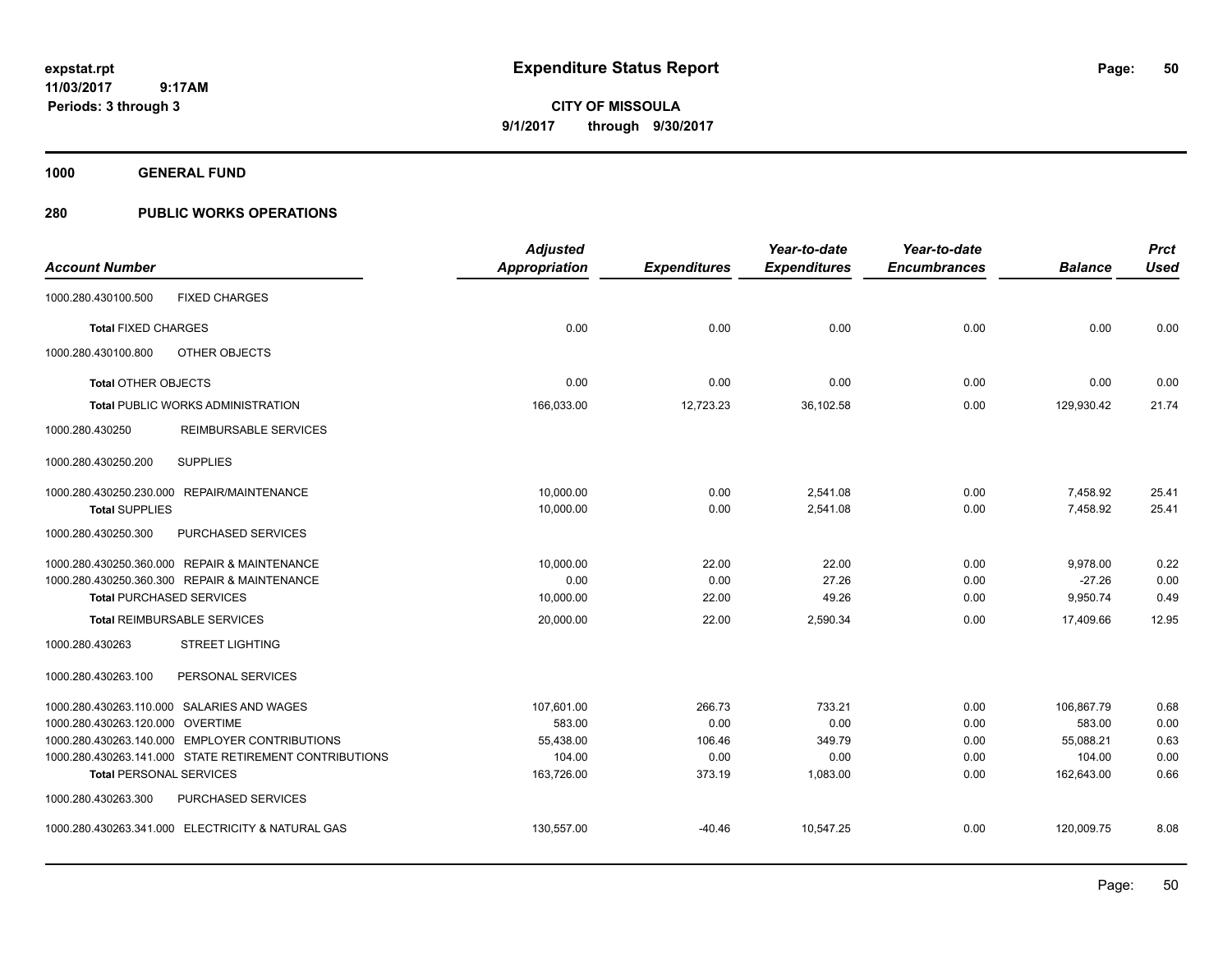**CITY OF MISSOULA 9/1/2017 through 9/30/2017**

**1000 GENERAL FUND**

### **280 PUBLIC WORKS OPERATIONS**

| <b>Account Number</b>                   |                                                          | <b>Adjusted</b><br><b>Appropriation</b> | <b>Expenditures</b> | Year-to-date<br><b>Expenditures</b> | Year-to-date<br><b>Encumbrances</b> | <b>Balance</b> | <b>Prct</b><br><b>Used</b> |
|-----------------------------------------|----------------------------------------------------------|-----------------------------------------|---------------------|-------------------------------------|-------------------------------------|----------------|----------------------------|
| <b>Total PURCHASED SERVICES</b>         |                                                          | 130,557.00                              | $-40.46$            | 10,547.25                           | 0.00                                | 120,009.75     | 8.08                       |
| <b>Total STREET LIGHTING</b>            |                                                          | 294,283.00                              | 332.73              | 11,630.25                           | 0.00                                | 282,652.75     | 3.95                       |
| 1000.280.430264                         | <b>TRAFFIC SIGNAL MAINTENANCE</b>                        |                                         |                     |                                     |                                     |                |                            |
| 1000.280.430264.100                     | PERSONAL SERVICES                                        |                                         |                     |                                     |                                     |                |                            |
|                                         | 1000.280.430264.110.000 SALARIES AND WAGES               | 91.363.00                               | 6,001.93            | 16.499.15                           | 0.00                                | 74.863.85      | 18.06                      |
| 1000.280.430264.120.000                 | <b>OVERTIME</b>                                          | 496.00                                  | 0.00                | 0.00                                | 0.00                                | 496.00         | 0.00                       |
|                                         | 1000.280.430264.140.000 EMPLOYER CONTRIBUTIONS           | 47,077.00                               | 2,396.37            | 7,872.15                            | 0.00                                | 39,204.85      | 16.72                      |
|                                         | 1000.280.430264.141.000 STATE RETIREMENT CONTRIBUTIONS   | 94.00                                   | 0.00                | 0.00                                | 0.00                                | 94.00          | 0.00                       |
| <b>Total PERSONAL SERVICES</b>          |                                                          | 139,030.00                              | 8,398.30            | 24,371.30                           | 0.00                                | 114,658.70     | 17.53                      |
| 1000.280.430264.200                     | <b>SUPPLIES</b>                                          |                                         |                     |                                     |                                     |                |                            |
| 1000.280.430264.210.000 OFFICE SUPPLIES |                                                          | 350.00                                  | 0.00                | 0.00                                | 0.00                                | 350.00         | 0.00                       |
| 1000.280.430264.220.000                 | OPERATING SUPPLIES                                       | 235.00                                  | 0.00                | 0.00                                | 0.00                                | 235.00         | 0.00                       |
|                                         | 1000.280.430264.230.000 REPAIR/MAINTENANCE               | 1,060.00                                | 0.00                | 0.00                                | 0.00                                | 1.060.00       | 0.00                       |
|                                         | 1000.280.430264.230.321 REPAIR/MAINTENANCE~VEHICLE PARTS | 0.00                                    | 175.77              | 175.77                              | 0.00                                | $-175.77$      | 0.00                       |
| 1000.280.430264.231.000 GASOLINE        |                                                          | 2,799.00                                | 187.69              | 187.69                              | 0.00                                | 2,611.31       | 6.71                       |
| 1000.280.430264.240.000 OTHER SUPPLIES  |                                                          | 9,880.00                                | 7,777.31            | 8,956.42                            | 0.00                                | 923.58         | 90.65                      |
| <b>Total SUPPLIES</b>                   |                                                          | 14,324.00                               | 8,140.77            | 9,319.88                            | 0.00                                | 5,004.12       | 65.06                      |
| 1000.280.430264.300                     | <b>PURCHASED SERVICES</b>                                |                                         |                     |                                     |                                     |                |                            |
|                                         | 1000.280.430264.341.000 ELECTRICITY & NATURAL GAS        | 16,120.00                               | 0.00                | 767.68                              | 0.00                                | 15,352.32      | 4.76                       |
|                                         | 1000.280.430264.350.000 PROFESSIONAL SERVICES            | 200.00                                  | 323.39              | 323.39                              | 0.00                                | $-123.39$      | 161.70                     |
|                                         | 1000.280.430264.360.000 REPAIR & MAINTENANCE             | 1,100.00                                | 0.00                | 0.00                                | 0.00                                | 1,100.00       | 0.00                       |
| 1000.280.430264.370.000 TRAVEL          |                                                          | 150.00                                  | 0.00                | 0.00                                | 0.00                                | 150.00         | 0.00                       |
| 1000.280.430264.380.000 TRAINING        |                                                          | 450.00                                  | 0.00                | 0.00                                | 0.00                                | 450.00         | 0.00                       |
| <b>Total PURCHASED SERVICES</b>         |                                                          | 18,020.00                               | 323.39              | 1,091.07                            | 0.00                                | 16,928.93      | 6.05                       |
|                                         | <b>Total TRAFFIC SIGNAL MAINTENANCE</b>                  | 171,374.00                              | 16,862.46           | 34,782.25                           | 0.00                                | 136,591.75     | 20.30                      |
| 1000000000000                           | O(O)                                                     |                                         |                     |                                     |                                     |                |                            |

1000.280.430265 SIGNING & STRIPING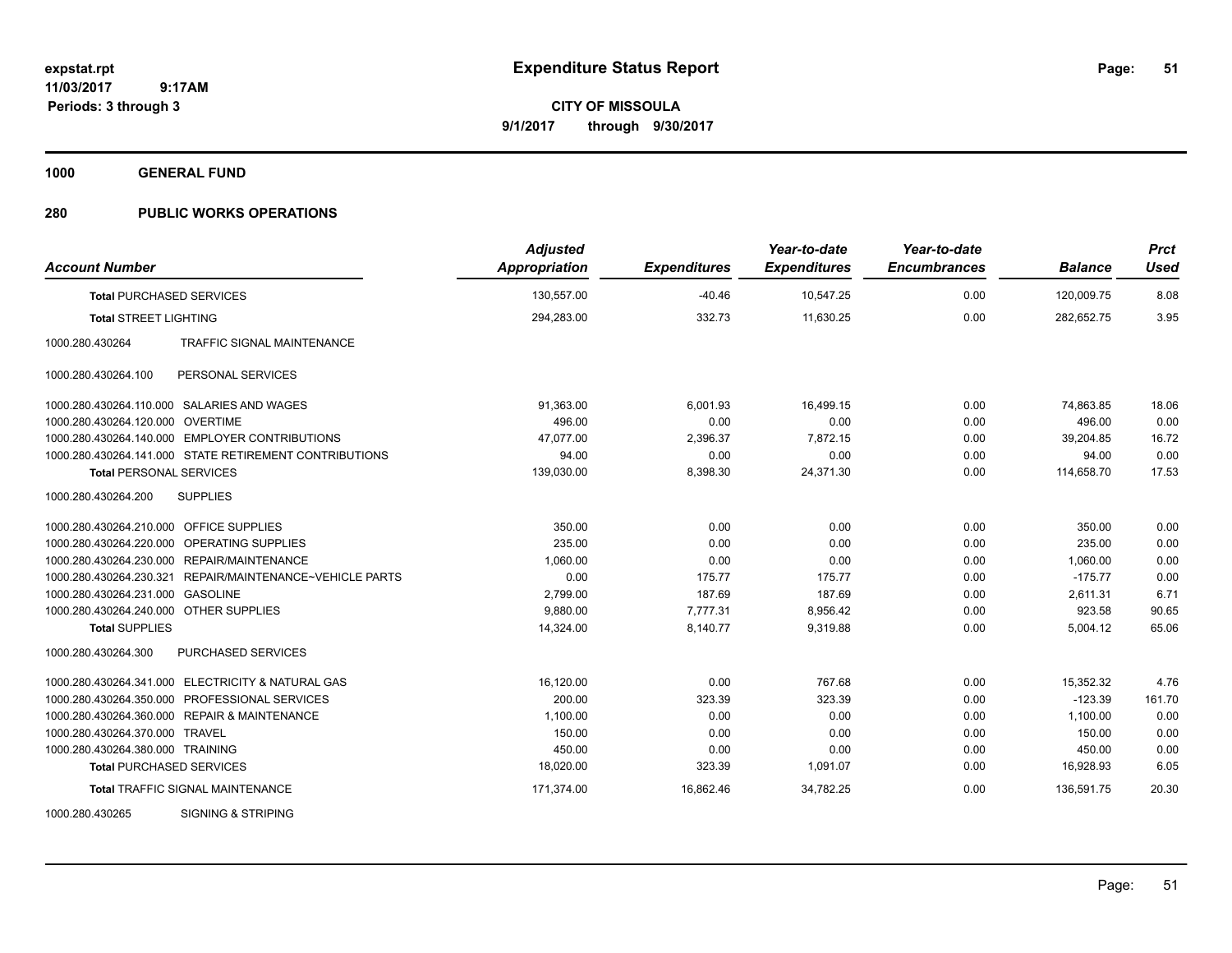**CITY OF MISSOULA 9/1/2017 through 9/30/2017**

**1000 GENERAL FUND**

### **280 PUBLIC WORKS OPERATIONS**

|                                                           | <b>Adjusted</b>      |                     | Year-to-date        | Year-to-date        |                | <b>Prct</b> |
|-----------------------------------------------------------|----------------------|---------------------|---------------------|---------------------|----------------|-------------|
| <b>Account Number</b>                                     | <b>Appropriation</b> | <b>Expenditures</b> | <b>Expenditures</b> | <b>Encumbrances</b> | <b>Balance</b> | <b>Used</b> |
| PERSONAL SERVICES<br>1000.280.430265.100                  |                      |                     |                     |                     |                |             |
| 1000.280.430265.110.000 SALARIES AND WAGES                | 4.063.00             | 15.438.08           | 46,812.00           | 0.00                | $-42.749.00$   | 1,152.15    |
| <b>OVERTIME</b><br>1000.280.430265.120.000                | 22.00                | 0.00                | 0.00                | 0.00                | 22.00          | 0.00        |
| 1000.280.430265.130.000 OTHER                             | 0.00                 | 60.00               | 180.00              | 0.00                | $-180.00$      | 0.00        |
| 1000.280.430265.140.000 EMPLOYER CONTRIBUTIONS            | 2,093.00             | 9,668.78            | 30,923.30           | 0.00                | $-28,830.30$   | 1,477.46    |
| 1000.280.430265.141.000 STATE RETIREMENT CONTRIBUTIONS    | 4.00                 | 0.00                | 0.00                | 0.00                | 4.00           | 0.00        |
| <b>Total PERSONAL SERVICES</b>                            | 6,182.00             | 25,166.86           | 77,915.30           | 0.00                | $-71,733.30$   | 1,260.36    |
| 1000.280.430265.200<br><b>SUPPLIES</b>                    |                      |                     |                     |                     |                |             |
| 1000.280.430265.210.000 OFFICE SUPPLIES                   | 350.00               | 150.19              | 150.19              | 0.00                | 199.81         | 42.91       |
| 1000.280.430265.220.000 OPERATING SUPPLIES                | 1,700.00             | 0.00                | 0.00                | 0.00                | 1,700.00       | 0.00        |
| 1000.280.430265.220.311 OPERATING SUPPLIES~CLOTHING ALLOW | 0.00                 | 0.00                | 91.50               | 0.00                | $-91.50$       | 0.00        |
| 1000.280.430265.230.000<br>REPAIR/MAINTENANCE             | 40,700.00            | 0.00                | 90.00               | 0.00                | 40.610.00      | 0.22        |
| 1000.280.430265.231.000<br><b>GASOLINE</b>                | 3,739.00             | 0.00                | 0.00                | 0.00                | 3,739.00       | 0.00        |
| 1000.280.430265.240.000 OTHER SUPPLIES                    | 21,210.00            | 46.32               | 288.01              | 0.00                | 20,921.99      | 1.36        |
| <b>Total SUPPLIES</b>                                     | 67,699.00            | 196.51              | 619.70              | 0.00                | 67.079.30      | 0.92        |
| 1000.280.430265.300<br><b>PURCHASED SERVICES</b>          |                      |                     |                     |                     |                |             |
| 1000.280.430265.344.000 TELEPHONE SERVICE                 | 558.00               | 0.00                | 0.09                | 0.00                | 557.91         | 0.02        |
| <b>TELEPHONE SERVICE</b><br>1000.280.430265.344.399       | 0.00                 | 0.00                | 67.41               | 0.00                | $-67.41$       | 0.00        |
| 1000.280.430265.345.000 GARBAGE                           | 489.00               | 15.60               | 46.80               | 0.00                | 442.20         | 9.57        |
| 1000.280.430265.350.000 PROFESSIONAL SERVICES             | 457.00               | 0.00                | 0.00                | 0.00                | 457.00         | 0.00        |
| 1000.280.430265.360.000 REPAIR & MAINTENANCE              | 1,700.00             | 0.00                | 35.68               | 0.00                | 1,664.32       | 2.10        |
| 1000.280.430265.370.000<br><b>TRAVEL</b>                  | 700.00               | 0.00                | 0.00                | 0.00                | 700.00         | 0.00        |
| 1000.280.430265.380.000 TRAINING                          | 950.00               | 0.00                | 0.00                | 0.00                | 950.00         | 0.00        |
| <b>Total PURCHASED SERVICES</b>                           | 4,854.00             | 15.60               | 149.98              | 0.00                | 4,704.02       | 3.09        |
| 1000.280.430265.900<br><b>CAPITAL OUTLAY</b>              |                      |                     |                     |                     |                |             |
| <b>Total CAPITAL OUTLAY</b>                               | 0.00                 | 0.00                | 0.00                | 0.00                | 0.00           | 0.00        |
| <b>Total SIGNING &amp; STRIPING</b>                       | 78,735.00            | 25,378.97           | 78,684.98           | 0.00                | 50.02          | 99.94       |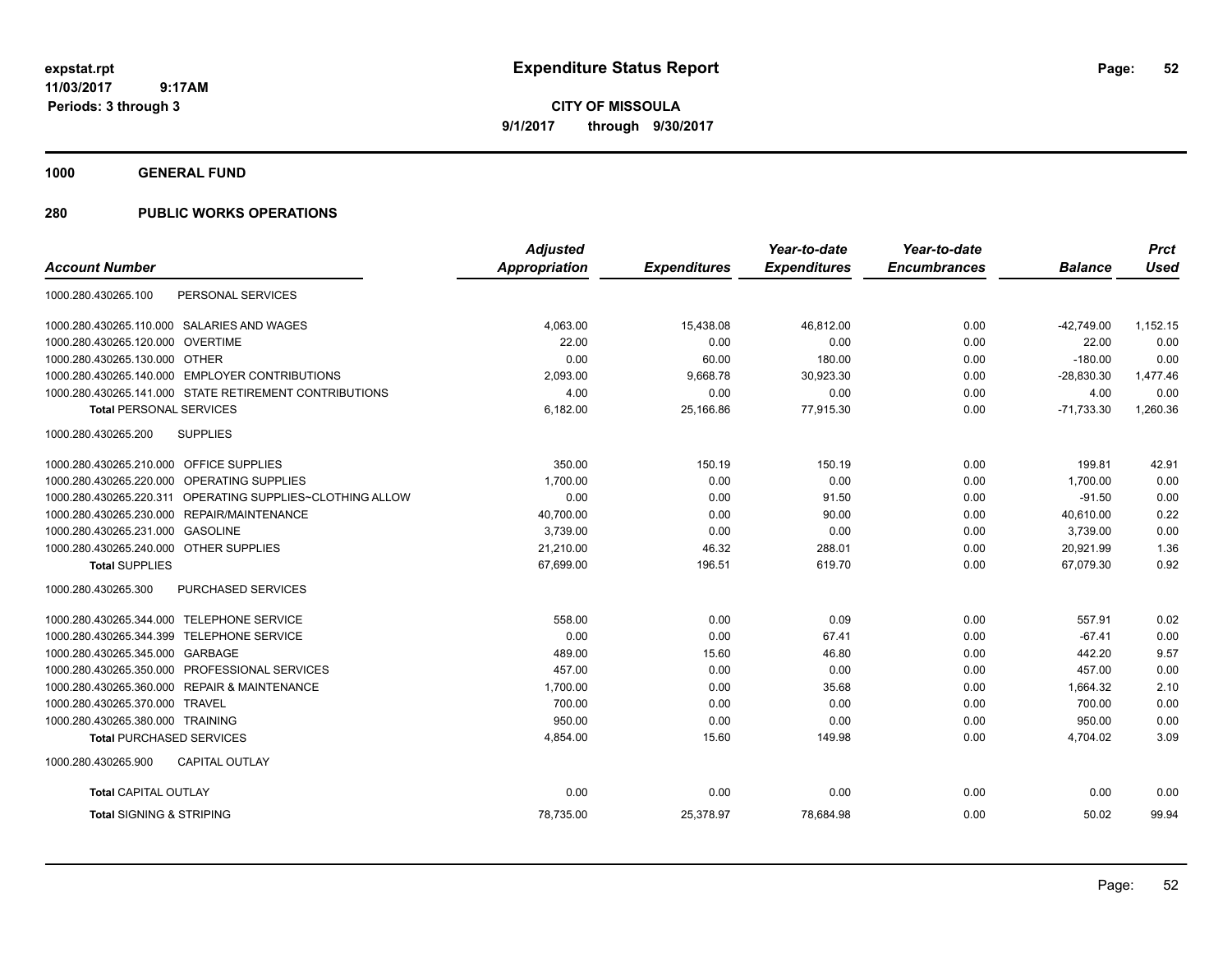**CITY OF MISSOULA 9/1/2017 through 9/30/2017**

**1000 GENERAL FUND**

# **280 PUBLIC WORKS OPERATIONS**

|                                  |                                                         | <b>Adjusted</b>      |                     | Year-to-date        | Year-to-date        |                | <b>Prct</b> |
|----------------------------------|---------------------------------------------------------|----------------------|---------------------|---------------------|---------------------|----------------|-------------|
| <b>Account Number</b>            |                                                         | <b>Appropriation</b> | <b>Expenditures</b> | <b>Expenditures</b> | <b>Encumbrances</b> | <b>Balance</b> | <b>Used</b> |
| 1000.280.430270                  | <b>COMMUNICATIONS</b>                                   |                      |                     |                     |                     |                |             |
| 1000.280.430270.100              | PERSONAL SERVICES                                       |                      |                     |                     |                     |                |             |
| 1000.280.430270.110.000          | <b>SALARIES AND WAGES</b>                               | 180,331.00           | 7.068.86            | 19,425.03           | 0.00                | 160.905.97     | 10.77       |
| 1000.280.430270.120.000 OVERTIME |                                                         | 2,568.00             | 0.00                | 0.00                | 0.00                | 2,568.00       | 0.00        |
|                                  | 1000.280.430270.140.000 EMPLOYER CONTRIBUTIONS          | 99,365.00            | 2,822.31            | 9,271.44            | 0.00                | 90.093.56      | 9.33        |
|                                  | 1000.280.430270.141.000 STATE RETIREMENT CONTRIBUTIONS  | 184.00               | 0.00                | 0.00                | 0.00                | 184.00         | 0.00        |
| <b>Total PERSONAL SERVICES</b>   |                                                         | 282,448.00           | 9,891.17            | 28,696.47           | 0.00                | 253,751.53     | 10.16       |
| 1000.280.430270.200              | <b>SUPPLIES</b>                                         |                      |                     |                     |                     |                |             |
| 1000.280.430270.230.000          | REPAIR/MAINTENANCE                                      | 8,050.00             | 2,733.65            | 2,919.54            | 0.00                | 5,130.46       | 36.27       |
| 1000.280.430270.231.000 GASOLINE |                                                         | 2,493.00             | 0.00                | 0.00                | 0.00                | 2.493.00       | 0.00        |
| <b>Total SUPPLIES</b>            |                                                         | 10,543.00            | 2,733.65            | 2,919.54            | 0.00                | 7,623.46       | 27.69       |
| 1000.280.430270.300              | <b>PURCHASED SERVICES</b>                               |                      |                     |                     |                     |                |             |
|                                  | 1000.280.430270.330.000 PUBLICITY, SUBSCRIPTIONS & DUES | 180.00               | 0.00                | 0.00                | 0.00                | 180.00         | 0.00        |
|                                  | 1000.280.430270.341.000 ELECTRICITY & NATURAL GAS       | 2,722.00             | 0.00                | 101.63              | 0.00                | 2,620.37       | 3.73        |
| 1000.280.430270.344.000          | <b>TELEPHONE SERVICE</b>                                | 513.00               | 0.00                | 107.48              | 0.00                | 405.52         | 20.95       |
|                                  | 1000.280.430270.350.000 PROFESSIONAL SERVICES           | 100.00               | 0.00                | 0.00                | 0.00                | 100.00         | 0.00        |
|                                  | 1000.280.430270.360.000 REPAIR & MAINTENANCE            | 3.000.00             | 0.00                | 681.33              | 0.00                | 2.318.67       | 22.71       |
| <b>Total PURCHASED SERVICES</b>  |                                                         | 6,515.00             | 0.00                | 890.44              | 0.00                | 5,624.56       | 13.67       |
| <b>Total COMMUNICATIONS</b>      |                                                         | 299,506.00           | 12,624.82           | 32,506.45           | 0.00                | 266,999.55     | 10.85       |
|                                  | <b>Total PUBLIC WORKS OPERATIONS</b>                    | 1,029,931.00         | 67,944.21           | 196,296.85          | 0.00                | 833,634.15     | 19.06       |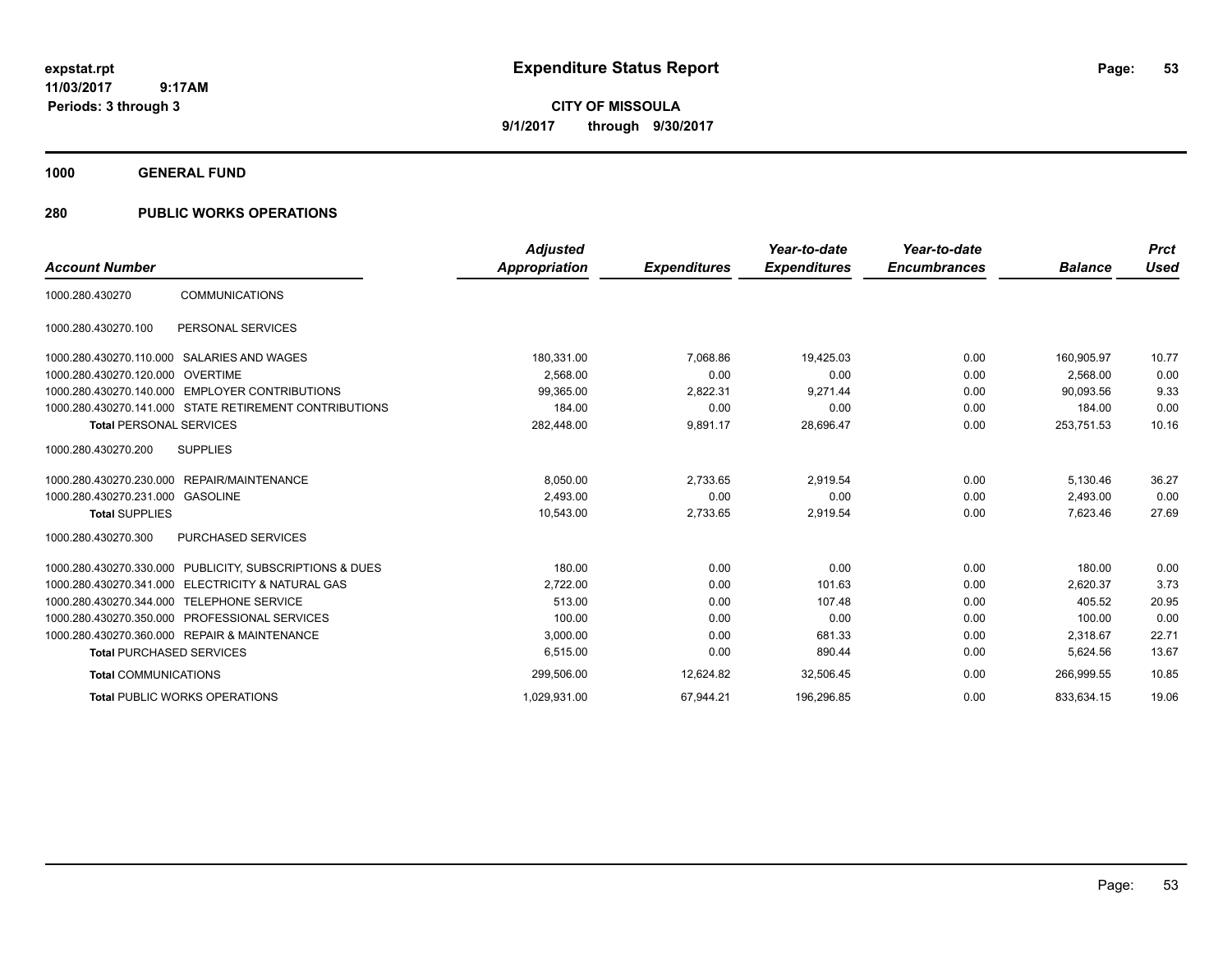**CITY OF MISSOULA 9/1/2017 through 9/30/2017**

**1000 GENERAL FUND**

| <b>Account Number</b>                   |                                                        | <b>Adjusted</b><br><b>Appropriation</b> | <b>Expenditures</b> | Year-to-date<br><b>Expenditures</b> | Year-to-date<br><b>Encumbrances</b> | <b>Balance</b> | <b>Prct</b><br><b>Used</b> |
|-----------------------------------------|--------------------------------------------------------|-----------------------------------------|---------------------|-------------------------------------|-------------------------------------|----------------|----------------------------|
| 1000.290.420110                         | <b>ADMINISTRATION</b>                                  |                                         |                     |                                     |                                     |                |                            |
| 1000.290.420110.100                     | PERSONAL SERVICES                                      |                                         |                     |                                     |                                     |                |                            |
|                                         | 1000.290.420110.110.000 SALARIES AND WAGES             | 773,545.00                              | 57,070.13           | 156,193.46                          | 0.00                                | 617,351.54     | 20.19                      |
| 1000.290.420110.115.000                 | SALARIES/HEALTH INSURANCE BENEFIT                      | 0.00                                    | 3,840.00            | 10,560.00                           | 0.00                                | $-10,560.00$   | 0.00                       |
| 1000.290.420110.120.000 OVERTIME        |                                                        | 9,247.00                                | 607.60              | 1,480.23                            | 0.00                                | 7.766.77       | 16.01                      |
|                                         | 1000.290.420110.121.000 OUTSIDE HIRE OVERTIME          | 75.000.00                               | 36,951.62           | 70.763.14                           | 0.00                                | 4.236.86       | 94.35                      |
|                                         | 1000.290.420110.123.000 CELL PHONE OVERTIME            | 60,690.00                               | 0.00                | 719.93                              | 0.00                                | 59.970.07      | 1.19                       |
| 1000.290.420110.130.000                 | OTHER                                                  | 4,830.00                                | 0.00                | 3,500.00                            | 0.00                                | 1,330.00       | 72.46                      |
| 1000.290.420110.133.000                 | <b>EDUCATION COMPENSATION</b>                          | 0.00                                    | 50.00               | 137.50                              | 0.00                                | $-137.50$      | 0.00                       |
| 1000.290.420110.140.000                 | <b>EMPLOYER CONTRIBUTIONS</b>                          | 283,397.00                              | 20,582.37           | 57,840.51                           | 0.00                                | 225,556.49     | 20.41                      |
|                                         | 1000.290.420110.141.000 STATE RETIREMENT CONTRIBUTIONS | 179.048.00                              | 0.00                | 13.548.85                           | 0.00                                | 165.499.15     | 7.57                       |
| <b>Total PERSONAL SERVICES</b>          |                                                        | 1.385.757.00                            | 119,101.72          | 314,743.62                          | 0.00                                | 1,071,013.38   | 22.71                      |
| 1000.290.420110.200                     | <b>SUPPLIES</b>                                        |                                         |                     |                                     |                                     |                |                            |
| 1000.290.420110.210.000 OFFICE SUPPLIES |                                                        | 11.650.00                               | 2.003.05            | 2.074.19                            | 0.00                                | 9.575.81       | 17.80                      |
| 1000.290.420110.220.000                 | OPERATING SUPPLIES                                     | 29,887.00                               | 465.45              | 2,729.66                            | 0.00                                | 27, 157.34     | 9.13                       |
| 1000.290.420110.230.000                 | <b>REPAIR/MAINTENANCE</b>                              | 900.00                                  | 0.00                | 15.68                               | 0.00                                | 884.32         | 1.74                       |
| 1000.290.420110.231.000 GASOLINE        |                                                        | 3,515.00                                | 343.88              | 343.88                              | 0.00                                | 3,171.12       | 9.78                       |
| <b>Total SUPPLIES</b>                   |                                                        | 45,952.00                               | 2,812.38            | 5,163.41                            | 0.00                                | 40,788.59      | 11.24                      |
| 1000.290.420110.300                     | <b>PURCHASED SERVICES</b>                              |                                         |                     |                                     |                                     |                |                            |
| 1000.290.420110.310.000                 | <b>COMMUNICATIONS</b>                                  | 4,712.00                                | 209.95              | 592.99                              | 0.00                                | 4,119.01       | 12.58                      |
| 1000.290.420110.320.000                 | PRINTING & DUPLICATING                                 | 500.00                                  | 134.25              | 134.25                              | 0.00                                | 365.75         | 26.85                      |
| 1000.290.420110.330.000                 | PUBLICITY, SUBSCRIPTIONS & DUES                        | 12,538.00                               | 1,375.00            | 8,843.39                            | 0.00                                | 3,694.61       | 70.53                      |
| 1000.290.420110.344.000                 | <b>TELEPHONE SERVICE</b>                               | 48,092.00                               | 3,781.43            | 7,712.14                            | 0.00                                | 40,379.86      | 16.04                      |
| 1000.290.420110.350.000                 | PROFESSIONAL SERVICES                                  | 7,920.00                                | 1,680.10            | 2,598.10                            | 0.00                                | 5,321.90       | 32.80                      |
|                                         | 1000.290.420110.360.000 REPAIR & MAINTENANCE           | 94,195.00                               | 2,818.55            | 16,832.45                           | 0.00                                | 77,362.55      | 17.87                      |
|                                         | 1000.290.420110.392.000 DONATIONS AND SALES            | 0.00                                    | 670.00              | 1,367.25                            | 0.00                                | $-1.367.25$    | 0.00                       |
| <b>Total PURCHASED SERVICES</b>         |                                                        | 167,957.00                              | 10,669.28           | 38,080.57                           | 0.00                                | 129,876.43     | 22.67                      |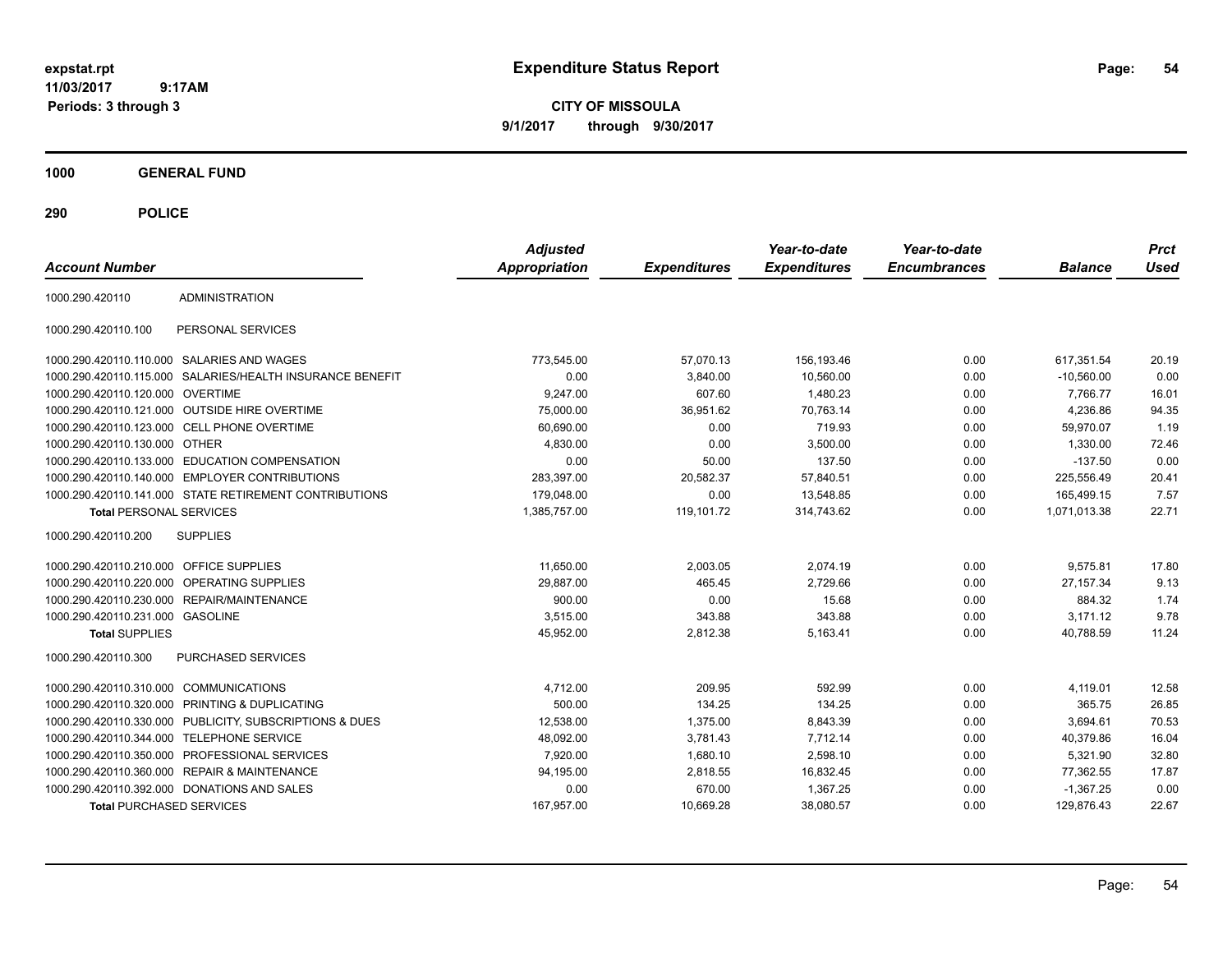**CITY OF MISSOULA 9/1/2017 through 9/30/2017**

**1000 GENERAL FUND**

| <b>Account Number</b>                                            | <b>Adjusted</b><br><b>Appropriation</b> | <b>Expenditures</b> | Year-to-date<br><b>Expenditures</b> | Year-to-date<br><b>Encumbrances</b> | <b>Balance</b> | <b>Prct</b><br><b>Used</b> |
|------------------------------------------------------------------|-----------------------------------------|---------------------|-------------------------------------|-------------------------------------|----------------|----------------------------|
| <b>FIXED CHARGES</b><br>1000.290.420110.500                      |                                         |                     |                                     |                                     |                |                            |
| 1000.290.420110.500.000 FIXED CHARGES                            | 650.00                                  | 5,904.97            | 23.619.88                           | 0.00                                | $-22,969.88$   | 3,633.83                   |
| 1000.290.420110.530.000 EQUIPMENT RENTAL                         | 71,214.00                               | 0.00                | 0.00                                | 0.00                                | 71,214.00      | 0.00                       |
| <b>Total FIXED CHARGES</b>                                       | 71,864.00                               | 5,904.97            | 23,619.88                           | 0.00                                | 48,244.12      | 32.87                      |
| 1000.290.420110.700<br><b>GRANTS &amp; CONTRIBUTIONS</b>         |                                         |                     |                                     |                                     |                |                            |
| 1000.290.420110.700.000 GRANTS & CONTRIBUTIONS                   | 4,000.00                                | 0.00                | 0.00                                | 0.00                                | 4,000.00       | 0.00                       |
| <b>Total GRANTS &amp; CONTRIBUTIONS</b>                          | 4,000.00                                | 0.00                | 0.00                                | 0.00                                | 4,000.00       | 0.00                       |
| 1000.290.420110.800<br><b>OTHER OBJECTS</b>                      |                                         |                     |                                     |                                     |                |                            |
| 1000.290.420110.820.000 TRANSFERS TO LAW ENFORCEMENT BLOCK GRANT | 6,000.00                                | 0.00                | 0.00                                | 0.00                                | 6,000.00       | 0.00                       |
| <b>Total OTHER OBJECTS</b>                                       | 6,000.00                                | 0.00                | 0.00                                | 0.00                                | 6.000.00       | 0.00                       |
| 1000.290.420110.900<br><b>CAPITAL OUTLAY</b>                     |                                         |                     |                                     |                                     |                |                            |
| 1000.290.420110.940.000 MACHINERY & EQUIPMENT                    | 40,950.00                               | 5,243.00            | 5,437.52                            | 0.00                                | 35,512.48      | 13.28                      |
| <b>Total CAPITAL OUTLAY</b>                                      | 40,950.00                               | 5,243.00            | 5,437.52                            | 0.00                                | 35,512.48      | 13.28                      |
| <b>Total ADMINISTRATION</b>                                      | 1,722,480.00                            | 143,731.35          | 387,045.00                          | 0.00                                | 1,335,435.00   | 22.47                      |
| PERSONNEL TRAINING<br>1000.290.420130                            |                                         |                     |                                     |                                     |                |                            |
| PERSONAL SERVICES<br>1000.290.420130.100                         |                                         |                     |                                     |                                     |                |                            |
| 1000.290.420130.110.000 SALARIES AND WAGES                       | 71,402.00                               | 5,563.58            | 15,228.79                           | 0.00                                | 56.173.21      | 21.33                      |
| 1000.290.420130.115.000 SALARIES/HEALTH INSURANCE BENEFIT        | 0.00                                    | 768.00              | 2.112.00                            | 0.00                                | $-2,112.00$    | 0.00                       |
| 1000.290.420130.120.000 OVERTIME                                 | 1,168.00                                | 0.00                | 0.00                                | 0.00                                | 1,168.00       | 0.00                       |
| 1000.290.420130.130.000 OTHER                                    | 690.00                                  | 0.00                | 700.00                              | 0.00                                | $-10.00$       | 101.45                     |
| 1000.290.420130.133.000 EDUCATION COMPENSATION                   | 0.00                                    | 20.00               | 55.00                               | 0.00                                | $-55.00$       | 0.00                       |
| 1000.290.420130.140.000 EMPLOYER CONTRIBUTIONS                   | 27,313.00                               | 1,392.07            | 3,940.23                            | 0.00                                | 23,372.77      | 14.43                      |
| 1000.290.420130.141.000 STATE RETIREMENT CONTRIBUTIONS           | 23,677.00                               | 0.00                | 1,853.64                            | 0.00                                | 21,823.36      | 7.83                       |
| <b>Total PERSONAL SERVICES</b>                                   | 124,250.00                              | 7,743.65            | 23,889.66                           | 0.00                                | 100,360.34     | 19.23                      |
| <b>SUPPLIES</b><br>1000.290.420130.200                           |                                         |                     |                                     |                                     |                |                            |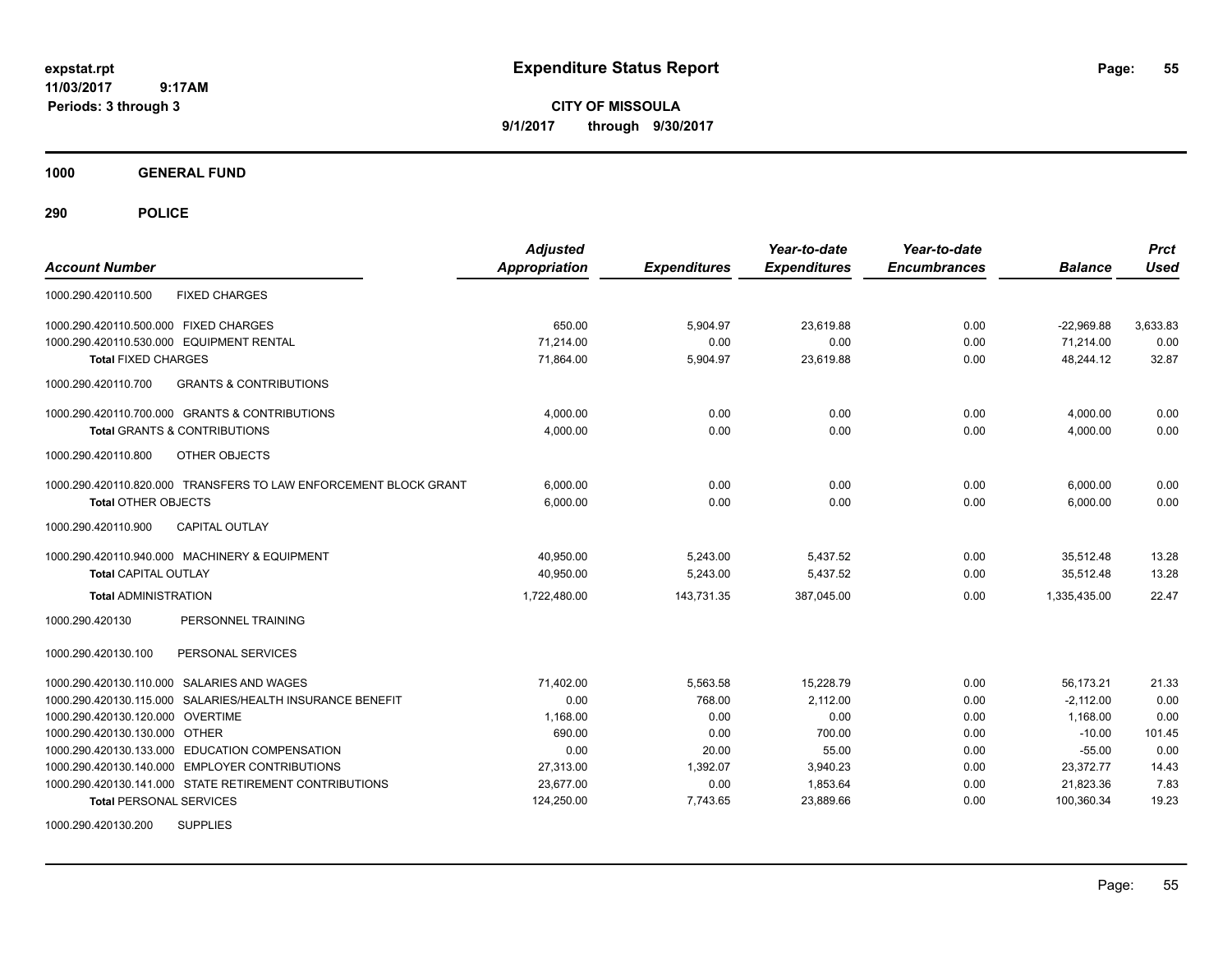**CITY OF MISSOULA 9/1/2017 through 9/30/2017**

**1000 GENERAL FUND**

| <b>Account Number</b>                                     | <b>Adjusted</b><br>Appropriation | <b>Expenditures</b> | Year-to-date<br><b>Expenditures</b> | Year-to-date<br><b>Encumbrances</b> | <b>Balance</b> | <b>Prct</b><br><b>Used</b> |
|-----------------------------------------------------------|----------------------------------|---------------------|-------------------------------------|-------------------------------------|----------------|----------------------------|
| 1000.290.420130.210.000 OFFICE SUPPLIES                   | 200.00                           | 0.00                | 0.00                                | 0.00                                | 200.00         | 0.00                       |
| <b>OPERATING SUPPLIES</b><br>1000.290.420130.220.000      | 28,485.00                        | 7,496.42            | 7,588.37                            | 0.00                                | 20,896.63      | 26.64                      |
| <b>Total SUPPLIES</b>                                     | 28,685.00                        | 7,496.42            | 7,588.37                            | 0.00                                | 21,096.63      | 26.45                      |
| 1000.290.420130.300<br>PURCHASED SERVICES                 |                                  |                     |                                     |                                     |                |                            |
| 1000.290.420130.320.000 PRINTING & DUPLICATING            | 350.00                           | 0.00                | 0.00                                | 0.00                                | 350.00         | 0.00                       |
| 1000.290.420130.360.000 REPAIR & MAINTENANCE              | 100.00                           | 0.00                | 0.00                                | 0.00                                | 100.00         | 0.00                       |
| 1000.290.420130.370.000 TRAVEL                            | 29,500.00                        | 5,269.79            | 11,386.72                           | 0.00                                | 18.113.28      | 38.60                      |
| 1000.290.420130.380.000 TRAINING                          | 37,150.00                        | 10,101.79           | 13,476.79                           | 0.00                                | 23,673.21      | 36.28                      |
| 1000.290.420130.390.000 OTHER PURCHASED SERVICES          | 25,000.00                        | 339.74              | 1.367.34                            | 0.00                                | 23.632.66      | 5.47                       |
| 1000.290.420130.390.031<br>MISC TRAINING/TRAVEL EXPENSES  | 0.00                             | 0.00                | 10,719.00                           | 0.00                                | $-10,719.00$   | 0.00                       |
| <b>Total PURCHASED SERVICES</b>                           | 92,100.00                        | 15,711.32           | 36,949.85                           | 0.00                                | 55.150.15      | 40.12                      |
| <b>Total PERSONNEL TRAINING</b>                           | 245,035.00                       | 30.951.39           | 68.427.88                           | 0.00                                | 176.607.12     | 27.93                      |
| 1000.290.420141<br>CRIMINAL INVESTIGATION                 |                                  |                     |                                     |                                     |                |                            |
| PERSONAL SERVICES<br>1000.290.420141.100                  |                                  |                     |                                     |                                     |                |                            |
| 1000.290.420141.110.000 SALARIES AND WAGES                | 1,383,192.00                     | 93,551.74           | 256,395.88                          | 0.00                                | 1,126,796.12   | 18.54                      |
| 1000.290.420141.115.000 SALARIES/HEALTH INSURANCE BENEFIT | 0.00                             | 11,520.00           | 31,680.00                           | 0.00                                | $-31,680.00$   | 0.00                       |
| 1000.290.420141.120.000 OVERTIME                          | 50,612.00                        | 8.697.22            | 27.694.59                           | 0.00                                | 22.917.41      | 54.72                      |
| 1000.290.420141.122.000 COURT OVERTIME                    | 4.133.00                         | 0.00                | 0.00                                | 0.00                                | 4.133.00       | 0.00                       |
| 1000.290.420141.130.000 OTHER                             | 10,350.00                        | 0.00                | 10,500.00                           | 0.00                                | $-150.00$      | 101.45                     |
| 1000.290.420141.133.000 EDUCATION COMPENSATION            | 0.00                             | 260.00              | 715.00                              | 0.00                                | $-715.00$      | 0.00                       |
| 1000.290.420141.140.000 EMPLOYER CONTRIBUTIONS            | 520,274.00                       | 24,723.27           | 71,210.01                           | 0.00                                | 449,063.99     | 13.69                      |
| 1000.290.420141.141.000 STATE RETIREMENT CONTRIBUTIONS    | 427,680.00                       | 0.00                | 29,023.33                           | 0.00                                | 398,656.67     | 6.79                       |
| <b>Total PERSONAL SERVICES</b>                            | 2,396,241.00                     | 138,752.23          | 427,218.81                          | 0.00                                | 1,969,022.19   | 17.83                      |
| <b>SUPPLIES</b><br>1000.290.420141.200                    |                                  |                     |                                     |                                     |                |                            |
| 1000.290.420141.210.000 OFFICE SUPPLIES                   | 2.500.00                         | 43.44               | 490.36                              | 0.00                                | 2,009.64       | 19.61                      |
| 1000.290.420141.220.000 OPERATING SUPPLIES                | 3,500.00                         | 0.00                | 0.00                                | 0.00                                | 3,500.00       | 0.00                       |
| 1000.290.420141.230.000 REPAIR/MAINTENANCE                | 3,900.00                         | 415.08              | 877.09                              | 0.00                                | 3,022.91       | 22.49                      |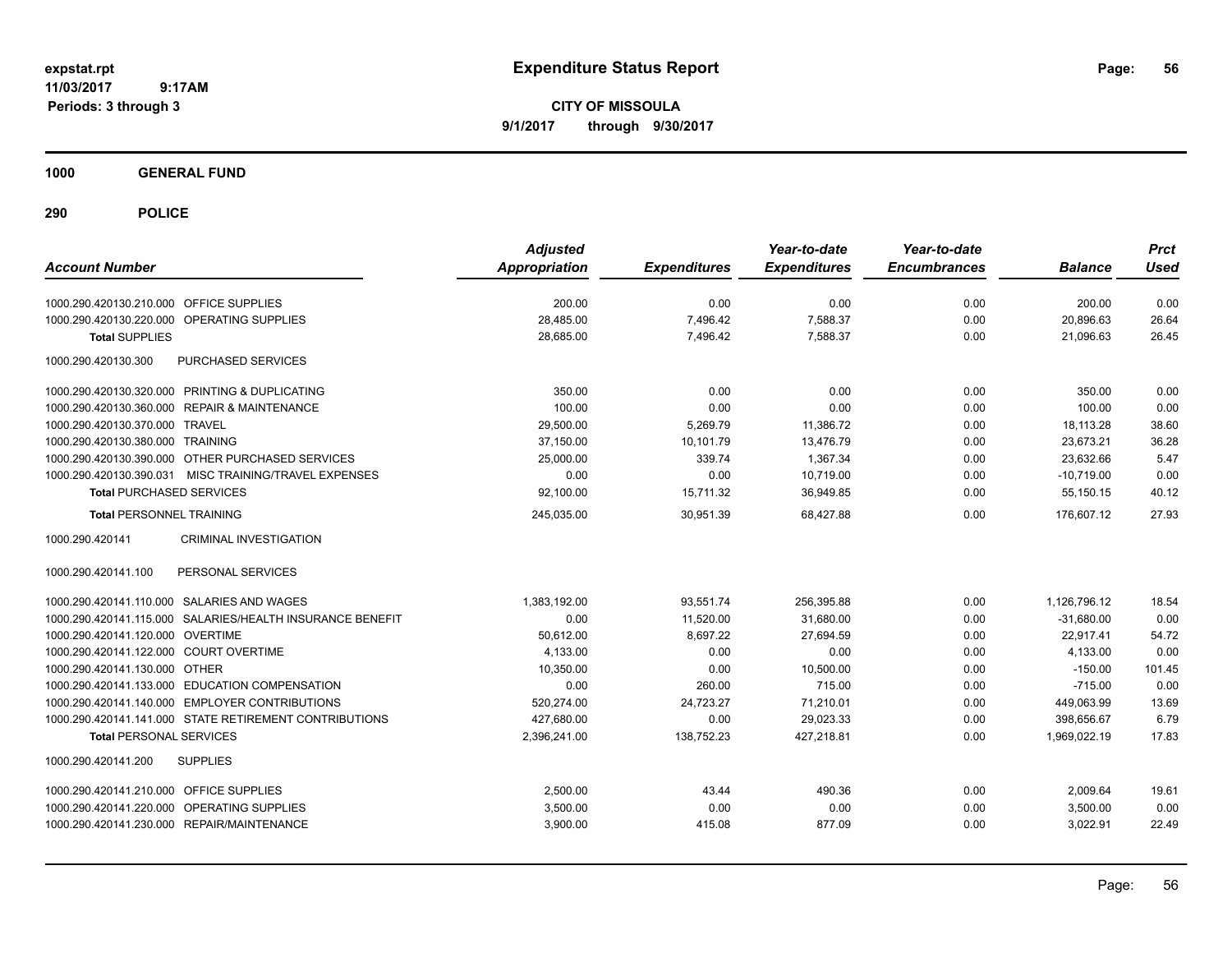**CITY OF MISSOULA 9/1/2017 through 9/30/2017**

**1000 GENERAL FUND**

| <b>Account Number</b>                                     | <b>Adjusted</b><br>Appropriation | <b>Expenditures</b> | Year-to-date<br><b>Expenditures</b> | Year-to-date<br><b>Encumbrances</b> | <b>Balance</b> | <b>Prct</b><br><b>Used</b> |
|-----------------------------------------------------------|----------------------------------|---------------------|-------------------------------------|-------------------------------------|----------------|----------------------------|
| 1000.290.420141.231.000 GASOLINE                          | 7,744.00                         | 923.56              | 923.56                              | 0.00                                | 6,820.44       | 11.93                      |
| <b>Total SUPPLIES</b>                                     | 17,644.00                        | 1,382.08            | 2,291.01                            | 0.00                                | 15,352.99      | 12.98                      |
| PURCHASED SERVICES<br>1000.290.420141.300                 |                                  |                     |                                     |                                     |                |                            |
| 1000.290.420141.310.000 COMMUNICATIONS                    | 200.00                           | 31.66               | 31.66                               | 0.00                                | 168.34         | 15.83                      |
| 1000.290.420141.320.000 PRINTING & DUPLICATING            | 1,300.00                         | 0.00                | 0.00                                | 0.00                                | 1,300.00       | 0.00                       |
| 1000.290.420141.350.000 PROFESSIONAL SERVICES             | 2,500.00                         | 700.00              | 1,313.83                            | 0.00                                | 1,186.17       | 52.55                      |
| 1000.290.420141.360.000 REPAIR & MAINTENANCE              | 1,500.00                         | 229.00              | 229.00                              | 0.00                                | 1,271.00       | 15.27                      |
| <b>Total PURCHASED SERVICES</b>                           | 5,500.00                         | 960.66              | 1.574.49                            | 0.00                                | 3,925.51       | 28.63                      |
| <b>CAPITAL OUTLAY</b><br>1000.290.420141.900              |                                  |                     |                                     |                                     |                |                            |
| <b>Total CAPITAL OUTLAY</b>                               | 0.00                             | 0.00                | 0.00                                | 0.00                                | 0.00           | 0.00                       |
| <b>Total CRIMINAL INVESTIGATION</b>                       | 2,419,385.00                     | 141,094.97          | 431,084.31                          | 0.00                                | 1,988,300.69   | 17.82                      |
| <b>NARCOTICS</b><br>1000.290.420142                       |                                  |                     |                                     |                                     |                |                            |
| PERSONAL SERVICES<br>1000.290.420142.100                  |                                  |                     |                                     |                                     |                |                            |
| 1000.290.420142.110.000 SALARIES AND WAGES                | 236.928.00                       | 23,097.82           | 63,363.54                           | 0.00                                | 173,564.46     | 26.74                      |
| 1000.290.420142.115.000 SALARIES/HEALTH INSURANCE BENEFIT | 0.00                             | 3,072.00            | 8,448.00                            | 0.00                                | $-8,448.00$    | 0.00                       |
| 1000.290.420142.120.000 OVERTIME                          | 5,061.00                         | 394.91              | 3,025.31                            | 0.00                                | 2,035.69       | 59.78                      |
| 1000.290.420142.122.000 COURT OVERTIME                    | 925.00                           | 0.00                | 0.00                                | 0.00                                | 925.00         | 0.00                       |
| 1000.290.420142.130.000 OTHER                             | 2,760.00                         | 0.00                | 2,800.00                            | 0.00                                | $-40.00$       | 101.45                     |
| 1000.290.420142.140.000 EMPLOYER CONTRIBUTIONS            | 86,985.00                        | 5,730.70            | 15,944.37                           | 0.00                                | 71,040.63      | 18.33                      |
| 1000.290.420142.141.000 STATE RETIREMENT CONTRIBUTIONS    | 77,706.00                        | 0.00                | 7,682.03                            | 0.00                                | 70,023.97      | 9.89                       |
| <b>Total PERSONAL SERVICES</b>                            | 410,365.00                       | 32,295.43           | 101,263.25                          | 0.00                                | 309,101.75     | 24.68                      |
| <b>SUPPLIES</b><br>1000.290.420142.200                    |                                  |                     |                                     |                                     |                |                            |
| 1000.290.420142.210.000 OFFICE SUPPLIES                   | 100.00                           | 0.00                | 0.00                                | 0.00                                | 100.00         | 0.00                       |
| 1000.290.420142.220.000 OPERATING SUPPLIES                | 200.00                           | 0.00                | 1,220.40                            | 0.00                                | $-1,020.40$    | 610.20                     |
| 1000.290.420142.230.000 REPAIR/MAINTENANCE                | 700.00                           | 114.02              | 114.02                              | 0.00                                | 585.98         | 16.29                      |
| 1000.290.420142.231.000 GASOLINE                          | 2,674.00                         | 52.13               | 52.13                               | 0.00                                | 2,621.87       | 1.95                       |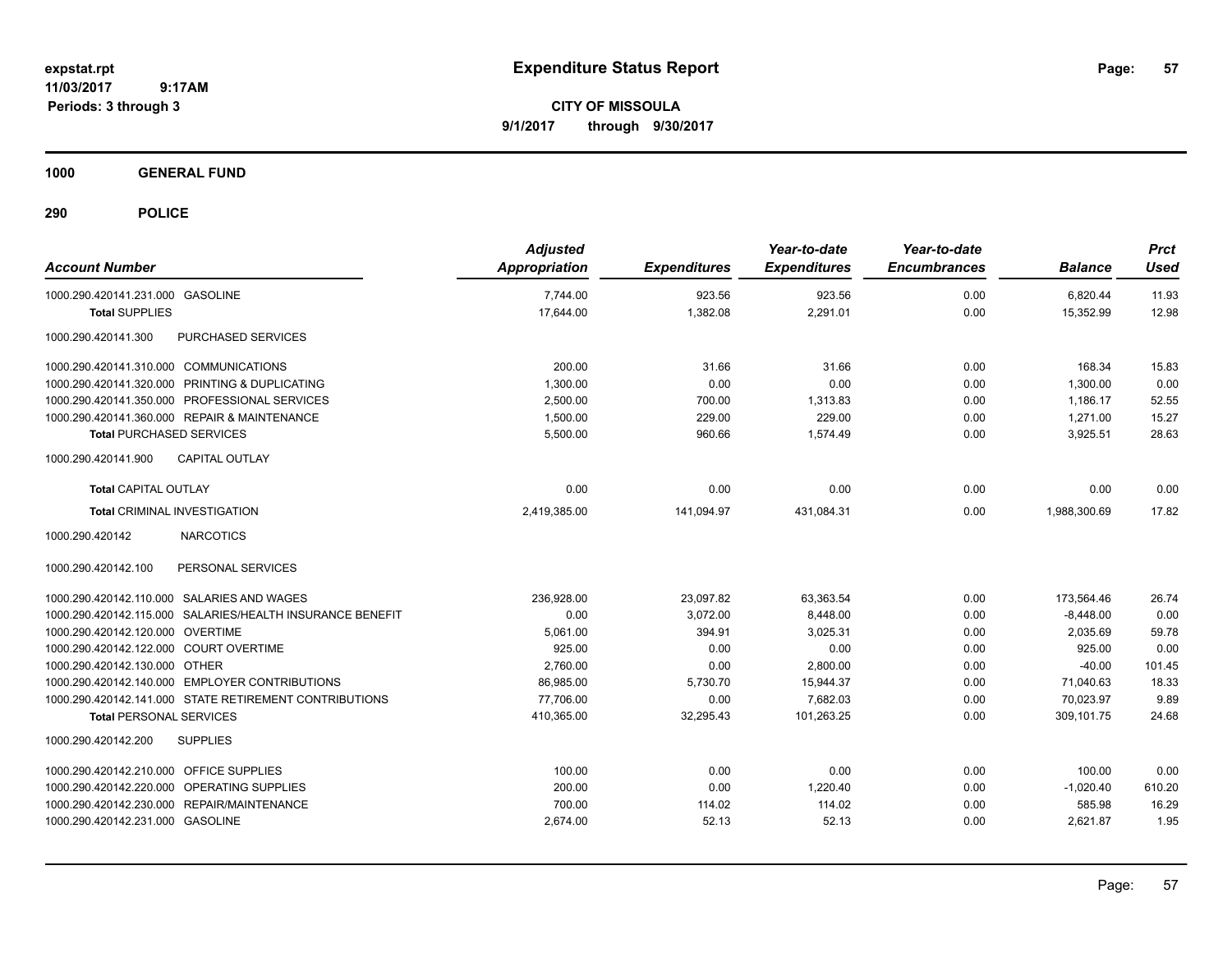**CITY OF MISSOULA 9/1/2017 through 9/30/2017**

**1000 GENERAL FUND**

| <b>Account Number</b>                                      | <b>Adjusted</b><br><b>Appropriation</b> | <b>Expenditures</b> | Year-to-date<br><b>Expenditures</b> | Year-to-date<br><b>Encumbrances</b> | <b>Balance</b> | <b>Prct</b><br><b>Used</b> |
|------------------------------------------------------------|-----------------------------------------|---------------------|-------------------------------------|-------------------------------------|----------------|----------------------------|
| <b>Total SUPPLIES</b>                                      | 3,674.00                                | 166.15              | 1,386.55                            | 0.00                                | 2,287.45       | 37.74                      |
| 1000.290.420142.300<br>PURCHASED SERVICES                  |                                         |                     |                                     |                                     |                |                            |
| 1000.290.420142.320.000 PRINTING & DUPLICATING             | 100.00                                  | 0.00                | 0.00                                | 0.00                                | 100.00         | 0.00                       |
| 1000.290.420142.350.000 PROFESSIONAL SERVICES              | 300.00                                  | 0.00                | 0.00                                | 0.00                                | 300.00         | 0.00                       |
| 1000.290.420142.360.000 REPAIR & MAINTENANCE               | 300.00                                  | 0.00                | 0.00                                | 0.00                                | 300.00         | 0.00                       |
| <b>Total PURCHASED SERVICES</b>                            | 700.00                                  | 0.00                | 0.00                                | 0.00                                | 700.00         | 0.00                       |
| <b>Total NARCOTICS</b>                                     | 414,739.00                              | 32,461.58           | 102,649.80                          | 0.00                                | 312,089.20     | 24.75                      |
| REIMBURSABLE SERVICES/COMPLIANCE CHECKS<br>1000.290.420143 |                                         |                     |                                     |                                     |                |                            |
| PERSONAL SERVICES<br>1000.290.420143.100                   |                                         |                     |                                     |                                     |                |                            |
| <b>Total PERSONAL SERVICES</b>                             | 0.00                                    | 0.00                | 0.00                                | 0.00                                | 0.00           | 0.00                       |
| PURCHASED SERVICES<br>1000.290.420143.300                  |                                         |                     |                                     |                                     |                |                            |
| Total REIMBURSABLE SERVICES/COMPLIANCE CHECKS              | 0.00                                    | 0.00                | 0.00                                | 0.00                                | 0.00           | 0.00                       |
| 1000.290.420150<br>TRAFFIC POLICING-UNIFORM                |                                         |                     |                                     |                                     |                |                            |
| PERSONAL SERVICES<br>1000.290.420150.100                   |                                         |                     |                                     |                                     |                |                            |
| 1000.290.420150.110.000 SALARIES AND WAGES                 | 4,367,706.00                            | 338,449.88          | 910,437.68                          | 0.00                                | 3,457,268.32   | 20.84                      |
| 1000.290.420150.115.000 SALARIES/HEALTH INSURANCE BENEFIT  | 0.00                                    | 48,384.00           | 131,712.00                          | 0.00                                | $-131,712.00$  | 0.00                       |
| 1000.290.420150.120.000 OVERTIME                           | 168,267.00                              | 11,299.57           | 41,687.48                           | 0.00                                | 126,579.52     | 24.77                      |
| 1000.290.420150.122.000 COURT OVERTIME                     | 13,999.00                               | 3,219.08            | 10,547.73                           | 0.00                                | 3,451.27       | 75.35                      |
| 1000.290.420150.130.000 OTHER                              | 44,850.00                               | 0.00                | 41,510.96                           | 0.00                                | 3,339.04       | 92.56                      |
| 1000.290.420150.133.000 EDUCATION COMPENSATION             | 0.00                                    | 960.00              | 2,587.50                            | 0.00                                | $-2,587.50$    | 0.00                       |
| 1000.290.420150.140.000 EMPLOYER CONTRIBUTIONS             | 1,700,883.00                            | 86,639.98           | 235,302.58                          | 0.00                                | 1,465,580.42   | 13.83                      |
| 1000.290.420150.141.000 STATE RETIREMENT CONTRIBUTIONS     | 1,453,324.00                            | 0.00                | 110,170.14                          | 0.00                                | 1,343,153.86   | 7.58                       |
| <b>Total PERSONAL SERVICES</b>                             | 7,749,029.00                            | 488,952.51          | 1,483,956.07                        | 0.00                                | 6,265,072.93   | 19.15                      |
| <b>SUPPLIES</b><br>1000.290.420150.200                     |                                         |                     |                                     |                                     |                |                            |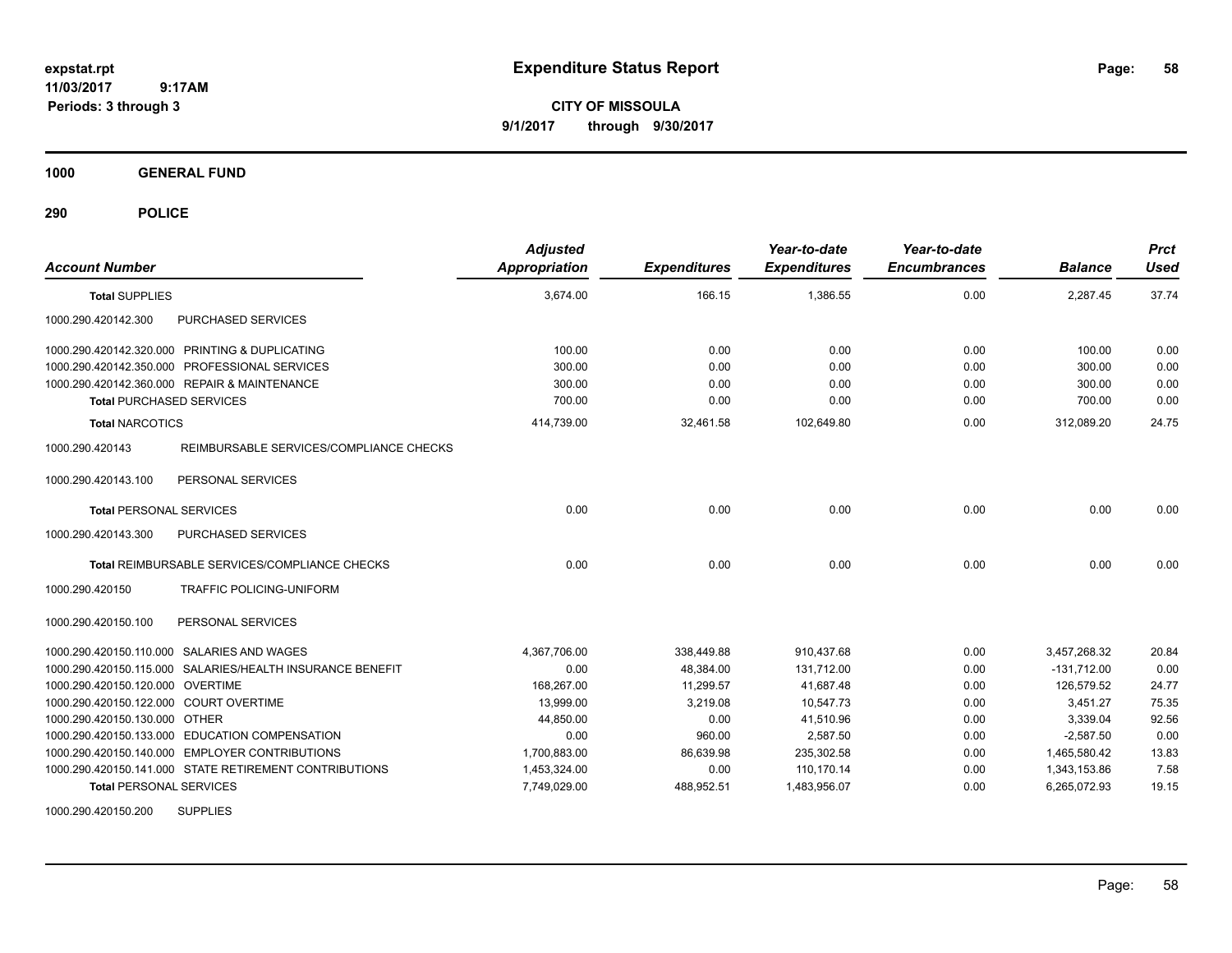**CITY OF MISSOULA 9/1/2017 through 9/30/2017**

**1000 GENERAL FUND**

**290 POLICE**

| <b>Account Number</b>                                     | <b>Adjusted</b><br>Appropriation | <b>Expenditures</b> | Year-to-date<br><b>Expenditures</b> | Year-to-date<br><b>Encumbrances</b> | <b>Balance</b> | <b>Prct</b><br><b>Used</b> |
|-----------------------------------------------------------|----------------------------------|---------------------|-------------------------------------|-------------------------------------|----------------|----------------------------|
| 1000.290.420150.210.000 OFFICE SUPPLIES                   | 2,494.00                         | 38.94               | 87.54                               | 0.00                                | 2,406.46       | 3.51                       |
| 1000.290.420150.220.000 OPERATING SUPPLIES                | 9,384.00                         | 321.15              | 539.10                              | 0.00                                | 8,844.90       | 5.74                       |
| 1000.290.420150.230.000 REPAIR/MAINTENANCE                | 35,784.00                        | 2,349.32            | 7,517.45                            | 0.00                                | 28,266.55      | 21.01                      |
| 1000.290.420150.231.000 GASOLINE                          | 145,486.00                       | 11,276.54           | 11,276.54                           | 0.00                                | 134,209.46     | 7.75                       |
| <b>Total SUPPLIES</b>                                     | 193,148.00                       | 13,985.95           | 19,420.63                           | 0.00                                | 173.727.37     | 10.05                      |
| 1000.290.420150.300<br><b>PURCHASED SERVICES</b>          |                                  |                     |                                     |                                     |                |                            |
| 1000.290.420150.320.000 PRINTING & DUPLICATING            | 6,209.00                         | 0.00                | 0.00                                | 0.00                                | 6,209.00       | 0.00                       |
| 1000.290.420150.344.000 TELEPHONE SERVICE                 | 680.00                           | 0.00                | 0.00                                | 0.00                                | 680.00         | 0.00                       |
| 1000.290.420150.350.000 PROFESSIONAL SERVICES             | 4,425.00                         | 0.00                | 147.50                              | 0.00                                | 4,277.50       | 3.33                       |
| 1000.290.420150.360.000 REPAIR & MAINTENANCE              | 15,130.00                        | 0.00                | 2,660.49                            | 0.00                                | 12,469.51      | 17.58                      |
| <b>Total PURCHASED SERVICES</b>                           | 26.444.00                        | 0.00                | 2,807.99                            | 0.00                                | 23.636.01      | 10.62                      |
| <b>CAPITAL OUTLAY</b><br>1000.290.420150.900              |                                  |                     |                                     |                                     |                |                            |
| <b>Total CAPITAL OUTLAY</b>                               | 0.00                             | 0.00                | 0.00                                | 0.00                                | 0.00           | 0.00                       |
| <b>Total TRAFFIC POLICING-UNIFORM</b>                     | 7,968,621.00                     | 502,938.46          | 1,506,184.69                        | 0.00                                | 6,462,436.31   | 18.90                      |
| 1000.290.420151<br><b>ACCIDENT INVESTIGATION</b>          |                                  |                     |                                     |                                     |                |                            |
| 1000.290.420151.100<br>PERSONAL SERVICES                  |                                  |                     |                                     |                                     |                |                            |
| 1000.290.420151.110.000 SALARIES AND WAGES                | 615,020.00                       | 35,794.67           | 102,228.91                          | 0.00                                | 512.791.09     | 16.62                      |
| 1000.290.420151.115.000 SALARIES/HEALTH INSURANCE BENEFIT | 0.00                             | 3.840.00            | 10.560.00                           | 0.00                                | $-10.560.00$   | 0.00                       |
| 1000.290.420151.120.000 OVERTIME                          | 14,599.00                        | 1.239.82            | 2.055.94                            | 0.00                                | 12.543.06      | 14.08                      |
| 1000.290.420151.122.000 COURT OVERTIME                    | 1,742.00                         | 0.00                | 0.00                                | 0.00                                | 1,742.00       | 0.00                       |
| 1000.290.420151.130.000 OTHER                             | 3,450.00                         | 0.00                | 3,500.00                            | 0.00                                | $-50.00$       | 101.45                     |
| 1000.290.420151.133.000 EDUCATION COMPENSATION            | 0.00                             | 40.00               | 110.00                              | 0.00                                | $-110.00$      | 0.00                       |
| 1000.290.420151.140.000 EMPLOYER CONTRIBUTIONS            | 247,009.00                       | 10,305.59           | 33,904.50                           | 0.00                                | 213,104.50     | 13.73                      |
| 1000.290.420151.141.000 STATE RETIREMENT CONTRIBUTIONS    | 162,958.00                       | 0.00                | 10,334.11                           | 0.00                                | 152,623.89     | 6.34                       |
| <b>Total PERSONAL SERVICES</b>                            | 1,044,778.00                     | 51,220.08           | 162,693.46                          | 0.00                                | 882,084.54     | 15.57                      |
|                                                           |                                  |                     |                                     |                                     |                |                            |

1000.290.420151.200 SUPPLIES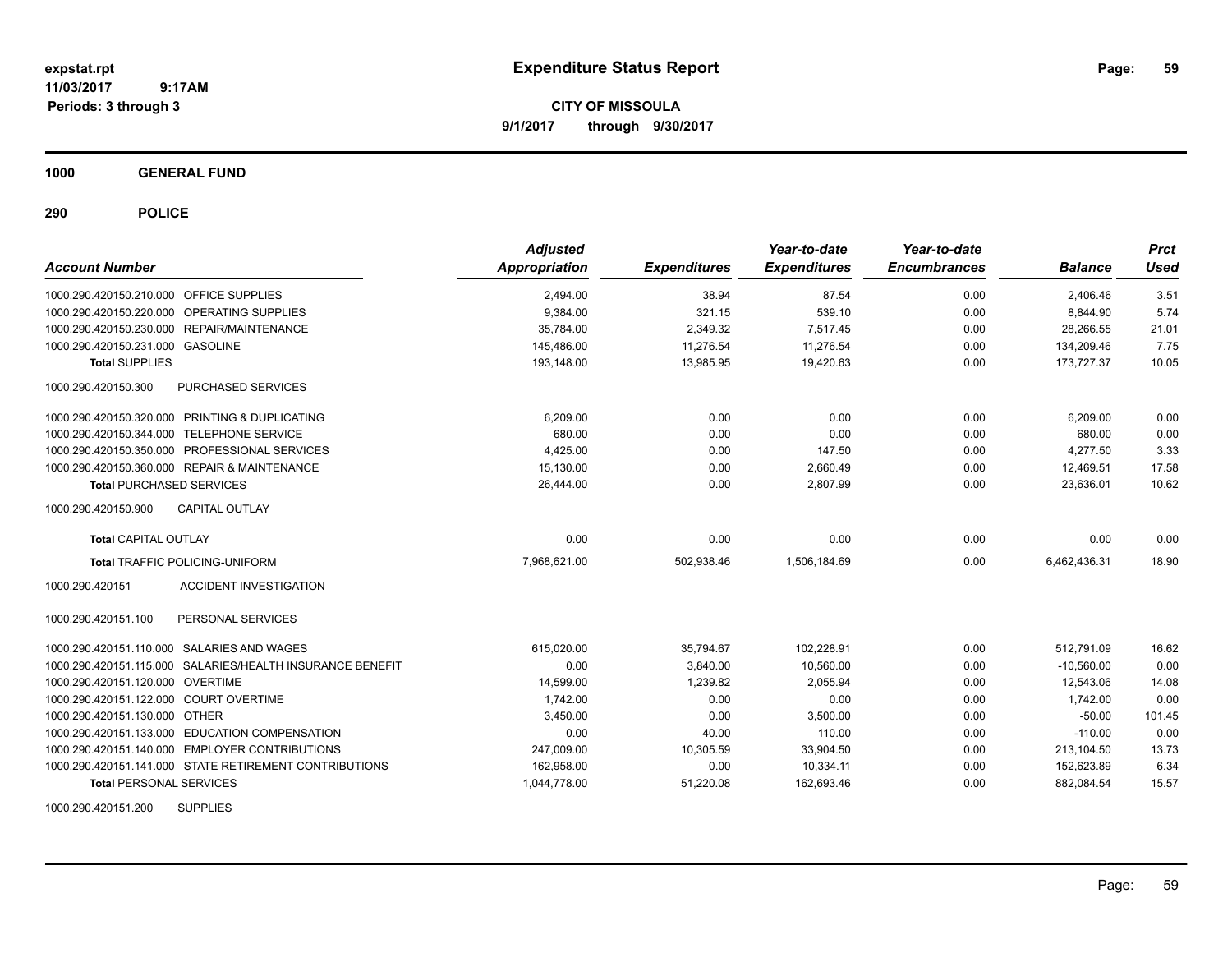**CITY OF MISSOULA 9/1/2017 through 9/30/2017**

**1000 GENERAL FUND**

| <b>Account Number</b>                   |                                                           | <b>Adjusted</b><br><b>Appropriation</b> | <b>Expenditures</b> | Year-to-date<br><b>Expenditures</b> | Year-to-date<br><b>Encumbrances</b> | <b>Balance</b> | <b>Prct</b><br><b>Used</b> |
|-----------------------------------------|-----------------------------------------------------------|-----------------------------------------|---------------------|-------------------------------------|-------------------------------------|----------------|----------------------------|
| 1000.290.420151.210.000 OFFICE SUPPLIES |                                                           | 200.00                                  | 0.00                | 0.00                                | 0.00                                | 200.00         | 0.00                       |
|                                         | 1000.290.420151.220.000 OPERATING SUPPLIES                | 2,966.00                                | 381.20              | 458.20                              | 0.00                                | 2,507.80       | 15.45                      |
|                                         | 1000.290.420151.230.000 REPAIR/MAINTENANCE                | 4,151.00                                | 288.53              | 1,578.04                            | 0.00                                | 2,572.96       | 38.02                      |
| 1000.290.420151.231.000 GASOLINE        |                                                           | 13,423.00                               | 1,409.46            | 1,409.46                            | 0.00                                | 12,013.54      | 10.50                      |
| <b>Total SUPPLIES</b>                   |                                                           | 20,740.00                               | 2,079.19            | 3,445.70                            | 0.00                                | 17,294.30      | 16.61                      |
| 1000.290.420151.300                     | PURCHASED SERVICES                                        |                                         |                     |                                     |                                     |                |                            |
|                                         | 1000.290.420151.320.000 PRINTING & DUPLICATING            | 207.00                                  | 0.00                | 0.00                                | 0.00                                | 207.00         | 0.00                       |
|                                         | 1000.290.420151.350.000 PROFESSIONAL SERVICES             | 300.00                                  | 0.00                | 205.00                              | 0.00                                | 95.00          | 68.33                      |
|                                         | 1000.290.420151.360.000 REPAIR & MAINTENANCE              | 12,615.00                               | 2,299.00            | 3,109.19                            | 0.00                                | 9,505.81       | 24.65                      |
| <b>Total PURCHASED SERVICES</b>         |                                                           | 13,122.00                               | 2,299.00            | 3.314.19                            | 0.00                                | 9,807.81       | 25.26                      |
| 1000.290.420151.900                     | <b>CAPITAL OUTLAY</b>                                     |                                         |                     |                                     |                                     |                |                            |
| <b>Total CAPITAL OUTLAY</b>             |                                                           | 0.00                                    | 0.00                | 0.00                                | 0.00                                | 0.00           | 0.00                       |
|                                         | <b>Total ACCIDENT INVESTIGATION</b>                       | 1,078,640.00                            | 55,598.27           | 169,453.35                          | 0.00                                | 909,186.65     | 15.71                      |
| 1000.290.420152                         | <b>PLANS UNIT</b>                                         |                                         |                     |                                     |                                     |                |                            |
| 1000.290.420152.100                     | PERSONAL SERVICES                                         |                                         |                     |                                     |                                     |                |                            |
|                                         | 1000.290.420152.110.000 SALARIES AND WAGES                | 231,000.00                              | 17,765.00           | 48,727.80                           | 0.00                                | 182,272.20     | 21.09                      |
|                                         | 1000.290.420152.115.000 SALARIES/HEALTH INSURANCE BENEFIT | 0.00                                    | 2,304.00            | 6,336.00                            | 0.00                                | $-6,336.00$    | 0.00                       |
| 1000.290.420152.120.000 OVERTIME        |                                                           | 2,920.00                                | 0.00                | 135.33                              | 0.00                                | 2,784.67       | 4.63                       |
| 1000.290.420152.122.000 COURT OVERTIME  |                                                           | 753.00                                  | 0.00                | 0.00                                | 0.00                                | 753.00         | 0.00                       |
| 1000.290.420152.130.000 OTHER           |                                                           | 2,070.00                                | 0.00                | 2,100.00                            | 0.00                                | $-30.00$       | 101.45                     |
|                                         | 1000.290.420152.133.000 EDUCATION COMPENSATION            | 0.00                                    | 20.00               | 55.00                               | 0.00                                | $-55.00$       | 0.00                       |
|                                         | 1000.290.420152.140.000 EMPLOYER CONTRIBUTIONS            | 85,505.00                               | 4,348.30            | 12,103.34                           | 0.00                                | 73,401.66      | 14.16                      |
|                                         | 1000.290.420152.141.000 STATE RETIREMENT CONTRIBUTIONS    | 75,966.00                               | 0.00                | 5,882.60                            | 0.00                                | 70,083.40      | 7.74                       |
| <b>Total PERSONAL SERVICES</b>          |                                                           | 398,214.00                              | 24,437.30           | 75,340.07                           | 0.00                                | 322,873.93     | 18.92                      |
| 1000.290.420152.200                     | <b>SUPPLIES</b>                                           |                                         |                     |                                     |                                     |                |                            |
| 1000.290.420152.210.000 OFFICE SUPPLIES |                                                           | 200.00                                  | 0.00                | 0.00                                | 0.00                                | 200.00         | 0.00                       |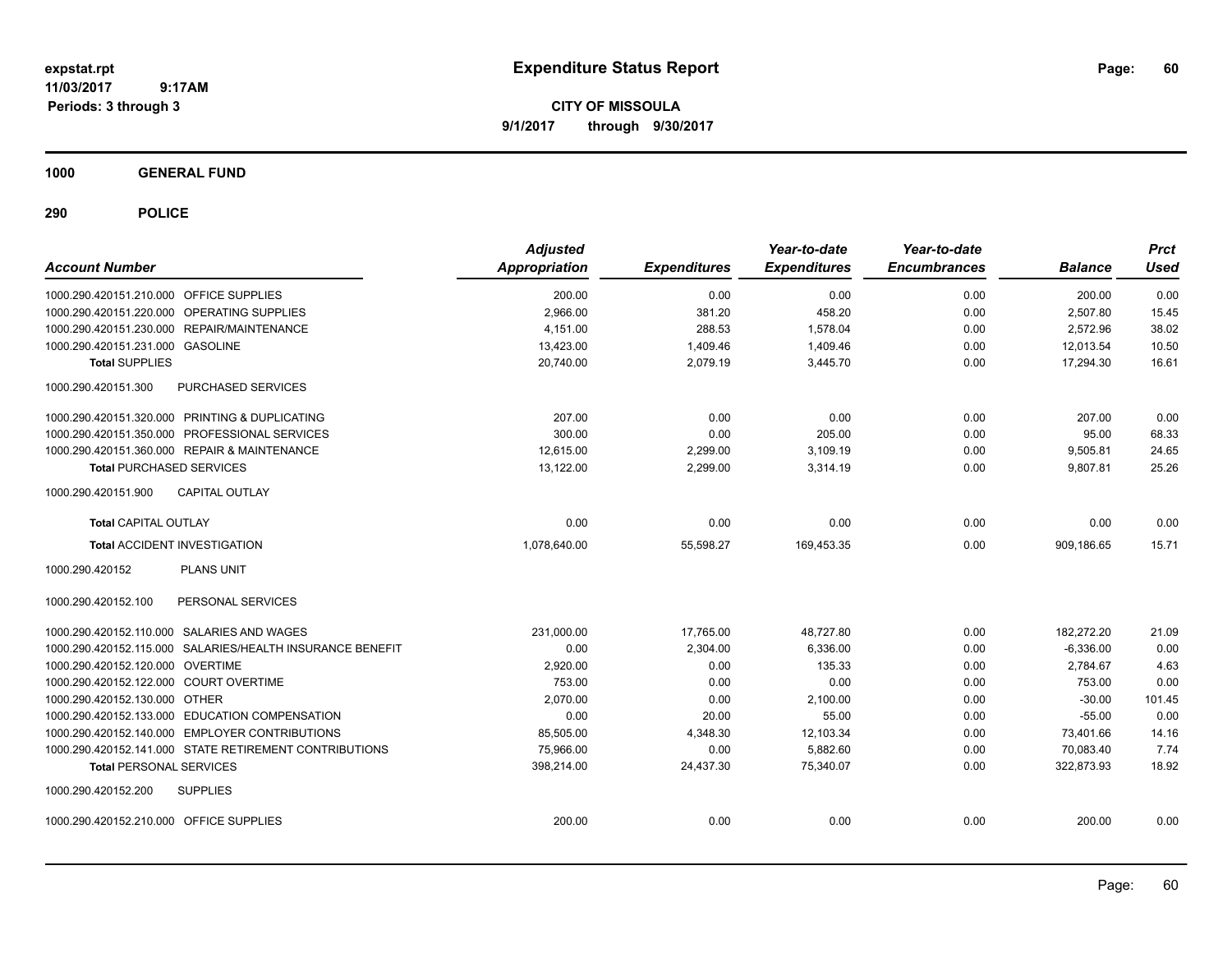**CITY OF MISSOULA 9/1/2017 through 9/30/2017**

**1000 GENERAL FUND**

| <b>Account Number</b>                                     | <b>Adjusted</b><br>Appropriation | <b>Expenditures</b> | Year-to-date<br><b>Expenditures</b> | Year-to-date<br><b>Encumbrances</b> | <b>Balance</b> | <b>Prct</b><br><b>Used</b> |
|-----------------------------------------------------------|----------------------------------|---------------------|-------------------------------------|-------------------------------------|----------------|----------------------------|
| 1000.290.420152.220.000 OPERATING SUPPLIES                | 2,000.00                         | 0.00                | 0.00                                | 0.00                                | 2.000.00       | 0.00                       |
| <b>Total SUPPLIES</b>                                     | 2.200.00                         | 0.00                | 0.00                                | 0.00                                | 2,200.00       | 0.00                       |
| PURCHASED SERVICES<br>1000.290.420152.300                 |                                  |                     |                                     |                                     |                |                            |
| 1000.290.420152.320.000 PRINTING & DUPLICATING            | 200.00                           | 0.00                | 0.00                                | 0.00                                | 200.00         | 0.00                       |
| 1000.290.420152.350.000 PROFESSIONAL SERVICES             | 150.00                           | 0.00                | 0.00                                | 0.00                                | 150.00         | 0.00                       |
| 1000.290.420152.360.000 REPAIR & MAINTENANCE              | 500.00                           | 0.00                | 0.00                                | 0.00                                | 500.00         | 0.00                       |
| <b>Total PURCHASED SERVICES</b>                           | 850.00                           | 0.00                | 0.00                                | 0.00                                | 850.00         | 0.00                       |
| <b>Total PLANS UNIT</b>                                   | 401,264.00                       | 24,437.30           | 75,340.07                           | 0.00                                | 325,923.93     | 18.78                      |
| <b>COMMUNITY RESOURCE</b><br>1000.290.420153              |                                  |                     |                                     |                                     |                |                            |
| 1000.290.420153.100<br>PERSONAL SERVICES                  |                                  |                     |                                     |                                     |                |                            |
| 1000.290.420153.110.000 CRO/SALARIES AND WAGES            | 638.550.00                       | 43,566.48           | 124.191.98                          | 0.00                                | 514,358.02     | 19.45                      |
| 1000.290.420153.115.000 SALARIES/HEALTH INSURANCE BENEFIT | 0.00                             | 5,376.00            | 14,784.00                           | 0.00                                | $-14,784.00$   | 0.00                       |
| 1000.290.420153.120.000 OVERTIME                          | 4,913.00                         | 1,398.54            | 2,993.50                            | 0.00                                | 1,919.50       | 60.93                      |
| 1000.290.420153.122.000 COURT OVERTIME                    | 1,813.00                         | 0.00                | 0.00                                | 0.00                                | 1.813.00       | 0.00                       |
| 1000.290.420153.130.000 OTHER                             | 4,140.00                         | 0.00                | 4,900.00                            | 0.00                                | $-760.00$      | 118.36                     |
| 1000.290.420153.133.000 EDUCATION COMPENSATION            | 0.00                             | 50.00               | 137.50                              | 0.00                                | $-137.50$      | 0.00                       |
| 1000.290.420153.140.000 EMPLOYER CONTRIBUTIONS            | 261,821.00                       | 11,676.26           | 36,712.81                           | 0.00                                | 225,108.19     | 14.02                      |
| 1000.290.420153.141.000 STATE RETIREMENT CONTRIBUTIONS    | 168,493.00                       | 0.00                | 14.406.72                           | 0.00                                | 154,086.28     | 8.55                       |
| <b>Total PERSONAL SERVICES</b>                            | 1,079,730.00                     | 62,067.28           | 198,126.51                          | 0.00                                | 881,603.49     | 18.35                      |
| 1000.290.420153.200<br><b>SUPPLIES</b>                    |                                  |                     |                                     |                                     |                |                            |
| 1000.290.420153.210.000 OFFICE SUPPLIES                   | 1,940.00                         | 0.00                | 0.00                                | 0.00                                | 1,940.00       | 0.00                       |
| 1000.290.420153.220.000 OPERATING SUPPLIES                | 4,300.00                         | 0.00                | 40.00                               | 0.00                                | 4,260.00       | 0.93                       |
| 1000.290.420153.230.000 REPAIR/MAINTENANCE                | 4,600.00                         | 328.93              | 328.93                              | 0.00                                | 4.271.07       | 7.15                       |
| 1000.290.420153.231.000 GASOLINE                          | 12,359.00                        | 96.11               | 96.11                               | 0.00                                | 12,262.89      | 0.78                       |
| <b>Total SUPPLIES</b>                                     | 23,199.00                        | 425.04              | 465.04                              | 0.00                                | 22,733.96      | 2.00                       |
| 1000.290.420153.300<br>PURCHASED SERVICES                 |                                  |                     |                                     |                                     |                |                            |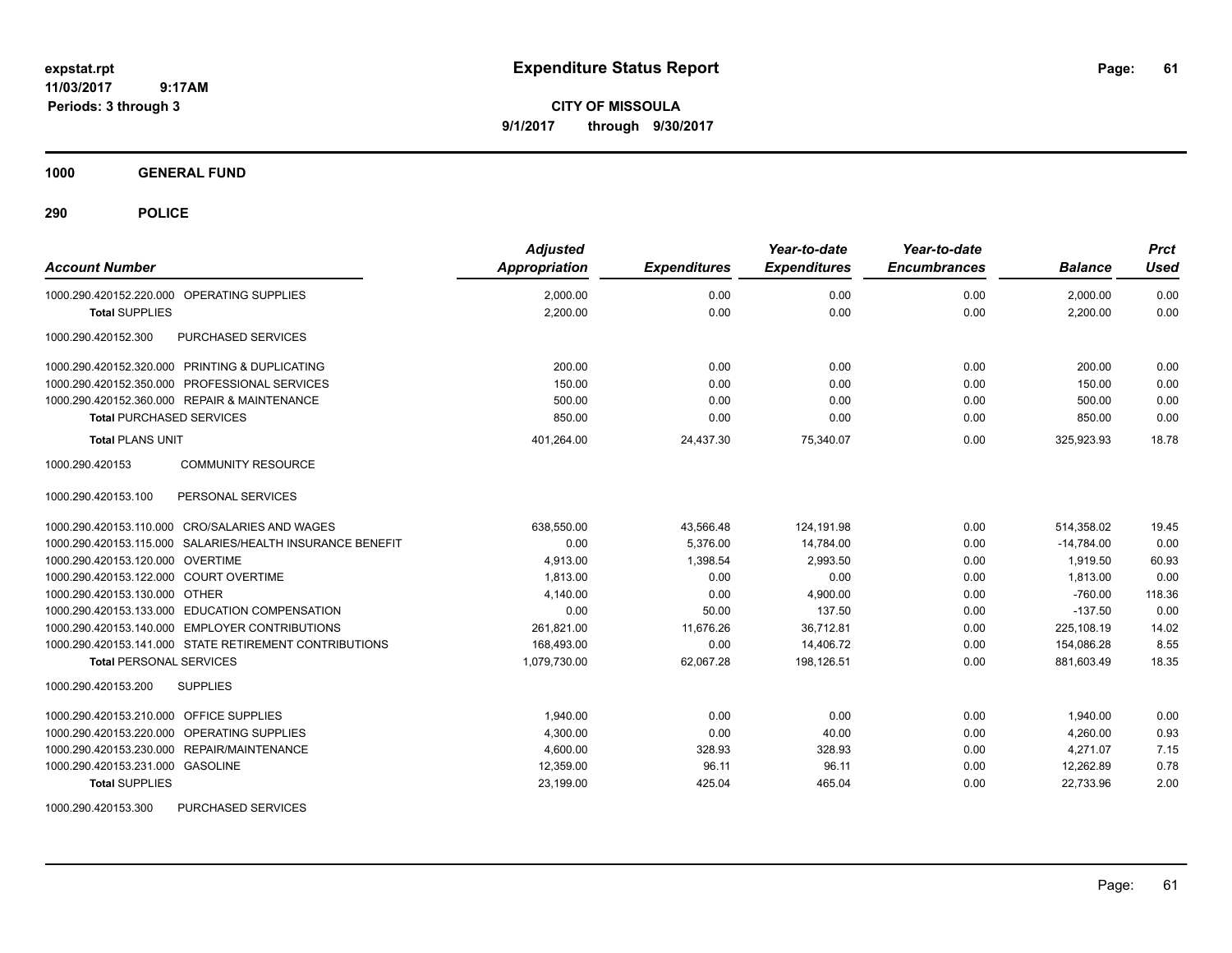**CITY OF MISSOULA 9/1/2017 through 9/30/2017**

**1000 GENERAL FUND**

| <b>Account Number</b>                   |                                                         | <b>Adjusted</b><br><b>Appropriation</b> | <b>Expenditures</b> | Year-to-date<br><b>Expenditures</b> | Year-to-date<br><b>Encumbrances</b> | <b>Balance</b> | <b>Prct</b><br><b>Used</b> |
|-----------------------------------------|---------------------------------------------------------|-----------------------------------------|---------------------|-------------------------------------|-------------------------------------|----------------|----------------------------|
|                                         | 1000.290.420153.320.000 PRINTING & DUPLICATING          | 580.00                                  | 0.00                | 0.00                                | 0.00                                | 580.00         | 0.00                       |
|                                         | 1000.290.420153.360.000 REPAIR & MAINTENANCE            | 500.00                                  | 63.99               | 187.99                              | 0.00                                | 312.01         | 37.60                      |
|                                         | <b>Total PURCHASED SERVICES</b>                         | 1,080.00                                | 63.99               | 187.99                              | 0.00                                | 892.01         | 17.41                      |
| 1000.290.420153.900                     | <b>CAPITAL OUTLAY</b>                                   |                                         |                     |                                     |                                     |                |                            |
| <b>Total CAPITAL OUTLAY</b>             |                                                         | 0.00                                    | 0.00                | 0.00                                | 0.00                                | 0.00           | 0.00                       |
|                                         | <b>Total COMMUNITY RESOURCE</b>                         | 1,104,009.00                            | 62,556.31           | 198,779.54                          | 0.00                                | 905,229.46     | 18.01                      |
| 1000.290.420154                         | ABANDONED VEHICLE PROGRAM                               |                                         |                     |                                     |                                     |                |                            |
| 1000.290.420154.100                     | PERSONAL SERVICES                                       |                                         |                     |                                     |                                     |                |                            |
|                                         | 1000.290.420154.110.000 SALARIES AND WAGES              | 39,345.00                               | 3,020.97            | 8,307.67                            | 0.00                                | 31,037.33      | 21.11                      |
| 1000.290.420154.120.000 OVERTIME        |                                                         | 973.00                                  | 0.00                | 0.00                                | 0.00                                | 973.00         | 0.00                       |
|                                         | 1000.290.420154.140.000 EMPLOYER CONTRIBUTIONS          | 17,169.00                               | 1,366.68            | 4,715.25                            | 0.00                                | 12,453.75      | 27.46                      |
|                                         | 1000.290.420154.141.000 STATE RETIREMENT CONTRIBUTIONS  | 39.00                                   | 0.00                | 0.00                                | 0.00                                | 39.00          | 0.00                       |
| <b>Total PERSONAL SERVICES</b>          |                                                         | 57,526.00                               | 4,387.65            | 13,022.92                           | 0.00                                | 44,503.08      | 22.64                      |
| 1000.290.420154.200                     | <b>SUPPLIES</b>                                         |                                         |                     |                                     |                                     |                |                            |
| 1000.290.420154.210.000 OFFICE SUPPLIES |                                                         | 240.00                                  | 0.00                | 0.00                                | 0.00                                | 240.00         | 0.00                       |
|                                         | 1000.290.420154.220.000 OPERATING SUPPLIES              | 400.00                                  | 0.00                | 0.00                                | 0.00                                | 400.00         | 0.00                       |
| <b>Total SUPPLIES</b>                   |                                                         | 640.00                                  | 0.00                | 0.00                                | 0.00                                | 640.00         | 0.00                       |
| 1000.290.420154.300                     | <b>PURCHASED SERVICES</b>                               |                                         |                     |                                     |                                     |                |                            |
| 1000.290.420154.310.000 COMMUNICATIONS  |                                                         | 2,484.00                                | 223.04              | 223.04                              | 0.00                                | 2,260.96       | 8.98                       |
|                                         | 1000.290.420154.320.000 PRINTING & DUPLICATING          | 768.00                                  | 0.00                | 0.00                                | 0.00                                | 768.00         | 0.00                       |
|                                         | 1000.290.420154.330.000 PUBLICITY, SUBSCRIPTIONS & DUES | 2,400.00                                | 0.00                | 0.00                                | 0.00                                | 2,400.00       | 0.00                       |
|                                         | 1000.290.420154.350.000 PROFESSIONAL SERVICES           | 12,429.00                               | 4.50                | 4.50                                | 0.00                                | 12,424.50      | 0.04                       |
|                                         | 1000.290.420154.350.011 PROFESSIONAL SERVICES           | 0.00                                    | 550.00              | 565.00                              | 0.00                                | $-565.00$      | 0.00                       |
|                                         | 1000.290.420154.350.012 PROFESSIONAL SERVICES           | 0.00                                    | 500.00              | 1,000.00                            | 0.00                                | $-1,000.00$    | 0.00                       |
|                                         | <b>Total PURCHASED SERVICES</b>                         | 18,081.00                               | 1,277.54            | 1,792.54                            | 0.00                                | 16,288.46      | 9.91                       |
|                                         | <b>Total ABANDONED VEHICLE PROGRAM</b>                  | 76,247.00                               | 5,665.19            | 14,815.46                           | 0.00                                | 61,431.54      | 19.43                      |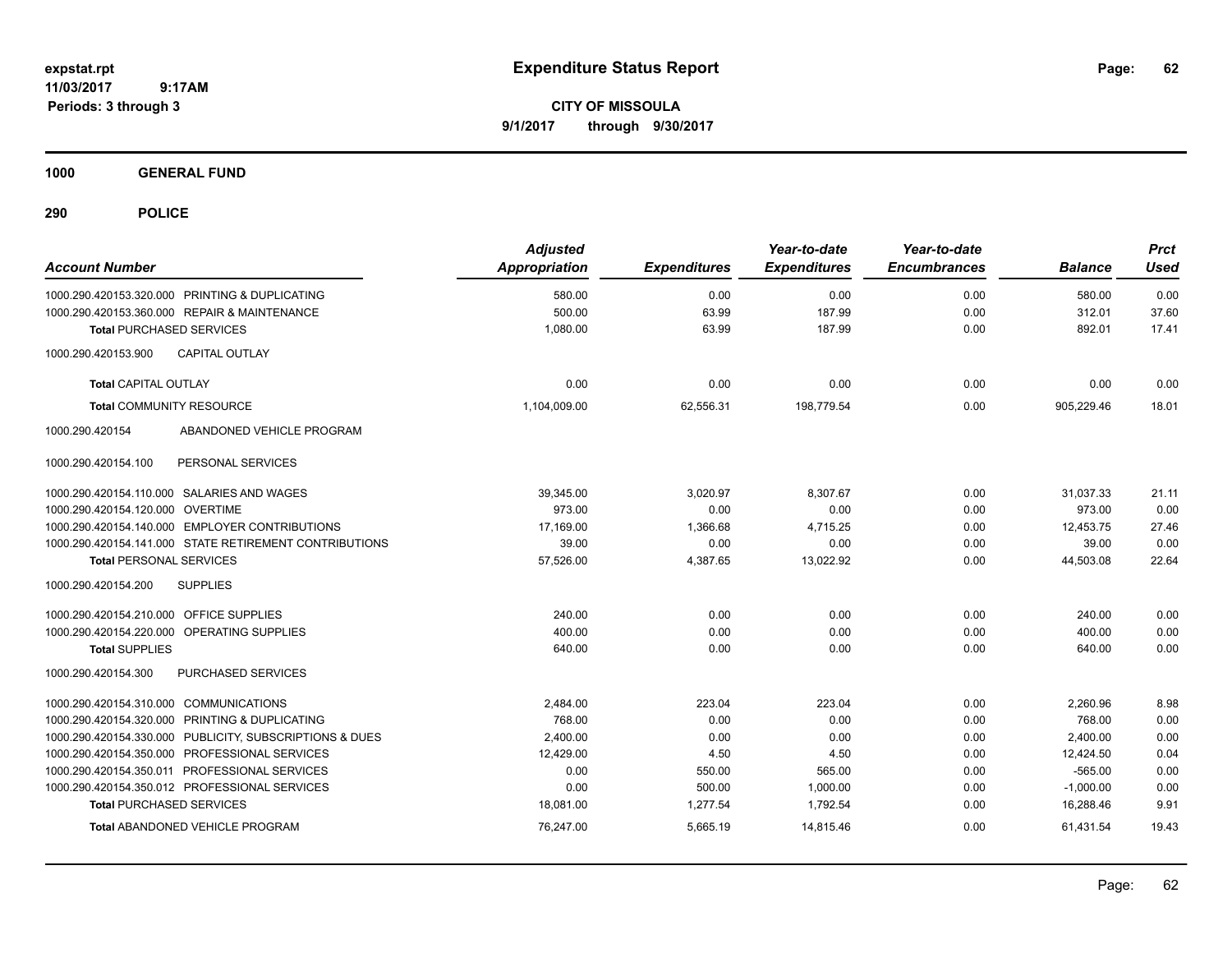**CITY OF MISSOULA 9/1/2017 through 9/30/2017**

**1000 GENERAL FUND**

**290 POLICE**

|                                        |                                                        | <b>Adjusted</b>      |                     | Year-to-date        | Year-to-date        |                | <b>Prct</b> |
|----------------------------------------|--------------------------------------------------------|----------------------|---------------------|---------------------|---------------------|----------------|-------------|
| <b>Account Number</b>                  |                                                        | <b>Appropriation</b> | <b>Expenditures</b> | <b>Expenditures</b> | <b>Encumbrances</b> | <b>Balance</b> | <b>Used</b> |
| 1000.290.420160                        | <b>COMMUNICATIONS</b>                                  |                      |                     |                     |                     |                |             |
| 1000.290.420160.100                    | PERSONAL SERVICES                                      |                      |                     |                     |                     |                |             |
|                                        | 1000.290.420160.110.000 SALARIES AND WAGES             | 230,496.00           | 16,995.14           | 47,524.82           | 0.00                | 182.971.18     | 20.62       |
| 1000.290.420160.120.000 OVERTIME       |                                                        | 9.733.00             | 149.04              | 532.83              | 0.00                | 9.200.17       | 5.47        |
|                                        | 1000.290.420160.140.000 EMPLOYER CONTRIBUTIONS         | 92.177.00            | 6.019.98            | 20,372.18           | 0.00                | 71.804.82      | 22.10       |
|                                        | 1000.290.420160.141.000 STATE RETIREMENT CONTRIBUTIONS | 230.00               | 0.00                | 0.00                | 0.00                | 230.00         | 0.00        |
| <b>Total PERSONAL SERVICES</b>         |                                                        | 332.636.00           | 23.164.16           | 68.429.83           | 0.00                | 264,206.17     | 20.57       |
| 1000.290.420160.200                    | <b>SUPPLIES</b>                                        |                      |                     |                     |                     |                |             |
| 1000.290.420160.210.000                | <b>OFFICE SUPPLIES</b>                                 | 400.00               | 0.00                | 54.28               | 0.00                | 345.72         | 13.57       |
|                                        | 1000.290.420160.220.000 OPERATING SUPPLIES             | 800.00               | 0.00                | 30.97               | 0.00                | 769.03         | 3.87        |
| <b>Total SUPPLIES</b>                  |                                                        | 1,200.00             | 0.00                | 85.25               | 0.00                | 1.114.75       | 7.10        |
| 1000.290.420160.300                    | PURCHASED SERVICES                                     |                      |                     |                     |                     |                |             |
| 1000.290.420160.310.000 COMMUNICATIONS |                                                        | 14,200.00            | 0.00                | 16,263.38           | 0.00                | $-2,063.38$    | 114.53      |
|                                        | 1000.290.420160.320.000 PRINTING & DUPLICATING         | 150.00               | 0.00                | 0.00                | 0.00                | 150.00         | 0.00        |
| <b>Total PURCHASED SERVICES</b>        |                                                        | 14,350.00            | 0.00                | 16,263.38           | 0.00                | $-1,913.38$    | 113.33      |
| <b>Total COMMUNICATIONS</b>            |                                                        | 348.186.00           | 23,164.16           | 84.778.46           | 0.00                | 263,407.54     | 24.35       |
| 1000.290.420170                        | <b>RECORDS</b>                                         |                      |                     |                     |                     |                |             |
| 1000.290.420170.100                    | PERSONAL SERVICES                                      |                      |                     |                     |                     |                |             |
|                                        | 1000.290.420170.110.000 SALARIES AND WAGES             | 148,259.00           | 14,345.08           | 39.466.03           | 0.00                | 108.792.97     | 26.62       |
| 1000.290.420170.120.000 OVERTIME       |                                                        | 779.00               | 16.10               | 44.98               | 0.00                | 734.02         | 5.77        |
|                                        | 1000.290.420170.140.000 EMPLOYER CONTRIBUTIONS         | 66,838.00            | 6,682.88            | 23,166.34           | 0.00                | 43,671.66      | 34.66       |
|                                        | 1000.290.420170.141.000 STATE RETIREMENT CONTRIBUTIONS | 148.00               | 0.00                | 0.00                | 0.00                | 148.00         | 0.00        |
| <b>Total PERSONAL SERVICES</b>         |                                                        | 216,024.00           | 21,044.06           | 62,677.35           | 0.00                | 153,346.65     | 29.01       |

1000.290.420170.200 SUPPLIES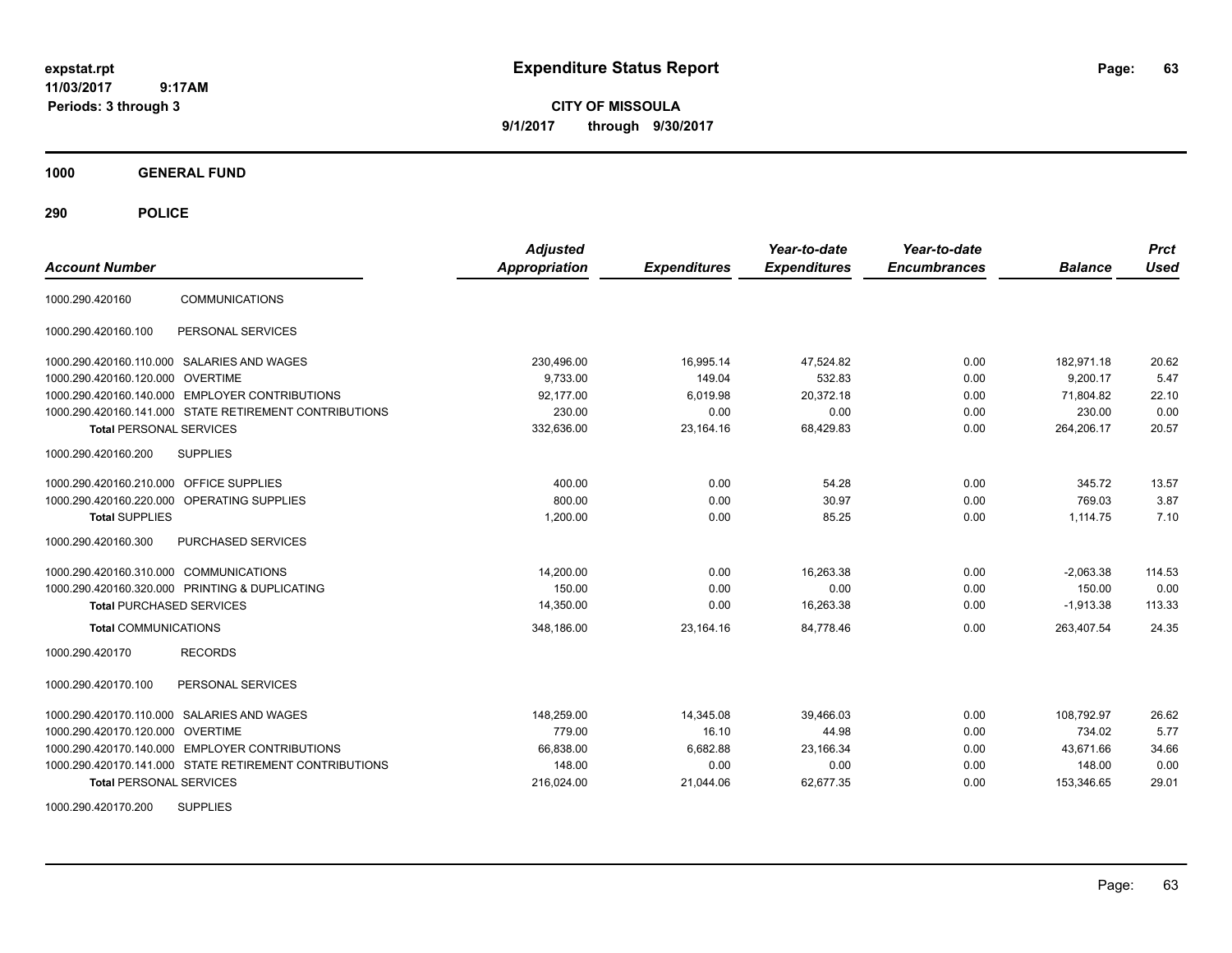**CITY OF MISSOULA 9/1/2017 through 9/30/2017**

**1000 GENERAL FUND**

**290 POLICE**

| <b>Account Number</b>                                  | <b>Adjusted</b><br><b>Appropriation</b> | <b>Expenditures</b> | Year-to-date<br><b>Expenditures</b> | Year-to-date<br><b>Encumbrances</b> | <b>Balance</b> | <b>Prct</b><br><b>Used</b> |
|--------------------------------------------------------|-----------------------------------------|---------------------|-------------------------------------|-------------------------------------|----------------|----------------------------|
| 1000.290.420170.210.000 OFFICE SUPPLIES                | 800.00                                  | 13.49               | 19.51                               | 0.00                                | 780.49         | 2.44                       |
| 1000.290.420170.220.000 OPERATING SUPPLIES             | 850.00                                  | 0.00                | 0.00                                | 0.00                                | 850.00         | 0.00                       |
| <b>Total SUPPLIES</b>                                  | 1,650.00                                | 13.49               | 19.51                               | 0.00                                | 1,630.49       | 1.18                       |
| PURCHASED SERVICES<br>1000.290.420170.300              |                                         |                     |                                     |                                     |                |                            |
| <b>Total PURCHASED SERVICES</b>                        | 0.00                                    | 0.00                | 0.00                                | 0.00                                | 0.00           | 0.00                       |
| 1000.290.420170.500<br><b>FIXED CHARGES</b>            |                                         |                     |                                     |                                     |                |                            |
| <b>Total FIXED CHARGES</b>                             | 0.00                                    | 0.00                | 0.00                                | 0.00                                | 0.00           | 0.00                       |
| <b>CAPITAL OUTLAY</b><br>1000.290.420170.900           |                                         |                     |                                     |                                     |                |                            |
| <b>Total CAPITAL OUTLAY</b>                            | 0.00                                    | 0.00                | 0.00                                | 0.00                                | 0.00           | 0.00                       |
| <b>Total RECORDS</b>                                   | 217,674.00                              | 21,057.55           | 62,696.86                           | 0.00                                | 154,977.14     | 28.80                      |
| <b>EVIDENCE</b><br>1000.290.420182                     |                                         |                     |                                     |                                     |                |                            |
| PERSONAL SERVICES<br>1000.290.420182.100               |                                         |                     |                                     |                                     |                |                            |
| 1000.290.420182.110.000 SALARIES AND WAGES             | 119,255.00                              | 9,158.04            | 25,206.95                           | 0.00                                | 94,048.05      | 21.14                      |
| 1000.290.420182.120.000 OVERTIME                       | 2,433.00                                | 146.20              | 908.76                              | 0.00                                | 1,524.24       | 37.35                      |
| 1000.290.420182.140.000 EMPLOYER CONTRIBUTIONS         | 51,688.00                               | 4,034.53            | 14,055.22                           | 0.00                                | 37,632.78      | 27.19                      |
| 1000.290.420182.141.000 STATE RETIREMENT CONTRIBUTIONS | 120.00                                  | 0.00                | 0.00                                | 0.00                                | 120.00         | 0.00                       |
| <b>Total PERSONAL SERVICES</b>                         | 173,496.00                              | 13,338.77           | 40,170.93                           | 0.00                                | 133,325.07     | 23.15                      |
| <b>SUPPLIES</b><br>1000.290.420182.200                 |                                         |                     |                                     |                                     |                |                            |
| 1000.290.420182.210.000 OFFICE SUPPLIES                | 800.00                                  | 119.40              | 119.40                              | 0.00                                | 680.60         | 14.93                      |
| 1000.290.420182.220.000 OPERATING SUPPLIES             | 5,800.00                                | 3,507.22            | 4,573.78                            | 0.00                                | 1,226.22       | 78.86                      |
| 1000.290.420182.230.000 REPAIR/MAINTENANCE             | 500.00                                  | 0.00                | 0.00                                | 0.00                                | 500.00         | 0.00                       |
| 1000.290.420182.231.000 GASOLINE                       | 479.00                                  | 165.56              | 165.56                              | 0.00                                | 313.44         | 34.56                      |
| <b>Total SUPPLIES</b>                                  | 7,579.00                                | 3,792.18            | 4,858.74                            | 0.00                                | 2,720.26       | 64.11                      |
| 4000.000.490409.200 DUDCUARED CEDUCER                  |                                         |                     |                                     |                                     |                |                            |

1000.290.420182.300 PURCHASED SERVICES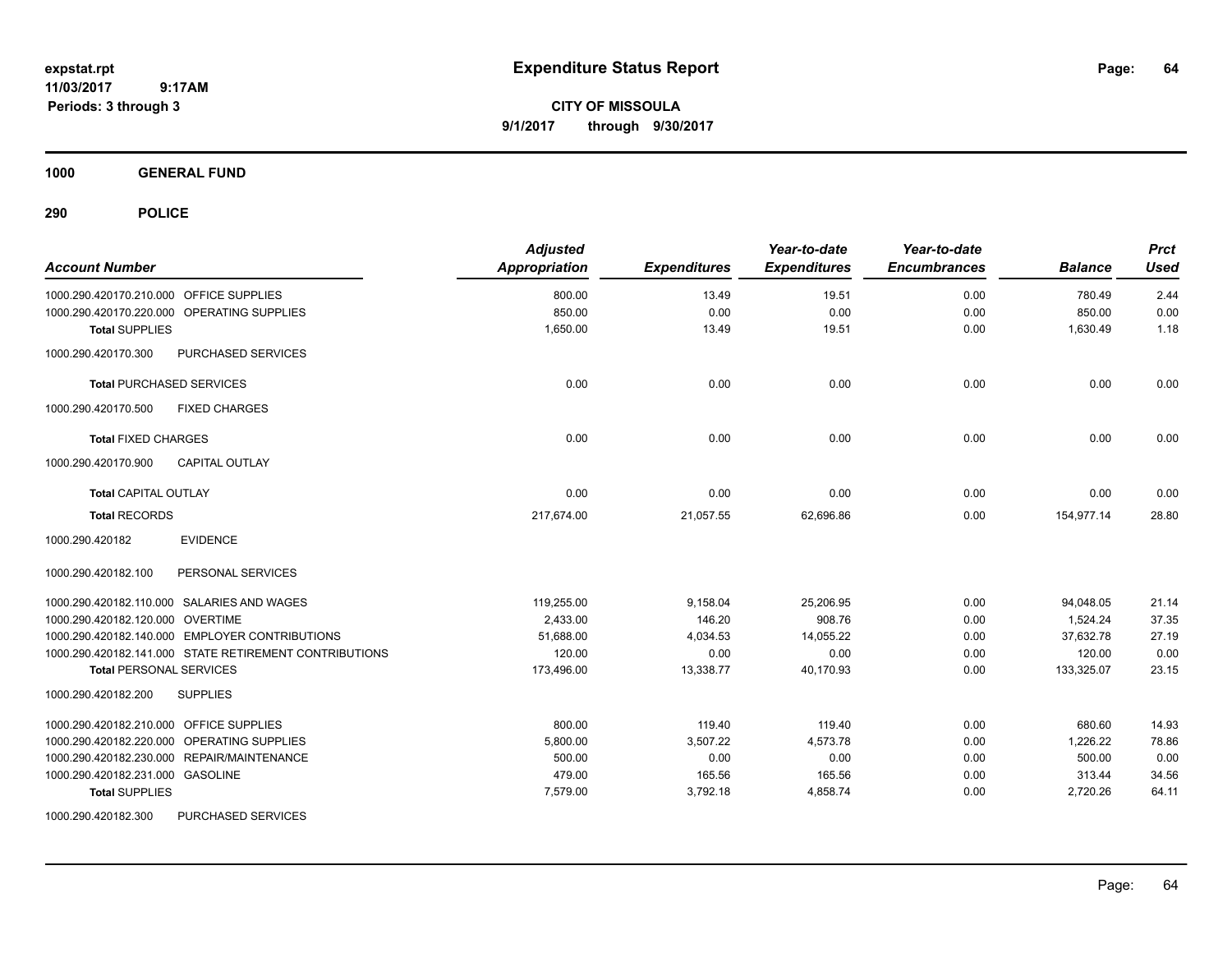**CITY OF MISSOULA 9/1/2017 through 9/30/2017**

**1000 GENERAL FUND**

| <b>Account Number</b>                          | <b>Adjusted</b><br><b>Appropriation</b> | <b>Expenditures</b> | Year-to-date<br><b>Expenditures</b> | Year-to-date<br><b>Encumbrances</b> | <b>Balance</b> | <b>Prct</b><br><b>Used</b> |
|------------------------------------------------|-----------------------------------------|---------------------|-------------------------------------|-------------------------------------|----------------|----------------------------|
| 1000.290.420182.310.000 COMMUNICATIONS         | 300.00                                  | 0.00                | 0.00                                | 0.00                                | 300.00         | 0.00                       |
| 1000.290.420182.320.000 PRINTING & DUPLICATING | 1,000.00                                | 0.00                | 0.00                                | 0.00                                | 1,000.00       | 0.00                       |
| 1000.290.420182.350.000 PROFESSIONAL SERVICES  | 42,956.00                               | 4,185.00            | 5,931.53                            | 0.00                                | 37,024.47      | 13.81                      |
| 1000.290.420182.360.000 REPAIR & MAINTENANCE   | 150.00                                  | 0.00                | 0.00                                | 0.00                                | 150.00         | 0.00                       |
| <b>Total PURCHASED SERVICES</b>                | 44,406.00                               | 4,185.00            | 5,931.53                            | 0.00                                | 38,474.47      | 13.36                      |
| <b>FIXED CHARGES</b><br>1000.290.420182.500    |                                         |                     |                                     |                                     |                |                            |
| <b>Total FIXED CHARGES</b>                     | 0.00                                    | 0.00                | 0.00                                | 0.00                                | 0.00           | 0.00                       |
| <b>Total EVIDENCE</b>                          | 225,481.00                              | 21,315.95           | 50,961.20                           | 0.00                                | 174,519.80     | 22.60                      |
| 1000.290.420185<br><b>SPECIAL TEAMS</b>        |                                         |                     |                                     |                                     |                |                            |
| PERSONAL SERVICES<br>1000.290.420185.100       |                                         |                     |                                     |                                     |                |                            |
| <b>Total PERSONAL SERVICES</b>                 | 0.00                                    | 0.00                | 0.00                                | 0.00                                | 0.00           | 0.00                       |
| 1000.290.420185.200<br><b>SUPPLIES</b>         |                                         |                     |                                     |                                     |                |                            |
| 1000.290.420185.220.000 OPERATING SUPPLIES     | 11,885.00                               | 725.69              | 725.69                              | 0.00                                | 11,159.31      | 6.11                       |
| 1000.290.420185.230.000 REPAIR/MAINTENANCE     | 200.00                                  | 0.00                | 0.00                                | 0.00                                | 200.00         | 0.00                       |
| 1000.290.420185.231.000 GASOLINE               | 239.00                                  | 30.88               | 30.88                               | 0.00                                | 208.12         | 12.92                      |
| <b>Total SUPPLIES</b>                          | 12,324.00                               | 756.57              | 756.57                              | 0.00                                | 11,567.43      | 6.14                       |
| 1000.290.420185.300<br>PURCHASED SERVICES      |                                         |                     |                                     |                                     |                |                            |
| 1000.290.420185.350.000 PROFESSIONAL SERVICES  | 175.00                                  | 0.00                | 0.00                                | 0.00                                | 175.00         | 0.00                       |
| 1000.290.420185.360.000 REPAIR & MAINTENANCE   | 350.00                                  | 0.00                | 0.00                                | 0.00                                | 350.00         | 0.00                       |
| <b>Total PURCHASED SERVICES</b>                | 525.00                                  | 0.00                | 0.00                                | 0.00                                | 525.00         | 0.00                       |
| <b>Total SPECIAL TEAMS</b>                     | 12,849.00                               | 756.57              | 756.57                              | 0.00                                | 12.092.43      | 5.89                       |
| 1000.290.420256<br>*** Title Not Found ***     |                                         |                     |                                     |                                     |                |                            |
| 1000.290.420256.100<br>PERSONAL SERVICES       |                                         |                     |                                     |                                     |                |                            |
| Total *** Title Not Found ***                  | 0.00                                    | 0.00                | 0.00                                | 0.00                                | 0.00           | 0.00                       |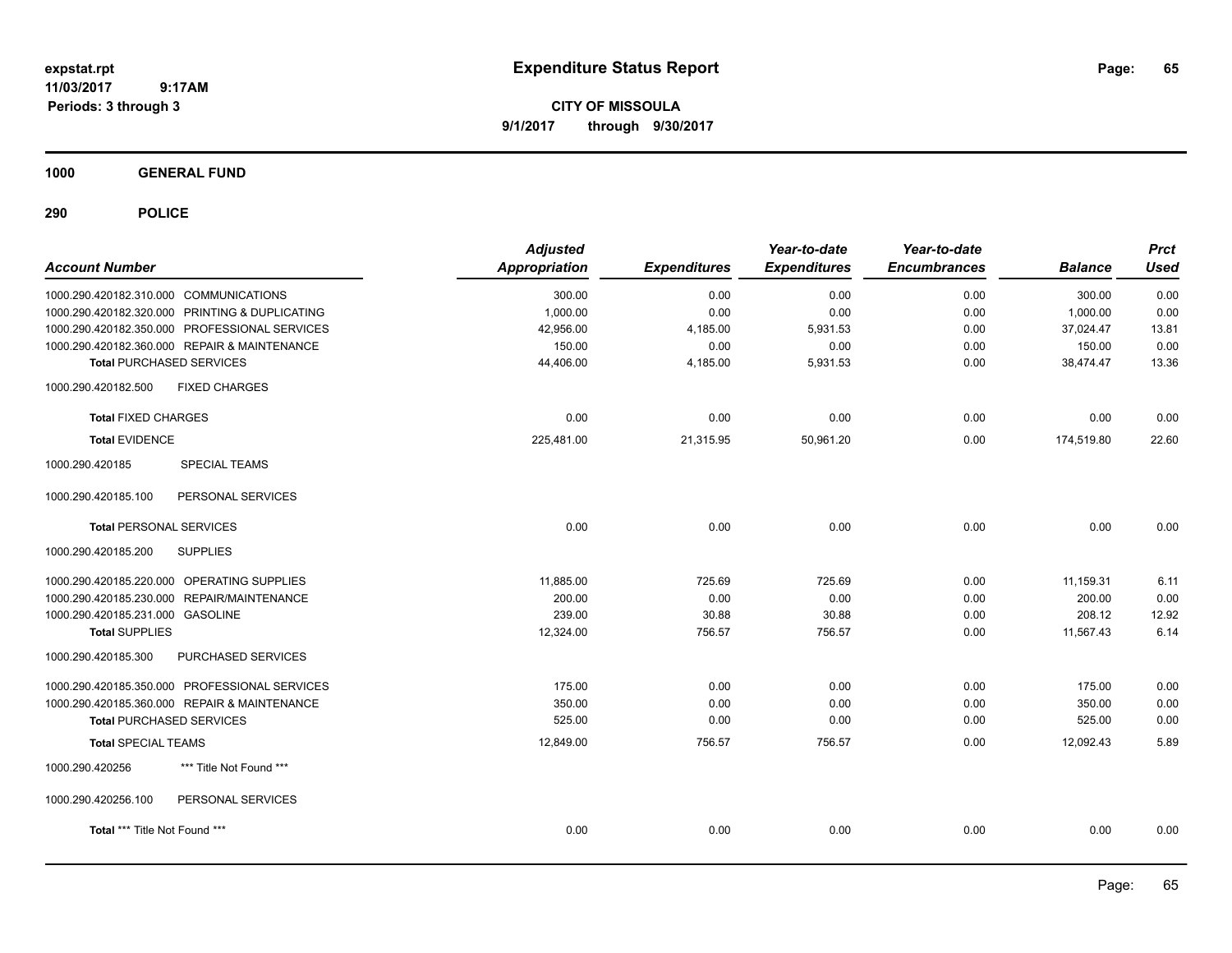**11/03/2017 9:17AM**

**Periods: 3 through 3**

**66**

**CITY OF MISSOULA 9/1/2017 through 9/30/2017**

**1000 GENERAL FUND**

| <b>Account Number</b> | <b>Adiusted</b><br><b>Appropriation</b> | <b>Expenditures</b> | Year-to-date<br><b>Expenditures</b> | Year-to-date<br><i><b>Encumbrances</b></i> | <b>Balance</b> | Prct<br>Used |
|-----------------------|-----------------------------------------|---------------------|-------------------------------------|--------------------------------------------|----------------|--------------|
| <b>Total POLICE</b>   | 16,234,610.00                           | 1,065,729.05        | 3,152,973.19                        | 0.00                                       | 13,081,636.81  | 19.42        |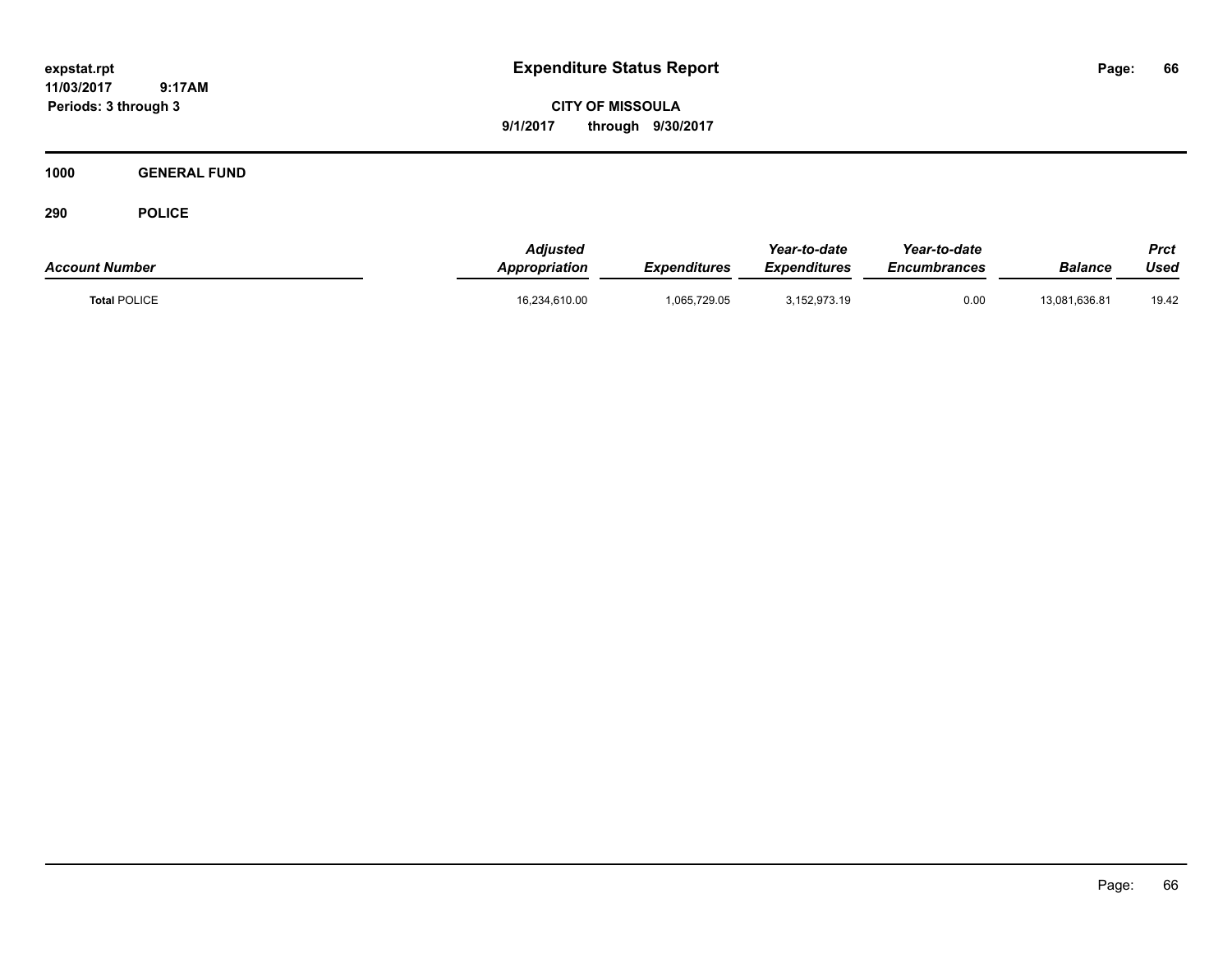**CITY OF MISSOULA 9/1/2017 through 9/30/2017**

**1000 GENERAL FUND**

| <b>Account Number</b>                   |                                                        | <b>Adjusted</b><br><b>Appropriation</b> | <b>Expenditures</b> | Year-to-date<br><b>Expenditures</b> | Year-to-date<br><b>Encumbrances</b> | <b>Balance</b> | <b>Prct</b><br><b>Used</b> |
|-----------------------------------------|--------------------------------------------------------|-----------------------------------------|---------------------|-------------------------------------|-------------------------------------|----------------|----------------------------|
| 1000.300.420410                         | <b>ADMINISTRATION</b>                                  |                                         |                     |                                     |                                     |                |                            |
| 1000.300.420410.100                     | PERSONAL SERVICES                                      |                                         |                     |                                     |                                     |                |                            |
|                                         | 1000.300.420410.110.000 SALARIES AND WAGES             | 480,593.00                              | 38.267.17           | 102.302.14                          | 0.00                                | 378.290.86     | 21.29                      |
| 1000.300.420410.115.000                 | SALARIES/HEALTH INSURANCE BENEFIT                      | 27,648.00                               | 2,304.00            | 6,336.00                            | 0.00                                | 21,312.00      | 22.92                      |
| 1000.300.420410.140.000                 | <b>EMPLOYER CONTRIBUTIONS</b>                          | 130,890.00                              | 10,356.83           | 31,237.17                           | 0.00                                | 99,652.83      | 23.87                      |
|                                         | 1000.300.420410.141.000 STATE RETIREMENT CONTRIBUTIONS | 123,427.00                              | 0.00                | 9,682.96                            | 0.00                                | 113,744.04     | 7.85                       |
| <b>Total PERSONAL SERVICES</b>          |                                                        | 762,558.00                              | 50,928.00           | 149,558.27                          | 0.00                                | 612,999.73     | 19.61                      |
| 1000.300.420410.200                     | <b>SUPPLIES</b>                                        |                                         |                     |                                     |                                     |                |                            |
| 1000.300.420410.210.000 OFFICE SUPPLIES |                                                        | 8,471.00                                | 133.38              | 567.86                              | 0.00                                | 7,903.14       | 6.70                       |
| 1000.300.420410.220.000                 | OPERATING SUPPLIES                                     | 2,822.00                                | 16.34               | 184.96                              | 0.00                                | 2.637.04       | 6.55                       |
| 1000.300.420410.230.000                 | <b>REPAIR/MAINTENANCE</b>                              | 300.00                                  | 0.00                | 165.23                              | 0.00                                | 134.77         | 55.08                      |
| 1000.300.420410.240.000                 | <b>OTHER SUPPLIES</b>                                  | 593.00                                  | 0.00                | 0.00                                | 0.00                                | 593.00         | 0.00                       |
| <b>Total SUPPLIES</b>                   |                                                        | 12,186.00                               | 149.72              | 918.05                              | 0.00                                | 11,267.95      | 7.53                       |
| 1000.300.420410.300                     | PURCHASED SERVICES                                     |                                         |                     |                                     |                                     |                |                            |
| 1000.300.420410.310.000                 | <b>COMMUNICATIONS</b>                                  | 577.00                                  | 7.54                | 32.90                               | 0.00                                | 544.10         | 5.70                       |
| 1000.300.420410.320.000                 | PRINTING & DUPLICATING                                 | 240.00                                  | 5.00                | 5.00                                | 0.00                                | 235.00         | 2.08                       |
| 1000.300.420410.330.000                 | PUBLICITY, SUBSCRIPTIONS & DUES                        | 1,238.00                                | 0.00                | 0.00                                | 0.00                                | 1,238.00       | 0.00                       |
| 1000.300.420410.350.000                 | PROFESSIONAL SERVICES                                  | 192.00                                  | 0.00                | 192.00                              | 0.00                                | 0.00           | 100.00                     |
| 1000.300.420410.360.000                 | <b>REPAIR &amp; MAINTENANCE</b>                        | 18,186.00                               | 0.00                | 0.00                                | 0.00                                | 18,186.00      | 0.00                       |
| 1000.300.420410.370.000                 | <b>TRAVEL</b>                                          | 4.240.00                                | 0.00                | 0.00                                | 0.00                                | 4,240.00       | 0.00                       |
| 1000.300.420410.380.000 TRAINING        |                                                        | 1,054.00                                | 0.00                | 0.00                                | 0.00                                | 1,054.00       | 0.00                       |
| <b>Total PURCHASED SERVICES</b>         |                                                        | 25,727.00                               | 12.54               | 229.90                              | 0.00                                | 25,497.10      | 0.89                       |
| 1000.300.420410.700                     | <b>GRANTS &amp; CONTRIBUTIONS</b>                      |                                         |                     |                                     |                                     |                |                            |
|                                         | 1000.300.420410.700.000 GRANTS & CONTRIBUTIONS         | 2,700.00                                | 0.00                | 2,700.00                            | 0.00                                | 0.00           | 100.00                     |
|                                         | <b>Total GRANTS &amp; CONTRIBUTIONS</b>                | 2,700.00                                | 0.00                | 2,700.00                            | 0.00                                | 0.00           | 100.00                     |
| 1000.300.420410.800                     | OTHER OBJECTS                                          |                                         |                     |                                     |                                     |                |                            |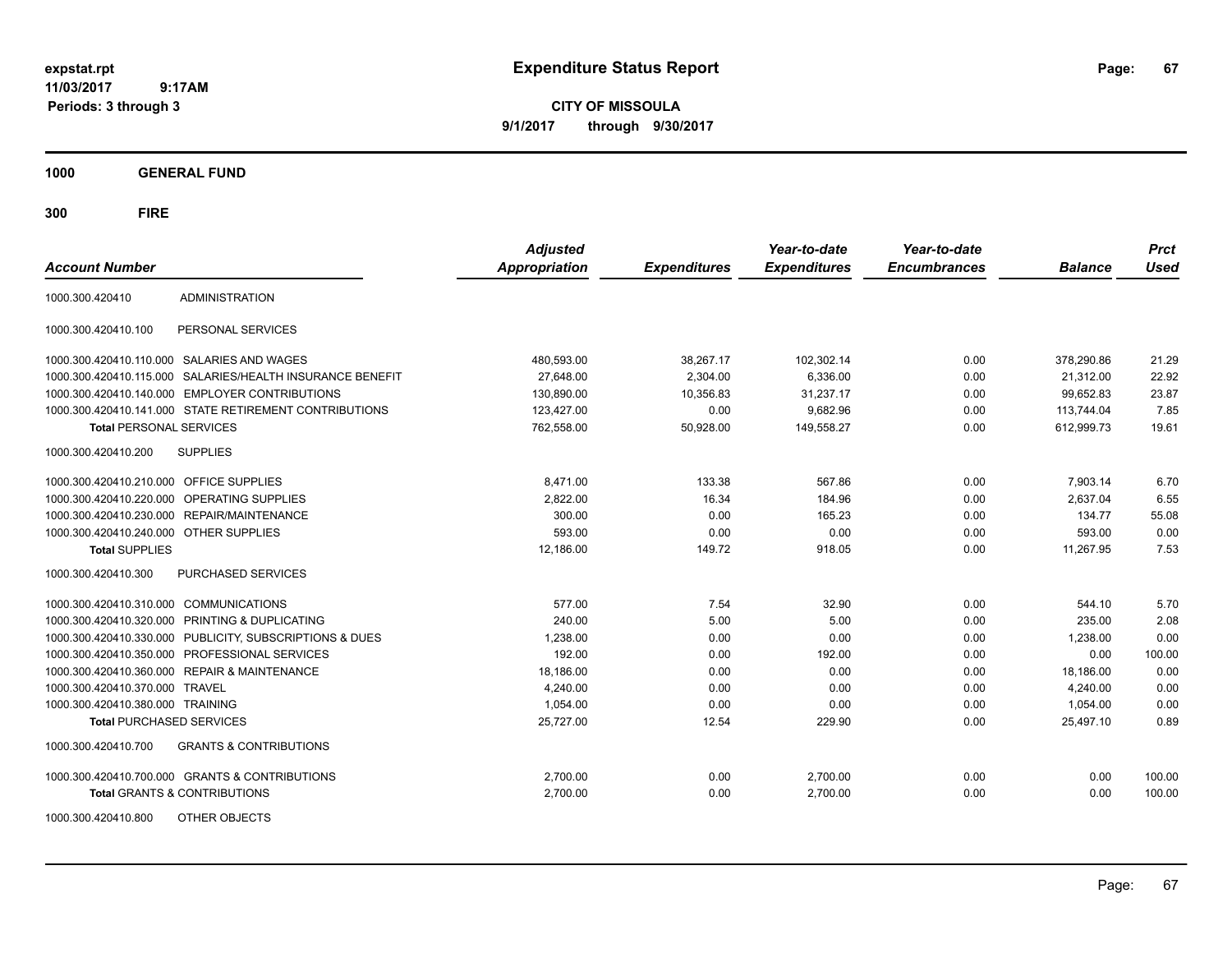**CITY OF MISSOULA 9/1/2017 through 9/30/2017**

**1000 GENERAL FUND**

| <b>Account Number</b>                             | <b>Adjusted</b><br><b>Appropriation</b> | <b>Expenditures</b> | Year-to-date<br><b>Expenditures</b> | Year-to-date<br><b>Encumbrances</b> | <b>Balance</b> | <b>Prct</b><br><b>Used</b> |
|---------------------------------------------------|-----------------------------------------|---------------------|-------------------------------------|-------------------------------------|----------------|----------------------------|
| <b>Total OTHER OBJECTS</b>                        | 0.00                                    | 0.00                | 0.00                                | 0.00                                | 0.00           | 0.00                       |
| <b>Total ADMINISTRATION</b>                       | 803,171.00                              | 51,090.26           | 153,406.22                          | 0.00                                | 649,764.78     | 19.10                      |
| <b>FACILITY</b><br>1000.300.420420                |                                         |                     |                                     |                                     |                |                            |
| PERSONAL SERVICES<br>1000.300.420420.100          |                                         |                     |                                     |                                     |                |                            |
| <b>Total PERSONAL SERVICES</b>                    | 0.00                                    | 0.00                | 0.00                                | 0.00                                | 0.00           | 0.00                       |
| 1000.300.420420.200<br><b>SUPPLIES</b>            |                                         |                     |                                     |                                     |                |                            |
| 1000.300.420420.210.000 OFFICE SUPPLIES           | 7.245.00                                | 269.98              | 269.98                              | 0.00                                | 6,975.02       | 3.73                       |
| 1000.300.420420.220.000 OPERATING SUPPLIES        | 6,448.00                                | 0.00                | 25.95                               | 0.00                                | 6,422.05       | 0.40                       |
| 1000.300.420420.230.000 REPAIR/MAINTENANCE        | 14,000.00                               | 330.87              | 472.19                              | 0.00                                | 13,527.81      | 3.37                       |
| <b>Total SUPPLIES</b>                             | 27,693.00                               | 600.85              | 768.12                              | 0.00                                | 26,924.88      | 2.77                       |
| 1000.300.420420.300<br>PURCHASED SERVICES         |                                         |                     |                                     |                                     |                |                            |
| 1000.300.420420.340.000 SEWER                     | 1,465.00                                | 0.00                | 589.56                              | 0.00                                | 875.44         | 40.24                      |
| 1000.300.420420.341.000 ELECTRICITY & NATURAL GAS | 76,723.00                               | 5,057.47            | 10,245.51                           | 0.00                                | 66,477.49      | 13.35                      |
| 1000.300.420420.343.000 WATER CHARGES             | 14,677.00                               | 1,736.08            | 3,126.77                            | 0.00                                | 11,550.23      | 21.30                      |
| 1000.300.420420.344.000 TELEPHONE SERVICE         | 20,088.00                               | 1,393.66            | 2,825.02                            | 0.00                                | 17,262.98      | 14.06                      |
| 1000.300.420420.345.000 GARBAGE                   | 5,850.00                                | 617.55              | 1,837.16                            | 0.00                                | 4,012.84       | 31.40                      |
| 1000.300.420420.360.000 REPAIR & MAINTENANCE      | 26,258.00                               | 4,314.63            | 14,623.65                           | 0.00                                | 11,634.35      | 55.69                      |
| <b>Total PURCHASED SERVICES</b>                   | 145,061.00                              | 13,119.39           | 33,247.67                           | 0.00                                | 111,813.33     | 22.92                      |
| 1000.300.420420.500<br><b>FIXED CHARGES</b>       |                                         |                     |                                     |                                     |                |                            |
| 1000.300.420420.500.000 FIXED CHARGES             | 308.00                                  | 0.00                | 0.00                                | 0.00                                | 308.00         | 0.00                       |
| <b>Total FIXED CHARGES</b>                        | 308.00                                  | 0.00                | 0.00                                | 0.00                                | 308.00         | 0.00                       |
| <b>Total FACILITY</b>                             | 173,062.00                              | 13,720.24           | 34,015.79                           | 0.00                                | 139,046.21     | 19.66                      |
| PERSONNEL TRAINING<br>1000.300.420430             |                                         |                     |                                     |                                     |                |                            |
| 1000.300.420430.100<br>PERSONAL SERVICES          |                                         |                     |                                     |                                     |                |                            |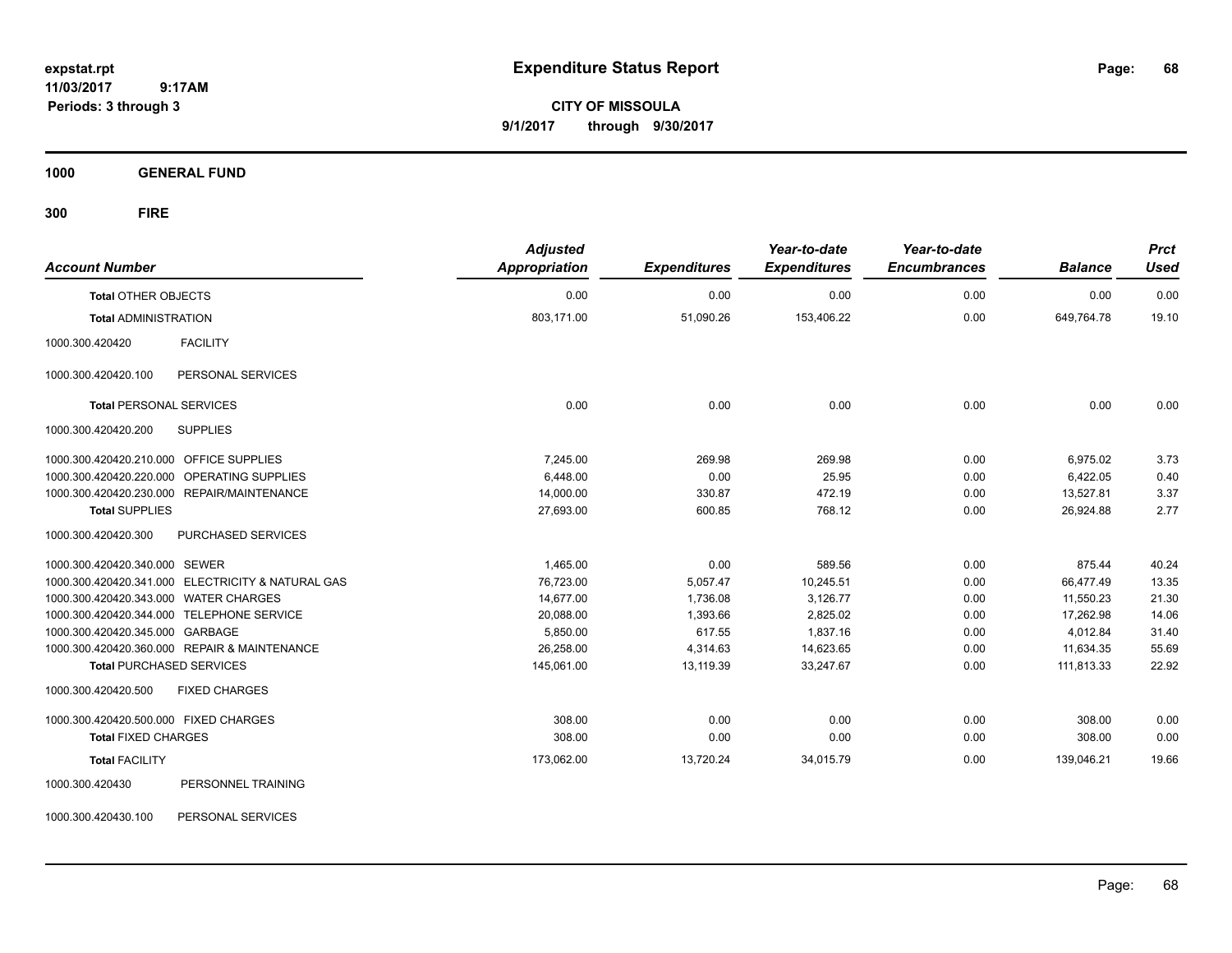**CITY OF MISSOULA 9/1/2017 through 9/30/2017**

**1000 GENERAL FUND**

| <b>Account Number</b>                                     | <b>Adjusted</b><br><b>Appropriation</b> | <b>Expenditures</b> | Year-to-date<br><b>Expenditures</b> | Year-to-date<br><b>Encumbrances</b> | <b>Balance</b> | <b>Prct</b><br><b>Used</b> |
|-----------------------------------------------------------|-----------------------------------------|---------------------|-------------------------------------|-------------------------------------|----------------|----------------------------|
| 1000.300.420430.110.000 SALARIES AND WAGES                | 93,637.00                               | 7,205.46            | 20,037.62                           | 0.00                                | 73,599.38      | 21.40                      |
| 1000.300.420430.115.000 SALARIES/HEALTH INSURANCE BENEFIT | 9.216.00                                | 768.00              | 2.304.00                            | 0.00                                | 6.912.00       | 25.00                      |
| 1000.300.420430.120.000 OVERTIME                          | 2,180.00                                | 0.00                | 0.00                                | 0.00                                | 2.180.00       | 0.00                       |
| 1000.300.420430.140.000 EMPLOYER CONTRIBUTIONS            | 21,427.00                               | 1,307.67            | 3,788.90                            | 0.00                                | 17,638.10      | 17.68                      |
| 1000.300.420430.141.000 STATE RETIREMENT CONTRIBUTIONS    | 33,540.00                               | 0.00                | 2,596.39                            | 0.00                                | 30,943.61      | 7.74                       |
| <b>Total PERSONAL SERVICES</b>                            | 160,000.00                              | 9,281.13            | 28,726.91                           | 0.00                                | 131,273.09     | 17.95                      |
| <b>SUPPLIES</b><br>1000.300.420430.200                    |                                         |                     |                                     |                                     |                |                            |
| 1000.300.420430.210.000 OFFICE SUPPLIES                   | 96.00                                   | 35.11               | 35.11                               | 0.00                                | 60.89          | 36.57                      |
| 1000.300.420430.220.000 OPERATING SUPPLIES                | 3,701.00                                | 20.31               | 63.31                               | 0.00                                | 3,637.69       | 1.71                       |
| 1000.300.420430.230.000 REPAIR/MAINTENANCE                | 320.00                                  | 0.00                | 0.00                                | 0.00                                | 320.00         | 0.00                       |
| <b>Total SUPPLIES</b>                                     | 4,117.00                                | 55.42               | 98.42                               | 0.00                                | 4,018.58       | 2.39                       |
| PURCHASED SERVICES<br>1000.300.420430.300                 |                                         |                     |                                     |                                     |                |                            |
| 1000.300.420430.320.000 PRINTING & DUPLICATING            | 192.00                                  | 0.00                | 0.00                                | 0.00                                | 192.00         | 0.00                       |
| 1000.300.420430.330.000 PUBLICITY, SUBSCRIPTIONS & DUES   | 322.00                                  | 0.00                | 0.00                                | 0.00                                | 322.00         | 0.00                       |
| 1000.300.420430.370.000 TRAVEL                            | 1,148.00                                | 0.00                | 0.00                                | 0.00                                | 1,148.00       | 0.00                       |
| 1000.300.420430.380.000 TRAINING                          | 480.00                                  | 0.00                | 0.00                                | 0.00                                | 480.00         | 0.00                       |
| <b>Total PURCHASED SERVICES</b>                           | 2,142.00                                | 0.00                | 0.00                                | 0.00                                | 2,142.00       | 0.00                       |
| <b>Total PERSONNEL TRAINING</b>                           | 166,259.00                              | 9,336.55            | 28,825.33                           | 0.00                                | 137.433.67     | 17.34                      |
| <b>FIRE PREVENTION</b><br>1000.300.420440                 |                                         |                     |                                     |                                     |                |                            |
| PERSONAL SERVICES<br>1000.300.420440.100                  |                                         |                     |                                     |                                     |                |                            |
| 1000.300.420440.110.000 SALARIES AND WAGES                | 435,545.00                              | 25,895.81           | 71,651.83                           | 0.00                                | 363,893.17     | 16.45                      |
| 1000.300.420440.115.000 SALARIES/HEALTH INSURANCE BENEFIT | 46,080.00                               | 3.072.00            | 9.216.00                            | 0.00                                | 36.864.00      | 20.00                      |
| 1000.300.420440.120.000 OVERTIME                          | 9.415.00                                | 592.42              | 1.247.84                            | 0.00                                | 8.167.16       | 13.25                      |
| 1000.300.420440.140.000 EMPLOYER CONTRIBUTIONS            | 100,514.00                              | 5,843.75            | 15,808.68                           | 0.00                                | 84,705.32      | 15.73                      |
| 1000.300.420440.141.000 STATE RETIREMENT CONTRIBUTIONS    | 157,057.00                              | 0.00                | 9,365.12                            | 0.00                                | 147,691.88     | 5.96                       |
| <b>Total PERSONAL SERVICES</b>                            | 748,611.00                              | 35,403.98           | 107,289.47                          | 0.00                                | 641,321.53     | 14.33                      |
| <b>SUPPLIES</b><br>1000.300.420440.200                    |                                         |                     |                                     |                                     |                |                            |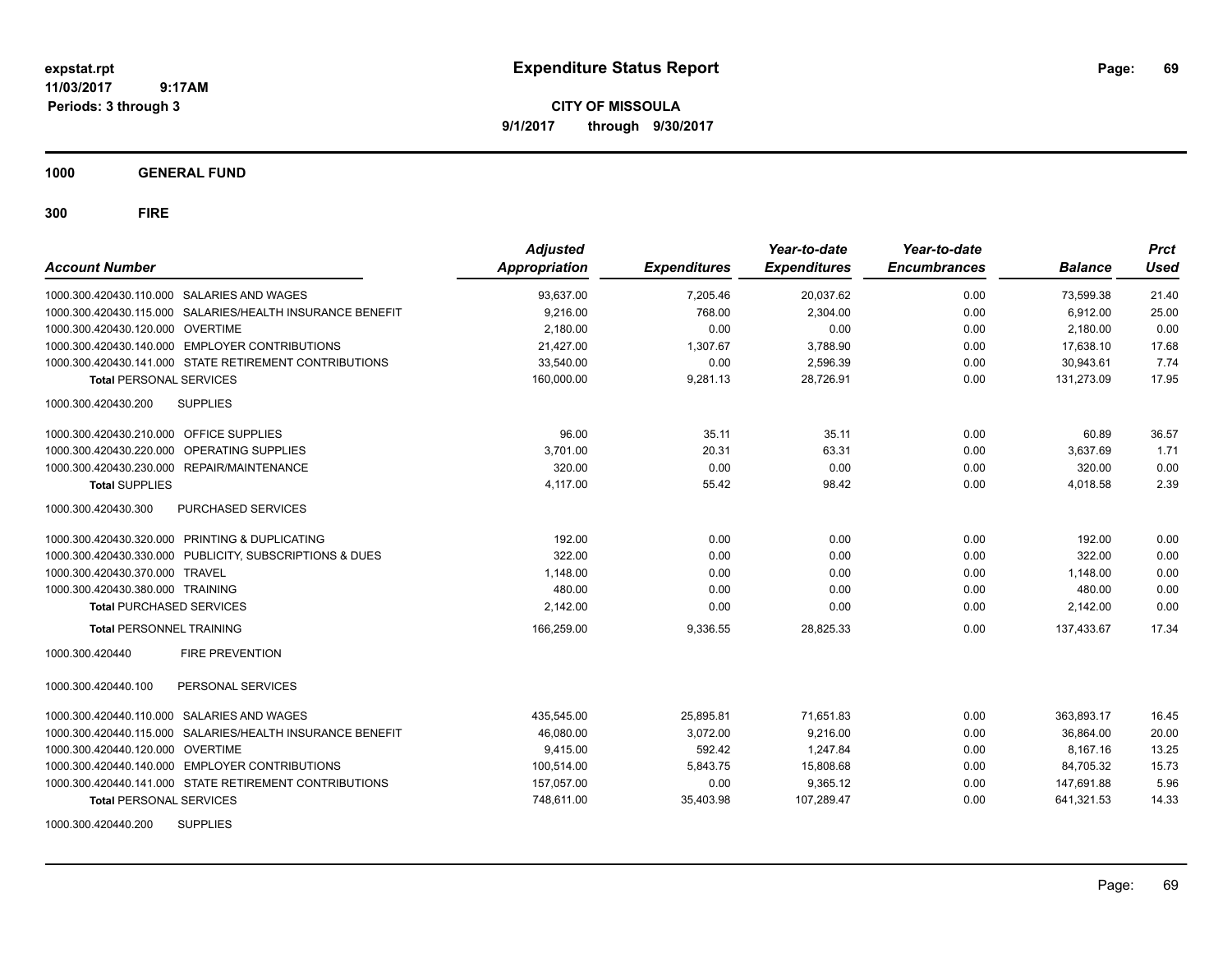**CITY OF MISSOULA 9/1/2017 through 9/30/2017**

**1000 GENERAL FUND**

| <b>Account Number</b>                   |                                                           | <b>Adjusted</b><br><b>Appropriation</b> | <b>Expenditures</b> | Year-to-date<br><b>Expenditures</b> | Year-to-date<br><b>Encumbrances</b> | <b>Balance</b> | <b>Prct</b><br><b>Used</b> |
|-----------------------------------------|-----------------------------------------------------------|-----------------------------------------|---------------------|-------------------------------------|-------------------------------------|----------------|----------------------------|
| 1000.300.420440.210.000 OFFICE SUPPLIES |                                                           | 144.00                                  | 0.00                | 0.00                                | 0.00                                | 144.00         | 0.00                       |
| 1000.300.420440.220.000                 | OPERATING SUPPLIES                                        | 4,956.00                                | 0.00                | 0.00                                | 0.00                                | 4,956.00       | 0.00                       |
|                                         | 1000.300.420440.230.000 REPAIR/MAINTENANCE                | 1,540.00                                | 77.52               | 77.52                               | 0.00                                | 1,462.48       | 5.03                       |
| <b>Total SUPPLIES</b>                   |                                                           | 6,640.00                                | 77.52               | 77.52                               | 0.00                                | 6,562.48       | 1.17                       |
| 1000.300.420440.300                     | PURCHASED SERVICES                                        |                                         |                     |                                     |                                     |                |                            |
|                                         | 1000.300.420440.320.000 PRINTING & DUPLICATING            | 192.00                                  | 0.00                | 0.00                                | 0.00                                | 192.00         | 0.00                       |
|                                         | 1000.300.420440.330.000 PUBLICITY, SUBSCRIPTIONS & DUES   | 4,916.00                                | 0.00                | 1,984.50                            | 0.00                                | 2,931.50       | 40.37                      |
| 1000.300.420440.370.000 TRAVEL          |                                                           | 5,448.00                                | 350.00              | 350.00                              | 0.00                                | 5,098.00       | 6.42                       |
| 1000.300.420440.380.000 TRAINING        |                                                           | 2,506.00                                | 0.00                | 0.00                                | 0.00                                | 2,506.00       | 0.00                       |
| <b>Total PURCHASED SERVICES</b>         |                                                           | 13,062.00                               | 350.00              | 2,334.50                            | 0.00                                | 10,727.50      | 17.87                      |
| <b>Total FIRE PREVENTION</b>            |                                                           | 768,313.00                              | 35,831.50           | 109,701.49                          | 0.00                                | 658,611.51     | 14.28                      |
| 1000.300.420450                         | <b>FIRE GRANTS</b>                                        |                                         |                     |                                     |                                     |                |                            |
| 1000.300.420450.300                     | PURCHASED SERVICES                                        |                                         |                     |                                     |                                     |                |                            |
| <b>Total FIRE GRANTS</b>                |                                                           | 0.00                                    | 0.00                | 0.00                                | 0.00                                | 0.00           | 0.00                       |
| 1000.300.420455                         | <b>EMS</b>                                                |                                         |                     |                                     |                                     |                |                            |
| 1000.300.420455.100                     | PERSONAL SERVICES                                         |                                         |                     |                                     |                                     |                |                            |
|                                         | 1000.300.420455.110.000 SALARIES AND WAGES                | 90,331.00                               | 6,927.64            | 18,758.27                           | 0.00                                | 71,572.73      | 20.77                      |
|                                         | 1000.300.420455.115.000 SALARIES/HEALTH INSURANCE BENEFIT | 9.216.00                                | 768.00              | 2.304.00                            | 0.00                                | 6.912.00       | 25.00                      |
| 1000.300.420455.120.000 OVERTIME        |                                                           | 2.141.00                                | 0.00                | 0.00                                | 0.00                                | 2,141.00       | 0.00                       |
|                                         | 1000.300.420455.140.000 EMPLOYER CONTRIBUTIONS            | 20,755.00                               | 1,144.82            | 3,531.17                            | 0.00                                | 17,223.83      | 17.01                      |
|                                         | 1000.300.420455.141.000 STATE RETIREMENT CONTRIBUTIONS    | 32,462.00                               | 0.00                | 2,509.61                            | 0.00                                | 29,952.39      | 7.73                       |
| <b>Total PERSONAL SERVICES</b>          |                                                           | 154,905.00                              | 8,840.46            | 27,103.05                           | 0.00                                | 127.801.95     | 17.50                      |
| 1000.300.420455.200                     | <b>SUPPLIES</b>                                           |                                         |                     |                                     |                                     |                |                            |
|                                         | 1000.300.420455.220.000 OPERATING SUPPLIES                | 18,581.00                               | 867.53              | 4,836.29                            | 0.00                                | 13,744.71      | 26.03                      |
|                                         | 1000.300.420455.230.000 REPAIR/MAINTENANCE                | 320.00                                  | 0.00                | 0.00                                | 0.00                                | 320.00         | 0.00                       |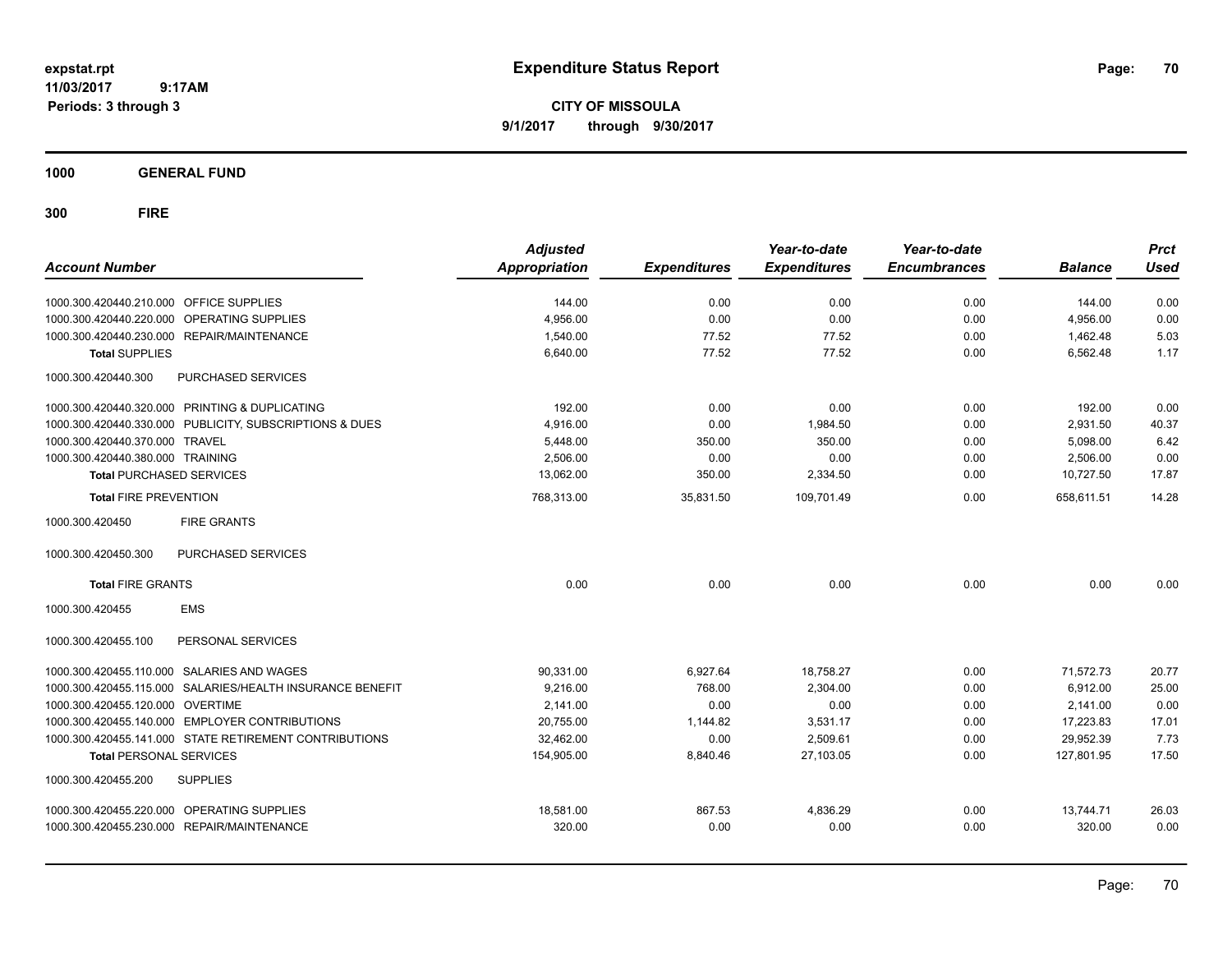**CITY OF MISSOULA 9/1/2017 through 9/30/2017**

**1000 GENERAL FUND**

| <b>Account Number</b>                                     | <b>Adjusted</b><br><b>Appropriation</b> | <b>Expenditures</b> | Year-to-date<br><b>Expenditures</b> | Year-to-date<br><b>Encumbrances</b> | <b>Balance</b> | <b>Prct</b><br>Used |
|-----------------------------------------------------------|-----------------------------------------|---------------------|-------------------------------------|-------------------------------------|----------------|---------------------|
| <b>Total SUPPLIES</b>                                     | 18.901.00                               | 867.53              | 4,836.29                            | 0.00                                | 14.064.71      | 25.59               |
| 1000.300.420455.300<br>PURCHASED SERVICES                 |                                         |                     |                                     |                                     |                |                     |
| 1000.300.420455.330.000 PUBLICITY, SUBSCRIPTIONS & DUES   | 6,684.00                                | 0.00                | 0.00                                | 0.00                                | 6,684.00       | 0.00                |
| 1000.300.420455.350.000 PROFESSIONAL SERVICES             | 5,000.00                                | 0.00                | 0.00                                | 0.00                                | 5,000.00       | 0.00                |
| 1000.300.420455.360.000 REPAIR & MAINTENANCE              | 4,500.00                                | 0.00                | 0.00                                | 0.00                                | 4,500.00       | 0.00                |
| 1000.300.420455.370.000 TRAVEL                            | 1,023.00                                | 0.00                | 0.00                                | 0.00                                | 1,023.00       | 0.00                |
| 1000.300.420455.380.000 TRAINING                          | 1,920.00                                | 0.00                | 0.00                                | 0.00                                | 1,920.00       | 0.00                |
| 1000.300.420455.390.000 OTHER PURCHASED SERVICES          | 10,080.00                               | 360.00              | 360.00                              | 0.00                                | 9,720.00       | 3.57                |
| <b>Total PURCHASED SERVICES</b>                           | 29.207.00                               | 360.00              | 360.00                              | 0.00                                | 28.847.00      | 1.23                |
| <b>Total EMS</b>                                          | 203,013.00                              | 10.067.99           | 32,299.34                           | 0.00                                | 170.713.66     | 15.91               |
| <b>OPERATIONS</b><br>1000.300.420460                      |                                         |                     |                                     |                                     |                |                     |
| PERSONAL SERVICES<br>1000.300.420460.100                  |                                         |                     |                                     |                                     |                |                     |
| 1000.300.420460.110.000 SALARIES AND WAGES                | 5,827,176.00                            | 444,558.18          | 1,230,075.60                        | 0.00                                | 4,597,100.40   | 21.11               |
| 1000.300.420460.115.000 SALARIES/HEALTH INSURANCE BENEFIT | 737.280.00                              | 59,904.00           | 177.474.00                          | 0.00                                | 559.806.00     | 24.07               |
| 1000.300.420460.120.000 OVERTIME                          | 828,717.00                              | 182,402.20          | 488,847.22                          | 0.00                                | 339,869.78     | 58.99               |
| 1000.300.420460.130.000 OTHER                             | 60,950.00                               | 2,163.56            | 61.126.06                           | 0.00                                | $-176.06$      | 100.29              |
| 1000.300.420460.140.000 EMPLOYER CONTRIBUTIONS            | 1,426,312.00                            | 113,001.53          | 325,383.46                          | 0.00                                | 1,100,928.54   | 22.81               |
| 1000.300.420460.141.000 STATE RETIREMENT CONTRIBUTIONS    | 2,131,446.00                            | 0.00                | 162.905.53                          | 0.00                                | 1,968,540.47   | 7.64                |
| <b>Total PERSONAL SERVICES</b>                            | 11,011,881.00                           | 802,029.47          | 2,445,811.87                        | 0.00                                | 8,566,069.13   | 22.21               |
| 1000.300.420460.200<br><b>SUPPLIES</b>                    |                                         |                     |                                     |                                     |                |                     |
| 1000.300.420460.220.000 OPERATING SUPPLIES                | 180,436.00                              | $-9,803.12$         | 17,435.71                           | 0.00                                | 163,000.29     | 9.66                |
| 1000.300.420460.230.000 REPAIR/MAINTENANCE                | 41.420.00                               | 2.885.31            | 7.683.35                            | 0.00                                | 33.736.65      | 18.55               |
| 1000.300.420460.231.000 GASOLINE                          | 61,827.00                               | 4,522.94            | 8,869.66                            | 0.00                                | 52.957.34      | 14.35               |
| <b>Total SUPPLIES</b>                                     | 283,683.00                              | $-2,394.87$         | 33.988.72                           | 0.00                                | 249.694.28     | 11.98               |
| PURCHASED SERVICES<br>1000.300.420460.300                 |                                         |                     |                                     |                                     |                |                     |
| 1000.300.420460.320.000 PRINTING & DUPLICATING            | 864.00                                  | 0.00                | 0.00                                | 0.00                                | 864.00         | 0.00                |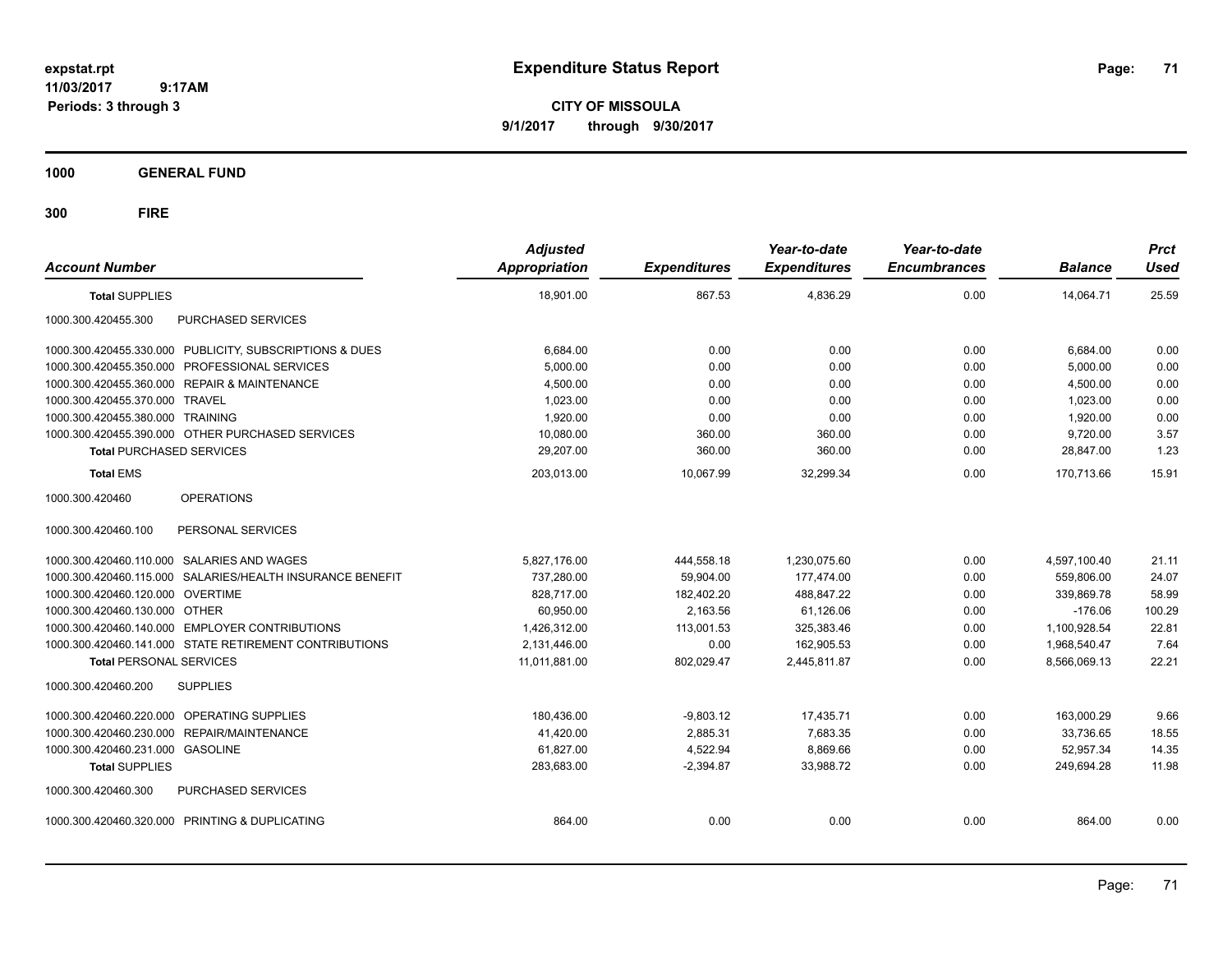**CITY OF MISSOULA 9/1/2017 through 9/30/2017**

**1000 GENERAL FUND**

| <b>Account Number</b>                                     | <b>Adjusted</b><br>Appropriation | <b>Expenditures</b> | Year-to-date<br><b>Expenditures</b> | Year-to-date<br><b>Encumbrances</b> | <b>Balance</b> | <b>Prct</b><br><b>Used</b> |
|-----------------------------------------------------------|----------------------------------|---------------------|-------------------------------------|-------------------------------------|----------------|----------------------------|
| 1000.300.420460.330.000 PUBLICITY, SUBSCRIPTIONS & DUES   | 312.00                           | 0.00                | 0.00                                | 0.00                                | 312.00         | 0.00                       |
| 1000.300.420460.350.000 PROFESSIONAL SERVICES             | 34,080.00                        | 0.00                | 0.00                                | 0.00                                | 34,080.00      | 0.00                       |
| 1000.300.420460.360.000 REPAIR & MAINTENANCE              | 22,400.00                        | 21.08               | 2,539.14                            | 0.00                                | 19,860.86      | 11.34                      |
| 1000.300.420460.370.000 TRAVEL                            | 6.158.00                         | 0.00                | 0.00                                | 0.00                                | 6,158.00       | 0.00                       |
| 1000.300.420460.380.000 TRAINING                          | 6,556.00                         | 0.00                | 0.00                                | 0.00                                | 6,556.00       | 0.00                       |
| 1000.300.420460.390.000 OTHER PURCHASED SERVICES          | 1,500.00                         | 0.00                | 0.00                                | 0.00                                | 1,500.00       | 0.00                       |
| <b>Total PURCHASED SERVICES</b>                           | 71,870.00                        | 21.08               | 2,539.14                            | 0.00                                | 69,330.86      | 3.53                       |
| CAPITAL OUTLAY<br>1000.300.420460.900                     |                                  |                     |                                     |                                     |                |                            |
| 1000.300.420460.940.000 MACHINERY & EQUIPMENT             | 0.00                             | 0.00                | 10.47                               | 0.00                                | $-10.47$       | 0.00                       |
| Total CAPITAL OUTLAY                                      | 0.00                             | 0.00                | 10.47                               | 0.00                                | $-10.47$       | 0.00                       |
| <b>Total OPERATIONS</b>                                   | 11,367,434.00                    | 799,655.68          | 2,482,350.20                        | 0.00                                | 8,885,083.80   | 21.84                      |
| <b>MAINTENANCE</b><br>1000.300.420490                     |                                  |                     |                                     |                                     |                |                            |
| 1000.300.420490.100<br>PERSONAL SERVICES                  |                                  |                     |                                     |                                     |                |                            |
| 1000.300.420490.110.000 SALARIES AND WAGES                | 168,562.00                       | 12,821.40           | 35,706.59                           | 0.00                                | 132,855.41     | 21.18                      |
| 1000.300.420490.115.000 SALARIES/HEALTH INSURANCE BENEFIT | 18,432.00                        | 1.536.00            | 4.608.00                            | 0.00                                | 13,824.00      | 25.00                      |
| 1000.300.420490.120.000 OVERTIME                          | 4.357.00                         | 228.16              | 1.038.96                            | 0.00                                | 3,318.04       | 23.85                      |
| 1000.300.420490.140.000 EMPLOYER CONTRIBUTIONS            | 39,057.00                        | 2,790.22            | 7,701.62                            | 0.00                                | 31,355.38      | 19.72                      |
| 1000.300.420490.141.000 STATE RETIREMENT CONTRIBUTIONS    | 60,978.00                        | 0.00                | 4,681.95                            | 0.00                                | 56,296.05      | 7.68                       |
| <b>Total PERSONAL SERVICES</b>                            | 291,386.00                       | 17,375.78           | 53,737.12                           | 0.00                                | 237,648.88     | 18.44                      |
| <b>SUPPLIES</b><br>1000.300.420490.200                    |                                  |                     |                                     |                                     |                |                            |
| 1000.300.420490.210.000 OFFICE SUPPLIES                   | 48.00                            | 0.00                | 0.00                                | 0.00                                | 48.00          | 0.00                       |
| 1000.300.420490.230.000 REPAIR/MAINTENANCE                | 3,600.00                         | 28.99               | 673.25                              | 0.00                                | 2,926.75       | 18.70                      |
| <b>Total SUPPLIES</b>                                     | 3,648.00                         | 28.99               | 673.25                              | 0.00                                | 2,974.75       | 18.46                      |
| 1000.300.420490.300<br>PURCHASED SERVICES                 |                                  |                     |                                     |                                     |                |                            |
| 1000.300.420490.330.000 PUBLICITY, SUBSCRIPTIONS & DUES   | 91.00                            | 0.00                | 0.00                                | 0.00                                | 91.00          | 0.00                       |
| 1000.300.420490.360.000 REPAIR & MAINTENANCE              | 1,700.00                         | $-1,300.00$         | 1,695.00                            | 0.00                                | 5.00           | 99.71                      |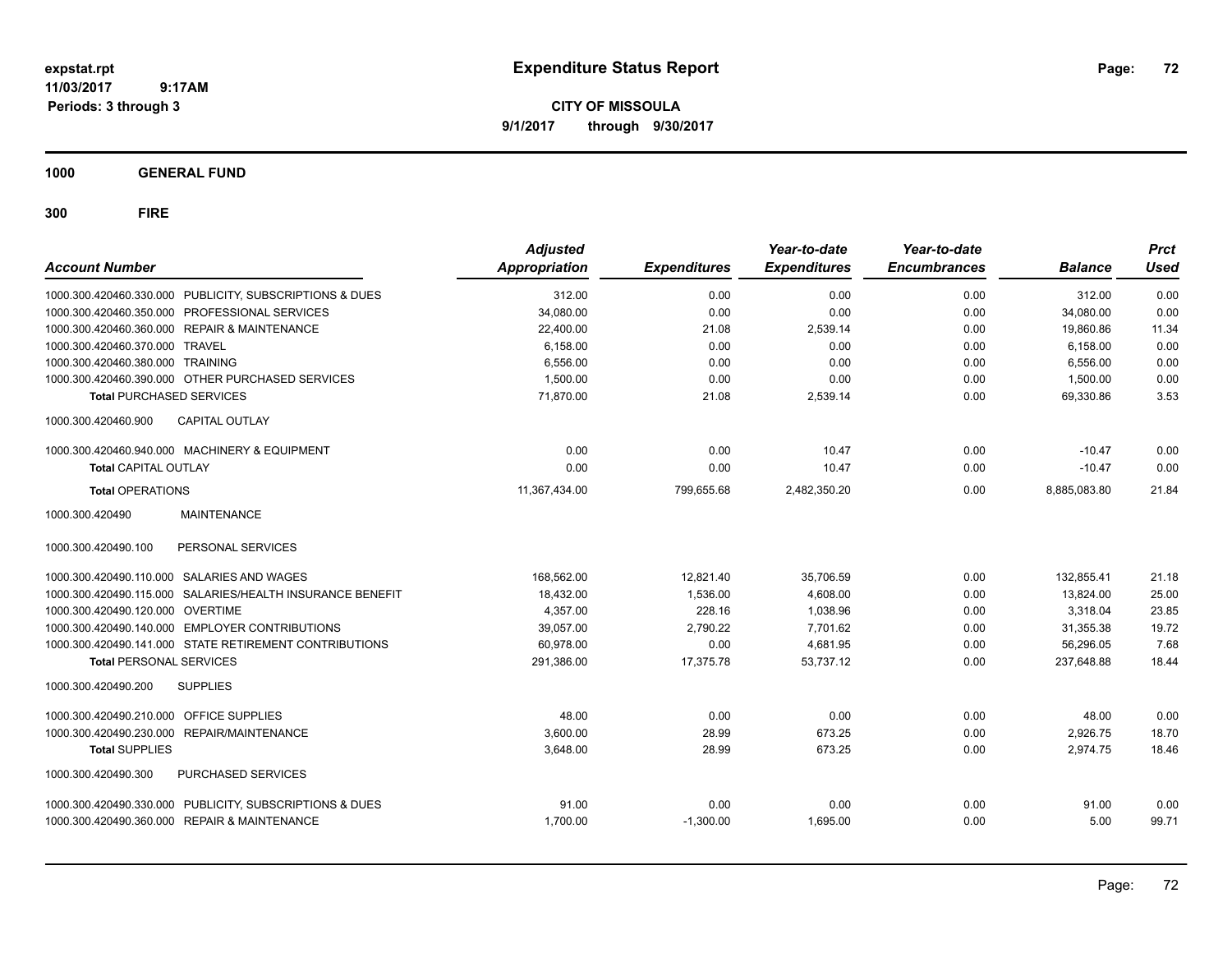**CITY OF MISSOULA 9/1/2017 through 9/30/2017**

**1000 GENERAL FUND**

**300 FIRE**

| <b>Account Number</b>                             | <b>Adjusted</b><br>Appropriation | <b>Expenditures</b> | Year-to-date<br><b>Expenditures</b> | Year-to-date<br><b>Encumbrances</b> | <b>Balance</b> | Prct<br><b>Used</b> |
|---------------------------------------------------|----------------------------------|---------------------|-------------------------------------|-------------------------------------|----------------|---------------------|
| 1000.300.420490.370.000 TRAVEL                    | 2,000.00                         | 0.00                | 0.00                                | 0.00                                | 2,000.00       | 0.00                |
| 1000.300.420490.380.000 TRAINING                  | 1,500.00                         | 0.00                | 0.00                                | 0.00                                | 1,500.00       | 0.00                |
| <b>Total PURCHASED SERVICES</b>                   | 5,291.00                         | $-1,300.00$         | 1,695.00                            | 0.00                                | 3,596.00       | 32.04               |
| <b>Total MAINTENANCE</b>                          | 300,325.00                       | 16,104.77           | 56,105.37                           | 0.00                                | 244,219.63     | 18.68               |
| PUBLIC SAFETY ONETIME EXPENSES<br>1000.300.429000 |                                  |                     |                                     |                                     |                |                     |
| 1000.300.429000.300<br><b>PURCHASED SERVICES</b>  |                                  |                     |                                     |                                     |                |                     |
| 1000.300.429000.370.000 TRAVEL                    | 12.341.00                        | 0.00                | 0.00                                | 0.00                                | 12.341.00      | 0.00                |
| 1000.300.429000.380.000 TRAINING                  | 9,780.00                         | 0.00                | 0.00                                | 0.00                                | 9,780.00       | 0.00                |
| <b>Total PUBLIC SAFETY ONETIME EXPENSES</b>       | 22,121.00                        | 0.00                | 0.00                                | 0.00                                | 22.121.00      | 0.00                |
| <b>Total FIRE</b>                                 | 13,803,698.00                    | 935,806.99          | 2,896,703.74                        | 0.00                                | 10.906.994.26  | 20.98               |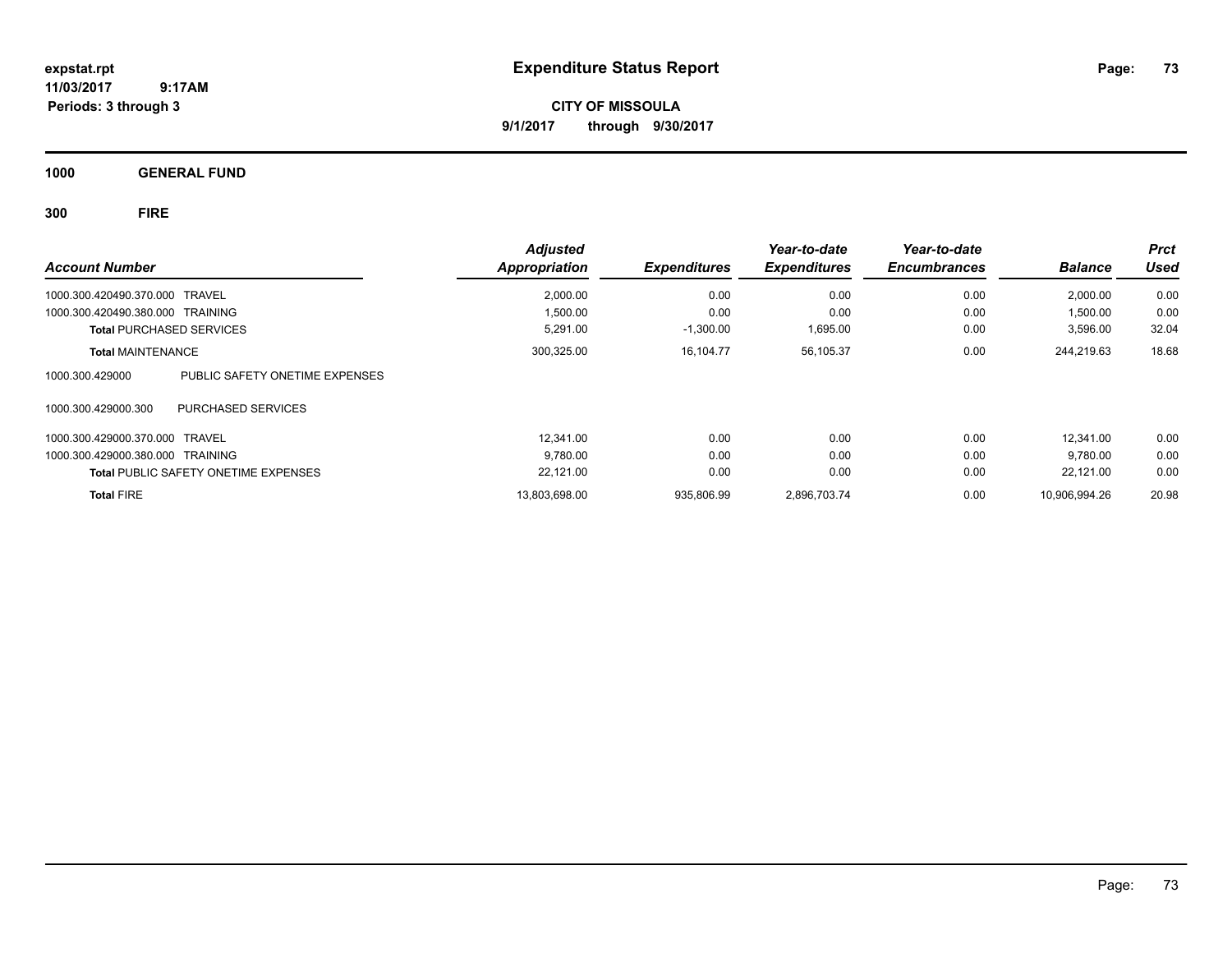**CITY OF MISSOULA 9/1/2017 through 9/30/2017**

**1000 GENERAL FUND**

|                                         |                                                        | <b>Adjusted</b> |                     | Year-to-date        | Year-to-date        |                | <b>Prct</b> |
|-----------------------------------------|--------------------------------------------------------|-----------------|---------------------|---------------------|---------------------|----------------|-------------|
| <b>Account Number</b>                   |                                                        | Appropriation   | <b>Expenditures</b> | <b>Expenditures</b> | <b>Encumbrances</b> | <b>Balance</b> | <b>Used</b> |
| 1000.320.420460                         | <b>OPERATIONS</b>                                      |                 |                     |                     |                     |                |             |
| 1000.320.420460.100                     | PERSONAL SERVICES                                      |                 |                     |                     |                     |                |             |
| <b>Total OPERATIONS</b>                 |                                                        | 0.00            | 0.00                | 0.00                | 0.00                | 0.00           | 0.00        |
| 1000.320.430210                         | <b>ADMINISTRATION</b>                                  |                 |                     |                     |                     |                |             |
| 1000.320.430210.100                     | PERSONAL SERVICES                                      |                 |                     |                     |                     |                |             |
|                                         | 1000.320.430210.110.000 SALARIES AND WAGES             | 108,161.00      | 8,620.95            | 23,725.06           | 0.00                | 84,435.94      | 21.93       |
| 1000.320.430210.120.000 OVERTIME        |                                                        | 0.00            | 0.00                | 17.36               | 0.00                | $-17.36$       | 0.00        |
| 1000.320.430210.130.000 OTHER           |                                                        | 0.00            | 40.06               | 120.19              | 0.00                | $-120.19$      | 0.00        |
|                                         | 1000.320.430210.140.000 EMPLOYER CONTRIBUTIONS         | 59,055.00       | 5,036.05            | 15,795.20           | 0.00                | 43,259.80      | 26.75       |
|                                         | 1000.320.430210.141.000 STATE RETIREMENT CONTRIBUTIONS | 100.00          | 0.00                | 195.37              | 0.00                | $-95.37$       | 195.37      |
| <b>Total PERSONAL SERVICES</b>          |                                                        | 167,316.00      | 13,697.06           | 39,853.18           | 0.00                | 127,462.82     | 23.82       |
| 1000.320.430210.200                     | <b>SUPPLIES</b>                                        |                 |                     |                     |                     |                |             |
| 1000.320.430210.210.000 OFFICE SUPPLIES |                                                        | 1,600.00        | 179.43              | 492.00              | 0.00                | 1,108.00       | 30.75       |
|                                         | 1000.320.430210.220.000 OPERATING SUPPLIES             | 8,440.00        | 755.07              | 2,502.09            | 0.00                | 5,937.91       | 29.65       |
| <b>Total SUPPLIES</b>                   |                                                        | 10,040.00       | 934.50              | 2,994.09            | 0.00                | 7,045.91       | 29.82       |
| 1000.320.430210.300                     | PURCHASED SERVICES                                     |                 |                     |                     |                     |                |             |
|                                         | 1000.320.430210.320.000 PRINTING & DUPLICATING         | 7,000.00        | 0.00                | 0.00                | 0.00                | 7.000.00       | 0.00        |
| 1000.320.430210.330.000                 | PUBLICITY, SUBSCRIPTIONS & DUES                        | 3,000.00        | 0.00                | 0.00                | 0.00                | 3,000.00       | 0.00        |
| 1000.320.430210.370.000                 | TRAVEL                                                 | 2,300.00        | 0.00                | 0.00                | 0.00                | 2,300.00       | 0.00        |
| 1000.320.430210.380.000 TRAINING        |                                                        | 1,500.00        | 0.00                | 0.00                | 0.00                | 1,500.00       | 0.00        |
|                                         | <b>Total PURCHASED SERVICES</b>                        | 13,800.00       | 0.00                | 0.00                | 0.00                | 13,800.00      | 0.00        |
| 1000.320.430210.900                     | <b>CAPITAL OUTLAY</b>                                  |                 |                     |                     |                     |                |             |
| <b>Total CAPITAL OUTLAY</b>             |                                                        | 0.00            | 0.00                | 0.00                | 0.00                | 0.00           | 0.00        |
| <b>Total ADMINISTRATION</b>             |                                                        | 191,156.00      | 14,631.56           | 42,847.27           | 0.00                | 148,308.73     | 22.41       |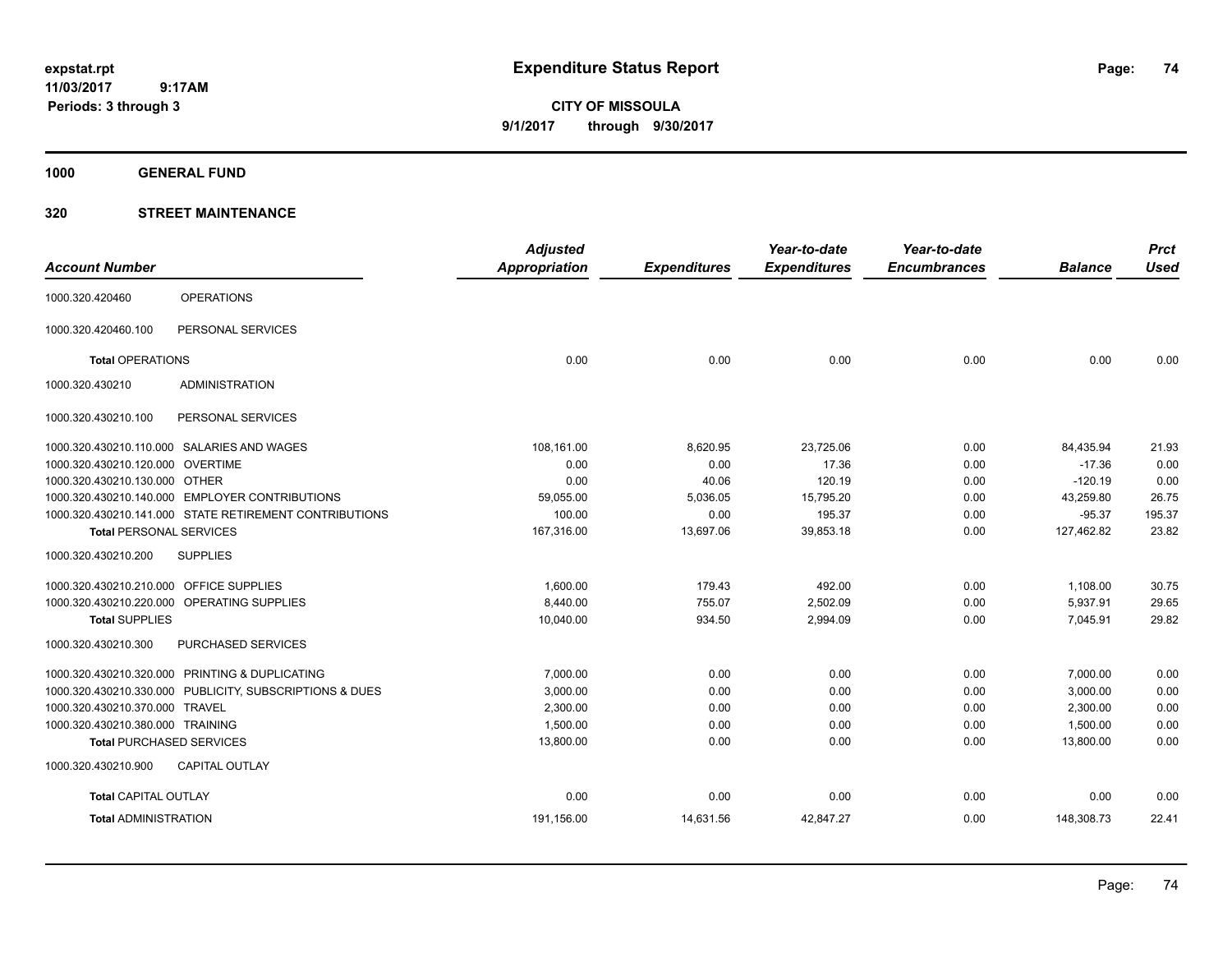**CITY OF MISSOULA 9/1/2017 through 9/30/2017**

**1000 GENERAL FUND**

|                                       |                                                        | <b>Adjusted</b>      |                     | Year-to-date        | Year-to-date        |                | <b>Prct</b> |
|---------------------------------------|--------------------------------------------------------|----------------------|---------------------|---------------------|---------------------|----------------|-------------|
| <b>Account Number</b>                 |                                                        | <b>Appropriation</b> | <b>Expenditures</b> | <b>Expenditures</b> | <b>Encumbrances</b> | <b>Balance</b> | <b>Used</b> |
| 1000.320.430220                       | <b>FACILITY</b>                                        |                      |                     |                     |                     |                |             |
| 1000.320.430220.100                   | PERSONAL SERVICES                                      |                      |                     |                     |                     |                |             |
|                                       | 1000.320.430220.110.000 SALARIES AND WAGES             | 49,027.00            | 3,967.22            | 10,918.30           | 0.00                | 38,108.70      | 22.27       |
| 1000.320.430220.120.000               | <b>OVERTIME</b>                                        | 0.00                 | 0.00                | 7.99                | 0.00                | $-7.99$        | 0.00        |
| 1000.320.430220.130.000 OTHER         |                                                        | 0.00                 | 18.37               | 55.11               | 0.00                | $-55.11$       | 0.00        |
|                                       | 1000.320.430220.140.000 EMPLOYER CONTRIBUTIONS         | 26,775.00            | 2,317.57            | 7,268.95            | 0.00                | 19,506.05      | 27.15       |
|                                       | 1000.320.430220.141.000 STATE RETIREMENT CONTRIBUTIONS | 55.00                | 0.00                | 0.00                | 0.00                | 55.00          | 0.00        |
| <b>Total PERSONAL SERVICES</b>        |                                                        | 75,857.00            | 6,303.16            | 18,250.35           | 0.00                | 57,606.65      | 24.06       |
| 1000.320.430220.200                   | <b>SUPPLIES</b>                                        |                      |                     |                     |                     |                |             |
|                                       | 1000.320.430220.220.000 OPERATING SUPPLIES             | 8,000.00             | 410.00              | 532.22              | 0.00                | 7,467.78       | 6.65        |
| <b>Total SUPPLIES</b>                 |                                                        | 8,000.00             | 410.00              | 532.22              | 0.00                | 7,467.78       | 6.65        |
| 1000.320.430220.300                   | PURCHASED SERVICES                                     |                      |                     |                     |                     |                |             |
| 1000.320.430220.343.000 WATER CHARGES |                                                        | 7,000.00             | 3,528.62            | 5,479.70            | 0.00                | 1,520.30       | 78.28       |
|                                       | 1000.320.430220.344.000 TELEPHONE SERVICE              | 1,821.00             | 168.34              | 168.65              | 0.00                | 1,652.35       | 9.26        |
|                                       | 1000.320.430220.350.000 PROFESSIONAL SERVICES          | 1,650.00             | 0.00                | 36.00               | 0.00                | 1,614.00       | 2.18        |
| <b>Total PURCHASED SERVICES</b>       |                                                        | 10,471.00            | 3,696.96            | 5,684.35            | 0.00                | 4,786.65       | 54.29       |
| 1000.320.430220.500                   | <b>FIXED CHARGES</b>                                   |                      |                     |                     |                     |                |             |
| 1000.320.430220.500.000 FIXED CHARGES |                                                        | 9,000.00             | 698.40              | 1,078.40            | 0.00                | 7,921.60       | 11.98       |
| <b>Total FIXED CHARGES</b>            |                                                        | 9,000.00             | 698.40              | 1,078.40            | 0.00                | 7,921.60       | 11.98       |
| <b>Total FACILITY</b>                 |                                                        | 103,328.00           | 11,108.52           | 25,545.32           | 0.00                | 77,782.68      | 24.72       |
| 1000.320.430221                       | CENTRALIZED MAINT, TOOLS & FENCE                       |                      |                     |                     |                     |                |             |
| 1000.320.430221.100                   | PERSONAL SERVICES                                      |                      |                     |                     |                     |                |             |
|                                       | Total CENTRALIZED MAINT, TOOLS & FENCE                 | 0.00                 | 0.00                | 0.00                | 0.00                | 0.00           | 0.00        |
| 1000.320.430230                       | STREET RESTORATION                                     |                      |                     |                     |                     |                |             |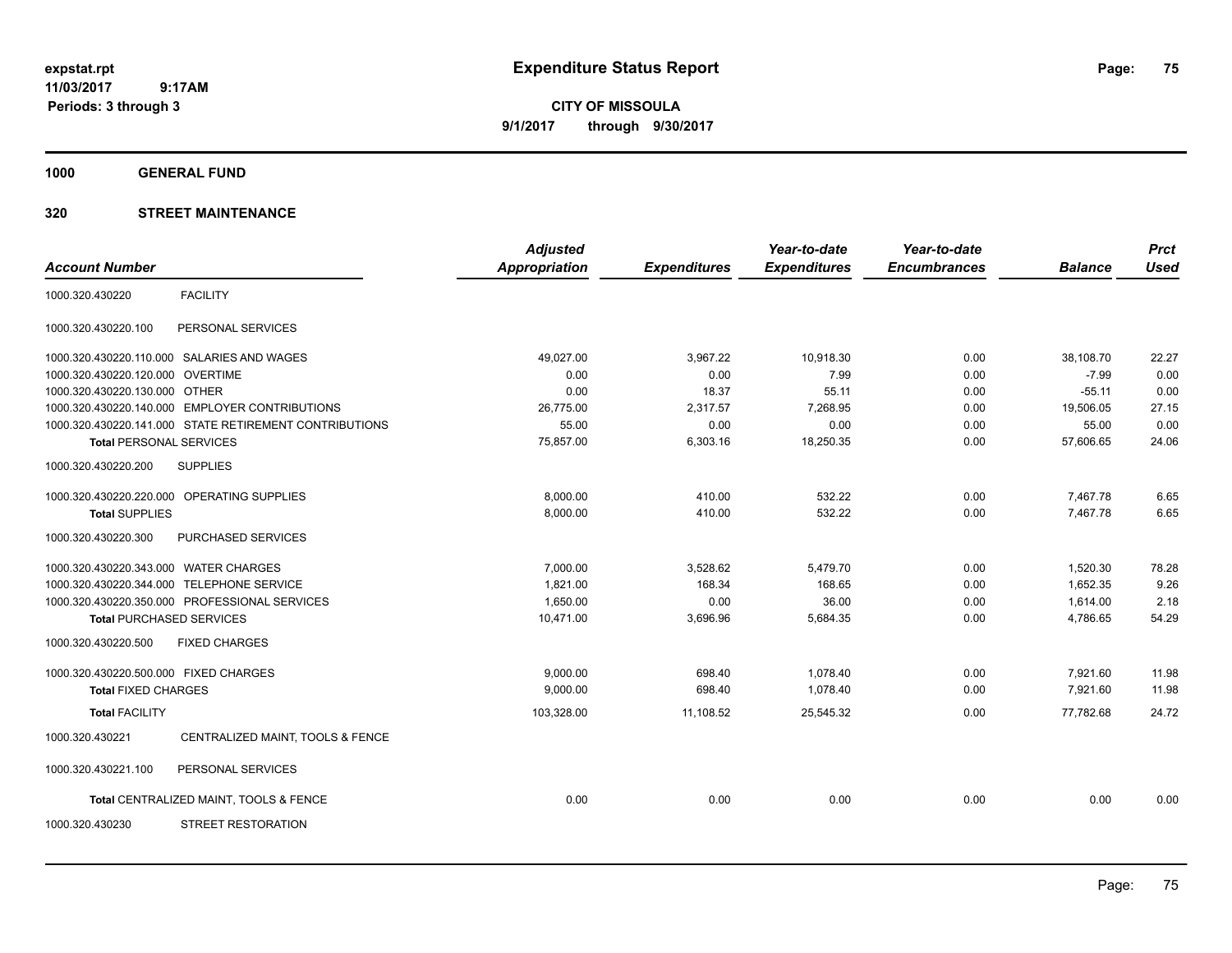**CITY OF MISSOULA 9/1/2017 through 9/30/2017**

**1000 GENERAL FUND**

|                                                        | <b>Adjusted</b>      |                     | Year-to-date        | Year-to-date        |                | <b>Prct</b> |
|--------------------------------------------------------|----------------------|---------------------|---------------------|---------------------|----------------|-------------|
| <b>Account Number</b>                                  | <b>Appropriation</b> | <b>Expenditures</b> | <b>Expenditures</b> | <b>Encumbrances</b> | <b>Balance</b> | <b>Used</b> |
| PERSONAL SERVICES<br>1000.320.430230.100               |                      |                     |                     |                     |                |             |
| 1000.320.430230.110.000 SALARIES AND WAGES             | 323.029.00           | 26,072.66           | 71.753.49           | 0.00                | 251.275.51     | 22.21       |
| 1000.320.430230.120.000 OVERTIME                       | 3.000.00             | 0.00                | 52.52               | 0.00                | 2.947.48       | 1.75        |
| 1000.320.430230.130.000 OTHER                          | 0.00                 | 120.97              | 362.91              | 0.00                | $-362.91$      | 0.00        |
| 1000.320.430230.140.000 EMPLOYER CONTRIBUTIONS         | 177,125.00           | 15,228.73           | 47,764.31           | 0.00                | 129,360.69     | 26.97       |
| 1000.320.430230.141.000 STATE RETIREMENT CONTRIBUTIONS | 329.00               | 0.00                | 0.00                | 0.00                | 329.00         | 0.00        |
| <b>Total PERSONAL SERVICES</b>                         | 503,483.00           | 41,422.36           | 119,933.23          | 0.00                | 383,549.77     | 23.82       |
| 1000.320.430230.200<br><b>SUPPLIES</b>                 |                      |                     |                     |                     |                |             |
| 1000.320.430230.220.000 OPERATING SUPPLIES             | 1,599.00             | 0.00                | 0.00                | 0.00                | 1,599.00       | 0.00        |
| 1000.320.430230.230.000 REPAIR/MAINTENANCE             | 25,009.00            | 102.72              | 102.72              | 0.00                | 24,906.28      | 0.41        |
| 1000.320.430230.231.000 GASOLINE                       | 74,487.00            | 12,326.15           | 12,326.15           | 0.00                | 62,160.85      | 16.55       |
| <b>Total SUPPLIES</b>                                  | 101,095.00           | 12,428.87           | 12,428.87           | 0.00                | 88,666.13      | 12.29       |
| 1000.320.430230.300<br>PURCHASED SERVICES              |                      |                     |                     |                     |                |             |
| 1000.320.430230.345.000 GARBAGE                        | 5,570.00             | 77.90               | 77.90               | 0.00                | 5,492.10       | 1.40        |
| 1000.320.430230.350.000 PROFESSIONAL SERVICES          | 1,000.00             | 0.00                | 0.00                | 0.00                | 1,000.00       | 0.00        |
| 1000.320.430230.360.000 REPAIR & MAINTENANCE           | 2,000.00             | 35.00               | 35.00               | 0.00                | 1,965.00       | 1.75        |
| <b>Total PURCHASED SERVICES</b>                        | 8,570.00             | 112.90              | 112.90              | 0.00                | 8,457.10       | 1.32        |
| 1000.320.430230.400<br><b>BUILDING MATERIALS</b>       |                      |                     |                     |                     |                |             |
| 1000.320.430230.400.000 BUILDING MATERIALS             | 17,598.00            | 0.00                | 0.00                | 0.00                | 17,598.00      | 0.00        |
| <b>Total BUILDING MATERIALS</b>                        | 17,598.00            | 0.00                | 0.00                | 0.00                | 17.598.00      | 0.00        |
| 1000.320.430230.500<br><b>FIXED CHARGES</b>            |                      |                     |                     |                     |                |             |
| 1000.320.430230.500.000 FIXED CHARGES                  | 5,500.00             | 0.00                | 2,470.00            | 0.00                | 3,030.00       | 44.91       |
| <b>Total FIXED CHARGES</b>                             | 5,500.00             | 0.00                | 2,470.00            | 0.00                | 3,030.00       | 44.91       |
| <b>CAPITAL OUTLAY</b><br>1000.320.430230.900           |                      |                     |                     |                     |                |             |
| <b>Total CAPITAL OUTLAY</b>                            | 0.00                 | 0.00                | 0.00                | 0.00                | 0.00           | 0.00        |
|                                                        |                      |                     |                     |                     |                |             |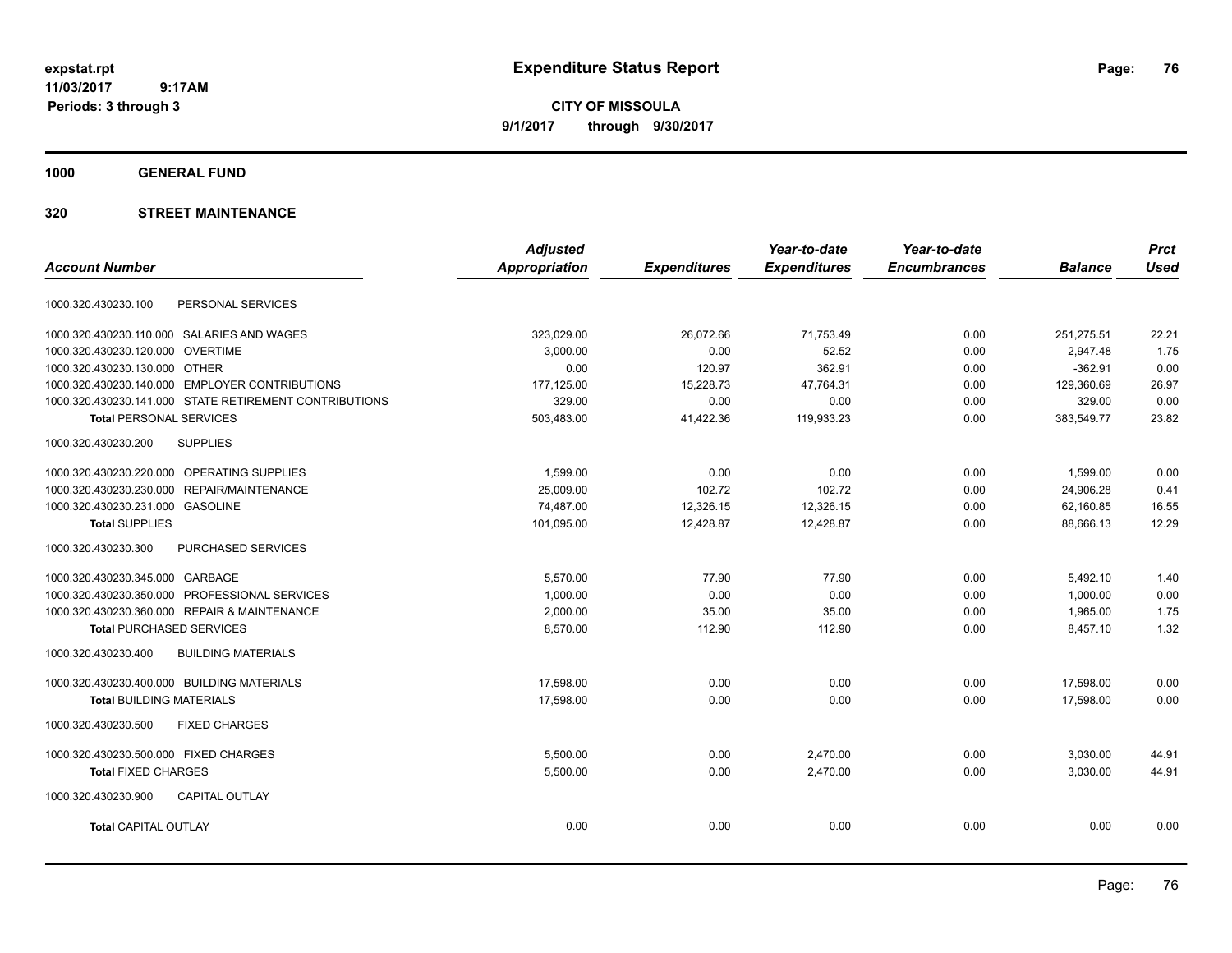**CITY OF MISSOULA 9/1/2017 through 9/30/2017**

**1000 GENERAL FUND**

| <b>Account Number</b>                 |                                                        | <b>Adjusted</b><br><b>Appropriation</b> | <b>Expenditures</b> | Year-to-date<br><b>Expenditures</b> | Year-to-date<br><b>Encumbrances</b> | <b>Balance</b> | <b>Prct</b><br><b>Used</b> |
|---------------------------------------|--------------------------------------------------------|-----------------------------------------|---------------------|-------------------------------------|-------------------------------------|----------------|----------------------------|
| <b>Total STREET RESTORATION</b>       |                                                        | 636,246.00                              | 53,964.13           | 134,945.00                          | 0.00                                | 501,301.00     | 21.21                      |
| 1000.320.430240                       | <b>STREET MAINTENANCE</b>                              |                                         |                     |                                     |                                     |                |                            |
| 1000.320.430240.100                   | PERSONAL SERVICES                                      |                                         |                     |                                     |                                     |                |                            |
|                                       | 1000.320.430240.110.000 SALARIES AND WAGES             | 438,400.00                              | 35,391.90           | 97,400.69                           | 0.00                                | 340,999.31     | 22.22                      |
| 1000.320.430240.120.000 OVERTIME      |                                                        | 2,100.00                                | 0.00                | 71.29                               | 0.00                                | 2,028.71       | 3.39                       |
| 1000.320.430240.130.000 OTHER         |                                                        | 3,000.00                                | 164.17              | 492.50                              | 0.00                                | 2,507.50       | 16.42                      |
|                                       | 1000.320.430240.140.000 EMPLOYER CONTRIBUTIONS         | 240,382.00                              | 19,294.36           | 64,994.85                           | 0.00                                | 175,387.15     | 27.04                      |
|                                       | 1000.320.430240.141.000 STATE RETIREMENT CONTRIBUTIONS | 446.00                                  | 0.00                | 0.00                                | 0.00                                | 446.00         | 0.00                       |
| <b>Total PERSONAL SERVICES</b>        |                                                        | 684,328.00                              | 54,850.43           | 162,959.33                          | 0.00                                | 521,368.67     | 23.81                      |
| 1000.320.430240.200                   | <b>SUPPLIES</b>                                        |                                         |                     |                                     |                                     |                |                            |
|                                       | 1000.320.430240.220.000 OPERATING SUPPLIES             | 1,599.00                                | 0.00                | 0.00                                | 0.00                                | 1,599.00       | 0.00                       |
|                                       | 1000.320.430240.230.000 REPAIR/MAINTENANCE             | 19,455.00                               | 0.00                | 0.00                                | 0.00                                | 19,455.00      | 0.00                       |
| 1000.320.430240.231.000 GASOLINE      |                                                        | 14,132.00                               | 294.94              | 512.95                              | 0.00                                | 13,619.05      | 3.63                       |
| <b>Total SUPPLIES</b>                 |                                                        | 35,186.00                               | 294.94              | 512.95                              | 0.00                                | 34,673.05      | 1.46                       |
| 1000.320.430240.300                   | PURCHASED SERVICES                                     |                                         |                     |                                     |                                     |                |                            |
| 1000.320.430240.345.000 GARBAGE       |                                                        | 2,228.00                                | 0.00                | 0.00                                | 0.00                                | 2,228.00       | 0.00                       |
|                                       | 1000.320.430240.350.000 PROFESSIONAL SERVICES          | 2,000.00                                | 0.00                | 0.00                                | 0.00                                | 2,000.00       | 0.00                       |
|                                       | 1000.320.430240.360.000 REPAIR & MAINTENANCE           | 0.00                                    | 883.11              | 1,073.11                            | 0.00                                | $-1,073.11$    | 0.00                       |
| <b>Total PURCHASED SERVICES</b>       |                                                        | 4,228.00                                | 883.11              | 1,073.11                            | 0.00                                | 3,154.89       | 25.38                      |
| 1000.320.430240.400                   | <b>BUILDING MATERIALS</b>                              |                                         |                     |                                     |                                     |                |                            |
|                                       | 1000.320.430240.400.000 BUILDING MATERIALS             | 44.665.00                               | 0.00                | 0.00                                | 0.00                                | 44,665.00      | 0.00                       |
| <b>Total BUILDING MATERIALS</b>       |                                                        | 44,665.00                               | 0.00                | 0.00                                | 0.00                                | 44.665.00      | 0.00                       |
| 1000.320.430240.500                   | <b>FIXED CHARGES</b>                                   |                                         |                     |                                     |                                     |                |                            |
| 1000.320.430240.500.000 FIXED CHARGES |                                                        | 5,000.00                                | 0.00                | 0.00                                | 0.00                                | 5,000.00       | 0.00                       |
| <b>Total FIXED CHARGES</b>            |                                                        | 5,000.00                                | 0.00                | 0.00                                | 0.00                                | 5,000.00       | 0.00                       |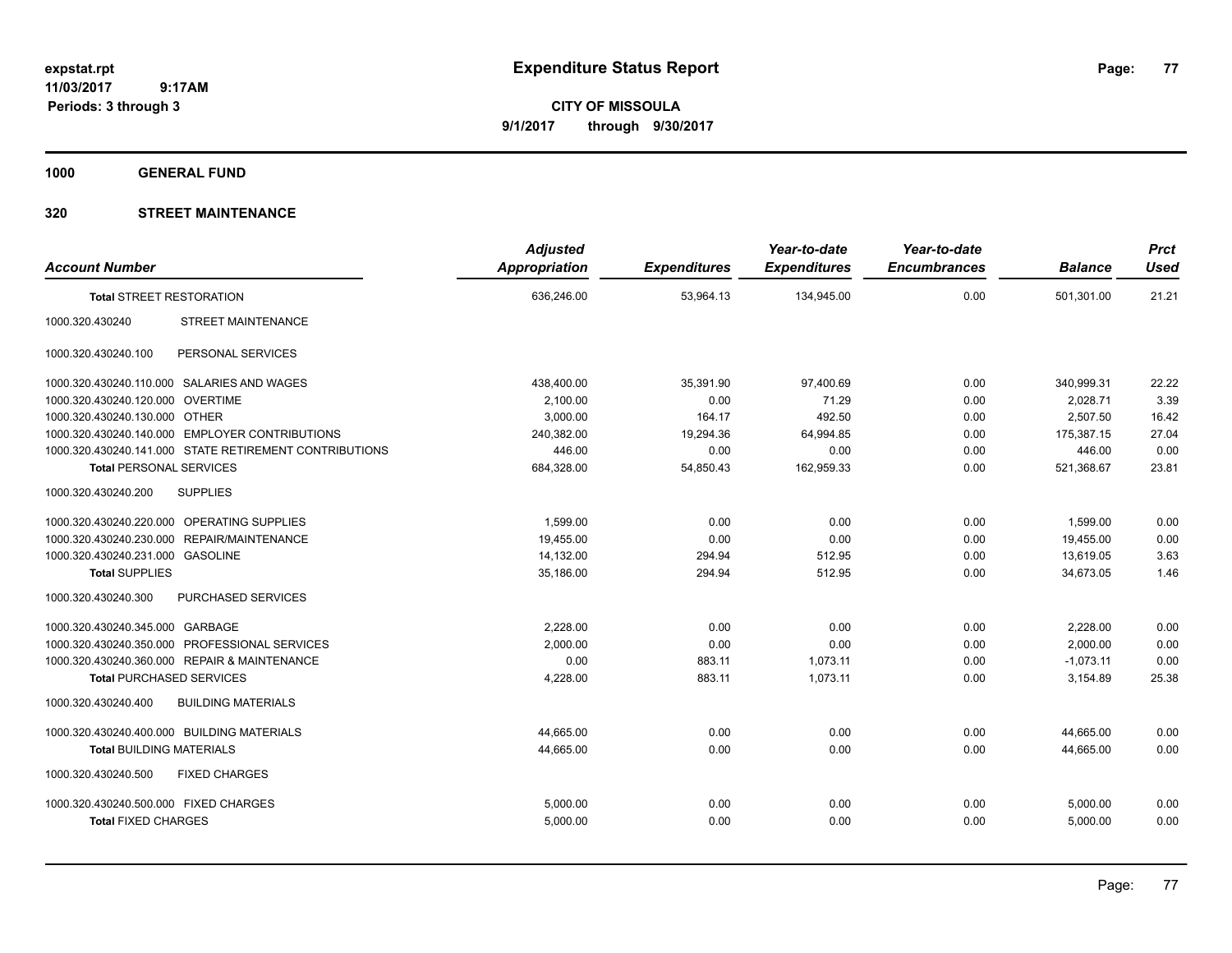**CITY OF MISSOULA 9/1/2017 through 9/30/2017**

**1000 GENERAL FUND**

|                                                        | <b>Adjusted</b> |                     | Year-to-date        | Year-to-date        |                | <b>Prct</b> |
|--------------------------------------------------------|-----------------|---------------------|---------------------|---------------------|----------------|-------------|
| <b>Account Number</b>                                  | Appropriation   | <b>Expenditures</b> | <b>Expenditures</b> | <b>Encumbrances</b> | <b>Balance</b> | <b>Used</b> |
| <b>CAPITAL OUTLAY</b><br>1000.320.430240.900           |                 |                     |                     |                     |                |             |
| <b>Total CAPITAL OUTLAY</b>                            | 0.00            | 0.00                | 0.00                | 0.00                | 0.00           | 0.00        |
| <b>Total STREET MAINTENANCE</b>                        | 773,407.00      | 56,028.48           | 164,545.39          | 0.00                | 608,861.61     | 21.28       |
| 1000.320.430251<br>ICE & SNOW REMOVAL                  |                 |                     |                     |                     |                |             |
| PERSONAL SERVICES<br>1000.320.430251.100               |                 |                     |                     |                     |                |             |
| 1000.320.430251.110.000 SALARIES AND WAGES             | 149,978.00      | 12,123.10           | 33,363.48           | 0.00                | 116,614.52     | 22.25       |
| 1000.320.430251.120.000 OVERTIME                       | 4,950.00        | 0.00                | 24.42               | 0.00                | 4,925.58       | 0.49        |
| 1000.320.430251.130.000 OTHER                          | 0.00            | 56.18               | 168.54              | 0.00                | $-168.54$      | 0.00        |
| 1000.320.430251.140.000 EMPLOYER CONTRIBUTIONS         | 83,110.00       | 7,079.14            | 22,205.31           | 0.00                | 60,904.69      | 26.72       |
| 1000.320.430251.141.000 STATE RETIREMENT CONTRIBUTIONS | 153.00          | 0.00                | 0.00                | 0.00                | 153.00         | 0.00        |
| <b>Total PERSONAL SERVICES</b>                         | 238,191.00      | 19,258.42           | 55,761.75           | 0.00                | 182,429.25     | 23.41       |
| 1000.320.430251.200<br><b>SUPPLIES</b>                 |                 |                     |                     |                     |                |             |
| 1000.320.430251.220.000 OPERATING SUPPLIES             | 148,548.00      | 0.00                | 0.00                | 0.00                | 148,548.00     | 0.00        |
| 1000.320.430251.230.000 REPAIR/MAINTENANCE             | 14,316.00       | 0.00                | 0.00                | 0.00                | 14,316.00      | 0.00        |
| 1000.320.430251.231.000 GASOLINE                       | 86,170.00       | 0.00                | 0.00                | 0.00                | 86,170.00      | 0.00        |
| <b>Total SUPPLIES</b>                                  | 249,034.00      | 0.00                | 0.00                | 0.00                | 249,034.00     | 0.00        |
| 1000.320.430251.300<br>PURCHASED SERVICES              |                 |                     |                     |                     |                |             |
| 1000.320.430251.360.000 REPAIR & MAINTENANCE           | 5,000.00        | 0.00                | 0.00                | 0.00                | 5,000.00       | 0.00        |
| <b>Total PURCHASED SERVICES</b>                        | 5,000.00        | 0.00                | 0.00                | 0.00                | 5,000.00       | 0.00        |
| 1000.320.430251.500<br><b>FIXED CHARGES</b>            |                 |                     |                     |                     |                |             |
| 1000.320.430251.500.000 FIXED CHARGES                  | 2.000.00        | 0.00                | 0.00                | 0.00                | 2,000.00       | 0.00        |
| <b>Total FIXED CHARGES</b>                             | 2,000.00        | 0.00                | 0.00                | 0.00                | 2,000.00       | 0.00        |
| 1000.320.430251.900<br><b>CAPITAL OUTLAY</b>           |                 |                     |                     |                     |                |             |
| <b>Total CAPITAL OUTLAY</b>                            | 0.00            | 0.00                | 0.00                | 0.00                | 0.00           | 0.00        |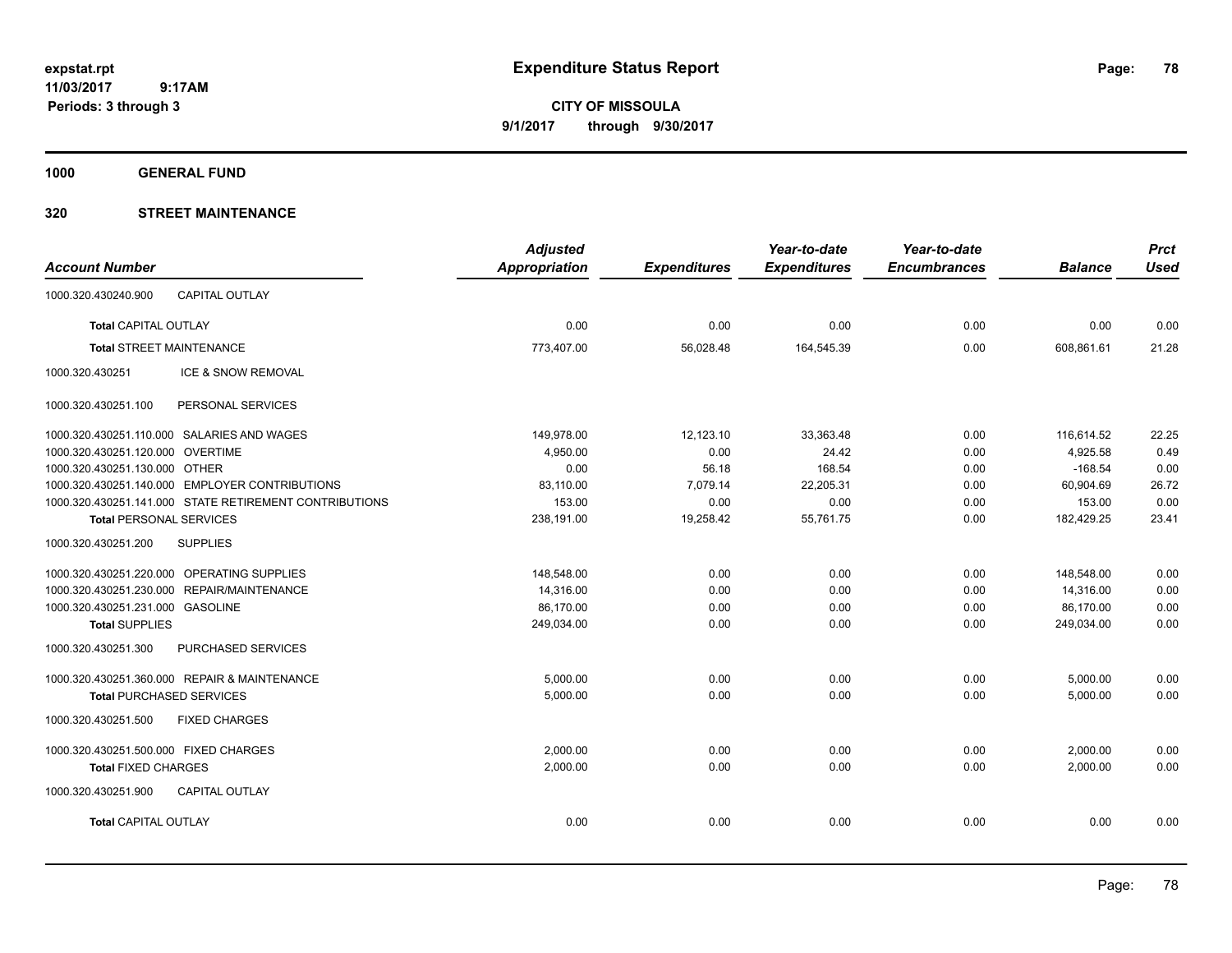**CITY OF MISSOULA 9/1/2017 through 9/30/2017**

**1000 GENERAL FUND**

| <b>Account Number</b>                                    | <b>Adjusted</b><br><b>Appropriation</b> | <b>Expenditures</b> | Year-to-date<br><b>Expenditures</b> | Year-to-date<br><b>Encumbrances</b> | <b>Balance</b> | <b>Prct</b><br><b>Used</b> |
|----------------------------------------------------------|-----------------------------------------|---------------------|-------------------------------------|-------------------------------------|----------------|----------------------------|
| Total ICE & SNOW REMOVAL                                 | 494,225.00                              | 19,258.42           | 55,761.75                           | 0.00                                | 438,463.25     | 11.28                      |
| 1000.320.430252<br><b>STREET CLEANING</b>                |                                         |                     |                                     |                                     |                |                            |
| 1000.320.430252.100<br>PERSONAL SERVICES                 |                                         |                     |                                     |                                     |                |                            |
| 1000.320.430252.110.000 SALARIES AND WAGES               | 373,507.00                              | 30,167.82           | 83,023.53                           | 0.00                                | 290,483.47     | 22.23                      |
| 1000.320.430252.120.000 OVERTIME                         | 4,950.00                                | 0.00                | 60.76                               | 0.00                                | 4,889.24       | 1.23                       |
| 1000.320.430252.130.000 OTHER                            | 3,000.00                                | 140.25              | 420.75                              | 0.00                                | 2,579.25       | 14.03                      |
| 1000.320.430252.140.000 EMPLOYER CONTRIBUTIONS           | 205,646.00                              | 17,617.93           | 56,835.88                           | 0.00                                | 148,810.12     | 27.64                      |
| 1000.320.430252.141.000 STATE RETIREMENT CONTRIBUTIONS   | 382.00                                  | 0.00                | 0.00                                | 0.00                                | 382.00         | 0.00                       |
| <b>Total PERSONAL SERVICES</b>                           | 587,485.00                              | 47,926.00           | 140,340.92                          | 0.00                                | 447,144.08     | 23.89                      |
| 1000.320.430252.200<br><b>SUPPLIES</b>                   |                                         |                     |                                     |                                     |                |                            |
| 1000.320.430252.220.000 OPERATING SUPPLIES               | 2,132.00                                | 0.00                | 0.00                                | 0.00                                | 2,132.00       | 0.00                       |
| 1000.320.430252.230.000 REPAIR/MAINTENANCE               | 25,435.00                               | 0.00                | 0.00                                | 0.00                                | 25,435.00      | 0.00                       |
| 1000.320.430252.231.000 GASOLINE                         | 43,814.00                               | 0.00                | 0.00                                | 0.00                                | 43,814.00      | 0.00                       |
| <b>Total SUPPLIES</b>                                    | 71,381.00                               | 0.00                | 0.00                                | 0.00                                | 71,381.00      | 0.00                       |
| PURCHASED SERVICES<br>1000.320.430252.300                |                                         |                     |                                     |                                     |                |                            |
| 1000.320.430252.350.000 PROFESSIONAL SERVICES            | 500.00                                  | 0.00                | 0.00                                | 0.00                                | 500.00         | 0.00                       |
| 1000.320.430252.360.000 REPAIR & MAINTENANCE             | 14,000.00                               | 0.00                | 0.00                                | 0.00                                | 14,000.00      | 0.00                       |
| <b>Total PURCHASED SERVICES</b>                          | 14,500.00                               | 0.00                | 0.00                                | 0.00                                | 14,500.00      | 0.00                       |
| <b>BUILDING MATERIALS</b><br>1000.320.430252.400         |                                         |                     |                                     |                                     |                |                            |
| <b>Total BUILDING MATERIALS</b>                          | 0.00                                    | 0.00                | 0.00                                | 0.00                                | 0.00           | 0.00                       |
| <b>FIXED CHARGES</b><br>1000.320.430252.500              |                                         |                     |                                     |                                     |                |                            |
| 1000.320.430252.500.000 FIXED CHARGES                    | 9.000.00                                | 0.00                | 0.00                                | 0.00                                | 9,000.00       | 0.00                       |
| <b>Total FIXED CHARGES</b>                               | 9,000.00                                | 0.00                | 0.00                                | 0.00                                | 9,000.00       | 0.00                       |
| <b>GRANTS &amp; CONTRIBUTIONS</b><br>1000.320.430252.700 |                                         |                     |                                     |                                     |                |                            |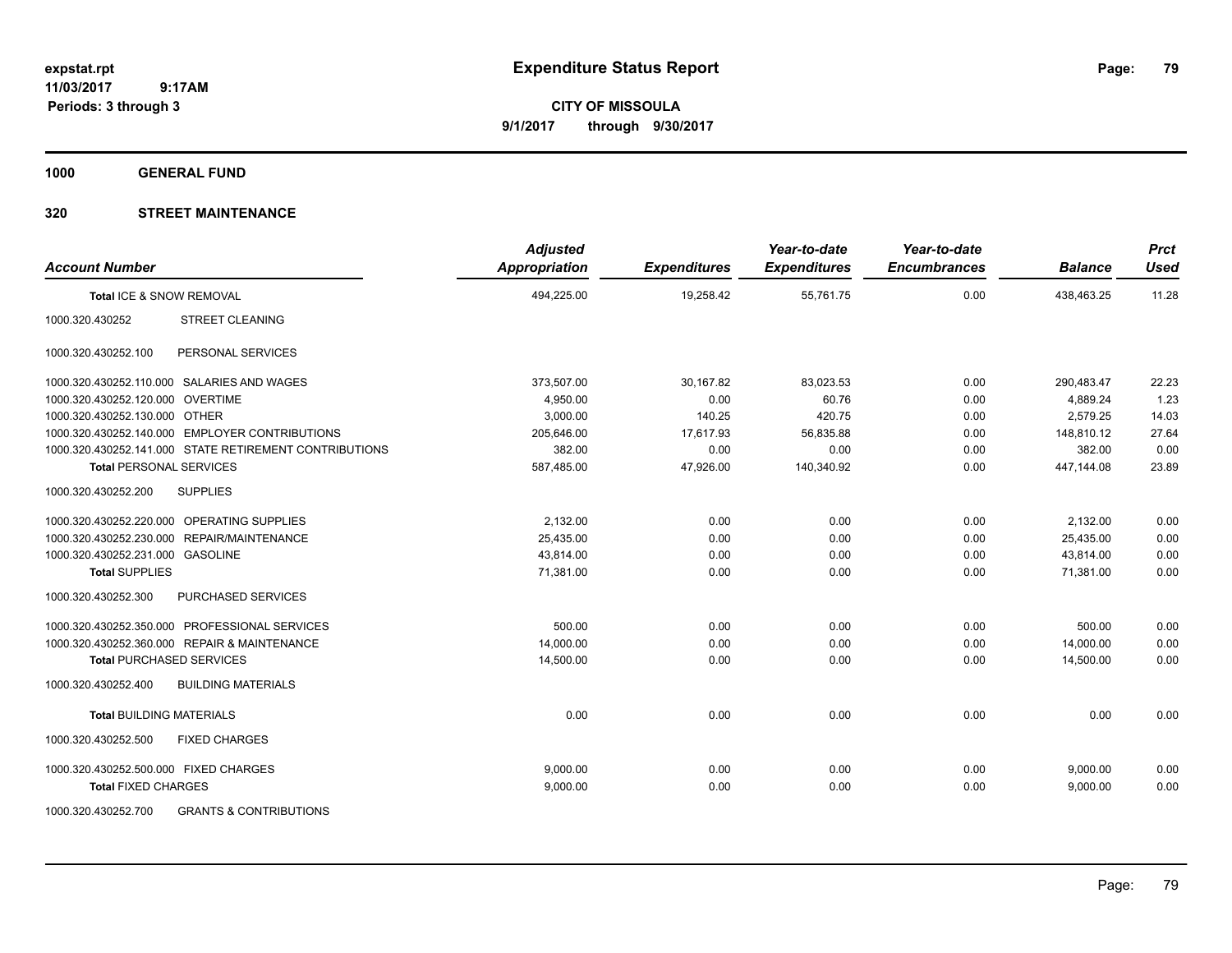**Periods: 3 through 3**

**CITY OF MISSOULA 9/1/2017 through 9/30/2017**

**1000 GENERAL FUND**

| <b>Account Number</b>          |                                         | <b>Adjusted</b><br><b>Appropriation</b> | <b>Expenditures</b> | Year-to-date<br><b>Expenditures</b> | Year-to-date<br><b>Encumbrances</b> | <b>Balance</b> | <b>Prct</b><br><b>Used</b> |
|--------------------------------|-----------------------------------------|-----------------------------------------|---------------------|-------------------------------------|-------------------------------------|----------------|----------------------------|
|                                | <b>Total GRANTS &amp; CONTRIBUTIONS</b> | 0.00                                    | 0.00                | 0.00                                | 0.00                                | 0.00           | 0.00                       |
| <b>Total STREET CLEANING</b>   |                                         | 682,366.00                              | 47,926.00           | 140,340.92                          | 0.00                                | 542,025.08     | 20.57                      |
| 1000.320.430270                | <b>COMMUNICATIONS MAINTENANCE</b>       |                                         |                     |                                     |                                     |                |                            |
| 1000.320.430270.100            | PERSONAL SERVICES                       |                                         |                     |                                     |                                     |                |                            |
| <b>Total PERSONAL SERVICES</b> |                                         | 0.00                                    | 0.00                | 0.00                                | 0.00                                | 0.00           | 0.00                       |
| 1000.320.430270.200            | <b>SUPPLIES</b>                         |                                         |                     |                                     |                                     |                |                            |
| <b>Total SUPPLIES</b>          |                                         | 0.00                                    | 0.00                | 0.00                                | 0.00                                | 0.00           | 0.00                       |
| 1000.320.430270.900            | <b>CAPITAL OUTLAY</b>                   |                                         |                     |                                     |                                     |                |                            |
| 1000.320.430270.930.000        | <b>IMPROVEMENTS</b>                     | 104,814.00                              | 5,336.34            | 5,336.34                            | 0.00                                | 99,477.66      | 5.09                       |
|                                | <b>Total COMMUNICATIONS MAINTENANCE</b> | 104,814.00                              | 5,336.34            | 5,336.34                            | 0.00                                | 99,477.66      | 5.09                       |
| 1000.320.490504                | <b>DEBT SERVICE</b>                     |                                         |                     |                                     |                                     |                |                            |
| 1000.320.490504.600            | <b>DEBT SERVICE</b>                     |                                         |                     |                                     |                                     |                |                            |
| <b>Total DEBT SERVICE</b>      |                                         | 0.00                                    | 0.00                | 0.00                                | 0.00                                | 0.00           | 0.00                       |
|                                | <b>Total STREET MAINTENANCE</b>         | 2,985,542.00                            | 208,253.45          | 569,321.99                          | 0.00                                | 2,416,220.01   | 19.07                      |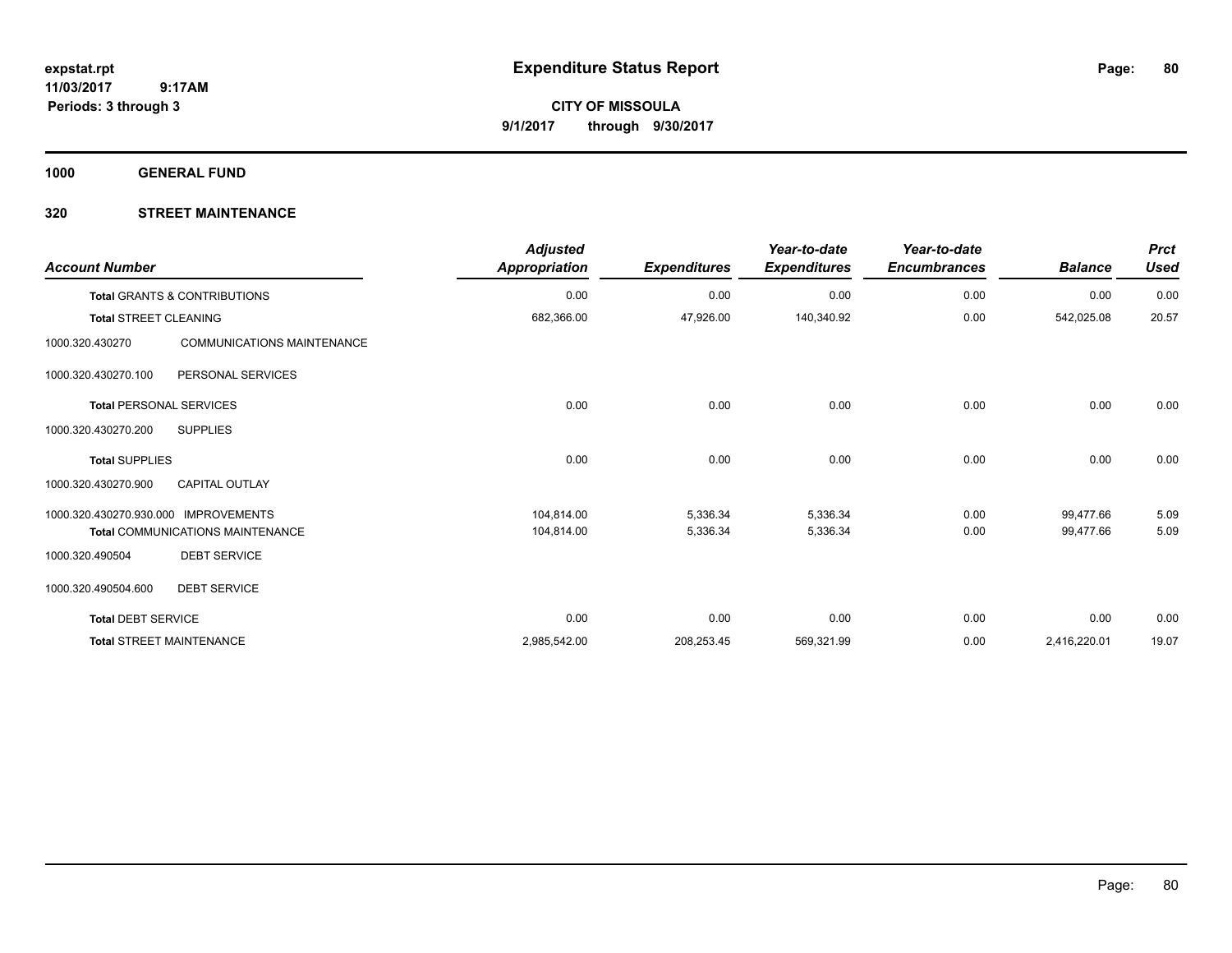**CITY OF MISSOULA 9/1/2017 through 9/30/2017**

**1000 GENERAL FUND**

# **321 FACIITIES MAINTENANCE**

|                                         |                                                         | <b>Adjusted</b>      |                     | Year-to-date        | Year-to-date        |                | <b>Prct</b> |
|-----------------------------------------|---------------------------------------------------------|----------------------|---------------------|---------------------|---------------------|----------------|-------------|
| <b>Account Number</b>                   |                                                         | <b>Appropriation</b> | <b>Expenditures</b> | <b>Expenditures</b> | <b>Encumbrances</b> | <b>Balance</b> | <b>Used</b> |
| 1000.321.411810                         | <b>FACILITY MAINTENANCE</b>                             |                      |                     |                     |                     |                |             |
| 1000.321.411810.100                     | PERSONAL SERVICES                                       |                      |                     |                     |                     |                |             |
|                                         | 1000.321.411810.110.000 SALARIES AND WAGES              | 0.00                 | 7.707.04            | 21,165.39           | 0.00                | $-21.165.39$   | 0.00        |
| 1000.321.411810.120.000 OVERTIME        |                                                         | 0.00                 | 0.00                | 6.34                | 0.00                | $-6.34$        | 0.00        |
| 1000.321.411810.130.000 OTHER           |                                                         | 0.00                 | 9.80                | 29.40               | 0.00                | $-29.40$       | 0.00        |
|                                         | 1000.321.411810.140.000 EMPLOYER CONTRIBUTIONS          | 0.00                 | 2,409.12            | 7,135.02            | 0.00                | $-7.135.02$    | 0.00        |
|                                         | <b>Total FACILITY MAINTENANCE</b>                       | 0.00                 | 10,125.96           | 28,336.15           | 0.00                | $-28,336.15$   | 0.00        |
| 1000.321.431310                         | <b>ADMINISTRATION</b>                                   |                      |                     |                     |                     |                |             |
| 1000.321.431310.100                     | PERSONAL SERVICES                                       |                      |                     |                     |                     |                |             |
|                                         | 1000.321.431310.110.000 SALARIES AND WAGES              | 104,164.00           | 6,298.38            | 17,291.78           | 0.00                | 86,872.22      | 16.60       |
| 1000.321.431310.120.000 OVERTIME        |                                                         | 0.00                 | 0.00                | 14.49               | 0.00                | $-14.49$       | 0.00        |
| 1000.321.431310.130.000 OTHER           |                                                         | 0.00                 | 22.40               | 67.20               | 0.00                | $-67.20$       | 0.00        |
|                                         | 1000.321.431310.140.000 EMPLOYER CONTRIBUTIONS          | 43,605.00            | 2,889.07            | 9,292.52            | 0.00                | 34,312.48      | 21.31       |
|                                         | 1000.321.431310.141.000 STATE RETIREMENT CONTRIBUTIONS  | 104.00               | 0.00                | 0.00                | 0.00                | 104.00         | 0.00        |
| <b>Total PERSONAL SERVICES</b>          |                                                         | 147,873.00           | 9,209.85            | 26,665.99           | 0.00                | 121,207.01     | 18.03       |
| 1000.321.431310.200                     | <b>SUPPLIES</b>                                         |                      |                     |                     |                     |                |             |
| 1000.321.431310.210.000 OFFICE SUPPLIES |                                                         | 1,000.00             | 68.35               | 68.35               | 0.00                | 931.65         | 6.84        |
|                                         | 1000.321.431310.220.000 OPERATING SUPPLIES              | 150.00               | 0.00                | 0.00                | 0.00                | 150.00         | 0.00        |
| <b>Total SUPPLIES</b>                   |                                                         | 1,150.00             | 68.35               | 68.35               | 0.00                | 1,081.65       | 5.94        |
| 1000.321.431310.300                     | <b>PURCHASED SERVICES</b>                               |                      |                     |                     |                     |                |             |
| 1000.321.431310.310.000 COMMUNICATIONS  |                                                         | 156.00               | 15.11               | 45.21               | 0.00                | 110.79         | 28.98       |
|                                         | 1000.321.431310.320.000 PRINTING & DUPLICATING          | 100.00               | 0.00                | 0.00                | 0.00                | 100.00         | 0.00        |
|                                         | 1000.321.431310.330.000 PUBLICITY, SUBSCRIPTIONS & DUES | 230.00               | 0.00                | 0.00                | 0.00                | 230.00         | 0.00        |
|                                         | 1000.321.431310.344.000 TELEPHONE SERVICE               | 1,295.00             | 128.30              | 197.70              | 0.00                | 1,097.30       | 15.27       |
|                                         | <b>Total PURCHASED SERVICES</b>                         | 1,781.00             | 143.41              | 242.91              | 0.00                | 1,538.09       | 13.64       |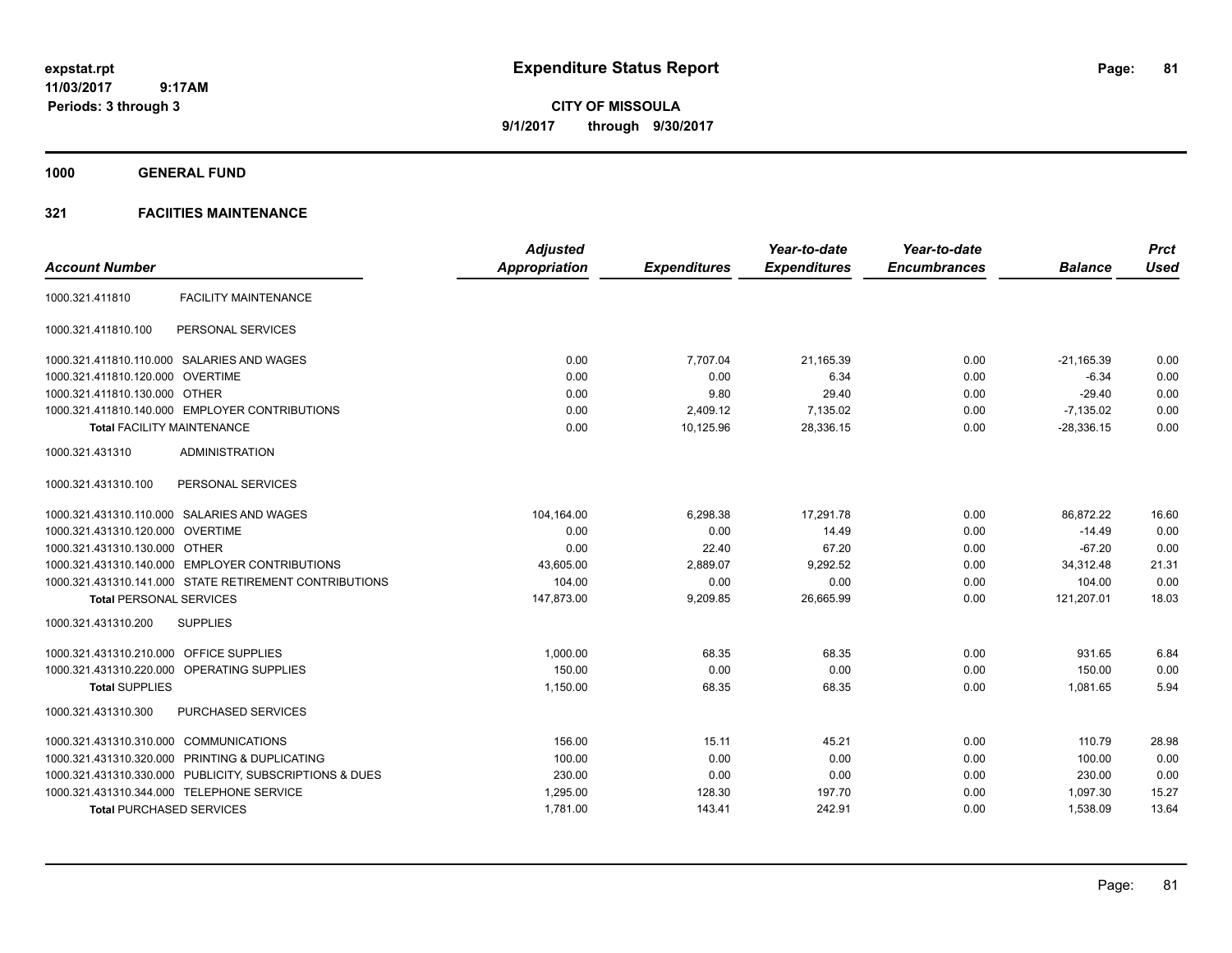**CITY OF MISSOULA 9/1/2017 through 9/30/2017**

**1000 GENERAL FUND**

# **321 FACIITIES MAINTENANCE**

| <b>Account Number</b>                                  | <b>Adjusted</b><br>Appropriation | <b>Expenditures</b> | Year-to-date<br><b>Expenditures</b> | Year-to-date<br><b>Encumbrances</b> | <b>Balance</b> | <b>Prct</b><br><b>Used</b> |
|--------------------------------------------------------|----------------------------------|---------------------|-------------------------------------|-------------------------------------|----------------|----------------------------|
|                                                        |                                  |                     |                                     |                                     |                |                            |
| 1000.321.431310.800<br>OTHER OBJECTS                   |                                  |                     |                                     |                                     |                |                            |
| <b>Total OTHER OBJECTS</b>                             | 0.00                             | 0.00                | 0.00                                | 0.00                                | 0.00           | 0.00                       |
| <b>Total ADMINISTRATION</b>                            | 150,804.00                       | 9,421.61            | 26,977.25                           | 0.00                                | 123,826.75     | 17.89                      |
| <b>EQUIPMENT MAINTENANCE</b><br>1000.321.431330        |                                  |                     |                                     |                                     |                |                            |
| PERSONAL SERVICES<br>1000.321.431330.100               |                                  |                     |                                     |                                     |                |                            |
| 1000.321.431330.110.000 SALARIES AND WAGES             | 404,642.00                       | 30,310.87           | 83,216.67                           | 0.00                                | 321,425.33     | 20.57                      |
| 1000.321.431330.120.000 OVERTIME                       | 2,000.00                         | 0.00                | 69.70                               | 0.00                                | 1,930.30       | 3.49                       |
| 1000.321.431330.130.000 OTHER                          | 168,960.00                       | 107.80              | 323.40                              | 0.00                                | 168,636.60     | 0.19                       |
| 1000.321.431330.140.000 EMPLOYER CONTRIBUTIONS         | 253.713.00                       | 13.903.08           | 44.718.46                           | 0.00                                | 208.994.54     | 17.63                      |
| 1000.321.431330.141.000 STATE RETIREMENT CONTRIBUTIONS | 575.00                           | 0.00                | 74.64                               | 0.00                                | 500.36         | 12.98                      |
| <b>Total PERSONAL SERVICES</b>                         | 829,890.00                       | 44,321.75           | 128,402.87                          | 0.00                                | 701,487.13     | 15.47                      |
| 1000.321.431330.200<br><b>SUPPLIES</b>                 |                                  |                     |                                     |                                     |                |                            |
| 1000.321.431330.220.000 OPERATING SUPPLIES             | 35.600.00                        | 645.15              | 6.165.81                            | 0.00                                | 29.434.19      | 17.32                      |
| 1000.321.431330.230.000 REPAIR/MAINTENANCE             | 39,399.00                        | 4.261.34            | 11.644.71                           | 0.00                                | 27,754.29      | 29.56                      |
| 1000.321.431330.231.000 GASOLINE                       | 3,032.00                         | 127.45              | 187.30                              | 0.00                                | 2,844.70       | 6.18                       |
| 1000.321.431330.240.000 OTHER SUPPLIES                 | 2,600.00                         | 0.00                | 0.00                                | 0.00                                | 2,600.00       | 0.00                       |
| <b>Total SUPPLIES</b>                                  | 80.631.00                        | 5,033.94            | 17.997.82                           | 0.00                                | 62.633.18      | 22.32                      |
| 1000.321.431330.300<br>PURCHASED SERVICES              |                                  |                     |                                     |                                     |                |                            |
| 1000.321.431330.320.000 PRINTING & DUPLICATING         | 250.00                           | 0.00                | 0.00                                | 0.00                                | 250.00         | 0.00                       |
| 1000.321.431330.350.000 PROFESSIONAL SERVICES          | 11,924.00                        | 0.00                | 1,500.00                            | 0.00                                | 10,424.00      | 12.58                      |
| 1000.321.431330.360.000 REPAIR & MAINTENANCE           | 7,920.00                         | 0.00                | 0.00                                | 0.00                                | 7.920.00       | 0.00                       |
| 1000.321.431330.370.000 TRAVEL                         | 900.00                           | 0.00                | 0.00                                | 0.00                                | 900.00         | 0.00                       |
| 1000.321.431330.380.000 TRAINING                       | 850.00                           | 0.00                | 0.00                                | 0.00                                | 850.00         | 0.00                       |
| <b>Total PURCHASED SERVICES</b>                        | 21,844.00                        | 0.00                | 1,500.00                            | 0.00                                | 20,344.00      | 6.87                       |
|                                                        |                                  |                     |                                     |                                     |                |                            |

1000.321.431330.900 CAPITAL OUTLAY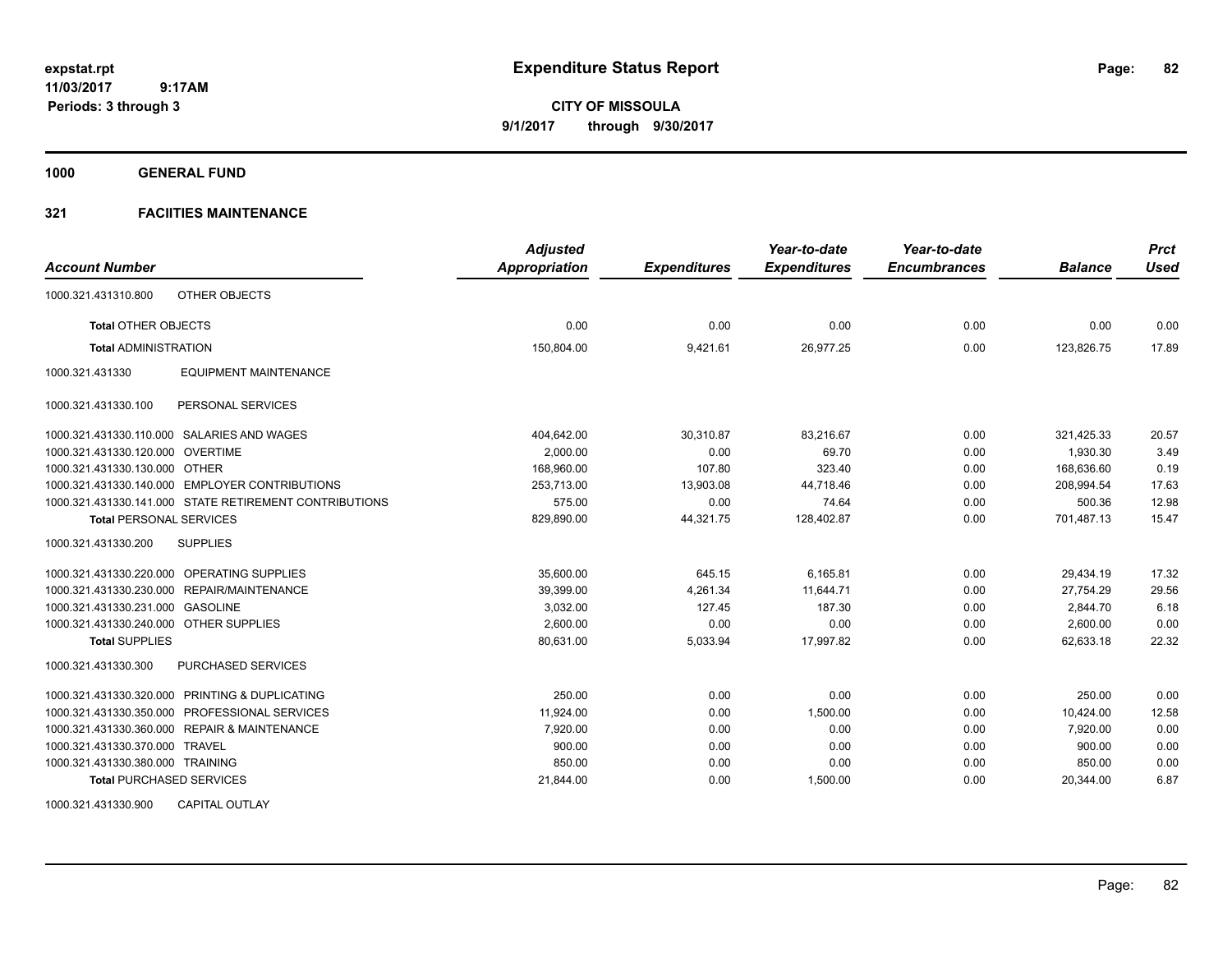**CITY OF MISSOULA 9/1/2017 through 9/30/2017**

**1000 GENERAL FUND**

# **321 FACIITIES MAINTENANCE**

| <b>Account Number</b>              | <b>Adjusted</b><br><b>Appropriation</b> | <i><b>Expenditures</b></i> | Year-to-date<br><i><b>Expenditures</b></i> | Year-to-date<br><b>Encumbrances</b> | <b>Balance</b> | <b>Prct</b><br>Used |
|------------------------------------|-----------------------------------------|----------------------------|--------------------------------------------|-------------------------------------|----------------|---------------------|
|                                    |                                         |                            |                                            |                                     |                |                     |
| <b>Total CAPITAL OUTLAY</b>        | 0.00                                    | 0.00                       | 0.00                                       | 0.00                                | 0.00           | 0.00                |
| <b>Total EQUIPMENT MAINTENANCE</b> | 932,365.00                              | 49.355.69                  | 147.900.69                                 | 0.00                                | 784.464.31     | 15.86               |
| <b>Total FACIITIES MAINTENANCE</b> | 083,169.00                              | 68.903.26                  | 203,214.09                                 | 0.00                                | 879.954.91     | 18.76               |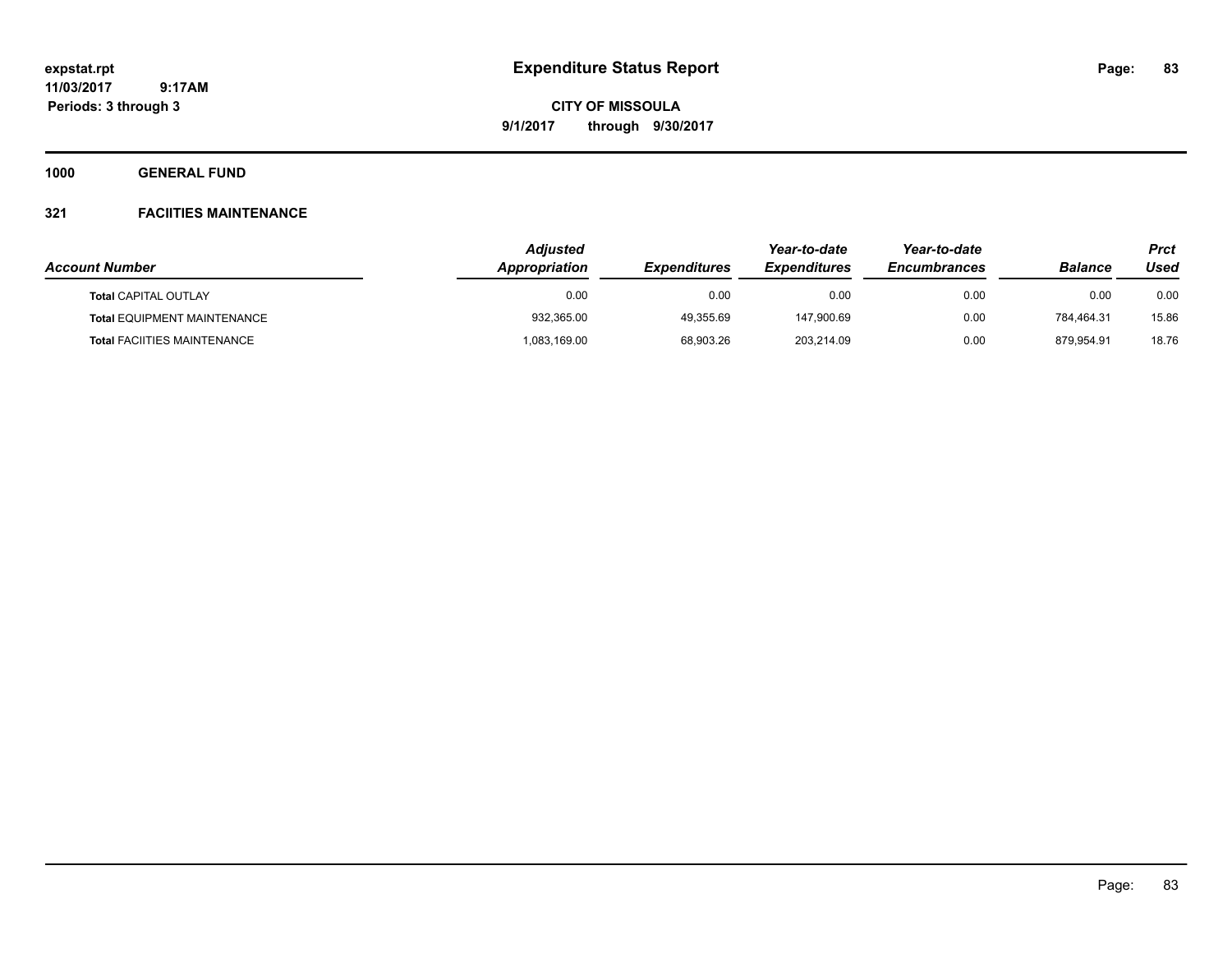**CITY OF MISSOULA 9/1/2017 through 9/30/2017**

**1000 GENERAL FUND**

| <b>Account Number</b>                   |                                                         | <b>Adjusted</b><br>Appropriation | <b>Expenditures</b> | Year-to-date<br><b>Expenditures</b> | Year-to-date<br><b>Encumbrances</b> | <b>Balance</b> | <b>Prct</b><br><b>Used</b> |
|-----------------------------------------|---------------------------------------------------------|----------------------------------|---------------------|-------------------------------------|-------------------------------------|----------------|----------------------------|
| 1000.340.430910                         | <b>ADMINISTRATION</b>                                   |                                  |                     |                                     |                                     |                |                            |
| 1000.340.430910.100                     | PERSONAL SERVICES                                       |                                  |                     |                                     |                                     |                |                            |
|                                         | 1000.340.430910.110.000 SALARIES AND WAGES              | 83,508.00                        | 7,509.04            | 20,646.00                           | 0.00                                | 62,862.00      | 24.72                      |
| 1000.340.430910.120.000 OVERTIME        |                                                         | 0.00                             | 0.00                | 29.46                               | 0.00                                | $-29.46$       | 0.00                       |
|                                         | 1000.340.430910.140.000 EMPLOYER CONTRIBUTIONS          | 31,468.00                        | 2,931.18            | 9,852.80                            | 0.00                                | 21,615.20      | 31.31                      |
|                                         | 1000.340.430910.141.000 STATE RETIREMENT CONTRIBUTIONS  | 85.00                            | 0.00                | 52.12                               | 0.00                                | 32.88          | 61.32                      |
| <b>Total PERSONAL SERVICES</b>          |                                                         | 115,061.00                       | 10,440.22           | 30,580.38                           | 0.00                                | 84,480.62      | 26.58                      |
| 1000.340.430910.200                     | <b>SUPPLIES</b>                                         |                                  |                     |                                     |                                     |                |                            |
| 1000.340.430910.210.000 OFFICE SUPPLIES |                                                         | 2,770.00                         | 30.11               | 171.22                              | 0.00                                | 2,598.78       | 6.18                       |
| <b>Total SUPPLIES</b>                   |                                                         | 2,770.00                         | 30.11               | 171.22                              | 0.00                                | 2,598.78       | 6.18                       |
| 1000.340.430910.300                     | PURCHASED SERVICES                                      |                                  |                     |                                     |                                     |                |                            |
| 1000.340.430910.310.000 COMMUNICATIONS  |                                                         | 2,015.00                         | 56.83               | 1,027.44                            | 0.00                                | 987.56         | 50.99                      |
|                                         | 1000.340.430910.320.000 PRINTING & DUPLICATING          | 775.00                           | 0.00                | 0.00                                | 0.00                                | 775.00         | 0.00                       |
|                                         | 1000.340.430910.330.000 PUBLICITY, SUBSCRIPTIONS & DUES | 813.00                           | 0.00                | 0.00                                | 0.00                                | 813.00         | 0.00                       |
|                                         | 1000.340.430910.344.000 TELEPHONE SERVICE               | 2,100.00                         | 61.51               | 123.83                              | 0.00                                | 1,976.17       | 5.90                       |
|                                         | 1000.340.430910.350.000 PROFESSIONAL SERVICES           | 600.00                           | 0.00                | 0.00                                | 0.00                                | 600.00         | 0.00                       |
|                                         | 1000.340.430910.360.000 REPAIR & MAINTENANCE            | 600.00                           | 436.36              | 486.64                              | 0.00                                | 113.36         | 81.11                      |
| 1000.340.430910.370.000 TRAVEL          |                                                         | 500.00                           | 0.00                | 0.00                                | 0.00                                | 500.00         | 0.00                       |
| 1000.340.430910.380.000 TRAINING        |                                                         | 1,006.00                         | 0.00                | 0.00                                | 0.00                                | 1,006.00       | 0.00                       |
| <b>Total PURCHASED SERVICES</b>         |                                                         | 8,409.00                         | 554.70              | 1,637.91                            | 0.00                                | 6,771.09       | 19.48                      |
| 1000.340.430910.800                     | OTHER OBJECTS                                           |                                  |                     |                                     |                                     |                |                            |
| Total OTHER OBJECTS                     |                                                         | 0.00                             | 0.00                | 0.00                                | 0.00                                | 0.00           | 0.00                       |
| 1000.340.430910.900                     | <b>CAPITAL OUTLAY</b>                                   |                                  |                     |                                     |                                     |                |                            |
| Total CAPITAL OUTLAY                    |                                                         | 0.00                             | 0.00                | 0.00                                | 0.00                                | 0.00           | 0.00                       |
| <b>Total ADMINISTRATION</b>             |                                                         | 126,240.00                       | 11,025.03           | 32,389.51                           | 0.00                                | 93,850.49      | 25.66                      |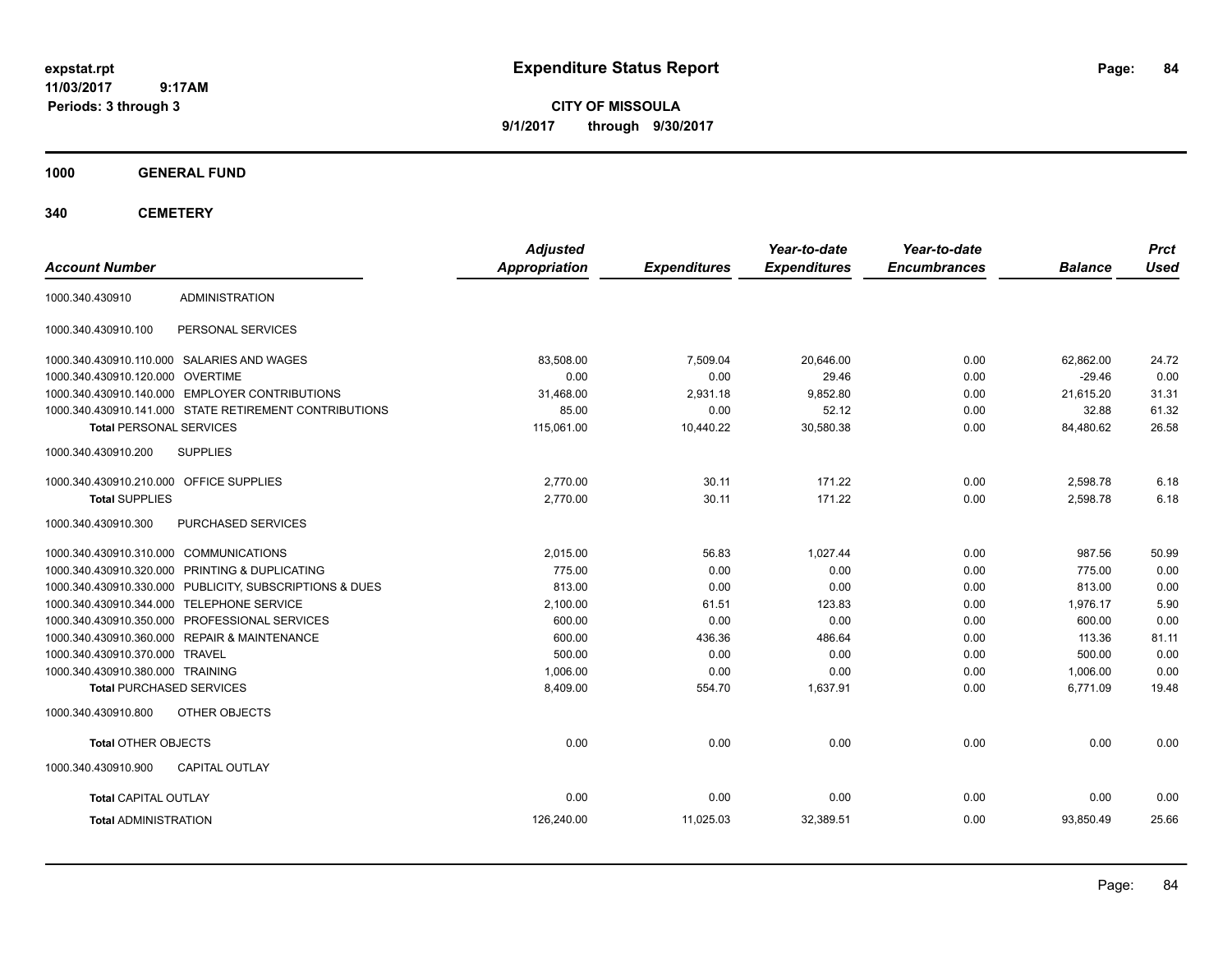**CITY OF MISSOULA 9/1/2017 through 9/30/2017**

**1000 GENERAL FUND**

|                                                        | <b>Adjusted</b>      |                     | Year-to-date        | Year-to-date        |                | <b>Prct</b> |
|--------------------------------------------------------|----------------------|---------------------|---------------------|---------------------|----------------|-------------|
| <b>Account Number</b>                                  | <b>Appropriation</b> | <b>Expenditures</b> | <b>Expenditures</b> | <b>Encumbrances</b> | <b>Balance</b> | <b>Used</b> |
| <b>FACILITIES</b><br>1000.340.430920                   |                      |                     |                     |                     |                |             |
| PERSONAL SERVICES<br>1000.340.430920.100               |                      |                     |                     |                     |                |             |
| 1000.340.430920.110.000 SALARIES AND WAGES             | 13.909.00            | 856.57              | 2.357.65            | 0.00                | 11.551.35      | 16.95       |
| 1000.340.430920.120.000 OVERTIME                       | 0.00                 | 0.00                | 34.06               | 0.00                | $-34.06$       | 0.00        |
| 1000.340.430920.140.000 EMPLOYER CONTRIBUTIONS         | 5.990.00             | 371.27              | 1.264.24            | 0.00                | 4.725.76       | 21.11       |
| 1000.340.430920.141.000 STATE RETIREMENT CONTRIBUTIONS | 16.00                | 0.00                | 0.00                | 0.00                | 16.00          | 0.00        |
| <b>Total PERSONAL SERVICES</b>                         | 19,915.00            | 1,227.84            | 3,655.95            | 0.00                | 16,259.05      | 18.36       |
| 1000.340.430920.200<br><b>SUPPLIES</b>                 |                      |                     |                     |                     |                |             |
| 1000.340.430920.220.000 OPERATING SUPPLIES             | 2.050.00             | 213.79              | 213.79              | 0.00                | 1.836.21       | 10.43       |
| 1000.340.430920.230.000 REPAIR/MAINTENANCE             | 500.00               | 0.00                | 0.00                | 0.00                | 500.00         | 0.00        |
| <b>Total SUPPLIES</b>                                  | 2,550.00             | 213.79              | 213.79              | 0.00                | 2,336.21       | 8.38        |
| 1000.340.430920.300<br><b>PURCHASED SERVICES</b>       |                      |                     |                     |                     |                |             |
| 1000.340.430920.341.000 ELECTRICITY & NATURAL GAS      | 11,127.00            | 436.04              | 820.02              | 0.00                | 10,306.98      | 7.37        |
| 1000.340.430920.343.000 WATER CHARGES                  | 1,082.00             | 63.32               | 124.72              | 0.00                | 957.28         | 11.53       |
| 1000.340.430920.345.000 GARBAGE                        | 1.014.00             | 83.60               | 250.80              | 0.00                | 763.20         | 24.73       |
| 1000.340.430920.350.000 PROFESSIONAL SERVICES          | 400.00               | 0.00                | 0.00                | 0.00                | 400.00         | 0.00        |
| 1000.340.430920.360.000 REPAIR & MAINTENANCE           | 2,145.00             | 0.00                | 0.00                | 0.00                | 2,145.00       | 0.00        |
| <b>Total PURCHASED SERVICES</b>                        | 15,768.00            | 582.96              | 1,195.54            | 0.00                | 14,572.46      | 7.58        |
| 1000.340.430920.400<br><b>BUILDING MATERIALS</b>       |                      |                     |                     |                     |                |             |
| <b>Total BUILDING MATERIALS</b>                        | 0.00                 | 0.00                | 0.00                | 0.00                | 0.00           | 0.00        |
| 1000.340.430920.900<br>CAPITAL OUTLAY                  |                      |                     |                     |                     |                |             |
| <b>Total CAPITAL OUTLAY</b>                            | 0.00                 | 0.00                | 0.00                | 0.00                | 0.00           | 0.00        |
| <b>Total FACILITIES</b>                                | 38,233.00            | 2,024.59            | 5,065.28            | 0.00                | 33.167.72      | 13.25       |
| 1000.340.430930<br><b>GROUNDS MAINTENANCE</b>          |                      |                     |                     |                     |                |             |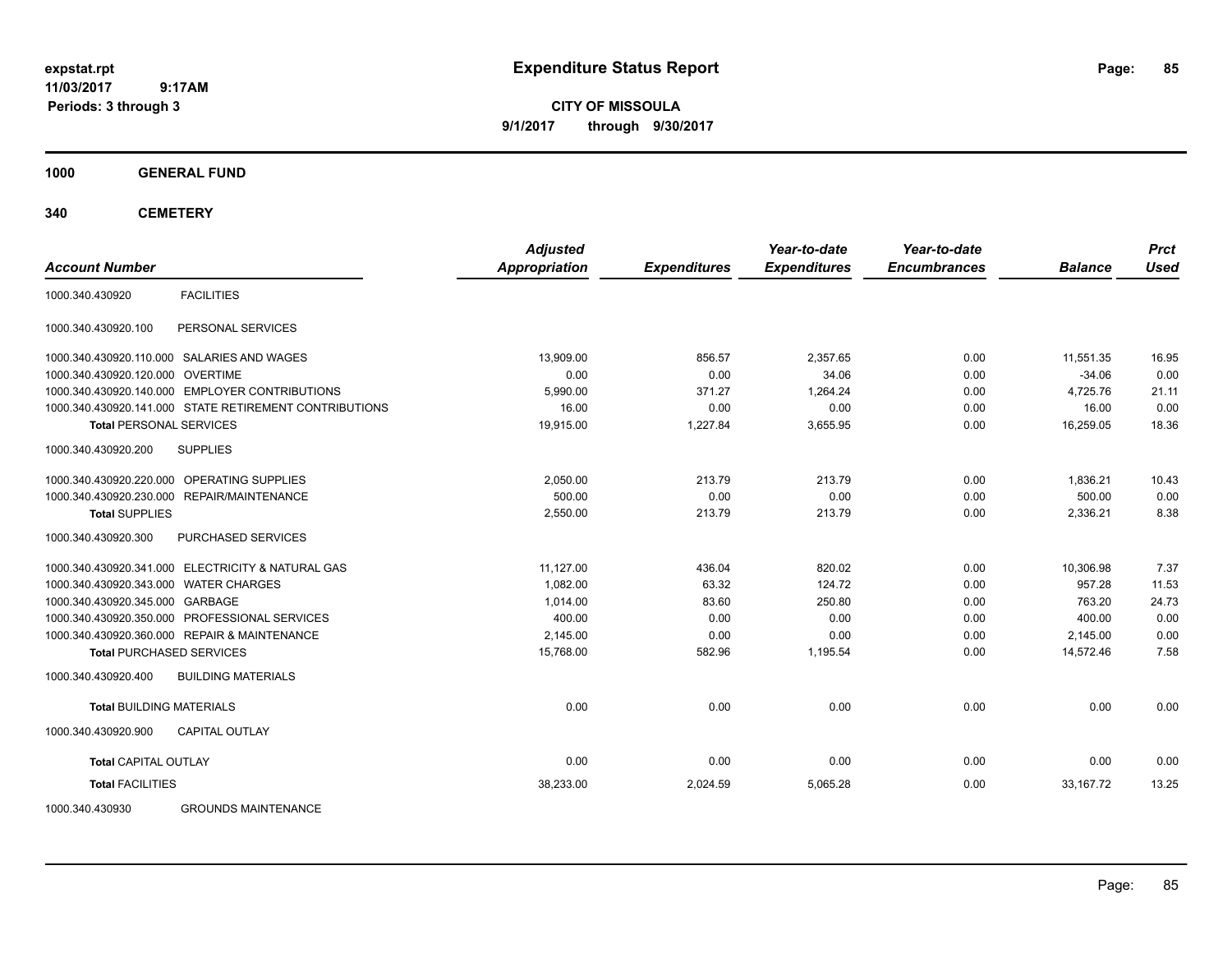**CITY OF MISSOULA 9/1/2017 through 9/30/2017**

**1000 GENERAL FUND**

| <b>Account Number</b>                                  | <b>Adjusted</b><br>Appropriation | <b>Expenditures</b> | Year-to-date<br><b>Expenditures</b> | Year-to-date<br><b>Encumbrances</b> | <b>Balance</b> | <b>Prct</b><br><b>Used</b> |
|--------------------------------------------------------|----------------------------------|---------------------|-------------------------------------|-------------------------------------|----------------|----------------------------|
| PERSONAL SERVICES<br>1000.340.430930.100               |                                  |                     |                                     |                                     |                |                            |
| 1000.340.430930.110.000 SALARIES AND WAGES             | 193.170.00                       | 14,415.24           | 39.710.08                           | 0.00                                | 153,459.92     | 20.56                      |
| 1000.340.430930.120.000 OVERTIME                       | 1.500.00                         | 0.00                | 289.94                              | 0.00                                | 1.210.06       | 19.33                      |
| 1000.340.430930.140.000 EMPLOYER CONTRIBUTIONS         | 88,029.00                        | 6,385.51            | 22,126.60                           | 0.00                                | 65,902.40      | 25.14                      |
| 1000.340.430930.141.000 STATE RETIREMENT CONTRIBUTIONS | 188.00                           | 0.00                | 0.00                                | 0.00                                | 188.00         | 0.00                       |
| <b>Total PERSONAL SERVICES</b>                         | 282,887.00                       | 20,800.75           | 62,126.62                           | 0.00                                | 220,760.38     | 21.96                      |
| <b>SUPPLIES</b><br>1000.340.430930.200                 |                                  |                     |                                     |                                     |                |                            |
| 1000.340.430930.220.000 OPERATING SUPPLIES             | 33.752.00                        | 1.165.56            | 9.564.22                            | 0.00                                | 24,187.78      | 28.34                      |
| 1000.340.430930.230.000 REPAIR/MAINTENANCE             | 19.620.00                        | 1,039.17            | 4,838.07                            | 0.00                                | 14,781.93      | 24.66                      |
| 1000.340.430930.231.000 GASOLINE                       | 14,398.00                        | 746.23              | 746.23                              | 0.00                                | 13,651.77      | 5.18                       |
| <b>Total SUPPLIES</b>                                  | 67,770.00                        | 2,950.96            | 15,148.52                           | 0.00                                | 52,621.48      | 22.35                      |
| 1000.340.430930.300<br>PURCHASED SERVICES              |                                  |                     |                                     |                                     |                |                            |
| 1000.340.430930.341.000 ELECTRICITY & NATURAL GAS      | 8.425.00                         | 2,004.84            | 3.760.72                            | 0.00                                | 4.664.28       | 44.64                      |
| 1000.340.430930.344.000 TELEPHONE SERVICE              | 300.00                           | 45.45               | 90.90                               | 0.00                                | 209.10         | 30.30                      |
| 1000.340.430930.345.000 GARBAGE                        | 311.00                           | 0.00                | 0.00                                | 0.00                                | 311.00         | 0.00                       |
| 1000.340.430930.360.000 REPAIR & MAINTENANCE           | 955.00                           | 0.00                | 0.00                                | 0.00                                | 955.00         | 0.00                       |
| 1000.340.430930.380.000 TRAINING                       | 1.000.00                         | 0.00                | 0.00                                | 0.00                                | 1.000.00       | 0.00                       |
| 1000.340.430930.390.000 OTHER PURCHASED SERVICES       | 3,342.00                         | 202.80              | 382.85                              | 0.00                                | 2,959.15       | 11.46                      |
| <b>Total PURCHASED SERVICES</b>                        | 14,333.00                        | 2,253.09            | 4,234.47                            | 0.00                                | 10,098.53      | 29.54                      |
| 1000.340.430930.400<br><b>BUILDING MATERIALS</b>       |                                  |                     |                                     |                                     |                |                            |
| <b>Total BUILDING MATERIALS</b>                        | 0.00                             | 0.00                | 0.00                                | 0.00                                | 0.00           | 0.00                       |
| 1000.340.430930.500<br><b>FIXED CHARGES</b>            |                                  |                     |                                     |                                     |                |                            |
| 1000.340.430930.530.000 EQUIPMENT RENTAL               | 500.00                           | 245.50              | 345.28                              | 0.00                                | 154.72         | 69.06                      |
| <b>Total FIXED CHARGES</b>                             | 500.00                           | 245.50              | 345.28                              | 0.00                                | 154.72         | 69.06                      |
| <b>CAPITAL OUTLAY</b><br>1000.340.430930.900           |                                  |                     |                                     |                                     |                |                            |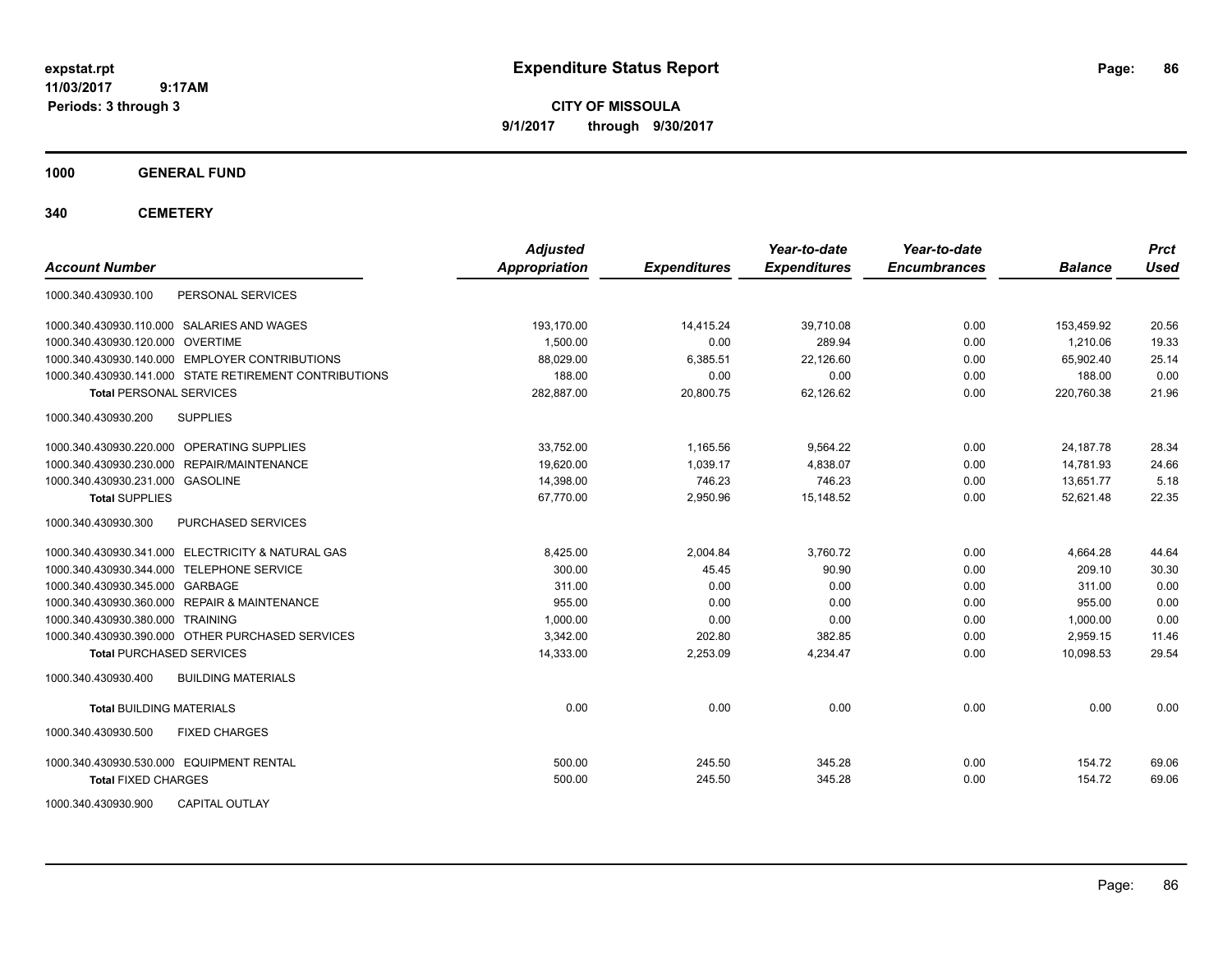**CITY OF MISSOULA 9/1/2017 through 9/30/2017**

**1000 GENERAL FUND**

| <b>Account Number</b>                                  | <b>Adjusted</b><br>Appropriation | <b>Expenditures</b> | Year-to-date<br><b>Expenditures</b> | Year-to-date<br><b>Encumbrances</b> | <b>Balance</b> | <b>Prct</b><br><b>Used</b> |
|--------------------------------------------------------|----------------------------------|---------------------|-------------------------------------|-------------------------------------|----------------|----------------------------|
| <b>Total CAPITAL OUTLAY</b>                            | 0.00                             | 0.00                | 0.00                                | 0.00                                | 0.00           | 0.00                       |
| <b>Total GROUNDS MAINTENANCE</b>                       | 365,490.00                       | 26,250.30           | 81,854.89                           | 0.00                                | 283,635.11     | 22.40                      |
| 1000.340.430940<br><b>BURIALS</b>                      |                                  |                     |                                     |                                     |                |                            |
| PERSONAL SERVICES<br>1000.340.430940.100               |                                  |                     |                                     |                                     |                |                            |
| 1000.340.430940.110.000 SALARIES AND WAGES             | 97.865.00                        | 6,554.71            | 18.047.11                           | 0.00                                | 79,817.89      | 18.44                      |
| 1000.340.430940.120.000 OVERTIME                       | 3,500.00                         | 0.00                | 170.63                              | 0.00                                | 3,329.37       | 4.88                       |
| 1000.340.430940.140.000 EMPLOYER CONTRIBUTIONS         | 44,382.00                        | 2,815.40            | 8,865.47                            | 0.00                                | 35,516.53      | 19.98                      |
| 1000.340.430940.141.000 STATE RETIREMENT CONTRIBUTIONS | 100.00                           | 0.00                | 0.00                                | 0.00                                | 100.00         | 0.00                       |
| <b>Total PERSONAL SERVICES</b>                         | 145,847.00                       | 9,370.11            | 27,083.21                           | 0.00                                | 118,763.79     | 18.57                      |
| 1000.340.430940.200<br><b>SUPPLIES</b>                 |                                  |                     |                                     |                                     |                |                            |
| 1000.340.430940.220.000 OPERATING SUPPLIES             | 1,500.00                         | 0.00                | 0.00                                | 0.00                                | 1,500.00       | 0.00                       |
| <b>Total SUPPLIES</b>                                  | 1,500.00                         | 0.00                | 0.00                                | 0.00                                | 1,500.00       | 0.00                       |
| 1000.340.430940.300<br>PURCHASED SERVICES              |                                  |                     |                                     |                                     |                |                            |
| <b>Total PURCHASED SERVICES</b>                        | 0.00                             | 0.00                | 0.00                                | 0.00                                | 0.00           | 0.00                       |
| 1000.340.430940.400<br><b>BUILDING MATERIALS</b>       |                                  |                     |                                     |                                     |                |                            |
| <b>Total BUILDING MATERIALS</b>                        | 0.00                             | 0.00                | 0.00                                | 0.00                                | 0.00           | 0.00                       |
| 1000.340.430940.800<br>OTHER OBJECTS                   |                                  |                     |                                     |                                     |                |                            |
| 1000.340.430940.845.000 CONTINGENCY                    | 8,185.00                         | 0.00                | 2,692.00                            | 0.00                                | 5,493.00       | 32.89                      |
| <b>Total OTHER OBJECTS</b>                             | 8,185.00                         | 0.00                | 2,692.00                            | 0.00                                | 5,493.00       | 32.89                      |
| 1000.340.430940.900<br><b>CAPITAL OUTLAY</b>           |                                  |                     |                                     |                                     |                |                            |
| <b>Total CAPITAL OUTLAY</b>                            | 0.00                             | 0.00                | 0.00                                | 0.00                                | 0.00           | 0.00                       |
| <b>Total BURIALS</b>                                   | 155,532.00                       | 9,370.11            | 29,775.21                           | 0.00                                | 125,756.79     | 19.14                      |
| <b>Total CEMETERY</b>                                  | 685,495.00                       | 48,670.03           | 149,084.89                          | 0.00                                | 536,410.11     | 21.75                      |
|                                                        |                                  |                     |                                     |                                     |                |                            |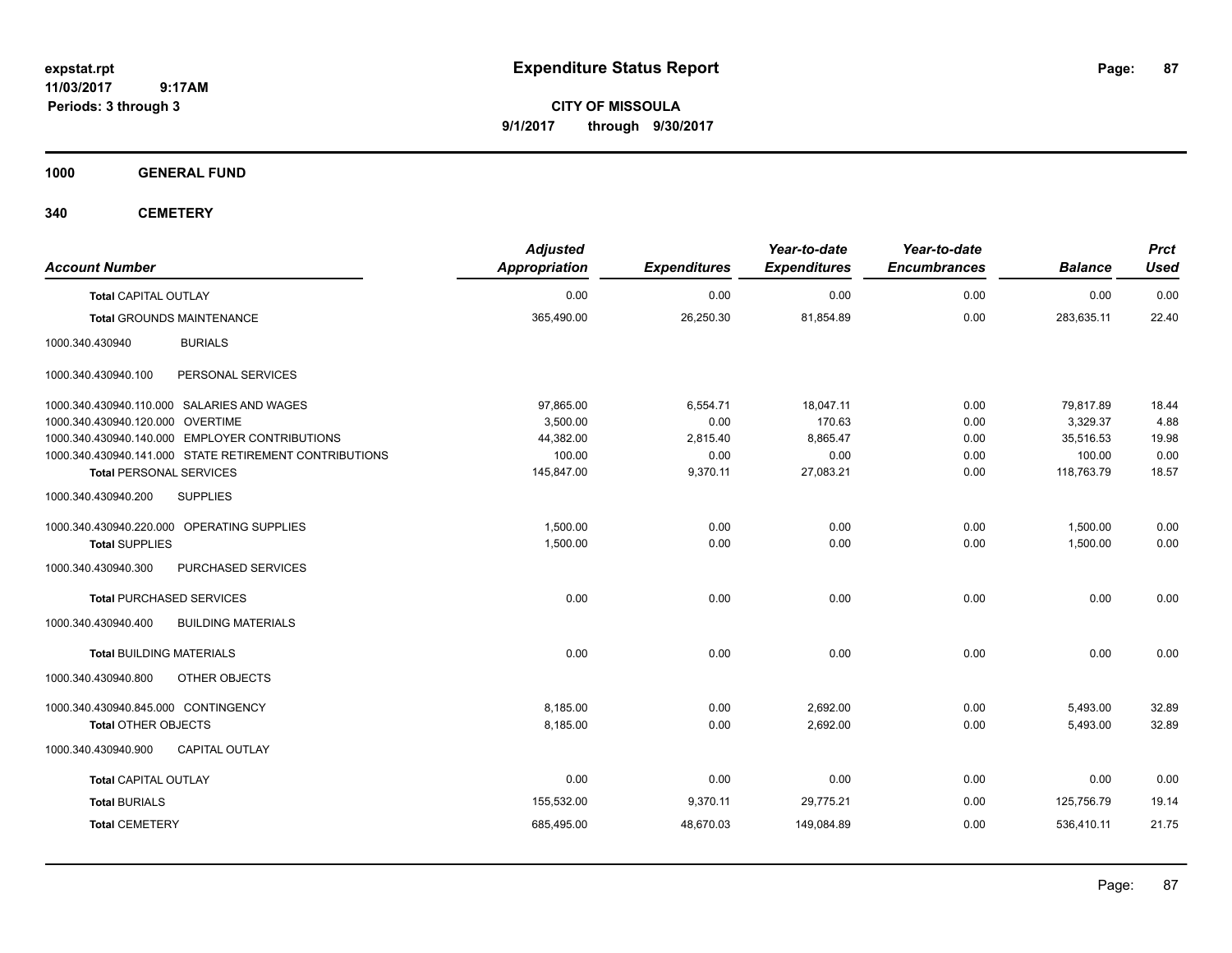**CITY OF MISSOULA 9/1/2017 through 9/30/2017**

**1000 GENERAL FUND**

|                                         |                                                         | <b>Adjusted</b> |                     | Year-to-date        | Year-to-date        |                | <b>Prct</b> |
|-----------------------------------------|---------------------------------------------------------|-----------------|---------------------|---------------------|---------------------|----------------|-------------|
| <b>Account Number</b>                   |                                                         | Appropriation   | <b>Expenditures</b> | <b>Expenditures</b> | <b>Encumbrances</b> | <b>Balance</b> | <b>Used</b> |
| 1000.370.460410                         | PARKS & RECREATION ADMINISTRATION                       |                 |                     |                     |                     |                |             |
| 1000.370.460410.100                     | PERSONAL SERVICES                                       |                 |                     |                     |                     |                |             |
|                                         | 1000.370.460410.110.000 SALARIES AND WAGES              | 279.367.00      | 23.469.37           | 63.541.46           | 0.00                | 215.825.54     | 22.74       |
| 1000.370.460410.120.000                 | <b>OVERTIME</b>                                         | 700.00          | 0.00                | 11.18               | 0.00                | 688.82         | 1.60        |
|                                         | 1000.370.460410.140.000 EMPLOYER CONTRIBUTIONS          | 88,769.00       | 8,174.92            | 25,446.64           | 0.00                | 63,322.36      | 28.67       |
|                                         | 1000.370.460410.141.000 STATE RETIREMENT CONTRIBUTIONS  | 281.00          | 0.00                | 390.94              | 0.00                | $-109.94$      | 139.12      |
| <b>Total PERSONAL SERVICES</b>          |                                                         | 369,117.00      | 31,644.29           | 89,390.22           | 0.00                | 279,726.78     | 24.22       |
| 1000.370.460410.200                     | <b>SUPPLIES</b>                                         |                 |                     |                     |                     |                |             |
| 1000.370.460410.210.000 OFFICE SUPPLIES |                                                         | 2.095.00        | 106.80              | 106.80              | 0.00                | 1,988.20       | 5.10        |
| 1000.370.460410.220.000                 | OPERATING SUPPLIES                                      | 1,500.00        | 99.37               | 187.37              | 0.00                | 1,312.63       | 12.49       |
| <b>Total SUPPLIES</b>                   |                                                         | 3,595.00        | 206.17              | 294.17              | 0.00                | 3,300.83       | 8.18        |
| 1000.370.460410.300                     | <b>PURCHASED SERVICES</b>                               |                 |                     |                     |                     |                |             |
| 1000.370.460410.310.000 COMMUNICATIONS  |                                                         | 3.610.00        | 282.20              | 543.81              | 0.00                | 3,066.19       | 15.06       |
| 1000.370.460410.320.000                 | PRINTING & DUPLICATING                                  | 900.00          | 0.00                | 0.00                | 0.00                | 900.00         | 0.00        |
|                                         | 1000.370.460410.330.000 PUBLICITY, SUBSCRIPTIONS & DUES | 550.00          | 0.00                | 0.00                | 0.00                | 550.00         | 0.00        |
|                                         | 1000.370.460410.341.000 ELECTRICITY & NATURAL GAS       | 17,338.00       | 0.00                | 0.00                | 0.00                | 17,338.00      | 0.00        |
| 1000.370.460410.343.000                 | <b>WATER CHARGES</b>                                    | 3,396.00        | 0.00                | 0.00                | 0.00                | 3,396.00       | 0.00        |
| 1000.370.460410.344.000                 | <b>TELEPHONE SERVICE</b>                                | 1,319.00        | 17.90               | 33.73               | 0.00                | 1,285.27       | 2.56        |
|                                         | 1000.370.460410.350.000 PROFESSIONAL SERVICES           | 18,725.00       | 2,484.60            | 3,599.60            | 0.00                | 15,125.40      | 19.22       |
|                                         | 1000.370.460410.360.000 REPAIR & MAINTENANCE            | 4,867.00        | 0.00                | 272.70              | 0.00                | 4,594.30       | 5.60        |
| 1000.370.460410.370.000                 | <b>TRAVEL</b>                                           | 350.00          | 0.00                | 0.00                | 0.00                | 350.00         | 0.00        |
| 1000.370.460410.380.000 TRAINING        |                                                         | 800.00          | 0.00                | 0.00                | 0.00                | 800.00         | 0.00        |
| <b>Total PURCHASED SERVICES</b>         |                                                         | 51,855.00       | 2,784.70            | 4,449.84            | 0.00                | 47,405.16      | 8.58        |
| 1000.370.460410.800                     | <b>OTHER OBJECTS</b>                                    |                 |                     |                     |                     |                |             |
|                                         | 1000.370.460410.820.000 TRANSFERS TO OTHER FUNDS        | 7,810.00        | 0.00                | 0.00                | 0.00                | 7,810.00       | 0.00        |
| <b>Total OTHER OBJECTS</b>              |                                                         | 7,810.00        | 0.00                | 0.00                | 0.00                | 7,810.00       | 0.00        |
|                                         | <b>Total PARKS &amp; RECREATION ADMINISTRATION</b>      | 432,377.00      | 34,635.16           | 94,134.23           | 0.00                | 338,242.77     | 21.77       |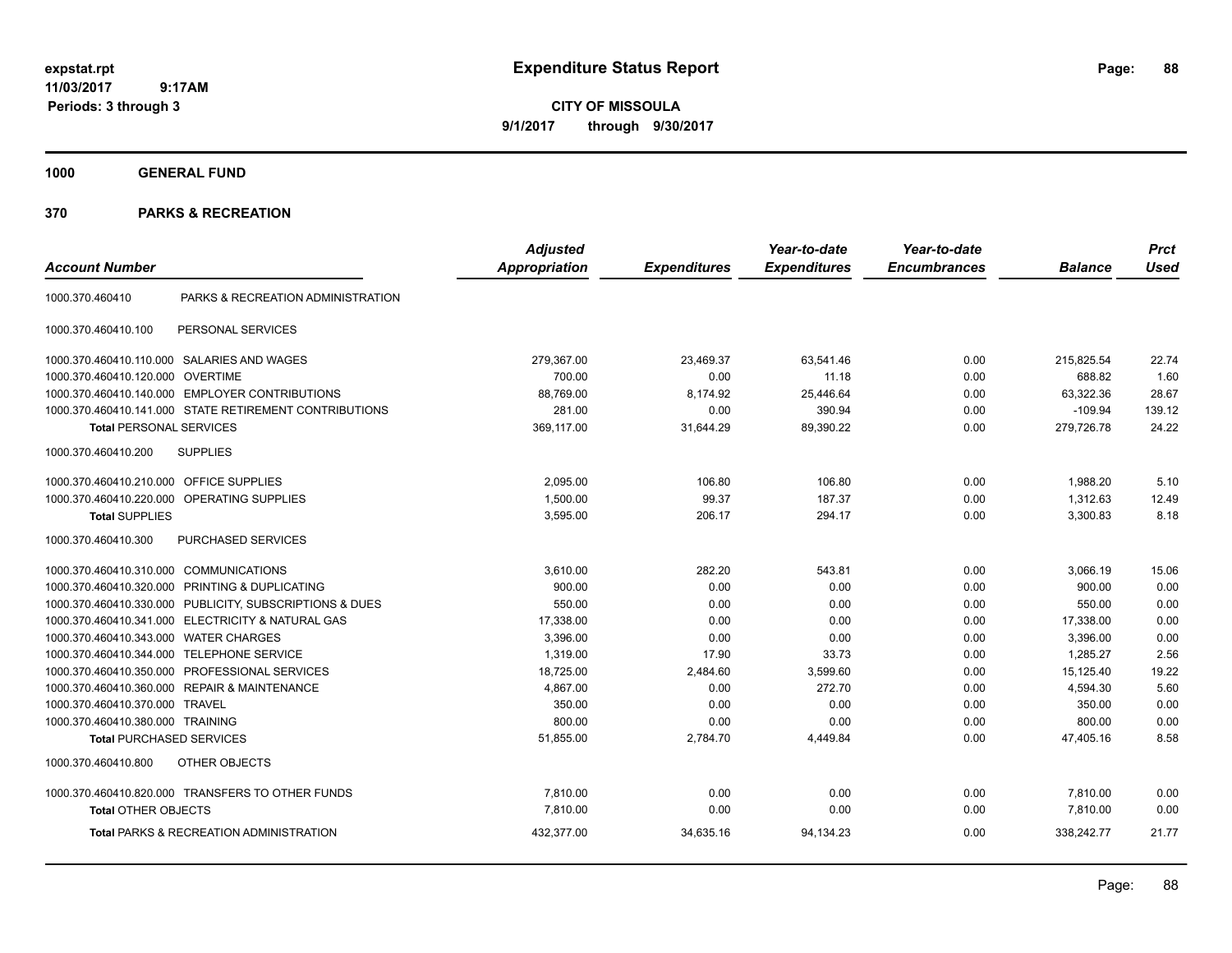**CITY OF MISSOULA 9/1/2017 through 9/30/2017**

**1000 GENERAL FUND**

| <b>Account Number</b>                   |                                                         | <b>Adjusted</b><br>Appropriation | <b>Expenditures</b> | Year-to-date<br><b>Expenditures</b> | Year-to-date<br><b>Encumbrances</b> | <b>Balance</b> | <b>Prct</b><br><b>Used</b> |
|-----------------------------------------|---------------------------------------------------------|----------------------------------|---------------------|-------------------------------------|-------------------------------------|----------------|----------------------------|
| 1000.370.460411                         | <b>NMT ADMIN</b>                                        |                                  |                     |                                     |                                     |                |                            |
| 1000.370.460411.100                     | PERSONAL SERVICES                                       |                                  |                     |                                     |                                     |                |                            |
|                                         | 1000.370.460411.110.000 SALARIES AND WAGES              | 104,662.00                       | 4,299.79            | 11,824.42                           | 0.00                                | 92,837.58      | 11.30                      |
|                                         | 1000.370.460411.140.000 EMPLOYER CONTRIBUTIONS          | 37,534.00                        | 1,527.58            | 5,157.85                            | 0.00                                | 32,376.15      | 13.74                      |
|                                         | 1000.370.460411.141.000 STATE RETIREMENT CONTRIBUTIONS  | 104.00                           | 0.00                | 0.00                                | 0.00                                | 104.00         | 0.00                       |
| <b>Total PERSONAL SERVICES</b>          |                                                         | 142,300.00                       | 5,827.37            | 16,982.27                           | 0.00                                | 125,317.73     | 11.93                      |
| 1000.370.460411.200                     | <b>SUPPLIES</b>                                         |                                  |                     |                                     |                                     |                |                            |
| 1000.370.460411.210.000 OFFICE SUPPLIES |                                                         | 400.00                           | 98.49               | 206.23                              | 0.00                                | 193.77         | 51.56                      |
|                                         | 1000.370.460411.220.000 OPERATING SUPPLIES              | 950.00                           | 0.00                | 300.41                              | 0.00                                | 649.59         | 31.62                      |
| <b>Total SUPPLIES</b>                   |                                                         | 1,350.00                         | 98.49               | 506.64                              | 0.00                                | 843.36         | 37.53                      |
| 1000.370.460411.300                     | PURCHASED SERVICES                                      |                                  |                     |                                     |                                     |                |                            |
| 1000.370.460411.310.000 COMMUNICATIONS  |                                                         | 156.00                           | 0.00                | 0.00                                | 0.00                                | 156.00         | 0.00                       |
|                                         | 1000.370.460411.320.000 PRINTING & DUPLICATING          | 500.00                           | 0.00                | 0.00                                | 0.00                                | 500.00         | 0.00                       |
|                                         | 1000.370.460411.330.000 PUBLICITY, SUBSCRIPTIONS & DUES | 1,150.00                         | 0.00                | 0.00                                | 0.00                                | 1,150.00       | 0.00                       |
|                                         | 1000.370.460411.344.000 TELEPHONE SERVICE               | 1,495.00                         | 20.63               | 20.63                               | 0.00                                | 1,474.37       | 1.38                       |
|                                         | 1000.370.460411.350.000 PROFESSIONAL SERVICES           | 1,586.00                         | 59.69               | 59.69                               | 0.00                                | 1,526.31       | 3.76                       |
|                                         | 1000.370.460411.360.000 REPAIR & MAINTENANCE            | 2,846.00                         | 0.00                | 0.00                                | 0.00                                | 2.846.00       | 0.00                       |
| 1000.370.460411.370.000 TRAVEL          |                                                         | 600.00                           | 0.00                | 0.00                                | 0.00                                | 600.00         | 0.00                       |
| 1000.370.460411.380.000 TRAINING        |                                                         | 400.00                           | 0.00                | 0.00                                | 0.00                                | 400.00         | 0.00                       |
|                                         | 1000.370.460411.390.000 OTHER PURCHASED SERVICES        | 8.634.00                         | 0.00                | 1,495.00                            | 0.00                                | 7.139.00       | 17.32                      |
| <b>Total PURCHASED SERVICES</b>         |                                                         | 17,367.00                        | 80.32               | 1,575.32                            | 0.00                                | 15,791.68      | 9.07                       |
| 1000.370.460411.700                     | <b>GRANTS &amp; CONTRIBUTIONS</b>                       |                                  |                     |                                     |                                     |                |                            |
|                                         | Total GRANTS & CONTRIBUTIONS                            | 0.00                             | 0.00                | 0.00                                | 0.00                                | 0.00           | 0.00                       |
| 1000.370.460411.800                     | OTHER OBJECTS                                           |                                  |                     |                                     |                                     |                |                            |
| <b>Total OTHER OBJECTS</b>              |                                                         | 0.00                             | 0.00                | 0.00                                | 0.00                                | 0.00           | 0.00                       |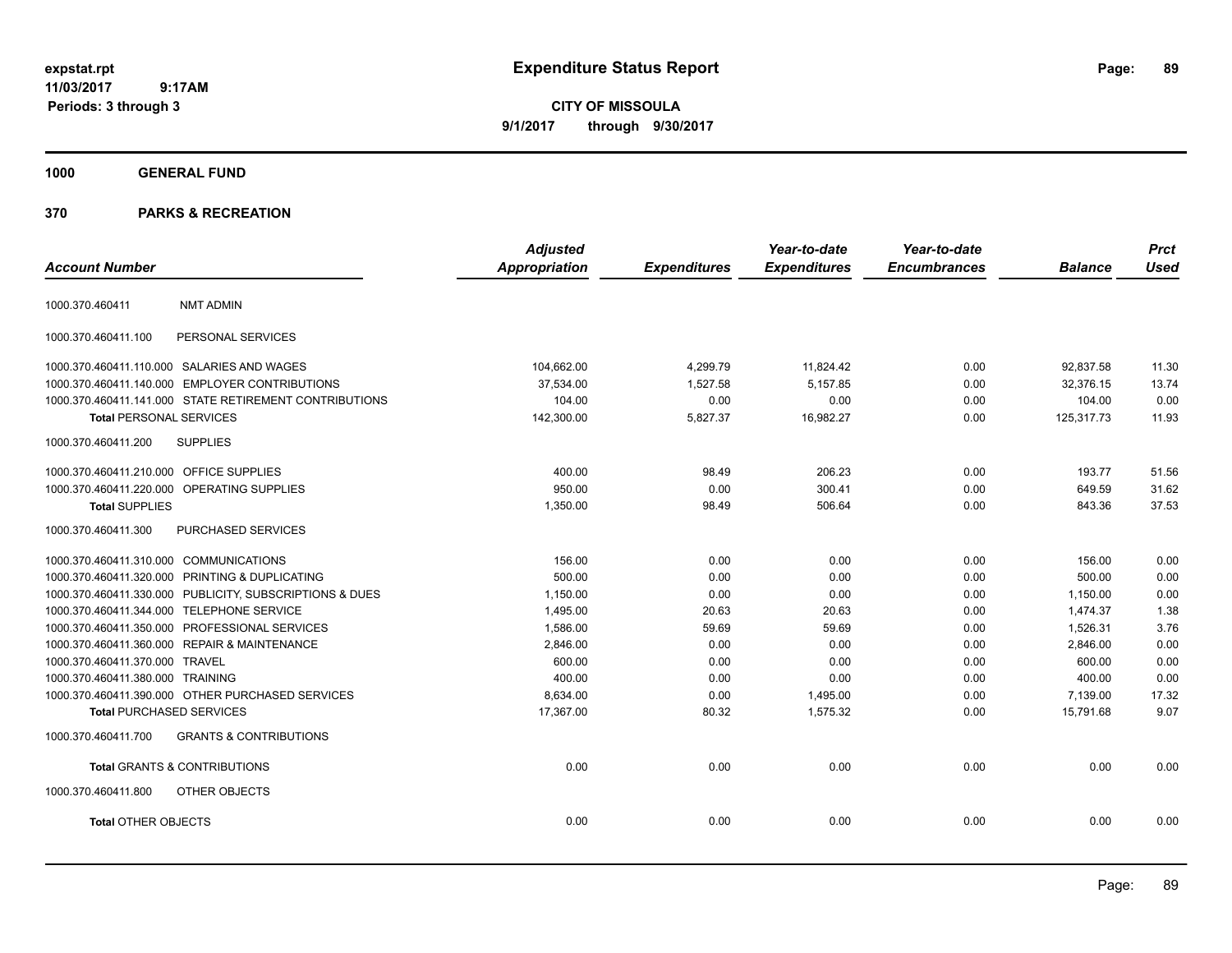**CITY OF MISSOULA 9/1/2017 through 9/30/2017**

**1000 GENERAL FUND**

| <b>Account Number</b>                                  | <b>Adjusted</b><br><b>Appropriation</b> | <b>Expenditures</b> | Year-to-date<br><b>Expenditures</b> | Year-to-date<br><b>Encumbrances</b> | <b>Balance</b> | <b>Prct</b><br><b>Used</b> |
|--------------------------------------------------------|-----------------------------------------|---------------------|-------------------------------------|-------------------------------------|----------------|----------------------------|
| <b>Total NMT ADMIN</b>                                 | 161,017.00                              | 6,006.18            | 19,064.23                           | 0.00                                | 141,952.77     | 11.84                      |
| PARKS PROJECTS<br>1000.370.460413                      |                                         |                     |                                     |                                     |                |                            |
| 1000.370.460413.100<br>PERSONAL SERVICES               |                                         |                     |                                     |                                     |                |                            |
| 1000.370.460413.110.000 SALARIES AND WAGES             | 0.00                                    | 3,711.18            | 10,205.72                           | 0.00                                | $-10,205.72$   | 0.00                       |
| 1000.370.460413.140.000 EMPLOYER CONTRIBUTIONS         | 0.00                                    | 1,456.44            | 4,171.88                            | 0.00                                | $-4,171.88$    | 0.00                       |
| <b>Total PERSONAL SERVICES</b>                         | 0.00                                    | 5,167.62            | 14,377.60                           | 0.00                                | $-14,377.60$   | 0.00                       |
| 1000.370.460413.200<br><b>SUPPLIES</b>                 |                                         |                     |                                     |                                     |                |                            |
| 1000.370.460413.220.000 OPERATING SUPPLIES             | 0.00                                    | 29.00               | 29.00                               | 0.00                                | $-29.00$       | 0.00                       |
| <b>Total SUPPLIES</b>                                  | 0.00                                    | 29.00               | 29.00                               | 0.00                                | $-29.00$       | 0.00                       |
| 1000.370.460413.300<br>PURCHASED SERVICES              |                                         |                     |                                     |                                     |                |                            |
| 1000.370.460413.344.000 TELEPHONE SERVICE              | 0.00                                    | 53.51               | 53.51                               | 0.00                                | $-53.51$       | 0.00                       |
| <b>Total PURCHASED SERVICES</b>                        | 0.00                                    | 53.51               | 53.51                               | 0.00                                | $-53.51$       | 0.00                       |
| <b>Total PARKS PROJECTS</b>                            | 0.00                                    | 5,250.13            | 14,460.11                           | 0.00                                | $-14,460.11$   | 0.00                       |
| OPEN SPACE<br>1000.370.460431                          |                                         |                     |                                     |                                     |                |                            |
| 1000.370.460431.100<br>PERSONAL SERVICES               |                                         |                     |                                     |                                     |                |                            |
| 1000.370.460431.110.000 SALARIES AND WAGES             | 60,045.00                               | 4,595.58            | 12,637.83                           | 0.00                                | 47,407.17      | 21.05                      |
| 1000.370.460431.140.000 EMPLOYER CONTRIBUTIONS         | 20,065.00                               | 1,603.22            | 5,365.36                            | 0.00                                | 14,699.64      | 26.74                      |
| 1000.370.460431.141.000 STATE RETIREMENT CONTRIBUTIONS | 60.00                                   | 0.00                | 0.00                                | 0.00                                | 60.00          | 0.00                       |
| <b>Total PERSONAL SERVICES</b>                         | 80,170.00                               | 6,198.80            | 18,003.19                           | 0.00                                | 62,166.81      | 22.46                      |
| 1000.370.460431.200<br><b>SUPPLIES</b>                 |                                         |                     |                                     |                                     |                |                            |
| 1000.370.460431.210.000 OFFICE SUPPLIES                | 200.00                                  | 0.00                | 0.00                                | 0.00                                | 200.00         | 0.00                       |
| 1000.370.460431.220.000 OPERATING SUPPLIES             | 300.00                                  | 0.00                | 0.00                                | 0.00                                | 300.00         | 0.00                       |
| <b>Total SUPPLIES</b>                                  | 500.00                                  | 0.00                | 0.00                                | 0.00                                | 500.00         | 0.00                       |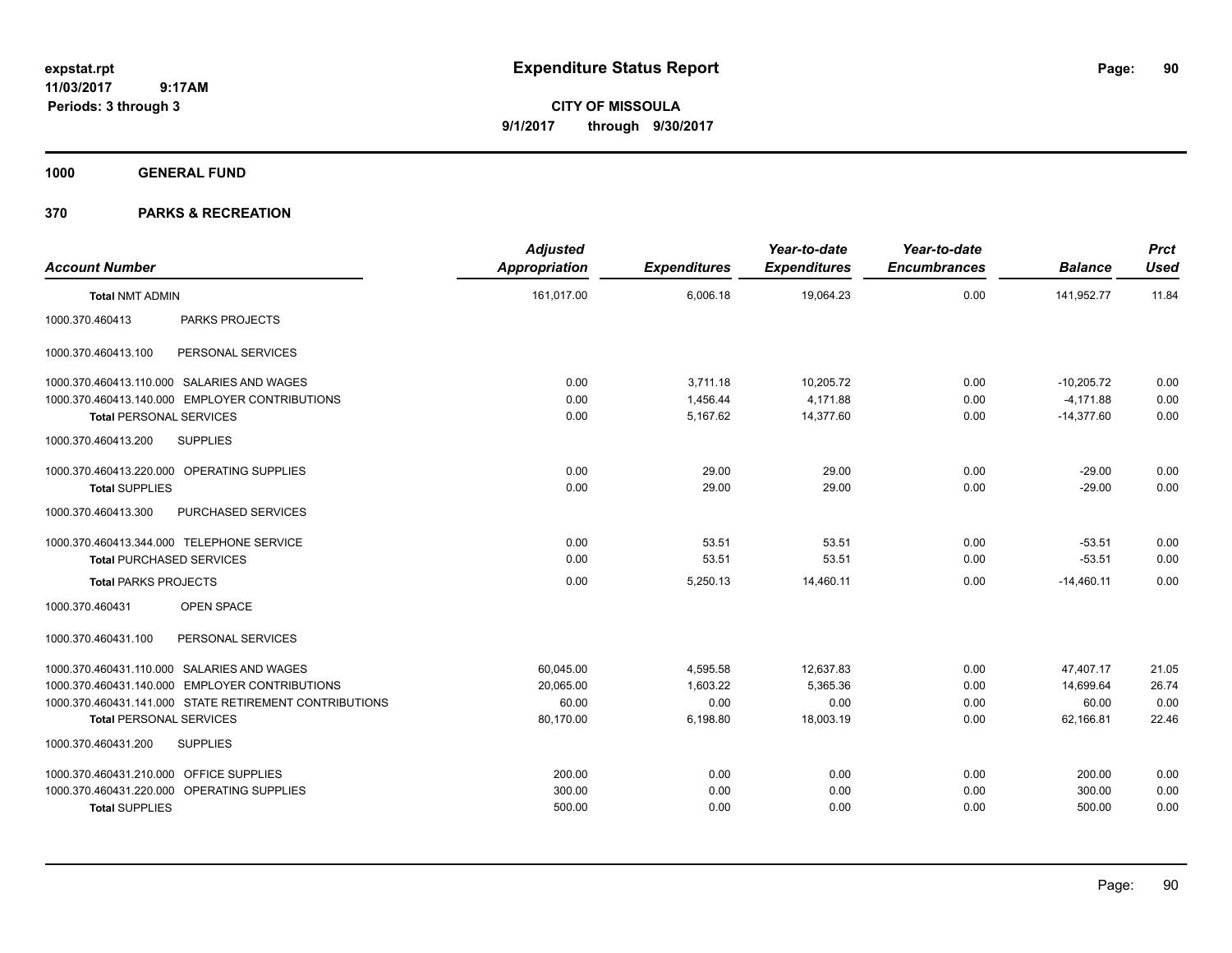**CITY OF MISSOULA 9/1/2017 through 9/30/2017**

**1000 GENERAL FUND**

|                                                         | <b>Adjusted</b> |                     | Year-to-date        | Year-to-date        |                | <b>Prct</b> |
|---------------------------------------------------------|-----------------|---------------------|---------------------|---------------------|----------------|-------------|
| <b>Account Number</b>                                   | Appropriation   | <b>Expenditures</b> | <b>Expenditures</b> | <b>Encumbrances</b> | <b>Balance</b> | <b>Used</b> |
| <b>PURCHASED SERVICES</b><br>1000.370.460431.300        |                 |                     |                     |                     |                |             |
| 1000.370.460431.320.000 PRINTING & DUPLICATING          | 300.00          | 0.00                | 0.00                | 0.00                | 300.00         | 0.00        |
| 1000.370.460431.330.000 PUBLICITY, SUBSCRIPTIONS & DUES | 400.00          | 0.00                | 0.00                | 0.00                | 400.00         | 0.00        |
| 1000.370.460431.344.000 TELEPHONE SERVICE               | 425.00          | 37.45               | 37.45               | 0.00                | 387.55         | 8.81        |
| 1000.370.460431.350.000 PROFESSIONAL SERVICES           | 2,200.00        | 0.00                | 0.00                | 0.00                | 2,200.00       | 0.00        |
| 1000.370.460431.370.000 TRAVEL                          | 300.00          | 0.00                | 0.00                | 0.00                | 300.00         | 0.00        |
| 1000.370.460431.380.000 TRAINING                        | 200.00          | 0.00                | 0.00                | 0.00                | 200.00         | 0.00        |
| <b>Total PURCHASED SERVICES</b>                         | 3,825.00        | 37.45               | 37.45               | 0.00                | 3,787.55       | 0.98        |
| <b>CAPITAL OUTLAY</b><br>1000.370.460431.900            |                 |                     |                     |                     |                |             |
| <b>Total CAPITAL OUTLAY</b>                             | 0.00            | 0.00                | 0.00                | 0.00                | 0.00           | 0.00        |
| <b>Total OPEN SPACE</b>                                 | 84,495.00       | 6,236.25            | 18,040.64           | 0.00                | 66,454.36      | 21.35       |
| 1000.370.460432<br><b>PARK ADMIN</b>                    |                 |                     |                     |                     |                |             |
| 1000.370.460432.100<br>PERSONAL SERVICES                |                 |                     |                     |                     |                |             |
| 1000.370.460432.110.000 SALARIES AND WAGES              | 110,790.00      | 8,948.84            | 24,602.85           | 0.00                | 86,187.15      | 22.21       |
| 1000.370.460432.120.000 OVERTIME                        | 0.00            | 0.00                | 2.53                | 0.00                | $-2.53$        | 0.00        |
| 1000.370.460432.130.000 OTHER                           | 7,880.00        | 0.00                | 0.00                | 0.00                | 7,880.00       | 0.00        |
| 1000.370.460432.140.000 EMPLOYER CONTRIBUTIONS          | 49,603.00       | 4,027.20            | 13,945.98           | 0.00                | 35,657.02      | 28.12       |
| 1000.370.460432.141.000 STATE RETIREMENT CONTRIBUTIONS  | 119.00          | 0.00                | 0.00                | 0.00                | 119.00         | 0.00        |
| <b>Total PERSONAL SERVICES</b>                          | 168,392.00      | 12,976.04           | 38,551.36           | 0.00                | 129,840.64     | 22.89       |
| 1000.370.460432.200<br><b>SUPPLIES</b>                  |                 |                     |                     |                     |                |             |
| 1000.370.460432.210.000 OFFICE SUPPLIES                 | 1,520.00        | 89.81               | 269.56              | 0.00                | 1,250.44       | 17.73       |
| 1000.370.460432.220.000 OPERATING SUPPLIES              | 6,650.00        | 732.79              | 1,673.58            | 0.00                | 4,976.42       | 25.17       |
| <b>Total SUPPLIES</b>                                   | 8,170.00        | 822.60              | 1,943.14            | 0.00                | 6,226.86       | 23.78       |
| PURCHASED SERVICES<br>1000.370.460432.300               |                 |                     |                     |                     |                |             |
| 1000.370.460432.310.000 COMMUNICATIONS                  | 104.00          | 0.00                | 0.00                | 0.00                | 104.00         | 0.00        |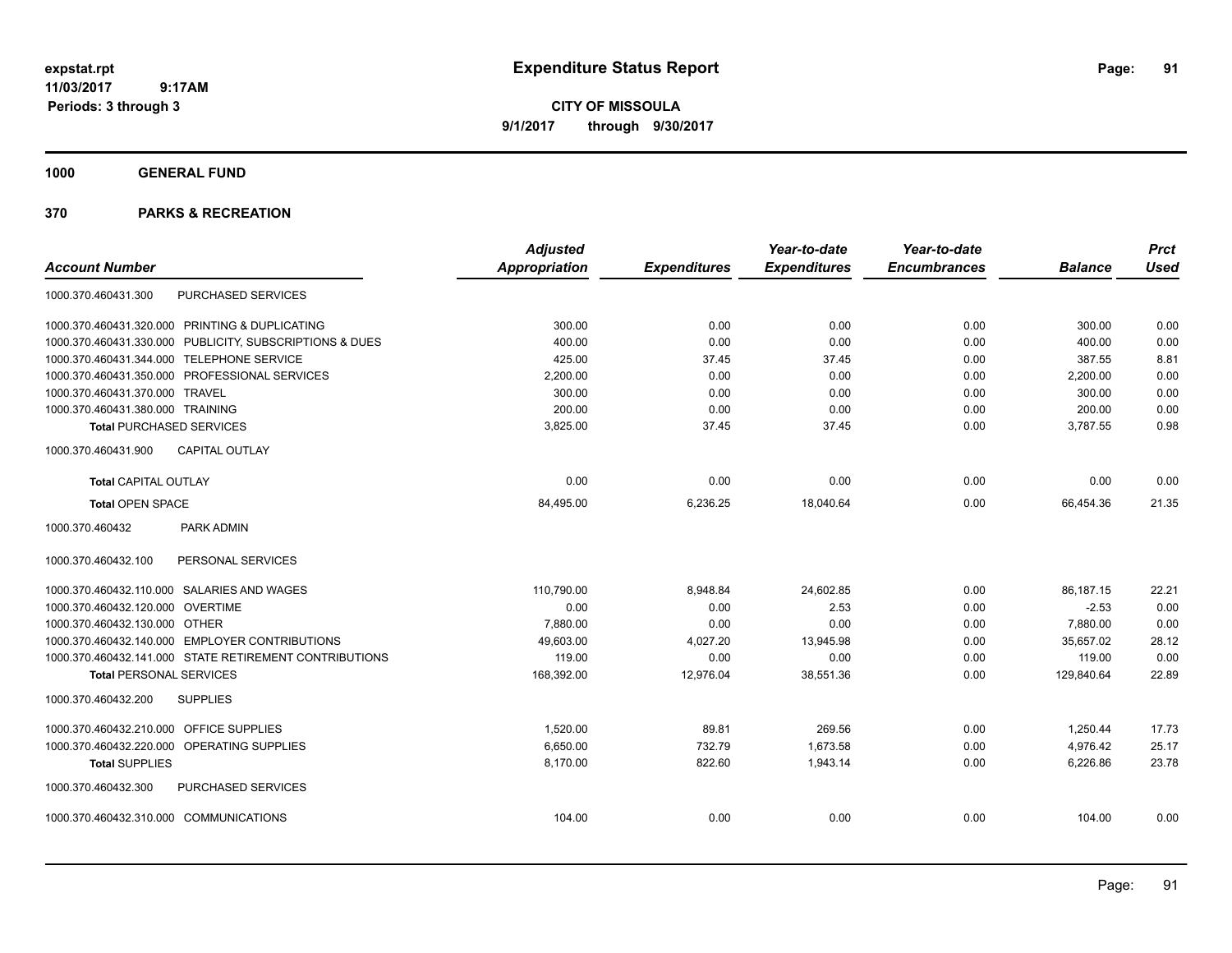**CITY OF MISSOULA 9/1/2017 through 9/30/2017**

**1000 GENERAL FUND**

| <b>Account Number</b>                                   | <b>Adjusted</b><br>Appropriation | <b>Expenditures</b> | Year-to-date<br><b>Expenditures</b> | Year-to-date<br><b>Encumbrances</b> | <b>Balance</b> | <b>Prct</b><br><b>Used</b> |
|---------------------------------------------------------|----------------------------------|---------------------|-------------------------------------|-------------------------------------|----------------|----------------------------|
| 1000.370.460432.320.000 PRINTING & DUPLICATING          | 150.00                           | 0.00                | 0.00                                | 0.00                                | 150.00         | 0.00                       |
| 1000.370.460432.330.000 PUBLICITY, SUBSCRIPTIONS & DUES | 500.00                           | 0.00                | 0.00                                | 0.00                                | 500.00         | 0.00                       |
| 1000.370.460432.340.000 SEWER                           | 2,263.00                         | 0.00                | 1,194.34                            | 0.00                                | 1,068.66       | 52.78                      |
| 1000.370.460432.344.000 TELEPHONE SERVICE               | 14,429.00                        | 1,168.68            | 2,569.21                            | 0.00                                | 11,859.79      | 17.81                      |
| 1000.370.460432.350.000 PROFESSIONAL SERVICES           | 20,112.00                        | 0.00                | 2,438.55                            | 0.00                                | 17,673.45      | 12.12                      |
| 1000.370.460432.390.000 OTHER PURCHASED SERVICES        | 2,345.00                         | 0.00                | 0.00                                | 0.00                                | 2,345.00       | 0.00                       |
| <b>Total PURCHASED SERVICES</b>                         | 39,903.00                        | 1,168.68            | 6,202.10                            | 0.00                                | 33,700.90      | 15.54                      |
| <b>CAPITAL OUTLAY</b><br>1000.370.460432.900            |                                  |                     |                                     |                                     |                |                            |
| <b>Total CAPITAL OUTLAY</b>                             | 0.00                             | 0.00                | 0.00                                | 0.00                                | 0.00           | 0.00                       |
| <b>Total PARK ADMIN</b>                                 | 216.465.00                       | 14,967.32           | 46.696.60                           | 0.00                                | 169.768.40     | 21.57                      |
| <b>GREENWAYS &amp; HORTICULTURE</b><br>1000.370.460434  |                                  |                     |                                     |                                     |                |                            |
| PERSONAL SERVICES<br>1000.370.460434.100                |                                  |                     |                                     |                                     |                |                            |
| 1000.370.460434.110.000 SALARIES AND WAGES              | 118,661.00                       | 11,151.50           | 31,153.88                           | 0.00                                | 87,507.12      | 26.25                      |
| 1000.370.460434.140.000 EMPLOYER CONTRIBUTIONS          | 44,196.00                        | 4,474.12            | 14,223.52                           | 0.00                                | 29,972.48      | 32.18                      |
| 1000.370.460434.141.000 STATE RETIREMENT CONTRIBUTIONS  | 110.00                           | 0.00                | 0.00                                | 0.00                                | 110.00         | 0.00                       |
| <b>Total PERSONAL SERVICES</b>                          | 162,967.00                       | 15,625.62           | 45,377.40                           | 0.00                                | 117,589.60     | 27.84                      |
| PURCHASED SERVICES<br>1000.370.460434.300               |                                  |                     |                                     |                                     |                |                            |
| <b>Total PURCHASED SERVICES</b>                         | 0.00                             | 0.00                | 0.00                                | 0.00                                | 0.00           | 0.00                       |
| Total GREENWAYS & HORTICULTURE                          | 162,967.00                       | 15,625.62           | 45,377.40                           | 0.00                                | 117,589.60     | 27.84                      |
| 1000.370.460439<br><b>URBAN FORESTRY</b>                |                                  |                     |                                     |                                     |                |                            |
| 1000.370.460439.100<br>PERSONAL SERVICES                |                                  |                     |                                     |                                     |                |                            |
| 1000.370.460439.110.000 SALARIES AND WAGES              | 151,464.00                       | 14,430.85           | 39,854.60                           | 0.00                                | 111.609.40     | 26.31                      |
| 1000.370.460439.120.000 OVERTIME                        | 1,750.00                         | 138.31              | 146.05                              | 0.00                                | 1,603.95       | 8.35                       |
| 1000.370.460439.140.000 EMPLOYER CONTRIBUTIONS          | 61,945.00                        | 6,316.47            | 20,862.05                           | 0.00                                | 41,082.95      | 33.68                      |
| 1000.370.460439.141.000 STATE RETIREMENT CONTRIBUTIONS  | 144.00                           | 0.00                | 0.00                                | 0.00                                | 144.00         | 0.00                       |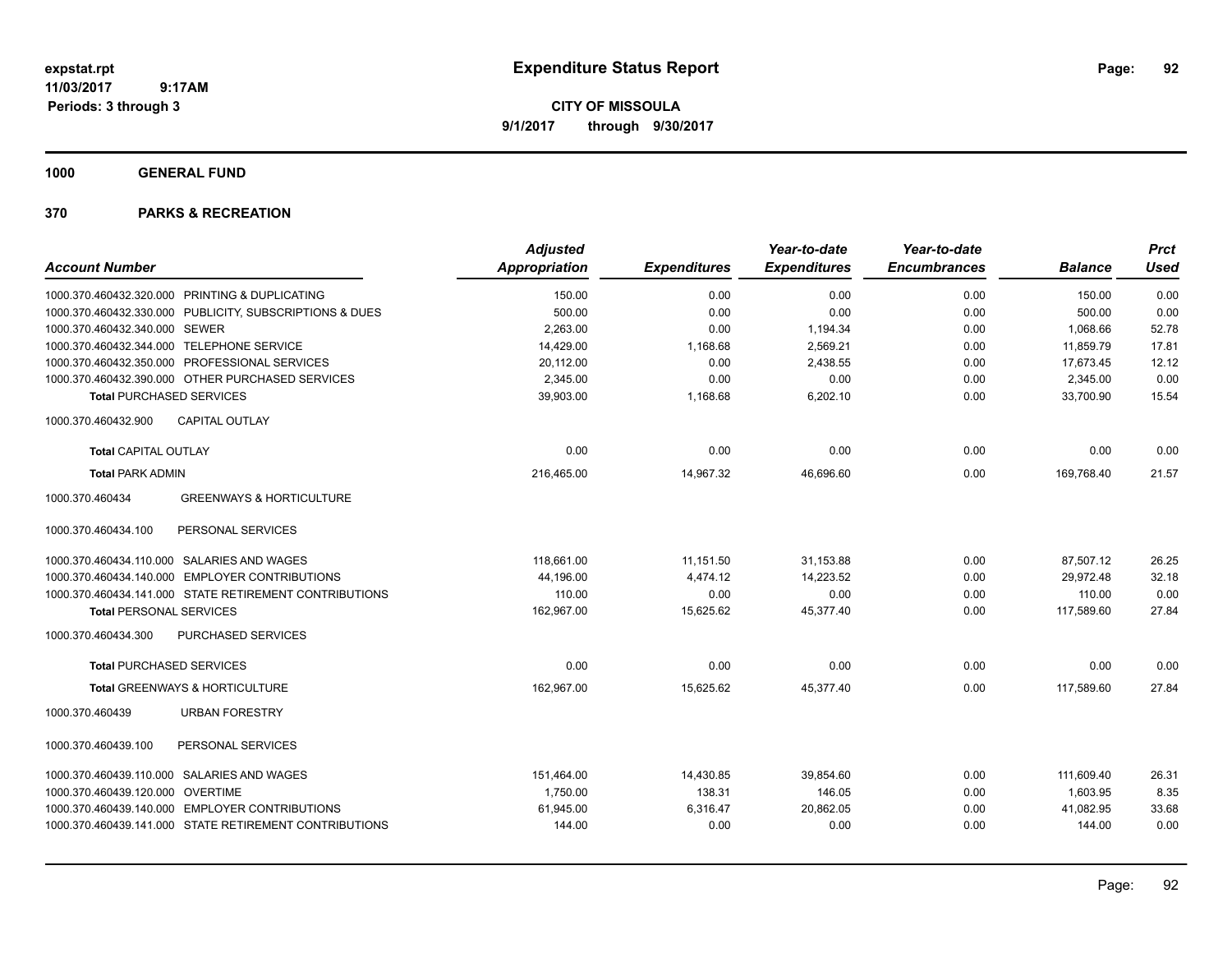**CITY OF MISSOULA 9/1/2017 through 9/30/2017**

**1000 GENERAL FUND**

| <b>Account Number</b>                                   | <b>Adjusted</b><br>Appropriation | <b>Expenditures</b> | Year-to-date<br><b>Expenditures</b> | Year-to-date<br><b>Encumbrances</b> | <b>Balance</b> | <b>Prct</b><br><b>Used</b> |
|---------------------------------------------------------|----------------------------------|---------------------|-------------------------------------|-------------------------------------|----------------|----------------------------|
| <b>Total PERSONAL SERVICES</b>                          | 215,303.00                       | 20,885.63           | 60,862.70                           | 0.00                                | 154,440.30     | 28.27                      |
| <b>SUPPLIES</b><br>1000.370.460439.200                  |                                  |                     |                                     |                                     |                |                            |
| 1000.370.460439.220.000 OPERATING SUPPLIES              | 2,132.00                         | 0.00                | 0.00                                | 0.00                                | 2,132.00       | 0.00                       |
| 1000.370.460439.230.000 REPAIR/MAINTENANCE              | 581.00                           | 0.00                | 0.00                                | 0.00                                | 581.00         | 0.00                       |
| <b>Total SUPPLIES</b>                                   | 2,713.00                         | 0.00                | 0.00                                | 0.00                                | 2,713.00       | 0.00                       |
| 1000.370.460439.300<br><b>PURCHASED SERVICES</b>        |                                  |                     |                                     |                                     |                |                            |
| 1000.370.460439.310.000 COMMUNICATIONS                  | 151.00                           | 0.00                | 0.00                                | 0.00                                | 151.00         | 0.00                       |
| 1000.370.460439.320.000 PRINTING & DUPLICATING          | 100.00                           | 0.00                | 0.00                                | 0.00                                | 100.00         | 0.00                       |
| 1000.370.460439.330.000 PUBLICITY, SUBSCRIPTIONS & DUES | 700.00                           | 0.00                | 0.00                                | 0.00                                | 700.00         | 0.00                       |
| 1000.370.460439.350.000 PROFESSIONAL SERVICES           | 525.00                           | 0.00                | 0.00                                | 0.00                                | 525.00         | 0.00                       |
| 1000.370.460439.360.000 REPAIR & MAINTENANCE            | 22,382.00                        | 0.00                | 0.00                                | 0.00                                | 22,382.00      | 0.00                       |
| <b>Total PURCHASED SERVICES</b>                         | 23,858.00                        | 0.00                | 0.00                                | 0.00                                | 23,858.00      | 0.00                       |
| <b>Total URBAN FORESTRY</b>                             | 241,874.00                       | 20,885.63           | 60.862.70                           | 0.00                                | 181.011.30     | 25.16                      |
| 1000.370.460441<br><b>RECREATION</b>                    |                                  |                     |                                     |                                     |                |                            |
| PERSONAL SERVICES<br>1000.370.460441.100                |                                  |                     |                                     |                                     |                |                            |
| 1000.370.460441.110.000 SALARIES AND WAGES              | 153,865.00                       | 11,288.43           | 31,110.50                           | 0.00                                | 122,754.50     | 20.22                      |
| 1000.370.460441.120.000 OVERTIME                        | 700.00                           | 0.00                | 0.00                                | 0.00                                | 700.00         | 0.00                       |
| 1000.370.460441.130.000 OTHER                           | 4,880.00                         | 0.00                | 0.00                                | 0.00                                | 4,880.00       | 0.00                       |
| 1000.370.460441.140.000 EMPLOYER CONTRIBUTIONS          | 60,249.00                        | 4,422.79            | 15,045.04                           | 0.00                                | 45,203.96      | 24.97                      |
| 1000.370.460441.141.000 STATE RETIREMENT CONTRIBUTIONS  | 160.00                           | 0.00                | 0.00                                | 0.00                                | 160.00         | 0.00                       |
| <b>Total PERSONAL SERVICES</b>                          | 219,854.00                       | 15,711.22           | 46,155.54                           | 0.00                                | 173,698.46     | 20.99                      |
| <b>SUPPLIES</b><br>1000.370.460441.200                  |                                  |                     |                                     |                                     |                |                            |
| 1000.370.460441.210.000 OFFICE SUPPLIES                 | 300.00                           | 52.84               | 52.84                               | 0.00                                | 247.16         | 17.61                      |
| 1000.370.460441.220.000 OPERATING SUPPLIES              | 0.00                             | 0.00                | 213.37                              | 0.00                                | $-213.37$      | 0.00                       |
| <b>Total SUPPLIES</b>                                   | 300.00                           | 52.84               | 266.21                              | 0.00                                | 33.79          | 88.74                      |
| 1000.370.460441.300<br><b>PURCHASED SERVICES</b>        |                                  |                     |                                     |                                     |                |                            |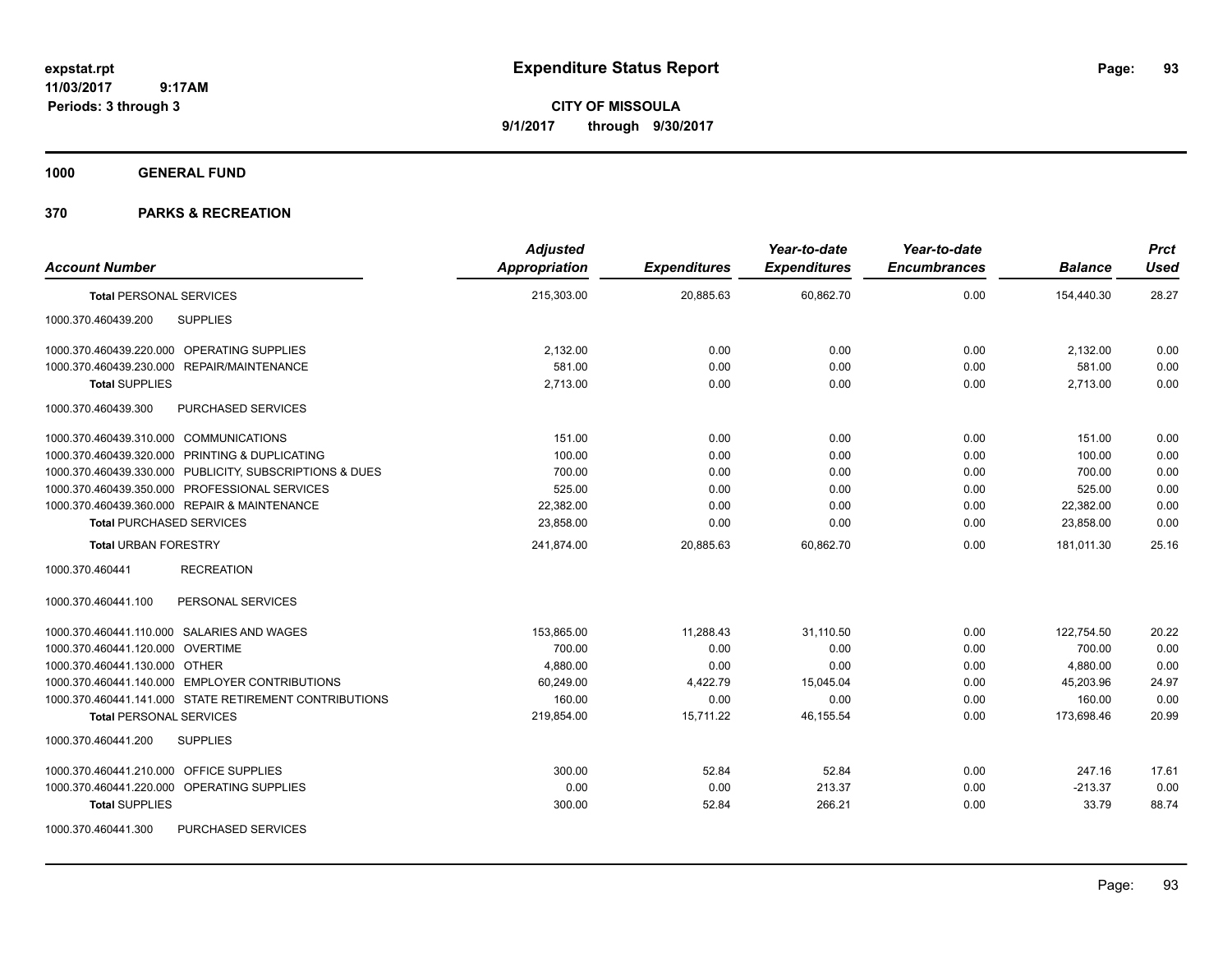**CITY OF MISSOULA 9/1/2017 through 9/30/2017**

**1000 GENERAL FUND**

|                                                         | <b>Adjusted</b> |                     | Year-to-date        | Year-to-date        |                | <b>Prct</b> |
|---------------------------------------------------------|-----------------|---------------------|---------------------|---------------------|----------------|-------------|
| <b>Account Number</b>                                   | Appropriation   | <b>Expenditures</b> | <b>Expenditures</b> | <b>Encumbrances</b> | <b>Balance</b> | <b>Used</b> |
| 1000.370.460441.310.000<br><b>COMMUNICATIONS</b>        | 480.00          | 0.00                | 0.00                | 0.00                | 480.00         | 0.00        |
| 1000.370.460441.320.000<br>PRINTING & DUPLICATING       | 2,150.00        | 0.00                | 0.00                | 0.00                | 2,150.00       | 0.00        |
| 1000.370.460441.330.000 PUBLICITY, SUBSCRIPTIONS & DUES | 1,490.00        | 0.00                | 363.00              | 0.00                | 1,127.00       | 24.36       |
| 1000.370.460441.344.000 TELEPHONE SERVICE               | 696.00          | 28.52               | 28.52               | 0.00                | 667.48         | 4.10        |
| 1000.370.460441.345.000 GARBAGE                         | 482.00          | 0.00                | 0.00                | 0.00                | 482.00         | 0.00        |
| 1000.370.460441.350.000 PROFESSIONAL SERVICES           | 1.360.00        | 0.00                | 0.00                | 0.00                | 1.360.00       | 0.00        |
| 1000.370.460441.360.000 REPAIR & MAINTENANCE            | 8,200.00        | 377.40              | 7,482.75            | 0.00                | 717.25         | 91.25       |
| <b>TRAVEL</b><br>1000.370.460441.370.000                | 1,200.00        | 0.00                | 0.00                | 0.00                | 1,200.00       | 0.00        |
| 1000.370.460441.380.000 TRAINING                        | 900.00          | 435.00              | 435.00              | 0.00                | 465.00         | 48.33       |
| <b>Total PURCHASED SERVICES</b>                         | 16,958.00       | 840.92              | 8,309.27            | 0.00                | 8,648.73       | 49.00       |
| OTHER OBJECTS<br>1000.370.460441.800                    |                 |                     |                     |                     |                |             |
| 1000.370.460441.820.000 TRANSFERS TO OTHER FUNDS        | 10,000.00       | 0.00                | 0.00                | 0.00                | 10,000.00      | 0.00        |
| <b>Total OTHER OBJECTS</b>                              | 10,000.00       | 0.00                | 0.00                | 0.00                | 10,000.00      | 0.00        |
| <b>Total RECREATION</b>                                 | 247,112.00      | 16,604.98           | 54,731.02           | 0.00                | 192,380.98     | 22.15       |
| FT MISSOULA<br>1000.370.460455                          |                 |                     |                     |                     |                |             |
| <b>FIXED CHARGES</b><br>1000.370.460455.500             |                 |                     |                     |                     |                |             |
| 1000.370.460455.500.000 MUSIC RIGHTS/MUSICAL VENUES     | 1,300.00        | 0.00                | 0.00                | 0.00                | 1,300.00       | 0.00        |
| <b>Total FT MISSOULA</b>                                | 1,300.00        | 0.00                | 0.00                | 0.00                | 1,300.00       | 0.00        |
| <b>RECREATION MORE</b><br>1000.370.460470               |                 |                     |                     |                     |                |             |
| 1000.370.460470.100<br>PERSONAL SERVICES                |                 |                     |                     |                     |                |             |
| 1000.370.460470.110.000 SALARIES AND WAGES              | 171,568.00      | 15,321.34           | 77,702.84           | 0.00                | 93,865.16      | 45.29       |
| 1000.370.460470.120.000 OVERTIME                        | 0.00            | 0.00                | 1.118.18            | 0.00                | $-1.118.18$    | 0.00        |
| 1000.370.460470.140.000 EMPLOYER CONTRIBUTIONS          | 50,811.00       | 4,599.60            | 19,783.41           | 0.00                | 31,027.59      | 38.94       |
| 1000.370.460470.141.000 STATE RETIREMENT CONTRIBUTIONS  | 80.00           | 0.00                | 0.00                | 0.00                | 80.00          | 0.00        |
| <b>Total PERSONAL SERVICES</b>                          | 222,459.00      | 19,920.94           | 98,604.43           | 0.00                | 123,854.57     | 44.32       |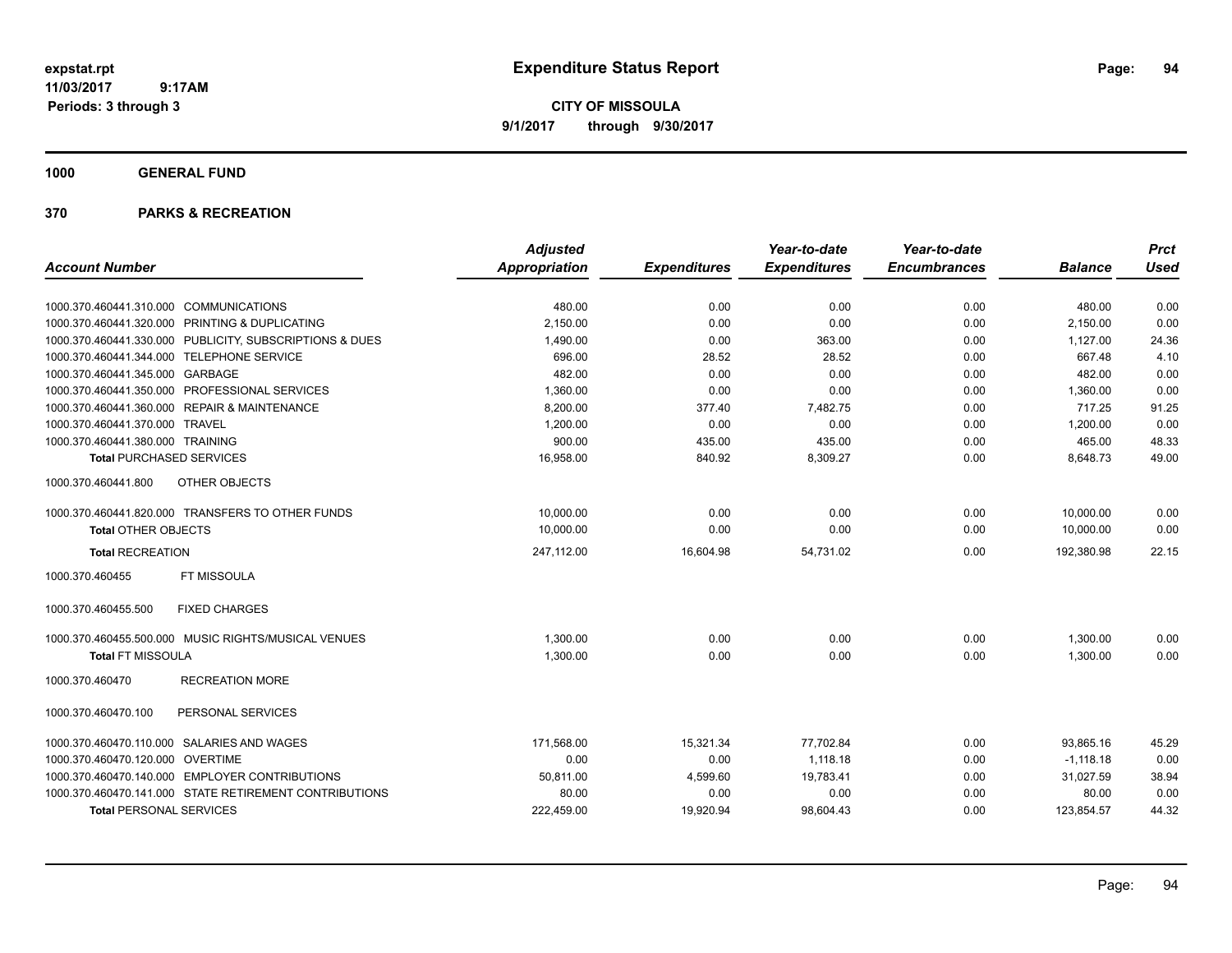**CITY OF MISSOULA 9/1/2017 through 9/30/2017**

**1000 GENERAL FUND**

|                                                         | <b>Adjusted</b>      |                     | Year-to-date        | Year-to-date        |                | <b>Prct</b> |
|---------------------------------------------------------|----------------------|---------------------|---------------------|---------------------|----------------|-------------|
| <b>Account Number</b>                                   | <b>Appropriation</b> | <b>Expenditures</b> | <b>Expenditures</b> | <b>Encumbrances</b> | <b>Balance</b> | <b>Used</b> |
| <b>SUPPLIES</b><br>1000.370.460470.200                  |                      |                     |                     |                     |                |             |
| 1000.370.460470.210.000 OFFICE SUPPLIES                 | 100.00               | 51.39               | 51.39               | 0.00                | 48.61          | 51.39       |
| 1000.370.460470.220.000 OPERATING SUPPLIES              | 46.293.00            | 947.42              | 4,009.85            | 0.00                | 42.283.15      | 8.66        |
| <b>Total SUPPLIES</b>                                   | 46,393.00            | 998.81              | 4,061.24            | 0.00                | 42,331.76      | 8.75        |
| 1000.370.460470.300<br>PURCHASED SERVICES               |                      |                     |                     |                     |                |             |
| 1000.370.460470.320.000 PRINTING & DUPLICATING          | 1,200.00             | 0.00                | 0.00                | 0.00                | 1,200.00       | 0.00        |
| 1000.370.460470.330.000 PUBLICITY, SUBSCRIPTIONS & DUES | 780.00               | 0.00                | 0.00                | 0.00                | 780.00         | 0.00        |
| 1000.370.460470.344.000 TELEPHONE SERVICE               | 428.00               | 13.03               | 13.03               | 0.00                | 414.97         | 3.04        |
| 1000.370.460470.350.000 PROFESSIONAL SERVICES           | 5,000.00             | 0.00                | 0.00                | 0.00                | 5,000.00       | 0.00        |
| 1000.370.460470.360.000 REPAIR & MAINTENANCE            | 1,000.00             | 0.00                | 999.00              | 0.00                | 1.00           | 99.90       |
| 1000.370.460470.390.000 OTHER PURCHASED SERVICES        | 5,372.00             | 2,408.90            | 10,277.22           | 0.00                | $-4,905.22$    | 191.31      |
| <b>Total PURCHASED SERVICES</b>                         | 13,780.00            | 2,421.93            | 11,289.25           | 0.00                | 2,490.75       | 81.92       |
| <b>Total RECREATION MORE</b>                            | 282,632.00           | 23,341.68           | 113,954.92          | 0.00                | 168,677.08     | 40.32       |
| 1000.370.460471<br><b>RECREATION ADULTS</b>             |                      |                     |                     |                     |                |             |
| PERSONAL SERVICES<br>1000.370.460471.100                |                      |                     |                     |                     |                |             |
| 1000.370.460471.110.000 SALARIES AND WAGES              | 121,233.00           | 6,130.30            | 24,711.43           | 0.00                | 96,521.57      | 20.38       |
| 1000.370.460471.140.000 EMPLOYER CONTRIBUTIONS          | 35.669.00            | 2,340.17            | 9,500.78            | 0.00                | 26,168.22      | 26.64       |
| 1000.370.460471.141.000 STATE RETIREMENT CONTRIBUTIONS  | 58.00                | 0.00                | 0.00                | 0.00                | 58.00          | 0.00        |
| <b>Total PERSONAL SERVICES</b>                          | 156,960.00           | 8,470.47            | 34,212.21           | 0.00                | 122,747.79     | 21.80       |
| 1000.370.460471.200<br><b>SUPPLIES</b>                  |                      |                     |                     |                     |                |             |
| 1000.370.460471.210.000 OFFICE SUPPLIES                 | 600.00               | 0.00                | 0.00                | 0.00                | 600.00         | 0.00        |
| 1000.370.460471.210.147 OFFICE SUPPLIES                 | 0.00                 | 28.01               | 128.90              | 0.00                | $-128.90$      | 0.00        |
| 1000.370.460471.210.192 OFFICE SUPPLIES                 | 0.00                 | 0.00                | 19.00               | 0.00                | $-19.00$       | 0.00        |
| 1000.370.460471.220.000 OPERATING SUPPLIES              | 8,892.00             | 0.00                | 0.00                | 0.00                | 8,892.00       | 0.00        |
| 1000.370.460471.220.144 OPERATING SUPPLIES              | 0.00                 | 217.87              | 217.87              | 0.00                | $-217.87$      | 0.00        |
| 1000.370.460471.220.147 OPERATING SUPPLIES              | 0.00                 | 568.87              | 2,115.33            | 0.00                | $-2,115.33$    | 0.00        |
| <b>Total SUPPLIES</b>                                   | 9,492.00             | 814.75              | 2,481.10            | 0.00                | 7,010.90       | 26.14       |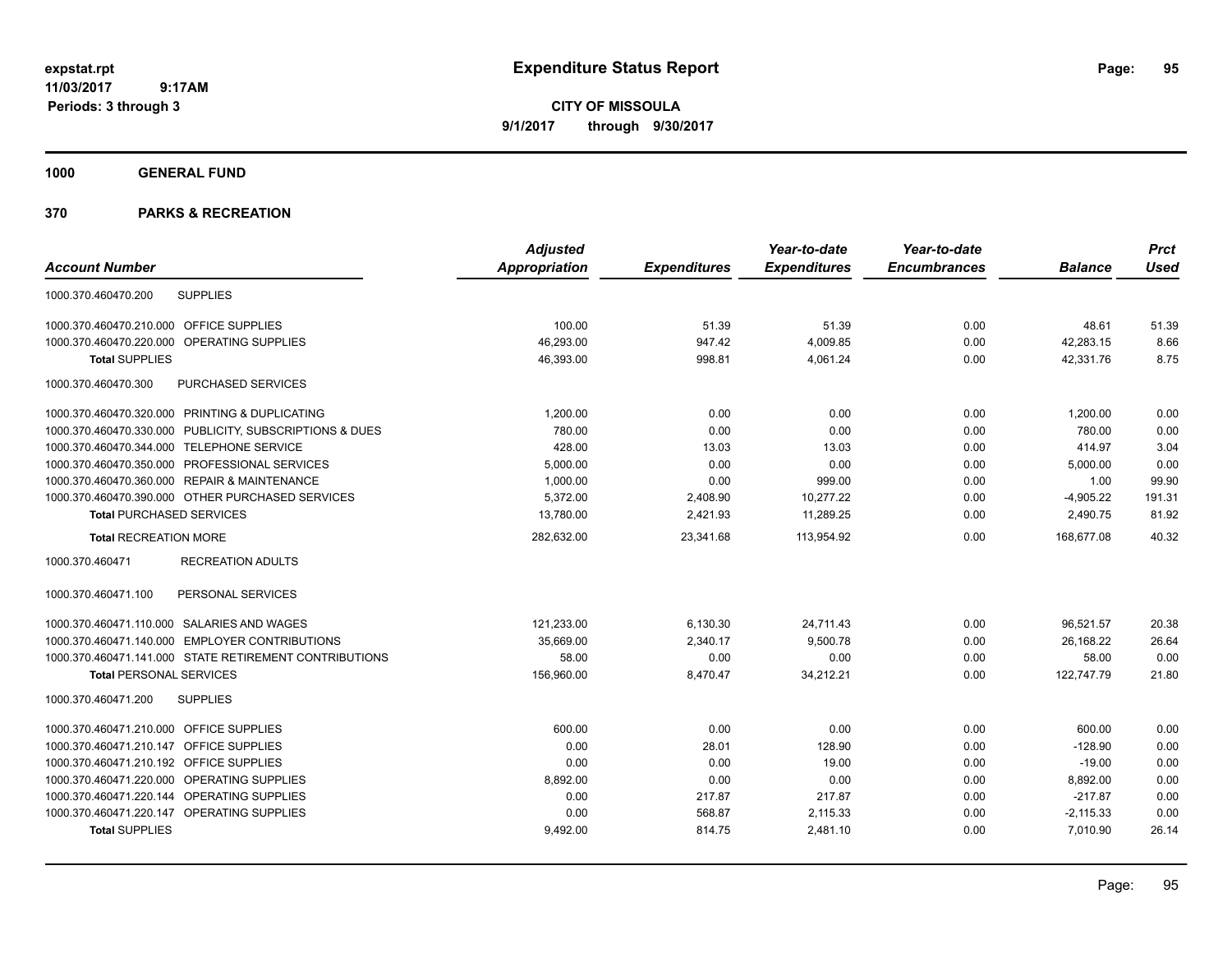**CITY OF MISSOULA 9/1/2017 through 9/30/2017**

# **1000 GENERAL FUND**

|                                                         | <b>Adjusted</b>      |                     | Year-to-date        | Year-to-date        |                | <b>Prct</b> |
|---------------------------------------------------------|----------------------|---------------------|---------------------|---------------------|----------------|-------------|
| <b>Account Number</b>                                   | <b>Appropriation</b> | <b>Expenditures</b> | <b>Expenditures</b> | <b>Encumbrances</b> | <b>Balance</b> | <b>Used</b> |
| PURCHASED SERVICES<br>1000.370.460471.300               |                      |                     |                     |                     |                |             |
| 1000.370.460471.320.000 PRINTING & DUPLICATING          | 1.800.00             | 0.00                | 44.95               | 0.00                | 1.755.05       | 2.50        |
| 1000.370.460471.320.147 PRINTING & DUPLICATING          | 0.00                 | 0.00                | 85.00               | 0.00                | $-85.00$       | 0.00        |
| 1000.370.460471.330.000 PUBLICITY, SUBSCRIPTIONS & DUES | 1,220.00             | 0.00                | 0.00                | 0.00                | 1,220.00       | 0.00        |
| 1000.370.460471.344.000 TELEPHONE SERVICE               | 567.00               | 77.11               | 96.33               | 0.00                | 470.67         | 16.99       |
| 1000.370.460471.350.000 PROFESSIONAL SERVICES           | 4,500.00             | 0.00                | 0.00                | 0.00                | 4,500.00       | 0.00        |
| 1000.370.460471.360.000 REPAIR & MAINTENANCE            | 1,000.00             | 0.00                | 999.00              | 0.00                | 1.00           | 99.90       |
| 1000.370.460471.390.000 OTHER PURCHASED SERVICES        | 9,000.00             | 0.00                | 0.00                | 0.00                | 9,000.00       | 0.00        |
| 1000.370.460471.390.144 OTHER PURCHASED SERVICES        | 0.00                 | 0.00                | 460.00              | 0.00                | $-460.00$      | 0.00        |
| 1000.370.460471.390.147 OTHER PURCHASED SERVICES        | 0.00                 | 180.00              | 320.00              | 0.00                | $-320.00$      | 0.00        |
| <b>Total PURCHASED SERVICES</b>                         | 18,087.00            | 257.11              | 2,005.28            | 0.00                | 16,081.72      | 11.09       |
| <b>Total RECREATION ADULTS</b>                          | 184,539.00           | 9,542.33            | 38,698.59           | 0.00                | 145,840.41     | 20.97       |
| <b>RECREATION YOUTH</b><br>1000.370.460472              |                      |                     |                     |                     |                |             |
| PERSONAL SERVICES<br>1000.370.460472.100                |                      |                     |                     |                     |                |             |
| 1000.370.460472.110.000 SALARIES AND WAGES              | 125.608.00           | 8.786.02            | 51.394.62           | 0.00                | 74.213.38      | 40.92       |
| 1000.370.460472.120.000 OVERTIME                        | 0.00                 | 0.00                | 15.48               | 0.00                | $-15.48$       | 0.00        |
| 1000.370.460472.140.000 EMPLOYER CONTRIBUTIONS          | 28.505.00            | 2,309.20            | 11.450.39           | 0.00                | 17,054.61      | 40.17       |
| 1000.370.460472.141.000 STATE RETIREMENT CONTRIBUTIONS  | 30.00                | 0.00                | 0.00                | 0.00                | 30.00          | 0.00        |
| <b>Total PERSONAL SERVICES</b>                          | 154,143.00           | 11,095.22           | 62,860.49           | 0.00                | 91,282.51      | 40.78       |
| 1000.370.460472.200<br><b>SUPPLIES</b>                  |                      |                     |                     |                     |                |             |
| 1000.370.460472.210.000<br><b>OFFICE SUPPLIES</b>       | 100.00               | 0.00                | 0.00                | 0.00                | 100.00         | 0.00        |
| <b>OFFICE SUPPLIES</b><br>1000.370.460472.210.147       | 0.00                 | 0.00                | 181.45              | 0.00                | $-181.45$      | 0.00        |
| 1000.370.460472.220.000<br>OPERATING SUPPLIES           | 16,006.00            | 0.00                | 768.83              | 0.00                | 15,237.17      | 4.80        |
| 1000.370.460472.220.190<br><b>OPERATING SUPPLIES</b>    | 0.00                 | 316.79              | 1,802.66            | 0.00                | $-1,802.66$    | 0.00        |
| 1000.370.460472.220.191<br>OPERATING SUPPLIES           | 0.00                 | 0.00                | 168.21              | 0.00                | $-168.21$      | 0.00        |
| 1000.370.460472.220.192 OPERATING SUPPLIES              | 0.00                 | 275.95              | 302.70              | 0.00                | $-302.70$      | 0.00        |
| <b>Total SUPPLIES</b>                                   | 16,106.00            | 592.74              | 3,223.85            | 0.00                | 12,882.15      | 20.02       |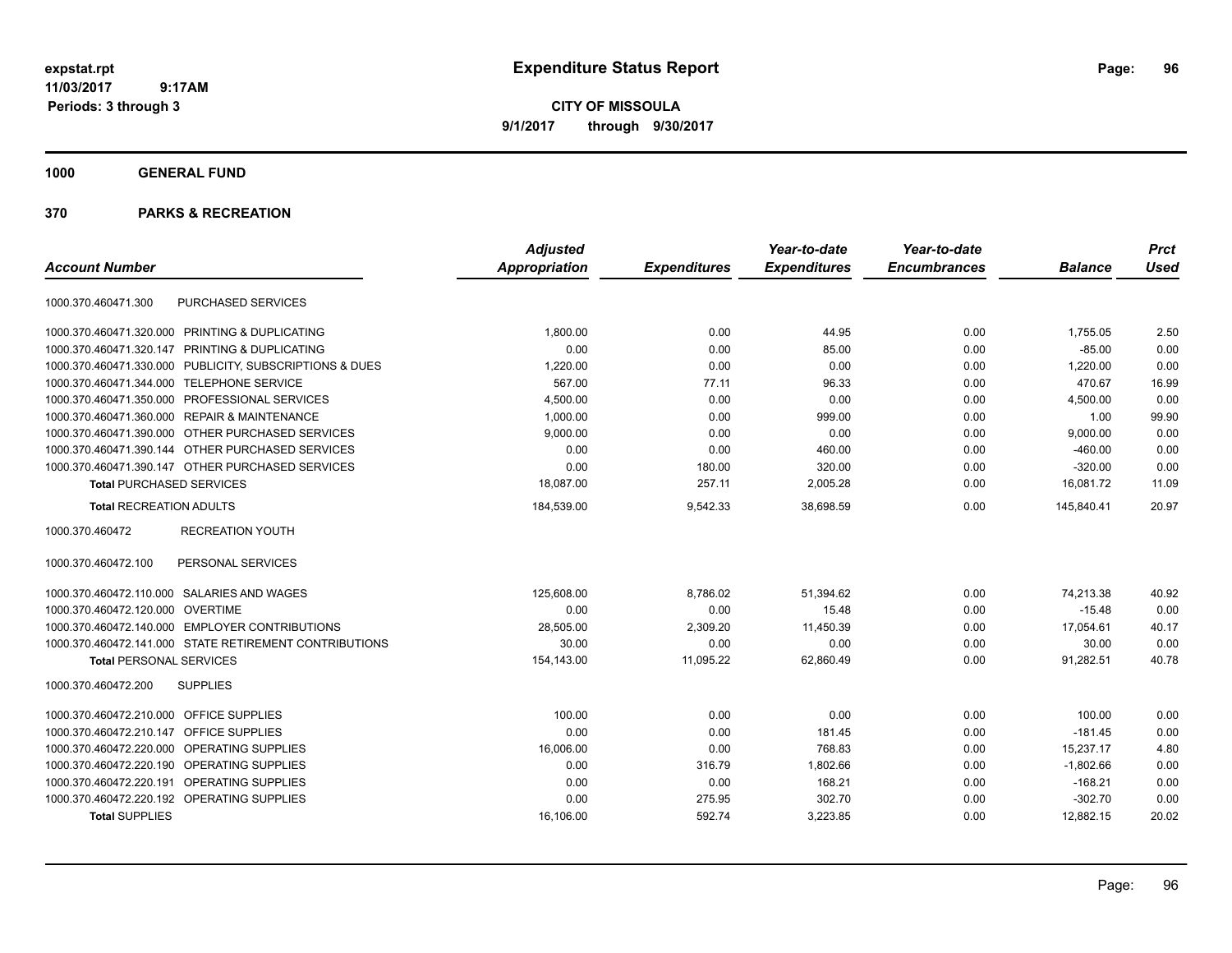**CITY OF MISSOULA 9/1/2017 through 9/30/2017**

**1000 GENERAL FUND**

| <b>Account Number</b>                                   | <b>Adjusted</b><br><b>Appropriation</b> | <b>Expenditures</b> | Year-to-date<br><b>Expenditures</b> | Year-to-date<br><b>Encumbrances</b> | <b>Balance</b> | <b>Prct</b><br><b>Used</b> |
|---------------------------------------------------------|-----------------------------------------|---------------------|-------------------------------------|-------------------------------------|----------------|----------------------------|
| PURCHASED SERVICES<br>1000.370.460472.300               |                                         |                     |                                     |                                     |                |                            |
| 1000.370.460472.320.000 PRINTING & DUPLICATING          | 1,300.00                                | 0.00                | 0.00                                | 0.00                                | 1,300.00       | 0.00                       |
| 1000.370.460472.330.000 PUBLICITY, SUBSCRIPTIONS & DUES | 1,500.00                                | 0.00                | 0.00                                | 0.00                                | 1,500.00       | 0.00                       |
| 1000.370.460472.343.000 WATER CHARGES                   | 601.00                                  | 0.00                | 0.00                                | 0.00                                | 601.00         | 0.00                       |
| 1000.370.460472.344.000 TELEPHONE SERVICE               | 662.00                                  | 12.45               | 12.45                               | 0.00                                | 649.55         | 1.88                       |
| 1000.370.460472.345.000 GARBAGE                         | 0.00                                    | 77.00               | 129.20                              | 0.00                                | $-129.20$      | 0.00                       |
| 1000.370.460472.350.000 PROFESSIONAL SERVICES           | 2,487.00                                | 0.00                | 0.00                                | 0.00                                | 2,487.00       | 0.00                       |
| 1000.370.460472.350.190 PROFESSIONAL SERVICES           | 0.00                                    | 1.086.45            | 3,543.35                            | 0.00                                | $-3,543.35$    | 0.00                       |
| 1000.370.460472.390.000 OTHER PURCHASED SERVICES        | 500.00                                  | 0.00                | 0.00                                | 0.00                                | 500.00         | 0.00                       |
| 1000.370.460472.390.147 OTHER PURCHASED SERVICES        | 0.00                                    | 0.00                | 100.00                              | 0.00                                | $-100.00$      | 0.00                       |
| <b>Total PURCHASED SERVICES</b>                         | 7,050.00                                | 1,175.90            | 3,785.00                            | 0.00                                | 3,265.00       | 53.69                      |
| <b>Total RECREATION YOUTH</b>                           | 177,299.00                              | 12,863.86           | 69,869.34                           | 0.00                                | 107,429.66     | 39.41                      |
| <b>RECREATION SPECIAL EVENTS</b><br>1000.370.460473     |                                         |                     |                                     |                                     |                |                            |
| 1000.370.460473.200<br><b>SUPPLIES</b>                  |                                         |                     |                                     |                                     |                |                            |
| 1000.370.460473.220.000 OPERATING SUPPLIES              | 2,328.00                                | 81.99               | 148.21                              | 0.00                                | 2,179.79       | 6.37                       |
| <b>Total SUPPLIES</b>                                   | 2,328.00                                | 81.99               | 148.21                              | 0.00                                | 2,179.79       | 6.37                       |
| <b>PURCHASED SERVICES</b><br>1000.370.460473.300        |                                         |                     |                                     |                                     |                |                            |
| <b>Total PURCHASED SERVICES</b>                         | 0.00                                    | 0.00                | 0.00                                | 0.00                                | 0.00           | 0.00                       |
| Total RECREATION SPECIAL EVENTS                         | 2,328.00                                | 81.99               | 148.21                              | 0.00                                | 2,179.79       | 6.37                       |
| 1000.370.460474<br><b>SPRAY DECKS</b>                   |                                         |                     |                                     |                                     |                |                            |
| 1000.370.460474.100<br>PERSONAL SERVICES                |                                         |                     |                                     |                                     |                |                            |
| 1000.370.460474.110.000 SALARIES AND WAGES              | 8.747.00                                | 0.00                | 0.00                                | 0.00                                | 8,747.00       | 0.00                       |
| 1000.370.460474.140.000 EMPLOYER CONTRIBUTIONS          | 1,231.00                                | 0.00                | 0.00                                | 0.00                                | 1,231.00       | 0.00                       |
| <b>Total PERSONAL SERVICES</b>                          | 9,978.00                                | 0.00                | 0.00                                | 0.00                                | 9,978.00       | 0.00                       |
| <b>SUPPLIES</b><br>1000.370.460474.200                  |                                         |                     |                                     |                                     |                |                            |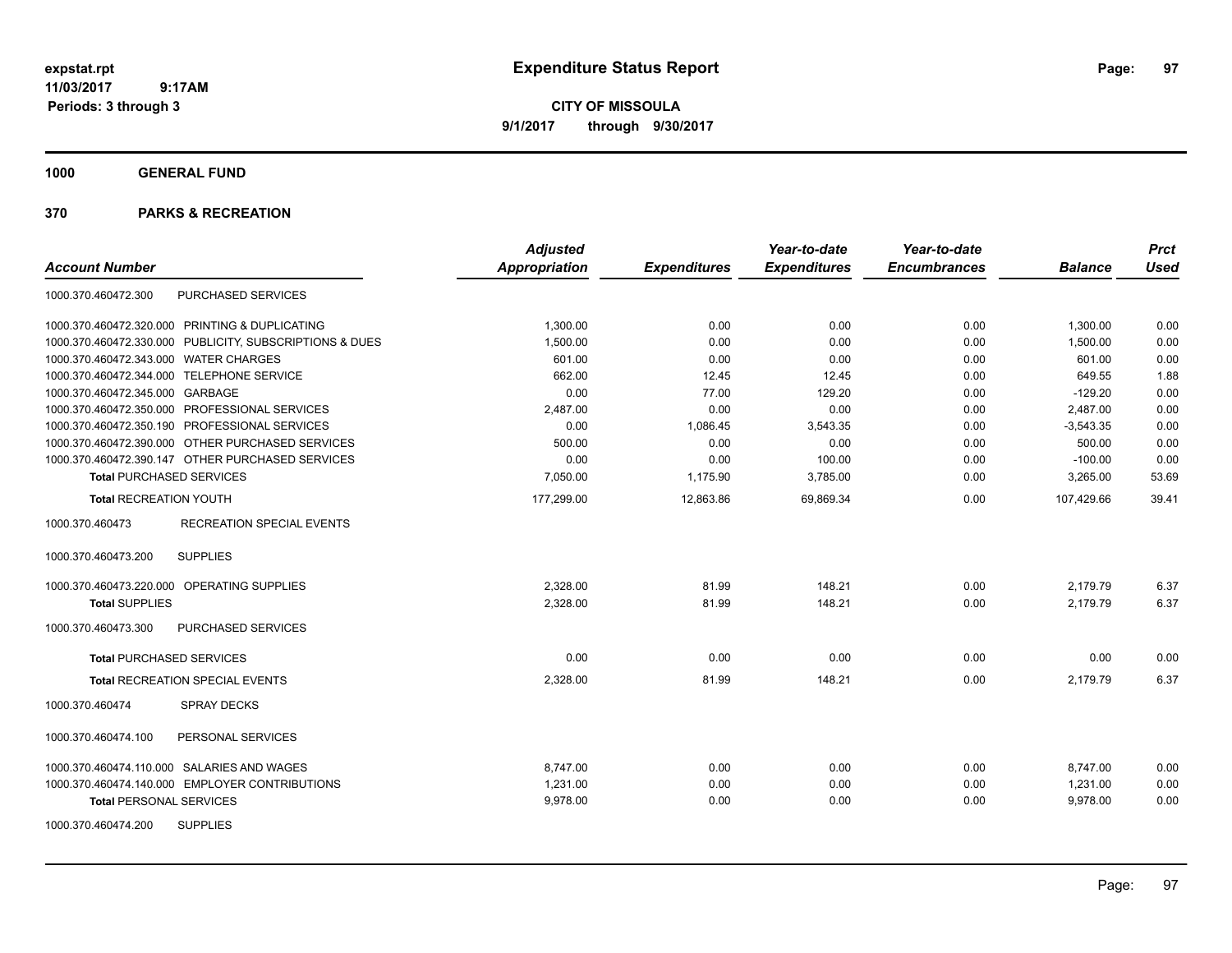**CITY OF MISSOULA 9/1/2017 through 9/30/2017**

**1000 GENERAL FUND**

| <b>Account Number</b>                                   | <b>Adjusted</b><br><b>Appropriation</b> | <b>Expenditures</b> | Year-to-date<br><b>Expenditures</b> | Year-to-date<br><b>Encumbrances</b> | <b>Balance</b> | <b>Prct</b><br><b>Used</b> |
|---------------------------------------------------------|-----------------------------------------|---------------------|-------------------------------------|-------------------------------------|----------------|----------------------------|
|                                                         |                                         |                     |                                     |                                     |                |                            |
| 1000.370.460474.220.000 OPERATING SUPPLIES              | 1,535.00                                | 0.00                | 0.00                                | 0.00                                | 1,535.00       | 0.00                       |
| 1000.370.460474.230.000 REPAIR/MAINTENANCE              | 5,424.00                                | 74.98               | 184.98                              | 0.00                                | 5,239.02       | 3.41                       |
| <b>Total SUPPLIES</b>                                   | 6,959.00                                | 74.98               | 184.98                              | 0.00                                | 6,774.02       | 2.66                       |
| 1000.370.460474.300<br>PURCHASED SERVICES               |                                         |                     |                                     |                                     |                |                            |
| 1000.370.460474.330.000 PUBLICITY, SUBSCRIPTIONS & DUES | 750.00                                  | 0.00                | 0.00                                | 0.00                                | 750.00         | 0.00                       |
| 1000.370.460474.341.000 ELECTRICITY & NATURAL GAS       | 1,341.00                                | 0.00                | 0.00                                | 0.00                                | 1,341.00       | 0.00                       |
| 1000.370.460474.360.000 REPAIR & MAINTENANCE            | 2.050.00                                | 0.00                | 100.00                              | 0.00                                | 1,950.00       | 4.88                       |
| <b>Total PURCHASED SERVICES</b>                         | 4.141.00                                | 0.00                | 100.00                              | 0.00                                | 4.041.00       | 2.41                       |
| 1000.370.460474.900<br><b>CAPITAL OUTLAY</b>            |                                         |                     |                                     |                                     |                |                            |
| <b>Total CAPITAL OUTLAY</b>                             | 0.00                                    | 0.00                | 0.00                                | 0.00                                | 0.00           | 0.00                       |
| <b>Total SPRAY DECKS</b>                                | 21,078.00                               | 74.98               | 284.98                              | 0.00                                | 20,793.02      | 1.35                       |
| YOUTH DRUG<br>1000.370.460476                           |                                         |                     |                                     |                                     |                |                            |
| PERSONAL SERVICES<br>1000.370.460476.100                |                                         |                     |                                     |                                     |                |                            |
| 1000.370.460476.110.000 SALARIES AND WAGES              | 11.170.00                               | 0.00                | 0.00                                | 0.00                                | 11,170.00      | 0.00                       |
| 1000.370.460476.140.000 EMPLOYER CONTRIBUTIONS          | 1,572.00                                | 0.00                | 0.00                                | 0.00                                | 1,572.00       | 0.00                       |
| <b>Total PERSONAL SERVICES</b>                          | 12,742.00                               | 0.00                | 0.00                                | 0.00                                | 12.742.00      | 0.00                       |
| 1000.370.460476.200<br><b>SUPPLIES</b>                  |                                         |                     |                                     |                                     |                |                            |
| 1000.370.460476.210.000 OFFICE SUPPLIES                 | 150.00                                  | 0.00                | 0.00                                | 0.00                                | 150.00         | 0.00                       |
| 1000.370.460476.220.000 OPERATING SUPPLIES              | 2,200.00                                | 0.00                | 0.00                                | 0.00                                | 2,200.00       | 0.00                       |
| <b>Total SUPPLIES</b>                                   | 2,350.00                                | 0.00                | 0.00                                | 0.00                                | 2,350.00       | 0.00                       |
| PURCHASED SERVICES<br>1000.370.460476.300               |                                         |                     |                                     |                                     |                |                            |
| 1000.370.460476.320.000 PRINTING & DUPLICATING          | 250.00                                  | 0.00                | 0.00                                | 0.00                                | 250.00         | 0.00                       |
| 1000.370.460476.330.000 PUBLICITY, SUBSCRIPTIONS & DUES | 100.00                                  | 0.00                | 0.00                                | 0.00                                | 100.00         | 0.00                       |
| 1000.370.460476.350.000 PROFESSIONAL SERVICES           | 200.00                                  | 0.00                | 0.00                                | 0.00                                | 200.00         | 0.00                       |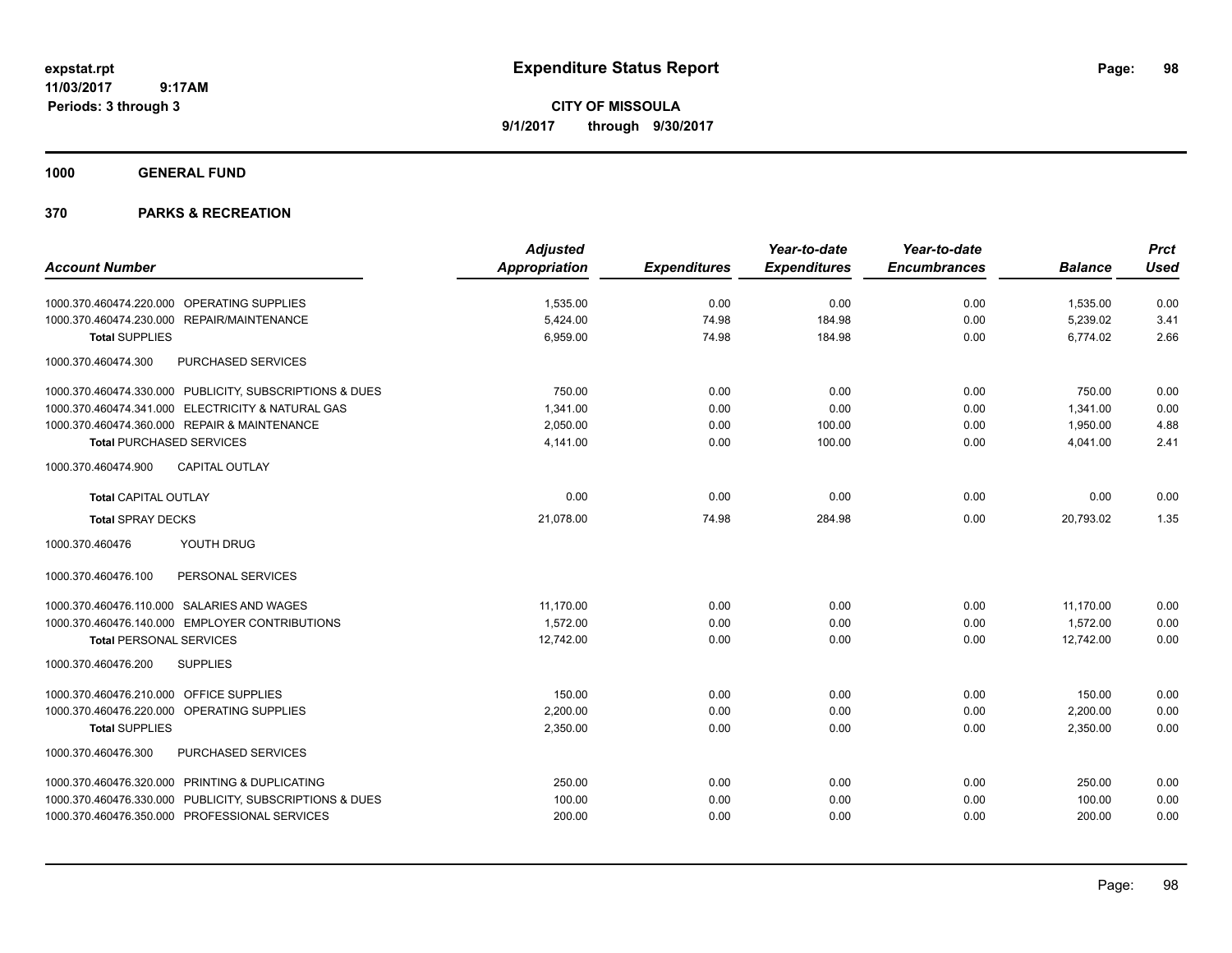**CITY OF MISSOULA 9/1/2017 through 9/30/2017**

**1000 GENERAL FUND**

| <b>Account Number</b>                                  | <b>Adjusted</b><br>Appropriation | <b>Expenditures</b> | Year-to-date<br><b>Expenditures</b> | Year-to-date<br><b>Encumbrances</b> | <b>Balance</b> | <b>Prct</b><br><b>Used</b> |
|--------------------------------------------------------|----------------------------------|---------------------|-------------------------------------|-------------------------------------|----------------|----------------------------|
| 1000.370.460476.360.000 REPAIR & MAINTENANCE           | 1,000.00                         | 0.00                | 999.00                              | 0.00                                | 1.00           | 99.90                      |
| <b>Total PURCHASED SERVICES</b>                        | 1,550.00                         | 0.00                | 999.00                              | 0.00                                | 551.00         | 64.45                      |
| <b>Total YOUTH DRUG</b>                                | 16,642.00                        | 0.00                | 999.00                              | 0.00                                | 15,643.00      | 6.00                       |
| <b>GRILL VAN</b><br>1000.370.460477                    |                                  |                     |                                     |                                     |                |                            |
| 1000.370.460477.200<br><b>SUPPLIES</b>                 |                                  |                     |                                     |                                     |                |                            |
| 1000.370.460477.220.000 OPERATING SUPPLIES             | 12,754.00                        | 896.43              | 896.43                              | 0.00                                | 11,857.57      | 7.03                       |
| 1000.370.460477.230.000 REPAIR/MAINTENANCE             | 29,102.00                        | 6,117.23            | 11,374.21                           | 0.00                                | 17,727.79      | 39.08                      |
| <b>Total SUPPLIES</b>                                  | 41,856.00                        | 7,013.66            | 12,270.64                           | 0.00                                | 29,585.36      | 29.32                      |
| <b>PURCHASED SERVICES</b><br>1000.370.460477.300       |                                  |                     |                                     |                                     |                |                            |
| 1000.370.460477.350.000 PROFESSIONAL SERVICES          | 900.00                           | 0.00                | 0.00                                | 0.00                                | 900.00         | 0.00                       |
| 1000.370.460477.360.000 REPAIR & MAINTENANCE           | 5,228.00                         | 1,888.10            | 3,426.45                            | 0.00                                | 1,801.55       | 65.54                      |
| <b>Total PURCHASED SERVICES</b>                        | 6,128.00                         | 1,888.10            | 3,426.45                            | 0.00                                | 2,701.55       | 55.91                      |
| <b>Total GRILL VAN</b>                                 | 47,984.00                        | 8,901.76            | 15,697.09                           | 0.00                                | 32,286.91      | 32.71                      |
| <b>CONSERVATION LANDS MGMT</b><br>1000.370.460484      |                                  |                     |                                     |                                     |                |                            |
| PERSONAL SERVICES<br>1000.370.460484.100               |                                  |                     |                                     |                                     |                |                            |
| 1000.370.460484.110.000 SALARIES AND WAGES             | 182,015.00                       | 15.060.28           | 44.104.63                           | 0.00                                | 137,910.37     | 24.23                      |
| 1000.370.460484.120.000 OVERTIME                       | 1,750.00                         | 0.00                | 0.00                                | 0.00                                | 1,750.00       | 0.00                       |
| 1000.370.460484.140.000 EMPLOYER CONTRIBUTIONS         | 68,047.00                        | 6,470.45            | 20,631.02                           | 0.00                                | 47,415.98      | 30.32                      |
| 1000.370.460484.141.000 STATE RETIREMENT CONTRIBUTIONS | 166.00                           | 0.00                | 0.00                                | 0.00                                | 166.00         | 0.00                       |
| <b>Total PERSONAL SERVICES</b>                         | 251,978.00                       | 21,530.73           | 64,735.65                           | 0.00                                | 187,242.35     | 25.69                      |
| <b>SUPPLIES</b><br>1000.370.460484.200                 |                                  |                     |                                     |                                     |                |                            |
| 1000.370.460484.220.000 OPERATING SUPPLIES             | 6,337.00                         | 0.00                | 0.00                                | 0.00                                | 6,337.00       | 0.00                       |
| 1000.370.460484.230.000 REPAIR/MAINTENANCE             | 10,364.00                        | 8.16                | 8.16                                | 0.00                                | 10,355.84      | 0.08                       |
| <b>Total SUPPLIES</b>                                  | 16,701.00                        | 8.16                | 8.16                                | 0.00                                | 16,692.84      | 0.05                       |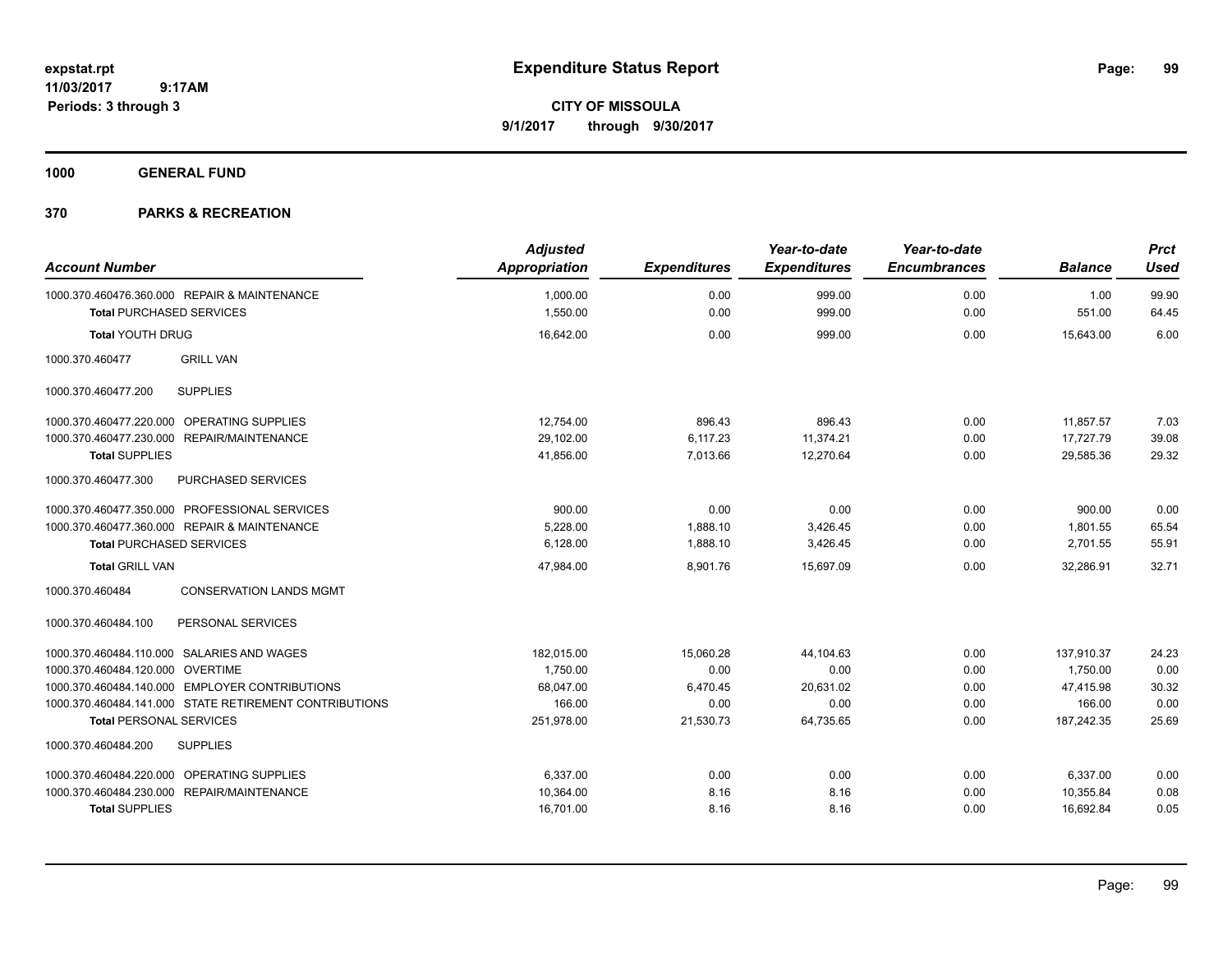**CITY OF MISSOULA 9/1/2017 through 9/30/2017**

**1000 GENERAL FUND**

|                                        |                                                  | <b>Adjusted</b> |                     | Year-to-date        | Year-to-date        |                | <b>Prct</b> |
|----------------------------------------|--------------------------------------------------|-----------------|---------------------|---------------------|---------------------|----------------|-------------|
| <b>Account Number</b>                  |                                                  | Appropriation   | <b>Expenditures</b> | <b>Expenditures</b> | <b>Encumbrances</b> | <b>Balance</b> | <b>Used</b> |
| 1000.370.460484.300                    | PURCHASED SERVICES                               |                 |                     |                     |                     |                |             |
|                                        | 1000.370.460484.350.000 PROFESSIONAL SERVICES    | 6,228.00        | 0.00                | 0.00                | 0.00                | 6,228.00       | 0.00        |
|                                        | 1000.370.460484.390.000 OTHER PURCHASED SERVICES | 520.00          | 0.00                | 0.00                | 0.00                | 520.00         | 0.00        |
| <b>Total PURCHASED SERVICES</b>        |                                                  | 6,748.00        | 0.00                | 0.00                | 0.00                | 6,748.00       | 0.00        |
|                                        | <b>Total CONSERVATION LANDS MGMT</b>             | 275,427.00      | 21,538.89           | 64,743.81           | 0.00                | 210.683.19     | 23.51       |
| 1000.370.460485                        | <b>SAFETY &amp; TRAINING</b>                     |                 |                     |                     |                     |                |             |
| 1000.370.460485.200                    | <b>SUPPLIES</b>                                  |                 |                     |                     |                     |                |             |
|                                        | 1000.370.460485.220.000 OPERATING SUPPLIES       | 5,980.00        | 538.06              | 2,298.39            | 0.00                | 3,681.61       | 38.43       |
| <b>Total SUPPLIES</b>                  |                                                  | 5,980.00        | 538.06              | 2,298.39            | 0.00                | 3,681.61       | 38.43       |
| 1000.370.460485.300                    | PURCHASED SERVICES                               |                 |                     |                     |                     |                |             |
| 1000.370.460485.310.000 COMMUNICATIONS |                                                  | 52.00           | 0.00                | 0.00                | 0.00                | 52.00          | 0.00        |
|                                        | 1000.370.460485.320.000 PRINTING & DUPLICATING   | 50.00           | 50.60               | 50.60               | 0.00                | $-0.60$        | 101.20      |
|                                        | 1000.370.460485.350.000 PROFESSIONAL SERVICES    | 0.00            | 0.00                | 118.72              | 0.00                | $-118.72$      | 0.00        |
| 1000.370.460485.370.000 TRAVEL         |                                                  | 3,744.00        | 399.72              | 606.75              | 0.00                | 3,137.25       | 16.21       |
| 1000.370.460485.380.000 TRAINING       |                                                  | 2.936.00        | 0.00                | 0.00                | 0.00                | 2,936.00       | 0.00        |
| <b>Total PURCHASED SERVICES</b>        |                                                  | 6,782.00        | 450.32              | 776.07              | 0.00                | 6,005.93       | 11.44       |
| <b>Total SAFETY &amp; TRAINING</b>     |                                                  | 12,762.00       | 988.38              | 3,074.46            | 0.00                | 9,687.54       | 24.09       |
| 1000.370.460500                        | PARK MAINTENANCE CONTRACTS                       |                 |                     |                     |                     |                |             |
| 1000.370.460500.200                    | <b>SUPPLIES</b>                                  |                 |                     |                     |                     |                |             |
|                                        | 1000.370.460500.220.000 OPERATING SUPPLIES       | 6.540.00        | 0.00                | 0.00                | 0.00                | 6,540.00       | 0.00        |
|                                        | 1000.370.460500.230.000 REPAIR/MAINTENANCE       | 3,939.00        | 0.00                | 0.00                | 0.00                | 3,939.00       | 0.00        |
| <b>Total SUPPLIES</b>                  |                                                  | 10,479.00       | 0.00                | 0.00                | 0.00                | 10.479.00      | 0.00        |
| 1000.370.460500.300                    | PURCHASED SERVICES                               |                 |                     |                     |                     |                |             |
| <b>Total PURCHASED SERVICES</b>        |                                                  | 0.00            | 0.00                | 0.00                | 0.00                | 0.00           | 0.00        |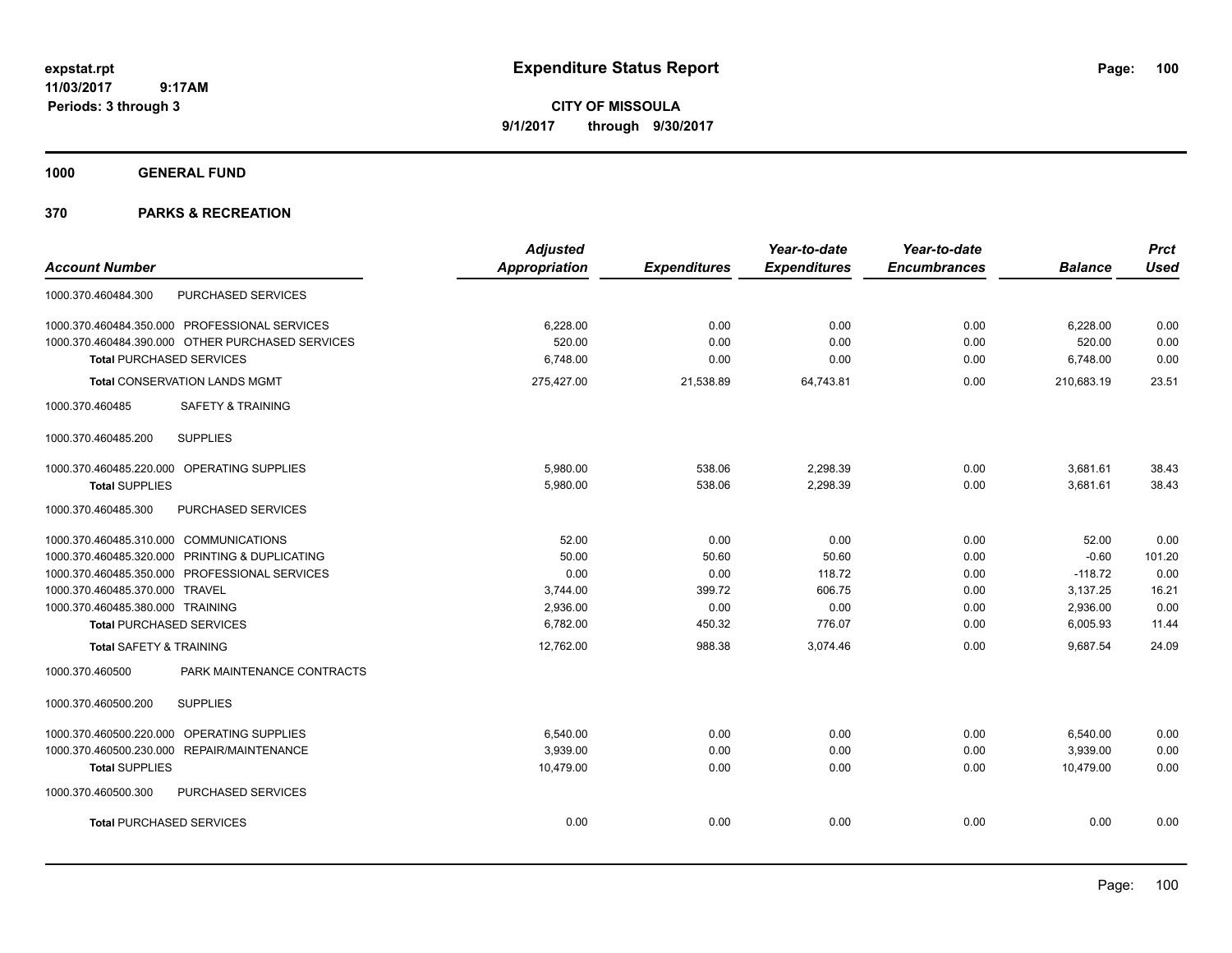**CITY OF MISSOULA 9/1/2017 through 9/30/2017**

**1000 GENERAL FUND**

| <b>Account Number</b>                                  | <b>Adjusted</b><br><b>Appropriation</b> | <b>Expenditures</b> | Year-to-date<br><b>Expenditures</b> | Year-to-date<br><b>Encumbrances</b> | <b>Balance</b> | <b>Prct</b><br><b>Used</b> |
|--------------------------------------------------------|-----------------------------------------|---------------------|-------------------------------------|-------------------------------------|----------------|----------------------------|
| <b>Total PARK MAINTENANCE CONTRACTS</b>                | 10,479.00                               | 0.00                | 0.00                                | 0.00                                | 10,479.00      | 0.00                       |
| PARK MAINTENANCE ROUTINE<br>1000.370.460501            |                                         |                     |                                     |                                     |                |                            |
| 1000.370.460501.100<br>PERSONAL SERVICES               |                                         |                     |                                     |                                     |                |                            |
| 1000.370.460501.110.000 SALARIES AND WAGES             | 753,612.00                              | 57,425.25           | 182,261.80                          | 0.00                                | 571,350.20     | 24.19                      |
| 1000.370.460501.120.000 OVERTIME                       | 2,100.00                                | 13.66               | 406.80                              | 0.00                                | 1,693.20       | 19.37                      |
| 1000.370.460501.140.000 EMPLOYER CONTRIBUTIONS         | 279,830.00                              | 21,040.22           | 78,685.51                           | 0.00                                | 201,144.49     | 28.12                      |
| 1000.370.460501.141.000 STATE RETIREMENT CONTRIBUTIONS | 650.00                                  | 0.00                | 0.00                                | 0.00                                | 650.00         | 0.00                       |
| <b>Total PERSONAL SERVICES</b>                         | 1,036,192.00                            | 78,479.13           | 261,354.11                          | 0.00                                | 774,837.89     | 25.22                      |
| <b>SUPPLIES</b><br>1000.370.460501.200                 |                                         |                     |                                     |                                     |                |                            |
| 1000.370.460501.220.000 OPERATING SUPPLIES             | 5,319.00                                | 6.47                | 277.37                              | 0.00                                | 5,041.63       | 5.21                       |
| 1000.370.460501.230.000 REPAIR/MAINTENANCE             | 5,275.00                                | 0.00                | 0.00                                | 0.00                                | 5,275.00       | 0.00                       |
| 1000.370.460501.231.000 GASOLINE                       | 79,836.00                               | 0.00                | 0.00                                | 0.00                                | 79,836.00      | 0.00                       |
| <b>Total SUPPLIES</b>                                  | 90,430.00                               | 6.47                | 277.37                              | 0.00                                | 90,152.63      | 0.31                       |
| <b>PURCHASED SERVICES</b><br>1000.370.460501.300       |                                         |                     |                                     |                                     |                |                            |
| 1000.370.460501.341.000 ELECTRICITY & NATURAL GAS      | 101,366.00                              | 400.88              | 400.88                              | 0.00                                | 100,965.12     | 0.40                       |
| 1000.370.460501.343.000 WATER CHARGES                  | 152,803.00                              | 46,245.70           | 51,012.28                           | 0.00                                | 101,790.72     | 33.38                      |
| 1000.370.460501.345.000 GARBAGE                        | 29,814.00                               | 3,672.56            | 12,012.38                           | 0.00                                | 17,801.62      | 40.29                      |
| 1000.370.460501.350.000 PROFESSIONAL SERVICES          | 2,347.00                                | 0.00                | 0.00                                | 0.00                                | 2,347.00       | 0.00                       |
| 1000.370.460501.360.000 REPAIR & MAINTENANCE           | 3,183.00                                | 0.00                | 0.00                                | 0.00                                | 3,183.00       | 0.00                       |
| <b>Total PURCHASED SERVICES</b>                        | 289,513.00                              | 50,319.14           | 63,425.54                           | 0.00                                | 226,087.46     | 21.91                      |
| OTHER OBJECTS<br>1000.370.460501.800                   |                                         |                     |                                     |                                     |                |                            |
| <b>Total OTHER OBJECTS</b>                             | 0.00                                    | 0.00                | 0.00                                | 0.00                                | 0.00           | 0.00                       |
| <b>Total PARK MAINTENANCE ROUTINE</b>                  | 1,416,135.00                            | 128,804.74          | 325,057.02                          | 0.00                                | 1,091,077.98   | 22.95                      |
| HICKORY FACILITY MAINTENANCE<br>1000.370.460502        |                                         |                     |                                     |                                     |                |                            |
| 1000.370.460502.100<br>PERSONAL SERVICES               |                                         |                     |                                     |                                     |                |                            |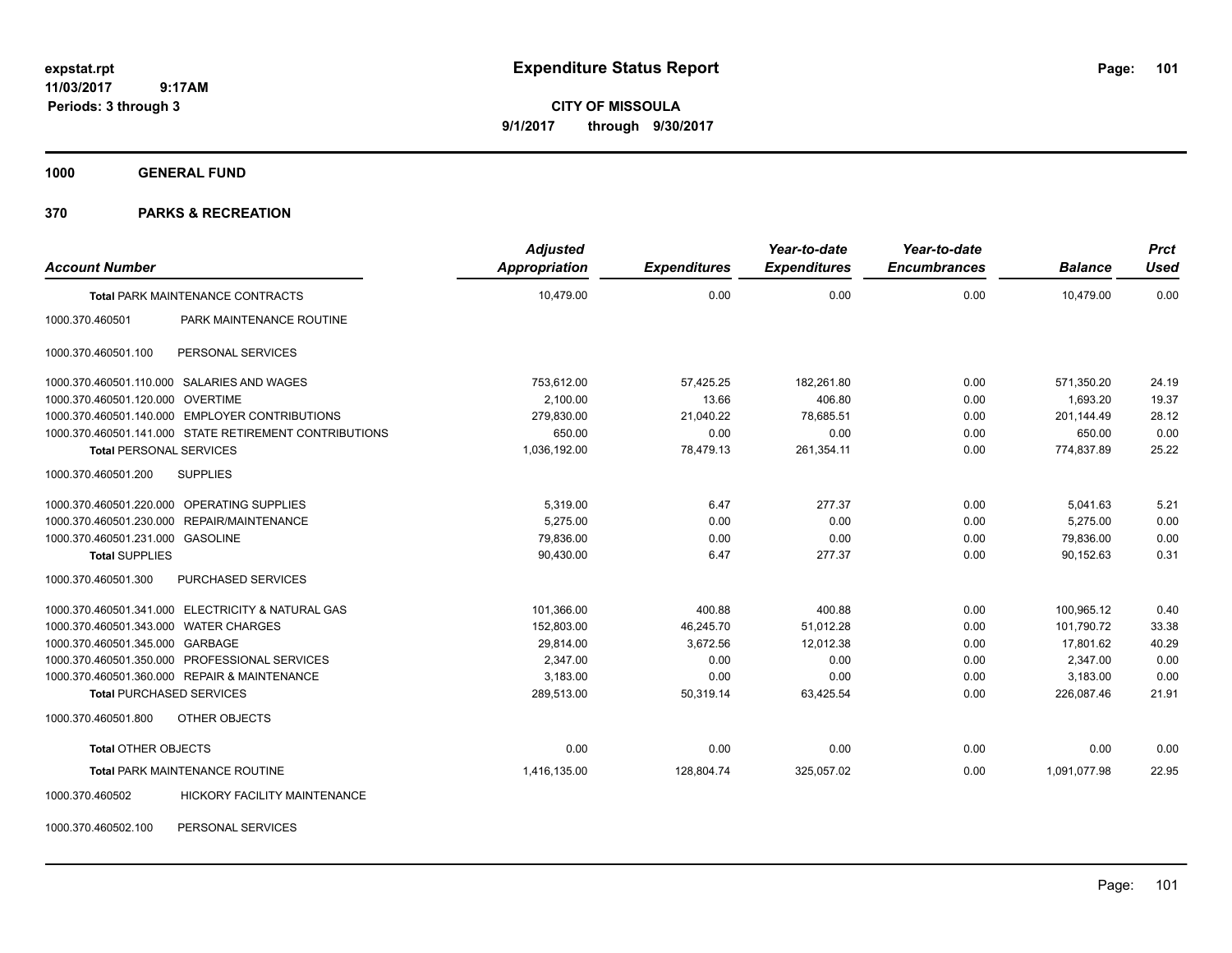**CITY OF MISSOULA 9/1/2017 through 9/30/2017**

# **1000 GENERAL FUND**

|                                                      | <b>Adjusted</b>      |                     | Year-to-date        | Year-to-date        |                | <b>Prct</b> |
|------------------------------------------------------|----------------------|---------------------|---------------------|---------------------|----------------|-------------|
| <b>Account Number</b>                                | <b>Appropriation</b> | <b>Expenditures</b> | <b>Expenditures</b> | <b>Encumbrances</b> | <b>Balance</b> | <b>Used</b> |
| <b>Total PERSONAL SERVICES</b>                       | 0.00                 | 0.00                | 0.00                | 0.00                | 0.00           | 0.00        |
| <b>SUPPLIES</b><br>1000.370.460502.200               |                      |                     |                     |                     |                |             |
| OPERATING SUPPLIES<br>1000.370.460502.220.000        | 3.200.00             | 0.00                | 401.89              | 0.00                | 2,798.11       | 12.56       |
| <b>REPAIR/MAINTENANCE</b><br>1000.370.460502.230.000 | 1,500.00             | 0.00                | 523.55              | 0.00                | 976.45         | 34.90       |
| <b>Total SUPPLIES</b>                                | 4,700.00             | 0.00                | 925.44              | 0.00                | 3,774.56       | 19.69       |
| 1000.370.460502.300<br>PURCHASED SERVICES            |                      |                     |                     |                     |                |             |
| 1000.370.460502.350.000 PROFESSIONAL SERVICES        | 3,080.00             | 158.53              | 158.53              | 0.00                | 2,921.47       | 5.15        |
| 1000.370.460502.360.000 REPAIR & MAINTENANCE         | 6.000.00             | 1.115.00            | 2.090.53            | 0.00                | 3,909.47       | 34.84       |
| <b>Total PURCHASED SERVICES</b>                      | 9,080.00             | 1,273.53            | 2,249.06            | 0.00                | 6,830.94       | 24.77       |
| Total HICKORY FACILITY MAINTENANCE                   | 13,780.00            | 1,273.53            | 3,174.50            | 0.00                | 10.605.50      | 23.04       |
| 1000.370.460503<br>SPORTS FACILITIES MAINTENANCE     |                      |                     |                     |                     |                |             |
| 1000.370.460503.100<br>PERSONAL SERVICES             |                      |                     |                     |                     |                |             |
| <b>Total PERSONAL SERVICES</b>                       | 0.00                 | 0.00                | 0.00                | 0.00                | 0.00           | 0.00        |
| 1000.370.460503.200<br><b>SUPPLIES</b>               |                      |                     |                     |                     |                |             |
| 1000.370.460503.220.000 OPERATING SUPPLIES           | 10.211.00            | 4,135.60            | 14.387.41           | 0.00                | $-4.176.41$    | 140.90      |
| 1000.370.460503.230.000 REPAIR/MAINTENANCE           | 12,464.00            | 0.00                | 0.00                | 0.00                | 12,464.00      | 0.00        |
| <b>Total SUPPLIES</b>                                | 22,675.00            | 4,135.60            | 14,387.41           | 0.00                | 8,287.59       | 63.45       |
| PURCHASED SERVICES<br>1000.370.460503.300            |                      |                     |                     |                     |                |             |
| <b>Total PURCHASED SERVICES</b>                      | 0.00                 | 0.00                | 0.00                | 0.00                | 0.00           | 0.00        |
| <b>Total SPORTS FACILITIES MAINTENANCE</b>           | 22,675.00            | 4,135.60            | 14,387.41           | 0.00                | 8,287.59       | 63.45       |
| <b>Total PARKS &amp; RECREATION</b>                  | 4,031,367.00         | 331,759.01          | 1,003,456.26        | 0.00                | 3,027,910.74   | 24.89       |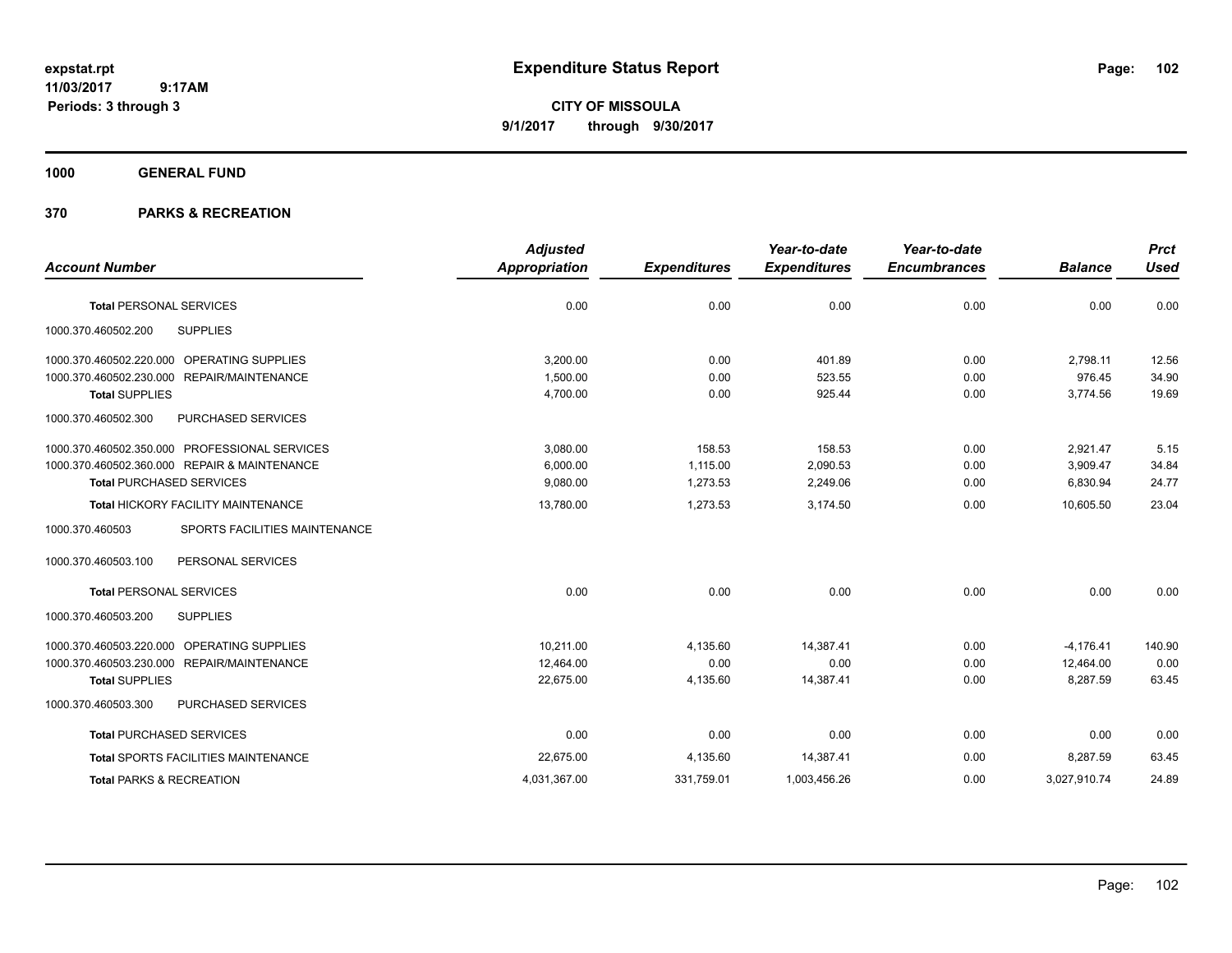**CITY OF MISSOULA 9/1/2017 through 9/30/2017**

**1000 GENERAL FUND**

| <b>Account Number</b>         |                                                                               | <b>Adjusted</b><br><b>Appropriation</b> | <b>Expenditures</b> | Year-to-date<br><b>Expenditures</b> | Year-to-date<br><b>Encumbrances</b> | <b>Balance</b>               | <b>Prct</b><br><b>Used</b> |
|-------------------------------|-------------------------------------------------------------------------------|-----------------------------------------|---------------------|-------------------------------------|-------------------------------------|------------------------------|----------------------------|
| 1000.390.410000               | <b>GENERAL GOVERNMENT</b>                                                     |                                         |                     |                                     |                                     |                              |                            |
| 1000.390.410000.200           | <b>SUPPLIES</b>                                                               |                                         |                     |                                     |                                     |                              |                            |
|                               | 1000.390.410000.220.000 OPERATING SUPPLIES<br><b>Total GENERAL GOVERNMENT</b> | 0.00<br>0.00                            | 0.00<br>0.00        | 87,242.00<br>87,242.00              | 0.00<br>0.00                        | $-87,242.00$<br>$-87,242.00$ | 0.00<br>0.00               |
| 1000.390.410123               | <b>LEGISLATIVE PROGRAM</b>                                                    |                                         |                     |                                     |                                     |                              |                            |
| 1000.390.410123.300           | PURCHASED SERVICES                                                            |                                         |                     |                                     |                                     |                              |                            |
|                               | <b>Total LEGISLATIVE PROGRAM</b>                                              | 0.00                                    | 0.00                | 0.00                                | 0.00                                | 0.00                         | 0.00                       |
| 1000.390.410551               | *** Title Not Found ***                                                       |                                         |                     |                                     |                                     |                              |                            |
| 1000.390.410551.100           | PERSONAL SERVICES                                                             |                                         |                     |                                     |                                     |                              |                            |
|                               | 1000.390.410551.140.000 EMPLOYER CONTRIBUTIONS                                | 0.00                                    | 257.01              | 257.31                              | 0.00                                | $-257.31$                    | 0.00                       |
| Total *** Title Not Found *** |                                                                               | 0.00                                    | 257.01              | 257.31                              | 0.00                                | $-257.31$                    | 0.00                       |
| 1000.390.410553               | RESERVE FOR SKILL COMP BASE PAY (SCBP)                                        |                                         |                     |                                     |                                     |                              |                            |
| 1000.390.410553.100           | PERSONAL SERVICES                                                             |                                         |                     |                                     |                                     |                              |                            |
|                               | 1000.390.410553.110.000 SALARIES AND WAGES                                    | $-52,490.00$                            | 0.00                | 0.00                                | 0.00                                | $-52,490.00$                 | 0.00                       |
|                               | 1000.390.410553.140.000 EMPLOYER CONTRIBUTIONS                                | $-9,363.00$                             | 0.00                | 0.00                                | 0.00                                | $-9,363.00$                  | 0.00                       |
|                               | Total RESERVE FOR SKILL COMP BASE PAY (SCBP)                                  | $-61,853.00$                            | 0.00                | 0.00                                | 0.00                                | $-61,853.00$                 | 0.00                       |
| 1000.390.410554               | <b>RESERVE FOR SALARY INCREASE</b>                                            |                                         |                     |                                     |                                     |                              |                            |
| 1000.390.410554.100           | PERSONAL SERVICES                                                             |                                         |                     |                                     |                                     |                              |                            |
|                               | 1000.390.410554.110.000 SALARIES AND WAGES                                    | 86,601.00                               | 0.00                | 0.00                                | 0.00                                | 86,601.00                    | 0.00                       |
|                               | 1000.390.410554.140.000 EMPLOYER CONTRIBUTIONS                                | $-81,197.00$                            | 0.00                | 0.00                                | 0.00                                | $-81,197.00$                 | 0.00                       |
|                               | 1000.390.410554.141.000 STATE RETIREMENT CONTRIBUTIONS                        | 2,379.00                                | 0.00                | 0.00                                | 0.00                                | 2,379.00                     | 0.00                       |
|                               | <b>Total RESERVE FOR SALARY INCREASE</b>                                      | 7,783.00                                | 0.00                | 0.00                                | 0.00                                | 7,783.00                     | 0.00                       |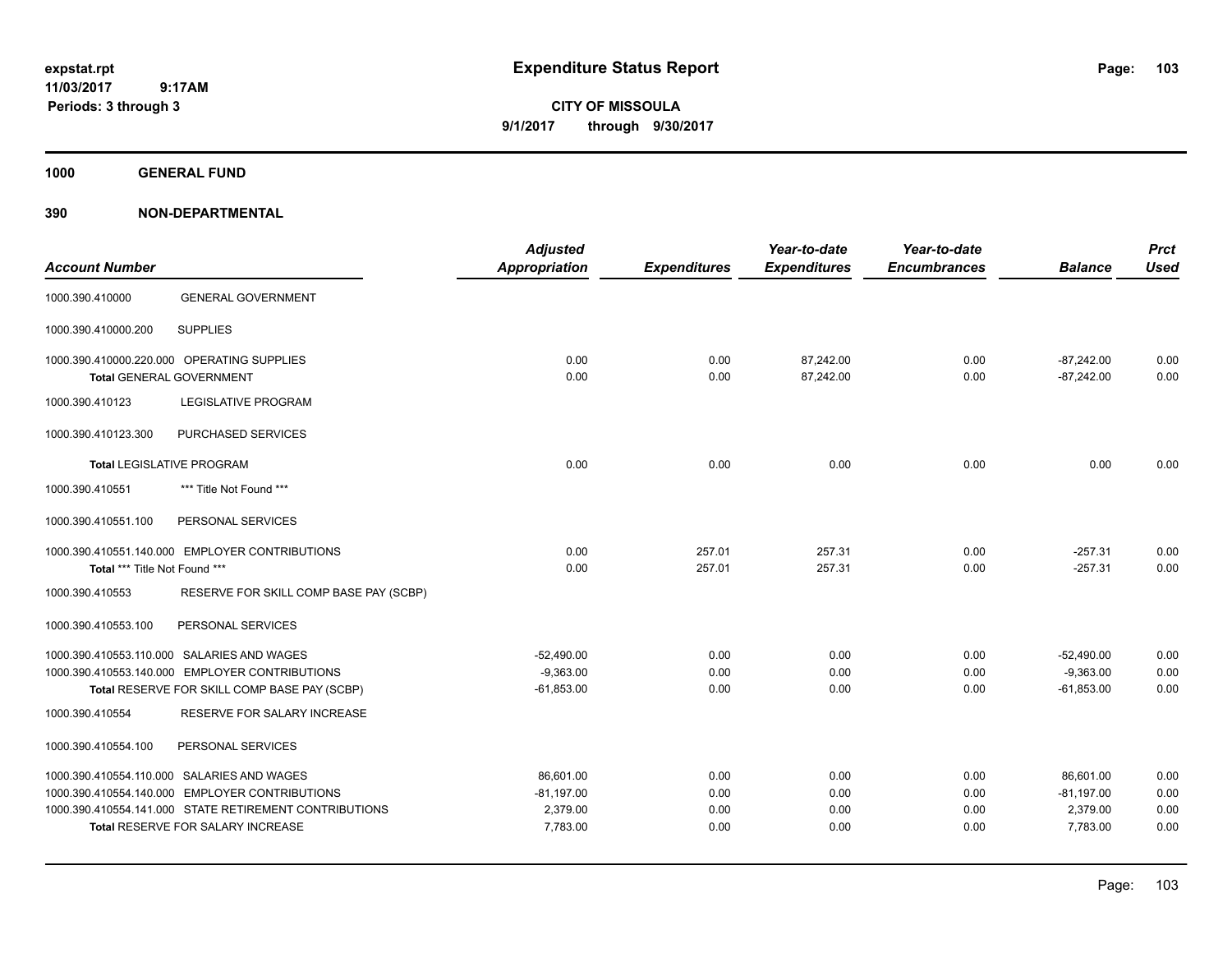**CITY OF MISSOULA 9/1/2017 through 9/30/2017**

**1000 GENERAL FUND**

| <b>Account Number</b>                                                   |                                                                                                      | <b>Adjusted</b><br><b>Appropriation</b> | <b>Expenditures</b> | Year-to-date<br><b>Expenditures</b> | Year-to-date<br><b>Encumbrances</b> | <b>Balance</b>           | <b>Prct</b><br><b>Used</b> |
|-------------------------------------------------------------------------|------------------------------------------------------------------------------------------------------|-----------------------------------------|---------------------|-------------------------------------|-------------------------------------|--------------------------|----------------------------|
| 1000.390.410555                                                         | <b>TERMINATION PAY</b>                                                                               |                                         |                     |                                     |                                     |                          |                            |
| 1000.390.410555.100                                                     | PERSONAL SERVICES                                                                                    |                                         |                     |                                     |                                     |                          |                            |
| 1000.390.410555.120.000 TERMINATION PAY<br><b>Total TERMINATION PAY</b> |                                                                                                      | 25.000.00<br>25,000.00                  | 0.00<br>0.00        | 0.00<br>0.00                        | 0.00<br>0.00                        | 25,000.00<br>25,000.00   | 0.00<br>0.00               |
| 1000.390.411810                                                         | <b>TERMINATION PAY</b>                                                                               |                                         |                     |                                     |                                     |                          |                            |
| 1000.390.411810.100                                                     | PERSONAL SERVICES                                                                                    |                                         |                     |                                     |                                     |                          |                            |
| <b>Total TERMINATION PAY</b>                                            |                                                                                                      | 0.00                                    | 0.00                | 0.00                                | 0.00                                | 0.00                     | 0.00                       |
| 1000.390.411860                                                         | SPECIAL IMPROVEMENT ASSESSMENTS                                                                      |                                         |                     |                                     |                                     |                          |                            |
| 1000.390.411860.500                                                     | <b>FIXED CHARGES</b>                                                                                 |                                         |                     |                                     |                                     |                          |                            |
|                                                                         | 1000.390.411860.500.000 SID ASSESSMENTS-FIXED CHARGES<br>Total SPECIAL IMPROVEMENT ASSESSMENTS       | 116,000.00<br>116,000.00                | 0.00<br>0.00        | 0.00<br>0.00                        | 0.00<br>0.00                        | 116,000.00<br>116,000.00 | 0.00<br>0.00               |
| 1000.390.420183                                                         | CELL PHONE EDUCATION CAMPAIGN                                                                        |                                         |                     |                                     |                                     |                          |                            |
| 1000.390.420183.200                                                     | <b>SUPPLIES</b>                                                                                      |                                         |                     |                                     |                                     |                          |                            |
|                                                                         | Total CELL PHONE EDUCATION CAMPAIGN                                                                  | 0.00                                    | 0.00                | 0.00                                | 0.00                                | 0.00                     | 0.00                       |
| 1000.390.420500                                                         | PROTECTIVE INSPECTIONS                                                                               |                                         |                     |                                     |                                     |                          |                            |
| 1000.390.420500.500                                                     | <b>FIXED CHARGES</b>                                                                                 |                                         |                     |                                     |                                     |                          |                            |
|                                                                         | 1000.390.420500.500.000 BLDG DEPT REIMB FOR GENERAL FUND TIME<br><b>Total PROTECTIVE INSPECTIONS</b> | 5,000.00<br>5,000.00                    | 0.00<br>0.00        | 0.00<br>0.00                        | 0.00<br>0.00                        | 5,000.00<br>5,000.00     | 0.00<br>0.00               |
| 1000.390.440190                                                         | HEALTH DEPT CONTRIBUTIONS                                                                            |                                         |                     |                                     |                                     |                          |                            |
| 1000.390.440190.700                                                     | <b>GRANTS &amp; CONTRIBUTIONS</b>                                                                    |                                         |                     |                                     |                                     |                          |                            |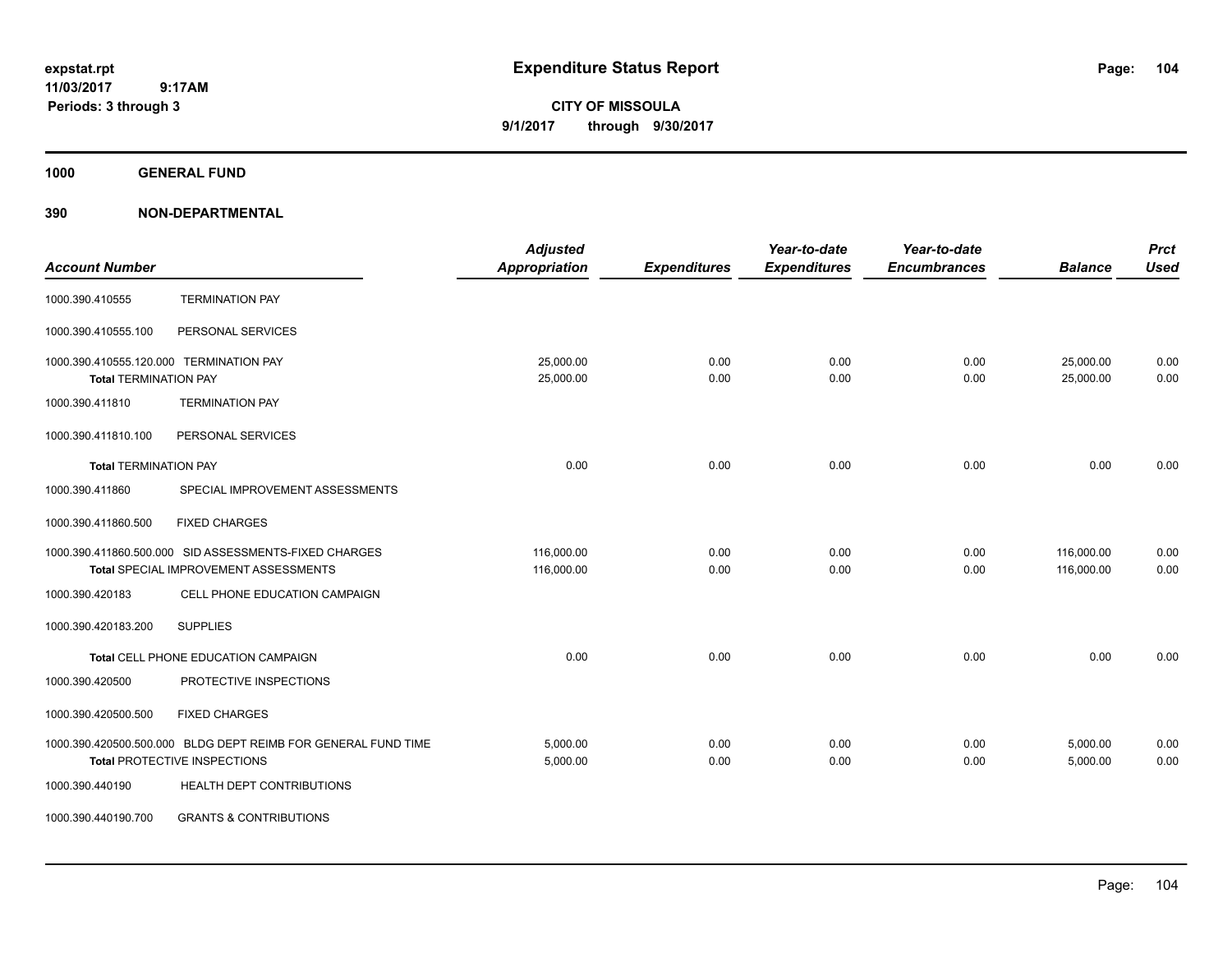**CITY OF MISSOULA 9/1/2017 through 9/30/2017**

**1000 GENERAL FUND**

| <b>Account Number</b>         |                                                                                         | <b>Adjusted</b><br><b>Appropriation</b> | <b>Expenditures</b> | Year-to-date<br><b>Expenditures</b> | Year-to-date<br><b>Encumbrances</b> | <b>Balance</b>               | <b>Prct</b><br><b>Used</b> |
|-------------------------------|-----------------------------------------------------------------------------------------|-----------------------------------------|---------------------|-------------------------------------|-------------------------------------|------------------------------|----------------------------|
|                               | 1000.390.440190.700.000 HEALTH DEPT CONTRIBUTIONS<br>Total HEALTH DEPT CONTRIBUTIONS    | 1,524,022.00<br>1,524,022.00            | 0.00<br>0.00        | 0.00<br>0.00                        | 0.00<br>0.00                        | 1,524,022.00<br>1,524,022.00 | 0.00<br>0.00               |
| 1000.390.440600               | ANIMAL CONTROL SERVICES                                                                 |                                         |                     |                                     |                                     |                              |                            |
| 1000.390.440600.700           | <b>GRANTS &amp; CONTRIBUTIONS</b>                                                       |                                         |                     |                                     |                                     |                              |                            |
|                               | 1000.390.440600.700.000 ANIMAL CONTROL TRANSFER<br><b>Total ANIMAL CONTROL SERVICES</b> | 367,247.00<br>367,247.00                | 0.00<br>0.00        | 0.00<br>0.00                        | 0.00<br>0.00                        | 367,247.00<br>367,247.00     | 0.00<br>0.00               |
| 1000.390.450000               | <b>AGING SERVICES</b>                                                                   |                                         |                     |                                     |                                     |                              |                            |
| 1000.390.450000.700           | <b>GRANTS &amp; CONTRIBUTIONS</b>                                                       |                                         |                     |                                     |                                     |                              |                            |
| <b>Total AGING SERVICES</b>   | 1000.390.450000.700.000 AGING SERVICES - GRANTS & CONTRIBUTIONS                         | 175,000.00<br>175,000.00                | 0.00<br>0.00        | 0.00<br>0.00                        | 0.00<br>0.00                        | 175,000.00<br>175,000.00     | 0.00<br>0.00               |
| 1000.390.460433               | <b>AQUATICS SUBSIDY</b>                                                                 |                                         |                     |                                     |                                     |                              |                            |
| 1000.390.460433.800           | OTHER OBJECTS                                                                           |                                         |                     |                                     |                                     |                              |                            |
| <b>Total AQUATICS SUBSIDY</b> | 1000.390.460433.820.000 AQUATICS SUBSIDY/TRANS TO OTHER FUNDS                           | 203.000.00<br>203,000.00                | 0.00<br>0.00        | 0.00<br>0.00                        | 0.00<br>0.00                        | 203.000.00<br>203,000.00     | 0.00<br>0.00               |
| 1000.390.460455               | <b>MUSIC RIGHTS</b>                                                                     |                                         |                     |                                     |                                     |                              |                            |
| 1000.390.460455.500           | <b>FIXED CHARGES</b>                                                                    |                                         |                     |                                     |                                     |                              |                            |
| <b>Total MUSIC RIGHTS</b>     | 1000.390.460455.500.000 MUSIC RIGHTS/MUSICAL VENUES                                     | 0.00<br>0.00                            | 0.00<br>0.00        | 685.50<br>685.50                    | 0.00<br>0.00                        | $-685.50$<br>$-685.50$       | 0.00<br>0.00               |
| 1000.390.470324               | BIG SKY TRUST FUND SUPPORT                                                              |                                         |                     |                                     |                                     |                              |                            |
| 1000.390.470324.700           | <b>GRANTS &amp; CONTRIBUTIONS</b>                                                       |                                         |                     |                                     |                                     |                              |                            |
|                               | <b>Total BIG SKY TRUST FUND SUPPORT</b>                                                 | 0.00                                    | 0.00                | 0.00                                | 0.00                                | 0.00                         | 0.00                       |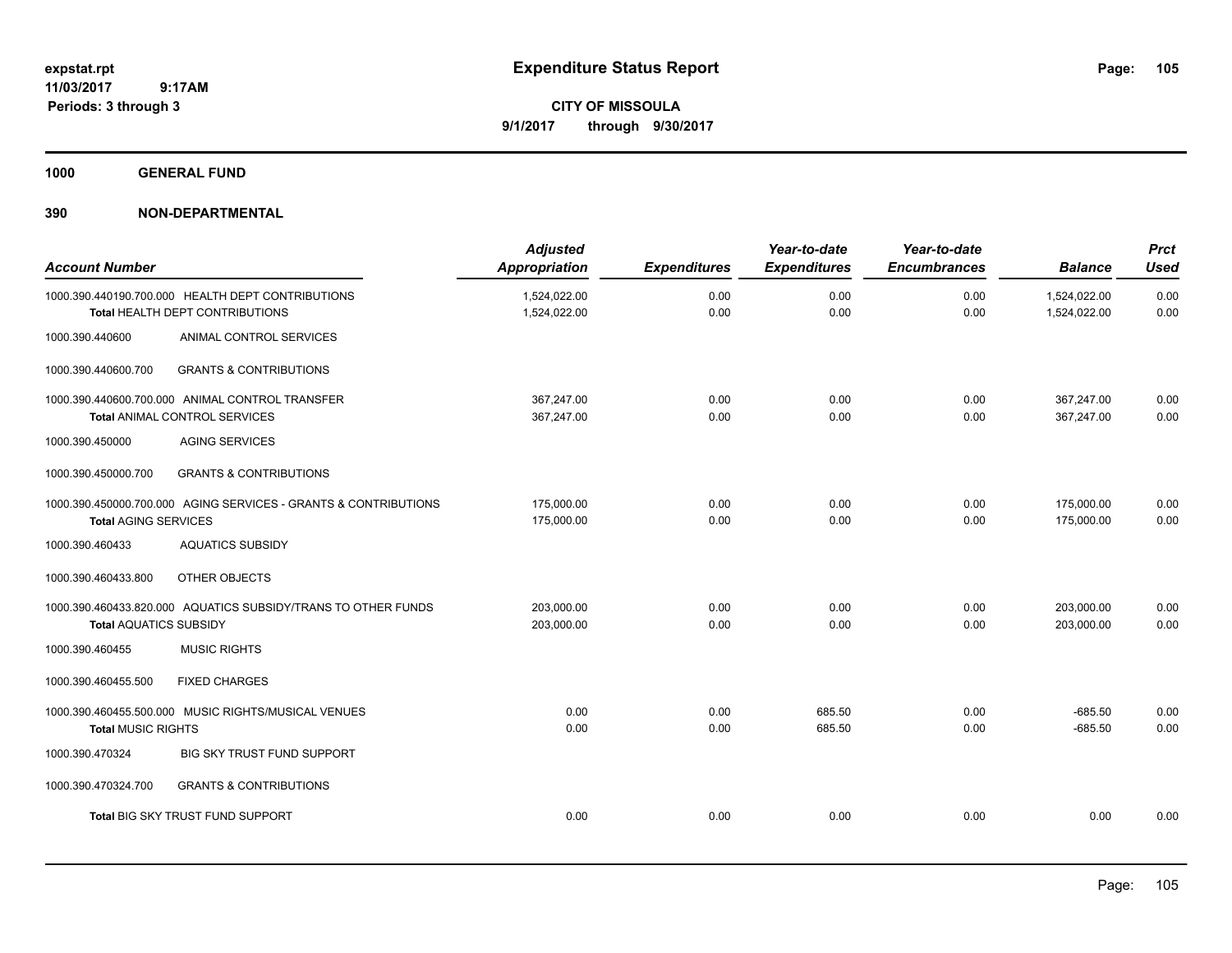**CITY OF MISSOULA 9/1/2017 through 9/30/2017**

**1000 GENERAL FUND**

| <b>Account Number</b>                    |                                                            | <b>Adjusted</b><br><b>Appropriation</b> | <b>Expenditures</b> | Year-to-date<br><b>Expenditures</b> | Year-to-date<br><b>Encumbrances</b> | <b>Balance</b> | <b>Prct</b><br><b>Used</b> |
|------------------------------------------|------------------------------------------------------------|-----------------------------------------|---------------------|-------------------------------------|-------------------------------------|----------------|----------------------------|
| 1000.390.480400                          | <b>REC/GREEN TAG PROGRAM</b>                               |                                         |                     |                                     |                                     |                |                            |
| 1000.390.480400.300                      | PURCHASED SERVICES                                         |                                         |                     |                                     |                                     |                |                            |
|                                          | <b>Total REC/GREEN TAG PROGRAM</b>                         | 0.00                                    | 0.00                | 0.00                                | 0.00                                | 0.00           | 0.00                       |
| 1000.390.490504                          | OPERATING EQUIPMENT DEBT SERVICE                           |                                         |                     |                                     |                                     |                |                            |
| 1000.390.490504.600                      | <b>DEBT SERVICE</b>                                        |                                         |                     |                                     |                                     |                |                            |
|                                          | 1000.390.490504.610.000 OPERATING EQUIP DEBT SVS-PRINCIPAL | 124,977.00                              | 0.00                | 36,494.84                           | 0.00                                | 88.482.16      | 29.20                      |
|                                          | 1000.390.490504.620.000 OPERATING EQUIP DEBT SVS-INTEREST  | 2,484.00                                | 0.00                | 529.01                              | 0.00                                | 1,954.99       | 21.30                      |
|                                          | Total OPERATING EQUIPMENT DEBT SERVICE                     | 127,461.00                              | 0.00                | 37,023.85                           | 0.00                                | 90,437.15      | 29.05                      |
| 1000.390.490505                          | ACCELA LOAN DEBT SERVICE                                   |                                         |                     |                                     |                                     |                |                            |
| 1000.390.490505.600                      | <b>DEBT SERVICE</b>                                        |                                         |                     |                                     |                                     |                |                            |
| 1000.390.490505.610.000 ACCELA/PRINCIPAL |                                                            | 95.501.00                               | 0.00                | 47,503.71                           | 0.00                                | 47,997.29      | 49.74                      |
|                                          | 1000.390.490505.620.000 INTEREST / SERVICE FEES            | 4.925.00                                | 0.00                | 2,709.30                            | 0.00                                | 2,215.70       | 55.01                      |
|                                          | Total ACCELA LOAN DEBT SERVICE                             | 100,426.00                              | 0.00                | 50,213.01                           | 0.00                                | 50,212.99      | 50.00                      |
| 1000.390.510110                          | <b>MERCHANT SERVICES</b>                                   |                                         |                     |                                     |                                     |                |                            |
| 1000.390.510110.500                      | <b>FIXED CHARGES</b>                                       |                                         |                     |                                     |                                     |                |                            |
| 1000.390.510110.500.000 FIXED CHARGES    |                                                            | 29,700.00                               | 0.00                | 0.00                                | 0.00                                | 29,700.00      | 0.00                       |
| <b>Total MERCHANT SERVICES</b>           |                                                            | 29,700.00                               | 0.00                | 0.00                                | 0.00                                | 29,700.00      | 0.00                       |
| 1000.390.510210                          | *** Title Not Found ***                                    |                                         |                     |                                     |                                     |                |                            |
| 1000.390.510210.200                      | <b>SUPPLIES</b>                                            |                                         |                     |                                     |                                     |                |                            |
| Total *** Title Not Found ***            |                                                            | 0.00                                    | 0.00                | 0.00                                | 0.00                                | 0.00           | 0.00                       |
| 1000.390.510250                          | <b>REIMBURSABLE LOSSES</b>                                 |                                         |                     |                                     |                                     |                |                            |
|                                          |                                                            |                                         |                     |                                     |                                     |                |                            |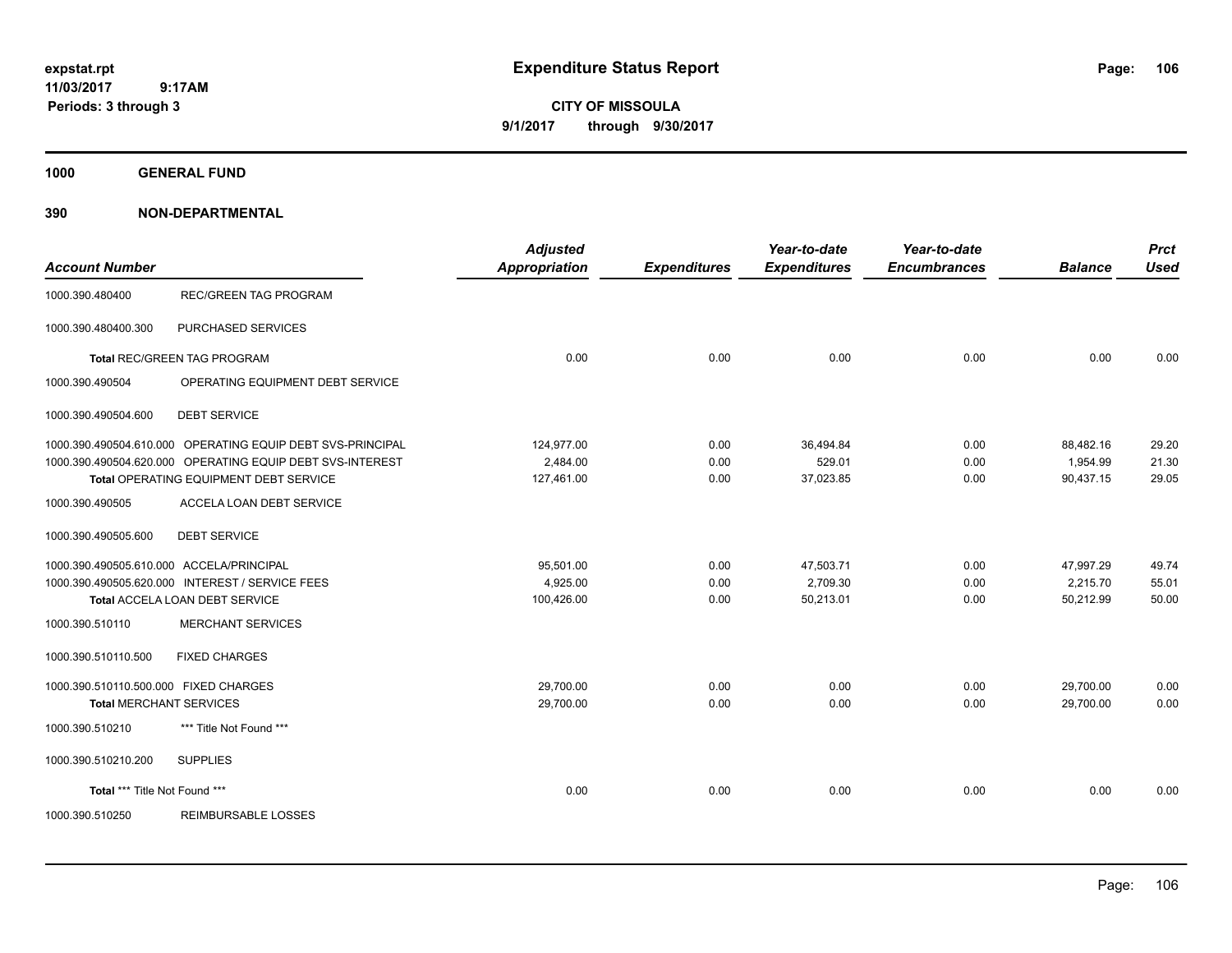**CITY OF MISSOULA 9/1/2017 through 9/30/2017**

**1000 GENERAL FUND**

|                                                                 | <b>Adjusted</b>      |                     | Year-to-date        | Year-to-date        |                | <b>Prct</b> |
|-----------------------------------------------------------------|----------------------|---------------------|---------------------|---------------------|----------------|-------------|
| <b>Account Number</b>                                           | <b>Appropriation</b> | <b>Expenditures</b> | <b>Expenditures</b> | <b>Encumbrances</b> | <b>Balance</b> | <b>Used</b> |
| <b>SUPPLIES</b><br>1000.390.510250.200                          |                      |                     |                     |                     |                |             |
| 1000.390.510250.230.000 REIMBURSEABLE LOSSES-REPAIR/MAINTENANCE | 50,000.00            | 0.00                | 0.00                | 0.00                | 50,000.00      | 0.00        |
| <b>Total SUPPLIES</b>                                           | 50,000.00            | 0.00                | 0.00                | 0.00                | 50.000.00      | 0.00        |
| 1000.390.510250.300<br>PURCHASED SERVICES                       |                      |                     |                     |                     |                |             |
| <b>Total PURCHASED SERVICES</b>                                 | 0.00                 | 0.00                | 0.00                | 0.00                | 0.00           | 0.00        |
| Total REIMBURSABLE LOSSES                                       | 50,000.00            | 0.00                | 0.00                | 0.00                | 50,000.00      | 0.00        |
| 1000.390.510300<br><b>CONTINGENCY</b>                           |                      |                     |                     |                     |                |             |
| PURCHASED SERVICES<br>1000.390.510300.300                       |                      |                     |                     |                     |                |             |
| 1000.390.510300.342.000 STORM WATER                             | 22,023.00            | 0.00                | 0.00                | 0.00                | 22,023.00      | 0.00        |
| <b>Total PURCHASED SERVICES</b>                                 | 22,023.00            | 0.00                | 0.00                | 0.00                | 22,023.00      | 0.00        |
| 1000.390.510300.800<br>OTHER OBJECTS                            |                      |                     |                     |                     |                |             |
| 1000.390.510300.845.000 CONTINGENCY                             | 82,225.00            | 15,000.00           | 15,000.00           | 0.00                | 67,225.00      | 18.24       |
| <b>Total OTHER OBJECTS</b>                                      | 82,225.00            | 15,000.00           | 15,000.00           | 0.00                | 67,225.00      | 18.24       |
| <b>Total CONTINGENCY</b>                                        | 104,248.00           | 15,000.00           | 15,000.00           | 0.00                | 89,248.00      | 14.39       |
| <b>EMERGENCY RESPONSE OVERTIME</b><br>1000.390.510301           |                      |                     |                     |                     |                |             |
| 1000.390.510301.800<br>OTHER OBJECTS                            |                      |                     |                     |                     |                |             |
| 1000.390.510301.845.000 EMERGENCY RESPONSE                      | 50,000.00            | 0.00                | 0.00                | 0.00                | 50,000.00      | 0.00        |
| Total EMERGENCY RESPONSE OVERTIME                               | 50,000.00            | 0.00                | 0.00                | 0.00                | 50,000.00      | 0.00        |
| 1000.390.510303<br><b>VEHICLE TRANSFERS</b>                     |                      |                     |                     |                     |                |             |
| <b>CAPITAL OUTLAY</b><br>1000.390.510303.900                    |                      |                     |                     |                     |                |             |
| <b>Total VEHICLE TRANSFERS</b>                                  | 0.00                 | 0.00                | 0.00                | 0.00                | 0.00           | 0.00        |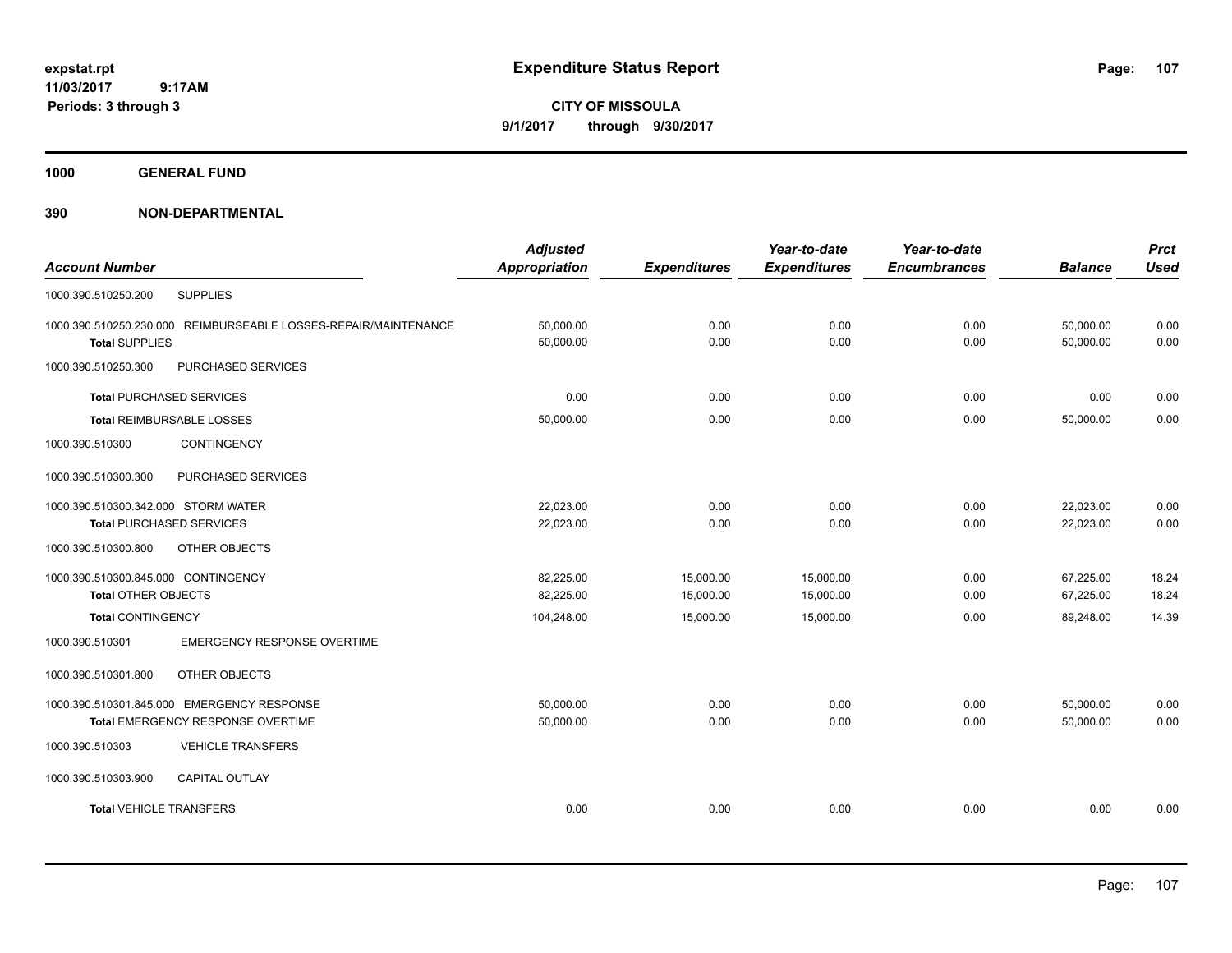**CITY OF MISSOULA 9/1/2017 through 9/30/2017**

**1000 GENERAL FUND**

| <b>Account Number</b>      |                                                                                                  | <b>Adjusted</b><br><b>Appropriation</b> | <b>Expenditures</b>      | Year-to-date<br><b>Expenditures</b> | Year-to-date<br><b>Encumbrances</b> | <b>Balance</b>           | <b>Prct</b><br><b>Used</b> |
|----------------------------|--------------------------------------------------------------------------------------------------|-----------------------------------------|--------------------------|-------------------------------------|-------------------------------------|--------------------------|----------------------------|
| 1000.390.510304            | RESERVE-INSURANCE PREMIUM SAVINGS                                                                |                                         |                          |                                     |                                     |                          |                            |
| 1000.390.510304.500        | <b>FIXED CHARGES</b>                                                                             |                                         |                          |                                     |                                     |                          |                            |
|                            | <b>Total RESERVE-INSURANCE PREMIUM SAVINGS</b>                                                   | 0.00                                    | 0.00                     | 0.00                                | 0.00                                | 0.00                     | 0.00                       |
| 1000.390.510305            | <b>BASELINE CUTS/CONTINGENCY</b>                                                                 |                                         |                          |                                     |                                     |                          |                            |
| 1000.390.510305.300        | PURCHASED SERVICES                                                                               |                                         |                          |                                     |                                     |                          |                            |
|                            | <b>Total PURCHASED SERVICES</b>                                                                  | 0.00                                    | 0.00                     | 0.00                                | 0.00                                | 0.00                     | 0.00                       |
| 1000.390.510305.800        | OTHER OBJECTS                                                                                    |                                         |                          |                                     |                                     |                          |                            |
|                            | Total BASELINE CUTS/CONTINGENCY                                                                  | 0.00                                    | 0.00                     | 0.00                                | 0.00                                | 0.00                     | 0.00                       |
| 1000.390.510311            | <b>BASELINE CUTS</b>                                                                             |                                         |                          |                                     |                                     |                          |                            |
| 1000.390.510311.800        | OTHER OBJECTS                                                                                    |                                         |                          |                                     |                                     |                          |                            |
| <b>Total BASELINE CUTS</b> |                                                                                                  | 0.00                                    | 0.00                     | 0.00                                | 0.00                                | 0.00                     | 0.00                       |
| 1000.390.510330            | COMPREHENSIVE LIABILITY INSURANCE                                                                |                                         |                          |                                     |                                     |                          |                            |
| 1000.390.510330.500        | <b>FIXED CHARGES</b>                                                                             |                                         |                          |                                     |                                     |                          |                            |
|                            | 1000.390.510330.500.000 COMPREHENSIVE INSURANCE-FIXED<br>Total COMPREHENSIVE LIABILITY INSURANCE | 907,563.00<br>907,563.00                | 224,499.19<br>224,499.19 | 571,624.96<br>571,624.96            | 0.00<br>0.00                        | 335,938.04<br>335,938.04 | 62.98<br>62.98             |
| 1000.390.521000            | INTERFUND OPERATING TRANSFERS                                                                    |                                         |                          |                                     |                                     |                          |                            |
| 1000.390.521000.800        | OTHER OBJECTS                                                                                    |                                         |                          |                                     |                                     |                          |                            |
|                            | Total INTERFUND OPERATING TRANSFERS                                                              | 0.00                                    | 0.00                     | 0.00                                | 0.00                                | 0.00                     | 0.00                       |
| 1000.390.521001            | <b>TRANSFER TO CIP</b>                                                                           |                                         |                          |                                     |                                     |                          |                            |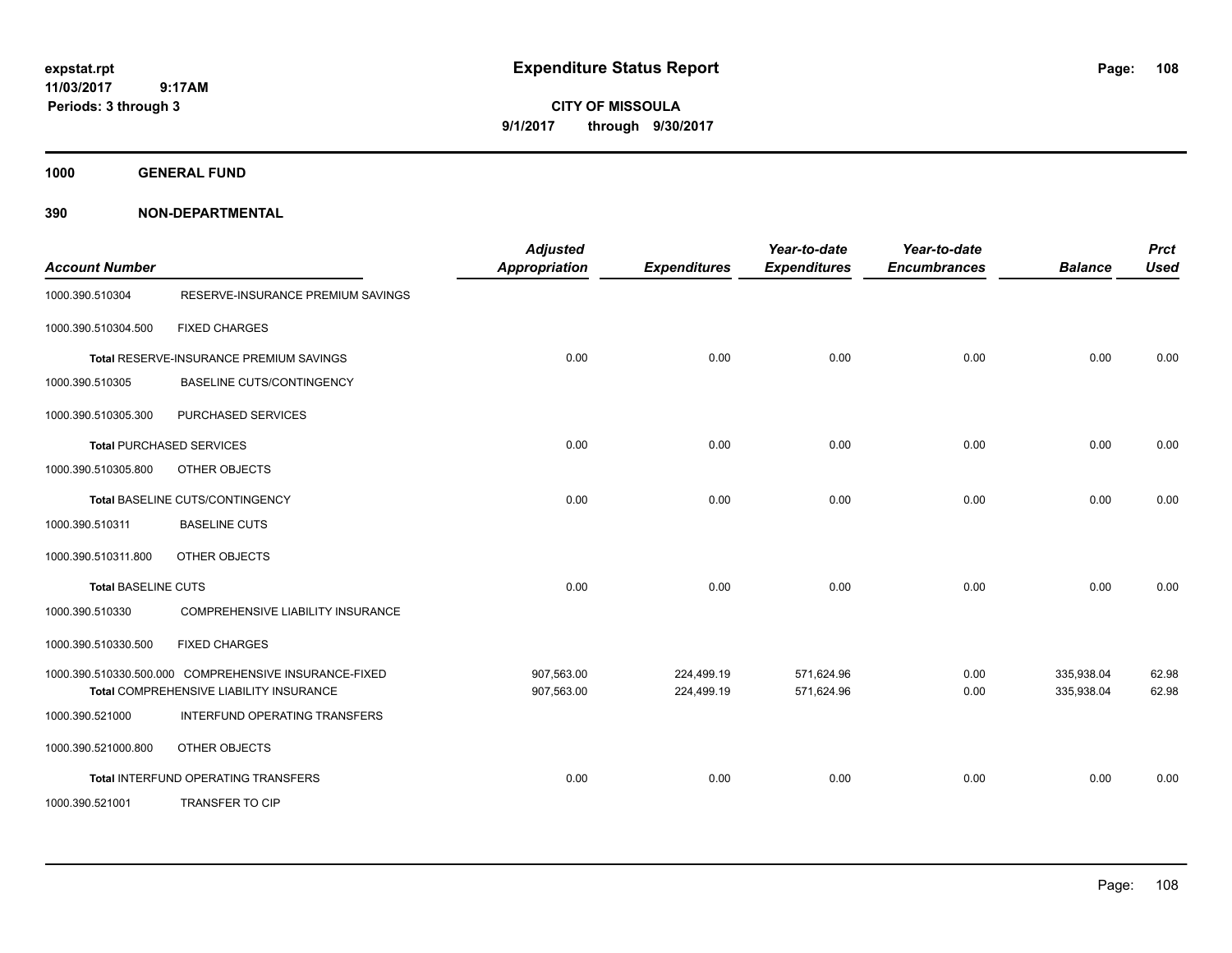**CITY OF MISSOULA 9/1/2017 through 9/30/2017**

**1000 GENERAL FUND**

| <b>Account Number</b>                              |                                  | <b>Adjusted</b><br>Appropriation | <b>Expenditures</b> | Year-to-date<br><b>Expenditures</b> | Year-to-date<br><b>Encumbrances</b> | <b>Balance</b> | <b>Prct</b><br><b>Used</b> |
|----------------------------------------------------|----------------------------------|----------------------------------|---------------------|-------------------------------------|-------------------------------------|----------------|----------------------------|
| OTHER OBJECTS<br>1000.390.521001.800               |                                  |                                  |                     |                                     |                                     |                |                            |
| <b>TRANSFERS TO CIP</b><br>1000.390.521001.820.000 |                                  | 1,401,503.00                     | 0.00                | 0.00                                | 0.00                                | 1,401,503.00   | 0.00                       |
| <b>Total TRANSFER TO CIP</b>                       |                                  | 1,401,503.00                     | 0.00                | 0.00                                | 0.00                                | 1,401,503.00   | 0.00                       |
| 1000.390.521006                                    | <b>HEALTH INSURANCE TRANSFER</b> |                                  |                     |                                     |                                     |                |                            |
| 1000.390.521006.800<br>OTHER OBJECTS               |                                  |                                  |                     |                                     |                                     |                |                            |
| 1000.390.521006.820.000 HEALTH INSURANCE TRANSFER  |                                  | 442,000.00                       | 117.047.29          | 135.988.59                          | 0.00                                | 306.011.41     | 30.77                      |
| <b>Total HEALTH INSURANCE TRANSFER</b>             |                                  | 442.000.00                       | 117.047.29          | 135,988.59                          | 0.00                                | 306.011.41     | 30.77                      |
| <b>Total NON-DEPARTMENTAL</b>                      |                                  | 5,574,100.00                     | 356.803.49          | 898.035.22                          | 0.00                                | 4.676.064.78   | 16.11                      |
| <b>Total GENERAL FUND</b>                          |                                  | 57.363.915.00                    | 3.840.596.75        | 11.637.948.86                       | 0.00                                | 45.725.966.14  | 20.29                      |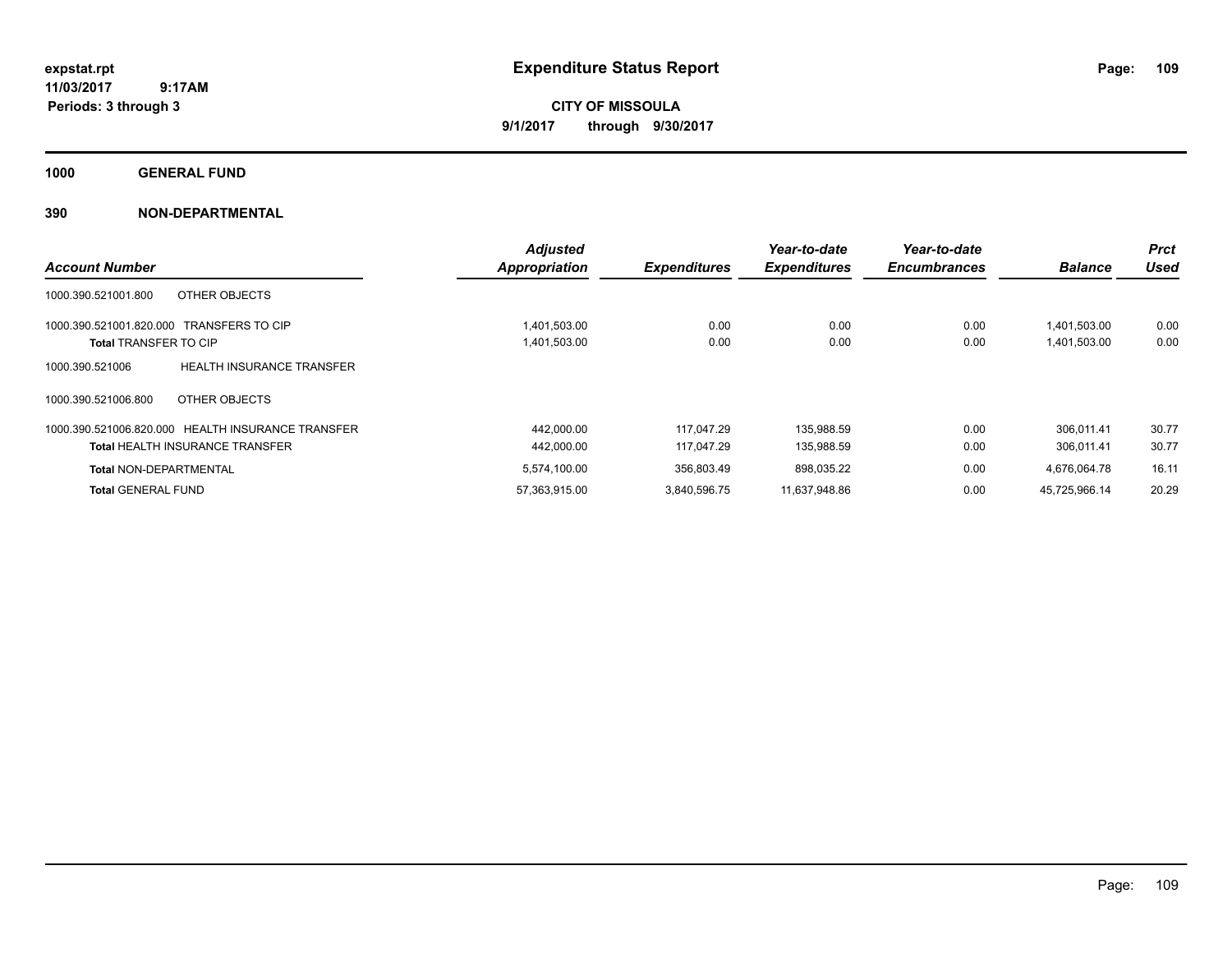**Periods: 3 through 3**

**CITY OF MISSOULA 9/1/2017 through 9/30/2017**

#### **1211 PARK ACQUISITION & DEVELOPMENT**

#### **370 PARKS & RECREATION**

 **9:17AM**

| <b>Account Number</b>                |                                                  | <b>Adjusted</b><br><b>Appropriation</b> | <b>Expenditures</b> | Year-to-date<br><b>Expenditures</b> | Year-to-date<br><b>Encumbrances</b> | <b>Balance</b> | <b>Prct</b><br><b>Used</b> |
|--------------------------------------|--------------------------------------------------|-----------------------------------------|---------------------|-------------------------------------|-------------------------------------|----------------|----------------------------|
| 1211.370.460433                      | <b>PARK AREAS</b>                                |                                         |                     |                                     |                                     |                |                            |
| 1211.370.460433.200                  | <b>SUPPLIES</b>                                  |                                         |                     |                                     |                                     |                |                            |
| <b>Total SUPPLIES</b>                |                                                  | 0.00                                    | 0.00                | 0.00                                | 0.00                                | 0.00           | 0.00                       |
| 1211.370.460433.300                  | <b>PURCHASED SERVICES</b>                        |                                         |                     |                                     |                                     |                |                            |
| <b>Total PARK AREAS</b>              |                                                  | 0.00                                    | 0.00                | 0.00                                | 0.00                                | 0.00           | 0.00                       |
| 1211.370.460510                      | PARK ACQUISITION & DEV                           |                                         |                     |                                     |                                     |                |                            |
| 1211.370.460510.200                  | <b>SUPPLIES</b>                                  |                                         |                     |                                     |                                     |                |                            |
|                                      | 1211.370.460510.220.000 OPERATING SUPPLIES       | 10,000.00                               | 0.00                | 0.00                                | 0.00                                | 10,000.00      | 0.00                       |
| <b>Total SUPPLIES</b>                |                                                  | 10,000.00                               | 0.00                | 0.00                                | 0.00                                | 10,000.00      | 0.00                       |
| 1211.370.460510.300                  | PURCHASED SERVICES                               |                                         |                     |                                     |                                     |                |                            |
|                                      | 1211.370.460510.350.000 PROFESSIONAL SERVICES    | 25,000.00                               | 0.00                | 0.00                                | 0.00                                | 25,000.00      | 0.00                       |
|                                      | 1211.370.460510.390.000 OTHER PURCHASED SERVICES | 10,000.00                               | 0.00                | 0.00                                | 0.00                                | 10,000.00      | 0.00                       |
|                                      | <b>Total PURCHASED SERVICES</b>                  | 35,000.00                               | 0.00                | 0.00                                | 0.00                                | 35,000.00      | 0.00                       |
| 1211.370.460510.800                  | OTHER OBJECTS                                    |                                         |                     |                                     |                                     |                |                            |
|                                      | 1211.370.460510.820.000 TRANSFERS TO OTHER FUNDS | 0.00                                    | 19,560.00           | 19,560.00                           | 0.00                                | $-19,560.00$   | 0.00                       |
| <b>Total OTHER OBJECTS</b>           |                                                  | 0.00                                    | 19,560.00           | 19,560.00                           | 0.00                                | $-19,560.00$   | 0.00                       |
| 1211.370.460510.900                  | <b>CAPITAL OUTLAY</b>                            |                                         |                     |                                     |                                     |                |                            |
| 1211.370.460510.930.000 IMPROVEMENTS |                                                  | 200,309.00                              | 0.00                | 0.00                                | 0.00                                | 200,309.00     | 0.00                       |
|                                      | 1211.370.460510.940.000 MACHINERY & EQUIPMENT    | 29,650.00                               | 0.00                | 0.00                                | 0.00                                | 29,650.00      | 0.00                       |
| <b>Total CAPITAL OUTLAY</b>          |                                                  | 229,959.00                              | 0.00                | 0.00                                | 0.00                                | 229,959.00     | 0.00                       |
|                                      | Total PARK ACQUISITION & DEV                     | 274,959.00                              | 19,560.00           | 19,560.00                           | 0.00                                | 255,399.00     | 7.11                       |
| 1211.370.510110                      | <b>MERCHANT SERVICES</b>                         |                                         |                     |                                     |                                     |                |                            |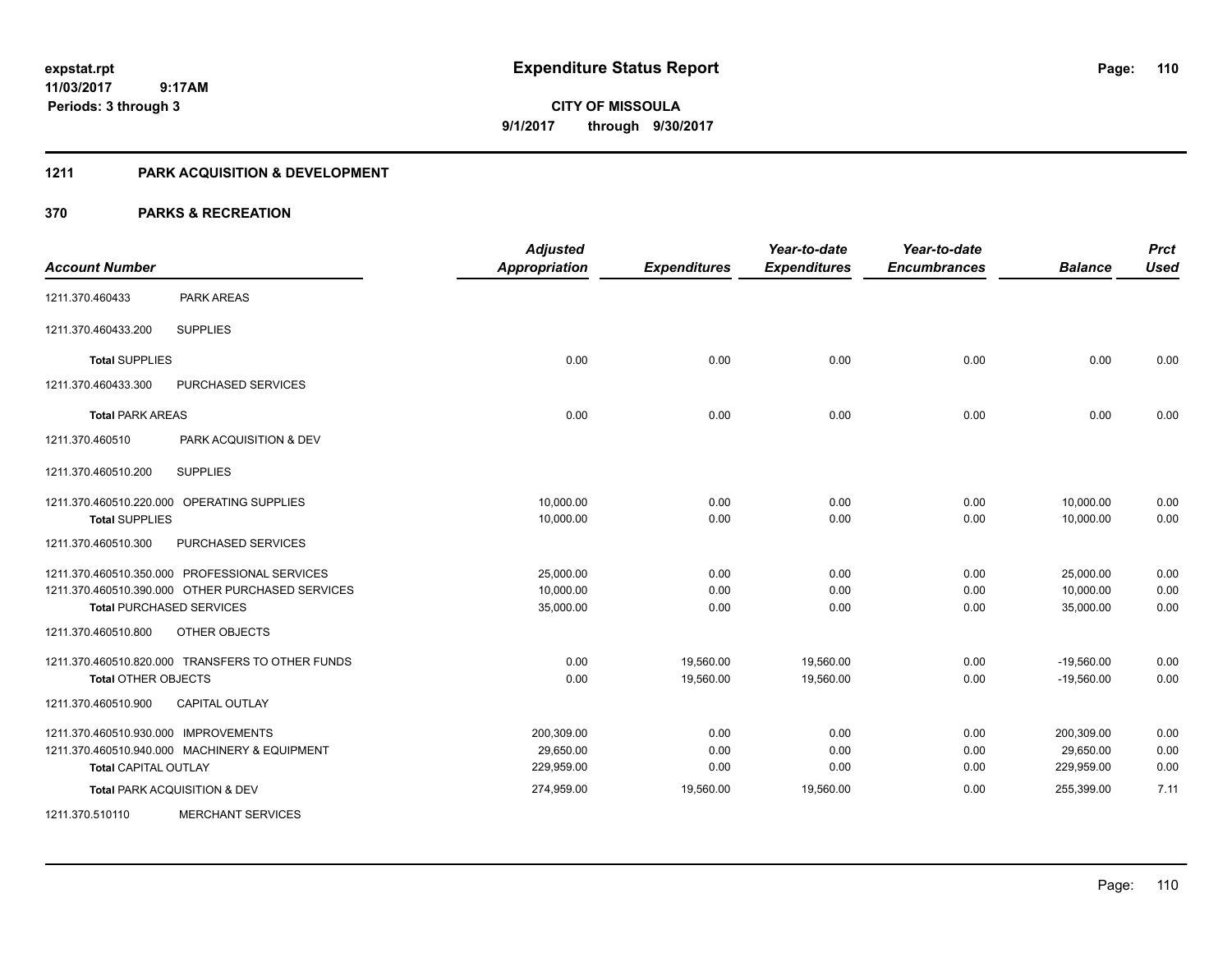**CITY OF MISSOULA 9/1/2017 through 9/30/2017**

### **1211 PARK ACQUISITION & DEVELOPMENT**

| <b>Account Number</b>                           | <b>Adjusted</b><br>Appropriation | <b>Expenditures</b> | Year-to-date<br><b>Expenditures</b> | Year-to-date<br><b>Encumbrances</b> | <b>Balance</b> | <b>Prct</b><br>Used |
|-------------------------------------------------|----------------------------------|---------------------|-------------------------------------|-------------------------------------|----------------|---------------------|
| <b>FIXED CHARGES</b><br>1211.370.510110.500     |                                  |                     |                                     |                                     |                |                     |
| <b>Total MERCHANT SERVICES</b>                  | 0.00                             | 0.00                | 0.00                                | 0.00                                | 0.00           | 0.00                |
| <b>Total PARK ACQUISITION &amp; DEVELOPMENT</b> | 274,959.00                       | 19,560.00           | 19,560.00                           | 0.00                                | 255,399.00     | 7.11                |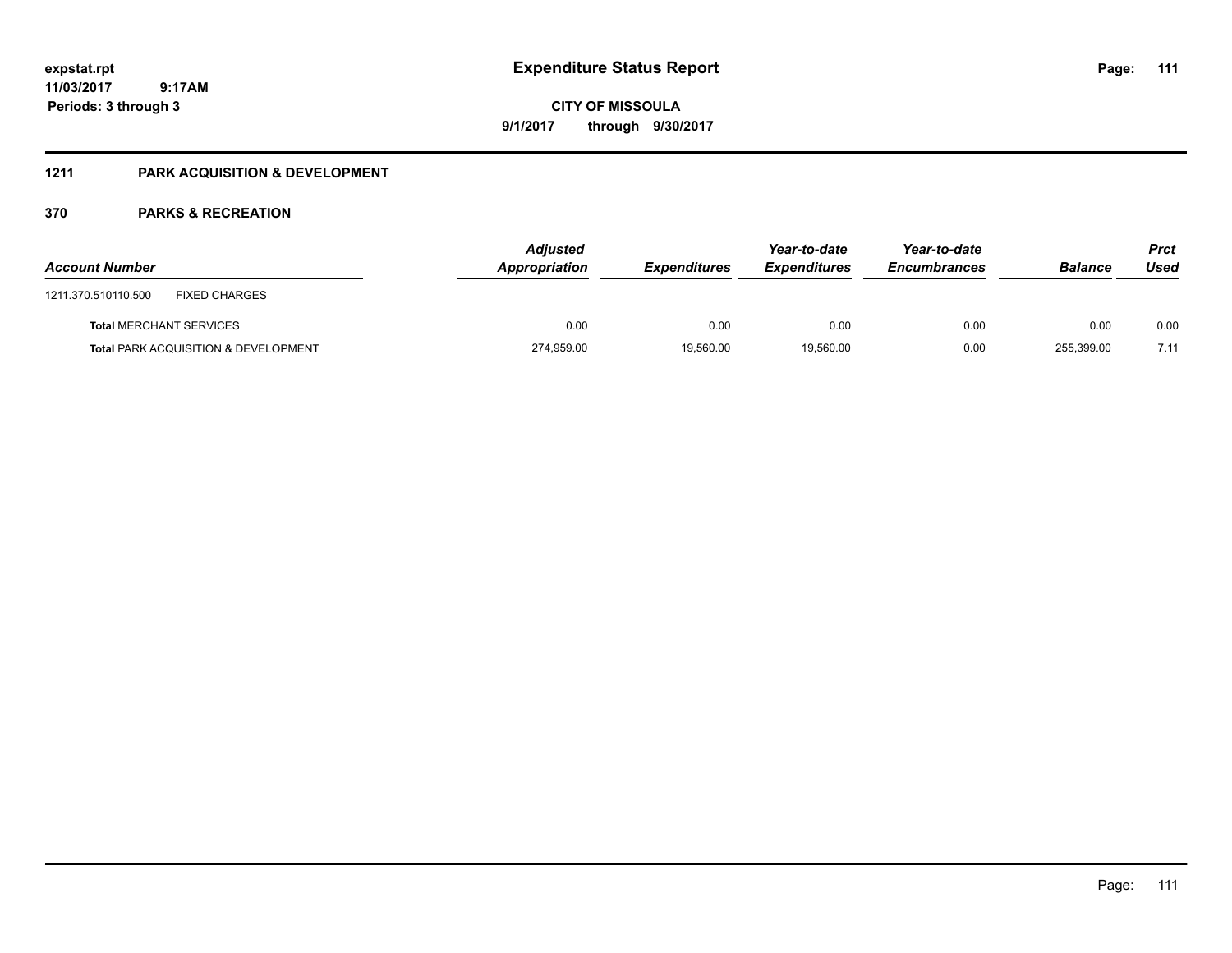#### **1212 PARK ENTERPRISE FUND**

|                         |                                                                                                                                      | <b>Adjusted</b>                     |                          | Year-to-date             | Year-to-date         |                                     | <b>Prct</b>          |
|-------------------------|--------------------------------------------------------------------------------------------------------------------------------------|-------------------------------------|--------------------------|--------------------------|----------------------|-------------------------------------|----------------------|
| <b>Account Number</b>   |                                                                                                                                      | <b>Appropriation</b>                | <b>Expenditures</b>      | <b>Expenditures</b>      | <b>Encumbrances</b>  | <b>Balance</b>                      | <b>Used</b>          |
| 1212.370.460433         | PARK AREAS                                                                                                                           |                                     |                          |                          |                      |                                     |                      |
| 1212.370.460433.200     | <b>SUPPLIES</b>                                                                                                                      |                                     |                          |                          |                      |                                     |                      |
| <b>Total SUPPLIES</b>   |                                                                                                                                      | 0.00                                | 0.00                     | 0.00                     | 0.00                 | 0.00                                | 0.00                 |
| 1212.370.460433.300     | PURCHASED SERVICES                                                                                                                   |                                     |                          |                          |                      |                                     |                      |
| <b>Total PARK AREAS</b> |                                                                                                                                      | 0.00                                | 0.00                     | 0.00                     | 0.00                 | 0.00                                | 0.00                 |
| 1212.370.460443         | <b>TRAINING</b>                                                                                                                      |                                     |                          |                          |                      |                                     |                      |
| 1212.370.460443.200     | <b>SUPPLIES</b>                                                                                                                      |                                     |                          |                          |                      |                                     |                      |
| <b>Total TRAINING</b>   |                                                                                                                                      | 0.00                                | 0.00                     | 0.00                     | 0.00                 | 0.00                                | 0.00                 |
| 1212.370.460510         | PARK ACQUISITION & DEV                                                                                                               |                                     |                          |                          |                      |                                     |                      |
| 1212.370.460510.200     | <b>SUPPLIES</b>                                                                                                                      |                                     |                          |                          |                      |                                     |                      |
|                         | Total PARK ACQUISITION & DEV                                                                                                         | 0.00                                | 0.00                     | 0.00                     | 0.00                 | 0.00                                | 0.00                 |
| 1212.370.460511         | <b>PARK ENTERPRISE</b>                                                                                                               |                                     |                          |                          |                      |                                     |                      |
| 1212.370.460511.200     | <b>SUPPLIES</b>                                                                                                                      |                                     |                          |                          |                      |                                     |                      |
| <b>Total SUPPLIES</b>   | 1212.370.460511.220.000 OPERATING SUPPLIES<br>1212.370.460511.230.000 REPAIR/MAINTENANCE                                             | 20,000.00<br>15,000.00<br>35,000.00 | 103.88<br>0.00<br>103.88 | 218.56<br>0.00<br>218.56 | 0.00<br>0.00<br>0.00 | 19,781.44<br>15,000.00<br>34,781.44 | 1.09<br>0.00<br>0.62 |
| 1212.370.460511.300     | PURCHASED SERVICES                                                                                                                   |                                     |                          |                          |                      |                                     |                      |
|                         | 1212.370.460511.350.000 PROFESSIONAL SERVICES<br>1212.370.460511.390.000 OTHER PURCHASED SERVICES<br><b>Total PURCHASED SERVICES</b> | 10,000.00<br>20,000.00<br>30,000.00 | 0.00<br>0.00<br>0.00     | 0.00<br>0.00<br>0.00     | 0.00<br>0.00<br>0.00 | 10,000.00<br>20,000.00<br>30,000.00 | 0.00<br>0.00<br>0.00 |
| 1212.370.460511.800     | OTHER OBJECTS                                                                                                                        |                                     |                          |                          |                      |                                     |                      |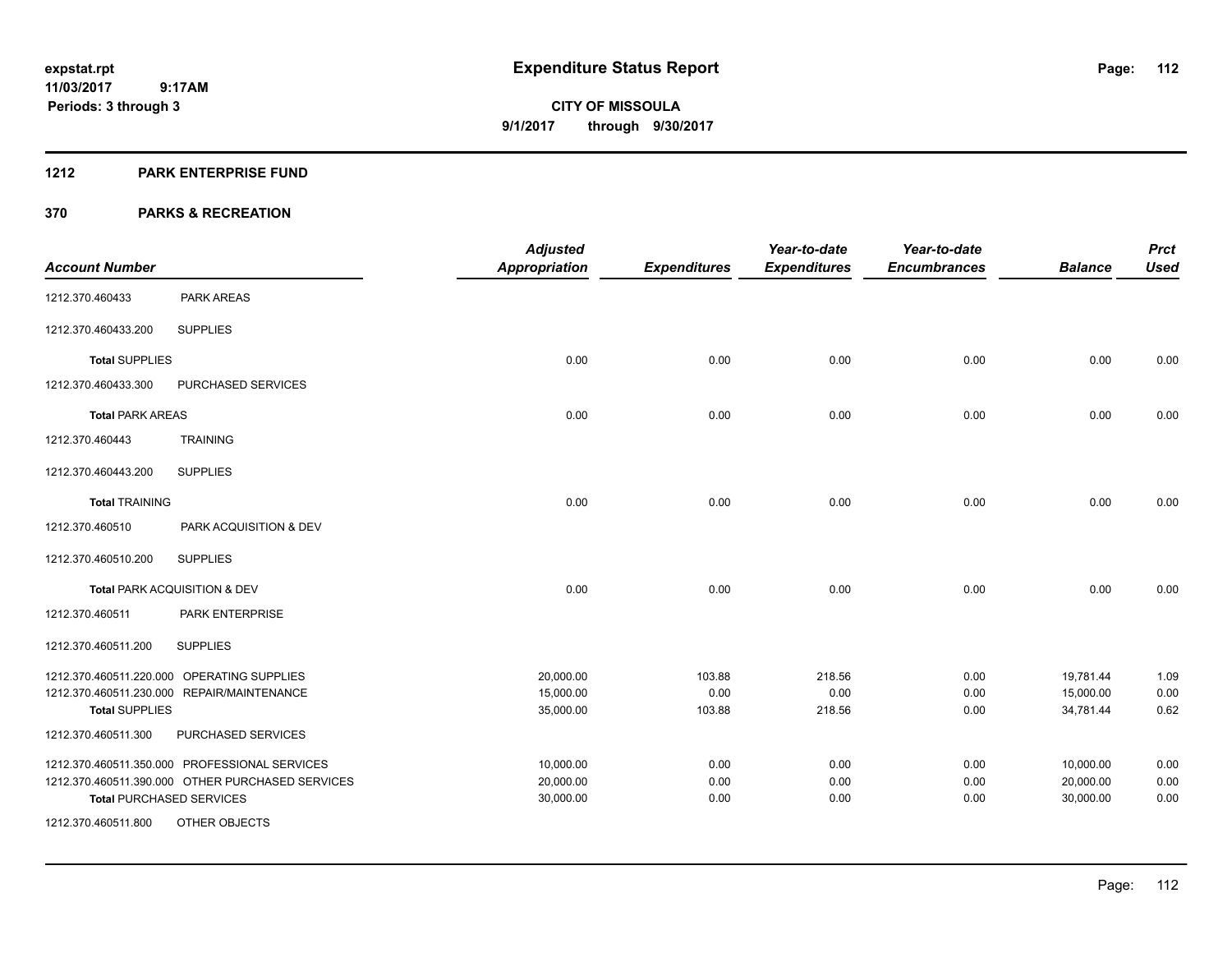#### **1212 PARK ENTERPRISE FUND**

|                                      |                                               | <b>Adjusted</b>      |                     | Year-to-date        | Year-to-date        |                | <b>Prct</b> |
|--------------------------------------|-----------------------------------------------|----------------------|---------------------|---------------------|---------------------|----------------|-------------|
| <b>Account Number</b>                |                                               | <b>Appropriation</b> | <b>Expenditures</b> | <b>Expenditures</b> | <b>Encumbrances</b> | <b>Balance</b> | <b>Used</b> |
| <b>Total OTHER OBJECTS</b>           |                                               | 0.00                 | 0.00                | 0.00                | 0.00                | 0.00           | 0.00        |
| 1212.370.460511.900                  | <b>CAPITAL OUTLAY</b>                         |                      |                     |                     |                     |                |             |
| 1212.370.460511.930.000 IMPROVEMENTS |                                               | 181,945.00           | 0.00                | 0.00                | 0.00                | 181.945.00     | 0.00        |
|                                      | 1212.370.460511.940.000 MACHINERY & EQUIPMENT | 85.415.00            | 0.00                | 0.00                | 0.00                | 85,415.00      | 0.00        |
| <b>Total CAPITAL OUTLAY</b>          |                                               | 267,360.00           | 0.00                | 0.00                | 0.00                | 267,360.00     | 0.00        |
| <b>Total PARK ENTERPRISE</b>         |                                               | 332,360.00           | 103.88              | 218.56              | 0.00                | 332,141.44     | 0.07        |
| 1212.370.510110                      | <b>MERCHANT SERVICES</b>                      |                      |                     |                     |                     |                |             |
| 1212.370.510110.500                  | <b>FIXED CHARGES</b>                          |                      |                     |                     |                     |                |             |
|                                      | <b>Total MERCHANT SERVICES</b>                | 0.00                 | 0.00                | 0.00                | 0.00                | 0.00           | 0.00        |
|                                      | <b>Total PARK ENTERPRISE FUND</b>             | 332,360.00           | 103.88              | 218.56              | 0.00                | 332,141.44     | 0.07        |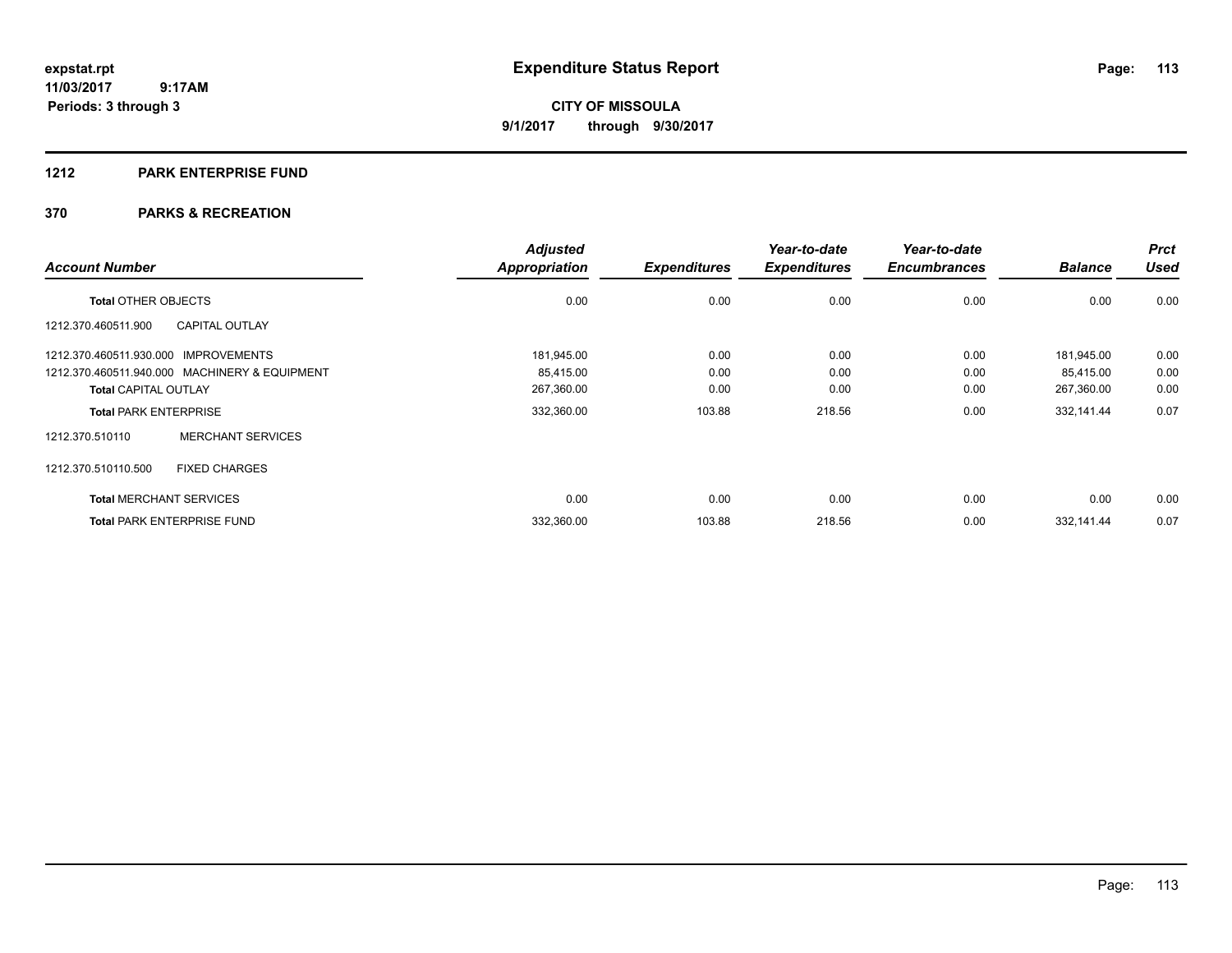# **1216 PARKS & REC TRAILS, DEV**

|                                 |                                                         | <b>Adjusted</b>      |                     | Year-to-date        | Year-to-date        |                | <b>Prct</b> |
|---------------------------------|---------------------------------------------------------|----------------------|---------------------|---------------------|---------------------|----------------|-------------|
| <b>Account Number</b>           |                                                         | <b>Appropriation</b> | <b>Expenditures</b> | <b>Expenditures</b> | <b>Encumbrances</b> | <b>Balance</b> | <b>Used</b> |
| 1216.370.460411                 | <b>NMT ADMIN</b>                                        |                      |                     |                     |                     |                |             |
| 1216.370.460411.900             | <b>CAPITAL OUTLAY</b>                                   |                      |                     |                     |                     |                |             |
| <b>Total NMT ADMIN</b>          |                                                         | 0.00                 | 0.00                | 0.00                | 0.00                | 0.00           | 0.00        |
| 1216.370.460433                 | PARK AREAS                                              |                      |                     |                     |                     |                |             |
| 1216.370.460433.100             | PERSONAL SERVICES                                       |                      |                     |                     |                     |                |             |
| <b>Total PERSONAL SERVICES</b>  |                                                         | 0.00                 | 0.00                | 0.00                | 0.00                | 0.00           | 0.00        |
| 1216.370.460433.200             | <b>SUPPLIES</b>                                         |                      |                     |                     |                     |                |             |
| <b>Total SUPPLIES</b>           |                                                         | 0.00                 | 0.00                | 0.00                | 0.00                | 0.00           | 0.00        |
| 1216.370.460433.300             | PURCHASED SERVICES                                      |                      |                     |                     |                     |                |             |
| <b>Total PURCHASED SERVICES</b> |                                                         | 0.00                 | 0.00                | 0.00                | 0.00                | 0.00           | 0.00        |
| 1216.370.460433.800             | OTHER OBJECTS                                           |                      |                     |                     |                     |                |             |
|                                 | 1216.370.460433.820.000 TRANSFERS TO OTHER FUNDS        | 0.00                 | 51,136.55           | 51,136.55           | 0.00                | $-51, 136.55$  | 0.00        |
| <b>Total PARK AREAS</b>         |                                                         | 0.00                 | 51,136.55           | 51,136.55           | 0.00                | $-51,136.55$   | 0.00        |
| 1216.370.460434                 | <b>GREENWAYS &amp; HORTICULTURE</b>                     |                      |                     |                     |                     |                |             |
| 1216.370.460434.900             | CAPITAL OUTLAY                                          |                      |                     |                     |                     |                |             |
|                                 | 1216.370.460434.930.000 RECREATION TRAILS PROGRAM GRANT | 50,000.00            | 0.00                | 0.00                | 0.00                | 50,000.00      | 0.00        |
|                                 | Total GREENWAYS & HORTICULTURE                          | 50,000.00            | 0.00                | 0.00                | 0.00                | 50,000.00      | 0.00        |
| 1216.370.460439                 | CLARK FORK RIVER ACCESS GRANT                           |                      |                     |                     |                     |                |             |
| 1216.370.460439.300             | PURCHASED SERVICES                                      |                      |                     |                     |                     |                |             |
|                                 | 1216.370.460439.350.000 CLARK FORK RIVER ACCESS PROJECT | 67,450.00            | 0.00                | 0.00                | 0.00                | 67,450.00      | 0.00        |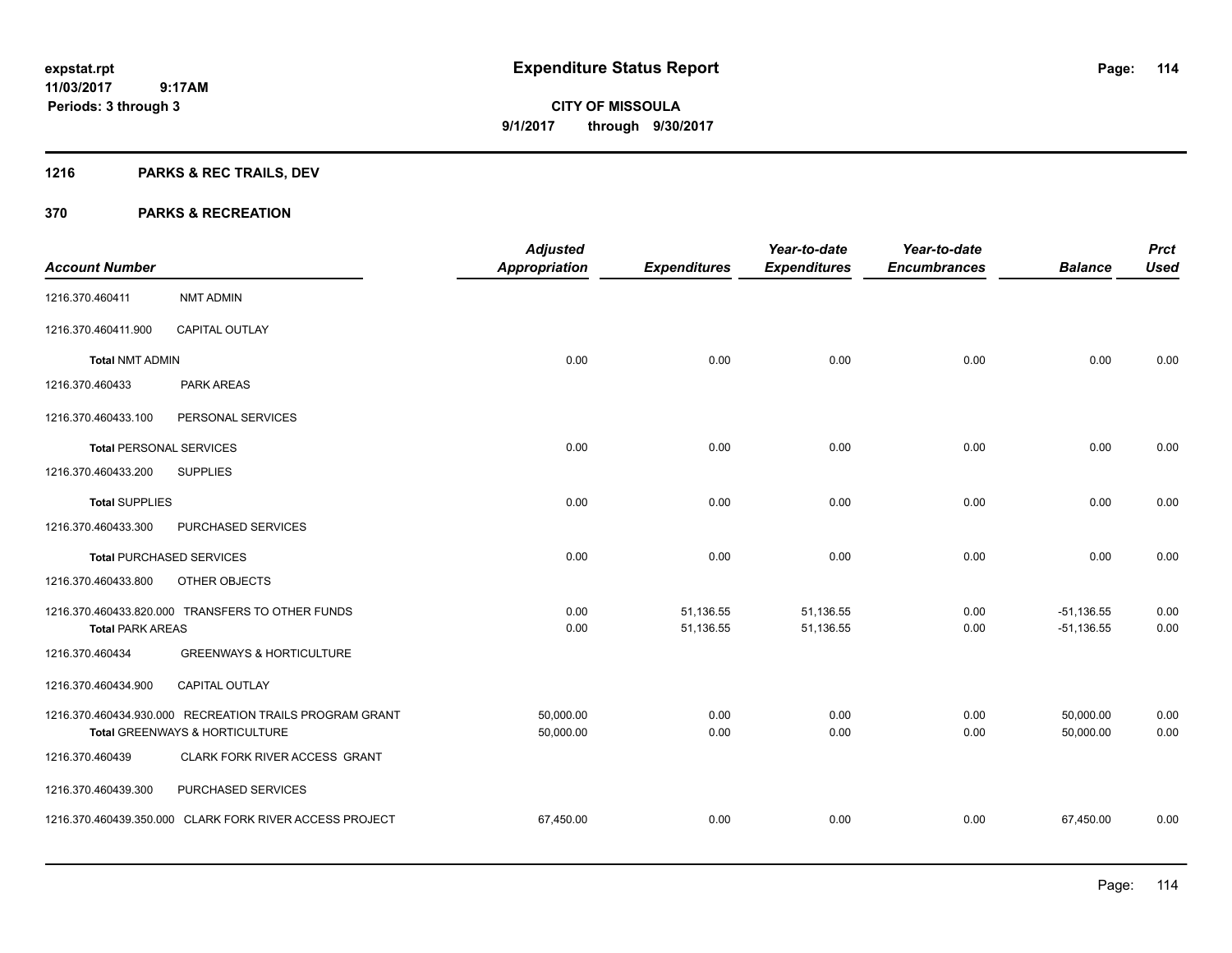# **1216 PARKS & REC TRAILS, DEV**

| <b>Account Number</b>           |                                                          | <b>Adjusted</b><br><b>Appropriation</b> | <b>Expenditures</b> | Year-to-date<br><b>Expenditures</b> | Year-to-date<br><b>Encumbrances</b> | <b>Balance</b> | <b>Prct</b><br><b>Used</b> |
|---------------------------------|----------------------------------------------------------|-----------------------------------------|---------------------|-------------------------------------|-------------------------------------|----------------|----------------------------|
|                                 | <b>Total CLARK FORK RIVER ACCESS GRANT</b>               | 67,450.00                               | 0.00                | 0.00                                | 0.00                                | 67,450.00      | 0.00                       |
| 1216.370.460470                 | <b>RECREATION MORE</b>                                   |                                         |                     |                                     |                                     |                |                            |
| 1216.370.460470.200             | <b>SUPPLIES</b>                                          |                                         |                     |                                     |                                     |                |                            |
|                                 | 1216.370.460470.220.000 MORE/OPERATING SUPPLIES          | 5,000.00                                | 0.00                | 297.00                              | 0.00                                | 4,703.00       | 5.94                       |
|                                 | 1216.370.460470.230.000 MORE/REPAI & MAINTENANCE         | 5,000.00                                | 0.00                | 0.00                                | 0.00                                | 5,000.00       | 0.00                       |
| <b>Total SUPPLIES</b>           |                                                          | 10,000.00                               | 0.00                | 297.00                              | 0.00                                | 9,703.00       | 2.97                       |
| 1216.370.460470.300             | PURCHASED SERVICES                                       |                                         |                     |                                     |                                     |                |                            |
|                                 | 1216.370.460470.350.000 MORE/PROFESSIONAL SERVICES       | 10,000.00                               | 0.00                | 0.00                                | 0.00                                | 10,000.00      | 0.00                       |
|                                 | 1216.370.460470.390.000 OTHER PURCHASED SERVICES         | 10,000.00                               | 0.00                | 0.00                                | 0.00                                | 10,000.00      | 0.00                       |
| <b>Total PURCHASED SERVICES</b> |                                                          | 20,000.00                               | 0.00                | 0.00                                | 0.00                                | 20,000.00      | 0.00                       |
| <b>Total RECREATION MORE</b>    |                                                          | 30,000.00                               | 0.00                | 297.00                              | 0.00                                | 29,703.00      | 0.99                       |
| 1216.370.460471                 | <b>RECREATION ADULTS</b>                                 |                                         |                     |                                     |                                     |                |                            |
| 1216.370.460471.200             | <b>SUPPLIES</b>                                          |                                         |                     |                                     |                                     |                |                            |
|                                 | 1216.370.460471.220.000 REC ADULT/OPERATING SUPPLIES     | 5,000.00                                | 0.00                | 0.00                                | 0.00                                | 5,000.00       | 0.00                       |
| <b>Total RECREATION ADULTS</b>  |                                                          | 5,000.00                                | 0.00                | 0.00                                | 0.00                                | 5,000.00       | 0.00                       |
| 1216.370.460472                 | <b>RECREATION YOUTH</b>                                  |                                         |                     |                                     |                                     |                |                            |
| 1216.370.460472.200             | <b>SUPPLIES</b>                                          |                                         |                     |                                     |                                     |                |                            |
|                                 | 1216.370.460472.220.000 REC YOUTH/OPERATING SUPPLIES     | 5,000.00                                | 0.00                | 0.00                                | 0.00                                | 5,000.00       | 0.00                       |
| <b>Total RECREATION YOUTH</b>   |                                                          | 5,000.00                                | 0.00                | 0.00                                | 0.00                                | 5,000.00       | 0.00                       |
| 1216.370.460473                 | RECREATION SPECIAL EVENTS                                |                                         |                     |                                     |                                     |                |                            |
| 1216.370.460473.700             | <b>GRANTS &amp; CONTRIBUTIONS</b>                        |                                         |                     |                                     |                                     |                |                            |
|                                 | 1216.370.460473.700.000 FMRP DONATION & SPONSORSHIP PROG | 100,000.00                              | 0.00                | 0.00                                | 0.00                                | 100,000.00     | 0.00                       |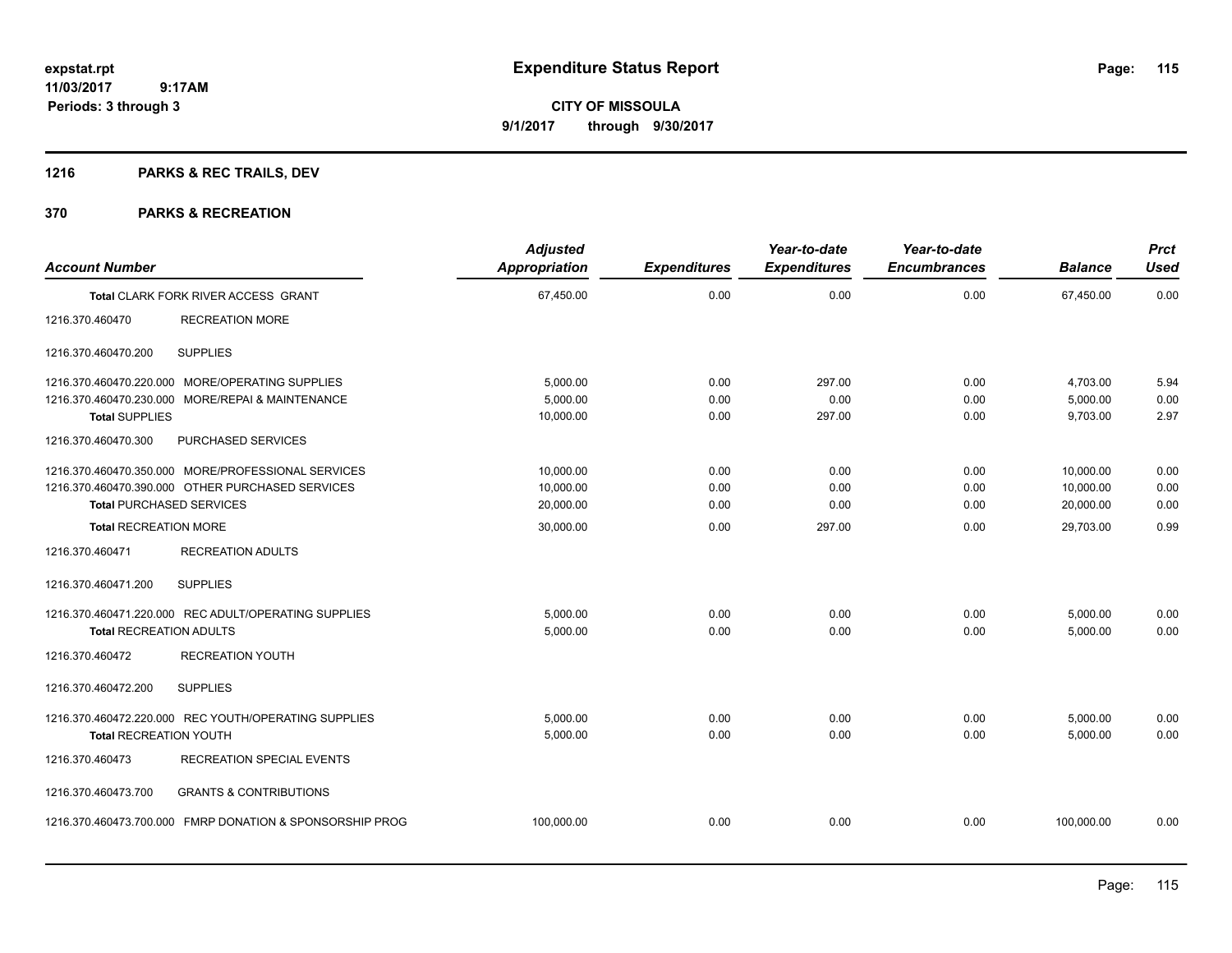**CITY OF MISSOULA 9/1/2017 through 9/30/2017**

# **1216 PARKS & REC TRAILS, DEV**

| <b>Account Number</b>                  |                                                               | <b>Adjusted</b><br><b>Appropriation</b> | <b>Expenditures</b> | Year-to-date<br><b>Expenditures</b> | Year-to-date<br><b>Encumbrances</b> | <b>Balance</b> | <b>Prct</b><br><b>Used</b> |
|----------------------------------------|---------------------------------------------------------------|-----------------------------------------|---------------------|-------------------------------------|-------------------------------------|----------------|----------------------------|
|                                        | <b>Total RECREATION SPECIAL EVENTS</b>                        | 100,000.00                              | 0.00                | 0.00                                | 0.00                                | 100,000.00     | 0.00                       |
| 1216.370.460507                        | <b>COMMUNITY TRAILS</b>                                       |                                         |                     |                                     |                                     |                |                            |
| 1216.370.460507.200                    | <b>SUPPLIES</b>                                               |                                         |                     |                                     |                                     |                |                            |
|                                        | 1216.370.460507.220.000 COMM TRAILS/OPERATING SUPPLIES        | 5,000.00                                | 0.00                | 0.00                                | 0.00                                | 5,000.00       | 0.00                       |
| 1216.370.460507.230.000                | COMM TRAILS/REPAIR/MAINTENANCE                                | 5,000.00                                | 0.00                | 0.00                                | 0.00                                | 5,000.00       | 0.00                       |
| 1216.370.460507.240.000 OTHER SUPPLIES |                                                               | 1,100.00                                | 0.00                | 0.00                                | 0.00                                | 1,100.00       | 0.00                       |
| <b>Total SUPPLIES</b>                  |                                                               | 11,100.00                               | 0.00                | 0.00                                | 0.00                                | 11,100.00      | 0.00                       |
| 1216.370.460507.300                    | PURCHASED SERVICES                                            |                                         |                     |                                     |                                     |                |                            |
|                                        | 1216.370.460507.350.000 COMM TRAILS/PROFESSIONAL SERVICES     | 10,000.00                               | 0.00                | 0.00                                | 0.00                                | 10,000.00      | 0.00                       |
|                                        | 1216.370.460507.360.000 COMM TRAILS/REPAIR & MAINTENANCE      | 10,000.00                               | 0.00                | 0.00                                | 0.00                                | 10.000.00      | 0.00                       |
|                                        | 1216.370.460507.390.000 COMM TRAILS/OTHER PURCHASED SERVICES  | 40,000.00                               | 0.00                | 0.00                                | 0.00                                | 40,000.00      | 0.00                       |
| <b>Total PURCHASED SERVICES</b>        |                                                               | 60,000.00                               | 0.00                | 0.00                                | 0.00                                | 60,000.00      | 0.00                       |
| 1216.370.460507.900                    | <b>CAPITAL OUTLAY</b>                                         |                                         |                     |                                     |                                     |                |                            |
|                                        | 1216.370.460507.930.000 COMM TRAILS/IMPROVEMENTS              | 50,000.00                               | 0.00                | 0.00                                | 0.00                                | 50,000.00      | 0.00                       |
| <b>Total CAPITAL OUTLAY</b>            |                                                               | 50,000.00                               | 0.00                | 0.00                                | 0.00                                | 50,000.00      | 0.00                       |
| <b>Total COMMUNITY TRAILS</b>          |                                                               | 121,100.00                              | 0.00                | 0.00                                | 0.00                                | 121,100.00     | 0.00                       |
| 1216.370.460508                        | <b>KIWANIS PARK</b>                                           |                                         |                     |                                     |                                     |                |                            |
| 1216.370.460508.900                    | <b>CAPITAL OUTLAY</b>                                         |                                         |                     |                                     |                                     |                |                            |
|                                        | 1216.370.460508.930.000 KIWANIS PARK IMPROVEMENTS             | 69,650.00                               | 0.00                | 0.00                                | 0.00                                | 69,650.00      | 0.00                       |
| <b>Total KIWANIS PARK</b>              |                                                               | 69,650.00                               | 0.00                | 0.00                                | 0.00                                | 69,650.00      | 0.00                       |
| 1216.370.460512                        | <b>PARK MEMORIALS</b>                                         |                                         |                     |                                     |                                     |                |                            |
| 1216.370.460512.200                    | <b>SUPPLIES</b>                                               |                                         |                     |                                     |                                     |                |                            |
|                                        | 1216.370.460512.220.000 SOUTH SIDE LIONS - OPERATING SUPPLIES | 0.00                                    | 2,001.90            | 2,001.90                            | 0.00                                | $-2,001.90$    | 0.00                       |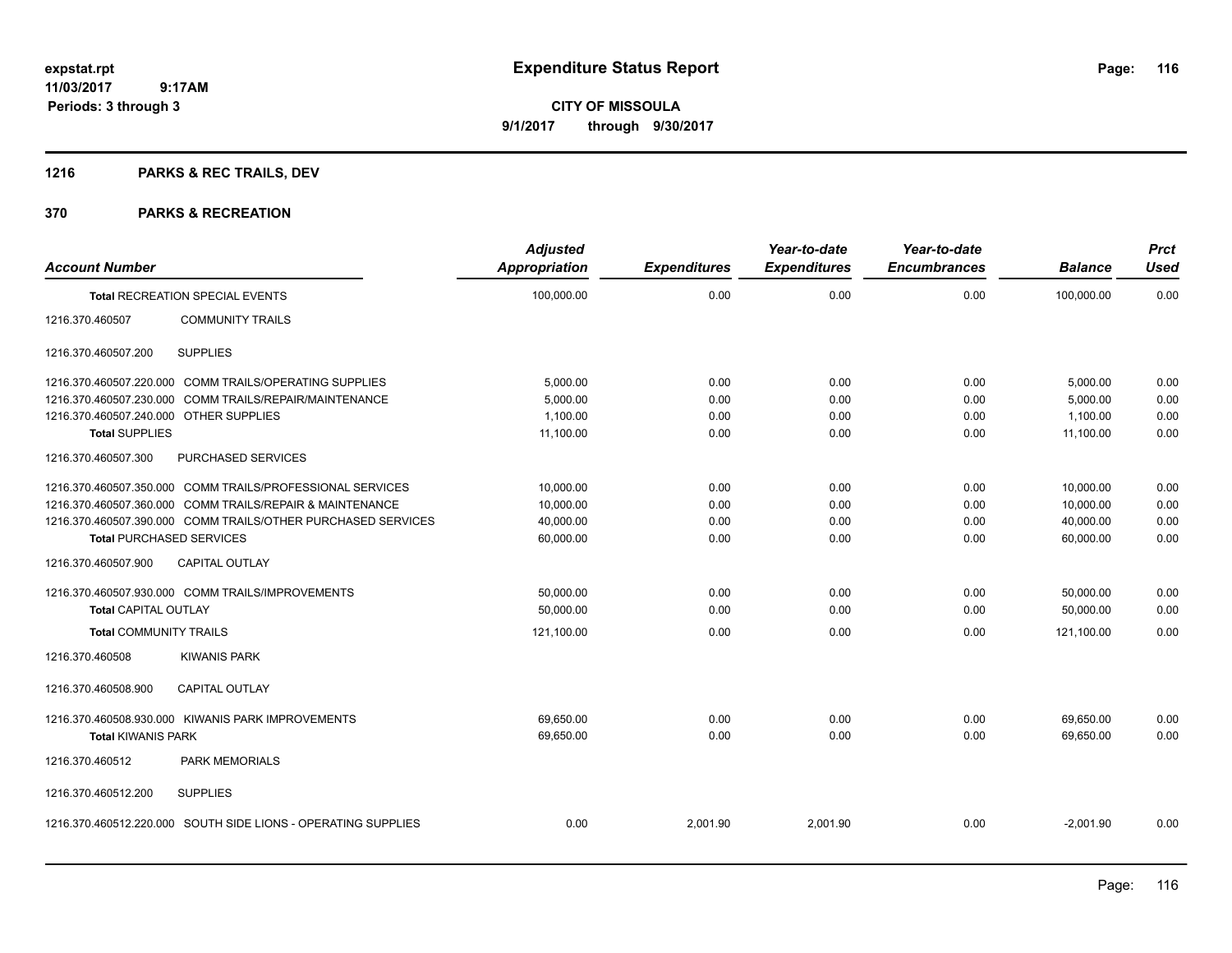**CITY OF MISSOULA 9/1/2017 through 9/30/2017**

# **1216 PARKS & REC TRAILS, DEV**

| <b>Account Number</b>                                                                                                                                                                                     | <b>Adjusted</b><br>Appropriation                    | <b>Expenditures</b>              | Year-to-date<br><b>Expenditures</b>      | Year-to-date<br><b>Encumbrances</b> | <b>Balance</b>                                      | <b>Prct</b><br><b>Used</b>     |
|-----------------------------------------------------------------------------------------------------------------------------------------------------------------------------------------------------------|-----------------------------------------------------|----------------------------------|------------------------------------------|-------------------------------------|-----------------------------------------------------|--------------------------------|
| <b>Total SUPPLIES</b>                                                                                                                                                                                     | 0.00                                                | 2,001.90                         | 2,001.90                                 | 0.00                                | $-2,001.90$                                         | 0.00                           |
| 1216.370.460512.300<br>PURCHASED SERVICES                                                                                                                                                                 |                                                     |                                  |                                          |                                     |                                                     |                                |
| 1216.370.460512.360.000 PARK MEMORIALS-REPAIR & MAINTENANCE<br><b>Total PURCHASED SERVICES</b>                                                                                                            | 0.00<br>0.00                                        | 588.50<br>588.50                 | 588.50<br>588.50                         | 0.00<br>0.00                        | $-588.50$<br>$-588.50$                              | 0.00<br>0.00                   |
| 1216.370.460512.900<br><b>CAPITAL OUTLAY</b>                                                                                                                                                              |                                                     |                                  |                                          |                                     |                                                     |                                |
| 1216.370.460512.920.000 PARK MEMORIALS/BUILDINGS<br>1216.370.460512.930.000 PARK MEMORIALS/IMPROVEMENTS<br><b>Total CAPITAL OUTLAY</b><br><b>Total PARK MEMORIALS</b>                                     | 100,000.00<br>50,000.00<br>150,000.00<br>150,000.00 | 0.00<br>0.00<br>0.00<br>2,590.40 | 0.00<br>0.00<br>0.00<br>2,590.40         | 0.00<br>0.00<br>0.00<br>0.00        | 100,000.00<br>50,000.00<br>150,000.00<br>147,409.60 | 0.00<br>0.00<br>0.00<br>1.73   |
| RECREATIONAL DONATIONS SPEC EVENTS<br>1216.370.460513                                                                                                                                                     |                                                     |                                  |                                          |                                     |                                                     |                                |
| <b>SUPPLIES</b><br>1216.370.460513.200                                                                                                                                                                    |                                                     |                                  |                                          |                                     |                                                     |                                |
| 1216.370.460513.220.000 REC DONATIONS/OPERATING SUPPLIES<br>1216.370.460513.220.089 REC DONATIONS/OPERATING SUPPLIES<br>1216.370.460513.230.000 REC DONATIONS-REPAIR/MAINTENANCE<br><b>Total SUPPLIES</b> | 20,000.00<br>0.00<br>5,000.00<br>25,000.00          | 313.95<br>0.00<br>0.00<br>313.95 | 3,160.95<br>1,015.58<br>0.00<br>4,176.53 | 0.00<br>0.00<br>0.00<br>0.00        | 16,839.05<br>$-1,015.58$<br>5,000.00<br>20,823.47   | 15.80<br>0.00<br>0.00<br>16.71 |
| 1216.370.460513.300<br>PURCHASED SERVICES                                                                                                                                                                 |                                                     |                                  |                                          |                                     |                                                     |                                |
| 1216.370.460513.350.000 REC DONATIONS/PROFESSIONAL SERVICES<br>1216.370.460513.390.000 OTHER PURCHASED SERVICES<br><b>Total PURCHASED SERVICES</b>                                                        | 5,000.00<br>40.000.00<br>45,000.00                  | 0.00<br>0.00<br>0.00             | 0.00<br>0.00<br>0.00                     | 0.00<br>0.00<br>0.00                | 5,000.00<br>40.000.00<br>45,000.00                  | 0.00<br>0.00<br>0.00           |
| Total RECREATIONAL DONATIONS SPEC EVENTS                                                                                                                                                                  | 70,000.00                                           | 313.95                           | 4,176.53                                 | 0.00                                | 65,823.47                                           | 5.97                           |
| 1216.370.460514<br><b>URBAN FORESTRY</b>                                                                                                                                                                  |                                                     |                                  |                                          |                                     |                                                     |                                |
| 1216.370.460514.100<br>PERSONAL SERVICES                                                                                                                                                                  |                                                     |                                  |                                          |                                     |                                                     |                                |
| <b>Total PERSONAL SERVICES</b>                                                                                                                                                                            | 0.00                                                | 0.00                             | 0.00                                     | 0.00                                | 0.00                                                | 0.00                           |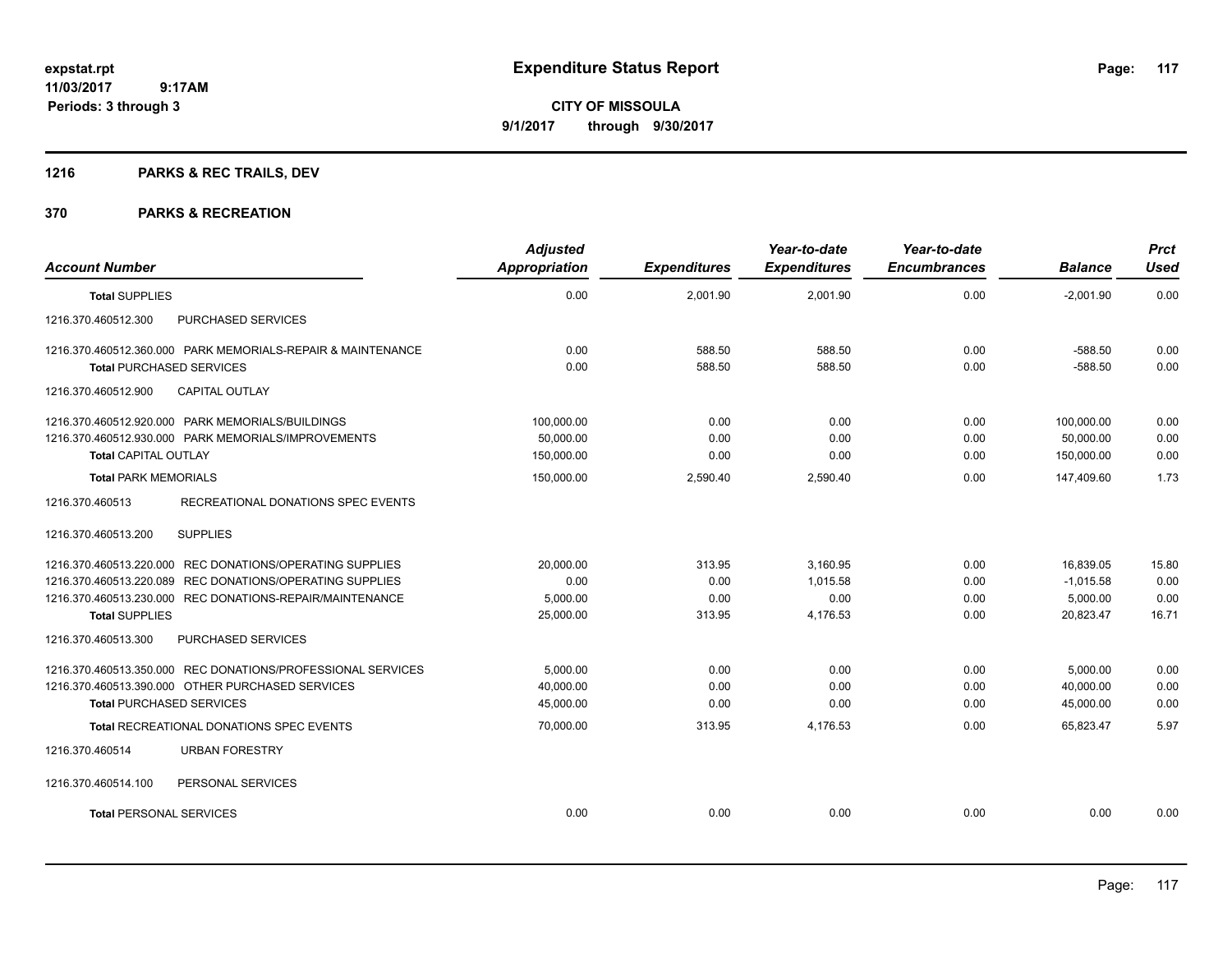**CITY OF MISSOULA 9/1/2017 through 9/30/2017**

# **1216 PARKS & REC TRAILS, DEV**

| <b>Account Number</b>                                        | <b>Adjusted</b><br>Appropriation | <b>Expenditures</b> | Year-to-date<br><b>Expenditures</b> | Year-to-date<br><b>Encumbrances</b> | <b>Balance</b> | <b>Prct</b><br><b>Used</b> |
|--------------------------------------------------------------|----------------------------------|---------------------|-------------------------------------|-------------------------------------|----------------|----------------------------|
| <b>SUPPLIES</b><br>1216.370.460514.200                       |                                  |                     |                                     |                                     |                |                            |
| 1216.370.460514.220.000 URBAN FORESTRY/OPERATING SUPPLIES    | 10,000.00                        | 0.00                | 0.00                                | 0.00                                | 10,000.00      | 0.00                       |
| 1216.370.460514.230.000 URBAN FORESTRY-REPAIR/MAINTENANCE    | 5,000.00                         | 0.00                | 0.00                                | 0.00                                | 5,000.00       | 0.00                       |
| <b>Total SUPPLIES</b>                                        | 15,000.00                        | 0.00                | 0.00                                | 0.00                                | 15,000.00      | 0.00                       |
| PURCHASED SERVICES<br>1216.370.460514.300                    |                                  |                     |                                     |                                     |                |                            |
| 1216.370.460514.350.000 URBAN FORESTRY/PROFESSIONAL SERVICES | 40,000.00                        | 0.00                | 4,190.60                            | 0.00                                | 35,809.40      | 10.48                      |
| 1216.370.460514.390.000 OTHER PURCHASED SERVICES             | 0.00                             | 473.28              | 473.28                              | 0.00                                | $-473.28$      | 0.00                       |
| <b>Total PURCHASED SERVICES</b>                              | 40,000.00                        | 473.28              | 4,663.88                            | 0.00                                | 35,336.12      | 11.66                      |
| <b>CAPITAL OUTLAY</b><br>1216.370.460514.900                 |                                  |                     |                                     |                                     |                |                            |
| 1216.370.460514.930.000 IMPROVEMENTS                         | 20,000.00                        | 0.00                | 0.00                                | 0.00                                | 20,000.00      | 0.00                       |
| <b>Total CAPITAL OUTLAY</b>                                  | 20.000.00                        | 0.00                | 0.00                                | 0.00                                | 20,000.00      | 0.00                       |
| <b>Total URBAN FORESTRY</b>                                  | 75,000.00                        | 473.28              | 4,663.88                            | 0.00                                | 70,336.12      | 6.22                       |
| <b>PARK REVOLVING</b><br>1216.370.460516                     |                                  |                     |                                     |                                     |                |                            |
| 1216.370.460516.800<br>OTHER OBJECTS                         |                                  |                     |                                     |                                     |                |                            |
| 1216.370.460516.845.000 CONTINGENCY                          | 25,000.00                        | 0.00                | 0.00                                | 0.00                                | 25,000.00      | 0.00                       |
| <b>Total PARK REVOLVING</b>                                  | 25,000.00                        | 0.00                | 0.00                                | 0.00                                | 25.000.00      | 0.00                       |
| OPEN SPACE PURCHASE & DONATIONS<br>1216.370.460517           |                                  |                     |                                     |                                     |                |                            |
| PURCHASED SERVICES<br>1216.370.460517.300                    |                                  |                     |                                     |                                     |                |                            |
| 1216.370.460517.390.000 OTHER PURCHASED SERVICES             | 10,000.00                        | 0.00                | 0.00                                | 0.00                                | 10,000.00      | 0.00                       |
| Total OPEN SPACE PURCHASE & DONATIONS                        | 10,000.00                        | 0.00                | 0.00                                | 0.00                                | 10.000.00      | 0.00                       |
| 1216.370.460521<br><b>CONSERVATION LANDS DONATIONS</b>       |                                  |                     |                                     |                                     |                |                            |
| 1216.370.460521.100<br>PERSONAL SERVICES                     |                                  |                     |                                     |                                     |                |                            |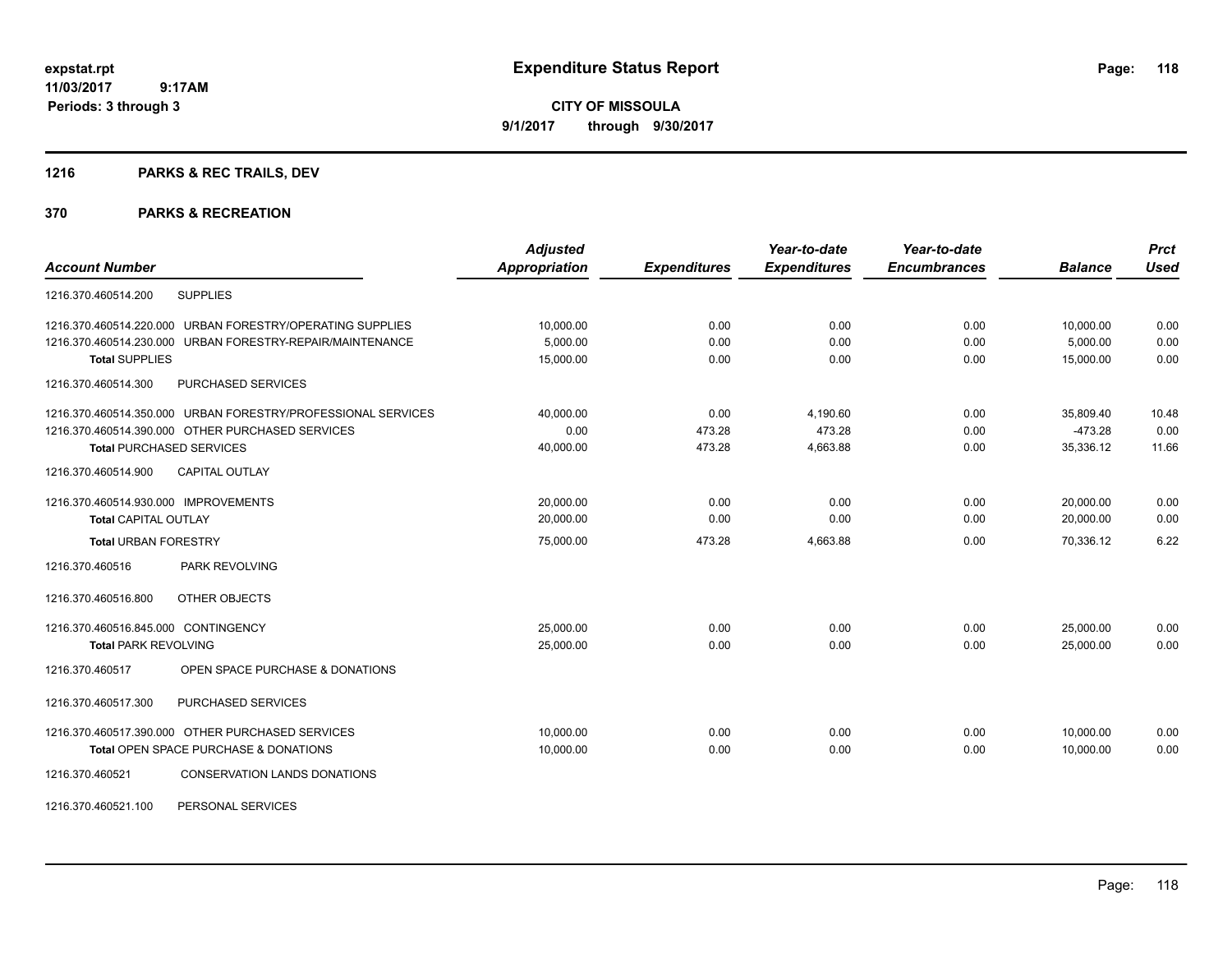# **1216 PARKS & REC TRAILS, DEV**

| <b>Account Number</b>                                           | <b>Adjusted</b><br><b>Appropriation</b> | <b>Expenditures</b> | Year-to-date<br><b>Expenditures</b> | Year-to-date<br><b>Encumbrances</b> | <b>Balance</b> | <b>Prct</b><br><b>Used</b> |
|-----------------------------------------------------------------|-----------------------------------------|---------------------|-------------------------------------|-------------------------------------|----------------|----------------------------|
| 1216.370.460521.110.000 CONSV LANDS MGMT GRANTS                 | 11,291.00                               | 0.00                | 0.00                                | 0.00                                | 11,291.00      | 0.00                       |
| 1216.370.460521.140.000 CONSERVATION LAND MGMT GRANT/EMP CONTRI | 1,909.00                                | 0.00                | 0.00                                | 0.00                                | 1,909.00       | 0.00                       |
| <b>Total PERSONAL SERVICES</b>                                  | 13,200.00                               | 0.00                | 0.00                                | 0.00                                | 13,200.00      | 0.00                       |
| 1216.370.460521.200<br><b>SUPPLIES</b>                          |                                         |                     |                                     |                                     |                |                            |
| 1216.370.460521.220.000 CONSVERVATION LANDS GRANT/OPER SUPPLIES | 10,000.00                               | 0.00                | 0.00                                | 0.00                                | 10,000.00      | 0.00                       |
| 1216.370.460521.230.000 CONSERVATION LANDS MGMT GRANT           | 5,000.00                                | 0.00                | 0.00                                | 0.00                                | 5,000.00       | 0.00                       |
| <b>Total SUPPLIES</b>                                           | 15,000.00                               | 0.00                | 0.00                                | 0.00                                | 15,000.00      | 0.00                       |
| 1216.370.460521.300<br>PURCHASED SERVICES                       |                                         |                     |                                     |                                     |                |                            |
| 1216.370.460521.350.000 CONSERVATION LANDS                      | 24.700.00                               | 0.00                | 0.00                                | 0.00                                | 24,700.00      | 0.00                       |
| 1216.370.460521.370.000 TRAVEL                                  | 150.00                                  | 0.00                | 0.00                                | 0.00                                | 150.00         | 0.00                       |
| 1216.370.460521.380.000 TRAINING                                | 150.00                                  | 0.00                | 0.00                                | 0.00                                | 150.00         | 0.00                       |
| <b>Total PURCHASED SERVICES</b>                                 | 25,000.00                               | 0.00                | 0.00                                | 0.00                                | 25,000.00      | 0.00                       |
| <b>CAPITAL OUTLAY</b><br>1216.370.460521.900                    |                                         |                     |                                     |                                     |                |                            |
| 1216.370.460521.930.000 IMPROVEMENTS                            | 6,800.00                                | 0.00                | 0.00                                | 0.00                                | 6,800.00       | 0.00                       |
| <b>Total CAPITAL OUTLAY</b>                                     | 6,800.00                                | 0.00                | 0.00                                | 0.00                                | 6,800.00       | 0.00                       |
| <b>Total CONSERVATION LANDS DONATIONS</b>                       | 60,000.00                               | 0.00                | 0.00                                | 0.00                                | 60.000.00      | 0.00                       |
| <b>CONVERSATION LAND DONATIONS</b><br>1216.370.460522           |                                         |                     |                                     |                                     |                |                            |
| <b>SUPPLIES</b><br>1216.370.460522.200                          |                                         |                     |                                     |                                     |                |                            |
| 1216.370.460522.230.000 REPAIR/MAINTENANCE                      | 10,000.00                               | 0.00                | 0.00                                | 0.00                                | 10,000.00      | 0.00                       |
| <b>Total SUPPLIES</b>                                           | 10,000.00                               | 0.00                | 0.00                                | 0.00                                | 10,000.00      | 0.00                       |
| 1216.370.460522.900<br><b>CAPITAL OUTLAY</b>                    |                                         |                     |                                     |                                     |                |                            |
| 1216.370.460522.930.000 IMPROVEMENTS                            | 10,000.00                               | 0.00                | 0.00                                | 0.00                                | 10,000.00      | 0.00                       |
| <b>Total CAPITAL OUTLAY</b>                                     | 10,000.00                               | 0.00                | 0.00                                | 0.00                                | 10,000.00      | 0.00                       |
| <b>Total CONVERSATION LAND DONATIONS</b>                        | 20,000.00                               | 0.00                | 0.00                                | 0.00                                | 20,000.00      | 0.00                       |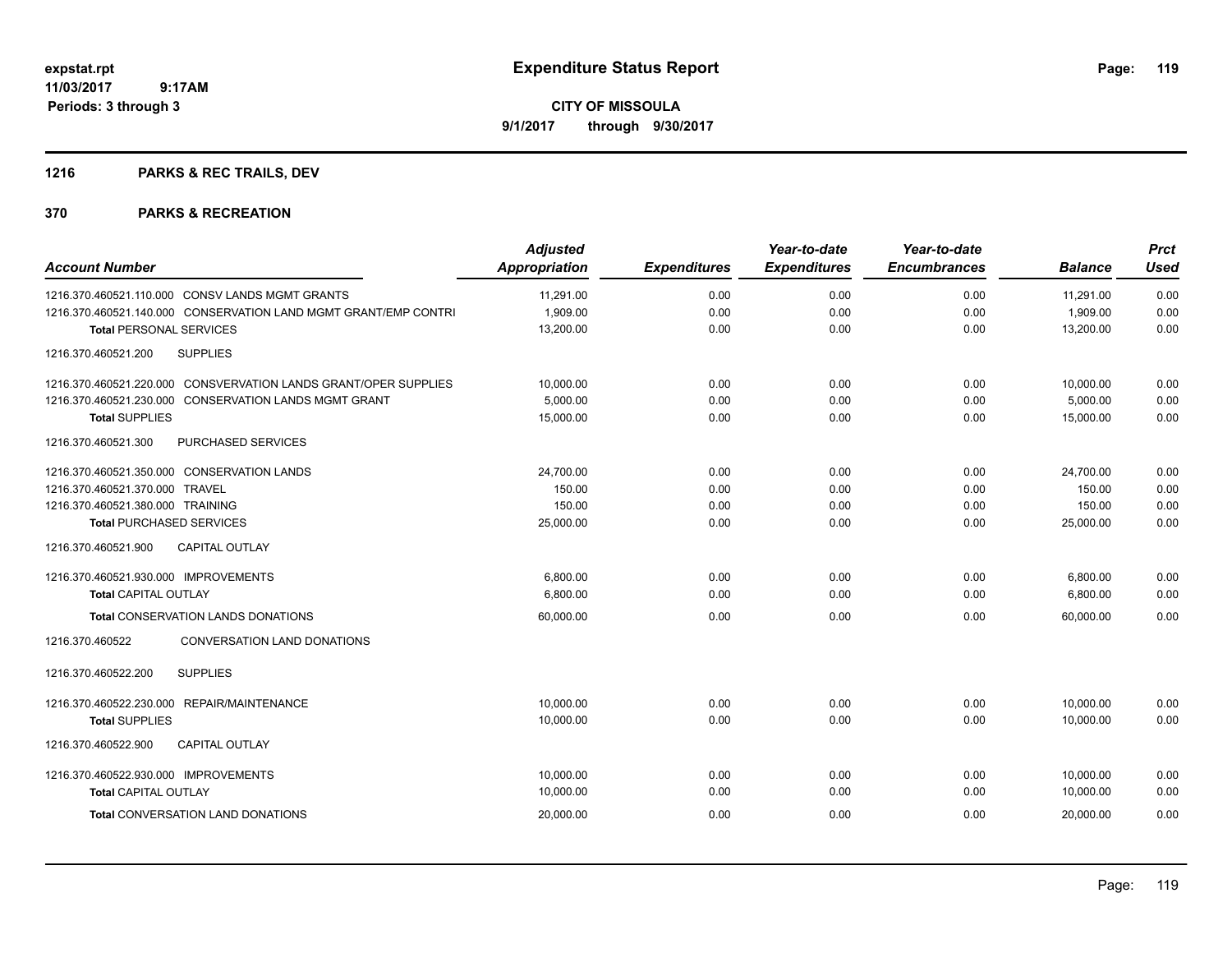# **1216 PARKS & REC TRAILS, DEV**

| <b>Account Number</b>          |                                          | <b>Adjusted</b><br><b>Appropriation</b> | <b>Expenditures</b> | Year-to-date<br><b>Expenditures</b> | Year-to-date<br><b>Encumbrances</b> | <b>Balance</b> | <b>Prct</b><br>Used |
|--------------------------------|------------------------------------------|-----------------------------------------|---------------------|-------------------------------------|-------------------------------------|----------------|---------------------|
| 1216.370.510110                | <b>MERCHANT SERVICES</b>                 |                                         |                     |                                     |                                     |                |                     |
| 1216.370.510110.500            | <b>FIXED CHARGES</b>                     |                                         |                     |                                     |                                     |                |                     |
| <b>Total MERCHANT SERVICES</b> |                                          | 0.00                                    | 0.00                | 0.00                                | 0.00                                | 0.00           | 0.00                |
|                                | <b>Total PARKS &amp; REC TRAILS, DEV</b> | 858,200.00                              | 54,514.18           | 62,864.36                           | 0.00                                | 795.335.64     | 7.33                |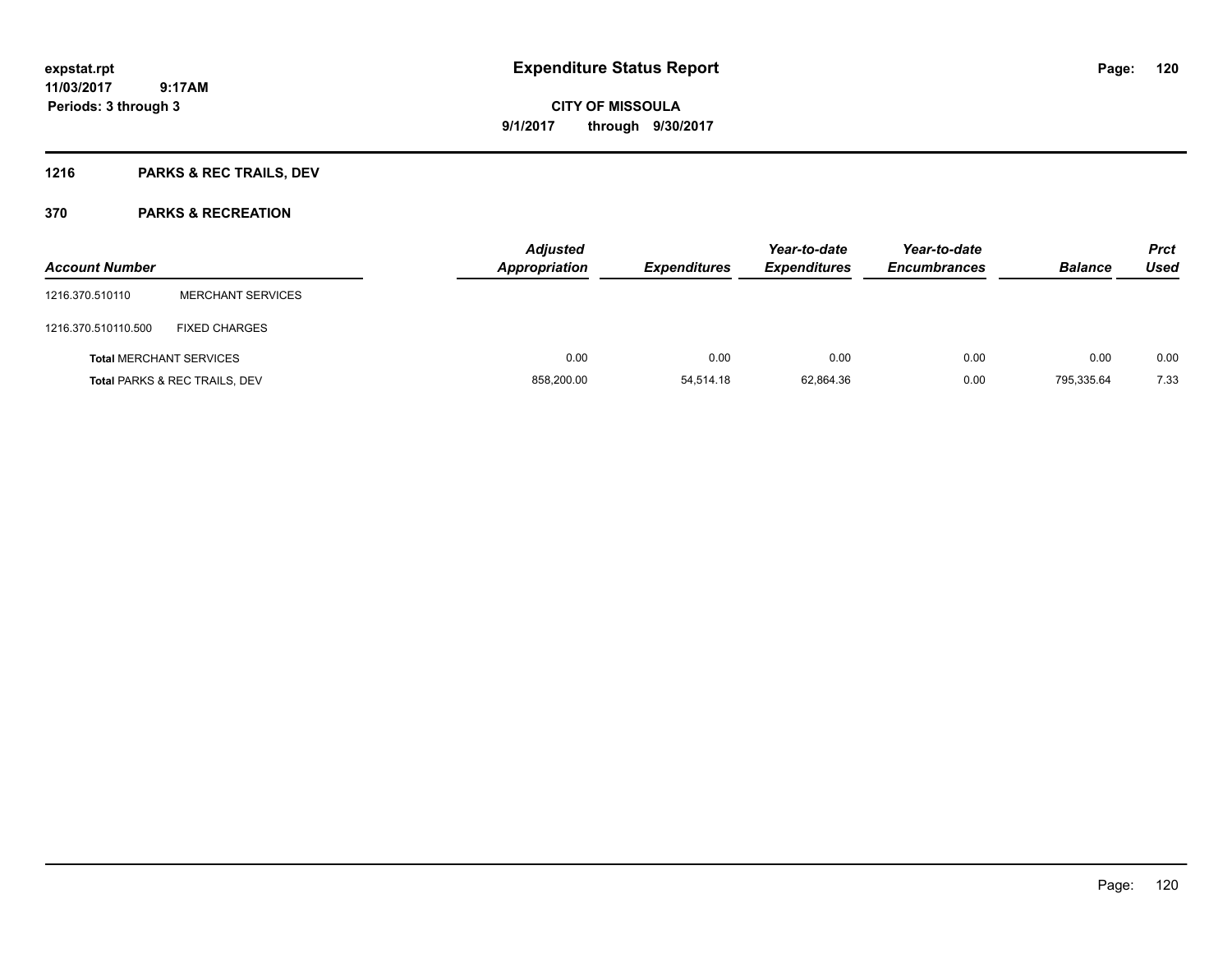**CITY OF MISSOULA 9/1/2017 through 9/30/2017**

#### **1217 PARKS CITY LIFE GYM LEASE**

#### **370 PARKS & RECREATION**

|                                      |                                                         | <b>Adjusted</b>      |                     | Year-to-date        | Year-to-date        |                | <b>Prct</b> |
|--------------------------------------|---------------------------------------------------------|----------------------|---------------------|---------------------|---------------------|----------------|-------------|
| <b>Account Number</b>                |                                                         | <b>Appropriation</b> | <b>Expenditures</b> | <b>Expenditures</b> | <b>Encumbrances</b> | <b>Balance</b> | <b>Used</b> |
| 1217.370.460440                      | CITY LIFE GYM LEASE                                     |                      |                     |                     |                     |                |             |
| 1217.370.460440.100                  | PERSONAL SERVICES                                       |                      |                     |                     |                     |                |             |
|                                      | 1217.370.460440.110.000 SALARIES AND WAGES              | 16,000.00            | 0.00                | 0.00                | 0.00                | 16,000.00      | 0.00        |
|                                      | 1217.370.460440.140.000 EMPLOYER CONTRIBUTIONS          | 1.000.00             | 0.00                | 0.00                | 0.00                | 1.000.00       | 0.00        |
| <b>Total PERSONAL SERVICES</b>       |                                                         | 17.000.00            | 0.00                | 0.00                | 0.00                | 17.000.00      | 0.00        |
| 1217.370.460440.200                  | <b>SUPPLIES</b>                                         |                      |                     |                     |                     |                |             |
|                                      | 1217.370.460440.220.000 OPERATING SUPPLIES              | 1,500.00             | 11.37               | 11.37               | 0.00                | 1,488.63       | 0.76        |
|                                      | 1217.370.460440.230.000 REPAIR/MAINTENANCE              | 1,000.00             | 1,032.00            | 1,032.00            | 0.00                | $-32.00$       | 103.20      |
| <b>Total SUPPLIES</b>                |                                                         | 2,500.00             | 1,043.37            | 1,043.37            | 0.00                | 1,456.63       | 41.73       |
| 1217.370.460440.300                  | PURCHASED SERVICES                                      |                      |                     |                     |                     |                |             |
|                                      | 1217.370.460440.320.000 PRINTING & DUPLICATING          | 1,000.00             | 0.00                | 0.00                | 0.00                | 1,000.00       | 0.00        |
|                                      | 1217.370.460440.330.000 PUBLICITY, SUBSCRIPTIONS & DUES | 1,000.00             | 0.00                | 0.00                | 0.00                | 1,000.00       | 0.00        |
|                                      | 1217.370.460440.360.000 REPAIR & MAINTENANCE            | 0.00                 | 0.00                | 1,002.00            | 0.00                | $-1,002.00$    | 0.00        |
| <b>Total PURCHASED SERVICES</b>      |                                                         | 2,000.00             | 0.00                | 1,002.00            | 0.00                | 998.00         | 50.10       |
| 1217.370.460440.500                  | <b>FIXED CHARGES</b>                                    |                      |                     |                     |                     |                |             |
|                                      | 1217.370.460440.500.000 LEASE/FIXED CHARGES             | 24,000.00            | 0.00                | 6.600.00            | 0.00                | 17.400.00      | 27.50       |
| <b>Total FIXED CHARGES</b>           |                                                         | 24,000.00            | 0.00                | 6,600.00            | 0.00                | 17,400.00      | 27.50       |
| 1217.370.460440.900                  | <b>CAPITAL OUTLAY</b>                                   |                      |                     |                     |                     |                |             |
| 1217.370.460440.930.000 IMPROVEMENTS |                                                         | 5,000.00             | 0.00                | 0.00                | 0.00                | 5,000.00       | 0.00        |
| <b>Total CAPITAL OUTLAY</b>          |                                                         | 5,000.00             | 0.00                | 0.00                | 0.00                | 5,000.00       | 0.00        |
| Total CITY LIFE GYM LEASE            |                                                         | 50,500.00            | 1,043.37            | 8,645.37            | 0.00                | 41,854.63      | 17.12       |
| 1217.370.460471                      | <b>RECREATION ADULTS</b>                                |                      |                     |                     |                     |                |             |

1217.370.460471.200 SUPPLIES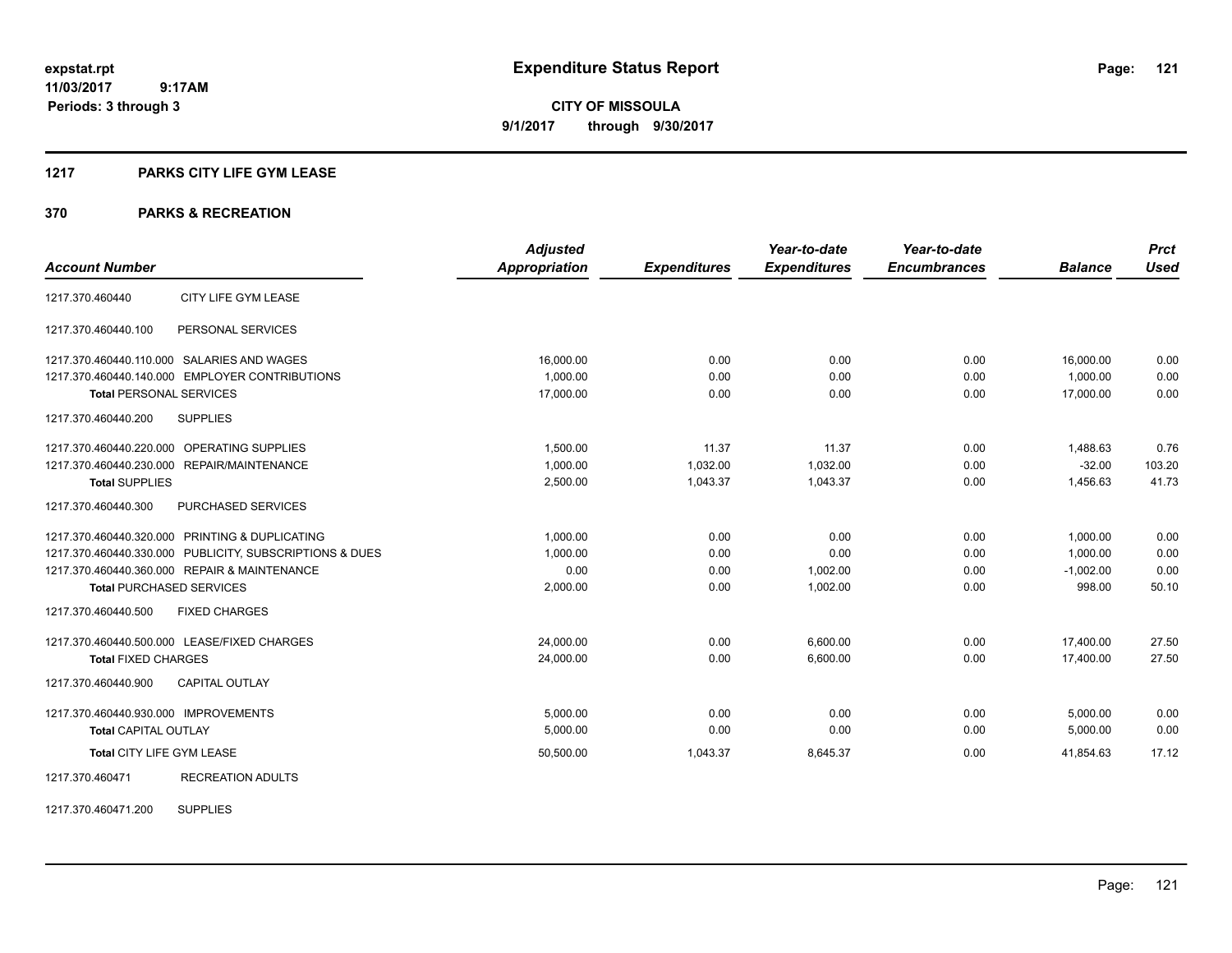### **1217 PARKS CITY LIFE GYM LEASE**

| <b>Account Number</b>          |                                 | <b>Adjusted</b><br><b>Appropriation</b> | <b>Expenditures</b> | Year-to-date<br><b>Expenditures</b> | Year-to-date<br><b>Encumbrances</b> | <b>Balance</b> | <b>Prct</b><br>Used |
|--------------------------------|---------------------------------|-----------------------------------------|---------------------|-------------------------------------|-------------------------------------|----------------|---------------------|
| <b>Total RECREATION ADULTS</b> |                                 | 0.00                                    | 0.00                | 0.00                                | 0.00                                | 0.00           | 0.00                |
| 1217.370.510110                | <b>MERCHANT SERVICES</b>        |                                         |                     |                                     |                                     |                |                     |
| 1217.370.510110.500            | <b>FIXED CHARGES</b>            |                                         |                     |                                     |                                     |                |                     |
| <b>Total MERCHANT SERVICES</b> |                                 | 0.00                                    | 0.00                | 0.00                                | 0.00                                | 0.00           | 0.00                |
|                                | Total PARKS CITY LIFE GYM LEASE | 50,500.00                               | 1.043.37            | 8.645.37                            | 0.00                                | 41.854.63      | 17.12               |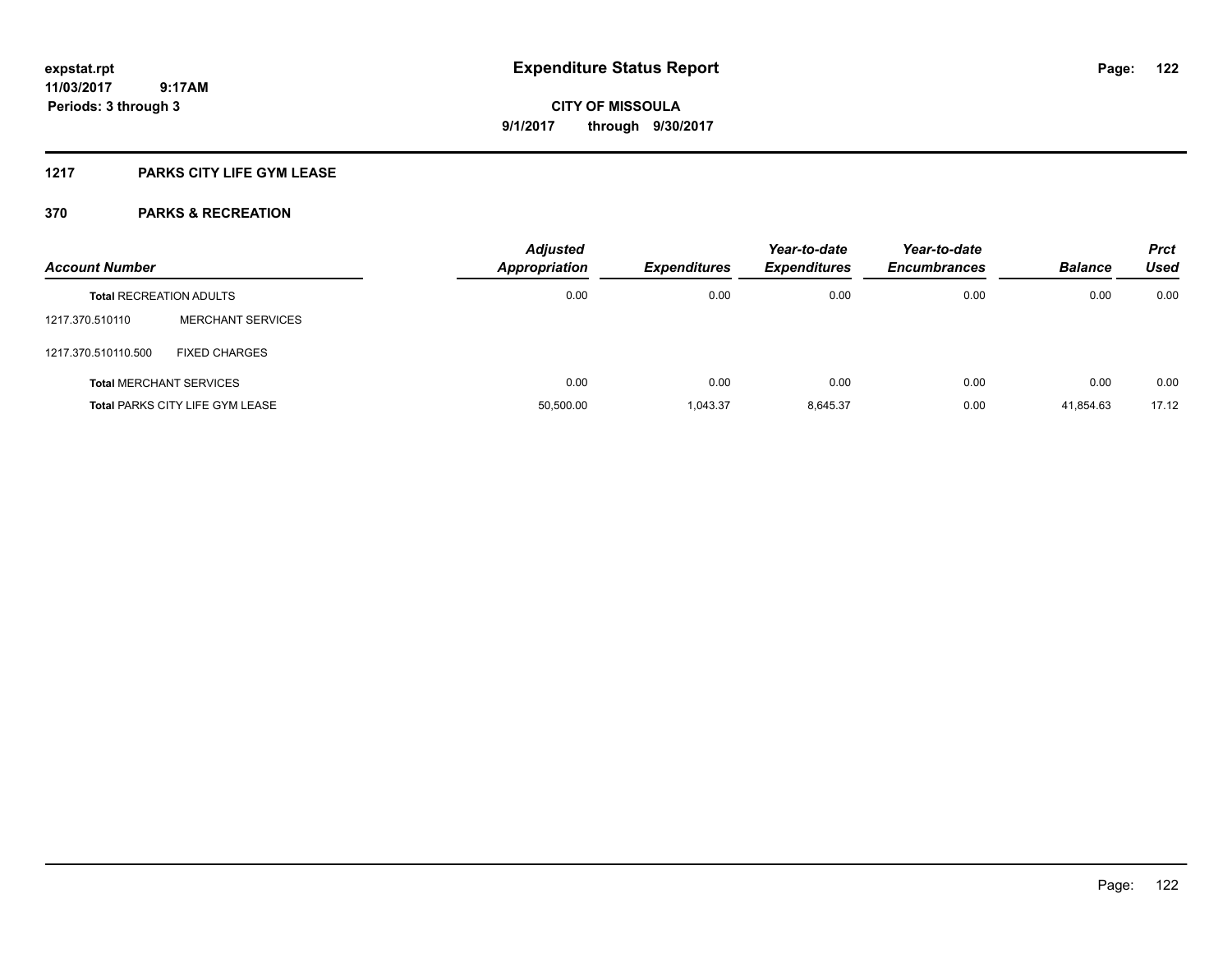#### **1218 ALL ABILITIES PLAYGROUND**

| <b>Account Number</b>    |                                       | <b>Adjusted</b><br><b>Appropriation</b> | <b>Expenditures</b> | Year-to-date<br><b>Expenditures</b> | Year-to-date<br><b>Encumbrances</b> | <b>Balance</b> | <b>Prct</b><br><b>Used</b> |
|--------------------------|---------------------------------------|-----------------------------------------|---------------------|-------------------------------------|-------------------------------------|----------------|----------------------------|
| 1218.370.460444          | <b>PLAYGROUNDS</b>                    |                                         |                     |                                     |                                     |                |                            |
| 1218.370.460444.300      | PURCHASED SERVICES                    |                                         |                     |                                     |                                     |                |                            |
|                          | <b>Total PURCHASED SERVICES</b>       | 0.00                                    | 0.00                | 0.00                                | 0.00                                | 0.00           | 0.00                       |
| 1218.370.460444.900      | <b>CAPITAL OUTLAY</b>                 |                                         |                     |                                     |                                     |                |                            |
| <b>Total PLAYGROUNDS</b> |                                       | 0.00                                    | 0.00                | 0.00                                | 0.00                                | 0.00           | 0.00                       |
| 1218.370.510110          | <b>MERCHANT SERVICES</b>              |                                         |                     |                                     |                                     |                |                            |
| 1218.370.510110.500      | <b>FIXED CHARGES</b>                  |                                         |                     |                                     |                                     |                |                            |
|                          | <b>Total MERCHANT SERVICES</b>        | 0.00                                    | 0.00                | 0.00                                | 0.00                                | 0.00           | 0.00                       |
|                          | <b>Total ALL ABILITIES PLAYGROUND</b> | 0.00                                    | 0.00                | 0.00                                | 0.00                                | 0.00           | 0.00                       |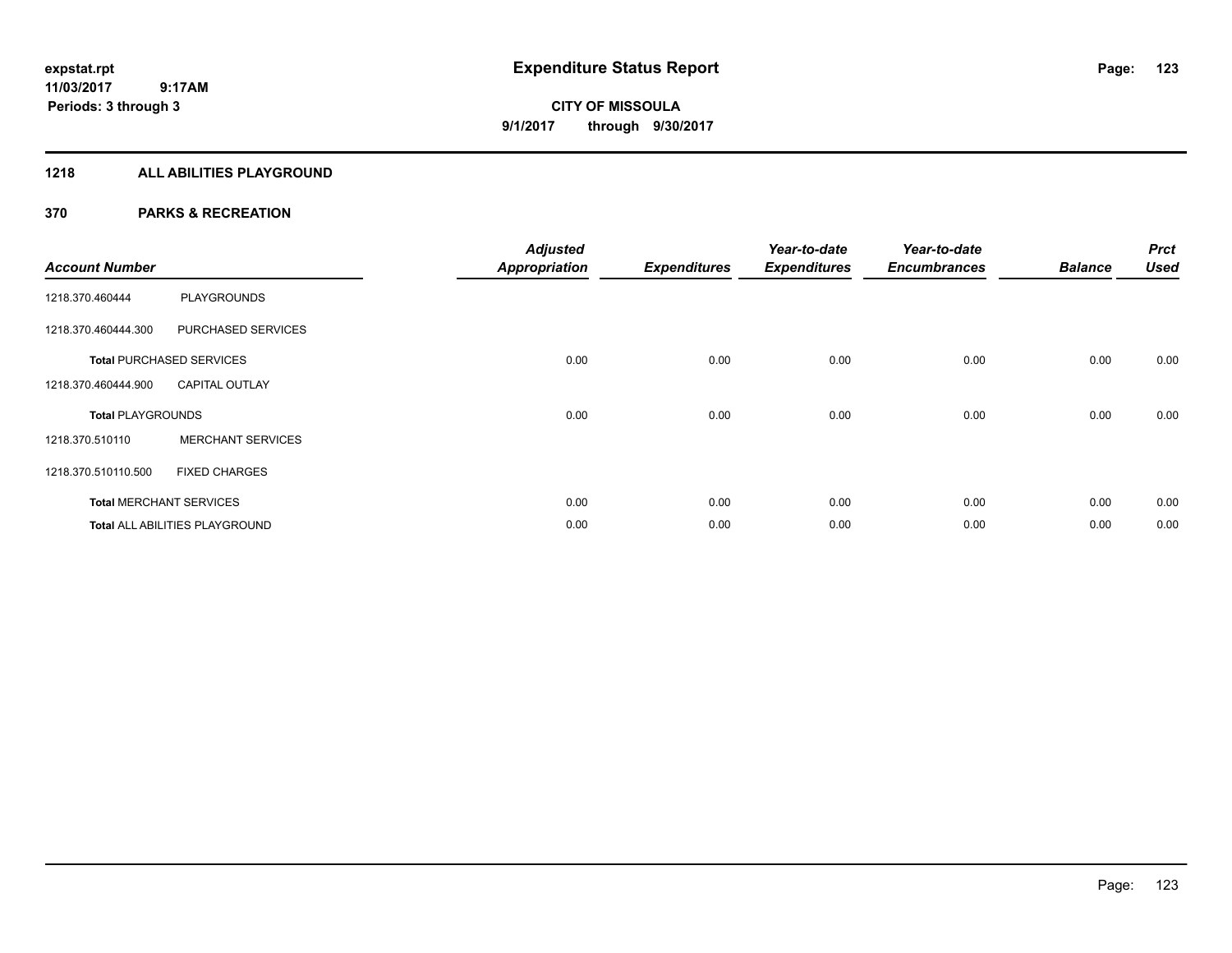**CITY OF MISSOULA 9/1/2017 through 9/30/2017**

#### **1219 FT MISSOULA REGIONAL PARK**

|                                                        | <b>Adjusted</b> |                     | Year-to-date        | Year-to-date        |                | <b>Prct</b> |
|--------------------------------------------------------|-----------------|---------------------|---------------------|---------------------|----------------|-------------|
| <b>Account Number</b>                                  | Appropriation   | <b>Expenditures</b> | <b>Expenditures</b> | <b>Encumbrances</b> | <b>Balance</b> | <b>Used</b> |
| <b>CONSTRUCTION</b><br>1219.370.460401                 |                 |                     |                     |                     |                |             |
| PERSONAL SERVICES<br>1219.370.460401.100               |                 |                     |                     |                     |                |             |
| 1219.370.460401.110.000 SALARIES AND WAGES             | 21,232.00       | 3,845.15            | 10,254.17           | 0.00                | 10,977.83      | 48.30       |
| 1219.370.460401.140.000 EMPLOYER CONTRIBUTIONS         | 11,432.00       | 1,152.20            | 4,098.34            | 0.00                | 7,333.66       | 35.85       |
| 1219.370.460401.141.000 STATE RETIREMENT CONTRIBUTIONS | 0.00            | 0.00                | 34.18               | 0.00                | $-34.18$       | 0.00        |
| <b>Total PERSONAL SERVICES</b>                         | 32,664.00       | 4,997.35            | 14,386.69           | 0.00                | 18,277.31      | 44.04       |
| <b>SUPPLIES</b><br>1219.370.460401.200                 |                 |                     |                     |                     |                |             |
| 1219.370.460401.220.000 OPERATING SUPPLIES             | 20,000.00       | 0.00                | 0.00                | 0.00                | 20,000.00      | 0.00        |
| <b>Total SUPPLIES</b>                                  | 20,000.00       | 0.00                | 0.00                | 0.00                | 20,000.00      | 0.00        |
| PURCHASED SERVICES<br>1219.370.460401.300              |                 |                     |                     |                     |                |             |
| 1219.370.460401.344.000 TELEPHONE SERVICE              | 400.00          | 53.51               | 53.51               | 0.00                | 346.49         | 13.38       |
| <b>Total PURCHASED SERVICES</b>                        | 400.00          | 53.51               | 53.51               | 0.00                | 346.49         | 13.38       |
| <b>CAPITAL OUTLAY</b><br>1219.370.460401.900           |                 |                     |                     |                     |                |             |
| 1219.370.460401.930.000 IMPROVEMENTS                   | 0.00            | 15,021.00           | 15,517.70           | 0.00                | $-15,517.70$   | 0.00        |
| <b>Total CAPITAL OUTLAY</b>                            | 0.00            | 15,021.00           | 15,517.70           | 0.00                | $-15,517.70$   | 0.00        |
| <b>Total CONSTRUCTION</b>                              | 53,064.00       | 20,071.86           | 29,957.90           | 0.00                | 23,106.10      | 56.46       |
| <b>RECREATION</b><br>1219.370.460441                   |                 |                     |                     |                     |                |             |
| PERSONAL SERVICES<br>1219.370.460441.100               |                 |                     |                     |                     |                |             |
| 1219.370.460441.110.000 SALARIES AND WAGES             | 171,028.00      | 6,714.44            | 18,996.81           | 0.00                | 152,031.19     | 11.11       |
| 1219.370.460441.140.000 EMPLOYER CONTRIBUTIONS         | 59.112.00       | 3.467.06            | 10.040.92           | 0.00                | 49.071.08      | 16.99       |
| <b>Total PERSONAL SERVICES</b>                         | 230,140.00      | 10,181.50           | 29,037.73           | 0.00                | 201,102.27     | 12.62       |
| <b>SUPPLIES</b><br>1219.370.460441.200                 |                 |                     |                     |                     |                |             |
| 1219.370.460441.220.000 OPERATING SUPPLIES             | 48,000.00       | 230.06              | 691.21              | 0.00                | 47,308.79      | 1.44        |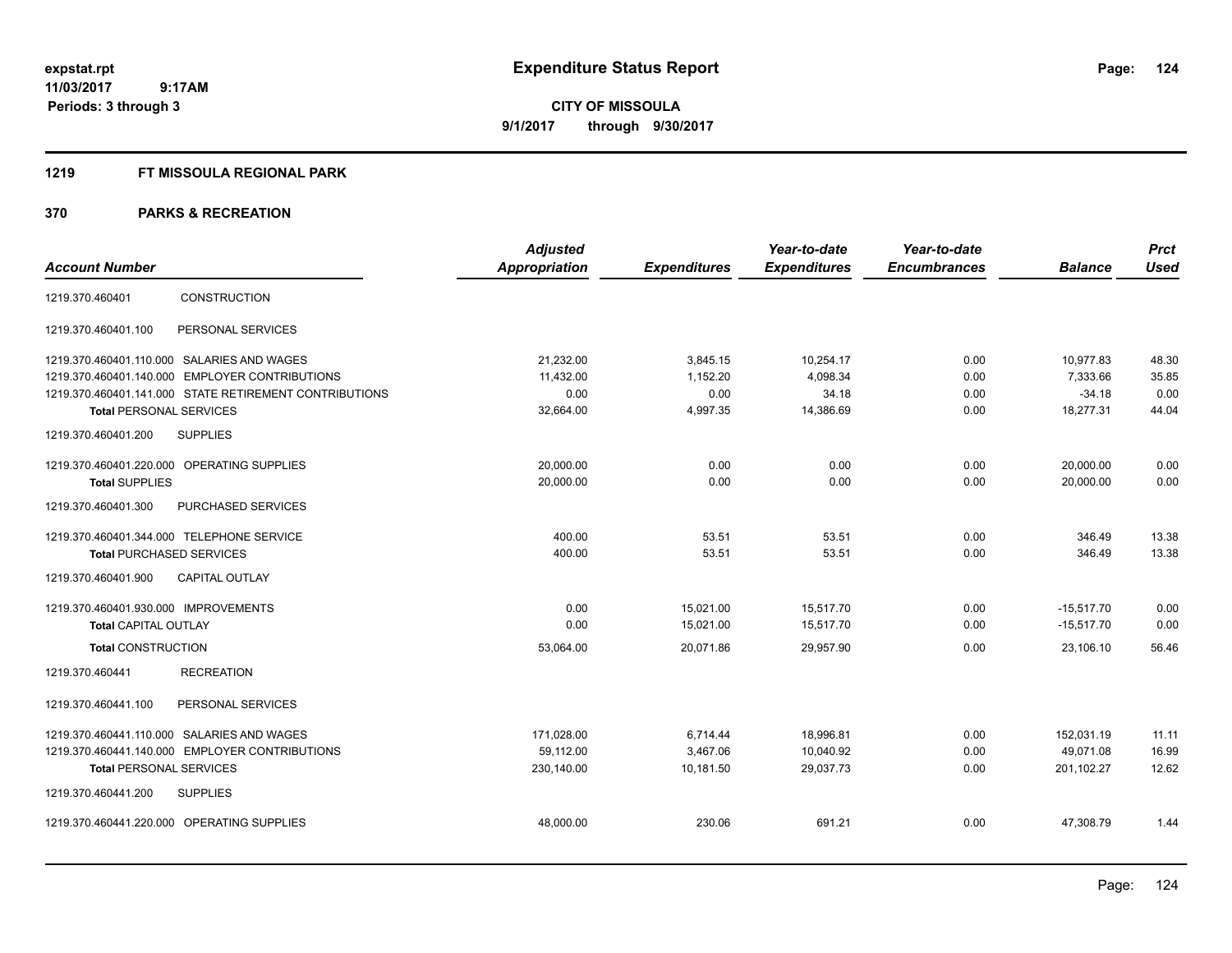**CITY OF MISSOULA 9/1/2017 through 9/30/2017**

#### **1219 FT MISSOULA REGIONAL PARK**

| <b>Account Number</b>                                   | <b>Adjusted</b><br><b>Appropriation</b> | <b>Expenditures</b> | Year-to-date<br><b>Expenditures</b> | Year-to-date<br><b>Encumbrances</b> | <b>Balance</b> | <b>Prct</b><br>Used |
|---------------------------------------------------------|-----------------------------------------|---------------------|-------------------------------------|-------------------------------------|----------------|---------------------|
| 1219.370.460441.230.000 REPAIR/MAINTENANCE              | 2,500.00                                | 0.00                | 0.00                                | 0.00                                | 2,500.00       | 0.00                |
| 1219.370.460441.240.000 OTHER SUPPLIES                  | 25,000.00                               | 0.00                | 0.00                                | 0.00                                | 25,000.00      | 0.00                |
| 1219.370.460441.250.000 SUPPLIES FOR RESALE             | 1.000.00                                | 0.00                | 0.00                                | 0.00                                | 1.000.00       | 0.00                |
| <b>Total SUPPLIES</b>                                   | 76,500.00                               | 230.06              | 691.21                              | 0.00                                | 75,808.79      | 0.90                |
| 1219.370.460441.300<br>PURCHASED SERVICES               |                                         |                     |                                     |                                     |                |                     |
| 1219.370.460441.310.000 COMMUNICATIONS                  | 2,000.00                                | 0.00                | 0.00                                | 0.00                                | 2,000.00       | 0.00                |
| 1219.370.460441.320.000 PRINTING & DUPLICATING          | 5,750.00                                | 20.00               | 20.00                               | 0.00                                | 5,730.00       | 0.35                |
| 1219.370.460441.330.000 PUBLICITY, SUBSCRIPTIONS & DUES | 10,000.00                               | 888.75              | 995.50                              | 0.00                                | 9,004.50       | 9.96                |
| 1219.370.460441.340.000 SEWER                           | 1,000.00                                | 0.00                | 0.00                                | 0.00                                | 1.000.00       | 0.00                |
| 1219.370.460441.341.000 ELECTRICITY & NATURAL GAS       | 10,000.00                               | 0.00                | 0.00                                | 0.00                                | 10,000.00      | 0.00                |
| 1219.370.460441.343.000 WATER CHARGES                   | 1,350.00                                | 0.00                | 0.00                                | 0.00                                | 1,350.00       | 0.00                |
| 1219.370.460441.344.000 TELEPHONE SERVICE               | 2,420.00                                | 83.47               | 83.47                               | 0.00                                | 2,336.53       | 3.45                |
| 1219.370.460441.345.000 GARBAGE                         | 850.00                                  | 55.60               | 472.10                              | 0.00                                | 377.90         | 55.54               |
| 1219.370.460441.350.000 PROFESSIONAL SERVICES           | 1,500.00                                | 0.00                | 0.00                                | 0.00                                | 1,500.00       | 0.00                |
| 1219.370.460441.360.000 REPAIR & MAINTENANCE            | 7,500.00                                | 0.00                | 5,000.00                            | 0.00                                | 2,500.00       | 66.67               |
| 1219.370.460441.370.000 TRAVEL                          | 2,500.00                                | 0.00                | 0.00                                | 0.00                                | 2,500.00       | 0.00                |
| 1219.370.460441.380.000 TRAINING                        | 2,500.00                                | 0.00                | 0.00                                | 0.00                                | 2,500.00       | 0.00                |
| 1219.370.460441.390.000 OTHER PURCHASED SERVICES        | 5,790.00                                | 300.00              | 300.00                              | 0.00                                | 5,490.00       | 5.18                |
| <b>Total PURCHASED SERVICES</b>                         | 53,160.00                               | 1,347.82            | 6,871.07                            | 0.00                                | 46,288.93      | 12.93               |
| 1219.370.460441.500<br><b>FIXED CHARGES</b>             |                                         |                     |                                     |                                     |                |                     |
| 1219.370.460441.500.000 FIXED CHARGES                   | 5,000.00                                | 0.00                | 0.00                                | 0.00                                | 5,000.00       | 0.00                |
| <b>Total FIXED CHARGES</b>                              | 5,000.00                                | 0.00                | 0.00                                | 0.00                                | 5,000.00       | 0.00                |
| 1219.370.460441.900<br><b>CAPITAL OUTLAY</b>            |                                         |                     |                                     |                                     |                |                     |
| 1219.370.460441.930.000 IMPROVEMENTS                    | 15,000.00                               | 0.00                | 0.00                                | 0.00                                | 15,000.00      | 0.00                |
| <b>Total CAPITAL OUTLAY</b>                             | 15,000.00                               | 0.00                | 0.00                                | 0.00                                | 15,000.00      | 0.00                |
| <b>Total RECREATION</b>                                 | 379,800.00                              | 11,759.38           | 36,600.01                           | 0.00                                | 343.199.99     | 9.64                |
| <b>PLAYGROUNDS</b><br>1219.370.460444                   |                                         |                     |                                     |                                     |                |                     |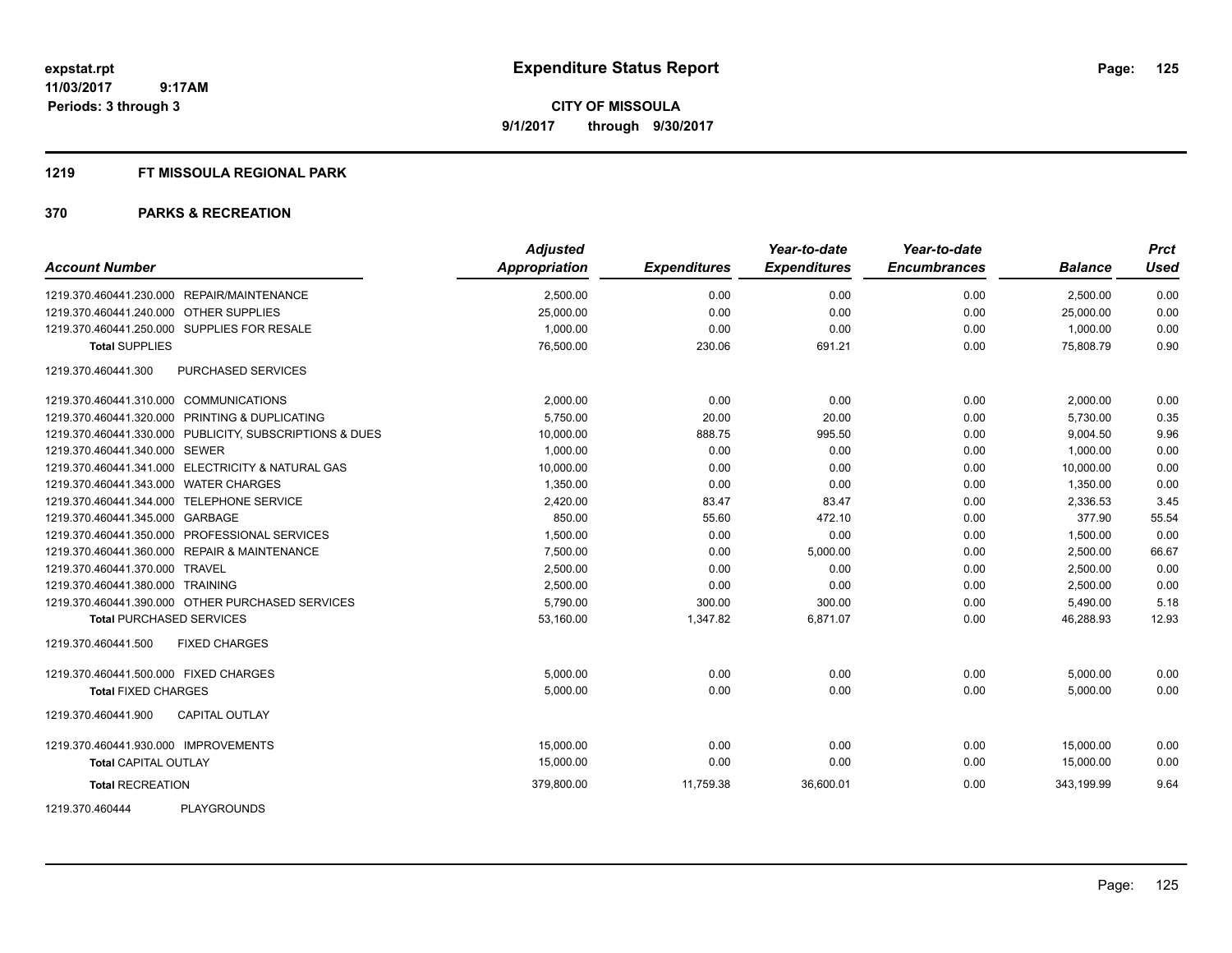**Periods: 3 through 3**

**CITY OF MISSOULA 9/1/2017 through 9/30/2017**

#### **1219 FT MISSOULA REGIONAL PARK**

|                                                                                  | <b>Adjusted</b>        |                      | Year-to-date          | Year-to-date        |                        | <b>Prct</b>    |
|----------------------------------------------------------------------------------|------------------------|----------------------|-----------------------|---------------------|------------------------|----------------|
| <b>Account Number</b>                                                            | Appropriation          | <b>Expenditures</b>  | <b>Expenditures</b>   | <b>Encumbrances</b> | <b>Balance</b>         | <b>Used</b>    |
| <b>SUPPLIES</b><br>1219.370.460444.200                                           |                        |                      |                       |                     |                        |                |
| 1219.370.460444.220.000 OPERATING SUPPLIES                                       | 0.00                   | 0.00                 | 77.24                 | 0.00                | $-77.24$               | 0.00           |
| <b>Total SUPPLIES</b>                                                            | 0.00                   | 0.00                 | 77.24                 | 0.00                | $-77.24$               | 0.00           |
| 1219.370.460444.300<br>PURCHASED SERVICES                                        |                        |                      |                       |                     |                        |                |
| <b>Total PURCHASED SERVICES</b>                                                  | 0.00                   | 0.00                 | 0.00                  | 0.00                | 0.00                   | 0.00           |
| 1219.370.460444.900<br><b>CAPITAL OUTLAY</b>                                     |                        |                      |                       |                     |                        |                |
| <b>Total CAPITAL OUTLAY</b>                                                      | 0.00                   | 0.00                 | 0.00                  | 0.00                | 0.00                   | 0.00           |
| <b>Total PLAYGROUNDS</b>                                                         | 0.00                   | 0.00                 | 77.24                 | 0.00                | $-77.24$               | 0.00           |
| <b>ART MUSEUM</b><br>1219.370.460452                                             |                        |                      |                       |                     |                        |                |
| 1219.370.460452.300<br>PURCHASED SERVICES                                        |                        |                      |                       |                     |                        |                |
| <b>Total ART MUSEUM</b>                                                          | 0.00                   | 0.00                 | 0.00                  | 0.00                | 0.00                   | 0.00           |
| 1219.370.460501<br>PARK MAINTENANCE ROUTINE                                      |                        |                      |                       |                     |                        |                |
| 1219.370.460501.100<br>PERSONAL SERVICES                                         |                        |                      |                       |                     |                        |                |
| 1219.370.460501.110.000 SALARIES AND WAGES                                       | 64,444.00              | 4,068.62             | 22,374.07             | 0.00                | 42,069.93              | 34.72          |
| 1219.370.460501.120.000 OVERTIME                                                 | 2,000.00               | 279.73               | 298.48                | 0.00                | 1,701.52               | 14.92          |
| 1219.370.460501.140.000 EMPLOYER CONTRIBUTIONS<br><b>Total PERSONAL SERVICES</b> | 31,389.00<br>97,833.00 | 1,807.45<br>6,155.80 | 6,278.79<br>28,951.34 | 0.00<br>0.00        | 25,110.21<br>68,881.66 | 20.00<br>29.59 |
| 1219.370.460501.200<br><b>SUPPLIES</b>                                           |                        |                      |                       |                     |                        |                |
|                                                                                  |                        |                      |                       |                     |                        |                |
| 1219.370.460501.220.000 OPERATING SUPPLIES                                       | 128,300.00             | 3,605.98             | 5,456.04              | 0.00                | 122,843.96             | 4.25           |
| 1219.370.460501.230.000 REPAIR/MAINTENANCE                                       | 10,691.00              | 177.60               | 381.36                | 0.00                | 10,309.64              | 3.57           |
| 1219.370.460501.231.000 GASOLINE                                                 | 12,055.00              | 283.33               | 283.33                | 0.00                | 11,771.67              | 2.35           |
| <b>Total SUPPLIES</b>                                                            | 151,046.00             | 4,066.91             | 6,120.73              | 0.00                | 144,925.27             | 4.05           |
| 1219.370.460501.300<br>PURCHASED SERVICES                                        |                        |                      |                       |                     |                        |                |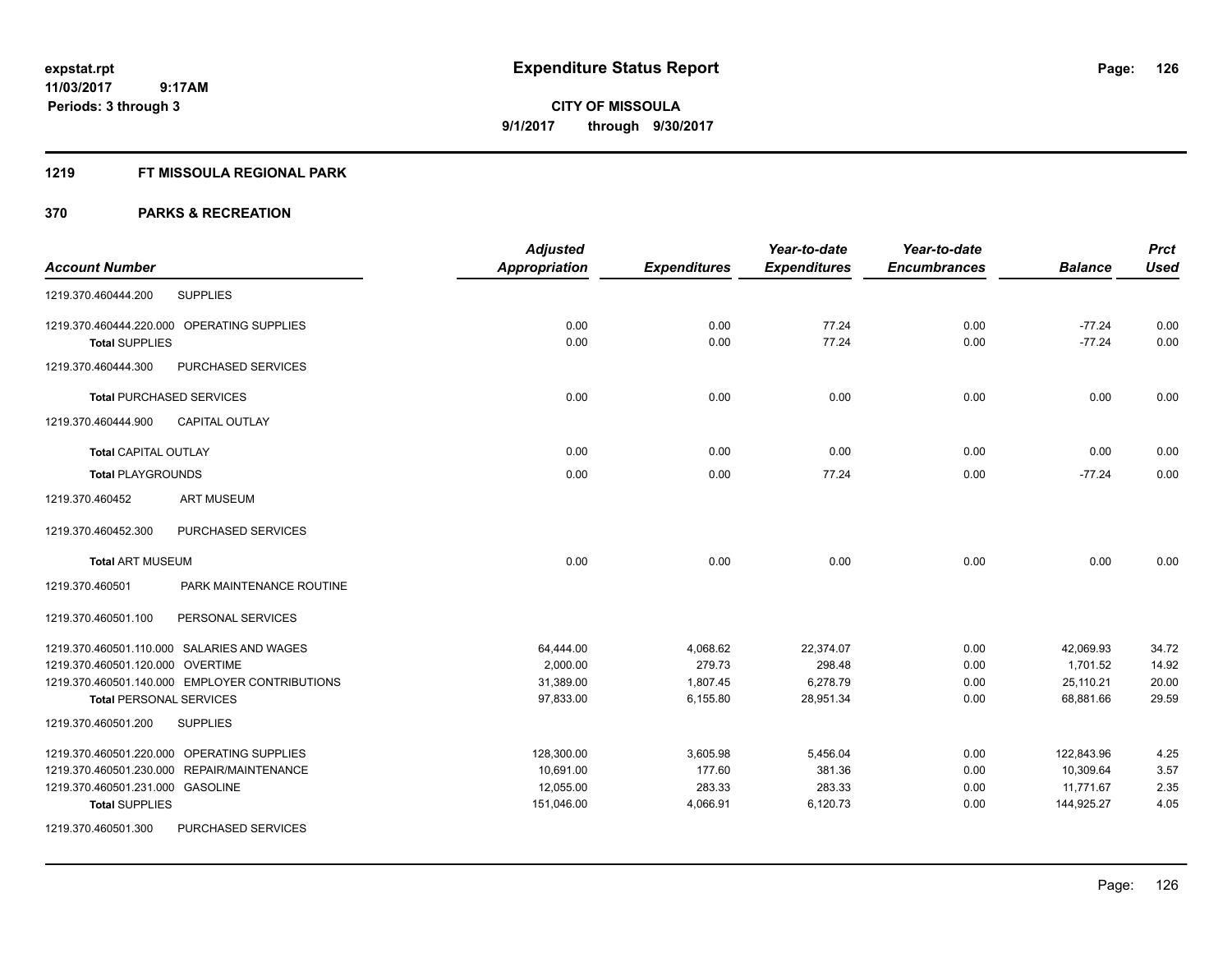**CITY OF MISSOULA 9/1/2017 through 9/30/2017**

#### **1219 FT MISSOULA REGIONAL PARK**

|                                 |                                                   | <b>Adjusted</b>      |                     | Year-to-date        | Year-to-date        |                | <b>Prct</b> |
|---------------------------------|---------------------------------------------------|----------------------|---------------------|---------------------|---------------------|----------------|-------------|
| <b>Account Number</b>           |                                                   | <b>Appropriation</b> | <b>Expenditures</b> | <b>Expenditures</b> | <b>Encumbrances</b> | <b>Balance</b> | <b>Used</b> |
|                                 | 1219.370.460501.341.000 ELECTRICITY & NATURAL GAS | 13,368.00            | 2,009.76            | 4,256.37            | 0.00                | 9,111.63       | 31.84       |
|                                 | 1219.370.460501.343.000 WATER CHARGES             | 2,531.00             | 115.71              | 227.59              | 0.00                | 2,303.41       | 8.99        |
|                                 | 1219.370.460501.344.000 TELEPHONE SERVICE         | 908.00               | 0.00                | 0.00                | 0.00                | 908.00         | 0.00        |
| 1219.370.460501.345.000 GARBAGE |                                                   | 6,660.00             | 875.16              | 2,891.90            | 0.00                | 3,768.10       | 43.42       |
|                                 | 1219.370.460501.350.000 PROFESSIONAL SERVICES     | 38,115.00            | 285.00              | 610.01              | 0.00                | 37,504.99      | 1.60        |
|                                 | 1219.370.460501.360.000 REPAIR & MAINTENANCE      | 0.00                 | 550.00              | 936.95              | 0.00                | $-936.95$      | 0.00        |
|                                 | <b>Total PURCHASED SERVICES</b>                   | 61,582.00            | 3,835.63            | 8,922.82            | 0.00                | 52,659.18      | 14.49       |
| 1219.370.460501.900             | <b>CAPITAL OUTLAY</b>                             |                      |                     |                     |                     |                |             |
|                                 | 1219.370.460501.940.000 MACHINERY & EQUIPMENT     | 26,400.00            | 0.00                | 0.00                | 0.00                | 26,400.00      | 0.00        |
| <b>Total CAPITAL OUTLAY</b>     |                                                   | 26,400.00            | 0.00                | 0.00                | 0.00                | 26,400.00      | 0.00        |
|                                 | Total PARK MAINTENANCE ROUTINE                    | 336,861.00           | 14,058.34           | 43,994.89           | 0.00                | 292,866.11     | 13.06       |
| 1219.370.460520                 | *** Title Not Found ***                           |                      |                     |                     |                     |                |             |
| 1219.370.460520.100             | PERSONAL SERVICES                                 |                      |                     |                     |                     |                |             |
|                                 | <b>Total PERSONAL SERVICES</b>                    | 0.00                 | 0.00                | 0.00                | 0.00                | 0.00           | 0.00        |
| 1219.370.460520.200             | <b>SUPPLIES</b>                                   |                      |                     |                     |                     |                |             |
| <b>Total SUPPLIES</b>           |                                                   | 0.00                 | 0.00                | 0.00                | 0.00                | 0.00           | 0.00        |
| 1219.370.460520.300             | PURCHASED SERVICES                                |                      |                     |                     |                     |                |             |
|                                 | <b>Total PURCHASED SERVICES</b>                   | 0.00                 | 0.00                | 0.00                | 0.00                | 0.00           | 0.00        |
| 1219.370.460520.900             | CAPITAL OUTLAY                                    |                      |                     |                     |                     |                |             |
| Total *** Title Not Found ***   |                                                   | 0.00                 | 0.00                | 0.00                | 0.00                | 0.00           | 0.00        |
| 1219.370.510110                 | <b>MERCHANT SERVICES</b>                          |                      |                     |                     |                     |                |             |
| 1219.370.510110.500             | <b>FIXED CHARGES</b>                              |                      |                     |                     |                     |                |             |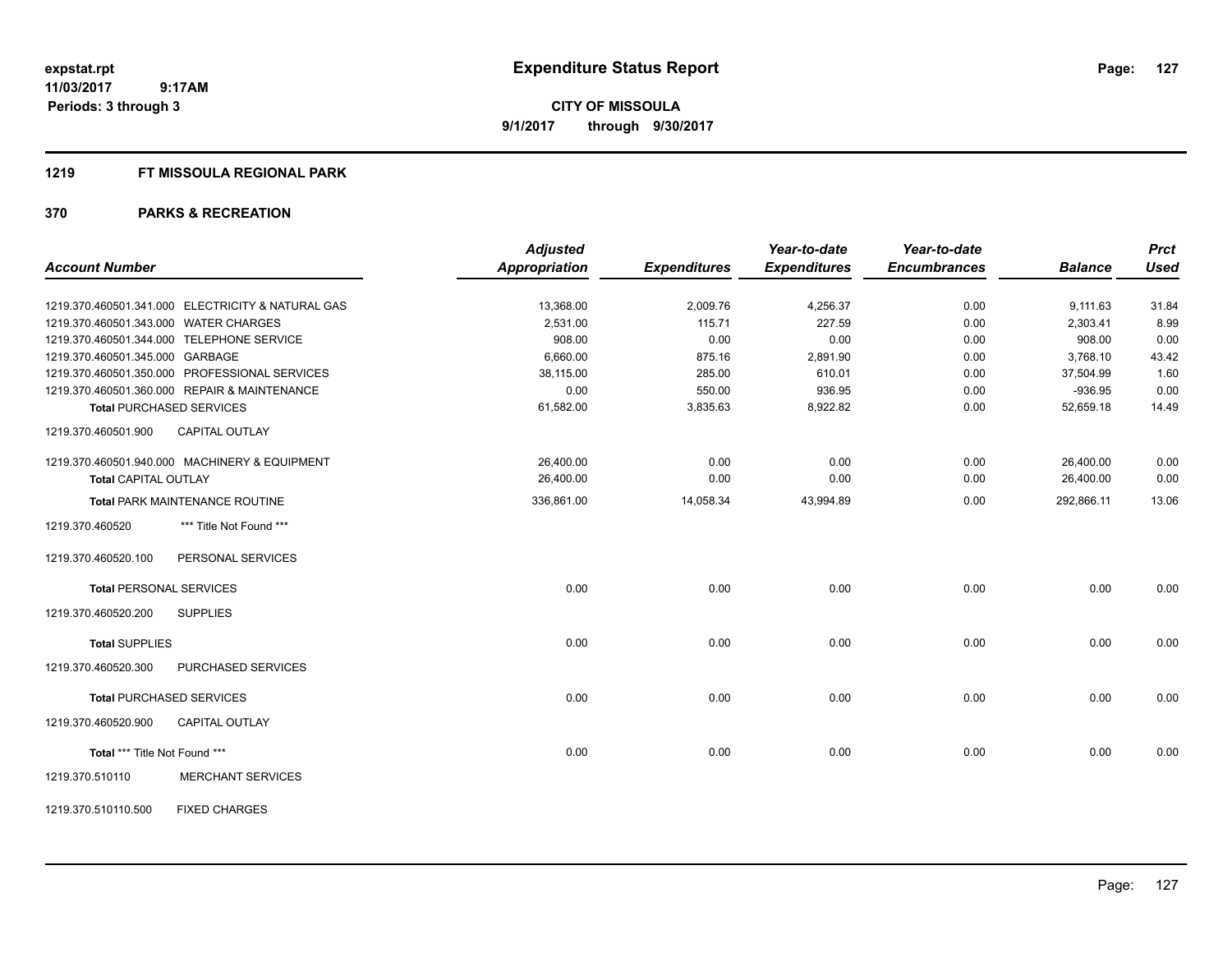#### **1219 FT MISSOULA REGIONAL PARK**

| <b>Account Number</b>                  | <b>Adiusted</b><br><b>Appropriation</b> | <b>Expenditures</b> | Year-to-date<br><b>Expenditures</b> | Year-to-date<br><b>Encumbrances</b> | <b>Balance</b> | Prct<br>Used |
|----------------------------------------|-----------------------------------------|---------------------|-------------------------------------|-------------------------------------|----------------|--------------|
| <b>Total MERCHANT SERVICES</b>         | 0.00                                    | 0.00                | 0.00                                | 0.00                                | 0.00           | 0.00         |
| <b>Total FT MISSOULA REGIONAL PARK</b> | 769,725.00                              | 45,889.58           | 110,630.04                          | 0.00                                | 659,094.96     | 14.37        |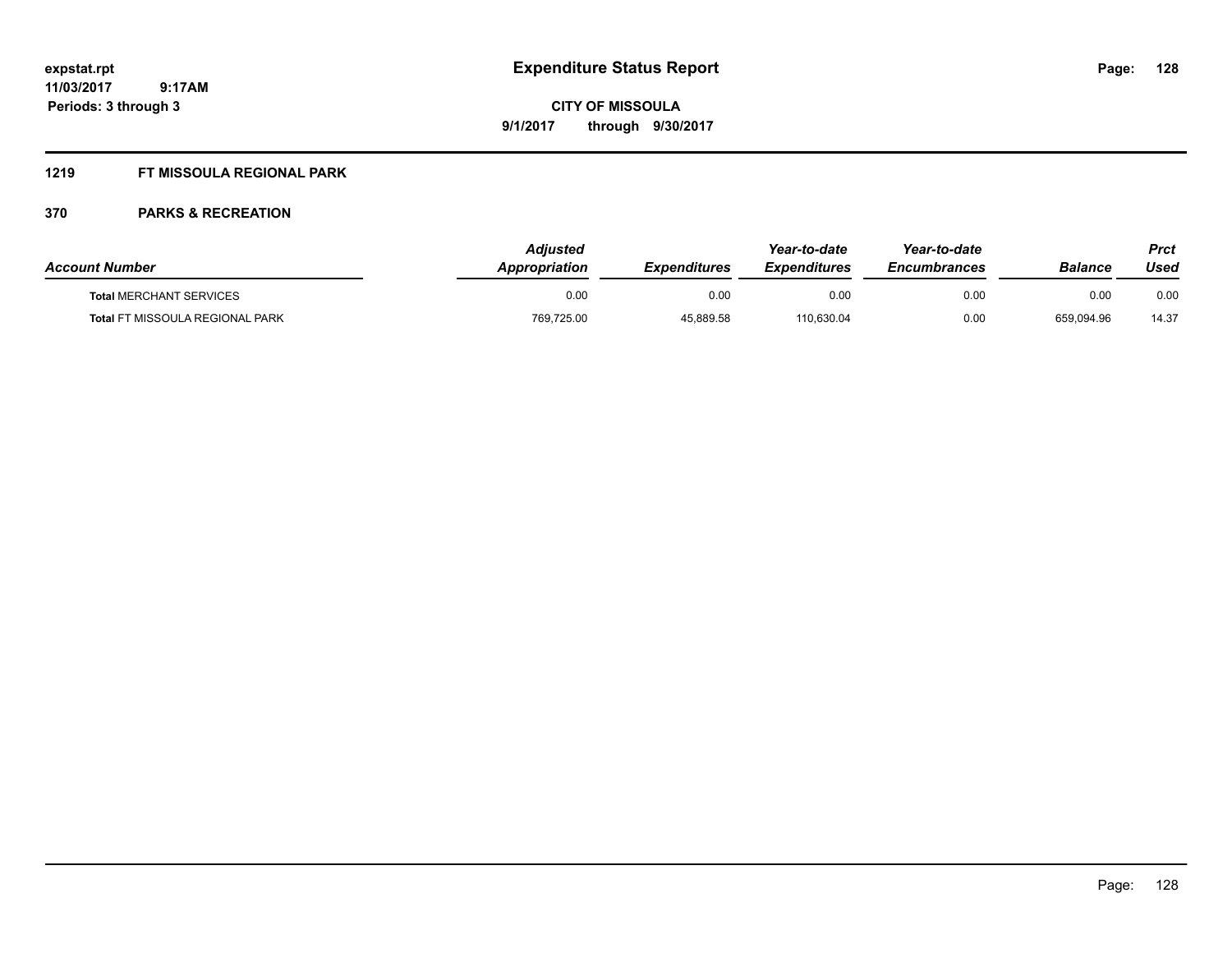**CITY OF MISSOULA 9/1/2017 through 9/30/2017**

### **1241 CREMAIN WALL & CEMETERY DONATIONS FUND**

**340 CEMETERY**

| <b>Account Number</b>                |                                              | <b>Adjusted</b><br><b>Appropriation</b> | <b>Expenditures</b> | Year-to-date<br><b>Expenditures</b> | Year-to-date<br><b>Encumbrances</b> | <b>Balance</b> | <b>Prct</b><br><b>Used</b> |
|--------------------------------------|----------------------------------------------|-----------------------------------------|---------------------|-------------------------------------|-------------------------------------|----------------|----------------------------|
| 1241.340.430920                      | <b>FACILITIES</b>                            |                                         |                     |                                     |                                     |                |                            |
| 1241.340.430920.900                  | <b>CAPITAL OUTLAY</b>                        |                                         |                     |                                     |                                     |                |                            |
| <b>Total FACILITIES</b>              |                                              | 0.00                                    | 0.00                | 0.00                                | 0.00                                | 0.00           | 0.00                       |
| 1241.340.430921                      | <b>CEMETERY MEMORIAL</b>                     |                                         |                     |                                     |                                     |                |                            |
| 1241.340.430921.900                  | <b>CAPITAL OUTLAY</b>                        |                                         |                     |                                     |                                     |                |                            |
| 1241.340.430921.930.000 IMPROVEMENTS |                                              | 10,000.00                               | 0.00                | 0.00                                | 0.00                                | 10,000.00      | 0.00                       |
| <b>Total CEMETERY MEMORIAL</b>       |                                              | 10,000.00                               | 0.00                | 0.00                                | 0.00                                | 10,000.00      | 0.00                       |
| 1241.340.430930                      | <b>GROUNDS MAINTENANCE</b>                   |                                         |                     |                                     |                                     |                |                            |
| 1241.340.430930.900                  | <b>CAPITAL OUTLAY</b>                        |                                         |                     |                                     |                                     |                |                            |
| 1241.340.430930.930.000 IMPROVEMENTS |                                              | 0.00                                    | 183.00              | 183.00                              | 0.00                                | $-183.00$      | 0.00                       |
|                                      | <b>Total GROUNDS MAINTENANCE</b>             | 0.00                                    | 183.00              | 183.00                              | 0.00                                | $-183.00$      | 0.00                       |
| 1241.340.510110                      | <b>MERCHANT SERVICES</b>                     |                                         |                     |                                     |                                     |                |                            |
| 1241.340.510110.500                  | <b>FIXED CHARGES</b>                         |                                         |                     |                                     |                                     |                |                            |
| <b>Total MERCHANT SERVICES</b>       |                                              | 0.00                                    | 0.00                | 0.00                                | 0.00                                | 0.00           | 0.00                       |
|                                      | Total CREMAIN WALL & CEMETERY DONATIONS FUND | 10,000.00                               | 183.00              | 183.00                              | 0.00                                | 9,817.00       | 1.83                       |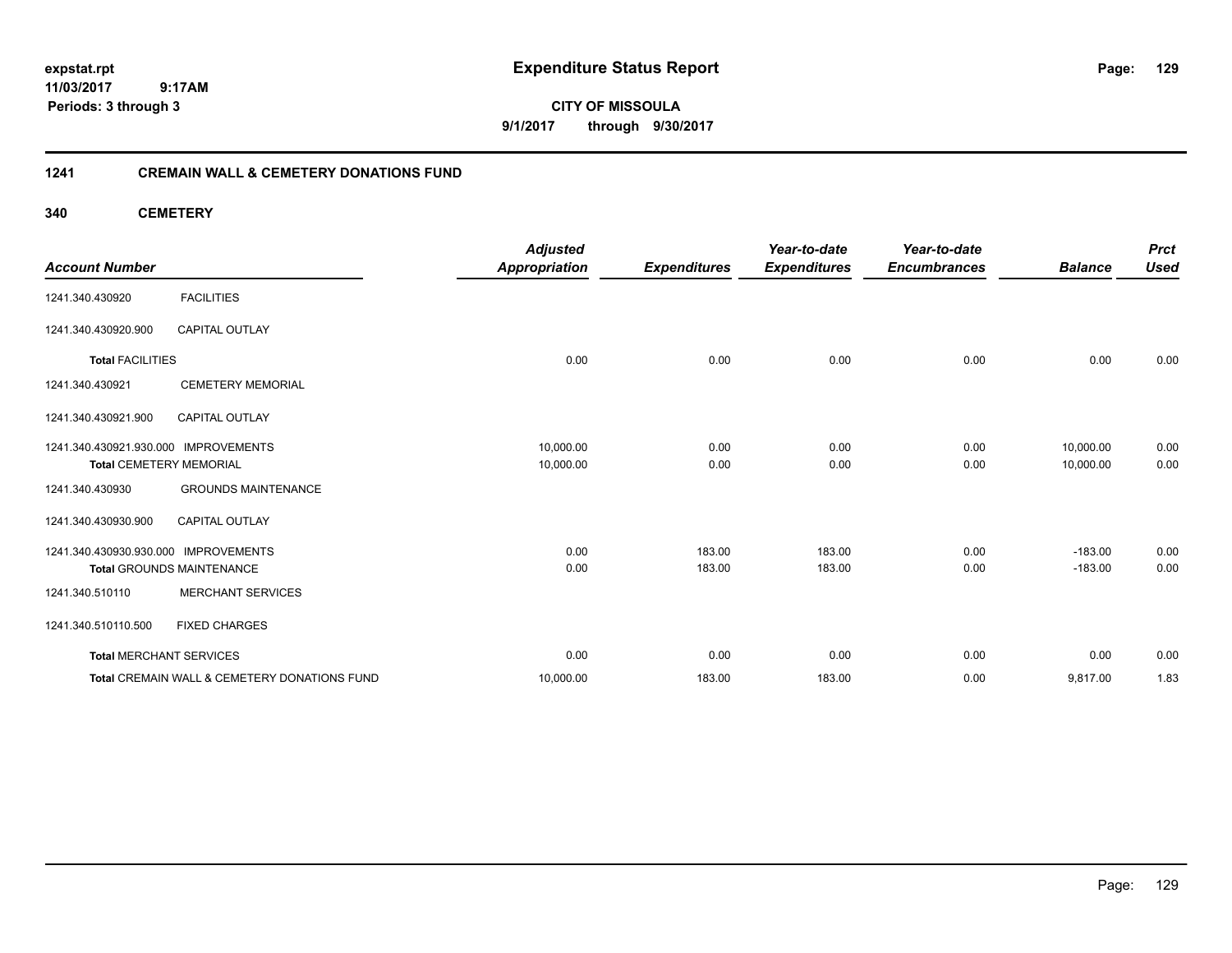**CITY OF MISSOULA 9/1/2017 through 9/30/2017**

#### **1242 CEMETERY CARE FUND**

#### **340 CEMETERY**

| <b>Account Number</b>               |                                               | <b>Adjusted</b><br><b>Appropriation</b> |                     | Year-to-date<br><b>Expenditures</b> | Year-to-date<br><b>Encumbrances</b> | <b>Balance</b> | <b>Prct</b><br><b>Used</b> |
|-------------------------------------|-----------------------------------------------|-----------------------------------------|---------------------|-------------------------------------|-------------------------------------|----------------|----------------------------|
|                                     |                                               |                                         | <b>Expenditures</b> |                                     |                                     |                |                            |
| 1242.340.430920                     | <b>FACILITIES</b>                             |                                         |                     |                                     |                                     |                |                            |
| 1242.340.430920.800                 | OTHER OBJECTS                                 |                                         |                     |                                     |                                     |                |                            |
| 1242.340.430920.845.000 CONTINGENCY |                                               | 10,000.00                               | 0.00                | 0.00                                | 0.00                                | 10,000.00      | 0.00                       |
| <b>Total OTHER OBJECTS</b>          |                                               | 10,000.00                               | 0.00                | 0.00                                | 0.00                                | 10.000.00      | 0.00                       |
| 1242.340.430920.900                 | <b>CAPITAL OUTLAY</b>                         |                                         |                     |                                     |                                     |                |                            |
| 1242.340.430920.920.000 BUILDINGS   |                                               | 30,000.00                               | 0.00                | 0.00                                | 0.00                                | 30,000.00      | 0.00                       |
| <b>Total CAPITAL OUTLAY</b>         |                                               | 30,000.00                               | 0.00                | 0.00                                | 0.00                                | 30,000.00      | 0.00                       |
| <b>Total FACILITIES</b>             |                                               | 40,000.00                               | 0.00                | 0.00                                | 0.00                                | 40,000.00      | 0.00                       |
| 1242.340.430930                     | <b>GROUNDS MAINTENANCE</b>                    |                                         |                     |                                     |                                     |                |                            |
| 1242.340.430930.300                 | PURCHASED SERVICES                            |                                         |                     |                                     |                                     |                |                            |
|                                     | <b>Total PURCHASED SERVICES</b>               | 0.00                                    | 0.00                | 0.00                                | 0.00                                | 0.00           | 0.00                       |
| 1242.340.430930.900                 | <b>CAPITAL OUTLAY</b>                         |                                         |                     |                                     |                                     |                |                            |
| 1242.340.430930.930.000             | <b>IMPROVEMENTS</b>                           | 20,000.00                               | 1,028.13            | 3,706.88                            | 0.00                                | 16,293.12      | 18.53                      |
|                                     | 1242.340.430930.940.000 MACHINERY & EQUIPMENT | 80,000.00                               | 0.00                | 0.00                                | 0.00                                | 80,000.00      | 0.00                       |
|                                     | <b>Total GROUNDS MAINTENANCE</b>              | 100,000.00                              | 1,028.13            | 3,706.88                            | 0.00                                | 96,293.12      | 3.71                       |
| 1242.340.510110                     | <b>MERCHANT SERVICES</b>                      |                                         |                     |                                     |                                     |                |                            |
| 1242.340.510110.500                 | <b>FIXED CHARGES</b>                          |                                         |                     |                                     |                                     |                |                            |
| <b>Total MERCHANT SERVICES</b>      |                                               | 0.00                                    | 0.00                | 0.00                                | 0.00                                | 0.00           | 0.00                       |
|                                     | <b>Total CEMETERY CARE FUND</b>               | 140,000.00                              | 1,028.13            | 3,706.88                            | 0.00                                | 136,293.12     | 2.65                       |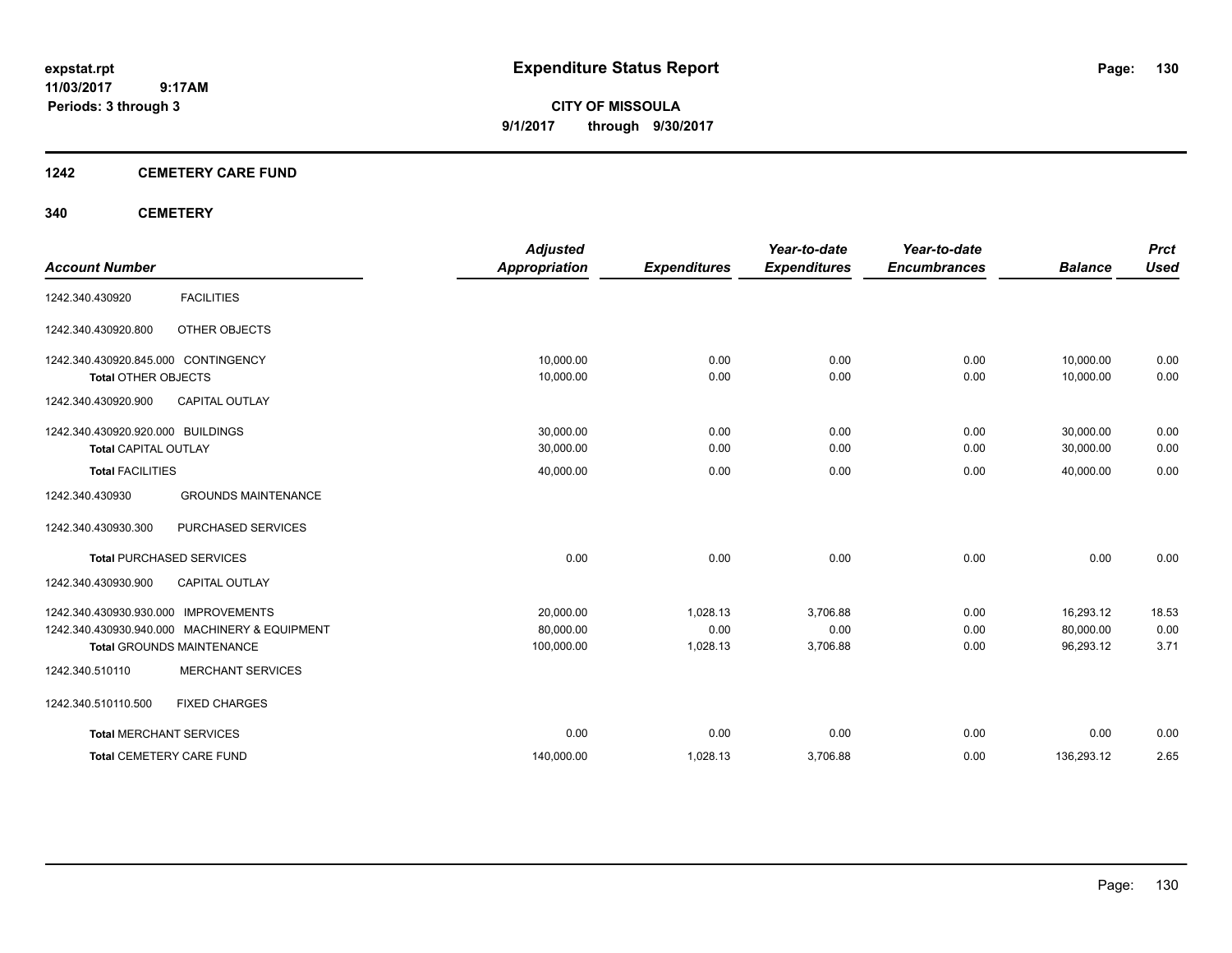**CITY OF MISSOULA 9/1/2017 through 9/30/2017**

#### **1243 CEMETERY MEMORIAL FUND**

#### **340 CEMETERY**

|                                      |                                     | <b>Adjusted</b>      |                     | Year-to-date        | Year-to-date        |                | <b>Prct</b> |
|--------------------------------------|-------------------------------------|----------------------|---------------------|---------------------|---------------------|----------------|-------------|
| <b>Account Number</b>                |                                     | <b>Appropriation</b> | <b>Expenditures</b> | <b>Expenditures</b> | <b>Encumbrances</b> | <b>Balance</b> | <b>Used</b> |
| 1243.340.430921                      | <b>CEMETERY MEMORIAL</b>            |                      |                     |                     |                     |                |             |
| 1243.340.430921.900                  | <b>CAPITAL OUTLAY</b>               |                      |                     |                     |                     |                |             |
| <b>Total CEMETERY MEMORIAL</b>       |                                     | 0.00                 | 0.00                | 0.00                | 0.00                | 0.00           | 0.00        |
| 1243.340.430930                      | <b>GROUNDS MAINTENANCE</b>          |                      |                     |                     |                     |                |             |
| 1243.340.430930.900                  | <b>CAPITAL OUTLAY</b>               |                      |                     |                     |                     |                |             |
| 1243.340.430930.930.000 IMPROVEMENTS |                                     | 8,000.00             | 193.70              | 193.70              | 0.00                | 7,806.30       | 2.42        |
|                                      | <b>Total GROUNDS MAINTENANCE</b>    | 8,000.00             | 193.70              | 193.70              | 0.00                | 7,806.30       | 2.42        |
| 1243.340.510110                      | <b>MERCHANT SERVICES</b>            |                      |                     |                     |                     |                |             |
| 1243.340.510110.500                  | <b>FIXED CHARGES</b>                |                      |                     |                     |                     |                |             |
| <b>Total MERCHANT SERVICES</b>       |                                     | 0.00                 | 0.00                | 0.00                | 0.00                | 0.00           | 0.00        |
|                                      | <b>Total CEMETERY MEMORIAL FUND</b> | 8,000.00             | 193.70              | 193.70              | 0.00                | 7,806.30       | 2.42        |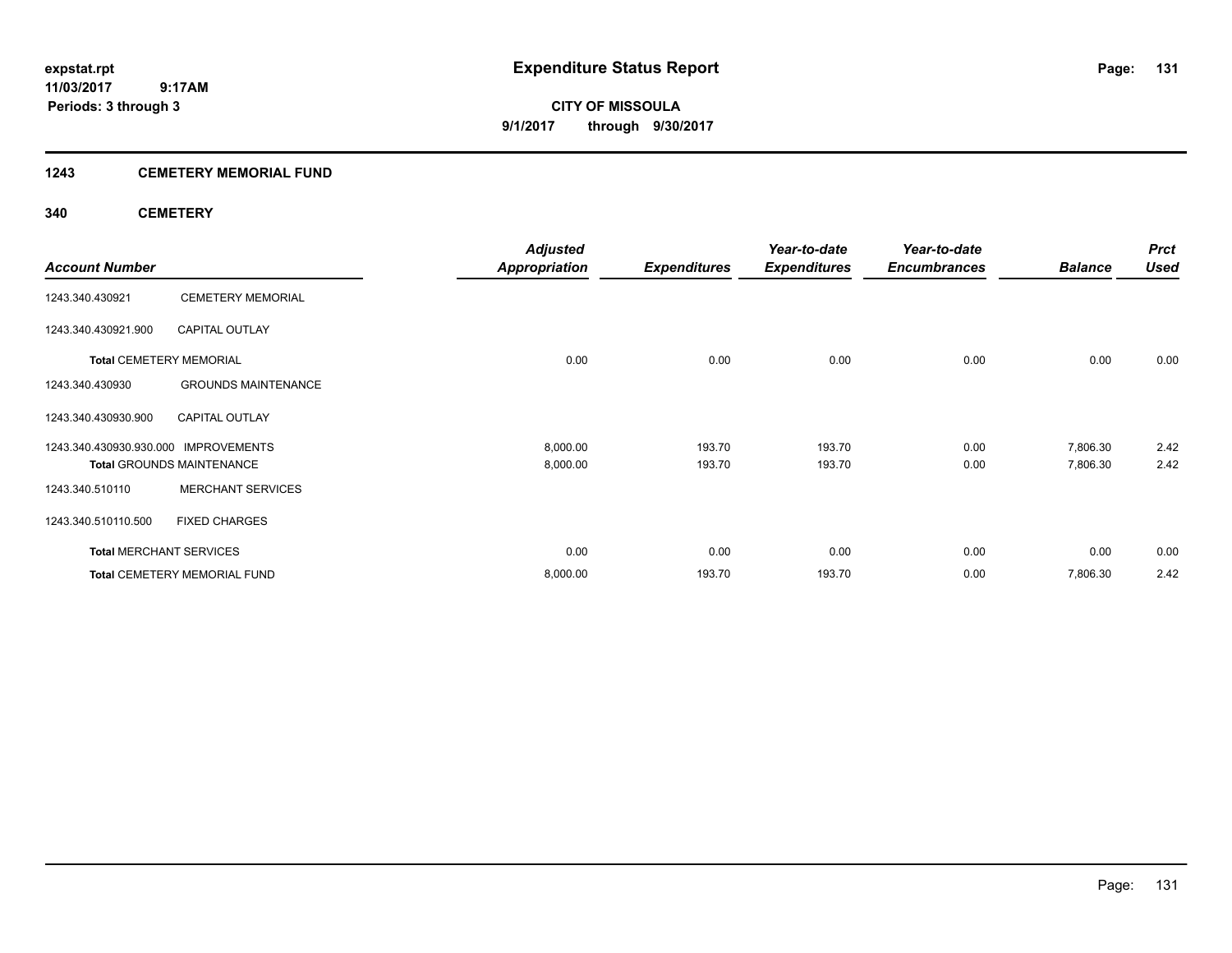**CITY OF MISSOULA 9/1/2017 through 9/30/2017**

#### **1265 TITLE 1 PROJECTS FUND**

# **240 FINANCE**

| <b>Account Number</b>          |                                                                                           | <b>Adjusted</b><br><b>Appropriation</b> | <b>Expenditures</b> | Year-to-date<br><b>Expenditures</b> | Year-to-date<br><b>Encumbrances</b> | <b>Balance</b>           | <b>Prct</b><br><b>Used</b> |
|--------------------------------|-------------------------------------------------------------------------------------------|-----------------------------------------|---------------------|-------------------------------------|-------------------------------------|--------------------------|----------------------------|
| 1265.240.411850                | ECONOMIC DEVELOPMENT                                                                      |                                         |                     |                                     |                                     |                          |                            |
| 1265.240.411850.500            | <b>FIXED CHARGES</b>                                                                      |                                         |                     |                                     |                                     |                          |                            |
| <b>Total FIXED CHARGES</b>     |                                                                                           | 0.00                                    | 0.00                | 0.00                                | 0.00                                | 0.00                     | 0.00                       |
| 1265.240.411850.700            | <b>GRANTS &amp; CONTRIBUTIONS</b>                                                         |                                         |                     |                                     |                                     |                          |                            |
|                                | 1265.240.411850.700.000 GRANTS & CONTRIBUTIONS<br><b>Total GRANTS &amp; CONTRIBUTIONS</b> | 146,924.00<br>146,924.00                | 0.00<br>0.00        | 0.00<br>0.00                        | 0.00<br>0.00                        | 146,924.00<br>146,924.00 | 0.00<br>0.00               |
| 1265.240.411850.800            | OTHER OBJECTS                                                                             |                                         |                     |                                     |                                     |                          |                            |
| <b>Total OTHER OBJECTS</b>     |                                                                                           | 0.00                                    | 0.00                | 0.00                                | 0.00                                | 0.00                     | 0.00                       |
|                                | Total ECONOMIC DEVELOPMENT                                                                | 146,924.00                              | 0.00                | 0.00                                | 0.00                                | 146,924.00               | 0.00                       |
| 1265.240.440150                | *** Title Not Found ***                                                                   |                                         |                     |                                     |                                     |                          |                            |
| 1265.240.440150.800            | OTHER OBJECTS                                                                             |                                         |                     |                                     |                                     |                          |                            |
| Total *** Title Not Found ***  |                                                                                           | 0.00                                    | 0.00                | 0.00                                | 0.00                                | 0.00                     | 0.00                       |
| 1265.240.470343                | MISSOULA HOUSING CORPORATION                                                              |                                         |                     |                                     |                                     |                          |                            |
| 1265.240.470343.700            | <b>GRANTS &amp; CONTRIBUTIONS</b>                                                         |                                         |                     |                                     |                                     |                          |                            |
|                                | Total MISSOULA HOUSING CORPORATION                                                        | 0.00                                    | 0.00                | 0.00                                | 0.00                                | 0.00                     | 0.00                       |
| 1265.240.510110                | <b>MERCHANT SERVICES</b>                                                                  |                                         |                     |                                     |                                     |                          |                            |
| 1265.240.510110.500            | <b>FIXED CHARGES</b>                                                                      |                                         |                     |                                     |                                     |                          |                            |
| <b>Total MERCHANT SERVICES</b> |                                                                                           | 0.00                                    | 0.00                | 0.00                                | 0.00                                | 0.00                     | 0.00                       |
|                                | Total TITLE 1 PROJECTS FUND                                                               | 146,924.00                              | 0.00                | 0.00                                | 0.00                                | 146,924.00               | 0.00                       |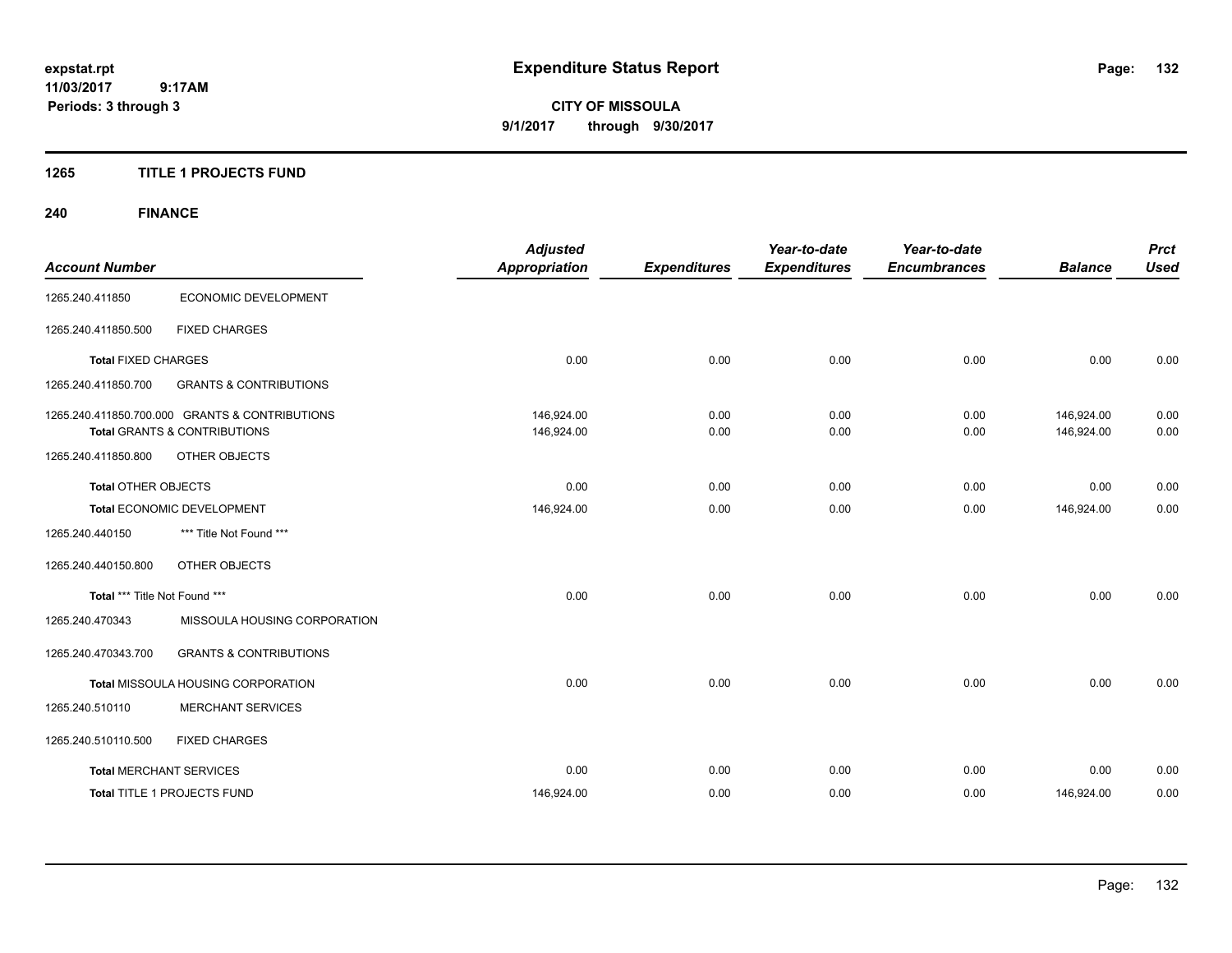**CITY OF MISSOULA 9/1/2017 through 9/30/2017**

#### **1396 PROGRAM INCOME REVOLVING LOAN PROGRAM**

|                                                       |                                             | <b>Adjusted</b>        |                     | Year-to-date        | Year-to-date        |                        | <b>Prct</b>  |
|-------------------------------------------------------|---------------------------------------------|------------------------|---------------------|---------------------|---------------------|------------------------|--------------|
| <b>Account Number</b>                                 |                                             | <b>Appropriation</b>   | <b>Expenditures</b> | <b>Expenditures</b> | <b>Encumbrances</b> | <b>Balance</b>         | <b>Used</b>  |
| 1396.390.470200                                       | <b>HOUSING REHAB</b>                        |                        |                     |                     |                     |                        |              |
| 1396.390.470200.700                                   | <b>GRANTS &amp; CONTRIBUTIONS</b>           |                        |                     |                     |                     |                        |              |
| 1396.390.470200.700.000<br><b>Total HOUSING REHAB</b> | <b>RENTAL REHAB GRANTS</b>                  | 62,439.00<br>62,439.00 | 0.00<br>0.00        | 0.00<br>0.00        | 0.00<br>0.00        | 62,439.00<br>62,439.00 | 0.00<br>0.00 |
| 1396.390.470401                                       | <b>WORD GRANT</b>                           |                        |                     |                     |                     |                        |              |
| 1396.390.470401.300                                   | PURCHASED SERVICES                          |                        |                     |                     |                     |                        |              |
| <b>Total WORD GRANT</b>                               |                                             | 0.00                   | 0.00                | 0.00                | 0.00                | 0.00                   | 0.00         |
| 1396.390.510110                                       | <b>MERCHANT SERVICES</b>                    |                        |                     |                     |                     |                        |              |
| 1396.390.510110.500                                   | <b>FIXED CHARGES</b>                        |                        |                     |                     |                     |                        |              |
| <b>Total MERCHANT SERVICES</b>                        |                                             | 0.00                   | 0.00                | 0.00                | 0.00                | 0.00                   | 0.00         |
|                                                       | Total PROGRAM INCOME REVOLVING LOAN PROGRAM | 62,439.00              | 0.00                | 0.00                | 0.00                | 62,439.00              | 0.00         |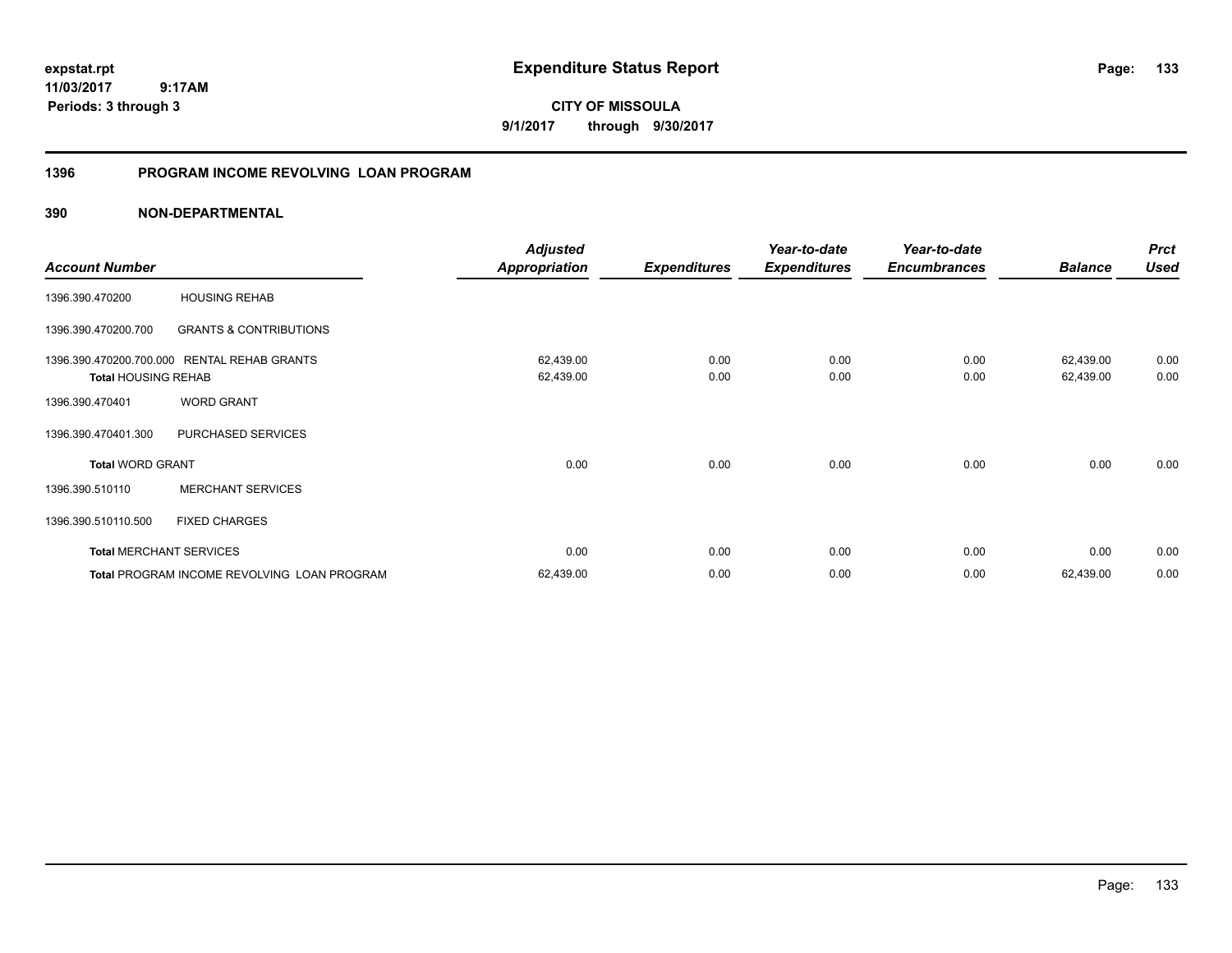# **CITY OF MISSOULA 9/1/2017 through 9/30/2017**

#### **1397 STATE HOME PROGRAM INCOME**

|                                                                                                                                                                                                                                                                                                                                                                                              |                                 | <b>Adjusted</b>     |                     | Year-to-date        | Year-to-date   |              | <b>Prct</b> |
|----------------------------------------------------------------------------------------------------------------------------------------------------------------------------------------------------------------------------------------------------------------------------------------------------------------------------------------------------------------------------------------------|---------------------------------|---------------------|---------------------|---------------------|----------------|--------------|-------------|
| <b>Account Number</b><br><b>HOUSING REHAB</b><br>PURCHASED SERVICES<br>1397.390.470200.350.000 STATE HOME PROGRAM INCOME/CONTRACT SVS<br><b>Total PURCHASED SERVICES</b><br><b>GRANTS &amp; CONTRIBUTIONS</b><br>1397.390.470200.700.000 GRANTS & CONTRIBUTIONS<br><b>Total GRANTS &amp; CONTRIBUTIONS</b><br><b>Total HOUSING REHAB</b><br><b>MERCHANT SERVICES</b><br><b>FIXED CHARGES</b> | <b>Appropriation</b>            | <b>Expenditures</b> | <b>Expenditures</b> | <b>Encumbrances</b> | <b>Balance</b> | <b>Used</b>  |             |
| 1397.390.470200                                                                                                                                                                                                                                                                                                                                                                              |                                 |                     |                     |                     |                |              |             |
| 1397.390.470200.300                                                                                                                                                                                                                                                                                                                                                                          |                                 |                     |                     |                     |                |              |             |
|                                                                                                                                                                                                                                                                                                                                                                                              |                                 | 20,112.00           | 0.00                | 0.00                | 0.00           | 20,112.00    | 0.00        |
|                                                                                                                                                                                                                                                                                                                                                                                              |                                 | 20,112.00           | 0.00                | 0.00                | 0.00           | 20,112.00    | 0.00        |
| 1397.390.470200.700                                                                                                                                                                                                                                                                                                                                                                          |                                 |                     |                     |                     |                |              |             |
|                                                                                                                                                                                                                                                                                                                                                                                              |                                 | 0.00                | 25,396.96           | 25,396.96           | 0.00           | $-25,396.96$ | 0.00        |
|                                                                                                                                                                                                                                                                                                                                                                                              |                                 | 0.00                | 25,396.96           | 25,396.96           | 0.00           | $-25,396.96$ | 0.00        |
|                                                                                                                                                                                                                                                                                                                                                                                              |                                 | 20,112.00           | 25,396.96           | 25,396.96           | 0.00           | $-5,284.96$  | 126.28      |
| 1397.390.510110                                                                                                                                                                                                                                                                                                                                                                              |                                 |                     |                     |                     |                |              |             |
| 1397.390.510110.500                                                                                                                                                                                                                                                                                                                                                                          |                                 |                     |                     |                     |                |              |             |
| <b>Total MERCHANT SERVICES</b>                                                                                                                                                                                                                                                                                                                                                               |                                 | 0.00                | 0.00                | 0.00                | 0.00           | 0.00         | 0.00        |
|                                                                                                                                                                                                                                                                                                                                                                                              | Total STATE HOME PROGRAM INCOME | 20,112.00           | 25,396.96           | 25,396.96           | 0.00           | $-5,284.96$  | 126.28      |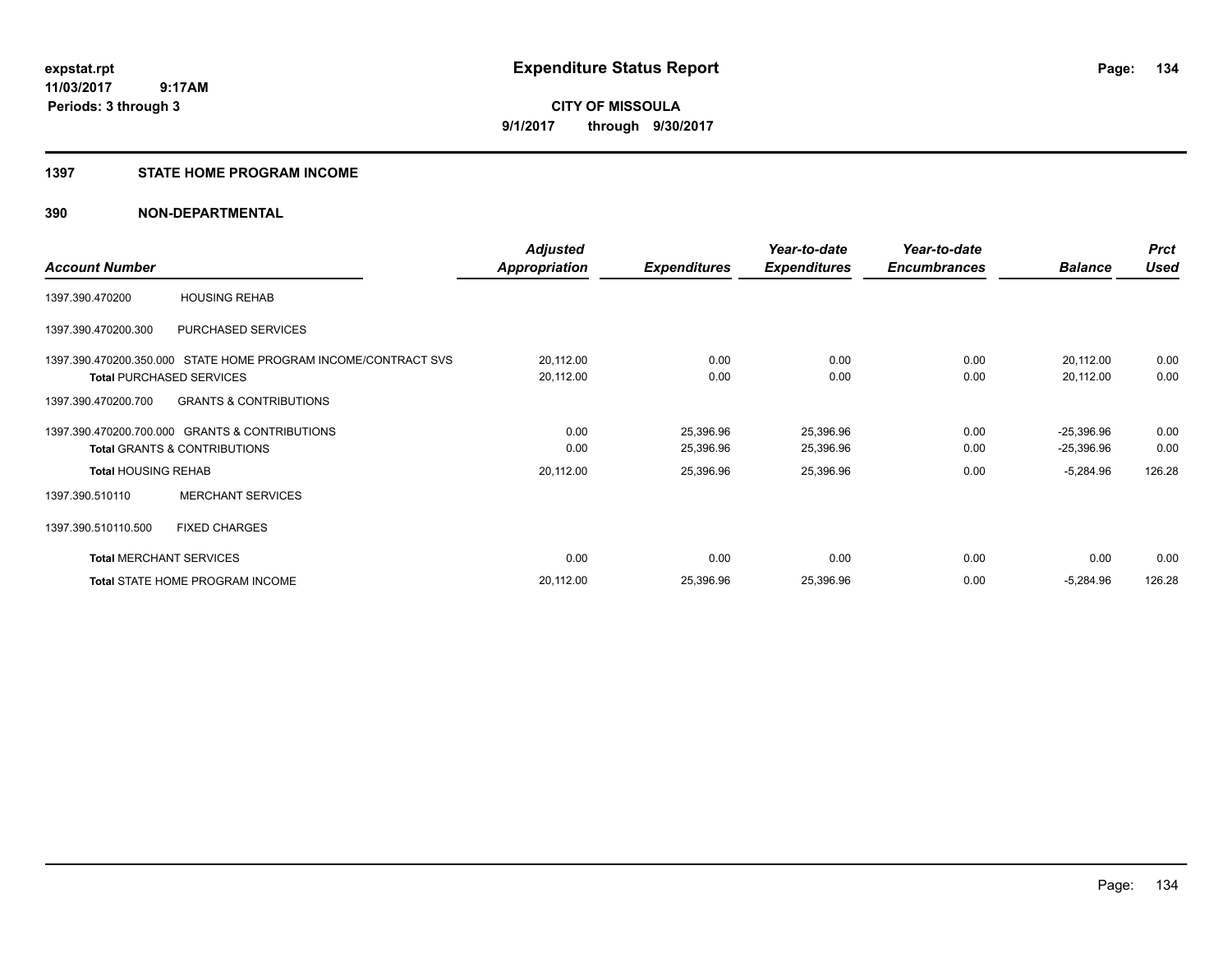**CITY OF MISSOULA 9/1/2017 through 9/30/2017**

**2250 PLANNING FUND**

| <b>Account Number</b>                                      | <b>Adjusted</b><br><b>Appropriation</b> | <b>Expenditures</b> | Year-to-date<br><b>Expenditures</b> | Year-to-date<br><b>Encumbrances</b> | <b>Balance</b> | <b>Prct</b><br><b>Used</b> |
|------------------------------------------------------------|-----------------------------------------|---------------------|-------------------------------------|-------------------------------------|----------------|----------------------------|
| <b>RESERVE FOR SALARY INCREASE</b><br>2250.250.410554      |                                         |                     |                                     |                                     |                |                            |
| 2250.250.410554.100<br>PERSONAL SERVICES                   |                                         |                     |                                     |                                     |                |                            |
| 2250.250.410554.110.000 SALARIES AND WAGES                 | 7,054.00                                | 0.00                | 0.00                                | 0.00                                | 7,054.00       | 0.00                       |
| 2250.250.410554.140.000 EMPLOYER CONTRIBUTIONS             | 2,416.00                                | 0.00                | 0.00                                | 0.00                                | 2,416.00       | 0.00                       |
| <b>Total RESERVE FOR SALARY INCREASE</b>                   | 9,470.00                                | 0.00                | 0.00                                | 0.00                                | 9,470.00       | 0.00                       |
| <b>PLANNING</b><br>2250.250.411030                         |                                         |                     |                                     |                                     |                |                            |
| 2250.250.411030.100<br>PERSONAL SERVICES                   |                                         |                     |                                     |                                     |                |                            |
| 2250.250.411030.110.000 SALARIES AND WAGES                 | 264,192.00                              | 19,832.73           | 56,337.61                           | 0.00                                | 207,854.39     | 21.32                      |
| 2250.250.411030.140.000 EMPLOYER CONTRIBUTIONS             | 89,183.00                               | 7,651.47            | 25,342.68                           | 0.00                                | 63,840.32      | 28.42                      |
| 2250.250.411030.141.000 STATE RETIREMENT CONTRIBUTIONS     | 0.00                                    | 0.00                | 34.96                               | 0.00                                | $-34.96$       | 0.00                       |
| <b>Total PERSONAL SERVICES</b>                             | 353,375.00                              | 27,484.20           | 81,715.25                           | 0.00                                | 271,659.75     | 23.12                      |
| 2250.250.411030.200<br><b>SUPPLIES</b>                     |                                         |                     |                                     |                                     |                |                            |
| 2250.250.411030.210.000 OFFICE SUPPLIES                    | 2,100.00                                | 151.43              | 228.18                              | 0.00                                | 1,871.82       | 10.87                      |
| 2250.250.411030.220.000 OPERATING SUPPLIES                 | 1,923.00                                | 0.00                | 0.00                                | 0.00                                | 1,923.00       | 0.00                       |
| 2250.250.411030.231.000 GASOLINE                           | 50.00                                   | 0.00                | 0.00                                | 0.00                                | 50.00          | 0.00                       |
| <b>Total SUPPLIES</b>                                      | 4,073.00                                | 151.43              | 228.18                              | 0.00                                | 3,844.82       | 5.60                       |
| 2250.250.411030.300<br><b>PURCHASED SERVICES</b>           |                                         |                     |                                     |                                     |                |                            |
| 2250.250.411030.310.000<br><b>COMMUNICATIONS</b>           | 900.00                                  | 0.00                | 0.00                                | 0.00                                | 900.00         | 0.00                       |
| 2250.250.411030.310.351 COMMUNICATIONS                     | 0.00                                    | 5.03                | 10.70                               | 0.00                                | $-10.70$       | 0.00                       |
| 2250.250.411030.320.000 PRINTING & DUPLICATING             | 2,000.00                                | 0.00                | 89.99                               | 0.00                                | 1,910.01       | 4.50                       |
| 2250.250.411030.330.000 PUBLICITY, SUBSCRIPTIONS & DUES    | 6,060.00                                | 682.00              | 682.00                              | 0.00                                | 5,378.00       | 11.25                      |
| 2250.250.411030.344.000 TELEPHONE SERVICE                  | 50.00                                   | 0.00                | 1.55                                | 0.00                                | 48.45          | 3.10                       |
| 2250.250.411030.350.000<br>PROFESSIONAL SERVICES           | 49,500.00                               | 250.00              | 250.00                              | 0.00                                | 49,250.00      | 0.51                       |
| 2250.250.411030.360.000<br><b>REPAIR &amp; MAINTENANCE</b> | 2,077.00                                | 0.00                | 0.00                                | 0.00                                | 2,077.00       | 0.00                       |
| 2250.250.411030.370.000 TRAVEL                             | 5,000.00                                | 0.00                | 0.00                                | 0.00                                | 5,000.00       | 0.00                       |
| 2250.250.411030.380.000 TRAINING                           | 3,500.00                                | 0.00                | 0.00                                | 0.00                                | 3,500.00       | 0.00                       |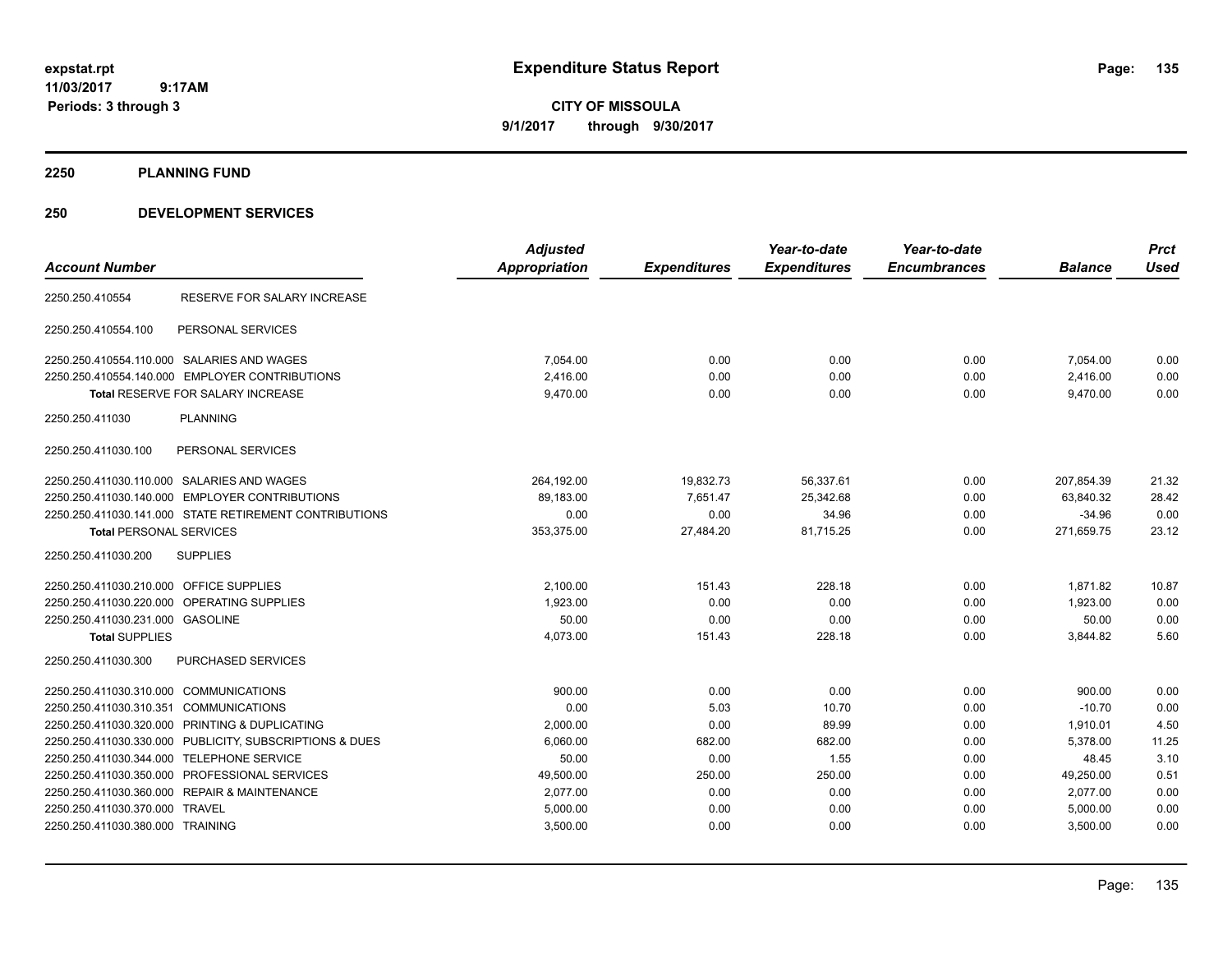**CITY OF MISSOULA 9/1/2017 through 9/30/2017**

**2250 PLANNING FUND**

| <b>Account Number</b>                                               |                                                                                           | <b>Adjusted</b><br><b>Appropriation</b> | <b>Expenditures</b> | Year-to-date<br><b>Expenditures</b> | Year-to-date<br><b>Encumbrances</b> | <b>Balance</b>               | <b>Prct</b><br><b>Used</b> |
|---------------------------------------------------------------------|-------------------------------------------------------------------------------------------|-----------------------------------------|---------------------|-------------------------------------|-------------------------------------|------------------------------|----------------------------|
|                                                                     | 2250.250.411030.390.000 OTHER PURCHASED SERVICES<br><b>Total PURCHASED SERVICES</b>       | 1,600.00<br>70,687.00                   | 0.00<br>937.03      | 0.00<br>1,034.24                    | 0.00<br>0.00                        | 1,600.00<br>69,652.76        | 0.00<br>1.46               |
| 2250.250.411030.500                                                 | <b>FIXED CHARGES</b>                                                                      |                                         |                     |                                     |                                     |                              |                            |
| 2250.250.411030.500.000 FIXED CHARGES<br><b>Total FIXED CHARGES</b> |                                                                                           | 25,000.00<br>25,000.00                  | 0.00<br>0.00        | 0.00<br>0.00                        | 0.00<br>0.00                        | 25,000.00<br>25,000.00       | 0.00                       |
| 2250.250.411030.700                                                 | <b>GRANTS &amp; CONTRIBUTIONS</b>                                                         |                                         |                     |                                     |                                     |                              | 0.00                       |
|                                                                     | 2250.250.411030.700.000 GRANTS & CONTRIBUTIONS<br><b>Total GRANTS &amp; CONTRIBUTIONS</b> | 0.00<br>0.00                            | 0.00<br>0.00        | 31.560.00<br>31,560.00              | 0.00<br>0.00                        | $-31,560.00$<br>$-31,560.00$ | 0.00<br>0.00               |
| 2250.250.411030.800                                                 | OTHER OBJECTS                                                                             |                                         |                     |                                     |                                     |                              |                            |
| <b>Total OTHER OBJECTS</b>                                          |                                                                                           | 0.00                                    | 0.00                | 0.00                                | 0.00                                | 0.00                         | 0.00                       |
| <b>Total PLANNING</b>                                               |                                                                                           | 453,135.00                              | 28,572.66           | 114,537.67                          | 0.00                                | 338,597.33                   | 25.28                      |
| 2250.250.411050                                                     | DEVELOPMENT & PERMIT REVIEWS                                                              |                                         |                     |                                     |                                     |                              |                            |
| 2250.250.411050.200                                                 | <b>SUPPLIES</b>                                                                           |                                         |                     |                                     |                                     |                              |                            |
|                                                                     | Total DEVELOPMENT & PERMIT REVIEWS                                                        | 0.00                                    | 0.00                | 0.00                                | 0.00                                | 0.00                         | 0.00                       |
| 2250.250.419000                                                     | GENERAL GOV'T ONETIME EXPENDITURES                                                        |                                         |                     |                                     |                                     |                              |                            |
| 2250.250.419000.200                                                 | <b>SUPPLIES</b>                                                                           |                                         |                     |                                     |                                     |                              |                            |
| 2250.250.419000.210.000 OFFICE SUPPLIES                             | Total GENERAL GOV'T ONETIME EXPENDITURES                                                  | 2.913.00<br>2,913.00                    | 0.00<br>0.00        | 0.00<br>0.00                        | 0.00<br>0.00                        | 2,913.00<br>2,913.00         | 0.00<br>0.00               |
| 2250.250.430255                                                     | BIKE-PED PROGRAM & TRAILS                                                                 |                                         |                     |                                     |                                     |                              |                            |
| 2250.250.430255.300                                                 | PURCHASED SERVICES                                                                        |                                         |                     |                                     |                                     |                              |                            |
|                                                                     | <b>Total BIKE-PED PROGRAM &amp; TRAILS</b>                                                | 0.00                                    | 0.00                | 0.00                                | 0.00                                | 0.00                         | 0.00                       |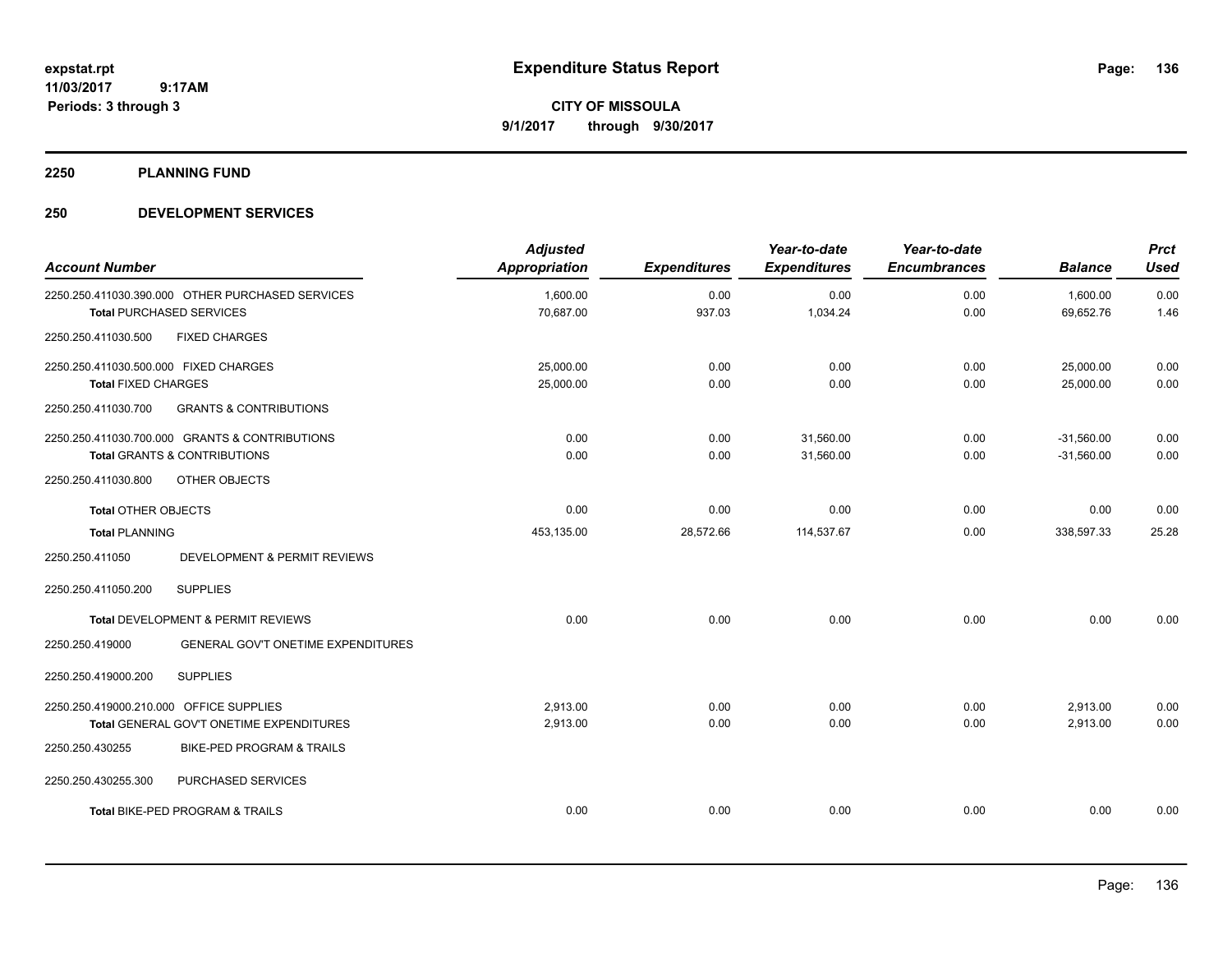**CITY OF MISSOULA 9/1/2017 through 9/30/2017**

#### **2250 PLANNING FUND**

|                                         |                                                         | <b>Adjusted</b>      |                     | Year-to-date        | Year-to-date        |                | <b>Prct</b> |
|-----------------------------------------|---------------------------------------------------------|----------------------|---------------------|---------------------|---------------------|----------------|-------------|
| <b>Account Number</b>                   |                                                         | <b>Appropriation</b> | <b>Expenditures</b> | <b>Expenditures</b> | <b>Encumbrances</b> | <b>Balance</b> | <b>Used</b> |
| 2250.250.460460                         | <b>HISTORIC PRESERVATION</b>                            |                      |                     |                     |                     |                |             |
| 2250.250.460460.100                     | PERSONAL SERVICES                                       |                      |                     |                     |                     |                |             |
|                                         | 2250.250.460460.110.000 SALARIES AND WAGES              | 50,079.00            | 0.00                | 0.00                | 0.00                | 50.079.00      | 0.00        |
|                                         | 2250.250.460460.140.000 EMPLOYER CONTRIBUTIONS          | 18,438.00            | 0.00                | 0.00                | 0.00                | 18.438.00      | 0.00        |
| <b>Total PERSONAL SERVICES</b>          |                                                         | 68,517.00            | 0.00                | 0.00                | 0.00                | 68,517.00      | 0.00        |
| 2250.250.460460.200                     | <b>SUPPLIES</b>                                         |                      |                     |                     |                     |                |             |
| 2250.250.460460.210.000 OFFICE SUPPLIES |                                                         | 727.00               | 0.00                | 0.00                | 0.00                | 727.00         | 0.00        |
|                                         | 2250.250.460460.220.000 OPERATING SUPPLIES              | 1,500.00             | 0.00                | 0.00                | 0.00                | 1,500.00       | 0.00        |
| 2250.250.460460.231.000 GASOLINE        |                                                         | 50.00                | 0.00                | 0.00                | 0.00                | 50.00          | 0.00        |
| <b>Total SUPPLIES</b>                   |                                                         | 2,277.00             | 0.00                | 0.00                | 0.00                | 2,277.00       | 0.00        |
| 2250.250.460460.300                     | PURCHASED SERVICES                                      |                      |                     |                     |                     |                |             |
| 2250.250.460460.310.000 COMMUNICATIONS  |                                                         | 300.00               | 0.00                | 0.00                | 0.00                | 300.00         | 0.00        |
|                                         | 2250.250.460460.320.000 PRINTING & DUPLICATING          | 1,000.00             | 0.00                | 14.99               | 0.00                | 985.01         | 1.50        |
|                                         | 2250.250.460460.330.000 PUBLICITY, SUBSCRIPTIONS & DUES | 1,500.00             | 0.00                | 0.00                | 0.00                | 1,500.00       | 0.00        |
|                                         | 2250.250.460460.344.000 TELEPHONE SERVICE               | 50.00                | 0.00                | 0.00                | 0.00                | 50.00          | 0.00        |
|                                         | 2250.250.460460.350.000 PROFESSIONAL SERVICES           | 1,500.00             | 0.00                | 0.00                | 0.00                | 1,500.00       | 0.00        |
| 2250.250.460460.370.000 TRAVEL          |                                                         | 500.00               | 308.22              | 308.22              | 0.00                | 191.78         | 61.64       |
| 2250.250.460460.380.000 TRAINING        |                                                         | 500.00               | 165.00              | 165.00              | 0.00                | 335.00         | 33.00       |
|                                         | <b>Total PURCHASED SERVICES</b>                         | 5,350.00             | 473.22              | 488.21              | 0.00                | 4,861.79       | 9.13        |
|                                         | <b>Total HISTORIC PRESERVATION</b>                      | 76,144.00            | 473.22              | 488.21              | 0.00                | 75,655.79      | 0.64        |
| 2250.250.510110                         | <b>MERCHANT SERVICES</b>                                |                      |                     |                     |                     |                |             |
| 2250.250.510110.500                     | <b>FIXED CHARGES</b>                                    |                      |                     |                     |                     |                |             |
| <b>Total MERCHANT SERVICES</b>          |                                                         | 0.00                 | 0.00                | 0.00                | 0.00                | 0.00           | 0.00        |
| 2250.250.510306                         | <b>SALARY RESERVE</b>                                   |                      |                     |                     |                     |                |             |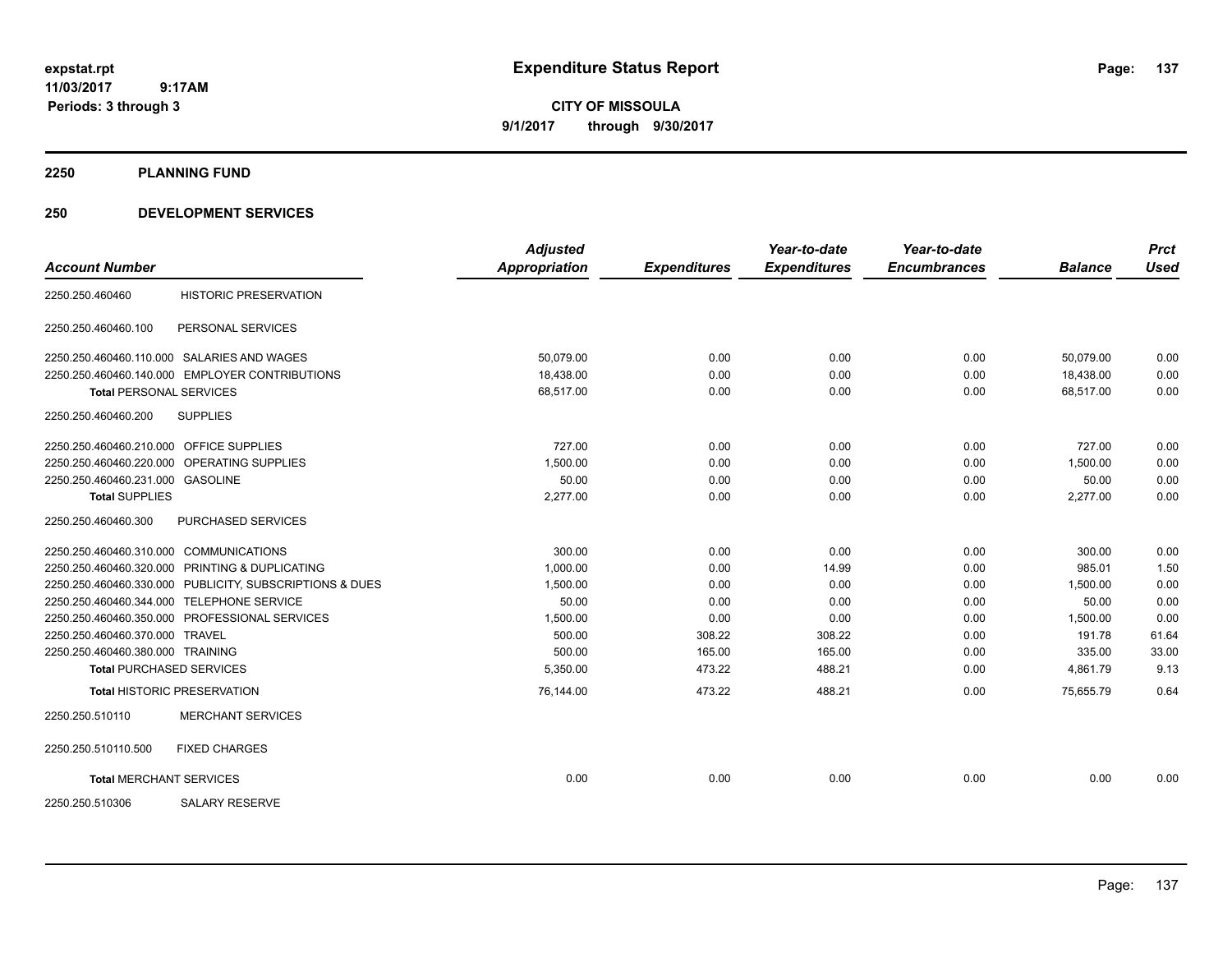**CITY OF MISSOULA 9/1/2017 through 9/30/2017**

**2250 PLANNING FUND**

| <b>Account Number</b>       |                                            | <b>Adjusted</b><br><b>Appropriation</b> | <b>Expenditures</b> | Year-to-date<br><b>Expenditures</b> | Year-to-date<br><b>Encumbrances</b> | <b>Balance</b> | <b>Prct</b><br><b>Used</b> |
|-----------------------------|--------------------------------------------|-----------------------------------------|---------------------|-------------------------------------|-------------------------------------|----------------|----------------------------|
| 2250.250.510306.100         | PERSONAL SERVICES                          |                                         |                     |                                     |                                     |                |                            |
| <b>Total SALARY RESERVE</b> |                                            | 0.00                                    | 0.00                | 0.00                                | 0.00                                | 0.00           | 0.00                       |
| 2250.250.521000             | INTERFUND OPERATING TRANSFERS              |                                         |                     |                                     |                                     |                |                            |
| 2250.250.521000.800         | OTHER OBJECTS                              |                                         |                     |                                     |                                     |                |                            |
|                             | <b>Total INTERFUND OPERATING TRANSFERS</b> | 0.00                                    | 0.00                | 0.00                                | 0.00                                | 0.00           | 0.00                       |
| <b>Total PLANNING FUND</b>  |                                            | 541.662.00                              | 29.045.88           | 115.025.88                          | 0.00                                | 426.636.12     | 21.24                      |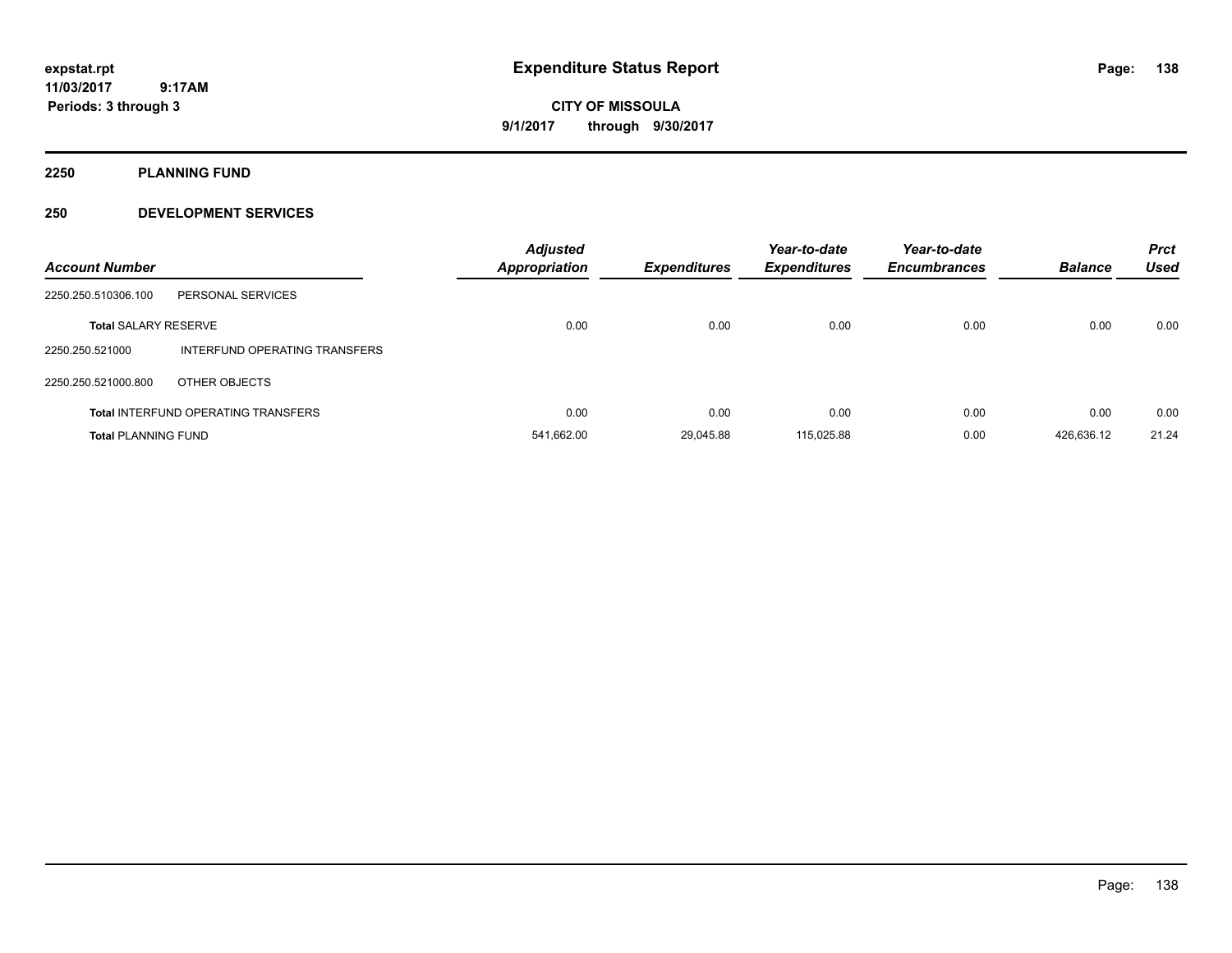**139**

**11/03/2017 9:17AM Periods: 3 through 3**

**CITY OF MISSOULA 9/1/2017 through 9/30/2017**

#### **2310 PUBLIC SAFETY INFORMATION SYSTEMS**

#### **310 BUILDING INSPECTION**

| <b>Account Number</b>       |                                                | <b>Adjusted</b><br>Appropriation | <b>Expenditures</b> | Year-to-date<br><b>Expenditures</b> | Year-to-date<br><b>Encumbrances</b> | <b>Balance</b> | <b>Prct</b><br><b>Used</b> |
|-----------------------------|------------------------------------------------|----------------------------------|---------------------|-------------------------------------|-------------------------------------|----------------|----------------------------|
| 2310.310.420510             | <b>ADMINISTRATION</b>                          |                                  |                     |                                     |                                     |                |                            |
| 2310.310.420510.200         | <b>SUPPLIES</b>                                |                                  |                     |                                     |                                     |                |                            |
| <b>Total SUPPLIES</b>       |                                                | 0.00                             | 0.00                | 0.00                                | 0.00                                | 0.00           | 0.00                       |
| 2310.310.420510.800         | OTHER OBJECTS                                  |                                  |                     |                                     |                                     |                |                            |
| <b>Total OTHER OBJECTS</b>  |                                                | 0.00                             | 0.00                | 0.00                                | 0.00                                | 0.00           | 0.00                       |
| 2310.310.420510.900         | <b>CAPITAL OUTLAY</b>                          |                                  |                     |                                     |                                     |                |                            |
| <b>Total ADMINISTRATION</b> |                                                | 0.00                             | 0.00                | 0.00                                | 0.00                                | 0.00           | 0.00                       |
| 2310.310.510110             | <b>MERCHANT SERVICES</b>                       |                                  |                     |                                     |                                     |                |                            |
| 2310.310.510110.500         | <b>FIXED CHARGES</b>                           |                                  |                     |                                     |                                     |                |                            |
|                             | <b>Total PUBLIC SAFETY INFORMATION SYSTEMS</b> | 0.00                             | 0.00                | 0.00                                | 0.00                                | 0.00           | 0.00                       |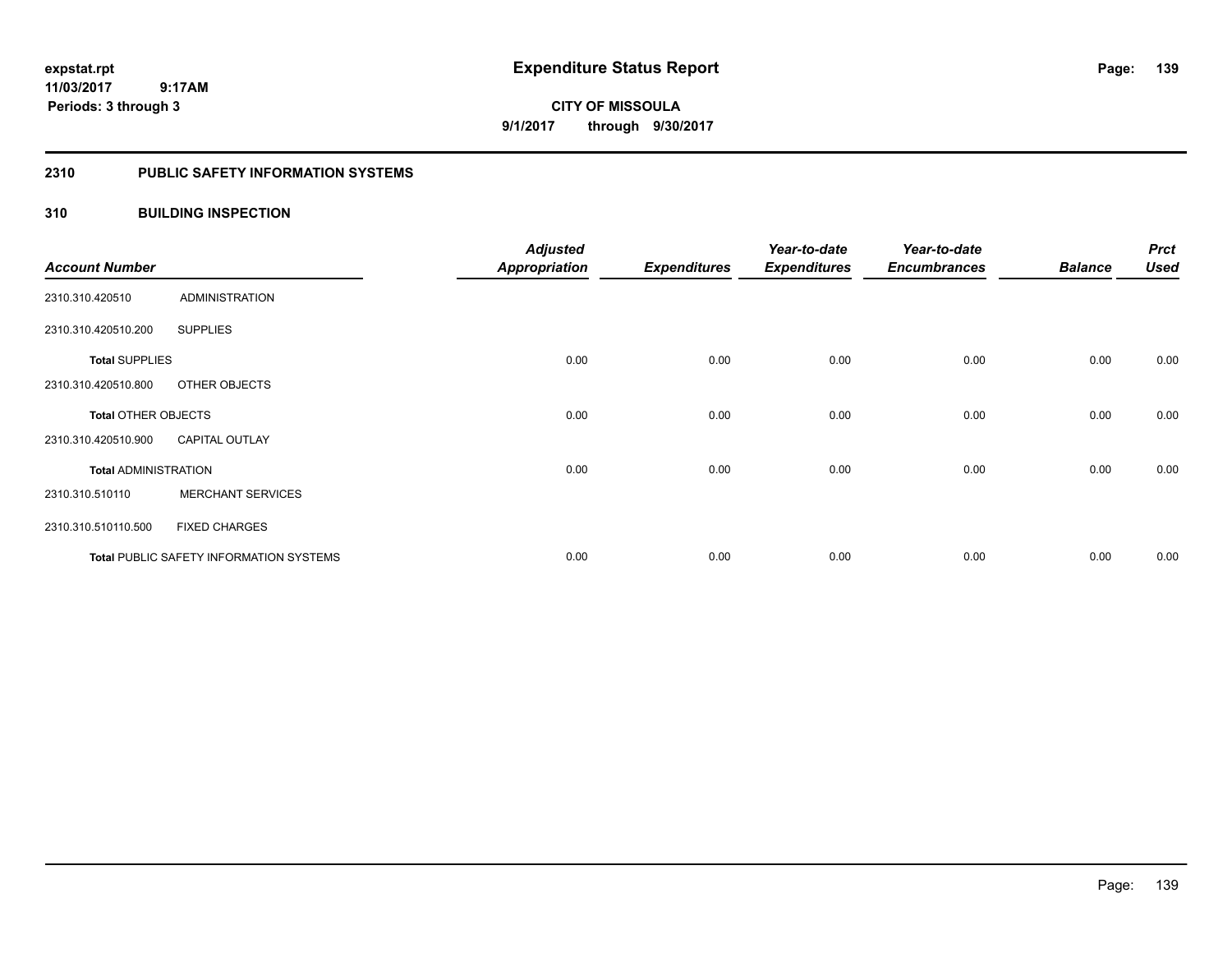**CITY OF MISSOULA 9/1/2017 through 9/30/2017**

#### **2321 IMPACT FEE FUND**

|                                      |                                                             | <b>Adjusted</b>      |                     | Year-to-date        | Year-to-date        |                | <b>Prct</b> |
|--------------------------------------|-------------------------------------------------------------|----------------------|---------------------|---------------------|---------------------|----------------|-------------|
| <b>Account Number</b>                |                                                             | <b>Appropriation</b> | <b>Expenditures</b> | <b>Expenditures</b> | <b>Encumbrances</b> | <b>Balance</b> | <b>Used</b> |
| 2321.390.410361                      | <b>IMPACT FEE STUDY</b>                                     |                      |                     |                     |                     |                |             |
| 2321.390.410361.300                  | PURCHASED SERVICES                                          |                      |                     |                     |                     |                |             |
| <b>Total PURCHASED SERVICES</b>      |                                                             | 0.00                 | 0.00                | 0.00                | 0.00                | 0.00           | 0.00        |
| 2321.390.410361.800                  | OTHER OBJECTS                                               |                      |                     |                     |                     |                |             |
| Total IMPACT FEE STUDY               |                                                             | 0.00                 | 0.00                | 0.00                | 0.00                | 0.00           | 0.00        |
| 2321.390.411240                      | CITY HALL POLICE RESTROOMS                                  |                      |                     |                     |                     |                |             |
| 2321.390.411240.900                  | <b>CAPITAL OUTLAY</b>                                       |                      |                     |                     |                     |                |             |
|                                      | Total CITY HALL POLICE RESTROOMS                            | 0.00                 | 0.00                | 0.00                | 0.00                | 0.00           | 0.00        |
| 2321.390.420002                      | PUBLIC SAFETY CORE HEAVY EQUIP                              |                      |                     |                     |                     |                |             |
| 2321.390.420002.900                  | <b>CAPITAL OUTLAY</b>                                       |                      |                     |                     |                     |                |             |
| 2321.390.420002.930.000 IMPROVEMENTS |                                                             | 250,000.00           | 0.00                | 0.00                | 0.00                | 250,000.00     | 0.00        |
|                                      | Total PUBLIC SAFETY CORE HEAVY EQUIP                        | 250,000.00           | 0.00                | 0.00                | 0.00                | 250,000.00     | 0.00        |
| 2321.390.420120                      | <b>FACILITIES</b>                                           |                      |                     |                     |                     |                |             |
| 2321.390.420120.900                  | <b>CAPITAL OUTLAY</b>                                       |                      |                     |                     |                     |                |             |
|                                      | 2321.390.420120.930.000 POLICE EVIDENCE STORAGE FACILITY    | 393,387.00           | 0.00                | 0.00                | 0.00                | 393,387.00     | 0.00        |
| <b>Total FACILITIES</b>              |                                                             | 393,387.00           | 0.00                | 0.00                | 0.00                | 393,387.00     | 0.00        |
| 2321.390.420400                      | FIRE PROTECTION & CONTROL                                   |                      |                     |                     |                     |                |             |
| 2321.390.420400.900                  | <b>CAPITAL OUTLAY</b>                                       |                      |                     |                     |                     |                |             |
|                                      | 2321.390.420400.940.000 CONFINED SPACE RESCUE TRAINING PROP | 0.00                 | 0.00                | 237.02              | 0.00                | $-237.02$      | 0.00        |
|                                      | Total FIRE PROTECTION & CONTROL                             | 0.00                 | 0.00                | 237.02              | 0.00                | $-237.02$      | 0.00        |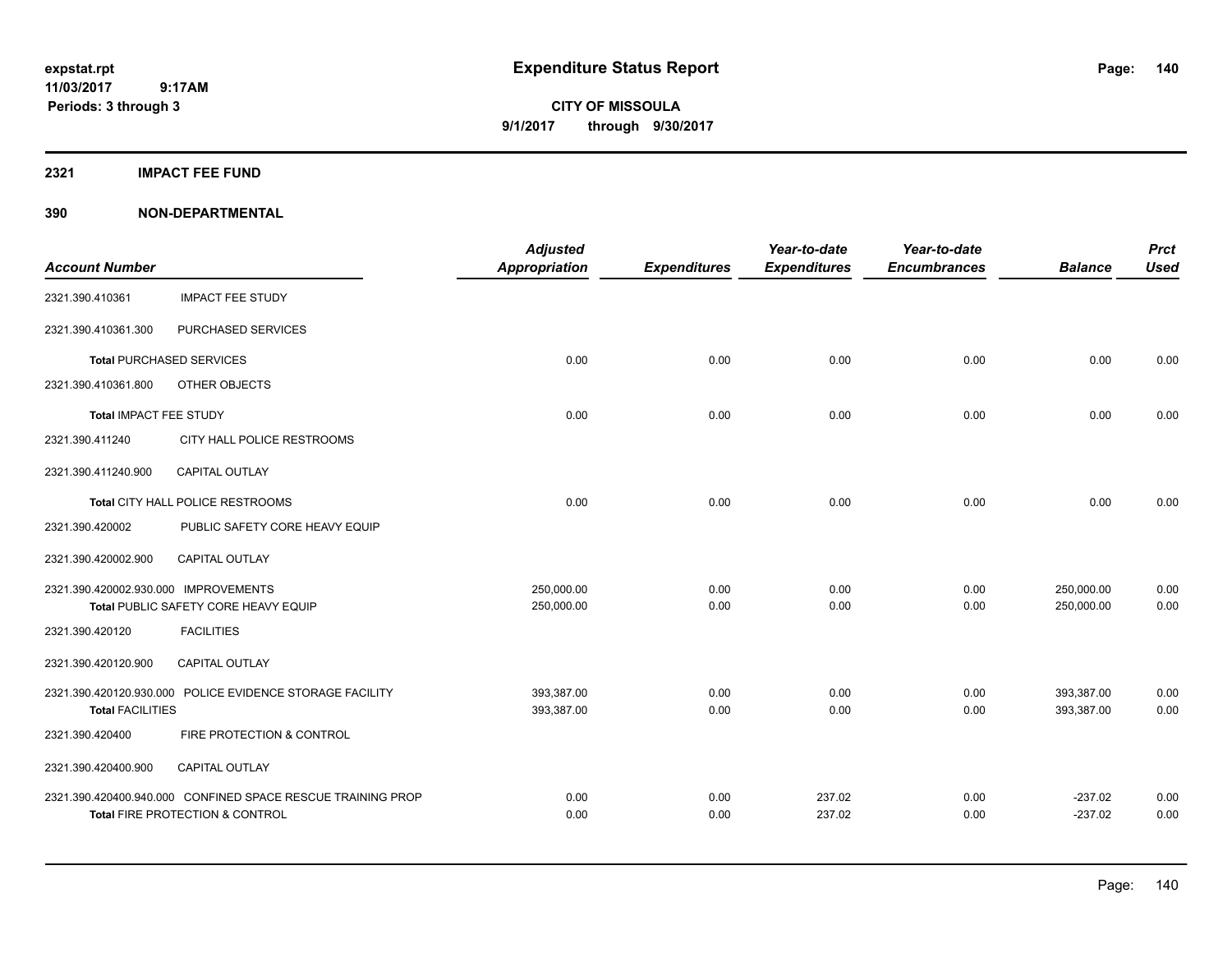**CITY OF MISSOULA 9/1/2017 through 9/30/2017**

**2321 IMPACT FEE FUND**

|                                                                                                                                                                            | <b>Adjusted</b><br><b>Appropriation</b> | <b>Expenditures</b>  | Year-to-date<br><b>Expenditures</b> | Year-to-date<br><b>Encumbrances</b> | <b>Balance</b>                          | <b>Prct</b><br><b>Used</b> |
|----------------------------------------------------------------------------------------------------------------------------------------------------------------------------|-----------------------------------------|----------------------|-------------------------------------|-------------------------------------|-----------------------------------------|----------------------------|
| RIGHT OF WAY ROAD CONSTRUCTION                                                                                                                                             |                                         |                      |                                     |                                     |                                         |                            |
| <b>CAPITAL OUTLAY</b>                                                                                                                                                      |                                         |                      |                                     |                                     |                                         |                            |
| 2321.390.430232.930.181 SOUTH AVE IMPROV, RESERVE-36<br>2321.390.430232.930.182 VAN BUREN ST<br>Total RIGHT OF WAY ROAD CONSTRUCTION<br><b>CLARK FORK LN IIMPROVEMENTS</b> | 950,000.00<br>82,350.00<br>1,032,350.00 | 0.00<br>0.00<br>0.00 | 0.00<br>0.00<br>0.00                | 0.00<br>0.00<br>0.00                | 950,000.00<br>82,350.00<br>1,032,350.00 | 0.00<br>0.00<br>0.00       |
| <b>CAPITAL OUTLAY</b>                                                                                                                                                      |                                         |                      |                                     |                                     |                                         |                            |
| 2321.390.430233.930.000 Clark Fork Ln & South of Pacific Ave<br><b>Total CLARK FORK LN IIMPROVEMENTS</b><br><b>BRIDGE CONSTUCTION</b>                                      | 0.00<br>0.00                            | 0.00<br>0.00         | $-22,858.40$<br>$-22,858.40$        | 0.00<br>0.00                        | 22,858.40<br>22,858.40                  | 0.00<br>0.00               |
| <b>GRANTS &amp; CONTRIBUTIONS</b>                                                                                                                                          |                                         |                      |                                     |                                     |                                         |                            |
| <b>Total BRIDGE CONSTUCTION</b>                                                                                                                                            | 0.00                                    | 0.00                 | 0.00                                | 0.00                                | 0.00                                    | 0.00                       |
| <b>CREGG LN IMPROVEMENTS</b>                                                                                                                                               |                                         |                      |                                     |                                     |                                         |                            |
| <b>CAPITAL OUTLAY</b>                                                                                                                                                      |                                         |                      |                                     |                                     |                                         |                            |
| 2321.390.430248.930.000 CREGG LN IMPROVEMENTS<br><b>Total CREGG LN IMPROVEMENTS</b>                                                                                        | 384,780.00<br>384,780.00                | 0.00<br>0.00         | 0.00<br>0.00                        | 0.00<br>0.00                        | 384,780.00<br>384,780.00                | 0.00<br>0.00               |
| <b>BIKE-PED PROGRAM &amp; TRAILS</b>                                                                                                                                       |                                         |                      |                                     |                                     |                                         |                            |
| <b>CAPITAL OUTLAY</b>                                                                                                                                                      |                                         |                      |                                     |                                     |                                         |                            |
| 2321.390.430255.930.181 BELLVUE PARK BIKE SKILLS FEATURES<br>Total BIKE-PED PROGRAM & TRAILS<br>MULLAN/GEO ELMER SIGNAL                                                    | 11,042.00<br>11,042.00                  | 0.00<br>0.00         | 0.00<br>0.00                        | 0.00<br>0.00                        | 11,042.00<br>11,042.00                  | 0.00<br>0.00               |
|                                                                                                                                                                            |                                         |                      |                                     |                                     |                                         |                            |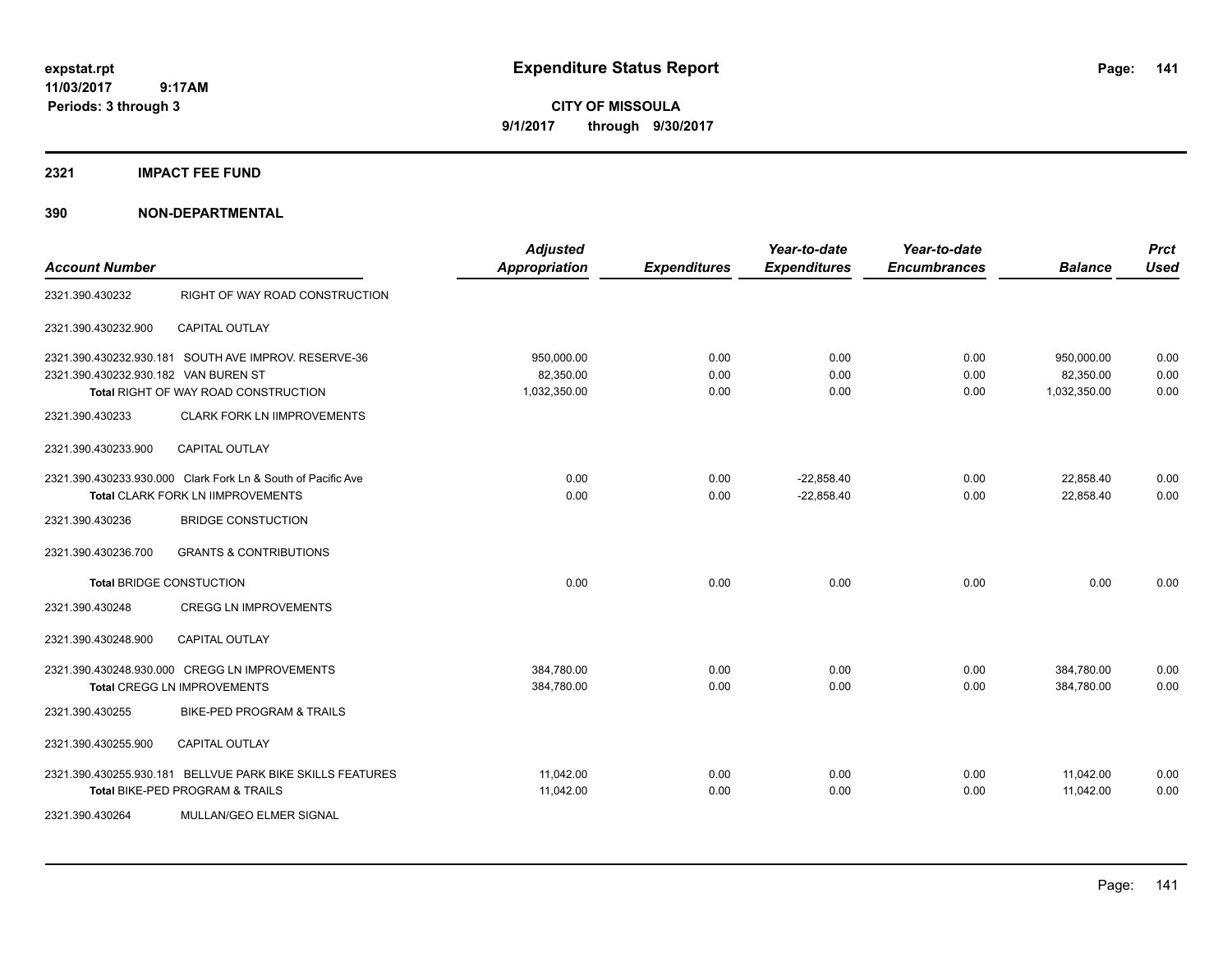**CITY OF MISSOULA 9/1/2017 through 9/30/2017**

#### **2321 IMPACT FEE FUND**

| <b>Account Number</b>                                                                       |                                          | <b>Adjusted</b><br><b>Appropriation</b> | <b>Expenditures</b>              | Year-to-date<br><b>Expenditures</b> | Year-to-date<br><b>Encumbrances</b> | <b>Balance</b>                       | <b>Prct</b><br><b>Used</b> |
|---------------------------------------------------------------------------------------------|------------------------------------------|-----------------------------------------|----------------------------------|-------------------------------------|-------------------------------------|--------------------------------------|----------------------------|
| 2321.390.430264.300                                                                         | PURCHASED SERVICES                       |                                         |                                  |                                     |                                     |                                      |                            |
|                                                                                             | <b>Total PURCHASED SERVICES</b>          | 0.00                                    | 0.00                             | 0.00                                | 0.00                                | 0.00                                 | 0.00                       |
| 2321.390.430264.900                                                                         | <b>CAPITAL OUTLAY</b>                    |                                         |                                  |                                     |                                     |                                      |                            |
|                                                                                             | <b>Total MULLAN/GEO ELMER SIGNAL</b>     | 0.00                                    | 0.00                             | 0.00                                | 0.00                                | 0.00                                 | 0.00                       |
| 2321.390.460305                                                                             | <b>COMMUNITY CENTER</b>                  |                                         |                                  |                                     |                                     |                                      |                            |
| 2321.390.460305.900                                                                         | CAPITAL OUTLAY                           |                                         |                                  |                                     |                                     |                                      |                            |
| <b>Total COMMUNITY CENTER</b>                                                               |                                          | 0.00                                    | 0.00                             | 0.00                                | 0.00                                | 0.00                                 | 0.00                       |
| 2321.390.460401                                                                             | CONSTRUCTION                             |                                         |                                  |                                     |                                     |                                      |                            |
| 2321.390.460401.900                                                                         | <b>CAPITAL OUTLAY</b>                    |                                         |                                  |                                     |                                     |                                      |                            |
| 2321.390.460401.930.000 FORT MISSOULA<br><b>Total CONSTRUCTION</b>                          |                                          | 0.00<br>0.00                            | 103.26<br>103.26                 | 334.26<br>334.26                    | 0.00<br>0.00                        | $-334.26$<br>$-334.26$               | 0.00<br>0.00               |
| 2321.390.460433                                                                             | <b>PARK AREAS</b>                        |                                         |                                  |                                     |                                     |                                      |                            |
| 2321.390.460433.900                                                                         | CAPITAL OUTLAY                           |                                         |                                  |                                     |                                     |                                      |                            |
| 2321.390.460433.930.181<br>2321.390.460433.930.182 McCORMIC PARK<br><b>Total PARK AREAS</b> | JEFFREY PARK PHASE I                     | 189,120.00<br>55,159.00<br>244,279.00   | 140,000.00<br>0.00<br>140,000.00 | 140,000.00<br>0.00<br>140,000.00    | 0.00<br>0.00<br>0.00                | 49,120.00<br>55,159.00<br>104,279.00 | 74.03<br>0.00<br>57.31     |
| 2321.390.510000                                                                             | Un-Allocated IFAC Approved Appropriation |                                         |                                  |                                     |                                     |                                      |                            |
| 2321.390.510000.800                                                                         | OTHER OBJECTS                            |                                         |                                  |                                     |                                     |                                      |                            |
| <b>Total OTHER OBJECTS</b>                                                                  |                                          | 0.00                                    | 0.00                             | 0.00                                | 0.00                                | 0.00                                 | 0.00                       |
| 2321.390.510000.900                                                                         | <b>CAPITAL OUTLAY</b>                    |                                         |                                  |                                     |                                     |                                      |                            |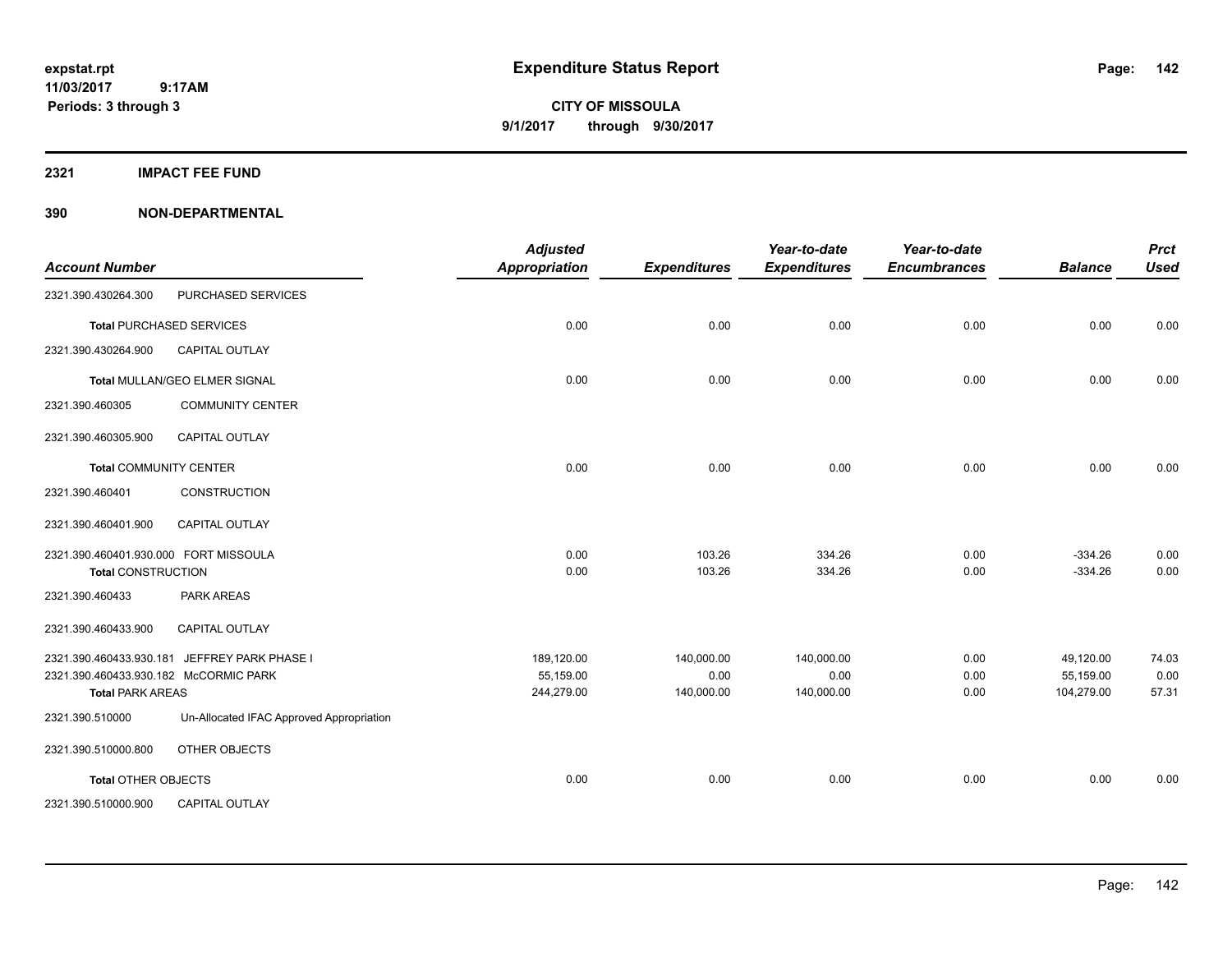**CITY OF MISSOULA 9/1/2017 through 9/30/2017**

### **2321 IMPACT FEE FUND**

| <b>Account Number</b>                |                                                       | <b>Adjusted</b><br>Appropriation | <b>Expenditures</b> | Year-to-date<br><b>Expenditures</b> | Year-to-date<br><b>Encumbrances</b> | <b>Balance</b> | <b>Prct</b><br>Used |
|--------------------------------------|-------------------------------------------------------|----------------------------------|---------------------|-------------------------------------|-------------------------------------|----------------|---------------------|
| 2321.390.510000.930.000 IMPROVEMENTS |                                                       | 84,162.00                        | 0.00                | 0.00                                | 0.00                                | 84,162.00      | 0.00                |
|                                      | <b>Total Un-Allocated IFAC Approved Appropriation</b> | 84,162.00                        | 0.00                | 0.00                                | 0.00                                | 84,162.00      | 0.00                |
| 2321.390.510110                      | <b>MERCHANT SERVICES</b>                              |                                  |                     |                                     |                                     |                |                     |
| 2321.390.510110.500                  | <b>FIXED CHARGES</b>                                  |                                  |                     |                                     |                                     |                |                     |
|                                      | <b>Total MERCHANT SERVICES</b>                        | 0.00                             | 0.00                | 0.00                                | 0.00                                | 0.00           | 0.00                |
| <b>Total IMPACT FEE FUND</b>         |                                                       | 2,400,000.00                     | 140.103.26          | 117.712.88                          | 0.00                                | 2.282.287.12   | 4.90                |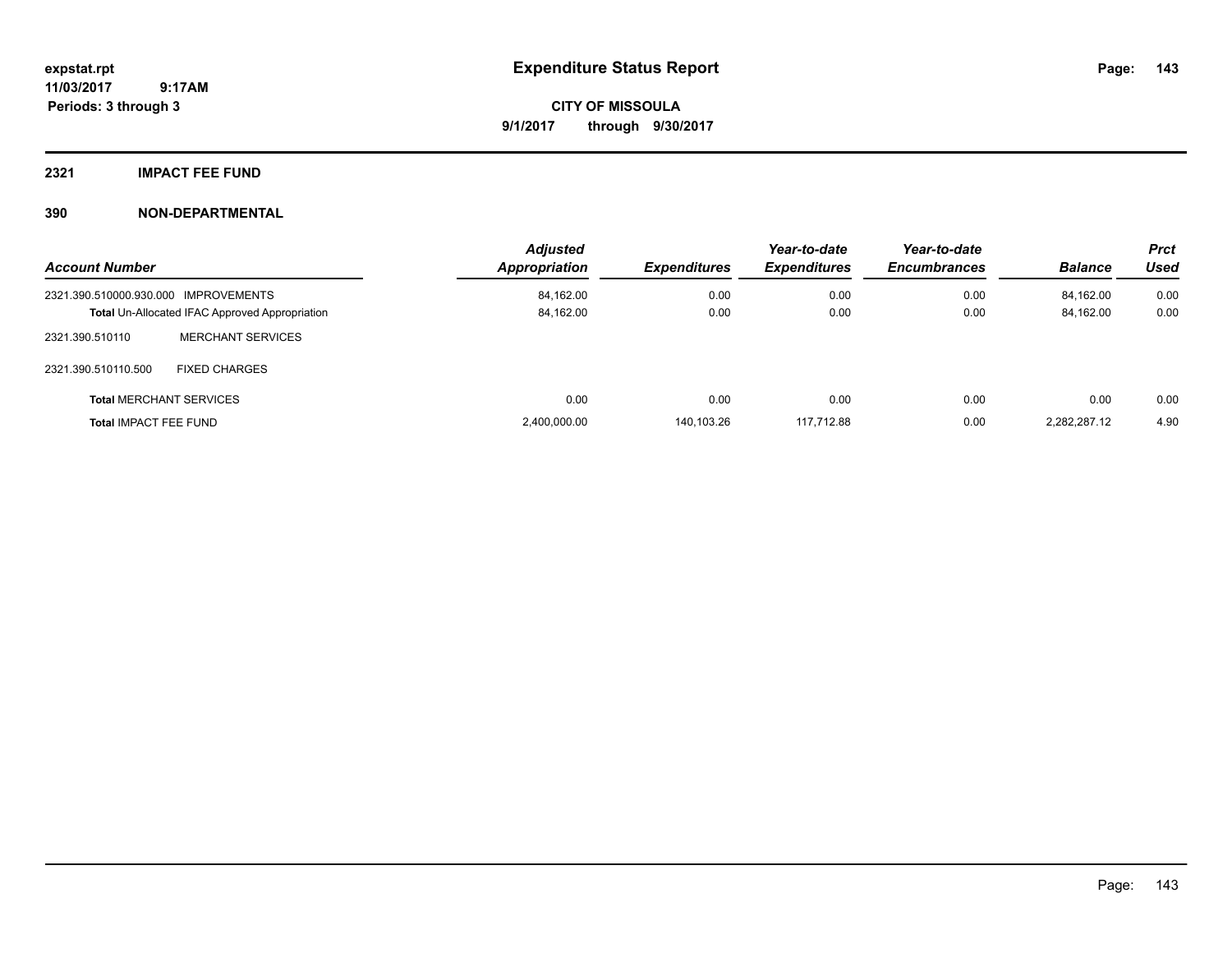**CITY OF MISSOULA 9/1/2017 through 9/30/2017**

#### **2322 GEORGE ELMER/CATTLE DR INTERSECTION**

|                       |                                           | <b>Adjusted</b>      |                     | Year-to-date        | Year-to-date        |                | <b>Prct</b> |
|-----------------------|-------------------------------------------|----------------------|---------------------|---------------------|---------------------|----------------|-------------|
| <b>Account Number</b> |                                           | <b>Appropriation</b> | <b>Expenditures</b> | <b>Expenditures</b> | <b>Encumbrances</b> | <b>Balance</b> | <b>Used</b> |
| 2322.390.510100       | SPECIAL ASSESSMENTS                       |                      |                     |                     |                     |                |             |
| 2322.390.510100.300   | PURCHASED SERVICES                        |                      |                     |                     |                     |                |             |
|                       | <b>Total PURCHASED SERVICES</b>           | 0.00                 | 0.00                | 0.00                | 0.00                | 0.00           | 0.00        |
| 2322.390.510100.800   | OTHER OBJECTS                             |                      |                     |                     |                     |                |             |
| Total OTHER OBJECTS   |                                           | 0.00                 | 0.00                | 0.00                | 0.00                | 0.00           | 0.00        |
| 2322.390.510100.900   | <b>CAPITAL OUTLAY</b>                     |                      |                     |                     |                     |                |             |
|                       | <b>Total SPECIAL ASSESSMENTS</b>          | 0.00                 | 0.00                | 0.00                | 0.00                | 0.00           | 0.00        |
| 2322.390.510110       | <b>MERCHANT SERVICES</b>                  |                      |                     |                     |                     |                |             |
| 2322.390.510110.500   | <b>FIXED CHARGES</b>                      |                      |                     |                     |                     |                |             |
|                       | Total GEORGE ELMER/CATTLE DR INTERSECTION | 0.00                 | 0.00                | 0.00                | 0.00                | 0.00           | 0.00        |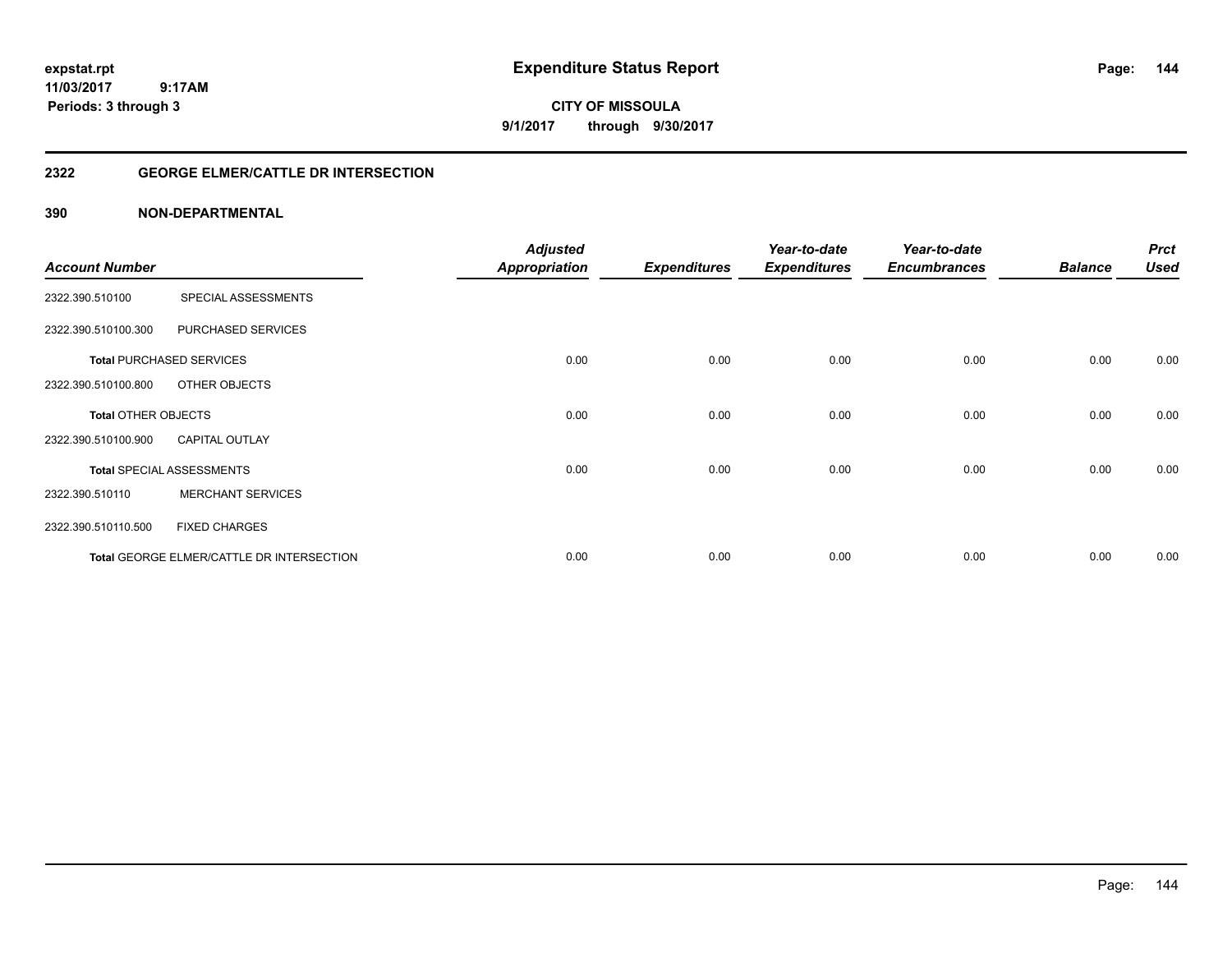**CITY OF MISSOULA 9/1/2017 through 9/30/2017**

## **2365 PUBLIC ART FUND**

## **220 MAYOR**

| <b>Account Number</b>       |                                                                                     | <b>Adjusted</b><br><b>Appropriation</b> | <b>Expenditures</b> | Year-to-date<br><b>Expenditures</b> | Year-to-date<br><b>Encumbrances</b> | <b>Balance</b>         | <b>Prct</b><br><b>Used</b> |
|-----------------------------|-------------------------------------------------------------------------------------|-----------------------------------------|---------------------|-------------------------------------|-------------------------------------|------------------------|----------------------------|
| 2365.220.460451             | <b>ADMINISTRATION</b>                                                               |                                         |                     |                                     |                                     |                        |                            |
| 2365.220.460451.300         | PURCHASED SERVICES                                                                  |                                         |                     |                                     |                                     |                        |                            |
| <b>Total ADMINISTRATION</b> | 2365.220.460451.320.000 PRINTING & DUPLICATING                                      | 3,000.00<br>3,000.00                    | 0.00<br>0.00        | 0.00<br>0.00                        | 0.00<br>0.00                        | 3,000.00<br>3,000.00   | 0.00<br>0.00               |
| 2365.220.460457             | <b>PUBLIC ART</b>                                                                   |                                         |                     |                                     |                                     |                        |                            |
| 2365.220.460457.300         | PURCHASED SERVICES                                                                  |                                         |                     |                                     |                                     |                        |                            |
|                             | 2365.220.460457.390.000 OTHER PURCHASED SERVICES<br><b>Total PURCHASED SERVICES</b> | 12,943.00<br>12,943.00                  | 0.00<br>0.00        | 0.00<br>0.00                        | 0.00<br>0.00                        | 12,943.00<br>12,943.00 | 0.00<br>0.00               |
| 2365.220.460457.900         | <b>CAPITAL OUTLAY</b>                                                               |                                         |                     |                                     |                                     |                        |                            |
| <b>Total CAPITAL OUTLAY</b> |                                                                                     | 0.00                                    | 0.00                | 0.00                                | 0.00                                | 0.00                   | 0.00                       |
| <b>Total PUBLIC ART</b>     |                                                                                     | 12,943.00                               | 0.00                | 0.00                                | 0.00                                | 12,943.00              | 0.00                       |
| 2365.220.460459             | <b>MAINTENANCE</b>                                                                  |                                         |                     |                                     |                                     |                        |                            |
| 2365.220.460459.200         | <b>SUPPLIES</b>                                                                     |                                         |                     |                                     |                                     |                        |                            |
| <b>Total SUPPLIES</b>       |                                                                                     | 0.00                                    | 0.00                | 0.00                                | 0.00                                | 0.00                   | 0.00                       |
| 2365.220.460459.300         | PURCHASED SERVICES                                                                  |                                         |                     |                                     |                                     |                        |                            |
|                             | <b>Total PURCHASED SERVICES</b>                                                     | 0.00                                    | 0.00                | 0.00                                | 0.00                                | 0.00                   | 0.00                       |
| 2365.220.460459.900         | <b>CAPITAL OUTLAY</b>                                                               |                                         |                     |                                     |                                     |                        |                            |
| <b>Total MAINTENANCE</b>    |                                                                                     | 0.00                                    | 0.00                | 0.00                                | 0.00                                | 0.00                   | 0.00                       |
| 2365.220.460518             | *** Title Not Found ***                                                             |                                         |                     |                                     |                                     |                        |                            |
| 2365.220.460518.300         | PURCHASED SERVICES                                                                  |                                         |                     |                                     |                                     |                        |                            |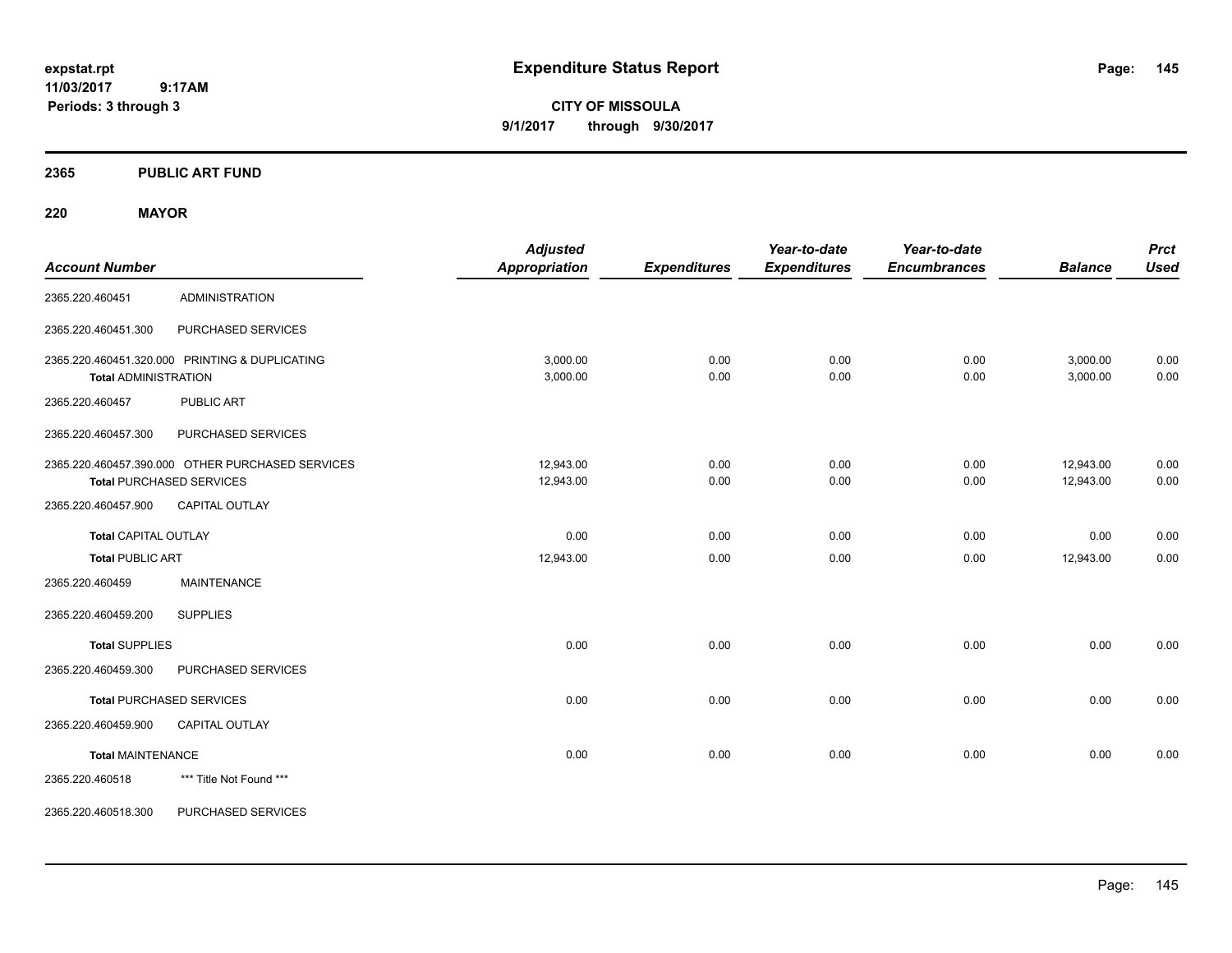**CITY OF MISSOULA 9/1/2017 through 9/30/2017**

## **2365 PUBLIC ART FUND**

## **220 MAYOR**

| <b>Account Number</b>                         | <b>Adjusted</b><br><b>Appropriation</b> | <b>Expenditures</b> | Year-to-date<br><b>Expenditures</b> | Year-to-date<br><b>Encumbrances</b> | <b>Balance</b> | <b>Prct</b><br><b>Used</b> |
|-----------------------------------------------|-----------------------------------------|---------------------|-------------------------------------|-------------------------------------|----------------|----------------------------|
| 2365.220.460518.350.000 PROFESSIONAL SERVICES | 0.00                                    | 0.00                | 4,500.00                            | 0.00                                | $-4,500.00$    | 0.00                       |
| <b>Total PURCHASED SERVICES</b>               | 0.00                                    | 0.00                | 4,500.00                            | 0.00                                | $-4,500.00$    | 0.00                       |
| OTHER OBJECTS<br>2365.220.460518.800          |                                         |                     |                                     |                                     |                |                            |
| <b>Total OTHER OBJECTS</b>                    | 0.00                                    | 0.00                | 0.00                                | 0.00                                | 0.00           | 0.00                       |
| <b>CAPITAL OUTLAY</b><br>2365.220.460518.900  |                                         |                     |                                     |                                     |                |                            |
| <b>Total CAPITAL OUTLAY</b>                   | 0.00                                    | 0.00                | 0.00                                | 0.00                                | 0.00           | 0.00                       |
| Total *** Title Not Found ***                 | 0.00                                    | 0.00                | 4,500.00                            | 0.00                                | $-4,500.00$    | 0.00                       |
| <b>MERCHANT SERVICES</b><br>2365.220.510110   |                                         |                     |                                     |                                     |                |                            |
| <b>FIXED CHARGES</b><br>2365.220.510110.500   |                                         |                     |                                     |                                     |                |                            |
| <b>Total FIXED CHARGES</b>                    | 0.00                                    | 0.00                | 0.00                                | 0.00                                | 0.00           | 0.00                       |
| <b>Total MERCHANT SERVICES</b>                | 0.00                                    | 0.00                | 0.00                                | 0.00                                | 0.00           | 0.00                       |
| <b>Total PUBLIC ART FUND</b>                  | 15,943.00                               | 0.00                | 4,500.00                            | 0.00                                | 11,443.00      | 28.23                      |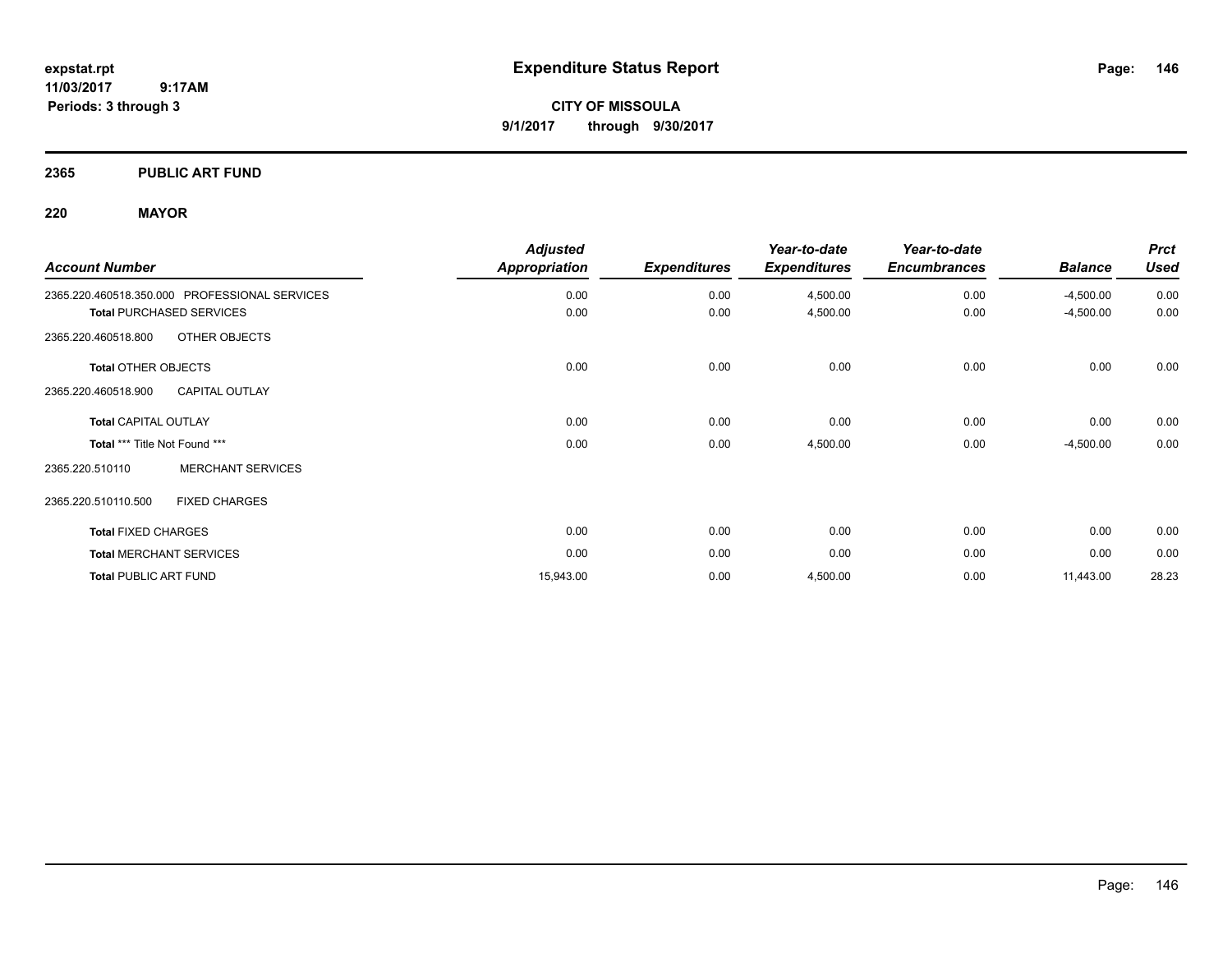**CITY OF MISSOULA 9/1/2017 through 9/30/2017**

## **2371 EMPLOYEE HEALTH INSURANCE LEVY FUND**

| <b>Account Number</b>          |                                            | <b>Adjusted</b><br>Appropriation | <b>Expenditures</b> | Year-to-date<br><b>Expenditures</b> | Year-to-date<br><b>Encumbrances</b> | <b>Balance</b> | <b>Prct</b><br>Used |
|--------------------------------|--------------------------------------------|----------------------------------|---------------------|-------------------------------------|-------------------------------------|----------------|---------------------|
| 2371.390.510110                | <b>MERCHANT SERVICES</b>                   |                                  |                     |                                     |                                     |                |                     |
| 2371.390.510110.500            | <b>FIXED CHARGES</b>                       |                                  |                     |                                     |                                     |                |                     |
| <b>Total MERCHANT SERVICES</b> |                                            | 0.00                             | 0.00                | 0.00                                | 0.00                                | 0.00           | 0.00                |
| 2371.390.521000                | INTERFUND OPERATING TRANSFERS              |                                  |                     |                                     |                                     |                |                     |
| 2371.390.521000.800            | OTHER OBJECTS                              |                                  |                     |                                     |                                     |                |                     |
|                                | <b>Total INTERFUND OPERATING TRANSFERS</b> | 0.00                             | 0.00                | 0.00                                | 0.00                                | 0.00           | 0.00                |
|                                | Total EMPLOYEE HEALTH INSURANCE LEVY FUND  | 0.00                             | 0.00                | 0.00                                | 0.00                                | 0.00           | 0.00                |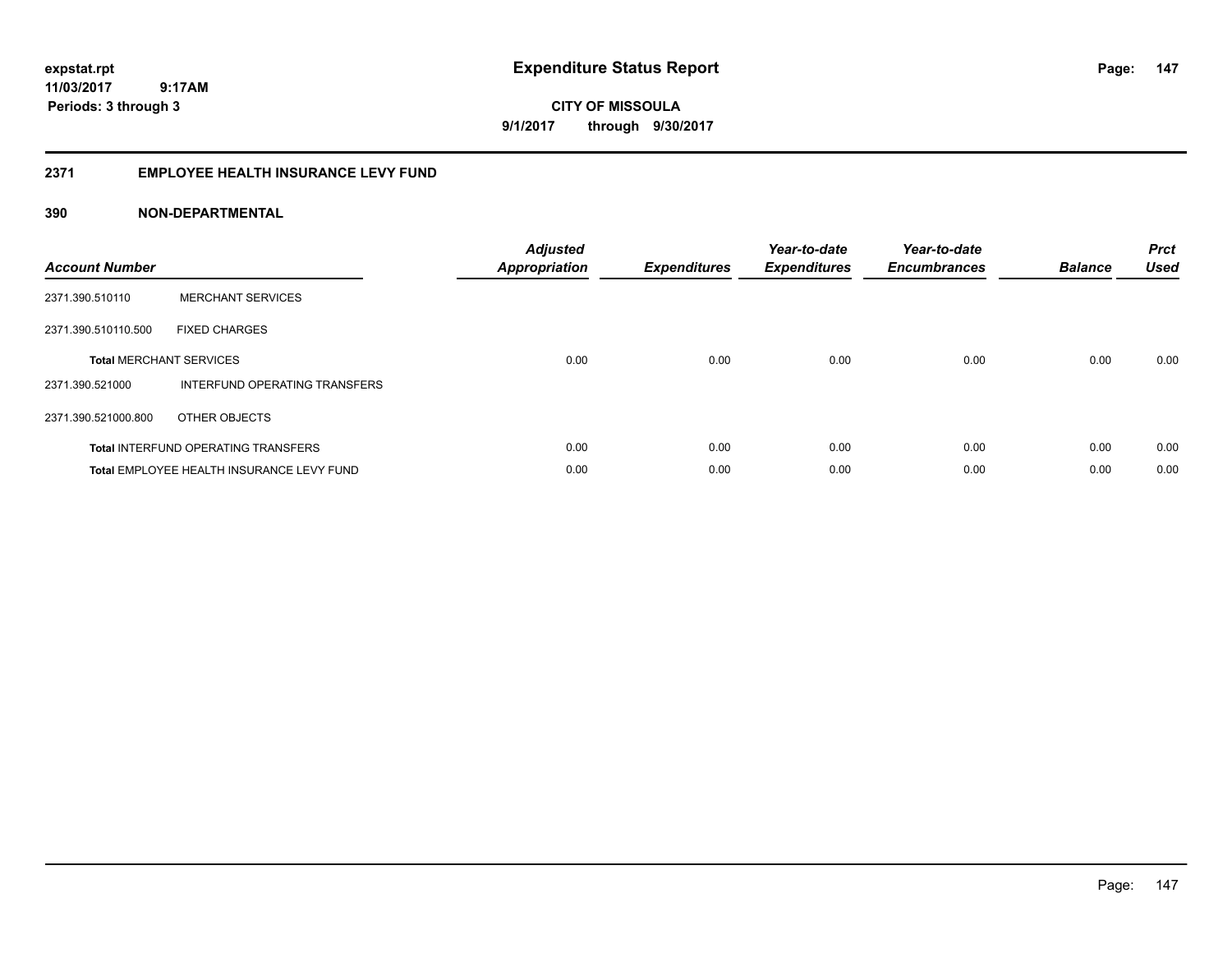**CITY OF MISSOULA 9/1/2017 through 9/30/2017**

#### **2372 PERMISSIVE MEDICAL LEVY**

| <b>Account Number</b>          |                                                  | <b>Adjusted</b><br><b>Appropriation</b> | <b>Expenditures</b> | Year-to-date<br><b>Expenditures</b> | Year-to-date<br><b>Encumbrances</b> | <b>Balance</b> | <b>Prct</b><br><b>Used</b> |
|--------------------------------|--------------------------------------------------|-----------------------------------------|---------------------|-------------------------------------|-------------------------------------|----------------|----------------------------|
| 2372.390.510110                | <b>MERCHANT SERVICES</b>                         |                                         |                     |                                     |                                     |                |                            |
| 2372.390.510110.500            | <b>FIXED CHARGES</b>                             |                                         |                     |                                     |                                     |                |                            |
| <b>Total MERCHANT SERVICES</b> |                                                  | 0.00                                    | 0.00                | 0.00                                | 0.00                                | 0.00           | 0.00                       |
| 2372.390.521000                | INTERFUND OPERATING TRANSFERS                    |                                         |                     |                                     |                                     |                |                            |
| 2372.390.521000.800            | OTHER OBJECTS                                    |                                         |                     |                                     |                                     |                |                            |
|                                | 2372.390.521000.820.000 TRANSFERS TO OTHER FUNDS | 5,101,004.00                            | 0.00                | 0.00                                | 0.00                                | 5,101,004.00   | 0.00                       |
|                                | <b>Total INTERFUND OPERATING TRANSFERS</b>       | 5,101,004.00                            | 0.00                | 0.00                                | 0.00                                | 5,101,004.00   | 0.00                       |
|                                | <b>Total PERMISSIVE MEDICAL LEVY</b>             | 5,101,004.00                            | 0.00                | 0.00                                | 0.00                                | 5,101,004.00   | 0.00                       |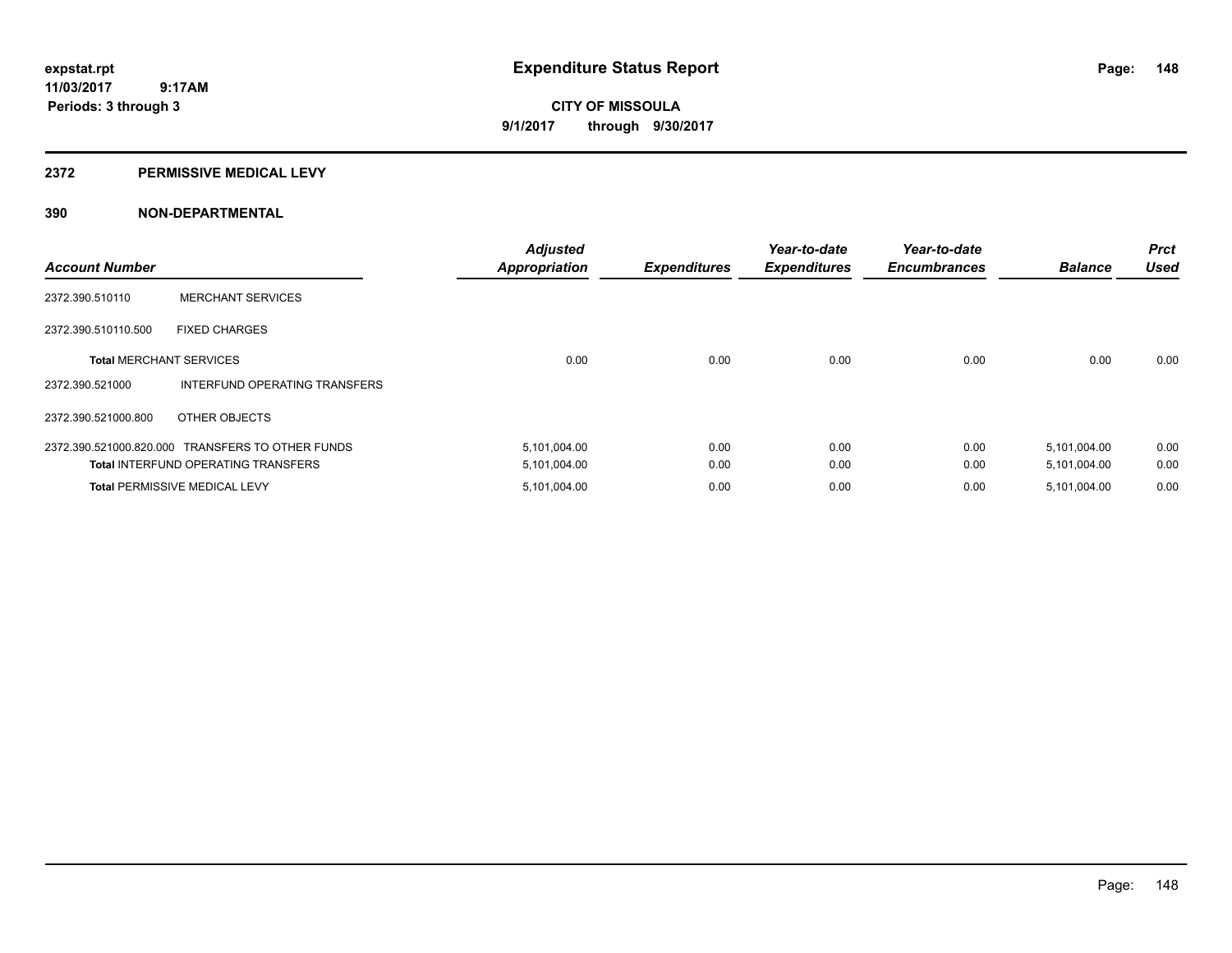**CITY OF MISSOULA 9/1/2017 through 9/30/2017**

## **2389 CABLE TELEVISION FRANCHISE FUND**

| <b>Account Number</b>            |                                                  | <b>Adjusted</b><br><b>Appropriation</b> | <b>Expenditures</b> | Year-to-date<br><b>Expenditures</b> | Year-to-date<br><b>Encumbrances</b> | <b>Balance</b> | <b>Prct</b><br><b>Used</b> |
|----------------------------------|--------------------------------------------------|-----------------------------------------|---------------------|-------------------------------------|-------------------------------------|----------------|----------------------------|
|                                  |                                                  |                                         |                     |                                     |                                     |                |                            |
| 2389.390.411810                  | <b>CABLE TV FRANCHISE</b>                        |                                         |                     |                                     |                                     |                |                            |
| 2389.390.411810.300              | PURCHASED SERVICES                               |                                         |                     |                                     |                                     |                |                            |
|                                  | 2389.390.411810.350.000 PROFESSIONAL SERVICES    | 20,288.00                               | 0.00                | 0.00                                | 0.00                                | 20,288.00      | 0.00                       |
| 2389.390.411810.370.000 TRAVEL   |                                                  | 1.000.00                                | 0.00                | 0.00                                | 0.00                                | 1.000.00       | 0.00                       |
| 2389.390.411810.380.000 TRAINING |                                                  | 1,000.00                                | 0.00                | 0.00                                | 0.00                                | 1.000.00       | 0.00                       |
| <b>Total PURCHASED SERVICES</b>  |                                                  | 22,288.00                               | 0.00                | 0.00                                | 0.00                                | 22,288.00      | 0.00                       |
| 2389.390.411810.700              | <b>GRANTS &amp; CONTRIBUTIONS</b>                |                                         |                     |                                     |                                     |                |                            |
|                                  | 2389.390.411810.700.000 GRANTS & CONTRIBUTIONS   | 440,000.00                              | 0.00                | 0.00                                | 0.00                                | 440,000.00     | 0.00                       |
|                                  | <b>Total GRANTS &amp; CONTRIBUTIONS</b>          | 440,000.00                              | 0.00                | 0.00                                | 0.00                                | 440,000.00     | 0.00                       |
| 2389.390.411810.800              | OTHER OBJECTS                                    |                                         |                     |                                     |                                     |                |                            |
|                                  | 2389.390.411810.820.000 TRANSFERS TO OTHER FUNDS | 221,433.00                              | 0.00                | 0.00                                | 0.00                                | 221,433.00     | 0.00                       |
| <b>Total OTHER OBJECTS</b>       |                                                  | 221,433.00                              | 0.00                | 0.00                                | 0.00                                | 221,433.00     | 0.00                       |
| 2389.390.411810.900              | <b>CAPITAL OUTLAY</b>                            |                                         |                     |                                     |                                     |                |                            |
|                                  | 2389.390.411810.940.000 MACHINERY & EQUIPMENT    | 37.567.00                               | 344.82              | 344.82                              | 0.00                                | 37.222.18      | 0.92                       |
| <b>Total CAPITAL OUTLAY</b>      |                                                  | 37.567.00                               | 344.82              | 344.82                              | 0.00                                | 37.222.18      | 0.92                       |
| <b>Total CABLE TV FRANCHISE</b>  |                                                  | 721,288.00                              | 344.82              | 344.82                              | 0.00                                | 720,943.18     | 0.05                       |
| 2389.390.510110                  | <b>MERCHANT SERVICES</b>                         |                                         |                     |                                     |                                     |                |                            |
| 2389.390.510110.500              | <b>FIXED CHARGES</b>                             |                                         |                     |                                     |                                     |                |                            |
| <b>Total MERCHANT SERVICES</b>   |                                                  | 0.00                                    | 0.00                | 0.00                                | 0.00                                | 0.00           | 0.00                       |
|                                  | Total CABLE TELEVISION FRANCHISE FUND            | 721,288.00                              | 344.82              | 344.82                              | 0.00                                | 720,943.18     | 0.05                       |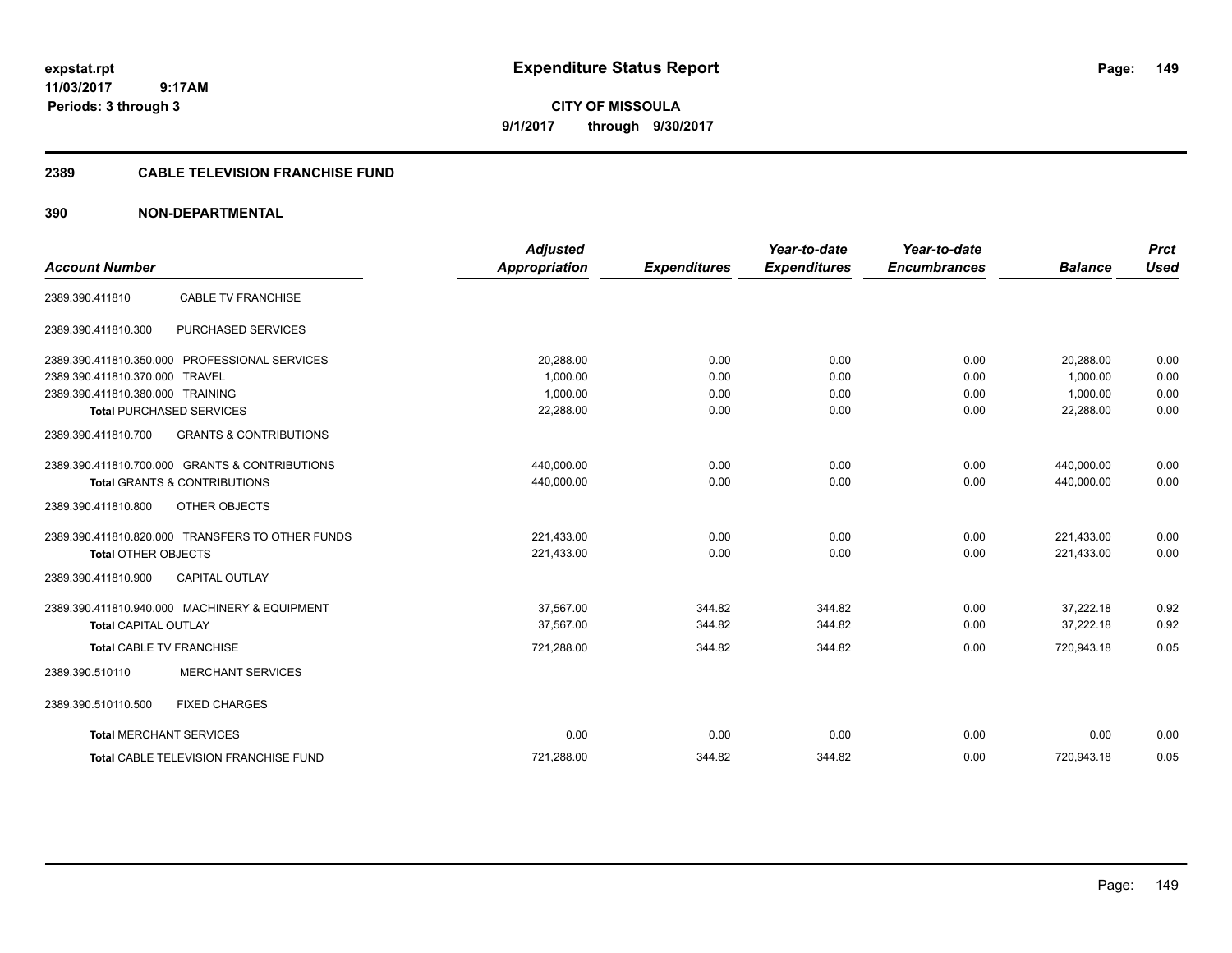**CITY OF MISSOULA 9/1/2017 through 9/30/2017**

## **2390 DRUG FORFEITURE FUND**

# **290 POLICE**

|                                            |                                                  | <b>Adjusted</b>      |                     | Year-to-date        | Year-to-date        |                | <b>Prct</b> |
|--------------------------------------------|--------------------------------------------------|----------------------|---------------------|---------------------|---------------------|----------------|-------------|
| <b>Account Number</b>                      |                                                  | <b>Appropriation</b> | <b>Expenditures</b> | <b>Expenditures</b> | <b>Encumbrances</b> | <b>Balance</b> | <b>Used</b> |
| 2390.290.420142                            | <b>NARCOTICS</b>                                 |                      |                     |                     |                     |                |             |
| 2390.290.420142.100                        | PERSONAL SERVICES                                |                      |                     |                     |                     |                |             |
| <b>Total PERSONAL SERVICES</b>             |                                                  | 0.00                 | 0.00                | 0.00                | 0.00                | 0.00           | 0.00        |
| 2390.290.420142.200                        | <b>SUPPLIES</b>                                  |                      |                     |                     |                     |                |             |
| 2390.290.420142.220.000 OPERATING SUPPLIES |                                                  | 3.000.00             | 46.79               | 515.67              | 0.00                | 2,484.33       | 17.19       |
| 2390.290.420142.230.000 REPAIR/MAINTENANCE |                                                  | 3,000.00             | 0.00                | 0.00                | 0.00                | 3,000.00       | 0.00        |
| 2390.290.420142.231.000 GASOLINE           |                                                  | 500.00               | 0.00                | 0.00                | 0.00                | 500.00         | 0.00        |
| <b>Total SUPPLIES</b>                      |                                                  | 6,500.00             | 46.79               | 515.67              | 0.00                | 5,984.33       | 7.93        |
| 2390.290.420142.300                        | PURCHASED SERVICES                               |                      |                     |                     |                     |                |             |
| 2390.290.420142.310.000 COMMUNICATIONS     |                                                  | 500.00               | 0.00                | 0.00                | 0.00                | 500.00         | 0.00        |
|                                            | 2390.290.420142.320.000 PRINTING & DUPLICATING   | 300.00               | 0.00                | 0.00                | 0.00                | 300.00         | 0.00        |
|                                            | 2390.290.420142.350.000 PROFESSIONAL SERVICES    | 0.00                 | 0.00                | 131.87              | 0.00                | $-131.87$      | 0.00        |
|                                            | 2390.290.420142.360.000 REPAIR & MAINTENANCE     | 500.00               | 0.00                | 0.00                | 0.00                | 500.00         | 0.00        |
| 2390.290.420142.370.000 TRAVEL             |                                                  | 2,000.00             | 0.00                | 0.00                | 0.00                | 2,000.00       | 0.00        |
| 2390.290.420142.380.000 TRAINING           |                                                  | 1,500.00             | 0.00                | 0.00                | 0.00                | 1,500.00       | 0.00        |
|                                            | 2390.290.420142.390.000 OTHER PURCHASED SERVICES | 500.00               | 0.00                | 0.00                | 0.00                | 500.00         | 0.00        |
| <b>Total PURCHASED SERVICES</b>            |                                                  | 5,300.00             | 0.00                | 131.87              | 0.00                | 5,168.13       | 2.49        |
| 2390.290.420142.500                        | <b>FIXED CHARGES</b>                             |                      |                     |                     |                     |                |             |
| 2390.290.420142.500.000 FIXED CHARGES      |                                                  | 1,000.00             | 0.00                | 0.00                | 0.00                | 1,000.00       | 0.00        |
| <b>Total FIXED CHARGES</b>                 |                                                  | 1,000.00             | 0.00                | 0.00                | 0.00                | 1,000.00       | 0.00        |
| 2390.290.420142.700                        | <b>GRANTS &amp; CONTRIBUTIONS</b>                |                      |                     |                     |                     |                |             |
| <b>Total GRANTS &amp; CONTRIBUTIONS</b>    |                                                  | 0.00                 | 0.00                | 0.00                | 0.00                | 0.00           | 0.00        |
| 2390.290.420142.800                        | OTHER OBJECTS                                    |                      |                     |                     |                     |                |             |
| <b>Total OTHER OBJECTS</b>                 |                                                  | 0.00                 | 0.00                | 0.00                | 0.00                | 0.00           | 0.00        |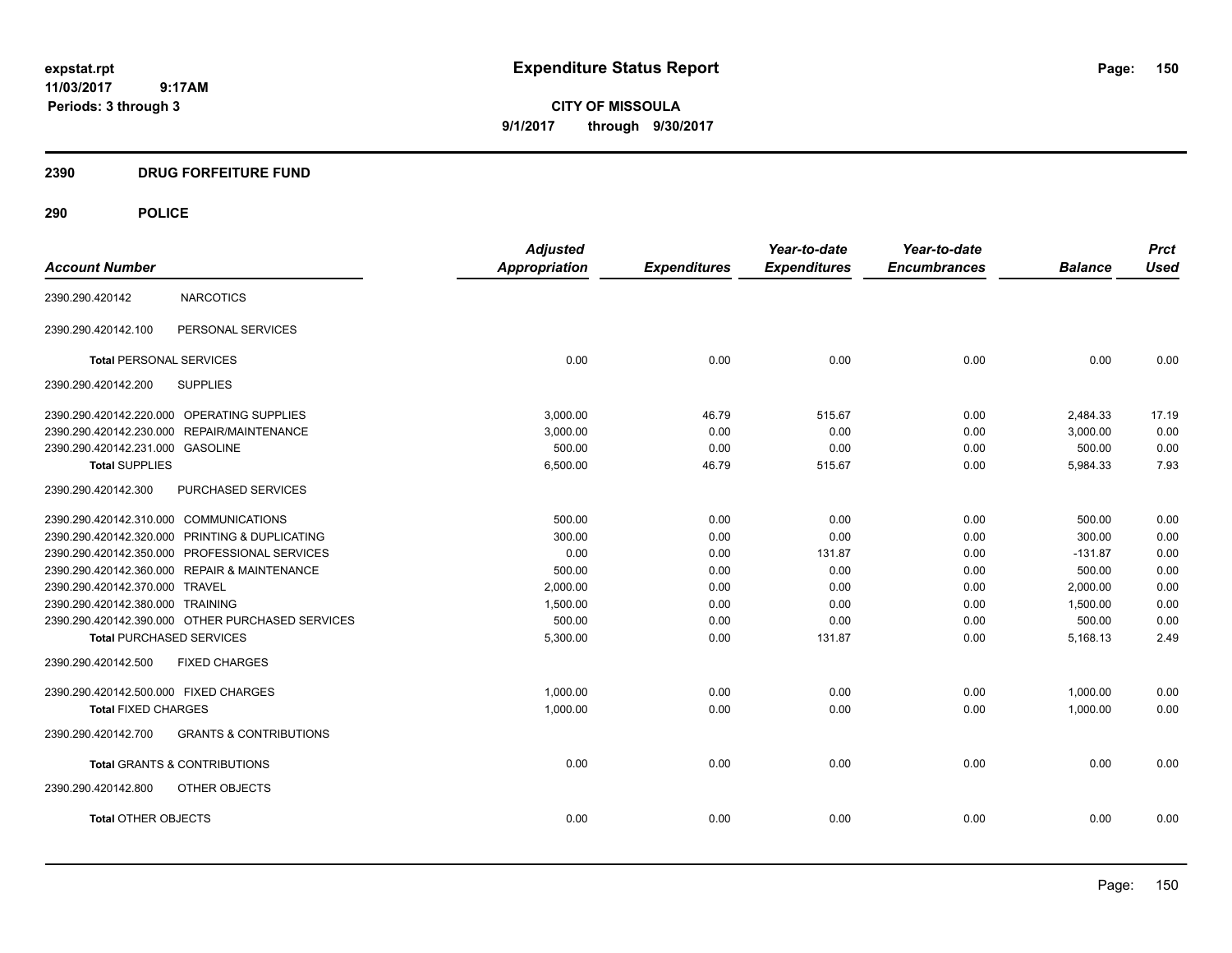**CITY OF MISSOULA 9/1/2017 through 9/30/2017**

## **2390 DRUG FORFEITURE FUND**

# **290 POLICE**

|                                |                                               | <b>Adjusted</b>      |                     | Year-to-date        | Year-to-date        |                | <b>Prct</b> |
|--------------------------------|-----------------------------------------------|----------------------|---------------------|---------------------|---------------------|----------------|-------------|
| <b>Account Number</b>          |                                               | <b>Appropriation</b> | <b>Expenditures</b> | <b>Expenditures</b> | <b>Encumbrances</b> | <b>Balance</b> | Used        |
| 2390.290.420142.900            | <b>CAPITAL OUTLAY</b>                         |                      |                     |                     |                     |                |             |
|                                | 2390.290.420142.940.000 MACHINERY & EQUIPMENT | 5,000.00             | 0.00                | 0.00                | 0.00                | 5,000.00       | 0.00        |
| <b>Total CAPITAL OUTLAY</b>    |                                               | 5,000.00             | 0.00                | 0.00                | 0.00                | 5,000.00       | 0.00        |
| <b>Total NARCOTICS</b>         |                                               | 17,800.00            | 46.79               | 647.54              | 0.00                | 17.152.46      | 3.64        |
| 2390.290.510110                | <b>MERCHANT SERVICES</b>                      |                      |                     |                     |                     |                |             |
| 2390.290.510110.500            | <b>FIXED CHARGES</b>                          |                      |                     |                     |                     |                |             |
| <b>Total MERCHANT SERVICES</b> |                                               | 0.00                 | 0.00                | 0.00                | 0.00                | 0.00           | 0.00        |
|                                | <b>Total DRUG FORFEITURE FUND</b>             | 17,800.00            | 46.79               | 647.54              | 0.00                | 17.152.46      | 3.64        |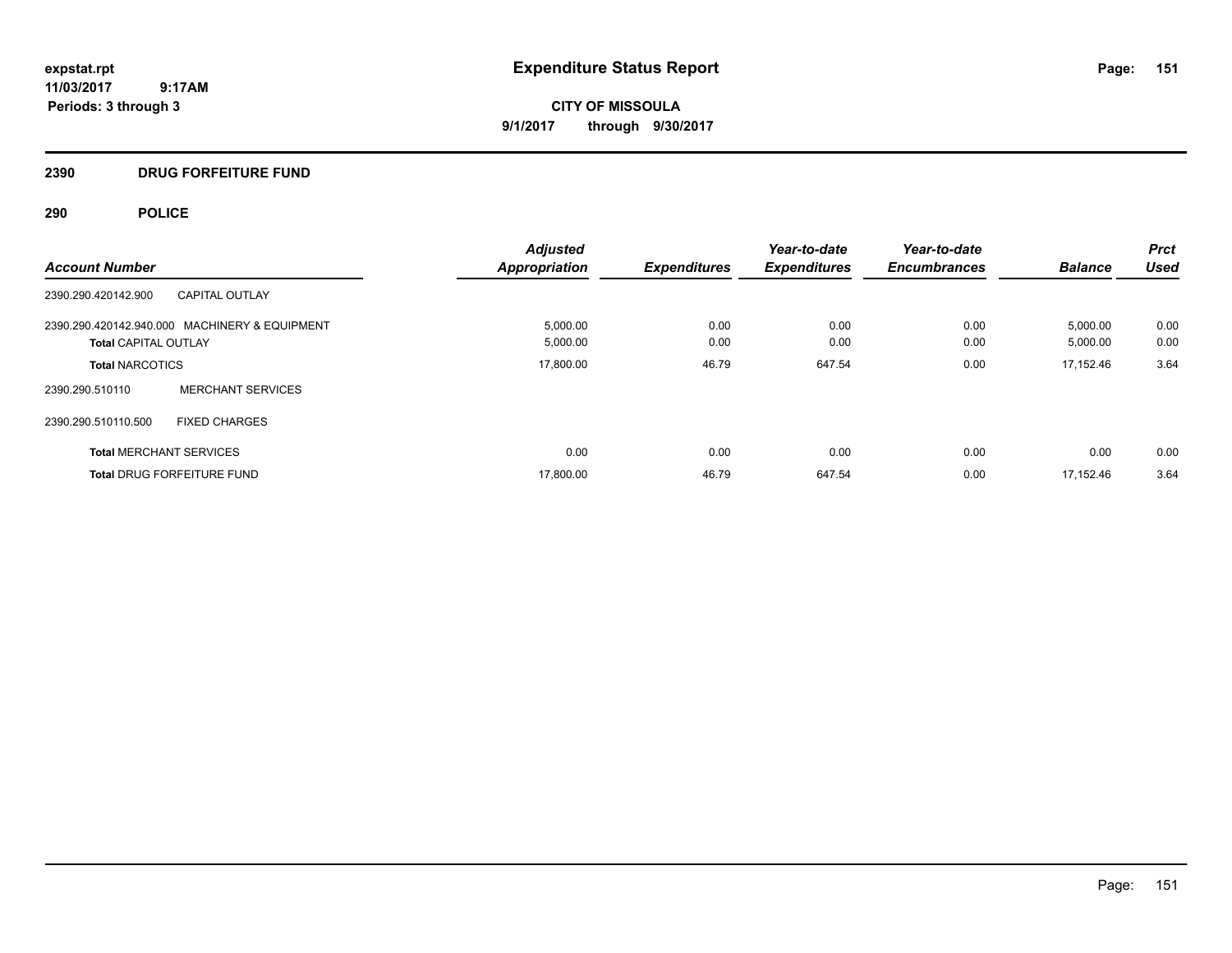**CITY OF MISSOULA 9/1/2017 through 9/30/2017**

#### **2394 BUILDING INSPECTION FUND**

## **310 BUILDING INSPECTION**

|                                                         |                        | <b>Adjusted</b> |                     | Year-to-date        | Year-to-date        |                | <b>Prct</b> |
|---------------------------------------------------------|------------------------|-----------------|---------------------|---------------------|---------------------|----------------|-------------|
| <b>Account Number</b>                                   |                        | Appropriation   | <b>Expenditures</b> | <b>Expenditures</b> | <b>Encumbrances</b> | <b>Balance</b> | <b>Used</b> |
| 2394.310.420500                                         | PROTECTIVE INSPECTIONS |                 |                     |                     |                     |                |             |
| PERSONAL SERVICES<br>2394.310.420500.100                |                        |                 |                     |                     |                     |                |             |
| 2394.310.420500.110.000 SALARIES AND WAGES              |                        | 811,835.00      | 41,832.29           | 117.262.30          | 0.00                | 694,572.70     | 14.44       |
| 2394.310.420500.120.000 OVERTIME                        |                        | 500.00          | 0.00                | 0.00                | 0.00                | 500.00         | 0.00        |
| 2394.310.420500.140.000 EMPLOYER CONTRIBUTIONS          |                        | 281,738.00      | 16,139.26           | 53,417.25           | 0.00                | 228,320.75     | 18.96       |
| 2394.310.420500.141.000 STATE RETIREMENT CONTRIBUTIONS  |                        | 0.00            | 0.00                | 170.37              | 0.00                | $-170.37$      | 0.00        |
| <b>Total PERSONAL SERVICES</b>                          |                        | 1,094,073.00    | 57,971.55           | 170,849.92          | 0.00                | 923,223.08     | 15.62       |
| <b>SUPPLIES</b><br>2394.310.420500.200                  |                        |                 |                     |                     |                     |                |             |
| 2394.310.420500.210.000 OFFICE SUPPLIES                 |                        | 2,200.00        | 839.74              | 942.58              | 0.00                | 1.257.42       | 42.84       |
| 2394.310.420500.220.000<br>OPERATING SUPPLIES           |                        | 5,500.00        | 259.99              | 1,053.79            | 0.00                | 4,446.21       | 19.16       |
| 2394.310.420500.230.000 REPAIR/MAINTENANCE              |                        | 3,000.00        | 69.12               | 214.12              | 0.00                | 2.785.88       | 7.14        |
| 2394.310.420500.231.000 GASOLINE                        |                        | 11,475.00       | 429.33              | 429.33              | 0.00                | 11,045.67      | 3.74        |
| 2394.310.420500.250.000 SUPPLIES FOR RESALE             |                        | 500.00          | 0.00                | 0.00                | 0.00                | 500.00         | 0.00        |
| <b>Total SUPPLIES</b>                                   |                        | 22,675.00       | 1,598.18            | 2,639.82            | 0.00                | 20,035.18      | 11.64       |
| 2394.310.420500.300<br>PURCHASED SERVICES               |                        |                 |                     |                     |                     |                |             |
| 2394.310.420500.310.000 COMMUNICATIONS                  |                        | 1,000.00        | 1.26                | 2.68                | 0.00                | 997.32         | 0.27        |
| 2394.310.420500.320.000 PRINTING & DUPLICATING          |                        | 7,600.00        | 9.00                | 21.22               | 0.00                | 7,578.78       | 0.28        |
| 2394.310.420500.330.000 PUBLICITY, SUBSCRIPTIONS & DUES |                        | 2,100.00        | 224.95              | 364.95              | 0.00                | 1,735.05       | 17.38       |
| 2394.310.420500.344.000 TELEPHONE SERVICE               |                        | 13,548.00       | 639.87              | 646.29              | 0.00                | 12,901.71      | 4.77        |
| 2394.310.420500.350.000 PROFESSIONAL SERVICES           |                        | 14,600.00       | 0.00                | 975.00              | 0.00                | 13,625.00      | 6.68        |
| 2394.310.420500.360.000 REPAIR & MAINTENANCE            |                        | 44,378.00       | 0.00                | 962.42              | 0.00                | 43,415.58      | 2.17        |
| 2394.310.420500.370.000 TRAVEL                          |                        | 5,025.00        | 961.00              | 961.00              | 0.00                | 4,064.00       | 19.12       |
| 2394.310.420500.380.000 TRAINING                        |                        | 6,500.00        | 625.00              | 695.00              | 0.00                | 5,805.00       | 10.69       |
| <b>Total PURCHASED SERVICES</b>                         |                        | 94,751.00       | 2,461.08            | 4,628.56            | 0.00                | 90,122.44      | 4.88        |
| 2394.310.420500.500<br><b>FIXED CHARGES</b>             |                        |                 |                     |                     |                     |                |             |
| 2394.310.420500.500.000 FIXED CHARGES                   |                        | 400,938.00      | 0.00                | 0.00                | 0.00                | 400,938.00     | 0.00        |
| <b>Total FIXED CHARGES</b>                              |                        | 400,938.00      | 0.00                | 0.00                | 0.00                | 400,938.00     | 0.00        |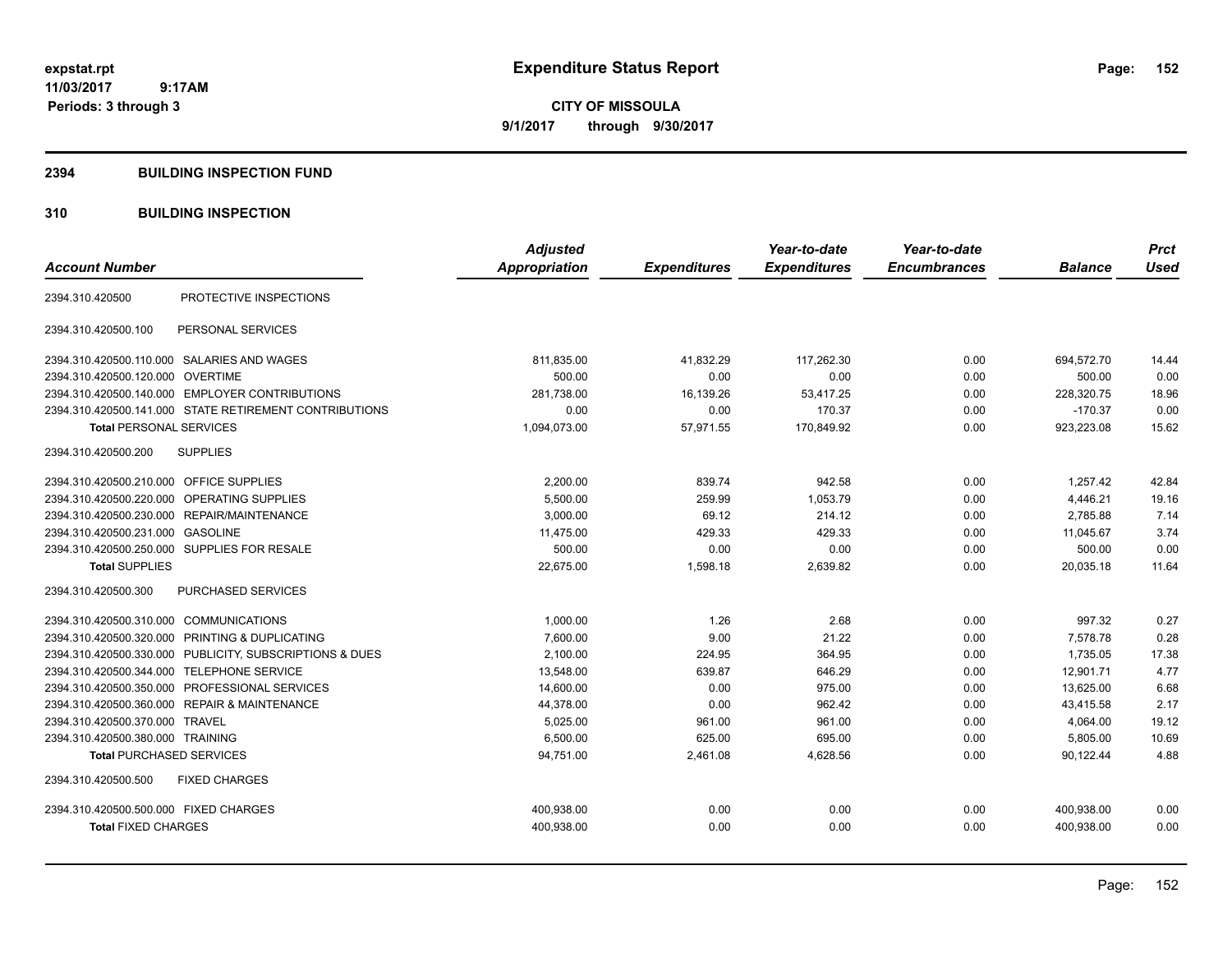**CITY OF MISSOULA 9/1/2017 through 9/30/2017**

#### **2394 BUILDING INSPECTION FUND**

## **310 BUILDING INSPECTION**

|                                       |                                     | <b>Adjusted</b> |                     | Year-to-date        | Year-to-date        |                | <b>Prct</b> |
|---------------------------------------|-------------------------------------|-----------------|---------------------|---------------------|---------------------|----------------|-------------|
| <b>Account Number</b>                 |                                     | Appropriation   | <b>Expenditures</b> | <b>Expenditures</b> | <b>Encumbrances</b> | <b>Balance</b> | <b>Used</b> |
| 2394.310.420500.600                   | <b>DEBT SERVICE</b>                 |                 |                     |                     |                     |                |             |
| <b>Total DEBT SERVICE</b>             |                                     | 0.00            | 0.00                | 0.00                | 0.00                | 0.00           | 0.00        |
| 2394.310.420500.900                   | <b>CAPITAL OUTLAY</b>               |                 |                     |                     |                     |                |             |
| <b>Total CAPITAL OUTLAY</b>           |                                     | 0.00            | 0.00                | 0.00                | 0.00                | 0.00           | 0.00        |
|                                       | <b>Total PROTECTIVE INSPECTIONS</b> | 1,612,437.00    | 62,030.81           | 178,118.30          | 0.00                | 1,434,318.70   | 11.05       |
| 2394.310.510110                       | <b>MERCHANT SERVICES</b>            |                 |                     |                     |                     |                |             |
| 2394.310.510110.500                   | <b>FIXED CHARGES</b>                |                 |                     |                     |                     |                |             |
| 2394.310.510110.500.000 FIXED CHARGES |                                     | 15,400.00       | 0.00                | 0.00                | 0.00                | 15,400.00      | 0.00        |
|                                       | <b>Total MERCHANT SERVICES</b>      | 15,400.00       | 0.00                | 0.00                | 0.00                | 15,400.00      | 0.00        |
| 2394.310.510306                       | SALARY RESERVE                      |                 |                     |                     |                     |                |             |
| 2394.310.510306.100                   | PERSONAL SERVICES                   |                 |                     |                     |                     |                |             |
| <b>Total SALARY RESERVE</b>           |                                     | 0.00            | 0.00                | 0.00                | 0.00                | 0.00           | 0.00        |
|                                       | Total BUILDING INSPECTION FUND      | 1,627,837.00    | 62,030.81           | 178,118.30          | 0.00                | 1,449,718.70   | 10.94       |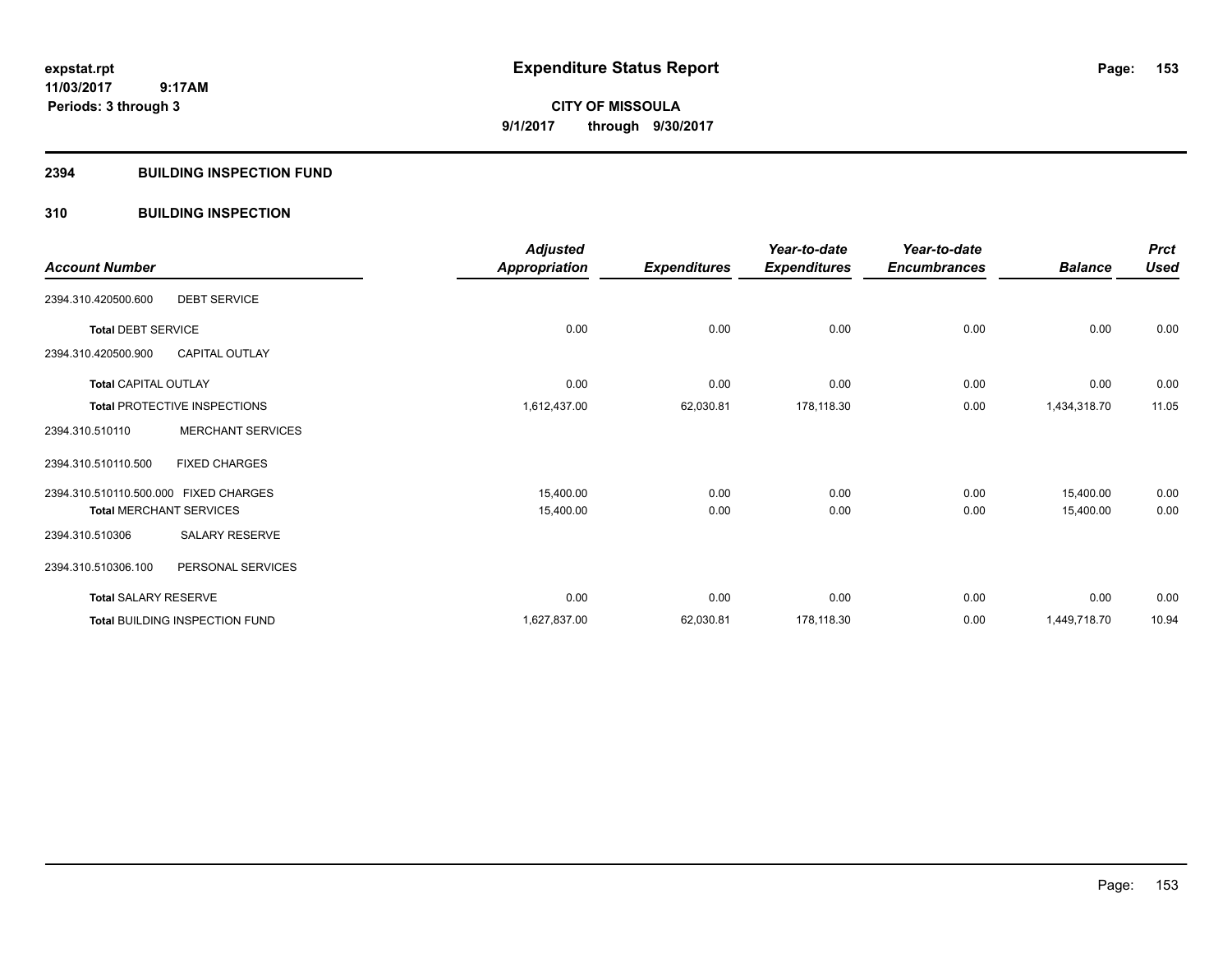**CITY OF MISSOULA 9/1/2017 through 9/30/2017**

## **2395 CITY GRANTS & PROGRAM INCOME FUND**

|                                |                                         | <b>Adjusted</b>      |                     | Year-to-date        | Year-to-date        |                | <b>Prct</b> |
|--------------------------------|-----------------------------------------|----------------------|---------------------|---------------------|---------------------|----------------|-------------|
| <b>Account Number</b>          |                                         | <b>Appropriation</b> | <b>Expenditures</b> | <b>Expenditures</b> | <b>Encumbrances</b> | <b>Balance</b> | <b>Used</b> |
| 2395.390.470200                | <b>HOUSING REHAB</b>                    |                      |                     |                     |                     |                |             |
| 2395.390.470200.700            | <b>GRANTS &amp; CONTRIBUTIONS</b>       |                      |                     |                     |                     |                |             |
|                                | <b>Total GRANTS &amp; CONTRIBUTIONS</b> | 0.00                 | 0.00                | 0.00                | 0.00                | 0.00           | 0.00        |
| 2395.390.470200.800            | OTHER OBJECTS                           |                      |                     |                     |                     |                |             |
| <b>Total HOUSING REHAB</b>     |                                         | 0.00                 | 0.00                | 0.00                | 0.00                | 0.00           | 0.00        |
| 2395.390.470210                | <b>ADMINISTRATION</b>                   |                      |                     |                     |                     |                |             |
| 2395.390.470210.300            | PURCHASED SERVICES                      |                      |                     |                     |                     |                |             |
|                                | <b>Total PURCHASED SERVICES</b>         | 0.00                 | 0.00                | 0.00                | 0.00                | 0.00           | 0.00        |
| 2395.390.470210.800            | OTHER OBJECTS                           |                      |                     |                     |                     |                |             |
| <b>Total ADMINISTRATION</b>    |                                         | 0.00                 | 0.00                | 0.00                | 0.00                | 0.00           | 0.00        |
| 2395.390.470220                | PROPERTY ACQUISITION                    |                      |                     |                     |                     |                |             |
| 2395.390.470220.300            | PURCHASED SERVICES                      |                      |                     |                     |                     |                |             |
|                                | Total PROPERTY ACQUISITION              | 0.00                 | 0.00                | 0.00                | 0.00                | 0.00           | 0.00        |
| 2395.390.470300                | ECONOMIC DEVELOPMENT                    |                      |                     |                     |                     |                |             |
| 2395.390.470300.700            | <b>GRANTS &amp; CONTRIBUTIONS</b>       |                      |                     |                     |                     |                |             |
|                                | Total ECONOMIC DEVELOPMENT              | 0.00                 | 0.00                | 0.00                | 0.00                | 0.00           | 0.00        |
| 2395.390.510110                | MERCHANT SERVICES                       |                      |                     |                     |                     |                |             |
| 2395.390.510110.500            | <b>FIXED CHARGES</b>                    |                      |                     |                     |                     |                |             |
| <b>Total MERCHANT SERVICES</b> |                                         | 0.00                 | 0.00                | 0.00                | 0.00                | 0.00           | 0.00        |
|                                |                                         |                      |                     |                     |                     |                |             |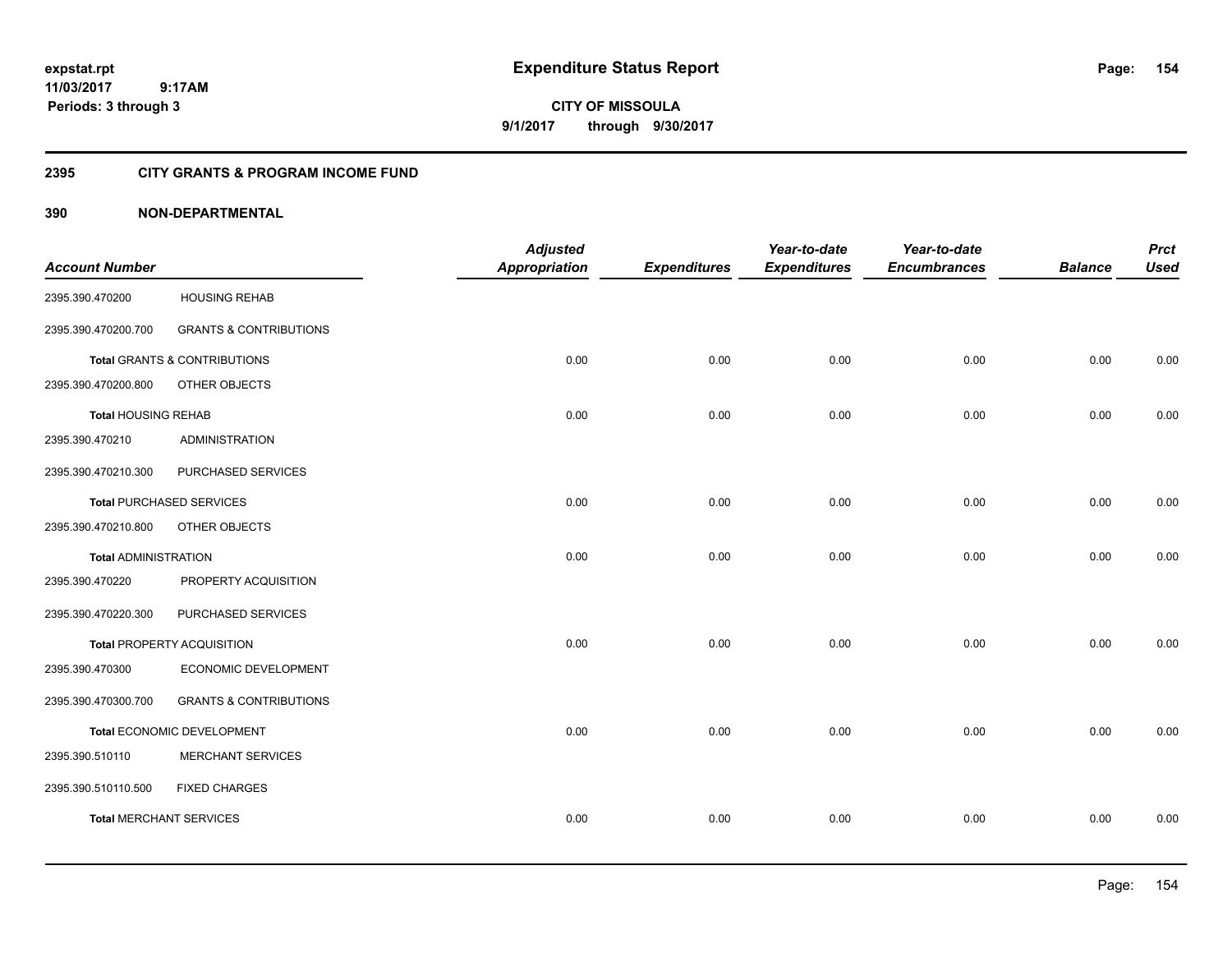| expstat.rpt                        |                                                                                         | <b>Expenditure Status Report</b>        |                     |                                     |                                     |                | 155<br>Page:               |
|------------------------------------|-----------------------------------------------------------------------------------------|-----------------------------------------|---------------------|-------------------------------------|-------------------------------------|----------------|----------------------------|
| 11/03/2017<br>Periods: 3 through 3 | 9:17AM                                                                                  | <b>CITY OF MISSOULA</b><br>9/1/2017     | through 9/30/2017   |                                     |                                     |                |                            |
| 2396                               | Total CITY GRANTS & PROGRAM INCOME FUND<br><b>ENERGY EFFICIENCY REVOLVING LOAN FUND</b> | 0.00                                    | 0.00                | 0.00                                | 0.00                                | 0.00           | 0.00                       |
| 390                                | <b>NON-DEPARTMENTAL</b>                                                                 |                                         |                     |                                     |                                     |                |                            |
| <b>Account Number</b>              |                                                                                         | <b>Adjusted</b><br><b>Appropriation</b> | <b>Expenditures</b> | Year-to-date<br><b>Expenditures</b> | Year-to-date<br><b>Encumbrances</b> | <b>Balance</b> | <b>Prct</b><br><b>Used</b> |
| 2396.390.510001                    | EECBG REVOLVING LOAN FUND                                                               |                                         |                     |                                     |                                     |                |                            |
| 2396.390.510001.700                | <b>GRANTS &amp; CONTRIBUTIONS</b>                                                       |                                         |                     |                                     |                                     |                |                            |
|                                    | Total ENERGY EFFICIENCY REVOLVING LOAN FUND                                             | 0.00                                    | 0.00                | 0.00                                | 0.00                                | 0.00           | 0.00                       |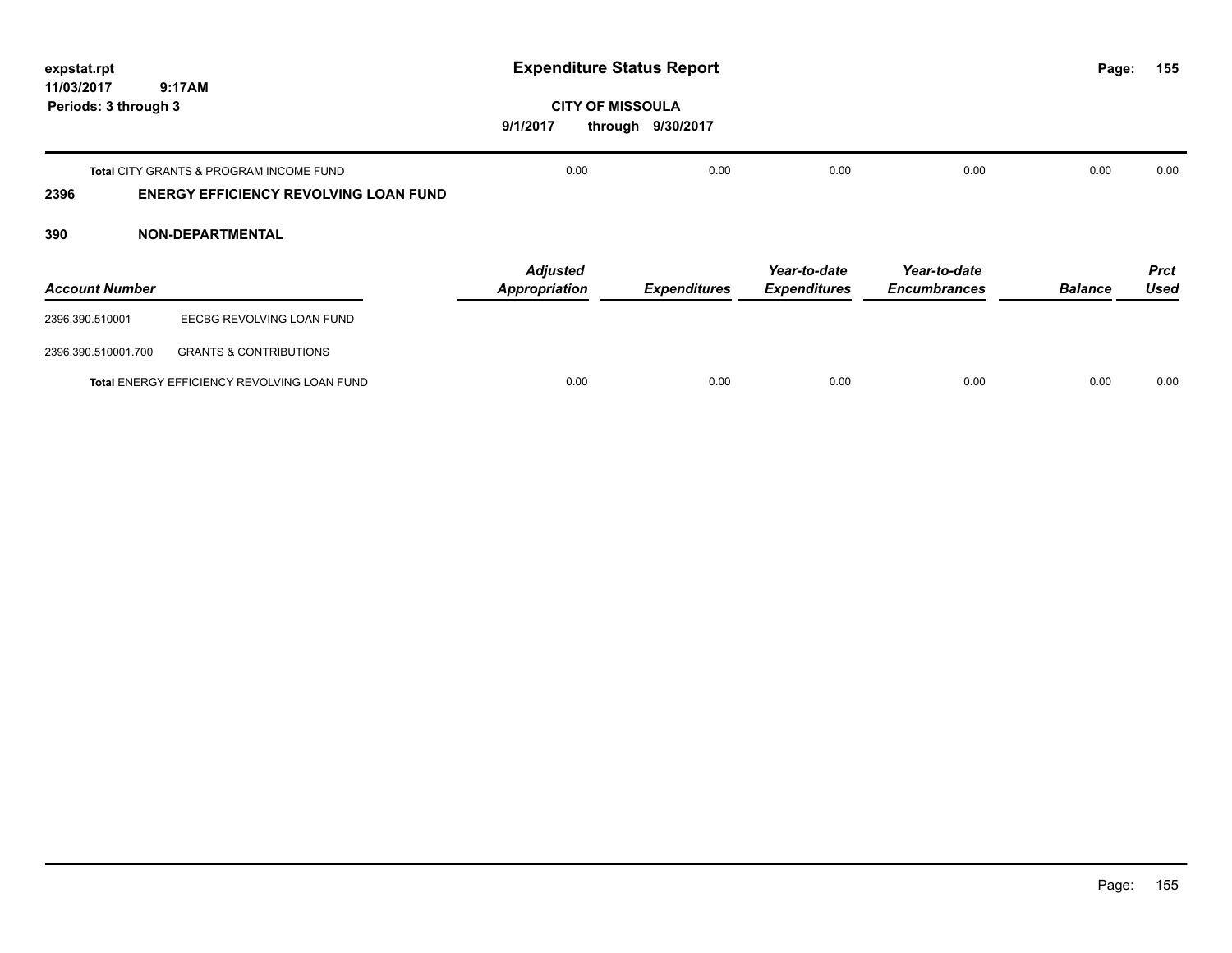**CITY OF MISSOULA 9/1/2017 through 9/30/2017**

## **2399 DANGEROUS BUILDING DEMOLITION & REPAIR F**

## **310 BUILDING INSPECTION**

| <b>Account Number</b>               |                                                           | <b>Adjusted</b><br><b>Appropriation</b> | <b>Expenditures</b> | Year-to-date<br><b>Expenditures</b> | Year-to-date<br><b>Encumbrances</b> | <b>Balance</b> | <b>Prct</b><br><b>Used</b> |
|-------------------------------------|-----------------------------------------------------------|-----------------------------------------|---------------------|-------------------------------------|-------------------------------------|----------------|----------------------------|
| 2399.310.420510                     | <b>ADMINISTRATION</b>                                     |                                         |                     |                                     |                                     |                |                            |
| 2399.310.420510.800                 | OTHER OBJECTS                                             |                                         |                     |                                     |                                     |                |                            |
| 2399.310.420510.845.000 CONTINGENCY |                                                           | 15,000.00                               | 0.00                | 0.00                                | 0.00                                | 15,000.00      | 0.00                       |
| <b>Total ADMINISTRATION</b>         |                                                           | 15,000.00                               | 0.00                | 0.00                                | 0.00                                | 15,000.00      | 0.00                       |
| 2399.310.510110                     | <b>MERCHANT SERVICES</b>                                  |                                         |                     |                                     |                                     |                |                            |
| 2399.310.510110.500                 | <b>FIXED CHARGES</b>                                      |                                         |                     |                                     |                                     |                |                            |
| <b>Total MERCHANT SERVICES</b>      |                                                           | 0.00                                    | 0.00                | 0.00                                | 0.00                                | 0.00           | 0.00                       |
|                                     | <b>Total DANGEROUS BUILDING DEMOLITION &amp; REPAIR F</b> | 15,000.00                               | 0.00                | 0.00                                | 0.00                                | 15,000.00      | 0.00                       |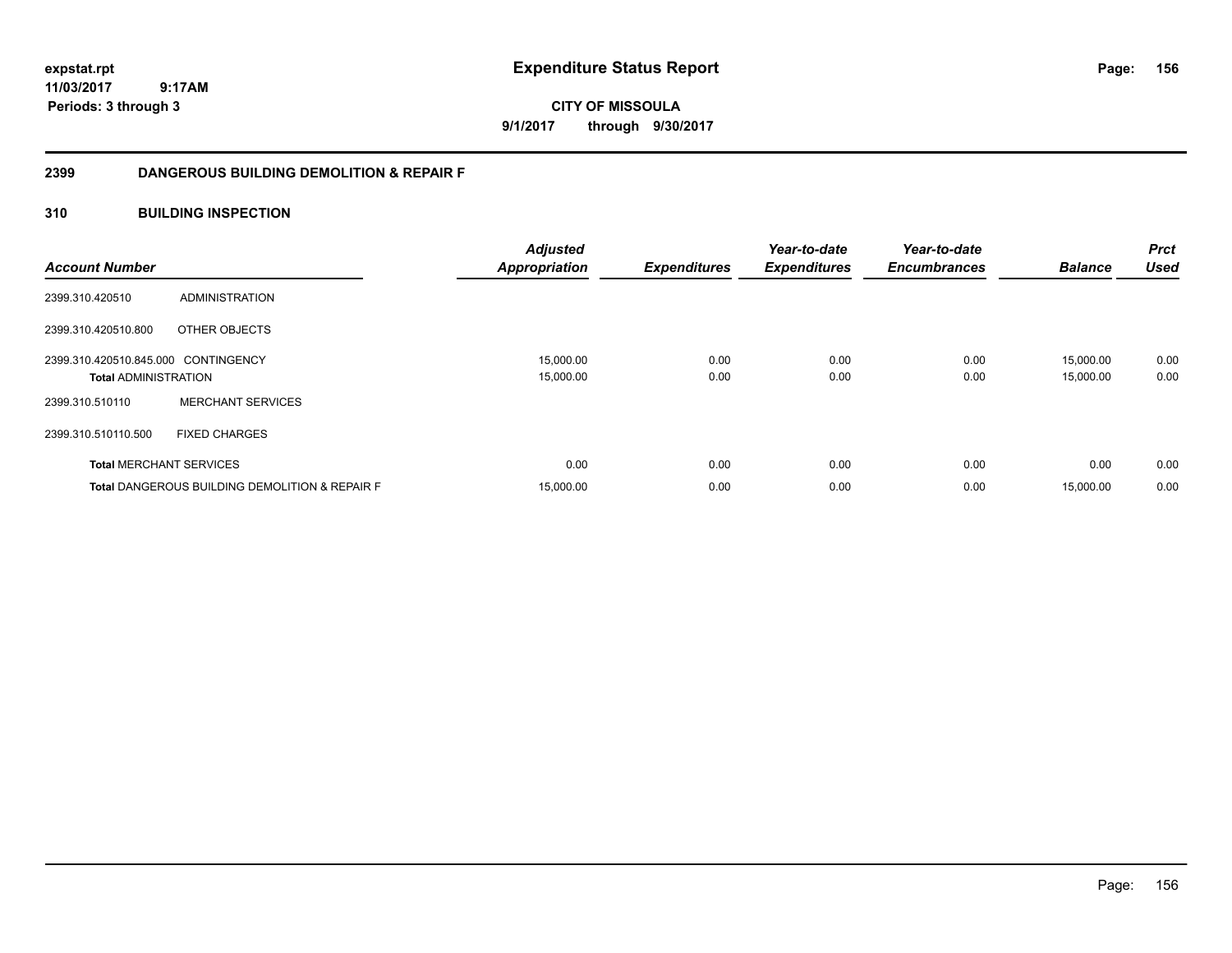**CITY OF MISSOULA 9/1/2017 through 9/30/2017**

#### **2400 STREET LIGHTING ASSESSMENTS FUND**

## **280 PUBLIC WORKS OPERATIONS**

| <b>Account Number</b>        |                                                   | <b>Adjusted</b><br><b>Appropriation</b> | <b>Expenditures</b> | Year-to-date<br><b>Expenditures</b> | Year-to-date<br><b>Encumbrances</b> | <b>Balance</b> | <b>Prct</b><br><b>Used</b> |
|------------------------------|---------------------------------------------------|-----------------------------------------|---------------------|-------------------------------------|-------------------------------------|----------------|----------------------------|
| 2400.280.430263              | <b>STREET LIGHTING</b>                            |                                         |                     |                                     |                                     |                |                            |
| 2400.280.430263.300          | PURCHASED SERVICES                                |                                         |                     |                                     |                                     |                |                            |
|                              | 2400.280.430263.341.000 ELECTRICITY & NATURAL GAS | 353,271.00                              | $-364.09$           | 27,509.20                           | 0.00                                | 325,761.80     | 7.79                       |
|                              | 2400.280.430263.350.000 PROFESSIONAL SERVICES     | 11,743.00                               | 0.00                | 0.00                                | 0.00                                | 11,743.00      | 0.00                       |
| <b>Total STREET LIGHTING</b> |                                                   | 365,014.00                              | $-364.09$           | 27,509.20                           | 0.00                                | 337,504.80     | 7.54                       |
| 2400.280.510110              | <b>MERCHANT SERVICES</b>                          |                                         |                     |                                     |                                     |                |                            |
| 2400.280.510110.500          | <b>FIXED CHARGES</b>                              |                                         |                     |                                     |                                     |                |                            |
| <b>Total FIXED CHARGES</b>   |                                                   | 0.00                                    | 0.00                | 0.00                                | 0.00                                | 0.00           | 0.00                       |
|                              | <b>Total MERCHANT SERVICES</b>                    | 0.00                                    | 0.00                | 0.00                                | 0.00                                | 0.00           | 0.00                       |
|                              | <b>Total STREET LIGHTING ASSESSMENTS FUND</b>     | 365,014.00                              | $-364.09$           | 27,509.20                           | 0.00                                | 337,504.80     | 7.54                       |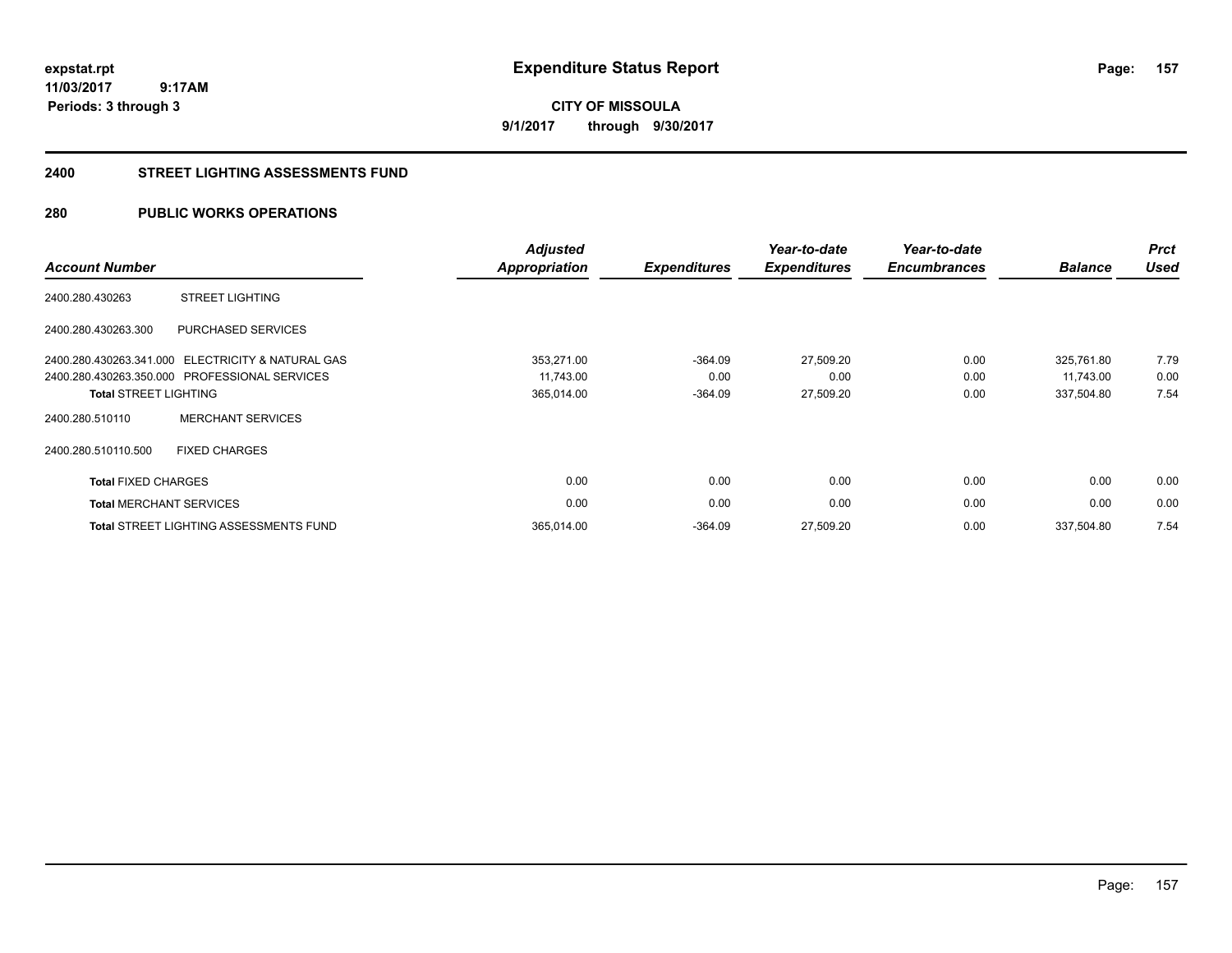**CITY OF MISSOULA 9/1/2017 through 9/30/2017**

#### **2500 STREET MAINTENANCE ASSESSMENT FUND**

|                                 |                                                  | <b>Adjusted</b>      |                     | Year-to-date        | Year-to-date        |                | <b>Prct</b> |
|---------------------------------|--------------------------------------------------|----------------------|---------------------|---------------------|---------------------|----------------|-------------|
| <b>Account Number</b>           |                                                  | <b>Appropriation</b> | <b>Expenditures</b> | <b>Expenditures</b> | <b>Encumbrances</b> | <b>Balance</b> | <b>Used</b> |
| 2500.390.510110                 | <b>MERCHANT SERVICES</b>                         |                      |                     |                     |                     |                |             |
| 2500.390.510110.500             | <b>FIXED CHARGES</b>                             |                      |                     |                     |                     |                |             |
| <b>Total MERCHANT SERVICES</b>  |                                                  | 0.00                 | 0.00                | 0.00                | 0.00                | 0.00           | 0.00        |
| 2500.390.521000                 | <b>INTERFUND OPERATING TRANSFERS</b>             |                      |                     |                     |                     |                |             |
| 2500.390.521000.300             | PURCHASED SERVICES                               |                      |                     |                     |                     |                |             |
| 2500.390.521000.345.000 GARBAGE |                                                  | 61,854.00            | 5,083.33            | 12,628.43           | 0.00                | 49,225.57      | 20.42       |
|                                 | <b>Total PURCHASED SERVICES</b>                  | 61,854.00            | 5,083.33            | 12,628.43           | 0.00                | 49,225.57      | 20.42       |
| 2500.390.521000.800             | OTHER OBJECTS                                    |                      |                     |                     |                     |                |             |
|                                 | 2500.390.521000.820.000 TRANSFERS TO OTHER FUNDS | 41,000.00            | 0.00                | 0.00                | 0.00                | 41,000.00      | 0.00        |
| <b>Total OTHER OBJECTS</b>      |                                                  | 41,000.00            | 0.00                | 0.00                | 0.00                | 41,000.00      | 0.00        |
|                                 | <b>Total STREET MAINTENANCE ASSESSMENT FUND</b>  | 102,854.00           | 5,083.33            | 12,628.43           | 0.00                | 90,225.57      | 12.28       |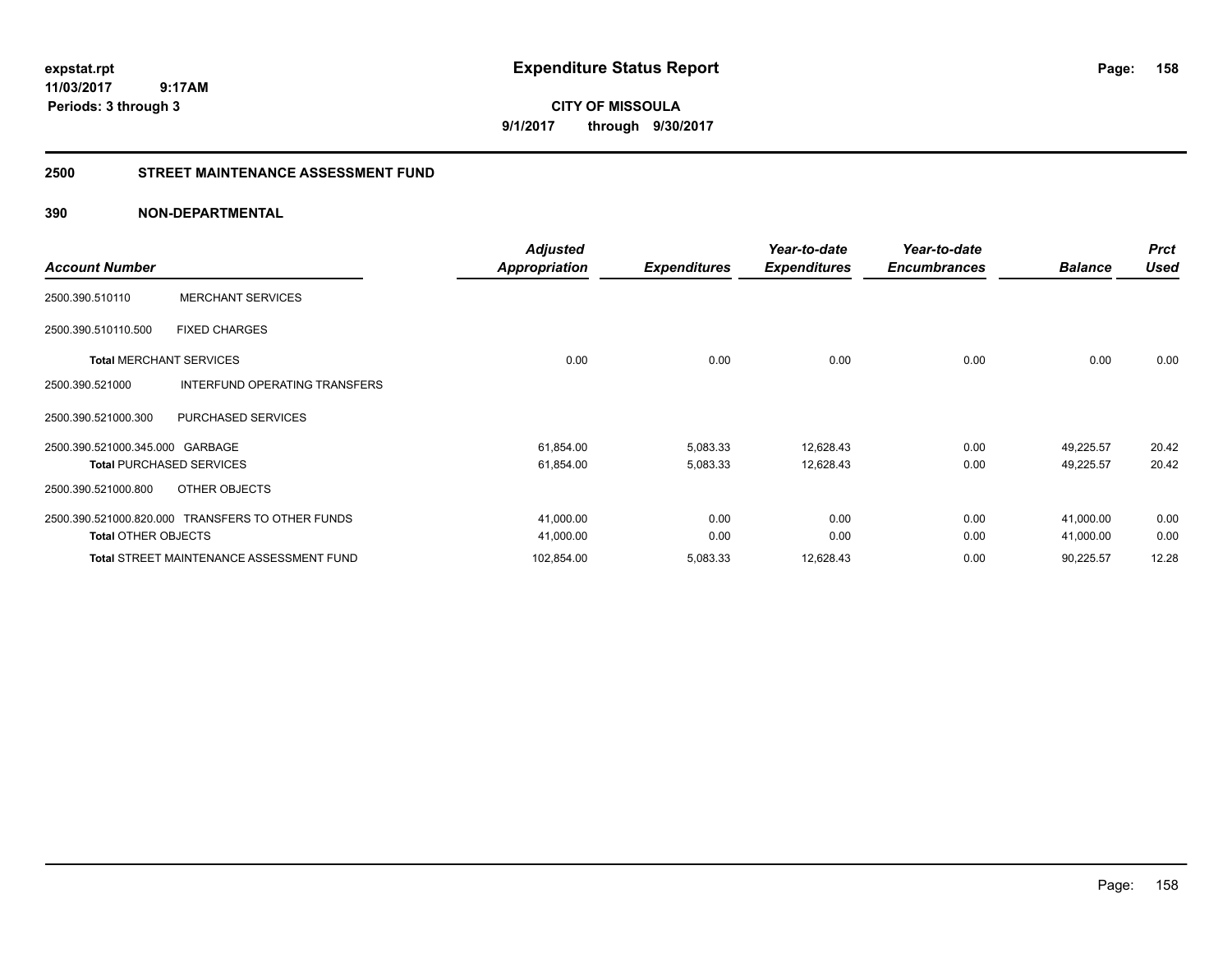**CITY OF MISSOULA 9/1/2017 through 9/30/2017**

#### **2512 ROAD DISTRICT #1**

|                                                        | <b>Adjusted</b> |                     | Year-to-date        | Year-to-date        |                | <b>Prct</b> |
|--------------------------------------------------------|-----------------|---------------------|---------------------|---------------------|----------------|-------------|
| <b>Account Number</b>                                  | Appropriation   | <b>Expenditures</b> | <b>Expenditures</b> | <b>Encumbrances</b> | <b>Balance</b> | <b>Used</b> |
| 2512.320.430100<br>PUBLIC WORKS ADMINISTRATION         |                 |                     |                     |                     |                |             |
| PERSONAL SERVICES<br>2512.320.430100.100               |                 |                     |                     |                     |                |             |
| 2512.320.430100.110.000 SALARIES AND WAGES             | 47,307.00       | 5,114.58            | 11,274.05           | 0.00                | 36,032.95      | 23.83       |
| 2512.320.430100.140.000 EMPLOYER CONTRIBUTIONS         | 15,186.00       | 877.65              | 1,938.53            | 0.00                | 13,247.47      | 12.77       |
| 2512.320.430100.141.000 STATE RETIREMENT CONTRIBUTIONS | 47.00           | 0.00                | 2.25                | 0.00                | 44.75          | 4.79        |
| <b>Total PERSONAL SERVICES</b>                         | 62,540.00       | 5,992.23            | 13,214.83           | 0.00                | 49,325.17      | 21.13       |
| <b>SUPPLIES</b><br>2512.320.430100.200                 |                 |                     |                     |                     |                |             |
| 2512.320.430100.210.000 OFFICE SUPPLIES                | 6,185.00        | 0.00                | 128.37              | 0.00                | 6,056.63       | 2.08        |
| <b>Total SUPPLIES</b>                                  | 6,185.00        | 0.00                | 128.37              | 0.00                | 6,056.63       | 2.08        |
| 2512.320.430100.300<br>PURCHASED SERVICES              |                 |                     |                     |                     |                |             |
| 2512.320.430100.350.000 PROFESSIONAL SERVICES          | 94,500.00       | 0.00                | 0.00                | 0.00                | 94,500.00      | 0.00        |
| 2512.320.430100.370.000 TRAVEL                         | 1,450.00        | 0.00                | 0.00                | 0.00                | 1,450.00       | 0.00        |
| 2512.320.430100.380.000 TRAINING                       | 350.00          | 0.00                | 0.00                | 0.00                | 350.00         | 0.00        |
| <b>Total PURCHASED SERVICES</b>                        | 96,300.00       | 0.00                | 0.00                | 0.00                | 96,300.00      | 0.00        |
| 2512.320.430100.500<br><b>FIXED CHARGES</b>            |                 |                     |                     |                     |                |             |
| <b>Total FIXED CHARGES</b>                             | 0.00            | 0.00                | 0.00                | 0.00                | 0.00           | 0.00        |
| 2512.320.430100.800<br>OTHER OBJECTS                   |                 |                     |                     |                     |                |             |
| <b>Total OTHER OBJECTS</b>                             | 0.00            | 0.00                | 0.00                | 0.00                | 0.00           | 0.00        |
| <b>Total PUBLIC WORKS ADMINISTRATION</b>               | 165,025.00      | 5,992.23            | 13,343.20           | 0.00                | 151.681.80     | 8.09        |
| 2512.320.430220<br><b>FACILITY</b>                     |                 |                     |                     |                     |                |             |
| 2512.320.430220.200<br><b>SUPPLIES</b>                 |                 |                     |                     |                     |                |             |
| 2512.320.430220.220.000 OPERATING SUPPLIES             | 0.00            | 0.00                | 126.41              | 0.00                | $-126.41$      | 0.00        |
| <b>Total FACILITY</b>                                  | 0.00            | 0.00                | 126.41              | 0.00                | $-126.41$      | 0.00        |
|                                                        |                 |                     |                     |                     |                |             |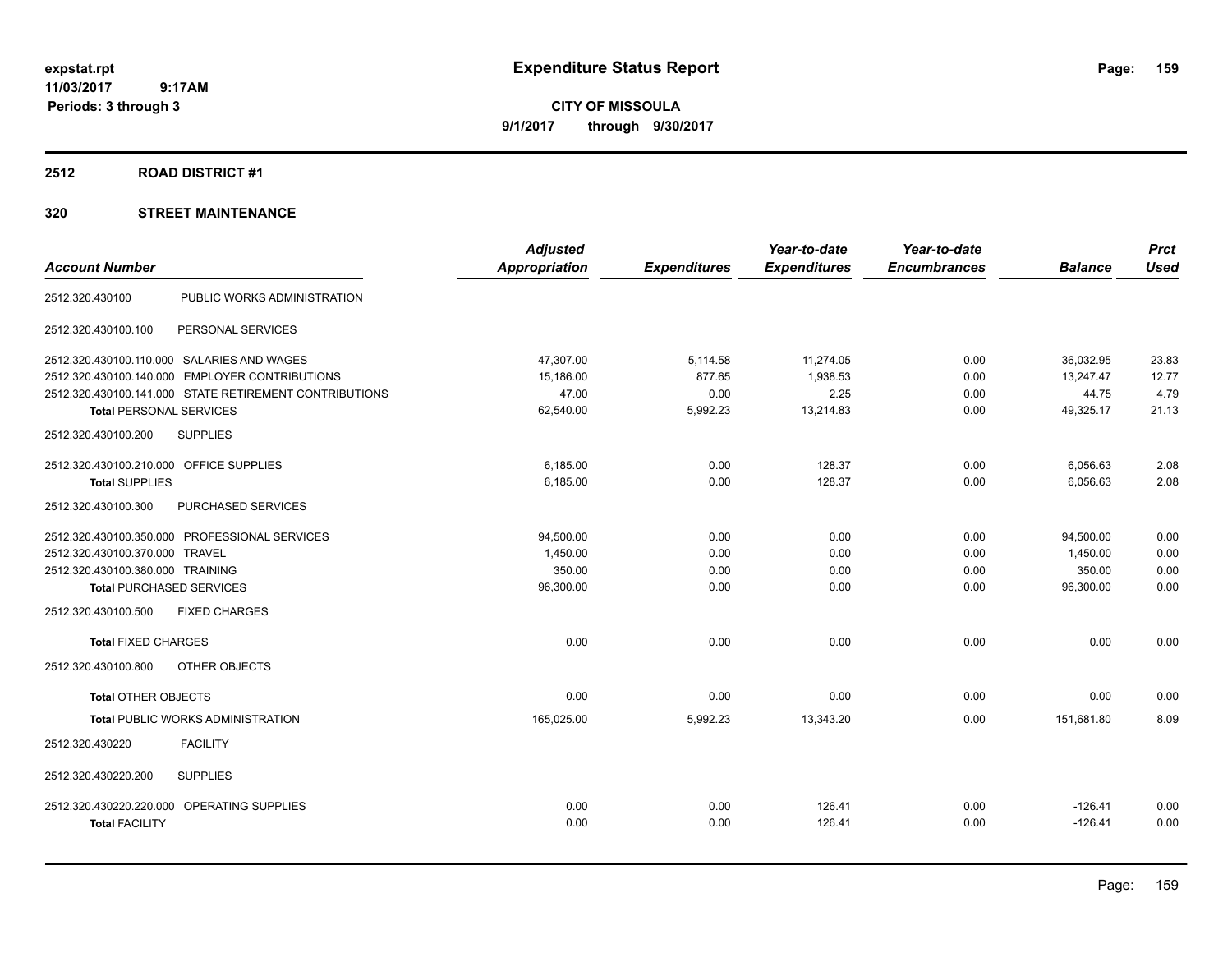**CITY OF MISSOULA 9/1/2017 through 9/30/2017**

#### **2512 ROAD DISTRICT #1**

|                                       |                                                           | <b>Adjusted</b>      |                     | Year-to-date        | Year-to-date        |                | <b>Prct</b> |
|---------------------------------------|-----------------------------------------------------------|----------------------|---------------------|---------------------|---------------------|----------------|-------------|
| <b>Account Number</b>                 |                                                           | <b>Appropriation</b> | <b>Expenditures</b> | <b>Expenditures</b> | <b>Encumbrances</b> | <b>Balance</b> | <b>Used</b> |
| 2512.320.430230                       | STREET RESTORATION                                        |                      |                     |                     |                     |                |             |
| 2512.320.430230.200                   | <b>SUPPLIES</b>                                           |                      |                     |                     |                     |                |             |
|                                       | 2512.320.430230.220.000 STREET RESTORATION/OPERATING SUPP | 1,401.00             | 5,241.45            | 13,036.80           | 0.00                | $-11,635.80$   | 930.54      |
|                                       | 2512.320.430230.230.000 STREET RESTORATION/MAINT & REPAIR | 31,739.00            | 2,290.01            | 8,692.16            | 0.00                | 23,046.84      | 27.39       |
| <b>Total SUPPLIES</b>                 |                                                           | 33,140.00            | 7,531.46            | 21,728.96           | 0.00                | 11,411.04      | 65.57       |
| 2512.320.430230.400                   | <b>BUILDING MATERIALS</b>                                 |                      |                     |                     |                     |                |             |
|                                       | 2512.320.430230.400.000 BUILDING MATERIALS                | 215.418.00           | 132,925.78          | 141,058.87          | 0.00                | 74,359.13      | 65.48       |
| <b>Total BUILDING MATERIALS</b>       |                                                           | 215,418.00           | 132,925.78          | 141,058.87          | 0.00                | 74,359.13      | 65.48       |
| 2512.320.430230.500                   | <b>FIXED CHARGES</b>                                      |                      |                     |                     |                     |                |             |
| 2512.320.430230.500.000 FIXED CHARGES |                                                           | 0.00                 | 3,023.50            | 3,023.50            | 0.00                | $-3,023.50$    | 0.00        |
| <b>Total FIXED CHARGES</b>            |                                                           | 0.00                 | 3,023.50            | 3,023.50            | 0.00                | $-3,023.50$    | 0.00        |
| 2512.320.430230.800                   | OTHER OBJECTS                                             |                      |                     |                     |                     |                |             |
| <b>Total OTHER OBJECTS</b>            |                                                           | 0.00                 | 0.00                | 0.00                | 0.00                | 0.00           | 0.00        |
| 2512.320.430230.900                   | <b>CAPITAL OUTLAY</b>                                     |                      |                     |                     |                     |                |             |
| <b>Total CAPITAL OUTLAY</b>           |                                                           | 0.00                 | 0.00                | 0.00                | 0.00                | 0.00           | 0.00        |
|                                       | <b>Total STREET RESTORATION</b>                           | 248,558.00           | 143,480.74          | 165,811.33          | 0.00                | 82,746.67      | 66.71       |
| 2512.320.430233                       | <b>CLARK FORK LN IMPROVEMENTS</b>                         |                      |                     |                     |                     |                |             |
| 2512.320.430233.900                   | <b>CAPITAL OUTLAY</b>                                     |                      |                     |                     |                     |                |             |
|                                       | Total CLARK FORK LN IMPROVEMENTS                          | 0.00                 | 0.00                | 0.00                | 0.00                | 0.00           | 0.00        |
| 2512.320.430234                       | <b>CURB &amp; GUTTERS</b>                                 |                      |                     |                     |                     |                |             |
| 2512.320.430234.900                   | <b>CAPITAL OUTLAY</b>                                     |                      |                     |                     |                     |                |             |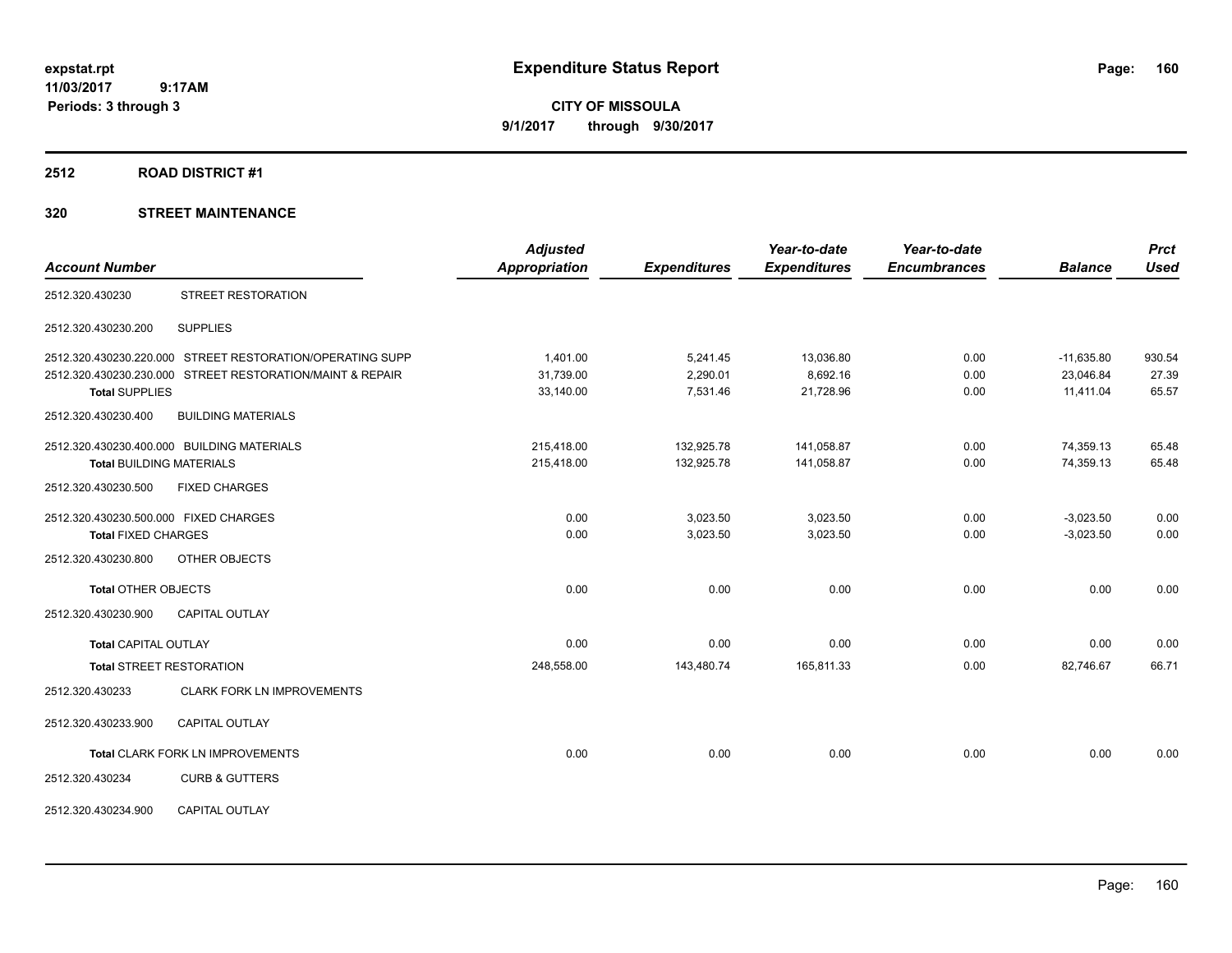**CITY OF MISSOULA 9/1/2017 through 9/30/2017**

#### **2512 ROAD DISTRICT #1**

| <b>Account Number</b>                                  | <b>Adjusted</b><br>Appropriation | <b>Expenditures</b> | Year-to-date<br><b>Expenditures</b> | Year-to-date<br><b>Encumbrances</b> | <b>Balance</b> | <b>Prct</b><br><b>Used</b> |
|--------------------------------------------------------|----------------------------------|---------------------|-------------------------------------|-------------------------------------|----------------|----------------------------|
| 2512.320.430234.930.000 ADA SIDEWALK ASSISTANCE        | 60,000.00                        | 2,273.82            | 14,387.26                           | 0.00                                | 45,612.74      | 23.98                      |
| <b>Total CURB &amp; GUTTERS</b>                        | 60,000.00                        | 2,273.82            | 14,387.26                           | 0.00                                | 45,612.74      | 23.98                      |
| <b>STREET MAINTENANCE</b><br>2512.320.430240           |                                  |                     |                                     |                                     |                |                            |
| 2512.320.430240.100<br>PERSONAL SERVICES               |                                  |                     |                                     |                                     |                |                            |
| 2512.320.430240.110.000 SALARIES AND WAGES             | 69,731.00                        | 0.00                | 0.00                                | 0.00                                | 69,731.00      | 0.00                       |
| 2512.320.430240.140.000 EMPLOYER CONTRIBUTIONS         | 37,398.00                        | 0.00                | 0.00                                | 0.00                                | 37,398.00      | 0.00                       |
| 2512.320.430240.141.000 STATE RETIREMENT CONTRIBUTIONS | 69.00                            | 0.00                | 0.00                                | 0.00                                | 69.00          | 0.00                       |
| <b>Total PERSONAL SERVICES</b>                         | 107,198.00                       | 0.00                | 0.00                                | 0.00                                | 107,198.00     | 0.00                       |
| 2512.320.430240.200<br><b>SUPPLIES</b>                 |                                  |                     |                                     |                                     |                |                            |
| 2512.320.430240.220.000 STREET MAINT/OPER SUPPLIES     | 1.401.00                         | 2,524.21            | 2,524.21                            | 0.00                                | $-1,123.21$    | 180.17                     |
| 2512.320.430240.230.000 STREET MAINT/REPAIR & MAINT    | 17,045.00                        | 1.896.80            | 10.291.03                           | 0.00                                | 6.753.97       | 60.38                      |
| 2512.320.430240.240.000 OTHER SUPPLIES                 | 549.00                           | 0.00                | 0.00                                | 0.00                                | 549.00         | 0.00                       |
| <b>Total SUPPLIES</b>                                  | 18,995.00                        | 4,421.01            | 12,815.24                           | 0.00                                | 6,179.76       | 67.47                      |
| 2512.320.430240.400<br><b>BUILDING MATERIALS</b>       |                                  |                     |                                     |                                     |                |                            |
| 2512.320.430240.400.000 BUILDING MATERIALS             | 59,783.00                        | 10,108.82           | 24,187.81                           | 0.00                                | 35,595.19      | 40.46                      |
| <b>Total BUILDING MATERIALS</b>                        | 59,783.00                        | 10,108.82           | 24,187.81                           | 0.00                                | 35,595.19      | 40.46                      |
| <b>Total STREET MAINTENANCE</b>                        | 185,976.00                       | 14,529.83           | 37,003.05                           | 0.00                                | 148,972.95     | 19.90                      |
| <b>ICE &amp; SNOW REMOVAL</b><br>2512.320.430251       |                                  |                     |                                     |                                     |                |                            |
| 2512.320.430251.100<br>PERSONAL SERVICES               |                                  |                     |                                     |                                     |                |                            |
| 2512.320.430251.110.000 SALARIES AND WAGES             | 11,617.00                        | 0.00                | 0.00                                | 0.00                                | 11,617.00      | 0.00                       |
| 2512.320.430251.140.000 EMPLOYER CONTRIBUTIONS         | 4,652.00                         | 0.00                | 0.00                                | 0.00                                | 4,652.00       | 0.00                       |
| 2512.320.430251.141.000 STATE RETIREMENT CONTRIBUTIONS | 12.00                            | 0.00                | 0.00                                | 0.00                                | 12.00          | 0.00                       |
| <b>Total PERSONAL SERVICES</b>                         | 16,281.00                        | 0.00                | 0.00                                | 0.00                                | 16,281.00      | 0.00                       |
| <b>SUPPLIES</b><br>2512.320.430251.200                 |                                  |                     |                                     |                                     |                |                            |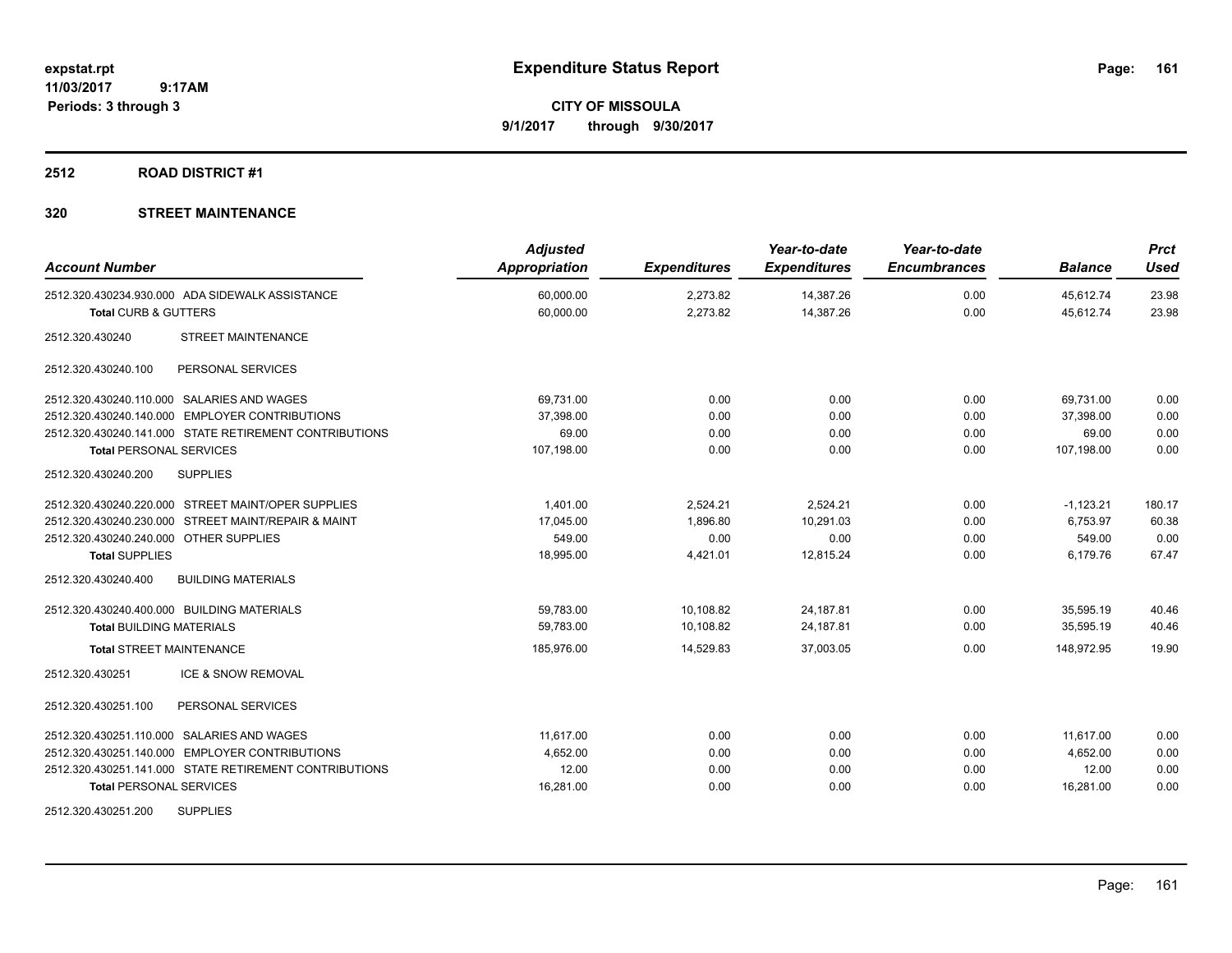**CITY OF MISSOULA 9/1/2017 through 9/30/2017**

## **2512 ROAD DISTRICT #1**

| <b>Account Number</b>                                         | <b>Adjusted</b><br><b>Appropriation</b> | <b>Expenditures</b> | Year-to-date<br><b>Expenditures</b> | Year-to-date<br><b>Encumbrances</b> | <b>Balance</b> | <b>Prct</b><br><b>Used</b> |
|---------------------------------------------------------------|-----------------------------------------|---------------------|-------------------------------------|-------------------------------------|----------------|----------------------------|
| 2512.320.430251.220.000 OPERATING SUPPLIES                    | 86,343.00                               | 0.00                | 327.43                              | 0.00                                | 86,015.57      | 0.38                       |
| 2512.320.430251.230.000 SNOW/ICE CTRL REPAIR & MAINT          | 12,544.00                               | 832.53              | 950.74                              | 0.00                                | 11,593.26      | 7.58                       |
| <b>Total SUPPLIES</b>                                         | 98,887.00                               | 832.53              | 1,278.17                            | 0.00                                | 97,608.83      | 1.29                       |
| Total ICE & SNOW REMOVAL                                      | 115,168.00                              | 832.53              | 1,278.17                            | 0.00                                | 113,889.83     | 1.11                       |
| <b>STREET CLEANING</b><br>2512.320.430252                     |                                         |                     |                                     |                                     |                |                            |
| <b>SUPPLIES</b><br>2512.320.430252.200                        |                                         |                     |                                     |                                     |                |                            |
| 2512.320.430252.220.000 STREET CLEANING/OPERATING SUPPLIES    | 1,869.00                                | 0.00                | 292.00                              | 0.00                                | 1,577.00       | 15.62                      |
| 2512.320.430252.230.000 STREET CLEANING/REPAIR & MAINT        | 22,285.00                               | 15,309.79           | 22,769.71                           | 0.00                                | $-484.71$      | 102.18                     |
| <b>Total SUPPLIES</b>                                         | 24,154.00                               | 15,309.79           | 23,061.71                           | 0.00                                | 1,092.29       | 95.48                      |
| 2512.320.430252.500<br><b>FIXED CHARGES</b>                   |                                         |                     |                                     |                                     |                |                            |
| 2512.320.430252.500.000 FIXED CHARGES                         | 10,000.00                               | 0.00                | 0.00                                | 0.00                                | 10,000.00      | 0.00                       |
| <b>Total FIXED CHARGES</b>                                    | 10,000.00                               | 0.00                | 0.00                                | 0.00                                | 10,000.00      | 0.00                       |
| <b>Total STREET CLEANING</b>                                  | 34,154.00                               | 15,309.79           | 23,061.71                           | 0.00                                | 11,092.29      | 67.52                      |
| <b>SIDEWALKS</b><br>2512.320.430262                           |                                         |                     |                                     |                                     |                |                            |
| 2512.320.430262.300<br>PURCHASED SERVICES                     |                                         |                     |                                     |                                     |                |                            |
| 2512.320.430262.350.000 SIDEWALK & CURB-PROFESSIONAL SERVICES | 35,000.00                               | 0.00                | 0.00                                | 0.00                                | 35,000.00      | 0.00                       |
| <b>Total PURCHASED SERVICES</b>                               | 35,000.00                               | 0.00                | 0.00                                | 0.00                                | 35.000.00      | 0.00                       |
| <b>DEBT SERVICE</b><br>2512.320.430262.600                    |                                         |                     |                                     |                                     |                |                            |
| 2512.320.430262.610.000 PRINCIPAL                             | 51,755.00                               | 0.00                | 0.00                                | 0.00                                | 51,755.00      | 0.00                       |
| <b>Total DEBT SERVICE</b>                                     | 51,755.00                               | 0.00                | 0.00                                | 0.00                                | 51,755.00      | 0.00                       |
| 2512.320.430262.900<br><b>CAPITAL OUTLAY</b>                  |                                         |                     |                                     |                                     |                |                            |
| 2512.320.430262.930.000 SIDEWALK & CURB-MPROVEMENTS           | 370,000.00                              | 0.00                | 0.00                                | 0.00                                | 370,000.00     | 0.00                       |
| <b>Total CAPITAL OUTLAY</b>                                   | 370,000.00                              | 0.00                | 0.00                                | 0.00                                | 370,000.00     | 0.00                       |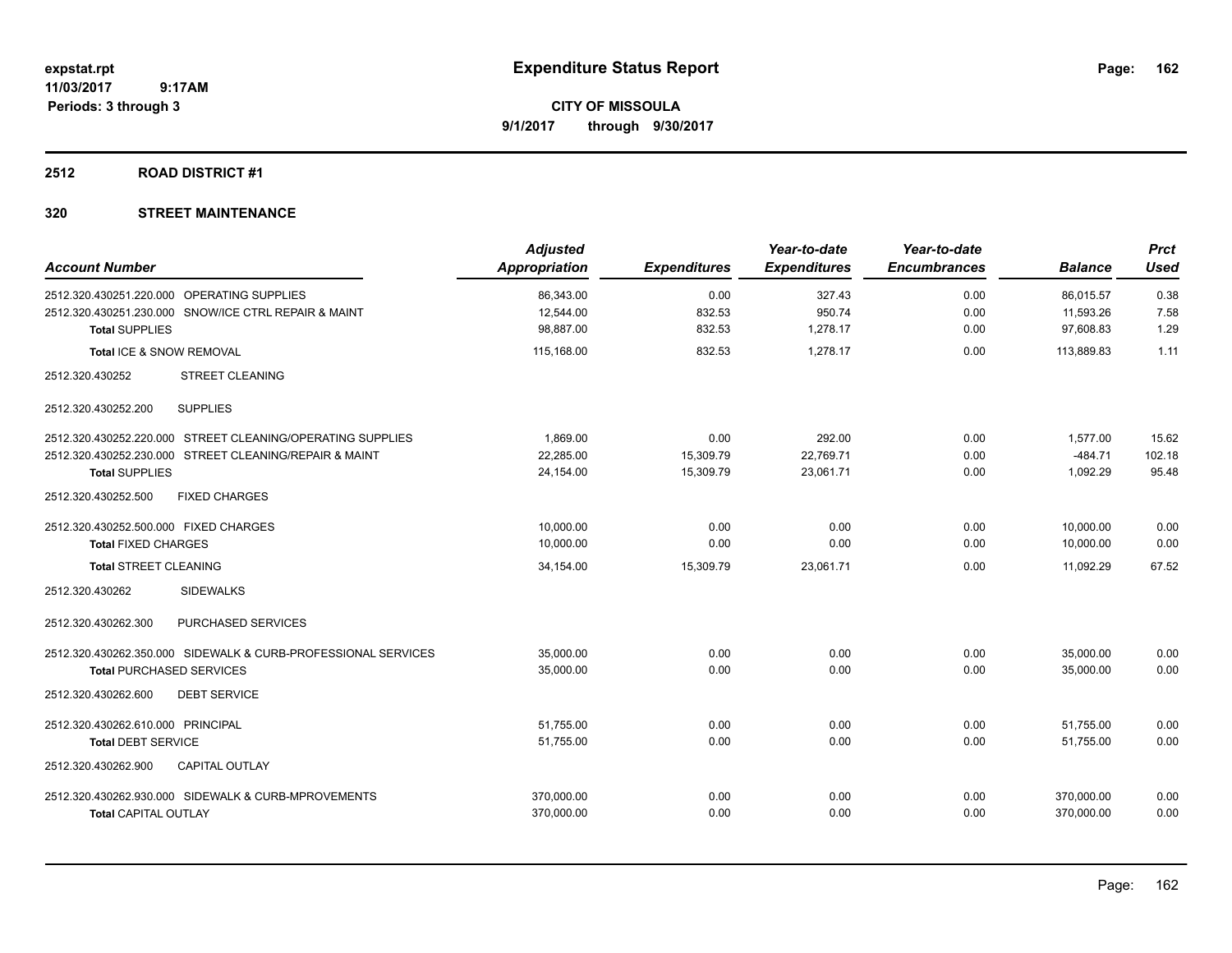**CITY OF MISSOULA 9/1/2017 through 9/30/2017**

#### **2512 ROAD DISTRICT #1**

| <b>Account Number</b>                   |                                                                                                                                                        | <b>Adjusted</b><br><b>Appropriation</b>      | <b>Expenditures</b>          | Year-to-date<br><b>Expenditures</b> | Year-to-date<br><b>Encumbrances</b> | <b>Balance</b>                               | <b>Prct</b><br><b>Used</b>   |
|-----------------------------------------|--------------------------------------------------------------------------------------------------------------------------------------------------------|----------------------------------------------|------------------------------|-------------------------------------|-------------------------------------|----------------------------------------------|------------------------------|
| <b>Total SIDEWALKS</b>                  |                                                                                                                                                        | 456,755.00                                   | 0.00                         | 0.00                                | 0.00                                | 456,755.00                                   | 0.00                         |
| 2512.320.430264                         | <b>TRAFFIC SIGNAL MAINTENANCE</b>                                                                                                                      |                                              |                              |                                     |                                     |                                              |                              |
| 2512.320.430264.700                     | <b>GRANTS &amp; CONTRIBUTIONS</b>                                                                                                                      |                                              |                              |                                     |                                     |                                              |                              |
| <b>Total GRANTS &amp; CONTRIBUTIONS</b> |                                                                                                                                                        | 0.00                                         | 0.00                         | 0.00                                | 0.00                                | 0.00                                         | 0.00                         |
| 2512.320.430264.900                     | <b>CAPITAL OUTLAY</b>                                                                                                                                  |                                              |                              |                                     |                                     |                                              |                              |
| 2512.320.430264.930.000 IMPROVEMENTS    | Total TRAFFIC SIGNAL MAINTENANCE                                                                                                                       | 0.00<br>0.00                                 | 2,625.00<br>2,625.00         | 2,625.00<br>2,625.00                | 0.00<br>0.00                        | $-2,625.00$<br>$-2,625.00$                   | 0.00<br>0.00                 |
| 2512.320.430265                         | <b>SIGNING &amp; STRIPING</b>                                                                                                                          |                                              |                              |                                     |                                     |                                              |                              |
| 2512.320.430265.100                     | PERSONAL SERVICES                                                                                                                                      |                                              |                              |                                     |                                     |                                              |                              |
| <b>Total PERSONAL SERVICES</b>          | 2512.320.430265.110.000 SALARIES AND WAGES<br>2512.320.430265.140.000 EMPLOYER CONTRIBUTIONS<br>2512.320.430265.141.000 STATE RETIREMENT CONTRIBUTIONS | 19.445.00<br>11.803.00<br>19.00<br>31,267.00 | 0.00<br>0.00<br>0.00<br>0.00 | 0.00<br>0.00<br>0.00<br>0.00        | 0.00<br>0.00<br>0.00<br>0.00        | 19,445.00<br>11,803.00<br>19.00<br>31,267.00 | 0.00<br>0.00<br>0.00<br>0.00 |
| 2512.320.430265.200                     | <b>SUPPLIES</b>                                                                                                                                        |                                              |                              |                                     |                                     |                                              |                              |
| <b>Total SUPPLIES</b>                   | 2512.320.430265.230.000 SIGNING & STRIPING-REPAIR/MAINTENANCE<br>2512.320.430265.231.000 SIGNING & STRIPING/GASOLINE                                   | 8,865.00<br>1,135.00<br>10,000.00            | 0.00<br>509.05<br>509.05     | 0.00<br>509.05<br>509.05            | 0.00<br>0.00<br>0.00                | 8,865.00<br>625.95<br>9,490.95               | 0.00<br>44.85<br>5.09        |
| <b>Total SIGNING &amp; STRIPING</b>     |                                                                                                                                                        | 41,267.00                                    | 509.05                       | 509.05                              | 0.00                                | 40,757.95                                    | 1.23                         |
| 2512.320.431200                         | <b>FLOOD CONTROL</b>                                                                                                                                   |                                              |                              |                                     |                                     |                                              |                              |
| 2512.320.431200.100                     | PERSONAL SERVICES                                                                                                                                      |                                              |                              |                                     |                                     |                                              |                              |
| <b>Total PERSONAL SERVICES</b>          |                                                                                                                                                        | 0.00                                         | 0.00                         | 0.00                                | 0.00                                | 0.00                                         | 0.00                         |
| 2512.320.431200.200                     | <b>SUPPLIES</b>                                                                                                                                        |                                              |                              |                                     |                                     |                                              |                              |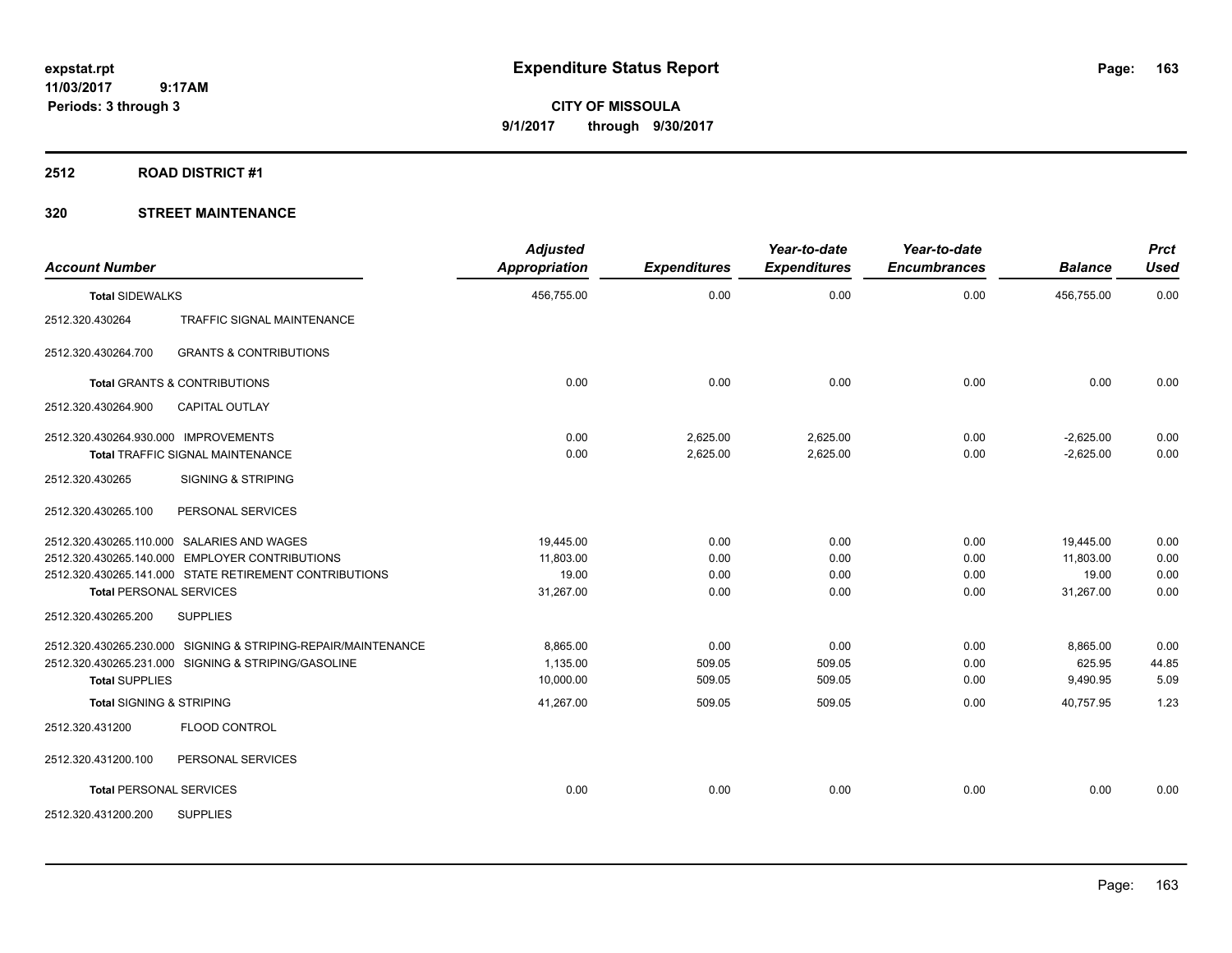**CITY OF MISSOULA 9/1/2017 through 9/30/2017**

## **2512 ROAD DISTRICT #1**

| <b>Account Number</b>                                                                 | <b>Adjusted</b><br><b>Appropriation</b> | <b>Expenditures</b> | Year-to-date<br><b>Expenditures</b> | Year-to-date<br><b>Encumbrances</b> | <b>Balance</b>         | <b>Prct</b><br><b>Used</b> |
|---------------------------------------------------------------------------------------|-----------------------------------------|---------------------|-------------------------------------|-------------------------------------|------------------------|----------------------------|
| <b>Total SUPPLIES</b>                                                                 | 0.00                                    | 0.00                | 0.00                                | 0.00                                | 0.00                   | 0.00                       |
| 2512.320.431200.300<br>PURCHASED SERVICES                                             |                                         |                     |                                     |                                     |                        |                            |
| <b>Total PURCHASED SERVICES</b>                                                       | 0.00                                    | 0.00                | 0.00                                | 0.00                                | 0.00                   | 0.00                       |
| 2512.320.431200.900<br><b>CAPITAL OUTLAY</b>                                          |                                         |                     |                                     |                                     |                        |                            |
| 2512.320.431200.930.000 FLOOD CONTROL MAINT/MPROVEMENTS<br><b>Total FLOOD CONTROL</b> | 10,000.00<br>10,000.00                  | 0.00<br>0.00        | 0.00<br>0.00                        | 0.00<br>0.00                        | 10,000.00<br>10,000.00 | 0.00<br>0.00               |
| <b>GREENWAYS &amp; HORTICULTURE</b><br>2512.320.460434                                |                                         |                     |                                     |                                     |                        |                            |
| <b>SUPPLIES</b><br>2512.320.460434.200                                                |                                         |                     |                                     |                                     |                        |                            |
| 2512.320.460434.230.000 ADOPT A TRAFFIC CIRCLE                                        | 0.00                                    | 76.32               | 76.32                               | 0.00                                | $-76.32$               | 0.00                       |
| <b>Total SUPPLIES</b>                                                                 | 0.00                                    | 76.32               | 76.32                               | 0.00                                | $-76.32$               | 0.00                       |
| PURCHASED SERVICES<br>2512.320.460434.300                                             |                                         |                     |                                     |                                     |                        |                            |
| 2512.320.460434.360.000 REPAIR & MAINTENANCE                                          | 2.500.00                                | 0.00                | 0.00                                | 0.00                                | 2,500.00               | 0.00                       |
| <b>Total PURCHASED SERVICES</b>                                                       | 2,500.00                                | 0.00                | 0.00                                | 0.00                                | 2,500.00               | 0.00                       |
| Total GREENWAYS & HORTICULTURE                                                        | 2,500.00                                | 76.32               | 76.32                               | 0.00                                | 2,423.68               | 3.05                       |
| <b>DEBT SERVICE</b><br>2512.320.490504                                                |                                         |                     |                                     |                                     |                        |                            |
| <b>DEBT SERVICE</b><br>2512.320.490504.600                                            |                                         |                     |                                     |                                     |                        |                            |
| 2512.320.490504.610.000 PRINCIPAL                                                     | 553,534.00                              | 59,442.41           | 150,559.43                          | 0.00                                | 402,974.57             | 27.20                      |
| 2512.320.490504.620.000 INTEREST / SERVICE FEES                                       | 46,121.00                               | 8,898.83            | 14,973.89                           | 0.00                                | 31,147.11              | 32.47                      |
| <b>Total DEBT SERVICE</b>                                                             | 599,655.00                              | 68,341.24           | 165,533.32                          | 0.00                                | 434,121.68             | 27.60                      |
| <b>MERCHANT SERVICES</b><br>2512.320.510110                                           |                                         |                     |                                     |                                     |                        |                            |
| 2512.320.510110.500<br><b>FIXED CHARGES</b>                                           |                                         |                     |                                     |                                     |                        |                            |
| <b>Total MERCHANT SERVICES</b>                                                        | 0.00                                    | 0.00                | 0.00                                | 0.00                                | 0.00                   | 0.00                       |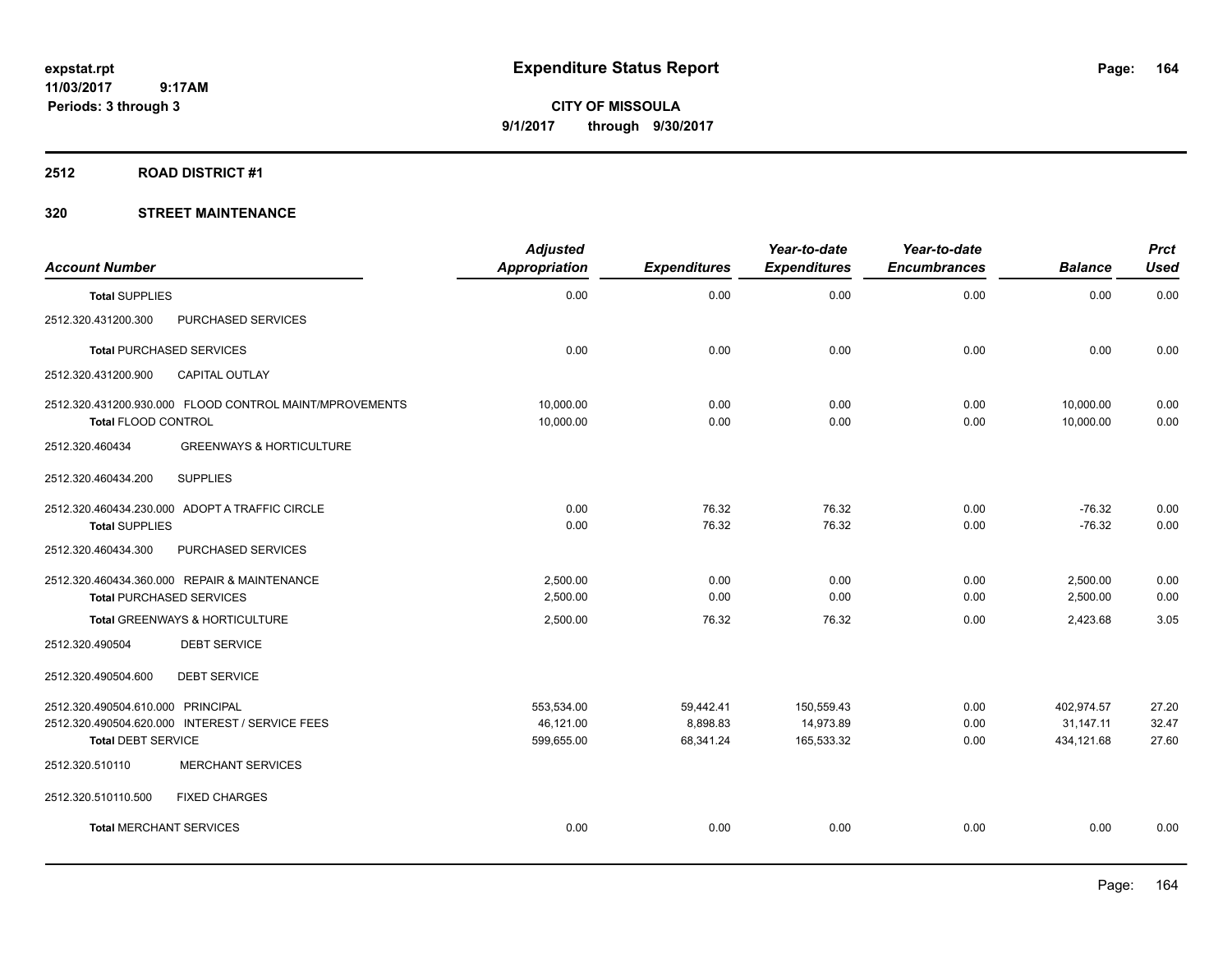**CITY OF MISSOULA 9/1/2017 through 9/30/2017**

#### **2512 ROAD DISTRICT #1**

| <b>Account Number</b>                 |                              | <b>Adjusted</b><br>Appropriation | <b>Expenditures</b> | Year-to-date<br><b>Expenditures</b> | Year-to-date<br><b>Encumbrances</b> | <b>Balance</b> | <b>Prct</b><br>Used |
|---------------------------------------|------------------------------|----------------------------------|---------------------|-------------------------------------|-------------------------------------|----------------|---------------------|
| 2512.320.510200                       | <b>JUDGMENT &amp; LOSSES</b> |                                  |                     |                                     |                                     |                |                     |
| 2512.320.510200.500                   | <b>FIXED CHARGES</b>         |                                  |                     |                                     |                                     |                |                     |
| 2512.320.510200.500.000 FIXED CHARGES |                              | 91,949.00                        | 0.00                | 0.00                                | 0.00                                | 91.949.00      | 0.00                |
| <b>Total FIXED CHARGES</b>            |                              | 91,949.00                        | 0.00                | 0.00                                | 0.00                                | 91,949.00      | 0.00                |
| <b>Total JUDGMENT &amp; LOSSES</b>    |                              | 91,949.00                        | 0.00                | 0.00                                | 0.00                                | 91.949.00      | 0.00                |
| <b>Total STREET MAINTENANCE</b>       |                              | 2,011,007.00                     | 253.970.55          | 423.754.82                          | 0.00                                | 1,587,252.18   | 21.07               |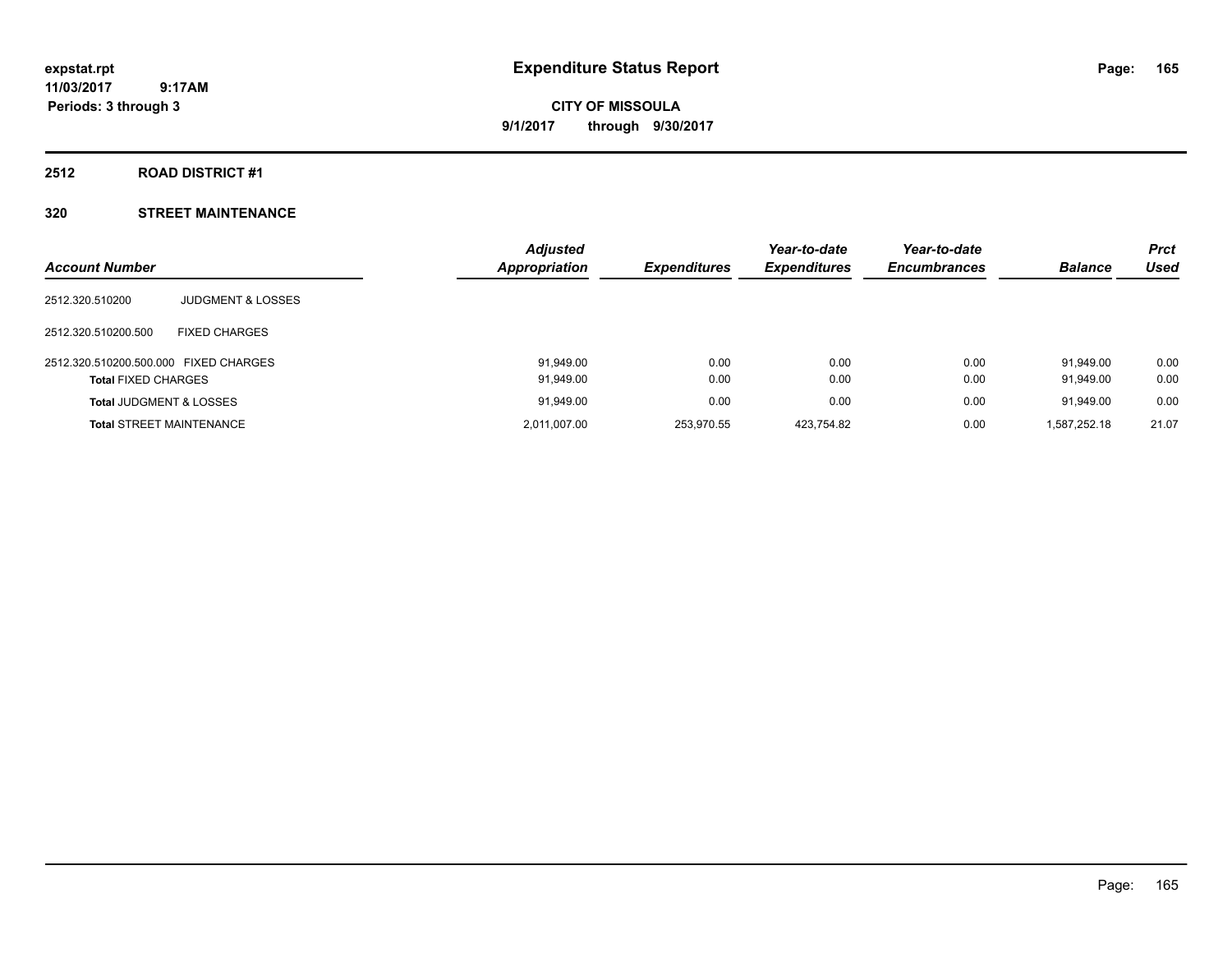**CITY OF MISSOULA 9/1/2017 through 9/30/2017**

**2512 ROAD DISTRICT #1**

| <b>Account Number</b>         |                              | <b>Adjusted</b><br>Appropriation | <b>Expenditures</b> | Year-to-date<br><b>Expenditures</b> | Year-to-date<br><b>Encumbrances</b> | <b>Balance</b> | <b>Prct</b><br>Used |
|-------------------------------|------------------------------|----------------------------------|---------------------|-------------------------------------|-------------------------------------|----------------|---------------------|
| 2512.390.510200               | <b>JUDGMENT &amp; LOSSES</b> |                                  |                     |                                     |                                     |                |                     |
| 2512.390.510200.500           | <b>FIXED CHARGES</b>         |                                  |                     |                                     |                                     |                |                     |
| <b>Total NON-DEPARTMENTAL</b> |                              | 0.00                             | 0.00                | 0.00                                | 0.00                                | 0.00           | 0.00                |
| <b>Total ROAD DISTRICT #1</b> |                              | 2,011,007.00                     | 253,970.55          | 423,754.82                          | 0.00                                | 1,587,252.18   | 21.07               |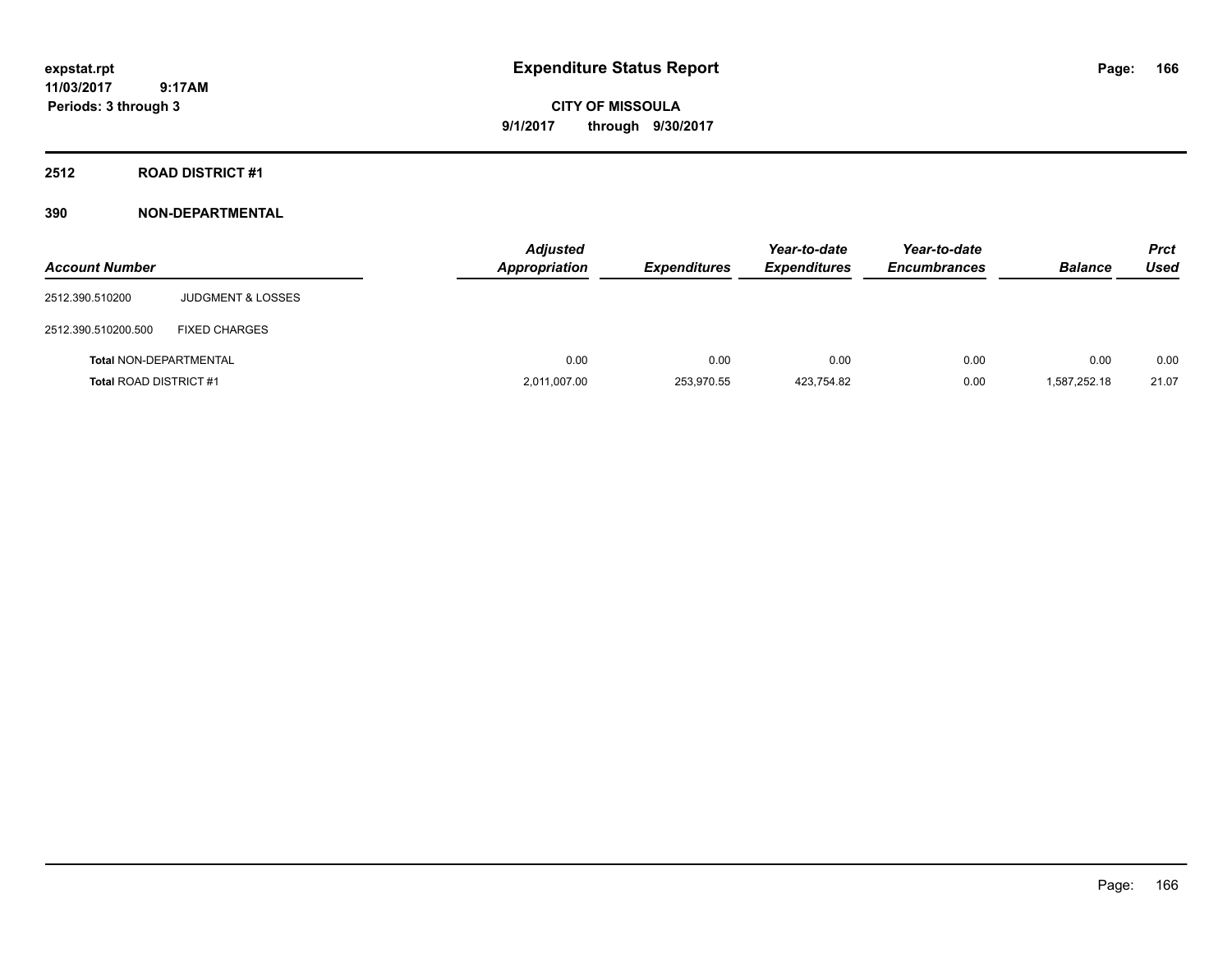**CITY OF MISSOULA 9/1/2017 through 9/30/2017**

#### **2513 PARK DISTRICT #1**

| <b>Account Number</b>            |                                                         | <b>Adjusted</b><br><b>Appropriation</b> | <b>Expenditures</b> | Year-to-date<br><b>Expenditures</b> | Year-to-date<br><b>Encumbrances</b> | <b>Balance</b> | <b>Prct</b><br><b>Used</b> |
|----------------------------------|---------------------------------------------------------|-----------------------------------------|---------------------|-------------------------------------|-------------------------------------|----------------|----------------------------|
|                                  |                                                         |                                         |                     |                                     |                                     |                |                            |
| 2513.370.460400                  | PARKS ASSET MANAGEMENT                                  |                                         |                     |                                     |                                     |                |                            |
| 2513.370.460400.300              | <b>PURCHASED SERVICES</b>                               |                                         |                     |                                     |                                     |                |                            |
| <b>Total PURCHASED SERVICES</b>  |                                                         | 0.00                                    | 0.00                | 0.00                                | 0.00                                | 0.00           | 0.00                       |
| 2513.370.460400.900              | <b>CAPITAL OUTLAY</b>                                   |                                         |                     |                                     |                                     |                |                            |
|                                  | 2513.370.460400.930.000 RENOVATE REPLACE IMPROVE        | 30,000.00                               | 0.00                | 0.00                                | 0.00                                | 30,000.00      | 0.00                       |
|                                  | 2513.370.460400.940.000 MACHINERY & EQUIPMENT           | 40.000.00                               | 0.00                | 0.00                                | 0.00                                | 40,000.00      | 0.00                       |
|                                  | <b>Total PARKS ASSET MANAGEMENT</b>                     | 70,000.00                               | 0.00                | 0.00                                | 0.00                                | 70.000.00      | 0.00                       |
| 2513.370.460432                  | PARK ADMIN                                              |                                         |                     |                                     |                                     |                |                            |
| 2513.370.460432.100              | PERSONAL SERVICES                                       |                                         |                     |                                     |                                     |                |                            |
|                                  | 2513.370.460432.110.000 SALARIES AND WAGES              | 71.151.00                               | 4,535.22            | 12,471.85                           | 0.00                                | 58,679.15      | 17.53                      |
|                                  | 2513.370.460432.140.000 EMPLOYER CONTRIBUTIONS          | 24,891.00                               | 1,800.56            | 5,909.63                            | 0.00                                | 18.981.37      | 23.74                      |
|                                  | 2513.370.460432.141.000 STATE RETIREMENT CONTRIBUTIONS  | 71.00                                   | 0.00                | 37.96                               | 0.00                                | 33.04          | 53.46                      |
| <b>Total PERSONAL SERVICES</b>   |                                                         | 96,113.00                               | 6,335.78            | 18,419.44                           | 0.00                                | 77,693.56      | 19.16                      |
| 2513.370.460432.200              | <b>SUPPLIES</b>                                         |                                         |                     |                                     |                                     |                |                            |
|                                  | 2513.370.460432.220.000 OPERATING SUPPLIES              | 1,500.00                                | 0.00                | 0.00                                | 0.00                                | 1,500.00       | 0.00                       |
| <b>Total SUPPLIES</b>            |                                                         | 1,500.00                                | 0.00                | 0.00                                | 0.00                                | 1,500.00       | 0.00                       |
| 2513.370.460432.300              | <b>PURCHASED SERVICES</b>                               |                                         |                     |                                     |                                     |                |                            |
|                                  | 2513.370.460432.330.000 PUBLICITY, SUBSCRIPTIONS & DUES | 3,000.00                                | 0.00                | 0.00                                | 0.00                                | 3,000.00       | 0.00                       |
|                                  | 2513.370.460432.344.000 TELEPHONE SERVICE               | 660.00                                  | 0.00                | 0.00                                | 0.00                                | 660.00         | 0.00                       |
|                                  | 2513.370.460432.350.000 PROFESSIONAL SERVICES           | 14,000.00                               | 800.00              | 2,740.82                            | 0.00                                | 11,259.18      | 19.58                      |
|                                  | 2513.370.460432.360.000 REPAIR & MAINTENANCE            | 3,000.00                                | 0.00                | 0.00                                | 0.00                                | 3,000.00       | 0.00                       |
| 2513.370.460432.370.000 TRAVEL   |                                                         | 500.00                                  | 641.59              | 641.59                              | 0.00                                | $-141.59$      | 128.32                     |
| 2513.370.460432.380.000 TRAINING |                                                         | 700.00                                  | 0.00                | 0.00                                | 0.00                                | 700.00         | 0.00                       |
|                                  | <b>Total PURCHASED SERVICES</b>                         | 21,860.00                               | 1,441.59            | 3,382.41                            | 0.00                                | 18,477.59      | 15.47                      |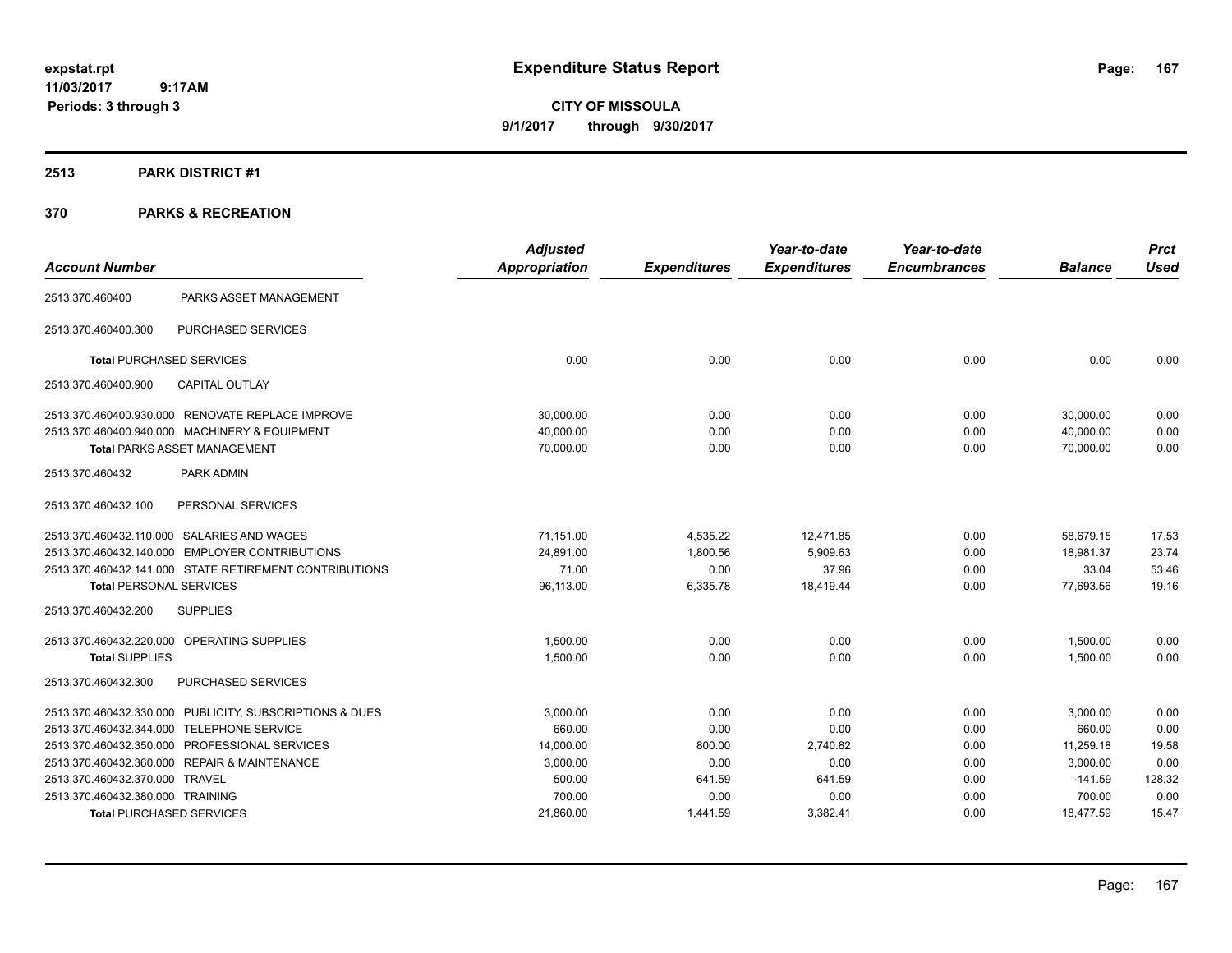**CITY OF MISSOULA 9/1/2017 through 9/30/2017**

#### **2513 PARK DISTRICT #1**

|                                       |                                                             | <b>Adjusted</b> |                     | Year-to-date        | Year-to-date        |                | <b>Prct</b> |
|---------------------------------------|-------------------------------------------------------------|-----------------|---------------------|---------------------|---------------------|----------------|-------------|
| <b>Account Number</b>                 |                                                             | Appropriation   | <b>Expenditures</b> | <b>Expenditures</b> | <b>Encumbrances</b> | <b>Balance</b> | <b>Used</b> |
| 2513.370.460432.600                   | <b>DEBT SERVICE</b>                                         |                 |                     |                     |                     |                |             |
| <b>Total DEBT SERVICE</b>             |                                                             | 0.00            | 0.00                | 0.00                | 0.00                | 0.00           | 0.00        |
| 2513.370.460432.700                   | <b>GRANTS &amp; CONTRIBUTIONS</b>                           |                 |                     |                     |                     |                |             |
|                                       | <b>Total GRANTS &amp; CONTRIBUTIONS</b>                     | 0.00            | 0.00                | 0.00                | 0.00                | 0.00           | 0.00        |
| 2513.370.460432.900                   | CAPITAL OUTLAY                                              |                 |                     |                     |                     |                |             |
| <b>Total CAPITAL OUTLAY</b>           |                                                             | 0.00            | 0.00                | 0.00                | 0.00                | 0.00           | 0.00        |
| <b>Total PARK ADMIN</b>               |                                                             | 119,473.00      | 7,777.37            | 21,801.85           | 0.00                | 97,671.15      | 18.25       |
| 2513.370.460434                       | <b>GREENWAYS &amp; HORTICULTURE</b>                         |                 |                     |                     |                     |                |             |
| 2513.370.460434.100                   | PERSONAL SERVICES                                           |                 |                     |                     |                     |                |             |
|                                       | 2513.370.460434.110.000 GREENWAYS & HORTCULTURE             | 26,938.00       | 2,048.77            | 7,783.67            | 0.00                | 19,154.33      | 28.89       |
|                                       | 2513.370.460434.140.000 GREENWAYS & HORTICLTURE-EMPL CONTRI | 10.497.00       | 947.18              | 3,831.94            | 0.00                | 6.665.06       | 36.51       |
|                                       | 2513.370.460434.141.000 STATE RETIREMENT CONTRIBUTIONS      | 17.00           | 0.00                | 0.00                | 0.00                | 17.00          | 0.00        |
| <b>Total PERSONAL SERVICES</b>        |                                                             | 37,452.00       | 2,995.95            | 11,615.61           | 0.00                | 25,836.39      | 31.01       |
| 2513.370.460434.200                   | <b>SUPPLIES</b>                                             |                 |                     |                     |                     |                |             |
|                                       | 2513.370.460434.220.000 OPERATING SUPPLIES                  | 3,373.00        | 494.94              | 924.22              | 0.00                | 2,448.78       | 27.40       |
|                                       | 2513.370.460434.230.000 REPAIR/MAINTENANCE                  | 7,134.00        | 0.00                | 0.00                | 0.00                | 7,134.00       | 0.00        |
| 2513.370.460434.231.000 GASOLINE      |                                                             | 2,000.00        | 1,463.02            | 1,463.02            | 0.00                | 536.98         | 73.15       |
| <b>Total SUPPLIES</b>                 |                                                             | 12,507.00       | 1.957.96            | 2,387.24            | 0.00                | 10.119.76      | 19.09       |
| 2513.370.460434.300                   | PURCHASED SERVICES                                          |                 |                     |                     |                     |                |             |
|                                       | 2513.370.460434.341.000 ELECTRICITY & NATURAL GAS           | 353.00          | 931.93              | 1,213.65            | 0.00                | $-860.65$      | 343.81      |
| 2513.370.460434.343.000 WATER CHARGES |                                                             | 310.00          | 1,523.63            | 3,361.75            | 0.00                | $-3,051.75$    | 1,084.44    |
| 2513.370.460434.345.000 GARBAGE       |                                                             | 146.00          | 110.35              | 110.35              | 0.00                | 35.65          | 75.58       |
|                                       | 2513.370.460434.350.000 PROFESSIONAL SERVICES               | 11,000.00       | 5.27                | 1,205.27            | 0.00                | 9,794.73       | 10.96       |
|                                       | 2513.370.460434.360.000 REPAIR & MAINTENANCE                | 2,589.00        | 0.00                | 3,191.31            | 0.00                | $-602.31$      | 123.26      |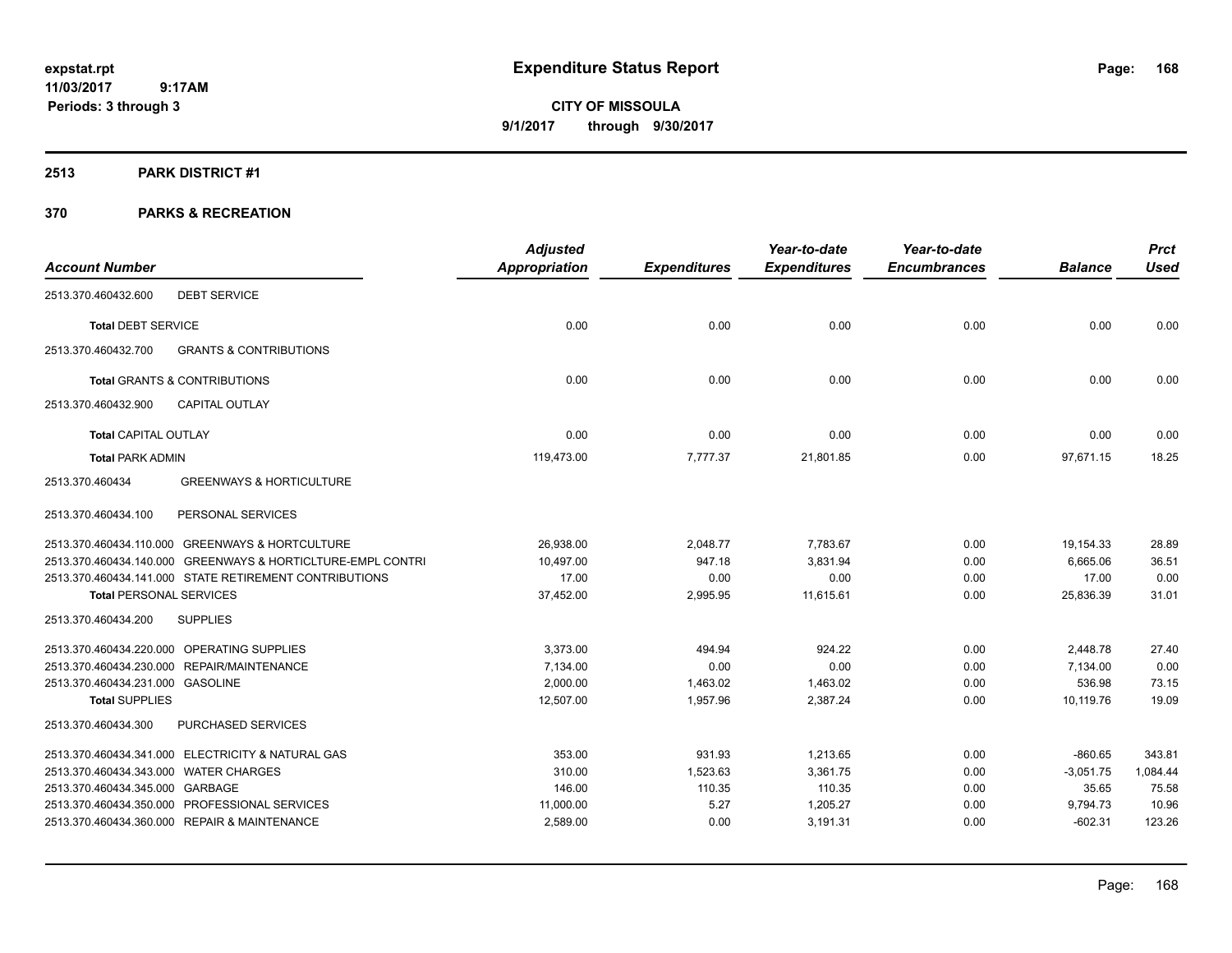**CITY OF MISSOULA 9/1/2017 through 9/30/2017**

## **2513 PARK DISTRICT #1**

| <b>Account Number</b>                                               |                                                        | <b>Adjusted</b><br><b>Appropriation</b> | <b>Expenditures</b> | Year-to-date<br><b>Expenditures</b> | Year-to-date<br><b>Encumbrances</b> | <b>Balance</b>     | <b>Prct</b><br><b>Used</b> |
|---------------------------------------------------------------------|--------------------------------------------------------|-----------------------------------------|---------------------|-------------------------------------|-------------------------------------|--------------------|----------------------------|
| 2513.370.460434.380.000 TRAINING<br><b>Total PURCHASED SERVICES</b> |                                                        | 133.00<br>14,531.00                     | 0.00<br>2,571.18    | 0.00<br>9,082.33                    | 0.00<br>0.00                        | 133.00<br>5,448.67 | 0.00<br>62.50              |
|                                                                     |                                                        |                                         |                     |                                     |                                     |                    |                            |
|                                                                     | Total GREENWAYS & HORTICULTURE                         | 64,490.00                               | 7,525.09            | 23,085.18                           | 0.00                                | 41,404.82          | 35.80                      |
| 2513.370.460439                                                     | <b>URBAN FORESTRY</b>                                  |                                         |                     |                                     |                                     |                    |                            |
| 2513.370.460439.100                                                 | PERSONAL SERVICES                                      |                                         |                     |                                     |                                     |                    |                            |
|                                                                     | 2513.370.460439.110.000 SALARIES AND WAGES             | 74,090.00                               | 5,838.98            | 16,028.92                           | 0.00                                | 58,061.08          | 21.63                      |
| 2513.370.460439.120.000 OVERTIME                                    |                                                        | 0.00                                    | 195.97              | 195.97                              | 0.00                                | $-195.97$          | 0.00                       |
|                                                                     | 2513.370.460439.140.000 EMPLOYER CONTRIBUTIONS         | 42,671.00                               | 3,288.94            | 11,207.40                           | 0.00                                | 31,463.60          | 26.26                      |
|                                                                     | 2513.370.460439.141.000 STATE RETIREMENT CONTRIBUTIONS | 80.00                                   | 0.00                | 0.00                                | 0.00                                | 80.00              | 0.00                       |
| <b>Total PERSONAL SERVICES</b>                                      |                                                        | 116,841.00                              | 9,323.89            | 27,432.29                           | 0.00                                | 89,408.71          | 23.48                      |
| 2513.370.460439.200                                                 | <b>SUPPLIES</b>                                        |                                         |                     |                                     |                                     |                    |                            |
|                                                                     | 2513.370.460439.220.000 OPERATING SUPPLIES             | 24,552.00                               | 39.96               | 166.58                              | 0.00                                | 24,385.42          | 0.68                       |
|                                                                     | 2513.370.460439.230.000 REPAIR/MAINTENANCE             | 3,952.00                                | 0.00                | 0.00                                | 0.00                                | 3,952.00           | 0.00                       |
| <b>Total SUPPLIES</b>                                               |                                                        | 28,504.00                               | 39.96               | 166.58                              | 0.00                                | 28,337.42          | 0.58                       |
| 2513.370.460439.300                                                 | PURCHASED SERVICES                                     |                                         |                     |                                     |                                     |                    |                            |
| 2513.370.460439.310.000 COMMUNICATIONS                              |                                                        | 0.00                                    | 0.00                | 65.60                               | 0.00                                | $-65.60$           | 0.00                       |
| 2513.370.460439.344.000 TELEPHONE SERVICE                           |                                                        | 240.00                                  | 0.00                | 0.00                                | 0.00                                | 240.00             | 0.00                       |
|                                                                     | 2513.370.460439.350.000 PROFESSIONAL SERVICES          | 2,660.00                                | 0.00                | 8,426.00                            | 0.00                                | $-5,766.00$        | 316.77                     |
|                                                                     | 2513.370.460439.360.000 REPAIR & MAINTENANCE           | 60,000.00                               | 0.00                | 400.00                              | 0.00                                | 59,600.00          | 0.67                       |
| 2513.370.460439.380.000 TRAINING                                    |                                                        | 150.00                                  | 0.00                | 196.38                              | 0.00                                | $-46.38$           | 130.92                     |
| <b>Total PURCHASED SERVICES</b>                                     |                                                        | 63,050.00                               | 0.00                | 9,087.98                            | 0.00                                | 53,962.02          | 14.41                      |
| <b>Total URBAN FORESTRY</b>                                         |                                                        | 208,395.00                              | 9,363.85            | 36,686.85                           | 0.00                                | 171,708.15         | 17.60                      |
| 2513.370.460470                                                     | <b>RECREATION MORE</b>                                 |                                         |                     |                                     |                                     |                    |                            |
| 2513.370.460470.100                                                 | PERSONAL SERVICES                                      |                                         |                     |                                     |                                     |                    |                            |
|                                                                     | 2513.370.460470.110.000 SALARIES AND WAGES             | 5.774.00                                | 0.00                | 0.00                                | 0.00                                | 5.774.00           | 0.00                       |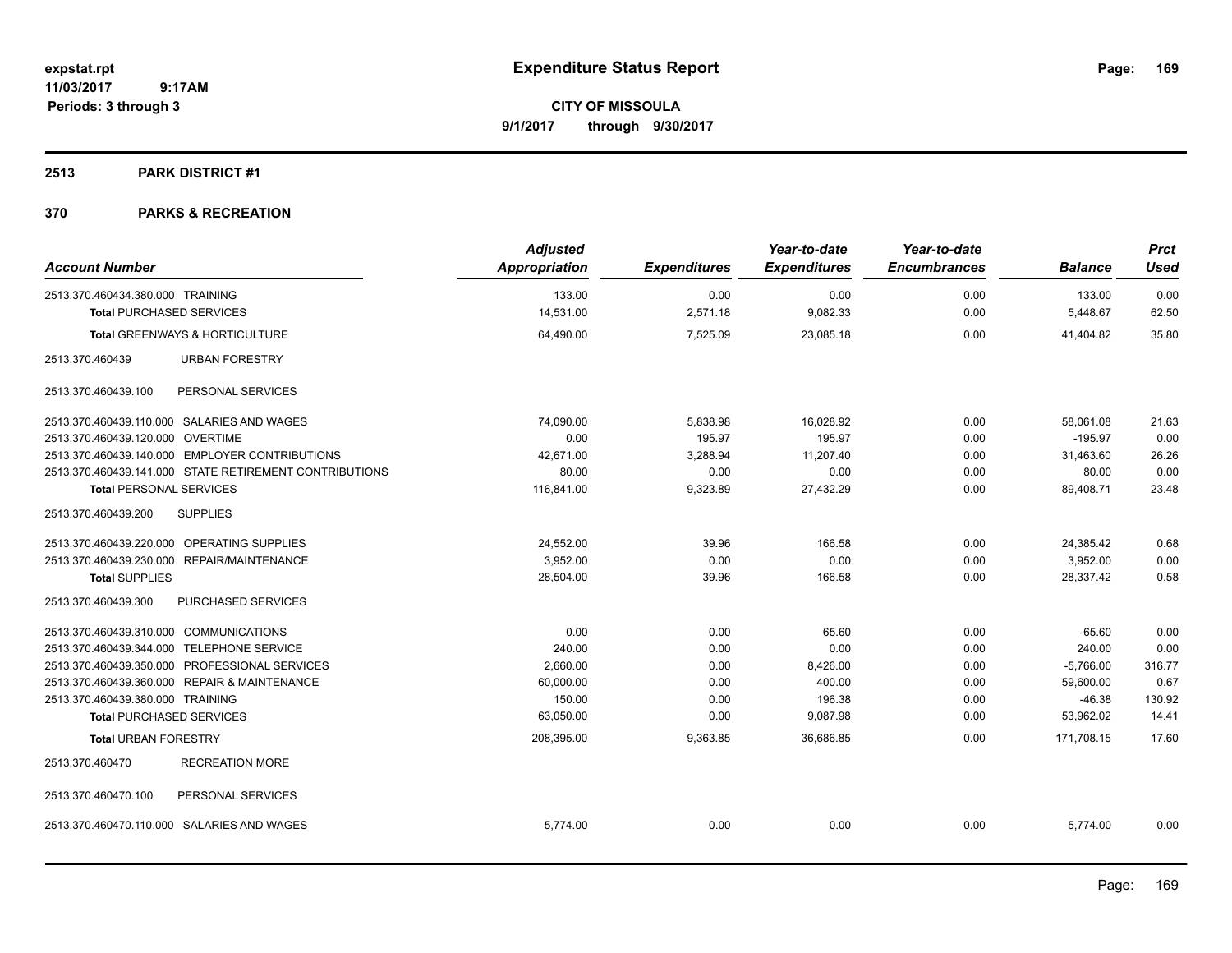**Periods: 3 through 3**

**CITY OF MISSOULA 9/1/2017 through 9/30/2017**

## **2513 PARK DISTRICT #1**

| <b>Account Number</b>          |                                                        | <b>Adjusted</b><br><b>Appropriation</b> | <b>Expenditures</b> | Year-to-date<br><b>Expenditures</b> | Year-to-date<br><b>Encumbrances</b> | <b>Balance</b> | <b>Prct</b><br><b>Used</b> |
|--------------------------------|--------------------------------------------------------|-----------------------------------------|---------------------|-------------------------------------|-------------------------------------|----------------|----------------------------|
|                                | 2513.370.460470.140.000 EMPLOYER CONTRIBUTIONS         | 2,247.00                                | 0.00                | 0.00                                | 0.00                                | 2,247.00       | 0.00                       |
|                                | 2513.370.460470.141.000 STATE RETIREMENT CONTRIBUTIONS | 4.00                                    | 0.00                | 0.00                                | 0.00                                | 4.00           | 0.00                       |
| <b>Total PERSONAL SERVICES</b> |                                                        | 8,025.00                                | 0.00                | 0.00                                | 0.00                                | 8,025.00       | 0.00                       |
| 2513.370.460470.200            | <b>SUPPLIES</b>                                        |                                         |                     |                                     |                                     |                |                            |
| <b>Total SUPPLIES</b>          |                                                        | 0.00                                    | 0.00                | 0.00                                | 0.00                                | 0.00           | 0.00                       |
| 2513.370.460470.300            | PURCHASED SERVICES                                     |                                         |                     |                                     |                                     |                |                            |
|                                | 2513.370.460470.360.000 REPAIR & MAINTENANCE           | 3,000.00                                | 41.99               | 428.21                              | 0.00                                | 2,571.79       | 14.27                      |
|                                | <b>Total PURCHASED SERVICES</b>                        | 3,000.00                                | 41.99               | 428.21                              | 0.00                                | 2,571.79       | 14.27                      |
| <b>Total RECREATION MORE</b>   |                                                        | 11,025.00                               | 41.99               | 428.21                              | 0.00                                | 10,596.79      | 3.88                       |
| 2513.370.460474                | <b>SPRAY DECKS</b>                                     |                                         |                     |                                     |                                     |                |                            |
| 2513.370.460474.200            | <b>SUPPLIES</b>                                        |                                         |                     |                                     |                                     |                |                            |
|                                | 2513.370.460474.230.000 SPRAY DECKS/REPAIR/MAINTENANCE | 1,600.00                                | 0.00                | 0.00                                | 0.00                                | 1,600.00       | 0.00                       |
| <b>Total SUPPLIES</b>          |                                                        | 1,600.00                                | 0.00                | 0.00                                | 0.00                                | 1,600.00       | 0.00                       |
| 2513.370.460474.300            | PURCHASED SERVICES                                     |                                         |                     |                                     |                                     |                |                            |
|                                | 2513.370.460474.341.000 ELECTRICITY & NATURAL GAS      | 2,391.00                                | 0.00                | 0.00                                | 0.00                                | 2,391.00       | 0.00                       |
|                                | 2513.370.460474.360.000 REPAIR & MAINTENANCE           | 6,300.00                                | 0.00                | 746.17                              | 0.00                                | 5,553.83       | 11.84                      |
|                                | <b>Total PURCHASED SERVICES</b>                        | 8.691.00                                | 0.00                | 746.17                              | 0.00                                | 7,944.83       | 8.59                       |
| <b>Total SPRAY DECKS</b>       |                                                        | 10,291.00                               | 0.00                | 746.17                              | 0.00                                | 9,544.83       | 7.25                       |
| 2513.370.460477                | <b>GRILL VAN</b>                                       |                                         |                     |                                     |                                     |                |                            |
| 2513.370.460477.200            | <b>SUPPLIES</b>                                        |                                         |                     |                                     |                                     |                |                            |
| <b>Total SUPPLIES</b>          |                                                        | 0.00                                    | 0.00                | 0.00                                | 0.00                                | 0.00           | 0.00                       |
| 2513.370.460477.300            | PURCHASED SERVICES                                     |                                         |                     |                                     |                                     |                |                            |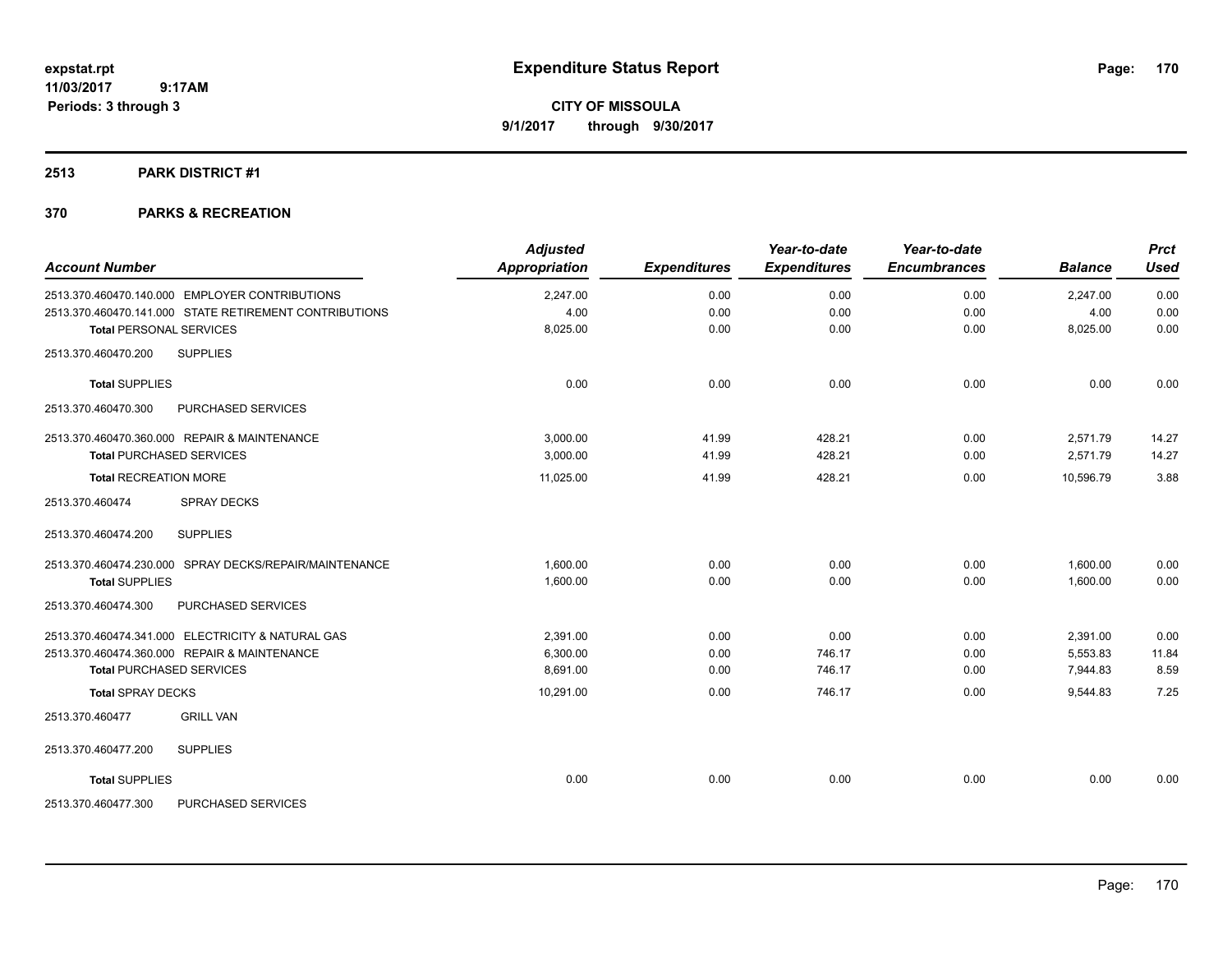**CITY OF MISSOULA 9/1/2017 through 9/30/2017**

## **2513 PARK DISTRICT #1**

| <b>Account Number</b>              |                                                              | <b>Adjusted</b><br><b>Appropriation</b> | <b>Expenditures</b> | Year-to-date<br><b>Expenditures</b> | Year-to-date<br><b>Encumbrances</b> | <b>Balance</b> | <b>Prct</b><br><b>Used</b> |
|------------------------------------|--------------------------------------------------------------|-----------------------------------------|---------------------|-------------------------------------|-------------------------------------|----------------|----------------------------|
| <b>Total GRILL VAN</b>             |                                                              | 0.00                                    | 0.00                | 0.00                                | 0.00                                | 0.00           | 0.00                       |
| 2513.370.460484                    | <b>CONSERVATION LANDS MGMT</b>                               |                                         |                     |                                     |                                     |                |                            |
| 2513.370.460484.100                | PERSONAL SERVICES                                            |                                         |                     |                                     |                                     |                |                            |
|                                    | 2513.370.460484.110.000 CONSRVTN LAND MGMT/WAGES             | 73,681.00                               | 7,971.29            | 22,424.42                           | 0.00                                | 51,256.58      | 30.43                      |
|                                    | 2513.370.460484.140.000 CONSRVTN LAND MGMT/EMP CONTRIBUTIONS | 30,649.00                               | 2,599.83            | 7.087.60                            | 0.00                                | 23,561.40      | 23.13                      |
|                                    | 2513.370.460484.141.000 STATE RETIREMENT CONTRIBUTIONS       | 55.00                                   | 0.00                | 0.00                                | 0.00                                | 55.00          | 0.00                       |
| <b>Total PERSONAL SERVICES</b>     |                                                              | 104,385.00                              | 10,571.12           | 29,512.02                           | 0.00                                | 74,872.98      | 28.27                      |
| 2513.370.460484.200                | <b>SUPPLIES</b>                                              |                                         |                     |                                     |                                     |                |                            |
|                                    | 2513.370.460484.220.000 OPERATING SUPPLIES                   | 6,000.00                                | 1,180.01            | 3,980.88                            | 0.00                                | 2,019.12       | 66.35                      |
|                                    | 2513.370.460484.230.000 REPAIR/MAINTENANCE                   | 8,000.00                                | 43.34               | 749.86                              | 0.00                                | 7,250.14       | 9.37                       |
| <b>Total SUPPLIES</b>              |                                                              | 14,000.00                               | 1,223.35            | 4,730.74                            | 0.00                                | 9,269.26       | 33.79                      |
| 2513.370.460484.300                | PURCHASED SERVICES                                           |                                         |                     |                                     |                                     |                |                            |
|                                    | 2513.370.460484.350.000 PROFESSIONAL SERVICES                | 44,127.00                               | 5,100.00            | 10,619.09                           | 0.00                                | 33,507.91      | 24.06                      |
| <b>Total PURCHASED SERVICES</b>    |                                                              | 44,127.00                               | 5,100.00            | 10,619.09                           | 0.00                                | 33,507.91      | 24.06                      |
|                                    | <b>Total CONSERVATION LANDS MGMT</b>                         | 162,512.00                              | 16,894.47           | 44,861.85                           | 0.00                                | 117,650.15     | 27.61                      |
| 2513.370.460485                    | <b>SAFETY &amp; TRAINING</b>                                 |                                         |                     |                                     |                                     |                |                            |
| 2513.370.460485.100                | PERSONAL SERVICES                                            |                                         |                     |                                     |                                     |                |                            |
| <b>Total PERSONAL SERVICES</b>     |                                                              | 0.00                                    | 0.00                | 0.00                                | 0.00                                | 0.00           | 0.00                       |
| 2513.370.460485.300                | PURCHASED SERVICES                                           |                                         |                     |                                     |                                     |                |                            |
| <b>Total SAFETY &amp; TRAINING</b> |                                                              | 0.00                                    | 0.00                | 0.00                                | 0.00                                | 0.00           | 0.00                       |
| 2513.370.460501                    | PARK MAINTENANCE ROUTINE                                     |                                         |                     |                                     |                                     |                |                            |
| 2513.370.460501.100                | PERSONAL SERVICES                                            |                                         |                     |                                     |                                     |                |                            |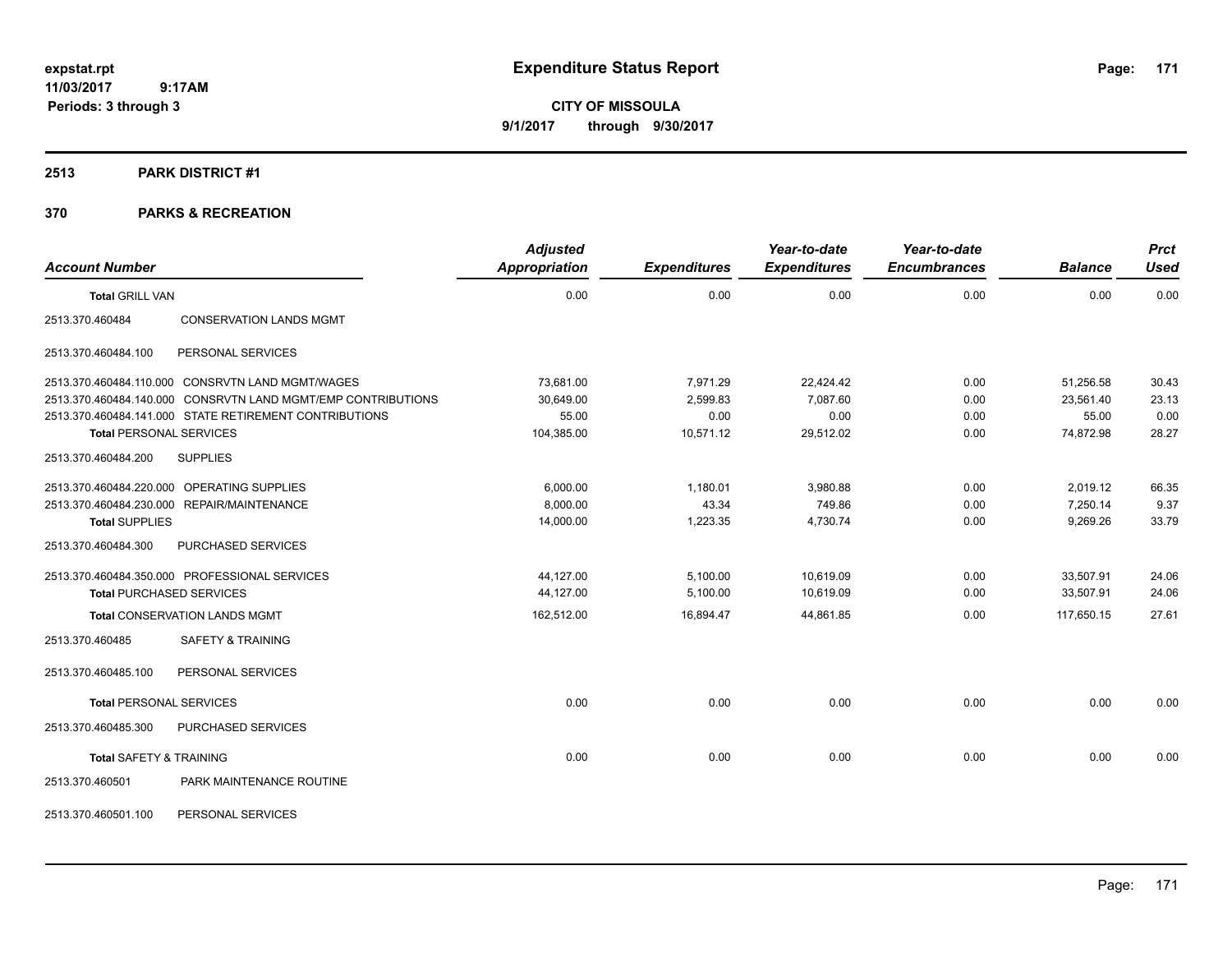**CITY OF MISSOULA 9/1/2017 through 9/30/2017**

## **2513 PARK DISTRICT #1**

|                                       |                                                               | <b>Adjusted</b>      |                     | Year-to-date        | Year-to-date        |                | <b>Prct</b> |
|---------------------------------------|---------------------------------------------------------------|----------------------|---------------------|---------------------|---------------------|----------------|-------------|
| <b>Account Number</b>                 |                                                               | <b>Appropriation</b> | <b>Expenditures</b> | <b>Expenditures</b> | <b>Encumbrances</b> | <b>Balance</b> | <b>Used</b> |
|                                       | 2513.370.460501.110.000 PARK MAINT ROUTINE/SALARIES AND WAGES | 10,090.00            | 1,412.81            | 3,994.88            | 0.00                | 6,095.12       | 39.59       |
|                                       | 2513.370.460501.140.000 PARK MAINT ROUTINE/WAGES              | 1,420.00             | 200.23              | 565.83              | 0.00                | 854.17         | 39.85       |
| <b>Total PERSONAL SERVICES</b>        |                                                               | 11,510.00            | 1,613.04            | 4,560.71            | 0.00                | 6,949.29       | 39.62       |
| 2513.370.460501.200                   | <b>SUPPLIES</b>                                               |                      |                     |                     |                     |                |             |
|                                       | 2513.370.460501.220.000 OPERATING SUPPLIES                    | 41,491.00            | 11,518.03           | 26,219.31           | 0.00                | 15,271.69      | 63.19       |
|                                       | 2513.370.460501.230.000 REPAIR/MAINTENANCE                    | 77,580.00            | 2,123.18            | 5,474.81            | 0.00                | 72,105.19      | 7.06        |
| 2513.370.460501.231.000 GASOLINE      |                                                               | 8,144.00             | 8,144.00            | 8,144.00            | 0.00                | 0.00           | 100.00      |
| <b>Total SUPPLIES</b>                 |                                                               | 127,215.00           | 21,785.21           | 39,838.12           | 0.00                | 87,376.88      | 31.32       |
| 2513.370.460501.300                   | PURCHASED SERVICES                                            |                      |                     |                     |                     |                |             |
|                                       | 2513.370.460501.341.000 ELECTRICITY & NATURAL GAS             | 45,180.00            | 11,307.12           | 21,636.26           | 0.00                | 23,543.74      | 47.89       |
| 2513.370.460501.343.000 WATER CHARGES |                                                               | 7,375.00             | 0.00                | 33,941.94           | 0.00                | $-26,566.94$   | 460.23      |
| 2513.370.460501.345.000 GARBAGE       |                                                               | 3,164.00             | 0.00                | 286.85              | 0.00                | 2,877.15       | 9.07        |
|                                       | 2513.370.460501.350.000 PROFESSIONAL SERVICES                 | 5,557.00             | 8,739.47            | 11,040.43           | 0.00                | $-5,483.43$    | 198.68      |
|                                       | 2513.370.460501.360.000 REPAIR & MAINTENANCE                  | 55,751.00            | 3,860.68            | 10,739.42           | 0.00                | 45,011.58      | 19.26       |
|                                       | <b>Total PURCHASED SERVICES</b>                               | 117,027.00           | 23,907.27           | 77,644.90           | 0.00                | 39,382.10      | 66.35       |
|                                       | <b>Total PARK MAINTENANCE ROUTINE</b>                         | 255,752.00           | 47,305.52           | 122,043.73          | 0.00                | 133,708.27     | 47.72       |
| 2513.370.460503                       | SPORTS FACILITIES MAINTENANCE                                 |                      |                     |                     |                     |                |             |
| 2513.370.460503.200                   | <b>SUPPLIES</b>                                               |                      |                     |                     |                     |                |             |
|                                       | Total SPORTS FACILITIES MAINTENANCE                           | 0.00                 | 0.00                | 0.00                | 0.00                | 0.00           | 0.00        |
| 2513.370.460506                       | <b>CARAS PARK IMPROVEMENTS</b>                                |                      |                     |                     |                     |                |             |
| 2513.370.460506.900                   | <b>CAPITAL OUTLAY</b>                                         |                      |                     |                     |                     |                |             |
|                                       | <b>Total CARAS PARK IMPROVEMENTS</b>                          | 0.00                 | 0.00                | 0.00                | 0.00                | 0.00           | 0.00        |
| 2513.370.490504                       | <b>DEBT SERVICE</b>                                           |                      |                     |                     |                     |                |             |
| 2513.370.490504.600                   | <b>DEBT SERVICE</b>                                           |                      |                     |                     |                     |                |             |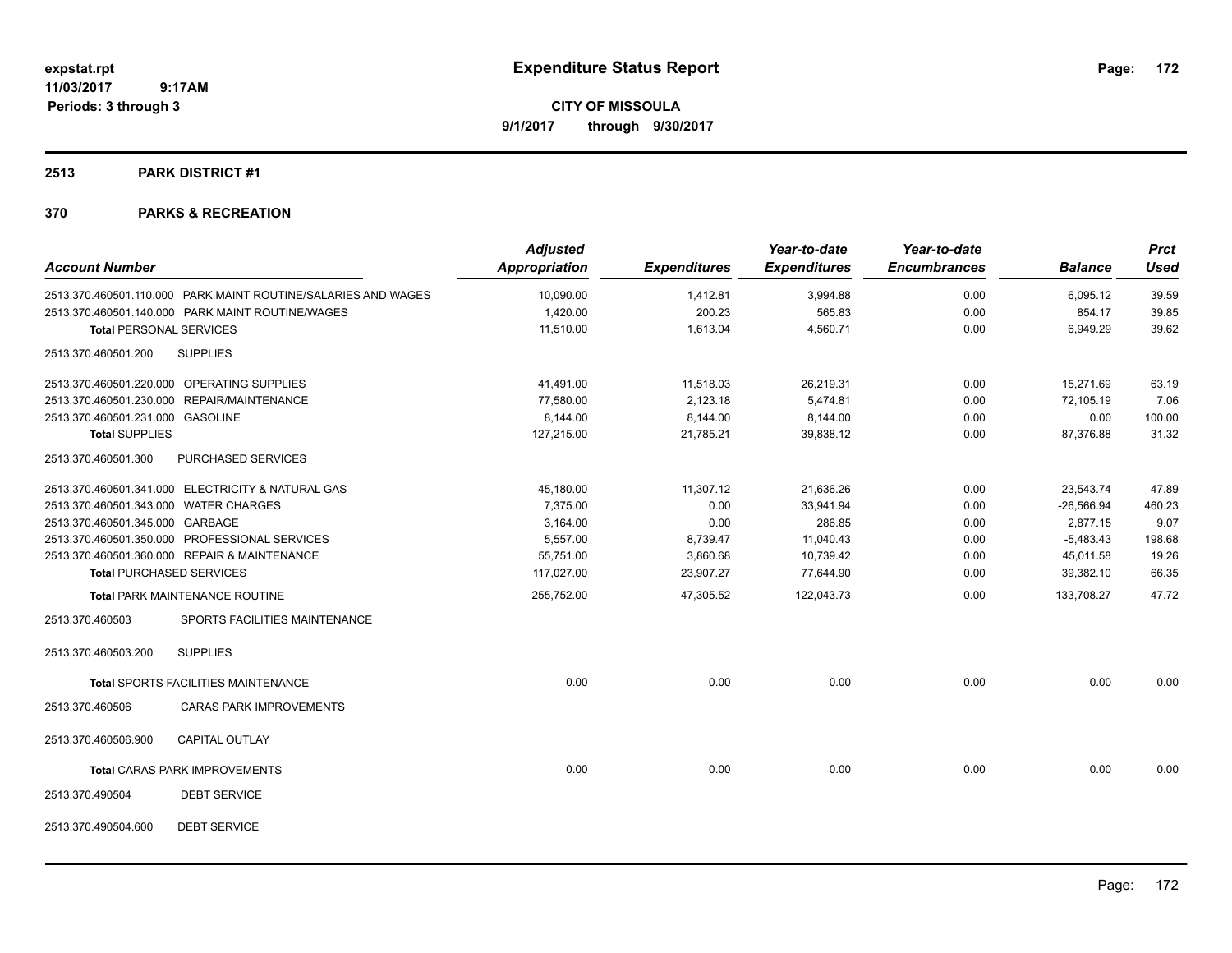**CITY OF MISSOULA 9/1/2017 through 9/30/2017**

## **2513 PARK DISTRICT #1**

|                                                        | <b>Adjusted</b>      |                     | Year-to-date        | Year-to-date        |                | <b>Prct</b> |
|--------------------------------------------------------|----------------------|---------------------|---------------------|---------------------|----------------|-------------|
| <b>Account Number</b>                                  | <b>Appropriation</b> | <b>Expenditures</b> | <b>Expenditures</b> | <b>Encumbrances</b> | <b>Balance</b> | <b>Used</b> |
| 2513.370.490504.610.000 PRINCIPAL                      | 199,023.00           | 0.00                | 16,843.77           | 0.00                | 182,179.23     | 8.46        |
| 2513.370.490504.620.000 INTEREST / SERVICE FEES        | 6.711.00             | 0.00                | 244.16              | 0.00                | 6,466.84       | 3.64        |
| <b>Total DEBT SERVICE</b>                              | 205,734.00           | 0.00                | 17,087.93           | 0.00                | 188,646.07     | 8.31        |
| <b>MERCHANT SERVICES</b><br>2513.370.510110            |                      |                     |                     |                     |                |             |
| <b>FIXED CHARGES</b><br>2513.370.510110.500            |                      |                     |                     |                     |                |             |
| <b>Total MERCHANT SERVICES</b>                         | 0.00                 | 0.00                | 0.00                | 0.00                | 0.00           | 0.00        |
| FORT MISSOULA REGIONAL PARK SUBSIDY<br>2513.370.521003 |                      |                     |                     |                     |                |             |
| 2513.370.521003.800<br>OTHER OBJECTS                   |                      |                     |                     |                     |                |             |
| 2513.370.521003.820.000 TRANSFERS TO OTHER FUNDS       | 333,894.00           | 0.00                | 0.00                | 0.00                | 333,894.00     | 0.00        |
| <b>Total FORT MISSOULA REGIONAL PARK SUBSIDY</b>       | 333,894.00           | 0.00                | 0.00                | 0.00                | 333,894.00     | 0.00        |
| <b>Total PARK DISTRICT #1</b>                          | 1,441,566.00         | 88,908.29           | 266,741.77          | 0.00                | 1,174,824.23   | 18.50       |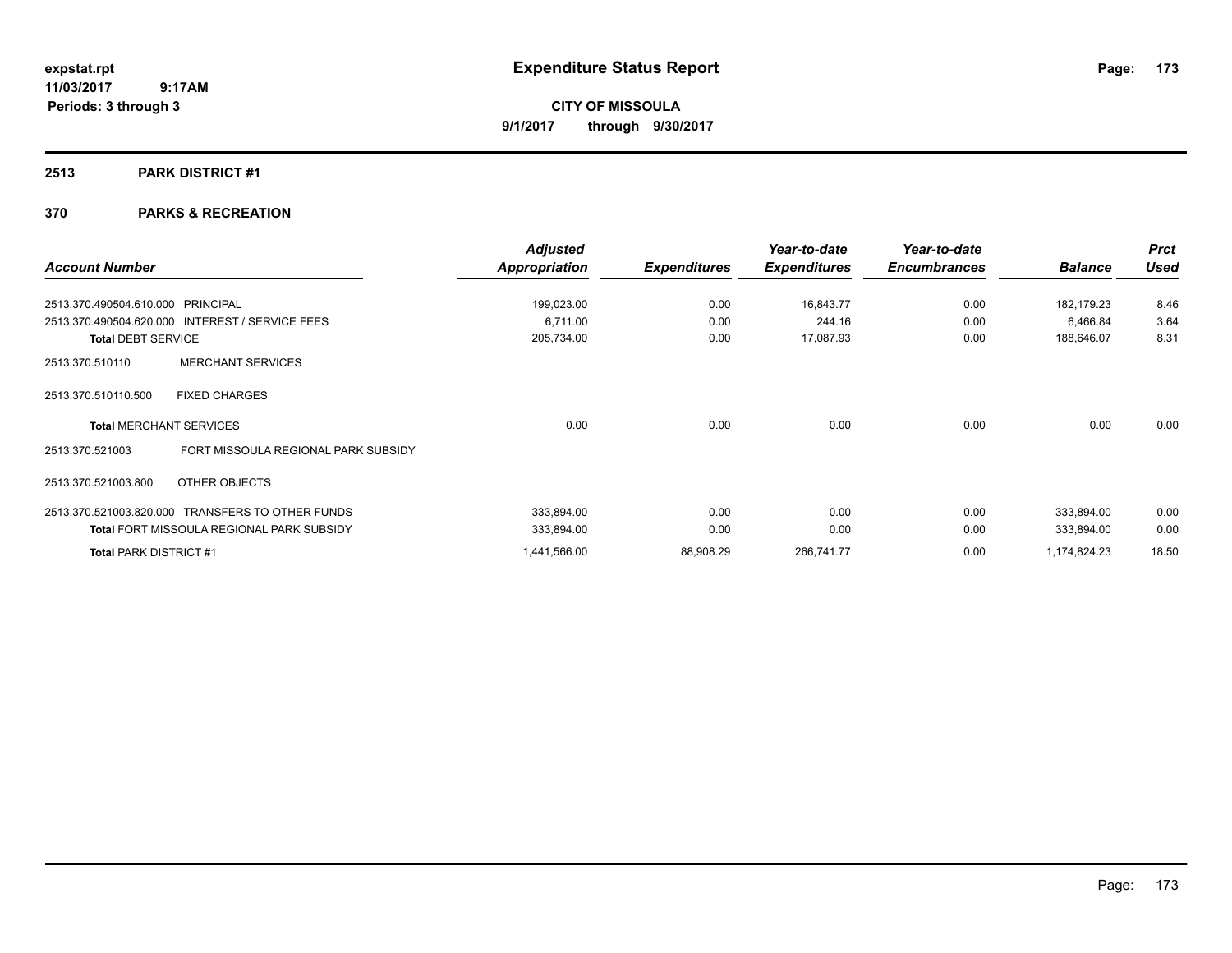**174**

**11/03/2017 9:17AM Periods: 3 through 3**

**CITY OF MISSOULA 9/1/2017 through 9/30/2017**

#### **2820 STATE GAS TAX FUND**

## **280 PUBLIC WORKS OPERATIONS**

| <b>Account Number</b>                                               |                                                  | <b>Adjusted</b><br><b>Appropriation</b> | <b>Expenditures</b>  | Year-to-date<br><b>Expenditures</b> | Year-to-date<br><b>Encumbrances</b> | <b>Balance</b>           | <b>Prct</b><br><b>Used</b> |
|---------------------------------------------------------------------|--------------------------------------------------|-----------------------------------------|----------------------|-------------------------------------|-------------------------------------|--------------------------|----------------------------|
| 2820.280.430230                                                     | STREET RESTORATION                               |                                         |                      |                                     |                                     |                          |                            |
| 2820.280.430230.300                                                 | PURCHASED SERVICES                               |                                         |                      |                                     |                                     |                          |                            |
|                                                                     | <b>Total PURCHASED SERVICES</b>                  | 0.00                                    | 0.00                 | 0.00                                | 0.00                                | 0.00                     | 0.00                       |
| 2820.280.430230.500                                                 | <b>FIXED CHARGES</b>                             |                                         |                      |                                     |                                     |                          |                            |
| <b>Total FIXED CHARGES</b>                                          |                                                  | 0.00                                    | 0.00                 | 0.00                                | 0.00                                | 0.00                     | 0.00                       |
| 2820.280.430230.800                                                 | OTHER OBJECTS                                    |                                         |                      |                                     |                                     |                          |                            |
| <b>Total OTHER OBJECTS</b>                                          | 2820.280.430230.820.000 TRANSFERS TO OTHER FUNDS | 564,000.00<br>564,000.00                | 0.00<br>0.00         | 0.00<br>0.00                        | 0.00<br>0.00                        | 564,000.00<br>564,000.00 | 0.00<br>0.00               |
| 2820.280.430230.900                                                 | CAPITAL OUTLAY                                   |                                         |                      |                                     |                                     |                          |                            |
| 2820.280.430230.930.000 IMPROVEMENTS<br><b>Total CAPITAL OUTLAY</b> |                                                  | 391,200.00<br>391,200.00                | 2,421.25<br>2,421.25 | 204,108.40<br>204,108.40            | 0.00<br>0.00                        | 187.091.60<br>187,091.60 | 52.17<br>52.17             |
|                                                                     | <b>Total STREET RESTORATION</b>                  | 955,200.00                              | 2,421.25             | 204,108.40                          | 0.00                                | 751,091.60               | 21.37                      |
| 2820.280.510110                                                     | <b>MERCHANT SERVICES</b>                         |                                         |                      |                                     |                                     |                          |                            |
| 2820.280.510110.500                                                 | <b>FIXED CHARGES</b>                             |                                         |                      |                                     |                                     |                          |                            |
| <b>Total FIXED CHARGES</b>                                          |                                                  | 0.00                                    | 0.00                 | 0.00                                | 0.00                                | 0.00                     | 0.00                       |
|                                                                     | <b>Total MERCHANT SERVICES</b>                   | 0.00                                    | 0.00                 | 0.00                                | 0.00                                | 0.00                     | 0.00                       |
|                                                                     | <b>Total STATE GAS TAX FUND</b>                  | 955,200.00                              | 2,421.25             | 204,108.40                          | 0.00                                | 751.091.60               | 21.37                      |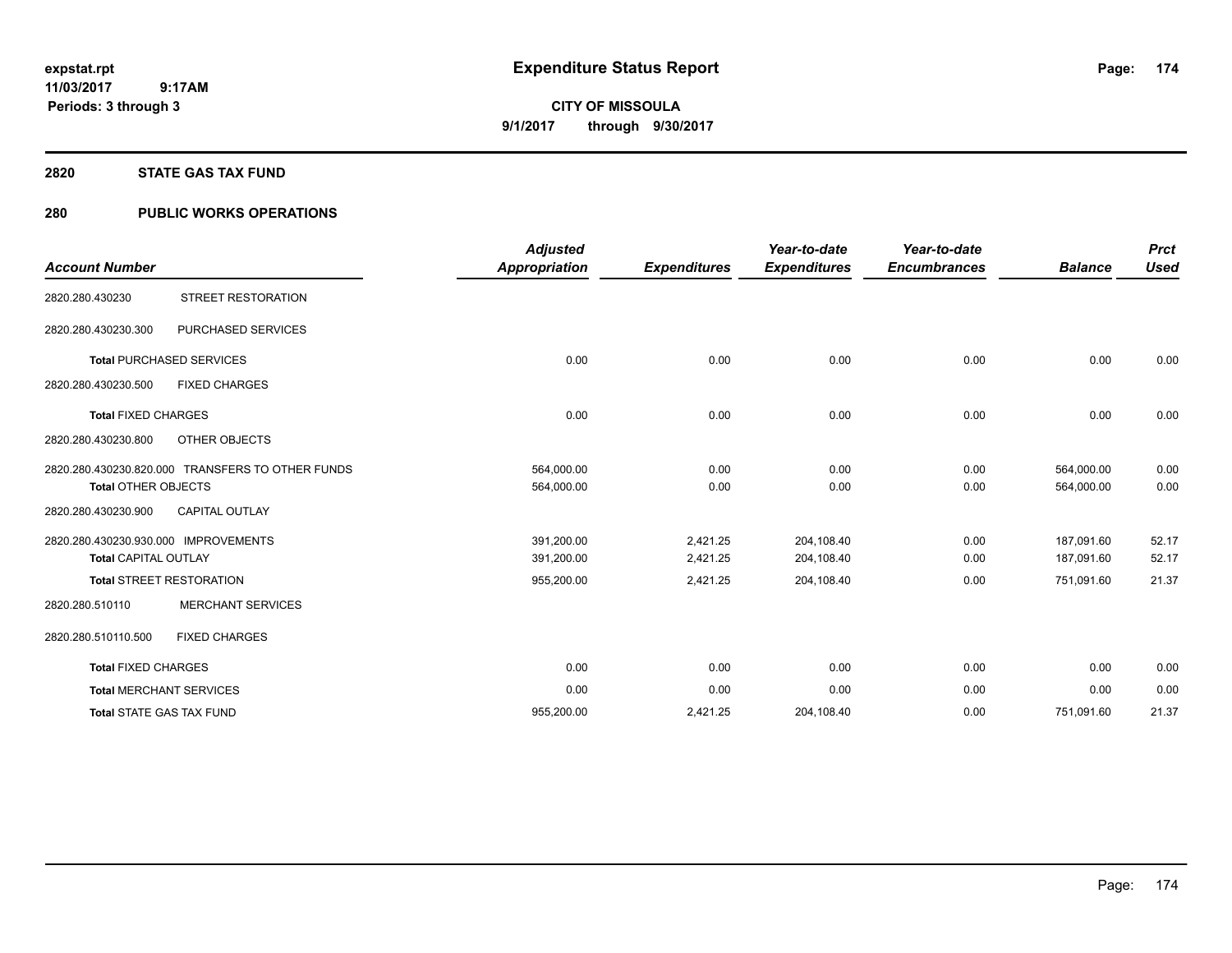**CITY OF MISSOULA 9/1/2017 through 9/30/2017**

#### **2917 CRIME VICTIM SURCHARGE**

| <b>Account Number</b> |                                     | <b>Adjusted</b><br><b>Appropriation</b> | <b>Expenditures</b> | Year-to-date<br><b>Expenditures</b> | Year-to-date<br><b>Encumbrances</b> | <b>Balance</b> | Prct<br><b>Used</b> |
|-----------------------|-------------------------------------|-----------------------------------------|---------------------|-------------------------------------|-------------------------------------|----------------|---------------------|
| 2917.390.510110       | <b>MERCHANT SERVICES</b>            |                                         |                     |                                     |                                     |                |                     |
| 2917.390.510110.500   | <b>FIXED CHARGES</b>                |                                         |                     |                                     |                                     |                |                     |
|                       | <b>Total CRIME VICTIM SURCHARGE</b> | 0.00                                    | 0.00                | 0.00                                | 0.00                                | 0.00           | 0.00                |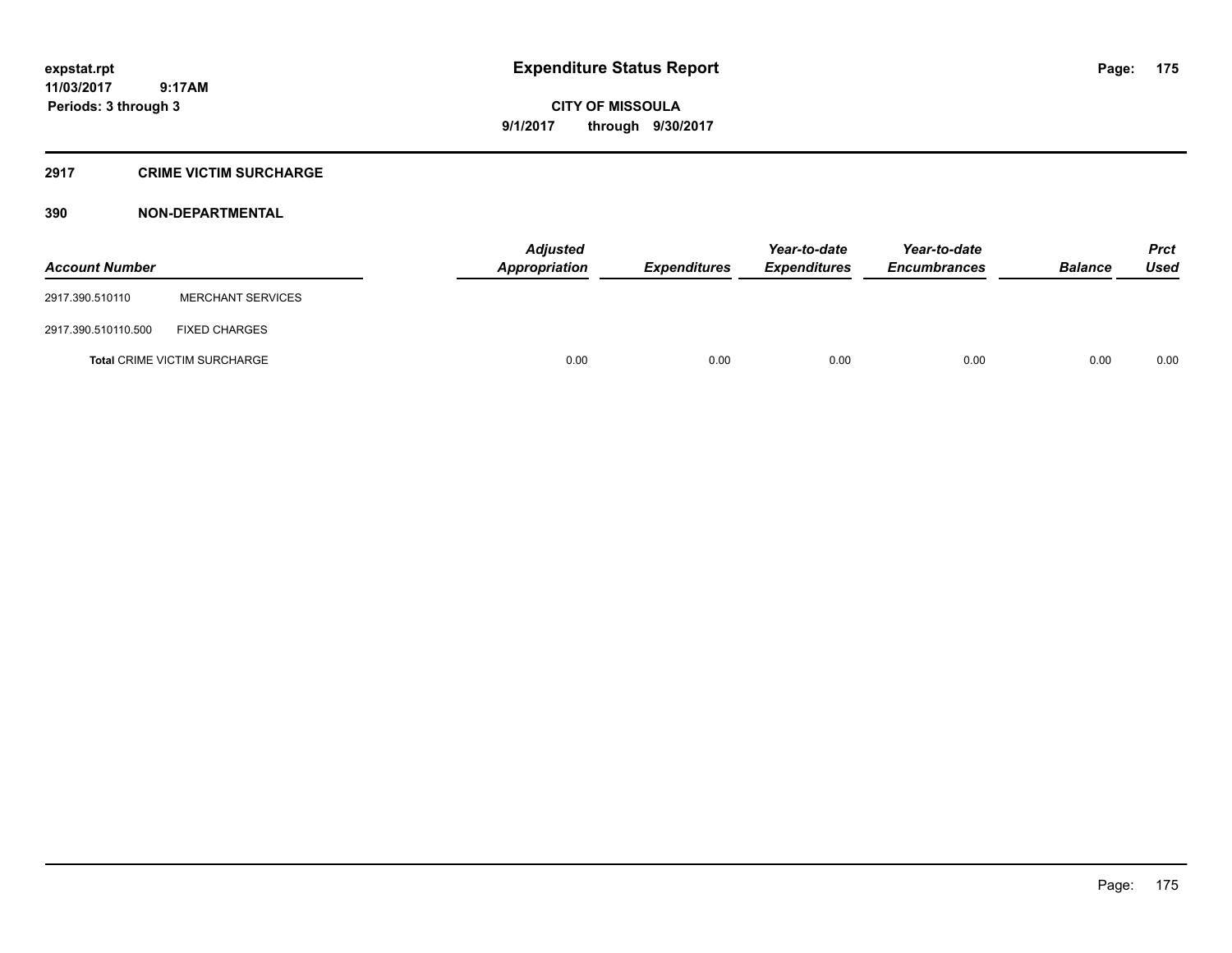**CITY OF MISSOULA 9/1/2017 through 9/30/2017**

## **2918 LAW ENFORCEMENT BLOCK GRANT FUND**

**290 POLICE**

| <b>Account Number</b>                                                                             | <b>Adjusted</b><br><b>Appropriation</b> | <b>Expenditures</b> | Year-to-date<br><b>Expenditures</b> | Year-to-date<br><b>Encumbrances</b> | <b>Balance</b>         | <b>Prct</b><br><b>Used</b> |
|---------------------------------------------------------------------------------------------------|-----------------------------------------|---------------------|-------------------------------------|-------------------------------------|------------------------|----------------------------|
| <b>JAG V GRANT</b><br>2918.290.420174                                                             |                                         |                     |                                     |                                     |                        |                            |
| <b>SUPPLIES</b><br>2918.290.420174.200                                                            |                                         |                     |                                     |                                     |                        |                            |
| 2918.290.420174.220.000<br>OPERATING SUPPLIES-JAG V<br><b>Total SUPPLIES</b>                      | 43,124.00<br>43,124.00                  | 0.00<br>0.00        | 0.00<br>0.00                        | 0.00<br>0.00                        | 43,124.00<br>43,124.00 | 0.00<br>0.00               |
| PURCHASED SERVICES<br>2918.290.420174.300                                                         |                                         |                     |                                     |                                     |                        |                            |
| <b>Total PURCHASED SERVICES</b>                                                                   | 0.00                                    | 0.00                | 0.00                                | 0.00                                | 0.00                   | 0.00                       |
| <b>GRANTS &amp; CONTRIBUTIONS</b><br>2918.290.420174.700                                          |                                         |                     |                                     |                                     |                        |                            |
| 2918.290.420174.700.000 JAG V / GRANTS & CONTRIBUTIONS<br><b>Total GRANTS &amp; CONTRIBUTIONS</b> | 17,249.00<br>17,249.00                  | 0.00<br>0.00        | 0.00<br>0.00                        | 0.00<br>0.00                        | 17,249.00<br>17,249.00 | 0.00<br>0.00               |
| <b>Total JAG V GRANT</b>                                                                          | 60,373.00                               | 0.00                | 0.00                                | 0.00                                | 60,373.00              | 0.00                       |
| <b>Total LAW ENFORCEMENT BLOCK GRANT FUND</b>                                                     | 60,373.00                               | 0.00                | 0.00                                | 0.00                                | 60,373.00              | 0.00                       |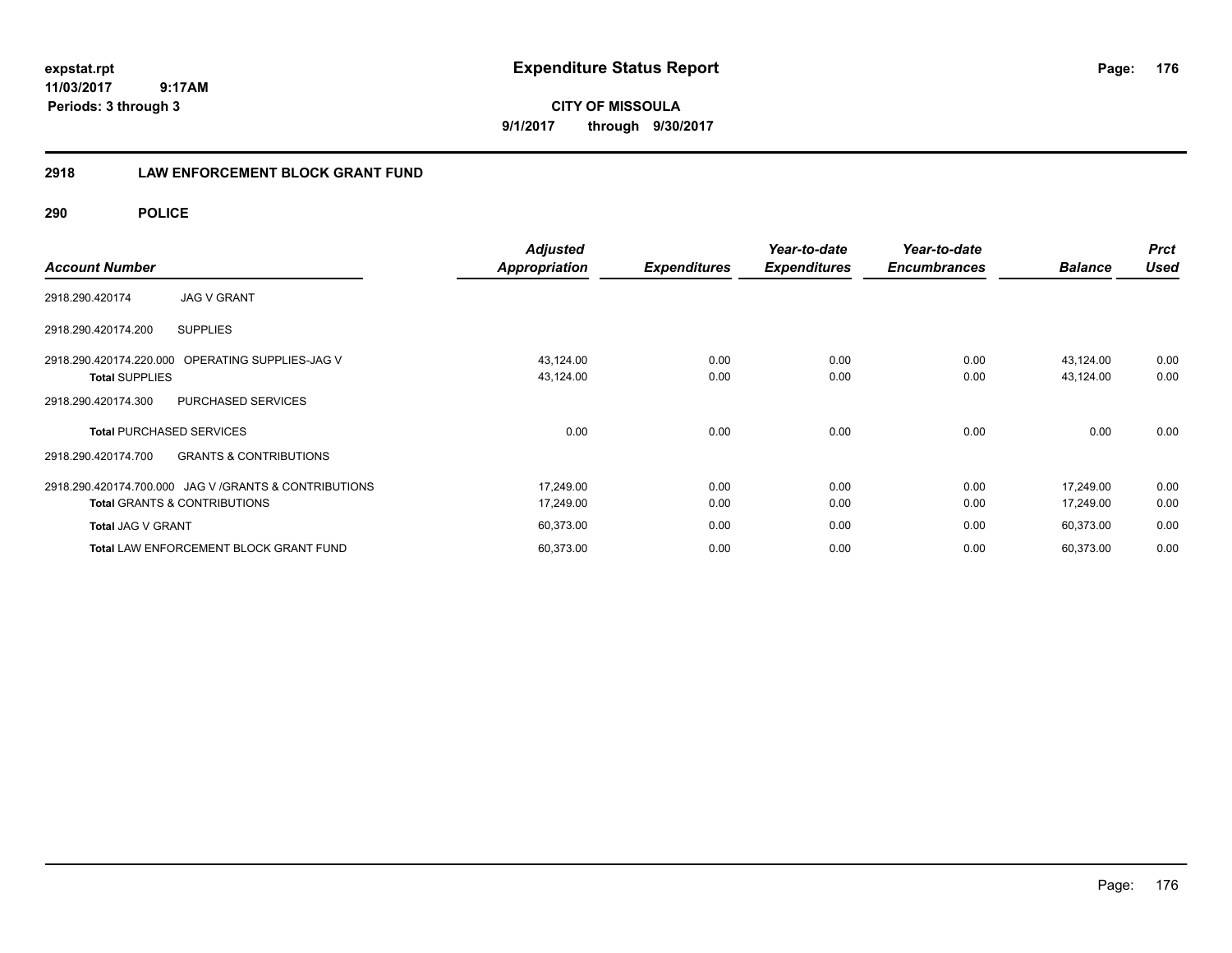**CITY OF MISSOULA 9/1/2017 through 9/30/2017**

**2919 HIDTA FUND**

**290 POLICE**

| <b>Account Number</b>                     |                                                               | <b>Adjusted</b><br>Appropriation | <b>Expenditures</b> | Year-to-date<br><b>Expenditures</b> | Year-to-date<br><b>Encumbrances</b> | <b>Balance</b> | <b>Prct</b><br><b>Used</b> |
|-------------------------------------------|---------------------------------------------------------------|----------------------------------|---------------------|-------------------------------------|-------------------------------------|----------------|----------------------------|
| 2919.290.420142                           | <b>HIDTA STATE FORFEITURES</b>                                |                                  |                     |                                     |                                     |                |                            |
| 2919.290.420142.100                       | PERSONAL SERVICES                                             |                                  |                     |                                     |                                     |                |                            |
| 2919.290.420142.120.000 OVERTIME          |                                                               | 13,321.00                        | 0.00                | 0.00                                | 0.00                                | 13,321.00      | 0.00                       |
|                                           | 2919.290.420142.140.000 EMPLOYER CONTRIBUTIONS                | 1,350.00                         | 0.00                | 0.00                                | 0.00                                | 1.350.00       | 0.00                       |
| <b>Total PERSONAL SERVICES</b>            |                                                               | 14,671.00                        | 0.00                | 0.00                                | 0.00                                | 14.671.00      | 0.00                       |
| 2919.290.420142.200                       | <b>SUPPLIES</b>                                               |                                  |                     |                                     |                                     |                |                            |
| 2919.290.420142.210.000 OFFICE SUPPLIES   |                                                               | 3.500.00                         | 0.00                | 0.00                                | 0.00                                | 3,500.00       | 0.00                       |
|                                           | 2919.290.420142.220.000 OPERATING SUPPLIES                    | 3.500.00                         | 6.90                | 96.15                               | 0.00                                | 3,403.85       | 2.75                       |
| <b>Total SUPPLIES</b>                     |                                                               | 7,000.00                         | 6.90                | 96.15                               | 0.00                                | 6,903.85       | 1.37                       |
| 2919.290.420142.300                       | PURCHASED SERVICES                                            |                                  |                     |                                     |                                     |                |                            |
|                                           | 2919.290.420142.320.000 PRINTING & DUPLICATING                | 2,400.00                         | 0.00                | 0.00                                | 0.00                                | 2,400.00       | 0.00                       |
|                                           | 2919.290.420142.341.000 ELECTRICITY & NATURAL GAS             | 5.000.00                         | 498.08              | 498.08                              | 0.00                                | 4.501.92       | 9.96                       |
| 2919.290.420142.344.000 TELEPHONE SERVICE |                                                               | 250.00                           | 0.00                | 0.00                                | 0.00                                | 250.00         | 0.00                       |
|                                           | 2919.290.420142.350.000 PROFESSIONAL SERVICES                 | 6,000.00                         | 0.00                | 247.50                              | 0.00                                | 5,752.50       | 4.13                       |
|                                           | 2919.290.420142.350.011 TOWING/PROFESSIONAL SERVICES          | 0.00                             | 0.00                | 110.00                              | 0.00                                | $-110.00$      | 0.00                       |
|                                           | 2919.290.420142.350.012 STORAGE PROJECT/PROFESSIONAL SERVICES | 0.00                             | 172.76              | 584.90                              | 0.00                                | $-584.90$      | 0.00                       |
|                                           | 2919.290.420142.360.000 REPAIR & MAINTENANCE                  | 5,000.00                         | 0.00                | 0.00                                | 0.00                                | 5,000.00       | 0.00                       |
| 2919.290.420142.370.000 TRAVEL            |                                                               | 5,500.00                         | 0.00                | 0.00                                | 0.00                                | 5,500.00       | 0.00                       |
| 2919.290.420142.380.000 TRAINING          |                                                               | 5,500.00                         | 0.00                | 0.00                                | 0.00                                | 5,500.00       | 0.00                       |
|                                           | 2919.290.420142.390.000 OTHER PURCHASED SERVICES              | 200.00                           | 0.00                | 0.00                                | 0.00                                | 200.00         | 0.00                       |
| <b>Total PURCHASED SERVICES</b>           |                                                               | 29,850.00                        | 670.84              | 1,440.48                            | 0.00                                | 28.409.52      | 4.83                       |
| 2919.290.420142.500                       | <b>FIXED CHARGES</b>                                          |                                  |                     |                                     |                                     |                |                            |
| 2919.290.420142.500.000 FIXED CHARGES     |                                                               | 24,079.00                        | 1,900.36            | 7,601.42                            | 0.00                                | 16,477.58      | 31.57                      |
| <b>Total FIXED CHARGES</b>                |                                                               | 24,079.00                        | 1,900.36            | 7,601.42                            | 0.00                                | 16,477.58      | 31.57                      |

2919.290.420142.700 GRANTS & CONTRIBUTIONS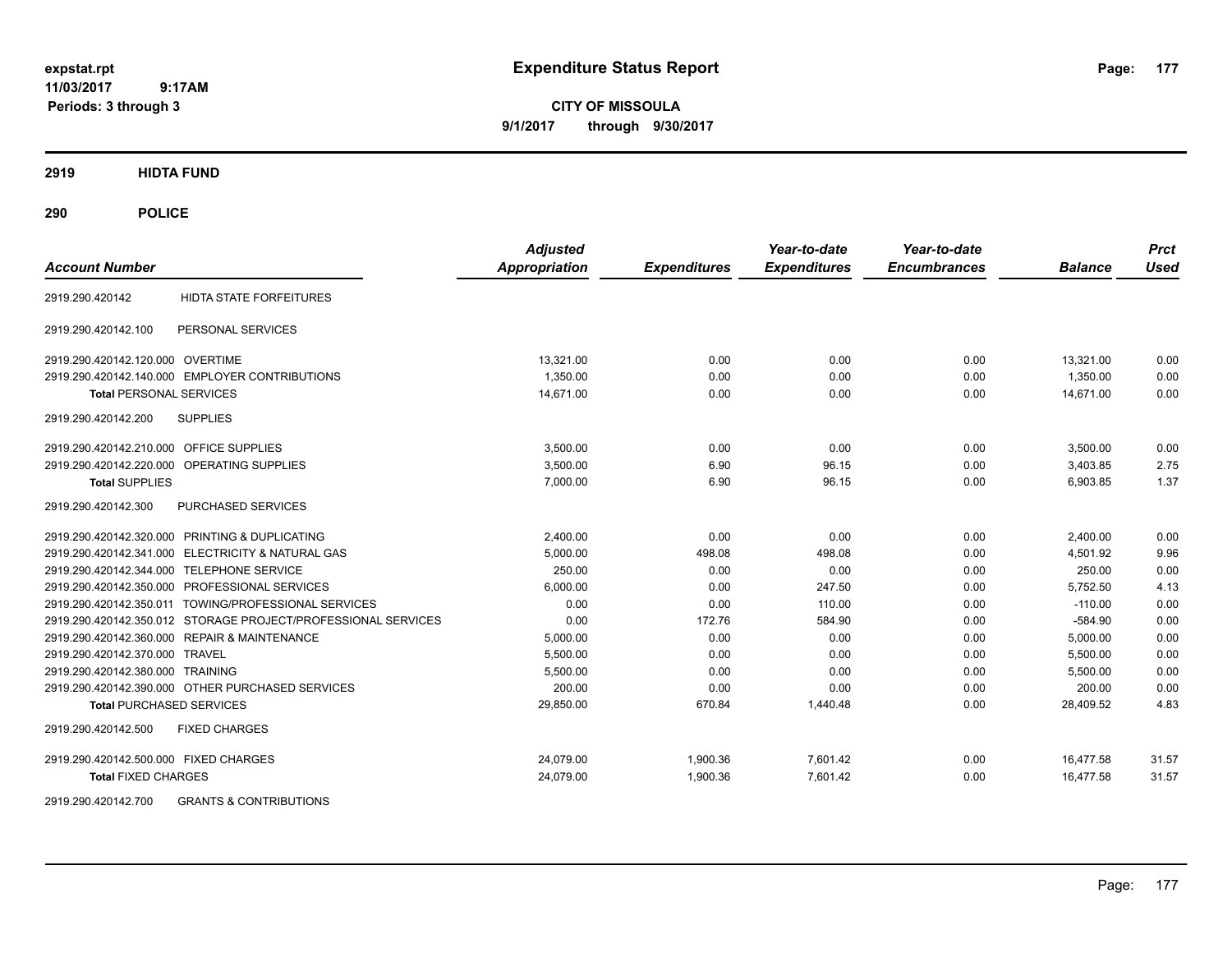**CITY OF MISSOULA 9/1/2017 through 9/30/2017**

**2919 HIDTA FUND**

**290 POLICE**

| <b>Account Number</b>          |                                                      | <b>Adjusted</b><br><b>Appropriation</b> | <b>Expenditures</b> | Year-to-date<br><b>Expenditures</b> | Year-to-date<br><b>Encumbrances</b> | <b>Balance</b> | <b>Prct</b><br><b>Used</b> |
|--------------------------------|------------------------------------------------------|-----------------------------------------|---------------------|-------------------------------------|-------------------------------------|----------------|----------------------------|
|                                | 2919.290.420142.700.002 STATE/GRANTS & CONTRIBUTIONS | 65,000.00                               | 0.00                | 0.00                                | 0.00                                | 65,000.00      | 0.00                       |
|                                | <b>Total GRANTS &amp; CONTRIBUTIONS</b>              | 65,000.00                               | 0.00                | 0.00                                | 0.00                                | 65,000.00      | 0.00                       |
| 2919.290.420142.900            | <b>CAPITAL OUTLAY</b>                                |                                         |                     |                                     |                                     |                |                            |
| <b>Total CAPITAL OUTLAY</b>    |                                                      | 0.00                                    | 0.00                | 0.00                                | 0.00                                | 0.00           | 0.00                       |
|                                | <b>Total HIDTA STATE FORFEITURES</b>                 | 140,600.00                              | 2,578.10            | 9,138.05                            | 0.00                                | 131,461.95     | 6.50                       |
| 2919.290.510110                | <b>MERCHANT SERVICES</b>                             |                                         |                     |                                     |                                     |                |                            |
| 2919.290.510110.500            | <b>FIXED CHARGES</b>                                 |                                         |                     |                                     |                                     |                |                            |
| <b>Total MERCHANT SERVICES</b> |                                                      | 0.00                                    | 0.00                | 0.00                                | 0.00                                | 0.00           | 0.00                       |
| <b>Total HIDTA FUND</b>        |                                                      | 140,600.00                              | 2.578.10            | 9,138.05                            | 0.00                                | 131.461.95     | 6.50                       |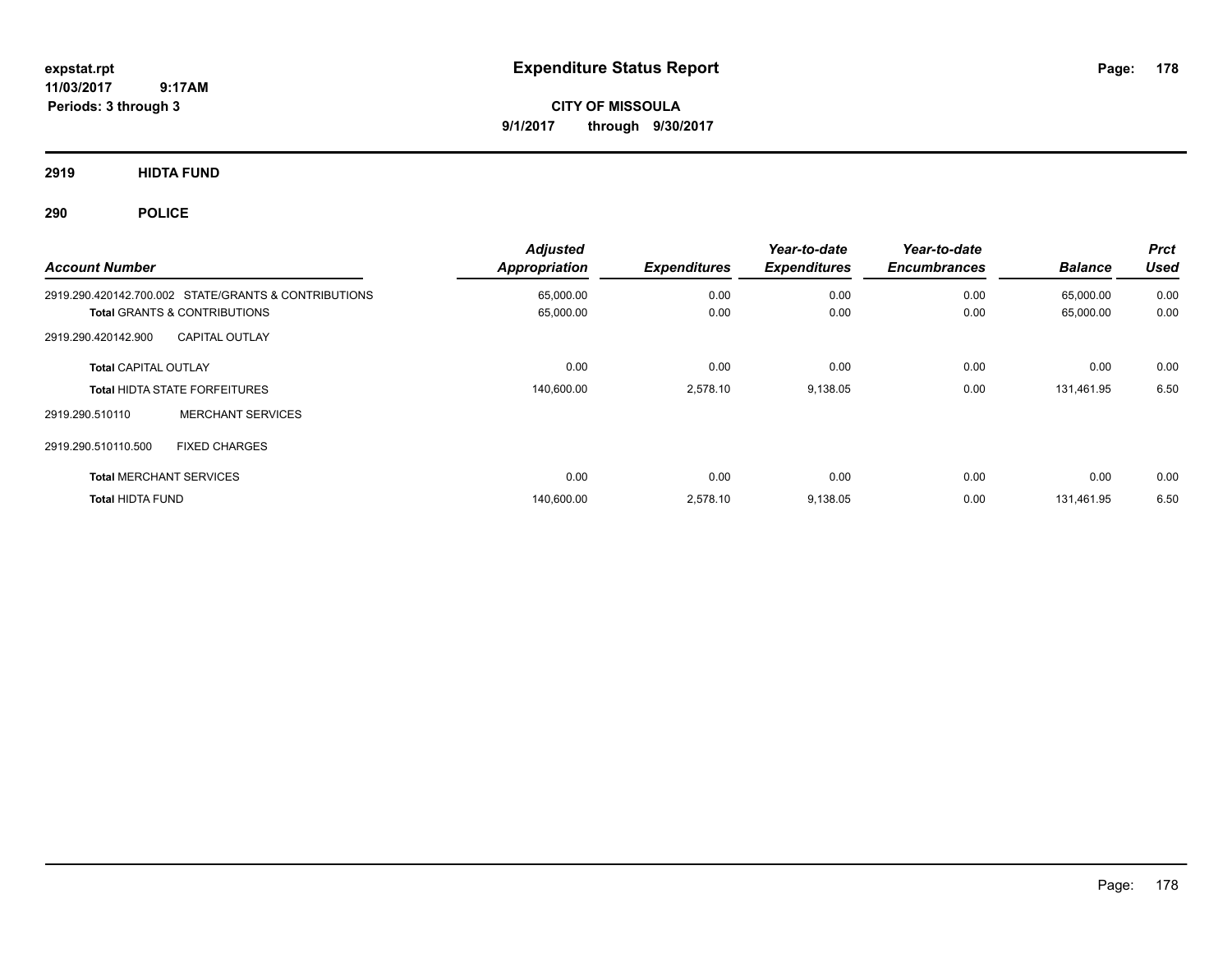**CITY OF MISSOULA 9/1/2017 through 9/30/2017**

## **2939 CDBG PROGRAM INCOME ACCOUNT**

## **400 ENTITLEMENT GRANTS**

| <b>Account Number</b>      |                                               | <b>Adjusted</b><br><b>Appropriation</b> | <b>Expenditures</b> | Year-to-date<br><b>Expenditures</b> | Year-to-date<br><b>Encumbrances</b> | <b>Balance</b> | <b>Prct</b><br><b>Used</b> |
|----------------------------|-----------------------------------------------|-----------------------------------------|---------------------|-------------------------------------|-------------------------------------|----------------|----------------------------|
|                            |                                               |                                         |                     |                                     |                                     |                |                            |
| 2939.400.470000            | HOUSING & COMMUNITY DEVELOPMENT               |                                         |                     |                                     |                                     |                |                            |
| 2939.400.470000.300        | PURCHASED SERVICES                            |                                         |                     |                                     |                                     |                |                            |
|                            | 2939.400.470000.350.000 PROFESSIONAL SERVICES | 29,463.00                               | 0.00                | 0.00                                | 0.00                                | 29,463.00      | 0.00                       |
|                            | <b>Total PURCHASED SERVICES</b>               | 29,463.00                               | 0.00                | 0.00                                | 0.00                                | 29,463.00      | 0.00                       |
| 2939.400.470000.800        | OTHER OBJECTS                                 |                                         |                     |                                     |                                     |                |                            |
| <b>Total OTHER OBJECTS</b> |                                               | 0.00                                    | 0.00                | 0.00                                | 0.00                                | 0.00           | 0.00                       |
|                            | Total HOUSING & COMMUNITY DEVELOPMENT         | 29,463.00                               | 0.00                | 0.00                                | 0.00                                | 29,463.00      | 0.00                       |
| 2939.400.470290            | PUBLIC SERVICE PROJECTS                       |                                         |                     |                                     |                                     |                |                            |
| 2939.400.470290.700        | <b>GRANTS &amp; CONTRIBUTIONS</b>             |                                         |                     |                                     |                                     |                |                            |
|                            | Total PUBLIC SERVICE PROJECTS                 | 0.00                                    | 0.00                | 0.00                                | 0.00                                | 0.00           | 0.00                       |
| 2939.400.470335            | <b>GRANT &amp; COMMUNITY PROGRAMS</b>         |                                         |                     |                                     |                                     |                |                            |
| 2939.400.470335.800        | OTHER OBJECTS                                 |                                         |                     |                                     |                                     |                |                            |
|                            | <b>Total GRANT &amp; COMMUNITY PROGRAMS</b>   | 0.00                                    | 0.00                | 0.00                                | 0.00                                | 0.00           | 0.00                       |
| 2939.400.470450            | <b>CONSTRUCTION PROJECTS</b>                  |                                         |                     |                                     |                                     |                |                            |
| 2939.400.470450.700        | <b>GRANTS &amp; CONTRIBUTIONS</b>             |                                         |                     |                                     |                                     |                |                            |
|                            | Total CONSTRUCTION PROJECTS                   | 0.00                                    | 0.00                | 0.00                                | 0.00                                | 0.00           | 0.00                       |
| 2939.400.510110            | <b>MERCHANT SERVICES</b>                      |                                         |                     |                                     |                                     |                |                            |
| 2939.400.510110.500        | <b>FIXED CHARGES</b>                          |                                         |                     |                                     |                                     |                |                            |
|                            | <b>Total MERCHANT SERVICES</b>                | 0.00                                    | 0.00                | 0.00                                | 0.00                                | 0.00           | 0.00                       |
|                            | Total CDBG PROGRAM INCOME ACCOUNT             | 29,463.00                               | 0.00                | 0.00                                | 0.00                                | 29,463.00      | 0.00                       |
|                            |                                               |                                         |                     |                                     |                                     |                |                            |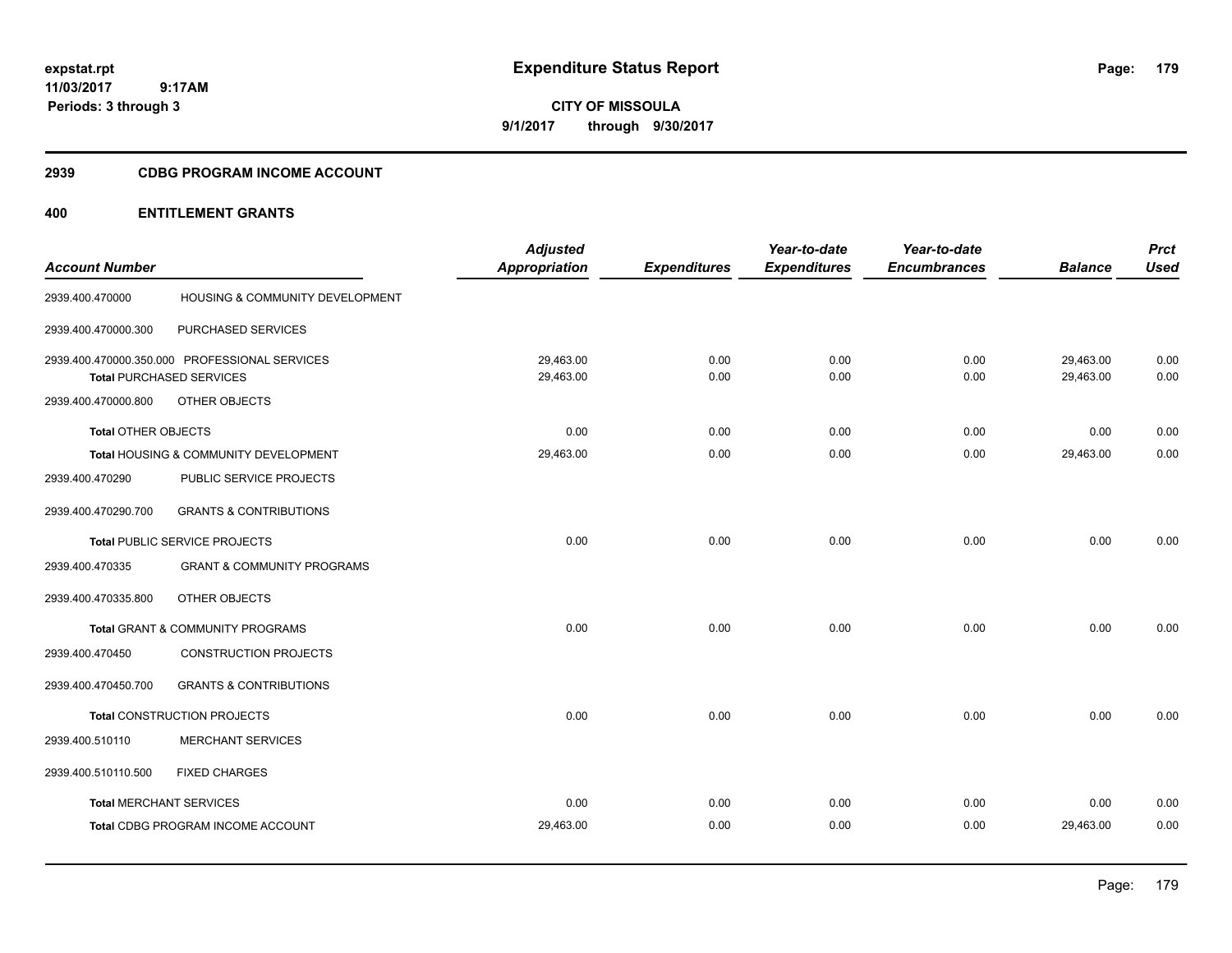**CITY OF MISSOULA 9/1/2017 through 9/30/2017**

**2940 CDBG FUND**

| <b>Account Number</b>         |                         | <b>Adjusted</b><br><b>Appropriation</b> | <b>Expenditures</b> | Year-to-date<br><b>Expenditures</b> | Year-to-date<br><b>Encumbrances</b> | <b>Balance</b> | <b>Prct</b><br>Used |
|-------------------------------|-------------------------|-----------------------------------------|---------------------|-------------------------------------|-------------------------------------|----------------|---------------------|
| 2940.390.331010               | *** Title Not Found *** |                                         |                     |                                     |                                     |                |                     |
| 2940.390.331010.300           | PURCHASED SERVICES      |                                         |                     |                                     |                                     |                |                     |
| <b>Total NON-DEPARTMENTAL</b> |                         | 0.00                                    | 0.00                | 0.00                                | 0.00                                | 0.00           | 0.00                |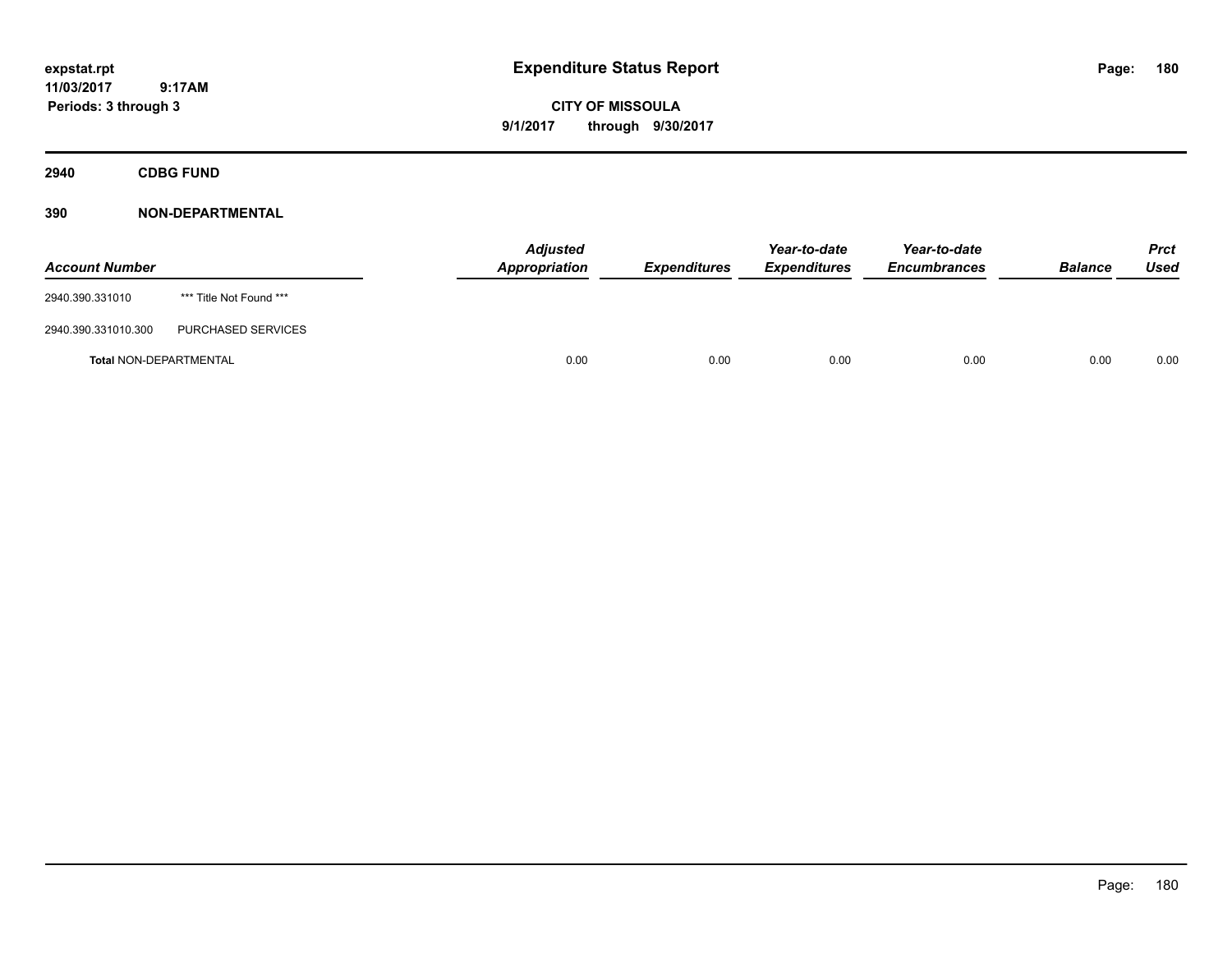**CITY OF MISSOULA 9/1/2017 through 9/30/2017**

**2940 CDBG FUND**

| <b>Account Number</b> |                                                                                           | <b>Adjusted</b><br><b>Appropriation</b> | <b>Expenditures</b> | Year-to-date<br><b>Expenditures</b> | Year-to-date<br><b>Encumbrances</b> | <b>Balance</b>           | <b>Prct</b><br><b>Used</b> |
|-----------------------|-------------------------------------------------------------------------------------------|-----------------------------------------|---------------------|-------------------------------------|-------------------------------------|--------------------------|----------------------------|
| 2940.400.470000       | HOUSING & COMMUNITY DEVELOPMENT                                                           |                                         |                     |                                     |                                     |                          |                            |
| 2940.400.470000.700   | <b>GRANTS &amp; CONTRIBUTIONS</b>                                                         |                                         |                     |                                     |                                     |                          |                            |
|                       | <b>Total GRANTS &amp; CONTRIBUTIONS</b>                                                   | 0.00                                    | 0.00                | 0.00                                | 0.00                                | 0.00                     | 0.00                       |
| 2940.400.470000.800   | OTHER OBJECTS                                                                             |                                         |                     |                                     |                                     |                          |                            |
|                       | 2940.400.470000.820.000 TRANSFERS TO OTHER FUNDS<br>Total HOUSING & COMMUNITY DEVELOPMENT | 104,130.00<br>104,130.00                | 0.00<br>0.00        | 0.00<br>0.00                        | 0.00<br>0.00                        | 104,130.00<br>104,130.00 | 0.00<br>0.00               |
| 2940.400.470001       | <b>FAIR HOUSING STUDY</b>                                                                 |                                         |                     |                                     |                                     |                          |                            |
| 2940.400.470001.700   | <b>GRANTS &amp; CONTRIBUTIONS</b>                                                         |                                         |                     |                                     |                                     |                          |                            |
|                       | <b>Total FAIR HOUSING STUDY</b>                                                           | 0.00                                    | 0.00                | 0.00                                | 0.00                                | 0.00                     | 0.00                       |
| 2940.400.470290       | PUBLIC SERVICE PROJECTS                                                                   |                                         |                     |                                     |                                     |                          |                            |
| 2940.400.470290.700   | <b>GRANTS &amp; CONTRIBUTIONS</b>                                                         |                                         |                     |                                     |                                     |                          |                            |
|                       | Total PUBLIC SERVICE PROJECTS                                                             | 0.00                                    | 0.00                | 0.00                                | 0.00                                | 0.00                     | 0.00                       |
| 2940.400.470291       | <b>YWCA</b>                                                                               |                                         |                     |                                     |                                     |                          |                            |
| 2940.400.470291.700   | <b>GRANTS &amp; CONTRIBUTIONS</b>                                                         |                                         |                     |                                     |                                     |                          |                            |
| <b>Total YWCA</b>     |                                                                                           | 0.00                                    | 0.00                | 0.00                                | 0.00                                | 0.00                     | 0.00                       |
| 2940.400.470292       | FY12 homeWORD                                                                             |                                         |                     |                                     |                                     |                          |                            |
| 2940.400.470292.700   | <b>GRANTS &amp; CONTRIBUTIONS</b>                                                         |                                         |                     |                                     |                                     |                          |                            |
| Total FY12 homeWORD   |                                                                                           | 0.00                                    | 0.00                | 0.00                                | 0.00                                | 0.00                     | 0.00                       |
| 2940.400.470293       | MISSOULA FOOD BANK                                                                        |                                         |                     |                                     |                                     |                          |                            |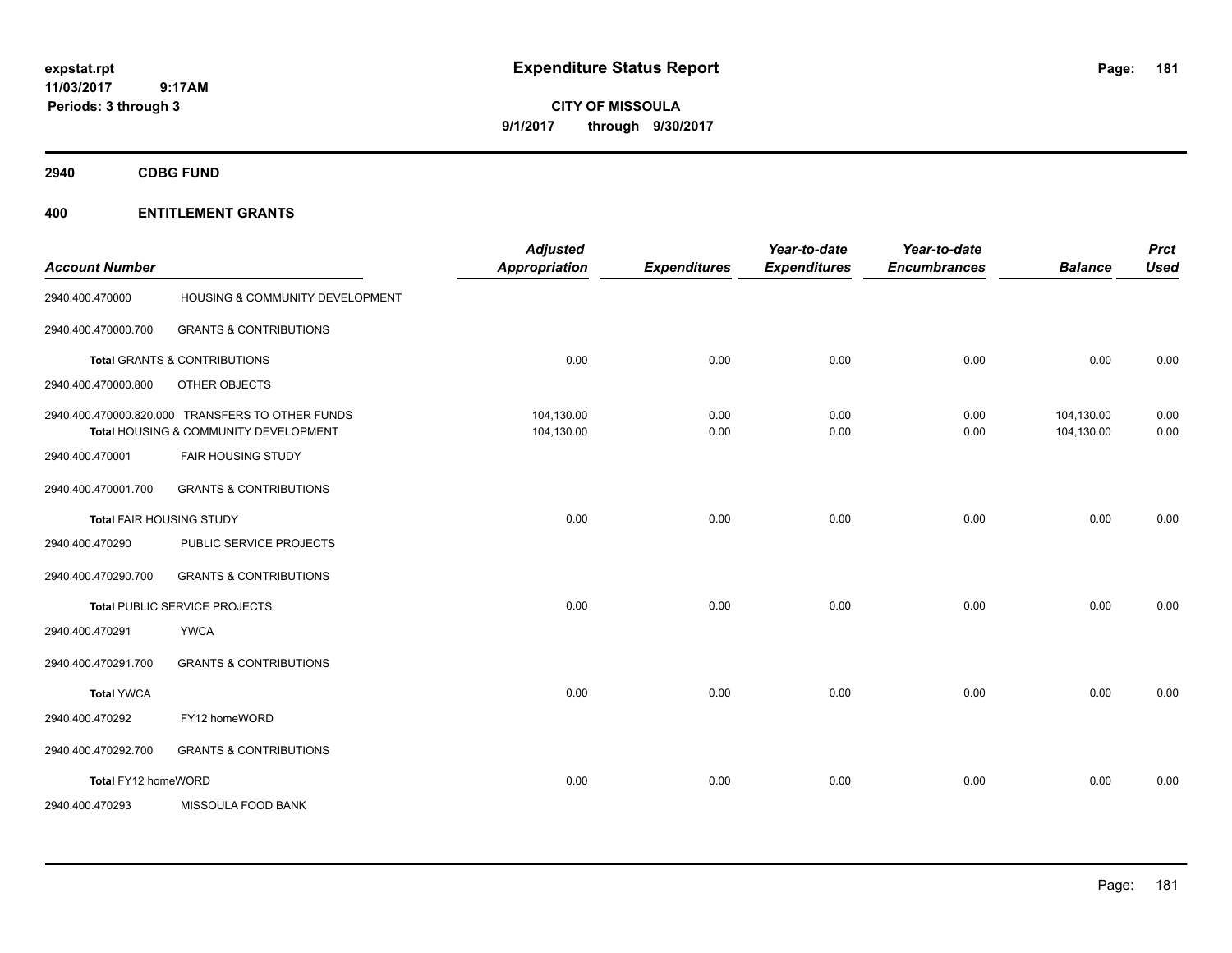**CITY OF MISSOULA 9/1/2017 through 9/30/2017**

**2940 CDBG FUND**

|                                   |                                         | <b>Adjusted</b>      |                     | Year-to-date        | Year-to-date        |                | <b>Prct</b> |
|-----------------------------------|-----------------------------------------|----------------------|---------------------|---------------------|---------------------|----------------|-------------|
| <b>Account Number</b>             |                                         | <b>Appropriation</b> | <b>Expenditures</b> | <b>Expenditures</b> | <b>Encumbrances</b> | <b>Balance</b> | <b>Used</b> |
| 2940.400.470293.700               | <b>GRANTS &amp; CONTRIBUTIONS</b>       |                      |                     |                     |                     |                |             |
|                                   | Total MISSOULA FOOD BANK                | 0.00                 | 0.00                | 0.00                | 0.00                | 0.00           | 0.00        |
| 2940.400.470294                   | FY12 WORD                               |                      |                     |                     |                     |                |             |
| 2940.400.470294.700               | <b>GRANTS &amp; CONTRIBUTIONS</b>       |                      |                     |                     |                     |                |             |
| Total FY12 WORD                   |                                         | 0.00                 | 0.00                | 0.00                | 0.00                | 0.00           | 0.00        |
| 2940.400.470296                   | MISSOULA AGING SERVICES                 |                      |                     |                     |                     |                |             |
| 2940.400.470296.700               | <b>GRANTS &amp; CONTRIBUTIONS</b>       |                      |                     |                     |                     |                |             |
|                                   | Total MISSOULA AGING SERVICES           | 0.00                 | 0.00                | 0.00                | 0.00                | 0.00           | 0.00        |
| 2940.400.470298                   | FY12 RAMP                               |                      |                     |                     |                     |                |             |
| 2940.400.470298.700               | <b>GRANTS &amp; CONTRIBUTIONS</b>       |                      |                     |                     |                     |                |             |
| 2940.400.470298.700.000 FY13 RAMP |                                         | 0.00                 | 0.00                | 1,549.57            | 0.00                | $-1,549.57$    | 0.00        |
| Total FY12 RAMP                   |                                         | 0.00                 | 0.00                | 1,549.57            | 0.00                | $-1,549.57$    | 0.00        |
| 2940.400.470313                   | MISSOULA SENIOR CENTER                  |                      |                     |                     |                     |                |             |
| 2940.400.470313.700               | <b>GRANTS &amp; CONTRIBUTIONS</b>       |                      |                     |                     |                     |                |             |
|                                   | Total MISSOULA SENIOR CENTER            | 0.00                 | 0.00                | 0.00                | 0.00                | 0.00           | 0.00        |
| 2940.400.470315                   | MISSOULA PARKS & REC                    |                      |                     |                     |                     |                |             |
| 2940.400.470315.700               | <b>GRANTS &amp; CONTRIBUTIONS</b>       |                      |                     |                     |                     |                |             |
|                                   | <b>Total GRANTS &amp; CONTRIBUTIONS</b> | 0.00                 | 0.00                | 0.00                | 0.00                | 0.00           | 0.00        |
| 2940.400.470315.800               | OTHER OBJECTS                           |                      |                     |                     |                     |                |             |
|                                   | Total MISSOULA PARKS & REC              | 0.00                 | 0.00                | 0.00                | 0.00                | 0.00           | 0.00        |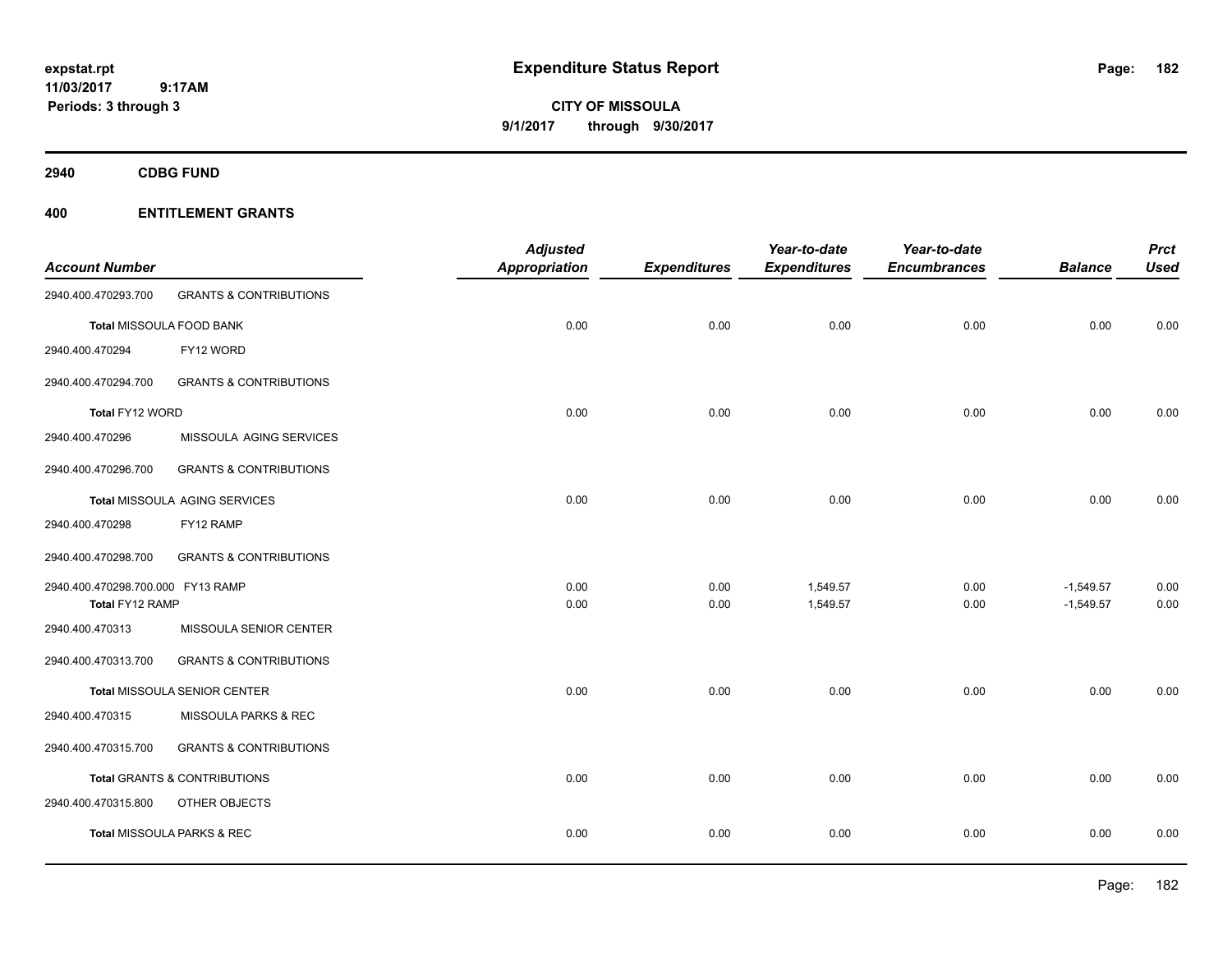**CITY OF MISSOULA 9/1/2017 through 9/30/2017**

**2940 CDBG FUND**

| <b>Account Number</b> |                                                 | <b>Adjusted</b><br>Appropriation | <b>Expenditures</b> | Year-to-date<br><b>Expenditures</b> | Year-to-date<br><b>Encumbrances</b> | <b>Balance</b> | <b>Prct</b><br><b>Used</b> |
|-----------------------|-------------------------------------------------|----------------------------------|---------------------|-------------------------------------|-------------------------------------|----------------|----------------------------|
| 2940.400.470318       | FY12 POVERELLO FACILITY REPAIRS                 |                                  |                     |                                     |                                     |                |                            |
| 2940.400.470318.700   | <b>GRANTS &amp; CONTRIBUTIONS</b>               |                                  |                     |                                     |                                     |                |                            |
|                       | Total FY12 POVERELLO FACILITY REPAIRS           | 0.00                             | 0.00                | 0.00                                | 0.00                                | 0.00           | 0.00                       |
| 2940.400.470335       | <b>GRANT &amp; COMMUNITY PROGRAMS</b>           |                                  |                     |                                     |                                     |                |                            |
| 2940.400.470335.300   | PURCHASED SERVICES                              |                                  |                     |                                     |                                     |                |                            |
|                       | 2940.400.470335.350.000 PROFESSIONAL SERVICES   | 0.00                             | 1,133.54            | 1,133.54                            | 0.00                                | $-1,133.54$    | 0.00                       |
|                       | <b>Total PURCHASED SERVICES</b>                 | 0.00                             | 1,133.54            | 1,133.54                            | 0.00                                | $-1,133.54$    | 0.00                       |
| 2940.400.470335.700   | <b>GRANTS &amp; CONTRIBUTIONS</b>               |                                  |                     |                                     |                                     |                |                            |
|                       | Total GRANTS & CONTRIBUTIONS                    | 0.00                             | 0.00                | 0.00                                | 0.00                                | 0.00           | 0.00                       |
|                       | Total GRANT & COMMUNITY PROGRAMS                | 0.00                             | 1,133.54            | 1,133.54                            | 0.00                                | $-1,133.54$    | 0.00                       |
| 2940.400.470372       | WESTERN MT MENTAL HEALTH CENTER                 |                                  |                     |                                     |                                     |                |                            |
| 2940.400.470372.700   | <b>GRANTS &amp; CONTRIBUTIONS</b>               |                                  |                     |                                     |                                     |                |                            |
|                       | Total WESTERN MT MENTAL HEALTH CENTER           | 0.00                             | 0.00                | 0.00                                | 0.00                                | 0.00           | 0.00                       |
| 2940.400.470397       | FY12 GARDEN CITY HARVEST                        |                                  |                     |                                     |                                     |                |                            |
| 2940.400.470397.700   | <b>GRANTS &amp; CONTRIBUTIONS</b>               |                                  |                     |                                     |                                     |                |                            |
|                       | Total FY12 GARDEN CITY HARVEST                  | 0.00                             | 0.00                | 0.00                                | 0.00                                | 0.00           | 0.00                       |
| 2940.400.470403       | FY12 PARKS & RECREATION GRANTS                  |                                  |                     |                                     |                                     |                |                            |
| 2940.400.470403.700   | <b>GRANTS &amp; CONTRIBUTIONS</b>               |                                  |                     |                                     |                                     |                |                            |
|                       | <b>Total FY12 PARKS &amp; RECREATION GRANTS</b> | 0.00                             | 0.00                | 0.00                                | 0.00                                | 0.00           | 0.00                       |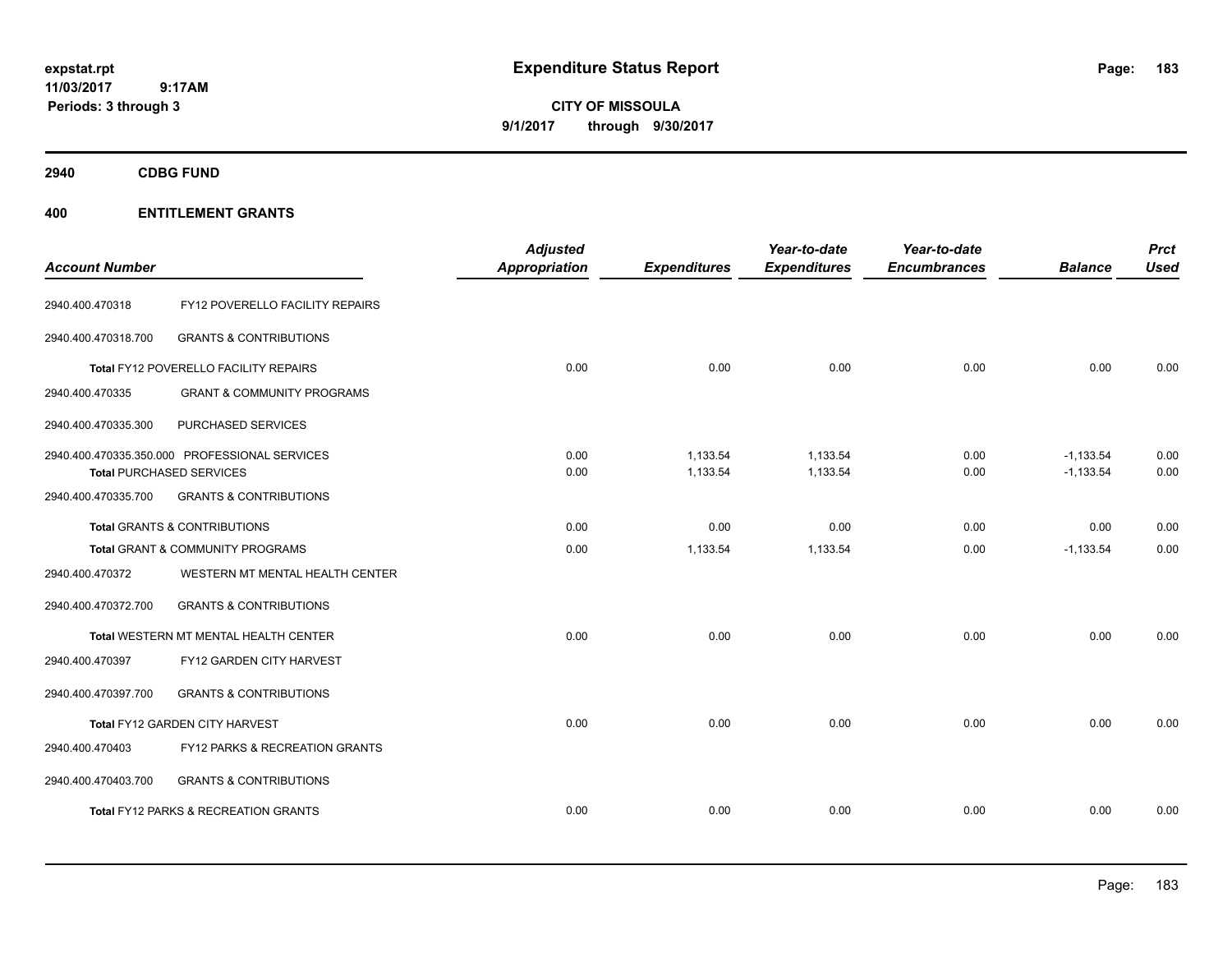**CITY OF MISSOULA 9/1/2017 through 9/30/2017**

**2940 CDBG FUND**

| <b>Account Number</b>  |                                                | <b>Adjusted</b><br><b>Appropriation</b> | <b>Expenditures</b> | Year-to-date<br><b>Expenditures</b> | Year-to-date<br><b>Encumbrances</b> | <b>Balance</b> | <b>Prct</b><br><b>Used</b> |
|------------------------|------------------------------------------------|-----------------------------------------|---------------------|-------------------------------------|-------------------------------------|----------------|----------------------------|
|                        |                                                |                                         |                     |                                     |                                     |                |                            |
| 2940.400.470409        | NMCDC FRONT STREET                             |                                         |                     |                                     |                                     |                |                            |
| 2940.400.470409.700    | <b>GRANTS &amp; CONTRIBUTIONS</b>              |                                         |                     |                                     |                                     |                |                            |
|                        | <b>Total NMCDC FRONT STREET</b>                | 0.00                                    | 0.00                | 0.00                                | 0.00                                | 0.00           | 0.00                       |
| 2940.400.470439        | FY16 HOMEWORD SWEETGRASS                       |                                         |                     |                                     |                                     |                |                            |
| 2940.400.470439.700    | <b>GRANTS &amp; CONTRIBUTIONS</b>              |                                         |                     |                                     |                                     |                |                            |
|                        | Total FY16 HOMEWORD SWEETGRASS                 | 0.00                                    | 0.00                | 0.00                                | 0.00                                | 0.00           | 0.00                       |
| 2940.400.470440        | FY10 DIST XI HRS/RESIDENCES REHAB              |                                         |                     |                                     |                                     |                |                            |
| 2940.400.470440.700    | <b>GRANTS &amp; CONTRIBUTIONS</b>              |                                         |                     |                                     |                                     |                |                            |
|                        | Total FY10 DIST XI HRS/RESIDENCES REHAB        | 0.00                                    | 0.00                | 0.00                                | 0.00                                | 0.00           | 0.00                       |
| 2940.400.470450        | <b>CONSTRUCTION PROJECTS</b>                   |                                         |                     |                                     |                                     |                |                            |
| 2940.400.470450.700    | <b>GRANTS &amp; CONTRIBUTIONS</b>              |                                         |                     |                                     |                                     |                |                            |
|                        | 2940.400.470450.700.000 GRANTS & CONTRIBUTIONS | 413,660.00                              | 28,181.89           | 28.181.89                           | 0.00                                | 385.478.11     | 6.81                       |
|                        | <b>Total CONSTRUCTION PROJECTS</b>             | 413,660.00                              | 28,181.89           | 28,181.89                           | 0.00                                | 385,478.11     | 6.81                       |
| 2940.400.510110        | <b>MERCHANT SERVICES</b>                       |                                         |                     |                                     |                                     |                |                            |
| 2940.400.510110.500    | <b>FIXED CHARGES</b>                           |                                         |                     |                                     |                                     |                |                            |
|                        | <b>Total MERCHANT SERVICES</b>                 | 0.00                                    | 0.00                | 0.00                                | 0.00                                | 0.00           | 0.00                       |
| 2940.400.521000        | INTERFUND OPERATING TRANSFERS                  |                                         |                     |                                     |                                     |                |                            |
| 2940.400.521000.800    | OTHER OBJECTS                                  |                                         |                     |                                     |                                     |                |                            |
|                        | <b>Total INTERFUND OPERATING TRANSFERS</b>     | 0.00                                    | 0.00                | 0.00                                | 0.00                                | 0.00           | 0.00                       |
| <b>Total CDBG FUND</b> |                                                | 517,790.00                              | 29,315.43           | 30,865.00                           | 0.00                                | 486,925.00     | 5.96                       |
|                        |                                                |                                         |                     |                                     |                                     |                |                            |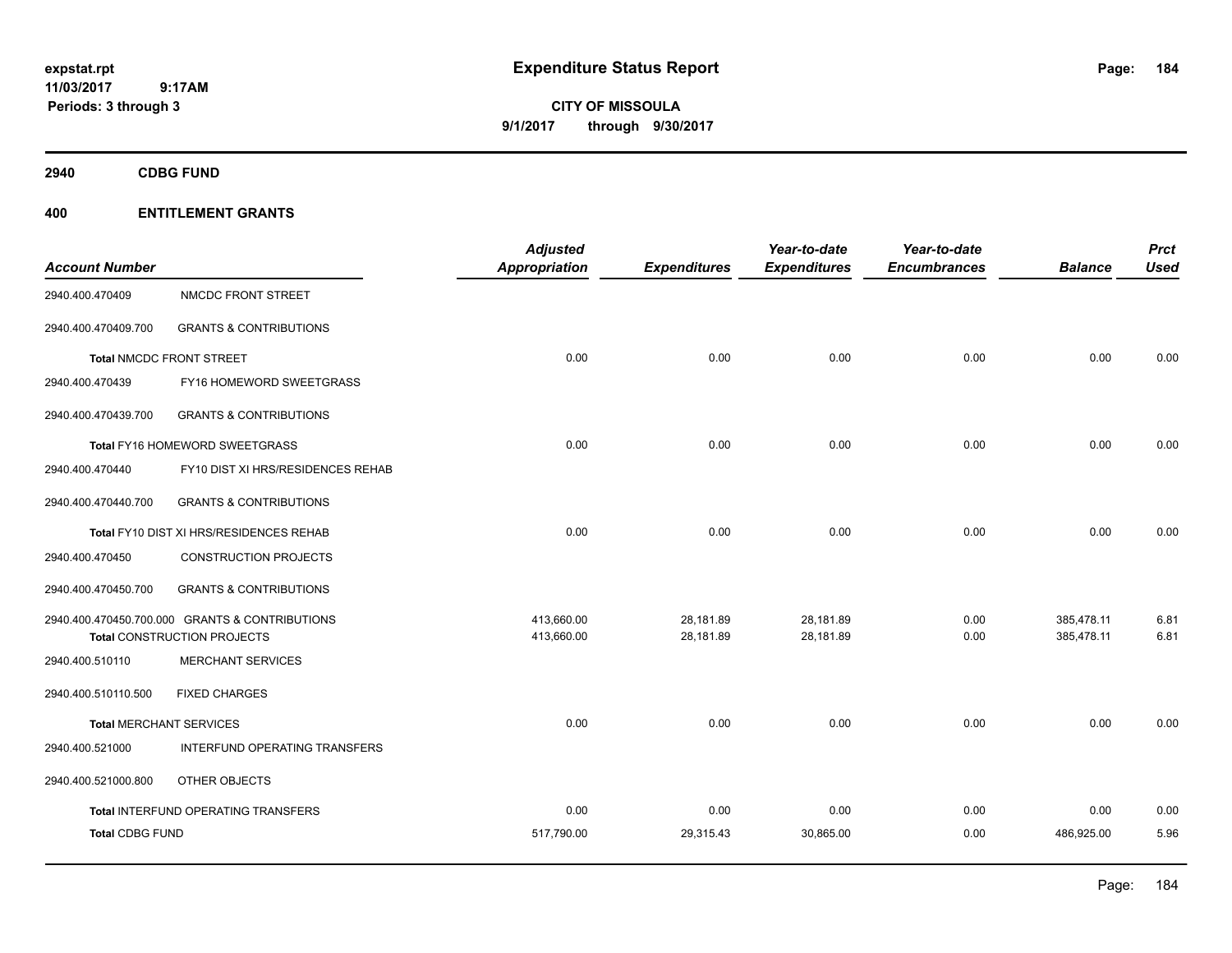**Periods: 3 through 3**

**CITY OF MISSOULA 9/1/2017 through 9/30/2017**

**2941 HOME FUND**

# **390 NON-DEPARTMENTAL**

 **9:17AM**

| <b>Account Number</b>         |                         | <b>Adjusted</b><br>Appropriation | <b>Expenditures</b> | Year-to-date<br><b>Expenditures</b> | Year-to-date<br><b>Encumbrances</b> | <b>Balance</b> | <b>Prct</b><br><b>Used</b> |
|-------------------------------|-------------------------|----------------------------------|---------------------|-------------------------------------|-------------------------------------|----------------|----------------------------|
| 2941.390.330000               | *** Title Not Found *** |                                  |                     |                                     |                                     |                |                            |
| 2941.390.330000.300           | PURCHASED SERVICES      |                                  |                     |                                     |                                     |                |                            |
| <b>Total NON-DEPARTMENTAL</b> |                         | 0.00                             | 0.00                | 0.00                                | 0.00                                | 0.00           | 0.00                       |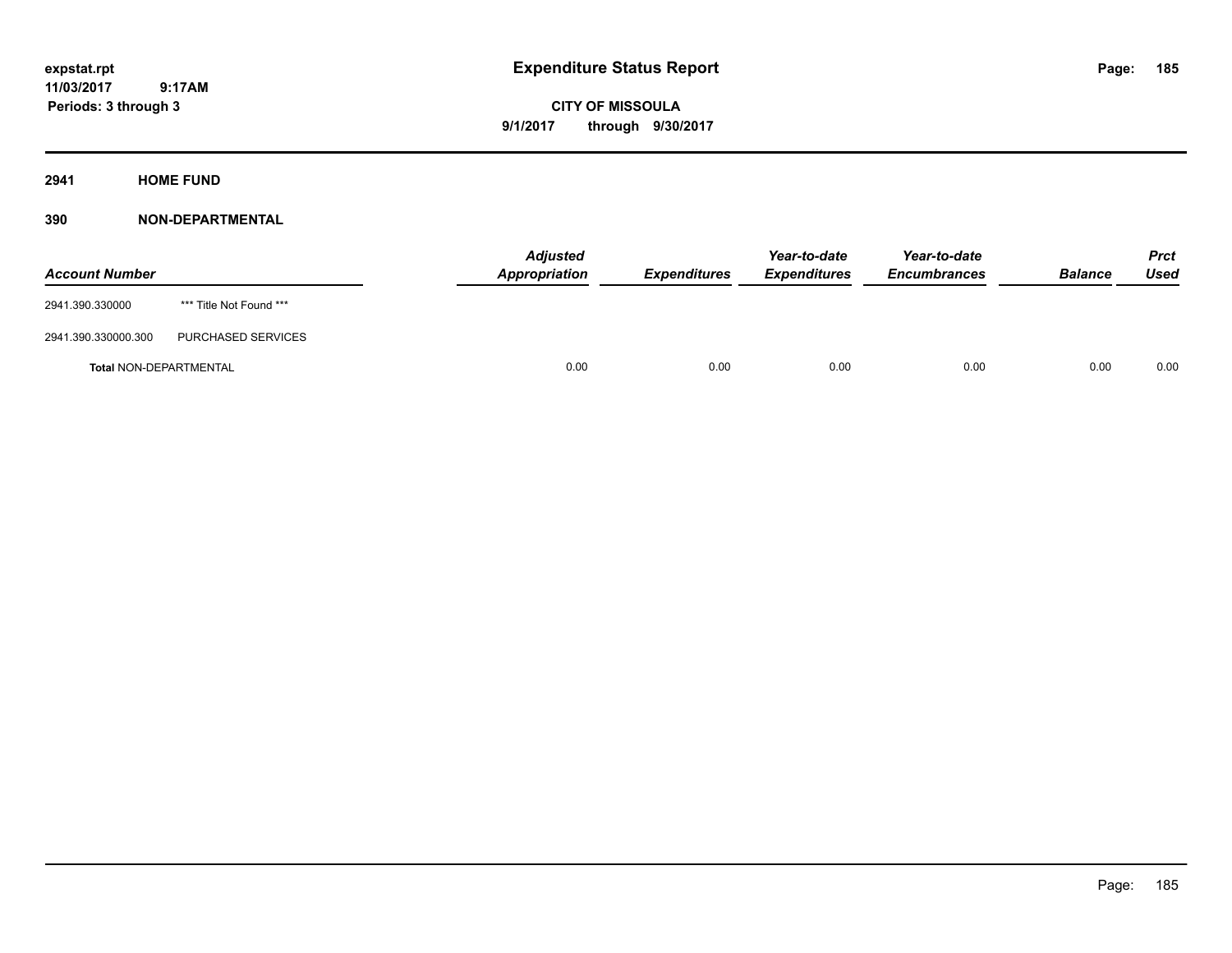# **CITY OF MISSOULA 9/1/2017 through 9/30/2017**

### **2941 HOME FUND**

| <b>Account Number</b>              |                                                   | <b>Adjusted</b><br><b>Appropriation</b> | <b>Expenditures</b> | Year-to-date<br><b>Expenditures</b> | Year-to-date<br><b>Encumbrances</b> | <b>Balance</b> | <b>Prct</b><br><b>Used</b> |
|------------------------------------|---------------------------------------------------|-----------------------------------------|---------------------|-------------------------------------|-------------------------------------|----------------|----------------------------|
| 2941.400.470290                    | PUBLIC SERVICE PROJECTS                           |                                         |                     |                                     |                                     |                |                            |
| 2941.400.470290.700                | <b>GRANTS &amp; CONTRIBUTIONS</b>                 |                                         |                     |                                     |                                     |                |                            |
|                                    | Total PUBLIC SERVICE PROJECTS                     | 0.00                                    | 0.00                | 0.00                                | 0.00                                | 0.00           | 0.00                       |
| 2941.400.470335                    | <b>GRANT &amp; COMMUNITY PROGRAMS</b>             |                                         |                     |                                     |                                     |                |                            |
| 2941.400.470335.300                | PURCHASED SERVICES                                |                                         |                     |                                     |                                     |                |                            |
| 2941.400.470335.350.000 ADMIN FEES |                                                   | 0.00                                    | 283.38              | 283.38                              | 0.00                                | $-283.38$      | 0.00                       |
|                                    | <b>Total PURCHASED SERVICES</b>                   | 0.00                                    | 283.38              | 283.38                              | 0.00                                | $-283.38$      | 0.00                       |
| 2941.400.470335.800                | OTHER OBJECTS                                     |                                         |                     |                                     |                                     |                |                            |
| <b>Total OTHER OBJECTS</b>         |                                                   | 0.00                                    | 0.00                | 0.00                                | 0.00                                | 0.00           | 0.00                       |
|                                    | Total GRANT & COMMUNITY PROGRAMS                  | 0.00                                    | 283.38              | 283.38                              | 0.00                                | $-283.38$      | 0.00                       |
| 2941.400.470385                    | FY16 DISTRICT XI HRC TBRA                         |                                         |                     |                                     |                                     |                |                            |
| 2941.400.470385.700                | <b>GRANTS &amp; CONTRIBUTIONS</b>                 |                                         |                     |                                     |                                     |                |                            |
|                                    | 2941.400.470385.700.000 FY16 DISTRICT XI HRC TBRA | 0.00                                    | 774.18              | 4,932.91                            | 0.00                                | $-4,932.91$    | 0.00                       |
|                                    | Total FY16 DISTRICT XI HRC TBRA                   | 0.00                                    | 774.18              | 4,932.91                            | 0.00                                | $-4,932.91$    | 0.00                       |
| 2941.400.470405                    | HOME PROGRAM INCOME                               |                                         |                     |                                     |                                     |                |                            |
| 2941.400.470405.700                | <b>GRANTS &amp; CONTRIBUTIONS</b>                 |                                         |                     |                                     |                                     |                |                            |
|                                    | <b>Total GRANTS &amp; CONTRIBUTIONS</b>           | 0.00                                    | 0.00                | 0.00                                | 0.00                                | 0.00           | 0.00                       |
| 2941.400.470405.800                | OTHER OBJECTS                                     |                                         |                     |                                     |                                     |                |                            |
|                                    | 2941.400.470405.820.000 TRANSFERS TO OTHER FUNDS  | 32,000.00                               | 0.00                | 0.00                                | 0.00                                | 32,000.00      | 0.00                       |
|                                    | Total HOME PROGRAM INCOME                         | 32,000.00                               | 0.00                | 0.00                                | 0.00                                | 32,000.00      | 0.00                       |
| 2941.400.470407                    | FY12 DIST XI HRC                                  |                                         |                     |                                     |                                     |                |                            |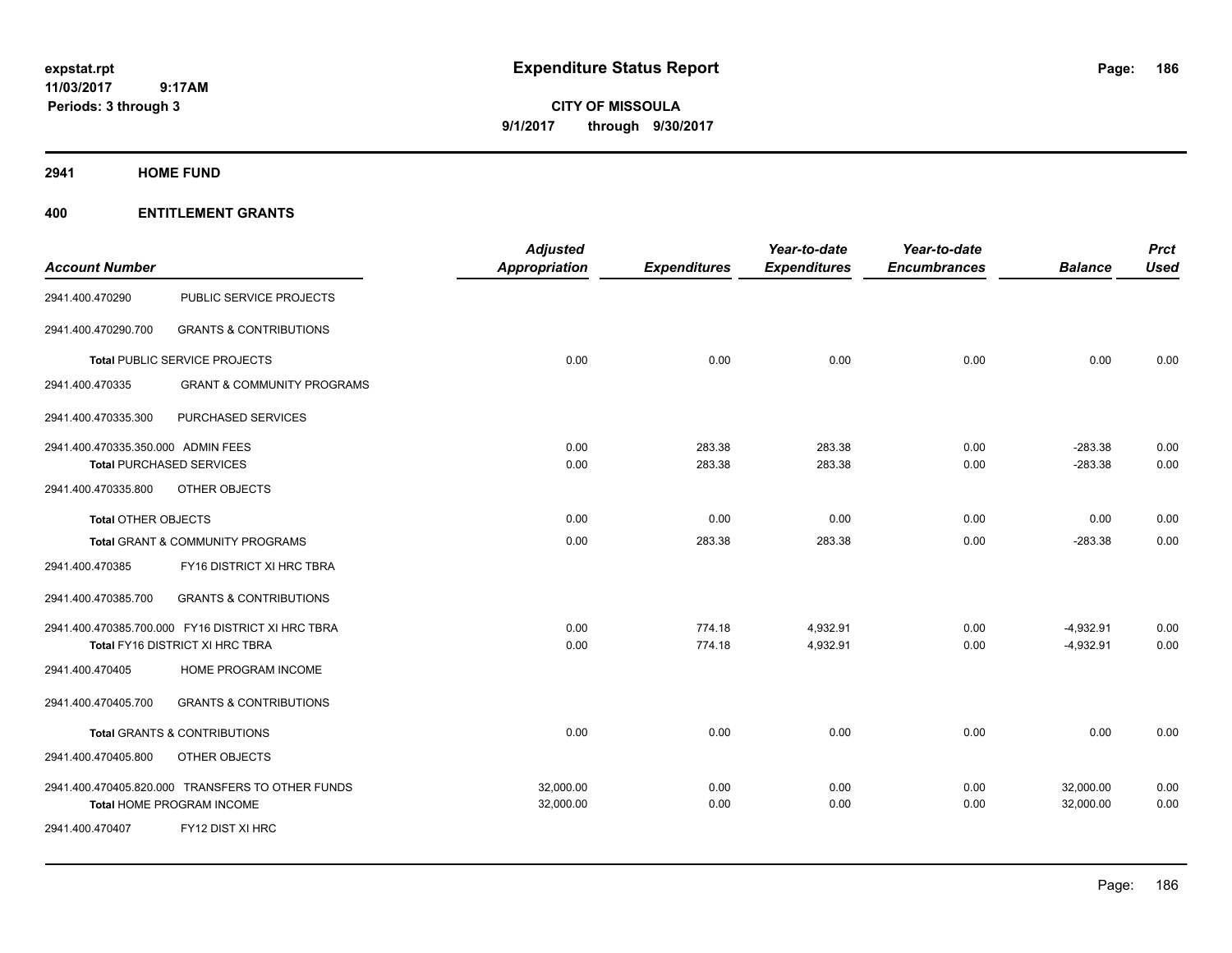**CITY OF MISSOULA 9/1/2017 through 9/30/2017**

**2941 HOME FUND**

|                                |                                                    | <b>Adjusted</b>          |                     | Year-to-date        | Year-to-date        |                          | <b>Prct</b>  |
|--------------------------------|----------------------------------------------------|--------------------------|---------------------|---------------------|---------------------|--------------------------|--------------|
| <b>Account Number</b>          |                                                    | <b>Appropriation</b>     | <b>Expenditures</b> | <b>Expenditures</b> | <b>Encumbrances</b> | <b>Balance</b>           | <b>Used</b>  |
| 2941.400.470407.700            | <b>GRANTS &amp; CONTRIBUTIONS</b>                  |                          |                     |                     |                     |                          |              |
| Total FY12 DIST XI HRC         |                                                    | 0.00                     | 0.00                | 0.00                | 0.00                | 0.00                     | 0.00         |
| 2941.400.470439                | HOMEWORD SWEETGRASS                                |                          |                     |                     |                     |                          |              |
| 2941.400.470439.700            | <b>GRANTS &amp; CONTRIBUTIONS</b>                  |                          |                     |                     |                     |                          |              |
|                                | Total HOMEWORD SWEETGRASS                          | 0.00                     | 0.00                | 0.00                | 0.00                | 0.00                     | 0.00         |
| 2941.400.470450                | <b>CONSTRUCTION PROJECTS</b>                       |                          |                     |                     |                     |                          |              |
| 2941.400.470450.700            | <b>GRANTS &amp; CONTRIBUTIONS</b>                  |                          |                     |                     |                     |                          |              |
|                                | Total CONSTRUCTION PROJECTS                        | 0.00                     | 0.00                | 0.00                | 0.00                | 0.00                     | 0.00         |
| 2941.400.470500                | <b>HOME GRANTS</b>                                 |                          |                     |                     |                     |                          |              |
| 2941.400.470500.700            | <b>GRANTS &amp; CONTRIBUTIONS</b>                  |                          |                     |                     |                     |                          |              |
| <b>Total HOME GRANTS</b>       | 2941.400.470500.700.000 TBD-GRANTS & CONTRIBUTIONS | 288,000.00<br>288,000.00 | 0.00<br>0.00        | 0.00<br>0.00        | 0.00<br>0.00        | 288,000.00<br>288,000.00 | 0.00<br>0.00 |
| 2941.400.470520                | FY16 WORD TBRA                                     |                          |                     |                     |                     |                          |              |
| 2941.400.470520.700            | <b>GRANTS &amp; CONTRIBUTIONS</b>                  |                          |                     |                     |                     |                          |              |
| Total FY16 WORD TBRA           |                                                    | 0.00                     | 0.00                | 0.00                | 0.00                | 0.00                     | 0.00         |
| 2941.400.510110                | <b>MERCHANT SERVICES</b>                           |                          |                     |                     |                     |                          |              |
| 2941.400.510110.500            | <b>FIXED CHARGES</b>                               |                          |                     |                     |                     |                          |              |
| <b>Total MERCHANT SERVICES</b> |                                                    | 0.00                     | 0.00                | 0.00                | 0.00                | 0.00                     | 0.00         |
| 2941.400.521000                | <b>INTERFUND OPERATING TRANSFERS</b>               |                          |                     |                     |                     |                          |              |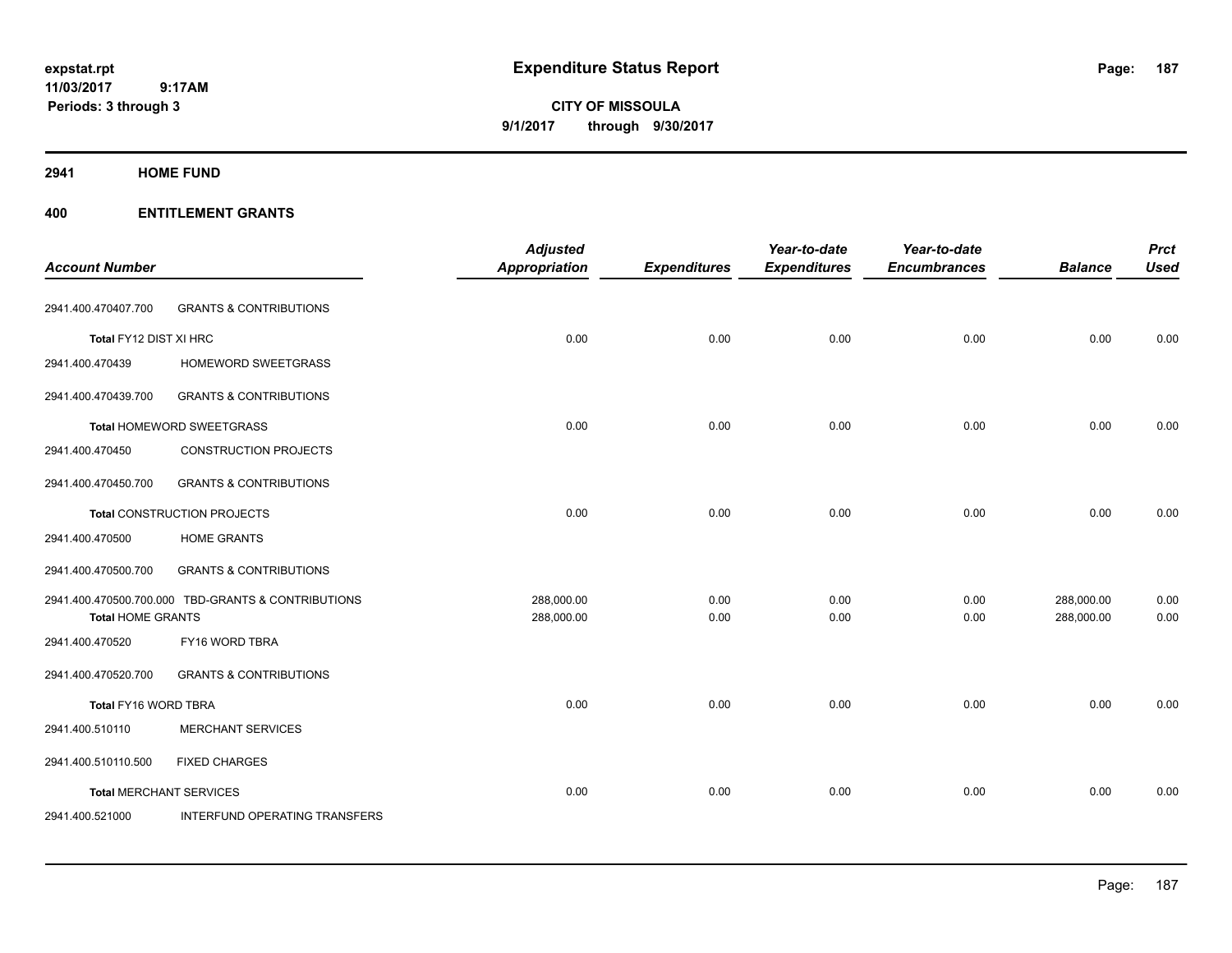**CITY OF MISSOULA 9/1/2017 through 9/30/2017**

**2941 HOME FUND**

| <b>Account Number</b>                      | <b>Adjusted</b><br>Appropriation | <b>Expenditures</b> | Year-to-date<br><b>Expenditures</b> | Year-to-date<br><b>Encumbrances</b> | <b>Balance</b> | Prct<br>Used |
|--------------------------------------------|----------------------------------|---------------------|-------------------------------------|-------------------------------------|----------------|--------------|
| 2941.400.521000.800<br>OTHER OBJECTS       |                                  |                     |                                     |                                     |                |              |
| <b>Total INTERFUND OPERATING TRANSFERS</b> | 0.00                             | 0.00                | 0.00                                | 0.00                                | 0.00           | 0.00         |
| <b>Total HOME FUND</b>                     | 320,000.00                       | 1.057.56            | 5.216.29                            | 0.00                                | 314.783.71     | 1.63         |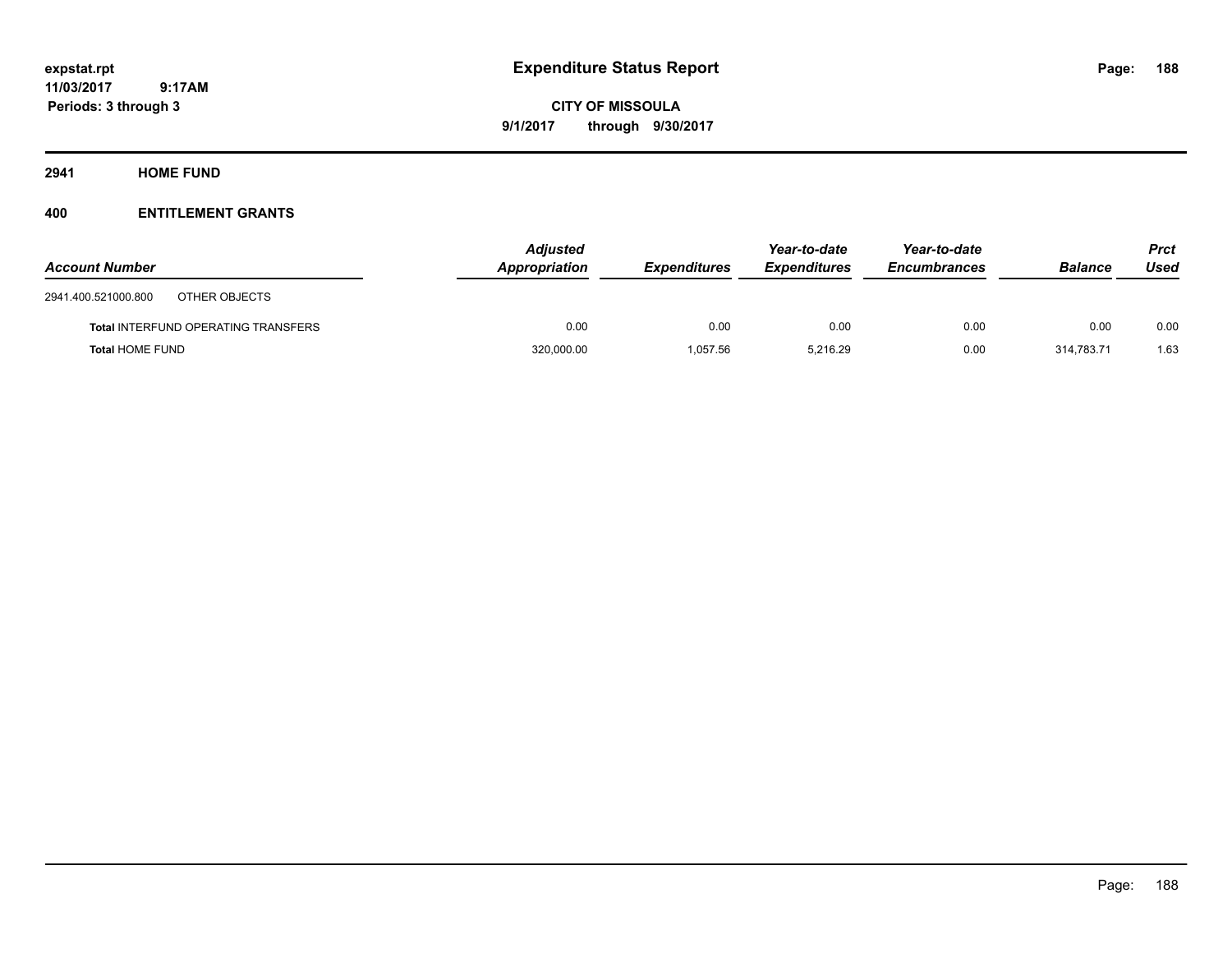**CITY OF MISSOULA 9/1/2017 through 9/30/2017**

### **2943 CITY HOME PROGRAM INCOME**

| <b>Account Number</b>         |                                               | <b>Adjusted</b><br><b>Appropriation</b> | <b>Expenditures</b> | Year-to-date<br><b>Expenditures</b> | Year-to-date<br><b>Encumbrances</b> | <b>Balance</b> | <b>Prct</b><br><b>Used</b> |
|-------------------------------|-----------------------------------------------|-----------------------------------------|---------------------|-------------------------------------|-------------------------------------|----------------|----------------------------|
| 2943.400.470290               | PUBLIC SERVICE PROJECTS                       |                                         |                     |                                     |                                     |                |                            |
| 2943.400.470290.700           | <b>GRANTS &amp; CONTRIBUTIONS</b>             |                                         |                     |                                     |                                     |                |                            |
|                               | Total PUBLIC SERVICE PROJECTS                 | 0.00                                    | 0.00                | 0.00                                | 0.00                                | 0.00           | 0.00                       |
| 2943.400.470335               | <b>GRANT &amp; COMMUNITY PROGRAMS</b>         |                                         |                     |                                     |                                     |                |                            |
| 2943.400.470335.800           | OTHER OBJECTS                                 |                                         |                     |                                     |                                     |                |                            |
|                               | <b>Total GRANT &amp; COMMUNITY PROGRAMS</b>   | 0.00                                    | 0.00                | 0.00                                | 0.00                                | 0.00           | 0.00                       |
| 2943.400.470405               | *** Title Not Found ***                       |                                         |                     |                                     |                                     |                |                            |
| 2943.400.470405.300           | PURCHASED SERVICES                            |                                         |                     |                                     |                                     |                |                            |
|                               | 2943.400.470405.350.000 PROFESSIONAL SERVICES | 25,000.00                               | 0.00                | 0.00                                | 0.00                                | 25,000.00      | 0.00                       |
|                               | <b>Total PURCHASED SERVICES</b>               | 25,000.00                               | 0.00                | 0.00                                | 0.00                                | 25.000.00      | 0.00                       |
| 2943.400.470405.700           | <b>GRANTS &amp; CONTRIBUTIONS</b>             |                                         |                     |                                     |                                     |                |                            |
|                               | <b>Total GRANTS &amp; CONTRIBUTIONS</b>       | 0.00                                    | 0.00                | 0.00                                | 0.00                                | 0.00           | 0.00                       |
| Total *** Title Not Found *** |                                               | 25,000.00                               | 0.00                | 0.00                                | 0.00                                | 25,000.00      | 0.00                       |
| 2943.400.470450               | <b>CONSTRUCTION PROJECTS</b>                  |                                         |                     |                                     |                                     |                |                            |
| 2943.400.470450.700           | <b>GRANTS &amp; CONTRIBUTIONS</b>             |                                         |                     |                                     |                                     |                |                            |
|                               | <b>Total CONSTRUCTION PROJECTS</b>            | 0.00                                    | 0.00                | 0.00                                | 0.00                                | 0.00           | 0.00                       |
|                               | Total CITY HOME PROGRAM INCOME                | 25,000.00                               | 0.00                | 0.00                                | 0.00                                | 25,000.00      | 0.00                       |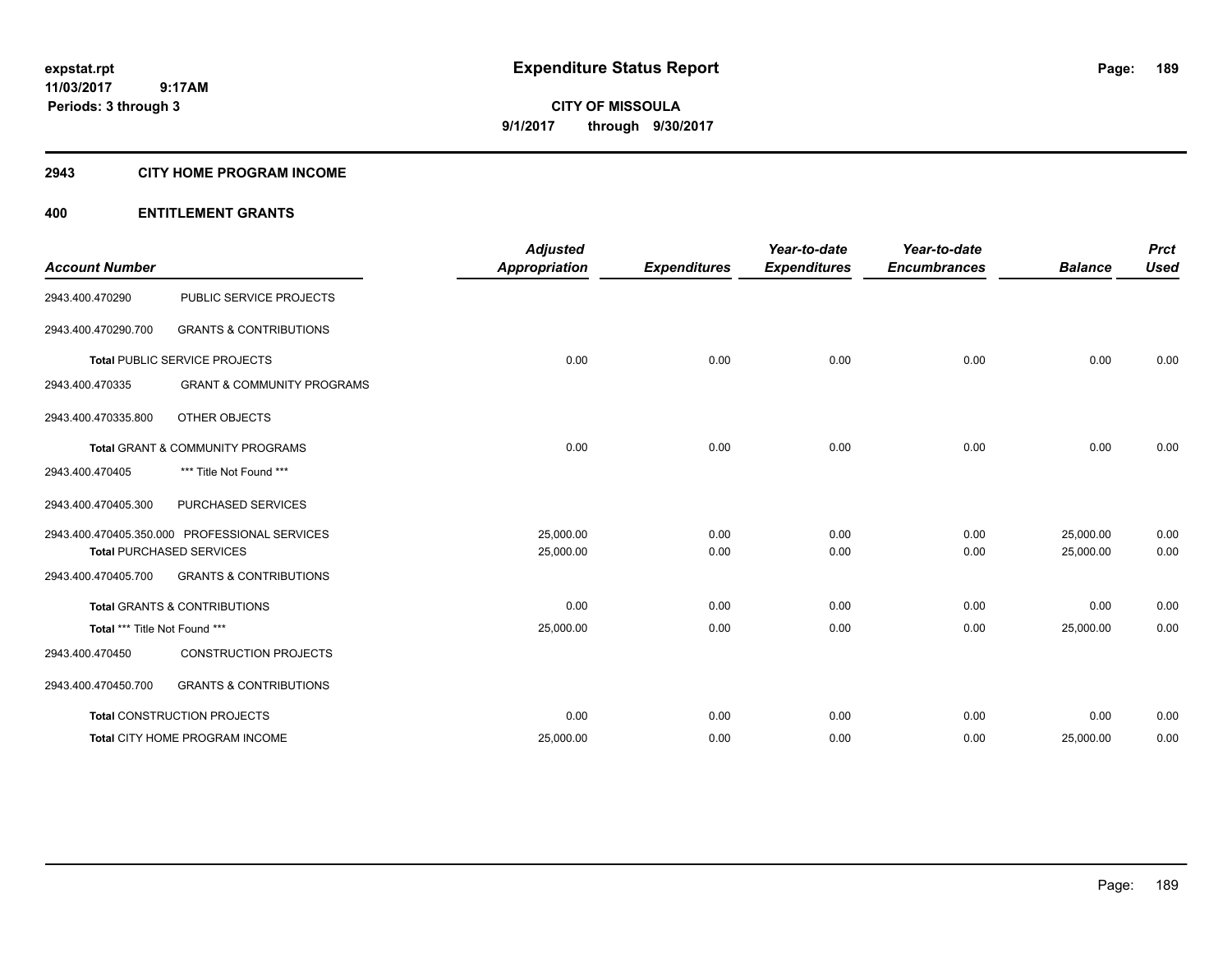**CITY OF MISSOULA 9/1/2017 through 9/30/2017**

### **2955 TRANSPORTATION**

| <b>Account Number</b>                                   | <b>Adjusted</b><br>Appropriation | <b>Expenditures</b> | Year-to-date<br><b>Expenditures</b> | Year-to-date<br><b>Encumbrances</b> | <b>Balance</b> | <b>Prct</b><br><b>Used</b> |
|---------------------------------------------------------|----------------------------------|---------------------|-------------------------------------|-------------------------------------|----------------|----------------------------|
| RESERVE FOR SALARY INCREASE<br>2955.250.410554          |                                  |                     |                                     |                                     |                |                            |
| 2955.250.410554.100<br>PERSONAL SERVICES                |                                  |                     |                                     |                                     |                |                            |
| 2955.250.410554.110.000 SALARIES AND WAGES              | 2,996.00                         | 0.00                | 0.00                                | 0.00                                | 2,996.00       | 0.00                       |
| 2955.250.410554.140.000 EMPLOYER CONTRIBUTIONS          | 1,111.00                         | 0.00                | 0.00                                | 0.00                                | 1,111.00       | 0.00                       |
| <b>Total RESERVE FOR SALARY INCREASE</b>                | 4,107.00                         | 0.00                | 0.00                                | 0.00                                | 4,107.00       | 0.00                       |
| 2955.250.411070<br><b>TRANSPORTATION</b>                |                                  |                     |                                     |                                     |                |                            |
| 2955.250.411070.100<br>PERSONAL SERVICES                |                                  |                     |                                     |                                     |                |                            |
| 2955.250.411070.110.000 SALARIES AND WAGES              | 242,961.00                       | 18,358.78           | 51,641.71                           | 0.00                                | 191,319.29     | 21.26                      |
| 2955.250.411070.140.000 EMPLOYER CONTRIBUTIONS          | 83,631.00                        | 7,218.59            | 20,844.44                           | 0.00                                | 62,786.56      | 24.92                      |
| 2955.250.411070.141.000 STATE RETIREMENT CONTRIBUTIONS  | 0.00                             | 0.00                | 59.64                               | 0.00                                | $-59.64$       | 0.00                       |
| <b>Total PERSONAL SERVICES</b>                          | 326,592.00                       | 25,577.37           | 72,545.79                           | 0.00                                | 254,046.21     | 22.21                      |
| <b>SUPPLIES</b><br>2955.250.411070.200                  |                                  |                     |                                     |                                     |                |                            |
| 2955.250.411070.210.000 OFFICE SUPPLIES                 | 6,000.00                         | 81.73               | 1.641.10                            | 0.00                                | 4,358.90       | 27.35                      |
| 2955.250.411070.220.000 OPERATING SUPPLIES              | 1,300.00                         | 7.99                | 7.99                                | 0.00                                | 1.292.01       | 0.61                       |
| 2955.250.411070.240.000 OTHER SUPPLIES                  | 360.00                           | 0.00                | 0.00                                | 0.00                                | 360.00         | 0.00                       |
| <b>Total SUPPLIES</b>                                   | 7,660.00                         | 89.72               | 1,649.09                            | 0.00                                | 6,010.91       | 21.53                      |
| <b>PURCHASED SERVICES</b><br>2955.250.411070.300        |                                  |                     |                                     |                                     |                |                            |
| 2955.250.411070.310.000 COMMUNICATIONS                  | 500.00                           | 45.00               | 45.00                               | 0.00                                | 455.00         | 9.00                       |
| 2955.250.411070.320.000 PRINTING & DUPLICATING          | 2,000.00                         | 0.00                | 38.88                               | 0.00                                | 1.961.12       | 1.94                       |
| 2955.250.411070.330.000 PUBLICITY, SUBSCRIPTIONS & DUES | 5,000.00                         | 88.00               | 88.00                               | 0.00                                | 4,912.00       | 1.76                       |
| 2955.250.411070.344.000 TELEPHONE SERVICE               | 500.00                           | 0.00                | 2.24                                | 0.00                                | 497.76         | 0.45                       |
| 2955.250.411070.350.000 PROFESSIONAL SERVICES           | 25,000.00                        | 0.00                | 0.00                                | 0.00                                | 25,000.00      | 0.00                       |
| 2955.250.411070.360.000 REPAIR & MAINTENANCE            | 8,900.00                         | 169.51              | 225.30                              | 0.00                                | 8,674.70       | 2.53                       |
| 2955.250.411070.370.000 TRAVEL                          | 9,000.00                         | 474.08              | 1,531.03                            | 0.00                                | 7,468.97       | 17.01                      |
| 2955.250.411070.380.000 TRAINING                        | 5,500.00                         | 95.00               | 415.00                              | 0.00                                | 5,085.00       | 7.55                       |
| <b>Total PURCHASED SERVICES</b>                         | 56,400.00                        | 871.59              | 2,345.45                            | 0.00                                | 54,054.55      | 4.16                       |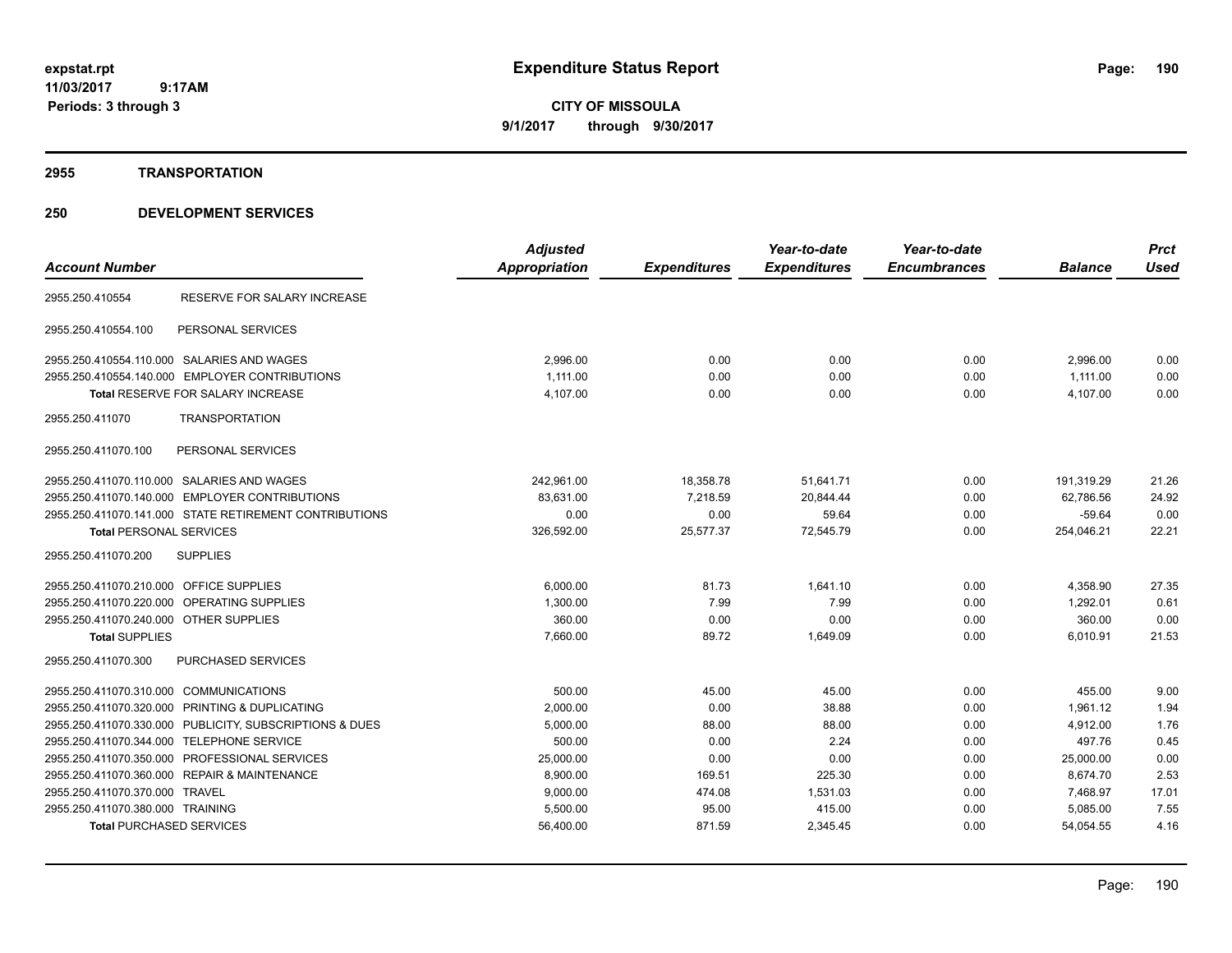**CITY OF MISSOULA 9/1/2017 through 9/30/2017**

### **2955 TRANSPORTATION**

|                                                          | <b>Adjusted</b> |                     | Year-to-date        | Year-to-date        |                | <b>Prct</b> |
|----------------------------------------------------------|-----------------|---------------------|---------------------|---------------------|----------------|-------------|
| <b>Account Number</b>                                    | Appropriation   | <b>Expenditures</b> | <b>Expenditures</b> | <b>Encumbrances</b> | <b>Balance</b> | <b>Used</b> |
| <b>FIXED CHARGES</b><br>2955.250.411070.500              |                 |                     |                     |                     |                |             |
| 2955.250.411070.500.000 FIXED CHARGES                    | 28,947.00       | 0.00                | 0.00                | 0.00                | 28,947.00      | 0.00        |
| <b>Total FIXED CHARGES</b>                               | 28,947.00       | 0.00                | 0.00                | 0.00                | 28,947.00      | 0.00        |
| 2955.250.411070.700<br><b>GRANTS &amp; CONTRIBUTIONS</b> |                 |                     |                     |                     |                |             |
| 2955.250.411070.700.000 GRANTS & CONTRIBUTIONS           | 145,633.00      | 0.00                | 0.00                | 0.00                | 145,633.00     | 0.00        |
| <b>Total GRANTS &amp; CONTRIBUTIONS</b>                  | 145,633.00      | 0.00                | 0.00                | 0.00                | 145,633.00     | 0.00        |
| 2955.250.411070.800<br>OTHER OBJECTS                     |                 |                     |                     |                     |                |             |
| 2955.250.411070.820.000 TRANSFERS TO OTHER FUNDS         | 20,000.00       | 0.00                | 0.00                | 0.00                | 20,000.00      | 0.00        |
| 2955.250.411070.845.000 CONTINGENCY                      | 290,230.00      | 0.00                | 0.00                | 0.00                | 290,230.00     | 0.00        |
| <b>Total OTHER OBJECTS</b>                               | 310,230.00      | 0.00                | 0.00                | 0.00                | 310,230.00     | 0.00        |
| <b>Total TRANSPORTATION</b>                              | 875,462.00      | 26,538.68           | 76,540.33           | 0.00                | 798.921.67     | 8.74        |
| <b>BIKE/PED MDT</b><br>2955.250.411079                   |                 |                     |                     |                     |                |             |
| PERSONAL SERVICES<br>2955.250.411079.100                 |                 |                     |                     |                     |                |             |
| 2955.250.411079.110.000 SALARIES AND WAGES               | 13,092.00       | 0.00                | 0.00                | 0.00                | 13,092.00      | 0.00        |
| 2955.250.411079.140.000 EMPLOYER CONTRIBUTIONS           | 7.367.00        | 0.00                | 0.00                | 0.00                | 7.367.00       | 0.00        |
| <b>Total PERSONAL SERVICES</b>                           | 20,459.00       | 0.00                | 0.00                | 0.00                | 20,459.00      | 0.00        |
| 2955.250.411079.200<br><b>SUPPLIES</b>                   |                 |                     |                     |                     |                |             |
| 2955.250.411079.220.000 OPERATING SUPPLIES               | 500.00          | 2,239.72            | 2,464.72            | 0.00                | $-1,964.72$    | 492.94      |
| <b>Total SUPPLIES</b>                                    | 500.00          | 2,239.72            | 2,464.72            | 0.00                | $-1,964.72$    | 492.94      |
| PURCHASED SERVICES<br>2955.250.411079.300                |                 |                     |                     |                     |                |             |
| 2955.250.411079.320.000 PRINTING & DUPLICATING           | 1,500.00        | 0.00                | 0.00                | 0.00                | 1,500.00       | 0.00        |
| 2955.250.411079.330.000 PUBLICITY, SUBSCRIPTIONS & DUES  | 12,330.00       | 2,408.00            | 2,408.00            | 0.00                | 9,922.00       | 19.53       |
| 2955.250.411079.350.000 PROFESSIONAL SERVICES            | 10,000.00       | 0.00                | 0.00                | 0.00                | 10,000.00      | 0.00        |
| 2955.250.411079.390.000 OTHER PURCHASED SERVICES         | 600.00          | 0.00                | 0.00                | 0.00                | 600.00         | 0.00        |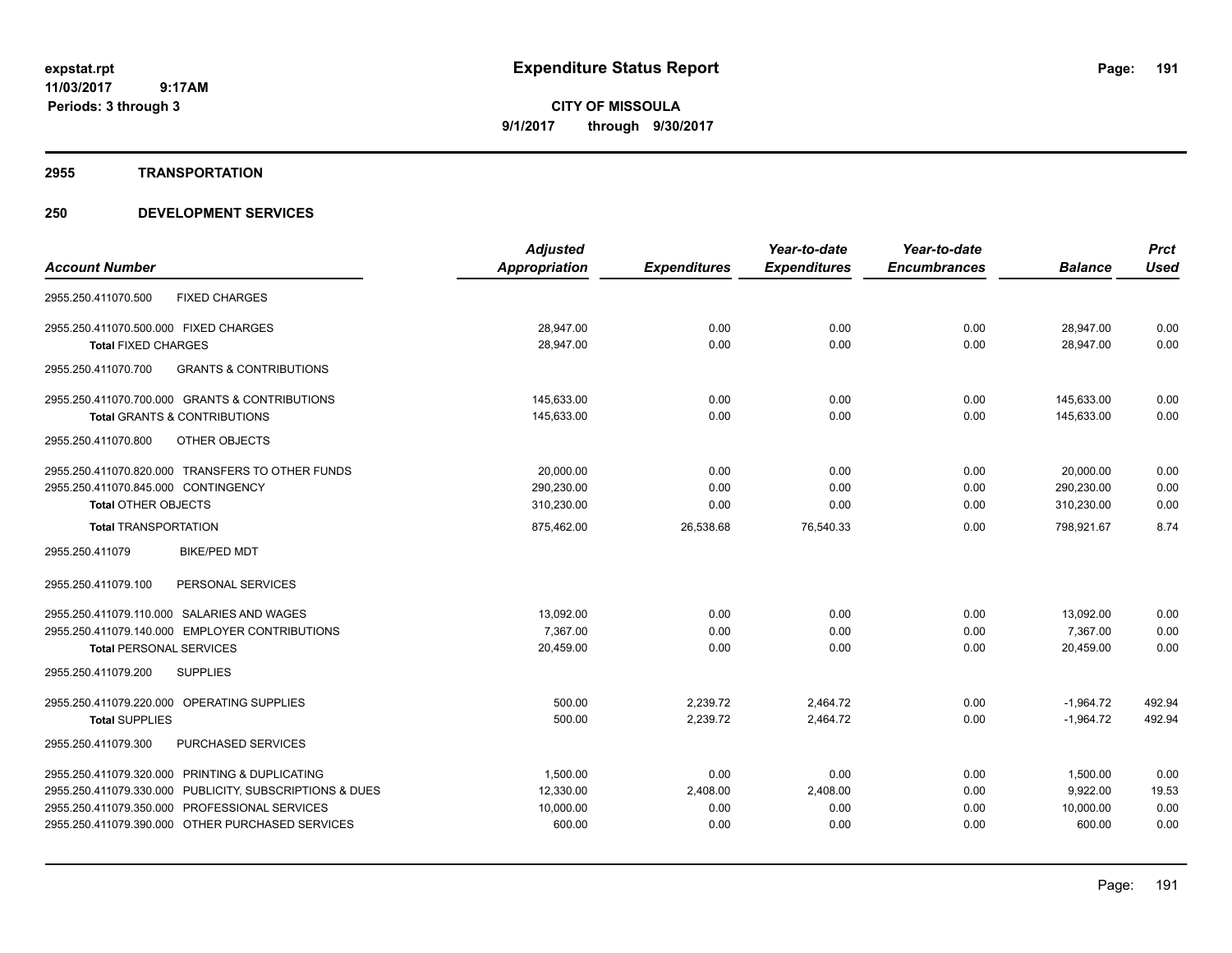**CITY OF MISSOULA 9/1/2017 through 9/30/2017**

### **2955 TRANSPORTATION**

| <b>Account Number</b>                                    | <b>Adjusted</b><br><b>Appropriation</b> | <b>Expenditures</b> | Year-to-date<br><b>Expenditures</b> | Year-to-date<br><b>Encumbrances</b> | <b>Balance</b> | <b>Prct</b><br><b>Used</b> |
|----------------------------------------------------------|-----------------------------------------|---------------------|-------------------------------------|-------------------------------------|----------------|----------------------------|
| <b>Total PURCHASED SERVICES</b>                          | 24,430.00                               | 2,408.00            | 2,408.00                            | 0.00                                | 22,022.00      | 9.86                       |
| <b>Total BIKE/PED MDT</b>                                | 45,389.00                               | 4,647.72            | 4,872.72                            | 0.00                                | 40,516.28      | 10.74                      |
| 2955.250.411080<br><b>MIM MDT</b>                        |                                         |                     |                                     |                                     |                |                            |
| 2955.250.411080.100<br>PERSONAL SERVICES                 |                                         |                     |                                     |                                     |                |                            |
| 2955.250.411080.110.000 CMAQ/MIM-SALARIES AND WAGES      | 156,417.00                              | 8,817.43            | 27,929.64                           | 0.00                                | 128,487.36     | 17.86                      |
| 2955.250.411080.120.000 OVERTIME                         | 0.00                                    | 0.00                | 33.00                               | 0.00                                | $-33.00$       | 0.00                       |
| 2955.250.411080.140.000 EMPLOYER CONTRIBUTIONS           | 62,279.00                               | 3,355.52            | 11,714.08                           | 0.00                                | 50,564.92      | 18.81                      |
| <b>Total PERSONAL SERVICES</b>                           | 218,696.00                              | 12,172.95           | 39,676.72                           | 0.00                                | 179,019.28     | 18.14                      |
| 2955.250.411080.200<br><b>SUPPLIES</b>                   |                                         |                     |                                     |                                     |                |                            |
| 2955.250.411080.210.000 OFFICE SUPPLIES                  | 1,500.00                                | 0.00                | 2.24                                | 0.00                                | 1,497.76       | 0.15                       |
| 2955.250.411080.220.000 OPERATING SUPPLIES               | 25,000.00                               | 7,054.01            | 7,216.54                            | 0.00                                | 17,783.46      | 28.87                      |
| <b>Total SUPPLIES</b>                                    | 26,500.00                               | 7,054.01            | 7,218.78                            | 0.00                                | 19,281.22      | 27.24                      |
| <b>PURCHASED SERVICES</b><br>2955.250.411080.300         |                                         |                     |                                     |                                     |                |                            |
| 2955.250.411080.310.000 COMMUNICATIONS                   | 2,500.00                                | 252.59              | 437.80                              | 0.00                                | 2,062.20       | 17.51                      |
| 2955.250.411080.320.000 PRINTING & DUPLICATING           | 3,500.00                                | 1,754.73            | 1,930.58                            | 0.00                                | 1,569.42       | 55.16                      |
| 2955.250.411080.330.000 PUBLICITY, SUBSCRIPTIONS & DUES  | 20,000.00                               | 698.11              | 1,078.11                            | 0.00                                | 18,921.89      | 5.39                       |
| 2955.250.411080.344.000 TELEPHONE SERVICE                | 50.00                                   | 0.00                | 3.14                                | 0.00                                | 46.86          | 6.28                       |
| 2955.250.411080.350.000 PROFESSIONAL SERVICES            | 16,000.00                               | 75.85               | 225.85                              | 0.00                                | 15,774.15      | 1.41                       |
| 2955.250.411080.370.000 TRAVEL                           | 3,000.00                                | 25.00               | 77.89                               | 0.00                                | 2,922.11       | 2.60                       |
| 2955.250.411080.380.000 TRAINING                         | 5,000.00                                | 0.00                | $-630.00$                           | 0.00                                | 5,630.00       | 12.60                      |
| 2955.250.411080.390.000 OTHER PURCHASED SERVICES         | 10,950.00                               | 897.50              | 897.50                              | 0.00                                | 10,052.50      | 8.20                       |
| <b>Total PURCHASED SERVICES</b>                          | 61,000.00                               | 3,703.78            | 4,020.87                            | 0.00                                | 56,979.13      | 6.59                       |
| <b>FIXED CHARGES</b><br>2955.250.411080.500              |                                         |                     |                                     |                                     |                |                            |
| 2955.250.411080.500.000 FIXED CHARGES                    | 5,053.00                                | 0.00                | 0.00                                | 0.00                                | 5,053.00       | 0.00                       |
| <b>Total FIXED CHARGES</b>                               | 5,053.00                                | 0.00                | 0.00                                | 0.00                                | 5,053.00       | 0.00                       |
| <b>GRANTS &amp; CONTRIBUTIONS</b><br>2955.250.411080.700 |                                         |                     |                                     |                                     |                |                            |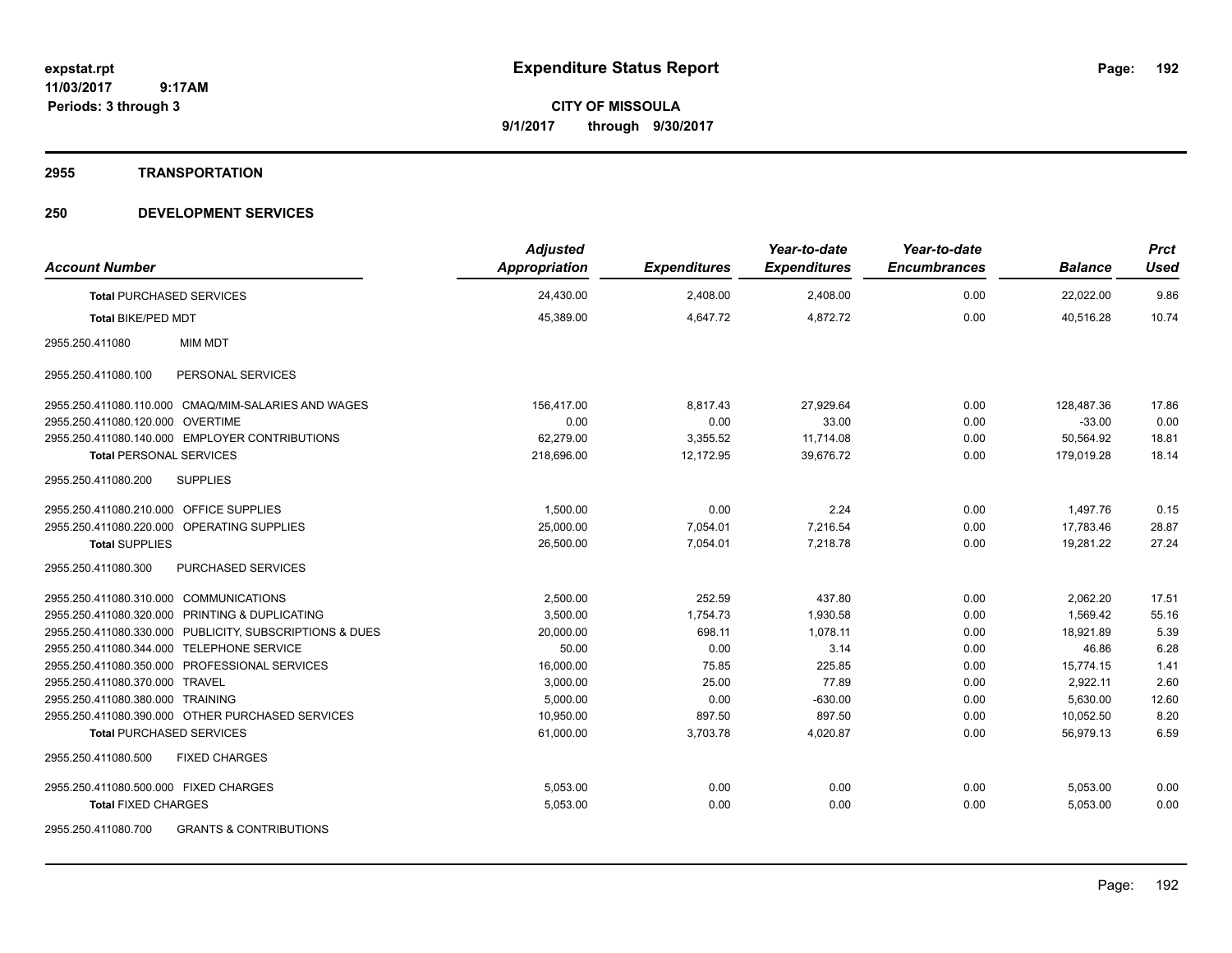**CITY OF MISSOULA 9/1/2017 through 9/30/2017**

### **2955 TRANSPORTATION**

|                                                         | <b>Adjusted</b>      |                     | Year-to-date        | Year-to-date        |                | <b>Prct</b> |
|---------------------------------------------------------|----------------------|---------------------|---------------------|---------------------|----------------|-------------|
| <b>Account Number</b>                                   | <b>Appropriation</b> | <b>Expenditures</b> | <b>Expenditures</b> | <b>Encumbrances</b> | <b>Balance</b> | <b>Used</b> |
| 2955.250.411080.700.000 GRANTS & CONTRIBUTIONS          | 2,500.00             | 3,150.00            | 5,000.00            | 0.00                | $-2,500.00$    | 200.00      |
| <b>Total GRANTS &amp; CONTRIBUTIONS</b>                 | 2,500.00             | 3,150.00            | 5,000.00            | 0.00                | $-2,500.00$    | 200.00      |
| 2955.250.411080.800<br>OTHER OBJECTS                    |                      |                     |                     |                     |                |             |
| <b>Total OTHER OBJECTS</b>                              | 0.00                 | 0.00                | 0.00                | 0.00                | 0.00           | 0.00        |
| <b>Total MIM MDT</b>                                    | 313,749.00           | 26,080.74           | 55,916.37           | 0.00                | 257,832.63     | 17.82       |
| 2955.250.430255<br><b>BIKE-PED PROGRAM &amp; TRAILS</b> |                      |                     |                     |                     |                |             |
| PERSONAL SERVICES<br>2955.250.430255.100                |                      |                     |                     |                     |                |             |
| 2955.250.430255.110.000 SALARIES AND WAGES              | 51,552.00            | 3,950.29            | 10,856.80           | 0.00                | 40.695.20      | 21.06       |
| 2955.250.430255.140.000 EMPLOYER CONTRIBUTIONS          | 18,687.00            | 1.496.93            | 5,072.12            | 0.00                | 13,614.88      | 27.14       |
| <b>Total PERSONAL SERVICES</b>                          | 70,239.00            | 5,447.22            | 15,928.92           | 0.00                | 54,310.08      | 22.68       |
| <b>SUPPLIES</b><br>2955.250.430255.200                  |                      |                     |                     |                     |                |             |
| 2955.250.430255.210.000 OFFICE SUPPLIES                 | 1,000.00             | 0.00                | 0.00                | 0.00                | 1,000.00       | 0.00        |
| <b>Total SUPPLIES</b>                                   | 1,000.00             | 0.00                | 0.00                | 0.00                | 1,000.00       | 0.00        |
| PURCHASED SERVICES<br>2955.250.430255.300               |                      |                     |                     |                     |                |             |
| 2955.250.430255.310.000 COMMUNICATIONS                  | 100.00               | 10.05               | 22.81               | 0.00                | 77.19          | 22.81       |
| 2955.250.430255.320.000 PRINTING & DUPLICATING          | 125.00               | 0.00                | 3.59                | 0.00                | 121.41         | 2.87        |
| 2955.250.430255.330.000 PUBLICITY, SUBSCRIPTIONS & DUES | 395.00               | 0.00                | 0.00                | 0.00                | 395.00         | 0.00        |
| 2955.250.430255.344.000 TELEPHONE SERVICE               | 29.00                | 0.00                | 0.78                | 0.00                | 28.22          | 2.69        |
| 2955.250.430255.350.000 PROFESSIONAL SERVICES           | 4,004.00             | 0.00                | 0.00                | 0.00                | 4,004.00       | 0.00        |
| 2955.250.430255.370.000 TRAVEL                          | 1,500.00             | 0.00                | 0.00                | 0.00                | 1,500.00       | 0.00        |
| 2955.250.430255.380.000 TRAINING                        | 800.00               | 0.00                | 0.00                | 0.00                | 800.00         | 0.00        |
| 2955.250.430255.390.000 OTHER PURCHASED SERVICES        | 4,500.00             | 0.00                | 0.00                | 0.00                | 4,500.00       | 0.00        |
| <b>Total PURCHASED SERVICES</b>                         | 11,453.00            | 10.05               | 27.18               | 0.00                | 11,425.82      | 0.24        |
| 2955.250.430255.500<br><b>FIXED CHARGES</b>             |                      |                     |                     |                     |                |             |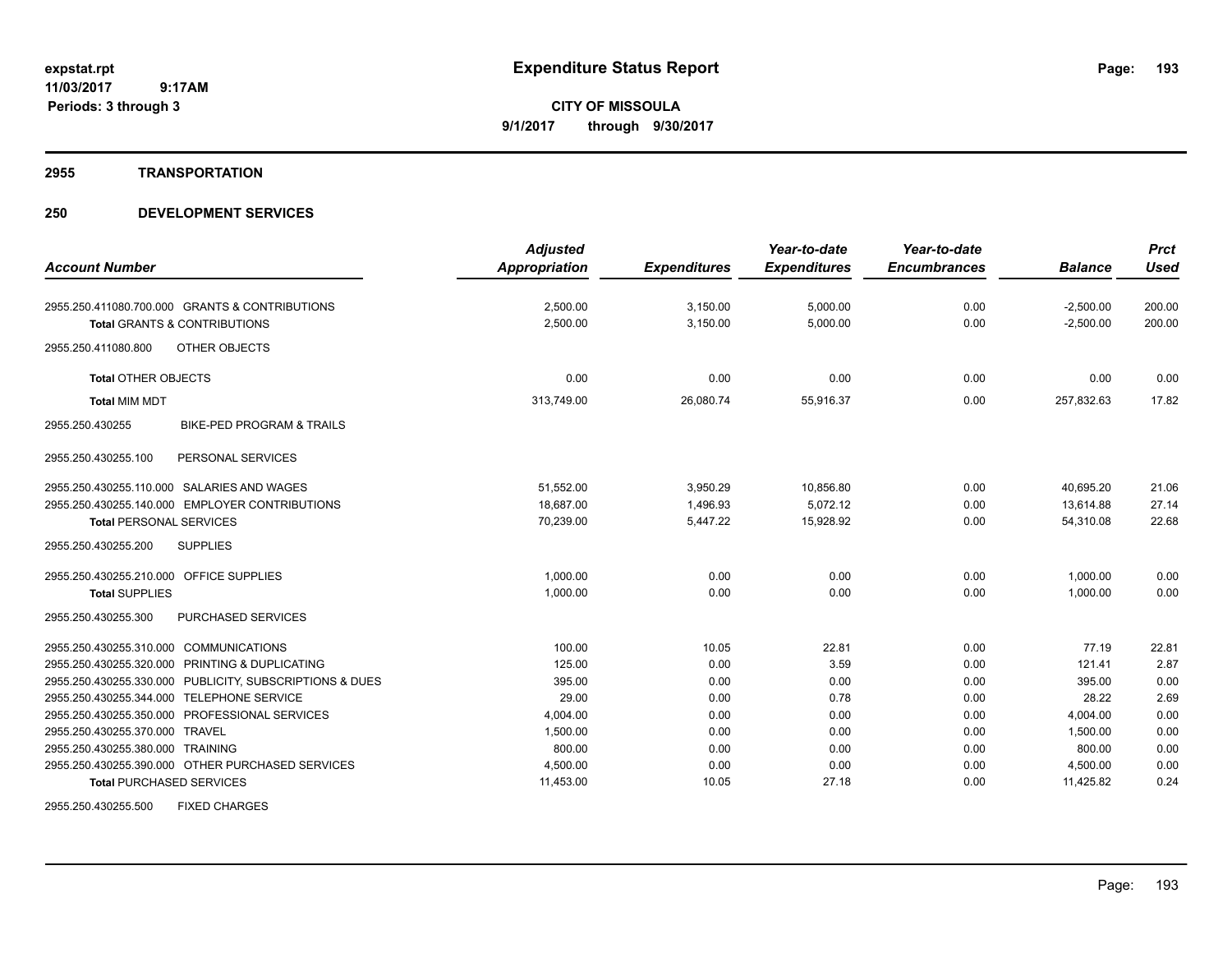**CITY OF MISSOULA 9/1/2017 through 9/30/2017**

### **2955 TRANSPORTATION**

| <b>Account Number</b>                                               |                                           | <b>Adjusted</b><br><b>Appropriation</b> | <b>Expenditures</b> | Year-to-date<br><b>Expenditures</b> | Year-to-date<br><b>Encumbrances</b> | <b>Balance</b>       | <b>Prct</b><br><b>Used</b> |
|---------------------------------------------------------------------|-------------------------------------------|-----------------------------------------|---------------------|-------------------------------------|-------------------------------------|----------------------|----------------------------|
| 2955.250.430255.500.000 FIXED CHARGES<br><b>Total FIXED CHARGES</b> |                                           | 4,592.00<br>4,592.00                    | 0.00<br>0.00        | 0.00<br>0.00                        | 0.00<br>0.00                        | 4,592.00<br>4,592.00 | 0.00<br>0.00               |
| 2955.250.430255.700                                                 | <b>GRANTS &amp; CONTRIBUTIONS</b>         |                                         |                     |                                     |                                     |                      |                            |
|                                                                     | <b>Total GRANTS &amp; CONTRIBUTIONS</b>   | 0.00                                    | 0.00                | 0.00                                | 0.00                                | 0.00                 | 0.00                       |
| 2955.250.430255.800                                                 | OTHER OBJECTS                             |                                         |                     |                                     |                                     |                      |                            |
| <b>Total OTHER OBJECTS</b>                                          |                                           | 0.00                                    | 0.00                | 0.00                                | 0.00                                | 0.00                 | 0.00                       |
| 2955.250.430255.900                                                 | <b>CAPITAL OUTLAY</b>                     |                                         |                     |                                     |                                     |                      |                            |
| <b>Total CAPITAL OUTLAY</b>                                         |                                           | 0.00                                    | 0.00                | 0.00                                | 0.00                                | 0.00                 | 0.00                       |
|                                                                     | Total BIKE-PED PROGRAM & TRAILS           | 87,284.00                               | 5,457.27            | 15,956.10                           | 0.00                                | 71,327.90            | 18.28                      |
| 2955.250.430257                                                     | Missoula Active Transportation Plan       |                                         |                     |                                     |                                     |                      |                            |
| 2955.250.430257.200                                                 | <b>SUPPLIES</b>                           |                                         |                     |                                     |                                     |                      |                            |
| <b>Total SUPPLIES</b>                                               |                                           | 0.00                                    | 0.00                | 0.00                                | 0.00                                | 0.00                 | 0.00                       |
| 2955.250.430257.300                                                 | PURCHASED SERVICES                        |                                         |                     |                                     |                                     |                      |                            |
|                                                                     | <b>Total PURCHASED SERVICES</b>           | 0.00                                    | 0.00                | 0.00                                | 0.00                                | 0.00                 | 0.00                       |
| 2955.250.430257.900                                                 | CAPITAL OUTLAY                            |                                         |                     |                                     |                                     |                      |                            |
|                                                                     | Total Missoula Active Transportation Plan | 0.00                                    | 0.00                | 0.00                                | 0.00                                | 0.00                 | 0.00                       |
| 2955.250.430267                                                     | <b>CMAQ GRANT</b>                         |                                         |                     |                                     |                                     |                      |                            |
| 2955.250.430267.200                                                 | <b>SUPPLIES</b>                           |                                         |                     |                                     |                                     |                      |                            |
| <b>Total CMAQ GRANT</b>                                             |                                           | 0.00                                    | 0.00                | 0.00                                | 0.00                                | 0.00                 | 0.00                       |
| 2955.250.510110                                                     | <b>MERCHANT SERVICES</b>                  |                                         |                     |                                     |                                     |                      |                            |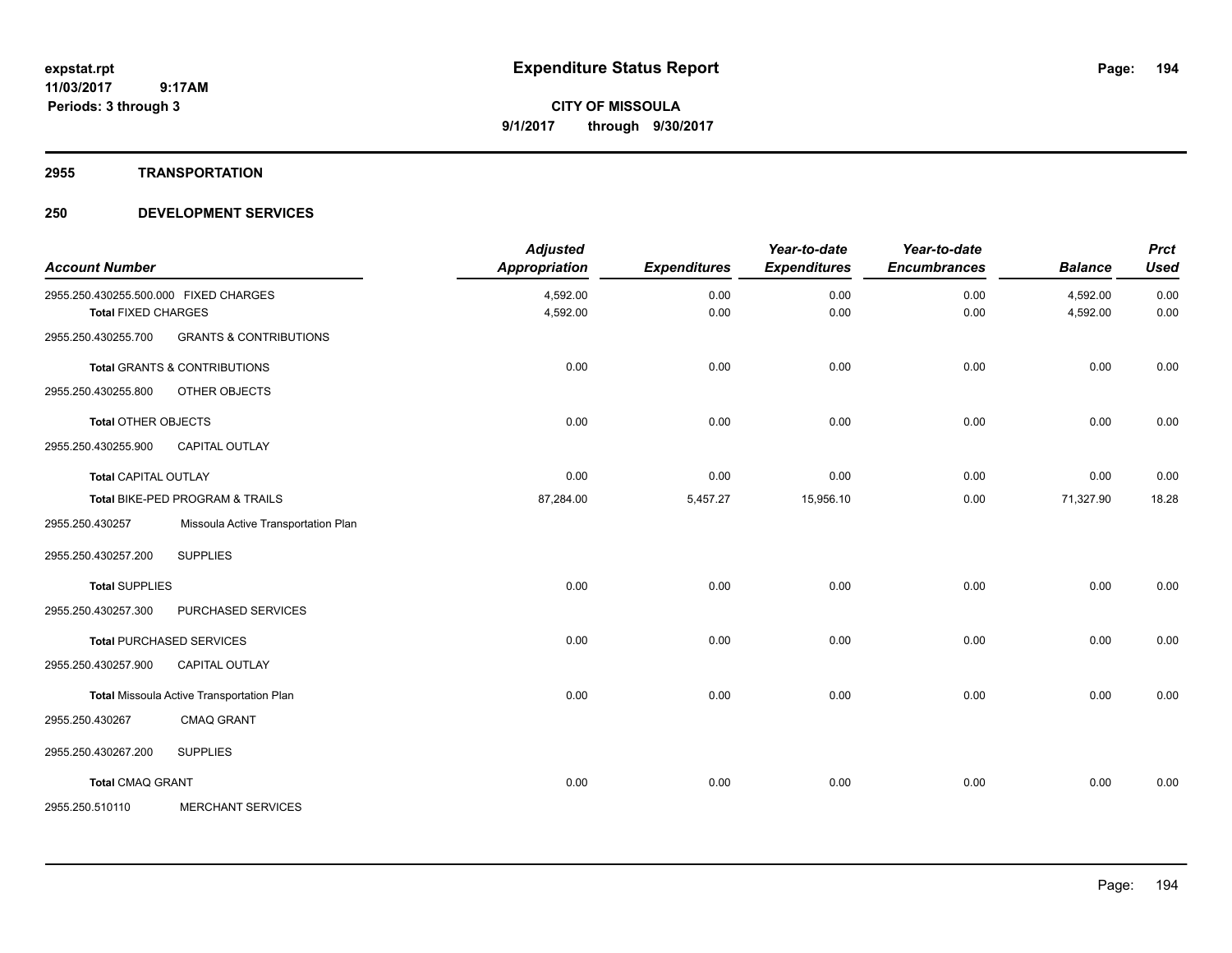**CITY OF MISSOULA 9/1/2017 through 9/30/2017**

**2955 TRANSPORTATION**

| <b>Account Number</b>       |                                            | <b>Adjusted</b><br><b>Appropriation</b> | <b>Expenditures</b> | Year-to-date<br><b>Expenditures</b> | Year-to-date<br><b>Encumbrances</b> | <b>Balance</b> | <b>Prct</b><br><b>Used</b> |
|-----------------------------|--------------------------------------------|-----------------------------------------|---------------------|-------------------------------------|-------------------------------------|----------------|----------------------------|
| 2955.250.510110.500         | <b>FIXED CHARGES</b>                       |                                         |                     |                                     |                                     |                |                            |
|                             | <b>Total MERCHANT SERVICES</b>             | 0.00                                    | 0.00                | 0.00                                | 0.00                                | 0.00           | 0.00                       |
| 2955.250.510306             | <b>SALARY RESERVE</b>                      |                                         |                     |                                     |                                     |                |                            |
| 2955.250.510306.100         | PERSONAL SERVICES                          |                                         |                     |                                     |                                     |                |                            |
| <b>Total SALARY RESERVE</b> |                                            | 0.00                                    | 0.00                | 0.00                                | 0.00                                | 0.00           | 0.00                       |
| 2955.250.521000             | INTERFUND OPERATING TRANSFERS              |                                         |                     |                                     |                                     |                |                            |
| 2955.250.521000.800         | OTHER OBJECTS                              |                                         |                     |                                     |                                     |                |                            |
|                             | <b>Total INTERFUND OPERATING TRANSFERS</b> | 0.00                                    | 0.00                | 0.00                                | 0.00                                | 0.00           | 0.00                       |
| <b>Total TRANSPORTATION</b> |                                            | 1,325,991.00                            | 62,724.41           | 153,285.52                          | 0.00                                | 1,172,705.48   | 11.56                      |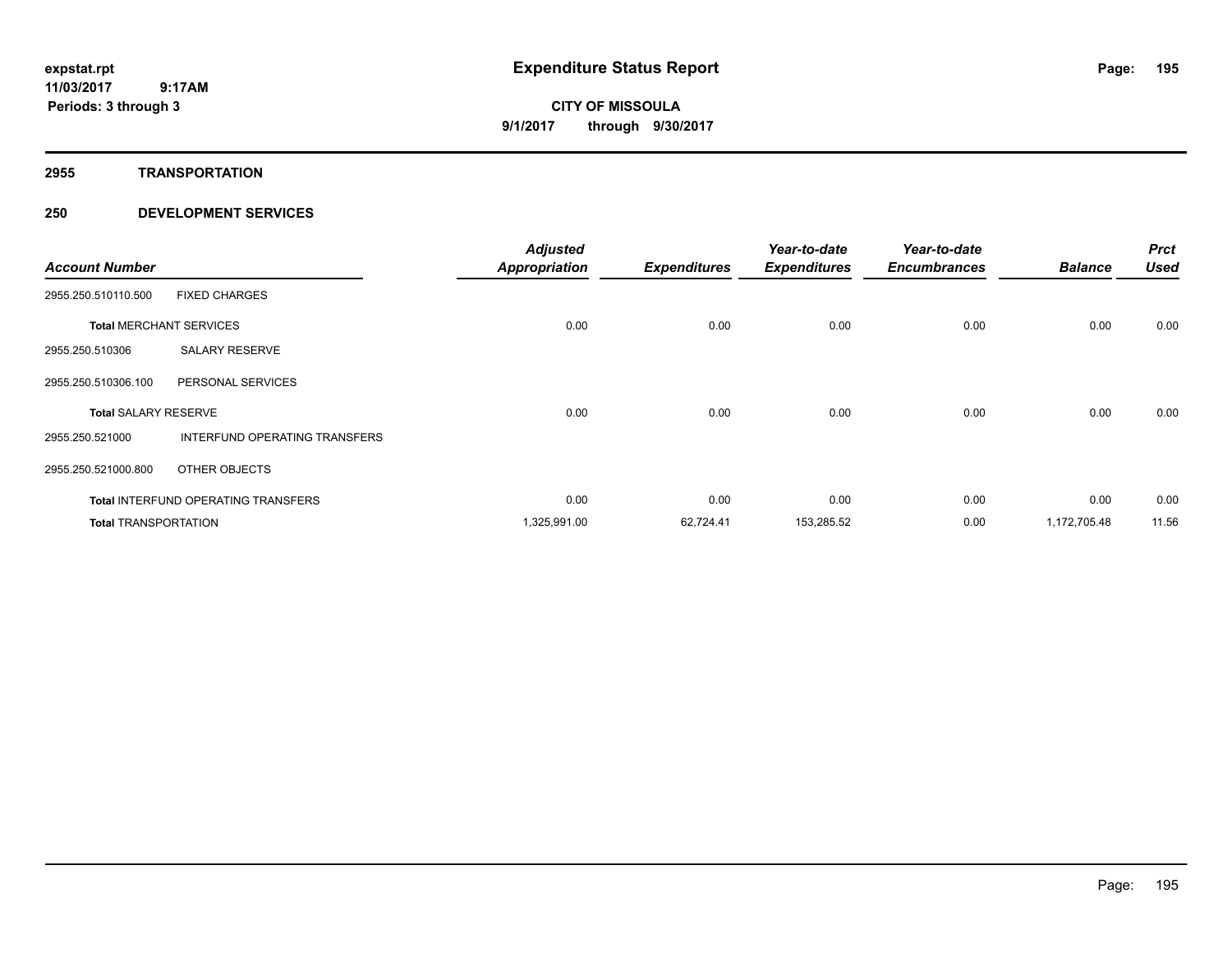**CITY OF MISSOULA 9/1/2017 through 9/30/2017**

### **2987 FEDERAL TRANSPORTATION FUND**

| <b>Account Number</b>           |                                                       | <b>Adjusted</b><br>Appropriation | <b>Expenditures</b> | Year-to-date<br><b>Expenditures</b> | Year-to-date<br><b>Encumbrances</b> | <b>Balance</b> | <b>Prct</b><br><b>Used</b> |
|---------------------------------|-------------------------------------------------------|----------------------------------|---------------------|-------------------------------------|-------------------------------------|----------------|----------------------------|
| 2987.390.430255                 | <b>Bitterroot Bike Trail Safe Crossings</b>           |                                  |                     |                                     |                                     |                |                            |
| 2987.390.430255.900             | <b>CAPITAL OUTLAY</b>                                 |                                  |                     |                                     |                                     |                |                            |
|                                 | <b>Total Bitterroot Bike Trail Safe Crossings</b>     | 0.00                             | 0.00                | 0.00                                | 0.00                                | 0.00           | 0.00                       |
| 2987.390.430257                 | <b>BICYCLE COMMUTER NETWORK</b>                       |                                  |                     |                                     |                                     |                |                            |
| 2987.390.430257.900             | <b>CAPITAL OUTLAY</b>                                 |                                  |                     |                                     |                                     |                |                            |
|                                 | <b>Total BICYCLE COMMUTER NETWORK</b>                 | 0.00                             | 0.00                | 0.00                                | 0.00                                | 0.00           | 0.00                       |
| 2987.390.460509                 | <b>KIM WILLIAMS TRAIL</b>                             |                                  |                     |                                     |                                     |                |                            |
| 2987.390.460509.900             | <b>CAPITAL OUTLAY</b>                                 |                                  |                     |                                     |                                     |                |                            |
|                                 | 2987.390.460509.930.076 IMPROVEMENTS-RTP/STATE GRANTS | 208,379.00                       | 0.00                | 0.00                                | 0.00                                | 208,379.00     | 0.00                       |
| <b>Total KIM WILLIAMS TRAIL</b> |                                                       | 208,379.00                       | 0.00                | 0.00                                | 0.00                                | 208,379.00     | 0.00                       |
| 2987.390.510000                 | <b>MISCELLANEOUS</b>                                  |                                  |                     |                                     |                                     |                |                            |
| 2987.390.510000.800             | OTHER OBJECTS                                         |                                  |                     |                                     |                                     |                |                            |
| <b>Total MISCELLANEOUS</b>      |                                                       | 0.00                             | 0.00                | 0.00                                | 0.00                                | 0.00           | 0.00                       |
|                                 | <b>Total FEDERAL TRANSPORTATION FUND</b>              | 208,379.00                       | 0.00                | 0.00                                | 0.00                                | 208,379.00     | 0.00                       |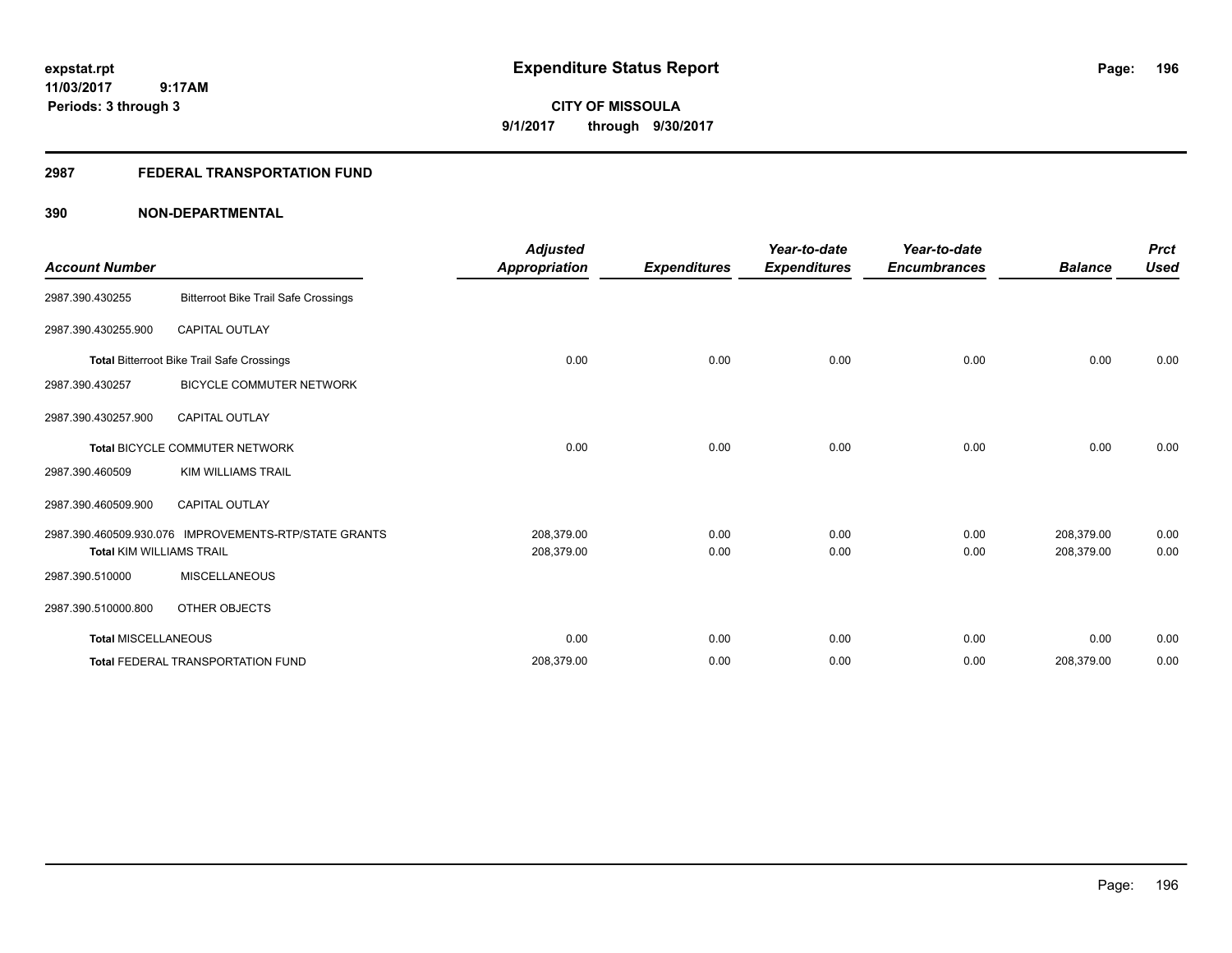**CITY OF MISSOULA 9/1/2017 through 9/30/2017**

### **2988 GRANTS & DONATIONS FUND**

### **223 CITY CLERK**

| <b>Account Number</b>   |                          | <b>Adjusted</b><br>Appropriation | Expenditures | Year-to-date<br><b>Expenditures</b> | Year-to-date<br><b>Encumbrances</b> | <b>Balance</b> | <b>Prct</b><br>Used |
|-------------------------|--------------------------|----------------------------------|--------------|-------------------------------------|-------------------------------------|----------------|---------------------|
| 2988.223.510110         | <b>MERCHANT SERVICES</b> |                                  |              |                                     |                                     |                |                     |
| 2988.223.510110.500     | <b>FIXED CHARGES</b>     |                                  |              |                                     |                                     |                |                     |
| <b>Total CITY CLERK</b> |                          | 0.00                             | 0.00         | 0.00                                | 0.00                                | 0.00           | 0.00                |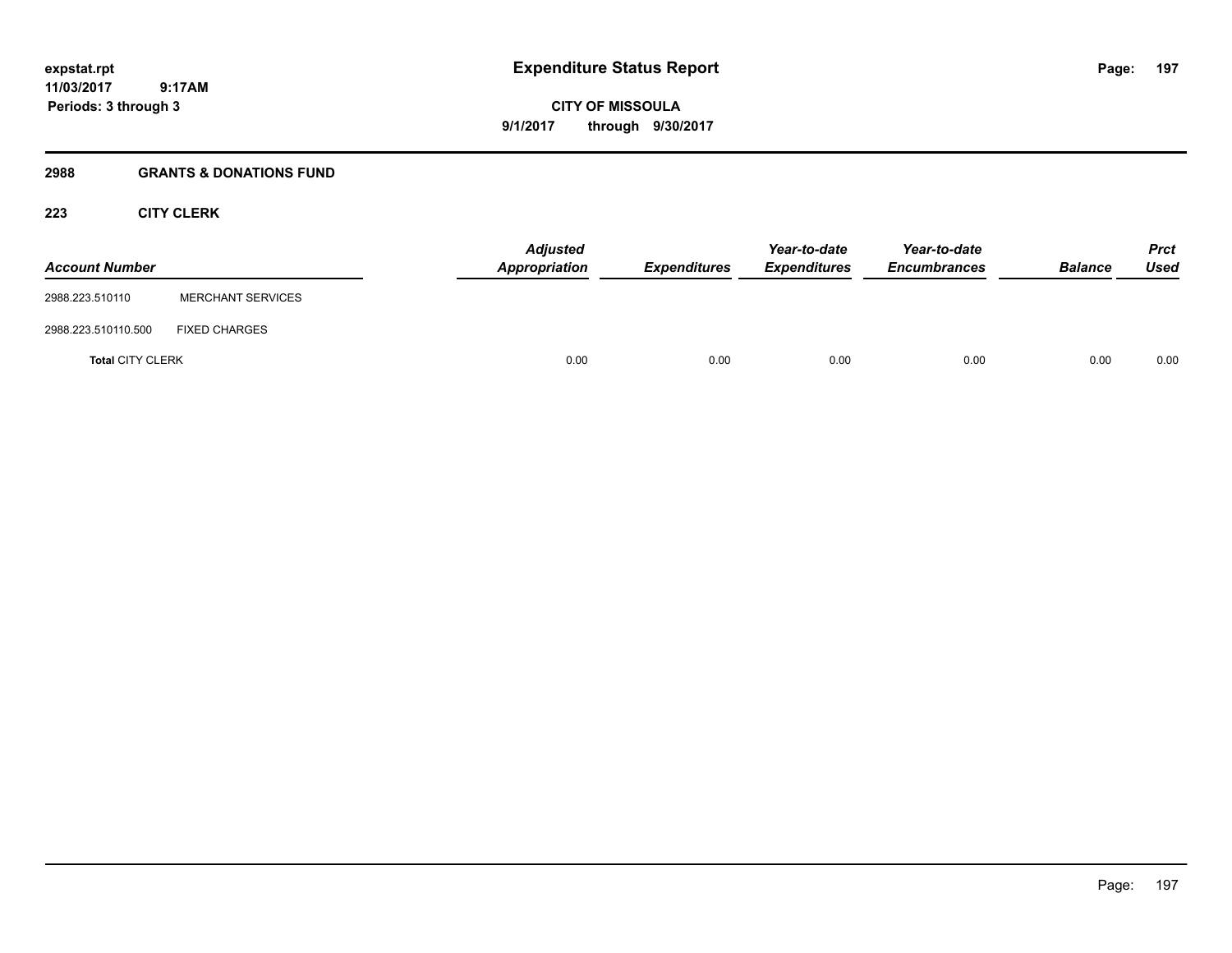**CITY OF MISSOULA 9/1/2017 through 9/30/2017**

### **2988 GRANTS & DONATIONS FUND**

**300 FIRE**

| <b>Account Number</b> |                                                 | Adjusted<br><b>Appropriation</b> | <b>Expenditures</b>    | Year-to-date<br><b>Expenditures</b> | Year-to-date<br><b>Encumbrances</b> | <b>Balance</b>               | <b>Prct</b><br><b>Used</b> |
|-----------------------|-------------------------------------------------|----------------------------------|------------------------|-------------------------------------|-------------------------------------|------------------------------|----------------------------|
| 2988.300.420731       | AFG GRANT                                       |                                  |                        |                                     |                                     |                              |                            |
| 2988.300.420731.900   | <b>CAPITAL OUTLAY</b>                           |                                  |                        |                                     |                                     |                              |                            |
| <b>Total FIRE</b>     | 2988.300.420731.940.000 AFG GRANT-LARYNGOSCOPES | 0.00<br>0.00                     | 90,000.00<br>90,000.00 | 90,000.00<br>90,000.00              | 0.00<br>0.00                        | $-90.000.00$<br>$-90,000.00$ | 0.00<br>0.00               |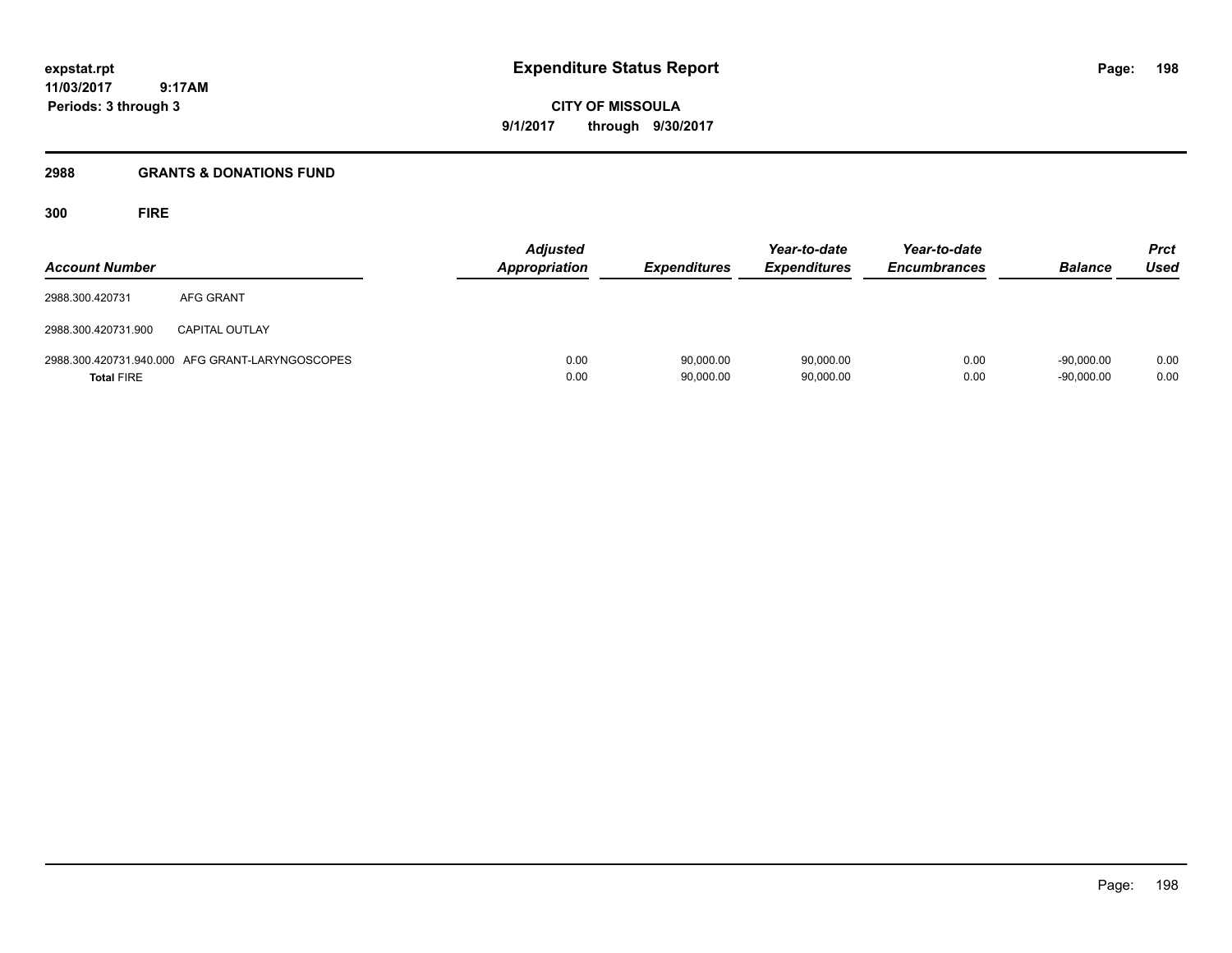**CITY OF MISSOULA 9/1/2017 through 9/30/2017**

### **2988 GRANTS & DONATIONS FUND**

|                               |                                                               | <b>Adjusted</b>      |                     | Year-to-date        | Year-to-date        |                | <b>Prct</b> |
|-------------------------------|---------------------------------------------------------------|----------------------|---------------------|---------------------|---------------------|----------------|-------------|
| <b>Account Number</b>         |                                                               | <b>Appropriation</b> | <b>Expenditures</b> | <b>Expenditures</b> | <b>Encumbrances</b> | <b>Balance</b> | <b>Used</b> |
| 2988.390.420000               | <b>MISC GRANTS</b>                                            |                      |                     |                     |                     |                |             |
| 2988.390.420000.700           | <b>GRANTS &amp; CONTRIBUTIONS</b>                             |                      |                     |                     |                     |                |             |
|                               | 2988.390.420000.700.000 GRANTS & CONTRIBUTIONS                | 90,260.00            | 0.00                | 0.00                | 0.00                | 90,260.00      | 0.00        |
|                               | <b>Total GRANTS &amp; CONTRIBUTIONS</b>                       | 90,260.00            | 0.00                | 0.00                | 0.00                | 90,260.00      | 0.00        |
| 2988.390.420000.800           | OTHER OBJECTS                                                 |                      |                     |                     |                     |                |             |
| <b>Total OTHER OBJECTS</b>    |                                                               | 0.00                 | 0.00                | 0.00                | 0.00                | 0.00           | 0.00        |
| <b>Total MISC GRANTS</b>      |                                                               | 90,260.00            | 0.00                | 0.00                | 0.00                | 90,260.00      | 0.00        |
| 2988.390.420432               | <b>FIRE EXPLORERS</b>                                         |                      |                     |                     |                     |                |             |
| 2988.390.420432.700           | <b>GRANTS &amp; CONTRIBUTIONS</b>                             |                      |                     |                     |                     |                |             |
|                               | 2988.390.420432.700.000 FIRE EXPLORERS/GRANTS & CONTRIBUTIONS | 1.650.00             | 0.00                | 0.00                | 0.00                | 1,650.00       | 0.00        |
| <b>Total FIRE EXPLORERS</b>   |                                                               | 1,650.00             | 0.00                | 0.00                | 0.00                | 1,650.00       | 0.00        |
| 2988.390.420433               | <b>COMBAT CHALLENGE</b>                                       |                      |                     |                     |                     |                |             |
| 2988.390.420433.200           | <b>SUPPLIES</b>                                               |                      |                     |                     |                     |                |             |
| <b>Total SUPPLIES</b>         |                                                               | 0.00                 | 0.00                | 0.00                | 0.00                | 0.00           | 0.00        |
| 2988.390.420433.300           | PURCHASED SERVICES                                            |                      |                     |                     |                     |                |             |
|                               | <b>Total PURCHASED SERVICES</b>                               | 0.00                 | 0.00                | 0.00                | 0.00                | 0.00           | 0.00        |
| 2988.390.420433.700           | <b>GRANTS &amp; CONTRIBUTIONS</b>                             |                      |                     |                     |                     |                |             |
| <b>Total COMBAT CHALLENGE</b> |                                                               | 0.00                 | 0.00                | 0.00                | 0.00                | 0.00           | 0.00        |
| 2988.390.430100               | GREEN BLOCKS PILOT PROJECT                                    |                      |                     |                     |                     |                |             |
| 2988.390.430100.300           | PURCHASED SERVICES                                            |                      |                     |                     |                     |                |             |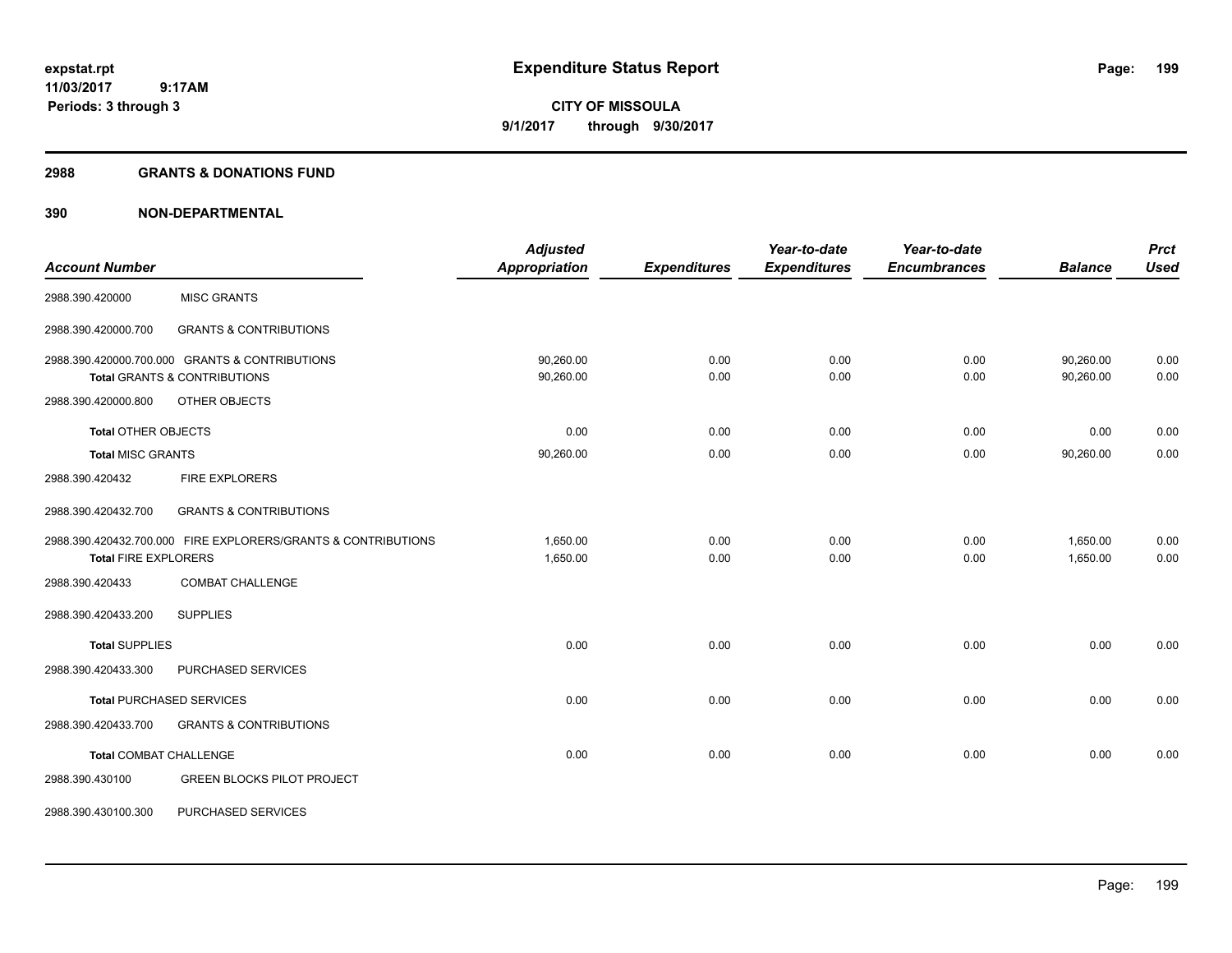**200**

**11/03/2017 9:17AM Periods: 3 through 3**

**CITY OF MISSOULA 9/1/2017 through 9/30/2017**

### **2988 GRANTS & DONATIONS FUND**

| <b>Account Number</b>                |                                                  | <b>Adjusted</b><br><b>Appropriation</b> | <b>Expenditures</b> | Year-to-date<br><b>Expenditures</b> | Year-to-date<br><b>Encumbrances</b> | <b>Balance</b> | <b>Prct</b><br><b>Used</b> |
|--------------------------------------|--------------------------------------------------|-----------------------------------------|---------------------|-------------------------------------|-------------------------------------|----------------|----------------------------|
|                                      | <b>Total PURCHASED SERVICES</b>                  | 0.00                                    | 0.00                | 0.00                                | 0.00                                | 0.00           | 0.00                       |
| 2988.390.430100.700                  | <b>GRANTS &amp; CONTRIBUTIONS</b>                |                                         |                     |                                     |                                     |                |                            |
|                                      | <b>Total GREEN BLOCKS PILOT PROJECT</b>          | 0.00                                    | 0.00                | 0.00                                | 0.00                                | 0.00           | 0.00                       |
| 2988.390.430230                      | STREET RESTORATION                               |                                         |                     |                                     |                                     |                |                            |
| 2988.390.430230.900                  | <b>CAPITAL OUTLAY</b>                            |                                         |                     |                                     |                                     |                |                            |
| 2988.390.430230.930.000 IMPROVEMENTS |                                                  | 24,822.00                               | 0.00                | 0.00                                | 0.00                                | 24,822.00      | 0.00                       |
|                                      | <b>Total STREET RESTORATION</b>                  | 24,822.00                               | 0.00                | 0.00                                | 0.00                                | 24,822.00      | 0.00                       |
| 2988.390.470404                      | <b>BROWNFIELDS CLEANUP RLF</b>                   |                                         |                     |                                     |                                     |                |                            |
| 2988.390.470404.300                  | PURCHASED SERVICES                               |                                         |                     |                                     |                                     |                |                            |
|                                      | <b>Total PURCHASED SERVICES</b>                  | 0.00                                    | 0.00                | 0.00                                | 0.00                                | 0.00           | 0.00                       |
| 2988.390.470404.700                  | <b>GRANTS &amp; CONTRIBUTIONS</b>                |                                         |                     |                                     |                                     |                |                            |
|                                      | 2988.390.470404.700.000 BROWNSFIELD RLF CLEANUP  | 269,728.00                              | 2,070.00            | 2,070.00                            | 0.00                                | 267,658.00     | 0.77                       |
|                                      | <b>Total GRANTS &amp; CONTRIBUTIONS</b>          | 269,728.00                              | 2,070.00            | 2,070.00                            | 0.00                                | 267,658.00     | 0.77                       |
| 2988.390.470404.800                  | <b>OTHER OBJECTS</b>                             |                                         |                     |                                     |                                     |                |                            |
|                                      | 2988.390.470404.820.000 TRANSFERS TO OTHER FUNDS | 29.639.00                               | 0.00                | 0.00                                | 0.00                                | 29,639.00      | 0.00                       |
| <b>Total OTHER OBJECTS</b>           |                                                  | 29,639.00                               | 0.00                | 0.00                                | 0.00                                | 29,639.00      | 0.00                       |
|                                      | Total BROWNFIELDS CLEANUP RLF                    | 299,367.00                              | 2,070.00            | 2,070.00                            | 0.00                                | 297,297.00     | 0.69                       |
| 2988.390.470405                      | <b>BROWNFIELDS ASSESSMENT</b>                    |                                         |                     |                                     |                                     |                |                            |
| 2988.390.470405.300                  | PURCHASED SERVICES                               |                                         |                     |                                     |                                     |                |                            |
|                                      | <b>Total PURCHASED SERVICES</b>                  | 0.00                                    | 0.00                | 0.00                                | 0.00                                | 0.00           | 0.00                       |
| 2988.390.470405.700                  | <b>GRANTS &amp; CONTRIBUTIONS</b>                |                                         |                     |                                     |                                     |                |                            |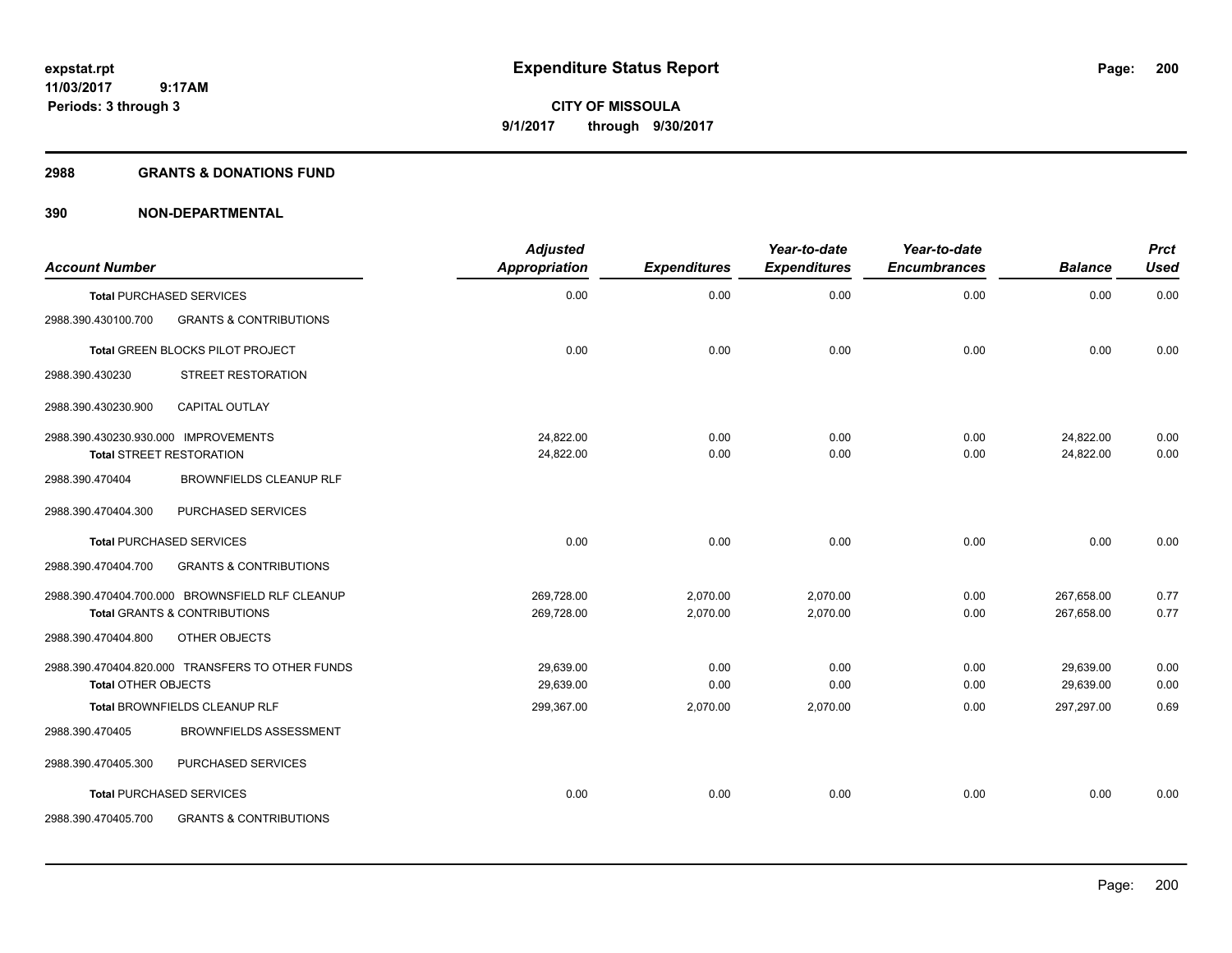# **CITY OF MISSOULA 9/1/2017 through 9/30/2017**

### **2988 GRANTS & DONATIONS FUND**

| <b>Account Number</b>                                        | <b>Adjusted</b><br><b>Appropriation</b> | <b>Expenditures</b> | Year-to-date<br><b>Expenditures</b> | Year-to-date<br><b>Encumbrances</b> | <b>Balance</b> | <b>Prct</b><br><b>Used</b> |
|--------------------------------------------------------------|-----------------------------------------|---------------------|-------------------------------------|-------------------------------------|----------------|----------------------------|
| 2988.390.470405.700.000 BROWNFIELDS AREA WIDE PLANNING GRANT | 300.000.00                              | 0.00                | 0.00                                | 0.00                                | 300.000.00     | 0.00                       |
| <b>Total GRANTS &amp; CONTRIBUTIONS</b>                      | 300,000.00                              | 0.00                | 0.00                                | 0.00                                | 300.000.00     | 0.00                       |
| OTHER OBJECTS<br>2988.390.470405.800                         |                                         |                     |                                     |                                     |                |                            |
| <b>Total OTHER OBJECTS</b>                                   | 0.00                                    | 0.00                | 0.00                                | 0.00                                | 0.00           | 0.00                       |
| <b>Total BROWNFIELDS ASSESSMENT</b>                          | 300.000.00                              | 0.00                | 0.00                                | 0.00                                | 300.000.00     | 0.00                       |
| <b>Total NON-DEPARTMENTAL</b>                                | 716.099.00                              | 2.070.00            | 2.070.00                            | 0.00                                | 714.029.00     | 0.29                       |
| <b>Total GRANTS &amp; DONATIONS FUND</b>                     | 716.099.00                              | 92.070.00           | 92.070.00                           | 0.00                                | 624.029.00     | 12.86                      |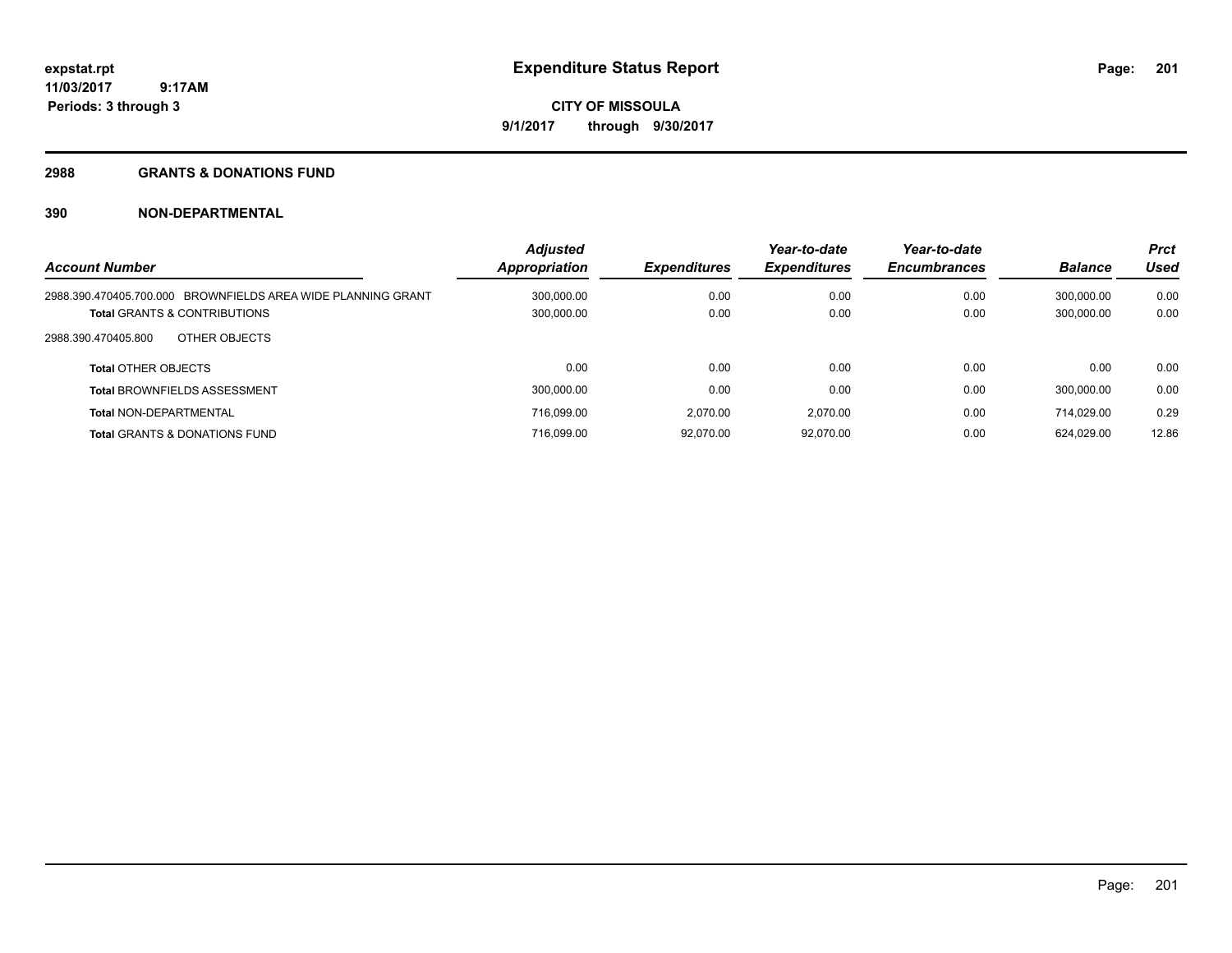**CITY OF MISSOULA 9/1/2017 through 9/30/2017**

### **2989 POLICE GRANTS & DONATIONS**

|                                         |                                                | <b>Adjusted</b>      |                     | Year-to-date        | Year-to-date        |                | <b>Prct</b> |
|-----------------------------------------|------------------------------------------------|----------------------|---------------------|---------------------|---------------------|----------------|-------------|
| <b>Account Number</b>                   |                                                | <b>Appropriation</b> | <b>Expenditures</b> | <b>Expenditures</b> | <b>Encumbrances</b> | <b>Balance</b> | <b>Used</b> |
| 2989.290.420000                         | <b>PUBLIC SAFETY</b>                           |                      |                     |                     |                     |                |             |
| 2989.290.420000.700                     | <b>GRANTS &amp; CONTRIBUTIONS</b>              |                      |                     |                     |                     |                |             |
|                                         | 2989.290.420000.700.000 GRANTS & CONTRIBUTIONS | 20,000.00            | 0.00                | 0.00                | 0.00                | 20,000.00      | 0.00        |
| <b>Total PUBLIC SAFETY</b>              |                                                | 20,000.00            | 0.00                | 0.00                | 0.00                | 20,000.00      | 0.00        |
| 2989.290.420143                         | <b>ANTI-GRAFFITI</b>                           |                      |                     |                     |                     |                |             |
| 2989.290.420143.200                     | <b>SUPPLIES</b>                                |                      |                     |                     |                     |                |             |
| 2989.290.420143.210.000 OFFICE SUPPLIES |                                                | 5,000.00             | 0.00                | 0.00                | 0.00                | 5,000.00       | 0.00        |
|                                         | 2989.290.420143.220.000 OPERATING SUPPLIES     | 0.00                 | 0.00                | 100.79              | 0.00                | $-100.79$      | 0.00        |
| <b>Total ANTI-GRAFFITI</b>              |                                                | 5,000.00             | 0.00                | 100.79              | 0.00                | 4,899.21       | 2.02        |
| 2989.290.420144                         | <b>BIAS CRIME CAMPAIGN</b>                     |                      |                     |                     |                     |                |             |
| 2989.290.420144.300                     | PURCHASED SERVICES                             |                      |                     |                     |                     |                |             |
|                                         | 2989.290.420144.350.000 PROFESSIONAL SERVICES  | 10,903.00            | 0.00                | 0.00                | 0.00                | 10,903.00      | 0.00        |
| <b>Total BIAS CRIME CAMPAIGN</b>        |                                                | 10,903.00            | 0.00                | 0.00                | 0.00                | 10.903.00      | 0.00        |
| 2989.290.420150                         | STATE EQUIPMENT GRANT                          |                      |                     |                     |                     |                |             |
| 2989.290.420150.200                     | <b>SUPPLIES</b>                                |                      |                     |                     |                     |                |             |
|                                         | 2989.290.420150.220.000 OPERATING SUPPLIES     | 44,100.00            | 0.00                | 0.00                | 0.00                | 44,100.00      | 0.00        |
|                                         | <b>Total STATE EQUIPMENT GRANT</b>             | 44,100.00            | 0.00                | 0.00                | 0.00                | 44.100.00      | 0.00        |
| 2989.290.420160                         | <b>ICAC</b>                                    |                      |                     |                     |                     |                |             |
| 2989.290.420160.100                     | PERSONAL SERVICES                              |                      |                     |                     |                     |                |             |
|                                         | 2989.290.420160.110.000 SALARIES AND WAGES     | 60,418.00            | 0.00                | 0.00                | 0.00                | 60,418.00      | 0.00        |
| 2989.290.420160.120.000 OVERTIME        |                                                | 8,000.00             | 0.00                | 1,214.84            | 0.00                | 6,785.16       | 15.19       |
|                                         | 2989.290.420160.140.000 EMPLOYER CONTRIBUTIONS | 28,061.00            | 0.00                | 77.94               | 0.00                | 27,983.06      | 0.28        |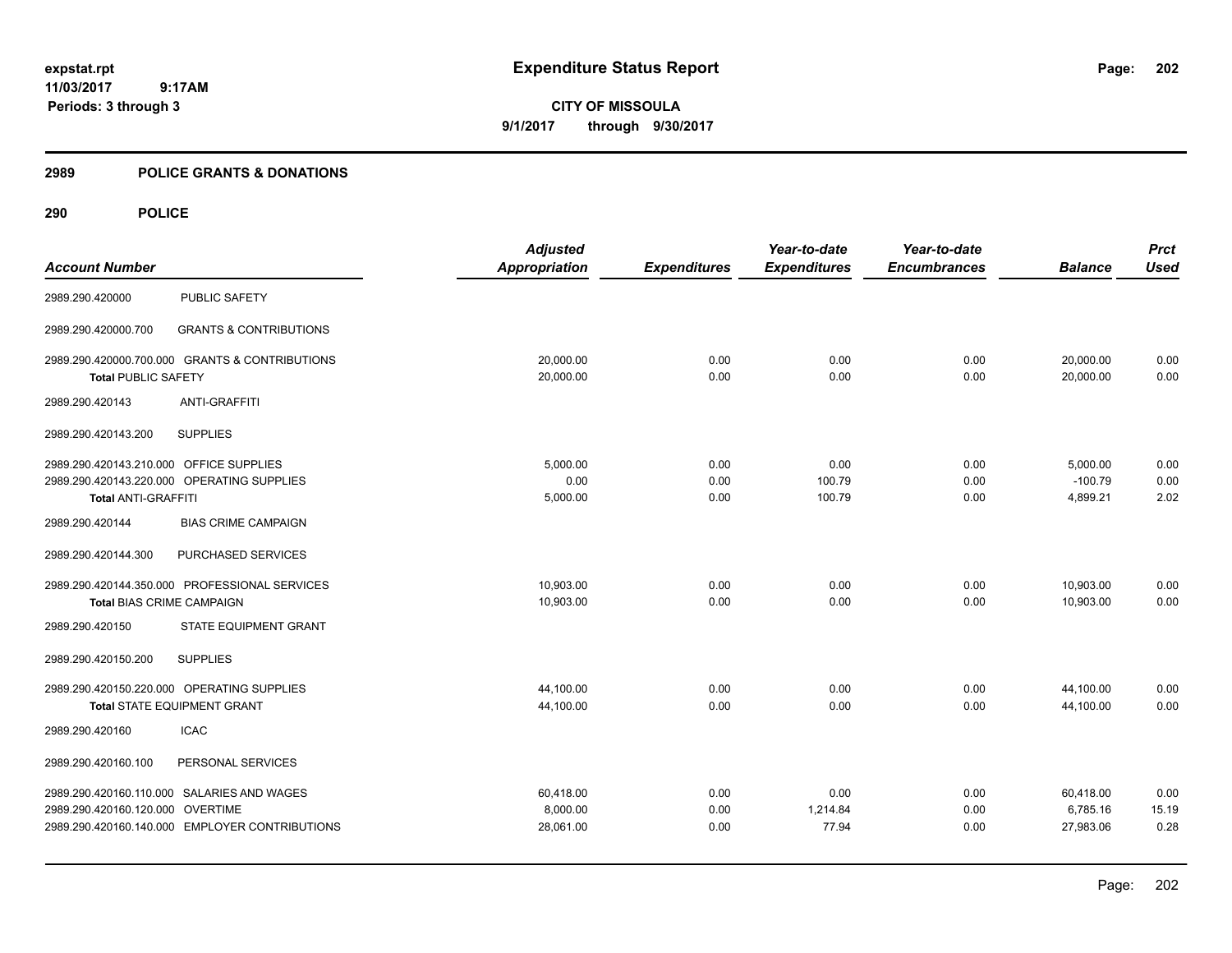**CITY OF MISSOULA 9/1/2017 through 9/30/2017**

### **2989 POLICE GRANTS & DONATIONS**

| <b>Adjusted</b><br>Appropriation | <b>Expenditures</b> | Year-to-date<br><b>Expenditures</b> | Year-to-date<br><b>Encumbrances</b> | <b>Balance</b> | <b>Prct</b><br><b>Used</b> |
|----------------------------------|---------------------|-------------------------------------|-------------------------------------|----------------|----------------------------|
| 96,479.00                        | 0.00                | 1,292.78                            | 0.00                                | 95,186.22      | 1.34                       |
|                                  |                     |                                     |                                     |                |                            |
| 0.00                             | 0.00                | 0.00                                | 0.00                                | 0.00           | 0.00                       |
|                                  |                     |                                     |                                     |                |                            |
| 540.00                           | 0.00                | 269.94                              | 0.00                                | 270.06         | 49.99                      |
| 5,000.00                         | 0.00                | 0.00                                | 0.00                                | 5,000.00       | 0.00                       |
| 5,540.00                         | 0.00                | 269.94                              | 0.00                                | 5,270.06       | 4.87                       |
| 102,019.00                       | 0.00                | 1,562.72                            | 0.00                                | 100,456.28     | 1.53                       |
|                                  |                     |                                     |                                     |                |                            |
|                                  |                     |                                     |                                     |                |                            |
| 0.00                             | 5,656.41            | 15,420.99                           | 0.00                                | $-15,420.99$   | 0.00                       |
| 0.00                             | 768.00              | 2,112.00                            | 0.00                                | $-2,112.00$    | 0.00                       |
| 0.00                             | 0.00                | 700.00                              | 0.00                                | $-700.00$      | 0.00                       |
| 0.00                             | 20.00               | 55.00                               | 0.00                                | $-55.00$       | 0.00                       |
| 0.00                             | 1,408.25            | 3,924.12                            | 0.00                                | $-3,924.12$    | 0.00                       |
| 0.00                             |                     |                                     |                                     |                | 0.00                       |
|                                  |                     |                                     |                                     |                |                            |
|                                  |                     |                                     |                                     |                |                            |
| 28,000.00                        | 0.00                | 0.00                                | 0.00                                | 28,000.00      | 0.00                       |
| 28,000.00                        | 0.00                | 0.00                                | 0.00                                | 28,000.00      | 0.00                       |
|                                  |                     |                                     |                                     |                |                            |
|                                  |                     |                                     |                                     |                |                            |
| 0.00                             | 0.00                | 0.00                                | 0.00                                | 0.00           | 0.00                       |
|                                  |                     | 7,852.66                            | 22,212.11                           | 0.00           | $-22,212.11$               |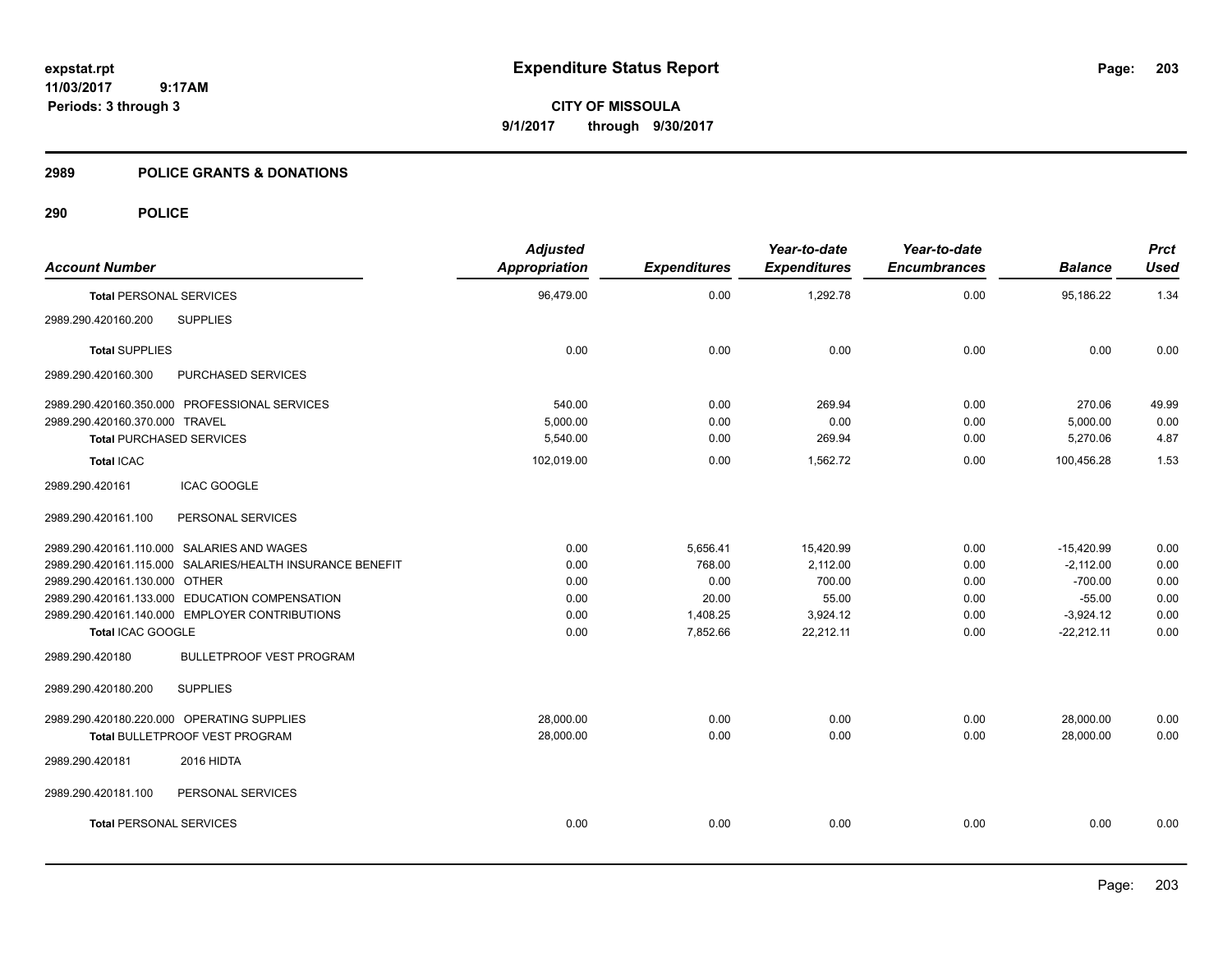**CITY OF MISSOULA 9/1/2017 through 9/30/2017**

### **2989 POLICE GRANTS & DONATIONS**

| <b>Account Number</b>            |                                                | <b>Adjusted</b><br><b>Appropriation</b> | <b>Expenditures</b> | Year-to-date<br><b>Expenditures</b> | Year-to-date<br><b>Encumbrances</b> | <b>Balance</b> | <b>Prct</b><br><b>Used</b> |
|----------------------------------|------------------------------------------------|-----------------------------------------|---------------------|-------------------------------------|-------------------------------------|----------------|----------------------------|
| 2989.290.420181.200              | <b>SUPPLIES</b>                                |                                         |                     |                                     |                                     |                |                            |
| <b>Total SUPPLIES</b>            |                                                | 0.00                                    | 0.00                | 0.00                                | 0.00                                | 0.00           | 0.00                       |
| 2989.290.420181.300              | PURCHASED SERVICES                             |                                         |                     |                                     |                                     |                |                            |
|                                  | <b>Total PURCHASED SERVICES</b>                | 0.00                                    | 0.00                | 0.00                                | 0.00                                | 0.00           | 0.00                       |
| 2989.290.420181.500              | <b>FIXED CHARGES</b>                           |                                         |                     |                                     |                                     |                |                            |
| Total 2016 HIDTA                 |                                                | 0.00                                    | 0.00                | 0.00                                | 0.00                                | 0.00           | 0.00                       |
| 2989.290.420184                  | <b>DUI TASK FORCES</b>                         |                                         |                     |                                     |                                     |                |                            |
| 2989.290.420184.100              | PERSONAL SERVICES                              |                                         |                     |                                     |                                     |                |                            |
| 2989.290.420184.120.000 OVERTIME |                                                | 4,300.00                                | 0.00                | 0.00                                | 0.00                                | 4,300.00       | 0.00                       |
|                                  | 2989.290.420184.140.000 EMPLOYER CONTRIBUTIONS | 700.00                                  | 0.00                | 0.00                                | 0.00                                | 700.00         | 0.00                       |
| <b>Total DUI TASK FORCES</b>     |                                                | 5,000.00                                | 0.00                | 0.00                                | 0.00                                | 5,000.00       | 0.00                       |
| 2989.290.420190                  | STATE OT SEAT BELT GRANT                       |                                         |                     |                                     |                                     |                |                            |
| 2989.290.420190.100              | PERSONAL SERVICES                              |                                         |                     |                                     |                                     |                |                            |
|                                  | 2989.290.420190.110.000 SALARIES AND WAGES     | 5.000.00                                | 0.00                | 0.00                                | 0.00                                | 5,000.00       | 0.00                       |
| 2989.290.420190.120.000 OVERTIME |                                                | 45,400.00                               | 4,581.93            | 12,815.96                           | 0.00                                | 32,584.04      | 28.23                      |
|                                  | 2989.290.420190.140.000 EMPLOYER CONTRIBUTIONS | 3,200.00                                | 299.59              | 837.63                              | 0.00                                | 2,362.37       | 26.18                      |
| <b>Total PERSONAL SERVICES</b>   |                                                | 53,600.00                               | 4,881.52            | 13,653.59                           | 0.00                                | 39,946.41      | 25.47                      |
| 2989.290.420190.300              | PURCHASED SERVICES                             |                                         |                     |                                     |                                     |                |                            |
|                                  | <b>Total PURCHASED SERVICES</b>                | 0.00                                    | 0.00                | 0.00                                | 0.00                                | 0.00           | 0.00                       |
|                                  | Total STATE OT SEAT BELT GRANT                 | 53,600.00                               | 4,881.52            | 13,653.59                           | 0.00                                | 39,946.41      | 25.47                      |
| 2989.290.420191                  | SELECTIVE TRAFFIC ENF PROG (STEP) GRANT        |                                         |                     |                                     |                                     |                |                            |
| 2989.290.420191.100              | PERSONAL SERVICES                              |                                         |                     |                                     |                                     |                |                            |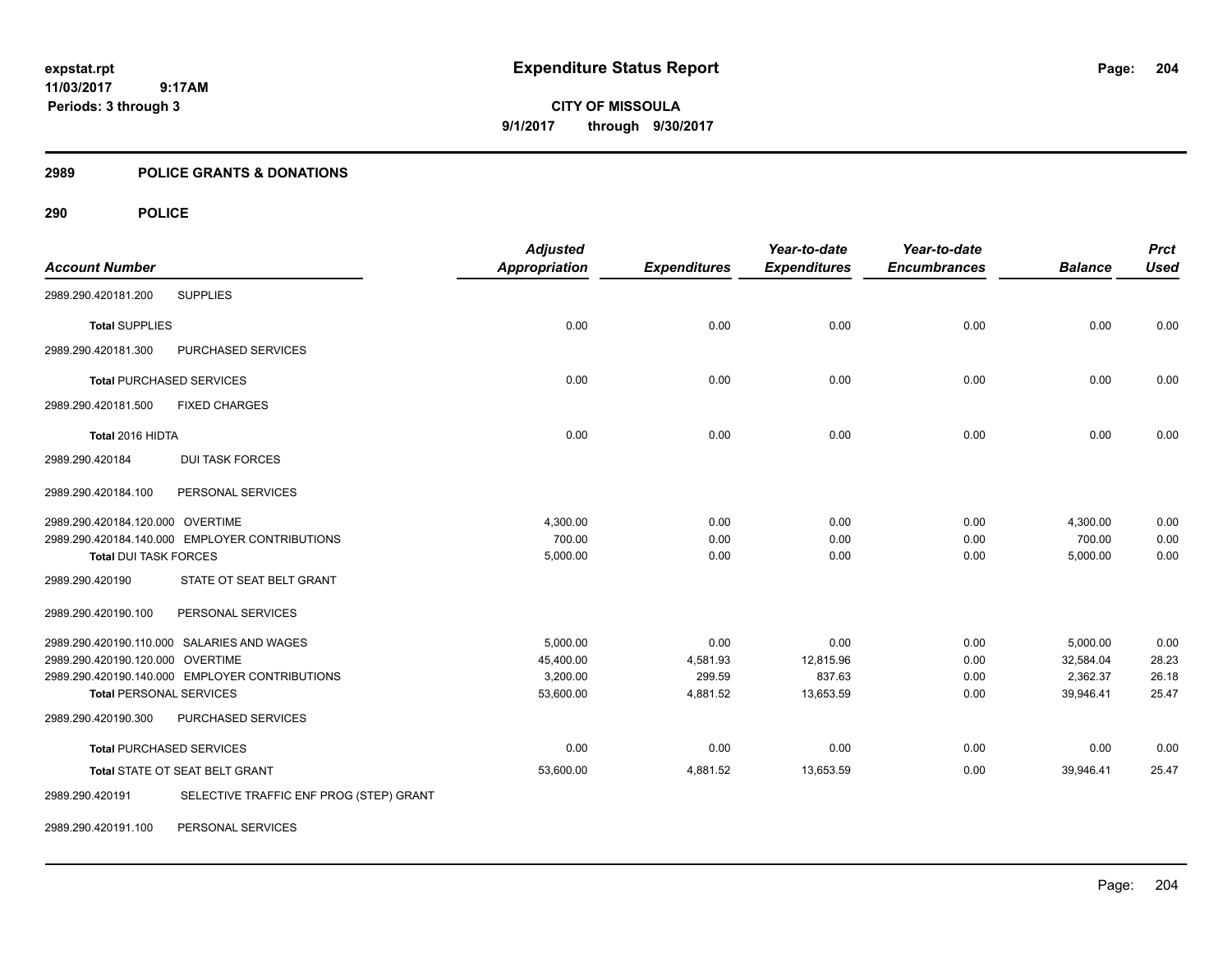**CITY OF MISSOULA 9/1/2017 through 9/30/2017**

### **2989 POLICE GRANTS & DONATIONS**

|                                                      | <b>Adjusted</b>      |                     | Year-to-date        | Year-to-date        |                | <b>Prct</b> |
|------------------------------------------------------|----------------------|---------------------|---------------------|---------------------|----------------|-------------|
| <b>Account Number</b>                                | <b>Appropriation</b> | <b>Expenditures</b> | <b>Expenditures</b> | <b>Encumbrances</b> | <b>Balance</b> | <b>Used</b> |
| 2989.290.420191.110.000 SALARIES AND WAGES           | 0.00                 | 0.00                | 836.73              | 0.00                | $-836.73$      | 0.00        |
| 2989.290.420191.140.000 EMPLOYER CONTRIBUTIONS       | 0.00                 | 0.00                | 54.25               | 0.00                | $-54.25$       | 0.00        |
| <b>Total PERSONAL SERVICES</b>                       | 0.00                 | 0.00                | 890.98              | 0.00                | $-890.98$      | 0.00        |
| PURCHASED SERVICES<br>2989.290.420191.300            |                      |                     |                     |                     |                |             |
| <b>Total PURCHASED SERVICES</b>                      | 0.00                 | 0.00                | 0.00                | 0.00                | 0.00           | 0.00        |
| Total SELECTIVE TRAFFIC ENF PROG (STEP) GRANT        | 0.00                 | 0.00                | 890.98              | 0.00                | $-890.98$      | 0.00        |
| 2017 HIDTA<br>2989.290.420195                        |                      |                     |                     |                     |                |             |
| PERSONAL SERVICES<br>2989.290.420195.100             |                      |                     |                     |                     |                |             |
| 2989.290.420195.120.000 OVERTIME                     | 7.500.00             | 1.130.47            | 6.374.02            | 0.00                | 1,125.98       | 84.99       |
| 2989.290.420195.140.000 EMPLOYER CONTRIBUTIONS       | 1.000.00             | 76.46               | 410.87              | 0.00                | 589.13         | 41.09       |
| <b>Total PERSONAL SERVICES</b>                       | 8,500.00             | 1,206.93            | 6,784.89            | 0.00                | 1,715.11       | 79.82       |
| <b>SUPPLIES</b><br>2989.290.420195.200               |                      |                     |                     |                     |                |             |
| 2989.290.420195.210.000 OFFICE SUPPLIES              | 688.00               | 99.38               | 126.37              | 0.00                | 561.63         | 18.37       |
| 2989.290.420195.220.000<br><b>OPERATING SUPPLIES</b> | 2,678.00             | 659.41              | 683.80              | 0.00                | 1,994.20       | 25.53       |
| 2989.290.420195.220.032 OPERATING SUPPLIES           | 0.00                 | 1,163.00            | 11,413.00           | 0.00                | $-11,413.00$   | 0.00        |
| <b>Total SUPPLIES</b>                                | 3,366.00             | 1,921.79            | 12,223.17           | 0.00                | $-8,857.17$    | 363.14      |
| 2989.290.420195.300<br>PURCHASED SERVICES            |                      |                     |                     |                     |                |             |
| 2989.290.420195.344.000 TELEPHONE SERVICE            | 5.006.00             | 272.16              | 814.38              | 0.00                | 4,191.62       | 16.27       |
| 2989.290.420195.350.000 PROFESSIONAL SERVICES        | 35,000.00            | 0.00                | 0.00                | 0.00                | 35,000.00      | 0.00        |
| 2989.290.420195.350.040 SO OVERTIME                  | 0.00                 | 0.00                | 973.95              | 0.00                | $-973.95$      | 0.00        |
| 2989.290.420195.360.000 REPAIR & MAINTENANCE         | 2,399.00             | 0.00                | 0.00                | 0.00                | 2,399.00       | 0.00        |
| 2989.290.420195.370.000 TRAVEL                       | 2,286.00             | 0.00                | 0.00                | 0.00                | 2,286.00       | 0.00        |
| <b>Total PURCHASED SERVICES</b>                      | 44,691.00            | 272.16              | 1,788.33            | 0.00                | 42,902.67      | 4.00        |
| <b>FIXED CHARGES</b><br>2989.290.420195.500          |                      |                     |                     |                     |                |             |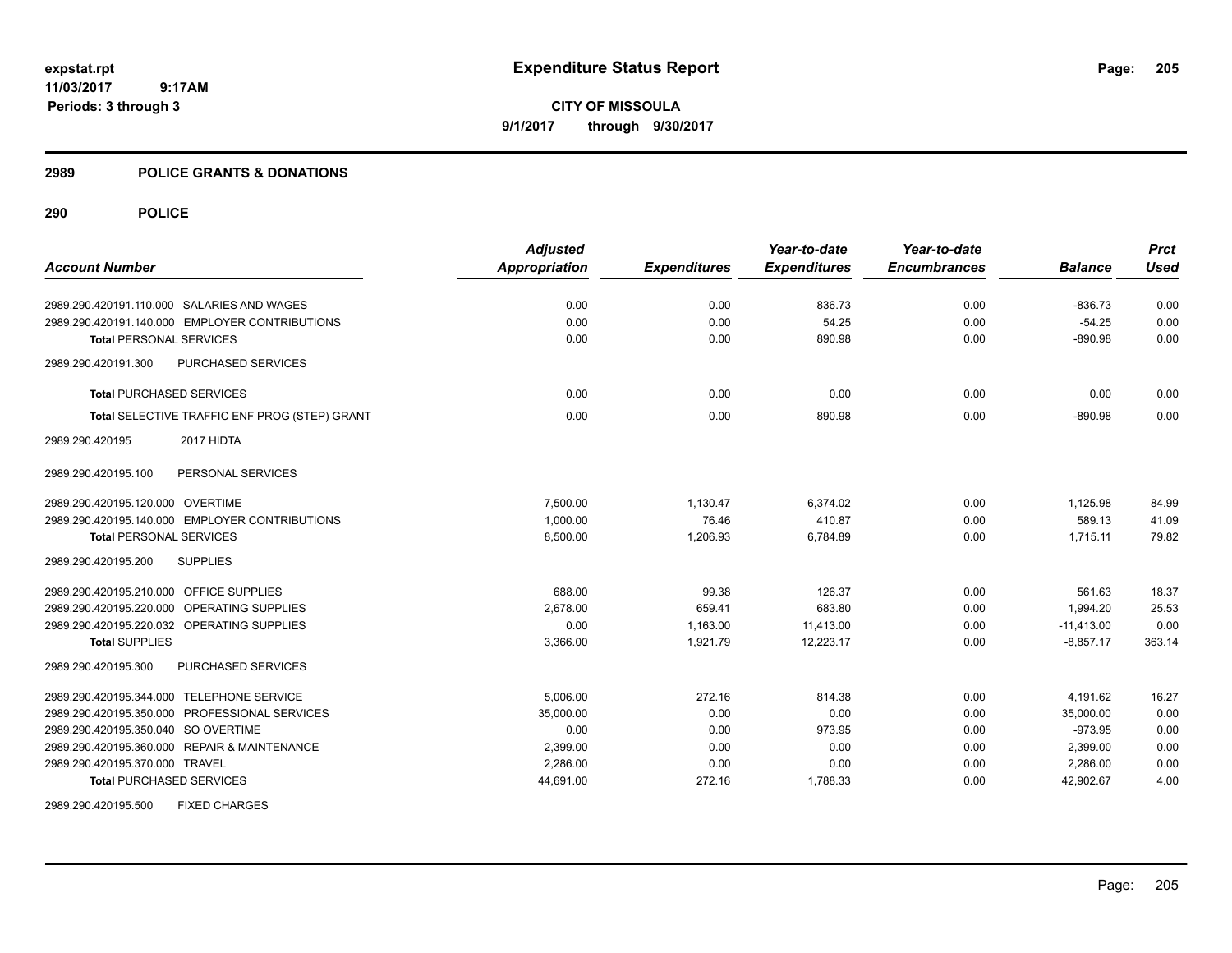**CITY OF MISSOULA 9/1/2017 through 9/30/2017**

### **2989 POLICE GRANTS & DONATIONS**

| <b>Adjusted</b><br><b>Appropriation</b> | <b>Expenditures</b>  | Year-to-date<br><b>Expenditures</b> | Year-to-date<br><b>Encumbrances</b> | <b>Balance</b>         | <b>Prct</b><br><b>Used</b> |
|-----------------------------------------|----------------------|-------------------------------------|-------------------------------------|------------------------|----------------------------|
| 42,419.00<br>42,419.00                  | 6,657.64<br>6,657.64 | 26,328.58<br>26,328.58              | 0.00<br>0.00                        | 16,090.42<br>16,090.42 | 62.07<br>62.07             |
| 98,976.00                               | 10,058.52            | 47,124.97                           | 0.00                                | 51,851.03              | 47.61                      |
|                                         |                      |                                     |                                     |                        |                            |
|                                         |                      |                                     |                                     |                        |                            |
| 7,500.00                                | 0.00                 | 0.00                                | 0.00                                | 7,500.00               | 0.00                       |
| 1,000.00                                | 0.00                 | 0.00                                | 0.00                                | 1,000.00               | 0.00                       |
| 8,500.00                                | 0.00                 | 0.00                                | 0.00                                | 8,500.00               | 0.00                       |
|                                         |                      |                                     |                                     |                        |                            |
| 688.00                                  | 0.00                 | 0.00                                | 0.00                                | 688.00                 | 0.00                       |
| 2,678.00                                | 0.00                 | 0.00                                | 0.00                                | 2,678.00               | 0.00                       |
| 3,366.00                                | 0.00                 | 0.00                                | 0.00                                | 3,366.00               | 0.00                       |
|                                         |                      |                                     |                                     |                        |                            |
| 5.006.00                                | 0.00                 | 0.00                                | 0.00                                | 5,006.00               | 0.00                       |
| 35,000.00                               | 0.00                 | 0.00                                | 0.00                                | 35,000.00              | 0.00                       |
| 2.399.00                                | 0.00                 | 0.00                                | 0.00                                | 2,399.00               | 0.00                       |
| 2,286.00                                | 0.00                 | 0.00                                | 0.00                                | 2,286.00               | 0.00                       |
|                                         |                      |                                     |                                     |                        | 0.00                       |
|                                         |                      |                                     |                                     |                        |                            |
| 72,593.00                               | 0.00                 | 0.00                                | 0.00                                | 72,593.00              | 0.00                       |
| 72,593.00                               | 0.00                 | 0.00                                | 0.00                                | 72,593.00              | 0.00                       |
|                                         |                      |                                     |                                     |                        |                            |
| 0.00                                    | 0.00                 | 0.00                                | 0.00                                | 0.00                   | 0.00                       |
| 129,150.00                              | 0.00                 | 0.00                                | 0.00                                | 129,150.00             | 0.00                       |
|                                         | 44,691.00            | 0.00                                | 0.00                                | 0.00                   | 44,691.00                  |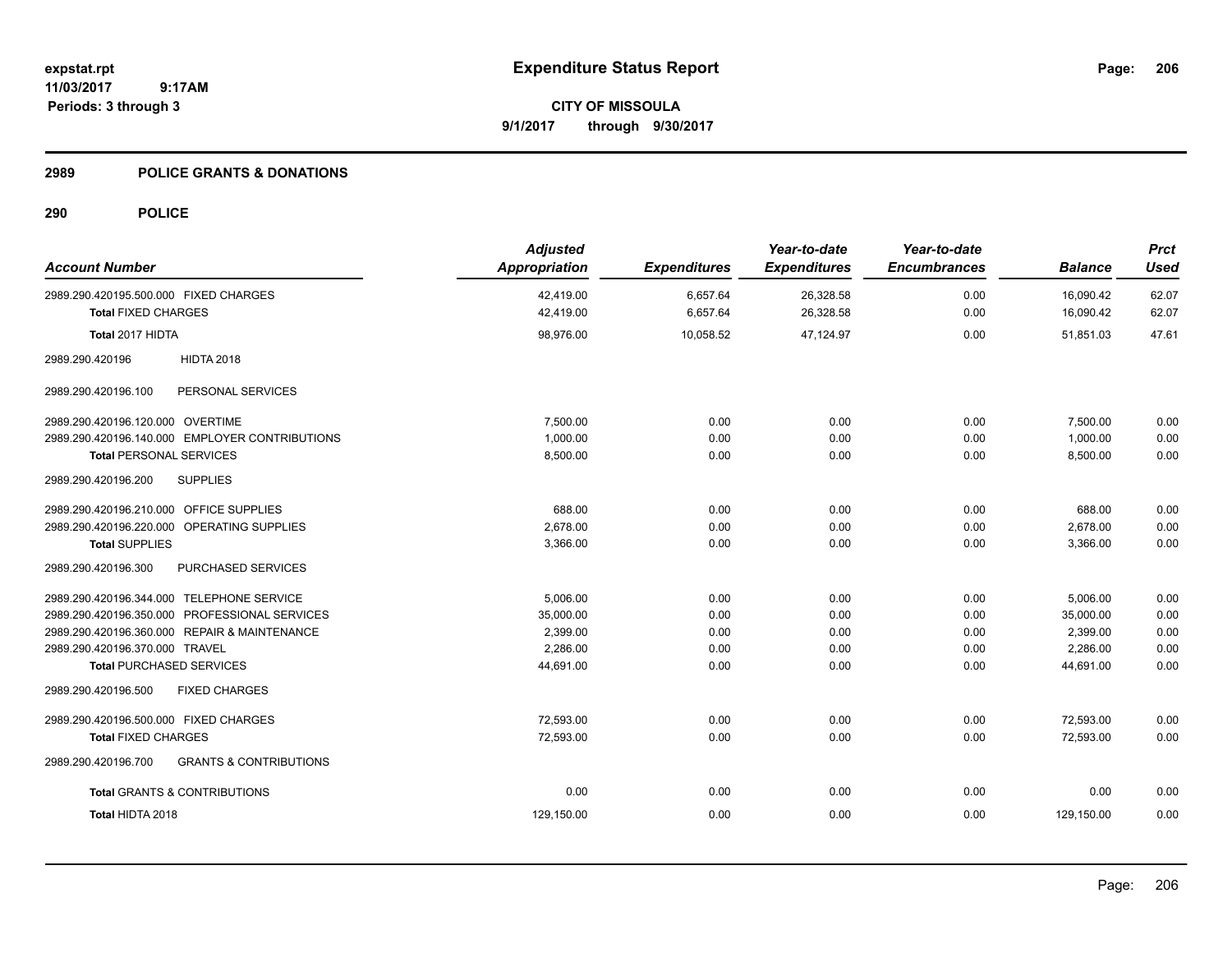| expstat.rpt<br>11/03/2017<br>Periods: 3 through 3 | 9:17AM                                     | 9/1/2017                                | <b>Expenditure Status Report</b><br><b>CITY OF MISSOULA</b><br>through 9/30/2017 |                                     |                                     | Page:          | 207                        |
|---------------------------------------------------|--------------------------------------------|-----------------------------------------|----------------------------------------------------------------------------------|-------------------------------------|-------------------------------------|----------------|----------------------------|
|                                                   | <b>Total POLICE GRANTS &amp; DONATIONS</b> | 496,748.00                              | 22,792.70                                                                        | 85,545.16                           | 0.00                                | 411,202.84     | 17.22                      |
| 3000                                              | <b>SID REVOLVING FUND</b>                  |                                         |                                                                                  |                                     |                                     |                |                            |
| 390                                               | <b>NON-DEPARTMENTAL</b>                    |                                         |                                                                                  |                                     |                                     |                |                            |
| <b>Account Number</b>                             |                                            | <b>Adjusted</b><br><b>Appropriation</b> | <b>Expenditures</b>                                                              | Year-to-date<br><b>Expenditures</b> | Year-to-date<br><b>Encumbrances</b> | <b>Balance</b> | <b>Prct</b><br><b>Used</b> |
| 3000.390.510110                                   | <b>MERCHANT SERVICES</b>                   |                                         |                                                                                  |                                     |                                     |                |                            |
| 3000.390.510110.500                               | <b>FIXED CHARGES</b>                       |                                         |                                                                                  |                                     |                                     |                |                            |
|                                                   | <b>Total MERCHANT SERVICES</b>             | 0.00                                    | 0.00                                                                             | 0.00                                | 0.00                                | 0.00           | 0.00                       |
| 3000.390.521000                                   | INTERFUND OPERATING TRANSFERS              |                                         |                                                                                  |                                     |                                     |                |                            |
| 3000.390.521000.800                               | OTHER OBJECTS                              |                                         |                                                                                  |                                     |                                     |                |                            |
|                                                   | Total INTERFUND OPERATING TRANSFERS        | 0.00                                    | 0.00                                                                             | 0.00                                | 0.00                                | 0.00           | 0.00                       |
|                                                   | <b>Total SID REVOLVING FUND</b>            | 0.00                                    | 0.00                                                                             | 0.00                                | 0.00                                | 0.00           | 0.00                       |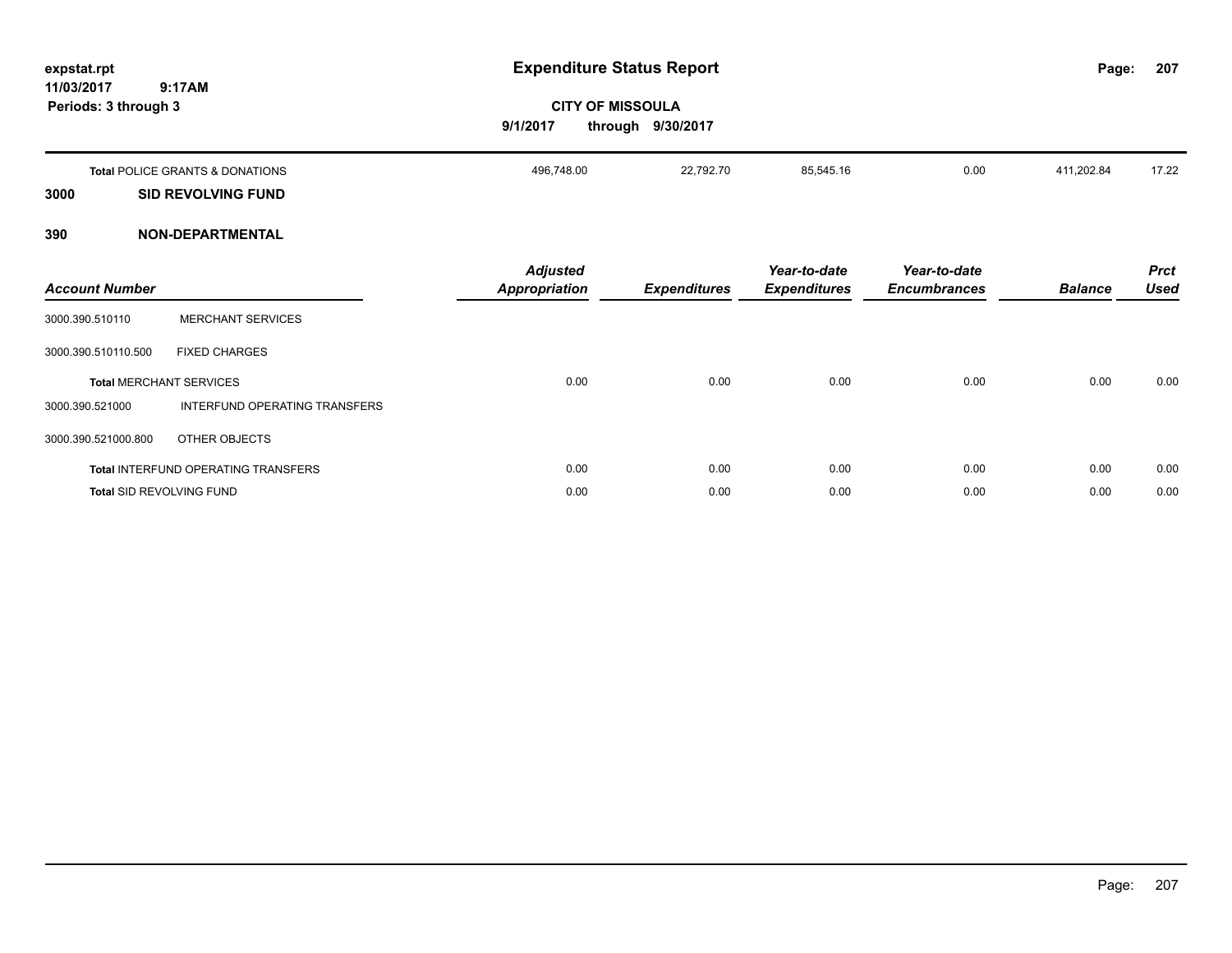**CITY OF MISSOULA 9/1/2017 through 9/30/2017**

**3005 SID REBATES**

| <b>Account Number</b>    |                          | <b>Adjusted</b><br>Appropriation | Expenditures | Year-to-date<br><b>Expenditures</b> | Year-to-date<br><b>Encumbrances</b> | <b>Balance</b> | <b>Prct</b><br>Used |
|--------------------------|--------------------------|----------------------------------|--------------|-------------------------------------|-------------------------------------|----------------|---------------------|
| 3005.390.510110          | <b>MERCHANT SERVICES</b> |                                  |              |                                     |                                     |                |                     |
| 3005.390.510110.500      | <b>FIXED CHARGES</b>     |                                  |              |                                     |                                     |                |                     |
| <b>Total SID REBATES</b> |                          | 0.00                             | 0.00         | 0.00                                | 0.00                                | 0.00           | 0.00                |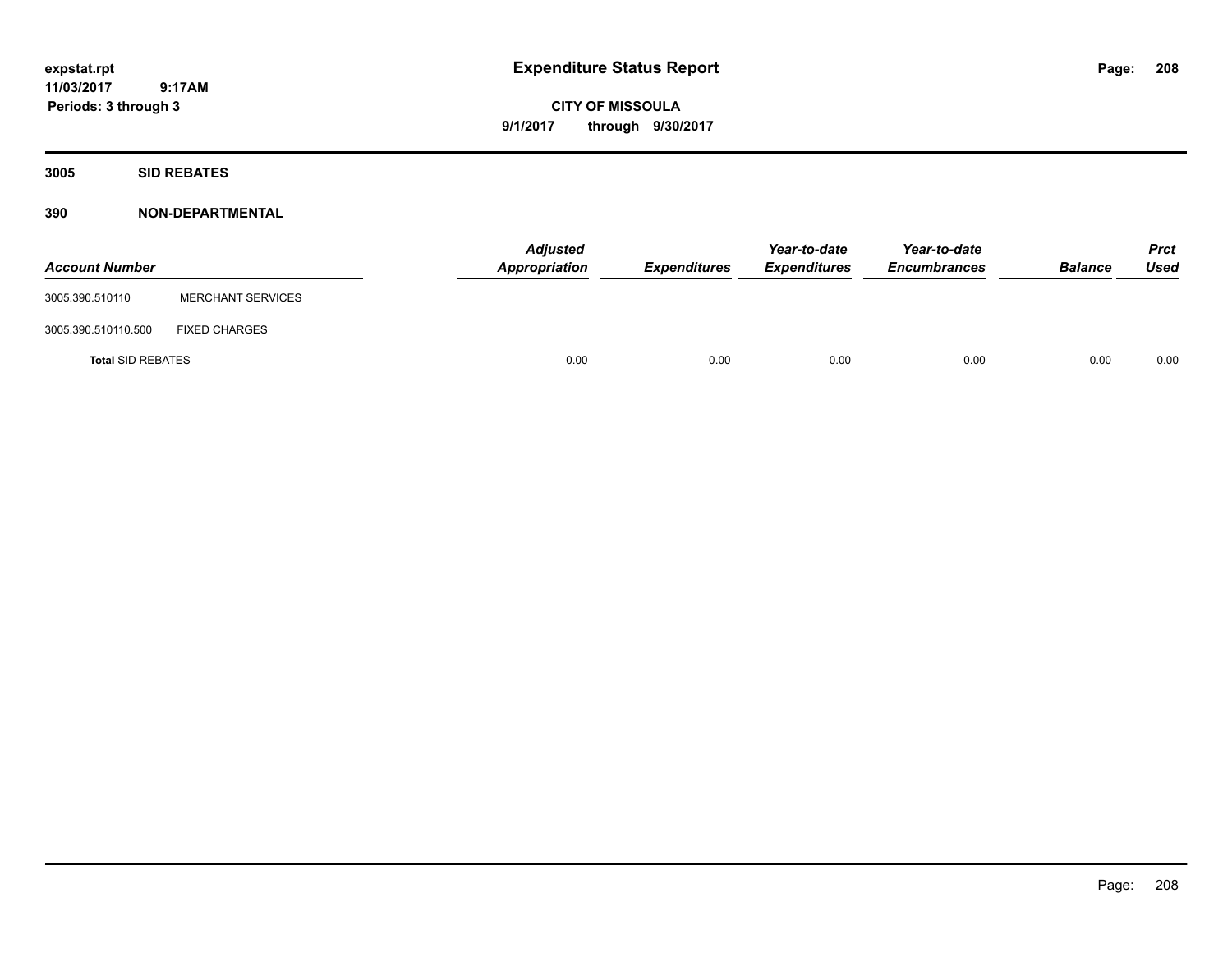**expstat.rpt Expenditure Status Report** 

**11/03/2017 9:17AM Periods: 3 through 3**

**CITY OF MISSOULA 9/1/2017 through 9/30/2017**

# **3065 1998 PUBLIC SAFETY G O BONDS FUND**

**000 \*\*\* Title Not Found \*\*\***

| <b>Account Number</b>         |                         | <b>Adjusted</b><br>Appropriation | <b>Expenditures</b> | Year-to-date<br><b>Expenditures</b> | Year-to-date<br><b>Encumbrances</b> | <b>Balance</b> | Prct<br><b>Used</b> |
|-------------------------------|-------------------------|----------------------------------|---------------------|-------------------------------------|-------------------------------------|----------------|---------------------|
| 3065.000.520100               | *** Title Not Found *** |                                  |                     |                                     |                                     |                |                     |
| 3065.000.520100.800           | OTHER OBJECTS           |                                  |                     |                                     |                                     |                |                     |
| Total *** Title Not Found *** |                         | 0.00                             | 0.00                | 0.00                                | 0.00                                | 0.00           | 0.00                |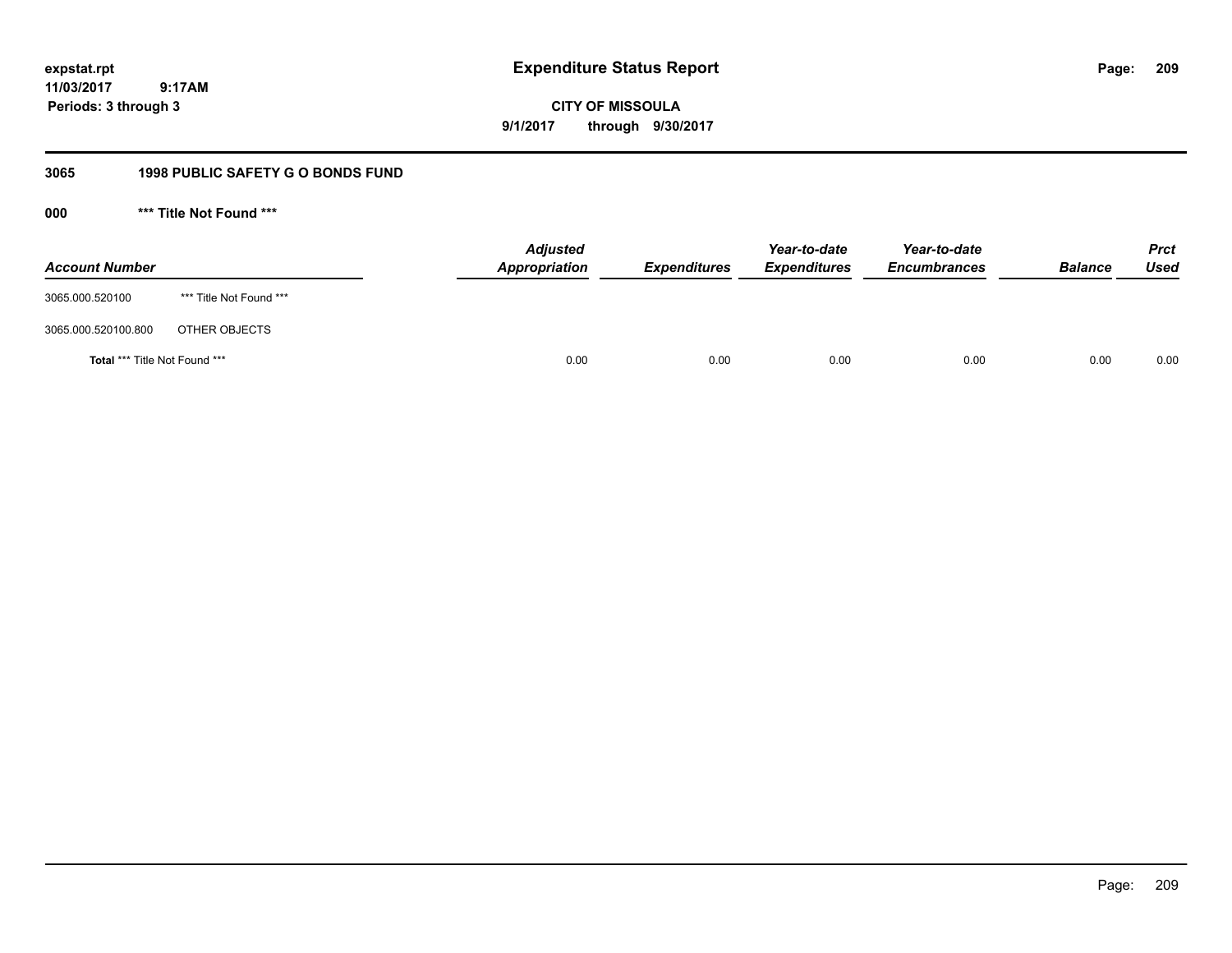# **CITY OF MISSOULA 9/1/2017 through 9/30/2017**

# **3065 1998 PUBLIC SAFETY G O BONDS FUND**

| <b>Account Number</b>          |                                         | <b>Adjusted</b><br><b>Appropriation</b> | <b>Expenditures</b> | Year-to-date<br><b>Expenditures</b> | Year-to-date<br><b>Encumbrances</b> | <b>Balance</b> | <b>Prct</b><br><b>Used</b> |
|--------------------------------|-----------------------------------------|-----------------------------------------|---------------------|-------------------------------------|-------------------------------------|----------------|----------------------------|
| 3065.390.510110                | <b>MERCHANT SERVICES</b>                |                                         |                     |                                     |                                     |                |                            |
| 3065.390.510110.500            | <b>FIXED CHARGES</b>                    |                                         |                     |                                     |                                     |                |                            |
| <b>Total MERCHANT SERVICES</b> |                                         | 0.00                                    | 0.00                | 0.00                                | 0.00                                | 0.00           | 0.00                       |
|                                | Total 1998 PUBLIC SAFETY G O BONDS FUND | 0.00                                    | 0.00                | 0.00                                | 0.00                                | 0.00           | 0.00                       |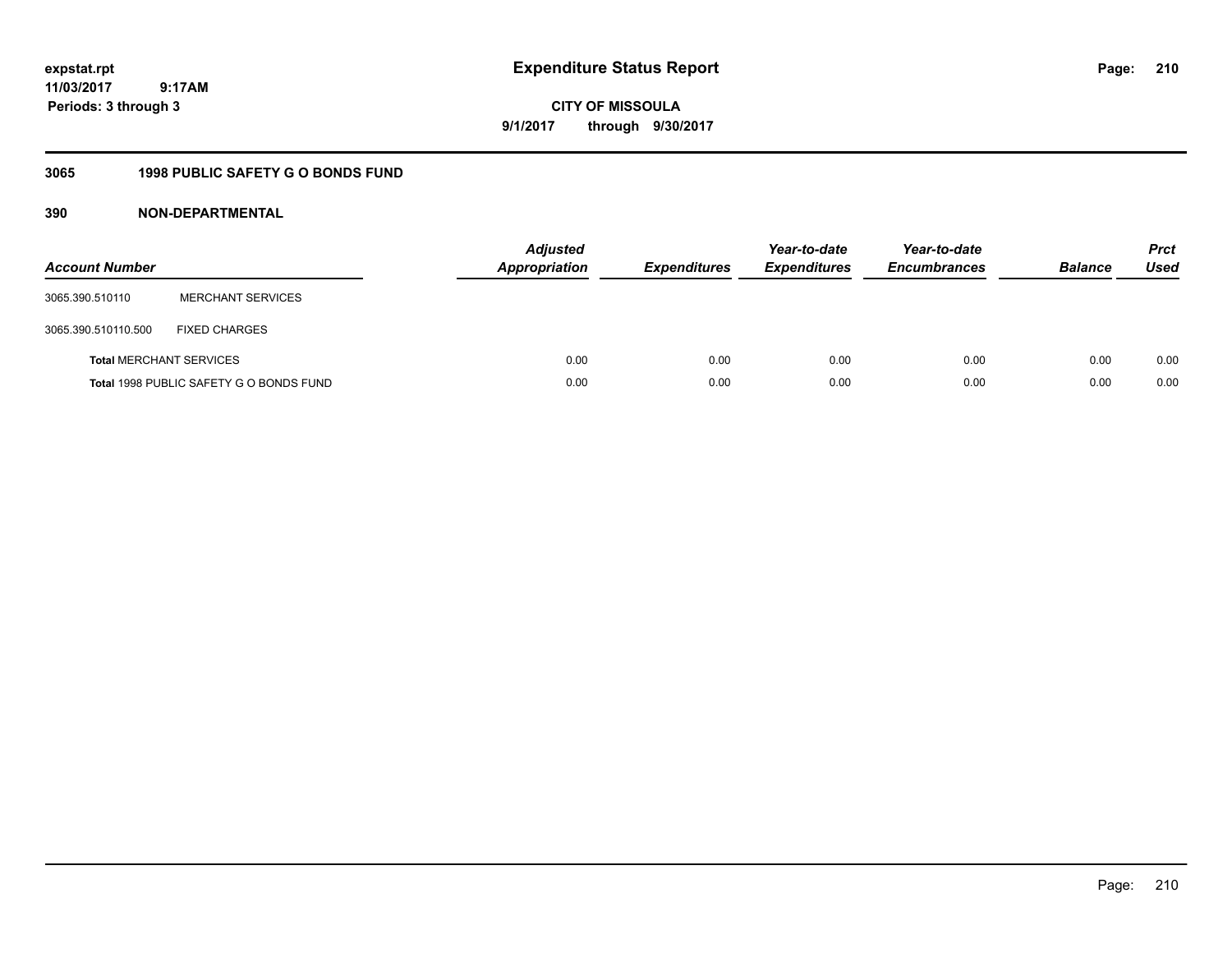# **CITY OF MISSOULA 9/1/2017 through 9/30/2017**

## **3070 1996 OPEN SPACE GO BONDS**

| <b>Account Number</b>          |                                | <b>Adjusted</b><br><b>Appropriation</b> | <b>Expenditures</b> | Year-to-date<br><b>Expenditures</b> | Year-to-date<br><b>Encumbrances</b> | <b>Balance</b> | <b>Prct</b><br><b>Used</b> |
|--------------------------------|--------------------------------|-----------------------------------------|---------------------|-------------------------------------|-------------------------------------|----------------|----------------------------|
| 3070.390.490100                | <b>GO BONDS</b>                |                                         |                     |                                     |                                     |                |                            |
| 3070.390.490100.800            | OTHER OBJECTS                  |                                         |                     |                                     |                                     |                |                            |
| <b>Total GO BONDS</b>          |                                | 0.00                                    | 0.00                | 0.00                                | 0.00                                | 0.00           | 0.00                       |
| 3070.390.510110                | <b>MERCHANT SERVICES</b>       |                                         |                     |                                     |                                     |                |                            |
| 3070.390.510110.500            | <b>FIXED CHARGES</b>           |                                         |                     |                                     |                                     |                |                            |
| <b>Total MERCHANT SERVICES</b> |                                | 0.00                                    | 0.00                | 0.00                                | 0.00                                | 0.00           | 0.00                       |
|                                | Total 1996 OPEN SPACE GO BONDS | 0.00                                    | 0.00                | 0.00                                | 0.00                                | 0.00           | 0.00                       |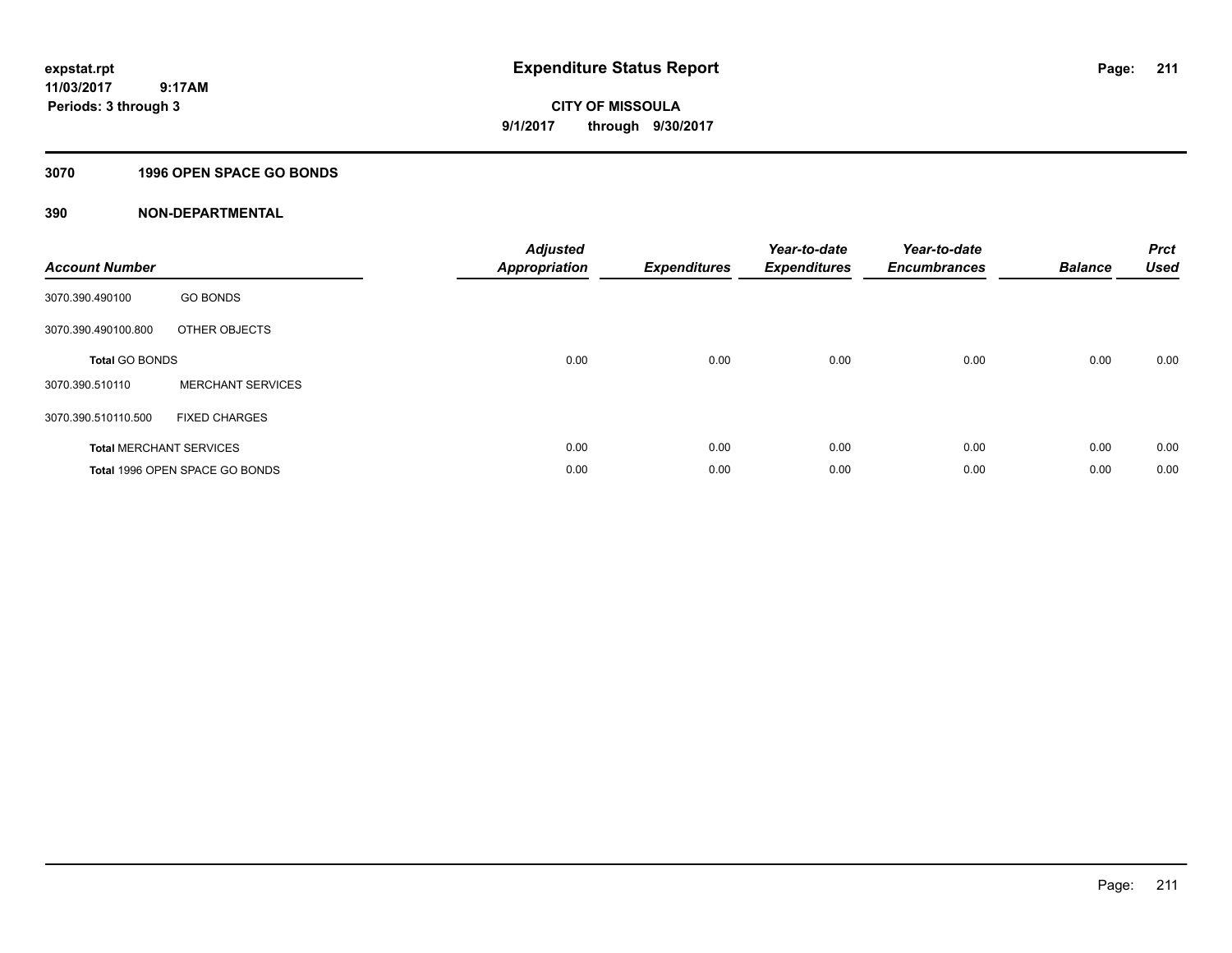**CITY OF MISSOULA 9/1/2017 through 9/30/2017**

## **3075 1997 OPEN SPACE G O BOND FUND**

| <b>Account Number</b> |                                     | <b>Adjusted</b><br><b>Appropriation</b> | <b>Expenditures</b> | Year-to-date<br><b>Expenditures</b> | Year-to-date<br><b>Encumbrances</b> | <b>Balance</b> | <b>Prct</b><br><b>Used</b> |
|-----------------------|-------------------------------------|-----------------------------------------|---------------------|-------------------------------------|-------------------------------------|----------------|----------------------------|
| 3075.390.490100       | <b>GO BONDS</b>                     |                                         |                     |                                     |                                     |                |                            |
| 3075.390.490100.800   | OTHER OBJECTS                       |                                         |                     |                                     |                                     |                |                            |
| <b>Total GO BONDS</b> |                                     | 0.00                                    | 0.00                | 0.00                                | 0.00                                | 0.00           | 0.00                       |
| 3075.390.510110       | <b>MERCHANT SERVICES</b>            |                                         |                     |                                     |                                     |                |                            |
| 3075.390.510110.500   | <b>FIXED CHARGES</b>                |                                         |                     |                                     |                                     |                |                            |
|                       | <b>Total MERCHANT SERVICES</b>      | 0.00                                    | 0.00                | 0.00                                | 0.00                                | 0.00           | 0.00                       |
|                       | Total 1997 OPEN SPACE G O BOND FUND | 0.00                                    | 0.00                | 0.00                                | 0.00                                | 0.00           | 0.00                       |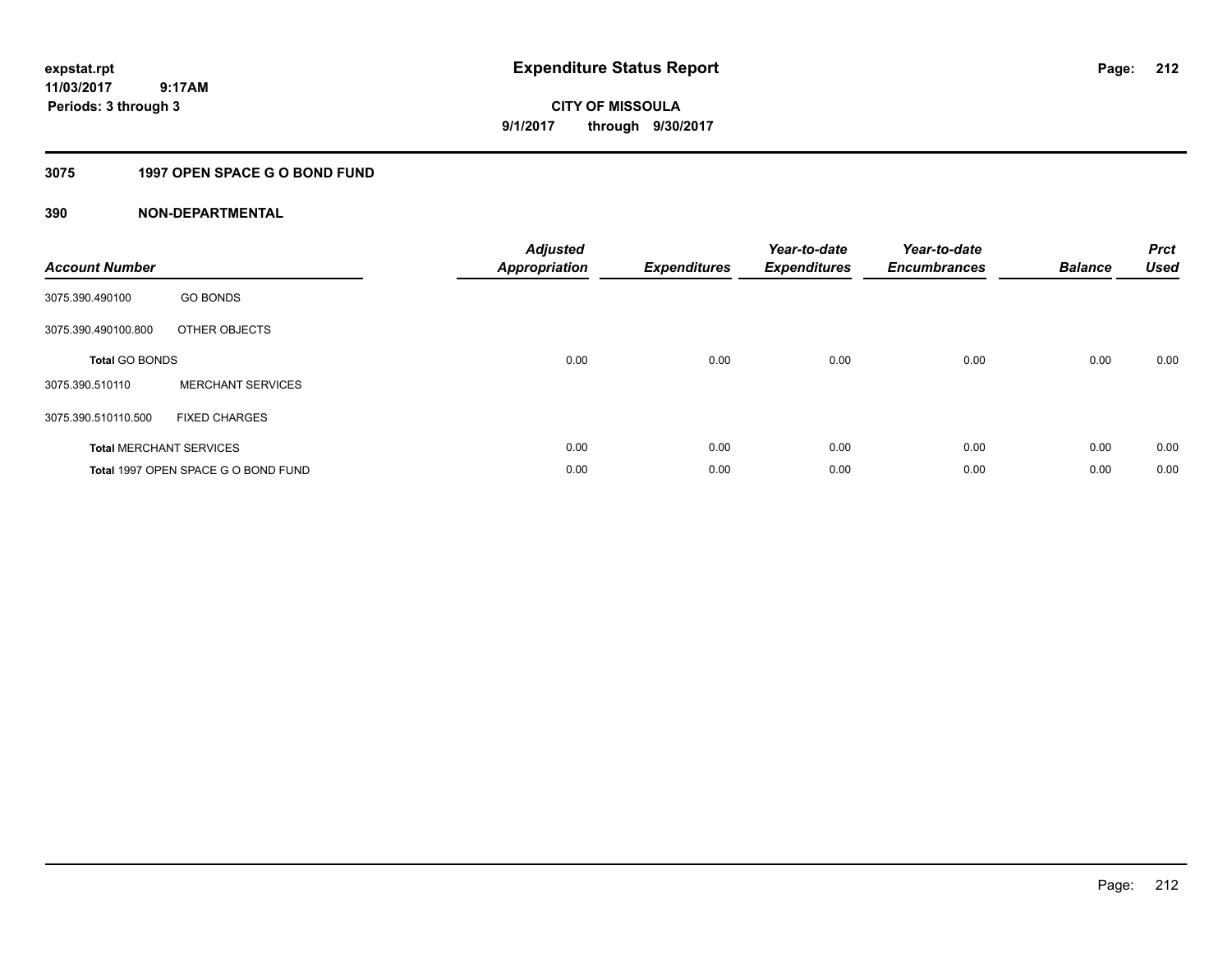**CITY OF MISSOULA 9/1/2017 through 9/30/2017**

### **3080 1994 FIRE EQUIP/CITY HALLS REFUND BOND F**

| <b>Account Number</b>     |                                                | <b>Adjusted</b><br><b>Appropriation</b> | <b>Expenditures</b> | Year-to-date<br><b>Expenditures</b> | Year-to-date<br><b>Encumbrances</b> | <b>Balance</b> | <b>Prct</b><br><b>Used</b> |
|---------------------------|------------------------------------------------|-----------------------------------------|---------------------|-------------------------------------|-------------------------------------|----------------|----------------------------|
| 3080.390.490100           | <b>GO BONDS</b>                                |                                         |                     |                                     |                                     |                |                            |
| 3080.390.490100.600       | <b>DEBT SERVICE</b>                            |                                         |                     |                                     |                                     |                |                            |
| <b>Total DEBT SERVICE</b> |                                                | 0.00                                    | 0.00                | 0.00                                | 0.00                                | 0.00           | 0.00                       |
| 3080.390.490100.800       | OTHER OBJECTS                                  |                                         |                     |                                     |                                     |                |                            |
| <b>Total GO BONDS</b>     |                                                | 0.00                                    | 0.00                | 0.00                                | 0.00                                | 0.00           | 0.00                       |
| 3080.390.510110           | <b>MERCHANT SERVICES</b>                       |                                         |                     |                                     |                                     |                |                            |
| 3080.390.510110.500       | <b>FIXED CHARGES</b>                           |                                         |                     |                                     |                                     |                |                            |
|                           | <b>Total MERCHANT SERVICES</b>                 | 0.00                                    | 0.00                | 0.00                                | 0.00                                | 0.00           | 0.00                       |
|                           | Total 1994 FIRE EQUIP/CITY HALLS REFUND BOND F | 0.00                                    | 0.00                | 0.00                                | 0.00                                | 0.00           | 0.00                       |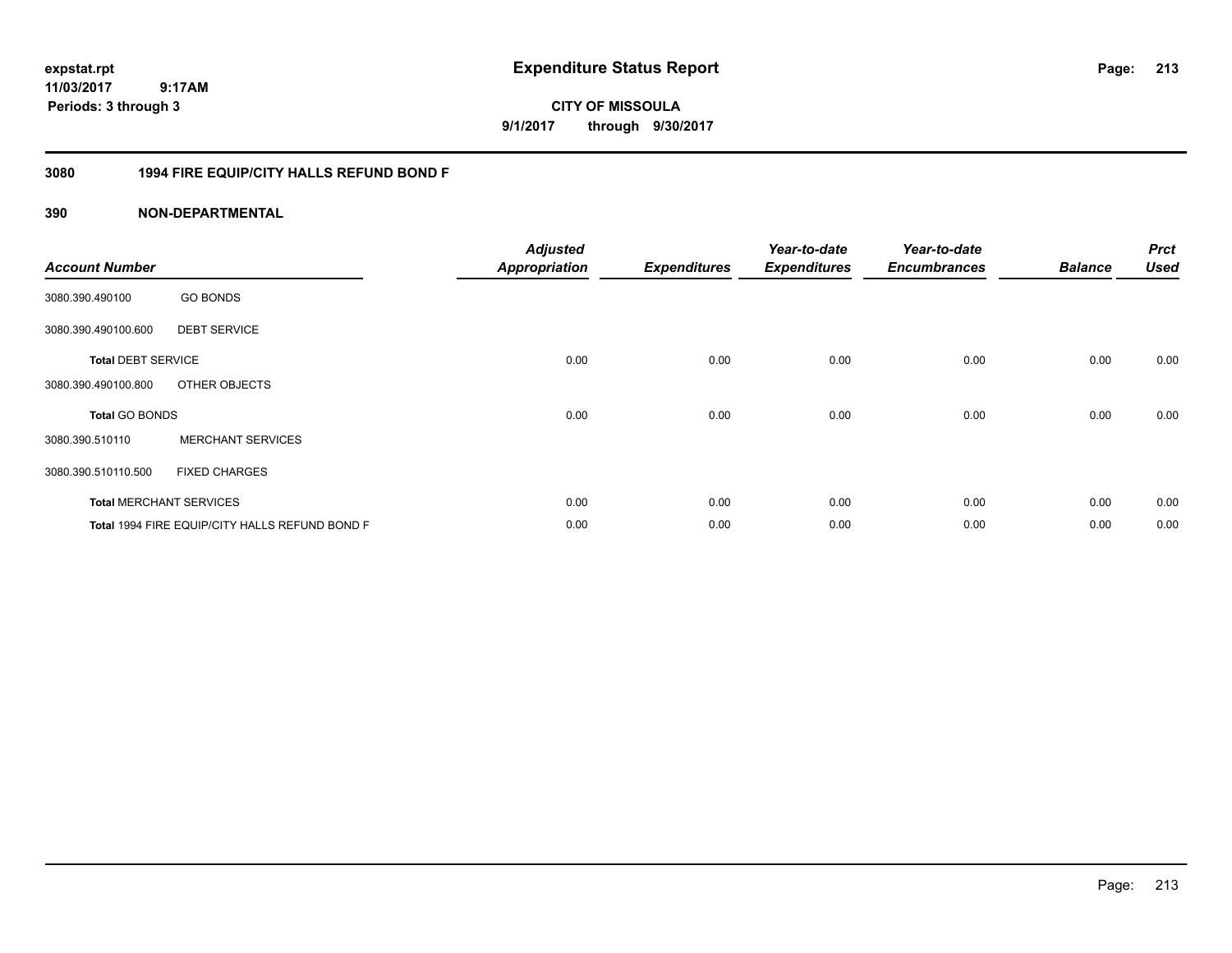**CITY OF MISSOULA 9/1/2017 through 9/30/2017**

## **3085 1993 FIRE STATION G O BOND FUND**

| <b>Account Number</b>          |                                       | <b>Adjusted</b><br>Appropriation | <b>Expenditures</b> | Year-to-date<br><b>Expenditures</b> | Year-to-date<br><b>Encumbrances</b> | <b>Balance</b> | <b>Prct</b><br><b>Used</b> |
|--------------------------------|---------------------------------------|----------------------------------|---------------------|-------------------------------------|-------------------------------------|----------------|----------------------------|
| 3085.390.490100                | <b>GO BONDS</b>                       |                                  |                     |                                     |                                     |                |                            |
| 3085.390.490100.800            | OTHER OBJECTS                         |                                  |                     |                                     |                                     |                |                            |
| <b>Total GO BONDS</b>          |                                       | 0.00                             | 0.00                | 0.00                                | 0.00                                | 0.00           | 0.00                       |
| 3085.390.510110                | <b>MERCHANT SERVICES</b>              |                                  |                     |                                     |                                     |                |                            |
| 3085.390.510110.500            | <b>FIXED CHARGES</b>                  |                                  |                     |                                     |                                     |                |                            |
| <b>Total MERCHANT SERVICES</b> |                                       | 0.00                             | 0.00                | 0.00                                | 0.00                                | 0.00           | 0.00                       |
|                                | Total 1993 FIRE STATION G O BOND FUND | 0.00                             | 0.00                | 0.00                                | 0.00                                | 0.00           | 0.00                       |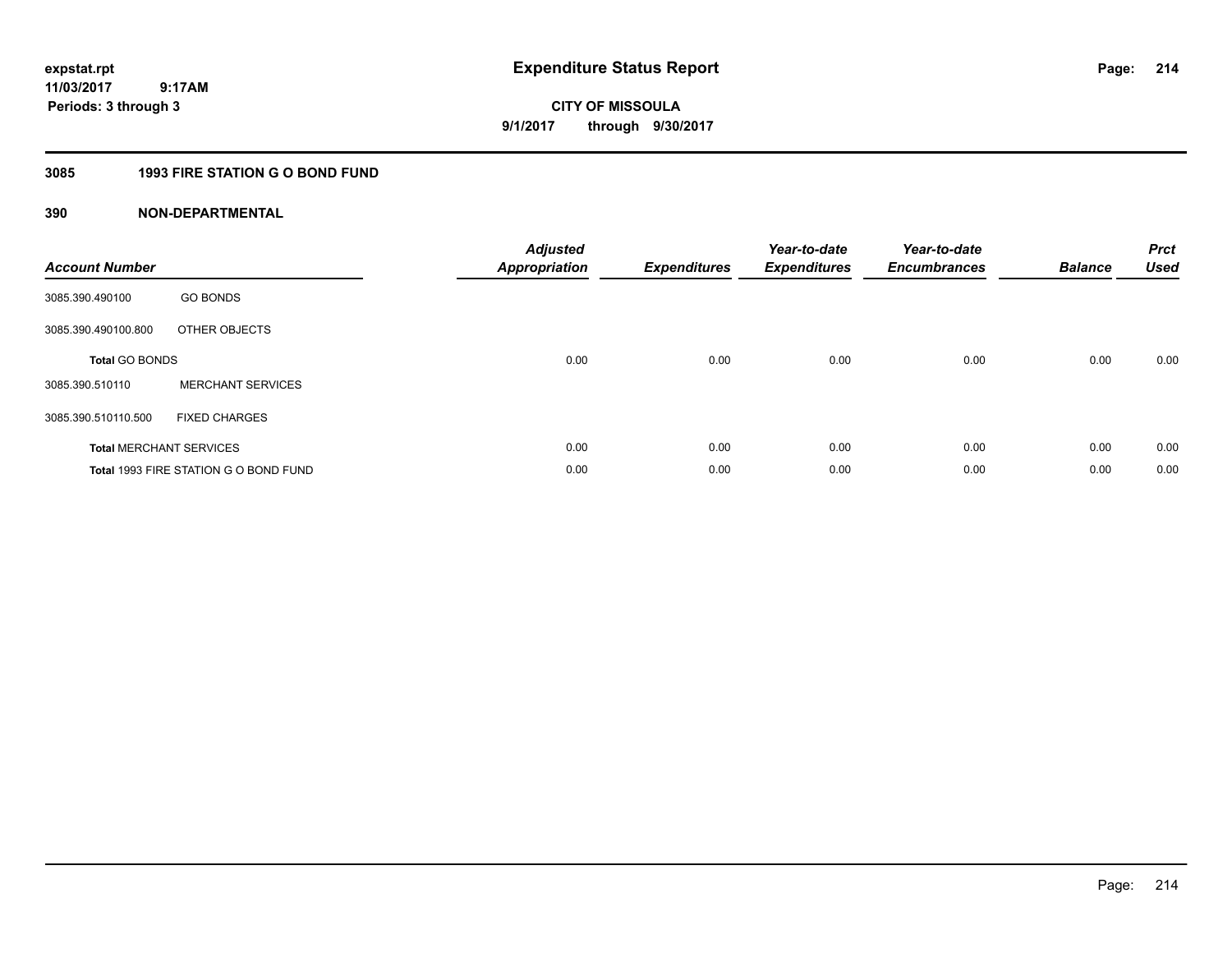**CITY OF MISSOULA 9/1/2017 through 9/30/2017**

### **3090 2004 AQUATICS BOND**

| <b>Account Number</b>          |                          | <b>Adjusted</b><br><b>Appropriation</b> | <b>Expenditures</b> | Year-to-date<br><b>Expenditures</b> | Year-to-date<br><b>Encumbrances</b> | <b>Balance</b> | <b>Prct</b><br><b>Used</b> |
|--------------------------------|--------------------------|-----------------------------------------|---------------------|-------------------------------------|-------------------------------------|----------------|----------------------------|
| 3090.390.490100                | <b>GO BONDS</b>          |                                         |                     |                                     |                                     |                |                            |
| 3090.390.490100.600            | <b>DEBT SERVICE</b>      |                                         |                     |                                     |                                     |                |                            |
| <b>Total DEBT SERVICE</b>      |                          | 0.00                                    | 0.00                | 0.00                                | 0.00                                | 0.00           | 0.00                       |
| 3090.390.490100.800            | OTHER OBJECTS            |                                         |                     |                                     |                                     |                |                            |
| Total GO BONDS                 |                          | 0.00                                    | 0.00                | 0.00                                | 0.00                                | 0.00           | 0.00                       |
| 3090.390.510110                | <b>MERCHANT SERVICES</b> |                                         |                     |                                     |                                     |                |                            |
| 3090.390.510110.500            | <b>FIXED CHARGES</b>     |                                         |                     |                                     |                                     |                |                            |
| <b>Total MERCHANT SERVICES</b> |                          | 0.00                                    | 0.00                | 0.00                                | 0.00                                | 0.00           | 0.00                       |
| Total 2004 AQUATICS BOND       |                          | 0.00                                    | 0.00                | 0.00                                | 0.00                                | 0.00           | 0.00                       |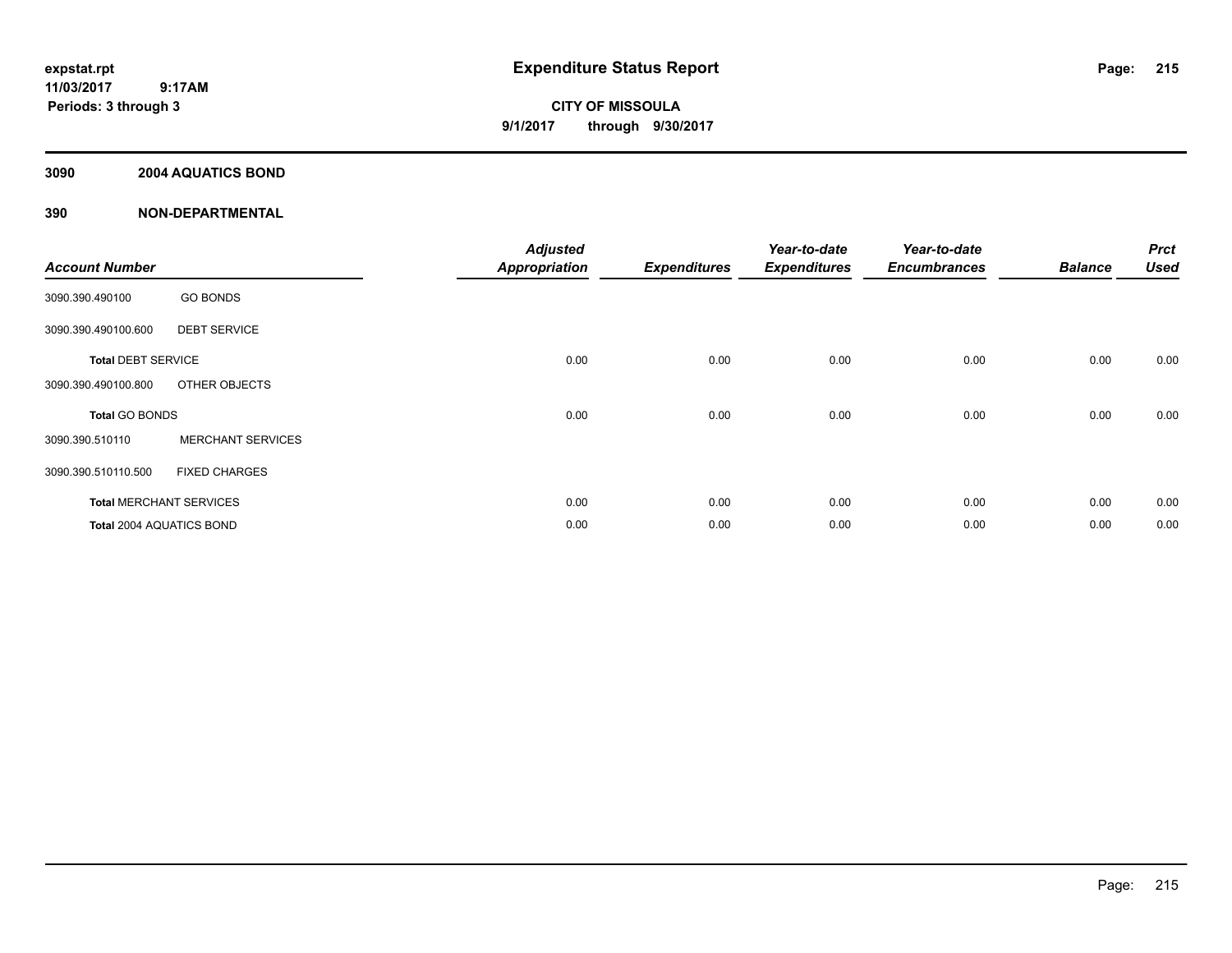**CITY OF MISSOULA 9/1/2017 through 9/30/2017**

## **3091 SERIES 2012A AQUATICS REFUNDING BOND**

| <b>Account Number</b>     |                                                   | <b>Adjusted</b><br><b>Appropriation</b> | <b>Expenditures</b> | Year-to-date<br><b>Expenditures</b> | Year-to-date<br><b>Encumbrances</b> | <b>Balance</b> | <b>Prct</b><br><b>Used</b> |
|---------------------------|---------------------------------------------------|-----------------------------------------|---------------------|-------------------------------------|-------------------------------------|----------------|----------------------------|
| 3091.390.490100           | <b>GO BONDS</b>                                   |                                         |                     |                                     |                                     |                |                            |
| 3091.390.490100.600       | <b>DEBT SERVICE</b>                               |                                         |                     |                                     |                                     |                |                            |
| <b>Total DEBT SERVICE</b> |                                                   | 0.00                                    | 0.00                | 0.00                                | 0.00                                | 0.00           | 0.00                       |
| 3091.390.490100.800       | OTHER OBJECTS                                     |                                         |                     |                                     |                                     |                |                            |
| <b>Total GO BONDS</b>     |                                                   | 0.00                                    | 0.00                | 0.00                                | 0.00                                | 0.00           | 0.00                       |
| 3091.390.510110           | <b>MERCHANT SERVICES</b>                          |                                         |                     |                                     |                                     |                |                            |
| 3091.390.510110.500       | <b>FIXED CHARGES</b>                              |                                         |                     |                                     |                                     |                |                            |
|                           | <b>Total MERCHANT SERVICES</b>                    | 0.00                                    | 0.00                | 0.00                                | 0.00                                | 0.00           | 0.00                       |
|                           | <b>Total SERIES 2012A AQUATICS REFUNDING BOND</b> | 0.00                                    | 0.00                | 0.00                                | 0.00                                | 0.00           | 0.00                       |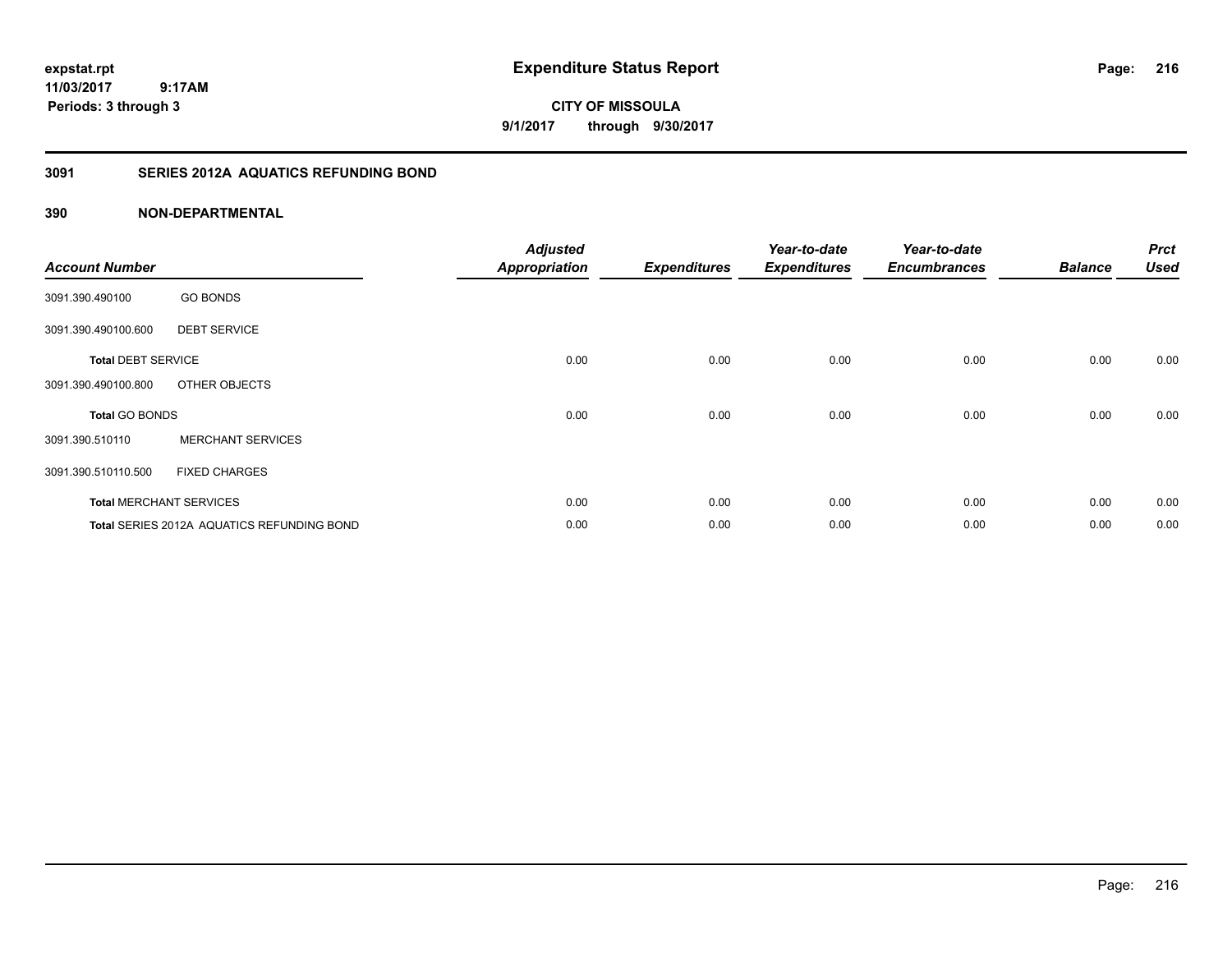**CITY OF MISSOULA 9/1/2017 through 9/30/2017**

# **3092 Series 2013A GO REFUNDING BONDS**

| <b>Account Number</b>          |                                       | <b>Adjusted</b><br><b>Appropriation</b> | <b>Expenditures</b> | Year-to-date<br><b>Expenditures</b> | Year-to-date<br><b>Encumbrances</b> | <b>Balance</b> | <b>Prct</b><br><b>Used</b> |
|--------------------------------|---------------------------------------|-----------------------------------------|---------------------|-------------------------------------|-------------------------------------|----------------|----------------------------|
| 3092.390.490100                | <b>GO BONDS</b>                       |                                         |                     |                                     |                                     |                |                            |
| 3092.390.490100.600            | <b>DEBT SERVICE</b>                   |                                         |                     |                                     |                                     |                |                            |
| <b>Total GO BONDS</b>          |                                       | 0.00                                    | 0.00                | 0.00                                | 0.00                                | 0.00           | 0.00                       |
| 3092.390.510110                | <b>MERCHANT SERVICES</b>              |                                         |                     |                                     |                                     |                |                            |
| 3092.390.510110.500            | <b>FIXED CHARGES</b>                  |                                         |                     |                                     |                                     |                |                            |
| <b>Total MERCHANT SERVICES</b> |                                       | 0.00                                    | 0.00                | 0.00                                | 0.00                                | 0.00           | 0.00                       |
| 3092.390.521000                | INTERFUND OPERATING TRANSFERS         |                                         |                     |                                     |                                     |                |                            |
| 3092.390.521000.800            | OTHER OBJECTS                         |                                         |                     |                                     |                                     |                |                            |
|                                | Total INTERFUND OPERATING TRANSFERS   | 0.00                                    | 0.00                | 0.00                                | 0.00                                | 0.00           | 0.00                       |
|                                | Total Series 2013A GO REFUNDING BONDS | 0.00                                    | 0.00                | 0.00                                | 0.00                                | 0.00           | 0.00                       |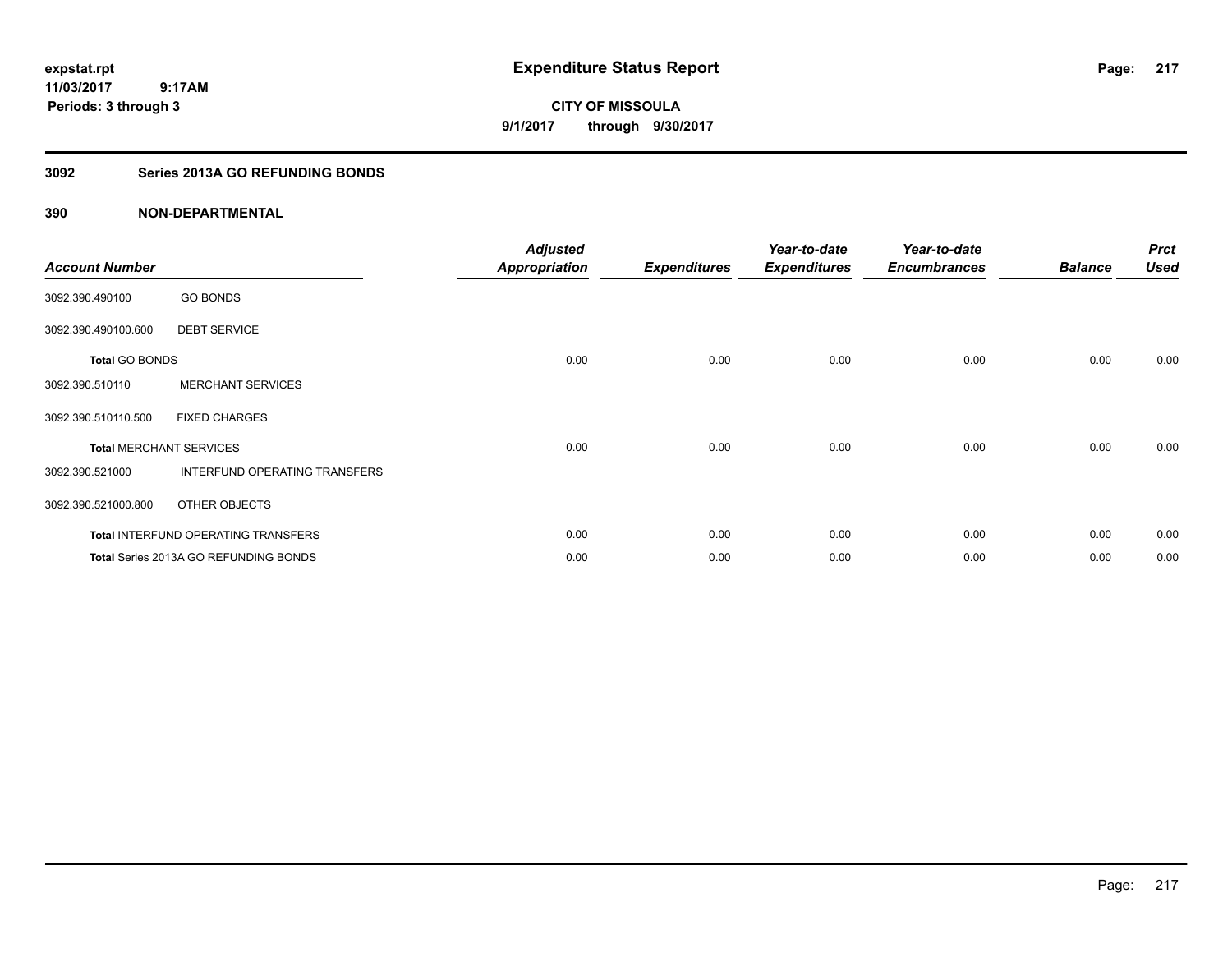**CITY OF MISSOULA 9/1/2017 through 9/30/2017**

### **3095 2004 REFUNDING BONDS DEBT SERVICE**

| <b>Account Number</b> |                                                | <b>Adjusted</b><br>Appropriation | <b>Expenditures</b> | Year-to-date<br><b>Expenditures</b> | Year-to-date<br><b>Encumbrances</b> | <b>Balance</b> | <b>Prct</b><br><b>Used</b> |
|-----------------------|------------------------------------------------|----------------------------------|---------------------|-------------------------------------|-------------------------------------|----------------|----------------------------|
| 3095.390.490100       | <b>GO BONDS</b>                                |                                  |                     |                                     |                                     |                |                            |
| 3095.390.490100.600   | <b>DEBT SERVICE</b>                            |                                  |                     |                                     |                                     |                |                            |
| <b>Total GO BONDS</b> |                                                | 0.00                             | 0.00                | 0.00                                | 0.00                                | 0.00           | 0.00                       |
| 3095.390.510110       | <b>MERCHANT SERVICES</b>                       |                                  |                     |                                     |                                     |                |                            |
| 3095.390.510110.500   | <b>FIXED CHARGES</b>                           |                                  |                     |                                     |                                     |                |                            |
|                       | <b>Total MERCHANT SERVICES</b>                 | 0.00                             | 0.00                | 0.00                                | 0.00                                | 0.00           | 0.00                       |
|                       | <b>Total 2004 REFUNDING BONDS DEBT SERVICE</b> | 0.00                             | 0.00                | 0.00                                | 0.00                                | 0.00           | 0.00                       |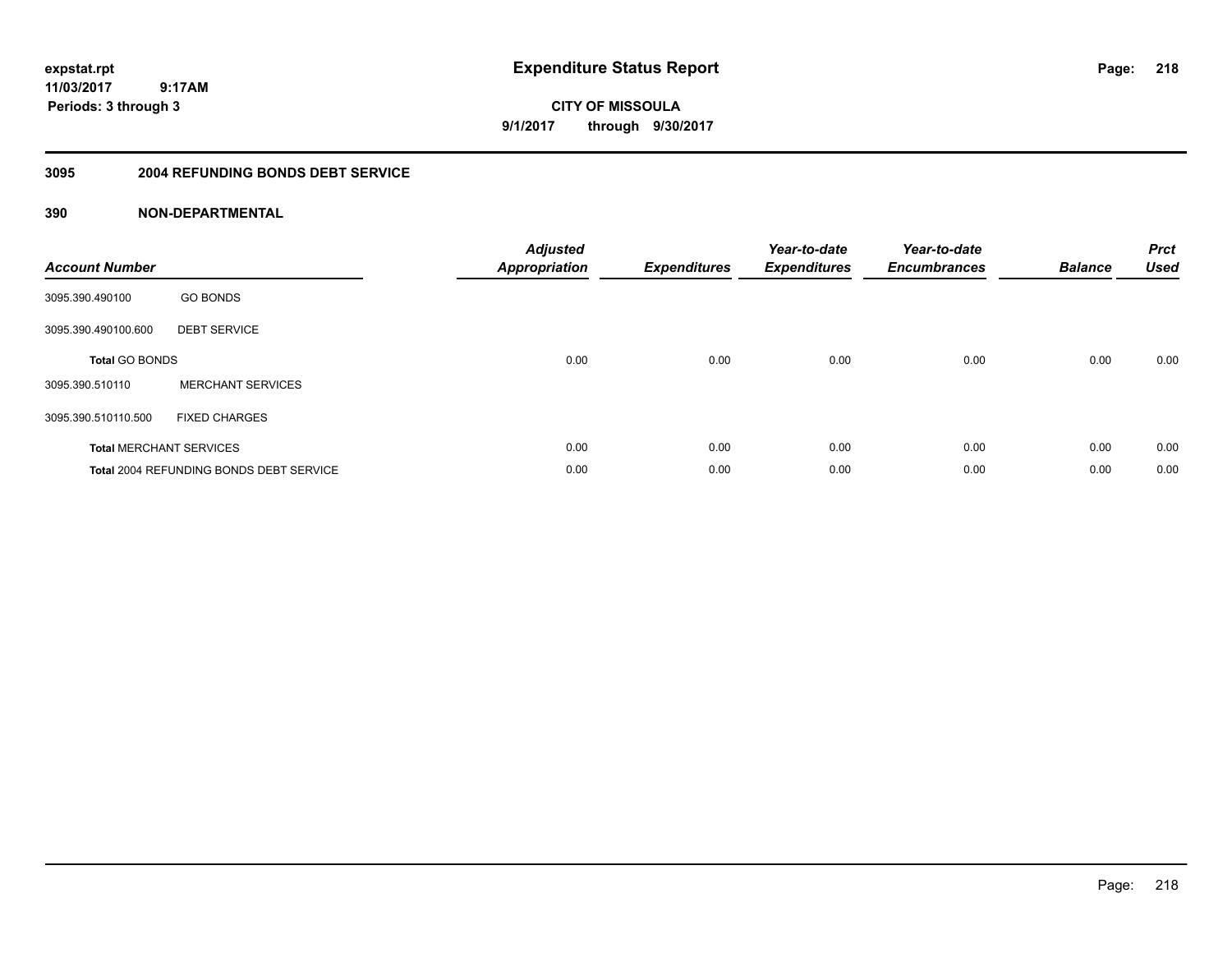**Periods: 3 through 3**

**CITY OF MISSOULA 9/1/2017 through 9/30/2017**

# **3096 NEW FIRE STATION GO BOND**

| <b>Account Number</b>     |                                       | <b>Adjusted</b><br><b>Appropriation</b> | <b>Expenditures</b> | Year-to-date<br><b>Expenditures</b> | Year-to-date<br><b>Encumbrances</b> | <b>Balance</b> | <b>Prct</b><br><b>Used</b> |
|---------------------------|---------------------------------------|-----------------------------------------|---------------------|-------------------------------------|-------------------------------------|----------------|----------------------------|
| 3096.390.490100           | <b>GO BONDS</b>                       |                                         |                     |                                     |                                     |                |                            |
| 3096.390.490100.600       | <b>DEBT SERVICE</b>                   |                                         |                     |                                     |                                     |                |                            |
| <b>Total DEBT SERVICE</b> |                                       | 0.00                                    | 0.00                | 0.00                                | 0.00                                | 0.00           | 0.00                       |
| 3096.390.490100.800       | OTHER OBJECTS                         |                                         |                     |                                     |                                     |                |                            |
| <b>Total GO BONDS</b>     |                                       | 0.00                                    | 0.00                | 0.00                                | 0.00                                | 0.00           | 0.00                       |
| 3096.390.510110           | <b>MERCHANT SERVICES</b>              |                                         |                     |                                     |                                     |                |                            |
| 3096.390.510110.500       | <b>FIXED CHARGES</b>                  |                                         |                     |                                     |                                     |                |                            |
|                           | <b>Total MERCHANT SERVICES</b>        | 0.00                                    | 0.00                | 0.00                                | 0.00                                | 0.00           | 0.00                       |
|                           | <b>Total NEW FIRE STATION GO BOND</b> | 0.00                                    | 0.00                | 0.00                                | 0.00                                | 0.00           | 0.00                       |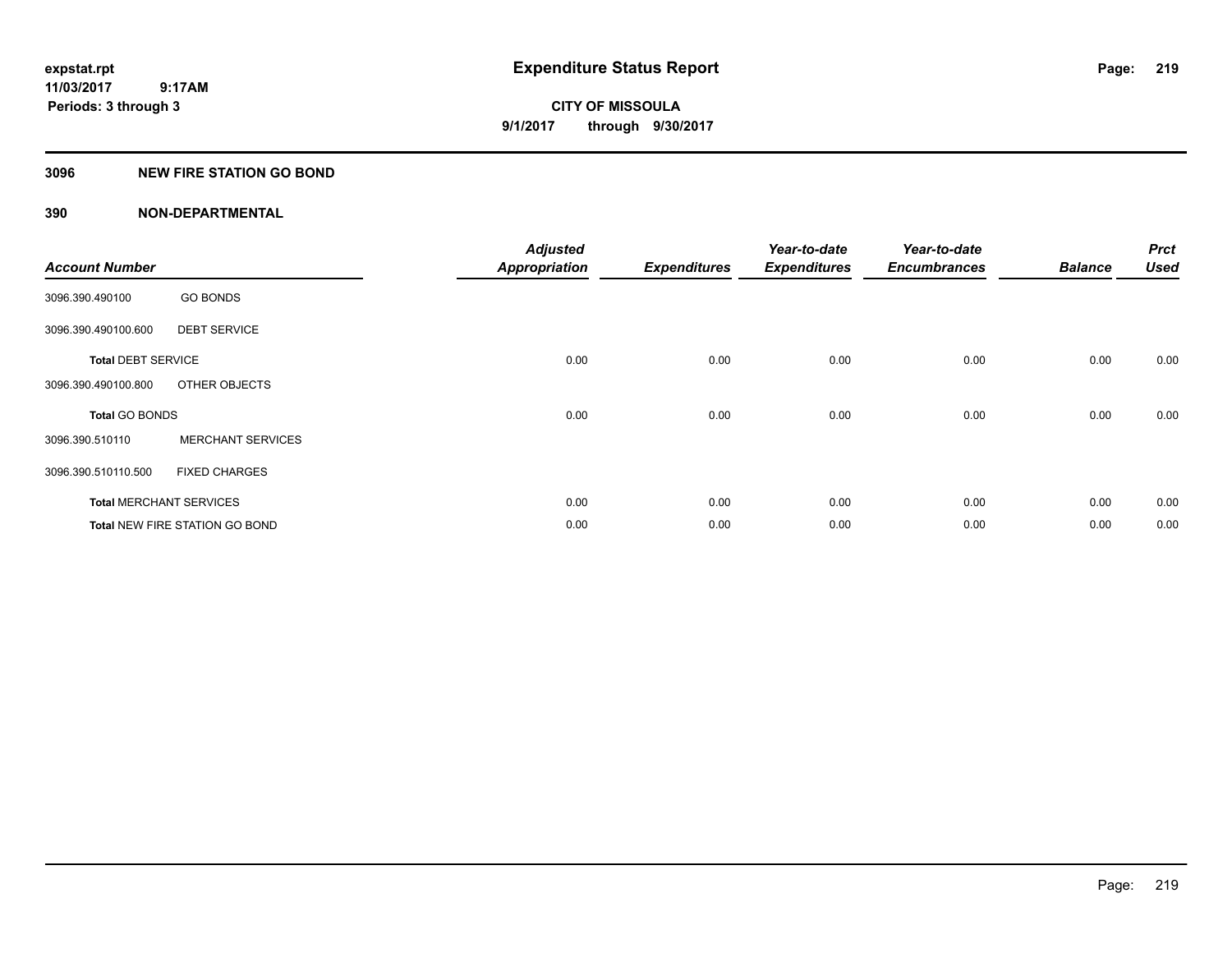**CITY OF MISSOULA 9/1/2017 through 9/30/2017**

### **3097 2007 REFUNDING BONDS**

| <b>Account Number</b>      |                                | <b>Adjusted</b><br>Appropriation | <b>Expenditures</b> | Year-to-date<br><b>Expenditures</b> | Year-to-date<br><b>Encumbrances</b> | <b>Balance</b> | <b>Prct</b><br><b>Used</b> |
|----------------------------|--------------------------------|----------------------------------|---------------------|-------------------------------------|-------------------------------------|----------------|----------------------------|
| 3097.390.490100            | <b>GO BONDS</b>                |                                  |                     |                                     |                                     |                |                            |
| 3097.390.490100.600        | <b>DEBT SERVICE</b>            |                                  |                     |                                     |                                     |                |                            |
| <b>Total GO BONDS</b>      |                                | 0.00                             | 0.00                | 0.00                                | 0.00                                | 0.00           | 0.00                       |
| 3097.390.490500            | <b>DEBT PAYMENTS</b>           |                                  |                     |                                     |                                     |                |                            |
| 3097.390.490500.500        | <b>FIXED CHARGES</b>           |                                  |                     |                                     |                                     |                |                            |
| <b>Total DEBT PAYMENTS</b> |                                | 0.00                             | 0.00                | 0.00                                | 0.00                                | 0.00           | 0.00                       |
| 3097.390.510110            | <b>MERCHANT SERVICES</b>       |                                  |                     |                                     |                                     |                |                            |
| 3097.390.510110.500        | <b>FIXED CHARGES</b>           |                                  |                     |                                     |                                     |                |                            |
|                            | <b>Total MERCHANT SERVICES</b> | 0.00                             | 0.00                | 0.00                                | 0.00                                | 0.00           | 0.00                       |
|                            | Total 2007 REFUNDING BONDS     | 0.00                             | 0.00                | 0.00                                | 0.00                                | 0.00           | 0.00                       |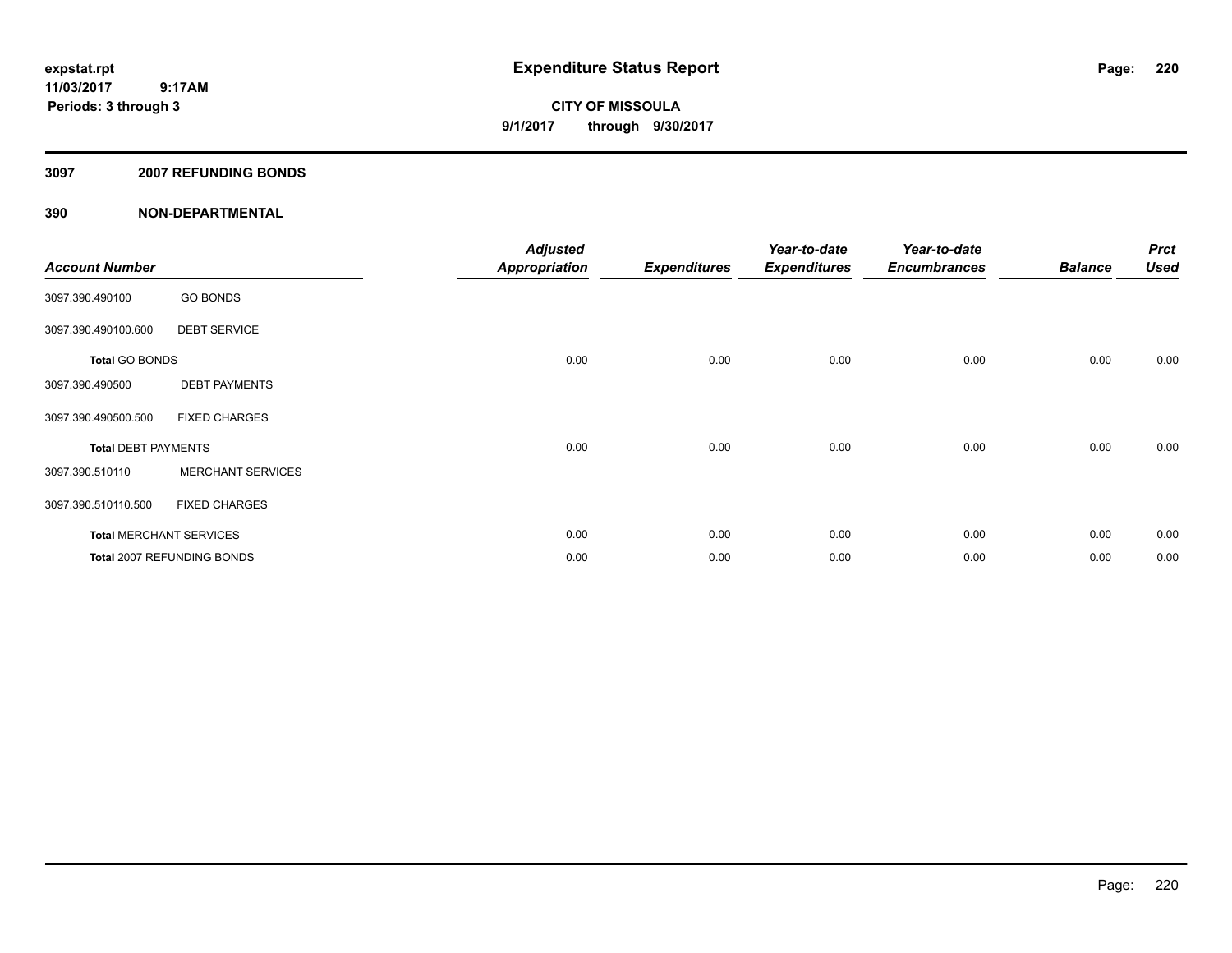**CITY OF MISSOULA 9/1/2017 through 9/30/2017**

# **3100 SIDEWALK & CURB WARRANTS FUND**

| <b>Account Number</b>          |                                                | <b>Adjusted</b><br><b>Appropriation</b> | <b>Expenditures</b> | Year-to-date<br><b>Expenditures</b> | Year-to-date<br><b>Encumbrances</b> | <b>Balance</b> | <b>Prct</b><br><b>Used</b> |
|--------------------------------|------------------------------------------------|-----------------------------------------|---------------------|-------------------------------------|-------------------------------------|----------------|----------------------------|
| 3100.390.490300                | SPECIAL IMPROVEMENTS BONDS                     |                                         |                     |                                     |                                     |                |                            |
| 3100.390.490300.600            | <b>DEBT SERVICE</b>                            |                                         |                     |                                     |                                     |                |                            |
|                                | <b>Total SPECIAL IMPROVEMENTS BONDS</b>        | 0.00                                    | 0.00                | 0.00                                | 0.00                                | 0.00           | 0.00                       |
| 3100.390.510110                | <b>MERCHANT SERVICES</b>                       |                                         |                     |                                     |                                     |                |                            |
| 3100.390.510110.500            | <b>FIXED CHARGES</b>                           |                                         |                     |                                     |                                     |                |                            |
| <b>Total MERCHANT SERVICES</b> |                                                | 0.00                                    | 0.00                | 0.00                                | 0.00                                | 0.00           | 0.00                       |
| 3100.390.521000                | INTERFUND OPERATING TRANSFERS                  |                                         |                     |                                     |                                     |                |                            |
| 3100.390.521000.800            | OTHER OBJECTS                                  |                                         |                     |                                     |                                     |                |                            |
|                                | Total INTERFUND OPERATING TRANSFERS            | 0.00                                    | 0.00                | 0.00                                | 0.00                                | 0.00           | 0.00                       |
|                                | <b>Total SIDEWALK &amp; CURB WARRANTS FUND</b> | 0.00                                    | 0.00                | 0.00                                | 0.00                                | 0.00           | 0.00                       |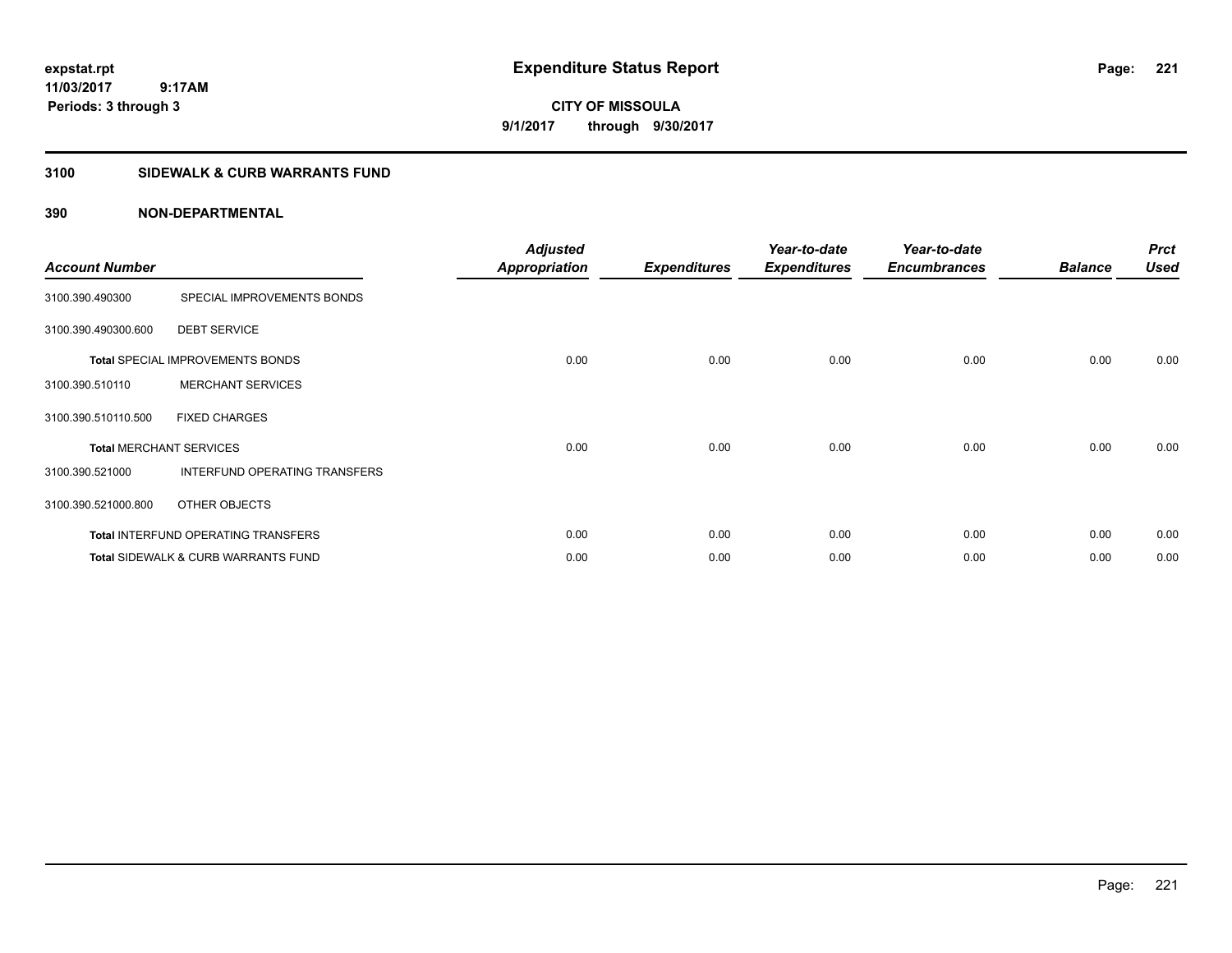**CITY OF MISSOULA 9/1/2017 through 9/30/2017**

# **3200 FY99 SIDEWALK & CURB DEBT SERVICE FUND**

| <b>Account Number</b>     |                                              | <b>Adjusted</b><br><b>Appropriation</b> | <b>Expenditures</b> | Year-to-date<br><b>Expenditures</b> | Year-to-date<br><b>Encumbrances</b> | <b>Balance</b> | <b>Prct</b><br><b>Used</b> |
|---------------------------|----------------------------------------------|-----------------------------------------|---------------------|-------------------------------------|-------------------------------------|----------------|----------------------------|
| 3200.390.490300           | SPECIAL IMPROVEMENTS BONDS                   |                                         |                     |                                     |                                     |                |                            |
| 3200.390.490300.600       | <b>DEBT SERVICE</b>                          |                                         |                     |                                     |                                     |                |                            |
|                           | Total SPECIAL IMPROVEMENTS BONDS             | 0.00                                    | 0.00                | 0.00                                | 0.00                                | 0.00           | 0.00                       |
| 3200.390.510100           | SPECIAL ASSESSMENTS                          |                                         |                     |                                     |                                     |                |                            |
| 3200.390.510100.600       | <b>DEBT SERVICE</b>                          |                                         |                     |                                     |                                     |                |                            |
| <b>Total DEBT SERVICE</b> |                                              | 0.00                                    | 0.00                | 0.00                                | 0.00                                | 0.00           | 0.00                       |
| 3200.390.510100.800       | OTHER OBJECTS                                |                                         |                     |                                     |                                     |                |                            |
|                           | <b>Total SPECIAL ASSESSMENTS</b>             | 0.00                                    | 0.00                | 0.00                                | 0.00                                | 0.00           | 0.00                       |
| 3200.390.510110           | <b>MERCHANT SERVICES</b>                     |                                         |                     |                                     |                                     |                |                            |
| 3200.390.510110.500       | <b>FIXED CHARGES</b>                         |                                         |                     |                                     |                                     |                |                            |
|                           | <b>Total MERCHANT SERVICES</b>               | 0.00                                    | 0.00                | 0.00                                | 0.00                                | 0.00           | 0.00                       |
|                           | Total FY99 SIDEWALK & CURB DEBT SERVICE FUND | 0.00                                    | 0.00                | 0.00                                | 0.00                                | 0.00           | 0.00                       |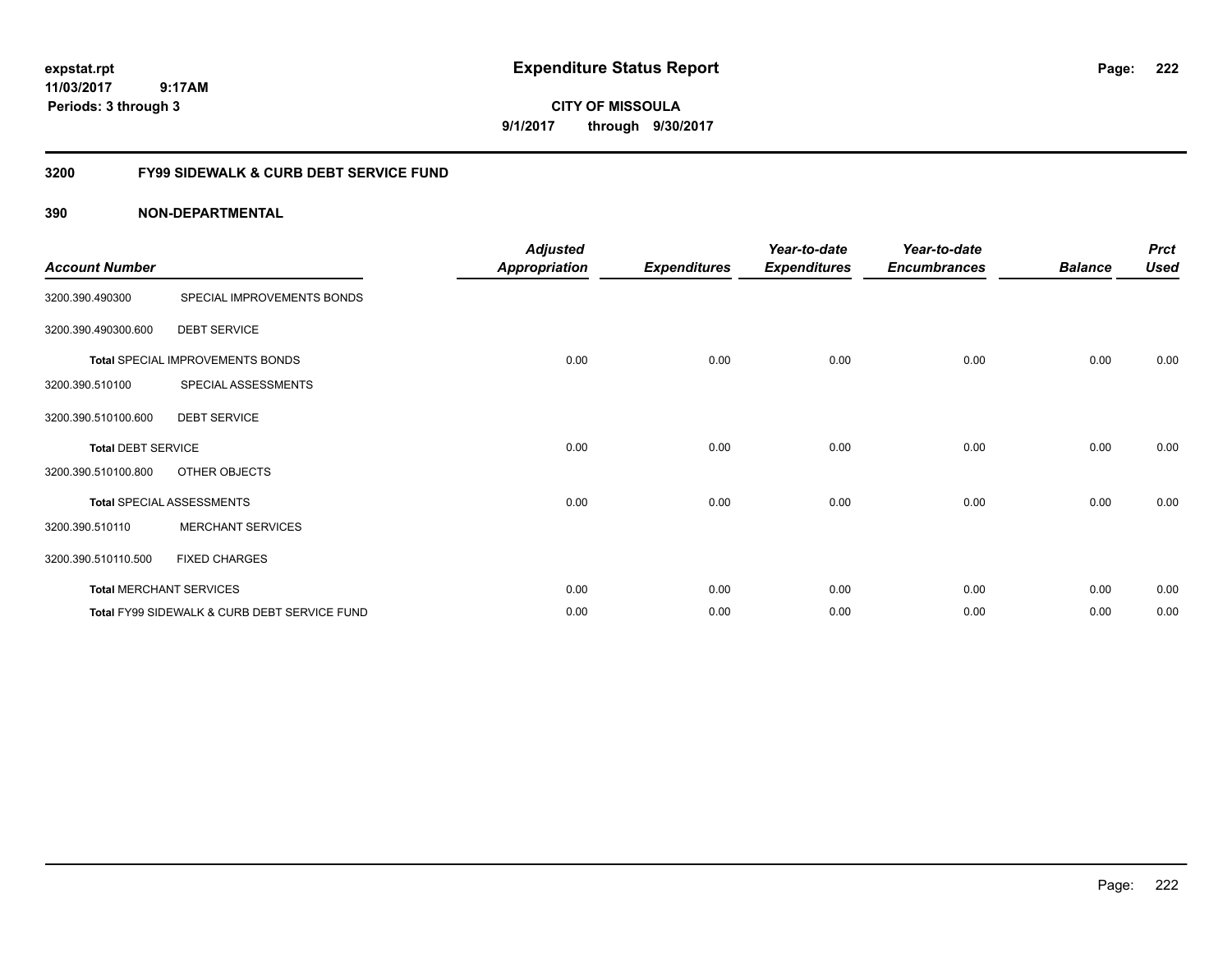**CITY OF MISSOULA 9/1/2017 through 9/30/2017**

# **3300 FY00 SIDEWALK & CURB DEBT SERVICE FUND**

| <b>Account Number</b> |                                              | <b>Adjusted</b><br>Appropriation | <b>Expenditures</b> | Year-to-date<br><b>Expenditures</b> | Year-to-date<br><b>Encumbrances</b> | <b>Balance</b> | <b>Prct</b><br><b>Used</b> |
|-----------------------|----------------------------------------------|----------------------------------|---------------------|-------------------------------------|-------------------------------------|----------------|----------------------------|
| 3300.390.510100       | SPECIAL ASSESSMENTS                          |                                  |                     |                                     |                                     |                |                            |
| 3300.390.510100.600   | <b>DEBT SERVICE</b>                          |                                  |                     |                                     |                                     |                |                            |
|                       | <b>Total SPECIAL ASSESSMENTS</b>             | 0.00                             | 0.00                | 0.00                                | 0.00                                | 0.00           | 0.00                       |
| 3300.390.510110       | <b>MERCHANT SERVICES</b>                     |                                  |                     |                                     |                                     |                |                            |
| 3300.390.510110.500   | <b>FIXED CHARGES</b>                         |                                  |                     |                                     |                                     |                |                            |
|                       | <b>Total MERCHANT SERVICES</b>               | 0.00                             | 0.00                | 0.00                                | 0.00                                | 0.00           | 0.00                       |
|                       | Total FY00 SIDEWALK & CURB DEBT SERVICE FUND | 0.00                             | 0.00                | 0.00                                | 0.00                                | 0.00           | 0.00                       |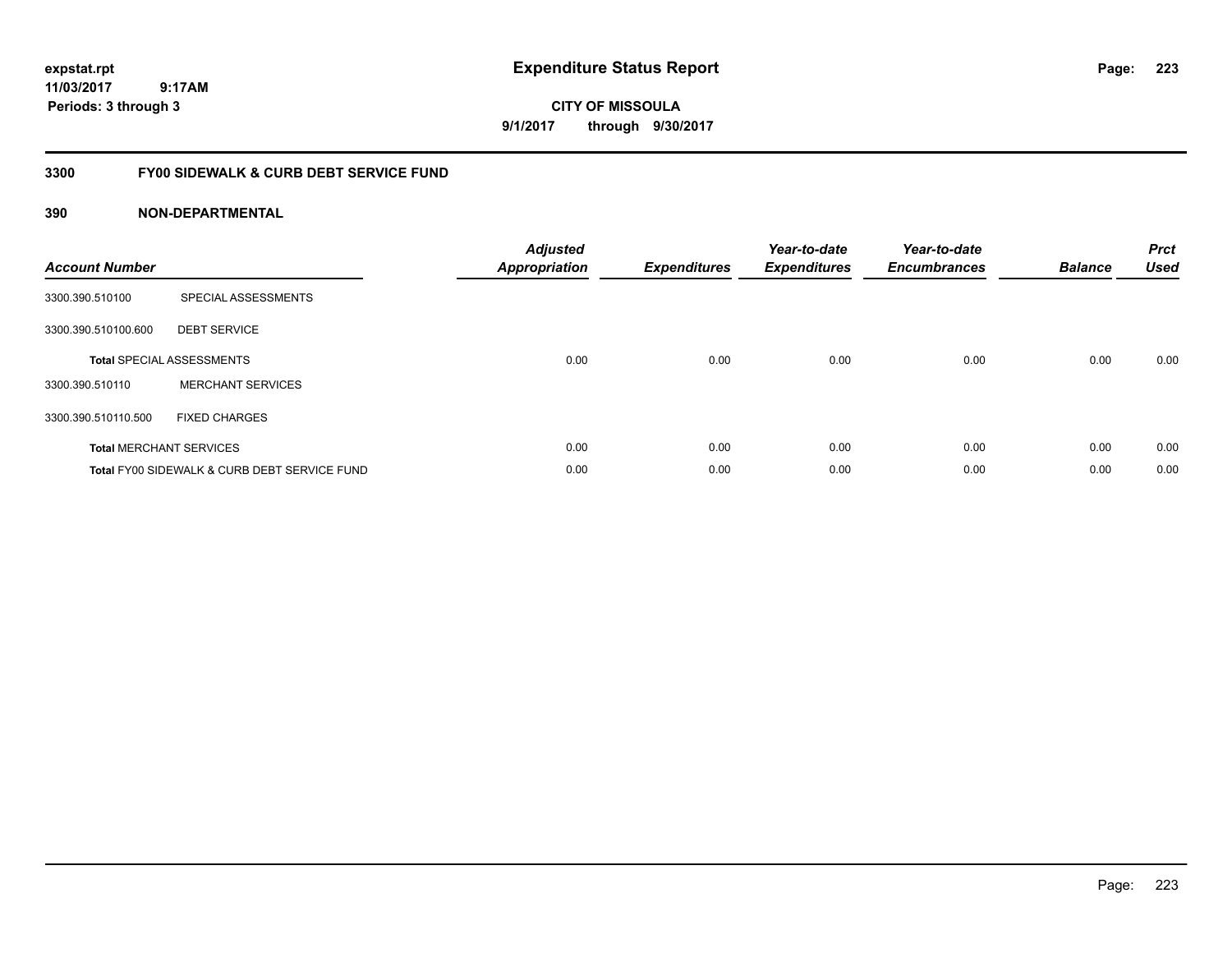**CITY OF MISSOULA 9/1/2017 through 9/30/2017**

**3305 JUDGMENT LEVIES**

| <b>Account Number</b>        |                     | <b>Adjusted</b><br><b>Appropriation</b> | <b>Expenditures</b> | Year-to-date<br><b>Expenditures</b> | Year-to-date<br><b>Encumbrances</b> | <b>Balance</b> | <b>Prct</b><br><b>Used</b> |
|------------------------------|---------------------|-----------------------------------------|---------------------|-------------------------------------|-------------------------------------|----------------|----------------------------|
| 3305.390.490550              | JUDGMENT LEVY DEBT  |                                         |                     |                                     |                                     |                |                            |
| 3305.390.490550.600          | <b>DEBT SERVICE</b> |                                         |                     |                                     |                                     |                |                            |
| <b>Total DEBT SERVICE</b>    |                     | 0.00                                    | 0.00                | 0.00                                | 0.00                                | 0.00           | 0.00                       |
| 3305.390.490550.800          | OTHER OBJECTS       |                                         |                     |                                     |                                     |                |                            |
| <b>Total JUDGMENT LEVIES</b> |                     | 0.00                                    | 0.00                | 0.00                                | 0.00                                | 0.00           | 0.00                       |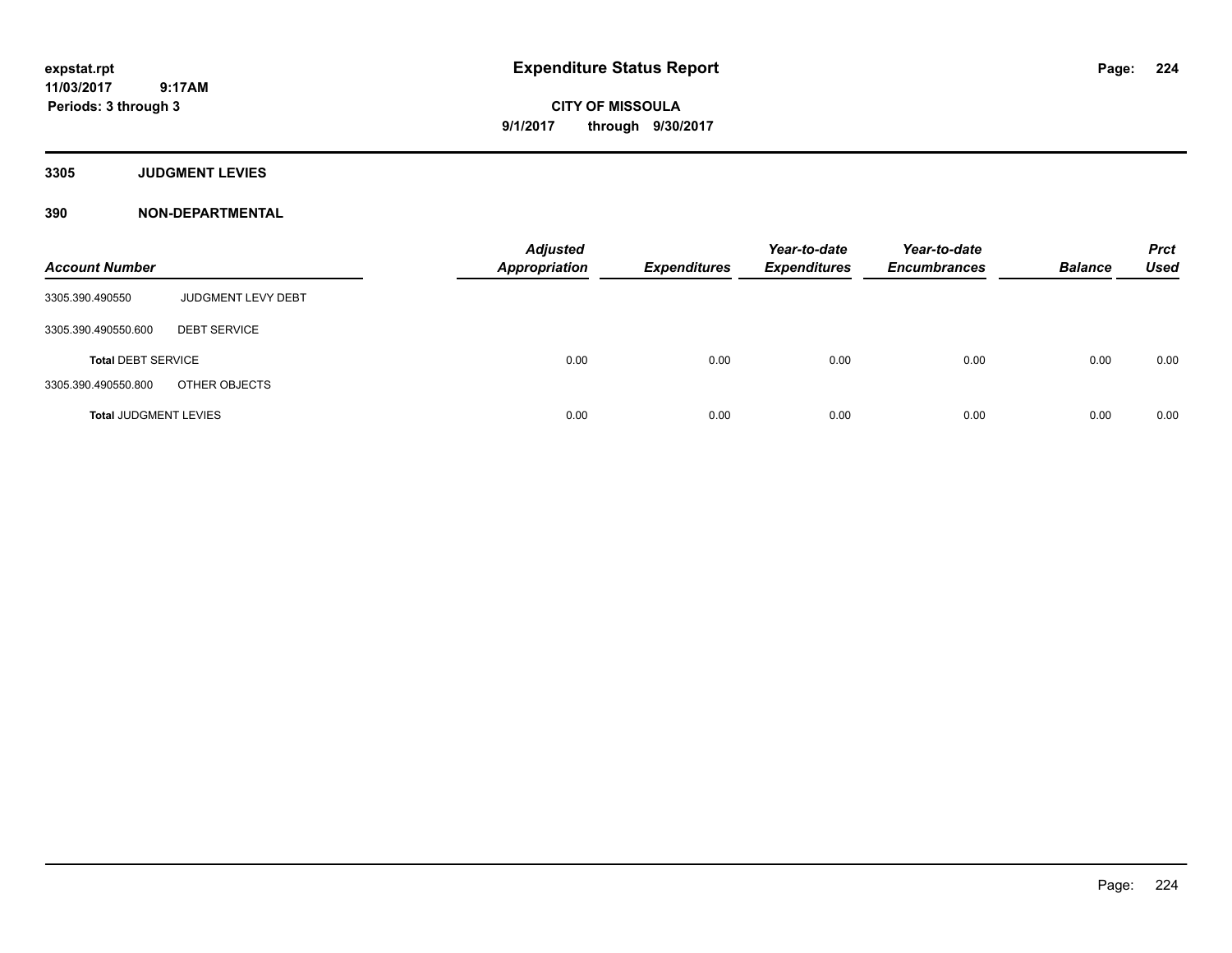**CITY OF MISSOULA 9/1/2017 through 9/30/2017**

# **3400 FY01 SIDEWALK & CURB DEBT SERVICE FUND**

**000 \*\*\* Title Not Found \*\*\***

| <b>Account Number</b>         |                         | <b>Adjusted</b><br>Appropriation | <b>Expenditures</b> | Year-to-date<br><b>Expenditures</b> | Year-to-date<br><b>Encumbrances</b> | <b>Balance</b> | Prct<br><b>Used</b> |
|-------------------------------|-------------------------|----------------------------------|---------------------|-------------------------------------|-------------------------------------|----------------|---------------------|
| 3400.000.520100               | *** Title Not Found *** |                                  |                     |                                     |                                     |                |                     |
| 3400.000.520100.800           | OTHER OBJECTS           |                                  |                     |                                     |                                     |                |                     |
| Total *** Title Not Found *** |                         | 0.00                             | 0.00                | 0.00                                | 0.00                                | 0.00           | 0.00                |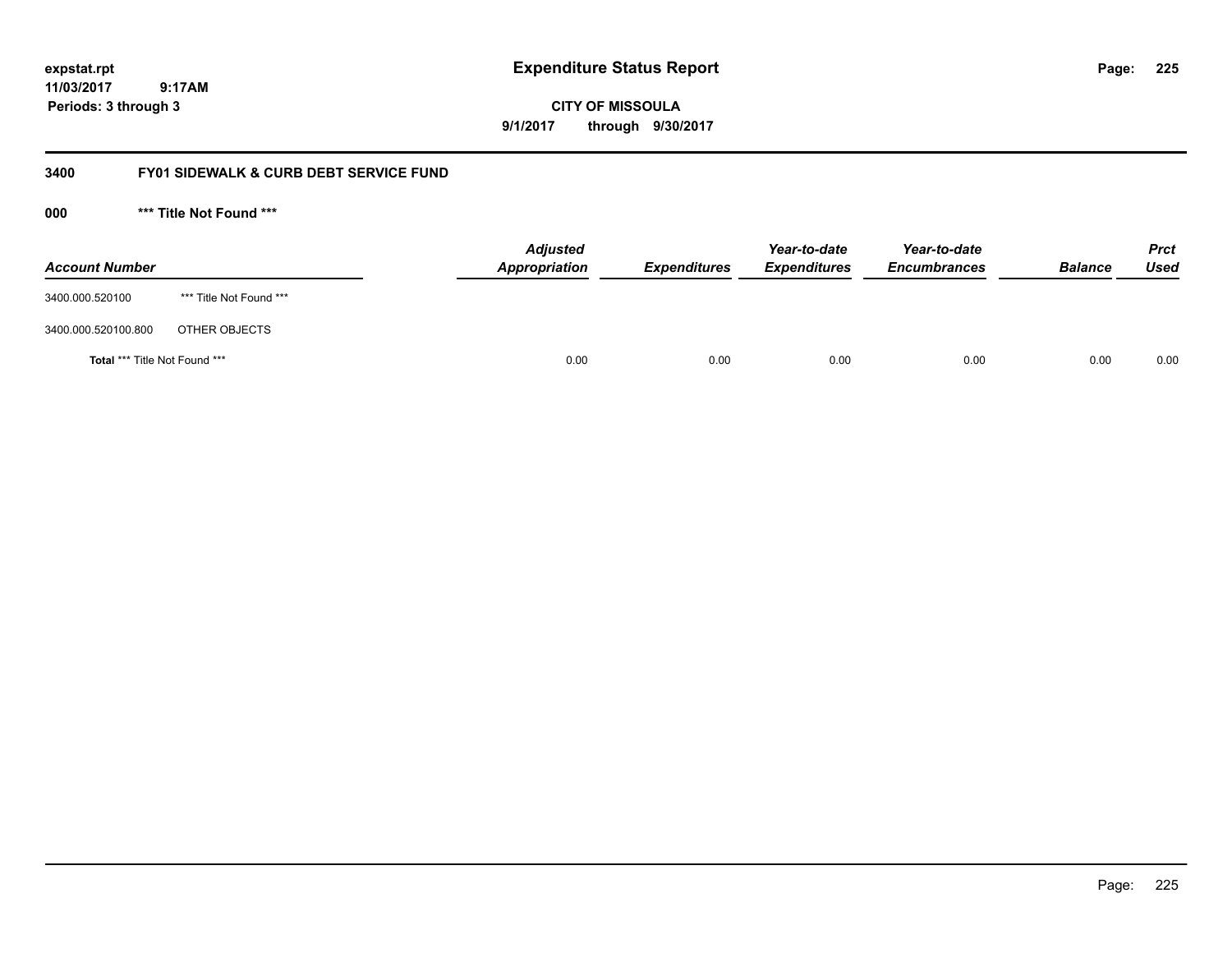**CITY OF MISSOULA 9/1/2017 through 9/30/2017**

# **3400 FY01 SIDEWALK & CURB DEBT SERVICE FUND**

| <b>Account Number</b>     |                                              | <b>Adjusted</b><br><b>Appropriation</b> | <b>Expenditures</b> | Year-to-date<br><b>Expenditures</b> | Year-to-date<br><b>Encumbrances</b> | <b>Balance</b> | <b>Prct</b><br><b>Used</b> |
|---------------------------|----------------------------------------------|-----------------------------------------|---------------------|-------------------------------------|-------------------------------------|----------------|----------------------------|
|                           |                                              |                                         |                     |                                     |                                     |                |                            |
| 3400.390.510100           | SPECIAL ASSESSMENTS                          |                                         |                     |                                     |                                     |                |                            |
| 3400.390.510100.600       | <b>DEBT SERVICE</b>                          |                                         |                     |                                     |                                     |                |                            |
| <b>Total DEBT SERVICE</b> |                                              | 0.00                                    | 0.00                | 0.00                                | 0.00                                | 0.00           | 0.00                       |
| 3400.390.510100.800       | OTHER OBJECTS                                |                                         |                     |                                     |                                     |                |                            |
|                           | <b>Total SPECIAL ASSESSMENTS</b>             | 0.00                                    | 0.00                | 0.00                                | 0.00                                | 0.00           | 0.00                       |
| 3400.390.510110           | <b>MERCHANT SERVICES</b>                     |                                         |                     |                                     |                                     |                |                            |
| 3400.390.510110.500       | <b>FIXED CHARGES</b>                         |                                         |                     |                                     |                                     |                |                            |
|                           | Total FY01 SIDEWALK & CURB DEBT SERVICE FUND | 0.00                                    | 0.00                | 0.00                                | 0.00                                | 0.00           | 0.00                       |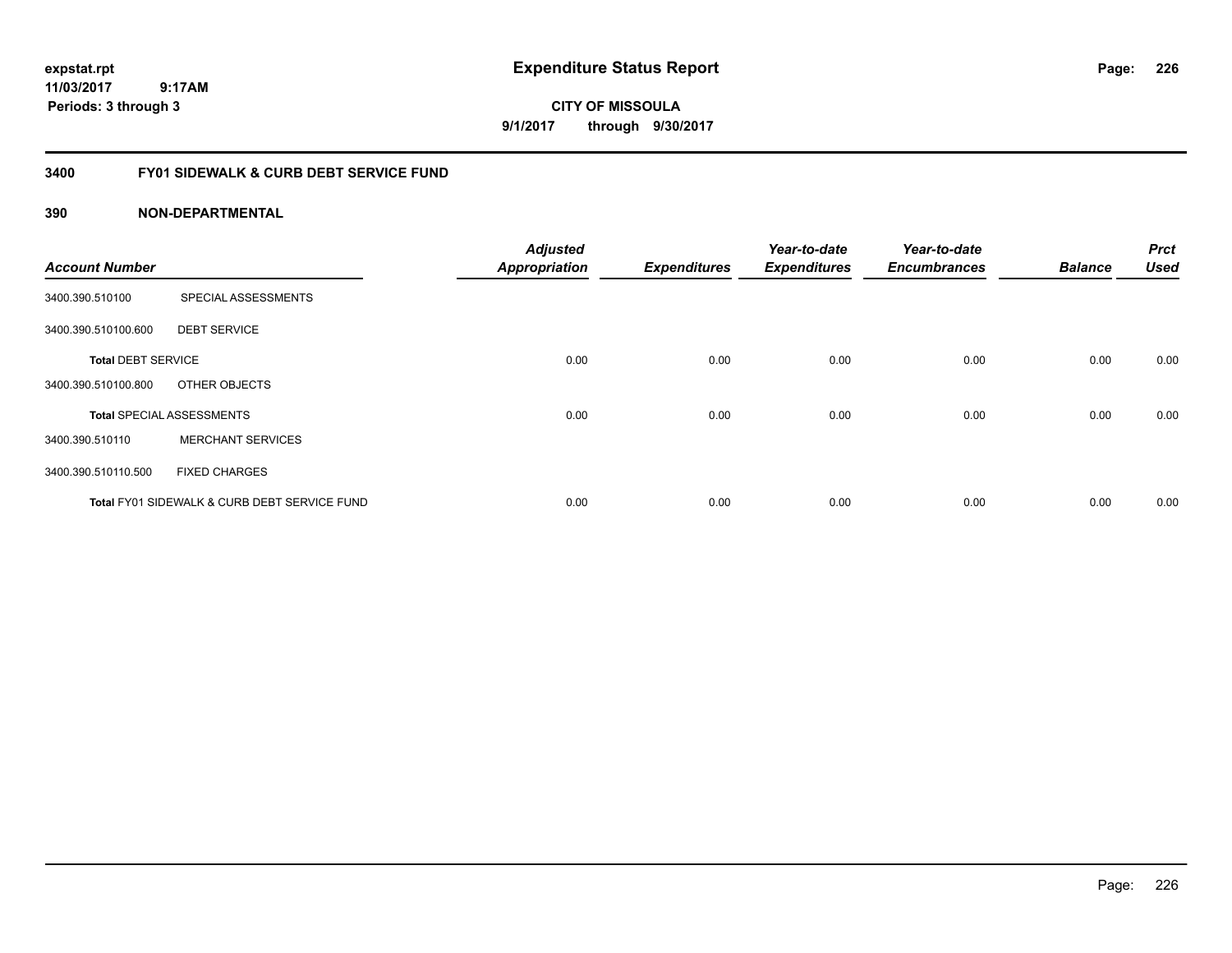**CITY OF MISSOULA 9/1/2017 through 9/30/2017**

# **3410 FY02 SIDEWALK & CURB DEBT SERVICE FUND**

**000 \*\*\* Title Not Found \*\*\***

| <b>Account Number</b>         |                         | <b>Adjusted</b><br>Appropriation | <b>Expenditures</b> | Year-to-date<br><b>Expenditures</b> | Year-to-date<br><b>Encumbrances</b> | <b>Balance</b> | <b>Prct</b><br><b>Used</b> |
|-------------------------------|-------------------------|----------------------------------|---------------------|-------------------------------------|-------------------------------------|----------------|----------------------------|
| 3410.000.520100               | *** Title Not Found *** |                                  |                     |                                     |                                     |                |                            |
| 3410.000.520100.800           | OTHER OBJECTS           |                                  |                     |                                     |                                     |                |                            |
| Total *** Title Not Found *** |                         | 0.00                             | 0.00                | 0.00                                | 0.00                                | 0.00           | 0.00                       |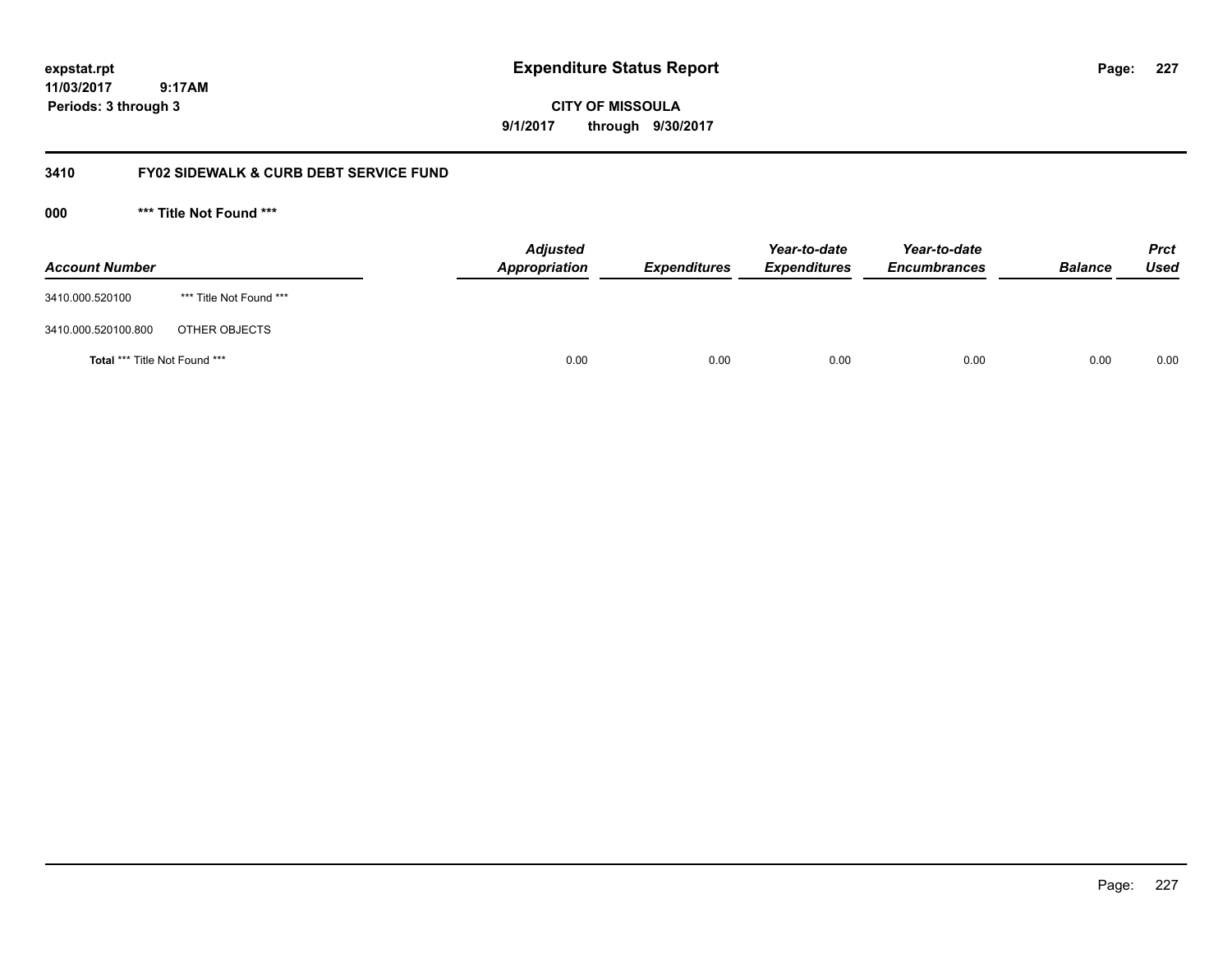**CITY OF MISSOULA 9/1/2017 through 9/30/2017**

# **3410 FY02 SIDEWALK & CURB DEBT SERVICE FUND**

| <b>Account Number</b> |                                              | <b>Adjusted</b><br>Appropriation | <b>Expenditures</b> | Year-to-date<br><b>Expenditures</b> | Year-to-date<br><b>Encumbrances</b> | <b>Balance</b> | <b>Prct</b><br><b>Used</b> |
|-----------------------|----------------------------------------------|----------------------------------|---------------------|-------------------------------------|-------------------------------------|----------------|----------------------------|
| 3410.390.510100       | SPECIAL ASSESSMENTS                          |                                  |                     |                                     |                                     |                |                            |
| 3410.390.510100.600   | <b>DEBT SERVICE</b>                          |                                  |                     |                                     |                                     |                |                            |
|                       | <b>Total SPECIAL ASSESSMENTS</b>             | 0.00                             | 0.00                | 0.00                                | 0.00                                | 0.00           | 0.00                       |
| 3410.390.510110       | <b>MERCHANT SERVICES</b>                     |                                  |                     |                                     |                                     |                |                            |
| 3410.390.510110.500   | <b>FIXED CHARGES</b>                         |                                  |                     |                                     |                                     |                |                            |
|                       | <b>Total MERCHANT SERVICES</b>               | 0.00                             | 0.00                | 0.00                                | 0.00                                | 0.00           | 0.00                       |
|                       | Total FY02 SIDEWALK & CURB DEBT SERVICE FUND | 0.00                             | 0.00                | 0.00                                | 0.00                                | 0.00           | 0.00                       |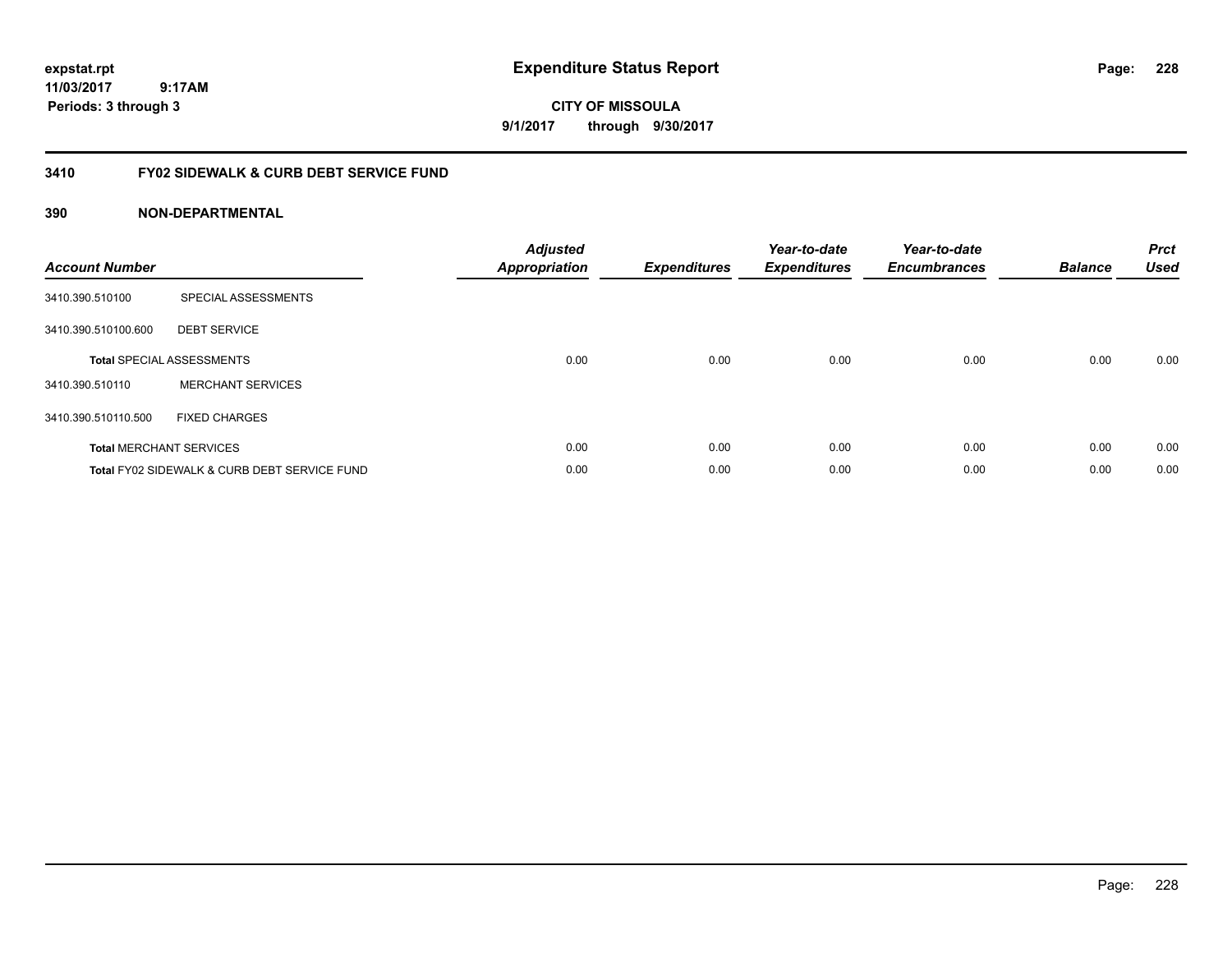**CITY OF MISSOULA 9/1/2017 through 9/30/2017**

# **3420 FY03 SIDEWALK & CURB DEBT SERVICE**

| <b>Account Number</b> |                                                    | <b>Adjusted</b><br><b>Appropriation</b> | <b>Expenditures</b> | Year-to-date<br><b>Expenditures</b> | Year-to-date<br><b>Encumbrances</b> | <b>Balance</b> | <b>Prct</b><br><b>Used</b> |
|-----------------------|----------------------------------------------------|-----------------------------------------|---------------------|-------------------------------------|-------------------------------------|----------------|----------------------------|
| 3420.390.510100       | SPECIAL ASSESSMENTS                                |                                         |                     |                                     |                                     |                |                            |
| 3420.390.510100.600   | <b>DEBT SERVICE</b>                                |                                         |                     |                                     |                                     |                |                            |
|                       | <b>Total SPECIAL ASSESSMENTS</b>                   | 0.00                                    | 0.00                | 0.00                                | 0.00                                | 0.00           | 0.00                       |
| 3420.390.510110       | <b>MERCHANT SERVICES</b>                           |                                         |                     |                                     |                                     |                |                            |
| 3420.390.510110.500   | <b>FIXED CHARGES</b>                               |                                         |                     |                                     |                                     |                |                            |
|                       | <b>Total MERCHANT SERVICES</b>                     | 0.00                                    | 0.00                | 0.00                                | 0.00                                | 0.00           | 0.00                       |
|                       | <b>Total FY03 SIDEWALK &amp; CURB DEBT SERVICE</b> | 0.00                                    | 0.00                | 0.00                                | 0.00                                | 0.00           | 0.00                       |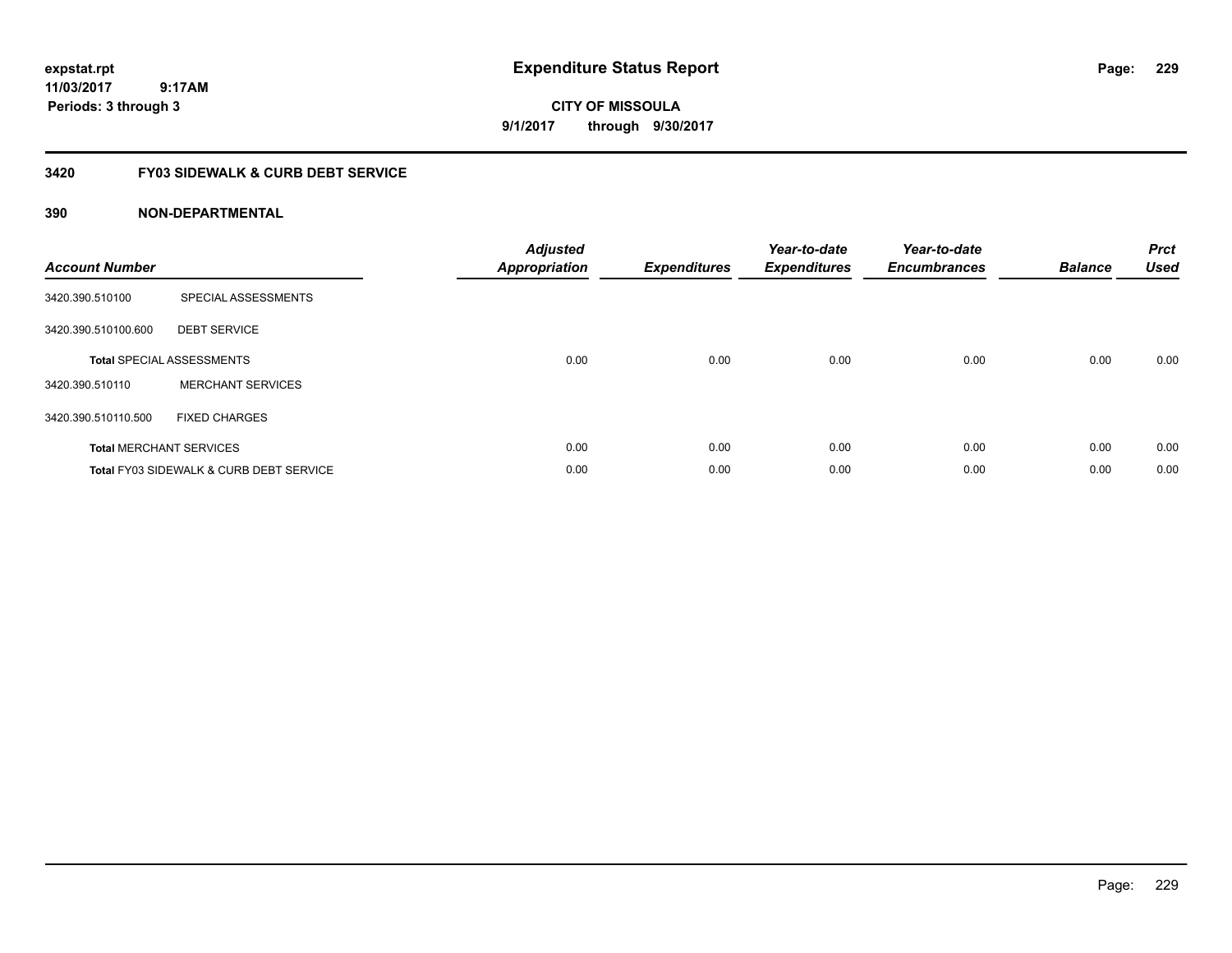# **CITY OF MISSOULA 9/1/2017 through 9/30/2017**

# **3430 FY04 SIDEWALK CURB DEBT SERVICE**

| <b>Account Number</b> |                                              | <b>Adjusted</b><br>Appropriation | <b>Expenditures</b> | Year-to-date<br><b>Expenditures</b> | Year-to-date<br><b>Encumbrances</b> | <b>Balance</b> | <b>Prct</b><br><b>Used</b> |
|-----------------------|----------------------------------------------|----------------------------------|---------------------|-------------------------------------|-------------------------------------|----------------|----------------------------|
| 3430.390.510100       | SPECIAL ASSESSMENTS                          |                                  |                     |                                     |                                     |                |                            |
| 3430.390.510100.600   | <b>DEBT SERVICE</b>                          |                                  |                     |                                     |                                     |                |                            |
|                       | <b>Total SPECIAL ASSESSMENTS</b>             | 0.00                             | 0.00                | 0.00                                | 0.00                                | 0.00           | 0.00                       |
| 3430.390.510110       | <b>MERCHANT SERVICES</b>                     |                                  |                     |                                     |                                     |                |                            |
| 3430.390.510110.500   | <b>FIXED CHARGES</b>                         |                                  |                     |                                     |                                     |                |                            |
|                       | <b>Total MERCHANT SERVICES</b>               | 0.00                             | 0.00                | 0.00                                | 0.00                                | 0.00           | 0.00                       |
|                       | <b>Total FY04 SIDEWALK CURB DEBT SERVICE</b> | 0.00                             | 0.00                | 0.00                                | 0.00                                | 0.00           | 0.00                       |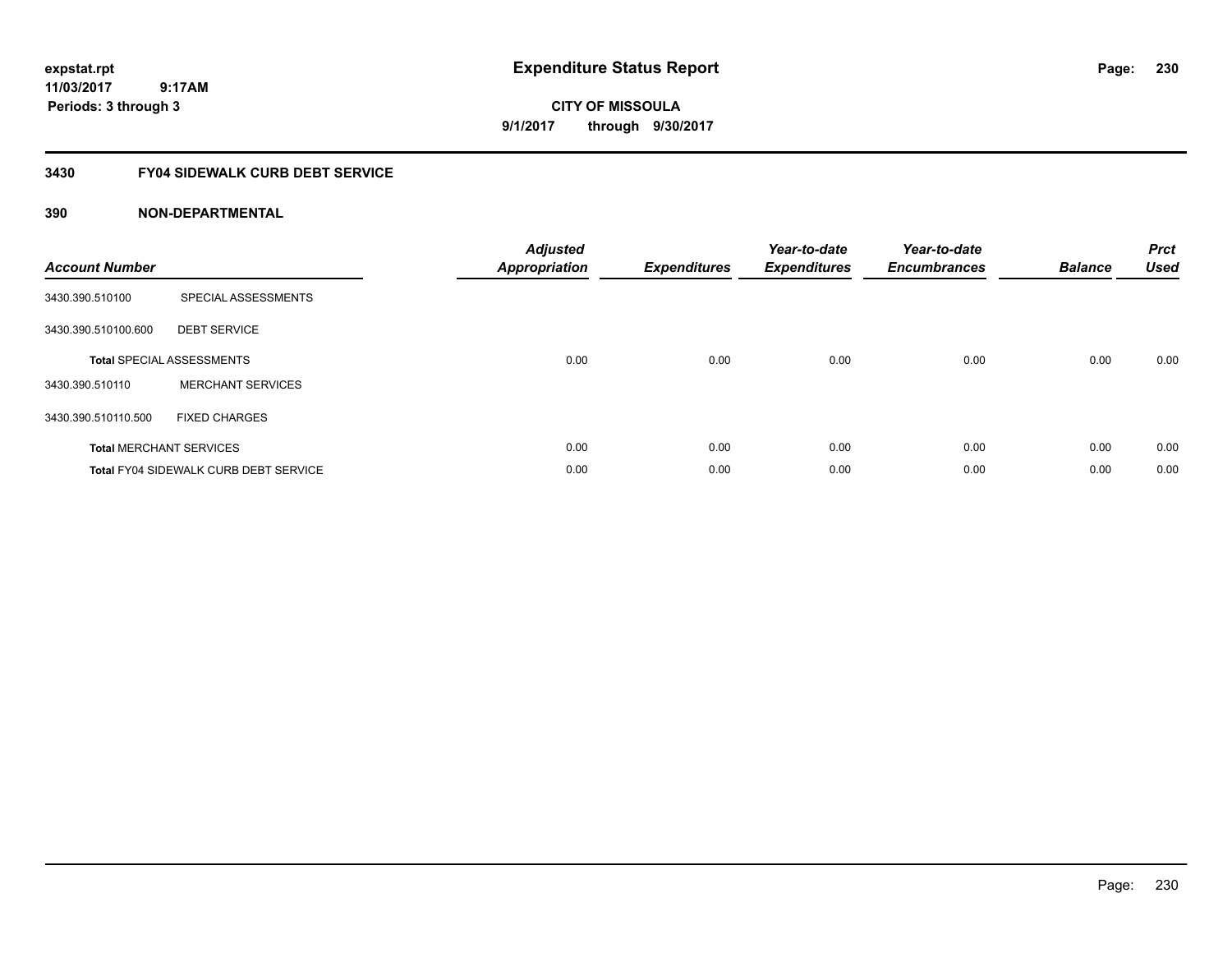# **CITY OF MISSOULA 9/1/2017 through 9/30/2017**

### **3440 FY05 SIDEWALK AND CURB**

| <b>Account Number</b> |                                     | <b>Adjusted</b><br><b>Appropriation</b> | <b>Expenditures</b> | Year-to-date<br><b>Expenditures</b> | Year-to-date<br><b>Encumbrances</b> | <b>Balance</b> | <b>Prct</b><br><b>Used</b> |
|-----------------------|-------------------------------------|-----------------------------------------|---------------------|-------------------------------------|-------------------------------------|----------------|----------------------------|
| 3440.390.510100       | SPECIAL ASSESSMENTS                 |                                         |                     |                                     |                                     |                |                            |
| 3440.390.510100.600   | <b>DEBT SERVICE</b>                 |                                         |                     |                                     |                                     |                |                            |
|                       | <b>Total SPECIAL ASSESSMENTS</b>    | 0.00                                    | 0.00                | 0.00                                | 0.00                                | 0.00           | 0.00                       |
| 3440.390.510110       | <b>MERCHANT SERVICES</b>            |                                         |                     |                                     |                                     |                |                            |
| 3440.390.510110.500   | <b>FIXED CHARGES</b>                |                                         |                     |                                     |                                     |                |                            |
|                       | <b>Total MERCHANT SERVICES</b>      | 0.00                                    | 0.00                | 0.00                                | 0.00                                | 0.00           | 0.00                       |
|                       | <b>Total FY05 SIDEWALK AND CURB</b> | 0.00                                    | 0.00                | 0.00                                | 0.00                                | 0.00           | 0.00                       |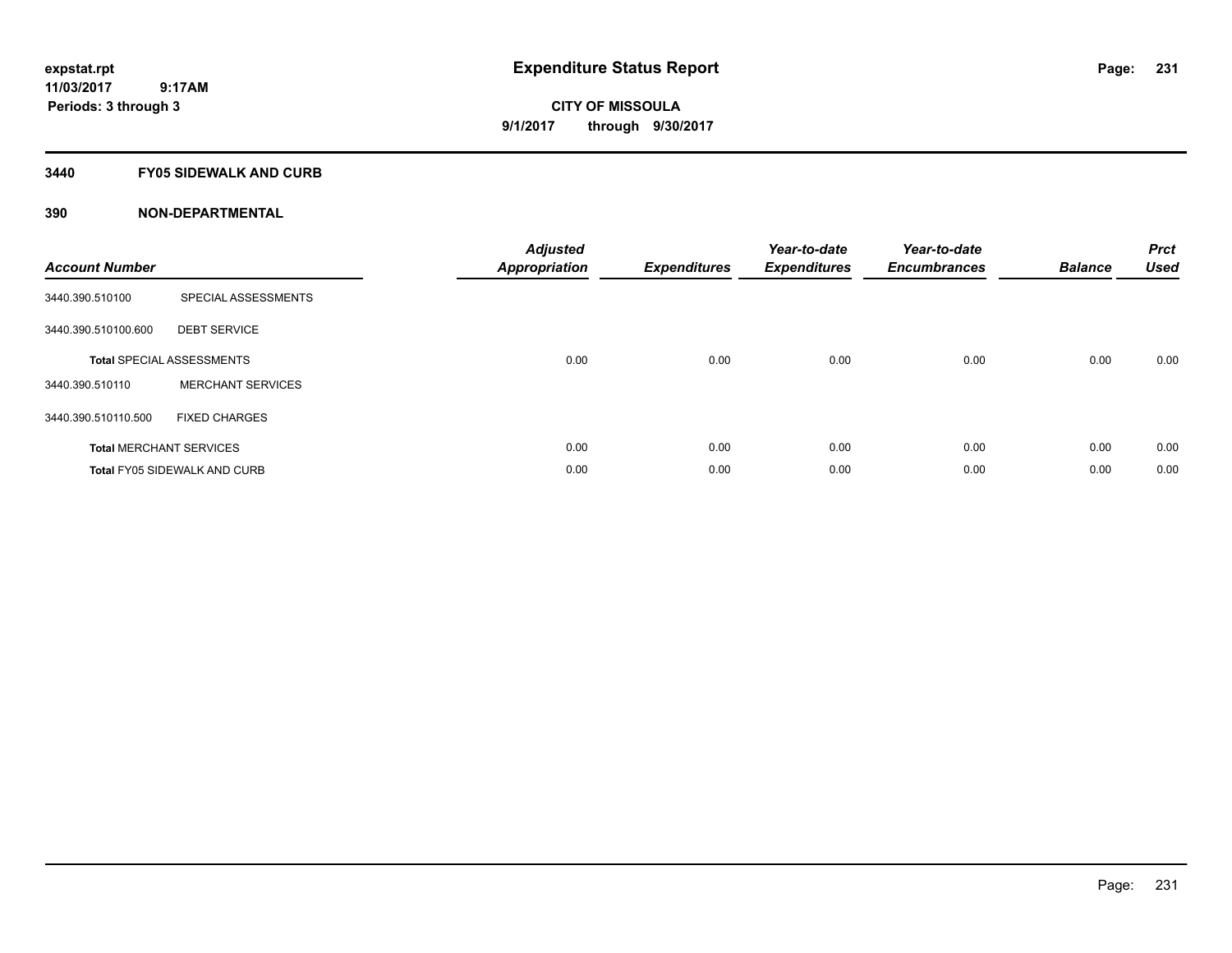**CITY OF MISSOULA 9/1/2017 through 9/30/2017**

### **3450 FY06 SIDEWALK AND CURB**

| <b>Account Number</b>                           |                            | <b>Adjusted</b><br><b>Appropriation</b> | <b>Expenditures</b> | Year-to-date<br><b>Expenditures</b> | Year-to-date<br><b>Encumbrances</b> | <b>Balance</b> | <b>Prct</b><br><b>Used</b> |
|-------------------------------------------------|----------------------------|-----------------------------------------|---------------------|-------------------------------------|-------------------------------------|----------------|----------------------------|
|                                                 |                            |                                         |                     |                                     |                                     |                |                            |
| 3450.390.510100                                 | <b>SPECIAL ASSESSMENTS</b> |                                         |                     |                                     |                                     |                |                            |
| 3450.390.510100.600                             | <b>DEBT SERVICE</b>        |                                         |                     |                                     |                                     |                |                            |
| 3450.390.510100.610.000 PRINCIPAL               |                            | 25,000.00                               | 0.00                | 0.00                                | 0.00                                | 25,000.00      | 0.00                       |
| 3450.390.510100.620.000 INTEREST / SERVICE FEES |                            | 1,063.00                                | 0.00                | 0.00                                | 0.00                                | 1,063.00       | 0.00                       |
| <b>Total SPECIAL ASSESSMENTS</b>                |                            | 26,063.00                               | 0.00                | 0.00                                | 0.00                                | 26,063.00      | 0.00                       |
| 3450.390.510110                                 | <b>MERCHANT SERVICES</b>   |                                         |                     |                                     |                                     |                |                            |
| 3450.390.510110.500                             | <b>FIXED CHARGES</b>       |                                         |                     |                                     |                                     |                |                            |
| 3450.390.510110.550.000 MERCHANT SERVICE FEES   |                            | 350.00                                  | 0.00                | 0.00                                | 0.00                                | 350.00         | 0.00                       |
| <b>Total MERCHANT SERVICES</b>                  |                            | 350.00                                  | 0.00                | 0.00                                | 0.00                                | 350.00         | 0.00                       |
| <b>Total FY06 SIDEWALK AND CURB</b>             |                            | 26,413.00                               | 0.00                | 0.00                                | 0.00                                | 26,413.00      | 0.00                       |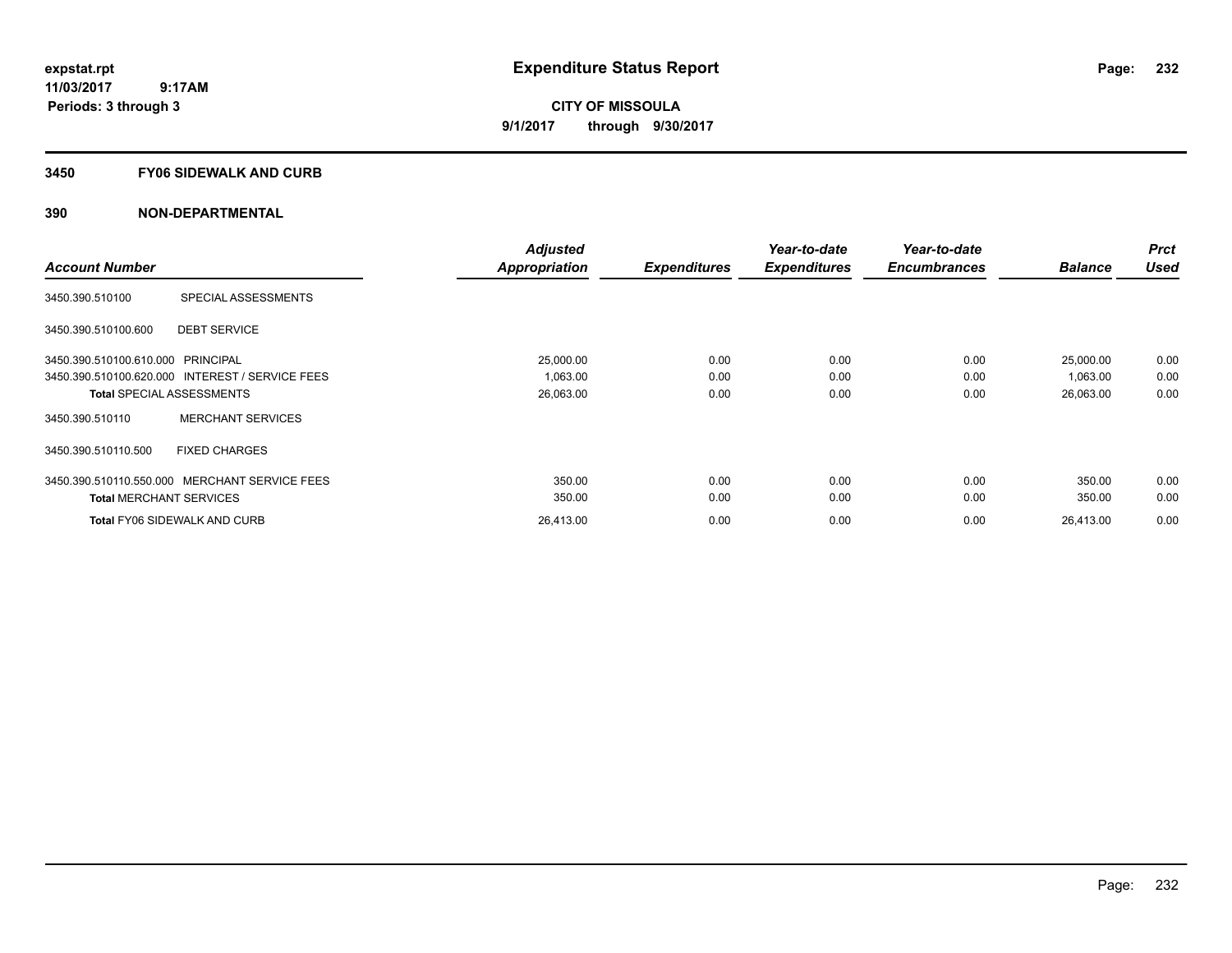**CITY OF MISSOULA 9/1/2017 through 9/30/2017**

# **3460 FY07 SIDEWALK AND CURB DEBT**

|                                   |                                                 | <b>Adjusted</b> |                     | Year-to-date        | Year-to-date        |                | <b>Prct</b> |
|-----------------------------------|-------------------------------------------------|-----------------|---------------------|---------------------|---------------------|----------------|-------------|
| <b>Account Number</b>             |                                                 | Appropriation   | <b>Expenditures</b> | <b>Expenditures</b> | <b>Encumbrances</b> | <b>Balance</b> | <b>Used</b> |
| 3460.390.510100                   | SPECIAL ASSESSMENTS                             |                 |                     |                     |                     |                |             |
| 3460.390.510100.600               | <b>DEBT SERVICE</b>                             |                 |                     |                     |                     |                |             |
| 3460.390.510100.610.000 PRINCIPAL |                                                 | 40,000.00       | 0.00                | 0.00                | 0.00                | 40,000.00      | 0.00        |
|                                   | 3460.390.510100.620.000 INTEREST / SERVICE FEES | 9,500.00        | 0.00                | 0.00                | 0.00                | 9,500.00       | 0.00        |
| <b>Total SPECIAL ASSESSMENTS</b>  |                                                 | 49,500.00       | 0.00                | 0.00                | 0.00                | 49,500.00      | 0.00        |
| 3460.390.510110                   | <b>MERCHANT SERVICES</b>                        |                 |                     |                     |                     |                |             |
| 3460.390.510110.500               | <b>FIXED CHARGES</b>                            |                 |                     |                     |                     |                |             |
|                                   | 3460.390.510110.550.000 MERCHANT SERVICE FEES   | 350.00          | 0.00                | 0.00                | 0.00                | 350.00         | 0.00        |
| <b>Total FIXED CHARGES</b>        |                                                 | 350.00          | 0.00                | 0.00                | 0.00                | 350.00         | 0.00        |
| <b>Total MERCHANT SERVICES</b>    |                                                 | 350.00          | 0.00                | 0.00                | 0.00                | 350.00         | 0.00        |
|                                   | <b>Total FY07 SIDEWALK AND CURB DEBT</b>        | 49,850.00       | 0.00                | 0.00                | 0.00                | 49,850.00      | 0.00        |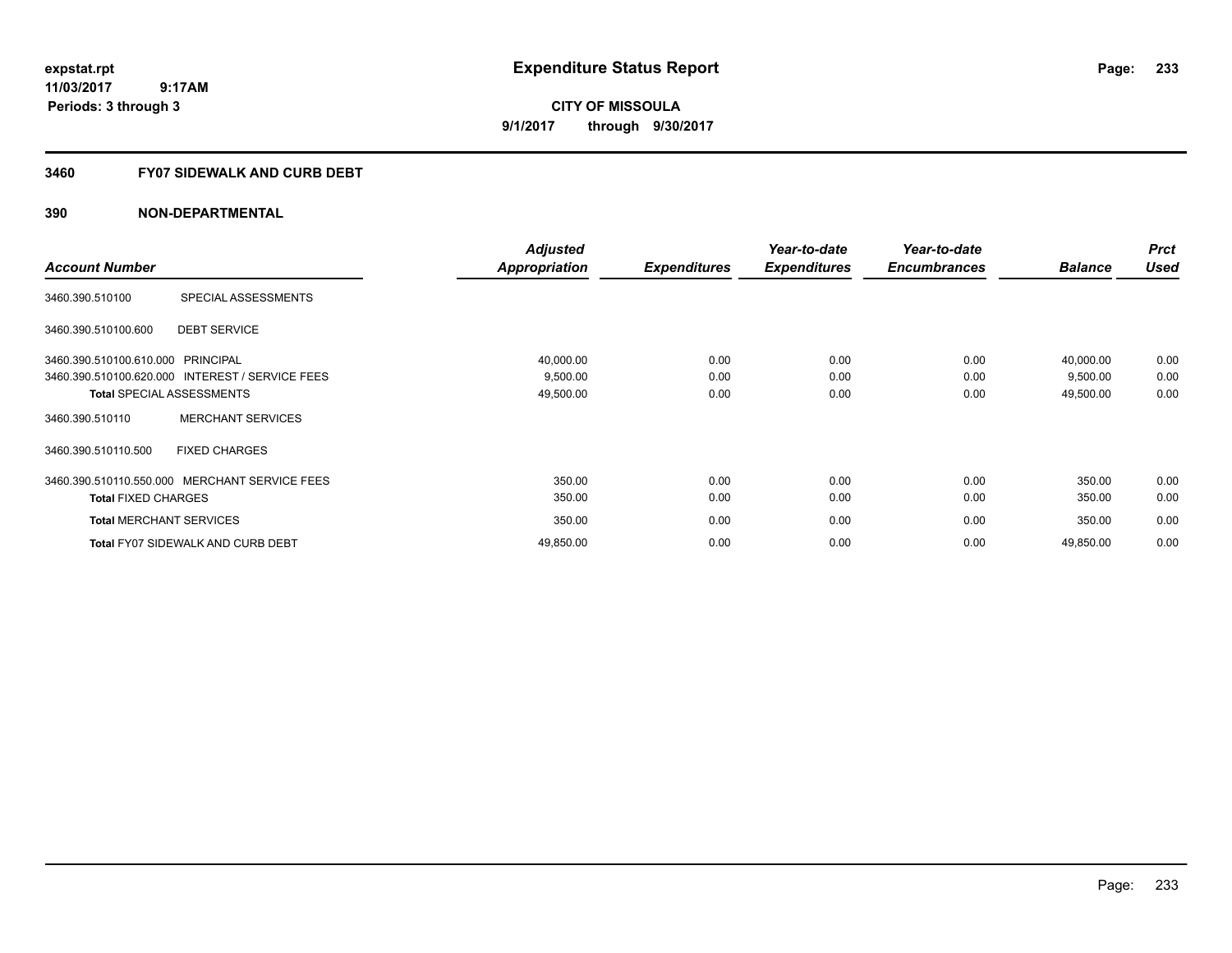**CITY OF MISSOULA 9/1/2017 through 9/30/2017**

# **3461 SERIES 2008A SIDEWALK AND CURB**

# **280 PUBLIC WORKS OPERATIONS**

| <b>Account Number</b>          |                                      | <b>Adjusted</b><br><b>Appropriation</b> | <b>Expenditures</b> | Year-to-date<br><b>Expenditures</b> | Year-to-date<br><b>Encumbrances</b> | <b>Balance</b> | <b>Prct</b><br><b>Used</b> |
|--------------------------------|--------------------------------------|-----------------------------------------|---------------------|-------------------------------------|-------------------------------------|----------------|----------------------------|
| 3461.280.510110                | <b>MERCHANT SERVICES</b>             |                                         |                     |                                     |                                     |                |                            |
| 3461.280.510110.500            | <b>FIXED CHARGES</b>                 |                                         |                     |                                     |                                     |                |                            |
| <b>Total MERCHANT SERVICES</b> |                                      | 0.00                                    | 0.00                | 0.00                                | 0.00                                | 0.00           | 0.00                       |
| 3461.280.521000                | INTERFUND OPERATING TRANSFERS        |                                         |                     |                                     |                                     |                |                            |
| 3461.280.521000.800            | OTHER OBJECTS                        |                                         |                     |                                     |                                     |                |                            |
|                                | <b>Total PUBLIC WORKS OPERATIONS</b> | 0.00                                    | 0.00                | 0.00                                | 0.00                                | 0.00           | 0.00                       |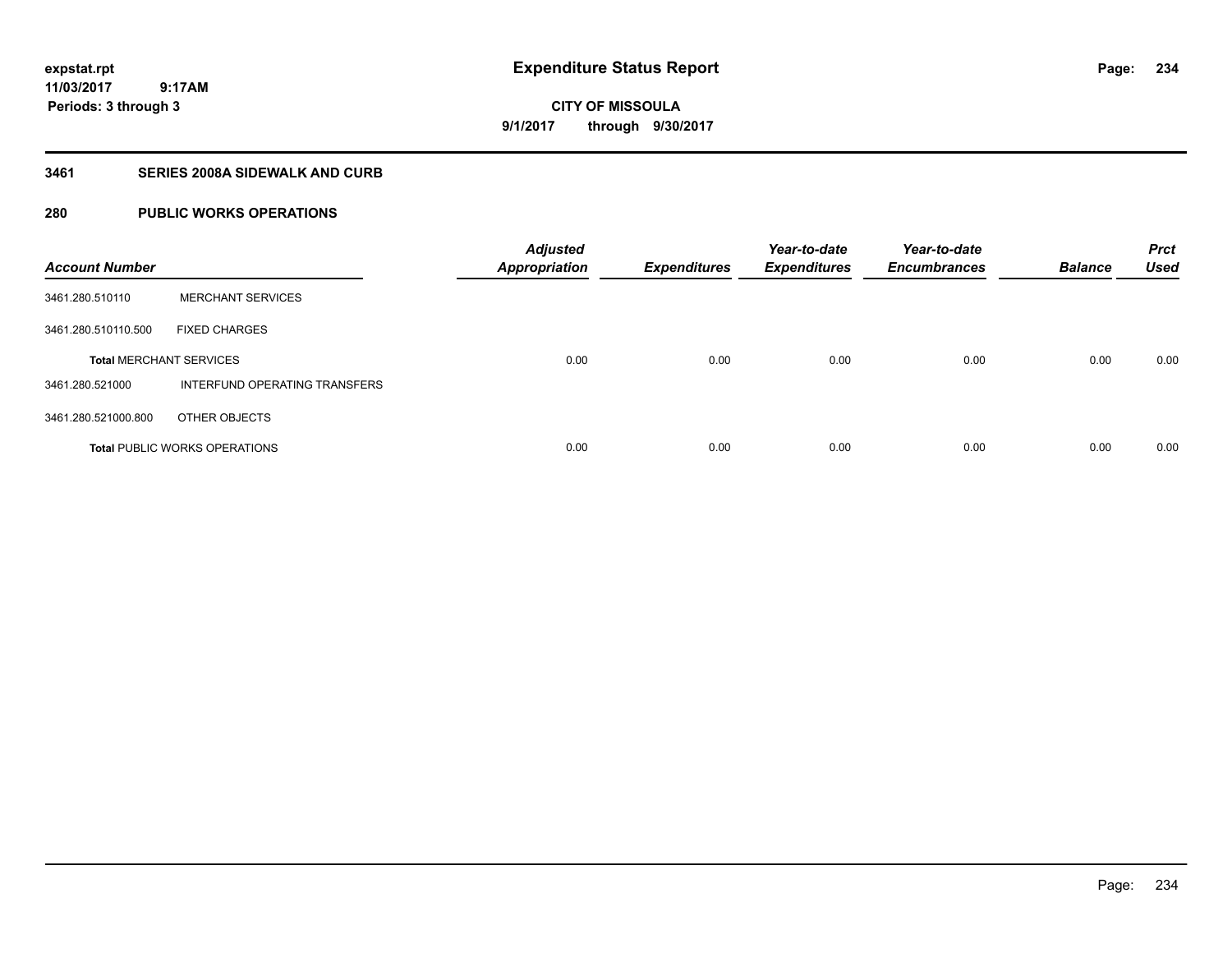**CITY OF MISSOULA 9/1/2017 through 9/30/2017**

# **3461 SERIES 2008A SIDEWALK AND CURB**

| <b>Account Number</b>                                                 |                                                                                | <b>Adjusted</b><br><b>Appropriation</b> | <b>Expenditures</b>  | Year-to-date<br><b>Expenditures</b> | Year-to-date<br><b>Encumbrances</b> | <b>Balance</b>                     | <b>Prct</b><br><b>Used</b> |
|-----------------------------------------------------------------------|--------------------------------------------------------------------------------|-----------------------------------------|----------------------|-------------------------------------|-------------------------------------|------------------------------------|----------------------------|
| 3461.390.510100                                                       | SPECIAL ASSESSMENTS                                                            |                                         |                      |                                     |                                     |                                    |                            |
| 3461.390.510100.600                                                   | <b>DEBT SERVICE</b>                                                            |                                         |                      |                                     |                                     |                                    |                            |
| 3461.390.510100.610.000 PRINCIPAL<br><b>Total SPECIAL ASSESSMENTS</b> | 3461.390.510100.620.000 INTEREST / SERVICE FEES                                | 20,000.00<br>6,538.00<br>26,538.00      | 0.00<br>0.00<br>0.00 | 0.00<br>0.00<br>0.00                | 0.00<br>0.00<br>0.00                | 20,000.00<br>6,538.00<br>26,538.00 | 0.00<br>0.00<br>0.00       |
| 3461.390.510110                                                       | <b>MERCHANT SERVICES</b>                                                       |                                         |                      |                                     |                                     |                                    |                            |
| 3461.390.510110.500                                                   | <b>FIXED CHARGES</b>                                                           |                                         |                      |                                     |                                     |                                    |                            |
| <b>Total MERCHANT SERVICES</b><br>3461.390.521000                     | 3461.390.510110.550.000 MERCHANT SERVICE FEES<br>INTERFUND OPERATING TRANSFERS | 350.00<br>350.00                        | 0.00<br>0.00         | 0.00<br>0.00                        | 0.00<br>0.00                        | 350.00<br>350.00                   | 0.00<br>0.00               |
| 3461.390.521000.800                                                   | OTHER OBJECTS                                                                  |                                         |                      |                                     |                                     |                                    |                            |
|                                                                       | Total INTERFUND OPERATING TRANSFERS                                            | 0.00                                    | 0.00                 | 0.00                                | 0.00                                | 0.00                               | 0.00                       |
|                                                                       | Total SERIES 2008A SIDEWALK AND CURB                                           | 26,888.00                               | 0.00                 | 0.00                                | 0.00                                | 26,888.00                          | 0.00                       |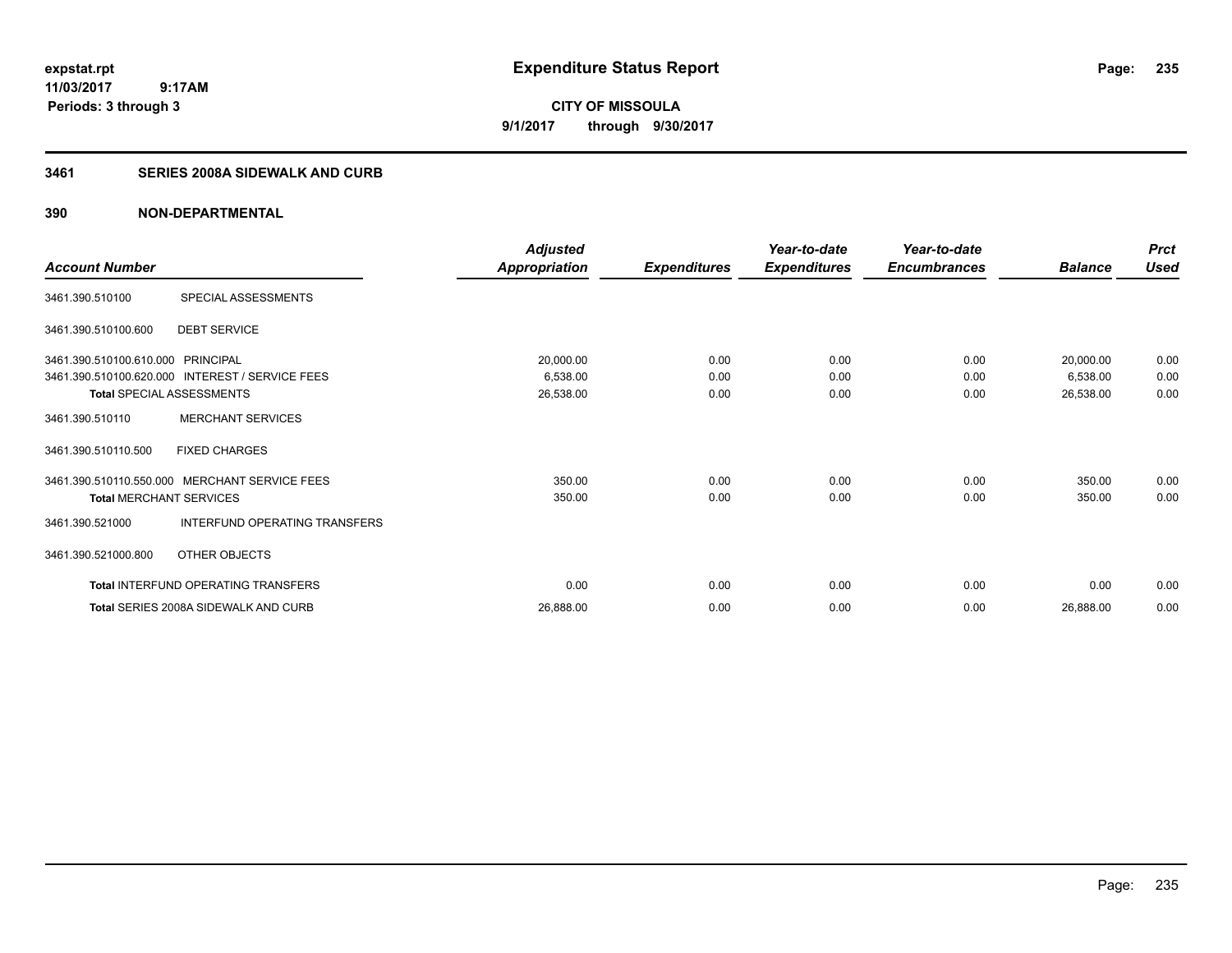**CITY OF MISSOULA 9/1/2017 through 9/30/2017**

### **3462 SERIES 2009 SIDEWALK AND CURB**

|                                   |                                                 | <b>Adjusted</b>      |                     | Year-to-date        | Year-to-date        |                | <b>Prct</b> |
|-----------------------------------|-------------------------------------------------|----------------------|---------------------|---------------------|---------------------|----------------|-------------|
| <b>Account Number</b>             |                                                 | <b>Appropriation</b> | <b>Expenditures</b> | <b>Expenditures</b> | <b>Encumbrances</b> | <b>Balance</b> | <b>Used</b> |
| 3462.390.510100                   | SPECIAL ASSESSMENTS                             |                      |                     |                     |                     |                |             |
| 3462.390.510100.600               | <b>DEBT SERVICE</b>                             |                      |                     |                     |                     |                |             |
| 3462.390.510100.610.000 PRINCIPAL |                                                 | 25,000.00            | 0.00                | 0.00                | 0.00                | 25,000.00      | 0.00        |
|                                   | 3462.390.510100.620.000 INTEREST / SERVICE FEES | 11,018.00            | 0.00                | 300.00              | 0.00                | 10,718.00      | 2.72        |
| <b>Total SPECIAL ASSESSMENTS</b>  |                                                 | 36,018.00            | 0.00                | 300.00              | 0.00                | 35,718.00      | 0.83        |
| 3462.390.510110                   | <b>MERCHANT SERVICES</b>                        |                      |                     |                     |                     |                |             |
| 3462.390.510110.500               | <b>FIXED CHARGES</b>                            |                      |                     |                     |                     |                |             |
| <b>Total MERCHANT SERVICES</b>    |                                                 | 0.00                 | 0.00                | 0.00                | 0.00                | 0.00           | 0.00        |
| 3462.390.521000                   | INTERFUND OPERATING TRANSFERS                   |                      |                     |                     |                     |                |             |
| 3462.390.521000.800               | OTHER OBJECTS                                   |                      |                     |                     |                     |                |             |
|                                   | <b>Total INTERFUND OPERATING TRANSFERS</b>      | 0.00                 | 0.00                | 0.00                | 0.00                | 0.00           | 0.00        |
|                                   | Total SERIES 2009 SIDEWALK AND CURB             | 36,018.00            | 0.00                | 300.00              | 0.00                | 35,718.00      | 0.83        |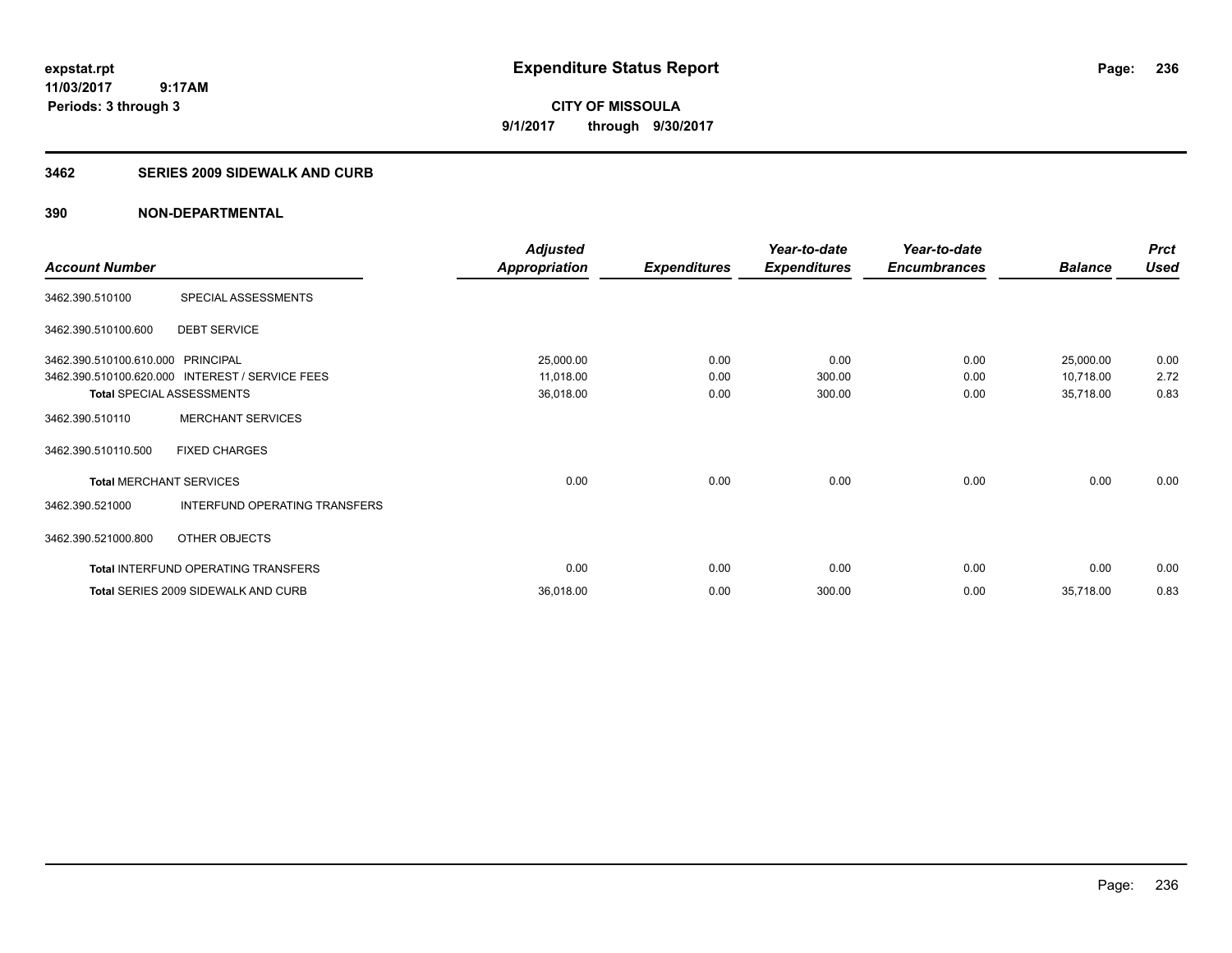**CITY OF MISSOULA 9/1/2017 through 9/30/2017**

### **3463 SERIES 2010 SIDEWALK AND CURB**

|                                   |                                                 | <b>Adjusted</b>      |                     | Year-to-date        | Year-to-date        |                | <b>Prct</b> |
|-----------------------------------|-------------------------------------------------|----------------------|---------------------|---------------------|---------------------|----------------|-------------|
| <b>Account Number</b>             |                                                 | <b>Appropriation</b> | <b>Expenditures</b> | <b>Expenditures</b> | <b>Encumbrances</b> | <b>Balance</b> | Used        |
| 3463.390.510100                   | SPECIAL ASSESSMENTS                             |                      |                     |                     |                     |                |             |
| 3463.390.510100.600               | <b>DEBT SERVICE</b>                             |                      |                     |                     |                     |                |             |
| 3463.390.510100.610.000 PRINCIPAL |                                                 | 75,000.00            | 0.00                | 0.00                | 0.00                | 75,000.00      | 0.00        |
|                                   | 3463.390.510100.620.000 INTEREST / SERVICE FEES | 17,938.00            | 0.00                | 350.00              | 0.00                | 17,588.00      | 1.95        |
| <b>Total SPECIAL ASSESSMENTS</b>  |                                                 | 92,938.00            | 0.00                | 350.00              | 0.00                | 92,588.00      | 0.38        |
| 3463.390.510110                   | <b>MERCHANT SERVICES</b>                        |                      |                     |                     |                     |                |             |
| 3463.390.510110.500               | <b>FIXED CHARGES</b>                            |                      |                     |                     |                     |                |             |
| <b>Total MERCHANT SERVICES</b>    |                                                 | 0.00                 | 0.00                | 0.00                | 0.00                | 0.00           | 0.00        |
|                                   | <b>Total SERIES 2010 SIDEWALK AND CURB</b>      | 92,938.00            | 0.00                | 350.00              | 0.00                | 92.588.00      | 0.38        |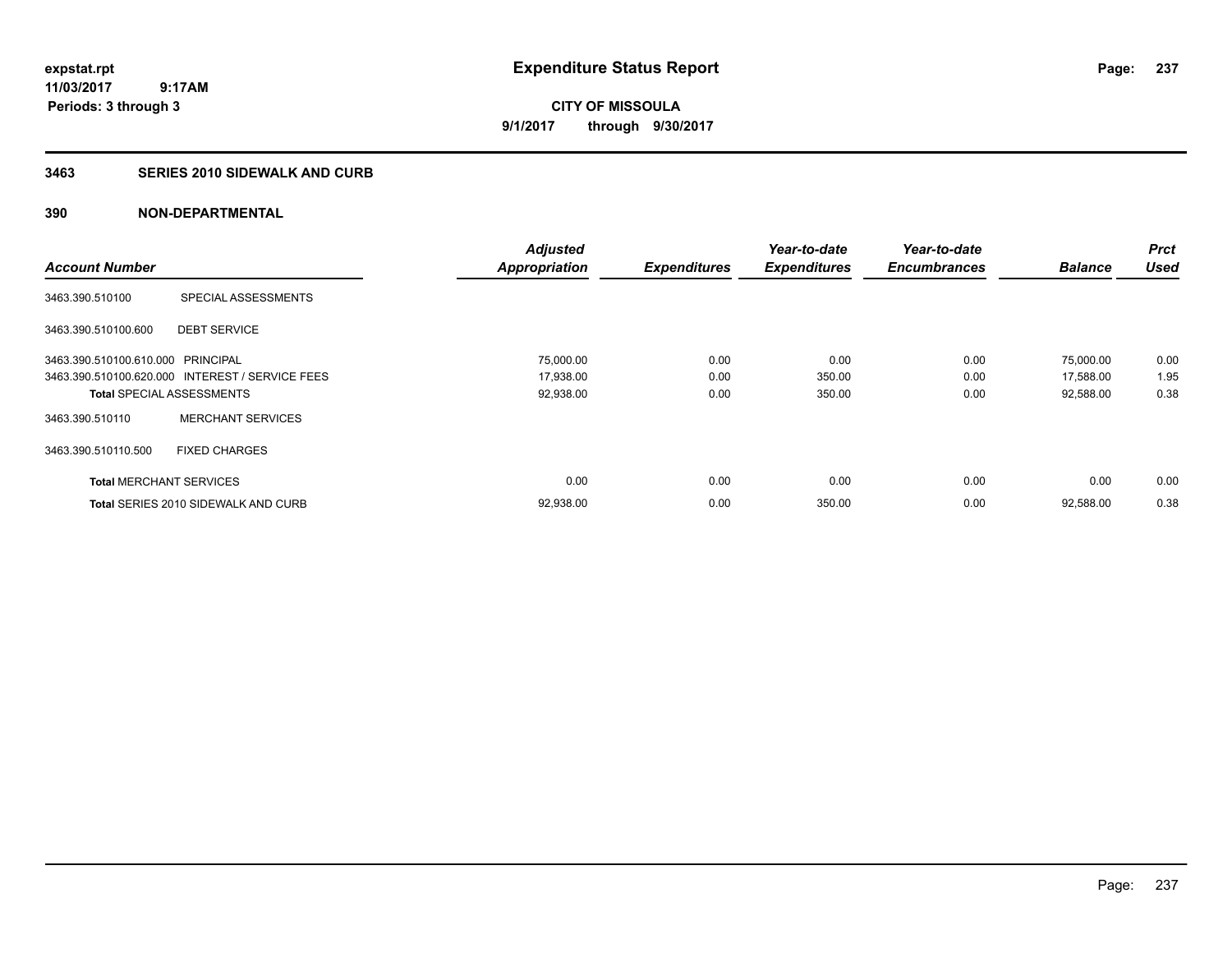**CITY OF MISSOULA 9/1/2017 through 9/30/2017**

### **3464 FY12 S/C DEBT SERVICE**

|                                   |                                                 | <b>Adjusted</b>      |                     | Year-to-date        | Year-to-date        |                | <b>Prct</b> |
|-----------------------------------|-------------------------------------------------|----------------------|---------------------|---------------------|---------------------|----------------|-------------|
| <b>Account Number</b>             |                                                 | <b>Appropriation</b> | <b>Expenditures</b> | <b>Expenditures</b> | <b>Encumbrances</b> | <b>Balance</b> | <b>Used</b> |
| 3464.390.510100                   | SPECIAL ASSESSMENTS                             |                      |                     |                     |                     |                |             |
| 3464.390.510100.600               | <b>DEBT SERVICE</b>                             |                      |                     |                     |                     |                |             |
| 3464.390.510100.610.000 PRINCIPAL |                                                 | 45,000.00            | 0.00                | 0.00                | 0.00                | 45,000.00      | 0.00        |
|                                   | 3464.390.510100.620.000 INTEREST / SERVICE FEES | 19,560.00            | 0.00                | 350.00              | 0.00                | 19,210.00      | 1.79        |
| <b>Total SPECIAL ASSESSMENTS</b>  |                                                 | 64,560.00            | 0.00                | 350.00              | 0.00                | 64,210.00      | 0.54        |
| 3464.390.510110                   | <b>MERCHANT SERVICES</b>                        |                      |                     |                     |                     |                |             |
| 3464.390.510110.500               | <b>FIXED CHARGES</b>                            |                      |                     |                     |                     |                |             |
| <b>Total MERCHANT SERVICES</b>    |                                                 | 0.00                 | 0.00                | 0.00                | 0.00                | 0.00           | 0.00        |
| Total FY12 S/C DEBT SERVICE       |                                                 | 64,560.00            | 0.00                | 350.00              | 0.00                | 64,210.00      | 0.54        |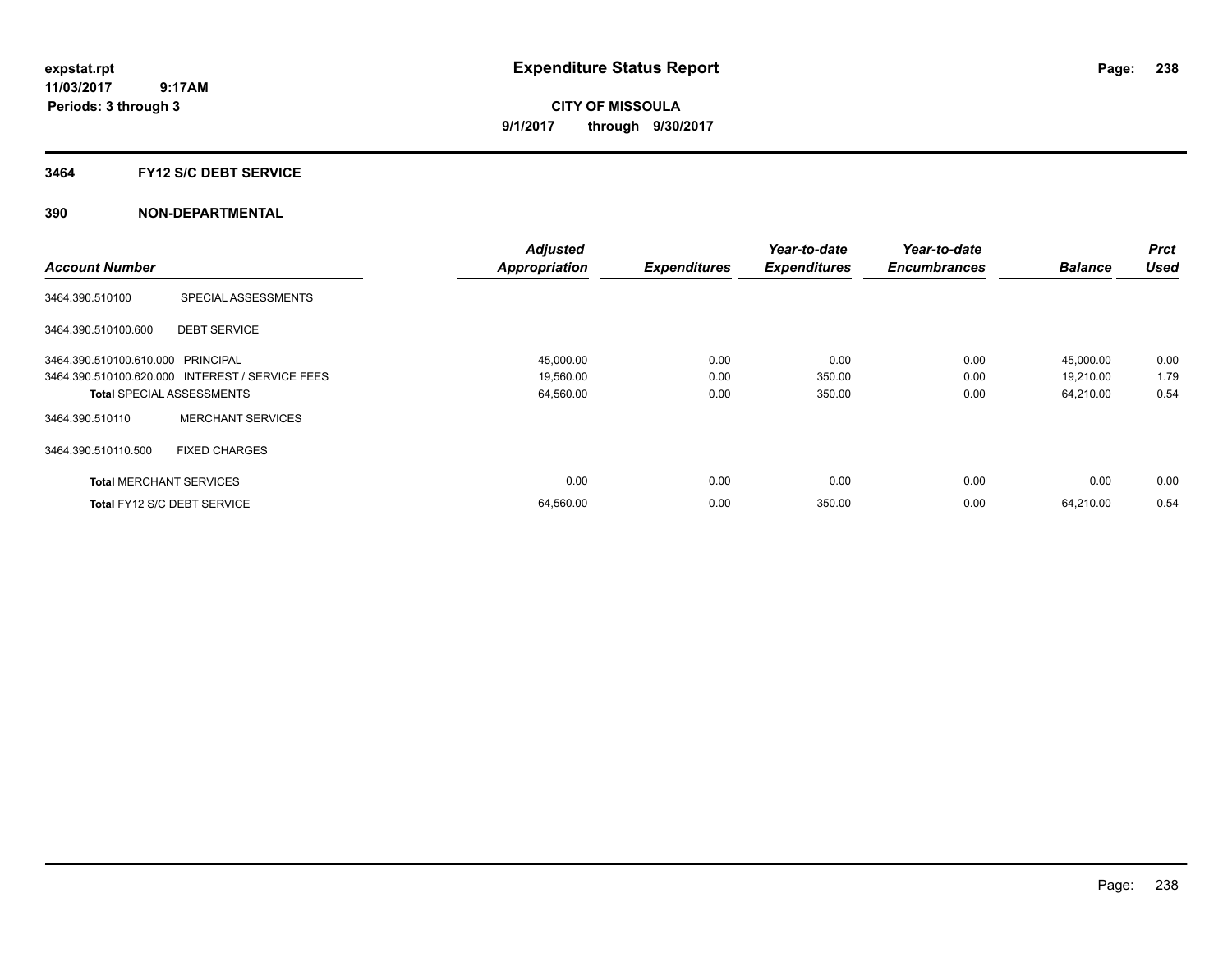**CITY OF MISSOULA 9/1/2017 through 9/30/2017**

# **3465 FY13 SIDEWALK/CURB DEBT SERVICE**

|                                   |                                                 | <b>Adjusted</b>      |                     | Year-to-date        | Year-to-date        |                | <b>Prct</b> |
|-----------------------------------|-------------------------------------------------|----------------------|---------------------|---------------------|---------------------|----------------|-------------|
| <b>Account Number</b>             |                                                 | <b>Appropriation</b> | <b>Expenditures</b> | <b>Expenditures</b> | <b>Encumbrances</b> | <b>Balance</b> | Used        |
| 3465.390.510100                   | SPECIAL ASSESSMENTS                             |                      |                     |                     |                     |                |             |
| 3465.390.510100.600               | <b>DEBT SERVICE</b>                             |                      |                     |                     |                     |                |             |
| 3465.390.510100.610.000 PRINCIPAL |                                                 | 29,000.00            | 0.00                | 0.00                | 0.00                | 29,000.00      | 0.00        |
|                                   | 3465.390.510100.620.000 INTEREST / SERVICE FEES | 9,113.00             | 0.00                | 0.00                | 0.00                | 9,113.00       | 0.00        |
| <b>Total SPECIAL ASSESSMENTS</b>  |                                                 | 38,113.00            | 0.00                | 0.00                | 0.00                | 38,113.00      | 0.00        |
| 3465.390.510110                   | <b>MERCHANT SERVICES</b>                        |                      |                     |                     |                     |                |             |
| 3465.390.510110.500               | <b>FIXED CHARGES</b>                            |                      |                     |                     |                     |                |             |
| <b>Total MERCHANT SERVICES</b>    |                                                 | 0.00                 | 0.00                | 0.00                | 0.00                | 0.00           | 0.00        |
|                                   | <b>Total FY13 SIDEWALK/CURB DEBT SERVICE</b>    | 38.113.00            | 0.00                | 0.00                | 0.00                | 38.113.00      | 0.00        |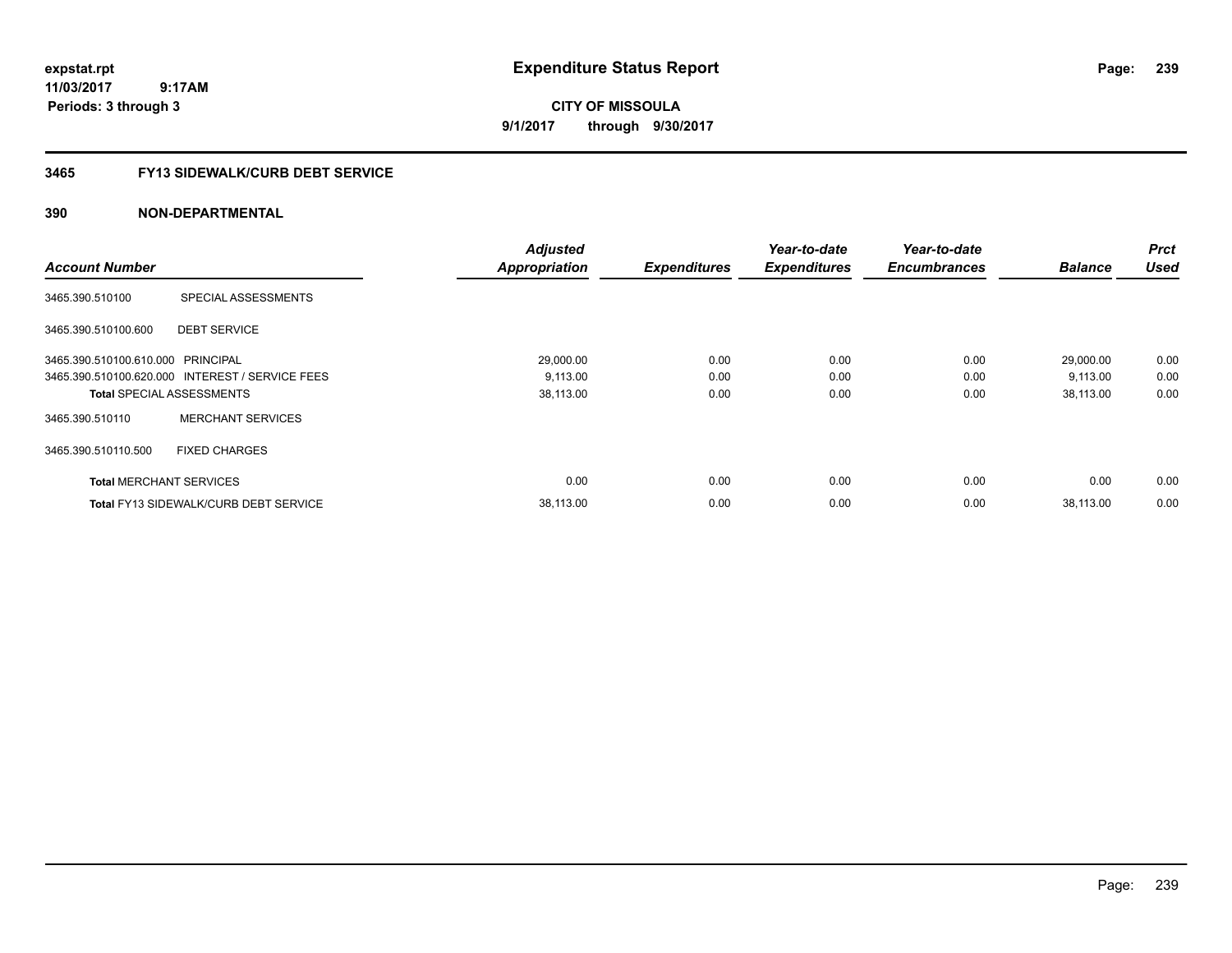**CITY OF MISSOULA 9/1/2017 through 9/30/2017**

# **3466 FY15 SIDEWALK/CURB DEBT SERVICE**

|                                   |                                                 | <b>Adjusted</b> |                     | Year-to-date        | Year-to-date        |                | <b>Prct</b> |
|-----------------------------------|-------------------------------------------------|-----------------|---------------------|---------------------|---------------------|----------------|-------------|
| <b>Account Number</b>             |                                                 | Appropriation   | <b>Expenditures</b> | <b>Expenditures</b> | <b>Encumbrances</b> | <b>Balance</b> | <b>Used</b> |
| 3466.390.510100                   | SPECIAL ASSESSMENTS                             |                 |                     |                     |                     |                |             |
| 3466.390.510100.300               | PURCHASED SERVICES                              |                 |                     |                     |                     |                |             |
|                                   | <b>Total PURCHASED SERVICES</b>                 | 0.00            | 0.00                | 0.00                | 0.00                | 0.00           | 0.00        |
| 3466.390.510100.600               | <b>DEBT SERVICE</b>                             |                 |                     |                     |                     |                |             |
| 3466.390.510100.610.000 PRINCIPAL |                                                 | 65,721.00       | 0.00                | 0.00                | 0.00                | 65,721.00      | 0.00        |
|                                   | 3466.390.510100.620.000 INTEREST / SERVICE FEES | 23,075.00       | 0.00                | 0.00                | 0.00                | 23,075.00      | 0.00        |
|                                   | <b>Total SPECIAL ASSESSMENTS</b>                | 88,796.00       | 0.00                | 0.00                | 0.00                | 88,796.00      | 0.00        |
| 3466.390.510110                   | <b>MERCHANT SERVICES</b>                        |                 |                     |                     |                     |                |             |
| 3466.390.510110.500               | <b>FIXED CHARGES</b>                            |                 |                     |                     |                     |                |             |
|                                   | 3466.390.510110.550.000 MERCHANT SERVICE FEES   | 350.00          | 0.00                | 0.00                | 0.00                | 350.00         | 0.00        |
| <b>Total MERCHANT SERVICES</b>    |                                                 | 350.00          | 0.00                | 0.00                | 0.00                | 350.00         | 0.00        |
|                                   | Total FY15 SIDEWALK/CURB DEBT SERVICE           | 89,146.00       | 0.00                | 0.00                | 0.00                | 89,146.00      | 0.00        |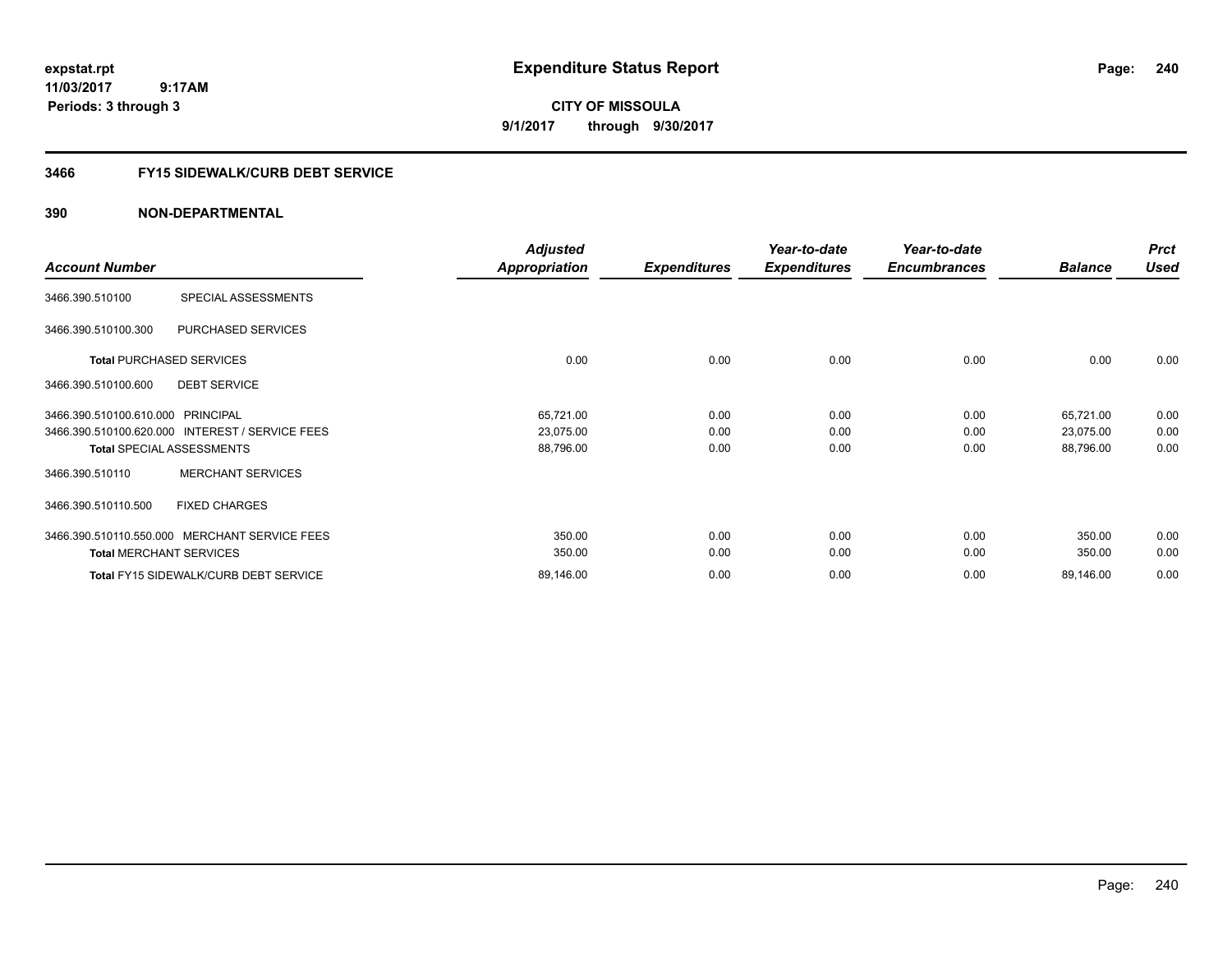**CITY OF MISSOULA 9/1/2017 through 9/30/2017**

# **3467 FY16 SIDEWALK/CURB DEBT SERVICE**

| <b>Account Number</b>             |                                                                                     | <b>Adjusted</b><br><b>Appropriation</b> | <b>Expenditures</b>  | Year-to-date<br><b>Expenditures</b> | Year-to-date<br><b>Encumbrances</b> | <b>Balance</b>                      | <b>Prct</b><br><b>Used</b> |
|-----------------------------------|-------------------------------------------------------------------------------------|-----------------------------------------|----------------------|-------------------------------------|-------------------------------------|-------------------------------------|----------------------------|
| 3467.390.510000                   | <b>MISCELLANEOUS</b>                                                                |                                         |                      |                                     |                                     |                                     |                            |
| 3467.390.510000.600               | <b>DEBT SERVICE</b>                                                                 |                                         |                      |                                     |                                     |                                     |                            |
| <b>Total MISCELLANEOUS</b>        |                                                                                     | 0.00                                    | 0.00                 | 0.00                                | 0.00                                | 0.00                                | 0.00                       |
| 3467.390.510100                   | SPECIAL ASSESSMENTS                                                                 |                                         |                      |                                     |                                     |                                     |                            |
| 3467.390.510100.300               | PURCHASED SERVICES                                                                  |                                         |                      |                                     |                                     |                                     |                            |
|                                   | <b>Total PURCHASED SERVICES</b>                                                     | 0.00                                    | 0.00                 | 0.00                                | 0.00                                | 0.00                                | 0.00                       |
| 3467.390.510100.600               | <b>DEBT SERVICE</b>                                                                 |                                         |                      |                                     |                                     |                                     |                            |
| 3467.390.510100.610.000 PRINCIPAL | 3467.390.510100.620.000 INTEREST / SERVICE FEES<br><b>Total SPECIAL ASSESSMENTS</b> | 21,872.00<br>10,748.00<br>32,620.00     | 0.00<br>0.00<br>0.00 | 0.00<br>0.00<br>0.00                | 0.00<br>0.00<br>0.00                | 21,872.00<br>10,748.00<br>32,620.00 | 0.00<br>0.00<br>0.00       |
| 3467.390.510110                   | <b>MERCHANT SERVICES</b>                                                            |                                         |                      |                                     |                                     |                                     |                            |
| 3467.390.510110.500               | <b>FIXED CHARGES</b>                                                                |                                         |                      |                                     |                                     |                                     |                            |
| <b>Total MERCHANT SERVICES</b>    | 3467.390.510110.550.000 MERCHANT SERVICE FEES                                       | 350.00<br>350.00                        | 0.00<br>0.00         | 0.00<br>0.00                        | 0.00<br>0.00                        | 350.00<br>350.00                    | 0.00<br>0.00               |
|                                   | Total FY16 SIDEWALK/CURB DEBT SERVICE                                               | 32,970.00                               | 0.00                 | 0.00                                | 0.00                                | 32,970.00                           | 0.00                       |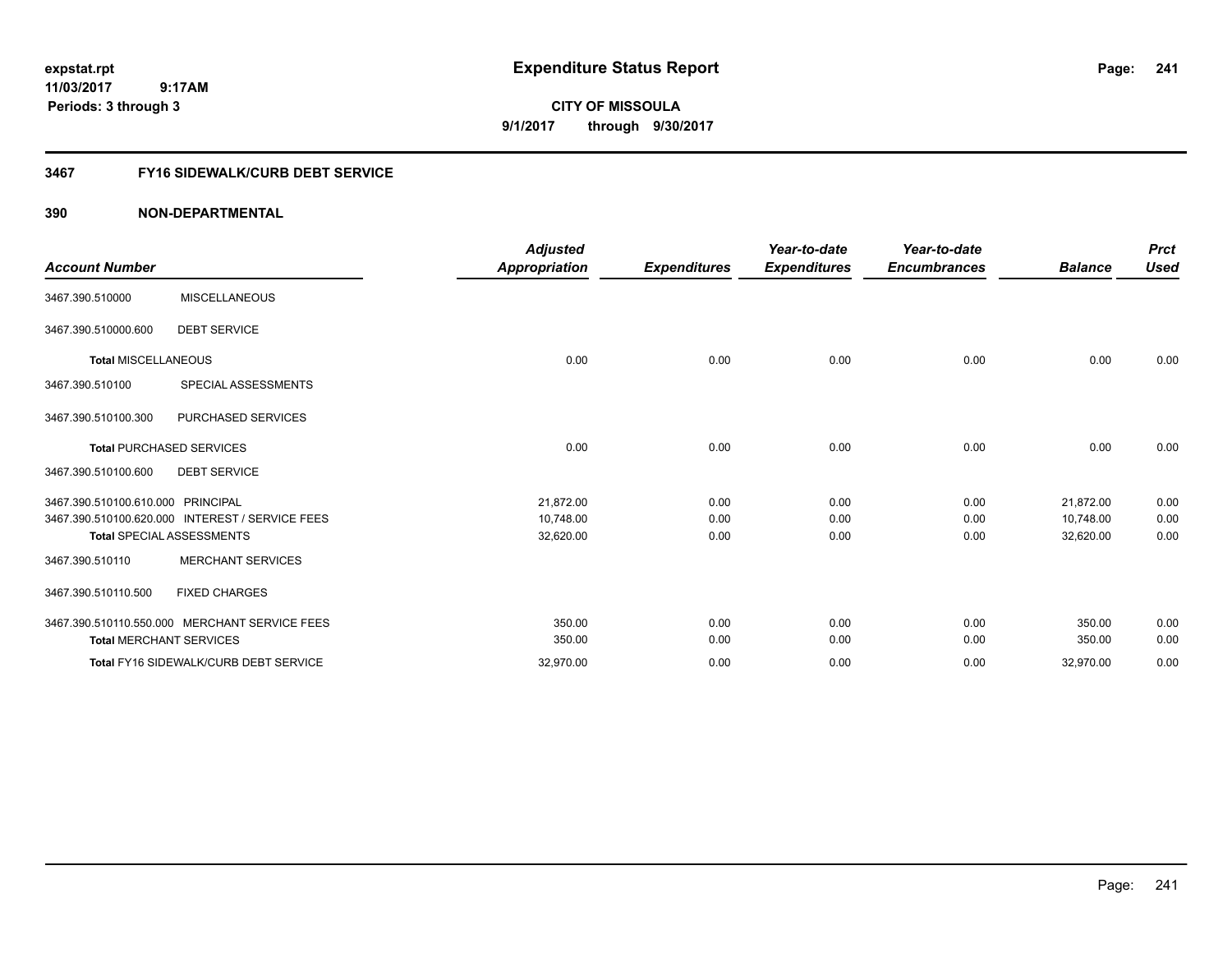**CITY OF MISSOULA 9/1/2017 through 9/30/2017**

# **3468 FY17 SIDEWALK/CURB DEBT SERVICE**

| <b>Account Number</b>      |                                       | <b>Adjusted</b><br><b>Appropriation</b> | <b>Expenditures</b> | Year-to-date<br><b>Expenditures</b> | Year-to-date<br><b>Encumbrances</b> | <b>Balance</b> | <b>Prct</b><br><b>Used</b> |
|----------------------------|---------------------------------------|-----------------------------------------|---------------------|-------------------------------------|-------------------------------------|----------------|----------------------------|
| 3468.390.510000            | <b>MISCELLANEOUS</b>                  |                                         |                     |                                     |                                     |                |                            |
| 3468.390.510000.600        | <b>DEBT SERVICE</b>                   |                                         |                     |                                     |                                     |                |                            |
| <b>Total MISCELLANEOUS</b> |                                       | 0.00                                    | 0.00                | 0.00                                | 0.00                                | 0.00           | 0.00                       |
| 3468.390.510100            | SPECIAL ASSESSMENTS                   |                                         |                     |                                     |                                     |                |                            |
| 3468.390.510100.300        | PURCHASED SERVICES                    |                                         |                     |                                     |                                     |                |                            |
|                            | <b>Total PURCHASED SERVICES</b>       | 0.00                                    | 0.00                | 0.00                                | 0.00                                | 0.00           | 0.00                       |
| 3468.390.510100.600        | <b>DEBT SERVICE</b>                   |                                         |                     |                                     |                                     |                |                            |
|                            | <b>Total SPECIAL ASSESSMENTS</b>      | 0.00                                    | 0.00                | 0.00                                | 0.00                                | 0.00           | 0.00                       |
| 3468.390.510110            | <b>MERCHANT SERVICES</b>              |                                         |                     |                                     |                                     |                |                            |
| 3468.390.510110.500        | <b>FIXED CHARGES</b>                  |                                         |                     |                                     |                                     |                |                            |
|                            | <b>Total MERCHANT SERVICES</b>        | 0.00                                    | 0.00                | 0.00                                | 0.00                                | 0.00           | 0.00                       |
|                            | Total FY17 SIDEWALK/CURB DEBT SERVICE | 0.00                                    | 0.00                | 0.00                                | 0.00                                | 0.00           | 0.00                       |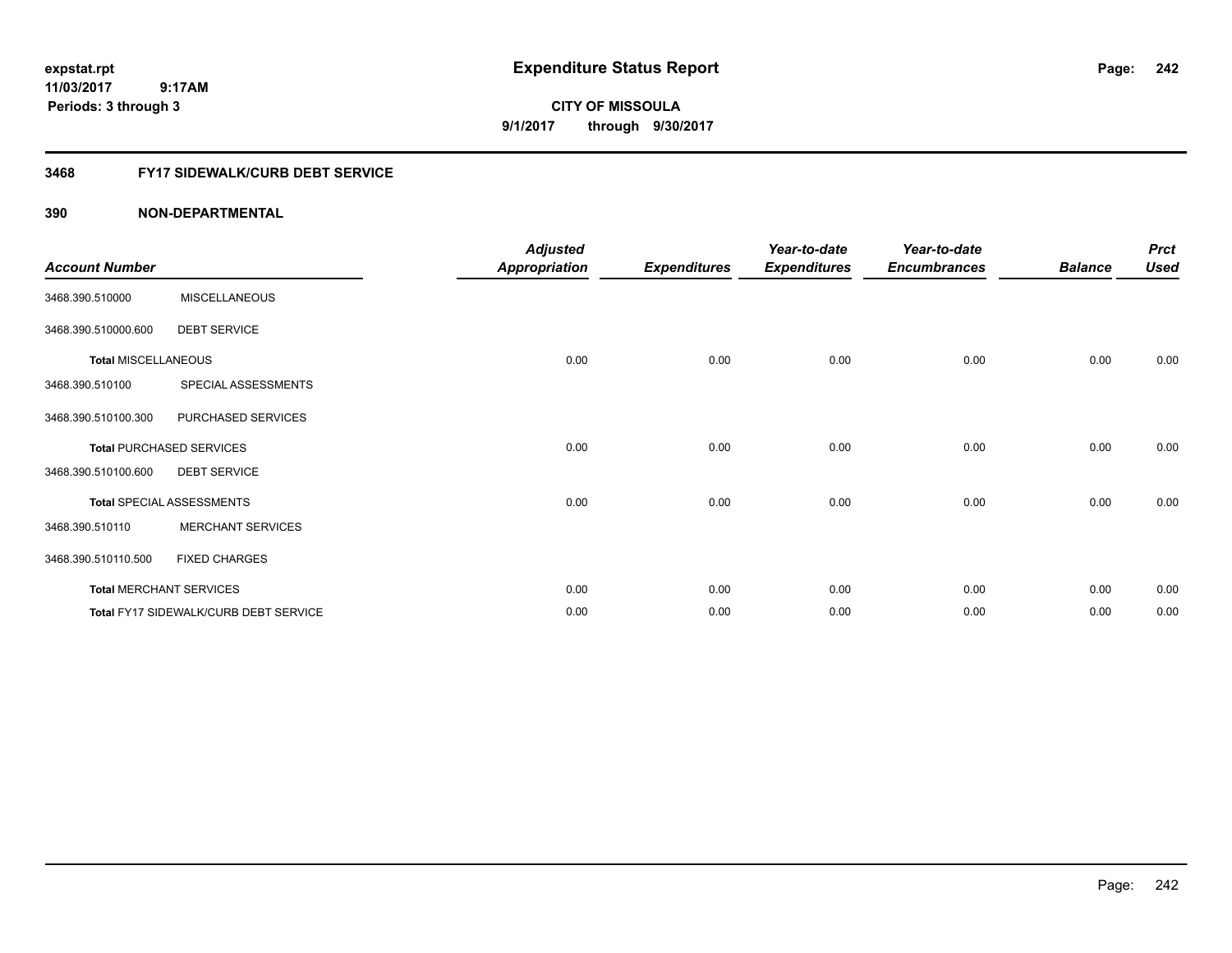**Periods: 3 through 3**

**CITY OF MISSOULA 9/1/2017 through 9/30/2017**

### **3491 SID 491 DEBT SERVICE FUND**

 **9:17AM**

| <b>Account Number</b> |                                 | <b>Adjusted</b><br>Appropriation | <b>Expenditures</b> | Year-to-date<br><b>Expenditures</b> | Year-to-date<br><b>Encumbrances</b> | <b>Balance</b> | Prct<br><b>Used</b> |
|-----------------------|---------------------------------|----------------------------------|---------------------|-------------------------------------|-------------------------------------|----------------|---------------------|
| 3491.390.510100       | SPECIAL ASSESSMENTS             |                                  |                     |                                     |                                     |                |                     |
| 3491.390.510100.600   | <b>DEBT SERVICE</b>             |                                  |                     |                                     |                                     |                |                     |
|                       | Total SID 491 DEBT SERVICE FUND | 0.00                             | 0.00                | 0.00                                | 0.00                                | 0.00           | 0.00                |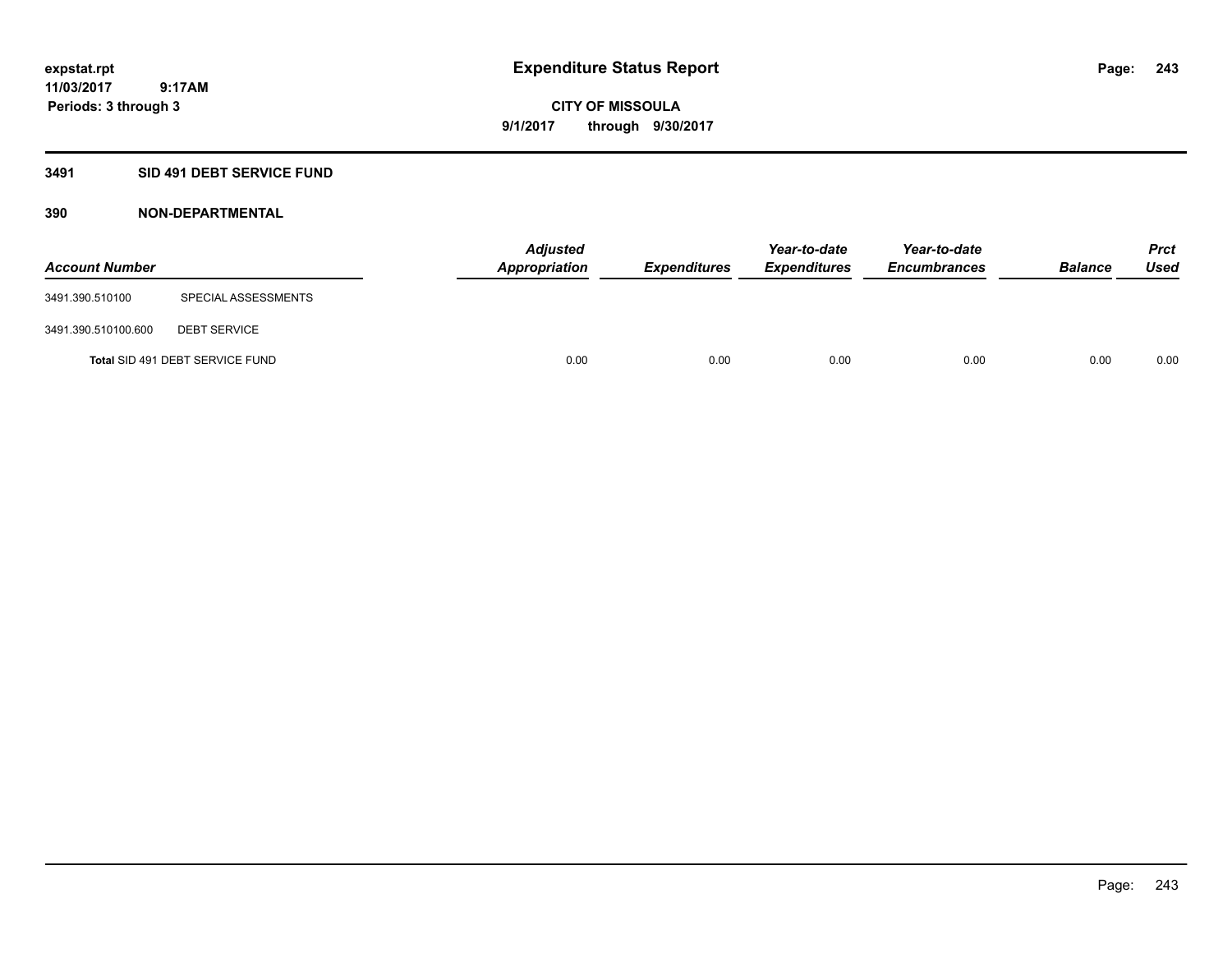**CITY OF MISSOULA 9/1/2017 through 9/30/2017**

### **3495 SID 495 DEBT SERVICE FUND**

**000 \*\*\* Title Not Found \*\*\***

| <b>Account Number</b>                |                         | <b>Adjusted</b><br>Appropriation | <b>Expenditures</b> | Year-to-date<br><b>Expenditures</b> | Year-to-date<br><b>Encumbrances</b> | <b>Balance</b> | <b>Prct</b><br><b>Used</b> |
|--------------------------------------|-------------------------|----------------------------------|---------------------|-------------------------------------|-------------------------------------|----------------|----------------------------|
| 3495.000.520100                      | *** Title Not Found *** |                                  |                     |                                     |                                     |                |                            |
| 3495.000.520100.800                  | OTHER OBJECTS           |                                  |                     |                                     |                                     |                |                            |
| <b>Total *** Title Not Found ***</b> |                         | 0.00                             | 0.00                | 0.00                                | 0.00                                | 0.00           | 0.00                       |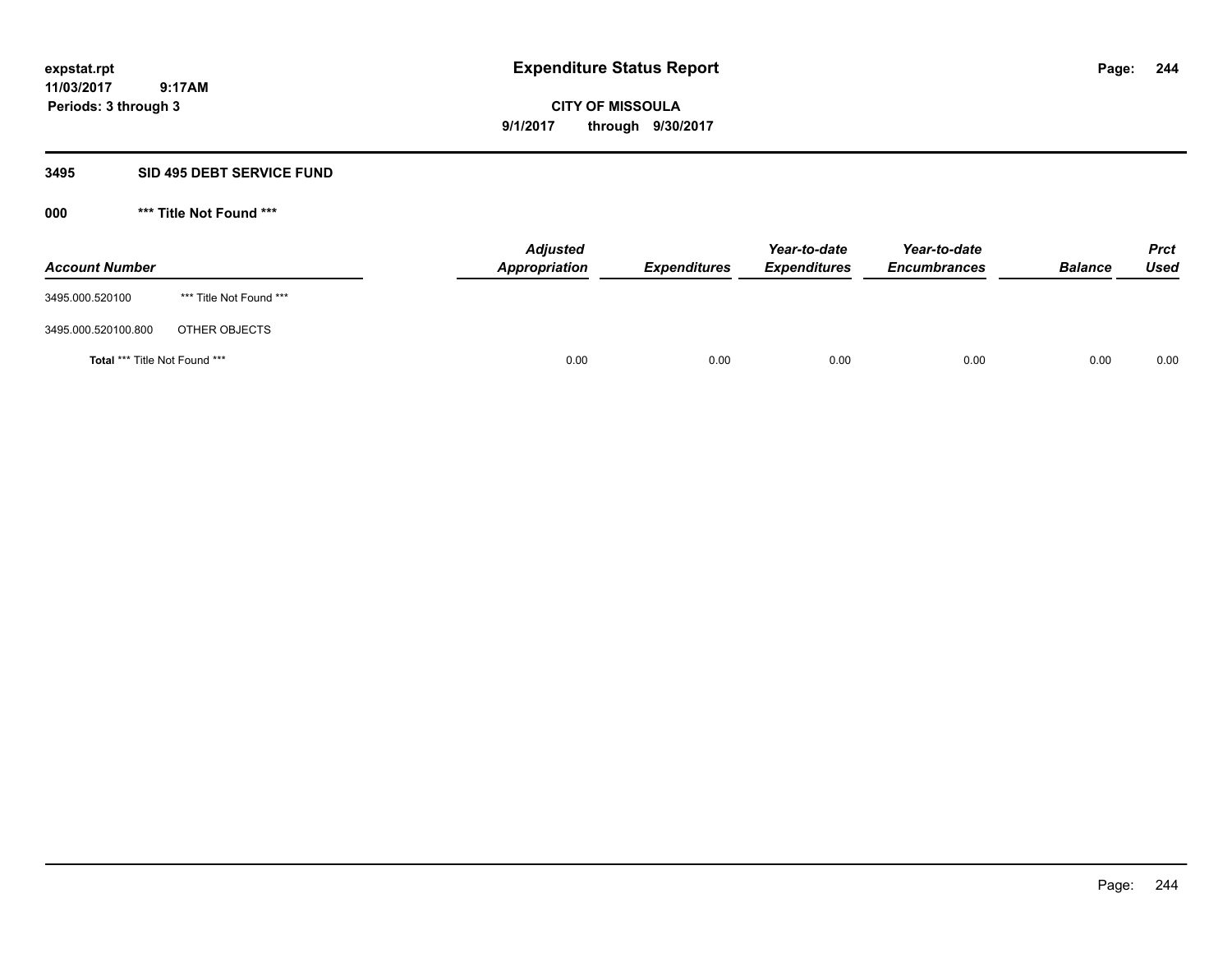# **CITY OF MISSOULA 9/1/2017 through 9/30/2017**

# **3495 SID 495 DEBT SERVICE FUND**

| <b>Account Number</b> |                                  | <b>Adjusted</b><br><b>Appropriation</b> | <b>Expenditures</b> | Year-to-date<br><b>Expenditures</b> | Year-to-date<br><b>Encumbrances</b> | <b>Balance</b> | <b>Prct</b><br><b>Used</b> |
|-----------------------|----------------------------------|-----------------------------------------|---------------------|-------------------------------------|-------------------------------------|----------------|----------------------------|
| 3495.390.510100       | SPECIAL ASSESSMENTS              |                                         |                     |                                     |                                     |                |                            |
| 3495.390.510100.800   | OTHER OBJECTS                    |                                         |                     |                                     |                                     |                |                            |
|                       | <b>Total SPECIAL ASSESSMENTS</b> | 0.00                                    | 0.00                | 0.00                                | 0.00                                | 0.00           | 0.00                       |
| 3495.390.510110       | <b>MERCHANT SERVICES</b>         |                                         |                     |                                     |                                     |                |                            |
| 3495.390.510110.500   | <b>FIXED CHARGES</b>             |                                         |                     |                                     |                                     |                |                            |
|                       | Total SID 495 DEBT SERVICE FUND  | 0.00                                    | 0.00                | 0.00                                | 0.00                                | 0.00           | 0.00                       |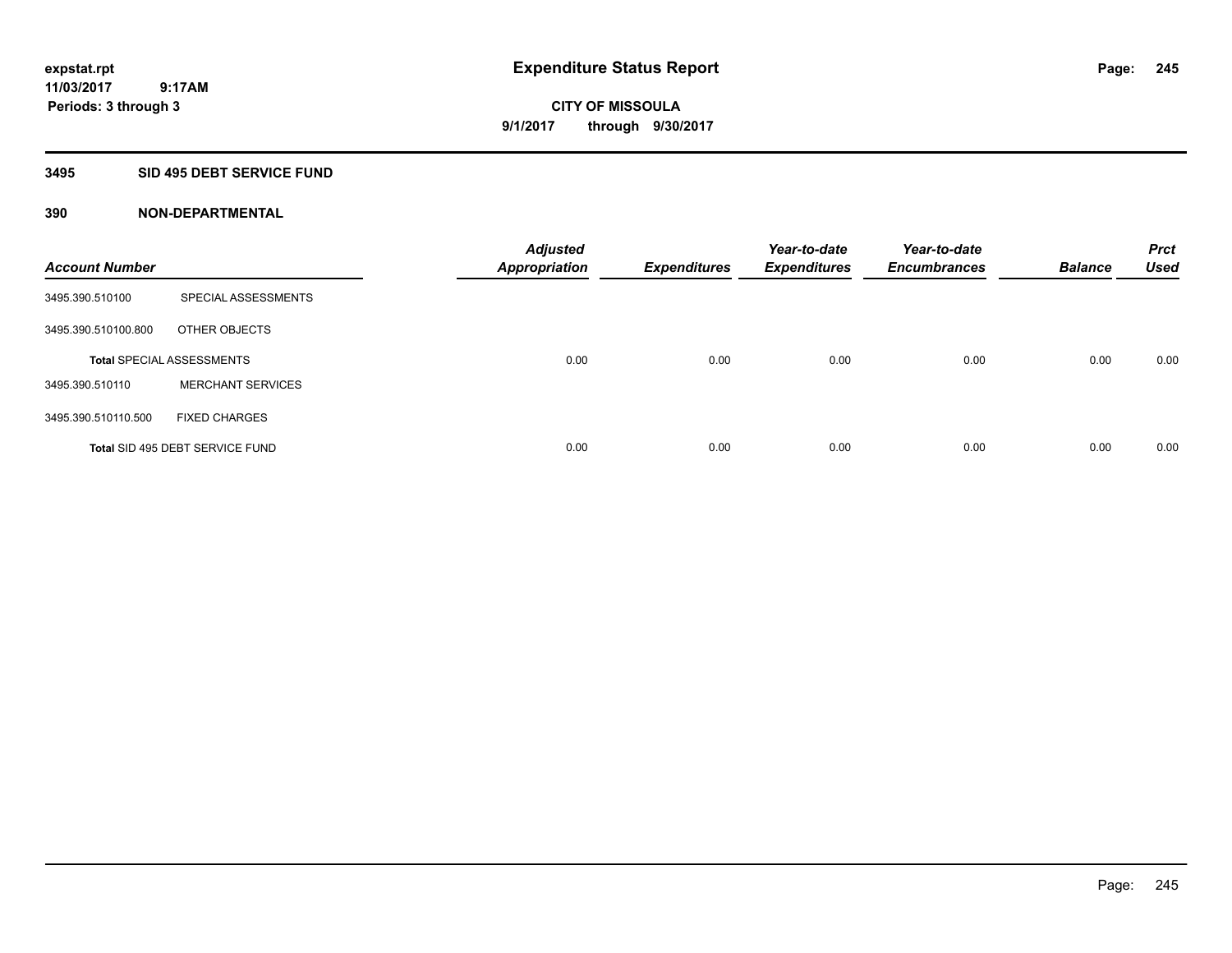**CITY OF MISSOULA 9/1/2017 through 9/30/2017**

### **3497 SID 497 DEBT SERVICE FUND**

**000 \*\*\* Title Not Found \*\*\***

| <b>Account Number</b>         |                         | <b>Adjusted</b><br>Appropriation | <b>Expenditures</b> | Year-to-date<br><b>Expenditures</b> | Year-to-date<br><b>Encumbrances</b> | <b>Balance</b> | Prct<br>Used |
|-------------------------------|-------------------------|----------------------------------|---------------------|-------------------------------------|-------------------------------------|----------------|--------------|
| 3497.000.520100               | *** Title Not Found *** |                                  |                     |                                     |                                     |                |              |
| 3497.000.520100.800           | OTHER OBJECTS           |                                  |                     |                                     |                                     |                |              |
| Total *** Title Not Found *** |                         | 0.00                             | 0.00                | 0.00                                | 0.00                                | 0.00           | 0.00         |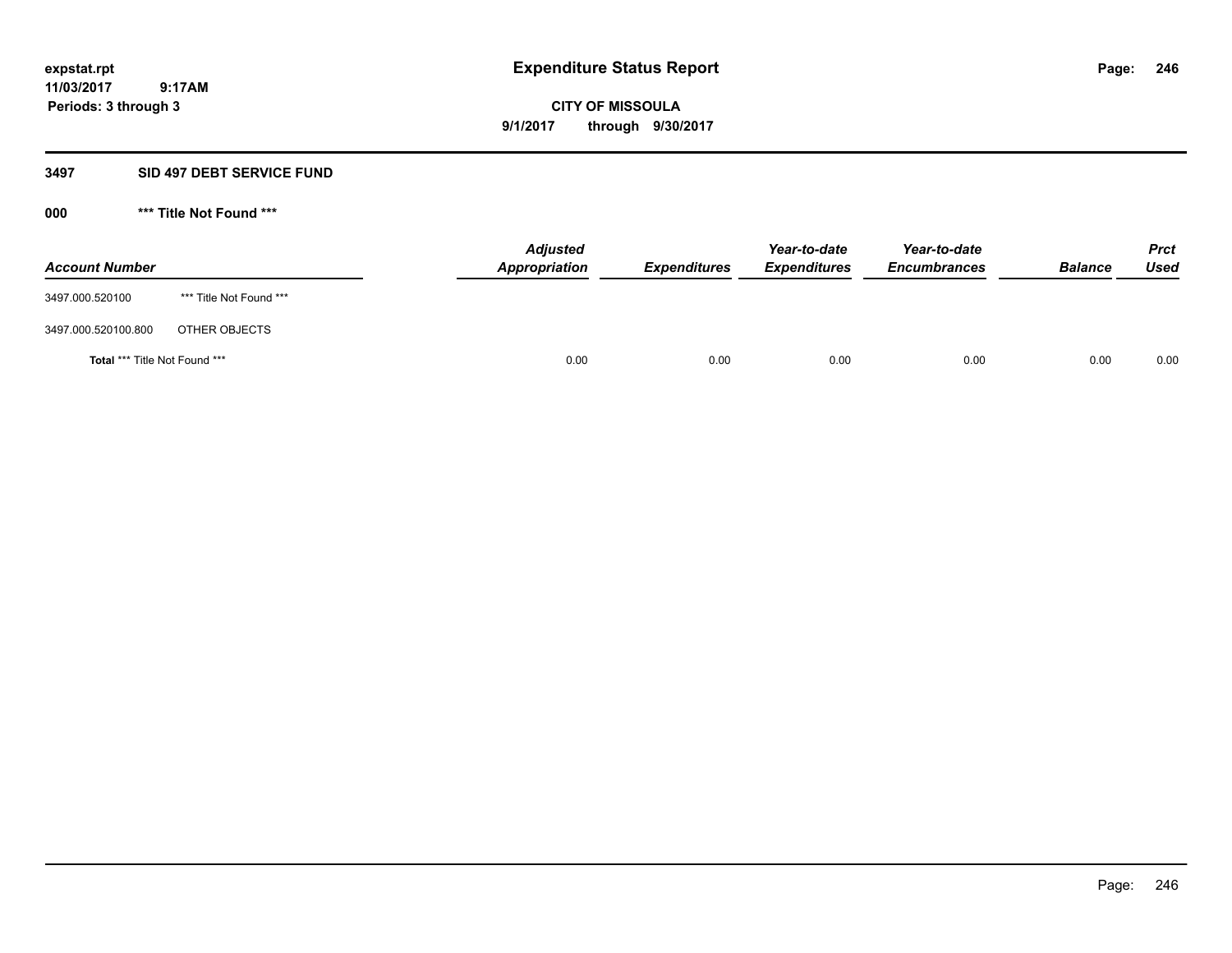**CITY OF MISSOULA 9/1/2017 through 9/30/2017**

# **3497 SID 497 DEBT SERVICE FUND**

|                            |                                  | <b>Adjusted</b>      |                     | Year-to-date        | Year-to-date        |                | <b>Prct</b> |
|----------------------------|----------------------------------|----------------------|---------------------|---------------------|---------------------|----------------|-------------|
| <b>Account Number</b>      |                                  | <b>Appropriation</b> | <b>Expenditures</b> | <b>Expenditures</b> | <b>Encumbrances</b> | <b>Balance</b> | <b>Used</b> |
| 3497.390.510000            | <b>MISCELLANEOUS</b>             |                      |                     |                     |                     |                |             |
| 3497.390.510000.800        | OTHER OBJECTS                    |                      |                     |                     |                     |                |             |
| <b>Total MISCELLANEOUS</b> |                                  | 0.00                 | 0.00                | 0.00                | 0.00                | 0.00           | 0.00        |
| 3497.390.510100            | SPECIAL ASSESSMENTS              |                      |                     |                     |                     |                |             |
| 3497.390.510100.600        | <b>DEBT SERVICE</b>              |                      |                     |                     |                     |                |             |
| <b>Total DEBT SERVICE</b>  |                                  | 0.00                 | 0.00                | 0.00                | 0.00                | 0.00           | 0.00        |
| 3497.390.510100.800        | OTHER OBJECTS                    |                      |                     |                     |                     |                |             |
|                            | <b>Total SPECIAL ASSESSMENTS</b> | 0.00                 | 0.00                | 0.00                | 0.00                | 0.00           | 0.00        |
| 3497.390.510110            | <b>MERCHANT SERVICES</b>         |                      |                     |                     |                     |                |             |
| 3497.390.510110.500        | <b>FIXED CHARGES</b>             |                      |                     |                     |                     |                |             |
|                            | Total SID 497 DEBT SERVICE FUND  | 0.00                 | 0.00                | 0.00                | 0.00                | 0.00           | 0.00        |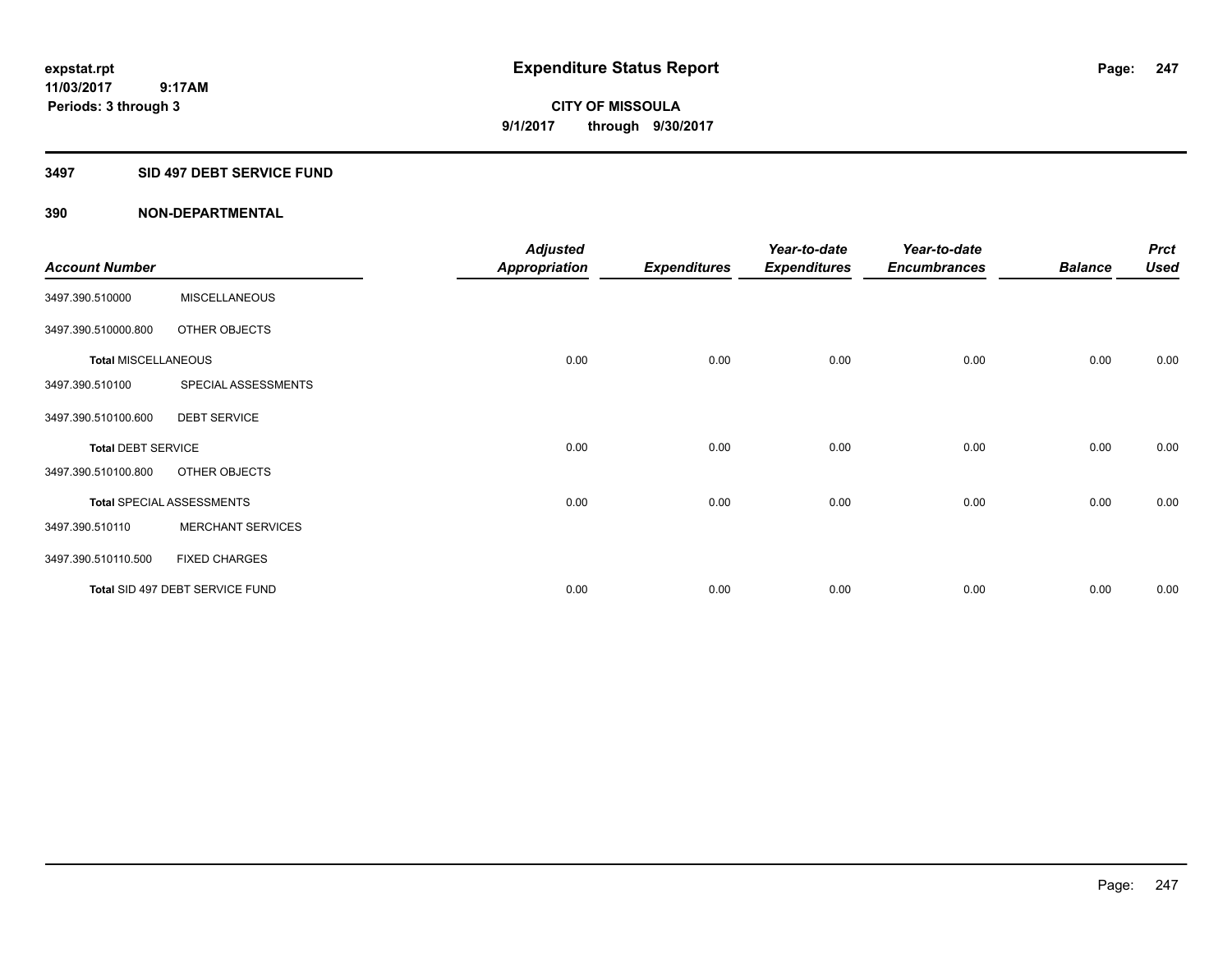**CITY OF MISSOULA 9/1/2017 through 9/30/2017**

### **3498 SID 498 DEBT SERVICE FUND**

**000 \*\*\* Title Not Found \*\*\***

| <b>Account Number</b>         |                         | <b>Adjusted</b><br>Appropriation | <b>Expenditures</b> | Year-to-date<br><b>Expenditures</b> | Year-to-date<br><b>Encumbrances</b> | <b>Balance</b> | <b>Prct</b><br>Used |
|-------------------------------|-------------------------|----------------------------------|---------------------|-------------------------------------|-------------------------------------|----------------|---------------------|
| 3498.000.520100               | *** Title Not Found *** |                                  |                     |                                     |                                     |                |                     |
| 3498.000.520100.800           | OTHER OBJECTS           |                                  |                     |                                     |                                     |                |                     |
| Total *** Title Not Found *** |                         | 0.00                             | 0.00                | 0.00                                | 0.00                                | 0.00           | 0.00                |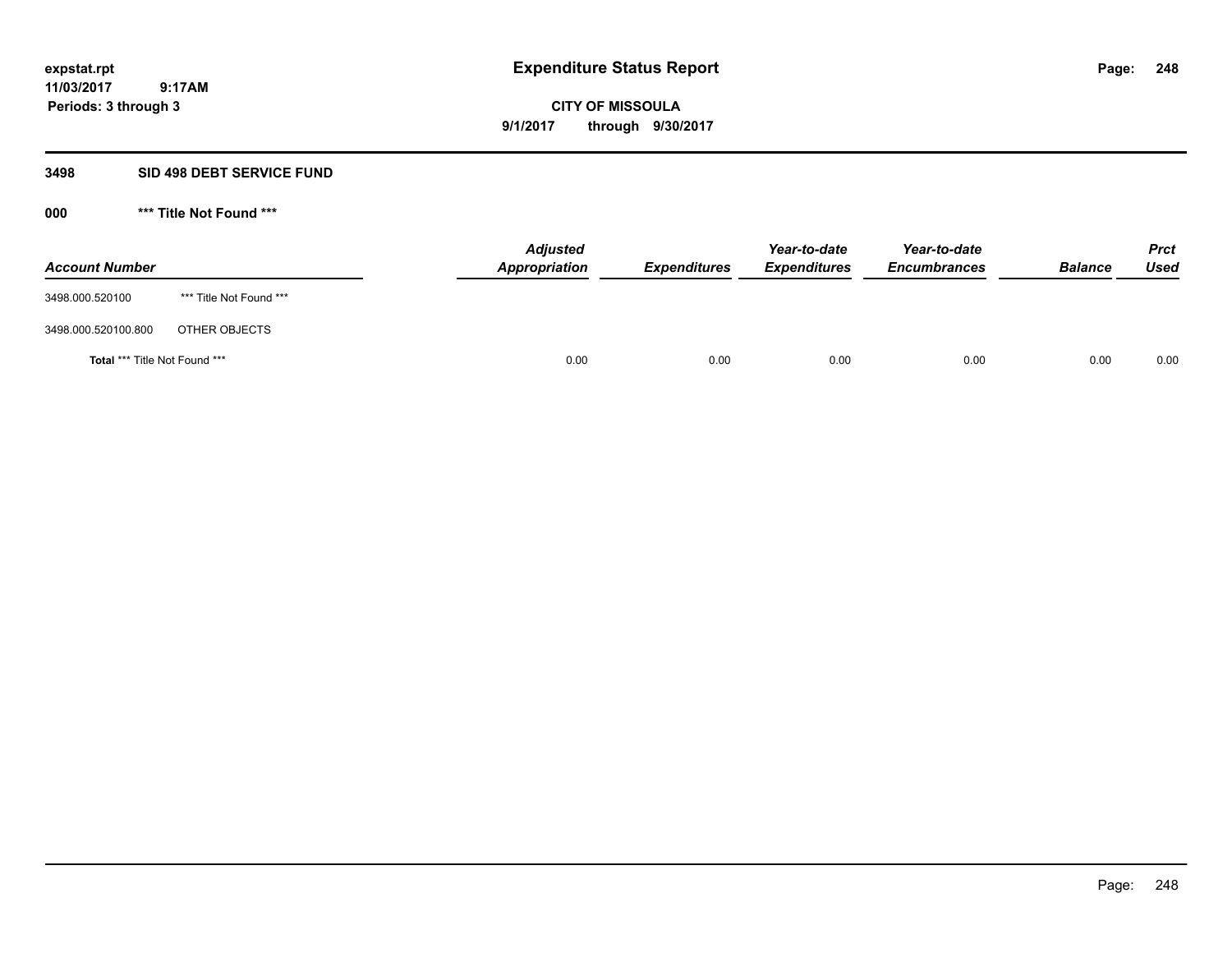**CITY OF MISSOULA 9/1/2017 through 9/30/2017**

# **3498 SID 498 DEBT SERVICE FUND**

| <b>Account Number</b> |                                  | <b>Adjusted</b><br>Appropriation | <b>Expenditures</b> | Year-to-date<br><b>Expenditures</b> | Year-to-date<br><b>Encumbrances</b> | <b>Balance</b> | <b>Prct</b><br><b>Used</b> |
|-----------------------|----------------------------------|----------------------------------|---------------------|-------------------------------------|-------------------------------------|----------------|----------------------------|
| 3498.390.510100       | SPECIAL ASSESSMENTS              |                                  |                     |                                     |                                     |                |                            |
| 3498.390.510100.600   | <b>DEBT SERVICE</b>              |                                  |                     |                                     |                                     |                |                            |
|                       | <b>Total SPECIAL ASSESSMENTS</b> | 0.00                             | 0.00                | 0.00                                | 0.00                                | 0.00           | 0.00                       |
| 3498.390.510110       | <b>MERCHANT SERVICES</b>         |                                  |                     |                                     |                                     |                |                            |
| 3498.390.510110.500   | <b>FIXED CHARGES</b>             |                                  |                     |                                     |                                     |                |                            |
|                       | <b>Total MERCHANT SERVICES</b>   | 0.00                             | 0.00                | 0.00                                | 0.00                                | 0.00           | 0.00                       |
|                       | Total SID 498 DEBT SERVICE FUND  | 0.00                             | 0.00                | 0.00                                | 0.00                                | 0.00           | 0.00                       |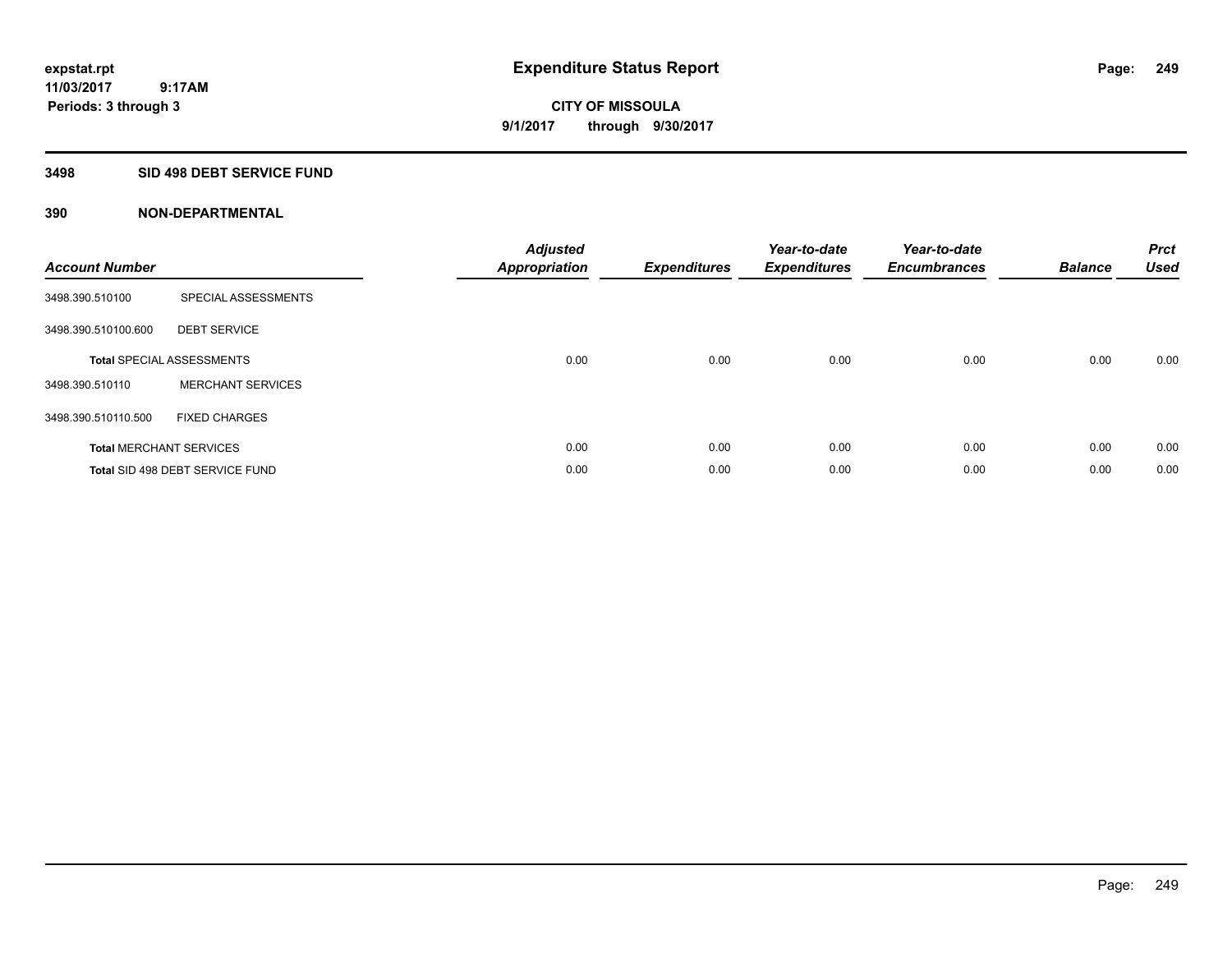# **CITY OF MISSOULA 9/1/2017 through 9/30/2017**

### **3500 SID 500 DEBT SERVICE FUND**

| <b>Account Number</b>     |                                 | <b>Adjusted</b><br><b>Appropriation</b> | <b>Expenditures</b> | Year-to-date<br><b>Expenditures</b> | Year-to-date<br><b>Encumbrances</b> | <b>Balance</b> | <b>Prct</b><br><b>Used</b> |
|---------------------------|---------------------------------|-----------------------------------------|---------------------|-------------------------------------|-------------------------------------|----------------|----------------------------|
| 3500.390.510100           | SPECIAL ASSESSMENTS             |                                         |                     |                                     |                                     |                |                            |
| 3500.390.510100.600       | <b>DEBT SERVICE</b>             |                                         |                     |                                     |                                     |                |                            |
| <b>Total DEBT SERVICE</b> |                                 | 0.00                                    | 0.00                | 0.00                                | 0.00                                | 0.00           | 0.00                       |
| 3500.390.510100.800       | OTHER OBJECTS                   |                                         |                     |                                     |                                     |                |                            |
|                           | Total SID 500 DEBT SERVICE FUND | 0.00                                    | 0.00                | 0.00                                | 0.00                                | 0.00           | 0.00                       |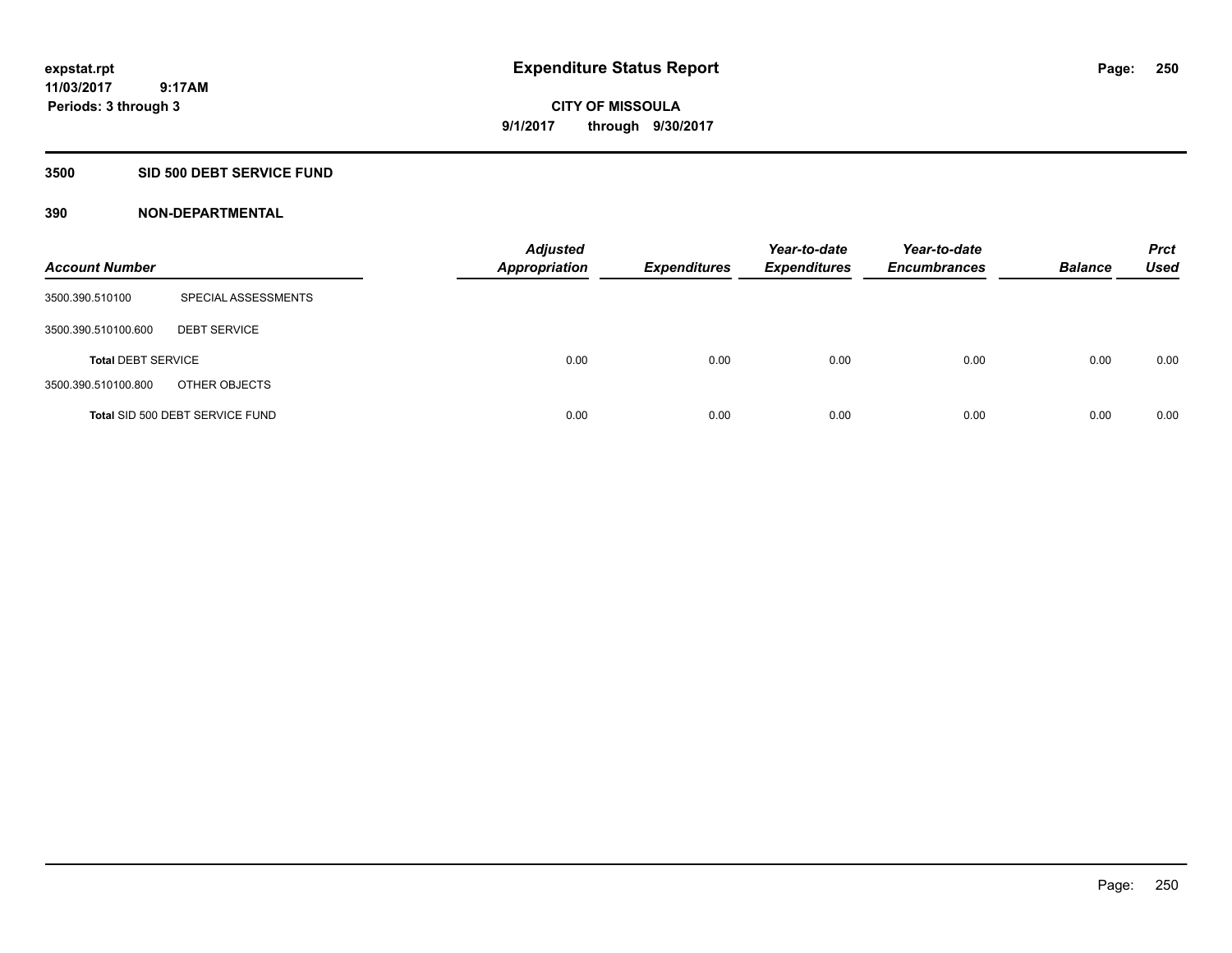**251**

**11/03/2017 9:17AM Periods: 3 through 3**

**CITY OF MISSOULA 9/1/2017 through 9/30/2017**

### **3501 SID 501 DEBT SERVICE FUND**

**000 \*\*\* Title Not Found \*\*\***

| <b>Account Number</b>                |                         | <b>Adjusted</b><br>Appropriation | <b>Expenditures</b> | Year-to-date<br><b>Expenditures</b> | Year-to-date<br><b>Encumbrances</b> | <b>Balance</b> | <b>Prct</b><br>Used |
|--------------------------------------|-------------------------|----------------------------------|---------------------|-------------------------------------|-------------------------------------|----------------|---------------------|
| 3501.000.520100                      | *** Title Not Found *** |                                  |                     |                                     |                                     |                |                     |
| 3501.000.520100.800                  | OTHER OBJECTS           |                                  |                     |                                     |                                     |                |                     |
| <b>Total *** Title Not Found ***</b> |                         | 0.00                             | 0.00                | 0.00                                | 0.00                                | 0.00           | 0.00                |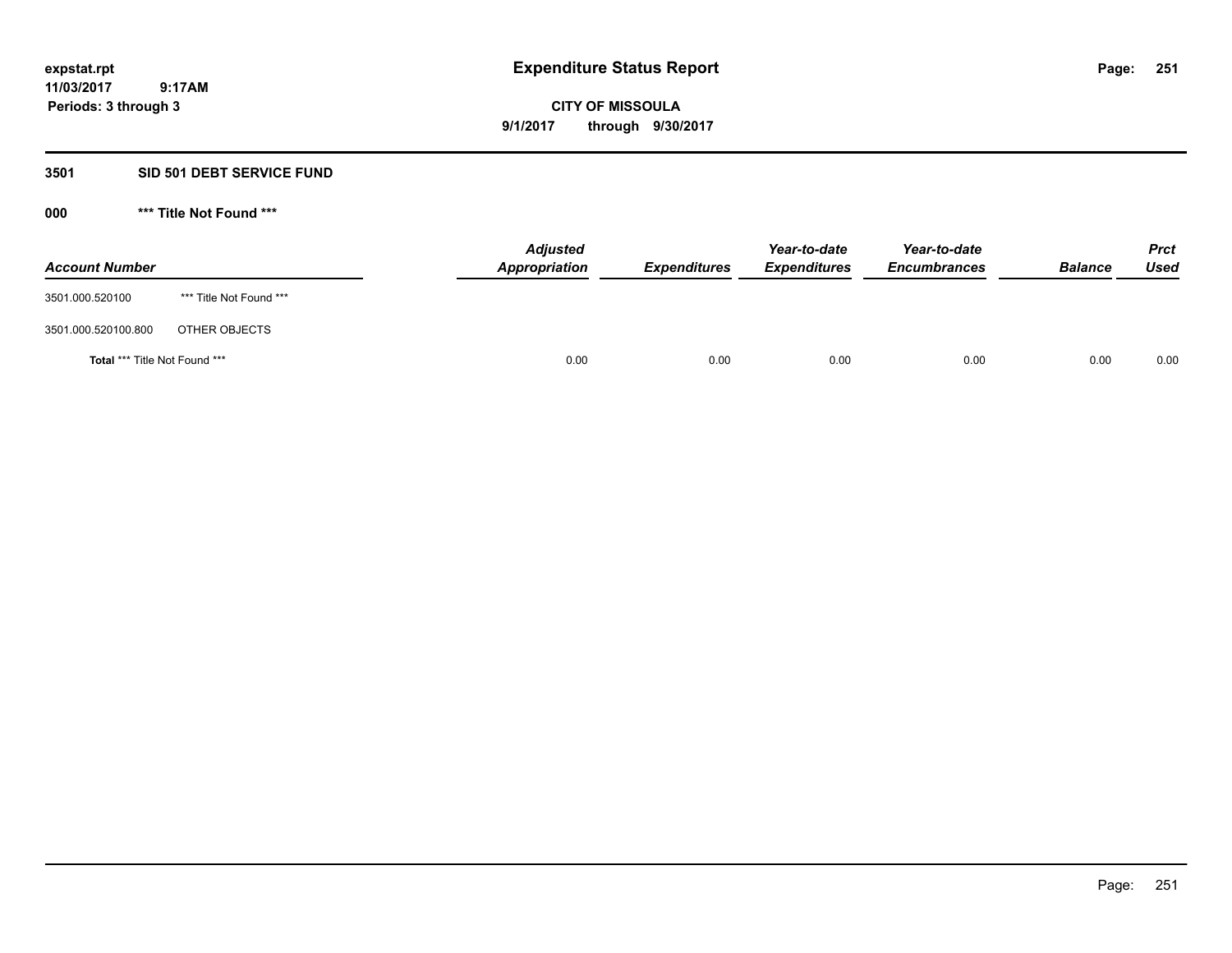**CITY OF MISSOULA 9/1/2017 through 9/30/2017**

### **3501 SID 501 DEBT SERVICE FUND**

| <b>Account Number</b> |                                  | <b>Adjusted</b><br><b>Appropriation</b> | <b>Expenditures</b> | Year-to-date<br><b>Expenditures</b> | Year-to-date<br><b>Encumbrances</b> | <b>Balance</b> | <b>Prct</b><br><b>Used</b> |
|-----------------------|----------------------------------|-----------------------------------------|---------------------|-------------------------------------|-------------------------------------|----------------|----------------------------|
| 3501.390.510100       | SPECIAL ASSESSMENTS              |                                         |                     |                                     |                                     |                |                            |
| 3501.390.510100.600   | <b>DEBT SERVICE</b>              |                                         |                     |                                     |                                     |                |                            |
|                       | <b>Total SPECIAL ASSESSMENTS</b> | 0.00                                    | 0.00                | 0.00                                | 0.00                                | 0.00           | 0.00                       |
| 3501.390.510110       | <b>MERCHANT SERVICES</b>         |                                         |                     |                                     |                                     |                |                            |
| 3501.390.510110.500   | <b>FIXED CHARGES</b>             |                                         |                     |                                     |                                     |                |                            |
|                       | Total SID 501 DEBT SERVICE FUND  | 0.00                                    | 0.00                | 0.00                                | 0.00                                | 0.00           | 0.00                       |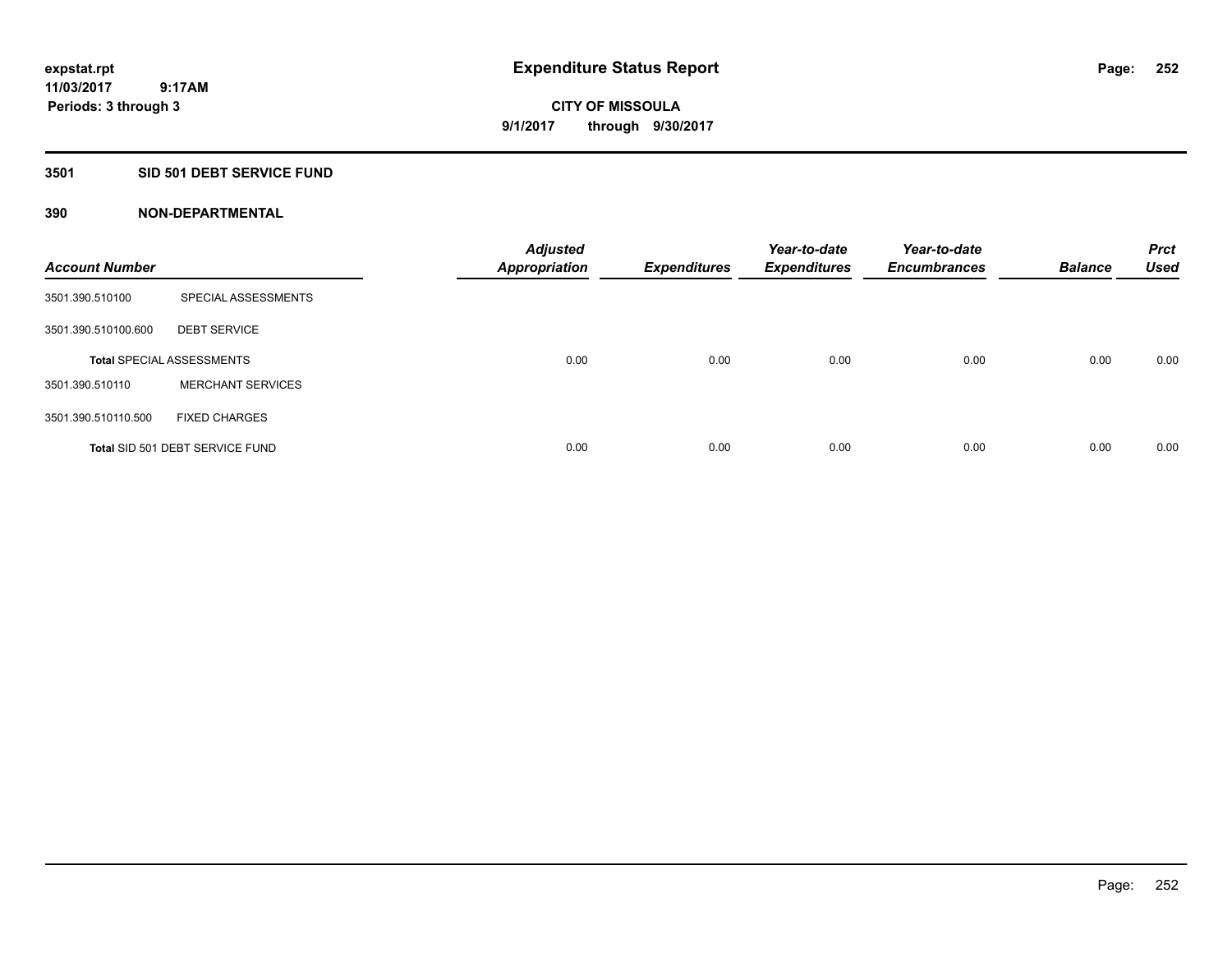**CITY OF MISSOULA 9/1/2017 through 9/30/2017**

### **3503 SID 503 DEBT SERVICE FUND**

| <b>Account Number</b>         |                         | <b>Adjusted</b><br>Appropriation | <b>Expenditures</b> | Year-to-date<br><b>Expenditures</b> | Year-to-date<br><b>Encumbrances</b> | <b>Balance</b> | <b>Prct</b><br>Used |
|-------------------------------|-------------------------|----------------------------------|---------------------|-------------------------------------|-------------------------------------|----------------|---------------------|
| 3503.000.520100               | *** Title Not Found *** |                                  |                     |                                     |                                     |                |                     |
| 3503.000.520100.800           | OTHER OBJECTS           |                                  |                     |                                     |                                     |                |                     |
| Total *** Title Not Found *** |                         | 0.00                             | 0.00                | 0.00                                | 0.00                                | 0.00           | 0.00                |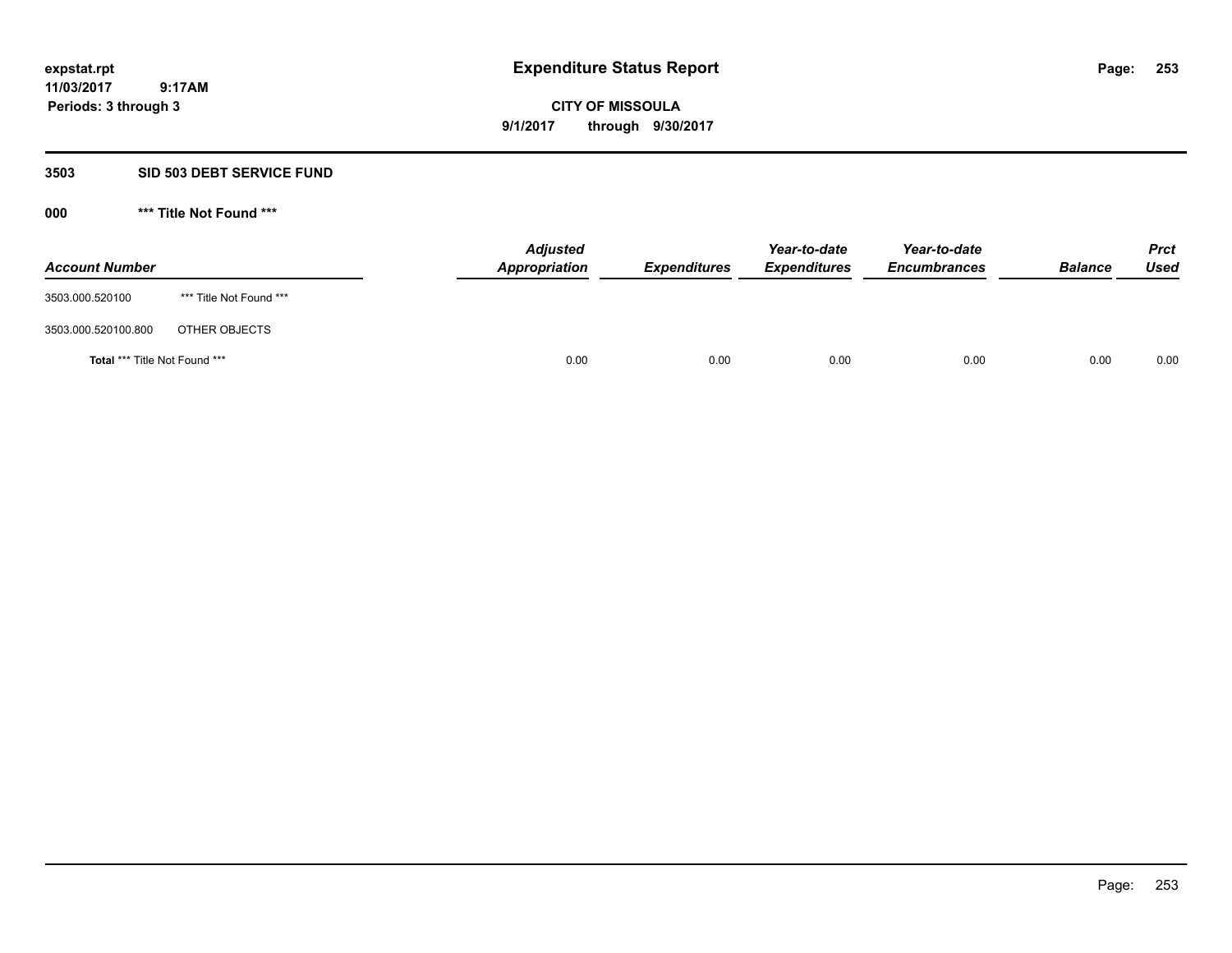**Periods: 3 through 3**

**CITY OF MISSOULA 9/1/2017 through 9/30/2017**

#### **3503 SID 503 DEBT SERVICE FUND**

 **9:17AM**

| <b>Account Number</b> |                                  | <b>Adjusted</b><br><b>Appropriation</b> | <b>Expenditures</b> | Year-to-date<br><b>Expenditures</b> | Year-to-date<br><b>Encumbrances</b> | <b>Balance</b> | <b>Prct</b><br><b>Used</b> |
|-----------------------|----------------------------------|-----------------------------------------|---------------------|-------------------------------------|-------------------------------------|----------------|----------------------------|
| 3503.390.510100       | SPECIAL ASSESSMENTS              |                                         |                     |                                     |                                     |                |                            |
| 3503.390.510100.600   | <b>DEBT SERVICE</b>              |                                         |                     |                                     |                                     |                |                            |
|                       | <b>Total SPECIAL ASSESSMENTS</b> | 0.00                                    | 0.00                | 0.00                                | 0.00                                | 0.00           | 0.00                       |
| 3503.390.510110       | <b>MERCHANT SERVICES</b>         |                                         |                     |                                     |                                     |                |                            |
| 3503.390.510110.500   | <b>FIXED CHARGES</b>             |                                         |                     |                                     |                                     |                |                            |
|                       | Total SID 503 DEBT SERVICE FUND  | 0.00                                    | 0.00                | 0.00                                | 0.00                                | 0.00           | 0.00                       |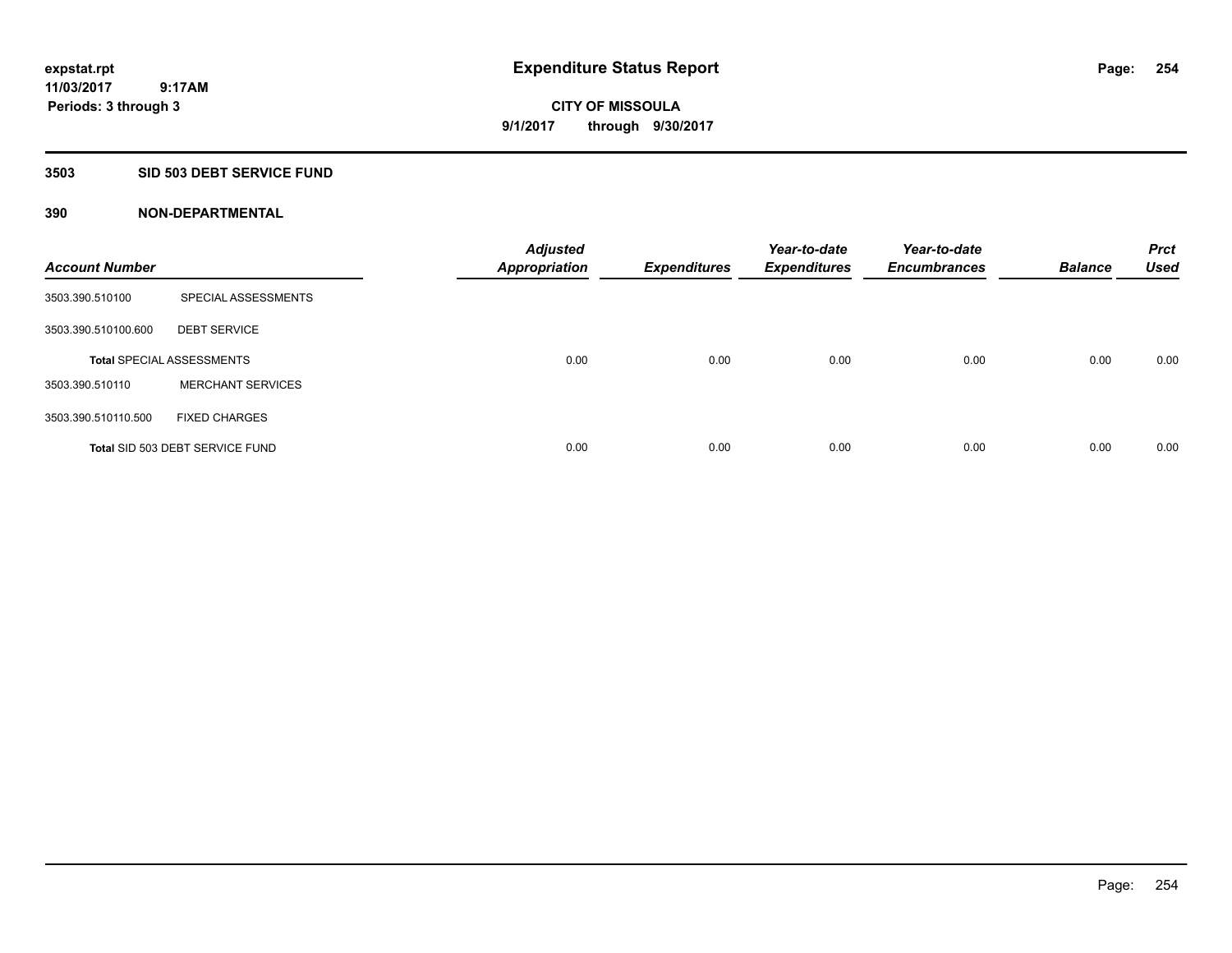**CITY OF MISSOULA 9/1/2017 through 9/30/2017**

### **3505 SID 505 DEBT SERVICE FUND**

| <b>Account Number</b>         |                         | <b>Adjusted</b><br>Appropriation | <b>Expenditures</b> | Year-to-date<br><b>Expenditures</b> | Year-to-date<br><b>Encumbrances</b> | <b>Balance</b> | Prct<br><b>Used</b> |
|-------------------------------|-------------------------|----------------------------------|---------------------|-------------------------------------|-------------------------------------|----------------|---------------------|
| 3505.000.520100               | *** Title Not Found *** |                                  |                     |                                     |                                     |                |                     |
| 3505.000.520100.800           | OTHER OBJECTS           |                                  |                     |                                     |                                     |                |                     |
| Total *** Title Not Found *** |                         | 0.00                             | 0.00                | 0.00                                | 0.00                                | 0.00           | 0.00                |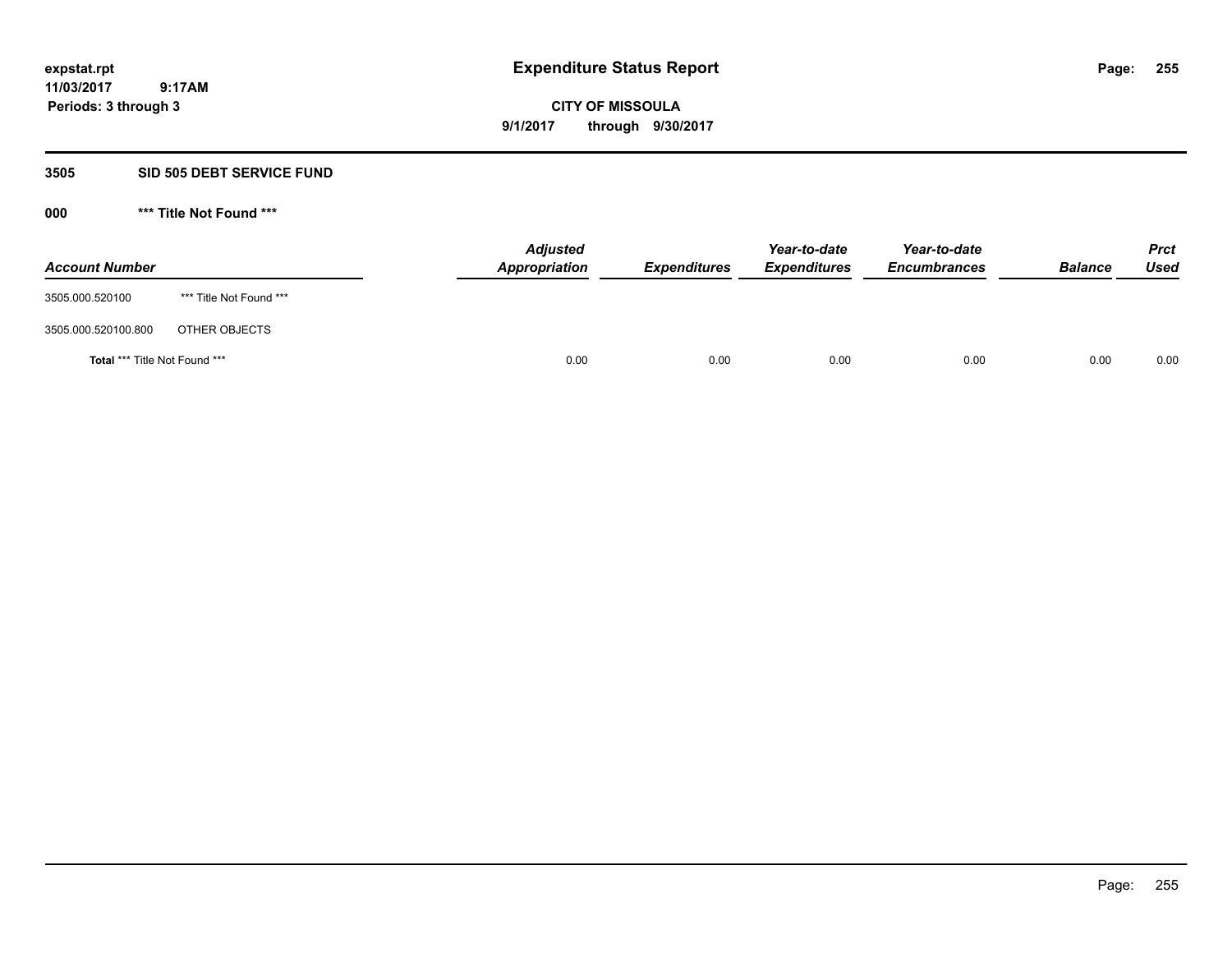**CITY OF MISSOULA 9/1/2017 through 9/30/2017**

#### **3505 SID 505 DEBT SERVICE FUND**

| <b>Account Number</b> |                                  | <b>Adjusted</b><br><b>Appropriation</b> | <b>Expenditures</b> | Year-to-date<br><b>Expenditures</b> | Year-to-date<br><b>Encumbrances</b> | <b>Balance</b> | <b>Prct</b><br><b>Used</b> |
|-----------------------|----------------------------------|-----------------------------------------|---------------------|-------------------------------------|-------------------------------------|----------------|----------------------------|
| 3505.390.510100       | SPECIAL ASSESSMENTS              |                                         |                     |                                     |                                     |                |                            |
| 3505.390.510100.600   | <b>DEBT SERVICE</b>              |                                         |                     |                                     |                                     |                |                            |
|                       | <b>Total SPECIAL ASSESSMENTS</b> | 0.00                                    | 0.00                | 0.00                                | 0.00                                | 0.00           | 0.00                       |
| 3505.390.510110       | <b>MERCHANT SERVICES</b>         |                                         |                     |                                     |                                     |                |                            |
| 3505.390.510110.500   | <b>FIXED CHARGES</b>             |                                         |                     |                                     |                                     |                |                            |
|                       | Total SID 505 DEBT SERVICE FUND  | 0.00                                    | 0.00                | 0.00                                | 0.00                                | 0.00           | 0.00                       |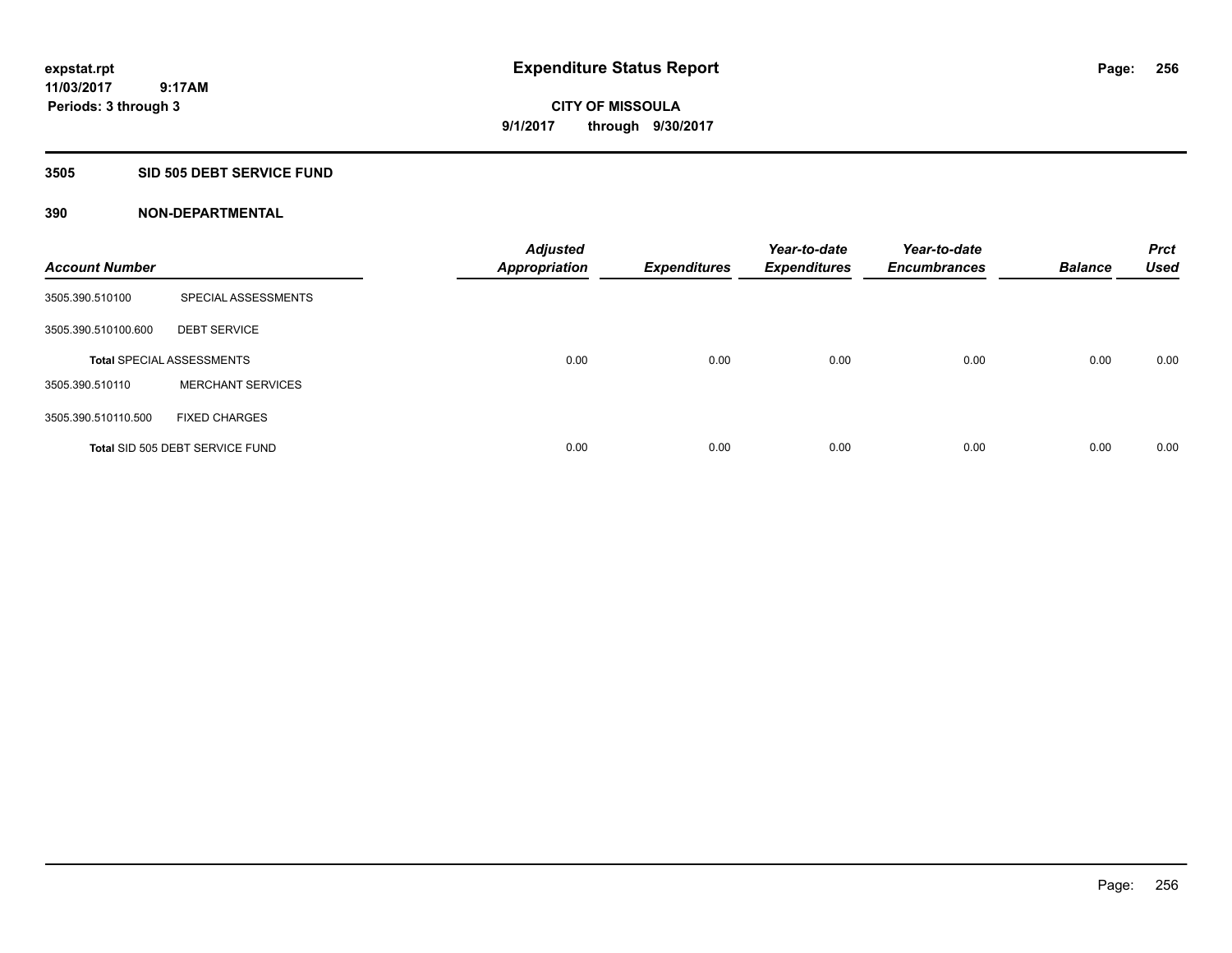**CITY OF MISSOULA 9/1/2017 through 9/30/2017**

# **3506 SID 506 DEBT SERVICE FUND**

| <b>Account Number</b>         |                         | <b>Adjusted</b><br>Appropriation | <b>Expenditures</b> | Year-to-date<br><b>Expenditures</b> | Year-to-date<br><b>Encumbrances</b> | <b>Balance</b> | <b>Prct</b><br><b>Used</b> |
|-------------------------------|-------------------------|----------------------------------|---------------------|-------------------------------------|-------------------------------------|----------------|----------------------------|
| 3506.000.520100               | *** Title Not Found *** |                                  |                     |                                     |                                     |                |                            |
| 3506.000.520100.800           | OTHER OBJECTS           |                                  |                     |                                     |                                     |                |                            |
| Total *** Title Not Found *** |                         | 0.00                             | 0.00                | 0.00                                | 0.00                                | 0.00           | 0.00                       |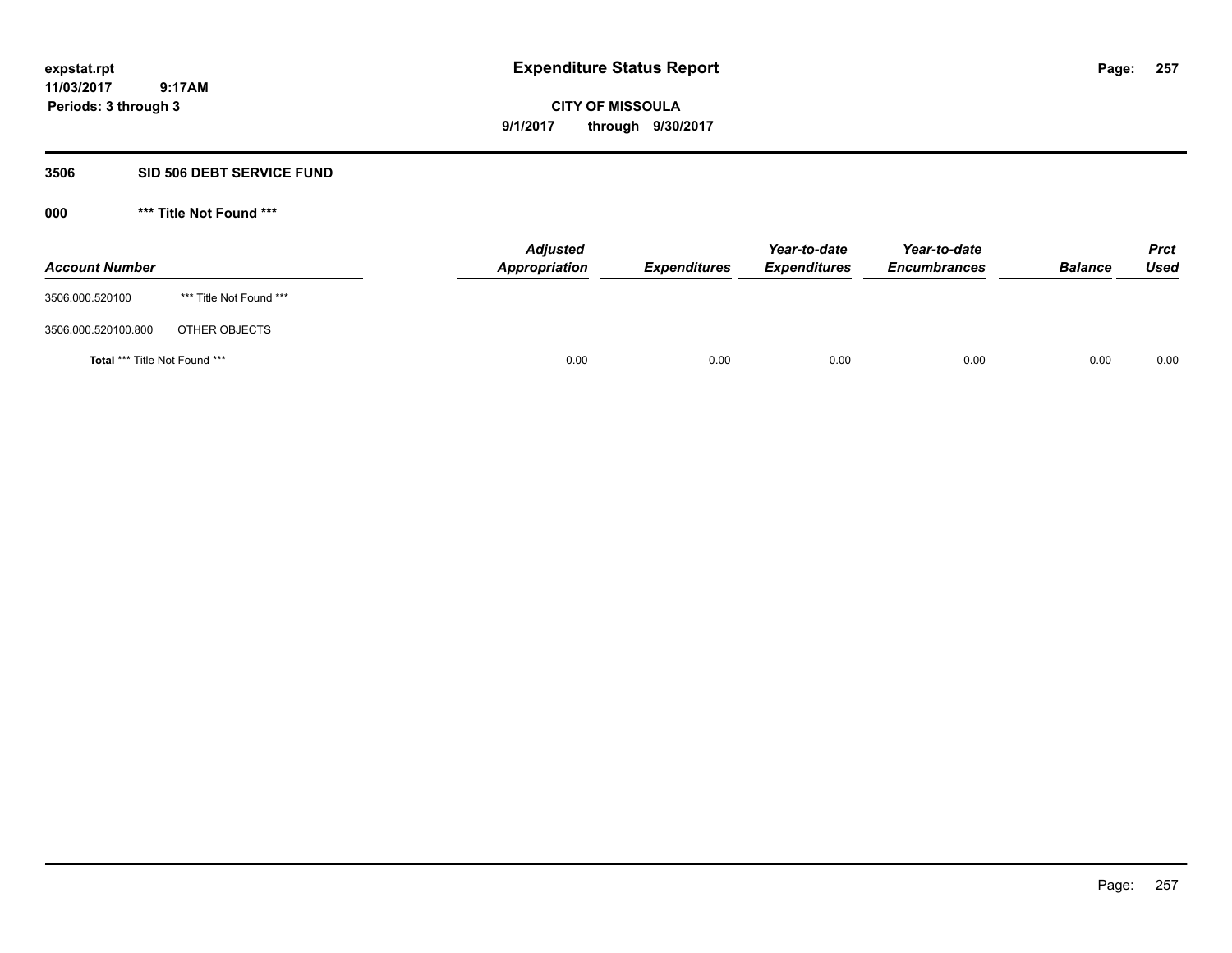**258**

**11/03/2017 9:17AM Periods: 3 through 3**

**CITY OF MISSOULA 9/1/2017 through 9/30/2017**

### **3506 SID 506 DEBT SERVICE FUND**

| <b>Account Number</b> |                                  | <b>Adjusted</b><br><b>Appropriation</b> | <b>Expenditures</b> | Year-to-date<br><b>Expenditures</b> | Year-to-date<br><b>Encumbrances</b> | <b>Balance</b> | <b>Prct</b><br><b>Used</b> |
|-----------------------|----------------------------------|-----------------------------------------|---------------------|-------------------------------------|-------------------------------------|----------------|----------------------------|
| 3506.390.510100       | SPECIAL ASSESSMENTS              |                                         |                     |                                     |                                     |                |                            |
| 3506.390.510100.600   | <b>DEBT SERVICE</b>              |                                         |                     |                                     |                                     |                |                            |
|                       | <b>Total SPECIAL ASSESSMENTS</b> | 0.00                                    | 0.00                | 0.00                                | 0.00                                | 0.00           | 0.00                       |
| 3506.390.510110       | <b>MERCHANT SERVICES</b>         |                                         |                     |                                     |                                     |                |                            |
| 3506.390.510110.500   | <b>FIXED CHARGES</b>             |                                         |                     |                                     |                                     |                |                            |
|                       | Total SID 506 DEBT SERVICE FUND  | 0.00                                    | 0.00                | 0.00                                | 0.00                                | 0.00           | 0.00                       |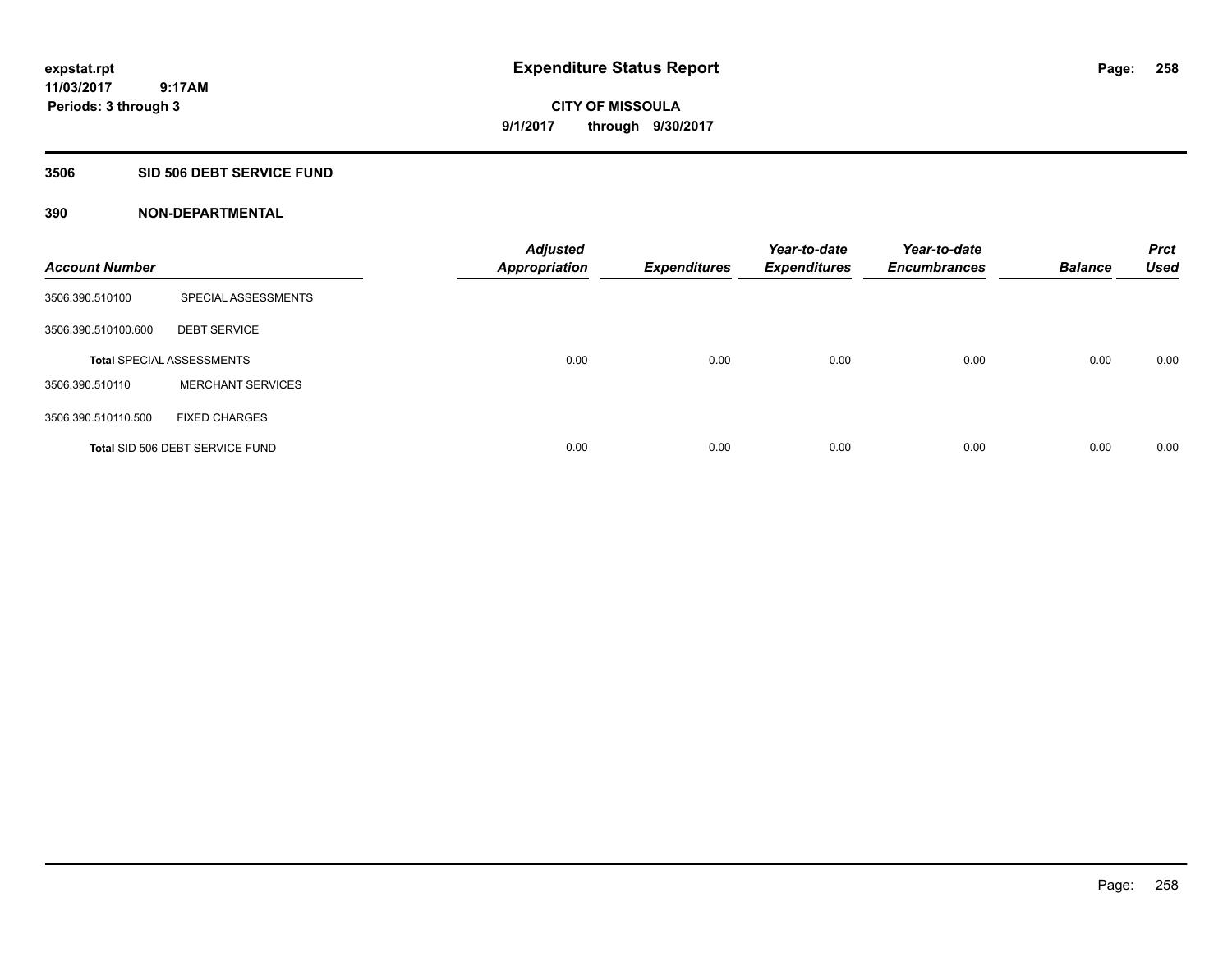**CITY OF MISSOULA 9/1/2017 through 9/30/2017**

# **3507 SID 507 DEBT SERVICE FUND**

| <b>Account Number</b>         |                         | <b>Adjusted</b><br>Appropriation | <b>Expenditures</b> | Year-to-date<br><b>Expenditures</b> | Year-to-date<br><b>Encumbrances</b> | <b>Balance</b> | Prct<br><b>Used</b> |
|-------------------------------|-------------------------|----------------------------------|---------------------|-------------------------------------|-------------------------------------|----------------|---------------------|
| 3507.000.520100               | *** Title Not Found *** |                                  |                     |                                     |                                     |                |                     |
| 3507.000.520100.800           | OTHER OBJECTS           |                                  |                     |                                     |                                     |                |                     |
| Total *** Title Not Found *** |                         | 0.00                             | 0.00                | 0.00                                | 0.00                                | 0.00           | 0.00                |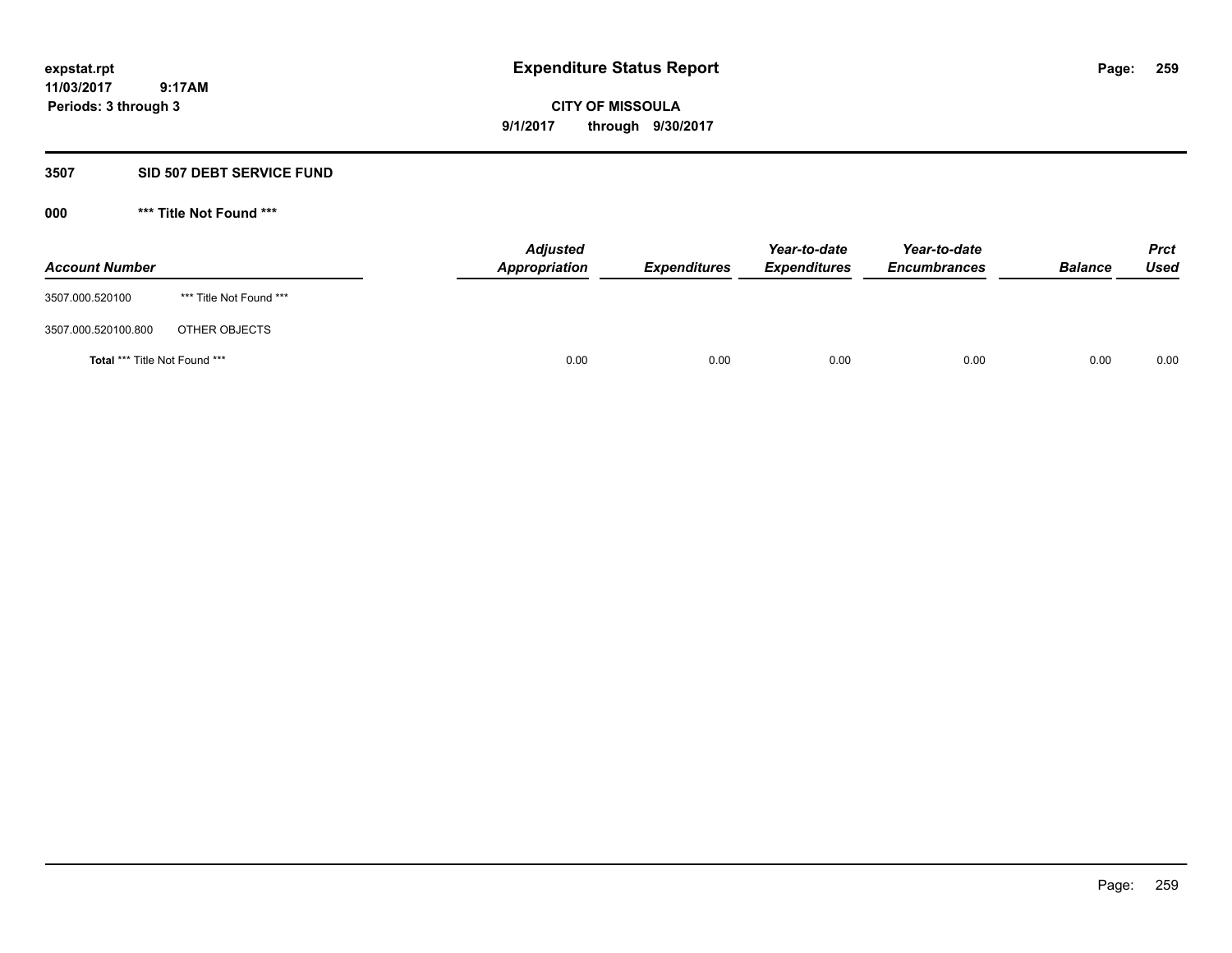# **CITY OF MISSOULA 9/1/2017 through 9/30/2017**

# **3507 SID 507 DEBT SERVICE FUND**

| <b>Account Number</b> |                                 | <b>Adjusted</b><br>Appropriation | <b>Expenditures</b> | Year-to-date<br><b>Expenditures</b> | Year-to-date<br><b>Encumbrances</b> | <b>Balance</b> | Prct<br><b>Used</b> |
|-----------------------|---------------------------------|----------------------------------|---------------------|-------------------------------------|-------------------------------------|----------------|---------------------|
| 3507.390.510110       | <b>MERCHANT SERVICES</b>        |                                  |                     |                                     |                                     |                |                     |
| 3507.390.510110.500   | <b>FIXED CHARGES</b>            |                                  |                     |                                     |                                     |                |                     |
|                       | Total SID 507 DEBT SERVICE FUND | 0.00                             | 0.00                | 0.00                                | 0.00                                | 0.00           | 0.00                |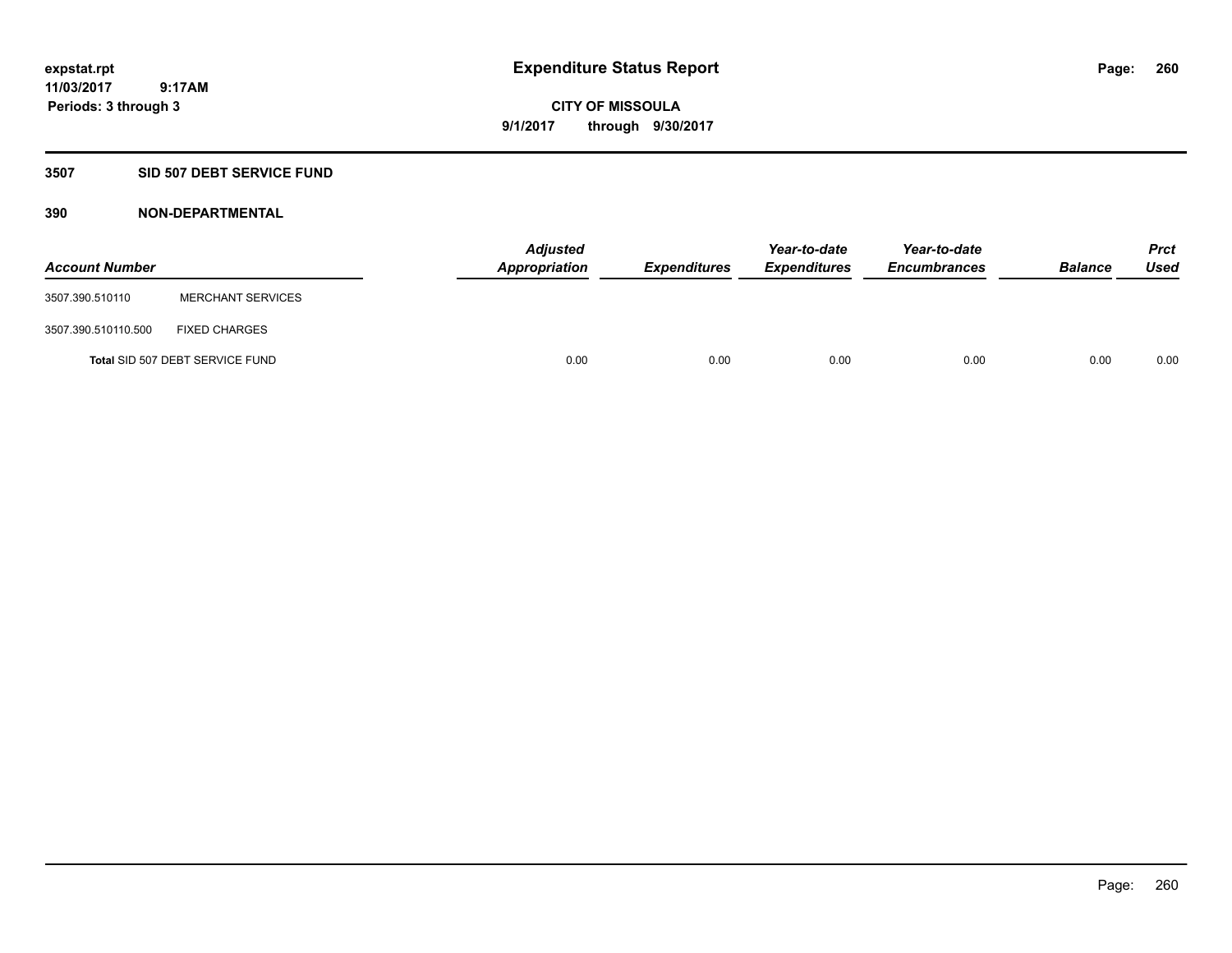**CITY OF MISSOULA 9/1/2017 through 9/30/2017**

# **3508 SID 508 DEBT SERVICE FUND**

| <b>Account Number</b>         |                         | <b>Adjusted</b><br>Appropriation | <b>Expenditures</b> | Year-to-date<br><b>Expenditures</b> | Year-to-date<br><b>Encumbrances</b> | <b>Balance</b> | Prct<br><b>Used</b> |
|-------------------------------|-------------------------|----------------------------------|---------------------|-------------------------------------|-------------------------------------|----------------|---------------------|
| 3508.000.520100               | *** Title Not Found *** |                                  |                     |                                     |                                     |                |                     |
| 3508.000.520100.800           | OTHER OBJECTS           |                                  |                     |                                     |                                     |                |                     |
| Total *** Title Not Found *** |                         | 0.00                             | 0.00                | 0.00                                | 0.00                                | 0.00           | 0.00                |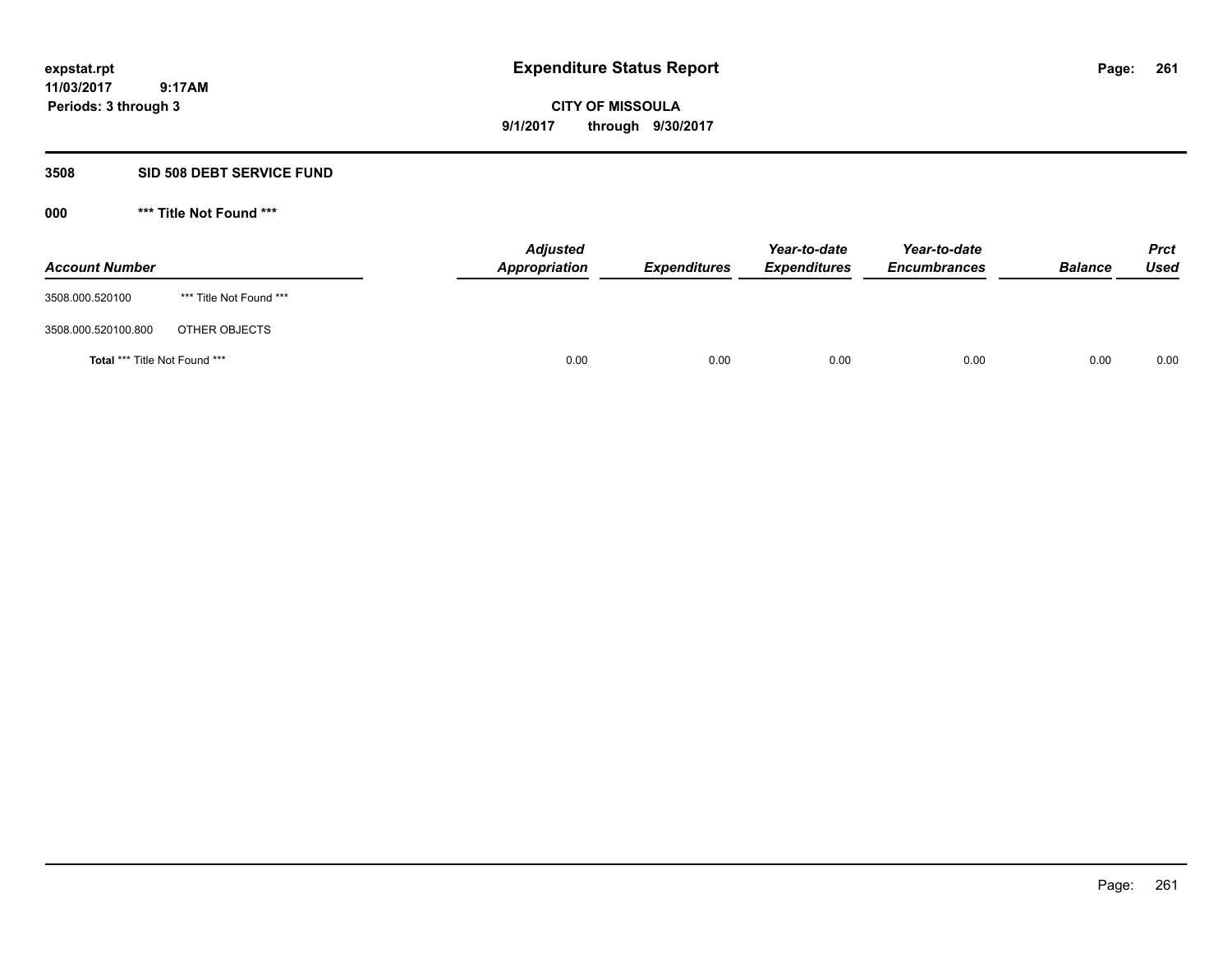**CITY OF MISSOULA 9/1/2017 through 9/30/2017**

# **3508 SID 508 DEBT SERVICE FUND**

| <b>Account Number</b> |                                 | <b>Adjusted</b><br>Appropriation | <b>Expenditures</b> | Year-to-date<br><b>Expenditures</b> | Year-to-date<br><b>Encumbrances</b> | <b>Balance</b> | Prct<br><b>Used</b> |
|-----------------------|---------------------------------|----------------------------------|---------------------|-------------------------------------|-------------------------------------|----------------|---------------------|
| 3508.390.510110       | <b>MERCHANT SERVICES</b>        |                                  |                     |                                     |                                     |                |                     |
| 3508.390.510110.500   | <b>FIXED CHARGES</b>            |                                  |                     |                                     |                                     |                |                     |
|                       | Total SID 508 DEBT SERVICE FUND | 0.00                             | 0.00                | 0.00                                | 0.00                                | 0.00           | 0.00                |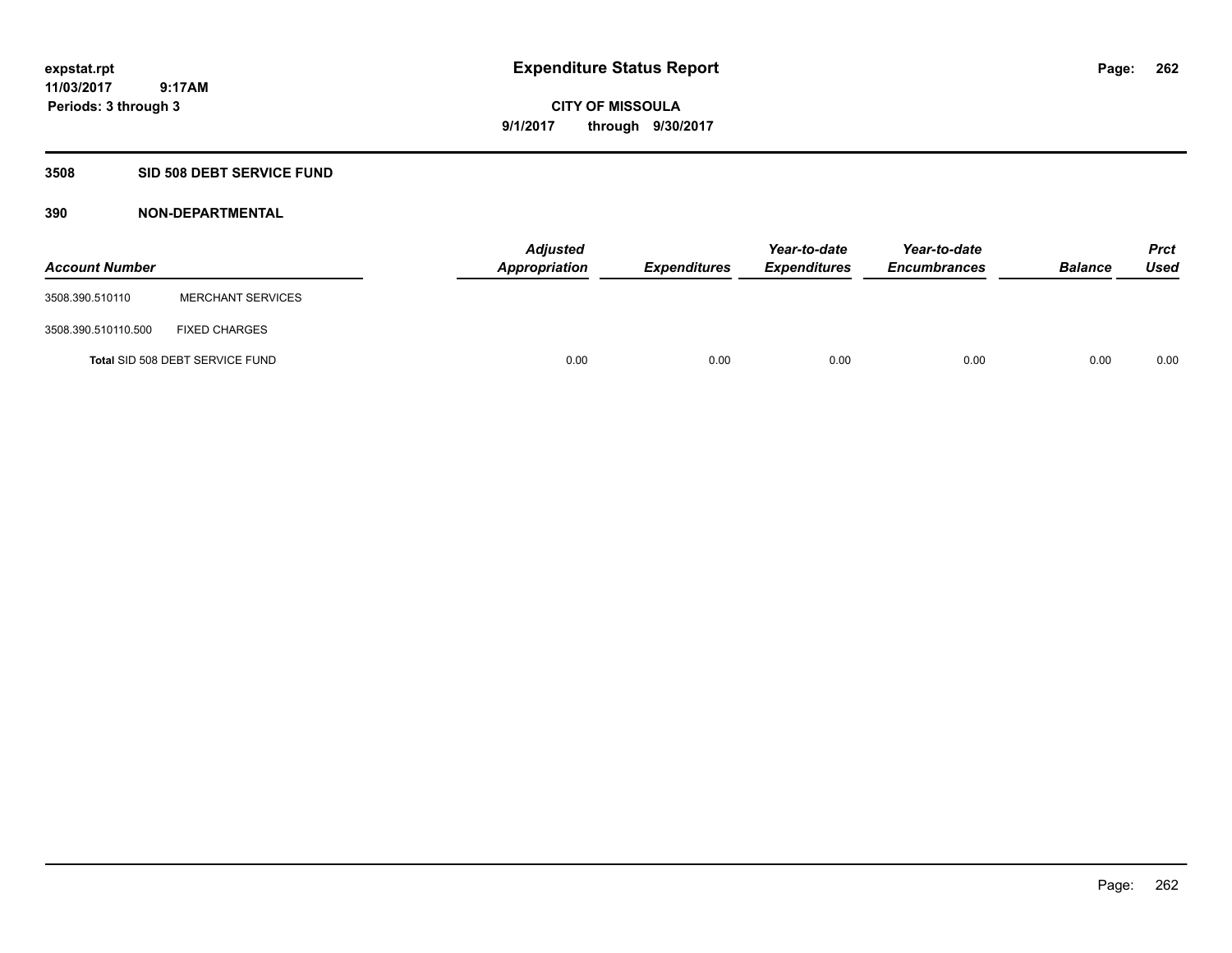**CITY OF MISSOULA 9/1/2017 through 9/30/2017**

# **3510 SID 510 DEBT SERVICE FUND**

| <b>Account Number</b>         |                         | <b>Adjusted</b><br>Appropriation | <b>Expenditures</b> | Year-to-date<br><b>Expenditures</b> | Year-to-date<br><b>Encumbrances</b> | <b>Balance</b> | <b>Prct</b><br><b>Used</b> |
|-------------------------------|-------------------------|----------------------------------|---------------------|-------------------------------------|-------------------------------------|----------------|----------------------------|
| 3510.000.520100               | *** Title Not Found *** |                                  |                     |                                     |                                     |                |                            |
| 3510.000.520100.800           | OTHER OBJECTS           |                                  |                     |                                     |                                     |                |                            |
| Total *** Title Not Found *** |                         | 0.00                             | 0.00                | 0.00                                | 0.00                                | 0.00           | 0.00                       |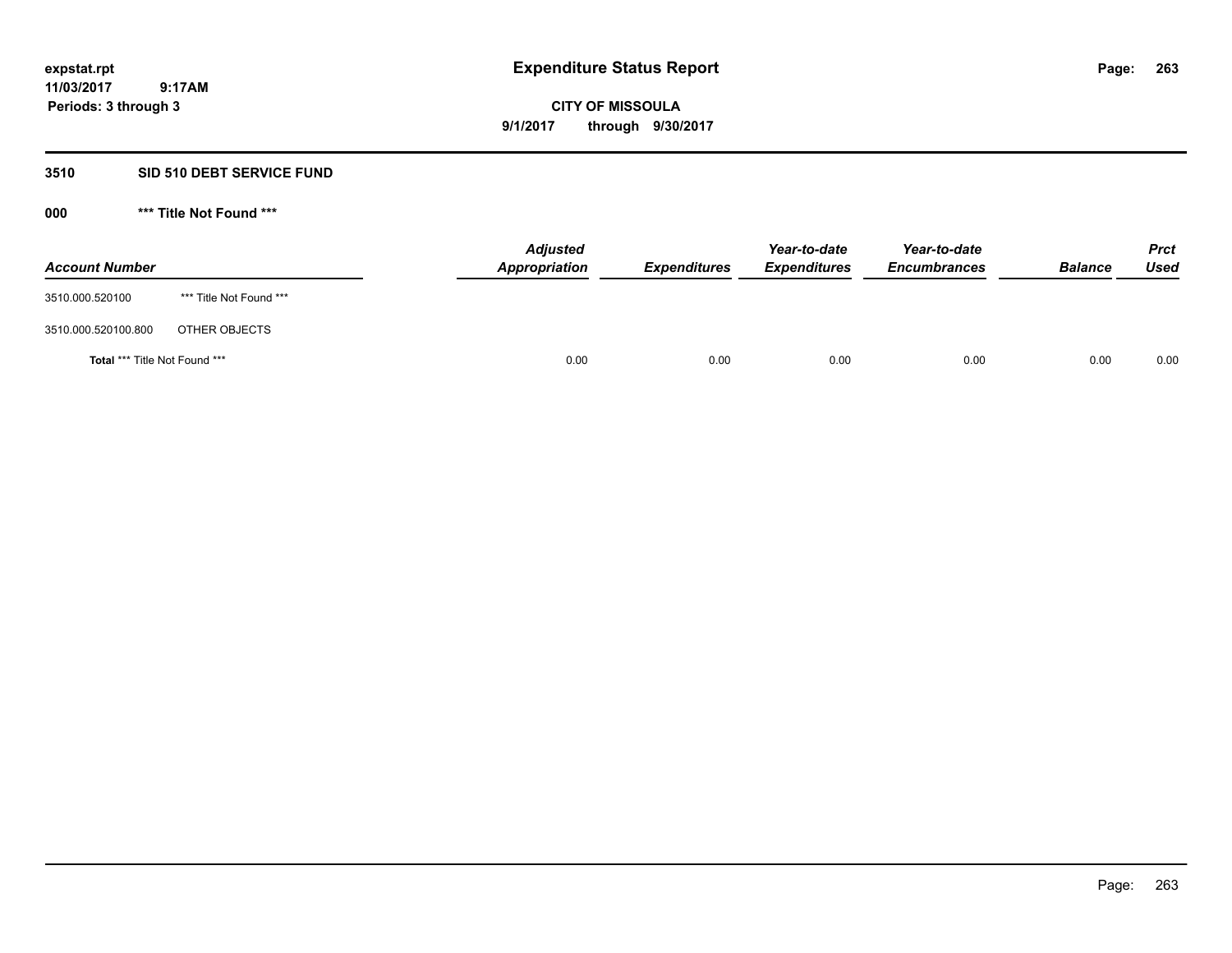### **3510 SID 510 DEBT SERVICE FUND**

| <b>Account Number</b> |                                  | <b>Adjusted</b><br><b>Appropriation</b> | <b>Expenditures</b> | Year-to-date<br><b>Expenditures</b> | Year-to-date<br><b>Encumbrances</b> | <b>Balance</b> | <b>Prct</b><br><b>Used</b> |
|-----------------------|----------------------------------|-----------------------------------------|---------------------|-------------------------------------|-------------------------------------|----------------|----------------------------|
| 3510.390.510100       | SPECIAL ASSESSMENTS              |                                         |                     |                                     |                                     |                |                            |
| 3510.390.510100.600   | <b>DEBT SERVICE</b>              |                                         |                     |                                     |                                     |                |                            |
|                       | <b>Total SPECIAL ASSESSMENTS</b> | 0.00                                    | 0.00                | 0.00                                | 0.00                                | 0.00           | 0.00                       |
| 3510.390.510110       | <b>MERCHANT SERVICES</b>         |                                         |                     |                                     |                                     |                |                            |
| 3510.390.510110.500   | <b>FIXED CHARGES</b>             |                                         |                     |                                     |                                     |                |                            |
|                       | Total SID 510 DEBT SERVICE FUND  | 0.00                                    | 0.00                | 0.00                                | 0.00                                | 0.00           | 0.00                       |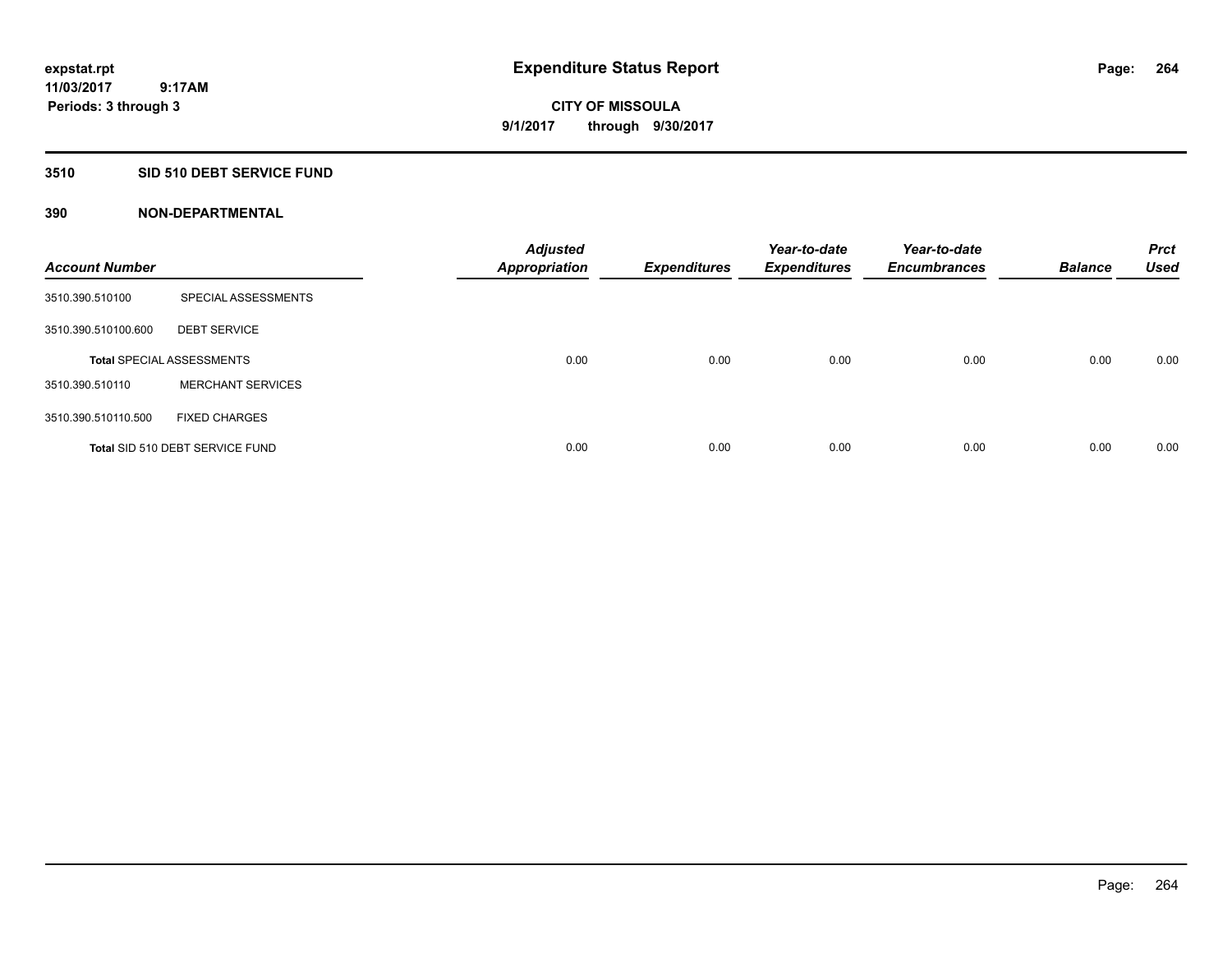# **CITY OF MISSOULA 9/1/2017 through 9/30/2017**

# **3511 SID 511 DEBT SERVICE FUND**

| <b>Account Number</b>         |                         | <b>Adjusted</b><br>Appropriation | <b>Expenditures</b> | Year-to-date<br><b>Expenditures</b> | Year-to-date<br><b>Encumbrances</b> | <b>Balance</b> | <b>Prct</b><br>Used |
|-------------------------------|-------------------------|----------------------------------|---------------------|-------------------------------------|-------------------------------------|----------------|---------------------|
| 3511.000.520100               | *** Title Not Found *** |                                  |                     |                                     |                                     |                |                     |
| 3511.000.520100.800           | OTHER OBJECTS           |                                  |                     |                                     |                                     |                |                     |
| Total *** Title Not Found *** |                         | 0.00                             | 0.00                | 0.00                                | 0.00                                | 0.00           | 0.00                |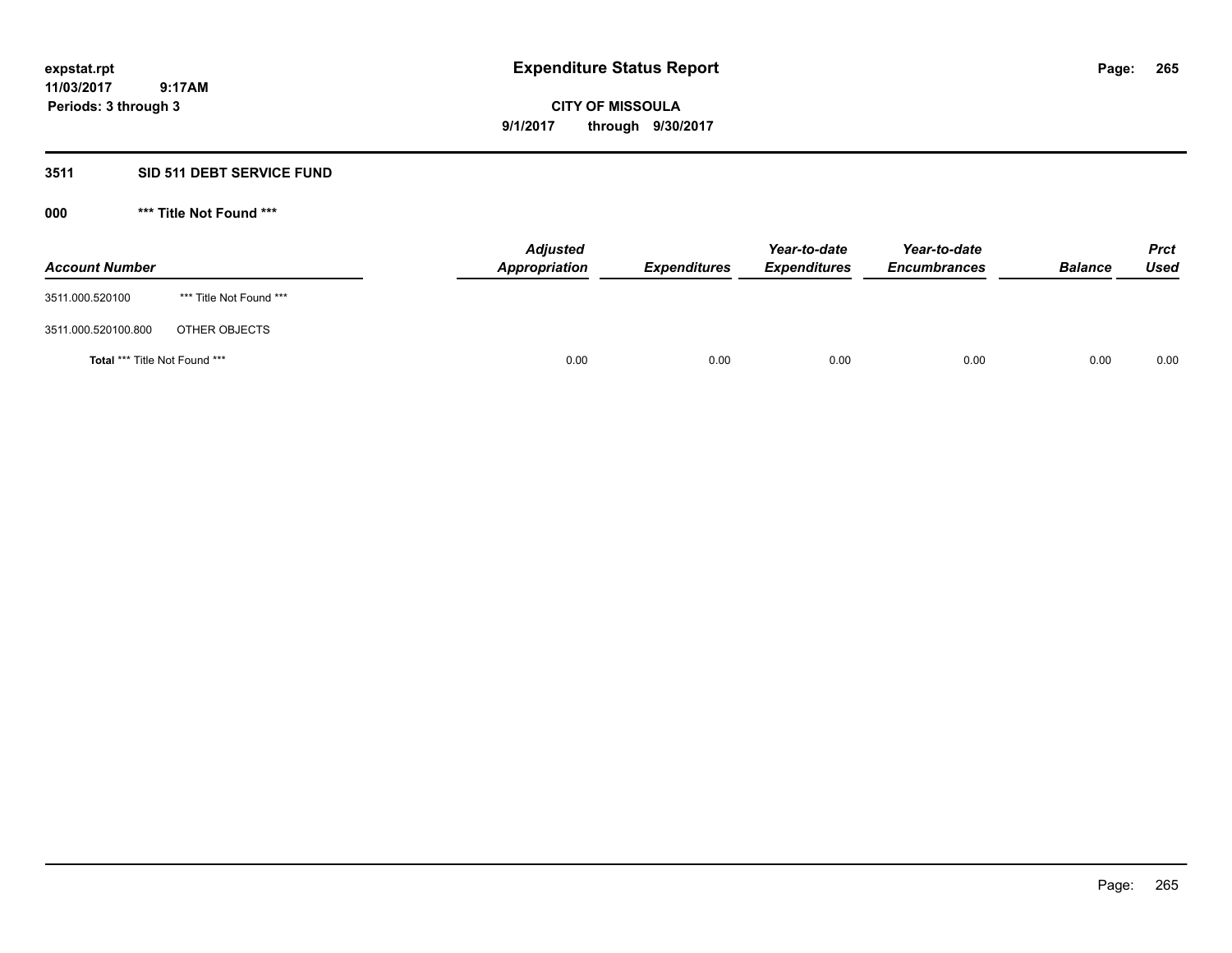# **3511 SID 511 DEBT SERVICE FUND**

| <b>Account Number</b> |                                  | <b>Adjusted</b><br><b>Appropriation</b> | <b>Expenditures</b> | Year-to-date<br><b>Expenditures</b> | Year-to-date<br><b>Encumbrances</b> | <b>Balance</b> | <b>Prct</b><br><b>Used</b> |
|-----------------------|----------------------------------|-----------------------------------------|---------------------|-------------------------------------|-------------------------------------|----------------|----------------------------|
| 3511.390.510100       | SPECIAL ASSESSMENTS              |                                         |                     |                                     |                                     |                |                            |
| 3511.390.510100.600   | <b>DEBT SERVICE</b>              |                                         |                     |                                     |                                     |                |                            |
|                       | <b>Total SPECIAL ASSESSMENTS</b> | 0.00                                    | 0.00                | 0.00                                | 0.00                                | 0.00           | 0.00                       |
| 3511.390.510110       | <b>MERCHANT SERVICES</b>         |                                         |                     |                                     |                                     |                |                            |
| 3511.390.510110.500   | <b>FIXED CHARGES</b>             |                                         |                     |                                     |                                     |                |                            |
|                       | <b>Total MERCHANT SERVICES</b>   | 0.00                                    | 0.00                | 0.00                                | 0.00                                | 0.00           | 0.00                       |
|                       | Total SID 511 DEBT SERVICE FUND  | 0.00                                    | 0.00                | 0.00                                | 0.00                                | 0.00           | 0.00                       |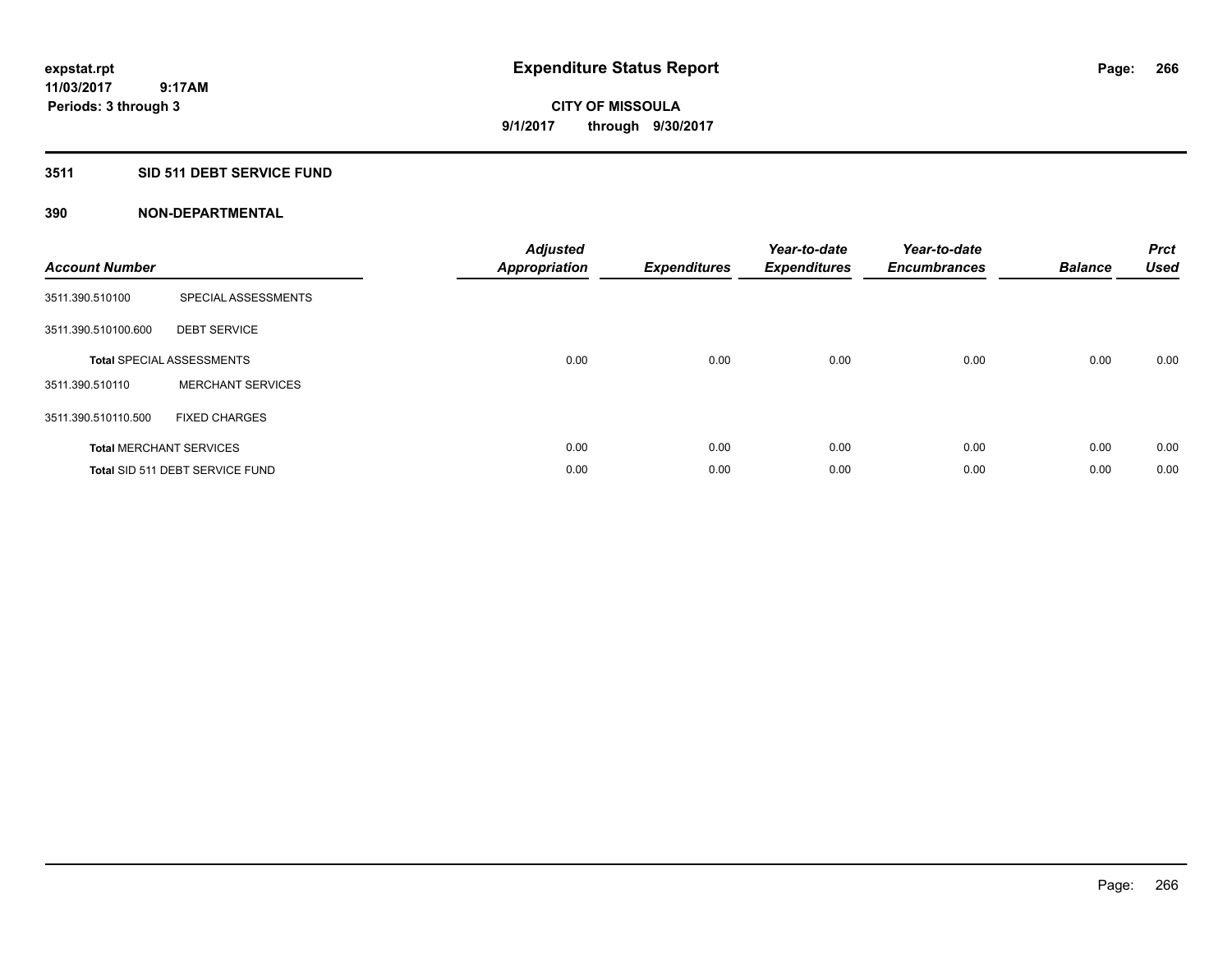# **3512 SID 512 DEBT SERVICE FUND**

| <b>Account Number</b>             |                                                 | <b>Adjusted</b><br><b>Appropriation</b> | <b>Expenditures</b> | Year-to-date<br><b>Expenditures</b> | Year-to-date<br><b>Encumbrances</b> | <b>Balance</b> | <b>Prct</b><br><b>Used</b> |
|-----------------------------------|-------------------------------------------------|-----------------------------------------|---------------------|-------------------------------------|-------------------------------------|----------------|----------------------------|
| 3512.390.510100                   | SPECIAL ASSESSMENTS                             |                                         |                     |                                     |                                     |                |                            |
| 3512.390.510100.600               | <b>DEBT SERVICE</b>                             |                                         |                     |                                     |                                     |                |                            |
| 3512.390.510100.610.000 PRINCIPAL |                                                 | 14,835.00                               | 0.00                | 0.00                                | 0.00                                | 14,835.00      | 0.00                       |
|                                   | 3512.390.510100.620.000 INTEREST / SERVICE FEES | 779.00                                  | 0.00                | 346.15                              | 0.00                                | 432.85         | 44.44                      |
|                                   | <b>Total SPECIAL ASSESSMENTS</b>                | 15,614.00                               | 0.00                | 346.15                              | 0.00                                | 15,267.85      | 2.22                       |
| 3512.390.510110                   | <b>MERCHANT SERVICES</b>                        |                                         |                     |                                     |                                     |                |                            |
| 3512.390.510110.500               | <b>FIXED CHARGES</b>                            |                                         |                     |                                     |                                     |                |                            |
| <b>Total FIXED CHARGES</b>        |                                                 | 0.00                                    | 0.00                | 0.00                                | 0.00                                | 0.00           | 0.00                       |
| <b>Total MERCHANT SERVICES</b>    |                                                 | 0.00                                    | 0.00                | 0.00                                | 0.00                                | 0.00           | 0.00                       |
|                                   | Total SID 512 DEBT SERVICE FUND                 | 15,614.00                               | 0.00                | 346.15                              | 0.00                                | 15,267.85      | 2.22                       |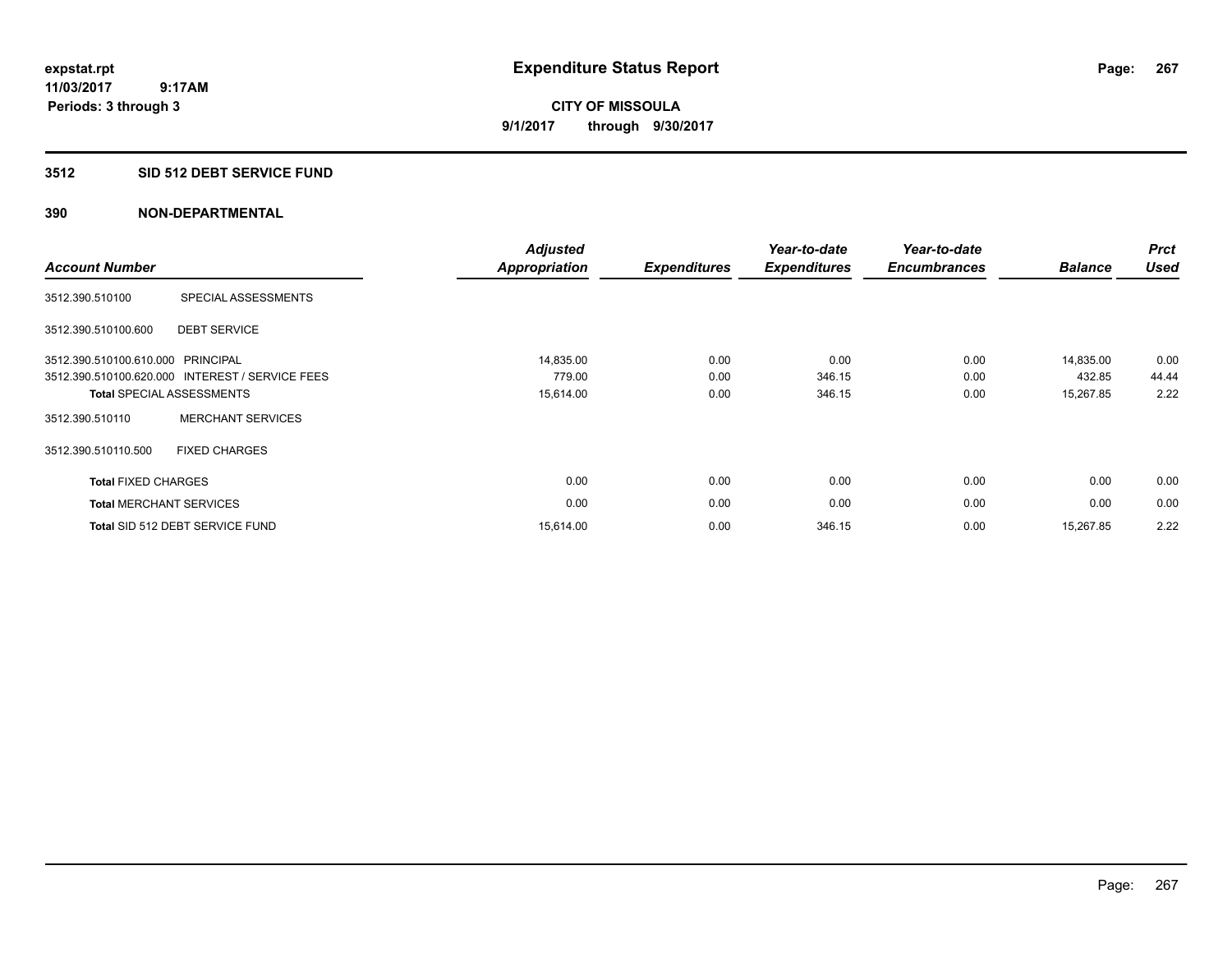# **CITY OF MISSOULA 9/1/2017 through 9/30/2017**

### **3513 SID 513 DEBT SERVICE FUND**

# **280 PUBLIC WORKS OPERATIONS**

| <b>Account Number</b>          |                                      | <b>Adjusted</b><br><b>Appropriation</b> | <b>Expenditures</b> | Year-to-date<br><b>Expenditures</b> | Year-to-date<br><b>Encumbrances</b> | <b>Balance</b> | <b>Prct</b><br><b>Used</b> |
|--------------------------------|--------------------------------------|-----------------------------------------|---------------------|-------------------------------------|-------------------------------------|----------------|----------------------------|
| 3513.280.510110                | <b>MERCHANT SERVICES</b>             |                                         |                     |                                     |                                     |                |                            |
| 3513.280.510110.500            | <b>FIXED CHARGES</b>                 |                                         |                     |                                     |                                     |                |                            |
| <b>Total MERCHANT SERVICES</b> |                                      | 0.00                                    | 0.00                | 0.00                                | 0.00                                | 0.00           | 0.00                       |
| 3513.280.521000                | INTERFUND OPERATING TRANSFERS        |                                         |                     |                                     |                                     |                |                            |
| 3513.280.521000.800            | OTHER OBJECTS                        |                                         |                     |                                     |                                     |                |                            |
|                                | <b>Total PUBLIC WORKS OPERATIONS</b> | 0.00                                    | 0.00                | 0.00                                | 0.00                                | 0.00           | 0.00                       |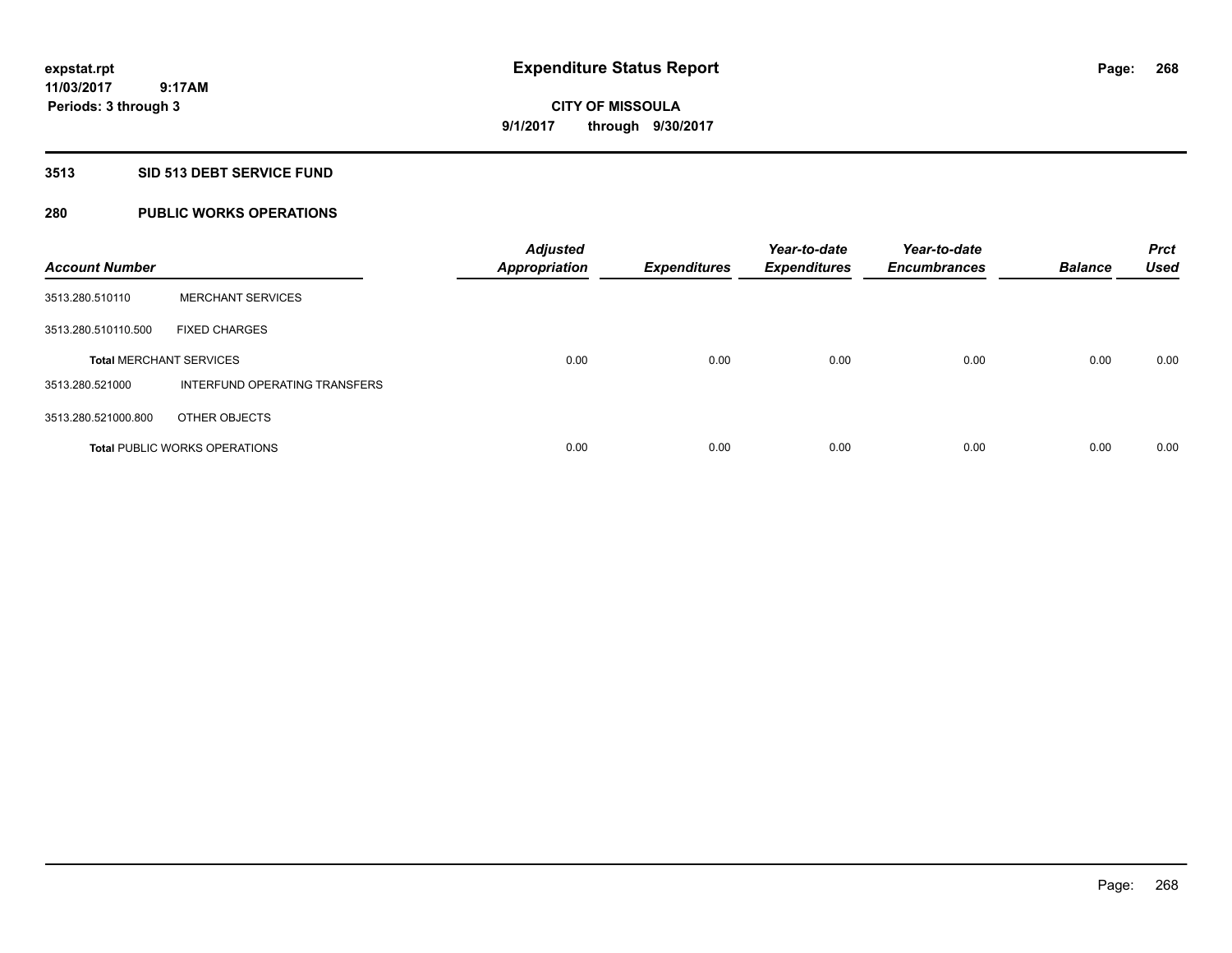### **3513 SID 513 DEBT SERVICE FUND**

| <b>Account Number</b>     |                                  | <b>Adjusted</b><br><b>Appropriation</b> | <b>Expenditures</b> | Year-to-date<br><b>Expenditures</b> | Year-to-date<br><b>Encumbrances</b> | <b>Balance</b> | <b>Prct</b><br><b>Used</b> |
|---------------------------|----------------------------------|-----------------------------------------|---------------------|-------------------------------------|-------------------------------------|----------------|----------------------------|
| 3513.390.510100           | SPECIAL ASSESSMENTS              |                                         |                     |                                     |                                     |                |                            |
| 3513.390.510100.600       | <b>DEBT SERVICE</b>              |                                         |                     |                                     |                                     |                |                            |
| <b>Total DEBT SERVICE</b> |                                  | 0.00                                    | 0.00                | 0.00                                | 0.00                                | 0.00           | 0.00                       |
| 3513.390.510100.800       | OTHER OBJECTS                    |                                         |                     |                                     |                                     |                |                            |
|                           | <b>Total SPECIAL ASSESSMENTS</b> | 0.00                                    | 0.00                | 0.00                                | 0.00                                | 0.00           | 0.00                       |
| 3513.390.510110           | <b>MERCHANT SERVICES</b>         |                                         |                     |                                     |                                     |                |                            |
| 3513.390.510110.500       | <b>FIXED CHARGES</b>             |                                         |                     |                                     |                                     |                |                            |
|                           | <b>Total MERCHANT SERVICES</b>   | 0.00                                    | 0.00                | 0.00                                | 0.00                                | 0.00           | 0.00                       |
| 3513.390.521000           | INTERFUND OPERATING TRANSFERS    |                                         |                     |                                     |                                     |                |                            |
| 3513.390.521000.800       | OTHER OBJECTS                    |                                         |                     |                                     |                                     |                |                            |
|                           | Total SID 513 DEBT SERVICE FUND  | 0.00                                    | 0.00                | 0.00                                | 0.00                                | 0.00           | 0.00                       |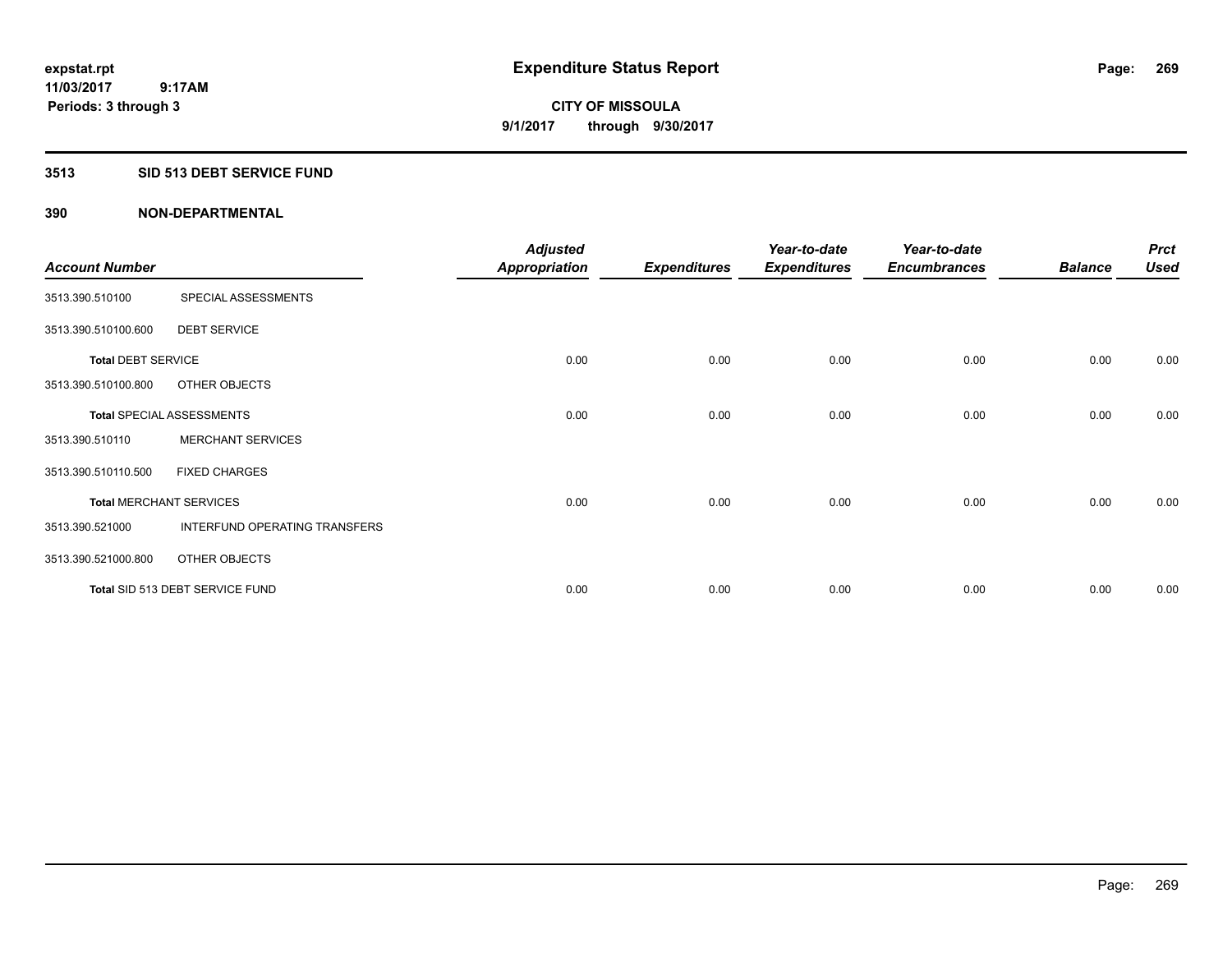# **CITY OF MISSOULA 9/1/2017 through 9/30/2017**

# **3514 SID 514 DEBT SERVICE FUND**

| <b>Account Number</b>         |                         | <b>Adjusted</b><br>Appropriation | <b>Expenditures</b> | Year-to-date<br><b>Expenditures</b> | Year-to-date<br><b>Encumbrances</b> | <b>Balance</b> | <b>Prct</b><br>Used |
|-------------------------------|-------------------------|----------------------------------|---------------------|-------------------------------------|-------------------------------------|----------------|---------------------|
| 3514.000.520100               | *** Title Not Found *** |                                  |                     |                                     |                                     |                |                     |
| 3514.000.520100.800           | OTHER OBJECTS           |                                  |                     |                                     |                                     |                |                     |
| Total *** Title Not Found *** |                         | 0.00                             | 0.00                | 0.00                                | 0.00                                | 0.00           | 0.00                |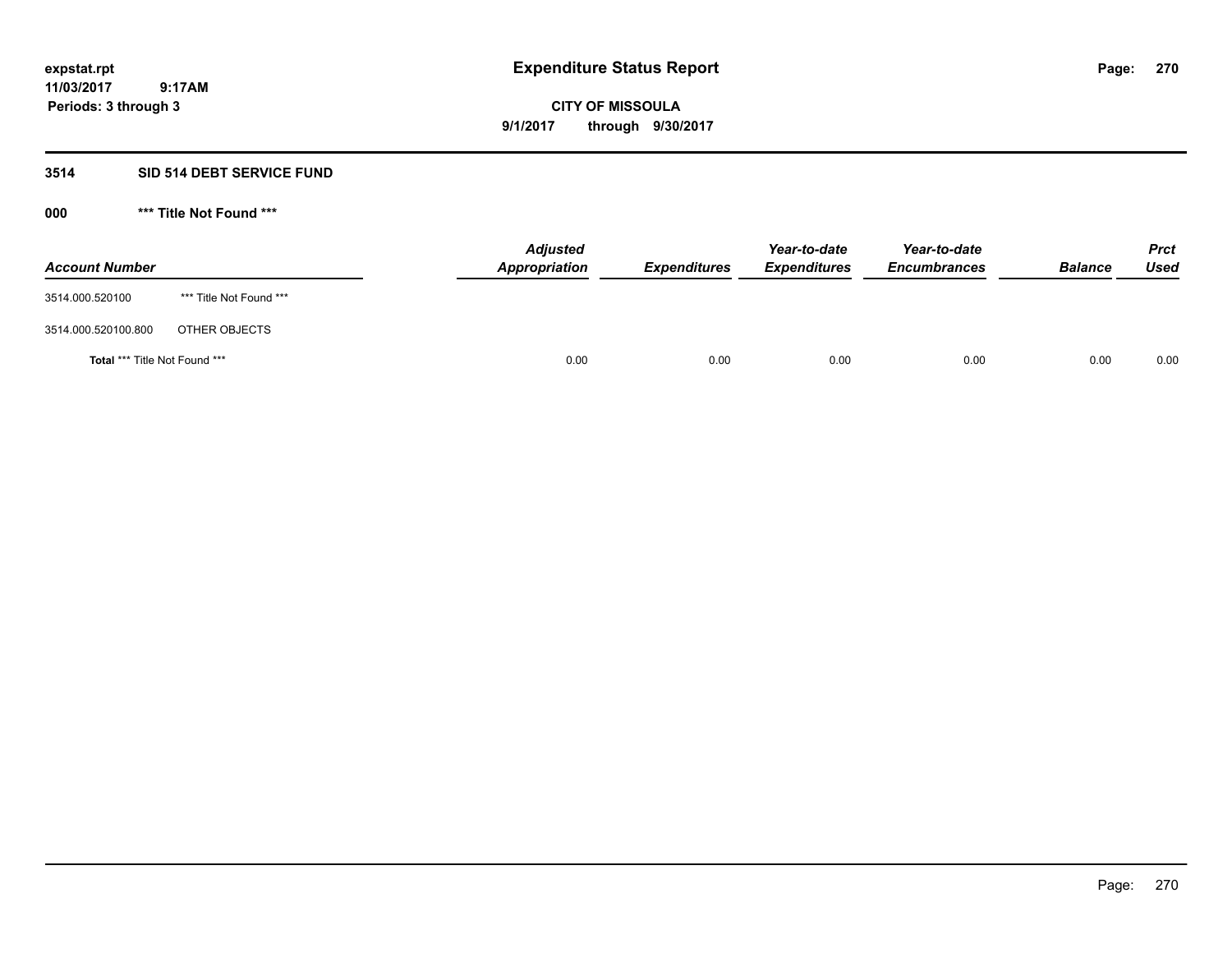# **3514 SID 514 DEBT SERVICE FUND**

| <b>Account Number</b> |                                  | <b>Adjusted</b><br><b>Appropriation</b> | <b>Expenditures</b> | Year-to-date<br><b>Expenditures</b> | Year-to-date<br><b>Encumbrances</b> | <b>Balance</b> | <b>Prct</b><br><b>Used</b> |
|-----------------------|----------------------------------|-----------------------------------------|---------------------|-------------------------------------|-------------------------------------|----------------|----------------------------|
| 3514.390.510100       | SPECIAL ASSESSMENTS              |                                         |                     |                                     |                                     |                |                            |
| 3514.390.510100.600   | <b>DEBT SERVICE</b>              |                                         |                     |                                     |                                     |                |                            |
|                       | <b>Total SPECIAL ASSESSMENTS</b> | 0.00                                    | 0.00                | 0.00                                | 0.00                                | 0.00           | 0.00                       |
| 3514.390.510110       | <b>MERCHANT SERVICES</b>         |                                         |                     |                                     |                                     |                |                            |
| 3514.390.510110.500   | <b>FIXED CHARGES</b>             |                                         |                     |                                     |                                     |                |                            |
|                       | <b>Total MERCHANT SERVICES</b>   | 0.00                                    | 0.00                | 0.00                                | 0.00                                | 0.00           | 0.00                       |
|                       | Total SID 514 DEBT SERVICE FUND  | 0.00                                    | 0.00                | 0.00                                | 0.00                                | 0.00           | 0.00                       |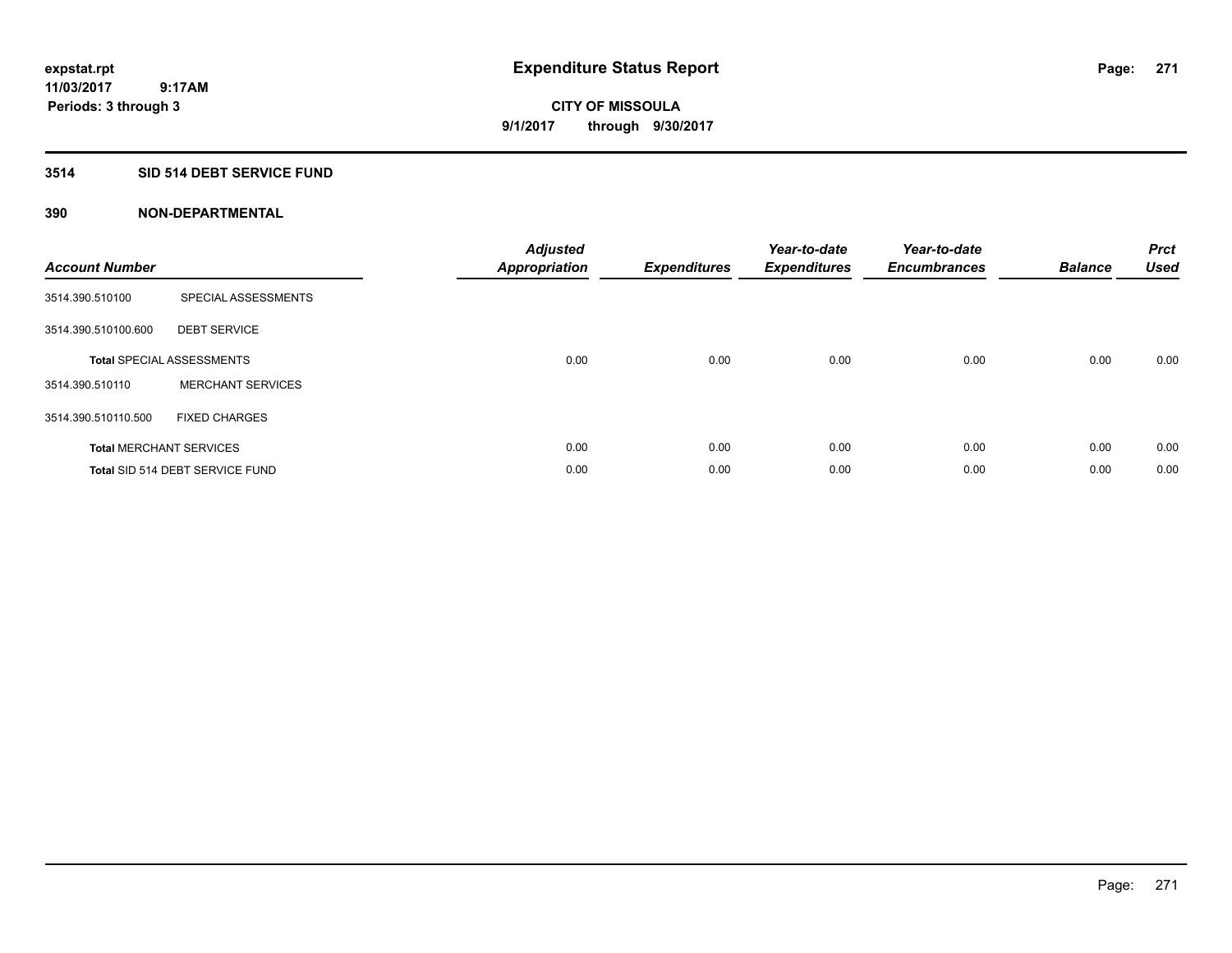# **3515 SID 515 DEBT SERVICE FUND**

|                           |                                  | <b>Adjusted</b>      |                     | Year-to-date        | Year-to-date        |                | Prct        |
|---------------------------|----------------------------------|----------------------|---------------------|---------------------|---------------------|----------------|-------------|
| <b>Account Number</b>     |                                  | <b>Appropriation</b> | <b>Expenditures</b> | <b>Expenditures</b> | <b>Encumbrances</b> | <b>Balance</b> | <b>Used</b> |
| 3515.390.510100           | SPECIAL ASSESSMENTS              |                      |                     |                     |                     |                |             |
| 3515.390.510100.600       | <b>DEBT SERVICE</b>              |                      |                     |                     |                     |                |             |
| <b>Total DEBT SERVICE</b> |                                  | 0.00                 | 0.00                | 0.00                | 0.00                | 0.00           | 0.00        |
| 3515.390.510100.800       | OTHER OBJECTS                    |                      |                     |                     |                     |                |             |
|                           | <b>Total SPECIAL ASSESSMENTS</b> | 0.00                 | 0.00                | 0.00                | 0.00                | 0.00           | 0.00        |
| 3515.390.510110           | <b>MERCHANT SERVICES</b>         |                      |                     |                     |                     |                |             |
| 3515.390.510110.500       | <b>FIXED CHARGES</b>             |                      |                     |                     |                     |                |             |
|                           | Total SID 515 DEBT SERVICE FUND  | 0.00                 | 0.00                | 0.00                | 0.00                | 0.00           | 0.00        |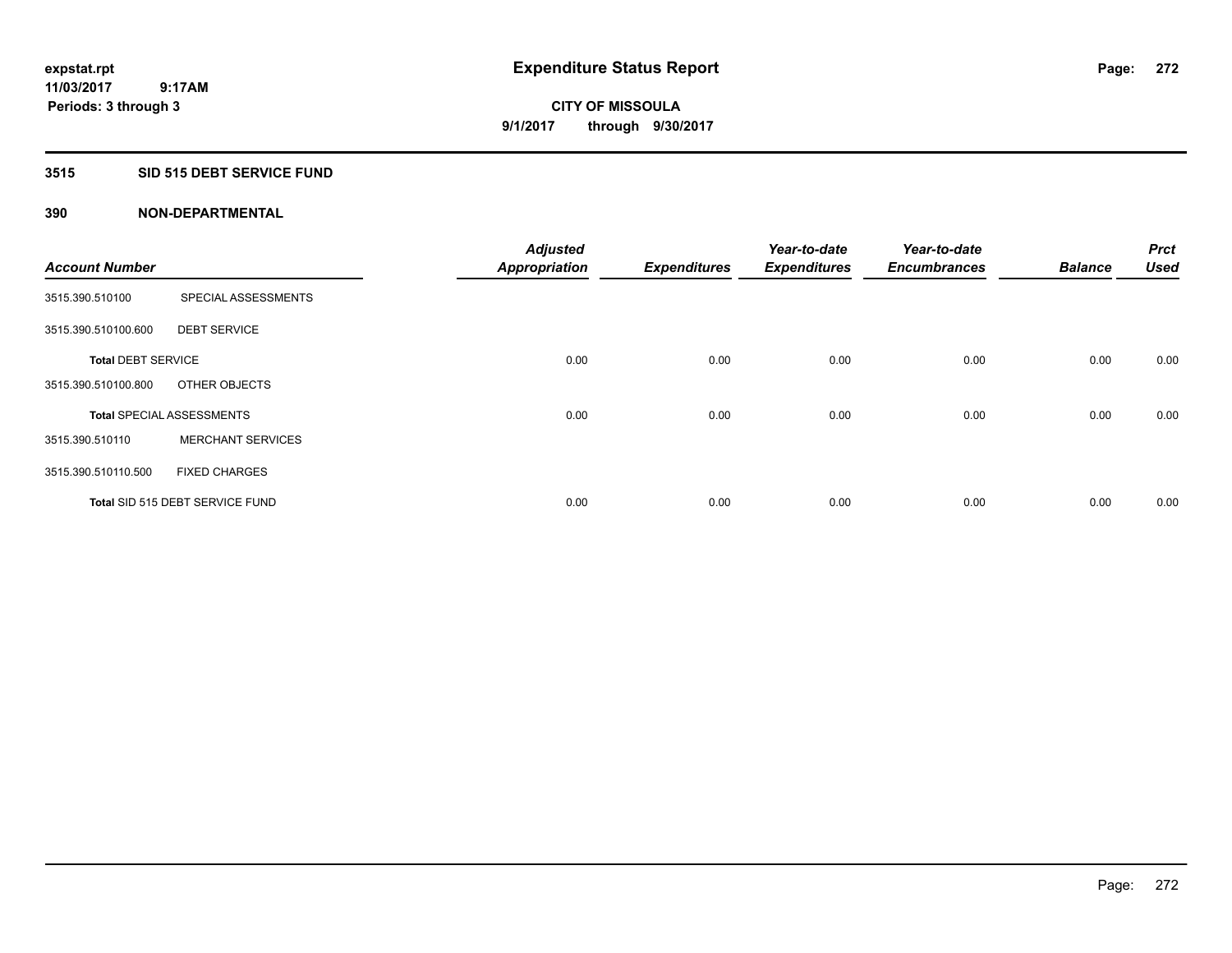**CITY OF MISSOULA 9/1/2017 through 9/30/2017**

# **3517 SID 517 DEBT SERVICE FUND**

| <b>Account Number</b>         |                         | <b>Adjusted</b><br>Appropriation | <b>Expenditures</b> | Year-to-date<br><b>Expenditures</b> | Year-to-date<br><b>Encumbrances</b> | <b>Balance</b> | <b>Prct</b><br>Used |
|-------------------------------|-------------------------|----------------------------------|---------------------|-------------------------------------|-------------------------------------|----------------|---------------------|
| 3517.000.520100               | *** Title Not Found *** |                                  |                     |                                     |                                     |                |                     |
| 3517.000.520100.800           | OTHER OBJECTS           |                                  |                     |                                     |                                     |                |                     |
| Total *** Title Not Found *** |                         | 0.00                             | 0.00                | 0.00                                | 0.00                                | 0.00           | 0.00                |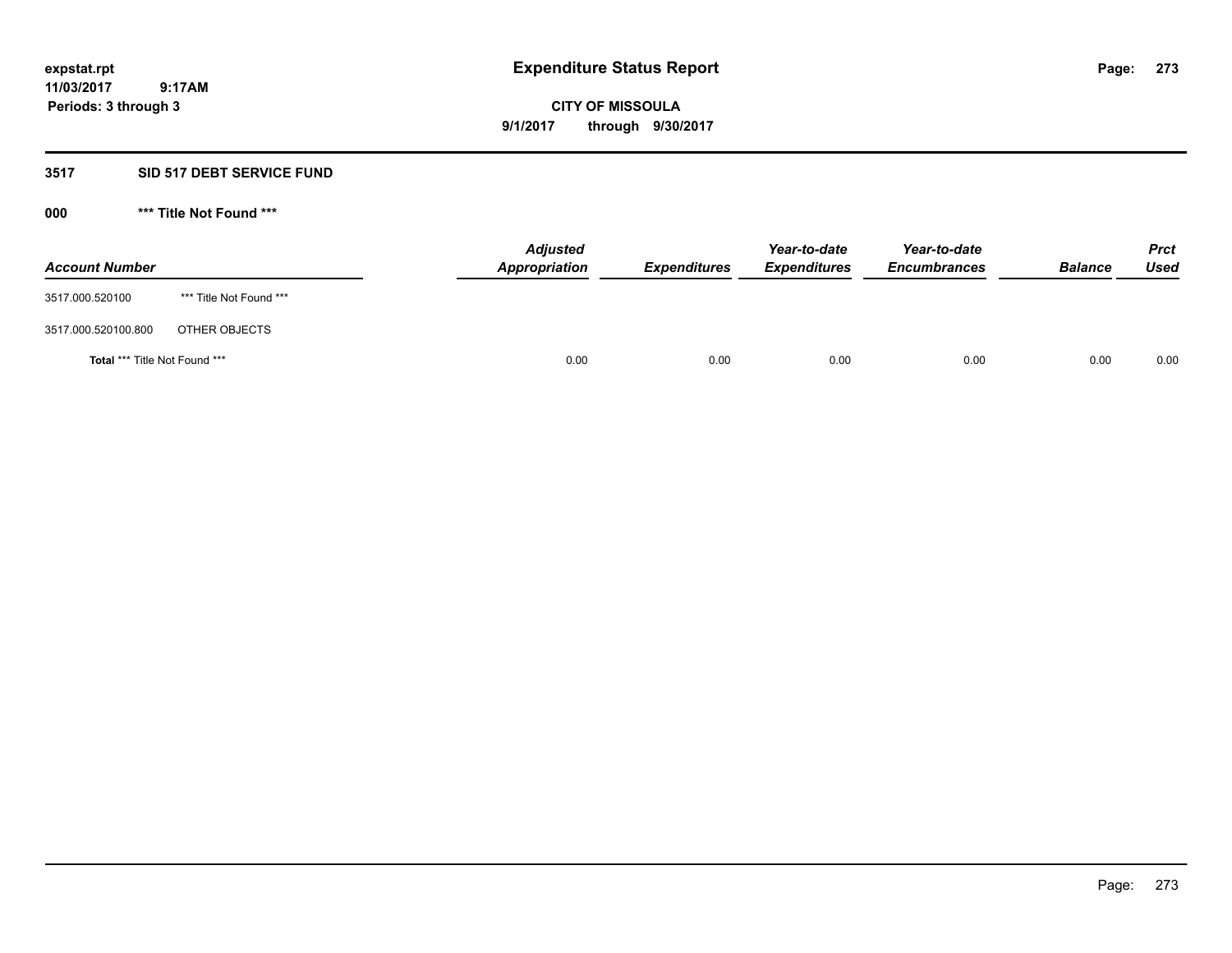# **3517 SID 517 DEBT SERVICE FUND**

| <b>Account Number</b> |                                  | <b>Adjusted</b><br><b>Appropriation</b> | <b>Expenditures</b> | Year-to-date<br><b>Expenditures</b> | Year-to-date<br><b>Encumbrances</b> | <b>Balance</b> | <b>Prct</b><br><b>Used</b> |
|-----------------------|----------------------------------|-----------------------------------------|---------------------|-------------------------------------|-------------------------------------|----------------|----------------------------|
| 3517.390.510100       | SPECIAL ASSESSMENTS              |                                         |                     |                                     |                                     |                |                            |
| 3517.390.510100.600   | <b>DEBT SERVICE</b>              |                                         |                     |                                     |                                     |                |                            |
|                       | <b>Total SPECIAL ASSESSMENTS</b> | 0.00                                    | 0.00                | 0.00                                | 0.00                                | 0.00           | 0.00                       |
| 3517.390.510110       | <b>MERCHANT SERVICES</b>         |                                         |                     |                                     |                                     |                |                            |
| 3517.390.510110.500   | <b>FIXED CHARGES</b>             |                                         |                     |                                     |                                     |                |                            |
|                       | Total SID 517 DEBT SERVICE FUND  | 0.00                                    | 0.00                | 0.00                                | 0.00                                | 0.00           | 0.00                       |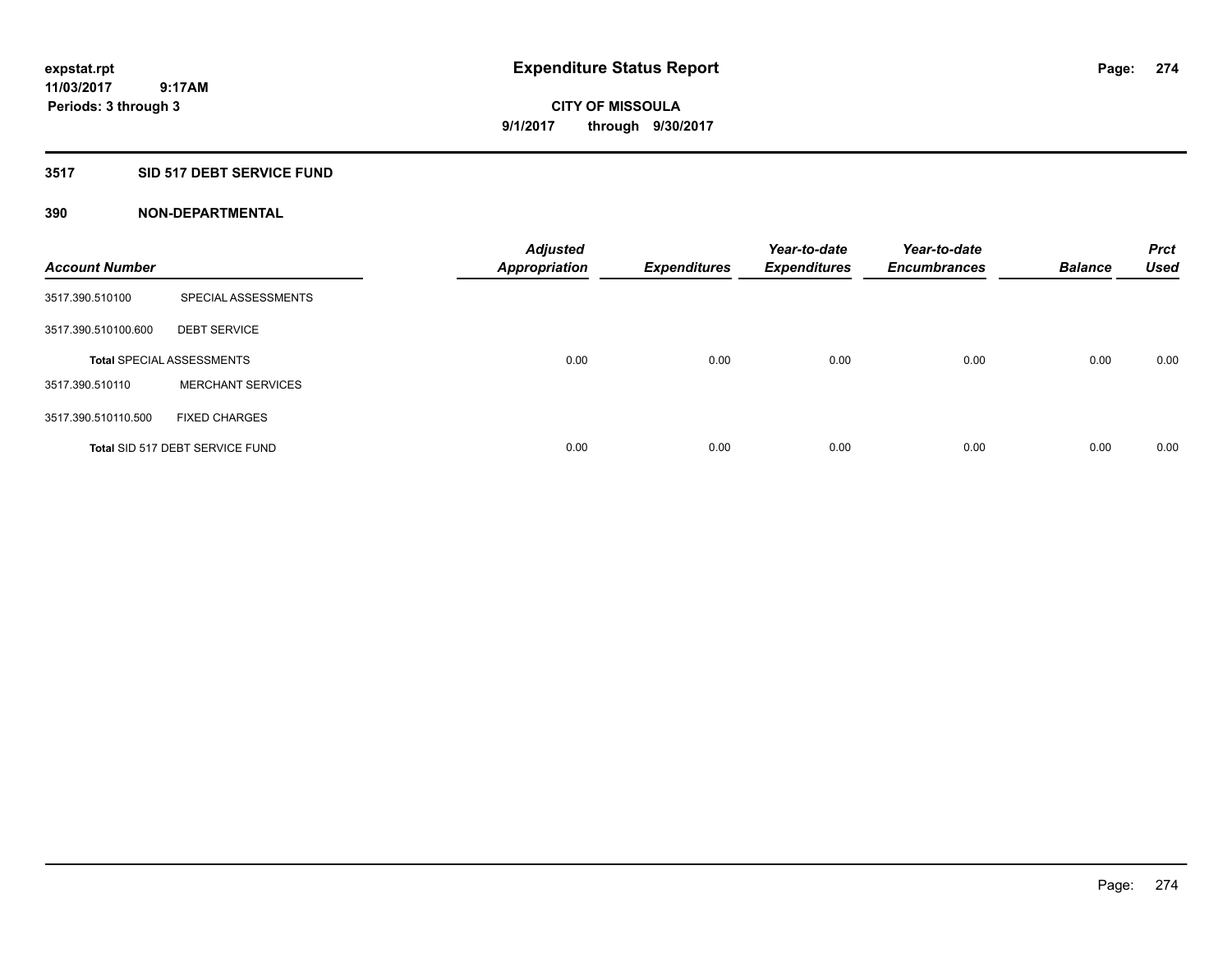**CITY OF MISSOULA 9/1/2017 through 9/30/2017**

# **3518 SID 518 DEBT SERVICE FUND**

| <b>Account Number</b>                |                         | <b>Adjusted</b><br>Appropriation | <b>Expenditures</b> | Year-to-date<br><b>Expenditures</b> | Year-to-date<br><b>Encumbrances</b> | <b>Balance</b> | <b>Prct</b><br><b>Used</b> |
|--------------------------------------|-------------------------|----------------------------------|---------------------|-------------------------------------|-------------------------------------|----------------|----------------------------|
| 3518.000.520100                      | *** Title Not Found *** |                                  |                     |                                     |                                     |                |                            |
| 3518.000.520100.800                  | OTHER OBJECTS           |                                  |                     |                                     |                                     |                |                            |
| <b>Total *** Title Not Found ***</b> |                         | 0.00                             | 0.00                | 0.00                                | 0.00                                | 0.00           | 0.00                       |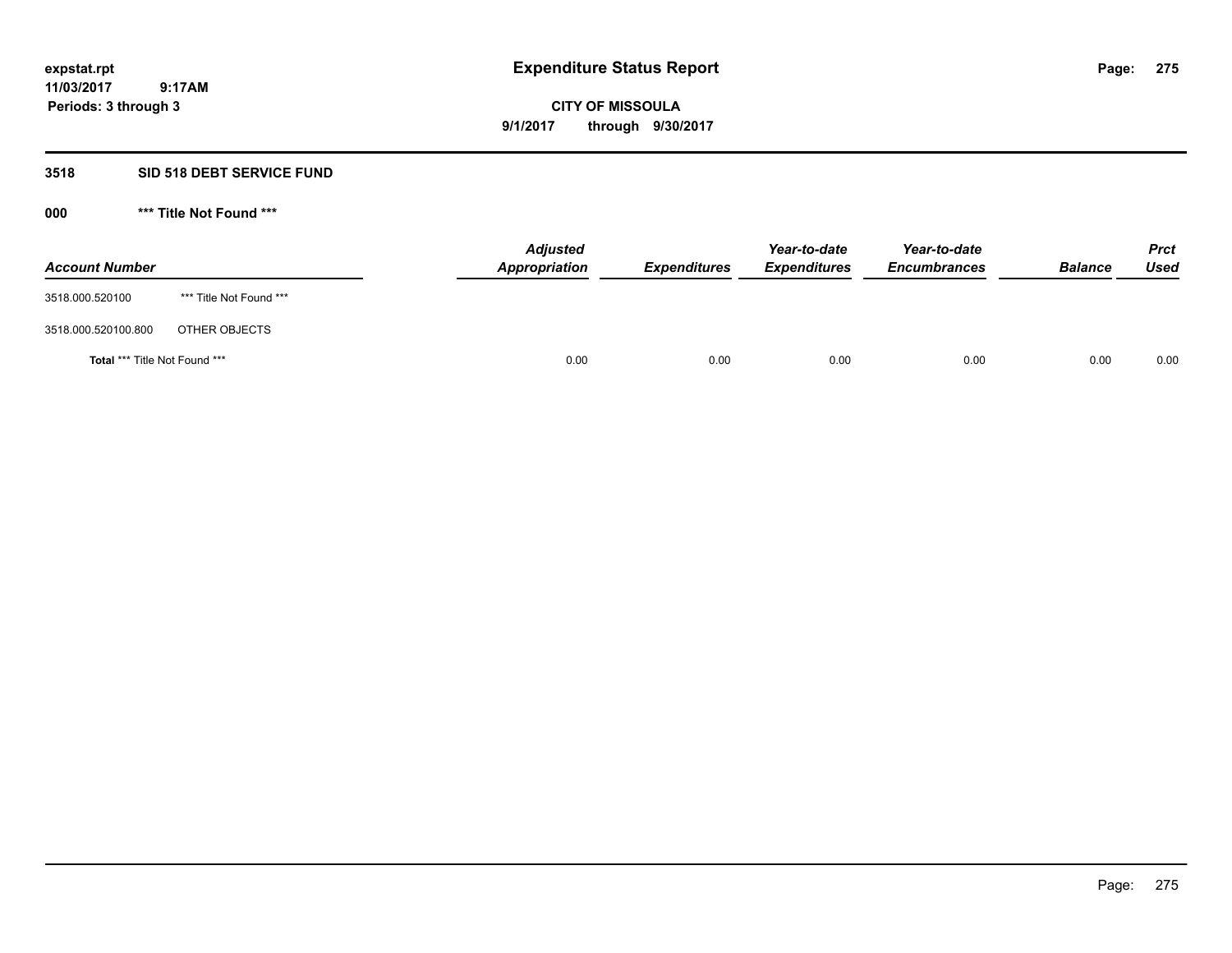### **3518 SID 518 DEBT SERVICE FUND**

| <b>Account Number</b>          |                                            | <b>Adjusted</b><br><b>Appropriation</b> | <b>Expenditures</b> | Year-to-date<br><b>Expenditures</b> | Year-to-date<br><b>Encumbrances</b> | <b>Balance</b> | <b>Prct</b><br><b>Used</b> |
|--------------------------------|--------------------------------------------|-----------------------------------------|---------------------|-------------------------------------|-------------------------------------|----------------|----------------------------|
| 3518.390.510100                | SPECIAL ASSESSMENTS                        |                                         |                     |                                     |                                     |                |                            |
| 3518.390.510100.600            | <b>DEBT SERVICE</b>                        |                                         |                     |                                     |                                     |                |                            |
|                                | <b>Total SPECIAL ASSESSMENTS</b>           | 0.00                                    | 0.00                | 0.00                                | 0.00                                | 0.00           | 0.00                       |
| 3518.390.510110                | <b>MERCHANT SERVICES</b>                   |                                         |                     |                                     |                                     |                |                            |
| 3518.390.510110.500            | <b>FIXED CHARGES</b>                       |                                         |                     |                                     |                                     |                |                            |
| <b>Total MERCHANT SERVICES</b> |                                            | 0.00                                    | 0.00                | 0.00                                | 0.00                                | 0.00           | 0.00                       |
| 3518.390.521000                | INTERFUND OPERATING TRANSFERS              |                                         |                     |                                     |                                     |                |                            |
| 3518.390.521000.800            | OTHER OBJECTS                              |                                         |                     |                                     |                                     |                |                            |
|                                | <b>Total INTERFUND OPERATING TRANSFERS</b> | 0.00                                    | 0.00                | 0.00                                | 0.00                                | 0.00           | 0.00                       |
|                                | Total SID 518 DEBT SERVICE FUND            | 0.00                                    | 0.00                | 0.00                                | 0.00                                | 0.00           | 0.00                       |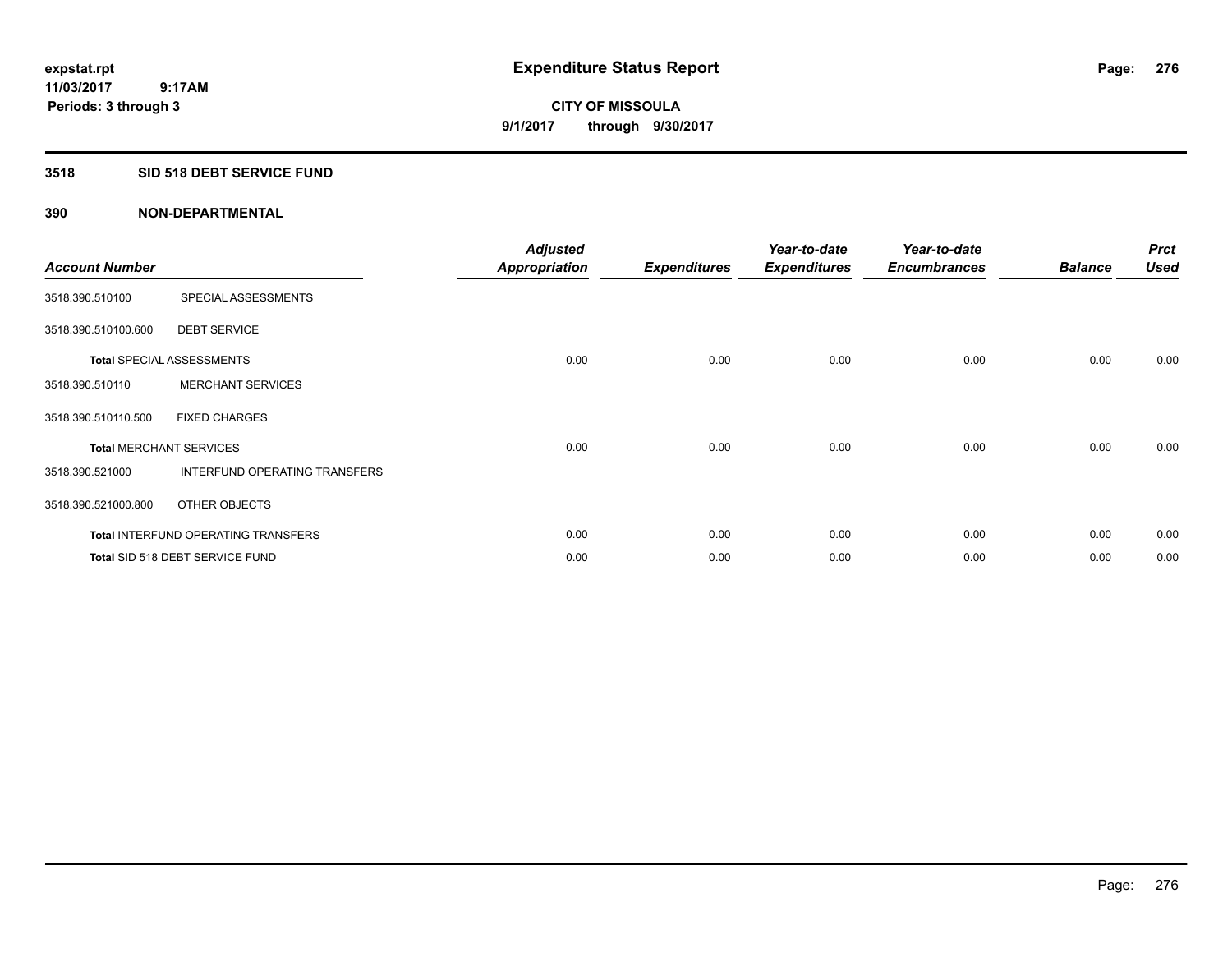**Periods: 3 through 3**

**CITY OF MISSOULA 9/1/2017 through 9/30/2017**

#### **3519 SID 519 DEBT SERVICE FUND**

| <b>Account Number</b>          |                                            | <b>Adjusted</b><br><b>Appropriation</b> | <b>Expenditures</b> | Year-to-date<br><b>Expenditures</b> | Year-to-date<br><b>Encumbrances</b> | <b>Balance</b> | <b>Prct</b><br><b>Used</b> |
|--------------------------------|--------------------------------------------|-----------------------------------------|---------------------|-------------------------------------|-------------------------------------|----------------|----------------------------|
| 3519.390.510100                | SPECIAL ASSESSMENTS                        |                                         |                     |                                     |                                     |                |                            |
| 3519.390.510100.600            | <b>DEBT SERVICE</b>                        |                                         |                     |                                     |                                     |                |                            |
|                                | <b>Total SPECIAL ASSESSMENTS</b>           | 0.00                                    | 0.00                | 0.00                                | 0.00                                | 0.00           | 0.00                       |
| 3519.390.510110                | <b>MERCHANT SERVICES</b>                   |                                         |                     |                                     |                                     |                |                            |
| 3519.390.510110.500            | <b>FIXED CHARGES</b>                       |                                         |                     |                                     |                                     |                |                            |
| <b>Total MERCHANT SERVICES</b> |                                            | 0.00                                    | 0.00                | 0.00                                | 0.00                                | 0.00           | 0.00                       |
| 3519.390.521000                | INTERFUND OPERATING TRANSFERS              |                                         |                     |                                     |                                     |                |                            |
| 3519.390.521000.800            | OTHER OBJECTS                              |                                         |                     |                                     |                                     |                |                            |
|                                | <b>Total INTERFUND OPERATING TRANSFERS</b> | 0.00                                    | 0.00                | 0.00                                | 0.00                                | 0.00           | 0.00                       |
|                                | Total SID 519 DEBT SERVICE FUND            | 0.00                                    | 0.00                | 0.00                                | 0.00                                | 0.00           | 0.00                       |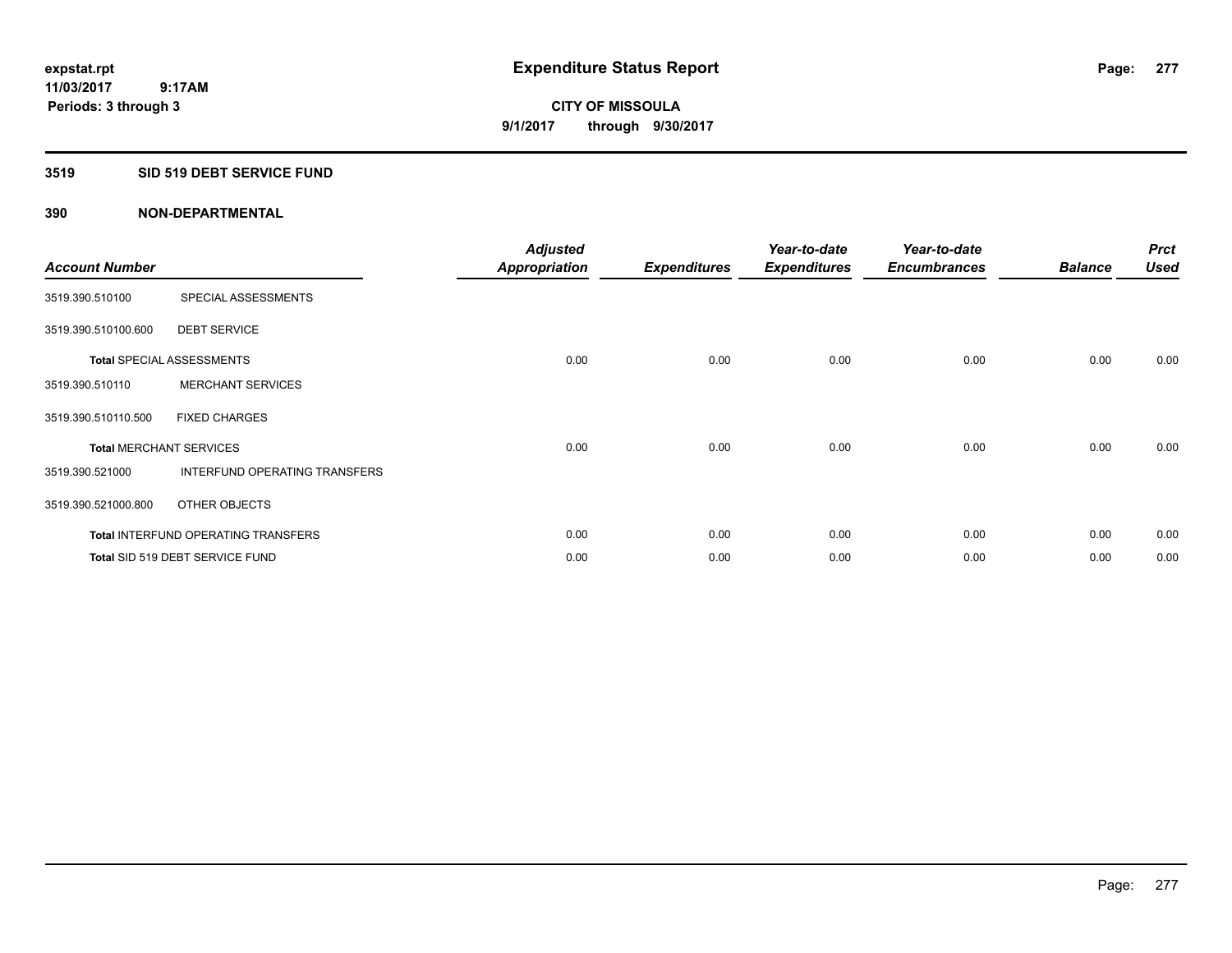# **3520 SID 520 DEBT SERVICE FUND**

|                                   |                                                 | <b>Adjusted</b>      |                     | Year-to-date        | Year-to-date        |                | <b>Prct</b> |
|-----------------------------------|-------------------------------------------------|----------------------|---------------------|---------------------|---------------------|----------------|-------------|
| <b>Account Number</b>             |                                                 | <b>Appropriation</b> | <b>Expenditures</b> | <b>Expenditures</b> | <b>Encumbrances</b> | <b>Balance</b> | <b>Used</b> |
| 3520.390.510100                   | SPECIAL ASSESSMENTS                             |                      |                     |                     |                     |                |             |
| 3520.390.510100.600               | <b>DEBT SERVICE</b>                             |                      |                     |                     |                     |                |             |
| 3520.390.510100.610.000 PRINCIPAL |                                                 | 149,000.00           | 0.00                | 0.00                | 0.00                | 149,000.00     | 0.00        |
|                                   | 3520.390.510100.620.000 INTEREST / SERVICE FEES | 10,560.00            | 0.00                | 1.56                | 0.00                | 10,558.44      | 0.01        |
| <b>Total SPECIAL ASSESSMENTS</b>  |                                                 | 159,560.00           | 0.00                | 1.56                | 0.00                | 159,558.44     | 0.00        |
| 3520.390.510110                   | <b>MERCHANT SERVICES</b>                        |                      |                     |                     |                     |                |             |
| 3520.390.510110.500               | <b>FIXED CHARGES</b>                            |                      |                     |                     |                     |                |             |
| <b>Total MERCHANT SERVICES</b>    |                                                 | 0.00                 | 0.00                | 0.00                | 0.00                | 0.00           | 0.00        |
|                                   | Total SID 520 DEBT SERVICE FUND                 | 159,560.00           | 0.00                | 1.56                | 0.00                | 159,558.44     | 0.00        |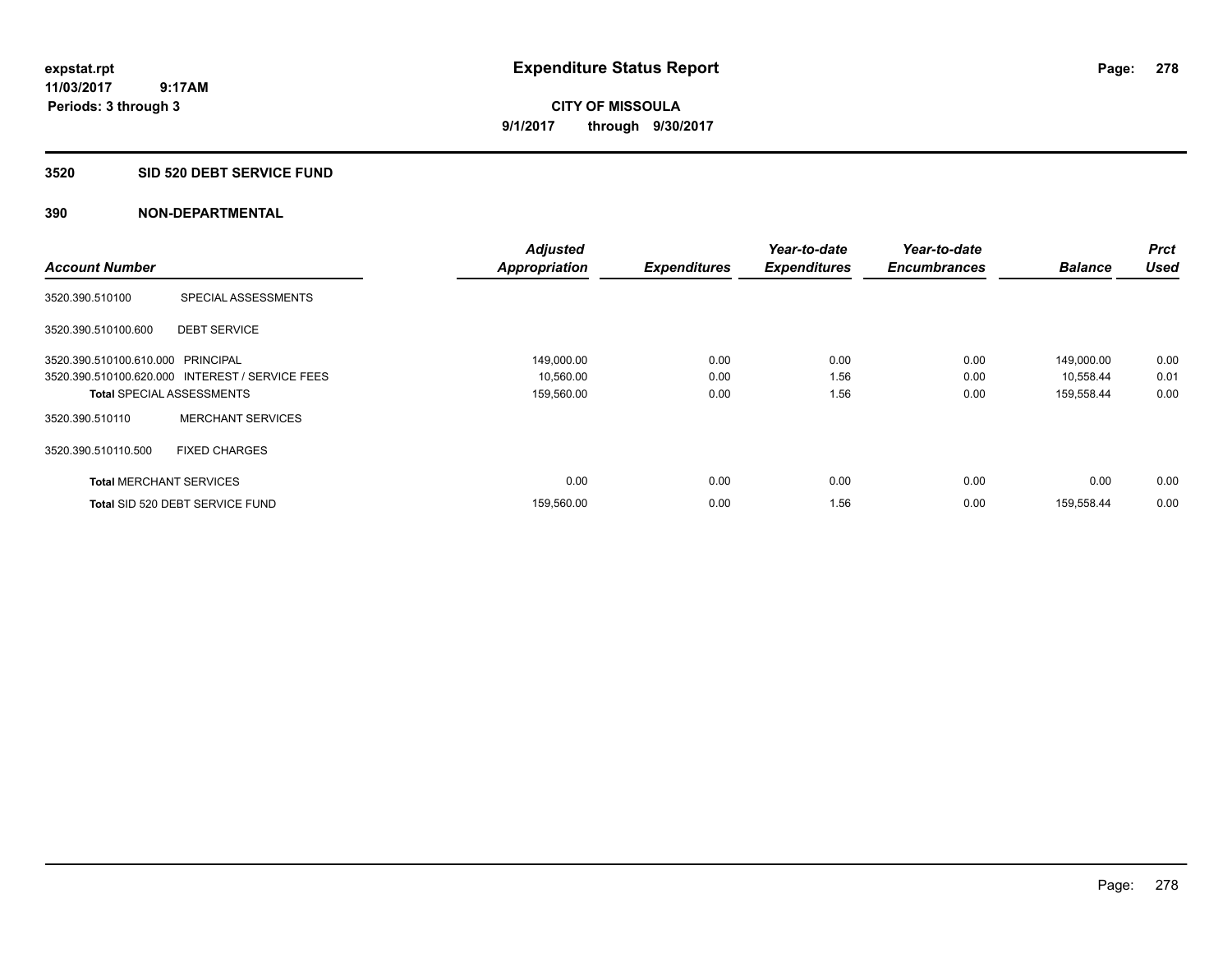**CITY OF MISSOULA 9/1/2017 through 9/30/2017**

# **3521 SID 521 DEBT SERVICE FUND**

|                                   |                                                 | <b>Adjusted</b>      |                     | Year-to-date        | Year-to-date        |                | <b>Prct</b> |
|-----------------------------------|-------------------------------------------------|----------------------|---------------------|---------------------|---------------------|----------------|-------------|
| <b>Account Number</b>             |                                                 | <b>Appropriation</b> | <b>Expenditures</b> | <b>Expenditures</b> | <b>Encumbrances</b> | <b>Balance</b> | <b>Used</b> |
| 3521.390.510100                   | SPECIAL ASSESSMENTS                             |                      |                     |                     |                     |                |             |
| 3521.390.510100.600               | <b>DEBT SERVICE</b>                             |                      |                     |                     |                     |                |             |
| 3521.390.510100.610.000 PRINCIPAL |                                                 | 68.00                | 0.00                | 0.00                | 0.00                | 68.00          | 0.00        |
|                                   | 3521.390.510100.620.000 INTEREST / SERVICE FEES | 3.00                 | 0.00                | 0.00                | 0.00                | 3.00           | 0.00        |
| <b>Total SPECIAL ASSESSMENTS</b>  |                                                 | 71.00                | 0.00                | 0.00                | 0.00                | 71.00          | 0.00        |
| 3521.390.510110                   | <b>MERCHANT SERVICES</b>                        |                      |                     |                     |                     |                |             |
| 3521.390.510110.500               | <b>FIXED CHARGES</b>                            |                      |                     |                     |                     |                |             |
| <b>Total MERCHANT SERVICES</b>    |                                                 | 0.00                 | 0.00                | 0.00                | 0.00                | 0.00           | 0.00        |
|                                   | Total SID 521 DEBT SERVICE FUND                 | 71.00                | 0.00                | 0.00                | 0.00                | 71.00          | 0.00        |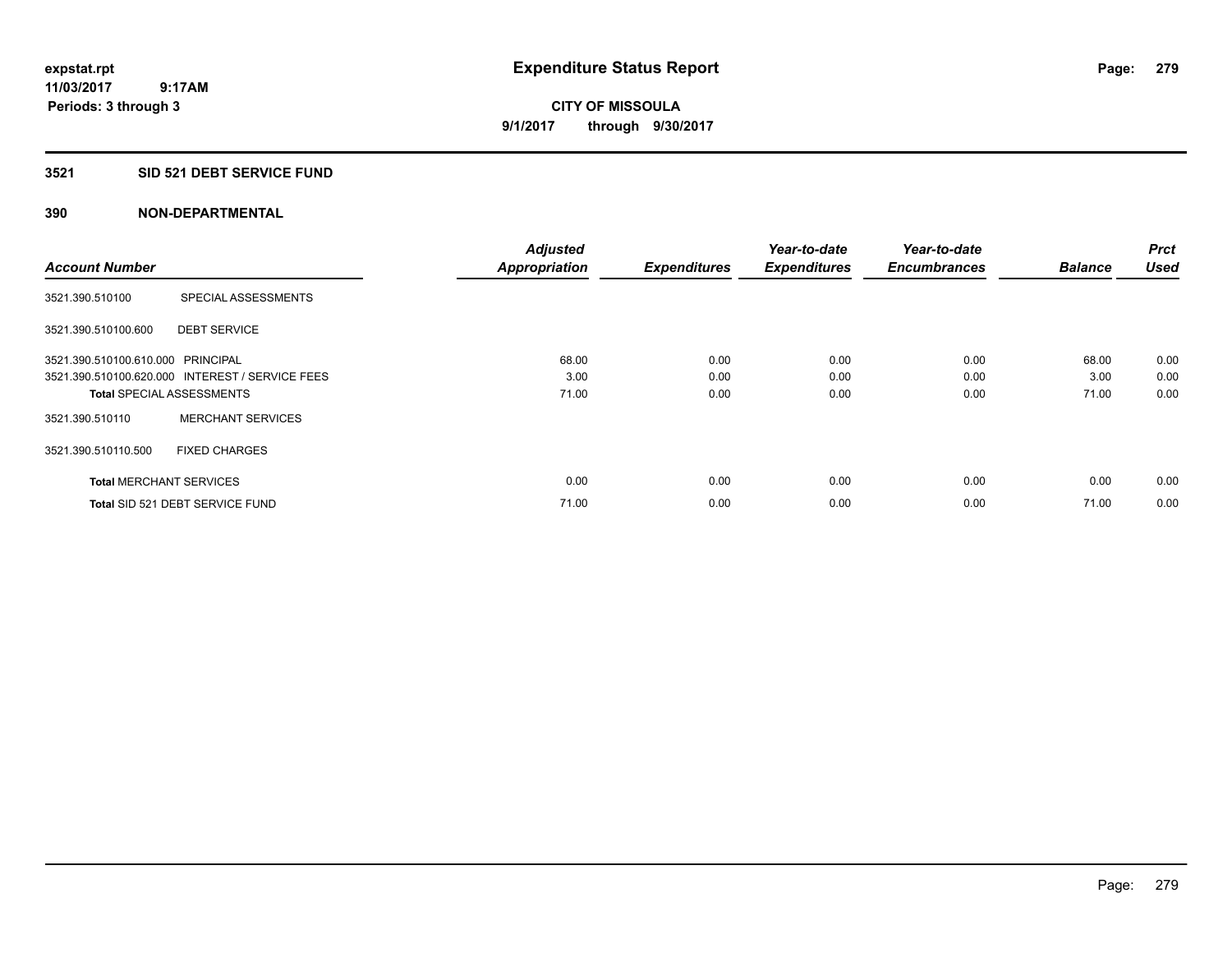**280**

**11/03/2017 9:17AM Periods: 3 through 3**

**CITY OF MISSOULA 9/1/2017 through 9/30/2017**

#### **3522 SID 522 DEBT SERVICE FUND**

| <b>Account Number</b>             |                                                 | <b>Adjusted</b><br><b>Appropriation</b> | <b>Expenditures</b> | Year-to-date<br><b>Expenditures</b> | Year-to-date<br><b>Encumbrances</b> | <b>Balance</b> | <b>Prct</b><br><b>Used</b> |
|-----------------------------------|-------------------------------------------------|-----------------------------------------|---------------------|-------------------------------------|-------------------------------------|----------------|----------------------------|
| 3522.390.510100                   | SPECIAL ASSESSMENTS                             |                                         |                     |                                     |                                     |                |                            |
| 3522.390.510100.600               | <b>DEBT SERVICE</b>                             |                                         |                     |                                     |                                     |                |                            |
| 3522.390.510100.610.000 PRINCIPAL |                                                 | 98.00                                   | 0.00                | 0.00                                | 0.00                                | 98.00          | 0.00                       |
|                                   | 3522.390.510100.620.000 INTEREST / SERVICE FEES | 5.00                                    | 0.00                | 2.29                                | 0.00                                | 2.71           | 45.80                      |
|                                   | <b>Total SPECIAL ASSESSMENTS</b>                | 103.00                                  | 0.00                | 2.29                                | 0.00                                | 100.71         | 2.22                       |
| 3522.390.510110                   | <b>MERCHANT SERVICES</b>                        |                                         |                     |                                     |                                     |                |                            |
| 3522.390.510110.500               | <b>FIXED CHARGES</b>                            |                                         |                     |                                     |                                     |                |                            |
| <b>Total MERCHANT SERVICES</b>    |                                                 | 0.00                                    | 0.00                | 0.00                                | 0.00                                | 0.00           | 0.00                       |
|                                   | Total SID 522 DEBT SERVICE FUND                 | 103.00                                  | 0.00                | 2.29                                | 0.00                                | 100.71         | 2.22                       |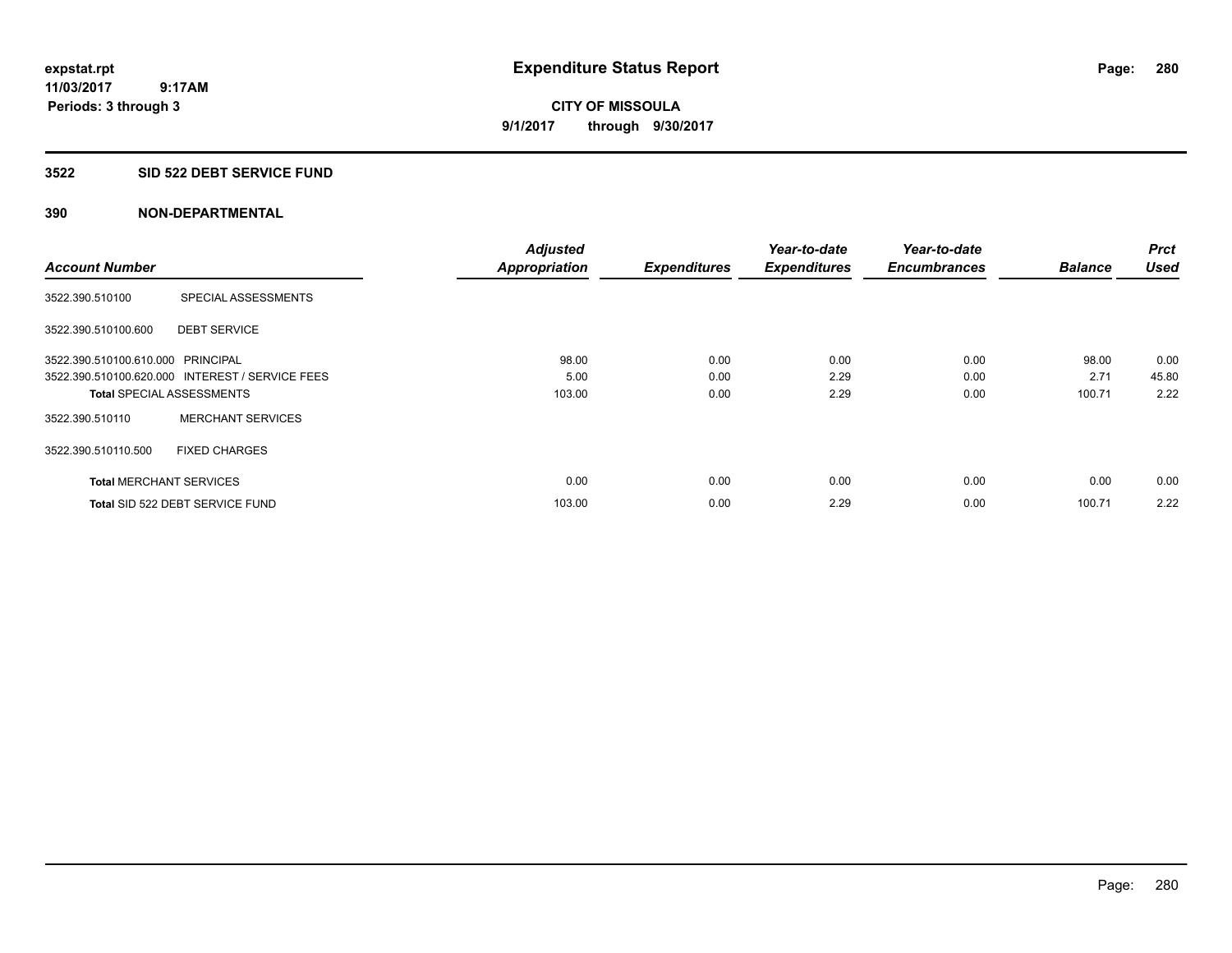# **3524 SID 524 DEBT SERVICE FUND**

|                                   |                                                 | <b>Adjusted</b>      |                     | Year-to-date        | Year-to-date        |                | <b>Prct</b> |
|-----------------------------------|-------------------------------------------------|----------------------|---------------------|---------------------|---------------------|----------------|-------------|
| <b>Account Number</b>             |                                                 | <b>Appropriation</b> | <b>Expenditures</b> | <b>Expenditures</b> | <b>Encumbrances</b> | <b>Balance</b> | <b>Used</b> |
| 3524.390.510100                   | SPECIAL ASSESSMENTS                             |                      |                     |                     |                     |                |             |
| 3524.390.510100.600               | <b>DEBT SERVICE</b>                             |                      |                     |                     |                     |                |             |
| 3524.390.510100.610.000 PRINCIPAL |                                                 | 243,000.00           | 0.00                | 0.00                | 0.00                | 243,000.00     | 0.00        |
|                                   | 3524.390.510100.620.000 INTEREST / SERVICE FEES | 62,160.00            | 0.00                | 0.00                | 0.00                | 62,160.00      | 0.00        |
| <b>Total SPECIAL ASSESSMENTS</b>  |                                                 | 305,160.00           | 0.00                | 0.00                | 0.00                | 305,160.00     | 0.00        |
| 3524.390.510110                   | <b>MERCHANT SERVICES</b>                        |                      |                     |                     |                     |                |             |
| 3524.390.510110.500               | <b>FIXED CHARGES</b>                            |                      |                     |                     |                     |                |             |
| <b>Total MERCHANT SERVICES</b>    |                                                 | 0.00                 | 0.00                | 0.00                | 0.00                | 0.00           | 0.00        |
|                                   | Total SID 524 DEBT SERVICE FUND                 | 305,160.00           | 0.00                | 0.00                | 0.00                | 305.160.00     | 0.00        |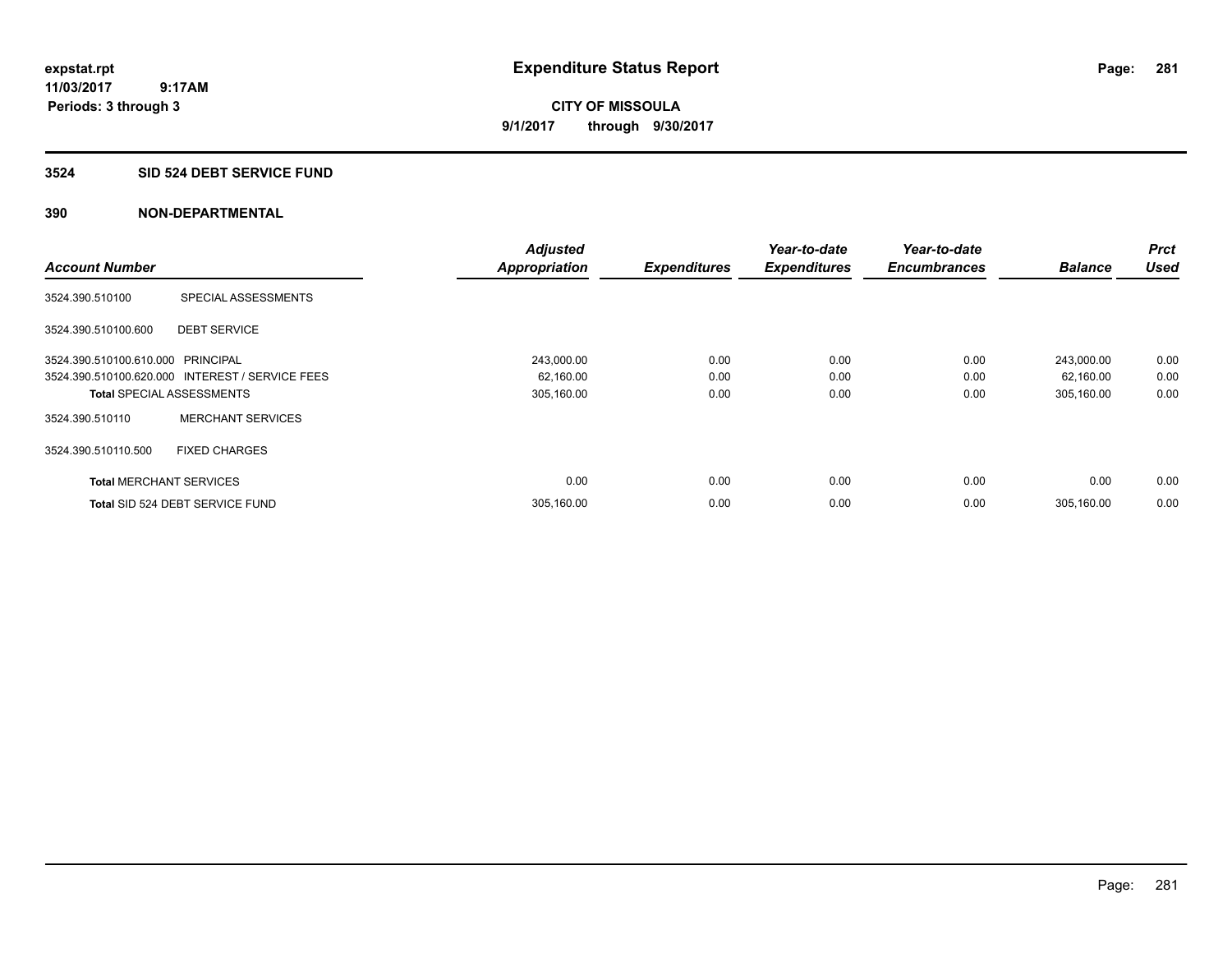# **3525 SID 525 DEBT SERVICE FUND**

|                                   |                                                 | <b>Adjusted</b>      |                     | Year-to-date        | Year-to-date        |                | <b>Prct</b> |
|-----------------------------------|-------------------------------------------------|----------------------|---------------------|---------------------|---------------------|----------------|-------------|
| <b>Account Number</b>             |                                                 | <b>Appropriation</b> | <b>Expenditures</b> | <b>Expenditures</b> | <b>Encumbrances</b> | <b>Balance</b> | <b>Used</b> |
| 3525.390.510100                   | SPECIAL ASSESSMENTS                             |                      |                     |                     |                     |                |             |
| 3525.390.510100.600               | <b>DEBT SERVICE</b>                             |                      |                     |                     |                     |                |             |
| 3525.390.510100.610.000 PRINCIPAL |                                                 | 30,000.00            | 0.00                | 0.00                | 0.00                | 30,000.00      | 0.00        |
|                                   | 3525.390.510100.620.000 INTEREST / SERVICE FEES | 3,300.00             | 0.00                | 0.00                | 0.00                | 3,300.00       | 0.00        |
| <b>Total SPECIAL ASSESSMENTS</b>  |                                                 | 33,300.00            | 0.00                | 0.00                | 0.00                | 33,300.00      | 0.00        |
| 3525.390.510110                   | <b>MERCHANT SERVICES</b>                        |                      |                     |                     |                     |                |             |
| 3525.390.510110.500               | <b>FIXED CHARGES</b>                            |                      |                     |                     |                     |                |             |
| <b>Total MERCHANT SERVICES</b>    |                                                 | 0.00                 | 0.00                | 0.00                | 0.00                | 0.00           | 0.00        |
|                                   | Total SID 525 DEBT SERVICE FUND                 | 33,300.00            | 0.00                | 0.00                | 0.00                | 33,300.00      | 0.00        |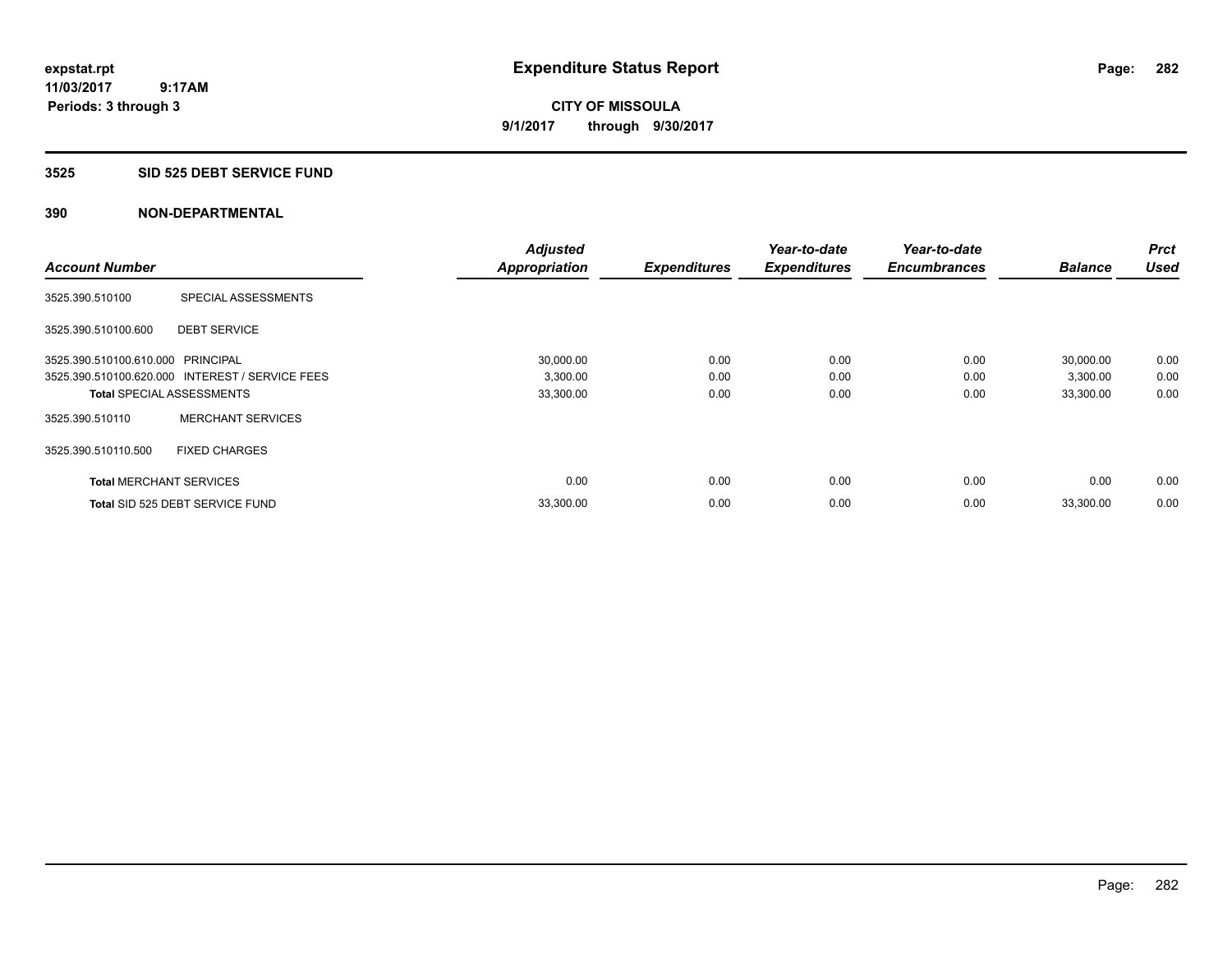# **3526 SID 526 DEBT SERVICE FUND**

|                                   |                                                 | <b>Adjusted</b>      |                     | Year-to-date        | Year-to-date        |                | <b>Prct</b> |
|-----------------------------------|-------------------------------------------------|----------------------|---------------------|---------------------|---------------------|----------------|-------------|
| <b>Account Number</b>             |                                                 | <b>Appropriation</b> | <b>Expenditures</b> | <b>Expenditures</b> | <b>Encumbrances</b> | <b>Balance</b> | <b>Used</b> |
| 3526.390.510100                   | SPECIAL ASSESSMENTS                             |                      |                     |                     |                     |                |             |
| 3526.390.510100.600               | <b>DEBT SERVICE</b>                             |                      |                     |                     |                     |                |             |
| 3526.390.510100.610.000 PRINCIPAL |                                                 | 166,000.00           | 0.00                | 0.00                | 0.00                | 166,000.00     | 0.00        |
|                                   | 3526.390.510100.620.000 INTEREST / SERVICE FEES | 26,640.00            | 0.00                | 0.00                | 0.00                | 26,640.00      | 0.00        |
| <b>Total SPECIAL ASSESSMENTS</b>  |                                                 | 192,640.00           | 0.00                | 0.00                | 0.00                | 192,640.00     | 0.00        |
| 3526.390.510110                   | <b>MERCHANT SERVICES</b>                        |                      |                     |                     |                     |                |             |
| 3526.390.510110.500               | <b>FIXED CHARGES</b>                            |                      |                     |                     |                     |                |             |
| <b>Total MERCHANT SERVICES</b>    |                                                 | 0.00                 | 0.00                | 0.00                | 0.00                | 0.00           | 0.00        |
|                                   | Total SID 526 DEBT SERVICE FUND                 | 192,640.00           | 0.00                | 0.00                | 0.00                | 192,640.00     | 0.00        |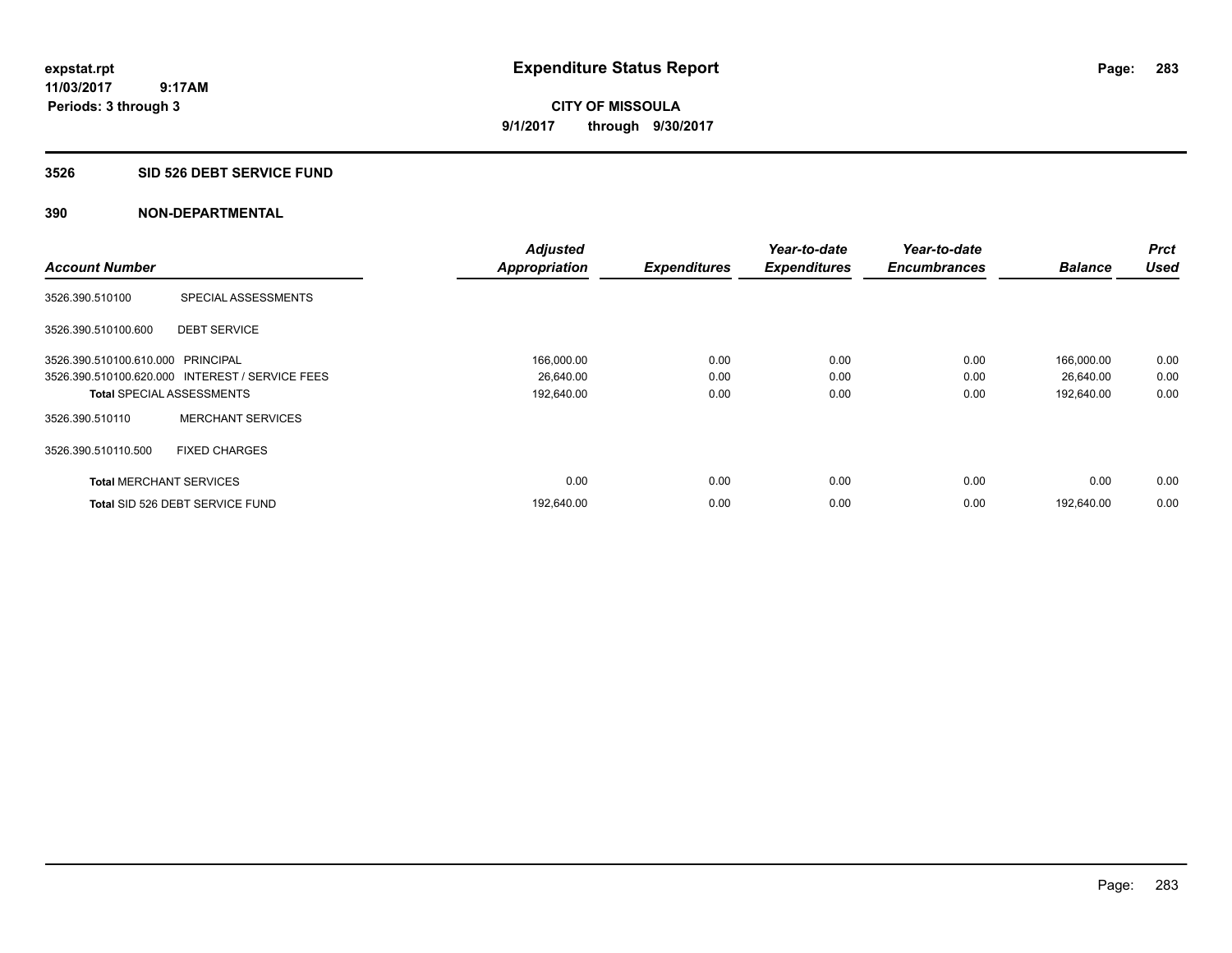**CITY OF MISSOULA 9/1/2017 through 9/30/2017**

### **3527 SID 527 DEBT SERVICE FUND**

| <b>Account Number</b>         |                         | <b>Adjusted</b><br>Appropriation | <b>Expenditures</b> | Year-to-date<br><b>Expenditures</b> | Year-to-date<br><b>Encumbrances</b> | <b>Balance</b> | <b>Prct</b><br>Used |
|-------------------------------|-------------------------|----------------------------------|---------------------|-------------------------------------|-------------------------------------|----------------|---------------------|
| 3527.000.520100               | *** Title Not Found *** |                                  |                     |                                     |                                     |                |                     |
| 3527.000.520100.800           | OTHER OBJECTS           |                                  |                     |                                     |                                     |                |                     |
| Total *** Title Not Found *** |                         | 0.00                             | 0.00                | 0.00                                | 0.00                                | 0.00           | 0.00                |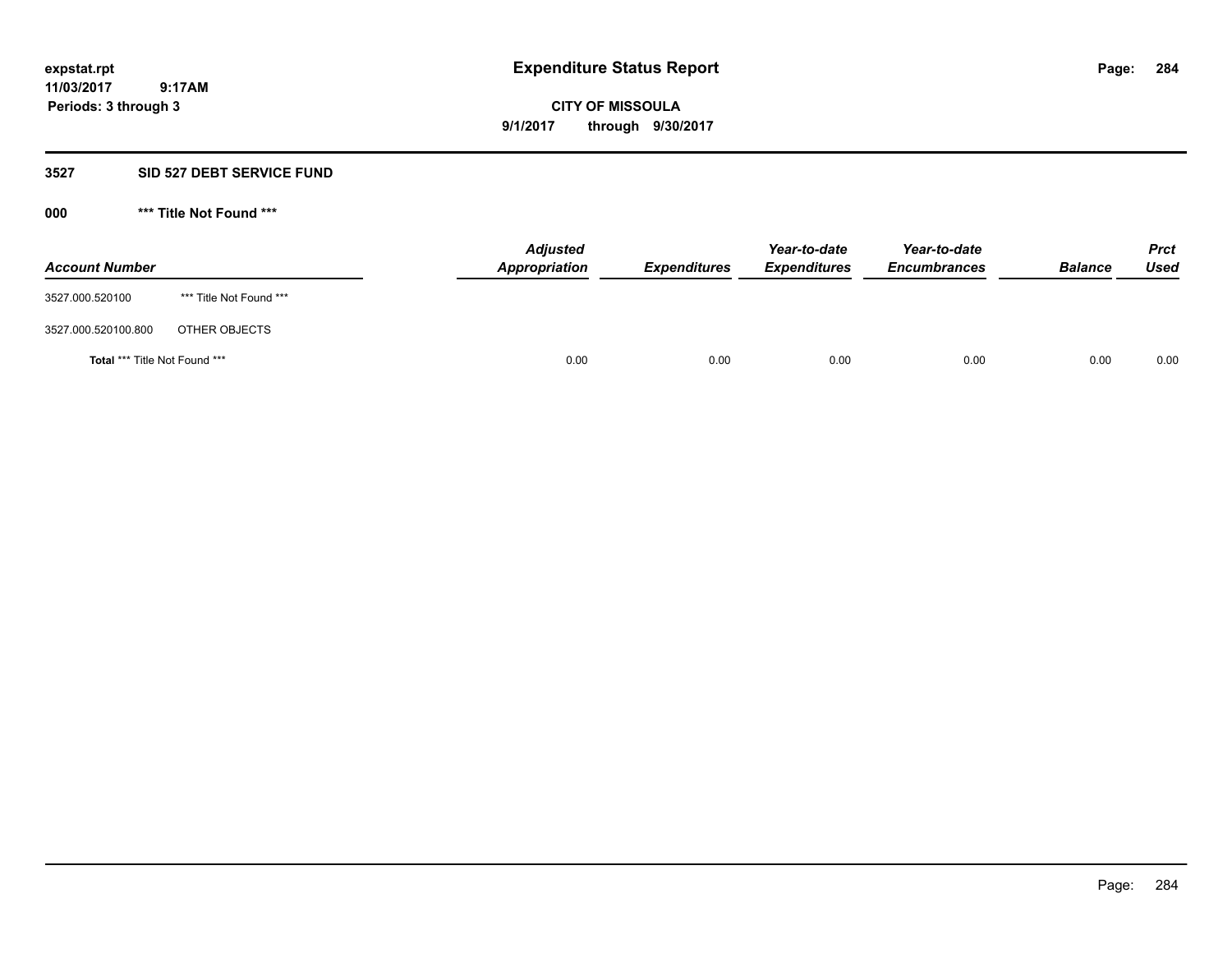# **CITY OF MISSOULA 9/1/2017 through 9/30/2017**

# **3527 SID 527 DEBT SERVICE FUND**

| <b>Account Number</b> |                                  | <b>Adjusted</b><br>Appropriation | <b>Expenditures</b> | Year-to-date<br><b>Expenditures</b> | Year-to-date<br><b>Encumbrances</b> | <b>Balance</b> | <b>Prct</b><br><b>Used</b> |
|-----------------------|----------------------------------|----------------------------------|---------------------|-------------------------------------|-------------------------------------|----------------|----------------------------|
| 3527.390.510100       | SPECIAL ASSESSMENTS              |                                  |                     |                                     |                                     |                |                            |
| 3527.390.510100.600   | <b>DEBT SERVICE</b>              |                                  |                     |                                     |                                     |                |                            |
|                       | <b>Total SPECIAL ASSESSMENTS</b> | 0.00                             | 0.00                | 0.00                                | 0.00                                | 0.00           | 0.00                       |
| 3527.390.510110       | <b>MERCHANT SERVICES</b>         |                                  |                     |                                     |                                     |                |                            |
| 3527.390.510110.500   | <b>FIXED CHARGES</b>             |                                  |                     |                                     |                                     |                |                            |
|                       | <b>Total MERCHANT SERVICES</b>   | 0.00                             | 0.00                | 0.00                                | 0.00                                | 0.00           | 0.00                       |
|                       | Total SID 527 DEBT SERVICE FUND  | 0.00                             | 0.00                | 0.00                                | 0.00                                | 0.00           | 0.00                       |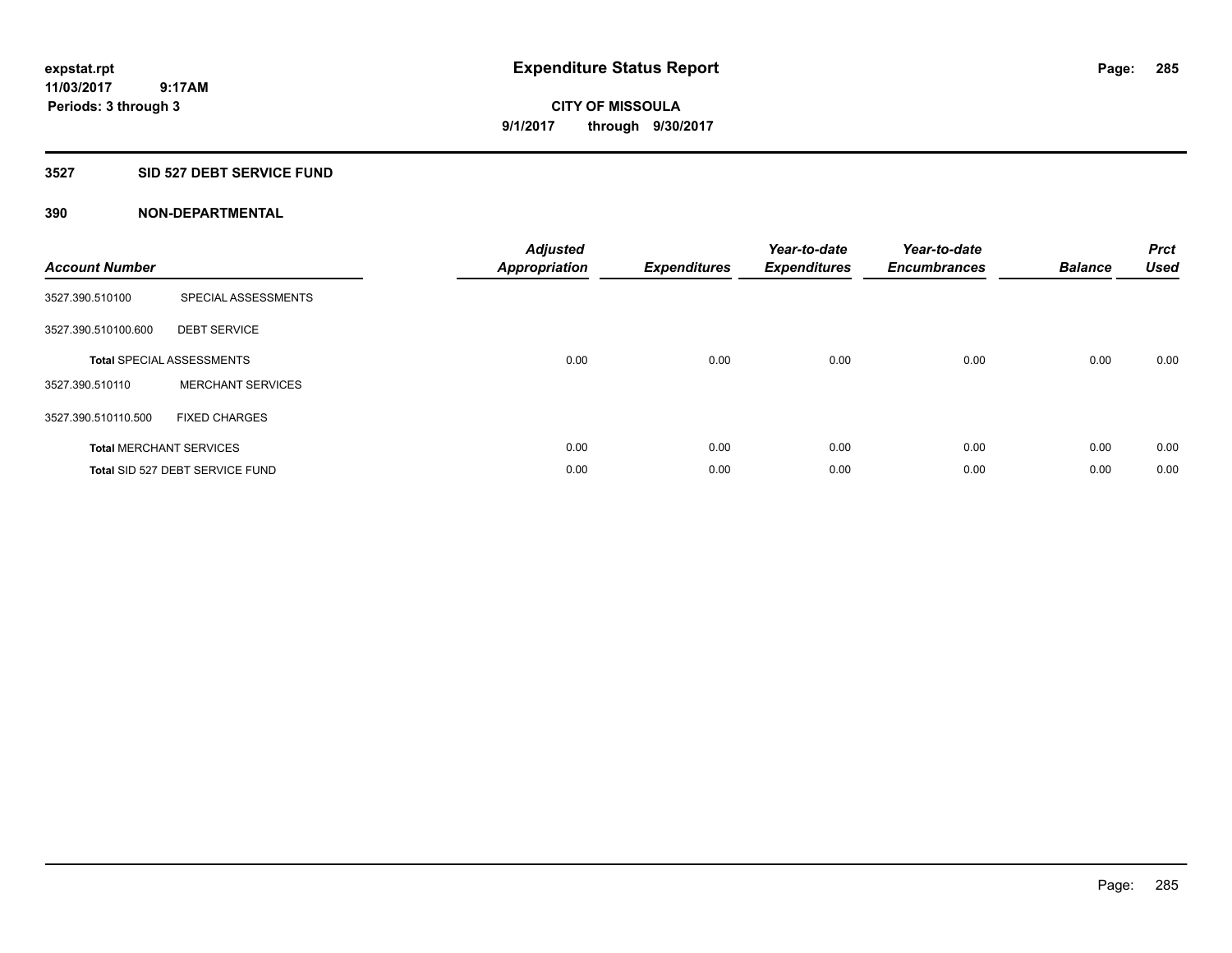**Periods: 3 through 3**

**CITY OF MISSOULA 9/1/2017 through 9/30/2017**

#### **3530 SID 530 DEBT SERVICE FUND**

 **9:17AM**

| <b>Account Number</b>          |                                            | <b>Adjusted</b><br><b>Appropriation</b> | <b>Expenditures</b> | Year-to-date<br><b>Expenditures</b> | Year-to-date<br><b>Encumbrances</b> | <b>Balance</b> | <b>Prct</b><br><b>Used</b> |
|--------------------------------|--------------------------------------------|-----------------------------------------|---------------------|-------------------------------------|-------------------------------------|----------------|----------------------------|
| 3530.390.510100                | SPECIAL ASSESSMENTS                        |                                         |                     |                                     |                                     |                |                            |
| 3530.390.510100.600            | <b>DEBT SERVICE</b>                        |                                         |                     |                                     |                                     |                |                            |
|                                | <b>Total SPECIAL ASSESSMENTS</b>           | 0.00                                    | 0.00                | 0.00                                | 0.00                                | 0.00           | 0.00                       |
| 3530.390.510110                | <b>MERCHANT SERVICES</b>                   |                                         |                     |                                     |                                     |                |                            |
| 3530.390.510110.500            | <b>FIXED CHARGES</b>                       |                                         |                     |                                     |                                     |                |                            |
| <b>Total MERCHANT SERVICES</b> |                                            | 0.00                                    | 0.00                | 0.00                                | 0.00                                | 0.00           | 0.00                       |
| 3530.390.521000                | INTERFUND OPERATING TRANSFERS              |                                         |                     |                                     |                                     |                |                            |
| 3530.390.521000.800            | OTHER OBJECTS                              |                                         |                     |                                     |                                     |                |                            |
|                                | <b>Total INTERFUND OPERATING TRANSFERS</b> | 0.00                                    | 0.00                | 0.00                                | 0.00                                | 0.00           | 0.00                       |
|                                | Total SID 530 DEBT SERVICE FUND            | 0.00                                    | 0.00                | 0.00                                | 0.00                                | 0.00           | 0.00                       |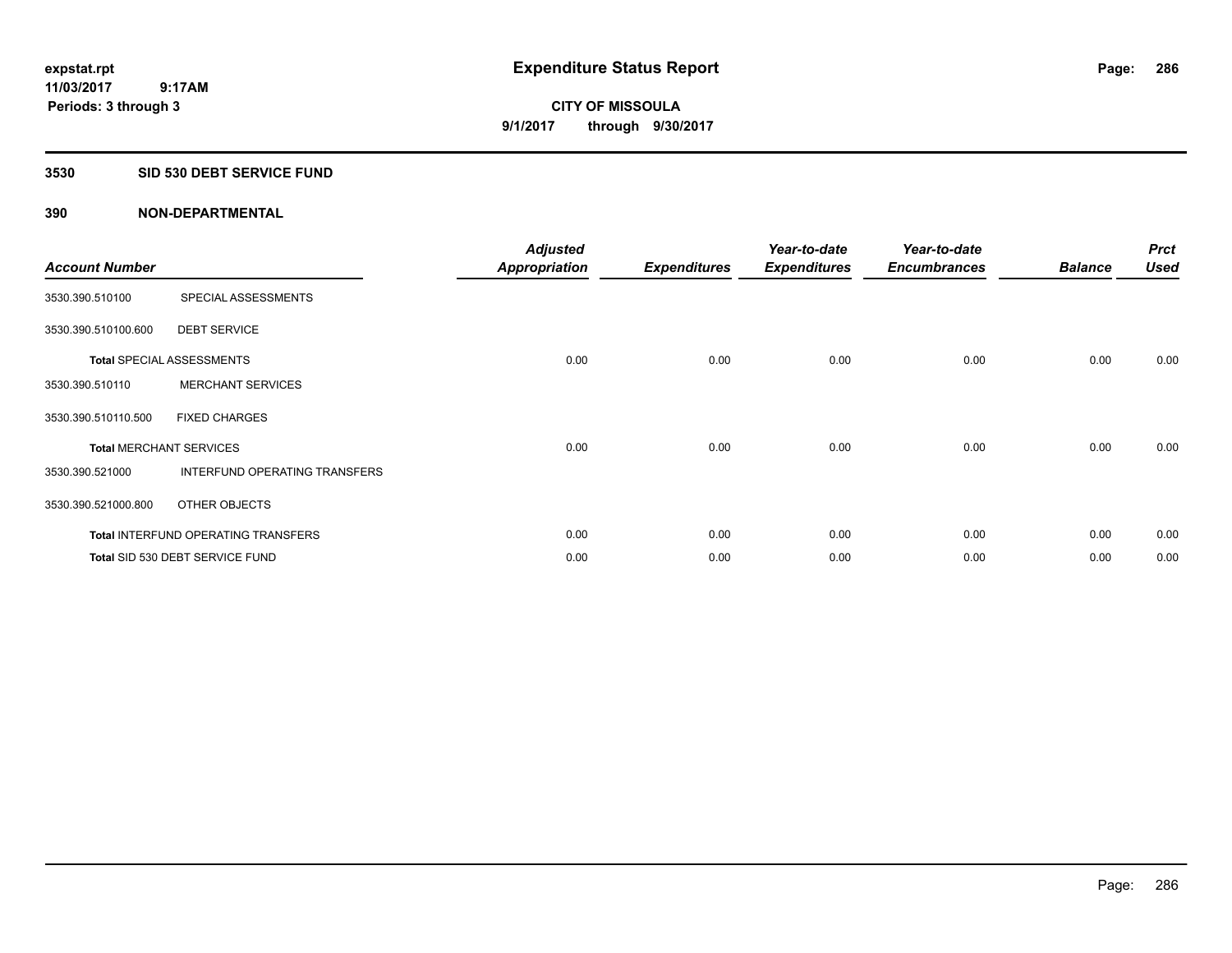# **3531 SID 531 HICKORY ST CALMING**

| <b>Account Number</b> |                                            | <b>Adjusted</b><br>Appropriation | <b>Expenditures</b> | Year-to-date<br><b>Expenditures</b> | Year-to-date<br><b>Encumbrances</b> | <b>Balance</b> | <b>Prct</b><br><b>Used</b> |
|-----------------------|--------------------------------------------|----------------------------------|---------------------|-------------------------------------|-------------------------------------|----------------|----------------------------|
| 3531.390.510110       | <b>MERCHANT SERVICES</b>                   |                                  |                     |                                     |                                     |                |                            |
| 3531.390.510110.500   | <b>FIXED CHARGES</b>                       |                                  |                     |                                     |                                     |                |                            |
|                       | <b>Total MERCHANT SERVICES</b>             | 0.00                             | 0.00                | 0.00                                | 0.00                                | 0.00           | 0.00                       |
| 3531.390.521000       | INTERFUND OPERATING TRANSFERS              |                                  |                     |                                     |                                     |                |                            |
| 3531.390.521000.800   | OTHER OBJECTS                              |                                  |                     |                                     |                                     |                |                            |
|                       | <b>Total INTERFUND OPERATING TRANSFERS</b> | 0.00                             | 0.00                | 0.00                                | 0.00                                | 0.00           | 0.00                       |
|                       | <b>Total SID 531 HICKORY ST CALMING</b>    | 0.00                             | 0.00                | 0.00                                | 0.00                                | 0.00           | 0.00                       |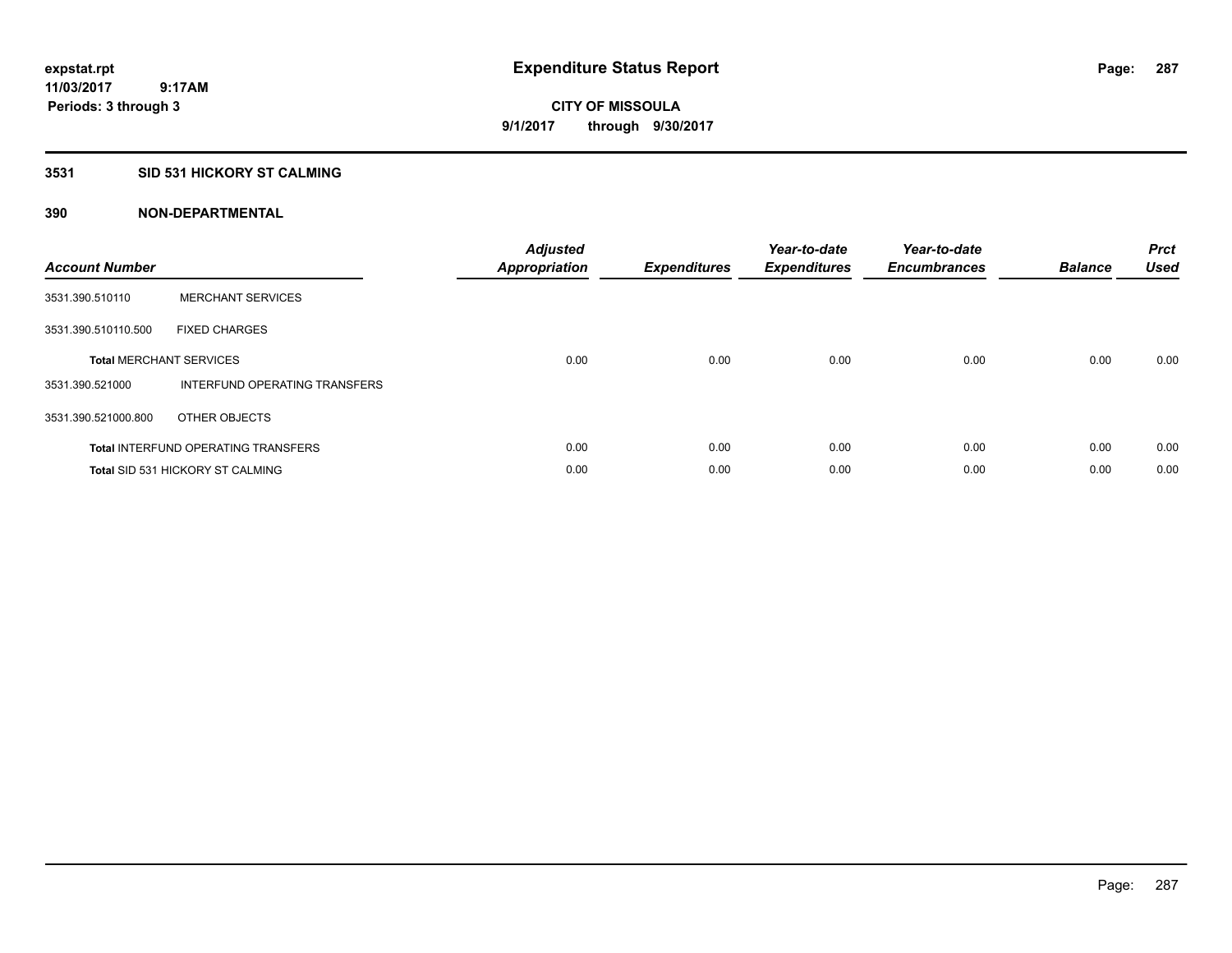### **3532 SID 532 DEBT SERVICE FUND**

| <b>Account Number</b>             |                                                 | <b>Adjusted</b><br><b>Appropriation</b> | <b>Expenditures</b> | Year-to-date<br><b>Expenditures</b> | Year-to-date<br><b>Encumbrances</b> | <b>Balance</b> | <b>Prct</b><br><b>Used</b> |
|-----------------------------------|-------------------------------------------------|-----------------------------------------|---------------------|-------------------------------------|-------------------------------------|----------------|----------------------------|
| 3532.390.510100                   | SPECIAL ASSESSMENTS                             |                                         |                     |                                     |                                     |                |                            |
| 3532.390.510100.600               | <b>DEBT SERVICE</b>                             |                                         |                     |                                     |                                     |                |                            |
| 3532.390.510100.610.000 PRINCIPAL |                                                 | 30,000.00                               | 0.00                | 0.00                                | 0.00                                | 30,000.00      | 0.00                       |
|                                   | 3532.390.510100.620.000 INTEREST / SERVICE FEES | 9,238.00                                | 350.00              | 350.00                              | 0.00                                | 8,888.00       | 3.79                       |
|                                   | <b>Total SPECIAL ASSESSMENTS</b>                | 39,238.00                               | 350.00              | 350.00                              | 0.00                                | 38,888.00      | 0.89                       |
| 3532.390.510110                   | <b>MERCHANT SERVICES</b>                        |                                         |                     |                                     |                                     |                |                            |
| 3532.390.510110.500               | <b>FIXED CHARGES</b>                            |                                         |                     |                                     |                                     |                |                            |
| <b>Total FIXED CHARGES</b>        |                                                 | 0.00                                    | 0.00                | 0.00                                | 0.00                                | 0.00           | 0.00                       |
| <b>Total MERCHANT SERVICES</b>    |                                                 | 0.00                                    | 0.00                | 0.00                                | 0.00                                | 0.00           | 0.00                       |
|                                   | Total SID 532 DEBT SERVICE FUND                 | 39,238.00                               | 350.00              | 350.00                              | 0.00                                | 38,888.00      | 0.89                       |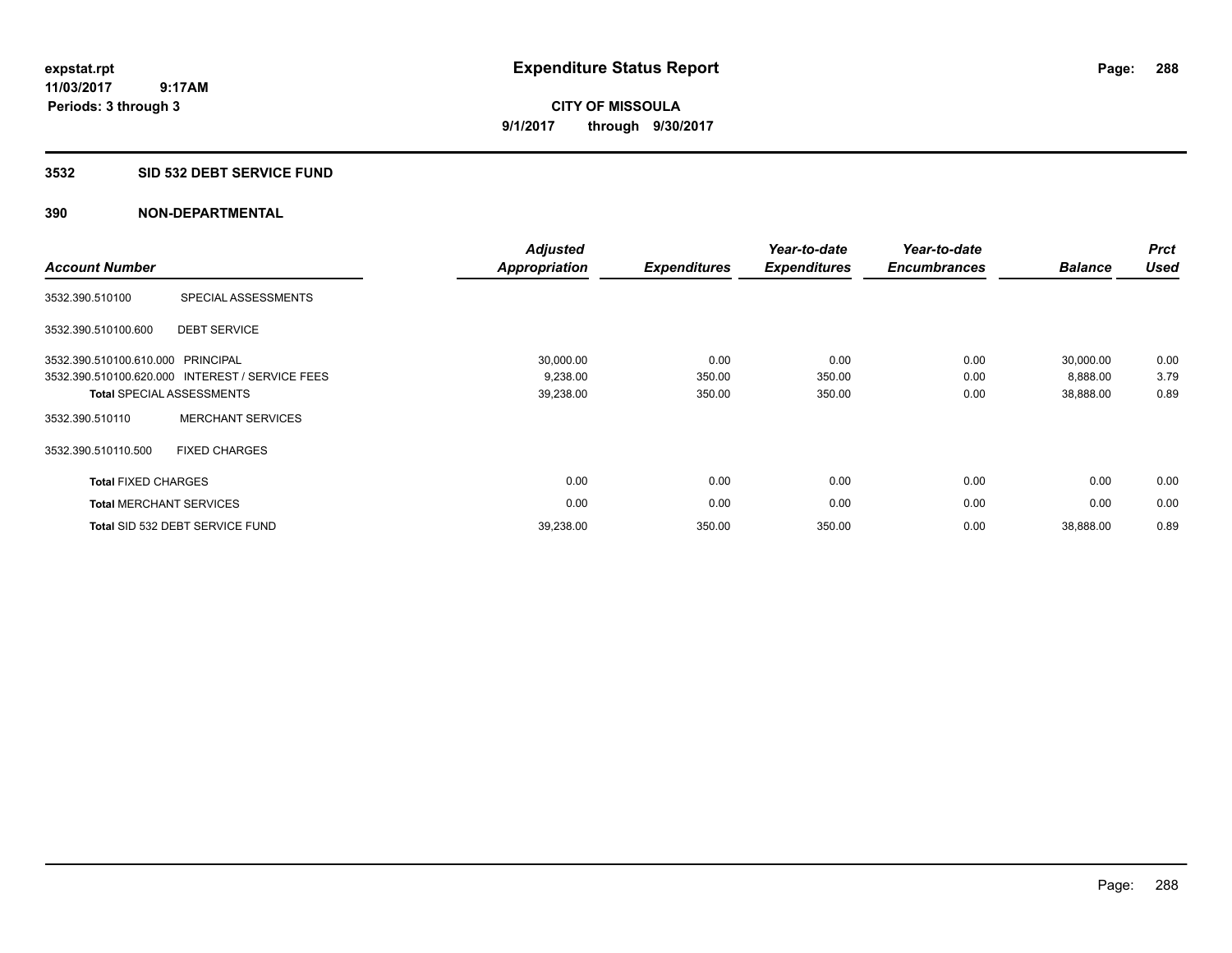**CITY OF MISSOULA 9/1/2017 through 9/30/2017**

# **3533 GILBERT ST SEWER SID DEBT FUND**

## **330 WASTEWATER**

| <b>Account Number</b>   |                          | <b>Adjusted</b><br><b>Appropriation</b> | <b>Expenditures</b> | Year-to-date<br><b>Expenditures</b> | Year-to-date<br><b>Encumbrances</b> | <b>Balance</b> | <b>Prct</b><br>Used |
|-------------------------|--------------------------|-----------------------------------------|---------------------|-------------------------------------|-------------------------------------|----------------|---------------------|
| 3533.330.510110         | <b>MERCHANT SERVICES</b> |                                         |                     |                                     |                                     |                |                     |
| 3533.330.510110.500     | <b>FIXED CHARGES</b>     |                                         |                     |                                     |                                     |                |                     |
| <b>Total WASTEWATER</b> |                          | 0.00                                    | 0.00                | 0.00                                | 0.00                                | 0.00           | 0.00                |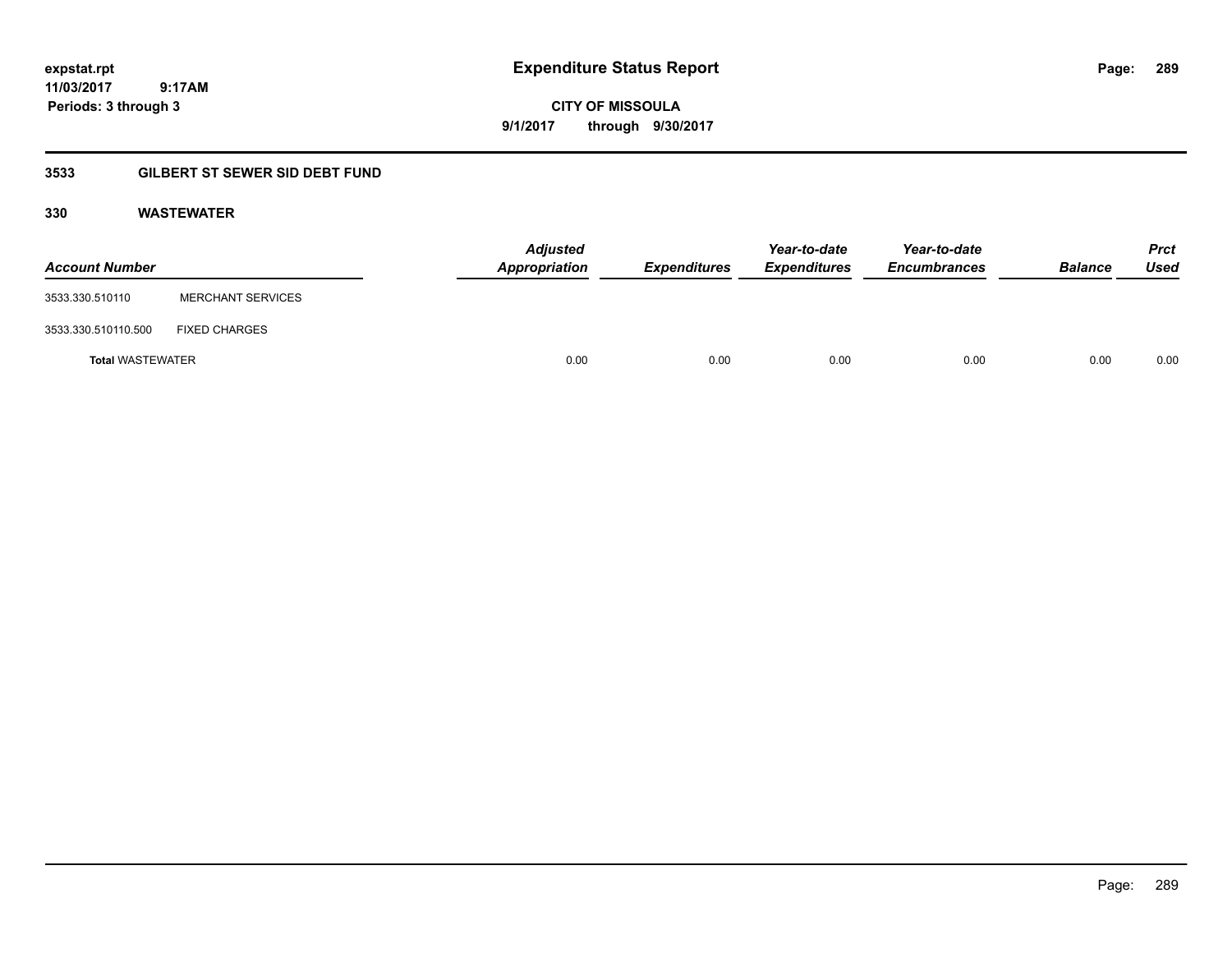**CITY OF MISSOULA 9/1/2017 through 9/30/2017**

# **3533 GILBERT ST SEWER SID DEBT FUND**

| <b>Account Number</b>             |                                                 | <b>Adjusted</b><br>Appropriation | <b>Expenditures</b> | Year-to-date<br><b>Expenditures</b> | Year-to-date<br><b>Encumbrances</b> | <b>Balance</b> | <b>Prct</b><br><b>Used</b> |
|-----------------------------------|-------------------------------------------------|----------------------------------|---------------------|-------------------------------------|-------------------------------------|----------------|----------------------------|
| 3533.390.510100                   | SPECIAL ASSESSMENTS                             |                                  |                     |                                     |                                     |                |                            |
| 3533.390.510100.500               | <b>FIXED CHARGES</b>                            |                                  |                     |                                     |                                     |                |                            |
| <b>Total FIXED CHARGES</b>        |                                                 | 0.00                             | 0.00                | 0.00                                | 0.00                                | 0.00           | 0.00                       |
| 3533.390.510100.600               | <b>DEBT SERVICE</b>                             |                                  |                     |                                     |                                     |                |                            |
| 3533.390.510100.610.000 PRINCIPAL |                                                 | 13,000.00                        | 0.00                | 0.00                                | 0.00                                | 13,000.00      | 0.00                       |
|                                   | 3533.390.510100.620.000 INTEREST / SERVICE FEES | 4,425.00                         | 0.00                | 0.00                                | 0.00                                | 4,425.00       | 0.00                       |
|                                   | <b>Total SPECIAL ASSESSMENTS</b>                | 17,425.00                        | 0.00                | 0.00                                | 0.00                                | 17,425.00      | 0.00                       |
| 3533.390.510110                   | <b>MERCHANT SERVICES</b>                        |                                  |                     |                                     |                                     |                |                            |
| 3533.390.510110.500               | <b>FIXED CHARGES</b>                            |                                  |                     |                                     |                                     |                |                            |
| <b>Total MERCHANT SERVICES</b>    |                                                 | 0.00                             | 0.00                | 0.00                                | 0.00                                | 0.00           | 0.00                       |
| 3533.390.521000                   | <b>INTERFUND OPERATING TRANSFERS</b>            |                                  |                     |                                     |                                     |                |                            |
| 3533.390.521000.800               | OTHER OBJECTS                                   |                                  |                     |                                     |                                     |                |                            |
|                                   | <b>Total INTERFUND OPERATING TRANSFERS</b>      | 0.00                             | 0.00                | 0.00                                | 0.00                                | 0.00           | 0.00                       |
|                                   | <b>Total GILBERT ST SEWER SID DEBT FUND</b>     | 17,425.00                        | 0.00                | 0.00                                | 0.00                                | 17,425.00      | 0.00                       |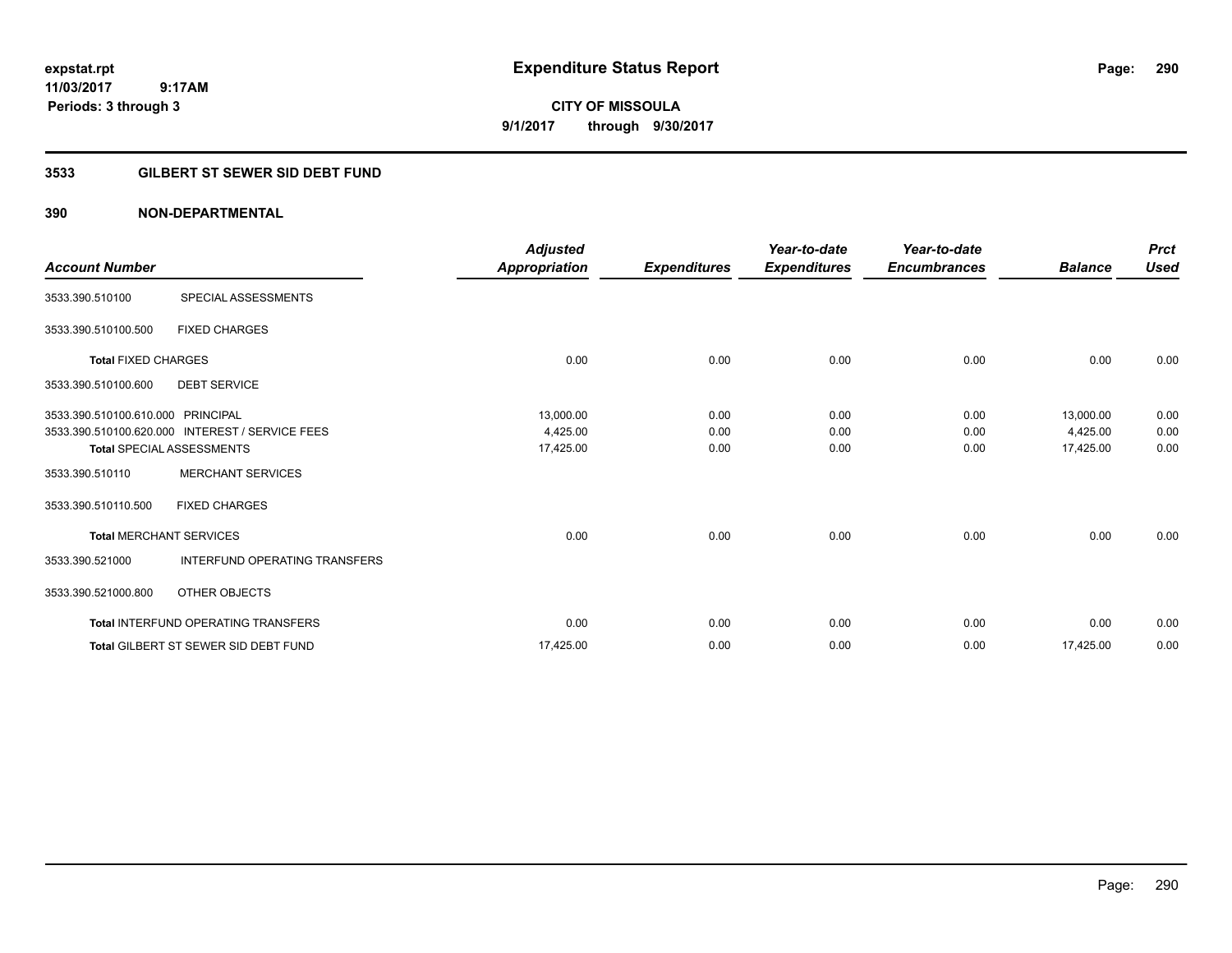**291**

**11/03/2017 9:17AM Periods: 3 through 3**

**CITY OF MISSOULA 9/1/2017 through 9/30/2017**

### **3534 LINCOLNWOOD SEWER PHASE I**

| <b>Account Number</b>      |                                                 | <b>Adjusted</b><br><b>Appropriation</b> | <b>Expenditures</b> | Year-to-date<br><b>Expenditures</b> | Year-to-date<br><b>Encumbrances</b> | <b>Balance</b> | <b>Prct</b><br><b>Used</b> |
|----------------------------|-------------------------------------------------|-----------------------------------------|---------------------|-------------------------------------|-------------------------------------|----------------|----------------------------|
| 3534.390.510100            | SPECIAL ASSESSMENTS                             |                                         |                     |                                     |                                     |                |                            |
| 3534.390.510100.600        | <b>DEBT SERVICE</b>                             |                                         |                     |                                     |                                     |                |                            |
| 3534.390.510100.610.000    | PRINCIPAL                                       | 14,000.00                               | 0.00                | 0.00                                | 0.00                                | 14,000.00      | 0.00                       |
|                            | 3534.390.510100.620.000 INTEREST / SERVICE FEES | 5,044.00                                | 0.00                | 0.00                                | 0.00                                | 5,044.00       | 0.00                       |
|                            | <b>Total SPECIAL ASSESSMENTS</b>                | 19,044.00                               | 0.00                | 0.00                                | 0.00                                | 19,044.00      | 0.00                       |
| 3534.390.510110            | <b>MERCHANT SERVICES</b>                        |                                         |                     |                                     |                                     |                |                            |
| 3534.390.510110.500        | <b>FIXED CHARGES</b>                            |                                         |                     |                                     |                                     |                |                            |
| <b>Total FIXED CHARGES</b> |                                                 | 0.00                                    | 0.00                | 0.00                                | 0.00                                | 0.00           | 0.00                       |
|                            | <b>Total MERCHANT SERVICES</b>                  | 0.00                                    | 0.00                | 0.00                                | 0.00                                | 0.00           | 0.00                       |
|                            | <b>Total LINCOLNWOOD SEWER PHASE I</b>          | 19,044.00                               | 0.00                | 0.00                                | 0.00                                | 19.044.00      | 0.00                       |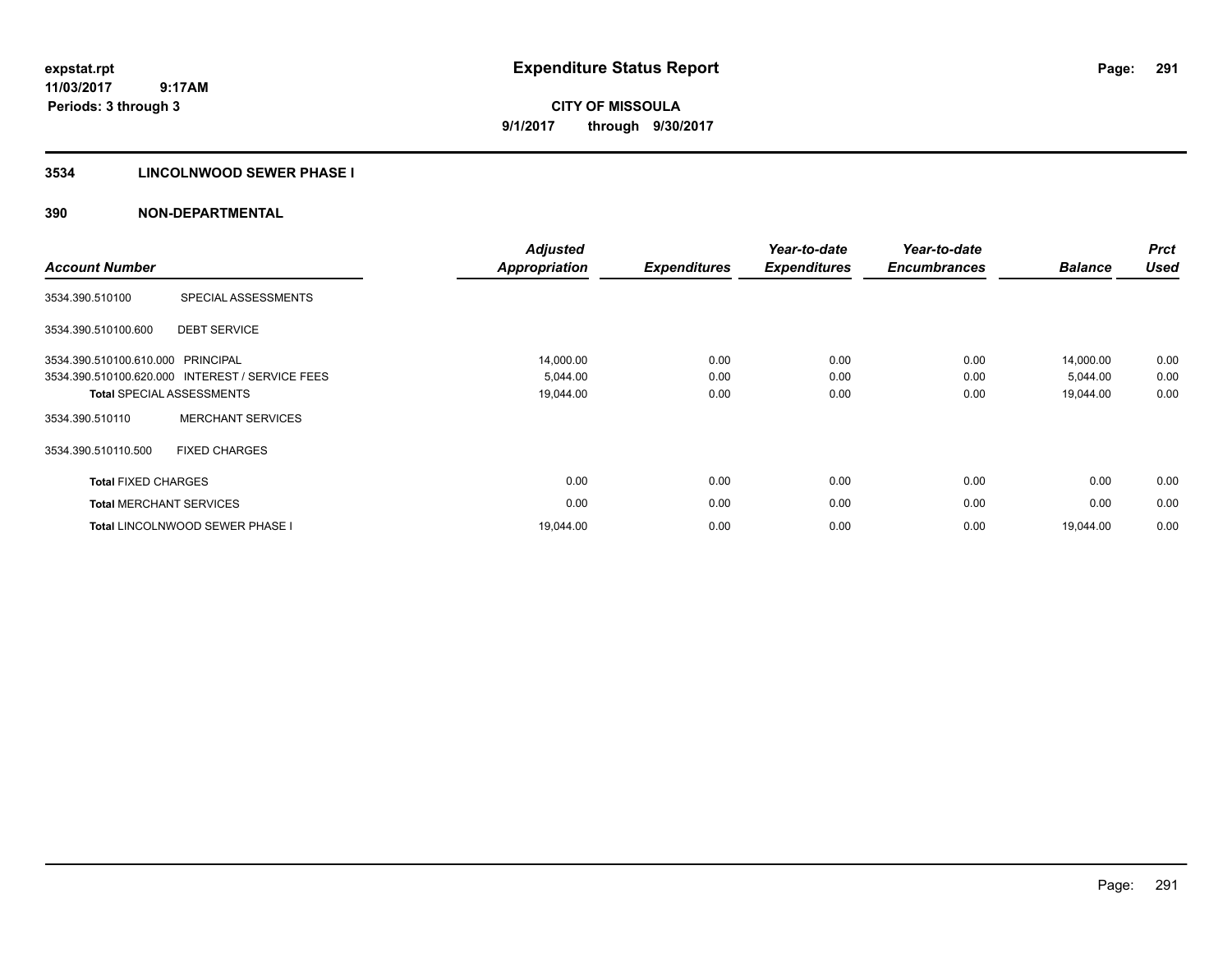**292**

**11/03/2017 9:17AM Periods: 3 through 3**

**CITY OF MISSOULA 9/1/2017 through 9/30/2017**

### **3535 SLANT STREET TRAFFIC CALMING**

| <b>Account Number</b> |                                            | <b>Adjusted</b><br>Appropriation | <b>Expenditures</b> | Year-to-date<br><b>Expenditures</b> | Year-to-date<br><b>Encumbrances</b> | <b>Balance</b> | <b>Prct</b><br><b>Used</b> |
|-----------------------|--------------------------------------------|----------------------------------|---------------------|-------------------------------------|-------------------------------------|----------------|----------------------------|
| 3535.390.510110       | <b>MERCHANT SERVICES</b>                   |                                  |                     |                                     |                                     |                |                            |
| 3535.390.510110.500   | <b>FIXED CHARGES</b>                       |                                  |                     |                                     |                                     |                |                            |
|                       | <b>Total MERCHANT SERVICES</b>             | 0.00                             | 0.00                | 0.00                                | 0.00                                | 0.00           | 0.00                       |
| 3535.390.521000       | INTERFUND OPERATING TRANSFERS              |                                  |                     |                                     |                                     |                |                            |
| 3535.390.521000.800   | OTHER OBJECTS                              |                                  |                     |                                     |                                     |                |                            |
|                       | <b>Total INTERFUND OPERATING TRANSFERS</b> | 0.00                             | 0.00                | 0.00                                | 0.00                                | 0.00           | 0.00                       |
|                       | <b>Total SLANT STREET TRAFFIC CALMING</b>  | 0.00                             | 0.00                | 0.00                                | 0.00                                | 0.00           | 0.00                       |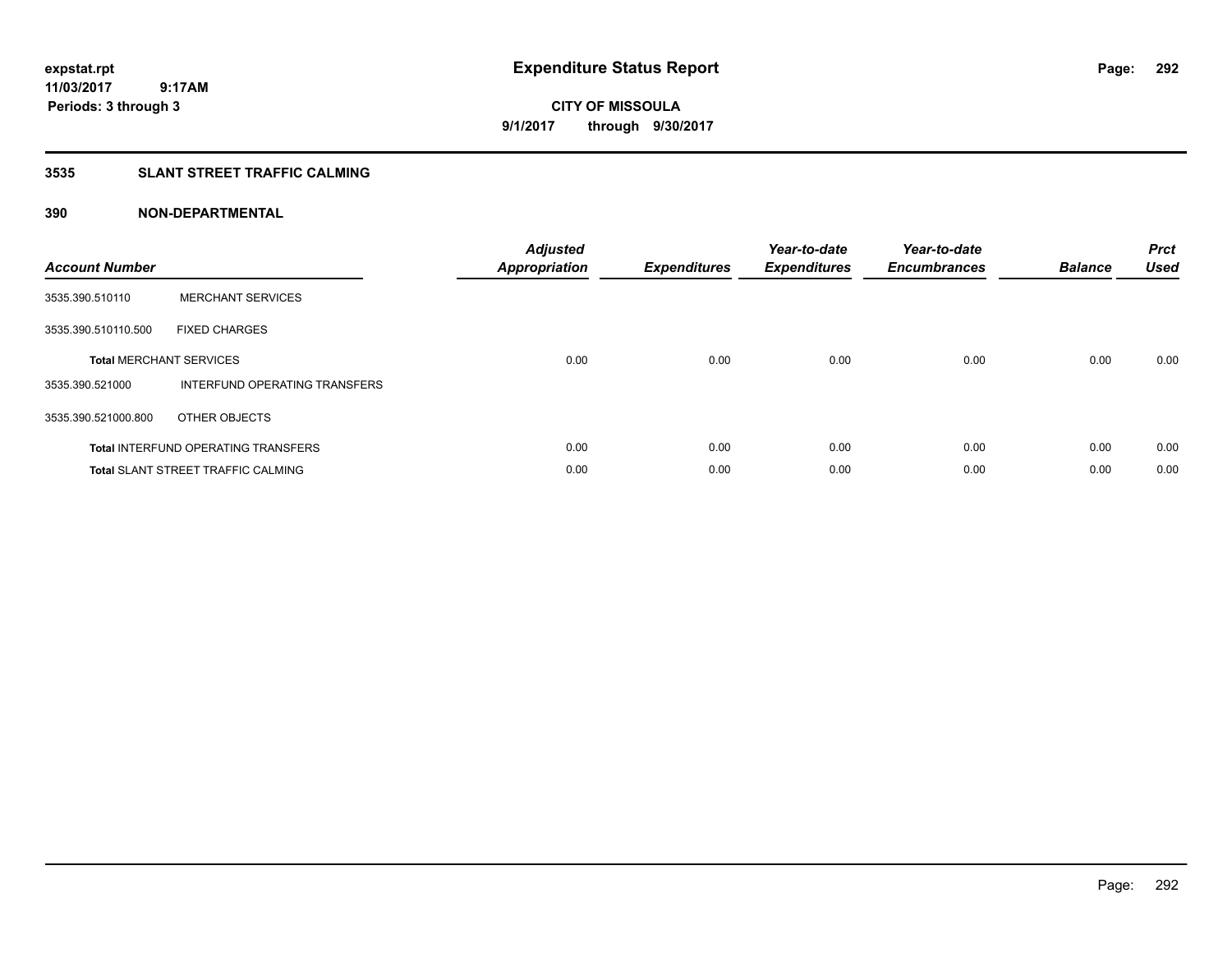# **3536 LINCOLNWOOD SEWER PHASE II**

| <b>Account Number</b>          |                                                 | <b>Adjusted</b><br><b>Appropriation</b> | <b>Expenditures</b> | Year-to-date<br><b>Expenditures</b> | Year-to-date<br><b>Encumbrances</b> | <b>Balance</b> | <b>Prct</b><br><b>Used</b> |
|--------------------------------|-------------------------------------------------|-----------------------------------------|---------------------|-------------------------------------|-------------------------------------|----------------|----------------------------|
| 3536.390.510100                | SPECIAL ASSESSMENTS                             |                                         |                     |                                     |                                     |                |                            |
| 3536.390.510100.600            | <b>DEBT SERVICE</b>                             |                                         |                     |                                     |                                     |                |                            |
| 3536.390.510100.610.000        | PRINCIPAL                                       | 22,000.00                               | 0.00                | 0.00                                | 0.00                                | 22,000.00      | 0.00                       |
|                                | 3536.390.510100.620.000 INTEREST / SERVICE FEES | 8,719.00                                | 0.00                | 0.00                                | 0.00                                | 8,719.00       | 0.00                       |
|                                | <b>Total SPECIAL ASSESSMENTS</b>                | 30,719.00                               | 0.00                | 0.00                                | 0.00                                | 30,719.00      | 0.00                       |
| 3536.390.510110                | <b>MERCHANT SERVICES</b>                        |                                         |                     |                                     |                                     |                |                            |
| 3536.390.510110.500            | <b>FIXED CHARGES</b>                            |                                         |                     |                                     |                                     |                |                            |
| <b>Total FIXED CHARGES</b>     |                                                 | 0.00                                    | 0.00                | 0.00                                | 0.00                                | 0.00           | 0.00                       |
| <b>Total MERCHANT SERVICES</b> |                                                 | 0.00                                    | 0.00                | 0.00                                | 0.00                                | 0.00           | 0.00                       |
|                                | <b>Total LINCOLNWOOD SEWER PHASE II</b>         | 30,719.00                               | 0.00                | 0.00                                | 0.00                                | 30,719.00      | 0.00                       |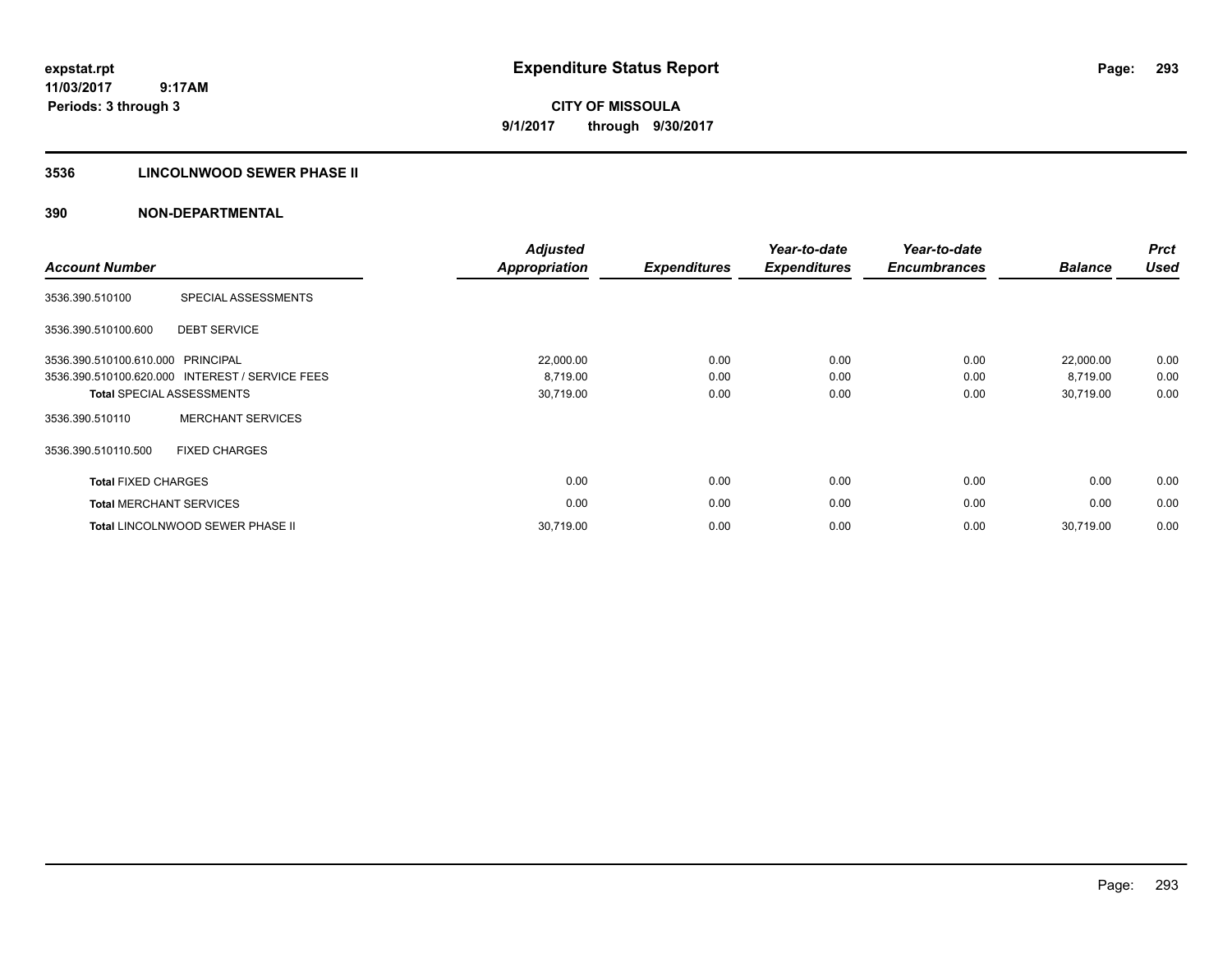## **3539 SOUTH 4TH STREET W TRAFFIC**

| <b>Account Number</b> |                                            | <b>Adjusted</b><br><b>Appropriation</b> | <b>Expenditures</b> | Year-to-date<br><b>Expenditures</b> | Year-to-date<br><b>Encumbrances</b> | <b>Balance</b> | <b>Prct</b><br><b>Used</b> |
|-----------------------|--------------------------------------------|-----------------------------------------|---------------------|-------------------------------------|-------------------------------------|----------------|----------------------------|
| 3539.390.510110       | <b>MERCHANT SERVICES</b>                   |                                         |                     |                                     |                                     |                |                            |
| 3539.390.510110.500   | <b>FIXED CHARGES</b>                       |                                         |                     |                                     |                                     |                |                            |
|                       | <b>Total MERCHANT SERVICES</b>             | 0.00                                    | 0.00                | 0.00                                | 0.00                                | 0.00           | 0.00                       |
| 3539.390.521000       | <b>INTERFUND OPERATING TRANSFERS</b>       |                                         |                     |                                     |                                     |                |                            |
| 3539.390.521000.800   | OTHER OBJECTS                              |                                         |                     |                                     |                                     |                |                            |
|                       | <b>Total INTERFUND OPERATING TRANSFERS</b> | 0.00                                    | 0.00                | 0.00                                | 0.00                                | 0.00           | 0.00                       |
|                       | <b>Total SOUTH 4TH STREET W TRAFFIC</b>    | 0.00                                    | 0.00                | 0.00                                | 0.00                                | 0.00           | 0.00                       |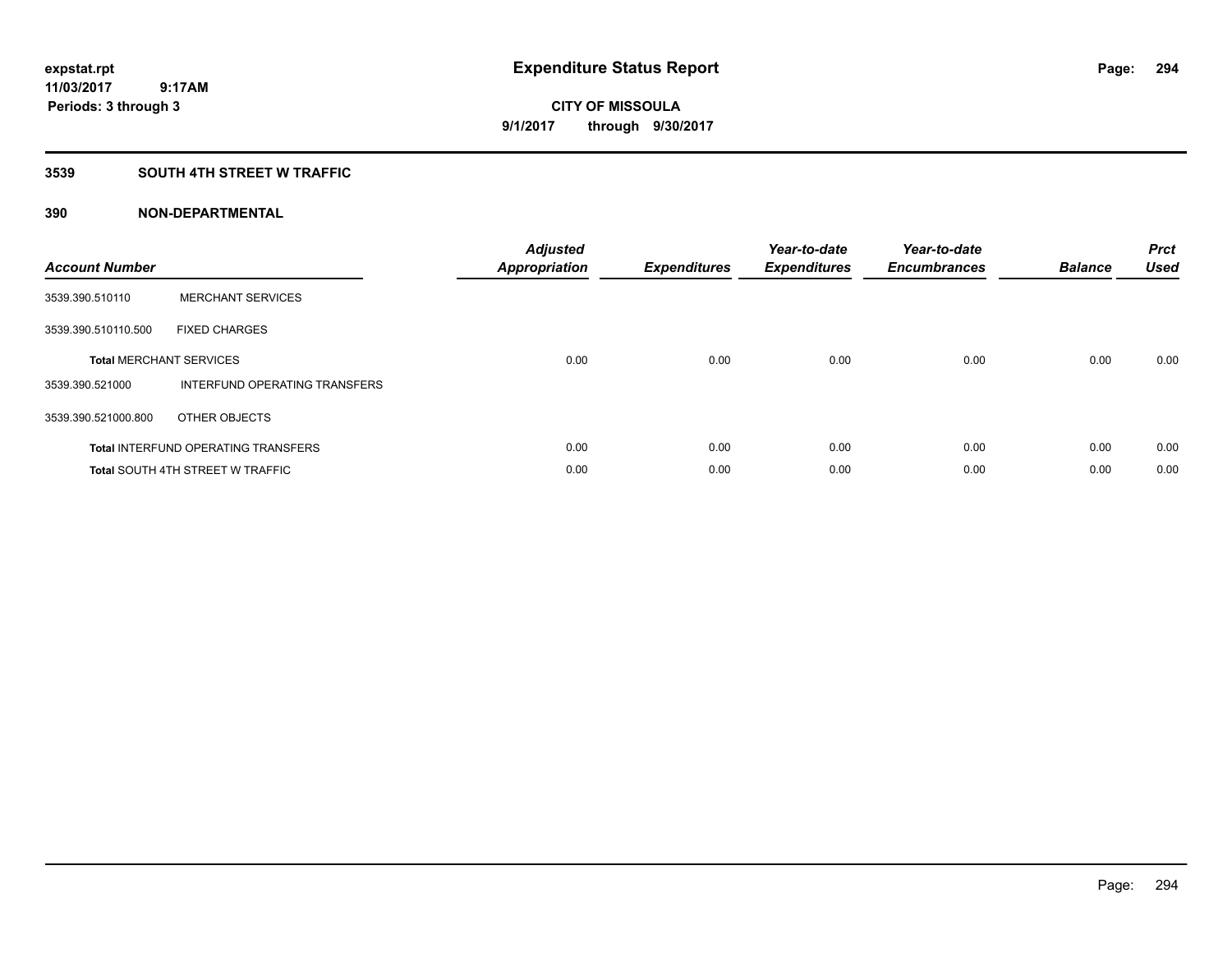### **3540 SID 540 DEBT SERVICE FUND**

|                                   |                                                 | <b>Adjusted</b>      |                     | Year-to-date        | Year-to-date        |                | <b>Prct</b> |
|-----------------------------------|-------------------------------------------------|----------------------|---------------------|---------------------|---------------------|----------------|-------------|
| <b>Account Number</b>             |                                                 | <b>Appropriation</b> | <b>Expenditures</b> | <b>Expenditures</b> | <b>Encumbrances</b> | <b>Balance</b> | <b>Used</b> |
| 3540.390.510100                   | SPECIAL ASSESSMENTS                             |                      |                     |                     |                     |                |             |
| 3540.390.510100.300               | PURCHASED SERVICES                              |                      |                     |                     |                     |                |             |
|                                   | <b>Total PURCHASED SERVICES</b>                 | 0.00                 | 0.00                | 0.00                | 0.00                | 0.00           | 0.00        |
| 3540.390.510100.600               | <b>DEBT SERVICE</b>                             |                      |                     |                     |                     |                |             |
| 3540.390.510100.610.000 PRINCIPAL |                                                 | 77,902.00            | 0.00                | 0.00                | 0.00                | 77,902.00      | 0.00        |
|                                   | 3540.390.510100.620.000 INTEREST / SERVICE FEES | 40,163.00            | 0.00                | 0.00                | 0.00                | 40,163.00      | 0.00        |
|                                   | <b>Total SPECIAL ASSESSMENTS</b>                | 118,065.00           | 0.00                | 0.00                | 0.00                | 118,065.00     | 0.00        |
| 3540.390.510110                   | <b>MERCHANT SERVICES</b>                        |                      |                     |                     |                     |                |             |
| 3540.390.510110.500               | <b>FIXED CHARGES</b>                            |                      |                     |                     |                     |                |             |
|                                   | <b>Total MERCHANT SERVICES</b>                  | 0.00                 | 0.00                | 0.00                | 0.00                | 0.00           | 0.00        |
|                                   | Total SID 540 DEBT SERVICE FUND                 | 118,065.00           | 0.00                | 0.00                | 0.00                | 118,065.00     | 0.00        |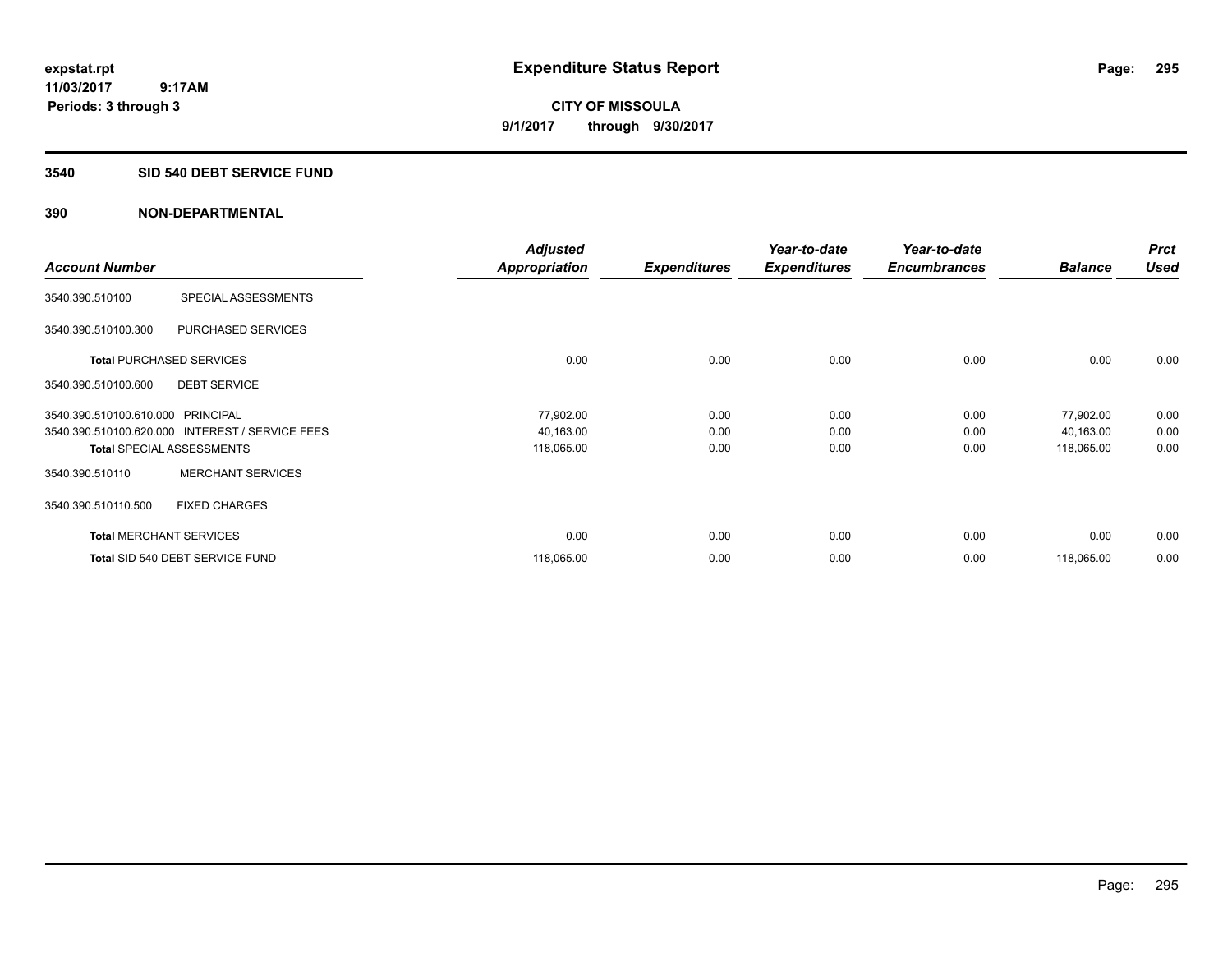**CITY OF MISSOULA 9/1/2017 through 9/30/2017**

### **3541 SID 541 DEBT SERVICE**

| <b>Account Number</b>             |                                               | <b>Adjusted</b><br><b>Appropriation</b> | <b>Expenditures</b> | Year-to-date<br><b>Expenditures</b> | Year-to-date<br><b>Encumbrances</b> | <b>Balance</b> | <b>Prct</b><br><b>Used</b> |
|-----------------------------------|-----------------------------------------------|-----------------------------------------|---------------------|-------------------------------------|-------------------------------------|----------------|----------------------------|
|                                   |                                               |                                         |                     |                                     |                                     |                |                            |
| 3541.390.510100                   | SPECIAL ASSESSMENTS                           |                                         |                     |                                     |                                     |                |                            |
| 3541.390.510100.600               | <b>DEBT SERVICE</b>                           |                                         |                     |                                     |                                     |                |                            |
| 3541.390.510100.610.000 PRINCIPAL |                                               | 35,000.00                               | 0.00                | 0.00                                | 0.00                                | 35,000.00      | 0.00                       |
|                                   | 3541.390.510100.620.000 PINEVIEW PARK/INT     | 26,568.00                               | 0.00                | 300.00                              | 0.00                                | 26,268.00      | 1.13                       |
|                                   | <b>Total SPECIAL ASSESSMENTS</b>              | 61,568.00                               | 0.00                | 300.00                              | 0.00                                | 61,268.00      | 0.49                       |
| 3541.390.510110                   | <b>MERCHANT SERVICES</b>                      |                                         |                     |                                     |                                     |                |                            |
| 3541.390.510110.500               | <b>FIXED CHARGES</b>                          |                                         |                     |                                     |                                     |                |                            |
|                                   | 3541.390.510110.550.000 MERCHANT SERVICE FEES | 350.00                                  | 0.00                | 0.00                                | 0.00                                | 350.00         | 0.00                       |
| <b>Total MERCHANT SERVICES</b>    |                                               | 350.00                                  | 0.00                | 0.00                                | 0.00                                | 350.00         | 0.00                       |
| Total SID 541 DEBT SERVICE        |                                               | 61,918.00                               | 0.00                | 300.00                              | 0.00                                | 61,618.00      | 0.48                       |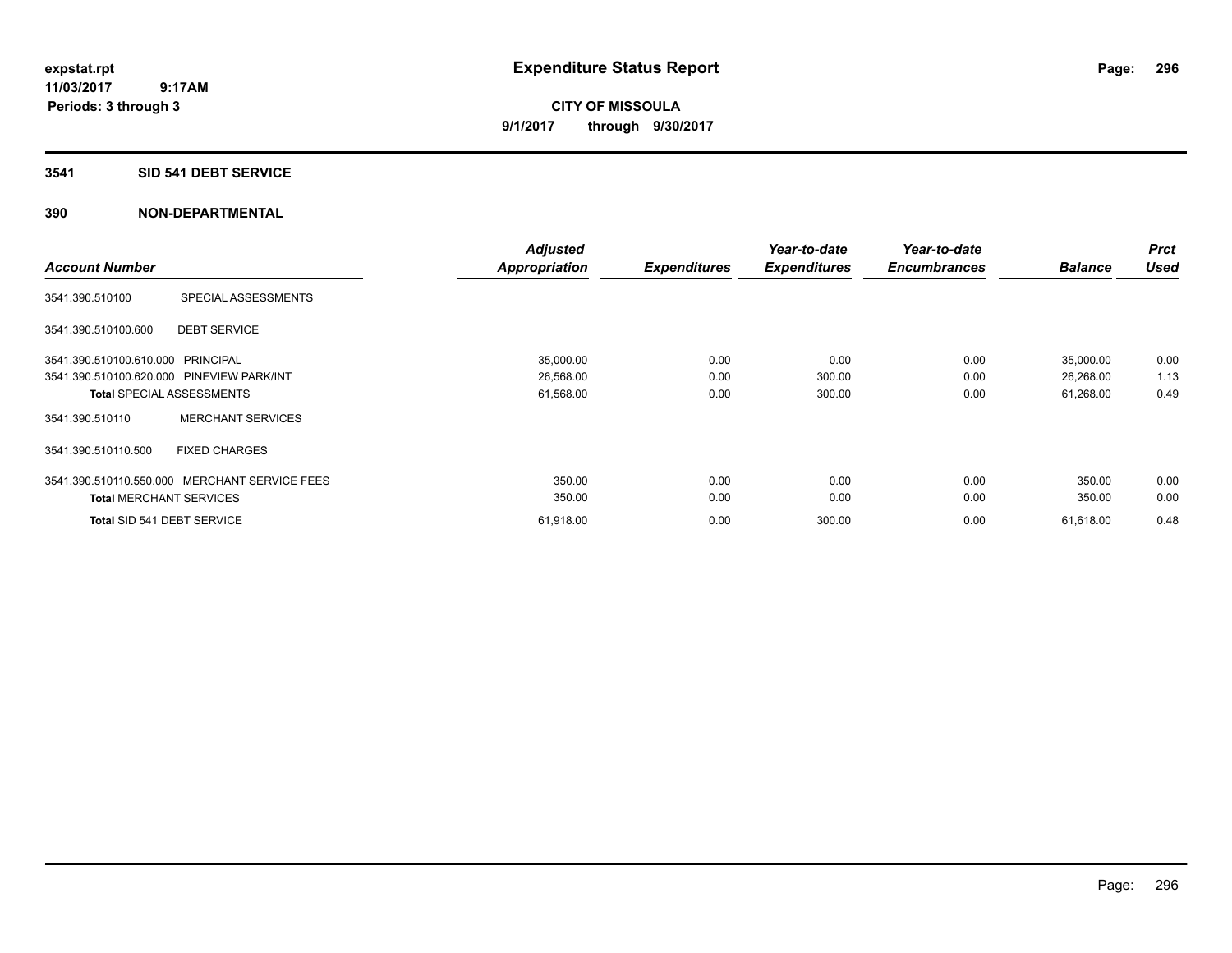### **3543 SID 543 DEBT SERVICE**

| <b>Account Number</b>      |                                     | <b>Adjusted</b><br><b>Appropriation</b> | <b>Expenditures</b> | Year-to-date<br><b>Expenditures</b> | Year-to-date<br><b>Encumbrances</b> | <b>Balance</b> | <b>Prct</b><br><b>Used</b> |
|----------------------------|-------------------------------------|-----------------------------------------|---------------------|-------------------------------------|-------------------------------------|----------------|----------------------------|
| 3543.390.510000            | <b>MISCELLANEOUS</b>                |                                         |                     |                                     |                                     |                |                            |
| 3543.390.510000.800        | OTHER OBJECTS                       |                                         |                     |                                     |                                     |                |                            |
| <b>Total MISCELLANEOUS</b> |                                     | 0.00                                    | 0.00                | 0.00                                | 0.00                                | 0.00           | 0.00                       |
| 3543.390.510100            | SPECIAL ASSESSMENTS                 |                                         |                     |                                     |                                     |                |                            |
| 3543.390.510100.600        | <b>DEBT SERVICE</b>                 |                                         |                     |                                     |                                     |                |                            |
|                            | <b>Total SPECIAL ASSESSMENTS</b>    | 0.00                                    | 0.00                | 0.00                                | 0.00                                | 0.00           | 0.00                       |
| 3543.390.510110            | <b>MERCHANT SERVICES</b>            |                                         |                     |                                     |                                     |                |                            |
| 3543.390.510110.500        | <b>FIXED CHARGES</b>                |                                         |                     |                                     |                                     |                |                            |
|                            | <b>Total MERCHANT SERVICES</b>      | 0.00                                    | 0.00                | 0.00                                | 0.00                                | 0.00           | 0.00                       |
| 3543.390.521000            | INTERFUND OPERATING TRANSFERS       |                                         |                     |                                     |                                     |                |                            |
| 3543.390.521000.800        | OTHER OBJECTS                       |                                         |                     |                                     |                                     |                |                            |
|                            | Total INTERFUND OPERATING TRANSFERS | 0.00                                    | 0.00                | 0.00                                | 0.00                                | 0.00           | 0.00                       |
|                            | Total SID 543 DEBT SERVICE          | 0.00                                    | 0.00                | 0.00                                | 0.00                                | 0.00           | 0.00                       |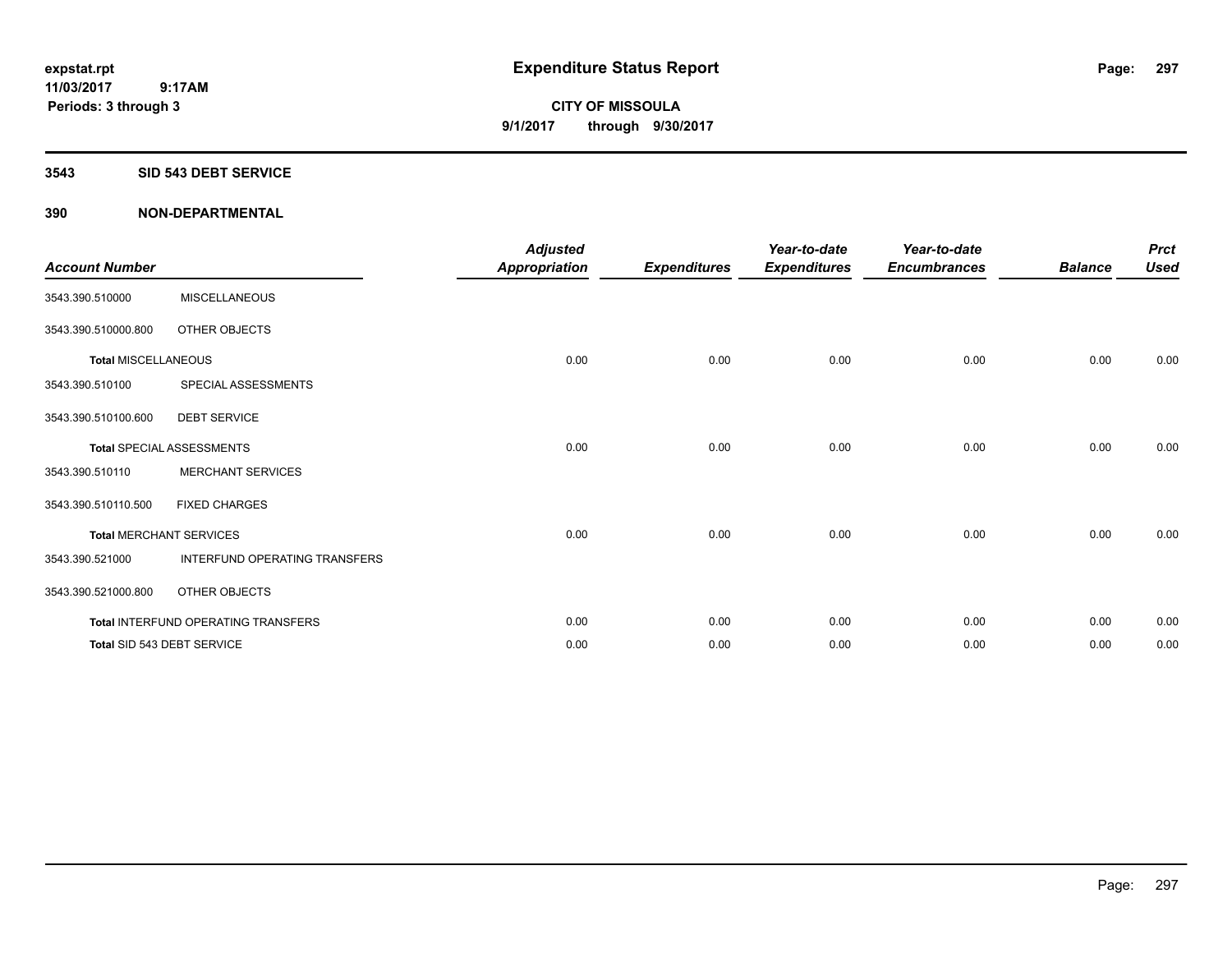**CITY OF MISSOULA 9/1/2017 through 9/30/2017**

## **3544 SID 544 RATTLESNAKE DEBT SERVICE**

| <b>Account Number</b>                      |                                                 | <b>Adjusted</b><br><b>Appropriation</b> | <b>Expenditures</b> | Year-to-date<br><b>Expenditures</b> | Year-to-date<br><b>Encumbrances</b> | <b>Balance</b> | <b>Prct</b><br>Used |
|--------------------------------------------|-------------------------------------------------|-----------------------------------------|---------------------|-------------------------------------|-------------------------------------|----------------|---------------------|
| 3544.390.510100                            | SPECIAL ASSESSMENTS                             |                                         |                     |                                     |                                     |                |                     |
| 3544.390.510100.600                        | <b>DEBT SERVICE</b>                             |                                         |                     |                                     |                                     |                |                     |
| 3544.390.510100.610.000 SID 544C/PRINCIPAL |                                                 | 92,500.00                               | 0.00                | 0.00                                | 0.00                                | 92.500.00      | 0.00                |
|                                            | 3544.390.510100.620.000 INTEREST / SERVICE FEES | 49,008.00                               | 0.00                | 0.00                                | 0.00                                | 49.008.00      | 0.00                |
| <b>Total DEBT SERVICE</b>                  |                                                 | 141,508.00                              | 0.00                | 0.00                                | 0.00                                | 141.508.00     | 0.00                |
| <b>Total NON-DEPARTMENTAL</b>              |                                                 | 141.508.00                              | 0.00                | 0.00                                | 0.00                                | 141.508.00     | 0.00                |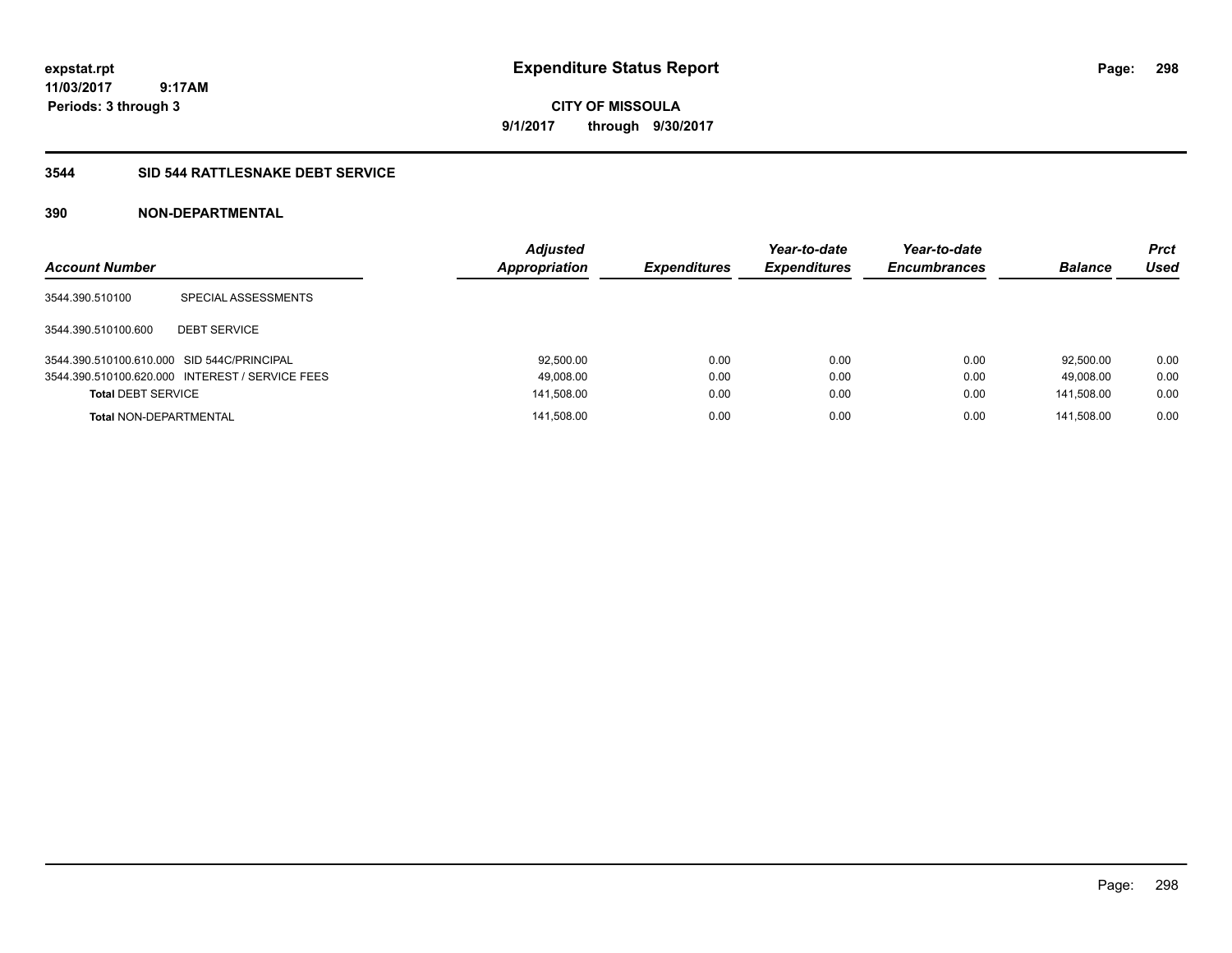**CITY OF MISSOULA 9/1/2017 through 9/30/2017**

# **3544 SID 544 RATTLESNAKE DEBT SERVICE**

# **550 SID 544 PROJECT**

| <b>Account Number</b>        |                     | <b>Adjusted</b><br><b>Appropriation</b> | <b>Expenditures</b> | Year-to-date<br><b>Expenditures</b> | Year-to-date<br><b>Encumbrances</b> | <b>Balance</b> | <b>Prct</b><br><b>Used</b> |
|------------------------------|---------------------|-----------------------------------------|---------------------|-------------------------------------|-------------------------------------|----------------|----------------------------|
| 3544.550.510100              | SPECIAL ASSESSMENTS |                                         |                     |                                     |                                     |                |                            |
| 3544.550.510100.600          | <b>DEBT SERVICE</b> |                                         |                     |                                     |                                     |                |                            |
| <b>Total DEBT SERVICE</b>    |                     | 0.00                                    | 0.00                | 0.00                                | 0.00                                | 0.00           | 0.00                       |
| <b>Total SID 544 PROJECT</b> |                     | 0.00                                    | 0.00                | 0.00                                | 0.00                                | 0.00           | 0.00                       |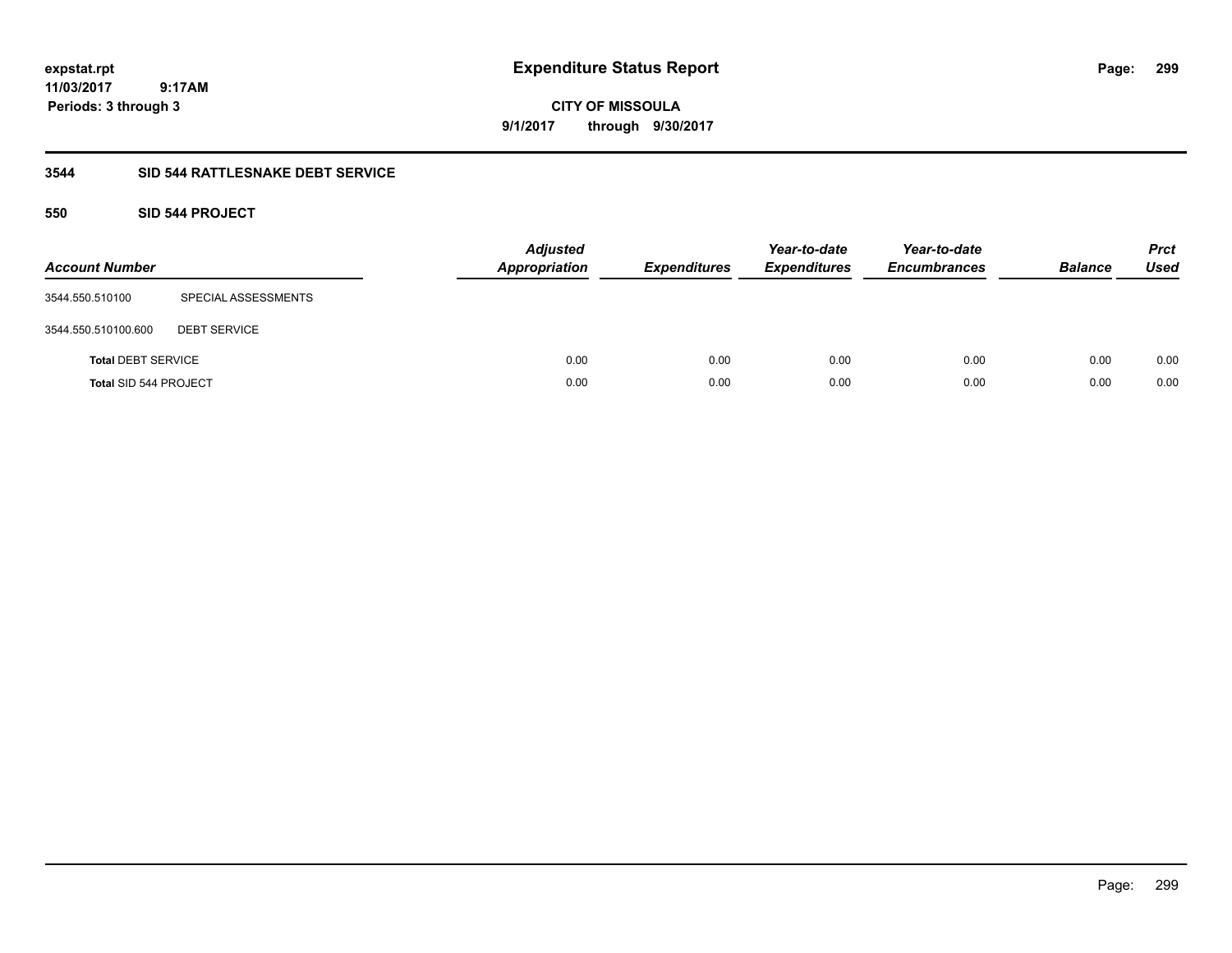# **CITY OF MISSOULA 9/1/2017 through 9/30/2017**

# **3544 SID 544 RATTLESNAKE DEBT SERVICE**

# **555 LOLO STREET PROJECT**

| <b>Account Number</b> |                                        | <b>Adjusted</b><br><b>Appropriation</b> | <b>Expenditures</b> | Year-to-date<br><b>Expenditures</b> | Year-to-date<br><b>Encumbrances</b> | <b>Balance</b> | <b>Prct</b><br><b>Used</b> |
|-----------------------|----------------------------------------|-----------------------------------------|---------------------|-------------------------------------|-------------------------------------|----------------|----------------------------|
| 3544.555.510100       | SPECIAL ASSESSMENTS                    |                                         |                     |                                     |                                     |                |                            |
| 3544.555.510100.600   | <b>DEBT SERVICE</b>                    |                                         |                     |                                     |                                     |                |                            |
|                       | <b>Total SPECIAL ASSESSMENTS</b>       | 0.00                                    | 0.00                | 0.00                                | 0.00                                | 0.00           | 0.00                       |
| 3544.555.510110       | <b>MERCHANT SERVICES</b>               |                                         |                     |                                     |                                     |                |                            |
| 3544.555.510110.500   | <b>FIXED CHARGES</b>                   |                                         |                     |                                     |                                     |                |                            |
|                       | <b>Total LOLO STREET PROJECT</b>       | 0.00                                    | 0.00                | 0.00                                | 0.00                                | 0.00           | 0.00                       |
|                       | Total SID 544 RATTLESNAKE DEBT SERVICE | 141,508.00                              | 0.00                | 0.00                                | 0.00                                | 141,508.00     | 0.00                       |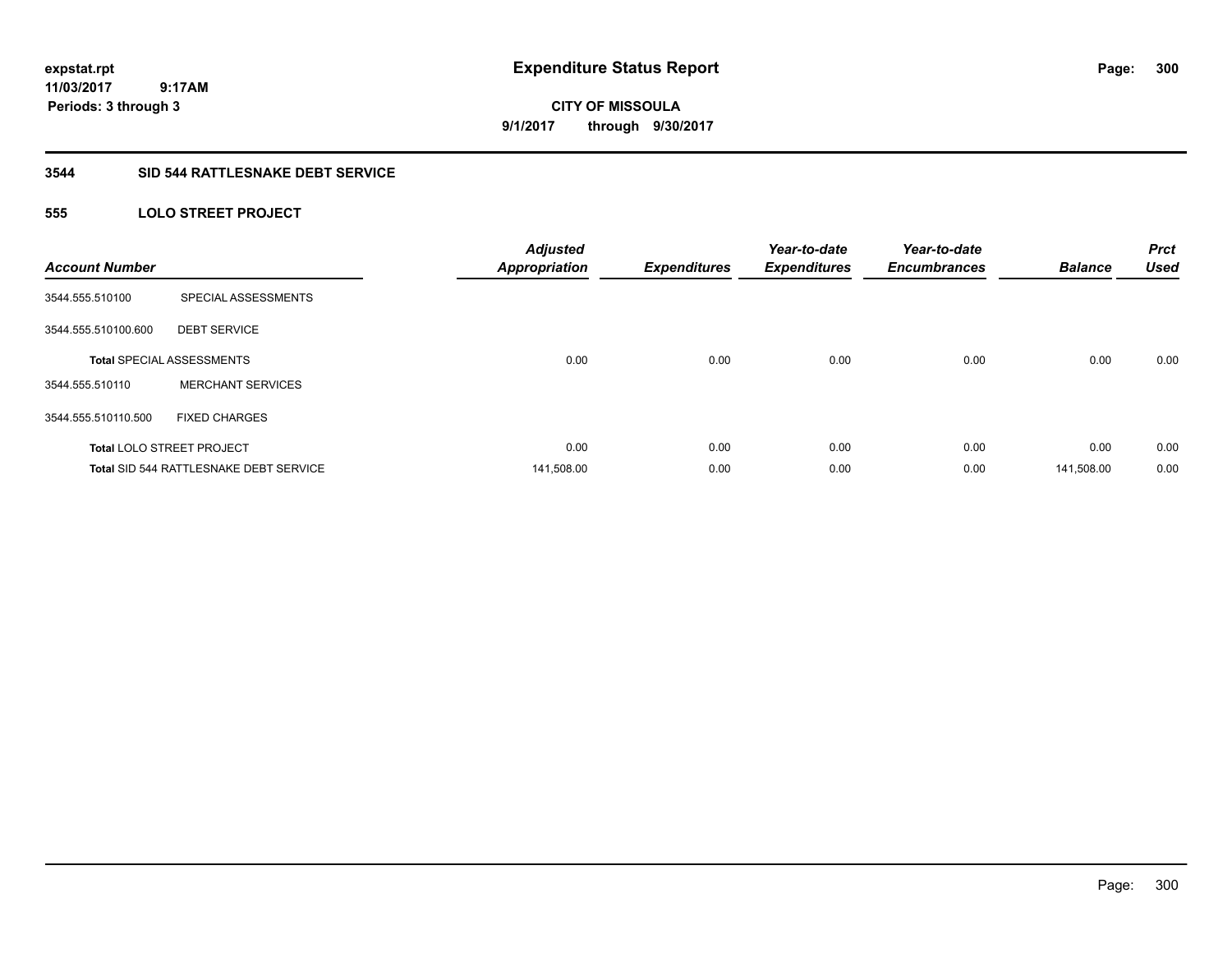**CITY OF MISSOULA 9/1/2017 through 9/30/2017**

### **3545 SID 545 DEBT SERVICE**

| <b>Account Number</b>          |                                            | <b>Adjusted</b><br><b>Appropriation</b> | <b>Expenditures</b> | Year-to-date<br><b>Expenditures</b> | Year-to-date<br><b>Encumbrances</b> | <b>Balance</b> | <b>Prct</b><br><b>Used</b> |
|--------------------------------|--------------------------------------------|-----------------------------------------|---------------------|-------------------------------------|-------------------------------------|----------------|----------------------------|
| 3545.390.510100                | SPECIAL ASSESSMENTS                        |                                         |                     |                                     |                                     |                |                            |
| 3545.390.510100.600            | <b>DEBT SERVICE</b>                        |                                         |                     |                                     |                                     |                |                            |
|                                | <b>Total SPECIAL ASSESSMENTS</b>           | 0.00                                    | 0.00                | 0.00                                | 0.00                                | 0.00           | 0.00                       |
| 3545.390.510110                | <b>MERCHANT SERVICES</b>                   |                                         |                     |                                     |                                     |                |                            |
| 3545.390.510110.500            | <b>FIXED CHARGES</b>                       |                                         |                     |                                     |                                     |                |                            |
| <b>Total MERCHANT SERVICES</b> |                                            | 0.00                                    | 0.00                | 0.00                                | 0.00                                | 0.00           | 0.00                       |
| 3545.390.521000                | INTERFUND OPERATING TRANSFERS              |                                         |                     |                                     |                                     |                |                            |
| 3545.390.521000.800            | OTHER OBJECTS                              |                                         |                     |                                     |                                     |                |                            |
|                                | <b>Total INTERFUND OPERATING TRANSFERS</b> | 0.00                                    | 0.00                | 0.00                                | 0.00                                | 0.00           | 0.00                       |
| Total SID 545 DEBT SERVICE     |                                            | 0.00                                    | 0.00                | 0.00                                | 0.00                                | 0.00           | 0.00                       |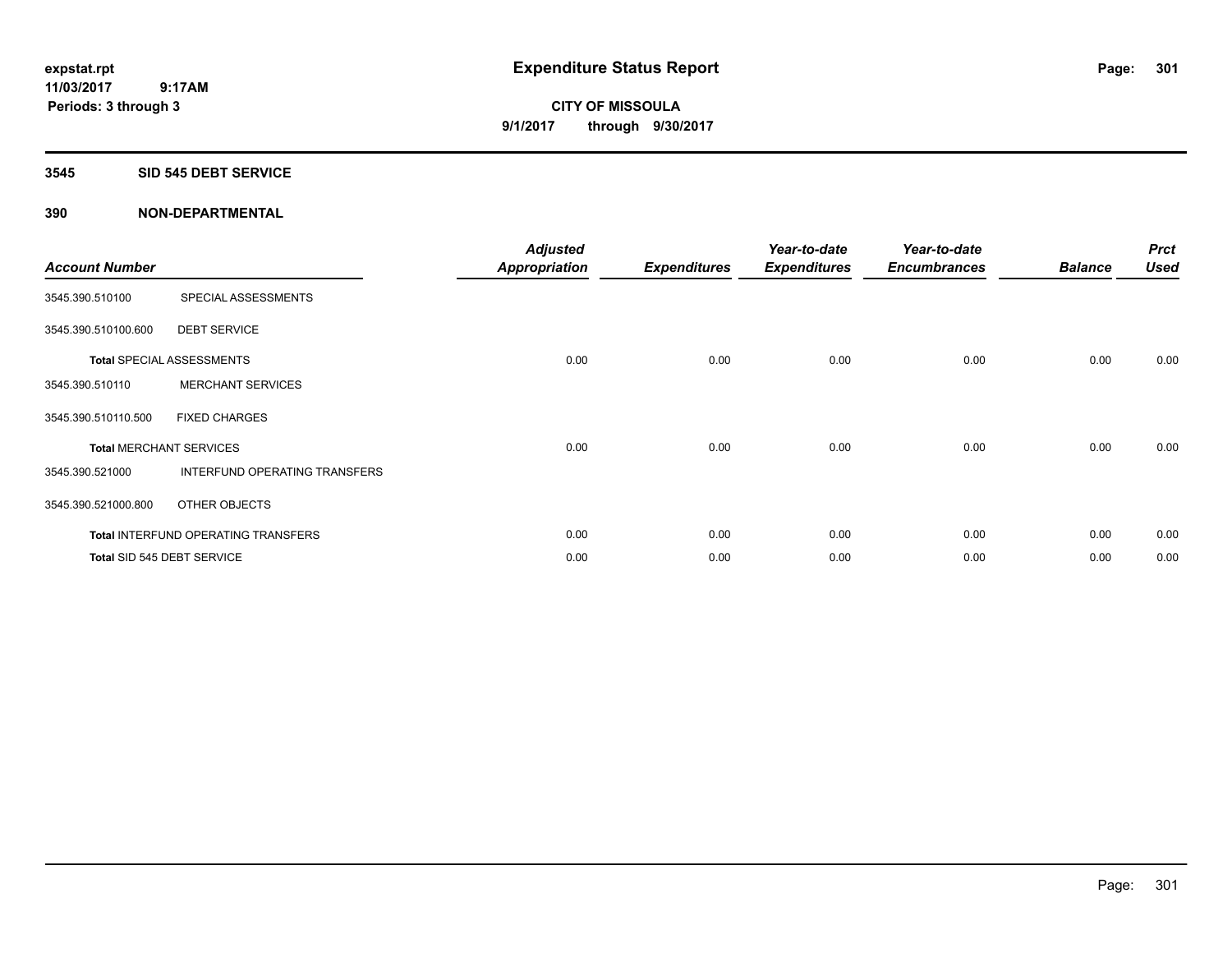**CITY OF MISSOULA 9/1/2017 through 9/30/2017**

### **3546 SID 546 DEBT SERVICE**

| <b>Account Number</b> |                                            | <b>Adjusted</b><br><b>Appropriation</b> | <b>Expenditures</b> | Year-to-date<br><b>Expenditures</b> | Year-to-date<br><b>Encumbrances</b> | <b>Balance</b> | <b>Prct</b><br><b>Used</b> |
|-----------------------|--------------------------------------------|-----------------------------------------|---------------------|-------------------------------------|-------------------------------------|----------------|----------------------------|
| 3546.390.510100       | SPECIAL ASSESSMENTS                        |                                         |                     |                                     |                                     |                |                            |
| 3546.390.510100.600   | <b>DEBT SERVICE</b>                        |                                         |                     |                                     |                                     |                |                            |
|                       | <b>Total SPECIAL ASSESSMENTS</b>           | 0.00                                    | 0.00                | 0.00                                | 0.00                                | 0.00           | 0.00                       |
| 3546.390.510110       | <b>MERCHANT SERVICES</b>                   |                                         |                     |                                     |                                     |                |                            |
| 3546.390.510110.500   | <b>FIXED CHARGES</b>                       |                                         |                     |                                     |                                     |                |                            |
|                       | <b>Total MERCHANT SERVICES</b>             | 0.00                                    | 0.00                | 0.00                                | 0.00                                | 0.00           | 0.00                       |
| 3546.390.521000       | INTERFUND OPERATING TRANSFERS              |                                         |                     |                                     |                                     |                |                            |
| 3546.390.521000.800   | OTHER OBJECTS                              |                                         |                     |                                     |                                     |                |                            |
|                       | <b>Total INTERFUND OPERATING TRANSFERS</b> | 0.00                                    | 0.00                | 0.00                                | 0.00                                | 0.00           | 0.00                       |
|                       | Total SID 546 DEBT SERVICE                 | 0.00                                    | 0.00                | 0.00                                | 0.00                                | 0.00           | 0.00                       |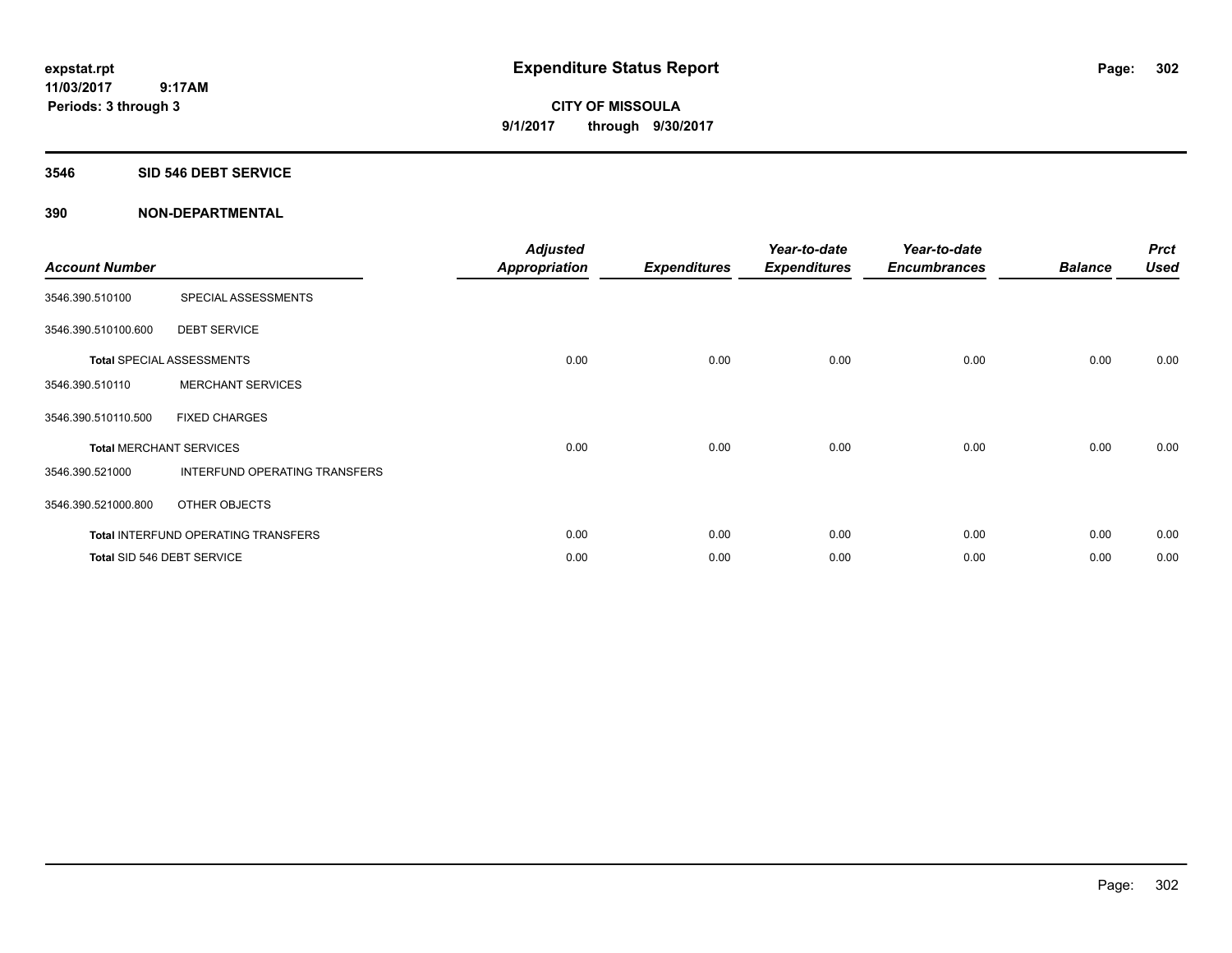**CITY OF MISSOULA 9/1/2017 through 9/30/2017**

# **3548 SID 548-5TH, 6TH & ARTHUR**

|                                            |                                                 | <b>Adjusted</b>      |                     | Year-to-date        | Year-to-date        |                | <b>Prct</b> |
|--------------------------------------------|-------------------------------------------------|----------------------|---------------------|---------------------|---------------------|----------------|-------------|
| <b>Account Number</b>                      |                                                 | <b>Appropriation</b> | <b>Expenditures</b> | <b>Expenditures</b> | <b>Encumbrances</b> | <b>Balance</b> | <b>Used</b> |
| 3548.390.510100                            | SPECIAL ASSESSMENTS                             |                      |                     |                     |                     |                |             |
| 3548.390.510100.600                        | <b>DEBT SERVICE</b>                             |                      |                     |                     |                     |                |             |
| 3548.390.510100.610.000 SID 544C/PRINCIPAL |                                                 | 68,625.00            | 0.00                | 0.00                | 0.00                | 68,625.00      | 0.00        |
|                                            | 3548.390.510100.620.000 INTEREST / SERVICE FEES | 41,625.00            | 0.00                | 350.00              | 0.00                | 41,275.00      | 0.84        |
| <b>Total SPECIAL ASSESSMENTS</b>           |                                                 | 110,250.00           | 0.00                | 350.00              | 0.00                | 109,900.00     | 0.32        |
| 3548.390.510110                            | <b>MERCHANT SERVICES</b>                        |                      |                     |                     |                     |                |             |
| 3548.390.510110.500                        | <b>FIXED CHARGES</b>                            |                      |                     |                     |                     |                |             |
| <b>Total MERCHANT SERVICES</b>             |                                                 | 0.00                 | 0.00                | 0.00                | 0.00                | 0.00           | 0.00        |
|                                            | Total SID 548-5TH, 6TH & ARTHUR                 | 110,250.00           | 0.00                | 350.00              | 0.00                | 109,900.00     | 0.32        |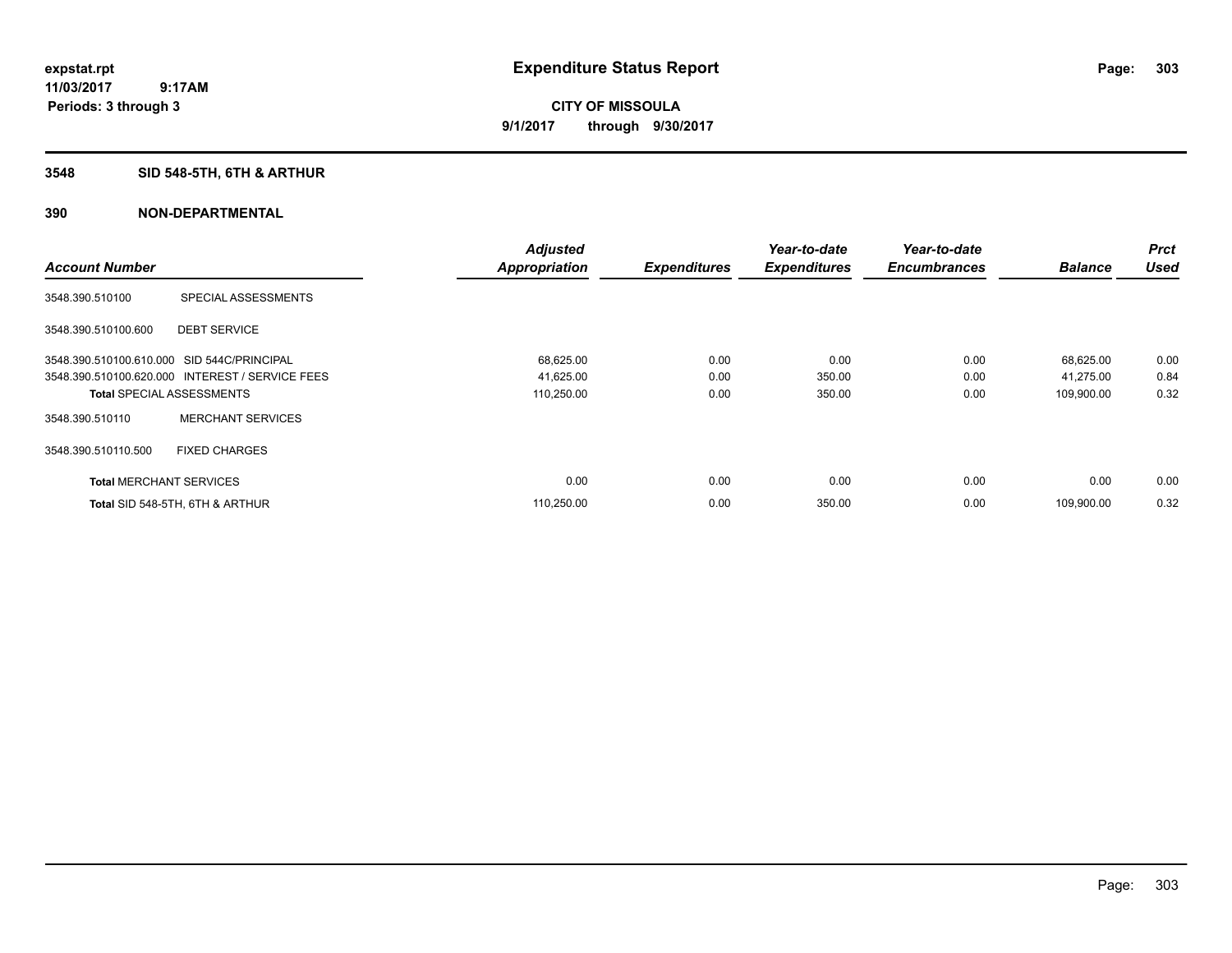**CITY OF MISSOULA 9/1/2017 through 9/30/2017**

### **3549 SID 549 HILLVIEW WAY**

|                                   |                                                 | <b>Adjusted</b> |                     | Year-to-date        | Year-to-date        |                | <b>Prct</b> |
|-----------------------------------|-------------------------------------------------|-----------------|---------------------|---------------------|---------------------|----------------|-------------|
| <b>Account Number</b>             |                                                 | Appropriation   | <b>Expenditures</b> | <b>Expenditures</b> | <b>Encumbrances</b> | <b>Balance</b> | <b>Used</b> |
| 3549.390.510100                   | SPECIAL ASSESSMENTS                             |                 |                     |                     |                     |                |             |
| 3549.390.510100.600               | <b>DEBT SERVICE</b>                             |                 |                     |                     |                     |                |             |
|                                   | 3549.390.510100.610.000 SID 544C/PRINCIPAL      | 105,000.00      | 0.00                | 0.00                | 0.00                | 105,000.00     | 0.00        |
|                                   | 3549.390.510100.620.000 INTEREST / SERVICE FEES | 67,475.00       | 350.00              | 350.00              | 0.00                | 67,125.00      | 0.52        |
|                                   | <b>Total SPECIAL ASSESSMENTS</b>                | 172,475.00      | 350.00              | 350.00              | 0.00                | 172,125.00     | 0.20        |
| 3549.390.510110                   | <b>MERCHANT SERVICES</b>                        |                 |                     |                     |                     |                |             |
| 3549.390.510110.500               | <b>FIXED CHARGES</b>                            |                 |                     |                     |                     |                |             |
|                                   | 3549.390.510110.550.000 MERCHANT SERVICE FEES   | 350.00          | 0.00                | 0.00                | 0.00                | 350.00         | 0.00        |
| <b>Total MERCHANT SERVICES</b>    |                                                 | 350.00          | 0.00                | 0.00                | 0.00                | 350.00         | 0.00        |
| <b>Total SID 549 HILLVIEW WAY</b> |                                                 | 172.825.00      | 350.00              | 350.00              | 0.00                | 172.475.00     | 0.20        |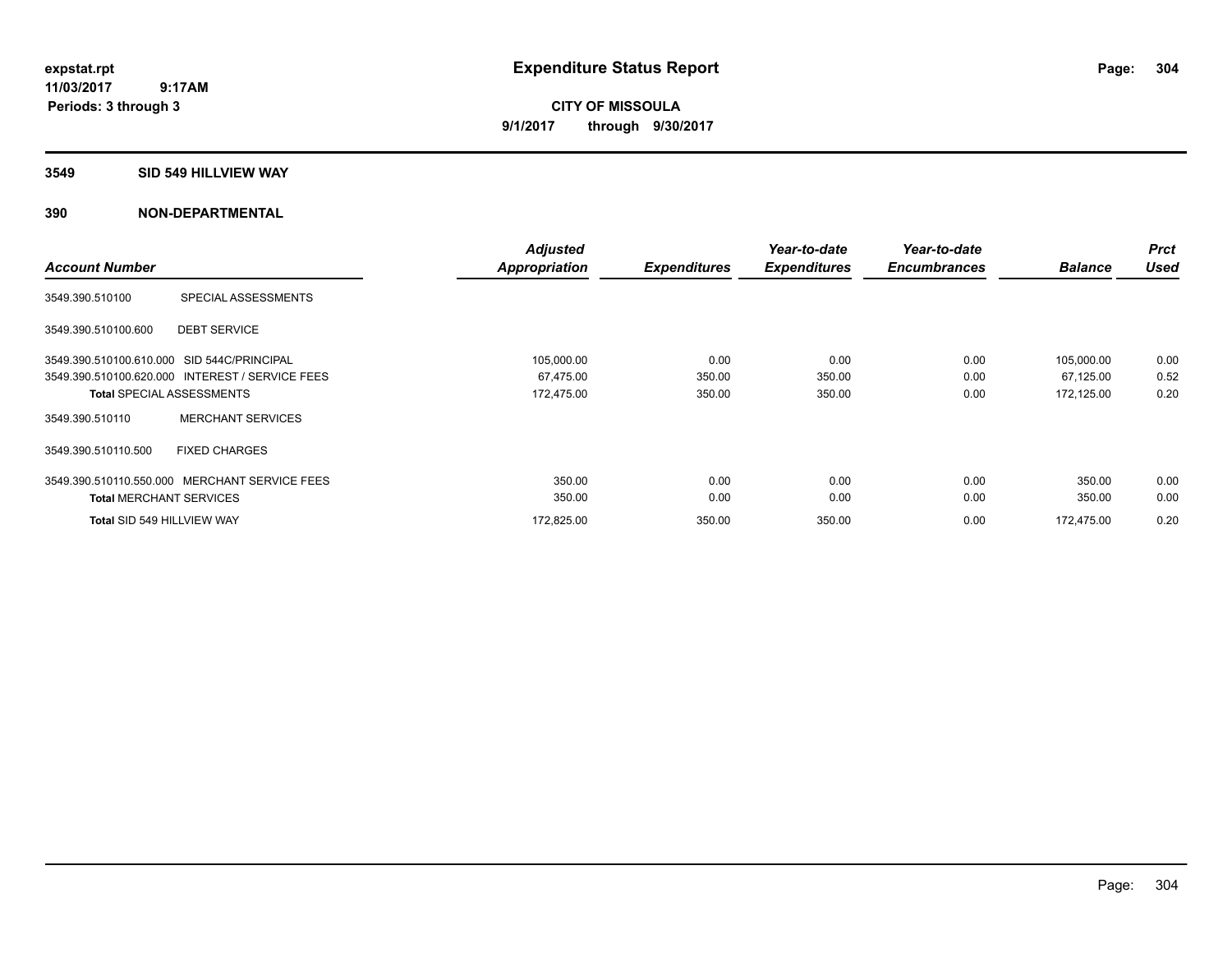**CITY OF MISSOULA 9/1/2017 through 9/30/2017**

### **4060 CAPITAL IMPROVEMENT PROGRAM FUND**

|                           |                                                            | <b>Adjusted</b>      |                     | Year-to-date        | Year-to-date        |                | <b>Prct</b> |
|---------------------------|------------------------------------------------------------|----------------------|---------------------|---------------------|---------------------|----------------|-------------|
| <b>Account Number</b>     |                                                            | <b>Appropriation</b> | <b>Expenditures</b> | <b>Expenditures</b> | <b>Encumbrances</b> | <b>Balance</b> | <b>Used</b> |
| 4060.390.410000           | <b>GENERAL GOVERNMENT</b>                                  |                      |                     |                     |                     |                |             |
| 4060.390.410000.600       | <b>DEBT SERVICE</b>                                        |                      |                     |                     |                     |                |             |
|                           | <b>Total GENERAL GOVERNMENT</b>                            | 0.00                 | 0.00                | 0.00                | 0.00                | 0.00           | 0.00        |
| 4060.390.410001           | SELF HOSTING ACCELA AUTOMATION                             |                      |                     |                     |                     |                |             |
| 4060.390.410001.900       | <b>CAPITAL OUTLAY</b>                                      |                      |                     |                     |                     |                |             |
|                           | Total SELF HOSTING ACCELA AUTOMATION                       | 0.00                 | 0.00                | 0.00                | 0.00                | 0.00           | 0.00        |
| 4060.390.410211           | MAYORS NEIGHBORHOOD OFFICE REMODEL                         |                      |                     |                     |                     |                |             |
| 4060.390.410211.900       | CAPITAL OUTLAY                                             |                      |                     |                     |                     |                |             |
|                           | 4060.390.410211.930.000 MAYORS NEIGHBORHOOD OFFICE REMODEL | 2,500.00             | 0.00                | 0.00                | 0.00                | 2,500.00       | 0.00        |
|                           | Total MAYORS NEIGHBORHOOD OFFICE REMODEL                   | 2,500.00             | 0.00                | 0.00                | 0.00                | 2,500.00       | 0.00        |
| 4060.390.410360           | <b>CITY HALL EXPANSION</b>                                 |                      |                     |                     |                     |                |             |
| 4060.390.410360.800       | OTHER OBJECTS                                              |                      |                     |                     |                     |                |             |
| Total CITY HALL EXPANSION |                                                            | 0.00                 | 0.00                | 0.00                | 0.00                | 0.00           | 0.00        |
| 4060.390.410368           | MUNI COURT EXPANSION DEBT SERVICE                          |                      |                     |                     |                     |                |             |
| 4060.390.410368.600       | <b>DEBT SERVICE</b>                                        |                      |                     |                     |                     |                |             |
|                           | Total MUNI COURT EXPANSION DEBT SERVICE                    | 0.00                 | 0.00                | 0.00                | 0.00                | 0.00           | 0.00        |
| 4060.390.410560           | COPIERS/COMPUTER EQUIP                                     |                      |                     |                     |                     |                |             |
| 4060.390.410560.900       | <b>CAPITAL OUTLAY</b>                                      |                      |                     |                     |                     |                |             |
|                           | 4060.390.410560.940.000 COPIERS/COMPUTER EQUIP             | 0.00                 | 0.00                | 309.95              | 0.00                | $-309.95$      | 0.00        |
|                           | Total COPIERS/COMPUTER EQUIP                               | 0.00                 | 0.00                | 309.95              | 0.00                | $-309.95$      | 0.00        |
|                           |                                                            |                      |                     |                     |                     |                |             |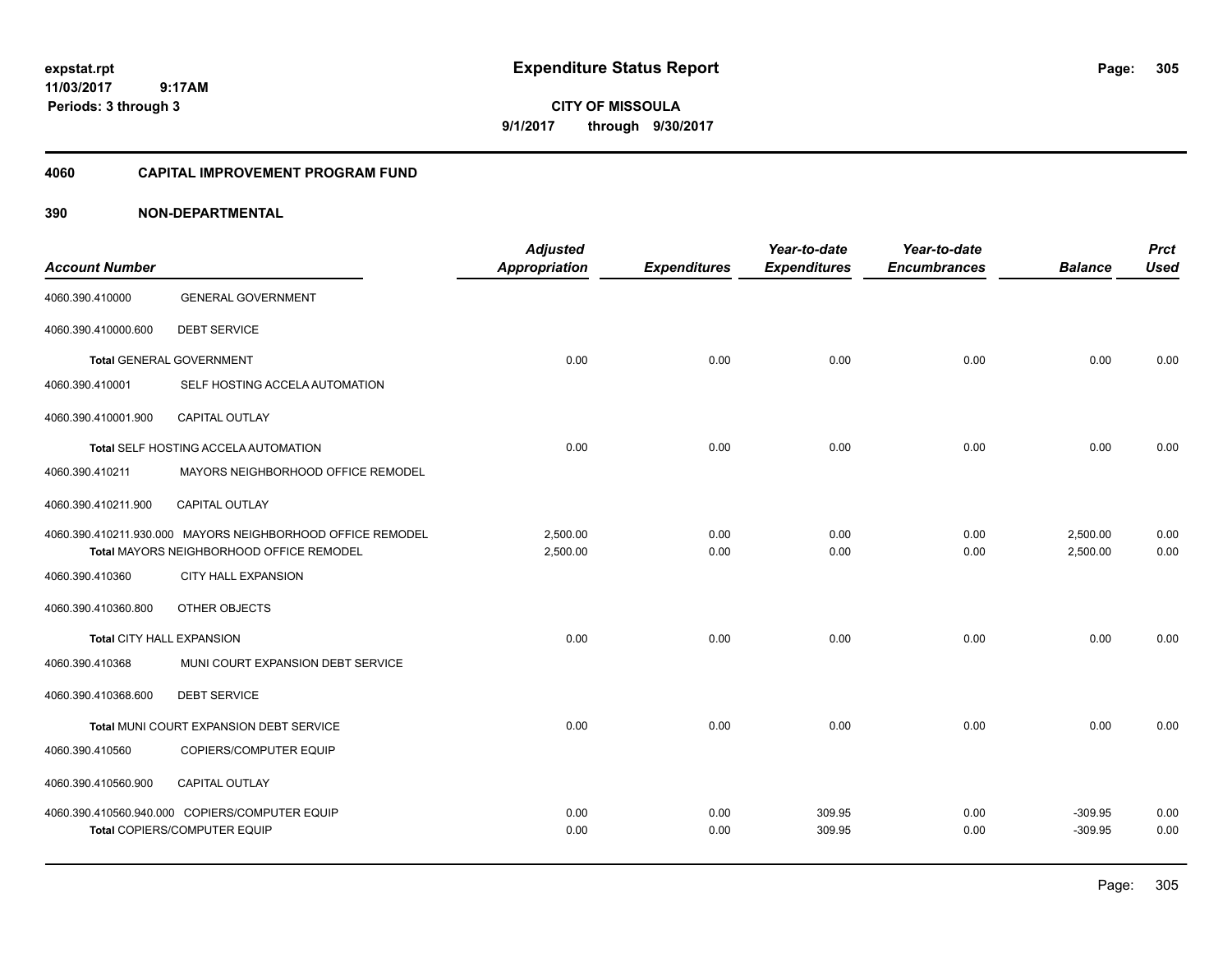**CITY OF MISSOULA 9/1/2017 through 9/30/2017**

### **4060 CAPITAL IMPROVEMENT PROGRAM FUND**

|                           |                                                             | <b>Adjusted</b>         |                     | Year-to-date        | Year-to-date        |                         | <b>Prct</b>  |
|---------------------------|-------------------------------------------------------------|-------------------------|---------------------|---------------------|---------------------|-------------------------|--------------|
| <b>Account Number</b>     |                                                             | <b>Appropriation</b>    | <b>Expenditures</b> | <b>Expenditures</b> | <b>Encumbrances</b> | <b>Balance</b>          | <b>Used</b>  |
| 4060.390.410587           | <b>CUSTOMER SERVICE REQUEST MODULE</b>                      |                         |                     |                     |                     |                         |              |
| 4060.390.410587.900       | <b>CAPITAL OUTLAY</b>                                       |                         |                     |                     |                     |                         |              |
|                           | Total CUSTOMER SERVICE REQUEST MODULE                       | 0.00                    | 0.00                | 0.00                | 0.00                | 0.00                    | 0.00         |
| 4060.390.411011           | <b>CAFR BUILDER</b>                                         |                         |                     |                     |                     |                         |              |
| 4060.390.411011.900       | CAPITAL OUTLAY                                              |                         |                     |                     |                     |                         |              |
| <b>Total CAFR BUILDER</b> |                                                             | 0.00                    | 0.00                | 0.00                | 0.00                | 0.00                    | 0.00         |
| 4060.390.411241           | ENERGY CONSERVATION CLIMATE ACTION                          |                         |                     |                     |                     |                         |              |
| 4060.390.411241.900       | CAPITAL OUTLAY                                              |                         |                     |                     |                     |                         |              |
|                           | Total ENERGY CONSERVATION CLIMATE ACTION                    | 0.00                    | 0.00                | 0.00                | 0.00                | 0.00                    | 0.00         |
| 4060.390.411242           | COUNCIL CHAMBERS HVAC                                       |                         |                     |                     |                     |                         |              |
| 4060.390.411242.900       | <b>CAPITAL OUTLAY</b>                                       |                         |                     |                     |                     |                         |              |
|                           | Total COUNCIL CHAMBERS HVAC                                 | 0.00                    | 0.00                | 0.00                | 0.00                | 0.00                    | 0.00         |
| 4060.390.411300           | INTERNAL FINANCED EQUIPMENT                                 |                         |                     |                     |                     |                         |              |
| 4060.390.411300.300       | PURCHASED SERVICES                                          |                         |                     |                     |                     |                         |              |
|                           | <b>Total PURCHASED SERVICES</b>                             | 0.00                    | 0.00                | 0.00                | 0.00                | 0.00                    | 0.00         |
| 4060.390.411300.600       | <b>DEBT SERVICE</b>                                         |                         |                     |                     |                     |                         |              |
|                           | 4060.390.411300.610.000 INTERNALLY FINANCED EQUIP/PRINCIPAL | 148,493.00              | 0.00                | 0.00                | 0.00                | 148,493.00              | 0.00         |
| <b>Total DEBT SERVICE</b> | 4060.390.411300.620.000 INTEREST / SERVICE FEES             | 11,183.00<br>159,676.00 | 0.00<br>0.00        | 0.00<br>0.00        | 0.00<br>0.00        | 11,183.00<br>159,676.00 | 0.00<br>0.00 |
| 4060.390.411300.900       | <b>CAPITAL OUTLAY</b>                                       |                         |                     |                     |                     |                         |              |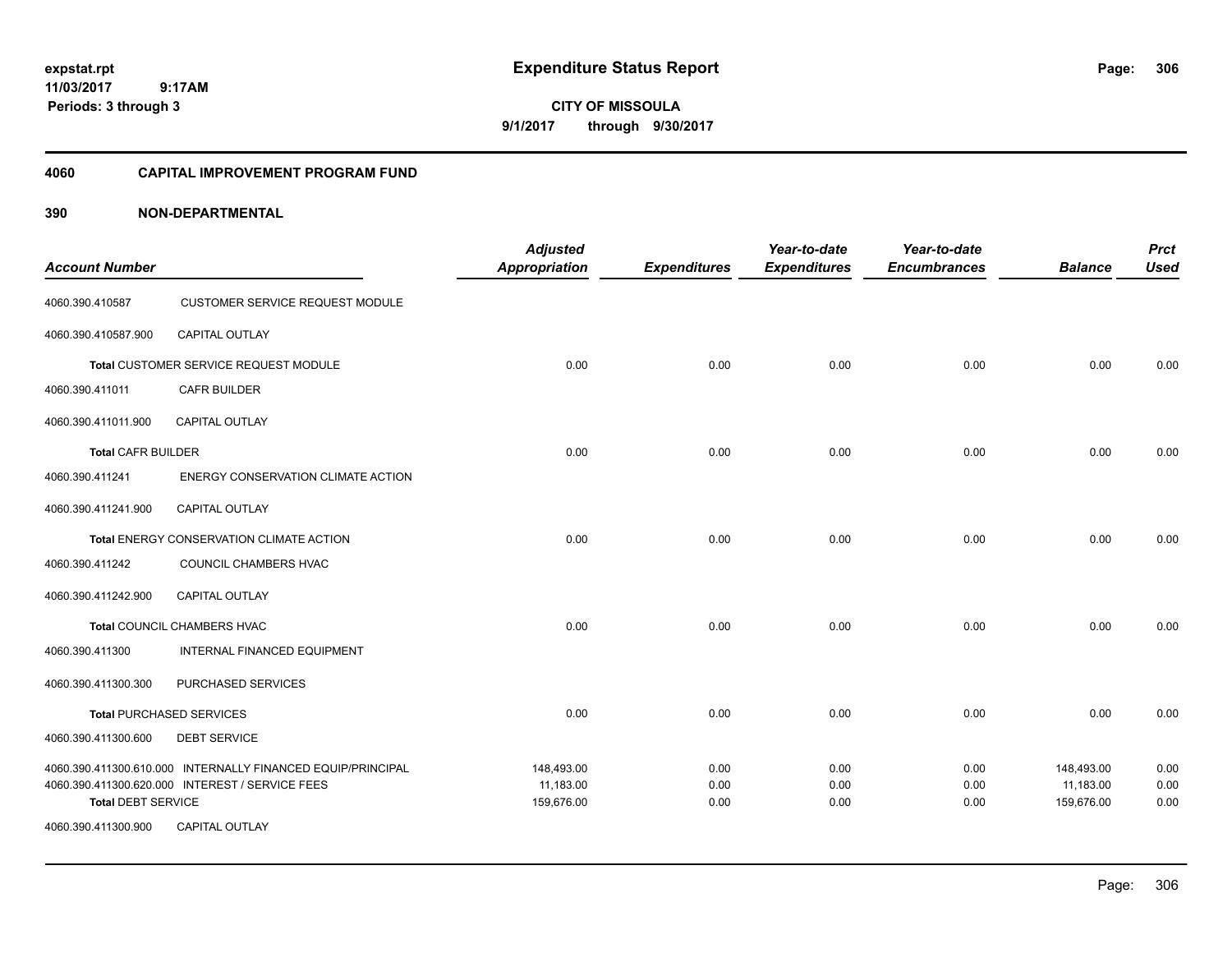**CITY OF MISSOULA 9/1/2017 through 9/30/2017**

### **4060 CAPITAL IMPROVEMENT PROGRAM FUND**

| <b>Account Number</b>       |                                                               | <b>Adjusted</b><br><b>Appropriation</b> | <b>Expenditures</b> | Year-to-date<br><b>Expenditures</b> | Year-to-date<br><b>Encumbrances</b> | <b>Balance</b>         | <b>Prct</b><br><b>Used</b> |
|-----------------------------|---------------------------------------------------------------|-----------------------------------------|---------------------|-------------------------------------|-------------------------------------|------------------------|----------------------------|
| <b>Total CAPITAL OUTLAY</b> | 4060.390.411300.940.000 MACHINERY & EQUIPMENT                 | 0.00<br>0.00                            | 807.20<br>807.20    | 807.20<br>807.20                    | 0.00<br>0.00                        | $-807.20$<br>$-807.20$ | 0.00<br>0.00               |
|                             | <b>Total INTERNAL FINANCED EQUIPMENT</b>                      | 159.676.00                              | 807.20              | 807.20                              | 0.00                                | 158.868.80             | 0.51                       |
| 4060.390.411302             | VOIP/DATA/GIS/STORAGE UPGRADE                                 |                                         |                     |                                     |                                     |                        |                            |
| 4060.390.411302.900         | CAPITAL OUTLAY                                                |                                         |                     |                                     |                                     |                        |                            |
|                             | Total VOIP/DATA/GIS/STORAGE UPGRADE                           | 0.00                                    | 0.00                | 0.00                                | 0.00                                | 0.00                   | 0.00                       |
| 4060.390.411400             | <b>CIP SOFTWARE</b>                                           |                                         |                     |                                     |                                     |                        |                            |
| 4060.390.411400.900         | <b>CAPITAL OUTLAY</b>                                         |                                         |                     |                                     |                                     |                        |                            |
| <b>Total CIP SOFTWARE</b>   |                                                               | 0.00                                    | 0.00                | 0.00                                | 0.00                                | 0.00                   | 0.00                       |
| 4060.390.420001             | PUBLIC SAFETY OPERATING/LIGHT VEHICLES                        |                                         |                     |                                     |                                     |                        |                            |
| 4060.390.420001.900         | CAPITAL OUTLAY                                                |                                         |                     |                                     |                                     |                        |                            |
|                             | 4060.390.420001.940.000 PS CORE OPERATING LIGHT VEHICLES      | 0.00                                    | 42.73               | 683.83                              | 0.00                                | $-683.83$              | 0.00                       |
|                             | Total PUBLIC SAFETY OPERATING/LIGHT VEHICLES                  | 0.00                                    | 42.73               | 683.83                              | 0.00                                | $-683.83$              | 0.00                       |
| 4060.390.420002             | PUBLIC SAFETY CORE HEAVY EQUIP                                |                                         |                     |                                     |                                     |                        |                            |
| 4060.390.420002.900         | <b>CAPITAL OUTLAY</b>                                         |                                         |                     |                                     |                                     |                        |                            |
|                             | 4060.390.420002.940.000 PS CORE HEAVY EQUIPMENT               | 0.00                                    | 28,643.22           | 45,609.87                           | 0.00                                | $-45,609.87$           | 0.00                       |
|                             | Total PUBLIC SAFETY CORE HEAVY EQUIP                          | 0.00                                    | 28,643.22           | 45,609.87                           | 0.00                                | $-45,609.87$           | 0.00                       |
| 4060.390.420120             | <b>FACILITIES</b>                                             |                                         |                     |                                     |                                     |                        |                            |
| 4060.390.420120.300         | PURCHASED SERVICES                                            |                                         |                     |                                     |                                     |                        |                            |
|                             | 4060.390.420120.350.000 POLICE EVIDENCE STORAGE BLDG/PROF SVS | 0.00                                    | 0.00                | 1,356.00                            | 0.00                                | $-1,356.00$            | 0.00                       |
|                             | <b>Total PURCHASED SERVICES</b>                               | 0.00                                    | 0.00                | 1,356.00                            | 0.00                                | $-1,356.00$            | 0.00                       |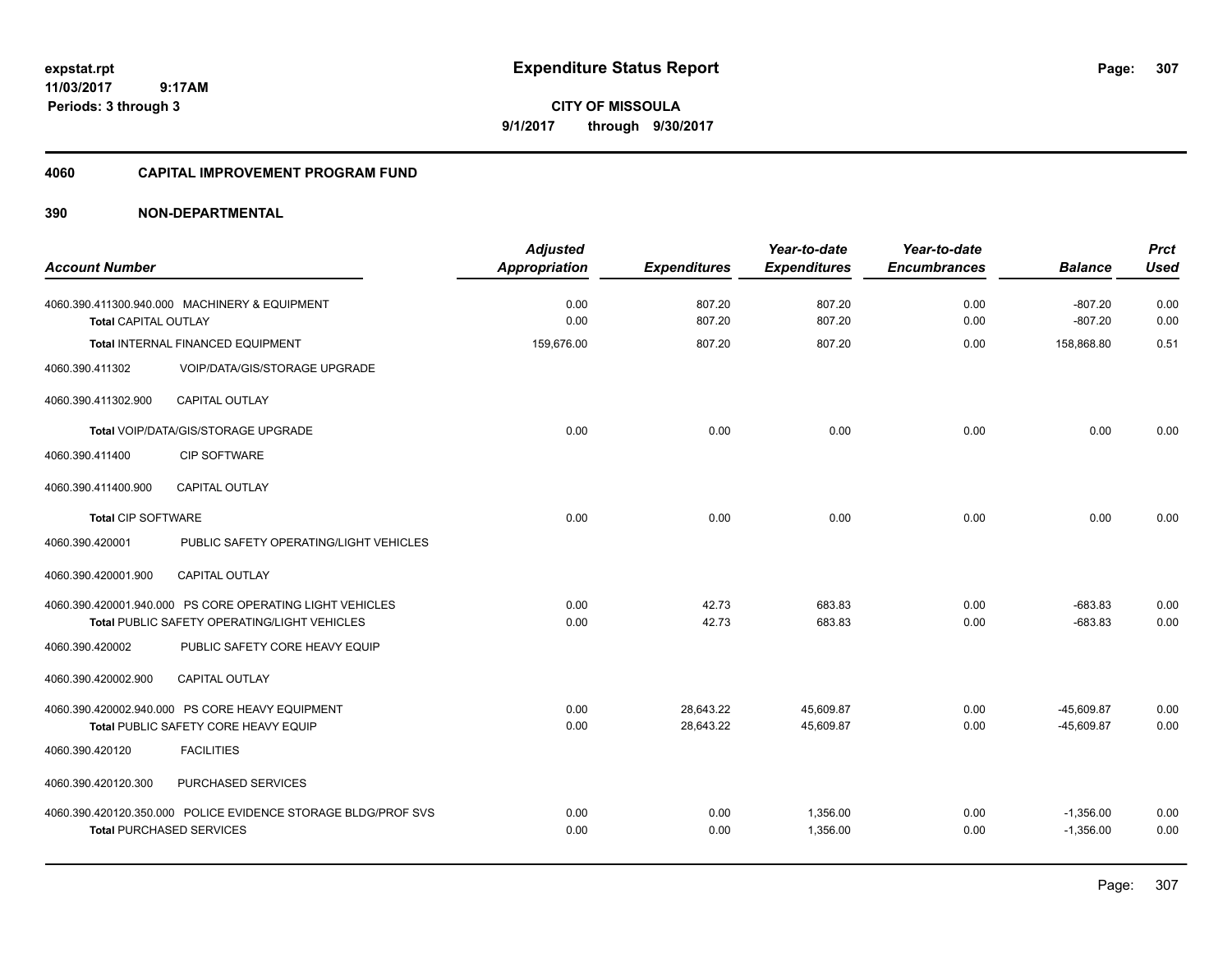**CITY OF MISSOULA 9/1/2017 through 9/30/2017**

### **4060 CAPITAL IMPROVEMENT PROGRAM FUND**

| <b>Account Number</b>                                               |                                        | <b>Adjusted</b><br><b>Appropriation</b> | <b>Expenditures</b>    | Year-to-date<br><b>Expenditures</b> | Year-to-date<br><b>Encumbrances</b> | <b>Balance</b>               | <b>Prct</b><br><b>Used</b> |
|---------------------------------------------------------------------|----------------------------------------|-----------------------------------------|------------------------|-------------------------------------|-------------------------------------|------------------------------|----------------------------|
| 4060.390.420120.900                                                 | CAPITAL OUTLAY                         |                                         |                        |                                     |                                     |                              |                            |
| 4060.390.420120.930.000 IMPROVEMENTS<br><b>Total CAPITAL OUTLAY</b> |                                        | 0.00<br>0.00                            | 34,712.76<br>34,712.76 | 61,007.46<br>61,007.46              | 0.00<br>0.00                        | $-61,007.46$<br>$-61,007.46$ | 0.00<br>0.00               |
| <b>Total FACILITIES</b>                                             |                                        | 0.00                                    | 34,712.76              | 62,363.46                           | 0.00                                | $-62,363.46$                 | 0.00                       |
| 4060.390.420421                                                     | FIRE STATION IMPROVEMENTS              |                                         |                        |                                     |                                     |                              |                            |
| 4060.390.420421.900                                                 | <b>CAPITAL OUTLAY</b>                  |                                         |                        |                                     |                                     |                              |                            |
|                                                                     | <b>Total FIRE STATION IMPROVEMENTS</b> | 0.00                                    | 0.00                   | 0.00                                | 0.00                                | 0.00                         | 0.00                       |
| 4060.390.420470                                                     | <b>SEARCH &amp; RESCUE</b>             |                                         |                        |                                     |                                     |                              |                            |
| 4060.390.420470.900                                                 | CAPITAL OUTLAY                         |                                         |                        |                                     |                                     |                              |                            |
| Total SEARCH & RESCUE                                               |                                        | 0.00                                    | 0.00                   | 0.00                                | 0.00                                | 0.00                         | 0.00                       |
| 4060.390.420471                                                     | <b>BOAT RAMP IMPROVEMENTS</b>          |                                         |                        |                                     |                                     |                              |                            |
| 4060.390.420471.300                                                 | PURCHASED SERVICES                     |                                         |                        |                                     |                                     |                              |                            |
|                                                                     | <b>Total PURCHASED SERVICES</b>        | 0.00                                    | 0.00                   | 0.00                                | 0.00                                | 0.00                         | 0.00                       |
| 4060.390.420471.900                                                 | CAPITAL OUTLAY                         |                                         |                        |                                     |                                     |                              |                            |
|                                                                     | Total BOAT RAMP IMPROVEMENTS           | 0.00                                    | 0.00                   | 0.00                                | 0.00                                | 0.00                         | 0.00                       |
| 4060.390.420640                                                     | <b>SCBA EQUPMENT</b>                   |                                         |                        |                                     |                                     |                              |                            |
| 4060.390.420640.900                                                 | CAPITAL OUTLAY                         |                                         |                        |                                     |                                     |                              |                            |
| <b>Total SCBA EQUPMENT</b>                                          |                                        | 0.00                                    | 0.00                   | 0.00                                | 0.00                                | 0.00                         | 0.00                       |
| 4060.390.430000                                                     | <b>CITY HALL REMODELS</b>              |                                         |                        |                                     |                                     |                              |                            |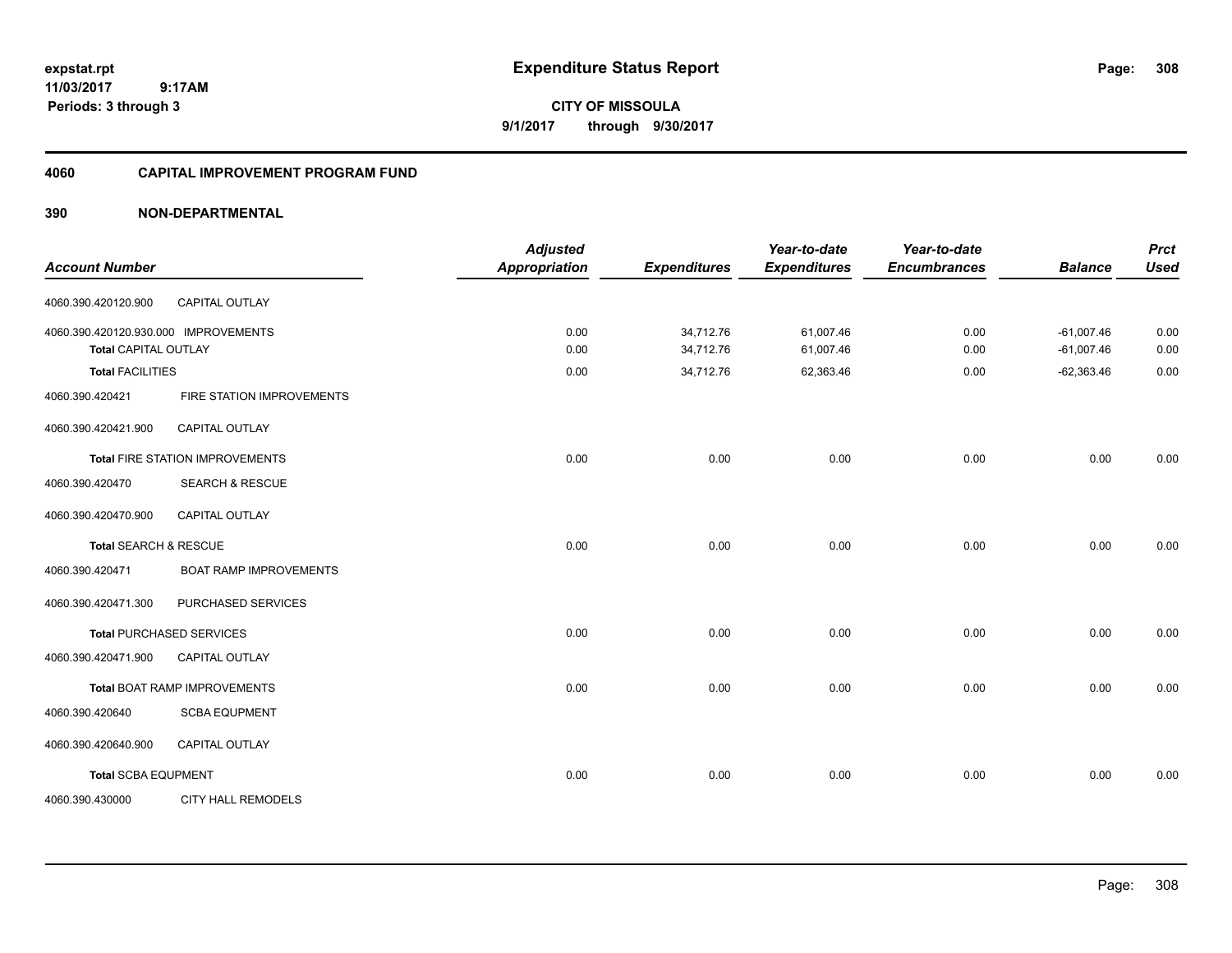**CITY OF MISSOULA 9/1/2017 through 9/30/2017**

### **4060 CAPITAL IMPROVEMENT PROGRAM FUND**

|                          |                                                          | <b>Adjusted</b>      |                     | Year-to-date        | Year-to-date        |                | <b>Prct</b> |
|--------------------------|----------------------------------------------------------|----------------------|---------------------|---------------------|---------------------|----------------|-------------|
| <b>Account Number</b>    |                                                          | <b>Appropriation</b> | <b>Expenditures</b> | <b>Expenditures</b> | <b>Encumbrances</b> | <b>Balance</b> | <b>Used</b> |
| 4060.390.430000.900      | <b>CAPITAL OUTLAY</b>                                    |                      |                     |                     |                     |                |             |
| Total CITY HALL REMODELS |                                                          | 0.00                 | 0.00                | 0.00                | 0.00                | 0.00           | 0.00        |
| 4060.390.430001          | PW CORE OPERATING LIGHT VEHICLES                         |                      |                     |                     |                     |                |             |
| 4060.390.430001.900      | CAPITAL OUTLAY                                           |                      |                     |                     |                     |                |             |
|                          | 4060.390.430001.940.000 PW CORE OPERATING LIGHT VEHICLES | 0.00                 | 1,952.19            | 4,398.05            | 0.00                | $-4,398.05$    | 0.00        |
|                          | Total PW CORE OPERATING LIGHT VEHICLES                   | 0.00                 | 1,952.19            | 4,398.05            | 0.00                | $-4,398.05$    | 0.00        |
| 4060.390.430002          | PW CORE HEAVY EQUIPMENT                                  |                      |                     |                     |                     |                |             |
| 4060.390.430002.900      | <b>CAPITAL OUTLAY</b>                                    |                      |                     |                     |                     |                |             |
|                          | 4060.390.430002.940.000 PW CORE HEAVY EQUIPMENT          | 0.00                 | 21.24               | 21.24               | 0.00                | $-21.24$       | 0.00        |
|                          | Total PW CORE HEAVY EQUIPMENT                            | 0.00                 | 21.24               | 21.24               | 0.00                | $-21.24$       | 0.00        |
| 4060.390.430004          | TRAFFIC SIGNAL LED CONVERSION                            |                      |                     |                     |                     |                |             |
| 4060.390.430004.900      | <b>CAPITAL OUTLAY</b>                                    |                      |                     |                     |                     |                |             |
|                          | Total TRAFFIC SIGNAL LED CONVERSION                      | 0.00                 | 0.00                | 0.00                | 0.00                | 0.00           | 0.00        |
| 4060.390.430013          | MAINTENANCE MANAGEMENT SYSTEM                            |                      |                     |                     |                     |                |             |
| 4060.390.430013.900      | <b>CAPITAL OUTLAY</b>                                    |                      |                     |                     |                     |                |             |
|                          | Total MAINTENANCE MANAGEMENT SYSTEM                      | 0.00                 | 0.00                | 0.00                | 0.00                | 0.00           | 0.00        |
| 4060.390.430221          | CENTRALIZED MAINT, TOOLS & FENCE                         |                      |                     |                     |                     |                |             |
| 4060.390.430221.900      | <b>CAPITAL OUTLAY</b>                                    |                      |                     |                     |                     |                |             |
|                          | Total CENTRALIZED MAINT, TOOLS & FENCE                   | 0.00                 | 0.00                | 0.00                | 0.00                | 0.00           | 0.00        |
| 4060.390.430266          | <b>TRAFFIC CALMING</b>                                   |                      |                     |                     |                     |                |             |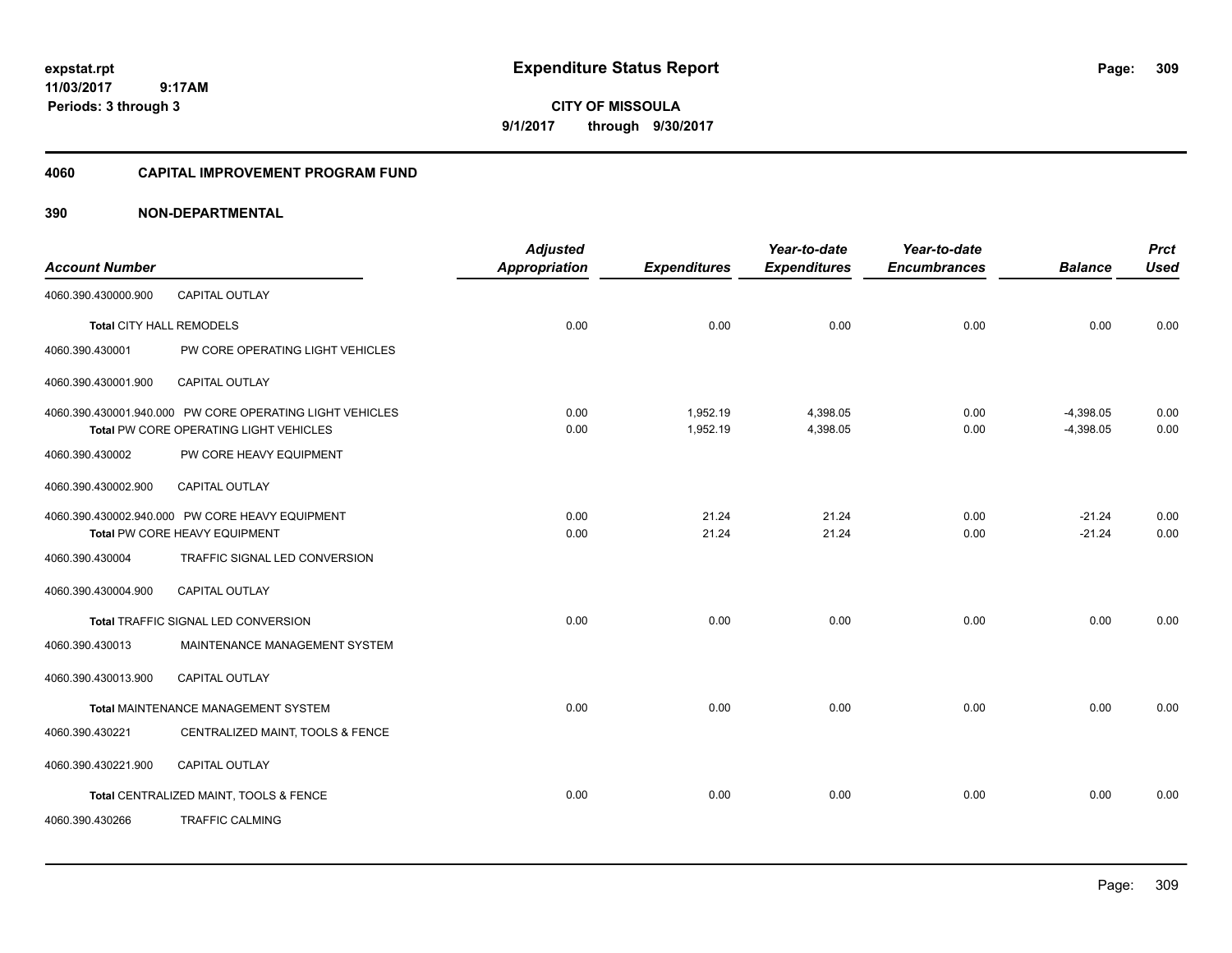**CITY OF MISSOULA 9/1/2017 through 9/30/2017**

### **4060 CAPITAL IMPROVEMENT PROGRAM FUND**

|                                |                                       | <b>Adjusted</b>      |                     | Year-to-date        | Year-to-date        |                | <b>Prct</b> |
|--------------------------------|---------------------------------------|----------------------|---------------------|---------------------|---------------------|----------------|-------------|
| <b>Account Number</b>          |                                       | <b>Appropriation</b> | <b>Expenditures</b> | <b>Expenditures</b> | <b>Encumbrances</b> | <b>Balance</b> | <b>Used</b> |
| 4060.390.430266.900            | <b>CAPITAL OUTLAY</b>                 |                      |                     |                     |                     |                |             |
| <b>Total TRAFFIC CALMING</b>   |                                       | 0.00                 | 0.00                | 0.00                | 0.00                | 0.00           | 0.00        |
| 4060.390.431401                | <b>GIS-AERIAL PHOTOGRAPHY</b>         |                      |                     |                     |                     |                |             |
| 4060.390.431401.300            | PURCHASED SERVICES                    |                      |                     |                     |                     |                |             |
|                                | Total GIS-AERIAL PHOTOGRAPHY          | 0.00                 | 0.00                | 0.00                | 0.00                | 0.00           | 0.00        |
| 4060.390.440620                | ANIMAL CONTROL FACILITIES             |                      |                     |                     |                     |                |             |
| 4060.390.440620.900            | CAPITAL OUTLAY                        |                      |                     |                     |                     |                |             |
|                                | Total ANIMAL CONTROL FACILITIES       | 0.00                 | 0.00                | 0.00                | 0.00                | 0.00           | 0.00        |
| 4060.390.460001                | PARKS CORE EQUIPMENT                  |                      |                     |                     |                     |                |             |
| 4060.390.460001.900            | CAPITAL OUTLAY                        |                      |                     |                     |                     |                |             |
|                                | <b>Total PARKS CORE EQUIPMENT</b>     | 0.00                 | 0.00                | 0.00                | 0.00                | 0.00           | 0.00        |
| 4060.390.460002                | PARKS CORE HEAVY EQUIPMENT            |                      |                     |                     |                     |                |             |
| 4060.390.460002.900            | CAPITAL OUTLAY                        |                      |                     |                     |                     |                |             |
|                                | Total PARKS CORE HEAVY EQUIPMENT      | 0.00                 | 0.00                | 0.00                | 0.00                | 0.00           | 0.00        |
| 4060.390.460400                | PARK MAINTENANCE & IMPROVEMENTS       |                      |                     |                     |                     |                |             |
| 4060.390.460400.100            | PERSONAL SERVICES                     |                      |                     |                     |                     |                |             |
| <b>Total PERSONAL SERVICES</b> |                                       | 0.00                 | 0.00                | 0.00                | 0.00                | 0.00           | 0.00        |
| 4060.390.460400.900            | CAPITAL OUTLAY                        |                      |                     |                     |                     |                |             |
|                                | Total PARK MAINTENANCE & IMPROVEMENTS | 0.00                 | 0.00                | 0.00                | 0.00                | 0.00           | 0.00        |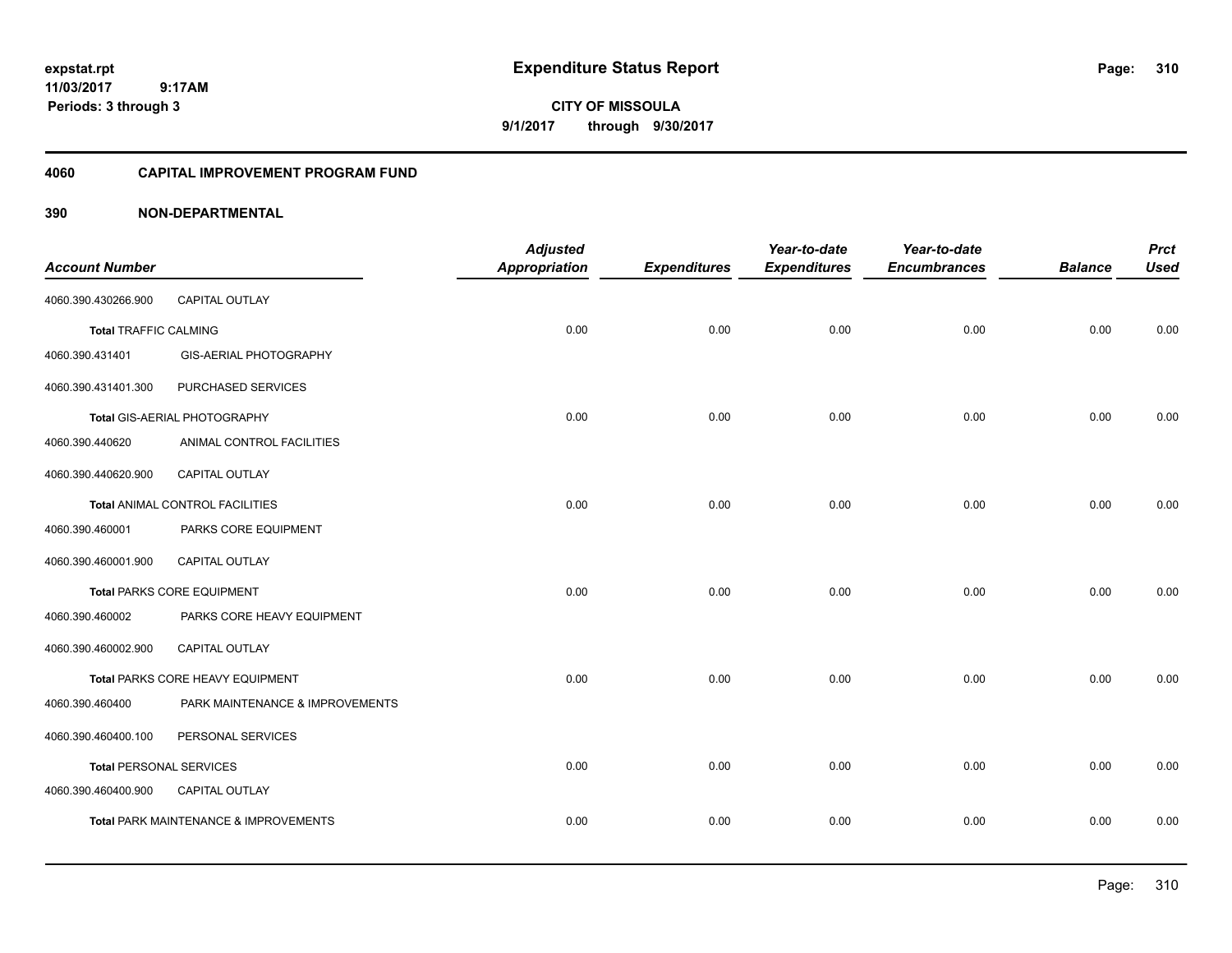**CITY OF MISSOULA 9/1/2017 through 9/30/2017**

### **4060 CAPITAL IMPROVEMENT PROGRAM FUND**

| <b>Account Number</b>   |                                               | <b>Adjusted</b><br><b>Appropriation</b> | <b>Expenditures</b> | Year-to-date<br><b>Expenditures</b> | Year-to-date<br><b>Encumbrances</b> | <b>Balance</b> | <b>Prct</b><br><b>Used</b> |
|-------------------------|-----------------------------------------------|-----------------------------------------|---------------------|-------------------------------------|-------------------------------------|----------------|----------------------------|
| 4060.390.460439         | <b>EXISTING PARK EXPANSION</b>                |                                         |                     |                                     |                                     |                |                            |
| 4060.390.460439.900     | CAPITAL OUTLAY                                |                                         |                     |                                     |                                     |                |                            |
|                         | <b>Total EXISTING PARK EXPANSION</b>          | 0.00                                    | 0.00                | 0.00                                | 0.00                                | 0.00           | 0.00                       |
| 4060.390.460452         | <b>ART MUSEUM</b>                             |                                         |                     |                                     |                                     |                |                            |
| 4060.390.460452.900     | <b>CAPITAL OUTLAY</b>                         |                                         |                     |                                     |                                     |                |                            |
| <b>Total ART MUSEUM</b> |                                               | 0.00                                    | 0.00                | 0.00                                | 0.00                                | 0.00           | 0.00                       |
| 4060.390.490100         | AQUATICS GEN FUND DEBT SERVICE                |                                         |                     |                                     |                                     |                |                            |
| 4060.390.490100.600     | <b>DEBT SERVICE</b>                           |                                         |                     |                                     |                                     |                |                            |
|                         | Total AQUATICS GEN FUND DEBT SERVICE          | 0.00                                    | 0.00                | 0.00                                | 0.00                                | 0.00           | 0.00                       |
| 4060.390.490101         | 50 METER POOL DEBT SERVICE                    |                                         |                     |                                     |                                     |                |                            |
| 4060.390.490101.300     | PURCHASED SERVICES                            |                                         |                     |                                     |                                     |                |                            |
|                         | <b>Total PURCHASED SERVICES</b>               | 0.00                                    | 0.00                | 0.00                                | 0.00                                | 0.00           | 0.00                       |
| 4060.390.490101.600     | <b>DEBT SERVICE</b>                           |                                         |                     |                                     |                                     |                |                            |
|                         | Total 50 METER POOL DEBT SERVICE              | 0.00                                    | 0.00                | 0.00                                | 0.00                                | 0.00           | 0.00                       |
| 4060.390.490102         | 2010C ENERGY BONDS DEBT SERVICE               |                                         |                     |                                     |                                     |                |                            |
| 4060.390.490102.300     | PURCHASED SERVICES                            |                                         |                     |                                     |                                     |                |                            |
|                         | <b>Total PURCHASED SERVICES</b>               | 0.00                                    | 0.00                | 0.00                                | 0.00                                | 0.00           | 0.00                       |
| 4060.390.490102.600     | <b>DEBT SERVICE</b>                           |                                         |                     |                                     |                                     |                |                            |
|                         | 4060.390.490102.610.000 PRINCIPAL-2010C BONDS | 65,000.00                               | 0.00                | 0.00                                | 0.00                                | 65,000.00      | 0.00                       |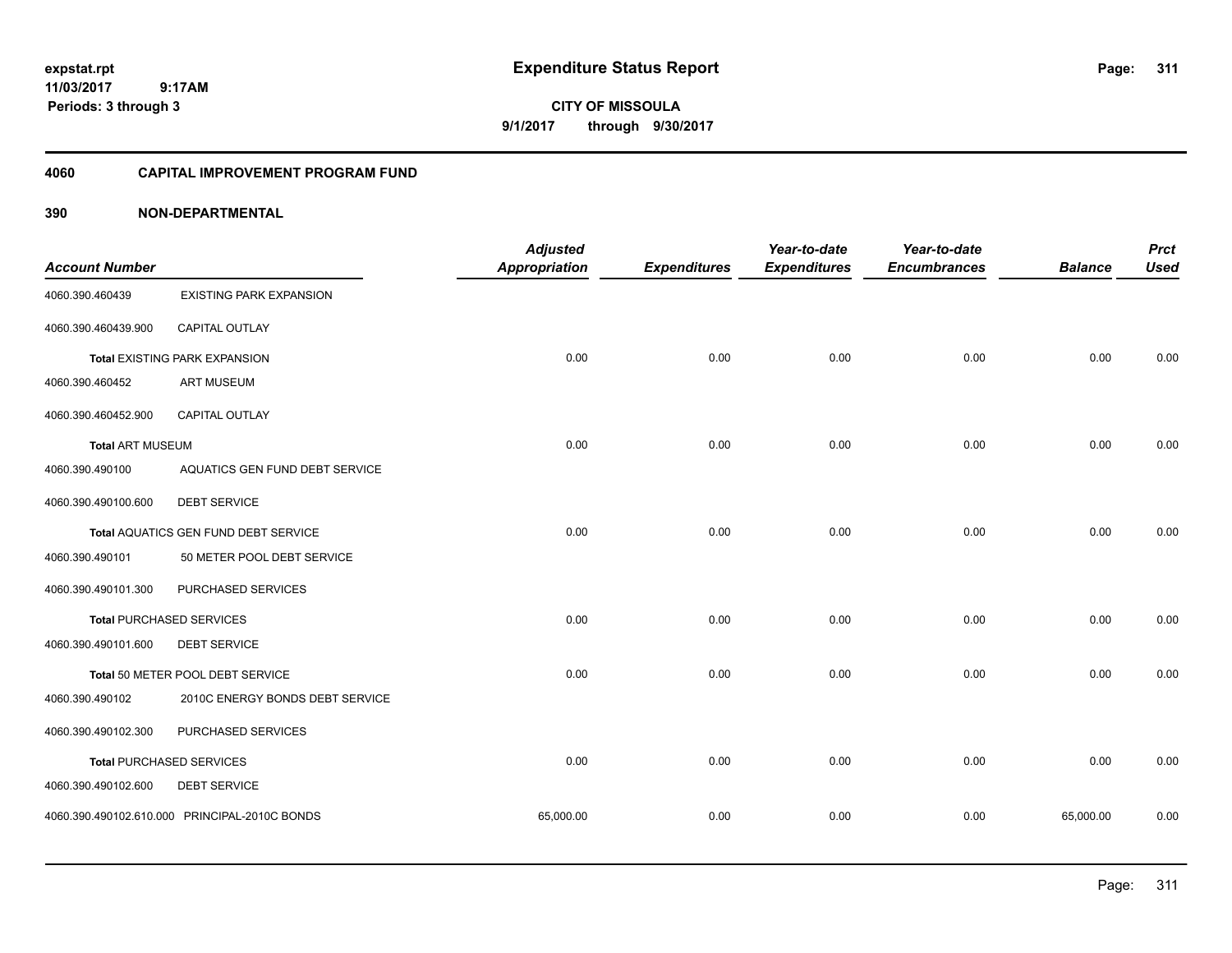**CITY OF MISSOULA 9/1/2017 through 9/30/2017**

### **4060 CAPITAL IMPROVEMENT PROGRAM FUND**

| <b>Account Number</b>             |                                                                                                                                                             | <b>Adjusted</b><br><b>Appropriation</b> | <b>Expenditures</b>  | Year-to-date<br><b>Expenditures</b> | Year-to-date<br><b>Encumbrances</b> | <b>Balance</b>                         | <b>Prct</b><br><b>Used</b> |
|-----------------------------------|-------------------------------------------------------------------------------------------------------------------------------------------------------------|-----------------------------------------|----------------------|-------------------------------------|-------------------------------------|----------------------------------------|----------------------------|
|                                   | 4060.390.490102.620.000 INTEREST / SERVICE FEES-2010C BONDS<br>Total 2010C ENERGY BONDS DEBT SERVICE                                                        | 19,950.00<br>84,950.00                  | 0.00<br>0.00         | 0.00<br>0.00                        | 0.00<br>0.00                        | 19,950.00<br>84,950.00                 | 0.00<br>0.00               |
| 4060.390.490103                   | 2010A REFUNDING DEBT SERVICE                                                                                                                                |                                         |                      |                                     |                                     |                                        |                            |
| 4060.390.490103.300               | PURCHASED SERVICES                                                                                                                                          |                                         |                      |                                     |                                     |                                        |                            |
|                                   | <b>Total PURCHASED SERVICES</b>                                                                                                                             | 0.00                                    | 0.00                 | 0.00                                | 0.00                                | 0.00                                   | 0.00                       |
| 4060.390.490103.600               | <b>DEBT SERVICE</b>                                                                                                                                         |                                         |                      |                                     |                                     |                                        |                            |
| 4060.390.490103.610.000 PRINCIPAL | 4060.390.490103.620.000 INTEREST / SERVICE FEES<br>Total 2010A REFUNDING DEBT SERVICE                                                                       | 115,000.00<br>12,775.00<br>127,775.00   | 0.00<br>0.00<br>0.00 | 0.00<br>0.00<br>0.00                | 0.00<br>0.00<br>0.00                | 115,000.00<br>12,775.00<br>127,775.00  | 0.00<br>0.00<br>0.00       |
| 4060.390.490104                   | FY16A REFUNDING BOND DEBT SERVICE                                                                                                                           |                                         |                      |                                     |                                     |                                        |                            |
| 4060.390.490104.300               | PURCHASED SERVICES                                                                                                                                          |                                         |                      |                                     |                                     |                                        |                            |
|                                   | <b>Total PURCHASED SERVICES</b>                                                                                                                             | 0.00                                    | 0.00                 | 0.00                                | 0.00                                | 0.00                                   | 0.00                       |
| 4060.390.490104.600               | <b>DEBT SERVICE</b>                                                                                                                                         |                                         |                      |                                     |                                     |                                        |                            |
|                                   | 4060.390.490104.610.000 FY16A LIMITED OBLG REFUNDING DEBT SVS<br>4060.390.490104.620.000 INTEREST / SERVICE FEES<br>Total FY16A REFUNDING BOND DEBT SERVICE | 285,000.00<br>119,550.00<br>404,550.00  | 0.00<br>0.00<br>0.00 | 0.00<br>350.00<br>350.00            | 0.00<br>0.00<br>0.00                | 285,000.00<br>119,200.00<br>404,200.00 | 0.00<br>0.29<br>0.09       |
| 4060.390.490429                   | 07 FIRE BOND DEBT SVS \$680,000                                                                                                                             |                                         |                      |                                     |                                     |                                        |                            |
| 4060.390.490429.300               | PURCHASED SERVICES                                                                                                                                          |                                         |                      |                                     |                                     |                                        |                            |
|                                   | <b>Total PURCHASED SERVICES</b>                                                                                                                             | 0.00                                    | 0.00                 | 0.00                                | 0.00                                | 0.00                                   | 0.00                       |
| 4060.390.490429.600               | <b>DEBT SERVICE</b>                                                                                                                                         |                                         |                      |                                     |                                     |                                        |                            |
|                                   | Total 07 FIRE BOND DEBT SVS \$680,000                                                                                                                       | 0.00                                    | 0.00                 | 0.00                                | 0.00                                | 0.00                                   | 0.00                       |
| 4060.390.490504                   | FY09 FINANCED CORE EQUIPMENT                                                                                                                                |                                         |                      |                                     |                                     |                                        |                            |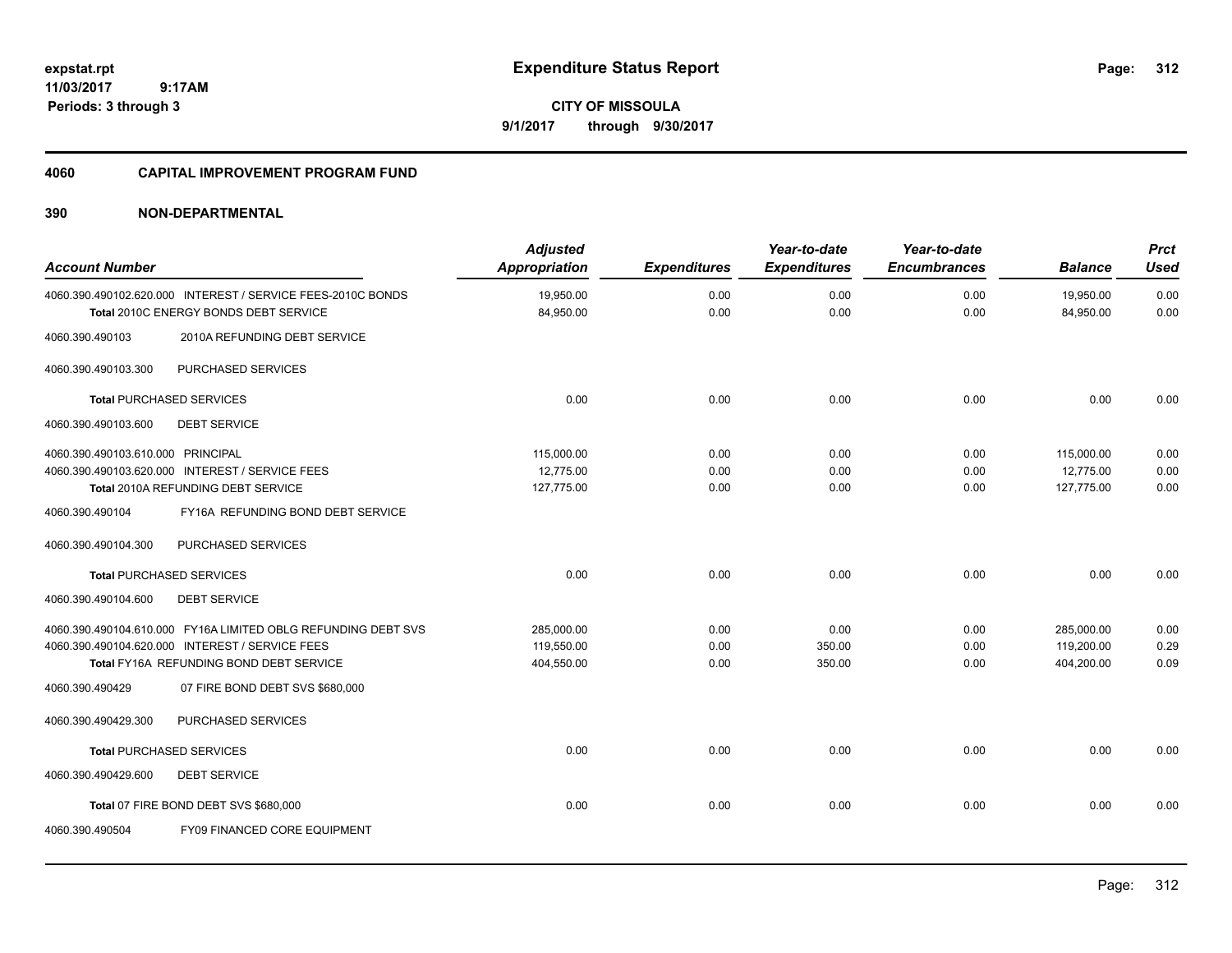**CITY OF MISSOULA 9/1/2017 through 9/30/2017**

### **4060 CAPITAL IMPROVEMENT PROGRAM FUND**

| <b>Account Number</b>          |                                                            | <b>Adjusted</b><br>Appropriation | <b>Expenditures</b> | Year-to-date<br><b>Expenditures</b> | Year-to-date<br><b>Encumbrances</b> | <b>Balance</b> | <b>Prct</b><br><b>Used</b> |
|--------------------------------|------------------------------------------------------------|----------------------------------|---------------------|-------------------------------------|-------------------------------------|----------------|----------------------------|
|                                |                                                            |                                  |                     |                                     |                                     |                |                            |
| 4060.390.490504.600            | <b>DEBT SERVICE</b>                                        |                                  |                     |                                     |                                     |                |                            |
|                                | 4060.390.490504.610.000 FY09 CORE FINANCED EQUIP-PRINCIPAL | 563,919.00                       | 43,044.50           | 85,066.83                           | 0.00                                | 478,852.17     | 15.08                      |
|                                | 4060.390.490504.620.000 FY09 FINANCED CORE EQUIP-INTEREST  | 60,633.00                        | 6,443.98            | 14,996.00                           | 0.00                                | 45,637.00      | 24.73                      |
|                                | <b>Total FY09 FINANCED CORE EQUIPMENT</b>                  | 624,552.00                       | 49,488.48           | 100,062.83                          | 0.00                                | 524,489.17     | 16.02                      |
| 4060.390.490506                | <b>CORE FINANCED EQUIPMENT</b>                             |                                  |                     |                                     |                                     |                |                            |
| 4060.390.490506.600            | <b>DEBT SERVICE</b>                                        |                                  |                     |                                     |                                     |                |                            |
|                                | Total CORE FINANCED EQUIPMENT                              | 0.00                             | 0.00                | 0.00                                | 0.00                                | 0.00           | 0.00                       |
| 4060.390.510110                | <b>MERCHANT SERVICES</b>                                   |                                  |                     |                                     |                                     |                |                            |
| 4060.390.510110.500            | <b>FIXED CHARGES</b>                                       |                                  |                     |                                     |                                     |                |                            |
| <b>Total MERCHANT SERVICES</b> |                                                            | 0.00                             | 0.00                | 0.00                                | 0.00                                | 0.00           | 0.00                       |
| 4060.390.521001                | <b>TRANSFER TO CIP</b>                                     |                                  |                     |                                     |                                     |                |                            |
| 4060.390.521001.800            | OTHER OBJECTS                                              |                                  |                     |                                     |                                     |                |                            |
| <b>Total TRANSFER TO CIP</b>   |                                                            | 0.00                             | 0.00                | 0.00                                | 0.00                                | 0.00           | 0.00                       |
|                                | <b>Total CAPITAL IMPROVEMENT PROGRAM FUND</b>              | 1,404,003.00                     | 115,667.82          | 214,606.43                          | 0.00                                | 1,189,396.57   | 15.29                      |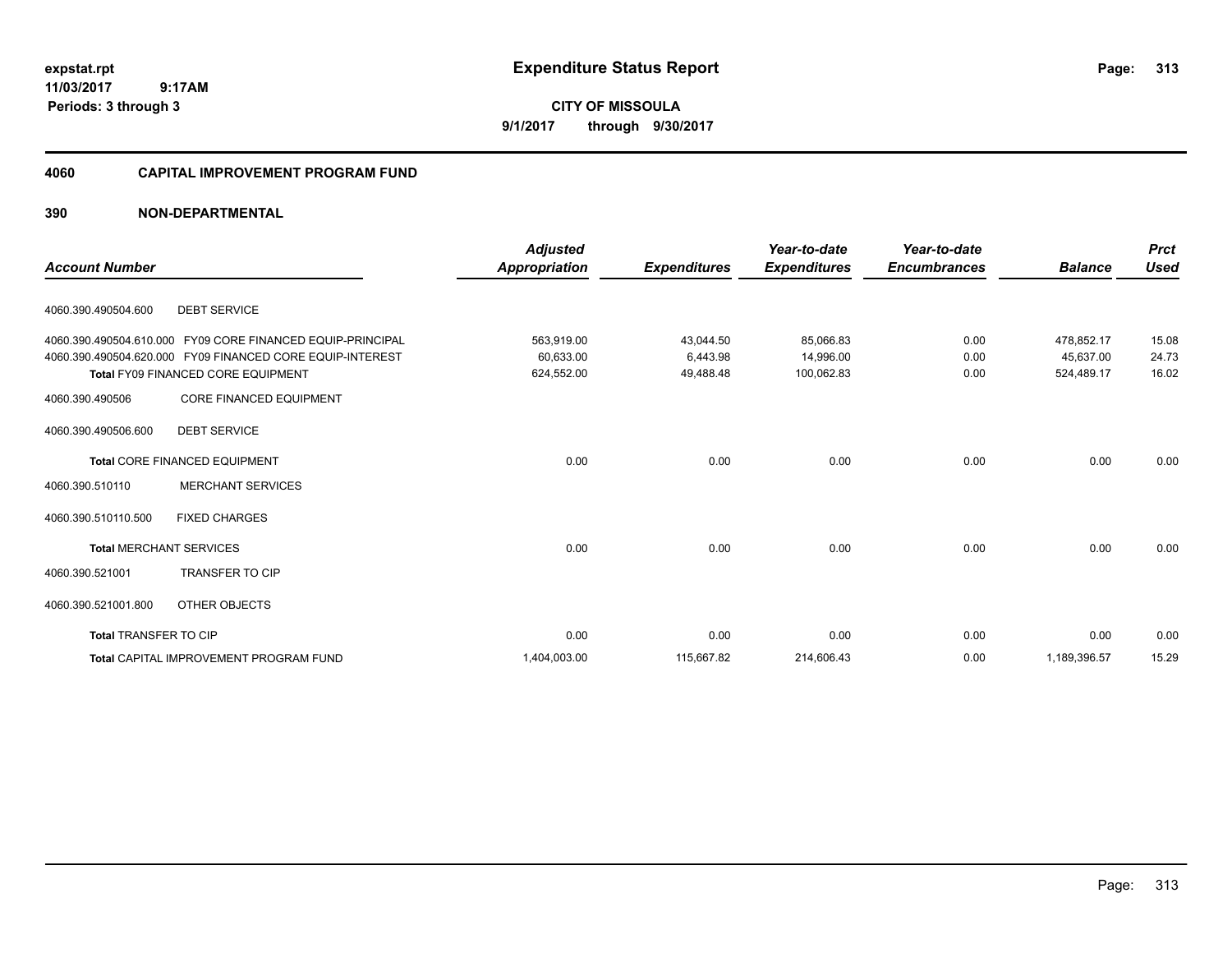**CITY OF MISSOULA 9/1/2017 through 9/30/2017**

## **4130 1997 G O BOND OPEN SPACE PURCHASE FUND**

| <b>Account Number</b>      |                                              | <b>Adjusted</b><br><b>Appropriation</b> | <b>Expenditures</b> | Year-to-date<br><b>Expenditures</b> | Year-to-date<br><b>Encumbrances</b> | <b>Balance</b> | <b>Prct</b><br><b>Used</b> |
|----------------------------|----------------------------------------------|-----------------------------------------|---------------------|-------------------------------------|-------------------------------------|----------------|----------------------------|
| 4130.390.460480            | VANDALISM                                    |                                         |                     |                                     |                                     |                |                            |
| 4130.390.460480.800        | OTHER OBJECTS                                |                                         |                     |                                     |                                     |                |                            |
| <b>Total OTHER OBJECTS</b> |                                              | 0.00                                    | 0.00                | 0.00                                | 0.00                                | 0.00           | 0.00                       |
| 4130.390.460480.900        | <b>CAPITAL OUTLAY</b>                        |                                         |                     |                                     |                                     |                |                            |
| <b>Total VANDALISM</b>     |                                              | 0.00                                    | 0.00                | 0.00                                | 0.00                                | 0.00           | 0.00                       |
| 4130.390.510110            | <b>MERCHANT SERVICES</b>                     |                                         |                     |                                     |                                     |                |                            |
| 4130.390.510110.500        | <b>FIXED CHARGES</b>                         |                                         |                     |                                     |                                     |                |                            |
|                            | Total 1997 G O BOND OPEN SPACE PURCHASE FUND | 0.00                                    | 0.00                | 0.00                                | 0.00                                | 0.00           | 0.00                       |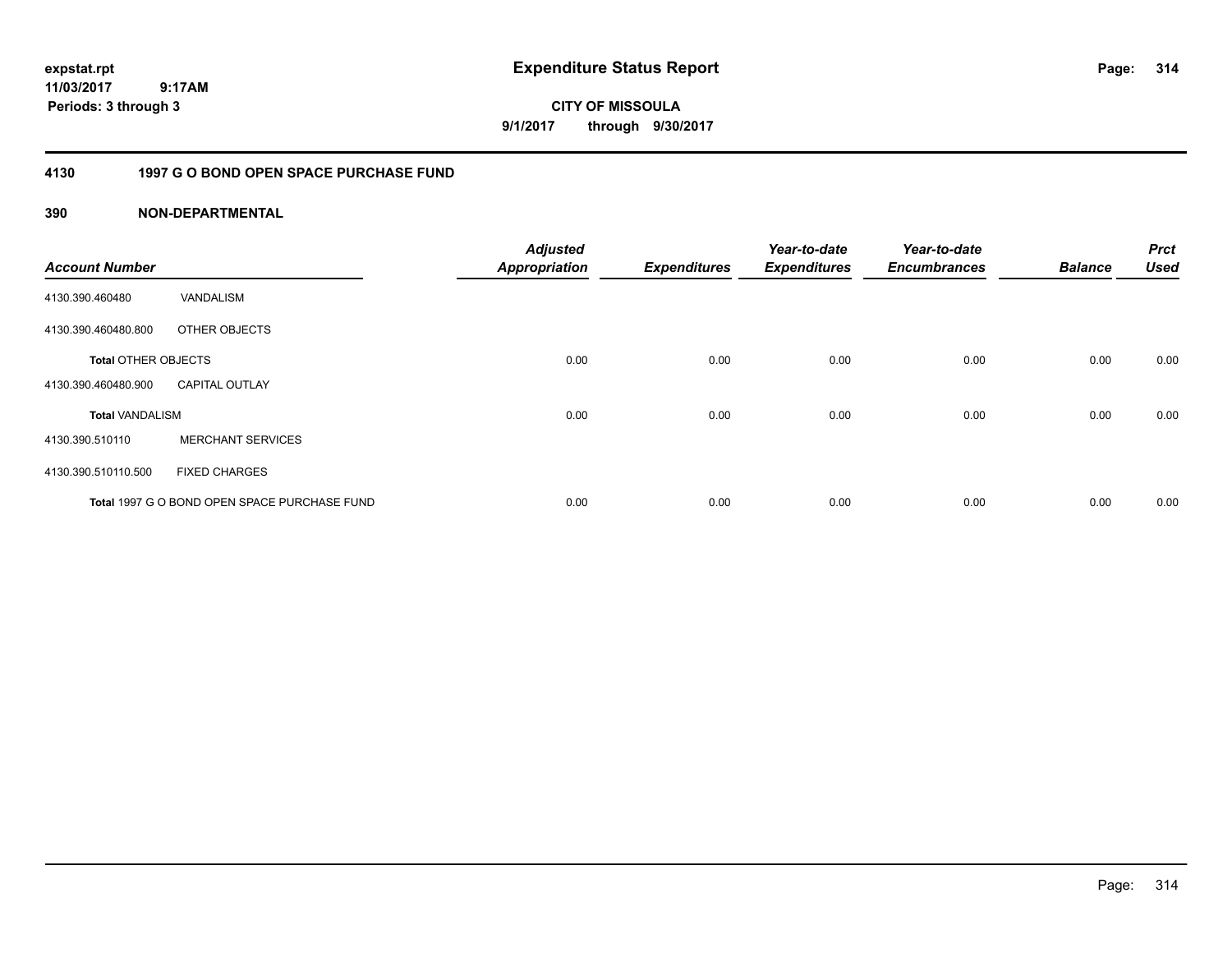# **4196 NEW FIRE STATION GO BOND**

# **300 FIRE**

| <b>Account Number</b>      |                                       | <b>Adjusted</b><br><b>Appropriation</b> | <b>Expenditures</b> | Year-to-date<br><b>Expenditures</b> | Year-to-date<br><b>Encumbrances</b> | <b>Balance</b> | <b>Prct</b><br><b>Used</b> |
|----------------------------|---------------------------------------|-----------------------------------------|---------------------|-------------------------------------|-------------------------------------|----------------|----------------------------|
| 4196.300.420420            | <b>FACILITY</b>                       |                                         |                     |                                     |                                     |                |                            |
| 4196.300.420420.800        | OTHER OBJECTS                         |                                         |                     |                                     |                                     |                |                            |
| <b>Total OTHER OBJECTS</b> |                                       | 0.00                                    | 0.00                | 0.00                                | 0.00                                | 0.00           | 0.00                       |
| 4196.300.420420.900        | <b>CAPITAL OUTLAY</b>                 |                                         |                     |                                     |                                     |                |                            |
| <b>Total FACILITY</b>      |                                       | 0.00                                    | 0.00                | 0.00                                | 0.00                                | 0.00           | 0.00                       |
| 4196.300.510110            | <b>MERCHANT SERVICES</b>              |                                         |                     |                                     |                                     |                |                            |
| 4196.300.510110.500        | <b>FIXED CHARGES</b>                  |                                         |                     |                                     |                                     |                |                            |
| <b>Total FIXED CHARGES</b> |                                       | 0.00                                    | 0.00                | 0.00                                | 0.00                                | 0.00           | 0.00                       |
|                            | <b>Total NEW FIRE STATION GO BOND</b> | 0.00                                    | 0.00                | 0.00                                | 0.00                                | 0.00           | 0.00                       |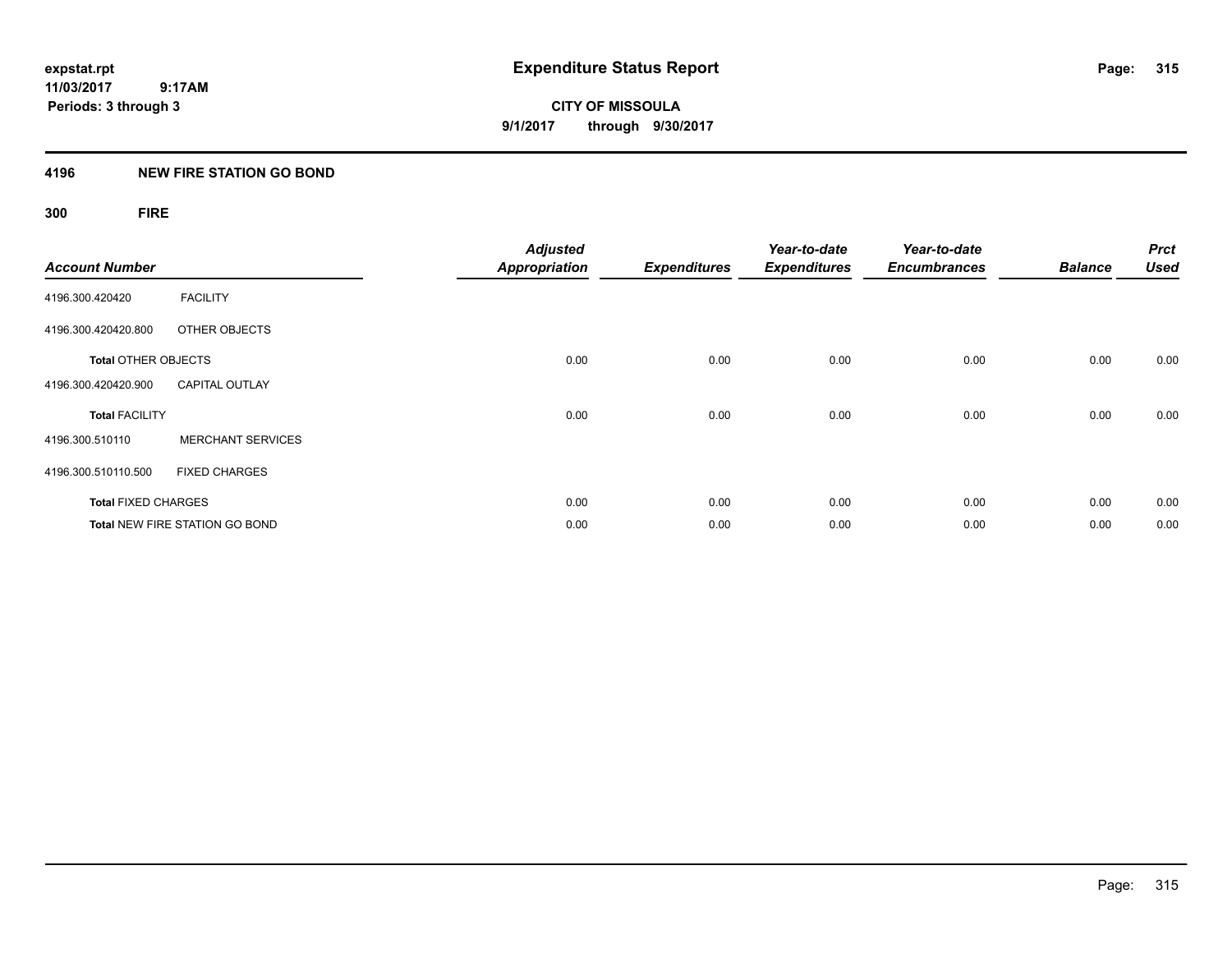**CITY OF MISSOULA 9/1/2017 through 9/30/2017**

## **4450 S/C CONSTRUCTION FUND FOR FY06**

# **280 PUBLIC WORKS OPERATIONS**

| <b>Account Number</b> |                                             | <b>Adjusted</b><br>Appropriation | <b>Expenditures</b> | Year-to-date<br><b>Expenditures</b> | Year-to-date<br><b>Encumbrances</b> | <b>Balance</b> | <b>Prct</b><br><b>Used</b> |
|-----------------------|---------------------------------------------|----------------------------------|---------------------|-------------------------------------|-------------------------------------|----------------|----------------------------|
| 4450.280.510110       | <b>MERCHANT SERVICES</b>                    |                                  |                     |                                     |                                     |                |                            |
| 4450.280.510110.500   | <b>FIXED CHARGES</b>                        |                                  |                     |                                     |                                     |                |                            |
|                       | <b>Total MERCHANT SERVICES</b>              | 0.00                             | 0.00                | 0.00                                | 0.00                                | 0.00           | 0.00                       |
| 4450.280.521000       | INTERFUND OPERATING TRANSFERS               |                                  |                     |                                     |                                     |                |                            |
| 4450.280.521000.800   | OTHER OBJECTS                               |                                  |                     |                                     |                                     |                |                            |
|                       | <b>Total INTERFUND OPERATING TRANSFERS</b>  | 0.00                             | 0.00                | 0.00                                | 0.00                                | 0.00           | 0.00                       |
|                       | <b>Total S/C CONSTRUCTION FUND FOR FY06</b> | 0.00                             | 0.00                | 0.00                                | 0.00                                | 0.00           | 0.00                       |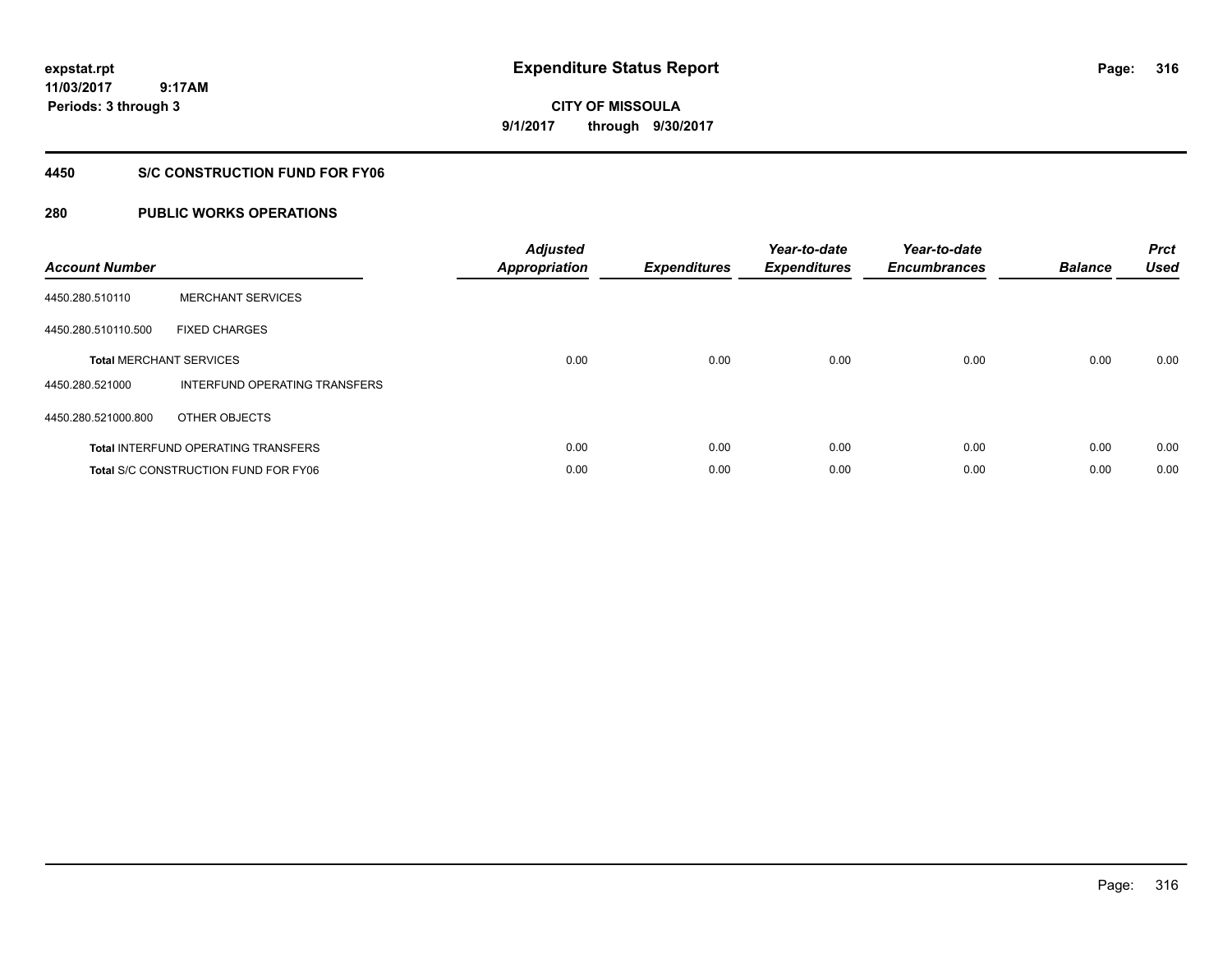**Periods: 3 through 3**

**CITY OF MISSOULA 9/1/2017 through 9/30/2017**

**4451 FY07 S/C BOND FUND**

# **280 PUBLIC WORKS OPERATIONS**

 **9:17AM**

| <b>Account Number</b>    |                                            | <b>Adjusted</b><br><b>Appropriation</b> | <b>Expenditures</b> | Year-to-date<br><b>Expenditures</b> | Year-to-date<br><b>Encumbrances</b> | <b>Balance</b> | <b>Prct</b><br><b>Used</b> |
|--------------------------|--------------------------------------------|-----------------------------------------|---------------------|-------------------------------------|-------------------------------------|----------------|----------------------------|
| 4451.280.510110          | <b>MERCHANT SERVICES</b>                   |                                         |                     |                                     |                                     |                |                            |
| 4451.280.510110.500      | <b>FIXED CHARGES</b>                       |                                         |                     |                                     |                                     |                |                            |
|                          | <b>Total MERCHANT SERVICES</b>             | 0.00                                    | 0.00                | 0.00                                | 0.00                                | 0.00           | 0.00                       |
| 4451.280.521000          | INTERFUND OPERATING TRANSFERS              |                                         |                     |                                     |                                     |                |                            |
| 4451.280.521000.800      | OTHER OBJECTS                              |                                         |                     |                                     |                                     |                |                            |
|                          | <b>Total INTERFUND OPERATING TRANSFERS</b> | 0.00                                    | 0.00                | 0.00                                | 0.00                                | 0.00           | 0.00                       |
| Total FY07 S/C BOND FUND |                                            | 0.00                                    | 0.00                | 0.00                                | 0.00                                | 0.00           | 0.00                       |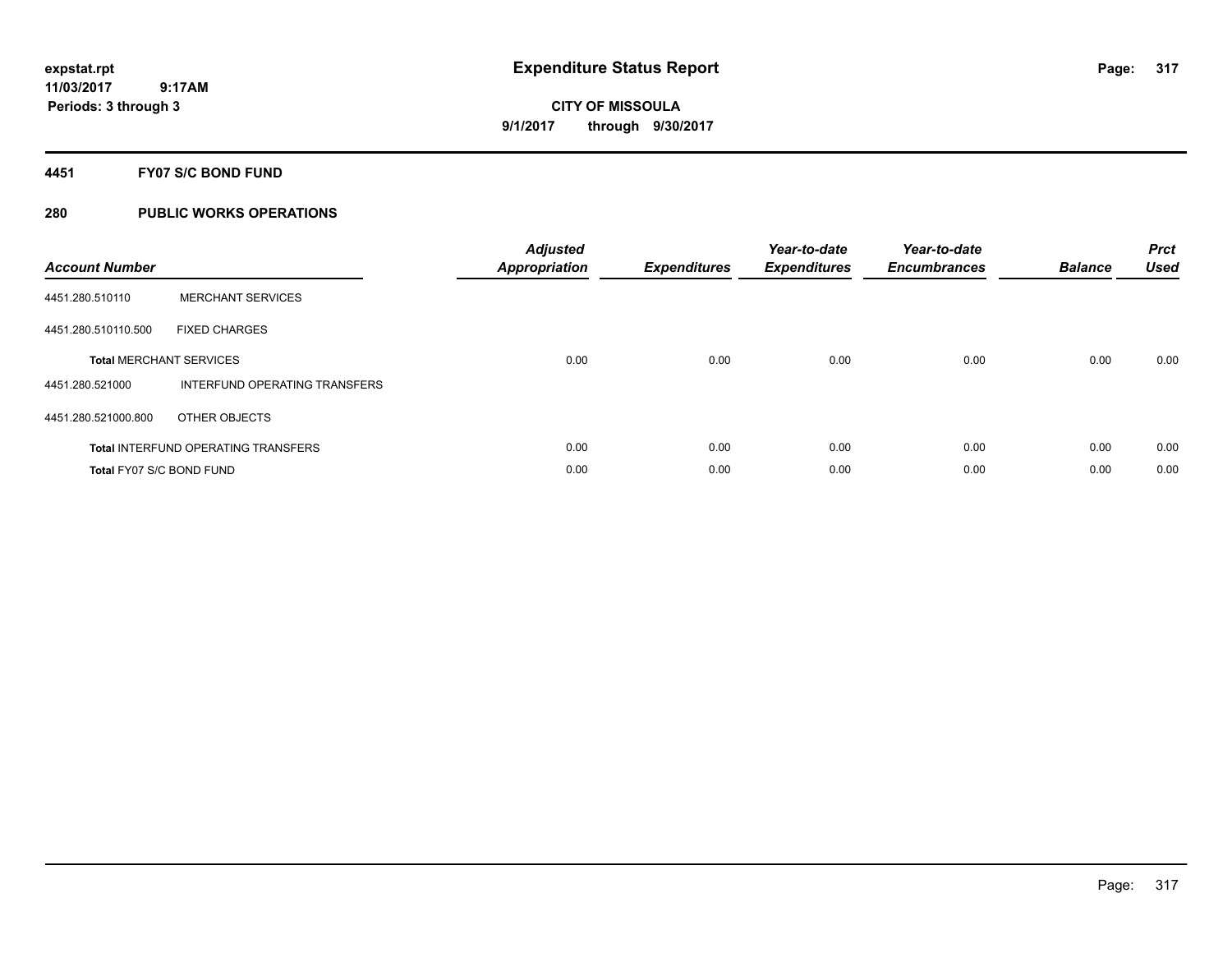# **CITY OF MISSOULA 9/1/2017 through 9/30/2017**

# **4452 S/C CONSTRUCTION FUND FOR FY 08 BOND SAL**

# **280 PUBLIC WORKS OPERATIONS**

| <b>Account Number</b>  |                                                       | <b>Adjusted</b><br><b>Appropriation</b> | <b>Expenditures</b> | Year-to-date<br><b>Expenditures</b> | Year-to-date<br><b>Encumbrances</b> | <b>Balance</b> | <b>Prct</b><br><b>Used</b> |
|------------------------|-------------------------------------------------------|-----------------------------------------|---------------------|-------------------------------------|-------------------------------------|----------------|----------------------------|
| 4452.280.430262        | <b>SIDEWALKS</b>                                      |                                         |                     |                                     |                                     |                |                            |
| 4452.280.430262.900    | <b>CAPITAL OUTLAY</b>                                 |                                         |                     |                                     |                                     |                |                            |
| <b>Total SIDEWALKS</b> |                                                       | 0.00                                    | 0.00                | 0.00                                | 0.00                                | 0.00           | 0.00                       |
| 4452.280.510110        | <b>MERCHANT SERVICES</b>                              |                                         |                     |                                     |                                     |                |                            |
| 4452.280.510110.500    | <b>FIXED CHARGES</b>                                  |                                         |                     |                                     |                                     |                |                            |
|                        | <b>Total MERCHANT SERVICES</b>                        | 0.00                                    | 0.00                | 0.00                                | 0.00                                | 0.00           | 0.00                       |
|                        | <b>Total S/C CONSTRUCTION FUND FOR FY 08 BOND SAL</b> | 0.00                                    | 0.00                | 0.00                                | 0.00                                | 0.00           | 0.00                       |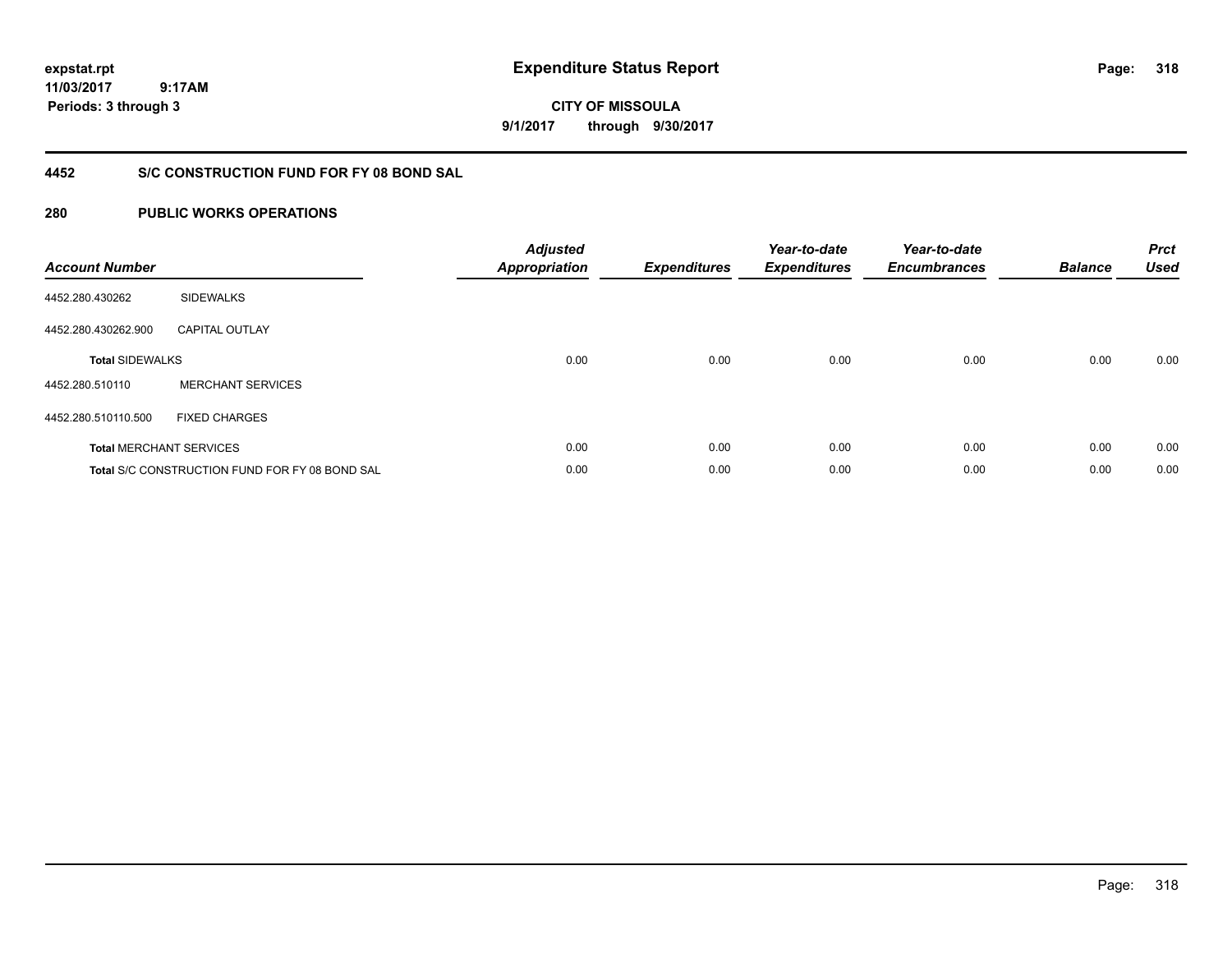**CITY OF MISSOULA 9/1/2017 through 9/30/2017**

### **4453 S/C CONSTRUCTION FUND FY09 BOND**

# **280 PUBLIC WORKS OPERATIONS**

| <b>Account Number</b>  |                                      | <b>Adjusted</b><br><b>Appropriation</b> | <b>Expenditures</b> | Year-to-date<br><b>Expenditures</b> | Year-to-date<br><b>Encumbrances</b> | <b>Balance</b> | <b>Prct</b><br><b>Used</b> |
|------------------------|--------------------------------------|-----------------------------------------|---------------------|-------------------------------------|-------------------------------------|----------------|----------------------------|
| 4453.280.430262        | <b>SIDEWALKS</b>                     |                                         |                     |                                     |                                     |                |                            |
| 4453.280.430262.900    | <b>CAPITAL OUTLAY</b>                |                                         |                     |                                     |                                     |                |                            |
| <b>Total SIDEWALKS</b> |                                      | 0.00                                    | 0.00                | 0.00                                | 0.00                                | 0.00           | 0.00                       |
| 4453.280.510110        | <b>MERCHANT SERVICES</b>             |                                         |                     |                                     |                                     |                |                            |
| 4453.280.510110.500    | <b>FIXED CHARGES</b>                 |                                         |                     |                                     |                                     |                |                            |
|                        | <b>Total MERCHANT SERVICES</b>       | 0.00                                    | 0.00                | 0.00                                | 0.00                                | 0.00           | 0.00                       |
| 4453.280.521000        | INTERFUND OPERATING TRANSFERS        |                                         |                     |                                     |                                     |                |                            |
| 4453.280.521000.800    | OTHER OBJECTS                        |                                         |                     |                                     |                                     |                |                            |
|                        | <b>Total PUBLIC WORKS OPERATIONS</b> | 0.00                                    | 0.00                | 0.00                                | 0.00                                | 0.00           | 0.00                       |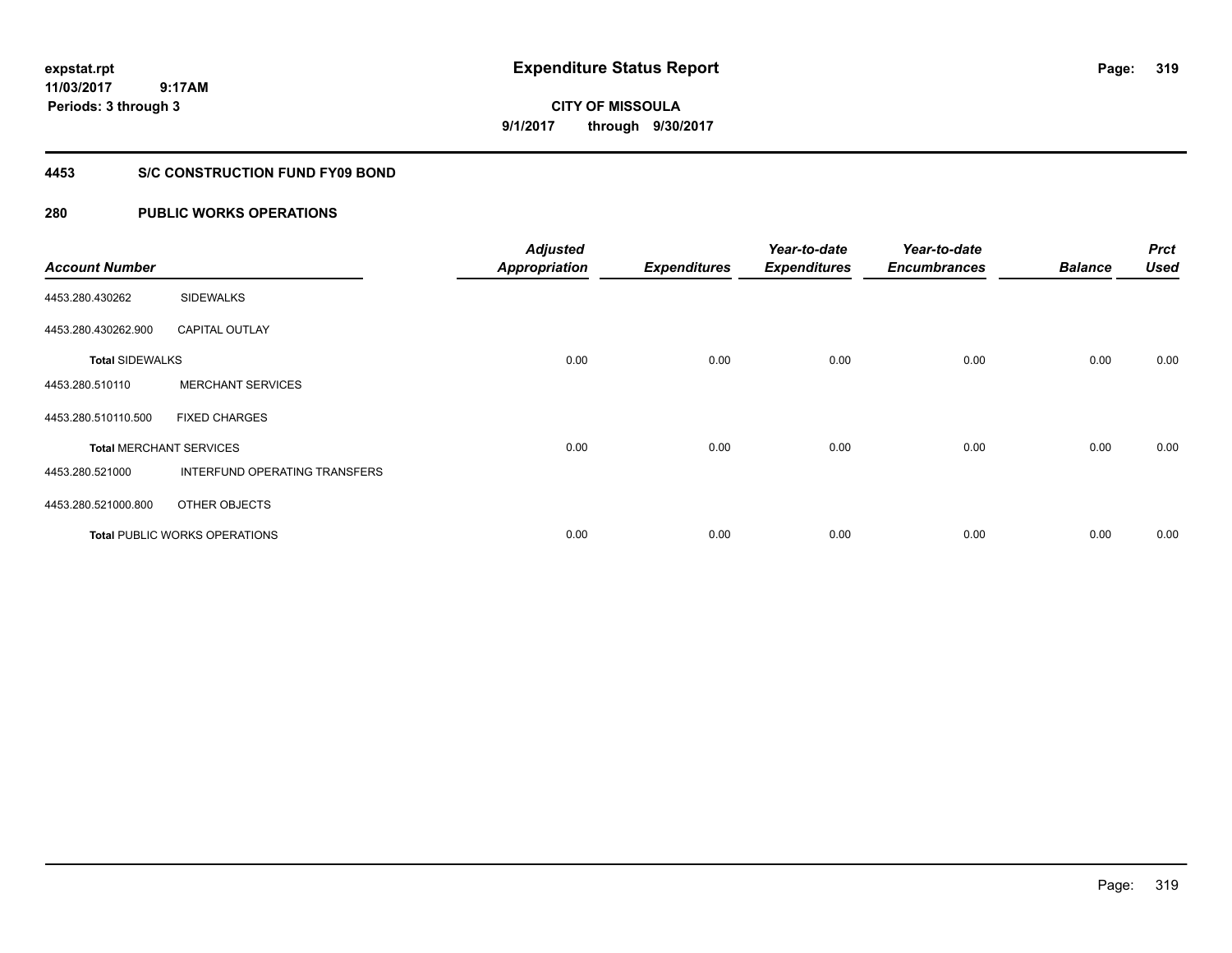# **CITY OF MISSOULA 9/1/2017 through 9/30/2017**

## **4453 S/C CONSTRUCTION FUND FY09 BOND**

| <b>Account Number</b>         |                                              | <b>Adjusted</b><br><b>Appropriation</b> | <b>Expenditures</b> | Year-to-date<br><b>Expenditures</b> | Year-to-date<br><b>Encumbrances</b> | <b>Balance</b> | <b>Prct</b><br><b>Used</b> |
|-------------------------------|----------------------------------------------|-----------------------------------------|---------------------|-------------------------------------|-------------------------------------|----------------|----------------------------|
| 4453.390.410710               | *** Title Not Found ***                      |                                         |                     |                                     |                                     |                |                            |
| 4453.390.410710.500           | <b>FIXED CHARGES</b>                         |                                         |                     |                                     |                                     |                |                            |
| Total *** Title Not Found *** |                                              | 0.00                                    | 0.00                | 0.00                                | 0.00                                | 0.00           | 0.00                       |
| 4453.390.510110               | <b>MERCHANT SERVICES</b>                     |                                         |                     |                                     |                                     |                |                            |
| 4453.390.510110.500           | <b>FIXED CHARGES</b>                         |                                         |                     |                                     |                                     |                |                            |
|                               | <b>Total S/C CONSTRUCTION FUND FY09 BOND</b> | 0.00                                    | 0.00                | 0.00                                | 0.00                                | 0.00           | 0.00                       |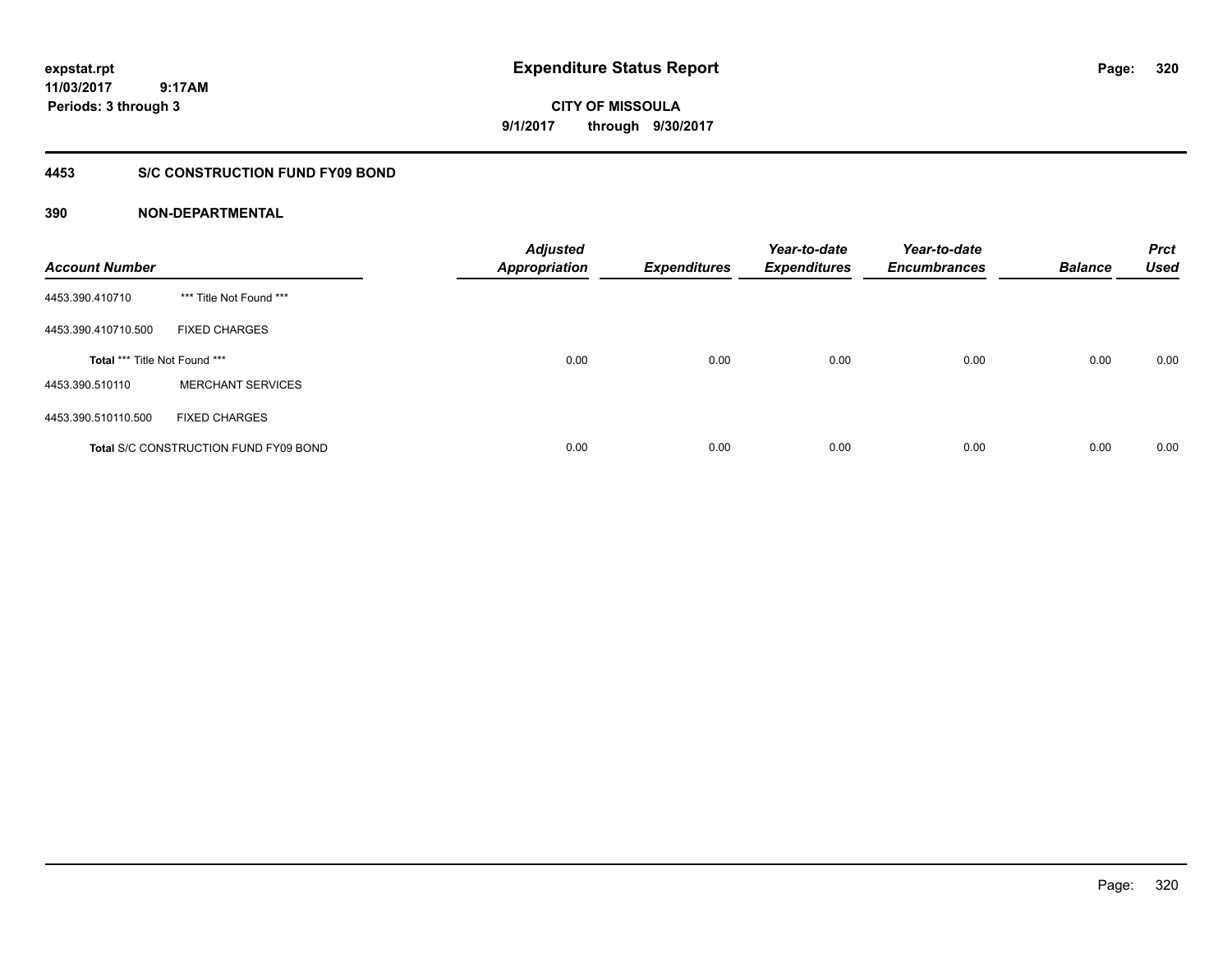# **CITY OF MISSOULA 9/1/2017 through 9/30/2017**

# **4454 S/C CONSTRUCTION FUND FOR FY10**

# **280 PUBLIC WORKS OPERATIONS**

| <b>Account Number</b>          |                                             | <b>Adjusted</b><br><b>Appropriation</b> | <b>Expenditures</b> | Year-to-date<br><b>Expenditures</b> | Year-to-date<br><b>Encumbrances</b> | <b>Balance</b> | <b>Prct</b><br><b>Used</b> |
|--------------------------------|---------------------------------------------|-----------------------------------------|---------------------|-------------------------------------|-------------------------------------|----------------|----------------------------|
| 4454.280.430262                | <b>SIDEWALKS</b>                            |                                         |                     |                                     |                                     |                |                            |
| 4454.280.430262.900            | <b>CAPITAL OUTLAY</b>                       |                                         |                     |                                     |                                     |                |                            |
| <b>Total SIDEWALKS</b>         |                                             | 0.00                                    | 0.00                | 0.00                                | 0.00                                | 0.00           | 0.00                       |
| 4454.280.510110                | <b>MERCHANT SERVICES</b>                    |                                         |                     |                                     |                                     |                |                            |
| 4454.280.510110.500            | <b>FIXED CHARGES</b>                        |                                         |                     |                                     |                                     |                |                            |
| <b>Total MERCHANT SERVICES</b> |                                             | 0.00                                    | 0.00                | 0.00                                | 0.00                                | 0.00           | 0.00                       |
|                                | <b>Total S/C CONSTRUCTION FUND FOR FY10</b> | 0.00                                    | 0.00                | 0.00                                | 0.00                                | 0.00           | 0.00                       |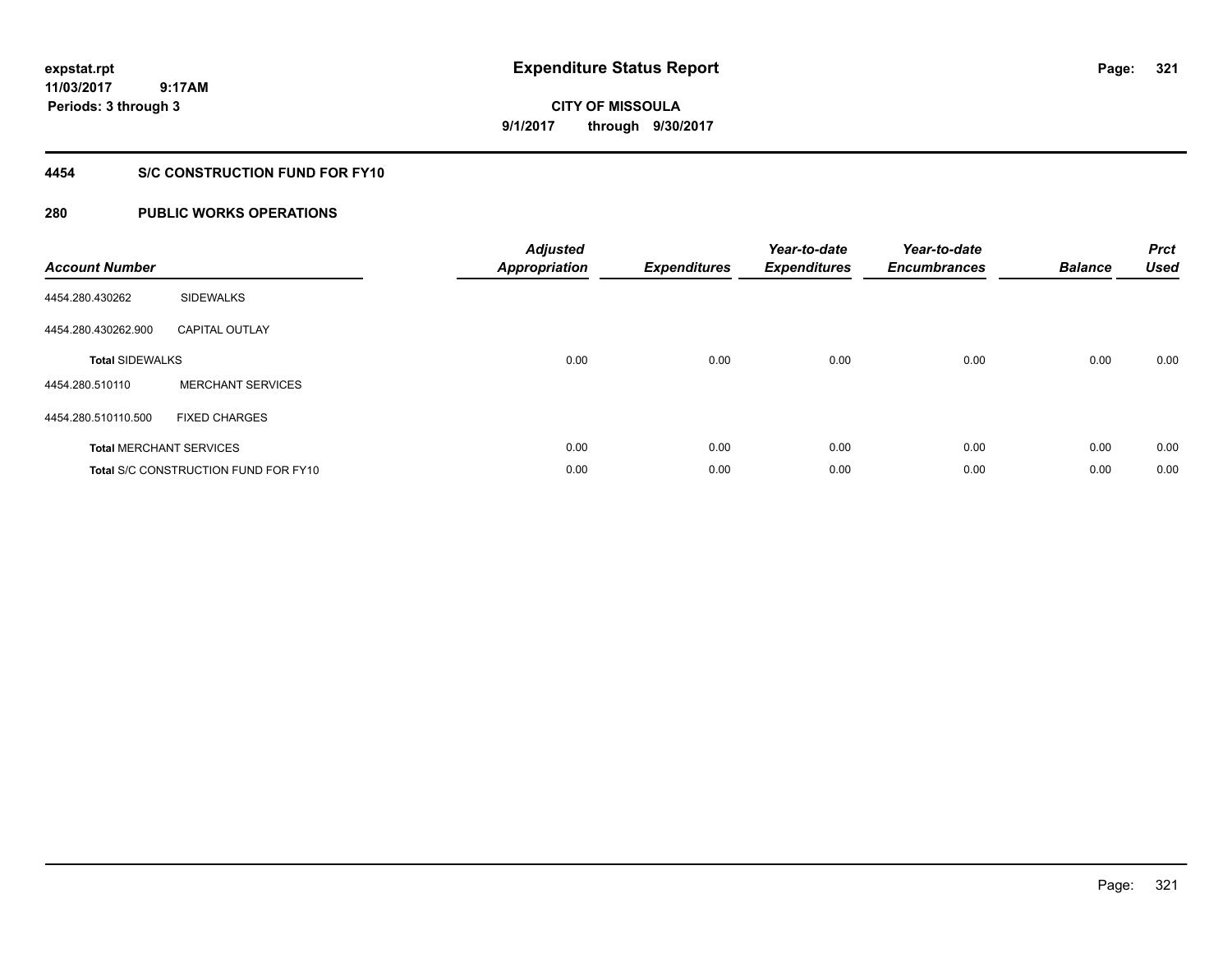# **CITY OF MISSOULA 9/1/2017 through 9/30/2017**

## **4455 FY11 S/C CONSTRUCTION FUND**

# **280 PUBLIC WORKS OPERATIONS**

| <b>Account Number</b>          |                                         | <b>Adjusted</b><br><b>Appropriation</b> | <b>Expenditures</b> | Year-to-date<br><b>Expenditures</b> | Year-to-date<br><b>Encumbrances</b> | <b>Balance</b> | <b>Prct</b><br><b>Used</b> |
|--------------------------------|-----------------------------------------|-----------------------------------------|---------------------|-------------------------------------|-------------------------------------|----------------|----------------------------|
| 4455.280.430262                | <b>SIDEWALKS</b>                        |                                         |                     |                                     |                                     |                |                            |
| 4455.280.430262.900            | <b>CAPITAL OUTLAY</b>                   |                                         |                     |                                     |                                     |                |                            |
| <b>Total SIDEWALKS</b>         |                                         | 0.00                                    | 0.00                | 0.00                                | 0.00                                | 0.00           | 0.00                       |
| 4455.280.510110                | <b>MERCHANT SERVICES</b>                |                                         |                     |                                     |                                     |                |                            |
| 4455.280.510110.500            | <b>FIXED CHARGES</b>                    |                                         |                     |                                     |                                     |                |                            |
| <b>Total MERCHANT SERVICES</b> |                                         | 0.00                                    | 0.00                | 0.00                                | 0.00                                | 0.00           | 0.00                       |
|                                | <b>Total FY11 S/C CONSTRUCTION FUND</b> | 0.00                                    | 0.00                | 0.00                                | 0.00                                | 0.00           | 0.00                       |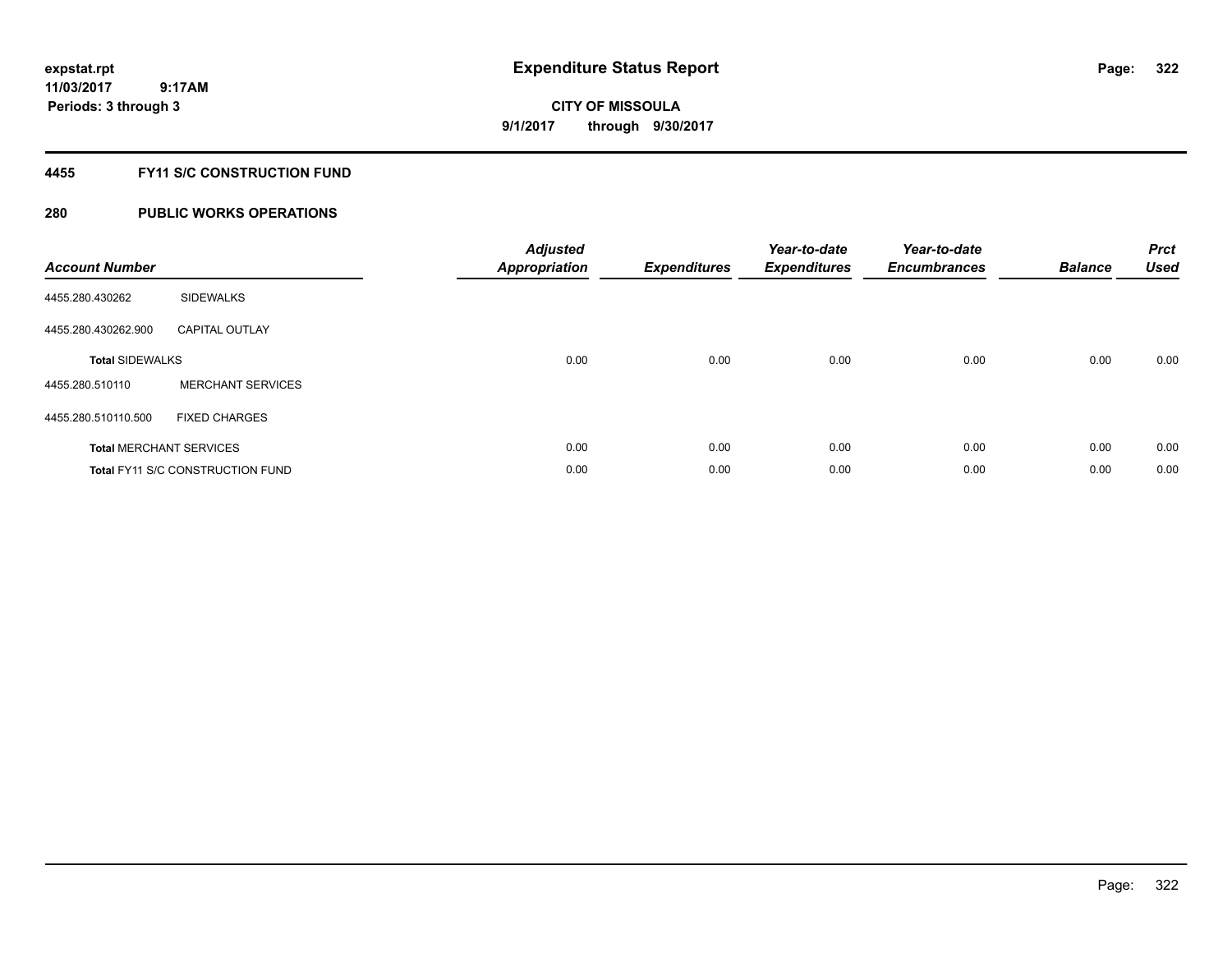**Periods: 3 through 3**

**CITY OF MISSOULA 9/1/2017 through 9/30/2017**

### **4456 FY12 S/C CONSTRUCTION FUND**

# **280 PUBLIC WORKS OPERATIONS**

 **9:17AM**

| <b>Account Number</b>          |                                            | <b>Adjusted</b><br>Appropriation | <b>Expenditures</b> | Year-to-date<br><b>Expenditures</b> | Year-to-date<br><b>Encumbrances</b> | <b>Balance</b> | <b>Prct</b><br><b>Used</b> |
|--------------------------------|--------------------------------------------|----------------------------------|---------------------|-------------------------------------|-------------------------------------|----------------|----------------------------|
| 4456.280.430262                | <b>SIDEWALKS</b>                           |                                  |                     |                                     |                                     |                |                            |
| 4456.280.430262.900            | <b>CAPITAL OUTLAY</b>                      |                                  |                     |                                     |                                     |                |                            |
| <b>Total SIDEWALKS</b>         |                                            | 0.00                             | 0.00                | 0.00                                | 0.00                                | 0.00           | 0.00                       |
| 4456.280.510110                | <b>MERCHANT SERVICES</b>                   |                                  |                     |                                     |                                     |                |                            |
| 4456.280.510110.500            | <b>FIXED CHARGES</b>                       |                                  |                     |                                     |                                     |                |                            |
| <b>Total MERCHANT SERVICES</b> |                                            | 0.00                             | 0.00                | 0.00                                | 0.00                                | 0.00           | 0.00                       |
| 4456.280.521000                | INTERFUND OPERATING TRANSFERS              |                                  |                     |                                     |                                     |                |                            |
| 4456.280.521000.800            | OTHER OBJECTS                              |                                  |                     |                                     |                                     |                |                            |
|                                | <b>Total INTERFUND OPERATING TRANSFERS</b> | 0.00                             | 0.00                | 0.00                                | 0.00                                | 0.00           | 0.00                       |
|                                | <b>Total FY12 S/C CONSTRUCTION FUND</b>    | 0.00                             | 0.00                | 0.00                                | 0.00                                | 0.00           | 0.00                       |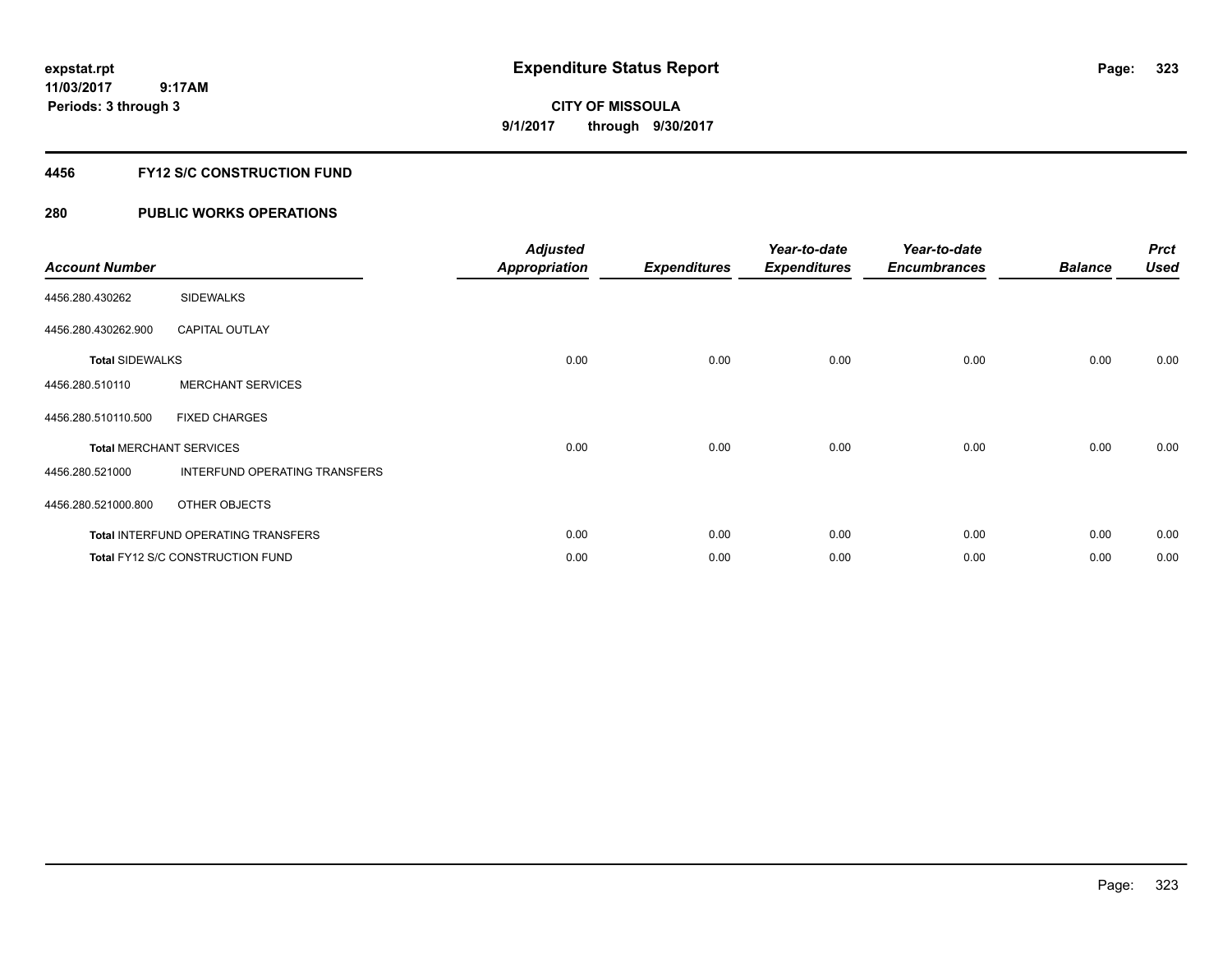**CITY OF MISSOULA 9/1/2017 through 9/30/2017**

### **4457 FY13 SIDEWALK/CURB CONSTRUCTION**

# **280 PUBLIC WORKS OPERATIONS**

| <b>Account Number</b>  |                                              | <b>Adjusted</b><br><b>Appropriation</b> | <b>Expenditures</b> | Year-to-date<br><b>Expenditures</b> | Year-to-date<br><b>Encumbrances</b> | <b>Balance</b> | <b>Prct</b><br><b>Used</b> |
|------------------------|----------------------------------------------|-----------------------------------------|---------------------|-------------------------------------|-------------------------------------|----------------|----------------------------|
| 4457.280.430262        | <b>SIDEWALKS</b>                             |                                         |                     |                                     |                                     |                |                            |
| 4457.280.430262.300    | PURCHASED SERVICES                           |                                         |                     |                                     |                                     |                |                            |
|                        | <b>Total PURCHASED SERVICES</b>              | 0.00                                    | 0.00                | 0.00                                | 0.00                                | 0.00           | 0.00                       |
| 4457.280.430262.900    | <b>CAPITAL OUTLAY</b>                        |                                         |                     |                                     |                                     |                |                            |
| <b>Total SIDEWALKS</b> |                                              | 0.00                                    | 0.00                | 0.00                                | 0.00                                | 0.00           | 0.00                       |
| 4457.280.510110        | <b>MERCHANT SERVICES</b>                     |                                         |                     |                                     |                                     |                |                            |
| 4457.280.510110.500    | <b>FIXED CHARGES</b>                         |                                         |                     |                                     |                                     |                |                            |
|                        | <b>Total MERCHANT SERVICES</b>               | 0.00                                    | 0.00                | 0.00                                | 0.00                                | 0.00           | 0.00                       |
| 4457.280.521000        | INTERFUND OPERATING TRANSFERS                |                                         |                     |                                     |                                     |                |                            |
| 4457.280.521000.800    | OTHER OBJECTS                                |                                         |                     |                                     |                                     |                |                            |
|                        | Total INTERFUND OPERATING TRANSFERS          | 0.00                                    | 0.00                | 0.00                                | 0.00                                | 0.00           | 0.00                       |
|                        | <b>Total FY13 SIDEWALK/CURB CONSTRUCTION</b> | 0.00                                    | 0.00                | 0.00                                | 0.00                                | 0.00           | 0.00                       |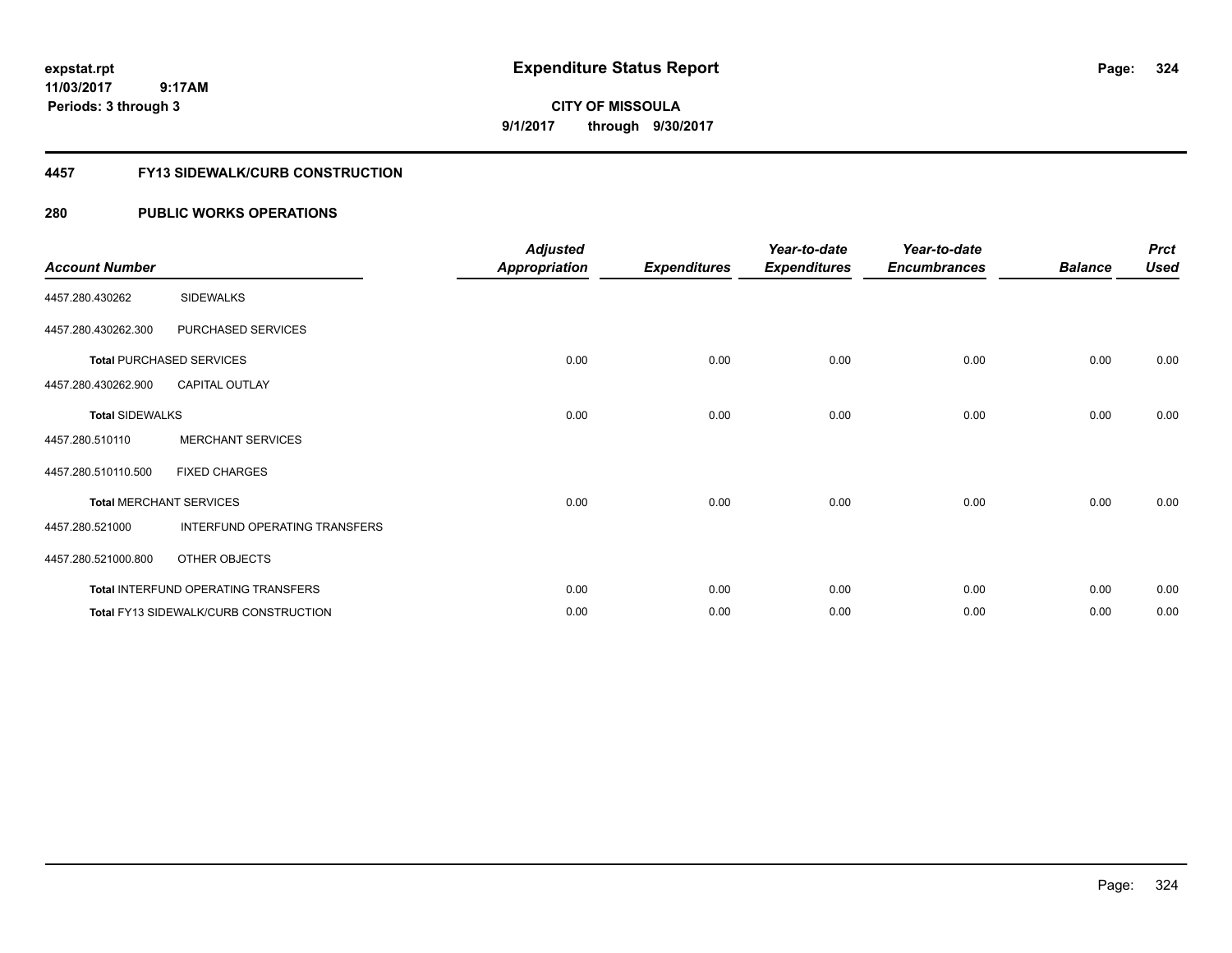**CITY OF MISSOULA 9/1/2017 through 9/30/2017**

## **4458 FY14 SIDEWALK & CURB CONSTRUCTION**

| <b>Account Number</b>  |                                                    | <b>Adjusted</b><br><b>Appropriation</b> | <b>Expenditures</b> | Year-to-date<br><b>Expenditures</b> | Year-to-date<br><b>Encumbrances</b> | <b>Balance</b> | <b>Prct</b><br><b>Used</b> |
|------------------------|----------------------------------------------------|-----------------------------------------|---------------------|-------------------------------------|-------------------------------------|----------------|----------------------------|
| 4458.280.430262        | <b>SIDEWALKS</b>                                   |                                         |                     |                                     |                                     |                |                            |
| 4458.280.430262.900    | <b>CAPITAL OUTLAY</b>                              |                                         |                     |                                     |                                     |                |                            |
| <b>Total SIDEWALKS</b> |                                                    | 0.00                                    | 0.00                | 0.00                                | 0.00                                | 0.00           | 0.00                       |
| 4458.280.510110        | <b>MERCHANT SERVICES</b>                           |                                         |                     |                                     |                                     |                |                            |
| 4458.280.510110.500    | <b>FIXED CHARGES</b>                               |                                         |                     |                                     |                                     |                |                            |
|                        | <b>Total MERCHANT SERVICES</b>                     | 0.00                                    | 0.00                | 0.00                                | 0.00                                | 0.00           | 0.00                       |
| 4458.280.521000        | INTERFUND OPERATING TRANSFERS                      |                                         |                     |                                     |                                     |                |                            |
| 4458.280.521000.800    | OTHER OBJECTS                                      |                                         |                     |                                     |                                     |                |                            |
|                        | <b>Total INTERFUND OPERATING TRANSFERS</b>         | 0.00                                    | 0.00                | 0.00                                | 0.00                                | 0.00           | 0.00                       |
|                        | <b>Total FY14 SIDEWALK &amp; CURB CONSTRUCTION</b> | 0.00                                    | 0.00                | 0.00                                | 0.00                                | 0.00           | 0.00                       |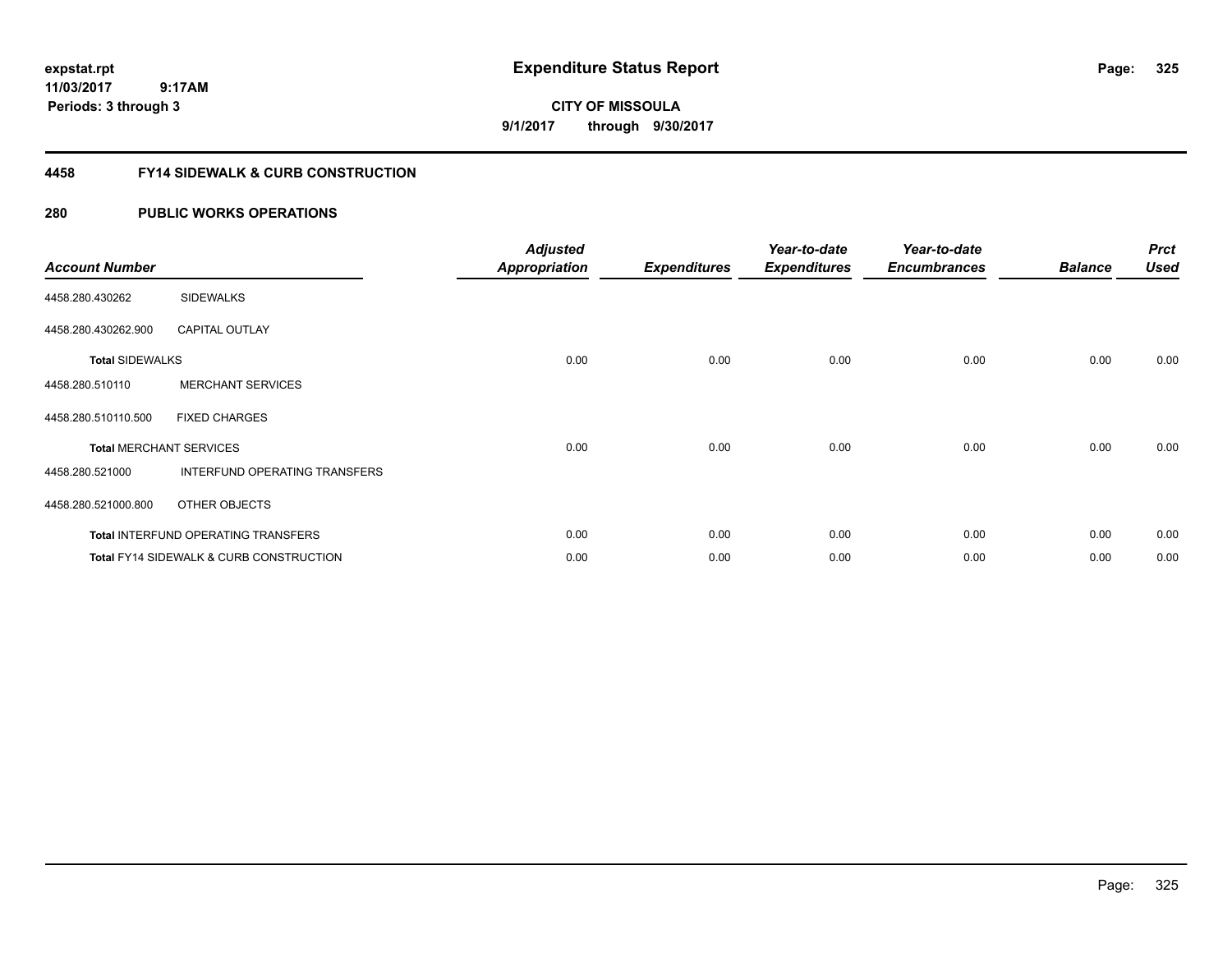**CITY OF MISSOULA 9/1/2017 through 9/30/2017**

## **4459 FY15 SIDEWALK/CURB CONSTRUCTION**

| <b>Account Number</b>      |                                       | <b>Adjusted</b><br><b>Appropriation</b> | <b>Expenditures</b> | Year-to-date<br><b>Expenditures</b> | Year-to-date<br><b>Encumbrances</b> | <b>Balance</b> | <b>Prct</b><br><b>Used</b> |
|----------------------------|---------------------------------------|-----------------------------------------|---------------------|-------------------------------------|-------------------------------------|----------------|----------------------------|
| 4459.280.430262            | <b>SIDEWALKS</b>                      |                                         |                     |                                     |                                     |                |                            |
| 4459.280.430262.800        | OTHER OBJECTS                         |                                         |                     |                                     |                                     |                |                            |
| <b>Total OTHER OBJECTS</b> |                                       | 0.00                                    | 0.00                | 0.00                                | 0.00                                | 0.00           | 0.00                       |
| 4459.280.430262.900        | <b>CAPITAL OUTLAY</b>                 |                                         |                     |                                     |                                     |                |                            |
| <b>Total SIDEWALKS</b>     |                                       | 0.00                                    | 0.00                | 0.00                                | 0.00                                | 0.00           | 0.00                       |
| 4459.280.510110            | <b>MERCHANT SERVICES</b>              |                                         |                     |                                     |                                     |                |                            |
| 4459.280.510110.500        | <b>FIXED CHARGES</b>                  |                                         |                     |                                     |                                     |                |                            |
|                            | <b>Total MERCHANT SERVICES</b>        | 0.00                                    | 0.00                | 0.00                                | 0.00                                | 0.00           | 0.00                       |
|                            | Total FY15 SIDEWALK/CURB CONSTRUCTION | 0.00                                    | 0.00                | 0.00                                | 0.00                                | 0.00           | 0.00                       |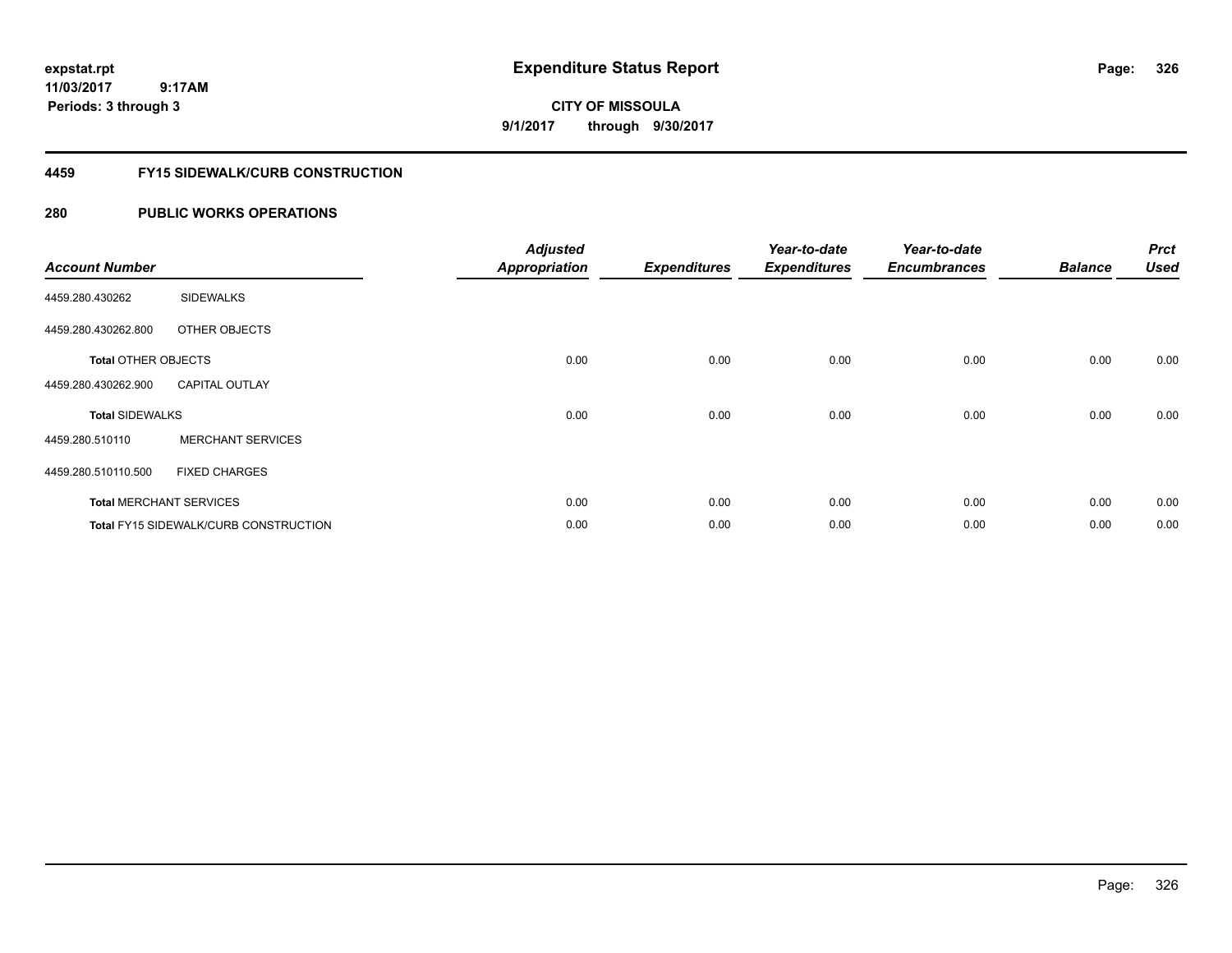# **CITY OF MISSOULA 9/1/2017 through 9/30/2017**

## **4460 FY16 SIDEWALK/CURB CONSTRUCTION**

| <b>Account Number</b>      |                                       | <b>Adjusted</b><br><b>Appropriation</b> | <b>Expenditures</b> | Year-to-date<br><b>Expenditures</b> | Year-to-date<br><b>Encumbrances</b> | <b>Balance</b> | <b>Prct</b><br><b>Used</b> |
|----------------------------|---------------------------------------|-----------------------------------------|---------------------|-------------------------------------|-------------------------------------|----------------|----------------------------|
| 4460.280.430262            | <b>SIDEWALKS</b>                      |                                         |                     |                                     |                                     |                |                            |
| 4460.280.430262.800        | OTHER OBJECTS                         |                                         |                     |                                     |                                     |                |                            |
| <b>Total OTHER OBJECTS</b> |                                       | 0.00                                    | 0.00                | 0.00                                | 0.00                                | 0.00           | 0.00                       |
| 4460.280.430262.900        | <b>CAPITAL OUTLAY</b>                 |                                         |                     |                                     |                                     |                |                            |
| <b>Total SIDEWALKS</b>     |                                       | 0.00                                    | 0.00                | 0.00                                | 0.00                                | 0.00           | 0.00                       |
| 4460.280.510110            | <b>MERCHANT SERVICES</b>              |                                         |                     |                                     |                                     |                |                            |
| 4460.280.510110.500        | <b>FIXED CHARGES</b>                  |                                         |                     |                                     |                                     |                |                            |
|                            | <b>Total MERCHANT SERVICES</b>        | 0.00                                    | 0.00                | 0.00                                | 0.00                                | 0.00           | 0.00                       |
|                            | Total FY16 SIDEWALK/CURB CONSTRUCTION | 0.00                                    | 0.00                | 0.00                                | 0.00                                | 0.00           | 0.00                       |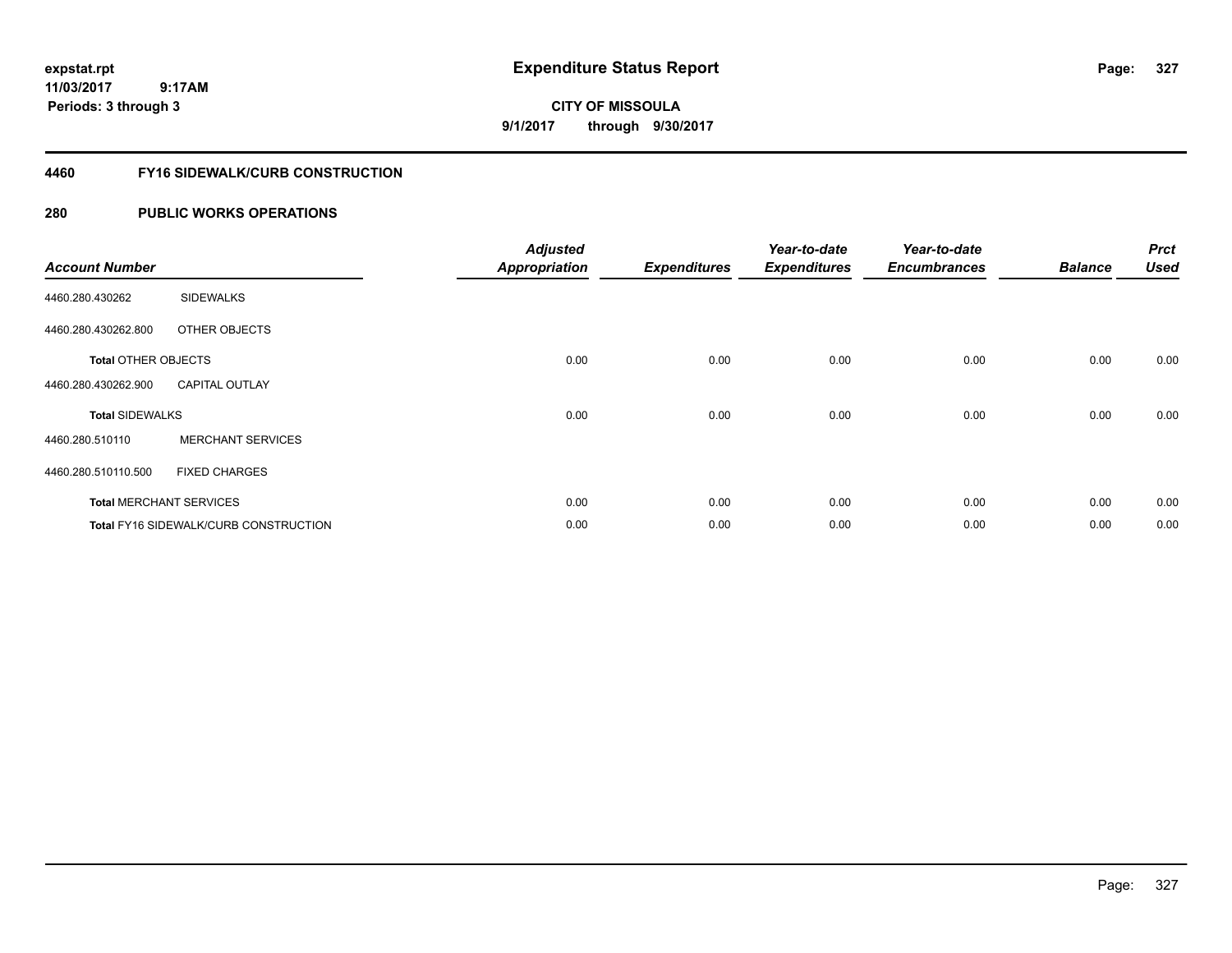# **CITY OF MISSOULA 9/1/2017 through 9/30/2017**

## **4461 FY17 SIDEWALK/CURB CONSTRUCTION**

| <b>Account Number</b>          |                                              | <b>Adjusted</b><br><b>Appropriation</b> | <b>Expenditures</b> | Year-to-date<br><b>Expenditures</b> | Year-to-date<br><b>Encumbrances</b> | <b>Balance</b> | <b>Prct</b><br><b>Used</b> |
|--------------------------------|----------------------------------------------|-----------------------------------------|---------------------|-------------------------------------|-------------------------------------|----------------|----------------------------|
| 4461.280.430262                | <b>SIDEWALKS</b>                             |                                         |                     |                                     |                                     |                |                            |
| 4461.280.430262.900            | <b>CAPITAL OUTLAY</b>                        |                                         |                     |                                     |                                     |                |                            |
| <b>Total SIDEWALKS</b>         |                                              | 0.00                                    | 0.00                | 0.00                                | 0.00                                | 0.00           | 0.00                       |
| 4461.280.510110                | <b>MERCHANT SERVICES</b>                     |                                         |                     |                                     |                                     |                |                            |
| 4461.280.510110.500            | <b>FIXED CHARGES</b>                         |                                         |                     |                                     |                                     |                |                            |
| <b>Total MERCHANT SERVICES</b> |                                              | 0.00                                    | 0.00                | 0.00                                | 0.00                                | 0.00           | 0.00                       |
|                                | <b>Total FY17 SIDEWALK/CURB CONSTRUCTION</b> | 0.00                                    | 0.00                | 0.00                                | 0.00                                | 0.00           | 0.00                       |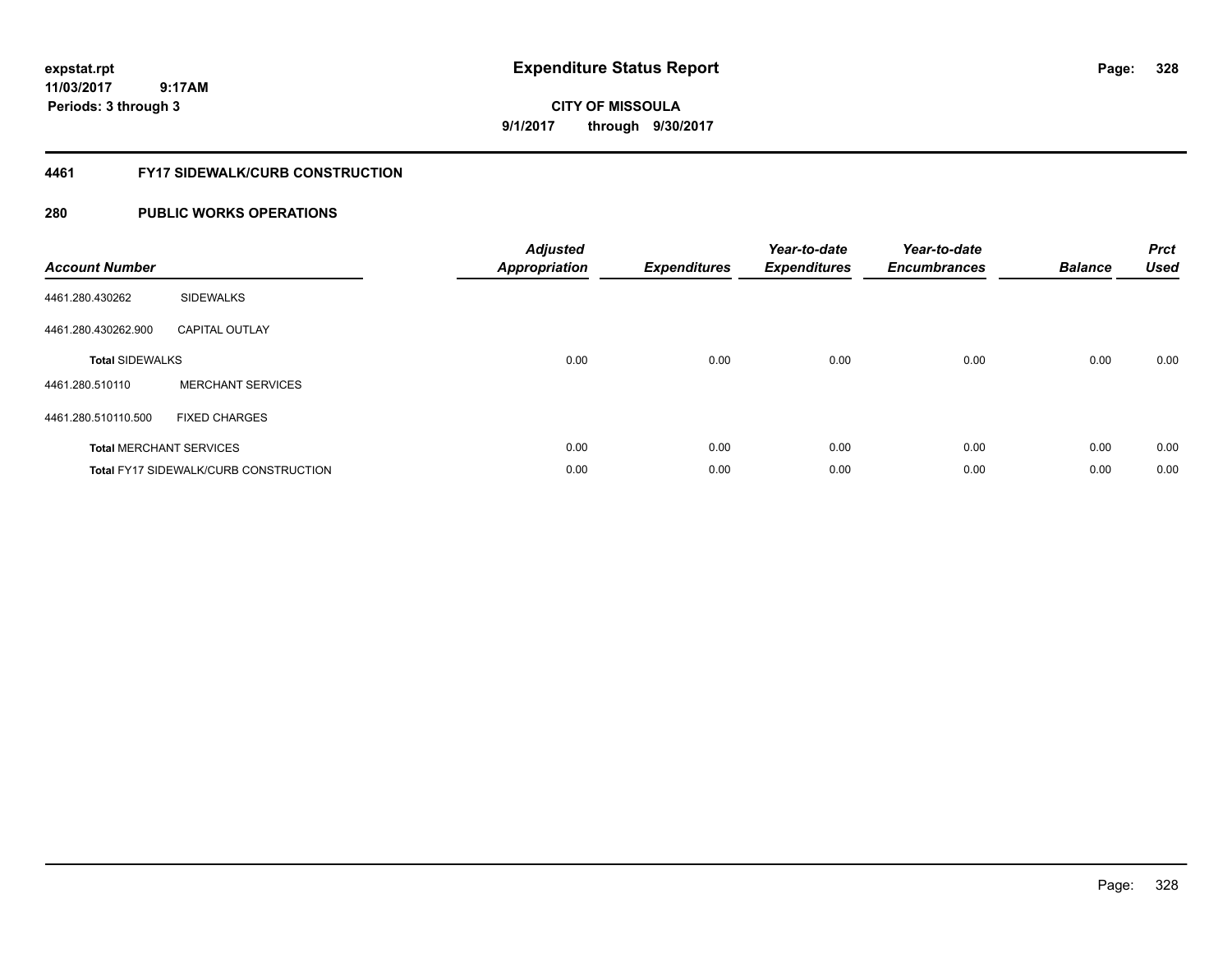# **CITY OF MISSOULA 9/1/2017 through 9/30/2017**

## **4462 FY18 SIDEWALK/CURB CONSTRUCTION**

| <b>Account Number</b>                                          |                                              | <b>Adjusted</b><br><b>Appropriation</b> | <b>Expenditures</b>      | Year-to-date<br><b>Expenditures</b> | Year-to-date<br><b>Encumbrances</b> | <b>Balance</b>                 | <b>Prct</b><br><b>Used</b> |
|----------------------------------------------------------------|----------------------------------------------|-----------------------------------------|--------------------------|-------------------------------------|-------------------------------------|--------------------------------|----------------------------|
| 4462.280.430262                                                | <b>SIDEWALKS</b>                             |                                         |                          |                                     |                                     |                                |                            |
| 4462.280.430262.900                                            | <b>CAPITAL OUTLAY</b>                        |                                         |                          |                                     |                                     |                                |                            |
| 4462.280.430262.930.000 IMPROVEMENTS<br><b>Total SIDEWALKS</b> |                                              | 0.00<br>0.00                            | 194.741.11<br>194.741.11 | 326,669.42<br>326,669.42            | 0.00<br>0.00                        | $-326,669.42$<br>$-326,669.42$ | 0.00<br>0.00               |
| 4462.280.510110                                                | <b>MERCHANT SERVICES</b>                     |                                         |                          |                                     |                                     |                                |                            |
| 4462.280.510110.500                                            | <b>FIXED CHARGES</b>                         |                                         |                          |                                     |                                     |                                |                            |
|                                                                | <b>Total MERCHANT SERVICES</b>               | 0.00                                    | 0.00                     | 0.00                                | 0.00                                | 0.00                           | 0.00                       |
|                                                                | <b>Total FY18 SIDEWALK/CURB CONSTRUCTION</b> | 0.00                                    | 194,741.11               | 326,669.42                          | 0.00                                | $-326,669.42$                  | 0.00                       |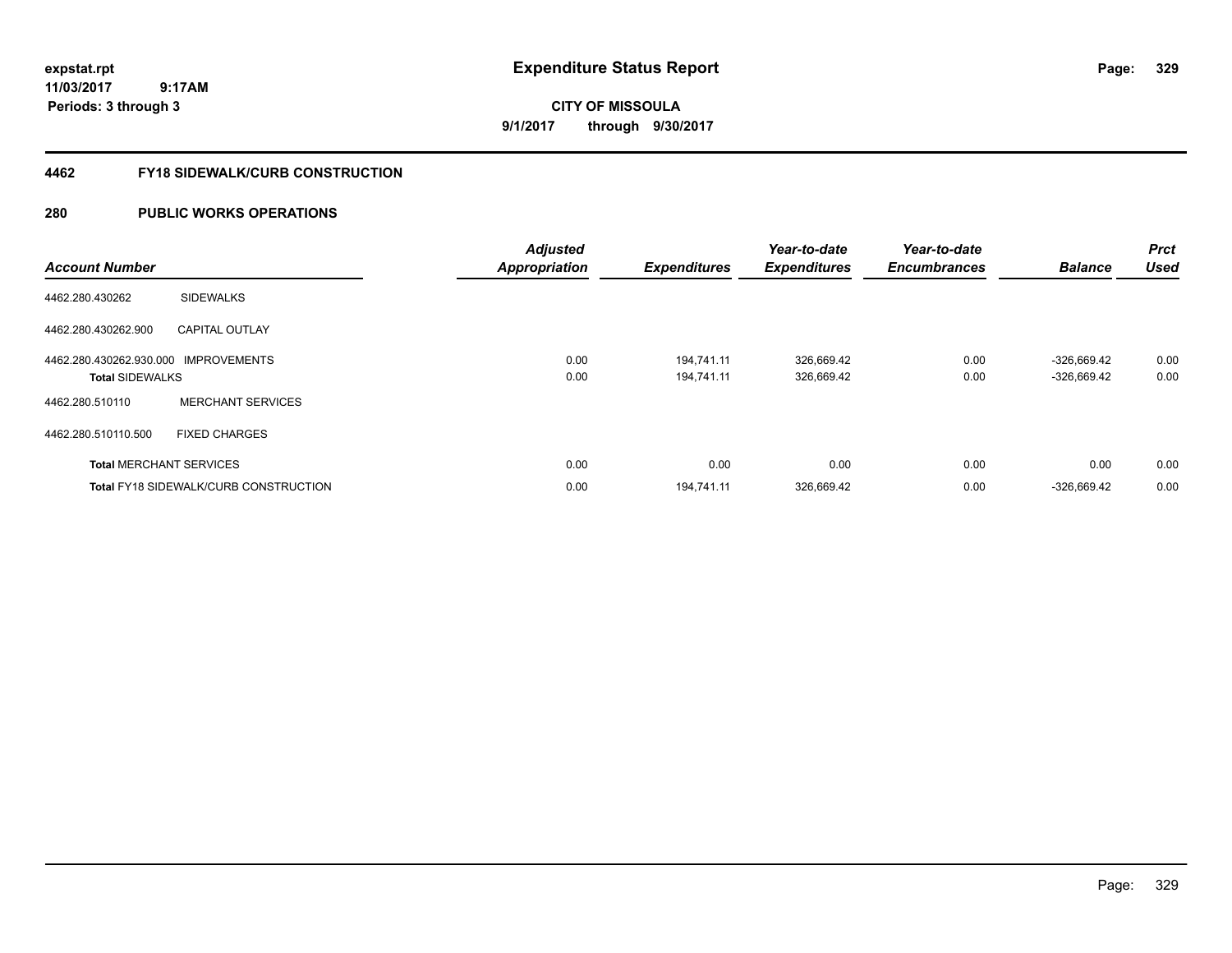**CITY OF MISSOULA 9/1/2017 through 9/30/2017**

## **4531 SID 531 TRAFFIC CALMING**

# **000 \*\*\* Title Not Found \*\*\***

| <b>Account Number</b>         |                                 | <b>Adjusted</b><br>Appropriation | <b>Expenditures</b> | Year-to-date<br><b>Expenditures</b> | Year-to-date<br><b>Encumbrances</b> | <b>Balance</b> | <b>Prct</b><br><b>Used</b> |
|-------------------------------|---------------------------------|----------------------------------|---------------------|-------------------------------------|-------------------------------------|----------------|----------------------------|
| 4531.000.410000               | <b>GENERAL GOVERNMENT</b>       |                                  |                     |                                     |                                     |                |                            |
| 4531.000.410000.600           | <b>DEBT SERVICE</b>             |                                  |                     |                                     |                                     |                |                            |
|                               | <b>Total GENERAL GOVERNMENT</b> | 0.00                             | 0.00                | 0.00                                | 0.00                                | 0.00           | 0.00                       |
| 4531.000.510110               | <b>MERCHANT SERVICES</b>        |                                  |                     |                                     |                                     |                |                            |
| 4531.000.510110.500           | <b>FIXED CHARGES</b>            |                                  |                     |                                     |                                     |                |                            |
| Total *** Title Not Found *** |                                 | 0.00                             | 0.00                | 0.00                                | 0.00                                | 0.00           | 0.00                       |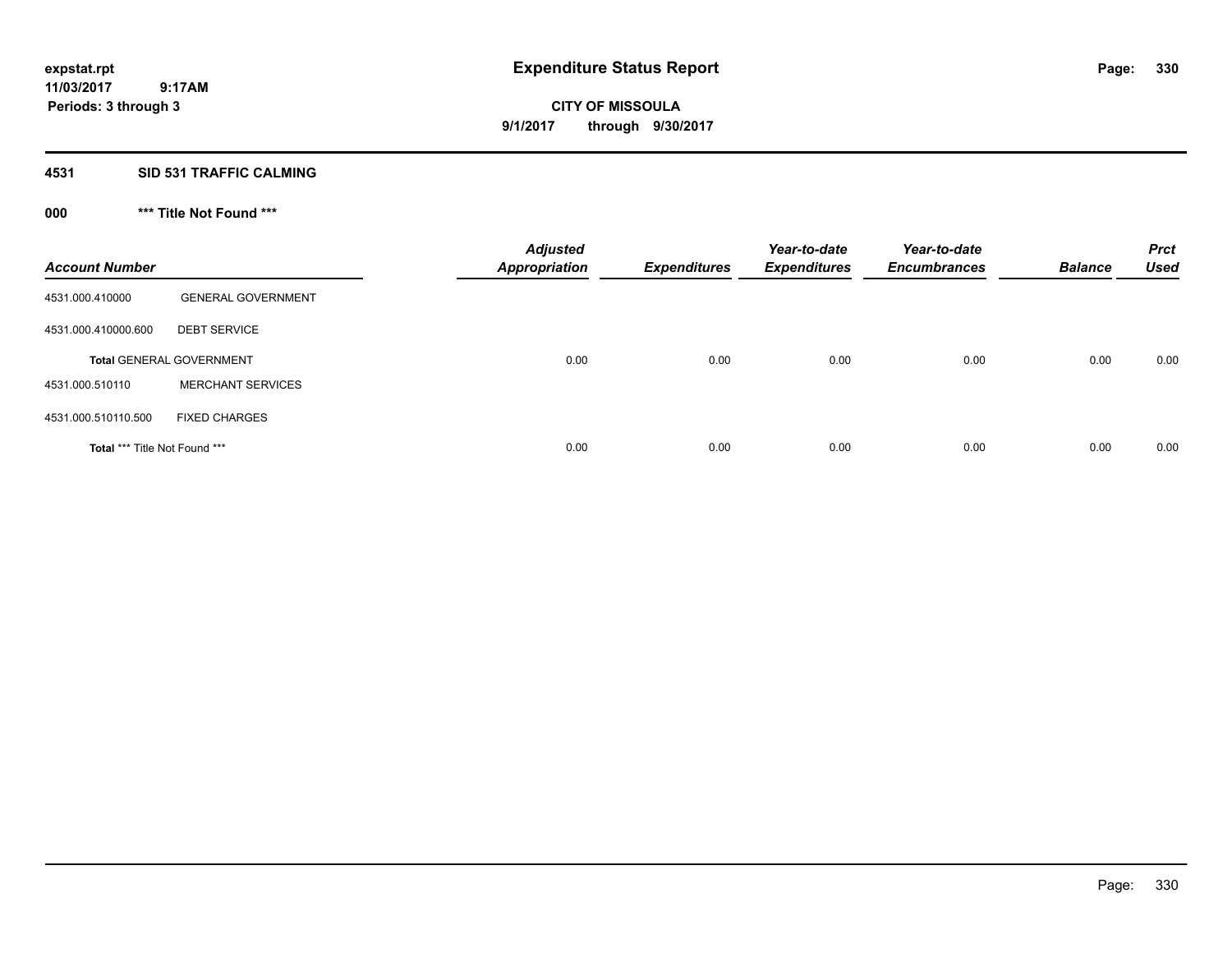# **CITY OF MISSOULA 9/1/2017 through 9/30/2017**

## **4531 SID 531 TRAFFIC CALMING**

| <b>Account Number</b> |                                      | <b>Adjusted</b><br>Appropriation | <b>Expenditures</b> | Year-to-date<br><b>Expenditures</b> | Year-to-date<br><b>Encumbrances</b> | <b>Balance</b> | <b>Prct</b><br><b>Used</b> |
|-----------------------|--------------------------------------|----------------------------------|---------------------|-------------------------------------|-------------------------------------|----------------|----------------------------|
| 4531.390.510100       | SPECIAL ASSESSMENTS                  |                                  |                     |                                     |                                     |                |                            |
| 4531.390.510100.900   | <b>CAPITAL OUTLAY</b>                |                                  |                     |                                     |                                     |                |                            |
|                       | <b>Total SPECIAL ASSESSMENTS</b>     | 0.00                             | 0.00                | 0.00                                | 0.00                                | 0.00           | 0.00                       |
| 4531.390.510110       | <b>MERCHANT SERVICES</b>             |                                  |                     |                                     |                                     |                |                            |
| 4531.390.510110.500   | <b>FIXED CHARGES</b>                 |                                  |                     |                                     |                                     |                |                            |
|                       | <b>Total MERCHANT SERVICES</b>       | 0.00                             | 0.00                | 0.00                                | 0.00                                | 0.00           | 0.00                       |
|                       | <b>Total SID 531 TRAFFIC CALMING</b> | 0.00                             | 0.00                | 0.00                                | 0.00                                | 0.00           | 0.00                       |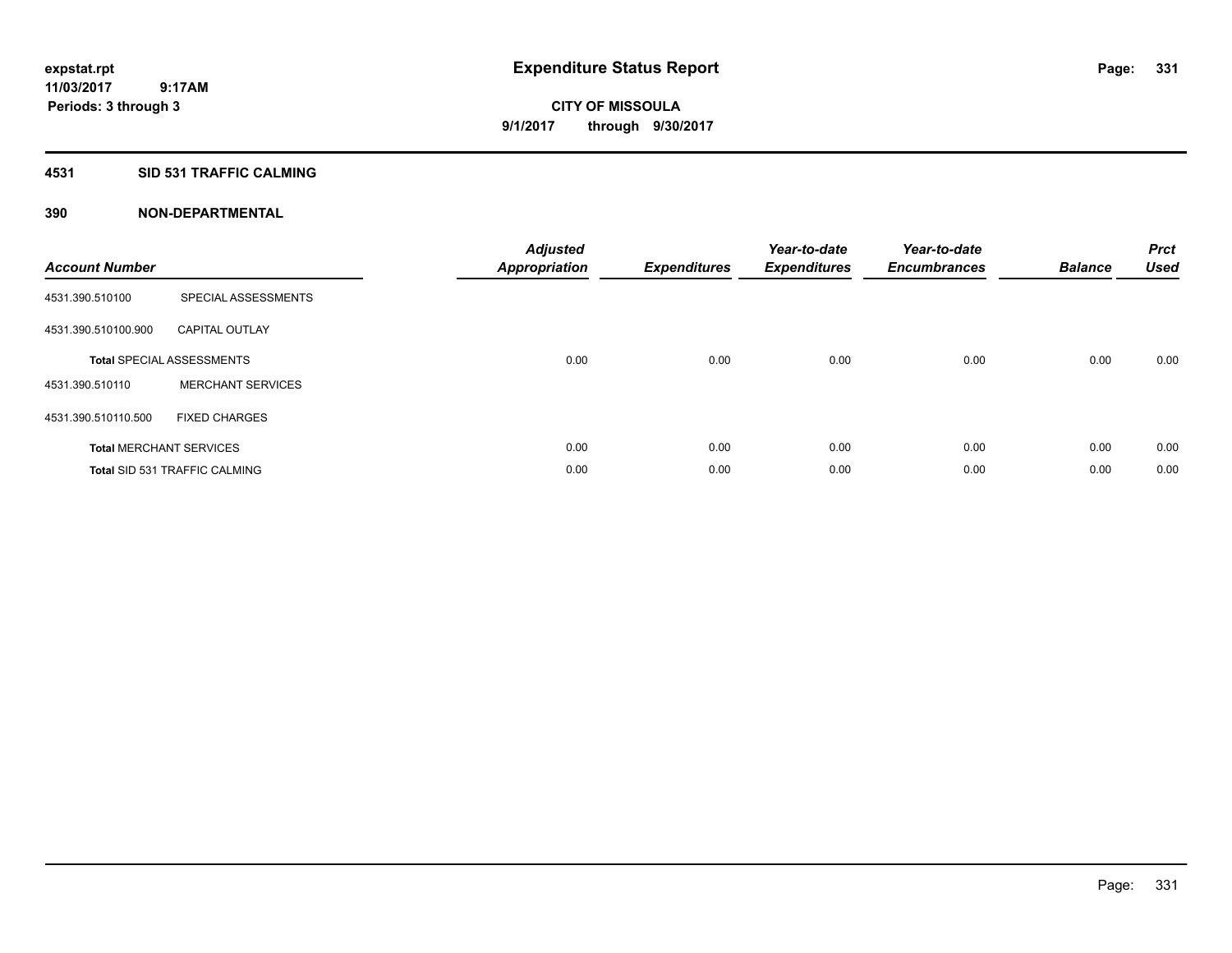**CITY OF MISSOULA 9/1/2017 through 9/30/2017**

## **4532 MALONEY RANCH SID**

| <b>Account Number</b>          |                                  | <b>Adjusted</b><br><b>Appropriation</b> | <b>Expenditures</b> | Year-to-date<br><b>Expenditures</b> | Year-to-date<br><b>Encumbrances</b> | <b>Balance</b> | <b>Prct</b><br><b>Used</b> |
|--------------------------------|----------------------------------|-----------------------------------------|---------------------|-------------------------------------|-------------------------------------|----------------|----------------------------|
| 4532.390.510100                | SPECIAL ASSESSMENTS              |                                         |                     |                                     |                                     |                |                            |
| 4532.390.510100.900            | <b>CAPITAL OUTLAY</b>            |                                         |                     |                                     |                                     |                |                            |
|                                | <b>Total SPECIAL ASSESSMENTS</b> | 0.00                                    | 0.00                | 0.00                                | 0.00                                | 0.00           | 0.00                       |
| 4532.390.510110                | <b>MERCHANT SERVICES</b>         |                                         |                     |                                     |                                     |                |                            |
| 4532.390.510110.500            | <b>FIXED CHARGES</b>             |                                         |                     |                                     |                                     |                |                            |
| <b>Total FIXED CHARGES</b>     |                                  | 0.00                                    | 0.00                | 0.00                                | 0.00                                | 0.00           | 0.00                       |
|                                | <b>Total MERCHANT SERVICES</b>   | 0.00                                    | 0.00                | 0.00                                | 0.00                                | 0.00           | 0.00                       |
| <b>Total MALONEY RANCH SID</b> |                                  | 0.00                                    | 0.00                | 0.00                                | 0.00                                | 0.00           | 0.00                       |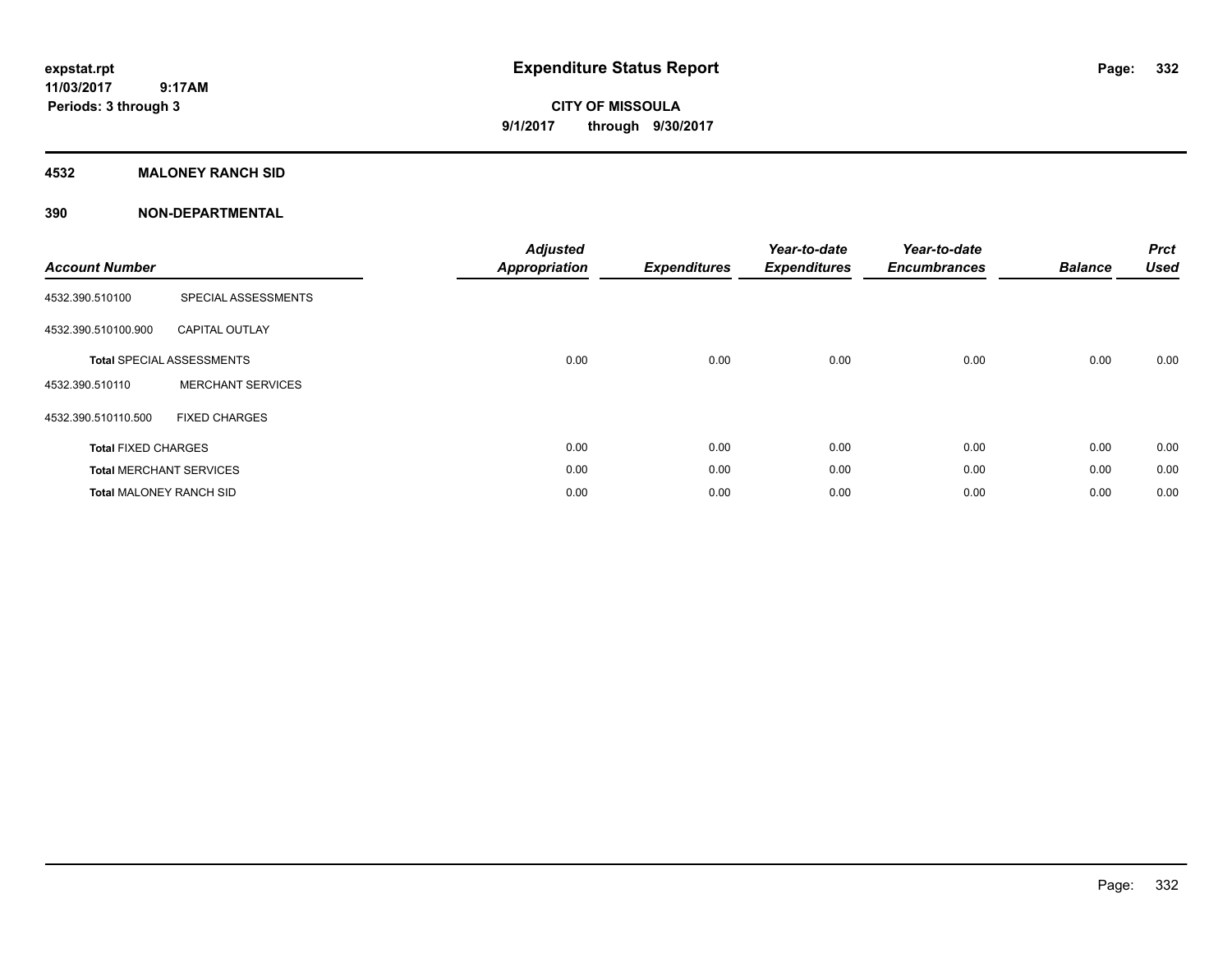**CITY OF MISSOULA 9/1/2017 through 9/30/2017**

## **4533 RATTLESNAKE SEWER SID**

| <b>Account Number</b>          |                                    | <b>Adjusted</b><br>Appropriation | <b>Expenditures</b> | Year-to-date<br><b>Expenditures</b> | Year-to-date<br><b>Encumbrances</b> | <b>Balance</b> | <b>Prct</b><br><b>Used</b> |
|--------------------------------|------------------------------------|----------------------------------|---------------------|-------------------------------------|-------------------------------------|----------------|----------------------------|
| 4533.390.510110                | <b>MERCHANT SERVICES</b>           |                                  |                     |                                     |                                     |                |                            |
| 4533.390.510110.500            | <b>FIXED CHARGES</b>               |                                  |                     |                                     |                                     |                |                            |
| <b>Total FIXED CHARGES</b>     |                                    | 0.00                             | 0.00                | 0.00                                | 0.00                                | 0.00           | 0.00                       |
| <b>Total MERCHANT SERVICES</b> |                                    | 0.00                             | 0.00                | 0.00                                | 0.00                                | 0.00           | 0.00                       |
|                                | <b>Total RATTLESNAKE SEWER SID</b> | 0.00                             | 0.00                | 0.00                                | 0.00                                | 0.00           | 0.00                       |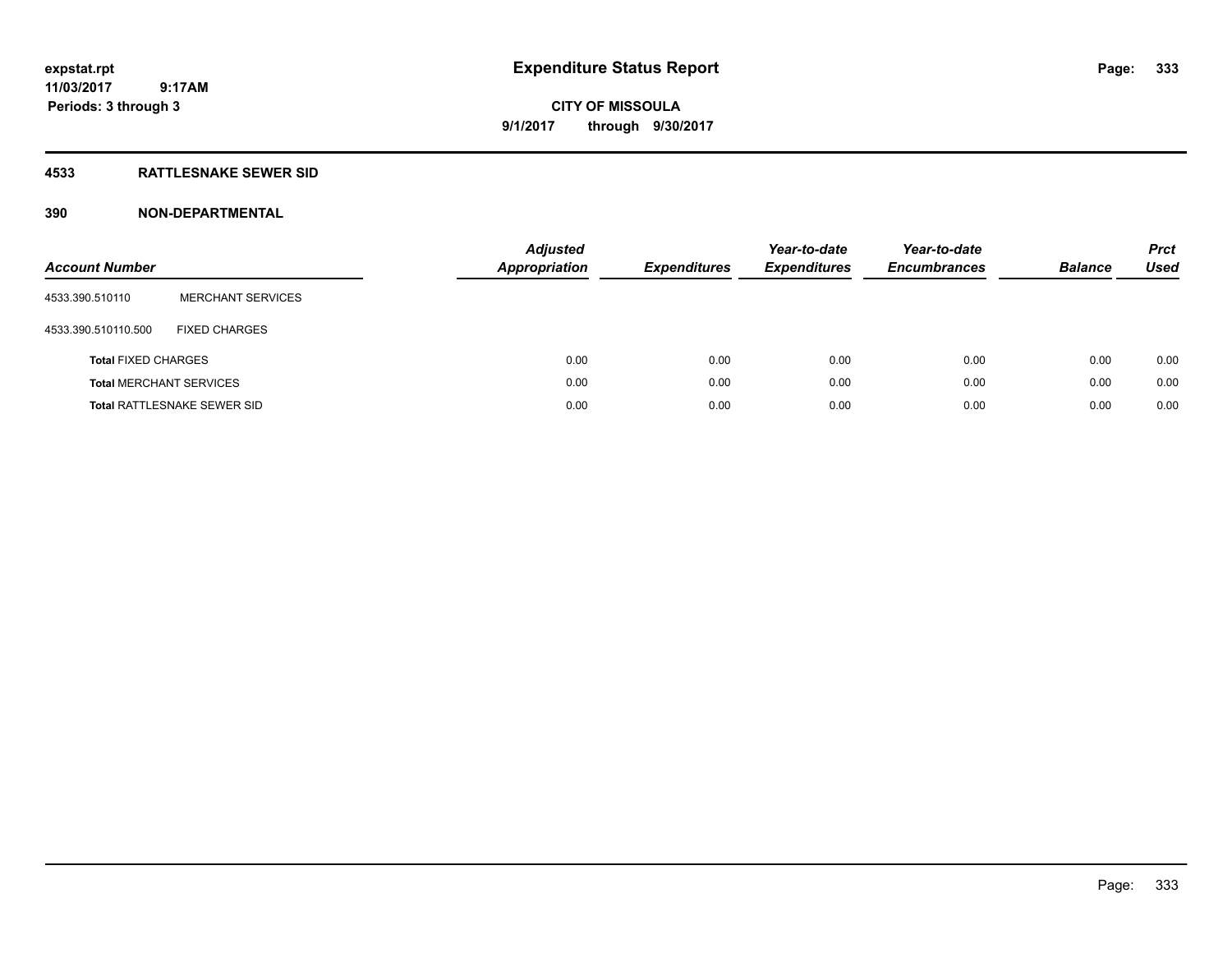**CITY OF MISSOULA 9/1/2017 through 9/30/2017**

### **4534 SID 534 LINCOLNWOOD**

| <b>Account Number</b>            |                               | <b>Adjusted</b><br><b>Appropriation</b> | <b>Expenditures</b> | Year-to-date<br><b>Expenditures</b> | Year-to-date<br><b>Encumbrances</b> | <b>Balance</b> | <b>Prct</b><br><b>Used</b> |
|----------------------------------|-------------------------------|-----------------------------------------|---------------------|-------------------------------------|-------------------------------------|----------------|----------------------------|
| 4534.390.510110                  | <b>MERCHANT SERVICES</b>      |                                         |                     |                                     |                                     |                |                            |
| 4534.390.510110.500              | <b>FIXED CHARGES</b>          |                                         |                     |                                     |                                     |                |                            |
| <b>Total MERCHANT SERVICES</b>   |                               | 0.00                                    | 0.00                | 0.00                                | 0.00                                | 0.00           | 0.00                       |
| 4534.390.521000                  | INTERFUND OPERATING TRANSFERS |                                         |                     |                                     |                                     |                |                            |
| 4534.390.521000.800              | OTHER OBJECTS                 |                                         |                     |                                     |                                     |                |                            |
| <b>Total SID 534 LINCOLNWOOD</b> |                               | 0.00                                    | 0.00                | 0.00                                | 0.00                                | 0.00           | 0.00                       |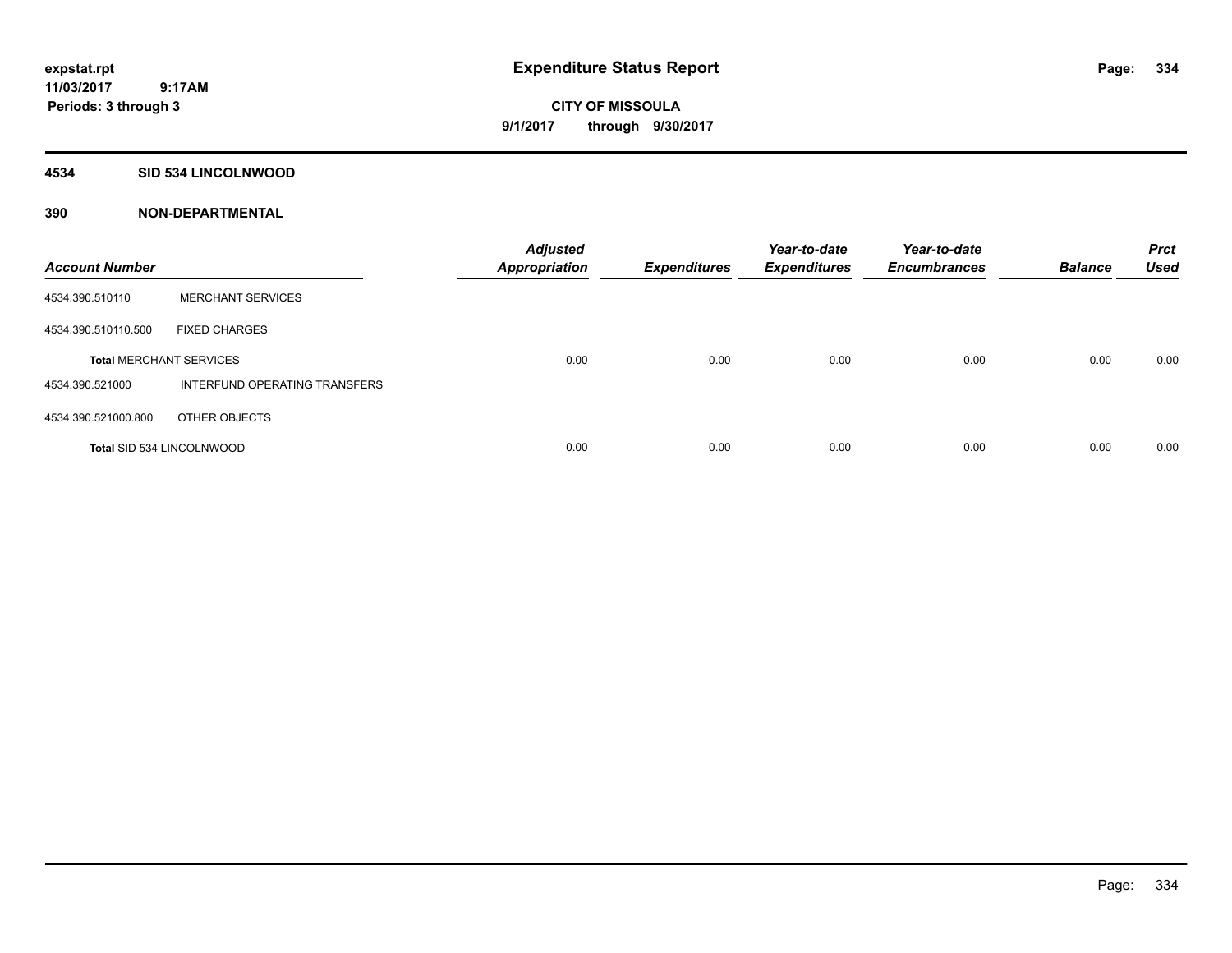**CITY OF MISSOULA 9/1/2017 through 9/30/2017**

## **4535 SLANT STREET TRAFFIC CALMING**

# **000 \*\*\* Title Not Found \*\*\***

| <b>Account Number</b>      |                                           | <b>Adjusted</b><br>Appropriation | <b>Expenditures</b> | Year-to-date<br><b>Expenditures</b> | Year-to-date<br><b>Encumbrances</b> | <b>Balance</b> | <b>Prct</b><br><b>Used</b> |
|----------------------------|-------------------------------------------|----------------------------------|---------------------|-------------------------------------|-------------------------------------|----------------|----------------------------|
| 4535.000.410000            | <b>GENERAL GOVERNMENT</b>                 |                                  |                     |                                     |                                     |                |                            |
| 4535.000.410000.600        | <b>DEBT SERVICE</b>                       |                                  |                     |                                     |                                     |                |                            |
|                            | <b>Total GENERAL GOVERNMENT</b>           | 0.00                             | 0.00                | 0.00                                | 0.00                                | 0.00           | 0.00                       |
| 4535.000.510110            | <b>MERCHANT SERVICES</b>                  |                                  |                     |                                     |                                     |                |                            |
| 4535.000.510110.500        | <b>FIXED CHARGES</b>                      |                                  |                     |                                     |                                     |                |                            |
| <b>Total FIXED CHARGES</b> |                                           | 0.00                             | 0.00                | 0.00                                | 0.00                                | 0.00           | 0.00                       |
|                            | <b>Total SLANT STREET TRAFFIC CALMING</b> | 0.00                             | 0.00                | 0.00                                | 0.00                                | 0.00           | 0.00                       |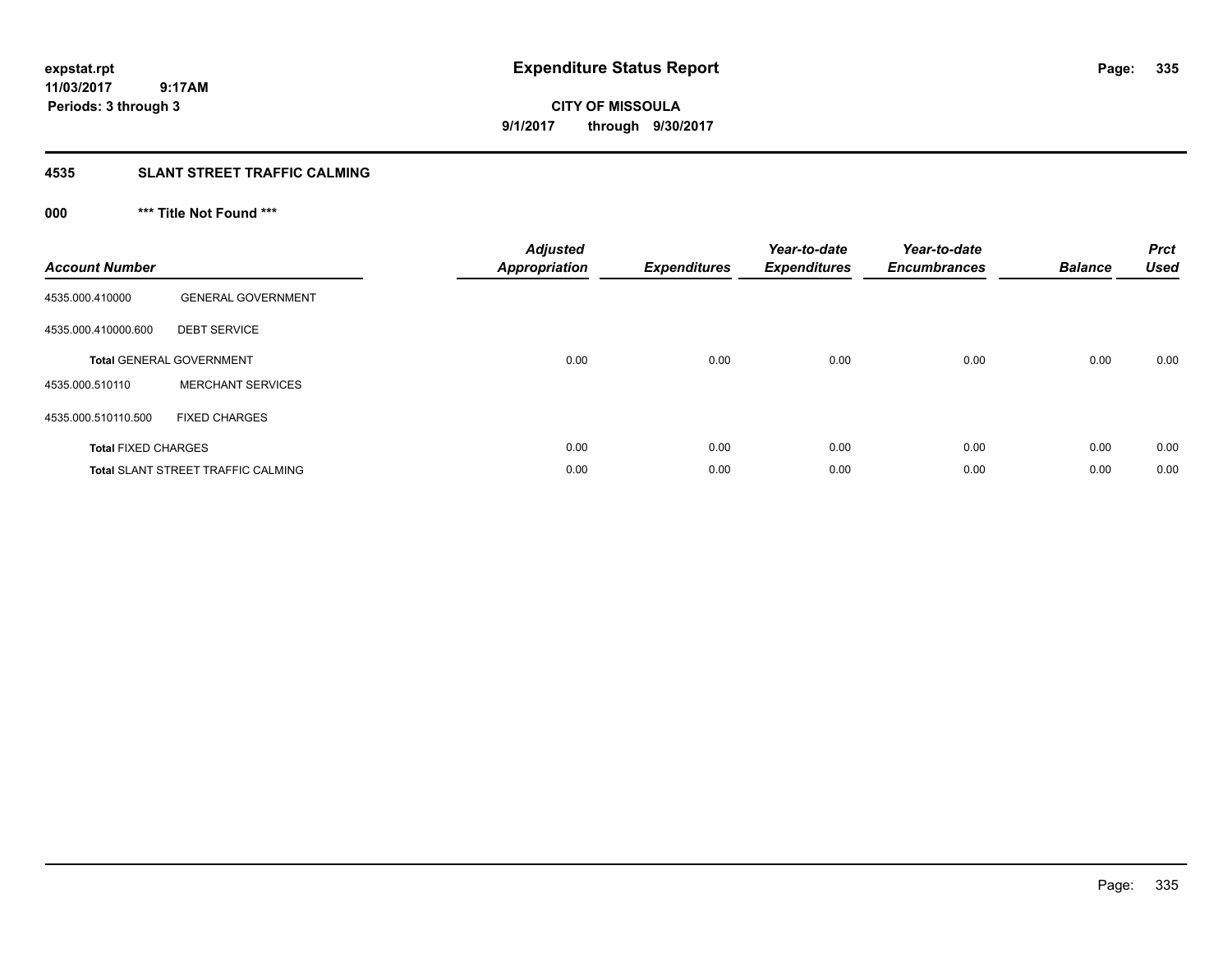**Periods: 3 through 3**

**CITY OF MISSOULA 9/1/2017 through 9/30/2017**

## **4536 SID536 LINCOLNWOOD SWR PH2**

 **9:17AM**

| <b>Account Number</b> |                                         | <b>Adjusted</b><br>Appropriation | <b>Expenditures</b> | Year-to-date<br><i><b>Expenditures</b></i> | Year-to-date<br><b>Encumbrances</b> | <b>Balance</b> | <b>Prct</b><br>Used |
|-----------------------|-----------------------------------------|----------------------------------|---------------------|--------------------------------------------|-------------------------------------|----------------|---------------------|
| 4536.390.510110       | <b>MERCHANT SERVICES</b>                |                                  |                     |                                            |                                     |                |                     |
| 4536.390.510110.500   | <b>FIXED CHARGES</b>                    |                                  |                     |                                            |                                     |                |                     |
|                       | <b>Total SID536 LINCOLNWOOD SWR PH2</b> | 0.00                             | 0.00                | 0.00                                       | 0.00                                | 0.00           | 0.00                |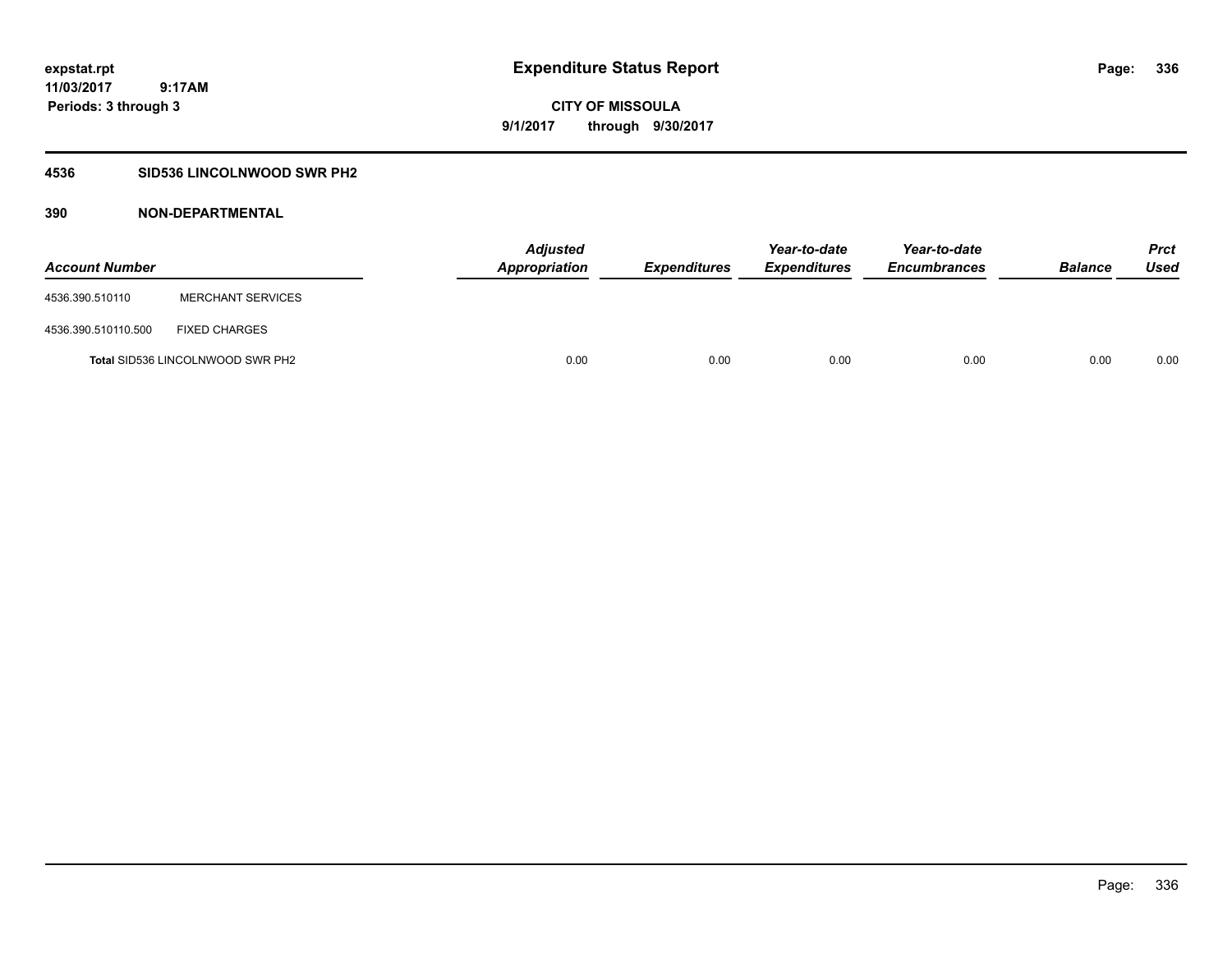**CITY OF MISSOULA 9/1/2017 through 9/30/2017**

**4539 SID 539 4th STREET**

**000 \*\*\* Title Not Found \*\*\***

| <b>Account Number</b>    |                                 | <b>Adjusted</b><br><b>Appropriation</b> | <b>Expenditures</b> | Year-to-date<br><b>Expenditures</b> | Year-to-date<br><b>Encumbrances</b> | <b>Balance</b> | <b>Prct</b><br><b>Used</b> |
|--------------------------|---------------------------------|-----------------------------------------|---------------------|-------------------------------------|-------------------------------------|----------------|----------------------------|
| 4539.000.410000          | <b>GENERAL GOVERNMENT</b>       |                                         |                     |                                     |                                     |                |                            |
| 4539.000.410000.600      | <b>DEBT SERVICE</b>             |                                         |                     |                                     |                                     |                |                            |
|                          | <b>Total GENERAL GOVERNMENT</b> | 0.00                                    | 0.00                | 0.00                                | 0.00                                | 0.00           | 0.00                       |
| 4539.000.510110          | <b>MERCHANT SERVICES</b>        |                                         |                     |                                     |                                     |                |                            |
| 4539.000.510110.500      | <b>FIXED CHARGES</b>            |                                         |                     |                                     |                                     |                |                            |
| Total SID 539 4th STREET |                                 | 0.00                                    | 0.00                | 0.00                                | 0.00                                | 0.00           | 0.00                       |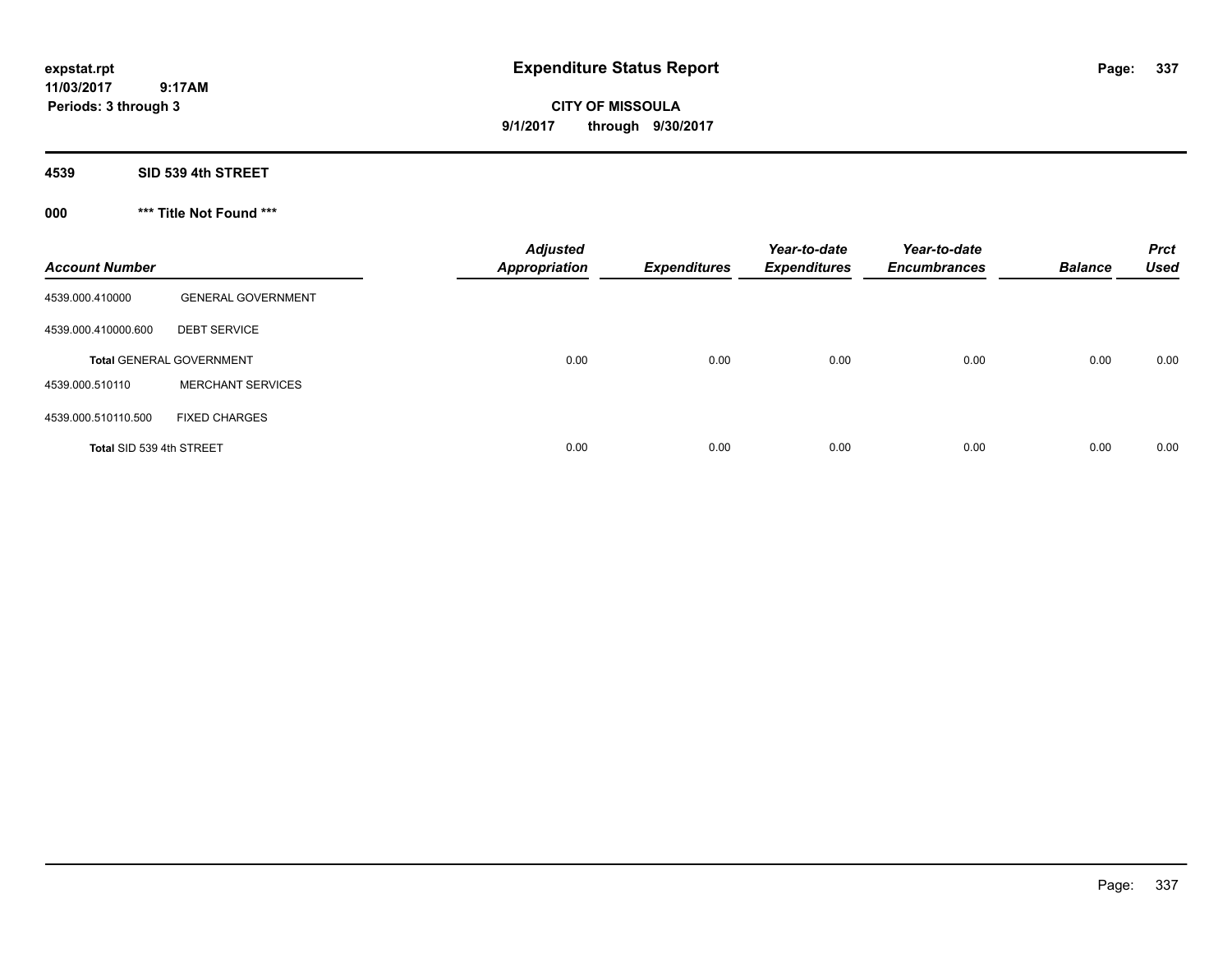**CITY OF MISSOULA 9/1/2017 through 9/30/2017**

### **4540 SID 540 ENGLAND BLVD**

| <b>Account Number</b> |                                     | <b>Adjusted</b><br><b>Appropriation</b> | <b>Expenditures</b> | Year-to-date<br><b>Expenditures</b> | Year-to-date<br><b>Encumbrances</b> | <b>Balance</b> | <b>Prct</b><br><b>Used</b> |
|-----------------------|-------------------------------------|-----------------------------------------|---------------------|-------------------------------------|-------------------------------------|----------------|----------------------------|
| 4540.390.510100       | SPECIAL ASSESSMENTS                 |                                         |                     |                                     |                                     |                |                            |
| 4540.390.510100.300   | PURCHASED SERVICES                  |                                         |                     |                                     |                                     |                |                            |
|                       | <b>Total PURCHASED SERVICES</b>     | 0.00                                    | 0.00                | 0.00                                | 0.00                                | 0.00           | 0.00                       |
| 4540.390.510100.900   | <b>CAPITAL OUTLAY</b>               |                                         |                     |                                     |                                     |                |                            |
|                       | Total SPECIAL ASSESSMENTS           | 0.00                                    | 0.00                | 0.00                                | 0.00                                | 0.00           | 0.00                       |
| 4540.390.510110       | <b>MERCHANT SERVICES</b>            |                                         |                     |                                     |                                     |                |                            |
| 4540.390.510110.500   | <b>FIXED CHARGES</b>                |                                         |                     |                                     |                                     |                |                            |
|                       | <b>Total MERCHANT SERVICES</b>      | 0.00                                    | 0.00                | 0.00                                | 0.00                                | 0.00           | 0.00                       |
| 4540.390.521000       | INTERFUND OPERATING TRANSFERS       |                                         |                     |                                     |                                     |                |                            |
| 4540.390.521000.800   | OTHER OBJECTS                       |                                         |                     |                                     |                                     |                |                            |
|                       | Total INTERFUND OPERATING TRANSFERS | 0.00                                    | 0.00                | 0.00                                | 0.00                                | 0.00           | 0.00                       |
|                       | Total SID 540 ENGLAND BLVD          | 0.00                                    | 0.00                | 0.00                                | 0.00                                | 0.00           | 0.00                       |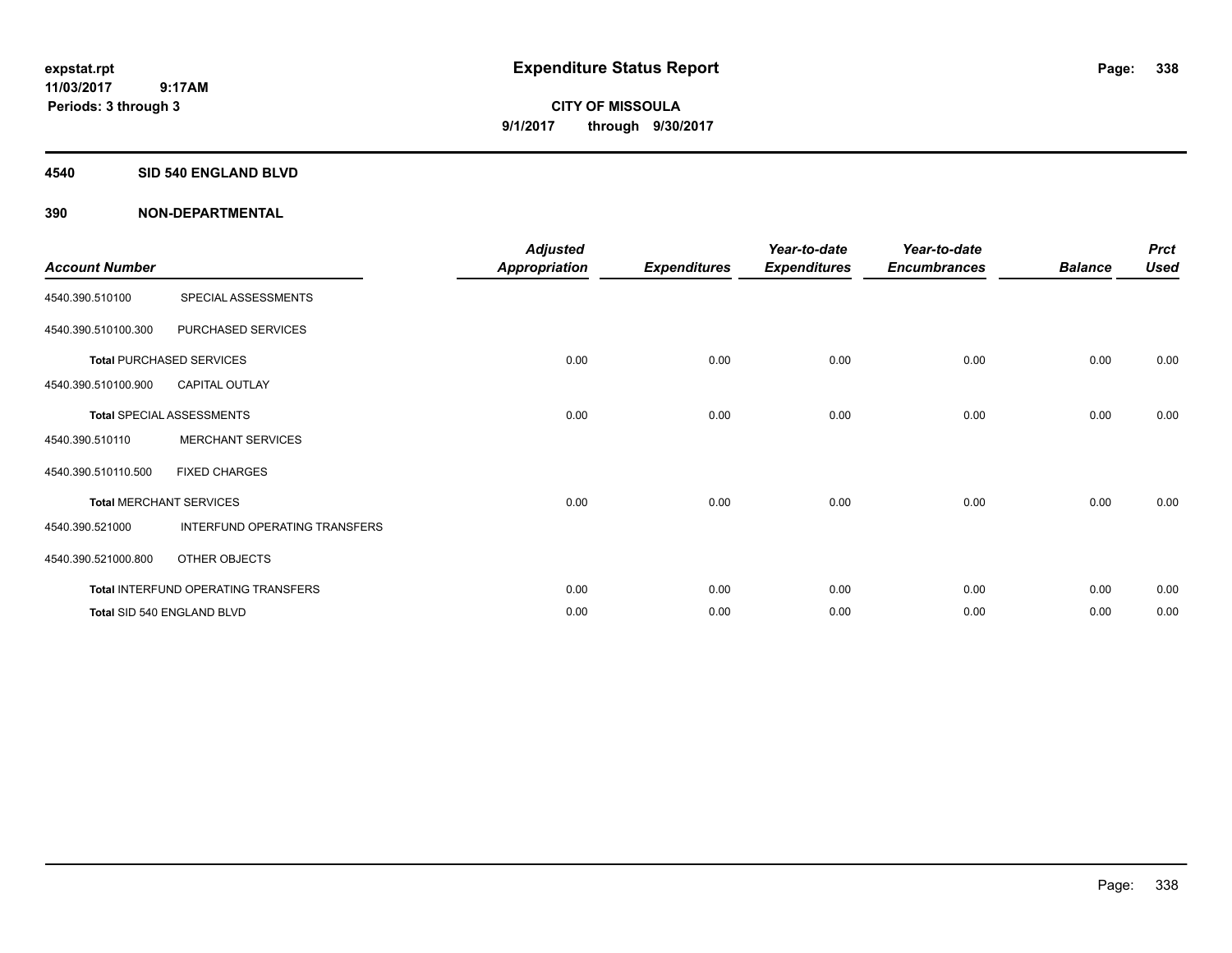**Periods: 3 through 3**

**CITY OF MISSOULA 9/1/2017 through 9/30/2017**

## **4541 SID 541 PINEVIEW PARK**

| <b>Account Number</b>         |                                  | <b>Adjusted</b><br><b>Appropriation</b> | <b>Expenditures</b> | Year-to-date<br><b>Expenditures</b> | Year-to-date<br><b>Encumbrances</b> | <b>Balance</b> | <b>Prct</b><br><b>Used</b> |
|-------------------------------|----------------------------------|-----------------------------------------|---------------------|-------------------------------------|-------------------------------------|----------------|----------------------------|
| 4541.390.410710               | *** Title Not Found ***          |                                         |                     |                                     |                                     |                |                            |
| 4541.390.410710.500           | <b>FIXED CHARGES</b>             |                                         |                     |                                     |                                     |                |                            |
| Total *** Title Not Found *** |                                  | 0.00                                    | 0.00                | 0.00                                | 0.00                                | 0.00           | 0.00                       |
| 4541.390.510100               | SPECIAL ASSESSMENTS              |                                         |                     |                                     |                                     |                |                            |
| 4541.390.510100.900           | <b>CAPITAL OUTLAY</b>            |                                         |                     |                                     |                                     |                |                            |
|                               | <b>Total SPECIAL ASSESSMENTS</b> | 0.00                                    | 0.00                | 0.00                                | 0.00                                | 0.00           | 0.00                       |
| 4541.390.510110               | <b>MERCHANT SERVICES</b>         |                                         |                     |                                     |                                     |                |                            |
| 4541.390.510110.500           | <b>FIXED CHARGES</b>             |                                         |                     |                                     |                                     |                |                            |
|                               | <b>Total MERCHANT SERVICES</b>   | 0.00                                    | 0.00                | 0.00                                | 0.00                                | 0.00           | 0.00                       |
|                               | Total SID 541 PINEVIEW PARK      | 0.00                                    | 0.00                | 0.00                                | 0.00                                | 0.00           | 0.00                       |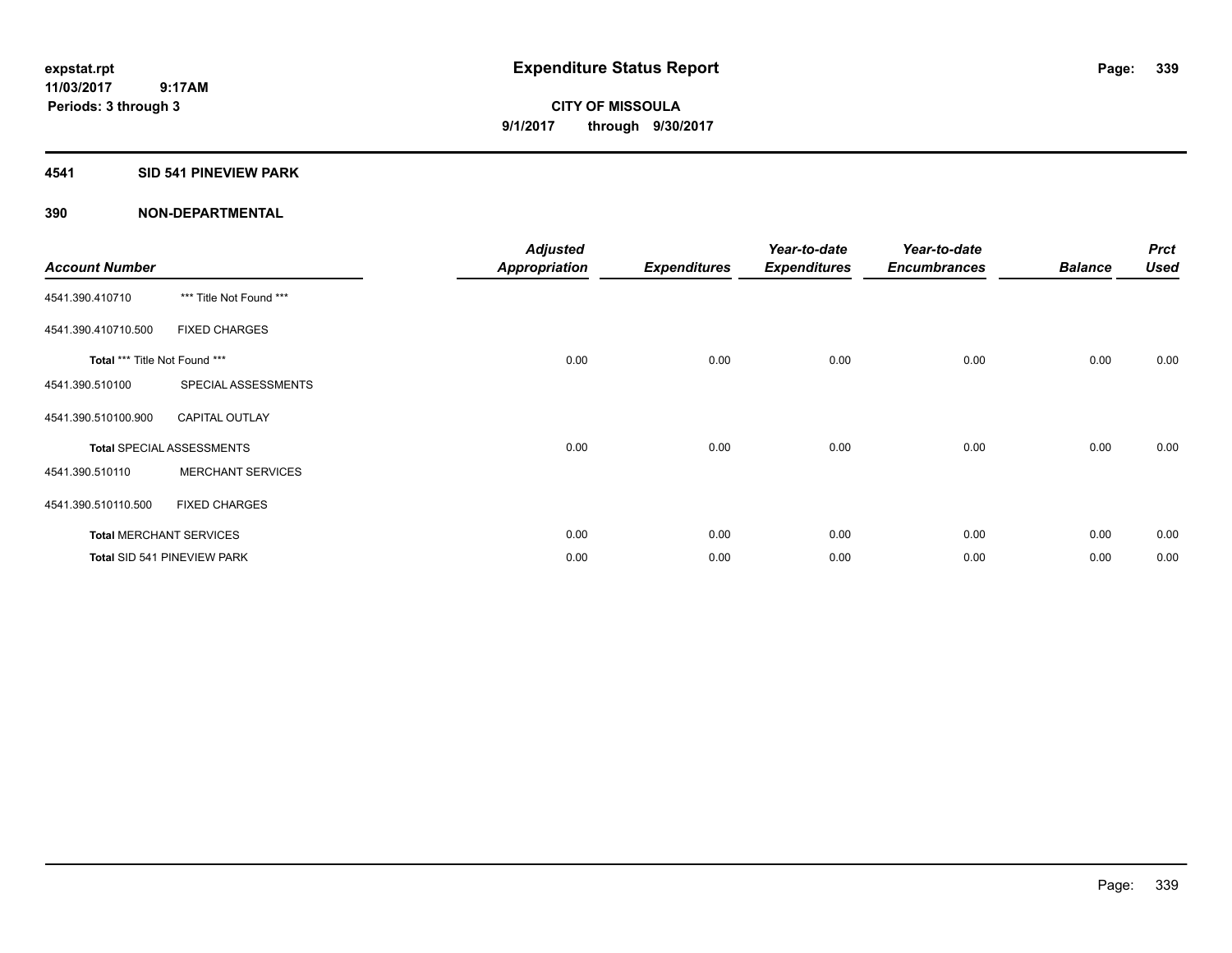**CITY OF MISSOULA 9/1/2017 through 9/30/2017**

### **4542 SID 542 HILLVIEW WAY**

| <b>Account Number</b>      |                                  | <b>Adjusted</b><br><b>Appropriation</b> | <b>Expenditures</b> | Year-to-date<br><b>Expenditures</b> | Year-to-date<br><b>Encumbrances</b> | <b>Balance</b> | <b>Prct</b><br><b>Used</b> |
|----------------------------|----------------------------------|-----------------------------------------|---------------------|-------------------------------------|-------------------------------------|----------------|----------------------------|
| 4542.390.510100            | SPECIAL ASSESSMENTS              |                                         |                     |                                     |                                     |                |                            |
| 4542.390.510100.300        | PURCHASED SERVICES               |                                         |                     |                                     |                                     |                |                            |
|                            | <b>Total SPECIAL ASSESSMENTS</b> | 0.00                                    | 0.00                | 0.00                                | 0.00                                | 0.00           | 0.00                       |
| 4542.390.510110            | <b>MERCHANT SERVICES</b>         |                                         |                     |                                     |                                     |                |                            |
| 4542.390.510110.500        | <b>FIXED CHARGES</b>             |                                         |                     |                                     |                                     |                |                            |
| Total SID 542 HILLVIEW WAY |                                  | 0.00                                    | 0.00                | 0.00                                | 0.00                                | 0.00           | 0.00                       |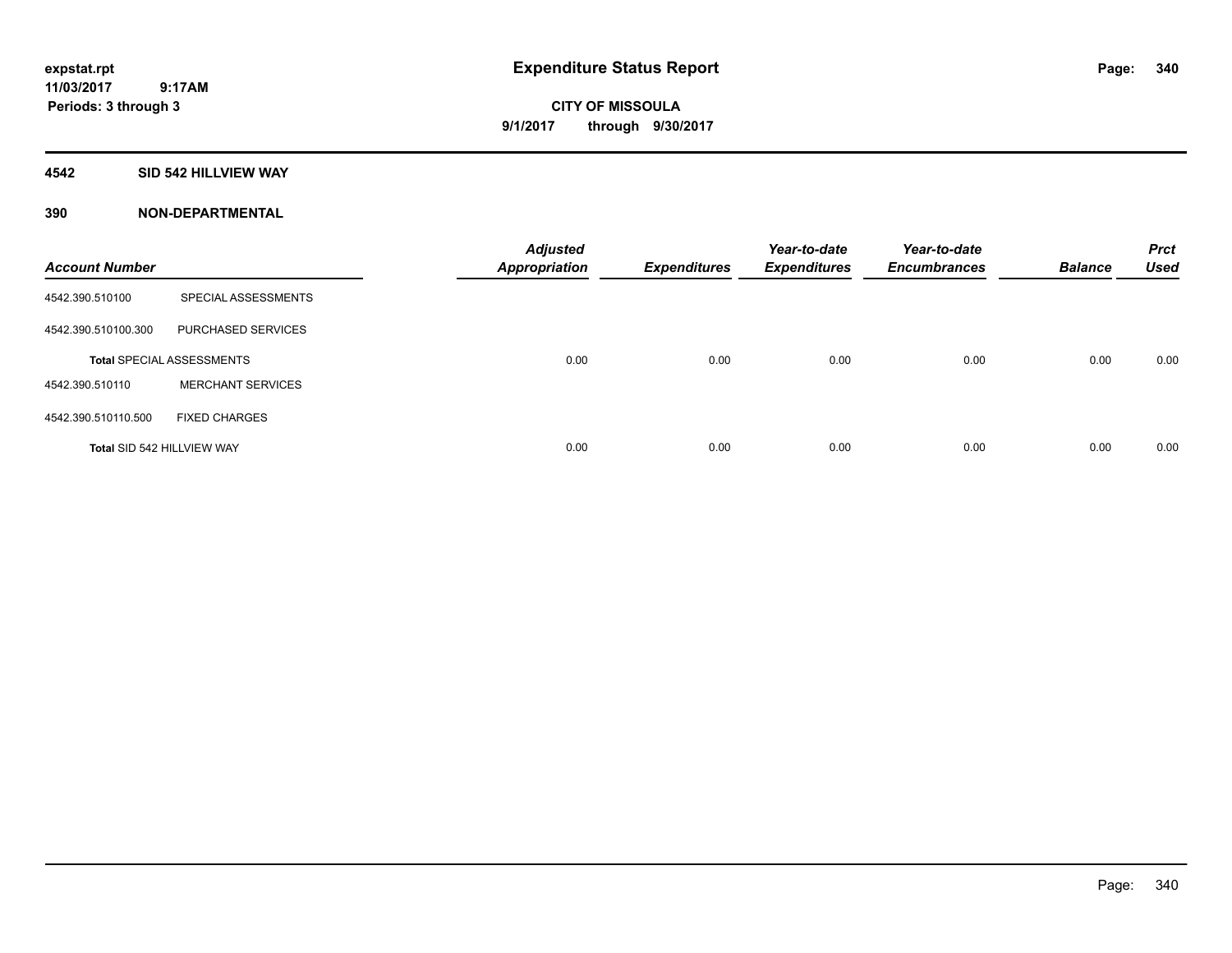**CITY OF MISSOULA 9/1/2017 through 9/30/2017**

### **4543 SID 543 TRAFFIC CALMING**

# **000 \*\*\* Title Not Found \*\*\***

| <b>Account Number</b>         |                                 | <b>Adjusted</b><br><b>Appropriation</b> | <b>Expenditures</b> | Year-to-date<br><b>Expenditures</b> | Year-to-date<br><b>Encumbrances</b> | <b>Balance</b> | <b>Prct</b><br><b>Used</b> |
|-------------------------------|---------------------------------|-----------------------------------------|---------------------|-------------------------------------|-------------------------------------|----------------|----------------------------|
| 4543.000.410000               | <b>GENERAL GOVERNMENT</b>       |                                         |                     |                                     |                                     |                |                            |
| 4543.000.410000.600           | <b>DEBT SERVICE</b>             |                                         |                     |                                     |                                     |                |                            |
|                               | <b>Total GENERAL GOVERNMENT</b> | 0.00                                    | 0.00                | 0.00                                | 0.00                                | 0.00           | 0.00                       |
| 4543.000.510110               | <b>MERCHANT SERVICES</b>        |                                         |                     |                                     |                                     |                |                            |
| 4543.000.510110.500           | <b>FIXED CHARGES</b>            |                                         |                     |                                     |                                     |                |                            |
| Total *** Title Not Found *** |                                 | 0.00                                    | 0.00                | 0.00                                | 0.00                                | 0.00           | 0.00                       |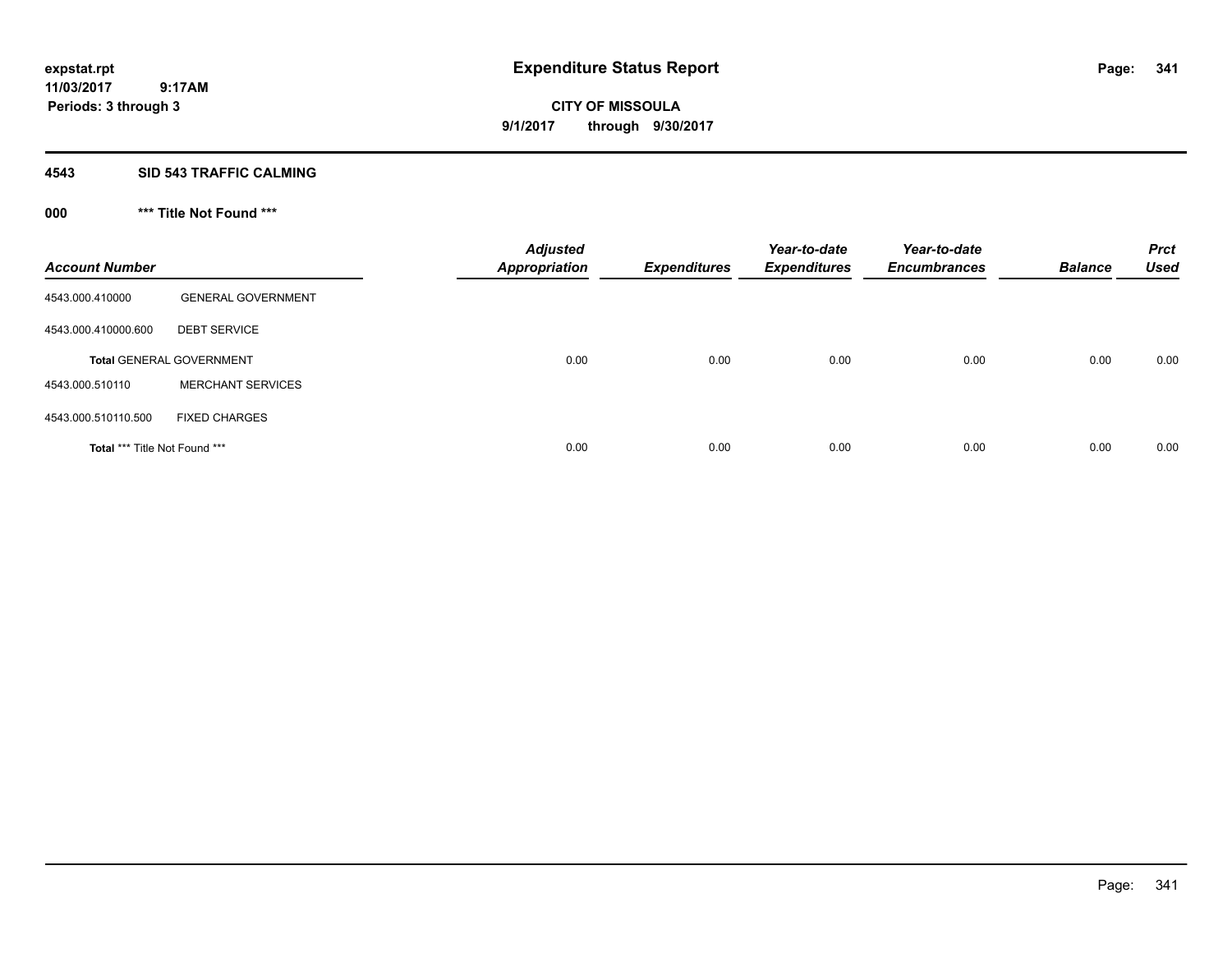**Periods: 3 through 3**

**CITY OF MISSOULA 9/1/2017 through 9/30/2017**

### **4543 SID 543 TRAFFIC CALMING**

 **9:17AM**

| <b>Account Number</b> |                                      | <b>Adjusted</b><br><b>Appropriation</b> | <b>Expenditures</b> | Year-to-date<br><b>Expenditures</b> | Year-to-date<br><b>Encumbrances</b> | <b>Balance</b> | <b>Prct</b><br><b>Used</b> |
|-----------------------|--------------------------------------|-----------------------------------------|---------------------|-------------------------------------|-------------------------------------|----------------|----------------------------|
| 4543.390.510100       | SPECIAL ASSESSMENTS                  |                                         |                     |                                     |                                     |                |                            |
| 4543.390.510100.300   | PURCHASED SERVICES                   |                                         |                     |                                     |                                     |                |                            |
|                       | <b>Total PURCHASED SERVICES</b>      | 0.00                                    | 0.00                | 0.00                                | 0.00                                | 0.00           | 0.00                       |
| 4543.390.510100.900   | <b>CAPITAL OUTLAY</b>                |                                         |                     |                                     |                                     |                |                            |
|                       | <b>Total SPECIAL ASSESSMENTS</b>     | 0.00                                    | 0.00                | 0.00                                | 0.00                                | 0.00           | 0.00                       |
| 4543.390.510110       | <b>MERCHANT SERVICES</b>             |                                         |                     |                                     |                                     |                |                            |
| 4543.390.510110.500   | <b>FIXED CHARGES</b>                 |                                         |                     |                                     |                                     |                |                            |
|                       | <b>Total MERCHANT SERVICES</b>       | 0.00                                    | 0.00                | 0.00                                | 0.00                                | 0.00           | 0.00                       |
|                       | <b>Total SID 543 TRAFFIC CALMING</b> | 0.00                                    | 0.00                | 0.00                                | 0.00                                | 0.00           | 0.00                       |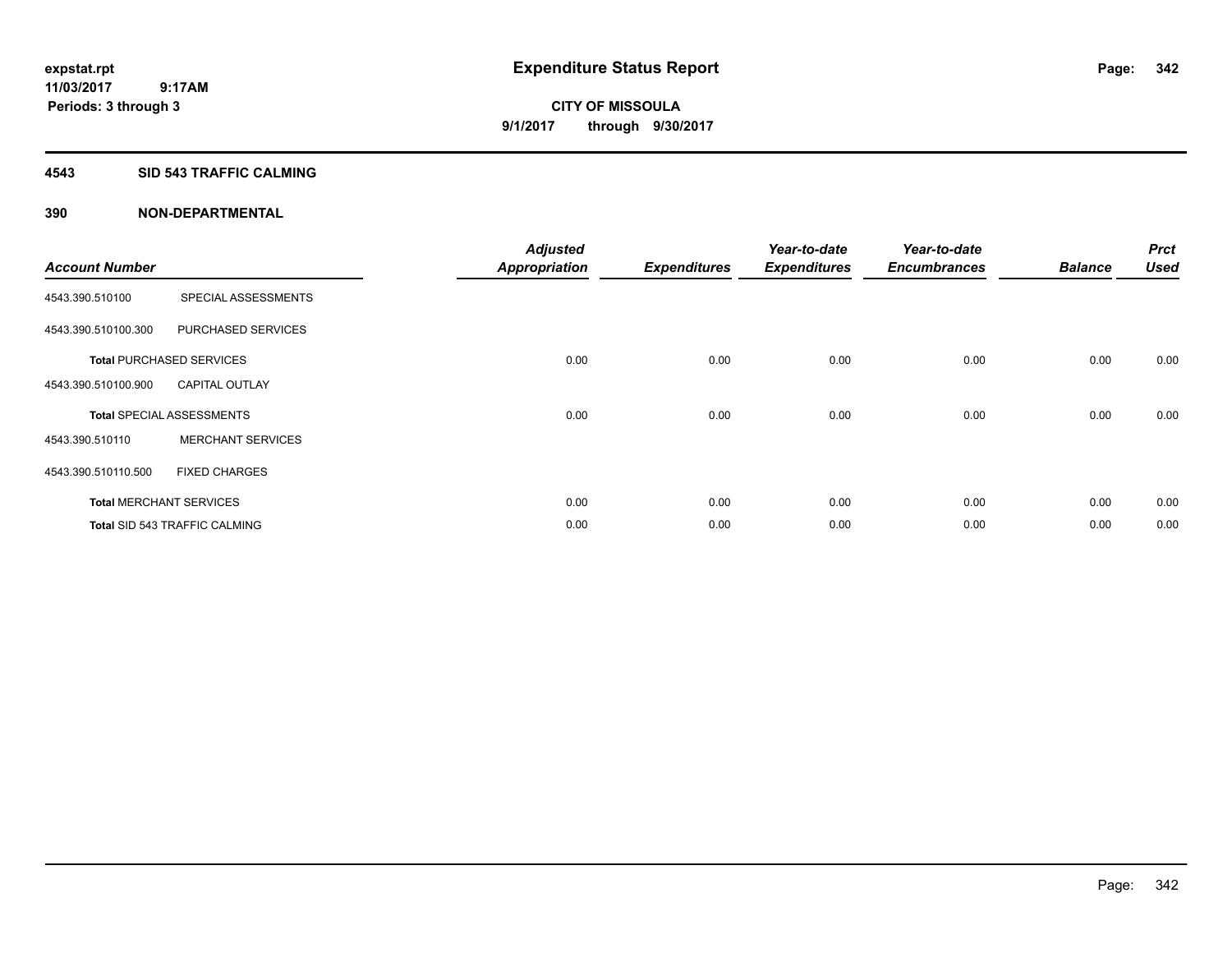# **CITY OF MISSOULA 9/1/2017 through 9/30/2017**

## **4544 MILLER CREEK MITIGATION FUND**

| <b>Account Number</b> |                                           | <b>Adjusted</b><br>Appropriation | <b>Expenditures</b> | Year-to-date<br><b>Expenditures</b> | Year-to-date<br><b>Encumbrances</b> | <b>Balance</b> | <b>Prct</b><br><b>Used</b> |
|-----------------------|-------------------------------------------|----------------------------------|---------------------|-------------------------------------|-------------------------------------|----------------|----------------------------|
| 4544.390.510100       | SPECIAL ASSESSMENTS                       |                                  |                     |                                     |                                     |                |                            |
| 4544.390.510100.900   | <b>CAPITAL OUTLAY</b>                     |                                  |                     |                                     |                                     |                |                            |
|                       | <b>Total SPECIAL ASSESSMENTS</b>          | 0.00                             | 0.00                | 0.00                                | 0.00                                | 0.00           | 0.00                       |
| 4544.390.510110       | <b>MERCHANT SERVICES</b>                  |                                  |                     |                                     |                                     |                |                            |
| 4544.390.510110.500   | <b>FIXED CHARGES</b>                      |                                  |                     |                                     |                                     |                |                            |
|                       | <b>Total MERCHANT SERVICES</b>            | 0.00                             | 0.00                | 0.00                                | 0.00                                | 0.00           | 0.00                       |
|                       | <b>Total MILLER CREEK MITIGATION FUND</b> | 0.00                             | 0.00                | 0.00                                | 0.00                                | 0.00           | 0.00                       |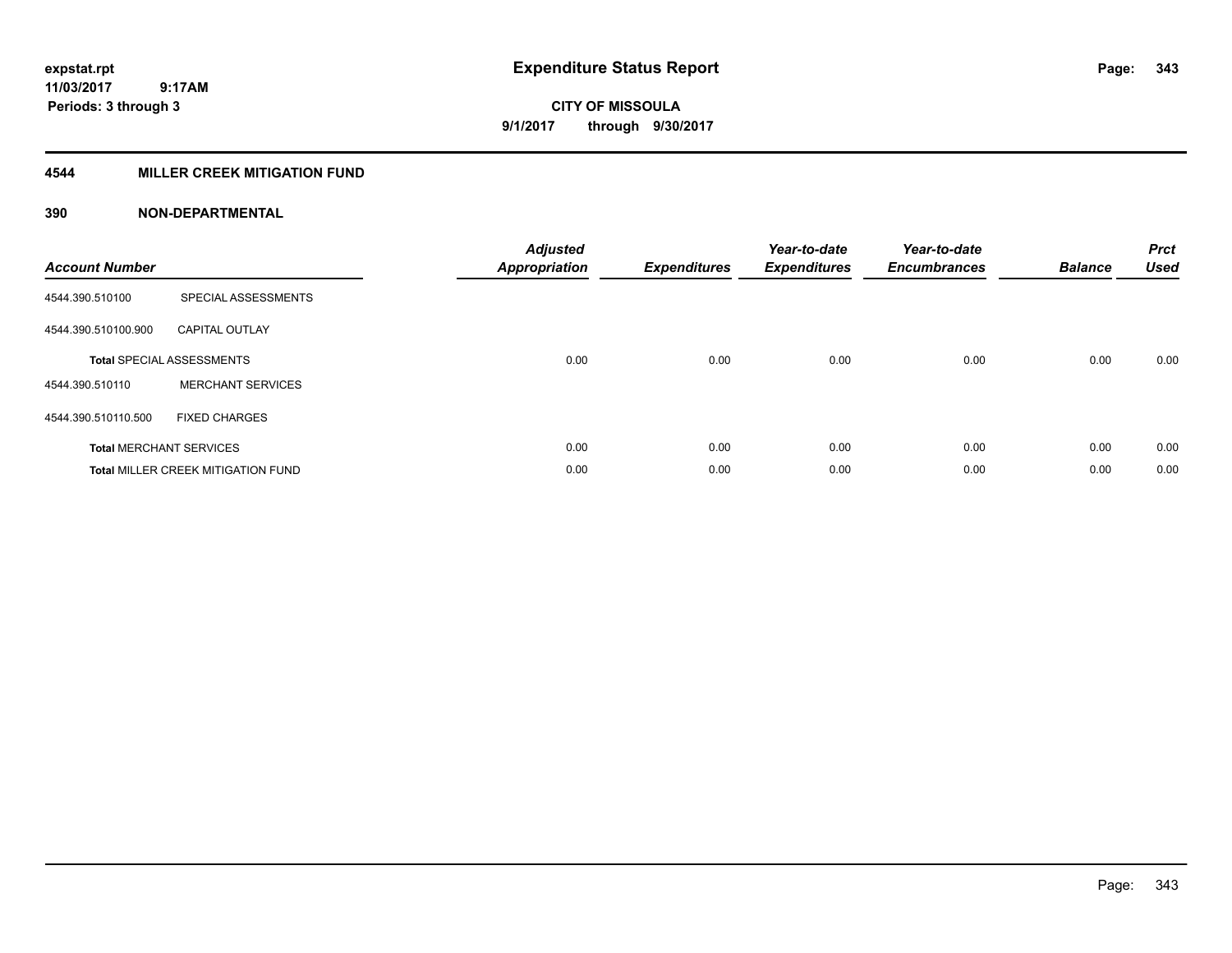**CITY OF MISSOULA 9/1/2017 through 9/30/2017**

## **4545 MILLER CREEK TWITE CONSTRUCTION**

| <b>Account Number</b> |                                       | <b>Adjusted</b><br><b>Appropriation</b> | <b>Expenditures</b> | Year-to-date<br><b>Expenditures</b> | Year-to-date<br><b>Encumbrances</b> | <b>Balance</b> | <b>Prct</b><br><b>Used</b> |
|-----------------------|---------------------------------------|-----------------------------------------|---------------------|-------------------------------------|-------------------------------------|----------------|----------------------------|
| 4545.390.510100       | SPECIAL ASSESSMENTS                   |                                         |                     |                                     |                                     |                |                            |
| 4545.390.510100.300   | PURCHASED SERVICES                    |                                         |                     |                                     |                                     |                |                            |
|                       | <b>Total PURCHASED SERVICES</b>       | 0.00                                    | 0.00                | 0.00                                | 0.00                                | 0.00           | 0.00                       |
| 4545.390.510100.900   | <b>CAPITAL OUTLAY</b>                 |                                         |                     |                                     |                                     |                |                            |
|                       | <b>Total SPECIAL ASSESSMENTS</b>      | 0.00                                    | 0.00                | 0.00                                | 0.00                                | 0.00           | 0.00                       |
| 4545.390.510110       | <b>MERCHANT SERVICES</b>              |                                         |                     |                                     |                                     |                |                            |
| 4545.390.510110.500   | <b>FIXED CHARGES</b>                  |                                         |                     |                                     |                                     |                |                            |
|                       | <b>Total MERCHANT SERVICES</b>        | 0.00                                    | 0.00                | 0.00                                | 0.00                                | 0.00           | 0.00                       |
|                       | Total MILLER CREEK TWITE CONSTRUCTION | 0.00                                    | 0.00                | 0.00                                | 0.00                                | 0.00           | 0.00                       |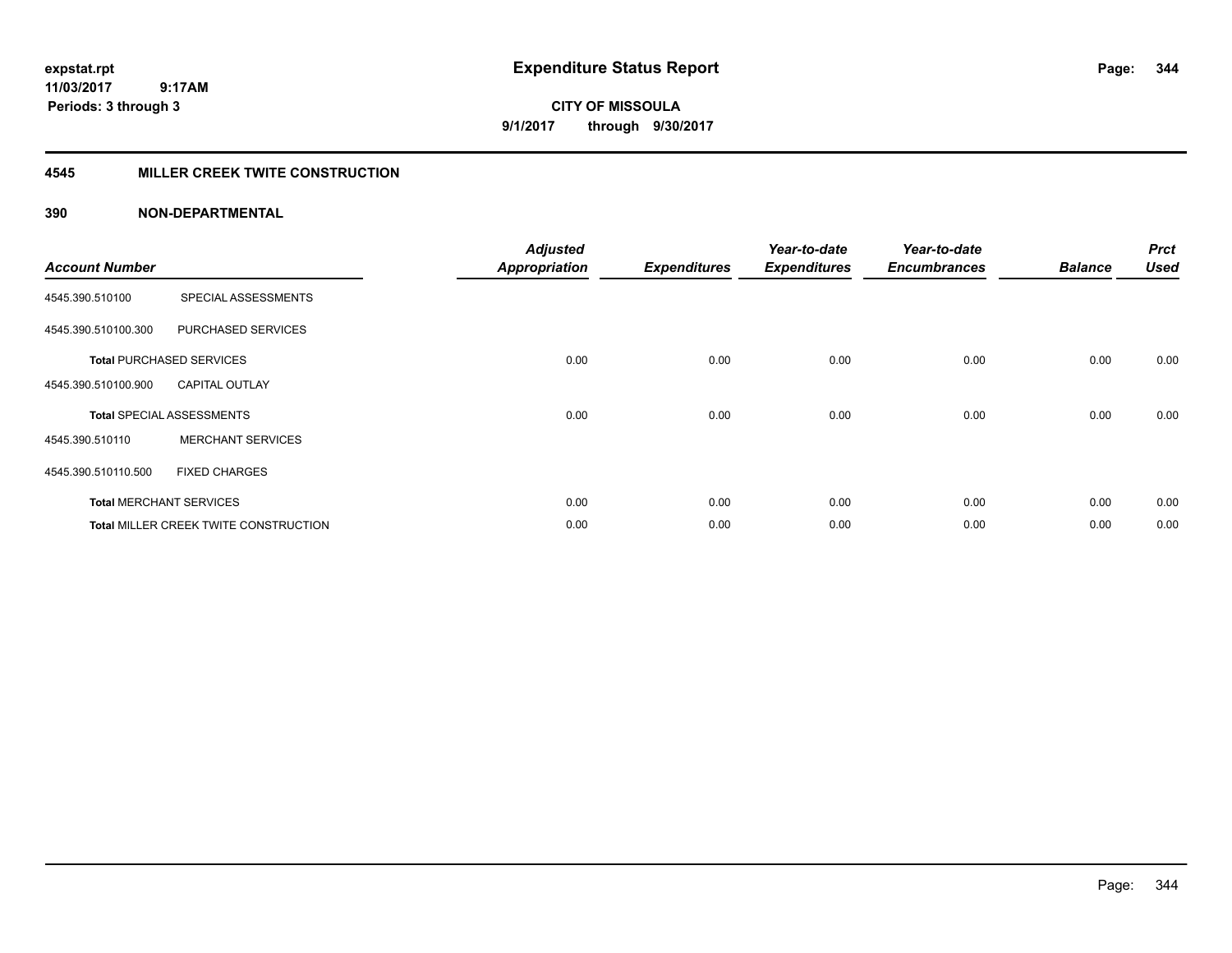**CITY OF MISSOULA 9/1/2017 through 9/30/2017**

## **4546 MILLER CREEK MALOHNEY CONSTRUCTION**

| <b>Account Number</b> |                                          | <b>Adjusted</b><br><b>Appropriation</b> | <b>Expenditures</b> | Year-to-date<br><b>Expenditures</b> | Year-to-date<br><b>Encumbrances</b> | <b>Balance</b> | <b>Prct</b><br><b>Used</b> |
|-----------------------|------------------------------------------|-----------------------------------------|---------------------|-------------------------------------|-------------------------------------|----------------|----------------------------|
| 4546.390.510100       | SPECIAL ASSESSMENTS                      |                                         |                     |                                     |                                     |                |                            |
| 4546.390.510100.300   | PURCHASED SERVICES                       |                                         |                     |                                     |                                     |                |                            |
|                       | <b>Total PURCHASED SERVICES</b>          | 0.00                                    | 0.00                | 0.00                                | 0.00                                | 0.00           | 0.00                       |
| 4546.390.510100.900   | <b>CAPITAL OUTLAY</b>                    |                                         |                     |                                     |                                     |                |                            |
|                       | <b>Total SPECIAL ASSESSMENTS</b>         | 0.00                                    | 0.00                | 0.00                                | 0.00                                | 0.00           | 0.00                       |
| 4546.390.510110       | <b>MERCHANT SERVICES</b>                 |                                         |                     |                                     |                                     |                |                            |
| 4546.390.510110.500   | <b>FIXED CHARGES</b>                     |                                         |                     |                                     |                                     |                |                            |
|                       | <b>Total MERCHANT SERVICES</b>           | 0.00                                    | 0.00                | 0.00                                | 0.00                                | 0.00           | 0.00                       |
|                       | Total MILLER CREEK MALOHNEY CONSTRUCTION | 0.00                                    | 0.00                | 0.00                                | 0.00                                | 0.00           | 0.00                       |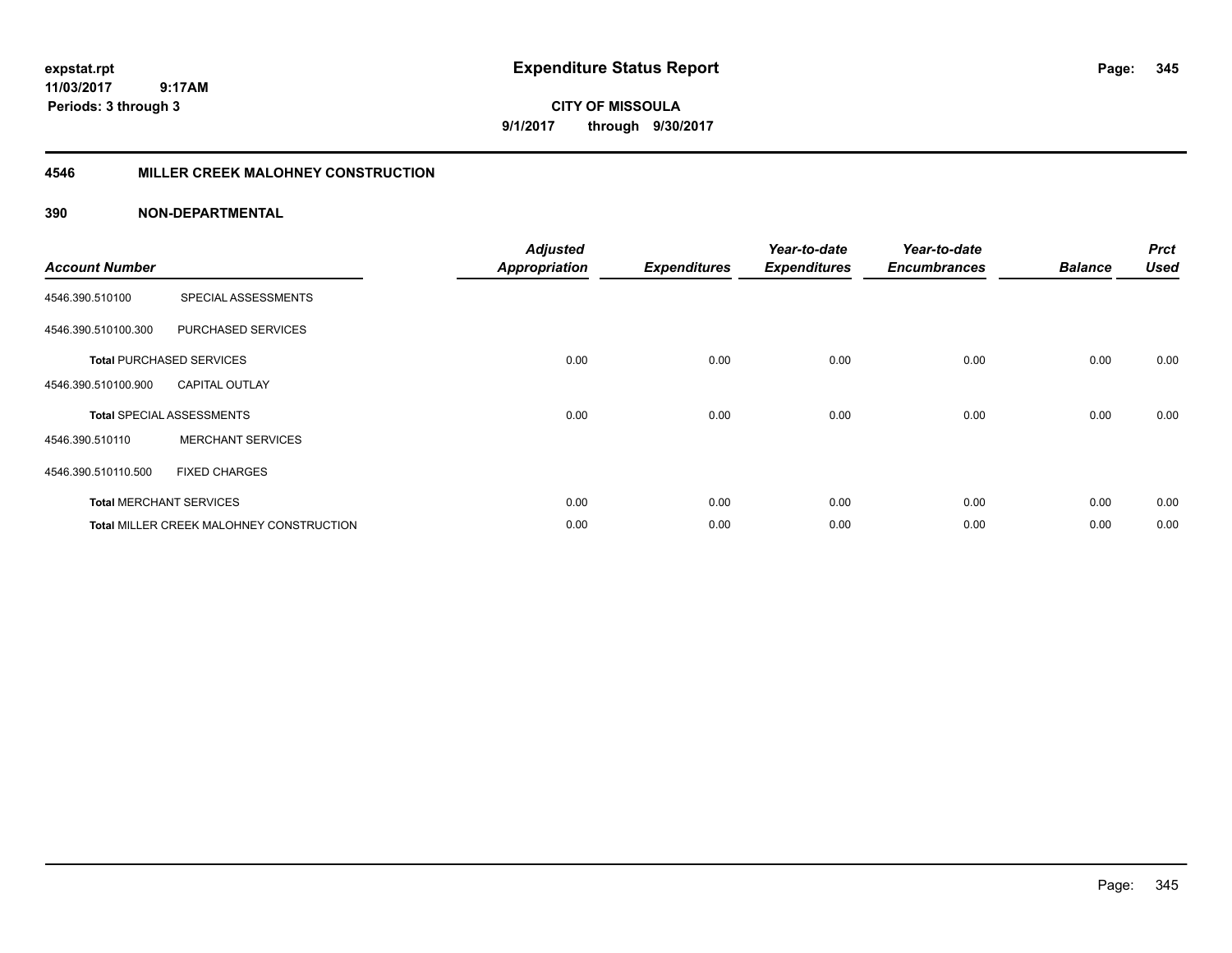**CITY OF MISSOULA 9/1/2017 through 9/30/2017**

## **4547 MILLER CREEK MCCARTHY CONSTRUCTION**

| <b>Account Number</b> |                                          | <b>Adjusted</b><br><b>Appropriation</b> | <b>Expenditures</b> | Year-to-date<br><b>Expenditures</b> | Year-to-date<br><b>Encumbrances</b> | <b>Balance</b> | <b>Prct</b><br><b>Used</b> |
|-----------------------|------------------------------------------|-----------------------------------------|---------------------|-------------------------------------|-------------------------------------|----------------|----------------------------|
| 4547.390.510100       | SPECIAL ASSESSMENTS                      |                                         |                     |                                     |                                     |                |                            |
| 4547.390.510100.300   | PURCHASED SERVICES                       |                                         |                     |                                     |                                     |                |                            |
|                       | <b>Total PURCHASED SERVICES</b>          | 0.00                                    | 0.00                | 0.00                                | 0.00                                | 0.00           | 0.00                       |
| 4547.390.510100.900   | <b>CAPITAL OUTLAY</b>                    |                                         |                     |                                     |                                     |                |                            |
|                       | <b>Total SPECIAL ASSESSMENTS</b>         | 0.00                                    | 0.00                | 0.00                                | 0.00                                | 0.00           | 0.00                       |
| 4547.390.510110       | <b>MERCHANT SERVICES</b>                 |                                         |                     |                                     |                                     |                |                            |
| 4547.390.510110.500   | <b>FIXED CHARGES</b>                     |                                         |                     |                                     |                                     |                |                            |
|                       | <b>Total MERCHANT SERVICES</b>           | 0.00                                    | 0.00                | 0.00                                | 0.00                                | 0.00           | 0.00                       |
|                       | Total MILLER CREEK MCCARTHY CONSTRUCTION | 0.00                                    | 0.00                | 0.00                                | 0.00                                | 0.00           | 0.00                       |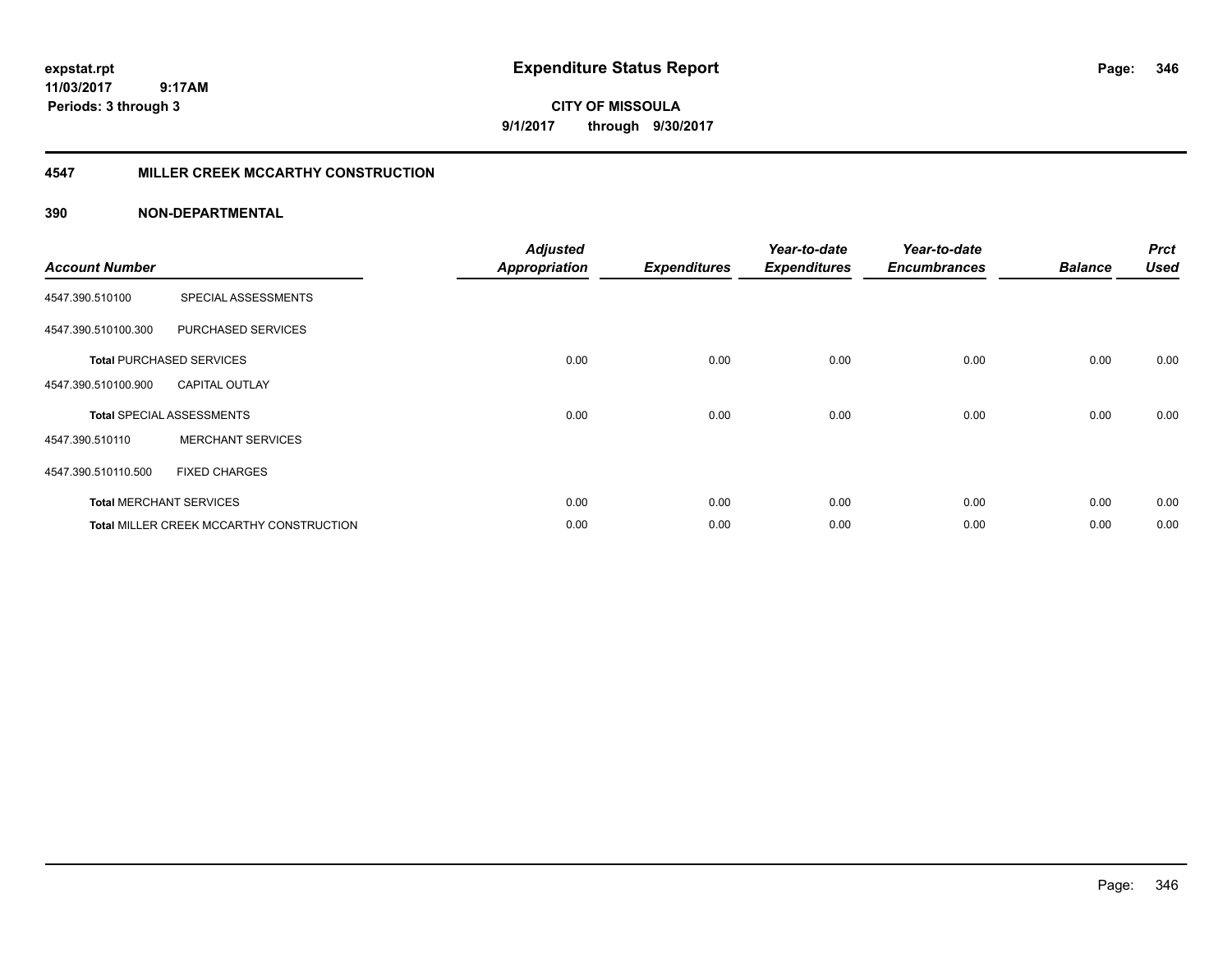**expstat.rpt Expenditure Status Report** 

**11/03/2017 9:17AM Periods: 3 through 3**

**CITY OF MISSOULA 9/1/2017 through 9/30/2017**

# **4548 5TH,6TH & ARTHUR ROAD IMPROVEMENTS**

| <b>Account Number</b> |                                                     | <b>Adjusted</b><br><b>Appropriation</b> | <b>Expenditures</b> | Year-to-date<br><b>Expenditures</b> | Year-to-date<br><b>Encumbrances</b> | <b>Balance</b> | <b>Prct</b><br><b>Used</b> |
|-----------------------|-----------------------------------------------------|-----------------------------------------|---------------------|-------------------------------------|-------------------------------------|----------------|----------------------------|
| 4548.390.510100       | SPECIAL ASSESSMENTS                                 |                                         |                     |                                     |                                     |                |                            |
| 4548.390.510100.300   | PURCHASED SERVICES                                  |                                         |                     |                                     |                                     |                |                            |
|                       | <b>Total PURCHASED SERVICES</b>                     | 0.00                                    | 0.00                | 0.00                                | 0.00                                | 0.00           | 0.00                       |
| 4548.390.510100.900   | <b>CAPITAL OUTLAY</b>                               |                                         |                     |                                     |                                     |                |                            |
|                       | <b>Total SPECIAL ASSESSMENTS</b>                    | 0.00                                    | 0.00                | 0.00                                | 0.00                                | 0.00           | 0.00                       |
| 4548.390.510110       | <b>MERCHANT SERVICES</b>                            |                                         |                     |                                     |                                     |                |                            |
| 4548.390.510110.500   | <b>FIXED CHARGES</b>                                |                                         |                     |                                     |                                     |                |                            |
|                       | <b>Total MERCHANT SERVICES</b>                      | 0.00                                    | 0.00                | 0.00                                | 0.00                                | 0.00           | 0.00                       |
| 4548.390.521000       | INTERFUND OPERATING TRANSFERS                       |                                         |                     |                                     |                                     |                |                            |
| 4548.390.521000.800   | OTHER OBJECTS                                       |                                         |                     |                                     |                                     |                |                            |
|                       | Total INTERFUND OPERATING TRANSFERS                 | 0.00                                    | 0.00                | 0.00                                | 0.00                                | 0.00           | 0.00                       |
|                       | <b>Total 5TH.6TH &amp; ARTHUR ROAD IMPROVEMENTS</b> | 0.00                                    | 0.00                | 0.00                                | 0.00                                | 0.00           | 0.00                       |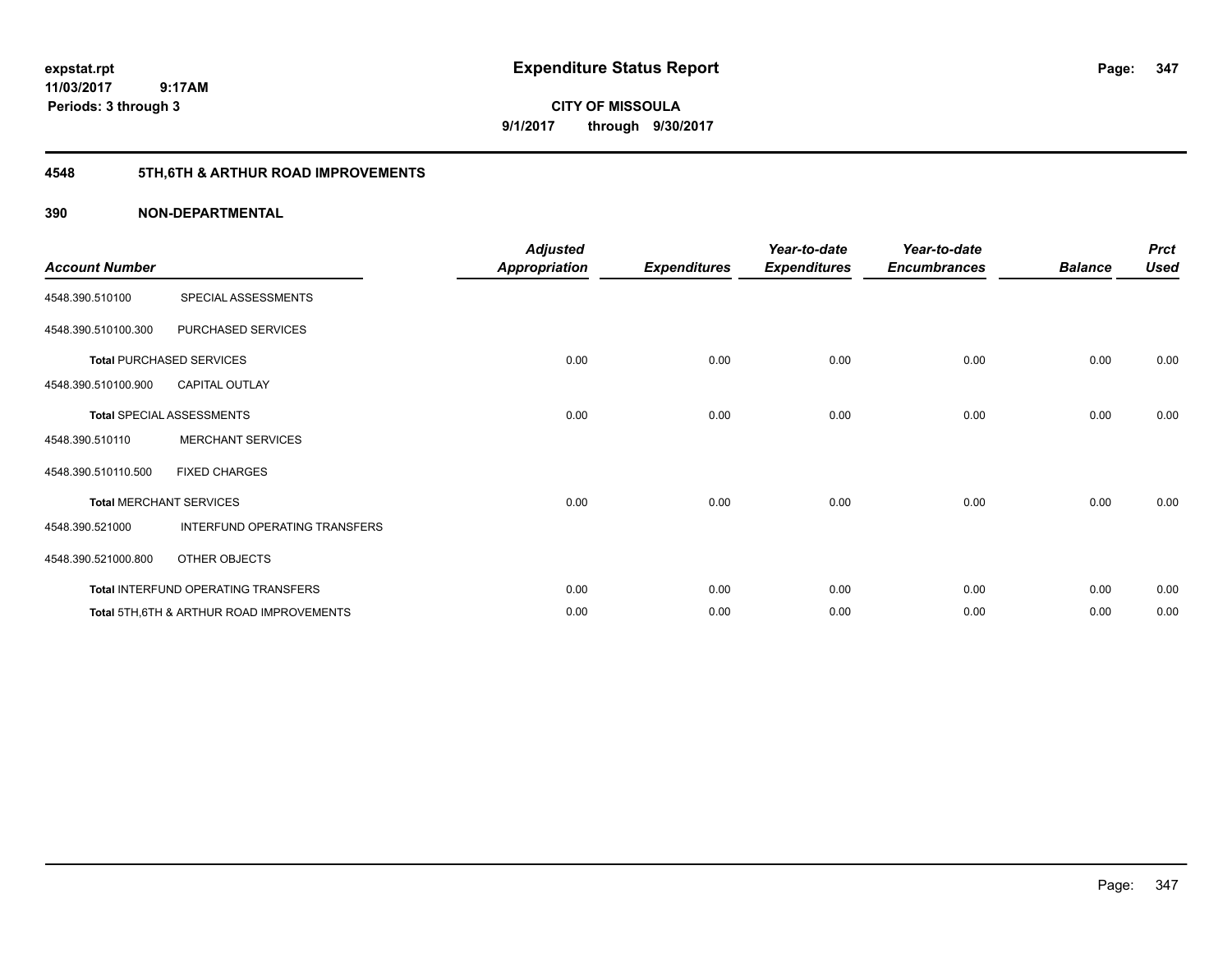**CITY OF MISSOULA 9/1/2017 through 9/30/2017**

### **4549 SID 549 HILLVIEW WAY**

| <b>Account Number</b>     |                                      | <b>Adjusted</b><br><b>Appropriation</b> | <b>Expenditures</b> | Year-to-date<br><b>Expenditures</b> | Year-to-date<br><b>Encumbrances</b> | <b>Balance</b> | <b>Prct</b><br><b>Used</b> |
|---------------------------|--------------------------------------|-----------------------------------------|---------------------|-------------------------------------|-------------------------------------|----------------|----------------------------|
| 4549.390.510100           | SPECIAL ASSESSMENTS                  |                                         |                     |                                     |                                     |                |                            |
| 4549.390.510100.300       | PURCHASED SERVICES                   |                                         |                     |                                     |                                     |                |                            |
|                           | <b>Total PURCHASED SERVICES</b>      | 0.00                                    | 0.00                | 0.00                                | 0.00                                | 0.00           | 0.00                       |
| 4549.390.510100.600       | <b>DEBT SERVICE</b>                  |                                         |                     |                                     |                                     |                |                            |
| <b>Total DEBT SERVICE</b> |                                      | 0.00                                    | 0.00                | 0.00                                | 0.00                                | 0.00           | 0.00                       |
| 4549.390.510100.900       | <b>CAPITAL OUTLAY</b>                |                                         |                     |                                     |                                     |                |                            |
|                           | <b>Total SPECIAL ASSESSMENTS</b>     | 0.00                                    | 0.00                | 0.00                                | 0.00                                | 0.00           | 0.00                       |
| 4549.390.510110           | <b>MERCHANT SERVICES</b>             |                                         |                     |                                     |                                     |                |                            |
| 4549.390.510110.500       | <b>FIXED CHARGES</b>                 |                                         |                     |                                     |                                     |                |                            |
|                           | <b>Total MERCHANT SERVICES</b>       | 0.00                                    | 0.00                | 0.00                                | 0.00                                | 0.00           | 0.00                       |
| 4549.390.521000           | <b>INTERFUND OPERATING TRANSFERS</b> |                                         |                     |                                     |                                     |                |                            |
| 4549.390.521000.800       | OTHER OBJECTS                        |                                         |                     |                                     |                                     |                |                            |
|                           | Total INTERFUND OPERATING TRANSFERS  | 0.00                                    | 0.00                | 0.00                                | 0.00                                | 0.00           | 0.00                       |
|                           | Total SID 549 HILLVIEW WAY           | 0.00                                    | 0.00                | 0.00                                | 0.00                                | 0.00           | 0.00                       |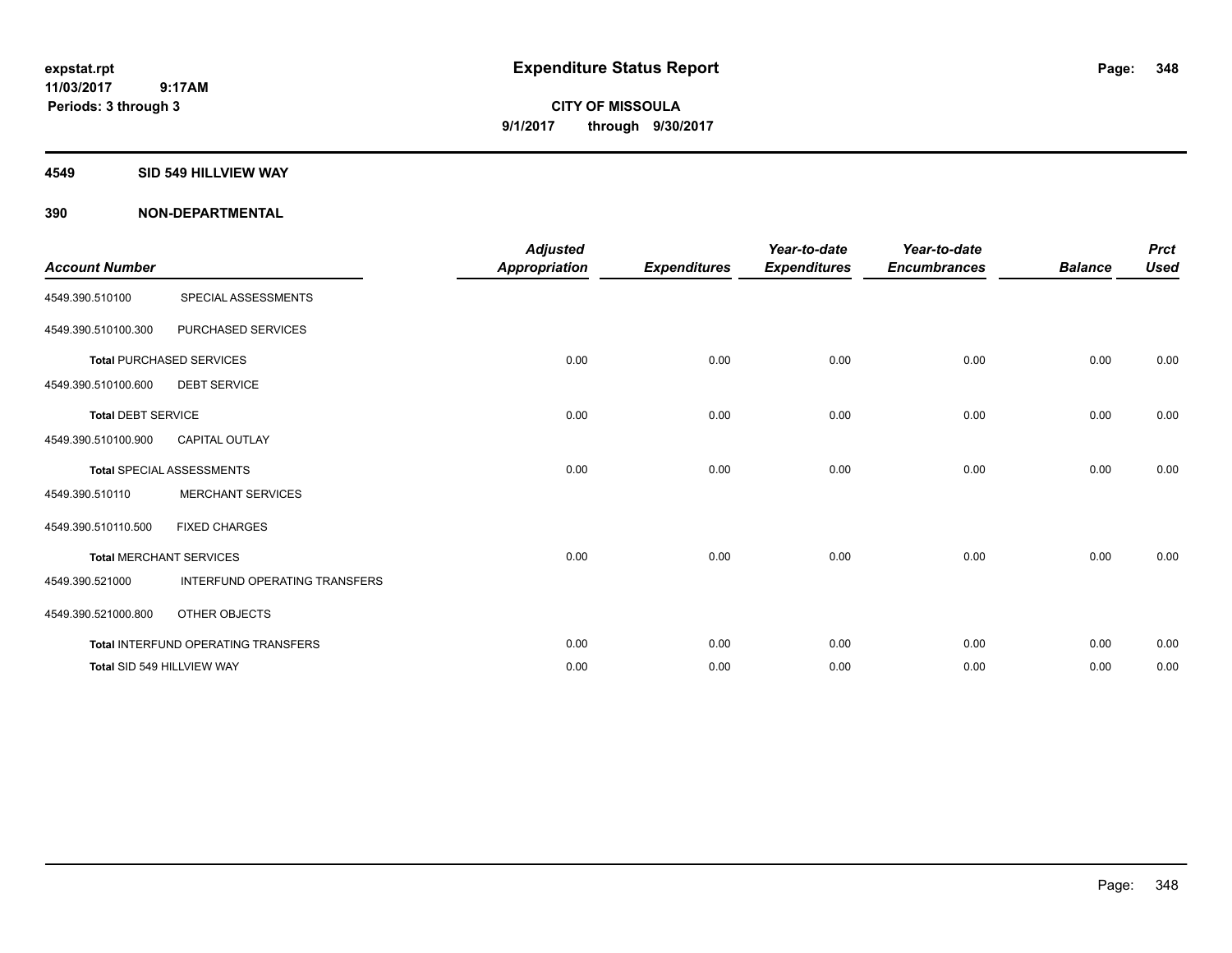**expstat.rpt Expenditure Status Report Page:**

**11/03/2017 9:17AM Periods: 3 through 3**

**CITY OF MISSOULA 9/1/2017 through 9/30/2017**

## **4745 MALONEY/TWITE MILLER CR \$1.2M CONTRIB**

|                            |                                              | <b>Adjusted</b>      |                     | Year-to-date        | Year-to-date        |                | <b>Prct</b> |
|----------------------------|----------------------------------------------|----------------------|---------------------|---------------------|---------------------|----------------|-------------|
| <b>Account Number</b>      |                                              | <b>Appropriation</b> | <b>Expenditures</b> | <b>Expenditures</b> | <b>Encumbrances</b> | <b>Balance</b> | <b>Used</b> |
| 4745.390.510100            | SPECIAL ASSESSMENTS                          |                      |                     |                     |                     |                |             |
| 4745.390.510100.300        | PURCHASED SERVICES                           |                      |                     |                     |                     |                |             |
|                            | <b>Total PURCHASED SERVICES</b>              | 0.00                 | 0.00                | 0.00                | 0.00                | 0.00           | 0.00        |
| 4745.390.510100.800        | OTHER OBJECTS                                |                      |                     |                     |                     |                |             |
| <b>Total OTHER OBJECTS</b> |                                              | 0.00                 | 0.00                | 0.00                | 0.00                | 0.00           | 0.00        |
| 4745.390.510100.900        | <b>CAPITAL OUTLAY</b>                        |                      |                     |                     |                     |                |             |
|                            | <b>Total SPECIAL ASSESSMENTS</b>             | 0.00                 | 0.00                | 0.00                | 0.00                | 0.00           | 0.00        |
| 4745.390.510110            | <b>MERCHANT SERVICES</b>                     |                      |                     |                     |                     |                |             |
| 4745.390.510110.500        | <b>FIXED CHARGES</b>                         |                      |                     |                     |                     |                |             |
|                            | Total MALONEY/TWITE MILLER CR \$1.2M CONTRIB | 0.00                 | 0.00                | 0.00                | 0.00                | 0.00           | 0.00        |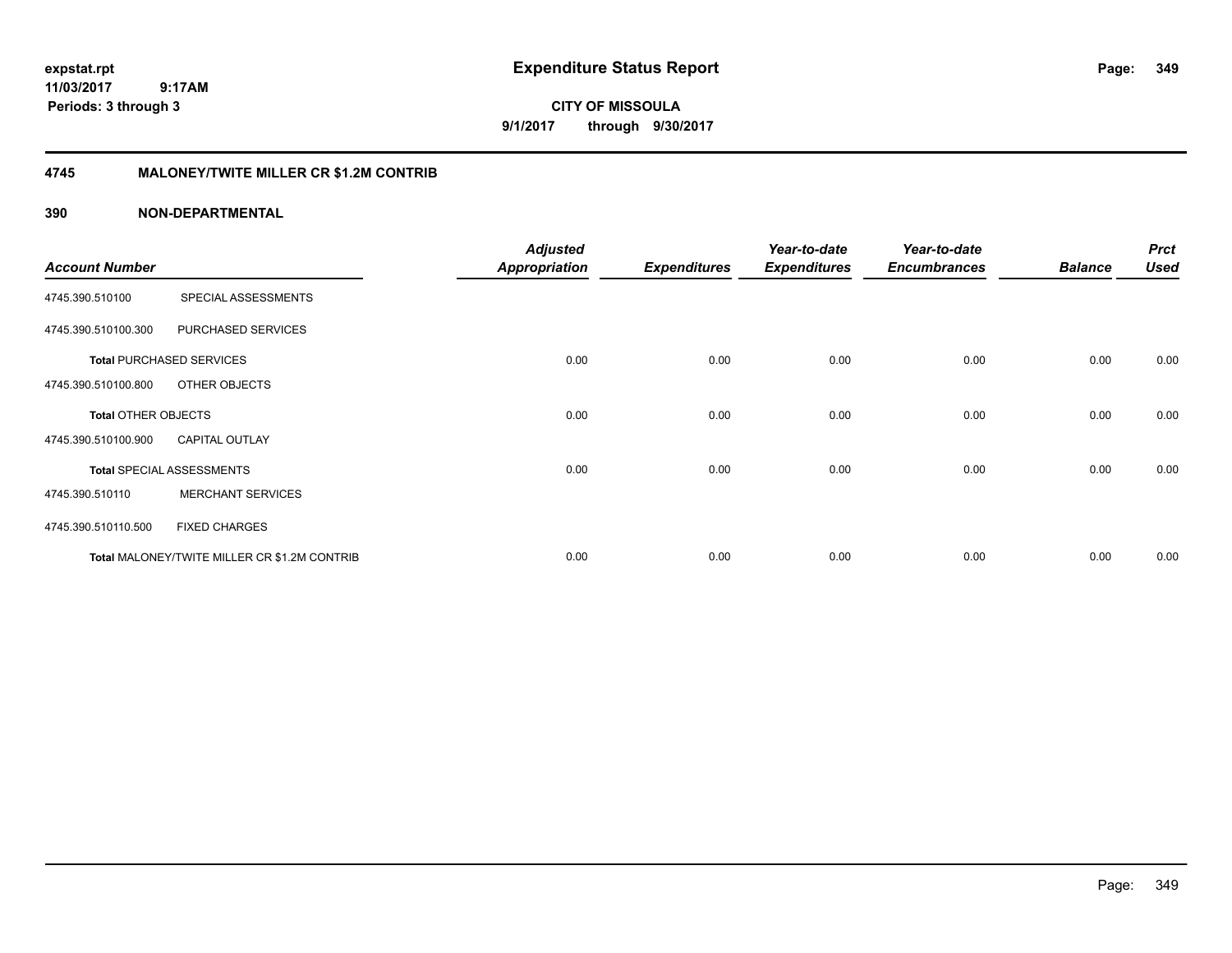# **CITY OF MISSOULA 9/1/2017 through 9/30/2017**

### **4941 HILLVIEW WAY CONSTRUCTION**

| <b>Account Number</b>       |                                                                                  | <b>Adjusted</b><br><b>Appropriation</b> | <b>Expenditures</b>    | Year-to-date<br><b>Expenditures</b> | Year-to-date<br><b>Encumbrances</b> | <b>Balance</b>               | <b>Prct</b><br><b>Used</b> |
|-----------------------------|----------------------------------------------------------------------------------|-----------------------------------------|------------------------|-------------------------------------|-------------------------------------|------------------------------|----------------------------|
| 4941.280.430034             | <b>CONSTRUCTION</b>                                                              |                                         |                        |                                     |                                     |                              |                            |
| 4941.280.430034.200         | <b>SUPPLIES</b>                                                                  |                                         |                        |                                     |                                     |                              |                            |
| <b>Total SUPPLIES</b>       |                                                                                  | 0.00                                    | 0.00                   | 0.00                                | 0.00                                | 0.00                         | 0.00                       |
| 4941.280.430034.300         | PURCHASED SERVICES                                                               |                                         |                        |                                     |                                     |                              |                            |
|                             | 4941.280.430034.350.000 PROFESSIONAL SERVICES<br><b>Total PURCHASED SERVICES</b> | 0.00<br>0.00                            | 21,540.17<br>21,540.17 | 21,540.17<br>21,540.17              | 0.00<br>0.00                        | $-21,540.17$<br>$-21,540.17$ | 0.00<br>0.00               |
| 4941.280.430034.900         | <b>CAPITAL OUTLAY</b>                                                            |                                         |                        |                                     |                                     |                              |                            |
| <b>Total CAPITAL OUTLAY</b> |                                                                                  | 0.00                                    | 0.00                   | 0.00                                | 0.00                                | 0.00                         | 0.00                       |
| <b>Total CONSTRUCTION</b>   |                                                                                  | 0.00                                    | 21,540.17              | 21,540.17                           | 0.00                                | $-21,540.17$                 | 0.00                       |
| 4941.280.430262             | <b>SIDEWALKS</b>                                                                 |                                         |                        |                                     |                                     |                              |                            |
| 4941.280.430262.800         | OTHER OBJECTS                                                                    |                                         |                        |                                     |                                     |                              |                            |
| <b>Total SIDEWALKS</b>      |                                                                                  | 0.00                                    | 0.00                   | 0.00                                | 0.00                                | 0.00                         | 0.00                       |
| 4941.280.510110             | <b>MERCHANT SERVICES</b>                                                         |                                         |                        |                                     |                                     |                              |                            |
| 4941.280.510110.500         | <b>FIXED CHARGES</b>                                                             |                                         |                        |                                     |                                     |                              |                            |
| <b>Total FIXED CHARGES</b>  |                                                                                  | 0.00                                    | 0.00                   | 0.00                                | 0.00                                | 0.00                         | 0.00                       |
|                             | <b>Total MERCHANT SERVICES</b>                                                   | 0.00                                    | 0.00                   | 0.00                                | 0.00                                | 0.00                         | 0.00                       |
|                             | Total HILLVIEW WAY CONSTRUCTION                                                  | 0.00                                    | 21,540.17              | 21,540.17                           | 0.00                                | $-21,540.17$                 | 0.00                       |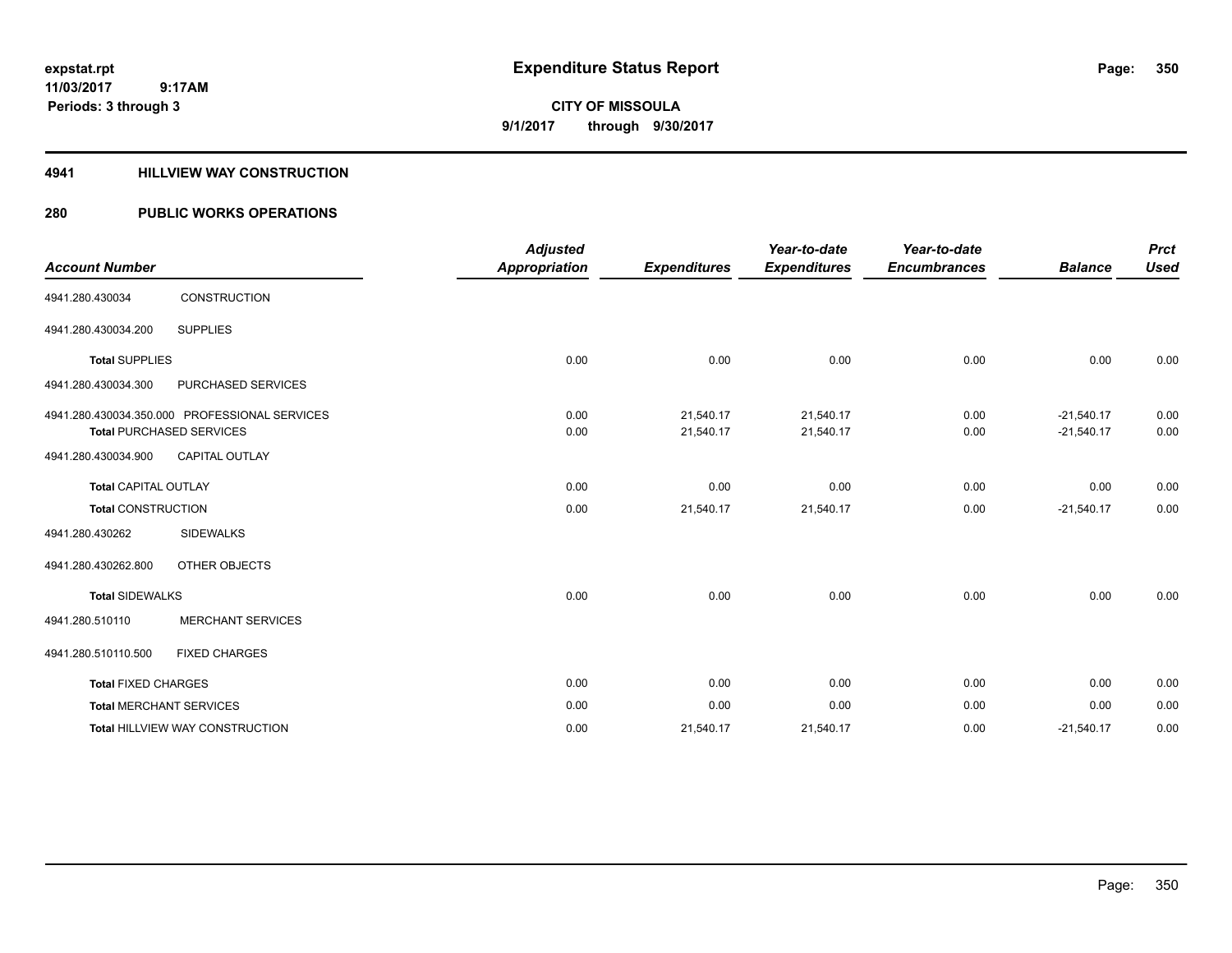**CITY OF MISSOULA 9/1/2017 through 9/30/2017**

# **4944 RATTLESNAKE SEWER COLLECTION (544)**

**000 \*\*\* Title Not Found \*\*\***

| <b>Account Number</b>                |                          | <b>Adjusted</b><br>Appropriation | <b>Expenditures</b> | Year-to-date<br><b>Expenditures</b> | Year-to-date<br><b>Encumbrances</b> | <b>Balance</b> | Prct<br><b>Used</b> |
|--------------------------------------|--------------------------|----------------------------------|---------------------|-------------------------------------|-------------------------------------|----------------|---------------------|
| 4944.000.510110                      | <b>MERCHANT SERVICES</b> |                                  |                     |                                     |                                     |                |                     |
| 4944.000.510110.500                  | <b>FIXED CHARGES</b>     |                                  |                     |                                     |                                     |                |                     |
| <b>Total *** Title Not Found ***</b> |                          | 0.00                             | 0.00                | 0.00                                | 0.00                                | 0.00           | 0.00                |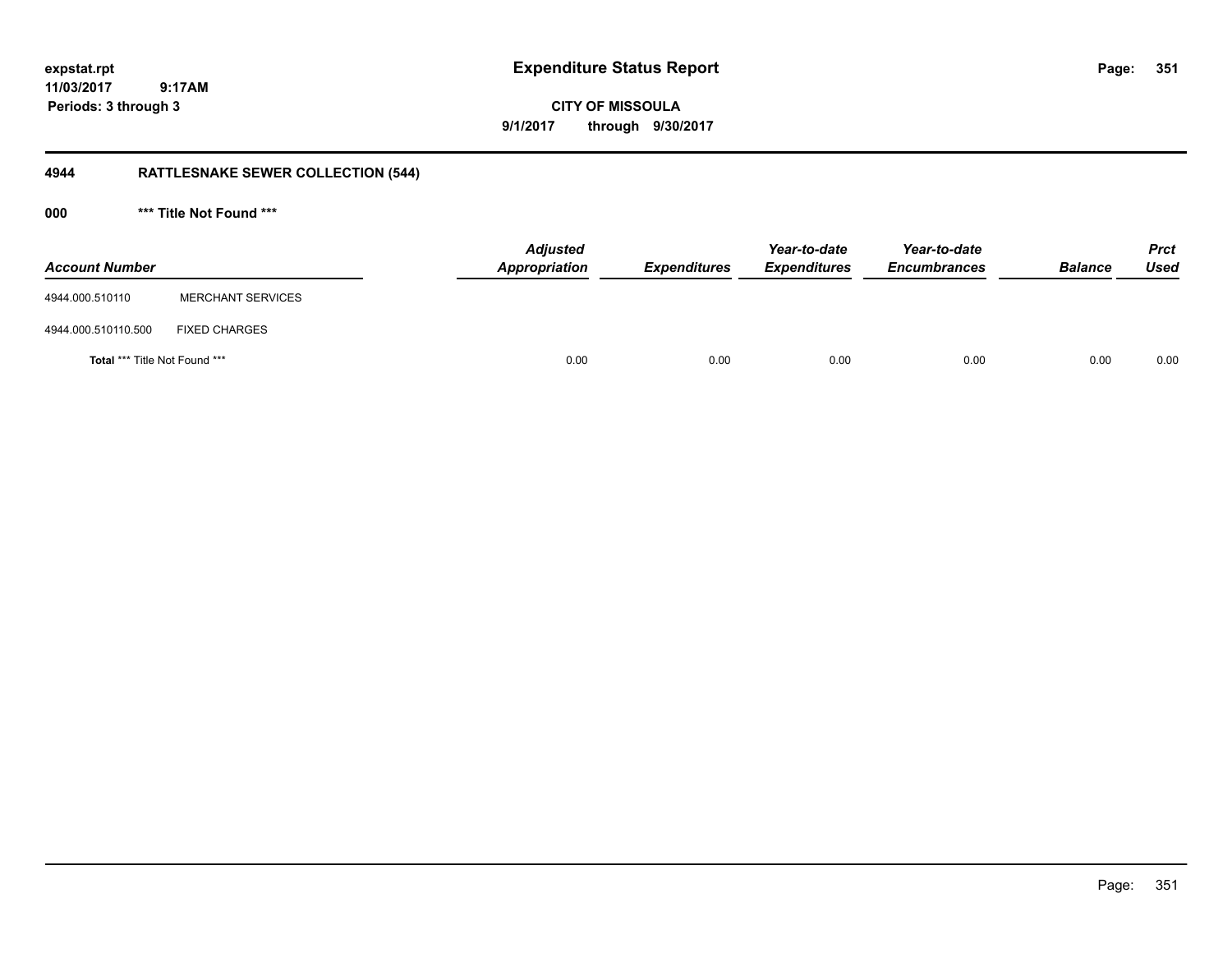**CITY OF MISSOULA 9/1/2017 through 9/30/2017**

# **4944 RATTLESNAKE SEWER COLLECTION (544)**

| <b>Account Number</b>     |                                  | <b>Adjusted</b><br><b>Appropriation</b> | <b>Expenditures</b> | Year-to-date<br><b>Expenditures</b> | Year-to-date<br><b>Encumbrances</b> | <b>Balance</b> | <b>Prct</b><br><b>Used</b> |
|---------------------------|----------------------------------|-----------------------------------------|---------------------|-------------------------------------|-------------------------------------|----------------|----------------------------|
|                           |                                  |                                         |                     |                                     |                                     |                |                            |
| 4944.390.510100           | SPECIAL ASSESSMENTS              |                                         |                     |                                     |                                     |                |                            |
| 4944.390.510100.300       | PURCHASED SERVICES               |                                         |                     |                                     |                                     |                |                            |
|                           | <b>Total PURCHASED SERVICES</b>  | 0.00                                    | 0.00                | 0.00                                | 0.00                                | 0.00           | 0.00                       |
| 4944.390.510100.600       | <b>DEBT SERVICE</b>              |                                         |                     |                                     |                                     |                |                            |
| <b>Total DEBT SERVICE</b> |                                  | 0.00                                    | 0.00                | 0.00                                | 0.00                                | 0.00           | 0.00                       |
| 4944.390.510100.900       | <b>CAPITAL OUTLAY</b>            |                                         |                     |                                     |                                     |                |                            |
|                           | <b>Total SPECIAL ASSESSMENTS</b> | 0.00                                    | 0.00                | 0.00                                | 0.00                                | 0.00           | 0.00                       |
| 4944.390.510110           | <b>MERCHANT SERVICES</b>         |                                         |                     |                                     |                                     |                |                            |
| 4944.390.510110.500       | <b>FIXED CHARGES</b>             |                                         |                     |                                     |                                     |                |                            |
| Total NON-DEPARTMENTAL    |                                  | 0.00                                    | 0.00                | 0.00                                | 0.00                                | 0.00           | 0.00                       |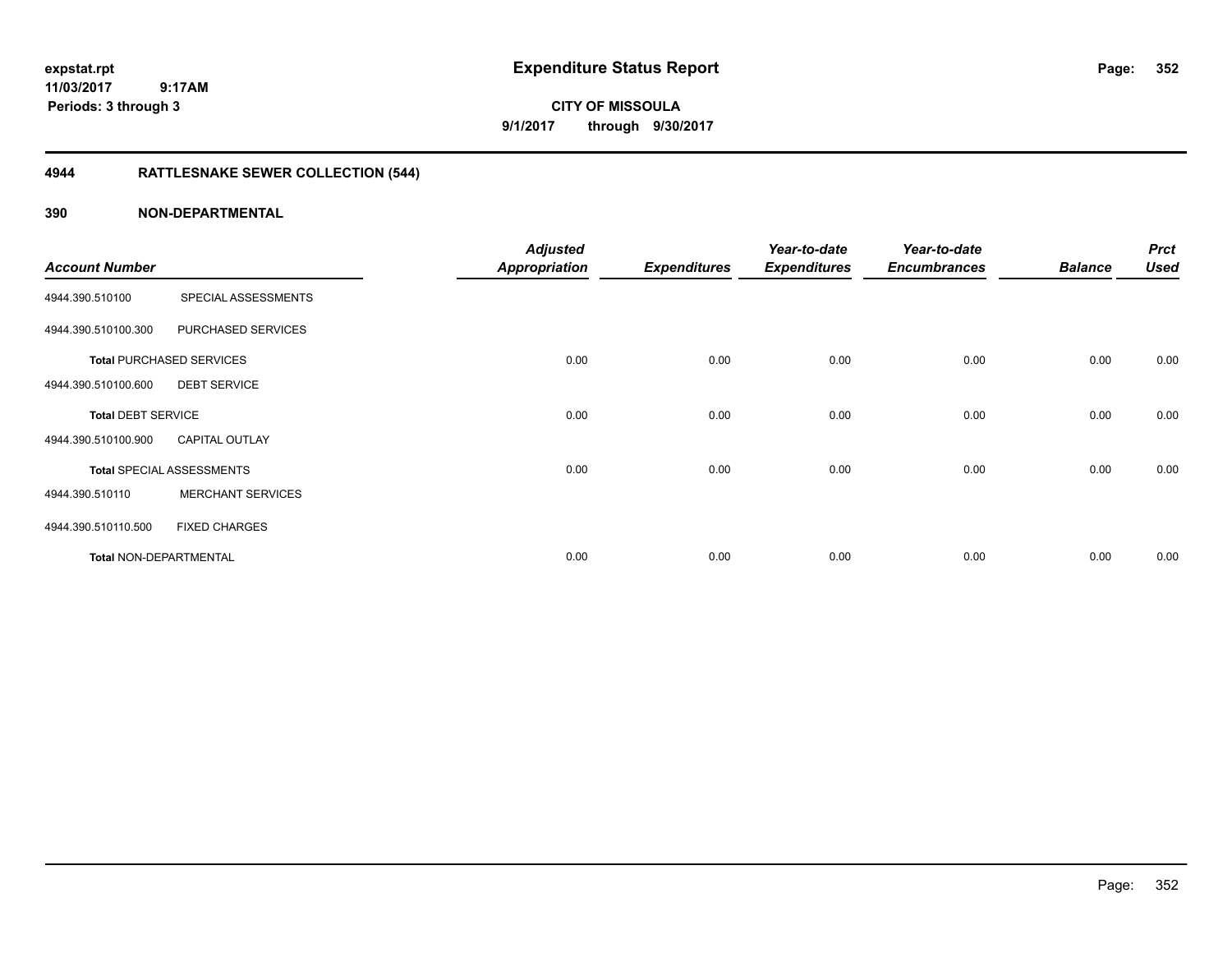**CITY OF MISSOULA 9/1/2017 through 9/30/2017**

# **4944 RATTLESNAKE SEWER COLLECTION (544)**

**550 SID 544 PROJECT**

| <b>Account Number</b>     |                                 | <b>Adjusted</b><br><b>Appropriation</b> | <b>Expenditures</b> | Year-to-date<br><b>Expenditures</b> | Year-to-date<br><b>Encumbrances</b> | <b>Balance</b> | <b>Prct</b><br><b>Used</b> |
|---------------------------|---------------------------------|-----------------------------------------|---------------------|-------------------------------------|-------------------------------------|----------------|----------------------------|
| 4944.550.430680           | <b>ARRA GRANT</b>               |                                         |                     |                                     |                                     |                |                            |
| 4944.550.430680.900       | CAPITAL OUTLAY                  |                                         |                     |                                     |                                     |                |                            |
| <b>Total ARRA GRANT</b>   |                                 | 0.00                                    | 0.00                | 0.00                                | 0.00                                | 0.00           | 0.00                       |
| 4944.550.430681           | ARRA LOAN                       |                                         |                     |                                     |                                     |                |                            |
| 4944.550.430681.900       | CAPITAL OUTLAY                  |                                         |                     |                                     |                                     |                |                            |
| <b>Total ARRA LOAN</b>    |                                 | 0.00                                    | 0.00                | 0.00                                | 0.00                                | 0.00           | 0.00                       |
| 4944.550.430682           | <b>TSEP GRANT</b>               |                                         |                     |                                     |                                     |                |                            |
| 4944.550.430682.900       | CAPITAL OUTLAY                  |                                         |                     |                                     |                                     |                |                            |
| <b>Total TSEP GRANT</b>   |                                 | 0.00                                    | 0.00                | 0.00                                | 0.00                                | 0.00           | 0.00                       |
| 4944.550.430685           | <b>SRF SID</b>                  |                                         |                     |                                     |                                     |                |                            |
| 4944.550.430685.900       | CAPITAL OUTLAY                  |                                         |                     |                                     |                                     |                |                            |
| <b>Total SRF SID</b>      |                                 | 0.00                                    | 0.00                | 0.00                                | 0.00                                | 0.00           | 0.00                       |
| 4944.550.430686           | SRF REV BOND                    |                                         |                     |                                     |                                     |                |                            |
| 4944.550.430686.300       | PURCHASED SERVICES              |                                         |                     |                                     |                                     |                |                            |
|                           | <b>Total PURCHASED SERVICES</b> | 0.00                                    | 0.00                | 0.00                                | 0.00                                | 0.00           | 0.00                       |
| 4944.550.430686.900       | CAPITAL OUTLAY                  |                                         |                     |                                     |                                     |                |                            |
| <b>Total SRF REV BOND</b> |                                 | 0.00                                    | 0.00                | 0.00                                | 0.00                                | 0.00           | 0.00                       |
| 4944.550.430687           | ARRA LOAN SID                   |                                         |                     |                                     |                                     |                |                            |
| 4944.550.430687.900       | CAPITAL OUTLAY                  |                                         |                     |                                     |                                     |                |                            |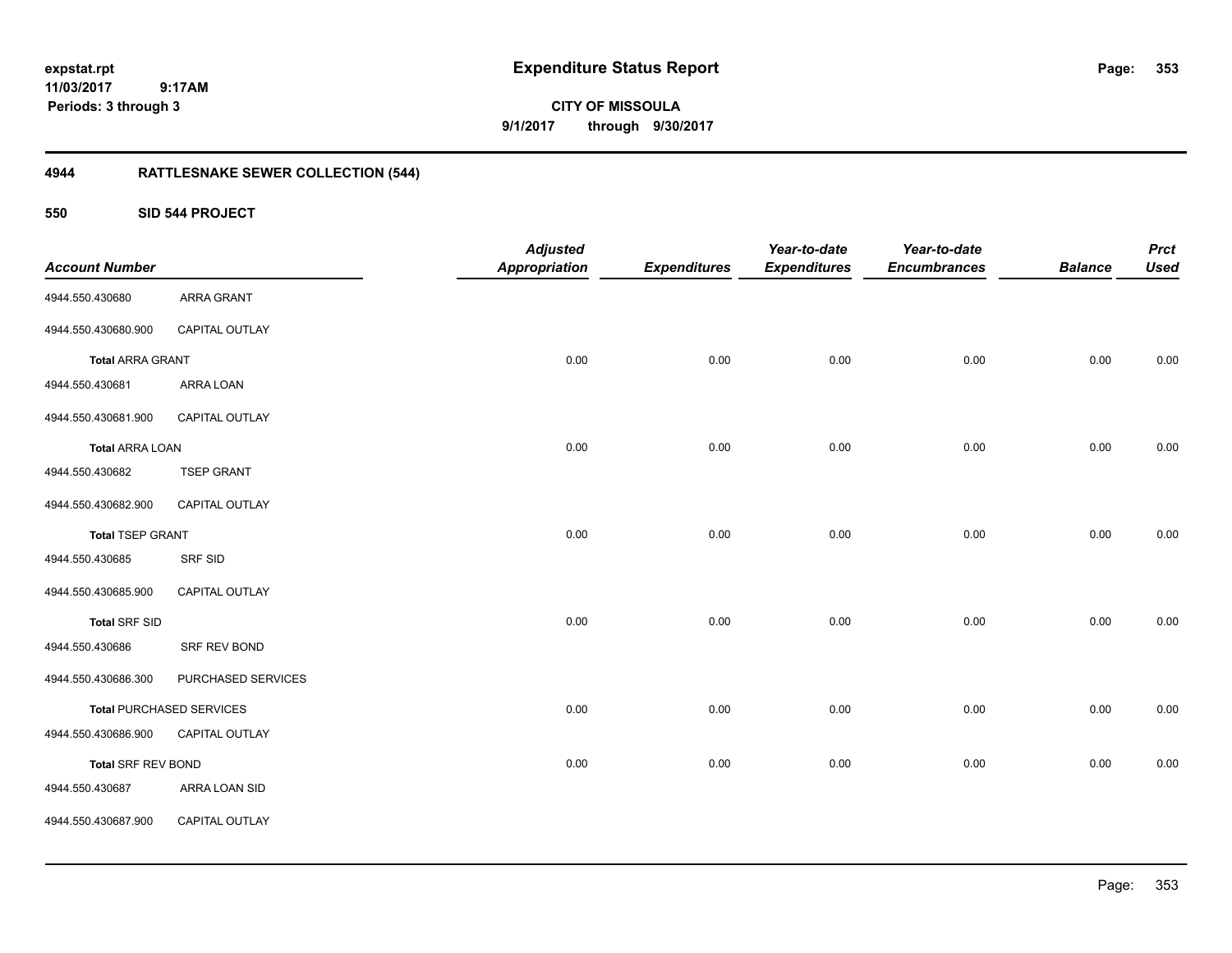**expstat.rpt Expenditure Status Report Page:**

**11/03/2017 9:17AM Periods: 3 through 3**

# **4944 RATTLESNAKE SEWER COLLECTION (544)**

## **550 SID 544 PROJECT**

| <b>Account Number</b>      |                          | <b>Adjusted</b><br><b>Appropriation</b> | <b>Expenditures</b> | Year-to-date<br><b>Expenditures</b> | Year-to-date<br><b>Encumbrances</b> | <b>Balance</b> | <b>Prct</b><br>Used |
|----------------------------|--------------------------|-----------------------------------------|---------------------|-------------------------------------|-------------------------------------|----------------|---------------------|
| <b>Total ARRA LOAN SID</b> |                          | 0.00                                    | 0.00                | 0.00                                | 0.00                                | 0.00           | 0.00                |
| 4944.550.510110            | <b>MERCHANT SERVICES</b> |                                         |                     |                                     |                                     |                |                     |
| 4944.550.510110.500        | <b>FIXED CHARGES</b>     |                                         |                     |                                     |                                     |                |                     |
| Total SID 544 PROJECT      |                          | 0.00                                    | 0.00                | 0.00                                | 0.00                                | 0.00           | 0.00                |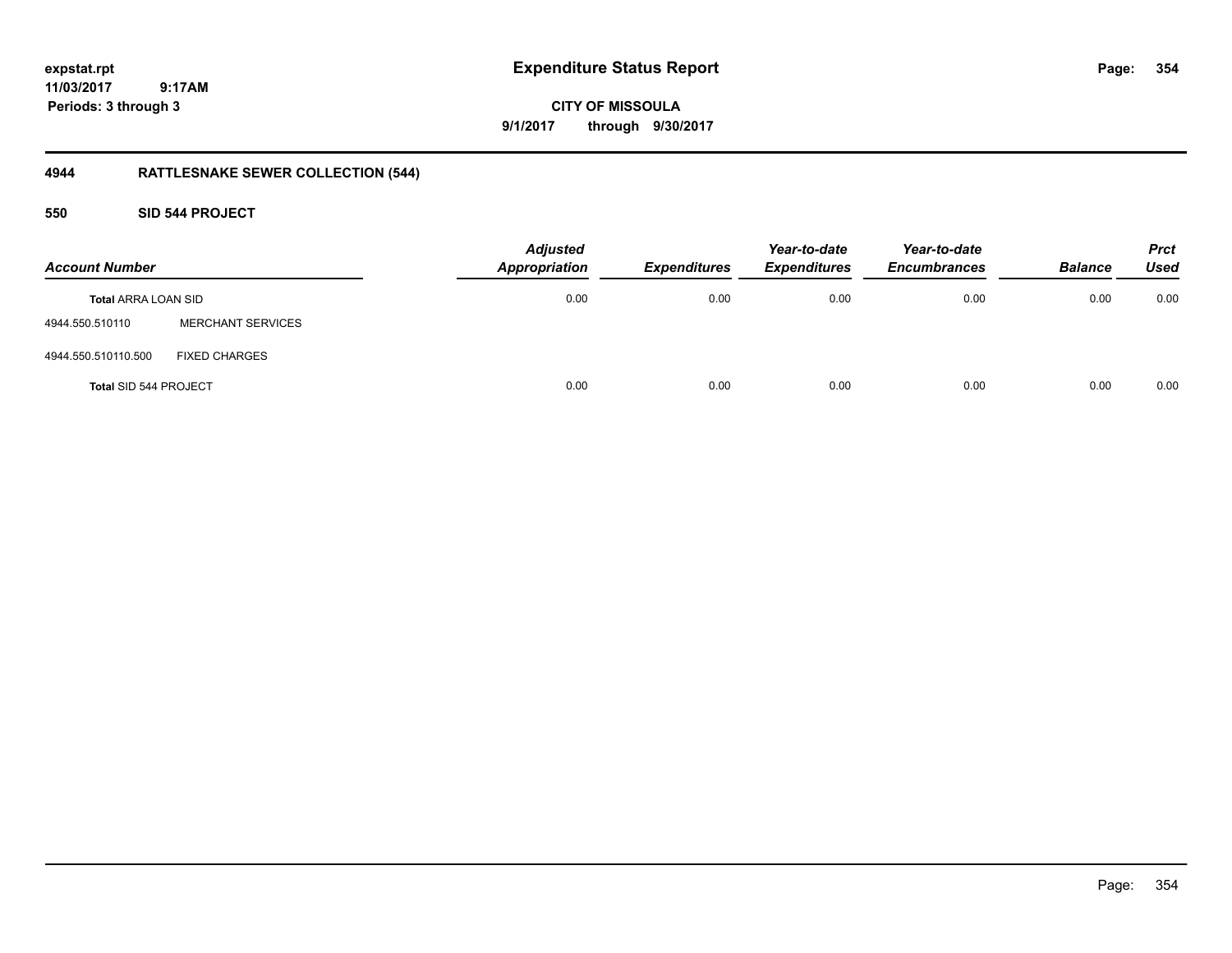# **CITY OF MISSOULA 9/1/2017 through 9/30/2017**

# **4944 RATTLESNAKE SEWER COLLECTION (544)**

## **555 LOLO STREET PROJECT**

| <b>Account Number</b>     |                                          | <b>Adjusted</b><br><b>Appropriation</b> | <b>Expenditures</b> | Year-to-date<br><b>Expenditures</b> | Year-to-date<br><b>Encumbrances</b> | <b>Balance</b> | <b>Prct</b><br><b>Used</b> |
|---------------------------|------------------------------------------|-----------------------------------------|---------------------|-------------------------------------|-------------------------------------|----------------|----------------------------|
| 4944.555.430680           | ARRA GRANT                               |                                         |                     |                                     |                                     |                |                            |
| 4944.555.430680.900       | <b>CAPITAL OUTLAY</b>                    |                                         |                     |                                     |                                     |                |                            |
| <b>Total ARRA GRANT</b>   |                                          | 0.00                                    | 0.00                | 0.00                                | 0.00                                | 0.00           | 0.00                       |
| 4944.555.430685           | SRF SID                                  |                                         |                     |                                     |                                     |                |                            |
| 4944.555.430685.900       | <b>CAPITAL OUTLAY</b>                    |                                         |                     |                                     |                                     |                |                            |
| <b>Total SRF SID</b>      |                                          | 0.00                                    | 0.00                | 0.00                                | 0.00                                | 0.00           | 0.00                       |
| 4944.555.430686           | SRF REV BOND                             |                                         |                     |                                     |                                     |                |                            |
| 4944.555.430686.900       | <b>CAPITAL OUTLAY</b>                    |                                         |                     |                                     |                                     |                |                            |
| <b>Total SRF REV BOND</b> |                                          | 0.00                                    | 0.00                | 0.00                                | 0.00                                | 0.00           | 0.00                       |
| 4944.555.510110           | <b>MERCHANT SERVICES</b>                 |                                         |                     |                                     |                                     |                |                            |
| 4944.555.510110.500       | <b>FIXED CHARGES</b>                     |                                         |                     |                                     |                                     |                |                            |
|                           | Total RATTLESNAKE SEWER COLLECTION (544) | 0.00                                    | 0.00                | 0.00                                | 0.00                                | 0.00           | 0.00                       |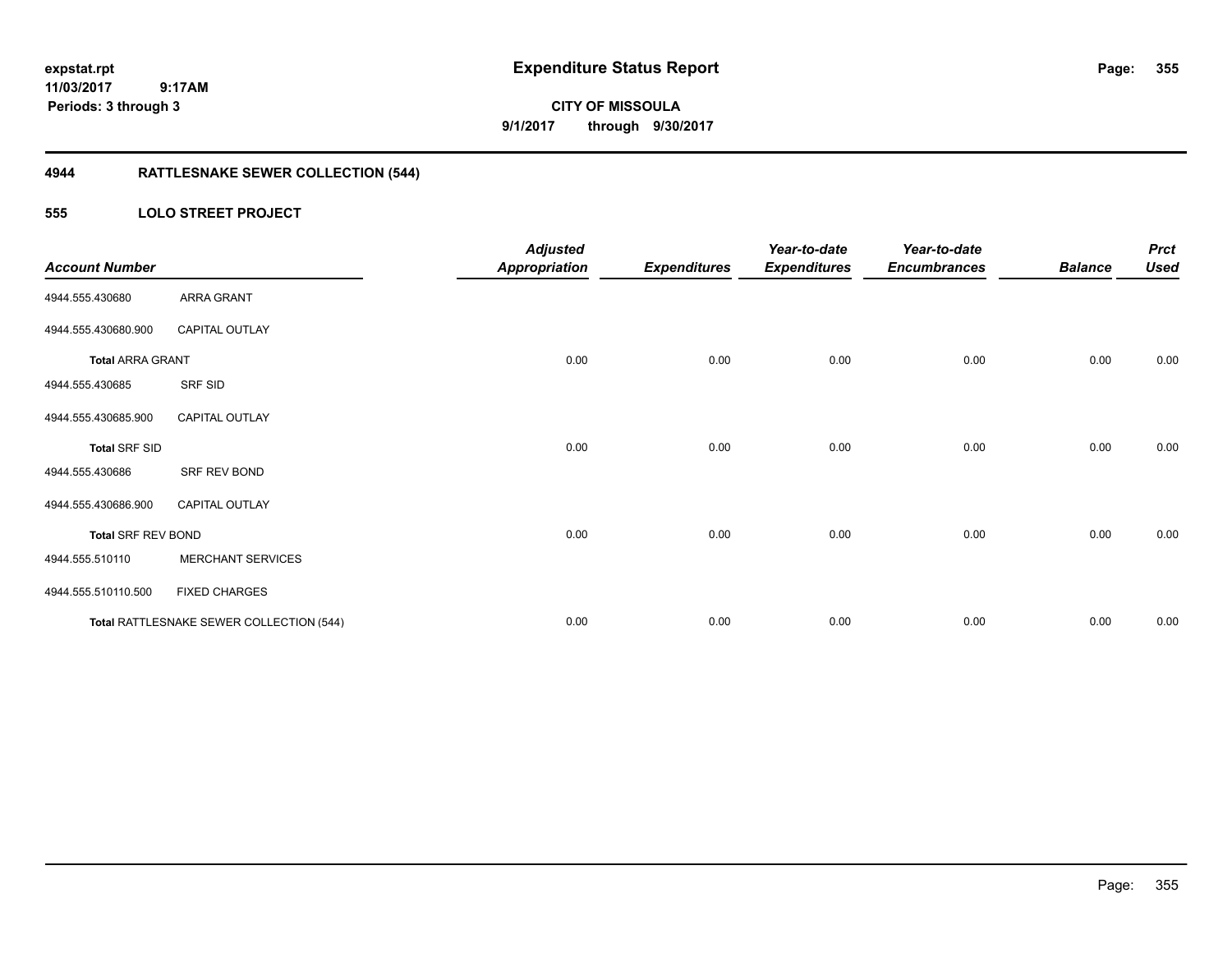**356**

**11/03/2017 9:17AM Periods: 3 through 3**

### **4945 PHILLIPS ST TRAFFIC CALMING**

# **000 \*\*\* Title Not Found \*\*\***

| <b>Account Number</b> |                                          | <b>Adjusted</b><br><b>Appropriation</b> | <b>Expenditures</b> | Year-to-date<br><b>Expenditures</b> | Year-to-date<br><b>Encumbrances</b> | <b>Balance</b> | <b>Prct</b><br><b>Used</b> |
|-----------------------|------------------------------------------|-----------------------------------------|---------------------|-------------------------------------|-------------------------------------|----------------|----------------------------|
| 4945.000.410000       | <b>GENERAL GOVERNMENT</b>                |                                         |                     |                                     |                                     |                |                            |
| 4945.000.410000.600   | <b>DEBT SERVICE</b>                      |                                         |                     |                                     |                                     |                |                            |
|                       | <b>Total GENERAL GOVERNMENT</b>          | 0.00                                    | 0.00                | 0.00                                | 0.00                                | 0.00           | 0.00                       |
| 4945.000.510110       | <b>MERCHANT SERVICES</b>                 |                                         |                     |                                     |                                     |                |                            |
| 4945.000.510110.500   | <b>FIXED CHARGES</b>                     |                                         |                     |                                     |                                     |                |                            |
|                       | <b>Total MERCHANT SERVICES</b>           | 0.00                                    | 0.00                | 0.00                                | 0.00                                | 0.00           | 0.00                       |
|                       | <b>Total PHILLIPS ST TRAFFIC CALMING</b> | 0.00                                    | 0.00                | 0.00                                | 0.00                                | 0.00           | 0.00                       |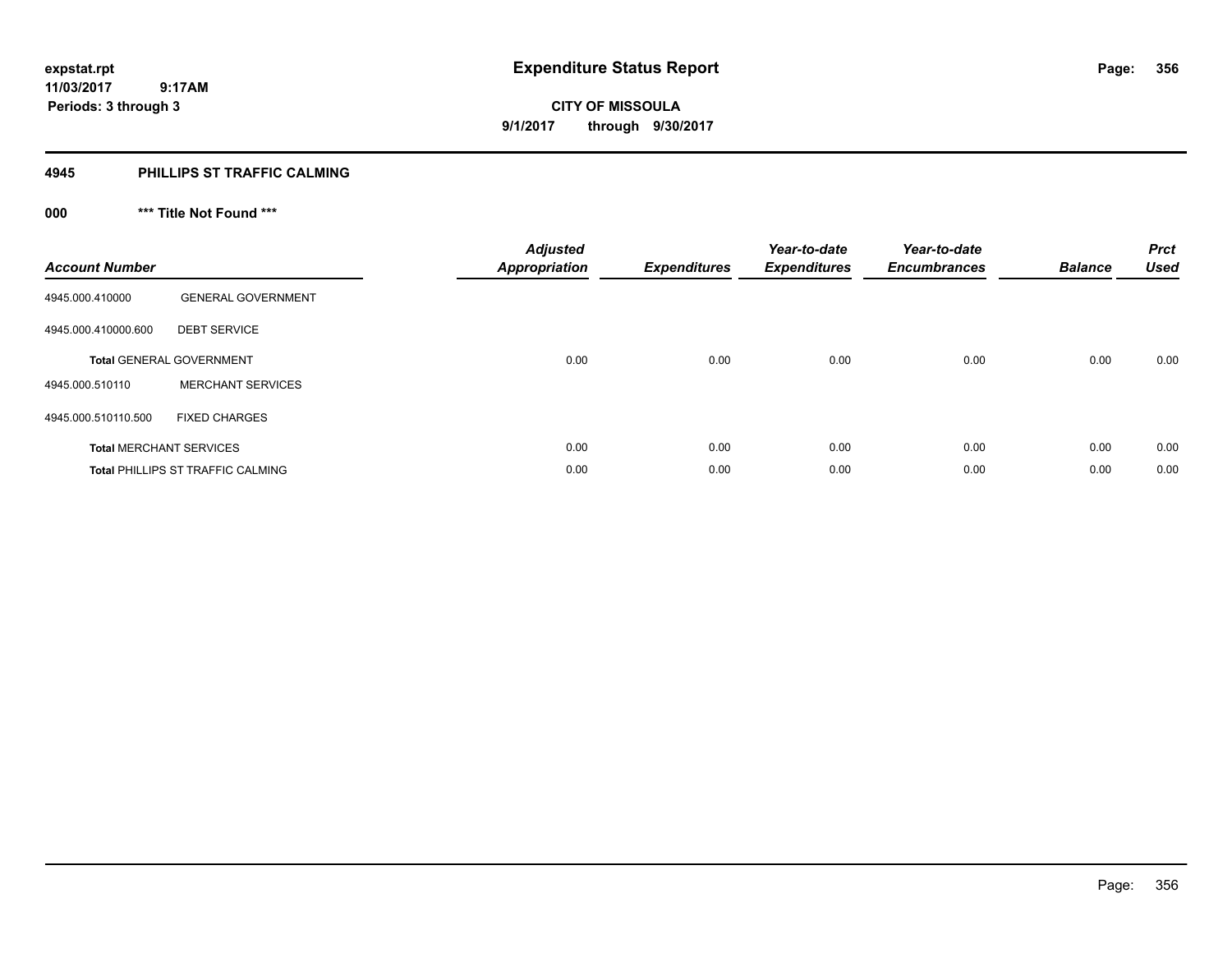**CITY OF MISSOULA 9/1/2017 through 9/30/2017**

## **4946 PATTEE CREEK DR. TRAFFIC CALMING**

**000 \*\*\* Title Not Found \*\*\***

| <b>Account Number</b>         |                                 | <b>Adjusted</b><br><b>Appropriation</b> | <b>Expenditures</b> | Year-to-date<br><b>Expenditures</b> | Year-to-date<br><b>Encumbrances</b> | <b>Balance</b> | <b>Prct</b><br><b>Used</b> |
|-------------------------------|---------------------------------|-----------------------------------------|---------------------|-------------------------------------|-------------------------------------|----------------|----------------------------|
| 4946.000.410000               | <b>GENERAL GOVERNMENT</b>       |                                         |                     |                                     |                                     |                |                            |
| 4946.000.410000.600           | <b>DEBT SERVICE</b>             |                                         |                     |                                     |                                     |                |                            |
|                               | <b>Total GENERAL GOVERNMENT</b> | 0.00                                    | 0.00                | 0.00                                | 0.00                                | 0.00           | 0.00                       |
| 4946.000.510110               | <b>MERCHANT SERVICES</b>        |                                         |                     |                                     |                                     |                |                            |
| 4946.000.510110.500           | <b>FIXED CHARGES</b>            |                                         |                     |                                     |                                     |                |                            |
| Total *** Title Not Found *** |                                 | 0.00                                    | 0.00                | 0.00                                | 0.00                                | 0.00           | 0.00                       |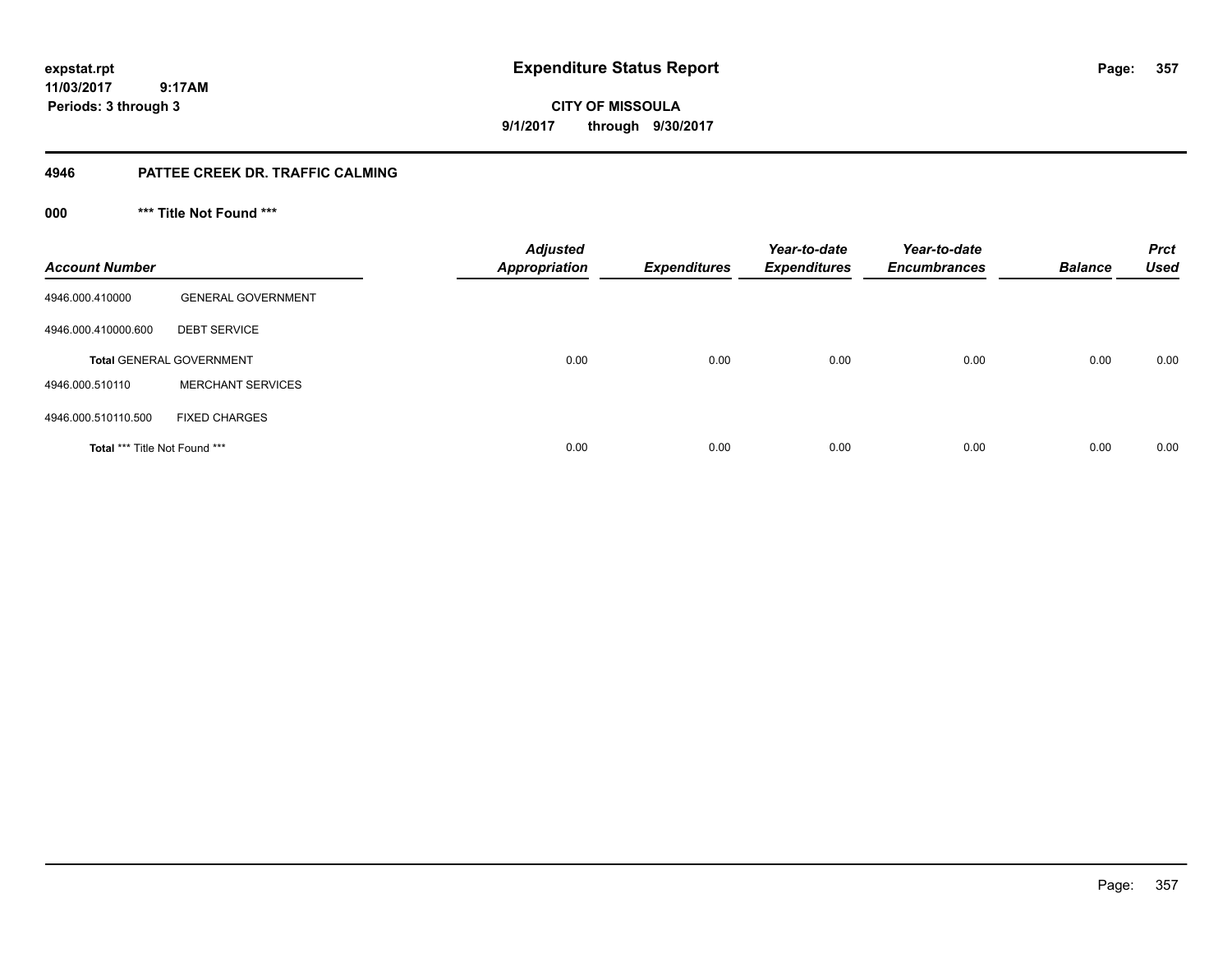**CITY OF MISSOULA 9/1/2017 through 9/30/2017**

## **4946 PATTEE CREEK DR. TRAFFIC CALMING**

| <b>Account Number</b> |                                               | <b>Adjusted</b><br><b>Appropriation</b> | <b>Expenditures</b> | Year-to-date<br><b>Expenditures</b> | Year-to-date<br><b>Encumbrances</b> | <b>Balance</b> | <b>Prct</b><br><b>Used</b> |
|-----------------------|-----------------------------------------------|-----------------------------------------|---------------------|-------------------------------------|-------------------------------------|----------------|----------------------------|
| 4946.390.510100       | SPECIAL ASSESSMENTS                           |                                         |                     |                                     |                                     |                |                            |
| 4946.390.510100.300   | PURCHASED SERVICES                            |                                         |                     |                                     |                                     |                |                            |
|                       | <b>Total PURCHASED SERVICES</b>               | 0.00                                    | 0.00                | 0.00                                | 0.00                                | 0.00           | 0.00                       |
| 4946.390.510100.900   | <b>CAPITAL OUTLAY</b>                         |                                         |                     |                                     |                                     |                |                            |
|                       | <b>Total SPECIAL ASSESSMENTS</b>              | 0.00                                    | 0.00                | 0.00                                | 0.00                                | 0.00           | 0.00                       |
| 4946.390.510110       | <b>MERCHANT SERVICES</b>                      |                                         |                     |                                     |                                     |                |                            |
| 4946.390.510110.500   | <b>FIXED CHARGES</b>                          |                                         |                     |                                     |                                     |                |                            |
|                       | <b>Total MERCHANT SERVICES</b>                | 0.00                                    | 0.00                | 0.00                                | 0.00                                | 0.00           | 0.00                       |
|                       | <b>Total PATTEE CREEK DR. TRAFFIC CALMING</b> | 0.00                                    | 0.00                | 0.00                                | 0.00                                | 0.00           | 0.00                       |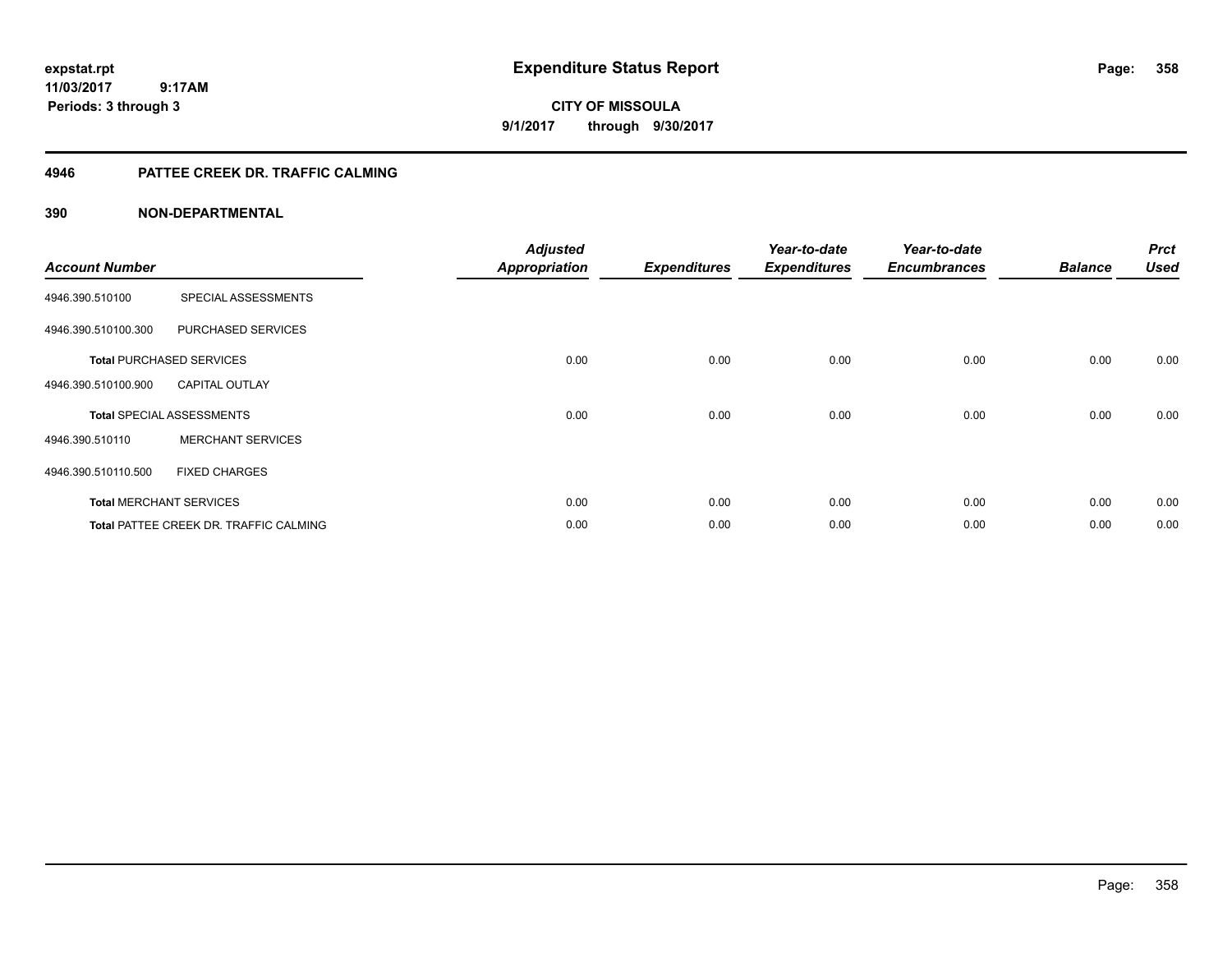**CITY OF MISSOULA 9/1/2017 through 9/30/2017**

## **4948 STORMWATER OUTFALL RETROFITS**

| <b>Account Number</b>       |                                                                                         | <b>Adjusted</b><br>Appropriation | <b>Expenditures</b> | Year-to-date<br><b>Expenditures</b> | Year-to-date<br><b>Encumbrances</b> | <b>Balance</b>             | <b>Prct</b><br><b>Used</b> |
|-----------------------------|-----------------------------------------------------------------------------------------|----------------------------------|---------------------|-------------------------------------|-------------------------------------|----------------------------|----------------------------|
| 4948.390.431210             | CARAS PARK STORM WATER RETROFITS                                                        |                                  |                     |                                     |                                     |                            |                            |
| 4948.390.431210.300         | <b>PURCHASED SERVICES</b>                                                               |                                  |                     |                                     |                                     |                            |                            |
|                             | 4948.390.431210.350.000 CARAS PARK OUTFALL RETROFITS<br><b>Total PURCHASED SERVICES</b> | 0.00<br>0.00                     | 0.00<br>0.00        | 1.136.49<br>1,136.49                | 0.00<br>0.00                        | $-1.136.49$<br>$-1,136.49$ | 0.00<br>0.00               |
| 4948.390.431210.900         | <b>CAPITAL OUTLAY</b>                                                                   |                                  |                     |                                     |                                     |                            |                            |
| <b>Total CAPITAL OUTLAY</b> |                                                                                         | 0.00                             | 0.00                | 0.00                                | 0.00                                | 0.00                       | 0.00                       |
|                             | <b>Total CARAS PARK STORM WATER RETROFITS</b>                                           | 0.00                             | 0.00                | 1,136.49                            | 0.00                                | $-1,136.49$                | 0.00                       |
| 4948.390.431212             | <b>BUCKHOUSE BRIDGE STORM WATER RETROFIT</b>                                            |                                  |                     |                                     |                                     |                            |                            |
| 4948.390.431212.300         | PURCHASED SERVICES                                                                      |                                  |                     |                                     |                                     |                            |                            |
|                             | <b>Total BUCKHOUSE BRIDGE STORM WATER RETROFIT</b>                                      | 0.00                             | 0.00                | 0.00                                | 0.00                                | 0.00                       | 0.00                       |
| 4948.390.510110             | <b>MERCHANT SERVICES</b>                                                                |                                  |                     |                                     |                                     |                            |                            |
| 4948.390.510110.500         | <b>FIXED CHARGES</b>                                                                    |                                  |                     |                                     |                                     |                            |                            |
|                             | <b>Total MERCHANT SERVICES</b>                                                          | 0.00                             | 0.00                | 0.00                                | 0.00                                | 0.00                       | 0.00                       |
|                             | <b>Total STORMWATER OUTFALL RETROFITS</b>                                               | 0.00                             | 0.00                | 1,136.49                            | 0.00                                | $-1,136.49$                | 0.00                       |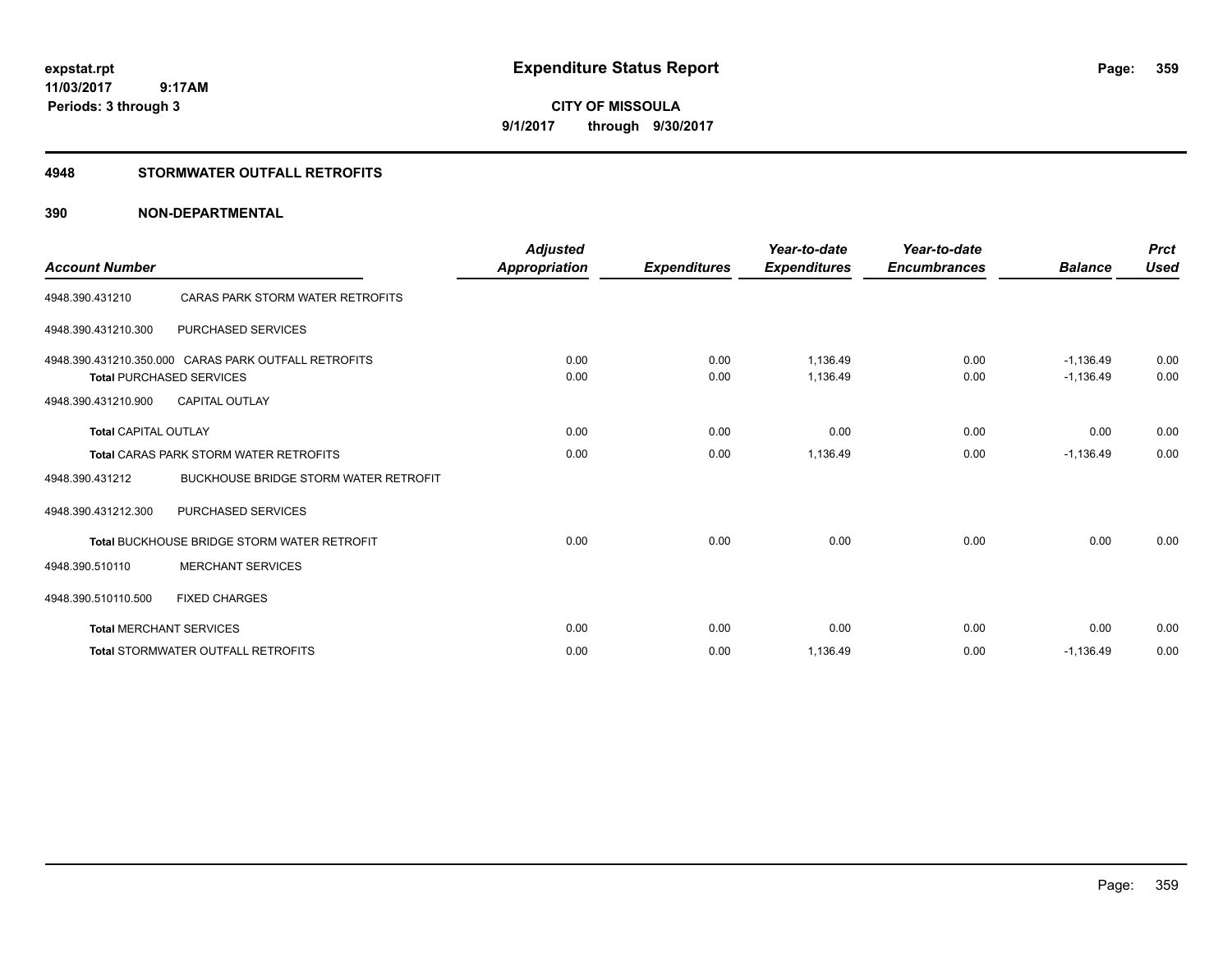**CITY OF MISSOULA 9/1/2017 through 9/30/2017**

### **4949 WAYFINDING PROJECT**

|                                |                                                  | <b>Adjusted</b>      |                     | Year-to-date        | Year-to-date        |                | <b>Prct</b> |
|--------------------------------|--------------------------------------------------|----------------------|---------------------|---------------------|---------------------|----------------|-------------|
| <b>Account Number</b>          |                                                  | <b>Appropriation</b> | <b>Expenditures</b> | <b>Expenditures</b> | <b>Encumbrances</b> | <b>Balance</b> | <b>Used</b> |
| 4949.390.430268                | *** Title Not Found ***                          |                      |                     |                     |                     |                |             |
| 4949.390.430268.100            | PERSONAL SERVICES                                |                      |                     |                     |                     |                |             |
| <b>Total PERSONAL SERVICES</b> |                                                  | 0.00                 | 0.00                | 0.00                | 0.00                | 0.00           | 0.00        |
| 4949.390.430268.200            | <b>SUPPLIES</b>                                  |                      |                     |                     |                     |                |             |
| <b>Total SUPPLIES</b>          |                                                  | 0.00                 | 0.00                | 0.00                | 0.00                | 0.00           | 0.00        |
| 4949.390.430268.300            | <b>PURCHASED SERVICES</b>                        |                      |                     |                     |                     |                |             |
|                                | 4949.390.430268.390.000 OTHER PURCHASED SERVICES | 0.00                 | 0.00                | 1,315.00            | 0.00                | $-1,315.00$    | 0.00        |
|                                | <b>Total PURCHASED SERVICES</b>                  | 0.00                 | 0.00                | 1,315.00            | 0.00                | $-1,315.00$    | 0.00        |
| 4949.390.430268.900            | <b>CAPITAL OUTLAY</b>                            |                      |                     |                     |                     |                |             |
| <b>Total CAPITAL OUTLAY</b>    |                                                  | 0.00                 | 0.00                | 0.00                | 0.00                | 0.00           | 0.00        |
| Total *** Title Not Found ***  |                                                  | 0.00                 | 0.00                | 1,315.00            | 0.00                | $-1,315.00$    | 0.00        |
| 4949.390.510110                | <b>MERCHANT SERVICES</b>                         |                      |                     |                     |                     |                |             |
| 4949.390.510110.500            | <b>FIXED CHARGES</b>                             |                      |                     |                     |                     |                |             |
|                                | <b>Total MERCHANT SERVICES</b>                   | 0.00                 | 0.00                | 0.00                | 0.00                | 0.00           | 0.00        |
|                                | <b>Total WAYFINDING PROJECT</b>                  | 0.00                 | 0.00                | 1,315.00            | 0.00                | $-1,315.00$    | 0.00        |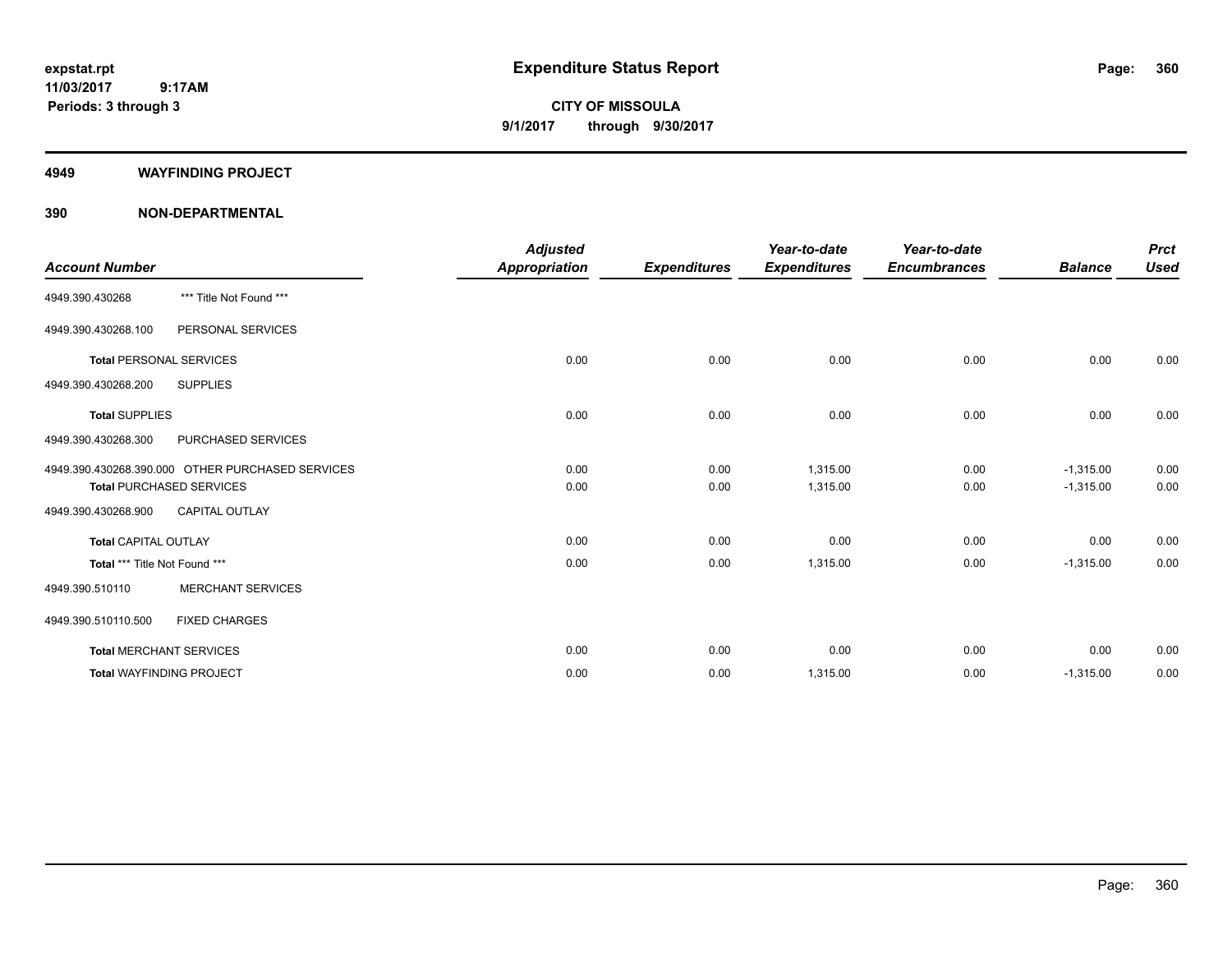**CITY OF MISSOULA 9/1/2017 through 9/30/2017**

### **4990 ARRA ENHANCEMENTS**

# **500 N HIGGINS STREETSCAPE**

| <b>Account Number</b> |                                         | <b>Adjusted</b><br><b>Appropriation</b> | <b>Expenditures</b> | Year-to-date<br><b>Expenditures</b> | Year-to-date<br><b>Encumbrances</b> | <b>Balance</b> | <b>Prct</b><br><b>Used</b> |
|-----------------------|-----------------------------------------|-----------------------------------------|---------------------|-------------------------------------|-------------------------------------|----------------|----------------------------|
| 4990.500.430030       | PRELIMINARY ENGINEERING                 |                                         |                     |                                     |                                     |                |                            |
| 4990.500.430030.900   | <b>CAPITAL OUTLAY</b>                   |                                         |                     |                                     |                                     |                |                            |
|                       | <b>Total PRELIMINARY ENGINEERING</b>    | 0.00                                    | 0.00                | 0.00                                | 0.00                                | 0.00           | 0.00                       |
| 4990.500.430031       | <b>CONTRUCTION ENGINEERING</b>          |                                         |                     |                                     |                                     |                |                            |
| 4990.500.430031.900   | <b>CAPITAL OUTLAY</b>                   |                                         |                     |                                     |                                     |                |                            |
|                       | <b>Total CONTRUCTION ENGINEERING</b>    | 0.00                                    | 0.00                | 0.00                                | 0.00                                | 0.00           | 0.00                       |
| 4990.500.430032       | CONTRACTOR PAYMENTS-CONTSTRUCTION       |                                         |                     |                                     |                                     |                |                            |
| 4990.500.430032.900   | <b>CAPITAL OUTLAY</b>                   |                                         |                     |                                     |                                     |                |                            |
|                       | Total CONTRACTOR PAYMENTS-CONTSTRUCTION | 0.00                                    | 0.00                | 0.00                                | 0.00                                | 0.00           | 0.00                       |
| 4990.500.510110       | <b>MERCHANT SERVICES</b>                |                                         |                     |                                     |                                     |                |                            |
| 4990.500.510110.500   | <b>FIXED CHARGES</b>                    |                                         |                     |                                     |                                     |                |                            |
|                       | Total N HIGGINS STREETSCAPE             | 0.00                                    | 0.00                | 0.00                                | 0.00                                | 0.00           | 0.00                       |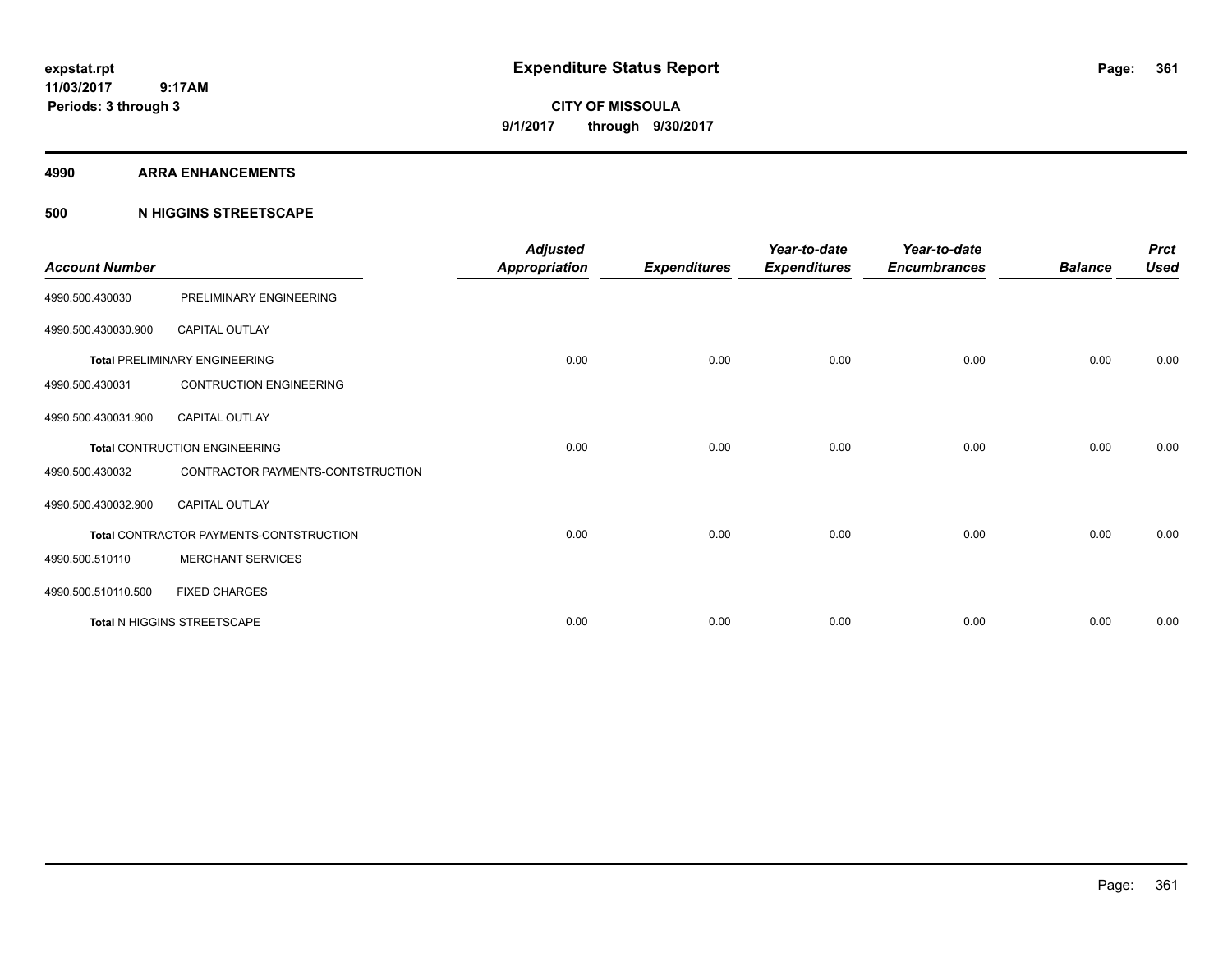**CITY OF MISSOULA 9/1/2017 through 9/30/2017**

**4990 ARRA ENHANCEMENTS**

**510 CURB RAMPS**

| <b>Account Number</b>   |                                                | <b>Adjusted</b><br><b>Appropriation</b> | <b>Expenditures</b> | Year-to-date<br><b>Expenditures</b> | Year-to-date<br><b>Encumbrances</b> | <b>Balance</b> | <b>Prct</b><br><b>Used</b> |
|-------------------------|------------------------------------------------|-----------------------------------------|---------------------|-------------------------------------|-------------------------------------|----------------|----------------------------|
| 4990.510.430032         | CONTRACTOR PAYMENTS-CONTSTRUCTION              |                                         |                     |                                     |                                     |                |                            |
| 4990.510.430032.900     | <b>CAPITAL OUTLAY</b>                          |                                         |                     |                                     |                                     |                |                            |
|                         | <b>Total CONTRACTOR PAYMENTS-CONTSTRUCTION</b> | 0.00                                    | 0.00                | 0.00                                | 0.00                                | 0.00           | 0.00                       |
| 4990.510.510110         | <b>MERCHANT SERVICES</b>                       |                                         |                     |                                     |                                     |                |                            |
| 4990.510.510110.500     | <b>FIXED CHARGES</b>                           |                                         |                     |                                     |                                     |                |                            |
| <b>Total CURB RAMPS</b> |                                                | 0.00                                    | 0.00                | 0.00                                | 0.00                                | 0.00           | 0.00                       |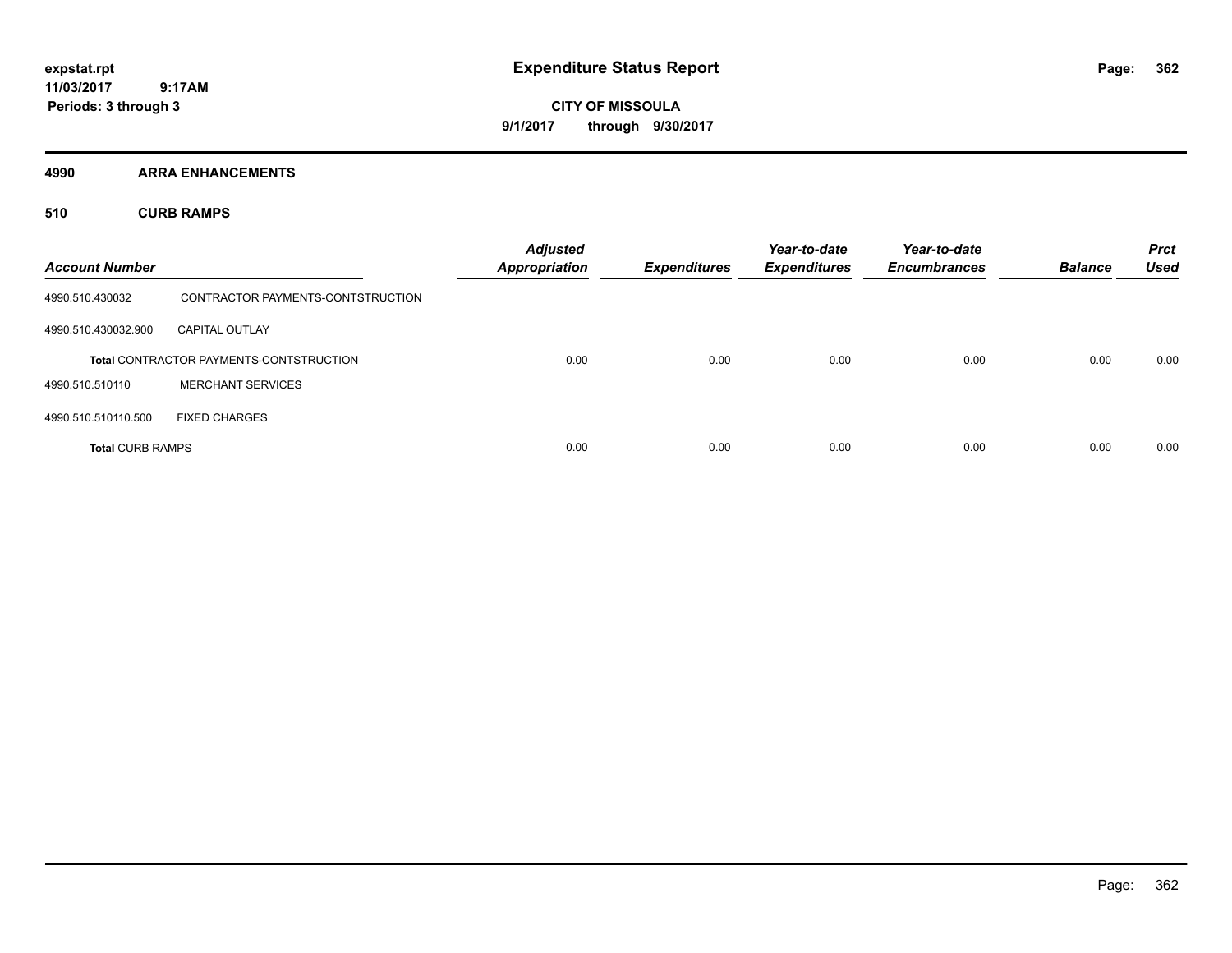**363**

**11/03/2017 9:17AM Periods: 3 through 3**

**CITY OF MISSOULA 9/1/2017 through 9/30/2017**

**4990 ARRA ENHANCEMENTS**

# **515 RSNAKE GATEWAY GREENOUGH DRIVE**

| <b>Account Number</b> |                                         | <b>Adjusted</b><br>Appropriation | <b>Expenditures</b> | Year-to-date<br><b>Expenditures</b> | Year-to-date<br><b>Encumbrances</b> | <b>Balance</b> | <b>Prct</b><br><b>Used</b> |
|-----------------------|-----------------------------------------|----------------------------------|---------------------|-------------------------------------|-------------------------------------|----------------|----------------------------|
| 4990.515.430030       | PRELIMINARY ENGINEERING                 |                                  |                     |                                     |                                     |                |                            |
| 4990.515.430030.900   | CAPITAL OUTLAY                          |                                  |                     |                                     |                                     |                |                            |
|                       | <b>Total PRELIMINARY ENGINEERING</b>    | 0.00                             | 0.00                | 0.00                                | 0.00                                | 0.00           | 0.00                       |
| 4990.515.430031       | <b>CONTRUCTION ENGINEERING</b>          |                                  |                     |                                     |                                     |                |                            |
| 4990.515.430031.900   | <b>CAPITAL OUTLAY</b>                   |                                  |                     |                                     |                                     |                |                            |
|                       | <b>Total CONTRUCTION ENGINEERING</b>    | 0.00                             | 0.00                | 0.00                                | 0.00                                | 0.00           | 0.00                       |
| 4990.515.430032       | CONTRACTOR PAYMENTS-CONTSTRUCTION       |                                  |                     |                                     |                                     |                |                            |
| 4990.515.430032.900   | <b>CAPITAL OUTLAY</b>                   |                                  |                     |                                     |                                     |                |                            |
|                       | Total CONTRACTOR PAYMENTS-CONTSTRUCTION | 0.00                             | 0.00                | 0.00                                | 0.00                                | 0.00           | 0.00                       |
| 4990.515.510110       | <b>MERCHANT SERVICES</b>                |                                  |                     |                                     |                                     |                |                            |
| 4990.515.510110.500   | <b>FIXED CHARGES</b>                    |                                  |                     |                                     |                                     |                |                            |
|                       | <b>Total ARRA ENHANCEMENTS</b>          | 0.00                             | 0.00                | 0.00                                | 0.00                                | 0.00           | 0.00                       |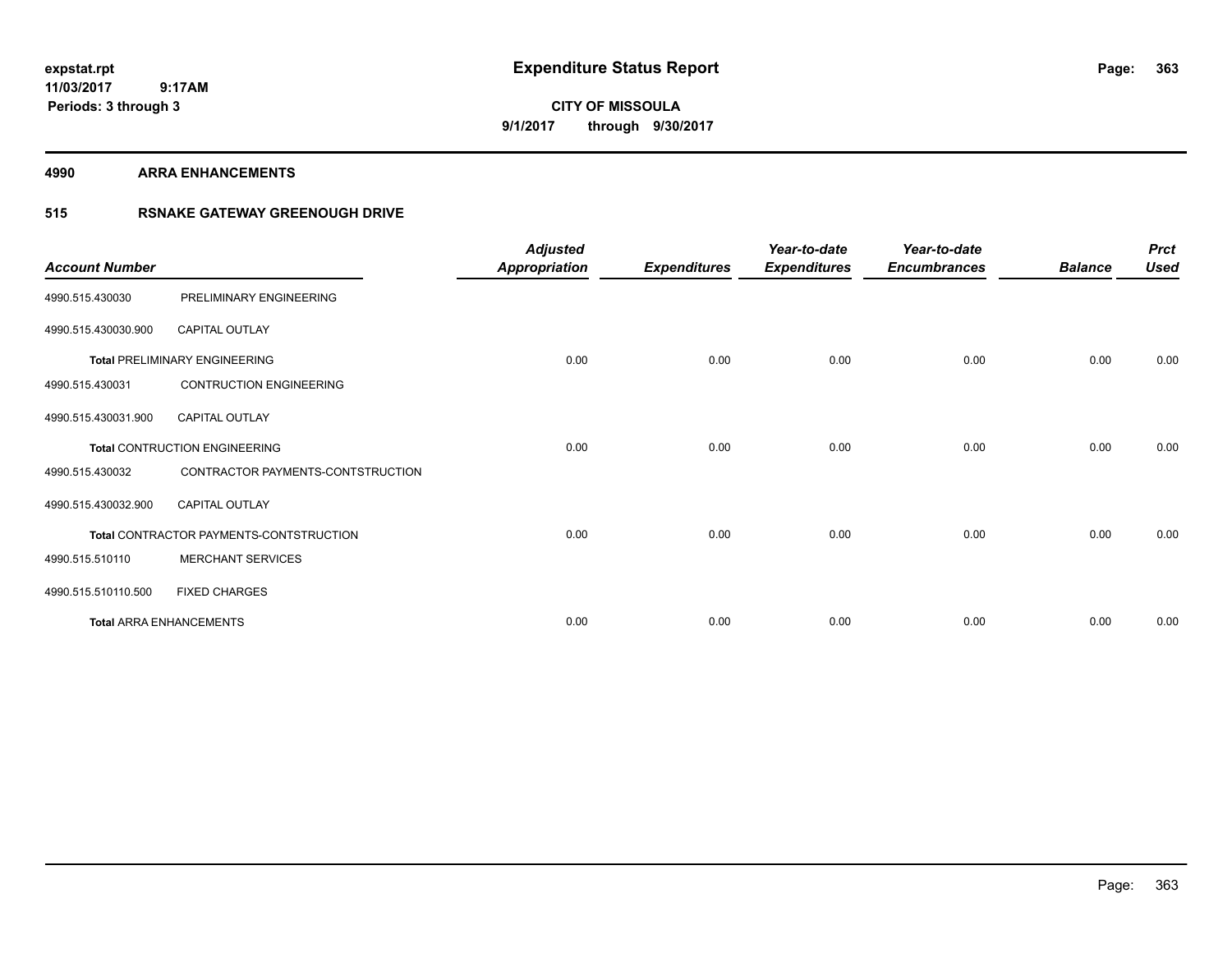**CITY OF MISSOULA 9/1/2017 through 9/30/2017**

**4991 ARRA HB645**

# **500 N HIGGINS STREETSCAPE**

| <b>Account Number</b> |                                    | <b>Adjusted</b><br><b>Appropriation</b> | <b>Expenditures</b> | Year-to-date<br><b>Expenditures</b> | Year-to-date<br><b>Encumbrances</b> | <b>Balance</b> | <b>Prct</b><br><b>Used</b> |
|-----------------------|------------------------------------|-----------------------------------------|---------------------|-------------------------------------|-------------------------------------|----------------|----------------------------|
| 4991.500.430033       | N.HIGGINS/MTN WATER                |                                         |                     |                                     |                                     |                |                            |
| 4991.500.430033.900   | <b>CAPITAL OUTLAY</b>              |                                         |                     |                                     |                                     |                |                            |
|                       | <b>Total N.HIGGINS/MTN WATER</b>   | 0.00                                    | 0.00                | 0.00                                | 0.00                                | 0.00           | 0.00                       |
| 4991.500.510110       | <b>MERCHANT SERVICES</b>           |                                         |                     |                                     |                                     |                |                            |
| 4991.500.510110.500   | <b>FIXED CHARGES</b>               |                                         |                     |                                     |                                     |                |                            |
|                       | <b>Total N HIGGINS STREETSCAPE</b> | 0.00                                    | 0.00                | 0.00                                | 0.00                                | 0.00           | 0.00                       |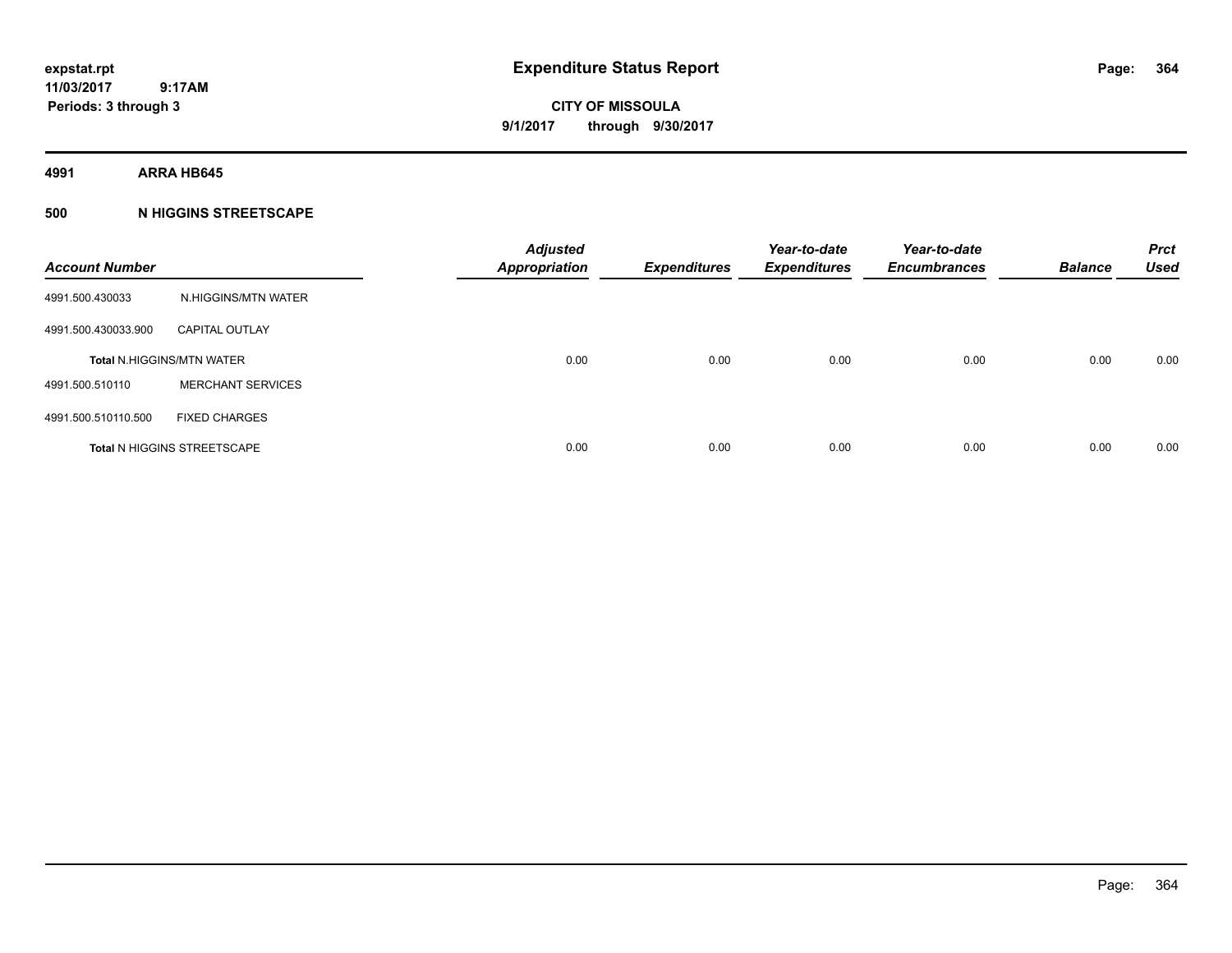**CITY OF MISSOULA 9/1/2017 through 9/30/2017**

**4991 ARRA HB645**

**520 N HIGGINS PAVING**

| <b>Account Number</b>         |                                         | <b>Adjusted</b><br><b>Appropriation</b> | <b>Expenditures</b> | Year-to-date<br><b>Expenditures</b> | Year-to-date<br><b>Encumbrances</b> | <b>Balance</b> | <b>Prct</b><br><b>Used</b> |
|-------------------------------|-----------------------------------------|-----------------------------------------|---------------------|-------------------------------------|-------------------------------------|----------------|----------------------------|
| 4991.520.430030               | PRELIMINARY ENGINEERING                 |                                         |                     |                                     |                                     |                |                            |
| 4991.520.430030.900           | <b>CAPITAL OUTLAY</b>                   |                                         |                     |                                     |                                     |                |                            |
|                               | <b>Total PRELIMINARY ENGINEERING</b>    | 0.00                                    | 0.00                | 0.00                                | 0.00                                | 0.00           | 0.00                       |
| 4991.520.430031               | <b>CONTRUCTION ENGINEERING</b>          |                                         |                     |                                     |                                     |                |                            |
| 4991.520.430031.900           | <b>CAPITAL OUTLAY</b>                   |                                         |                     |                                     |                                     |                |                            |
|                               | <b>Total CONTRUCTION ENGINEERING</b>    | 0.00                                    | 0.00                | 0.00                                | 0.00                                | 0.00           | 0.00                       |
| 4991.520.430032               | CONTRACTOR PAYMENTS-CONTSTRUCTION       |                                         |                     |                                     |                                     |                |                            |
| 4991.520.430032.900           | <b>CAPITAL OUTLAY</b>                   |                                         |                     |                                     |                                     |                |                            |
|                               | Total CONTRACTOR PAYMENTS-CONTSTRUCTION | 0.00                                    | 0.00                | 0.00                                | 0.00                                | 0.00           | 0.00                       |
| 4991.520.510110               | <b>MERCHANT SERVICES</b>                |                                         |                     |                                     |                                     |                |                            |
| 4991.520.510110.500           | <b>FIXED CHARGES</b>                    |                                         |                     |                                     |                                     |                |                            |
| <b>Total N HIGGINS PAVING</b> |                                         | 0.00                                    | 0.00                | 0.00                                | 0.00                                | 0.00           | 0.00                       |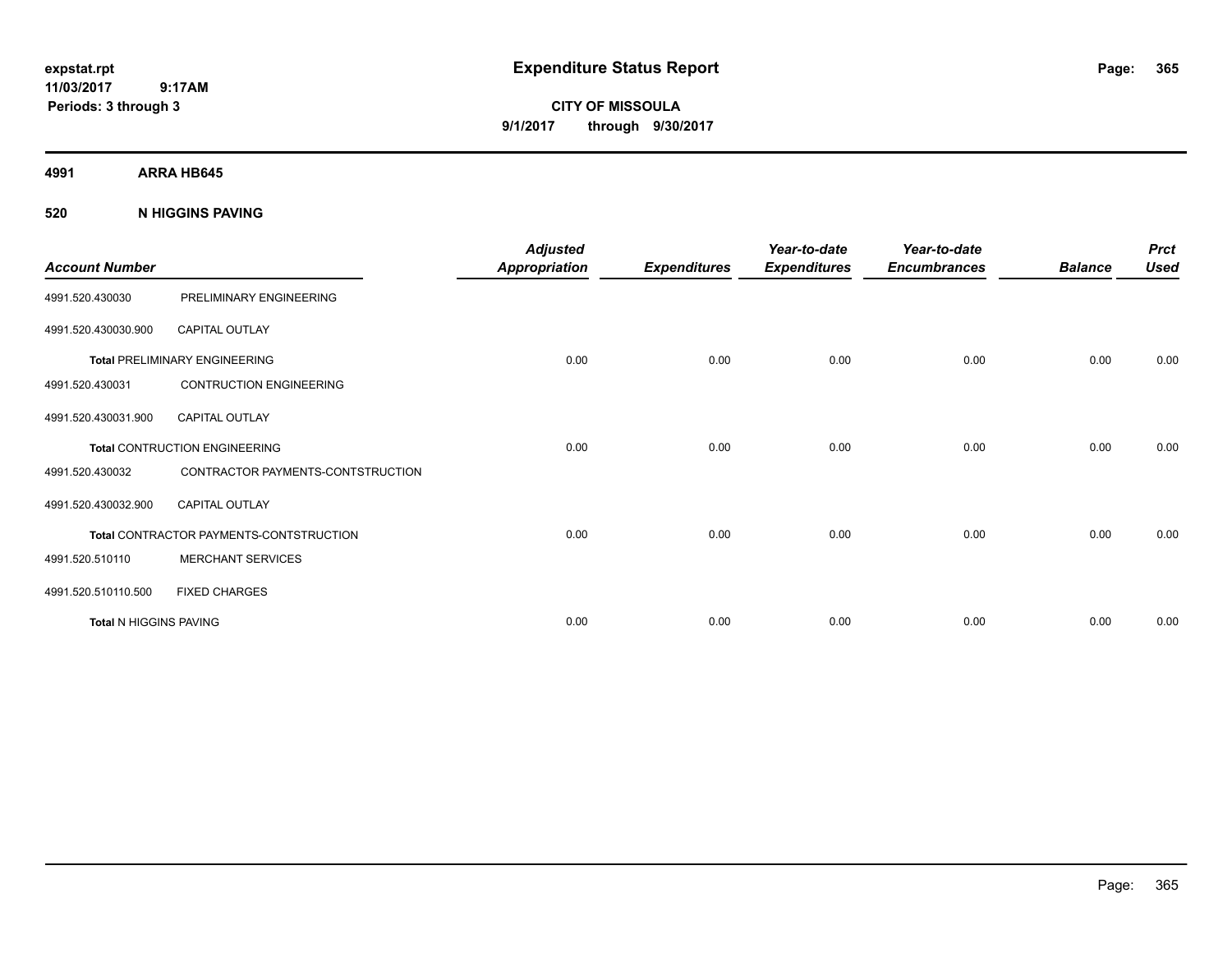**CITY OF MISSOULA 9/1/2017 through 9/30/2017**

**4991 ARRA HB645**

# **525 BROOKS ST CURB & SW IMPROVEMENTS**

| <b>Account Number</b> |                                         | <b>Adjusted</b><br><b>Appropriation</b> | <b>Expenditures</b> | Year-to-date<br><b>Expenditures</b> | Year-to-date<br><b>Encumbrances</b> | <b>Balance</b> | <b>Prct</b><br><b>Used</b> |
|-----------------------|-----------------------------------------|-----------------------------------------|---------------------|-------------------------------------|-------------------------------------|----------------|----------------------------|
| 4991.525.430030       | PRELIMINARY ENGINEERING                 |                                         |                     |                                     |                                     |                |                            |
| 4991.525.430030.900   | <b>CAPITAL OUTLAY</b>                   |                                         |                     |                                     |                                     |                |                            |
|                       | <b>Total PRELIMINARY ENGINEERING</b>    | 0.00                                    | 0.00                | 0.00                                | 0.00                                | 0.00           | 0.00                       |
| 4991.525.430031       | <b>CONTRUCTION ENGINEERING</b>          |                                         |                     |                                     |                                     |                |                            |
| 4991.525.430031.900   | <b>CAPITAL OUTLAY</b>                   |                                         |                     |                                     |                                     |                |                            |
|                       | <b>Total CONTRUCTION ENGINEERING</b>    | 0.00                                    | 0.00                | 0.00                                | 0.00                                | 0.00           | 0.00                       |
| 4991.525.430032       | CONTRACTOR PAYMENTS-CONTSTRUCTION       |                                         |                     |                                     |                                     |                |                            |
| 4991.525.430032.900   | <b>CAPITAL OUTLAY</b>                   |                                         |                     |                                     |                                     |                |                            |
|                       | Total CONTRACTOR PAYMENTS-CONTSTRUCTION | 0.00                                    | 0.00                | 0.00                                | 0.00                                | 0.00           | 0.00                       |
| 4991.525.510110       | <b>MERCHANT SERVICES</b>                |                                         |                     |                                     |                                     |                |                            |
| 4991.525.510110.500   | <b>FIXED CHARGES</b>                    |                                         |                     |                                     |                                     |                |                            |
|                       | Total BROOKS ST CURB & SW IMPROVEMENTS  | 0.00                                    | 0.00                | 0.00                                | 0.00                                | 0.00           | 0.00                       |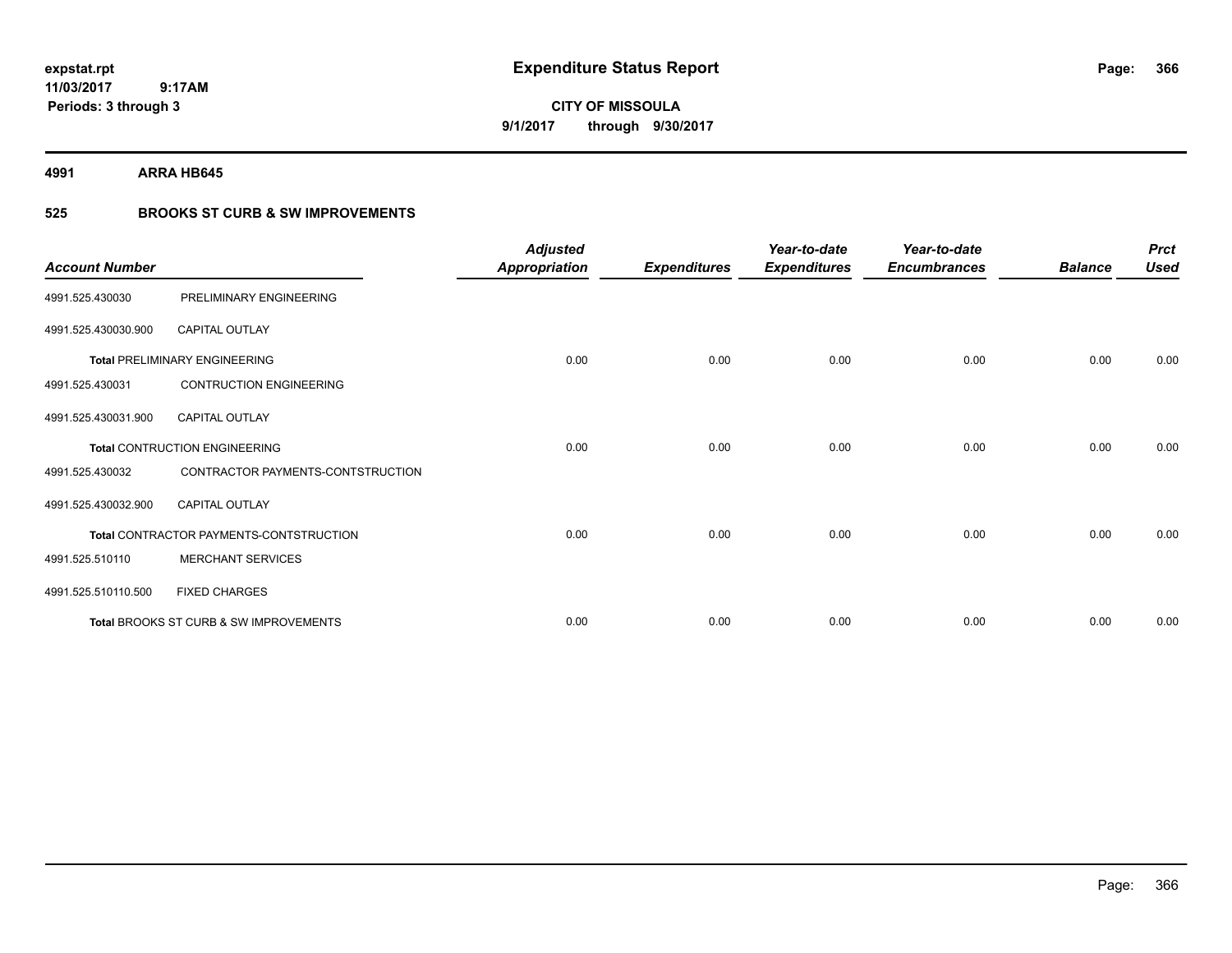**CITY OF MISSOULA 9/1/2017 through 9/30/2017**

**4991 ARRA HB645**

**530 CURB RAMPS**

| <b>Account Number</b>          |                                                | <b>Adjusted</b><br><b>Appropriation</b> | <b>Expenditures</b> | Year-to-date<br><b>Expenditures</b> | Year-to-date<br><b>Encumbrances</b> | <b>Balance</b> | <b>Prct</b><br><b>Used</b> |
|--------------------------------|------------------------------------------------|-----------------------------------------|---------------------|-------------------------------------|-------------------------------------|----------------|----------------------------|
| 4991.530.430030                | PRELIMINARY ENGINEERING                        |                                         |                     |                                     |                                     |                |                            |
| 4991.530.430030.100            | PERSONAL SERVICES                              |                                         |                     |                                     |                                     |                |                            |
| <b>Total PERSONAL SERVICES</b> |                                                | 0.00                                    | 0.00                | 0.00                                | 0.00                                | 0.00           | 0.00                       |
| 4991.530.430030.900            | <b>CAPITAL OUTLAY</b>                          |                                         |                     |                                     |                                     |                |                            |
|                                | <b>Total PRELIMINARY ENGINEERING</b>           | 0.00                                    | 0.00                | 0.00                                | 0.00                                | 0.00           | 0.00                       |
| 4991.530.430031                | <b>CONTRUCTION ENGINEERING</b>                 |                                         |                     |                                     |                                     |                |                            |
| 4991.530.430031.900            | <b>CAPITAL OUTLAY</b>                          |                                         |                     |                                     |                                     |                |                            |
|                                | <b>Total CONTRUCTION ENGINEERING</b>           | 0.00                                    | 0.00                | 0.00                                | 0.00                                | 0.00           | 0.00                       |
| 4991.530.430032                | CONTRACTOR PAYMENTS-CONTSTRUCTION              |                                         |                     |                                     |                                     |                |                            |
| 4991.530.430032.900            | <b>CAPITAL OUTLAY</b>                          |                                         |                     |                                     |                                     |                |                            |
|                                | <b>Total CONTRACTOR PAYMENTS-CONTSTRUCTION</b> | 0.00                                    | 0.00                | 0.00                                | 0.00                                | 0.00           | 0.00                       |
| 4991.530.510110                | <b>MERCHANT SERVICES</b>                       |                                         |                     |                                     |                                     |                |                            |
| 4991.530.510110.500            | <b>FIXED CHARGES</b>                           |                                         |                     |                                     |                                     |                |                            |
| <b>Total CURB RAMPS</b>        |                                                | 0.00                                    | 0.00                | 0.00                                | 0.00                                | 0.00           | 0.00                       |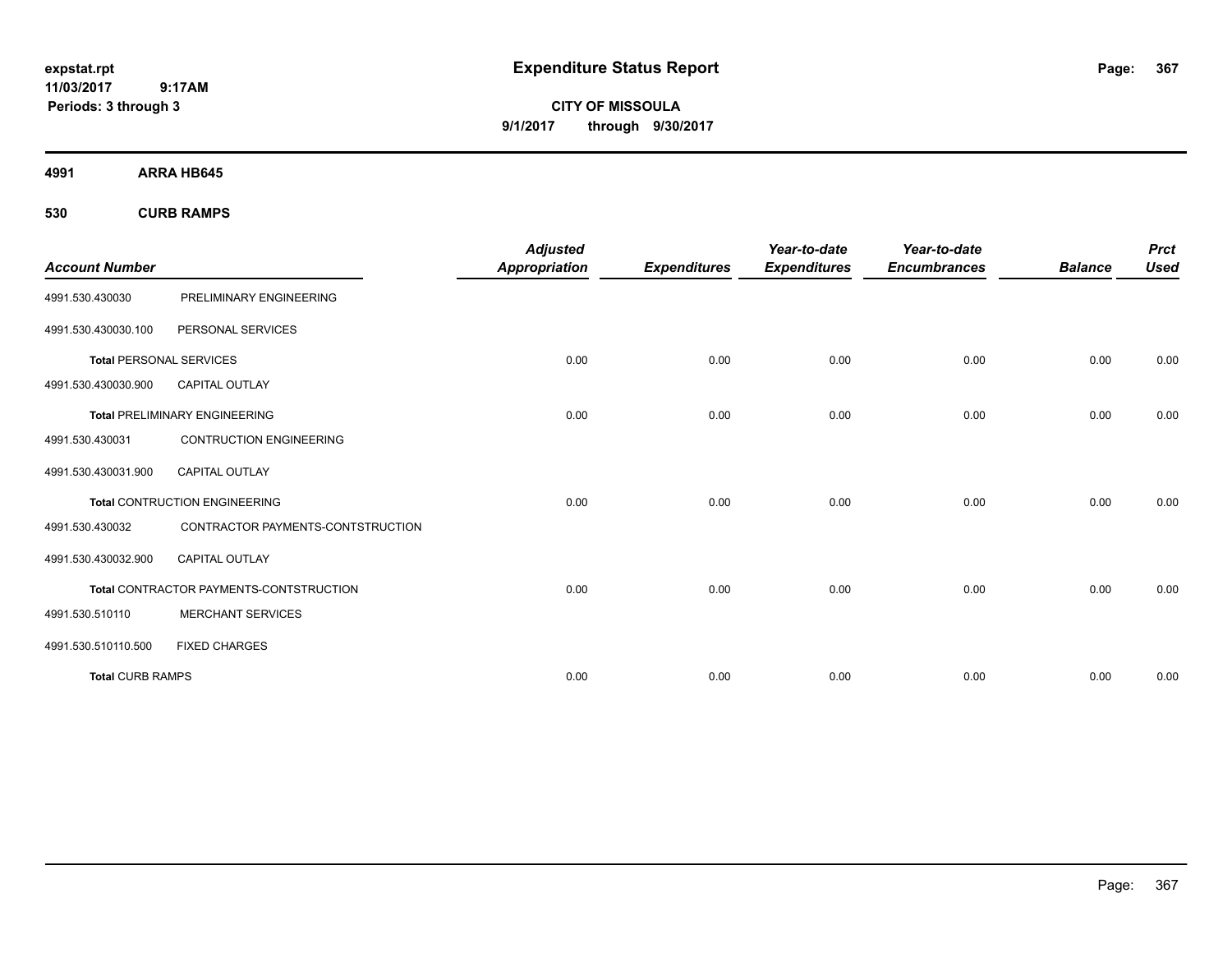**CITY OF MISSOULA 9/1/2017 through 9/30/2017**

**4991 ARRA HB645**

**Periods: 3 through 3**

# **535 PARKS PLAYGROUND INSTALLS**

 **9:17AM**

| <b>Account Number</b>          |                                         | <b>Adjusted</b><br><b>Appropriation</b> | <b>Expenditures</b> | Year-to-date<br><b>Expenditures</b> | Year-to-date<br><b>Encumbrances</b> | <b>Balance</b> | <b>Prct</b><br><b>Used</b> |
|--------------------------------|-----------------------------------------|-----------------------------------------|---------------------|-------------------------------------|-------------------------------------|----------------|----------------------------|
| 4991.535.430030                | PRELIMINARY ENGINEERING                 |                                         |                     |                                     |                                     |                |                            |
| 4991.535.430030.100            | PERSONAL SERVICES                       |                                         |                     |                                     |                                     |                |                            |
| <b>Total PERSONAL SERVICES</b> |                                         | 0.00                                    | 0.00                | 0.00                                | 0.00                                | 0.00           | 0.00                       |
| 4991.535.430030.900            | <b>CAPITAL OUTLAY</b>                   |                                         |                     |                                     |                                     |                |                            |
|                                | <b>Total PRELIMINARY ENGINEERING</b>    | 0.00                                    | 0.00                | 0.00                                | 0.00                                | 0.00           | 0.00                       |
| 4991.535.430031                | <b>CONTRUCTION ENGINEERING</b>          |                                         |                     |                                     |                                     |                |                            |
| 4991.535.430031.900            | <b>CAPITAL OUTLAY</b>                   |                                         |                     |                                     |                                     |                |                            |
|                                | <b>Total CONTRUCTION ENGINEERING</b>    | 0.00                                    | 0.00                | 0.00                                | 0.00                                | 0.00           | 0.00                       |
| 4991.535.430032                | CONTRACTOR PAYMENTS-CONTSTRUCTION       |                                         |                     |                                     |                                     |                |                            |
| 4991.535.430032.900            | <b>CAPITAL OUTLAY</b>                   |                                         |                     |                                     |                                     |                |                            |
|                                | Total CONTRACTOR PAYMENTS-CONTSTRUCTION | 0.00                                    | 0.00                | 0.00                                | 0.00                                | 0.00           | 0.00                       |
| 4991.535.510110                | <b>MERCHANT SERVICES</b>                |                                         |                     |                                     |                                     |                |                            |
| 4991.535.510110.500            | <b>FIXED CHARGES</b>                    |                                         |                     |                                     |                                     |                |                            |
|                                | <b>Total PARKS PLAYGROUND INSTALLS</b>  | 0.00                                    | 0.00                | 0.00                                | 0.00                                | 0.00           | 0.00                       |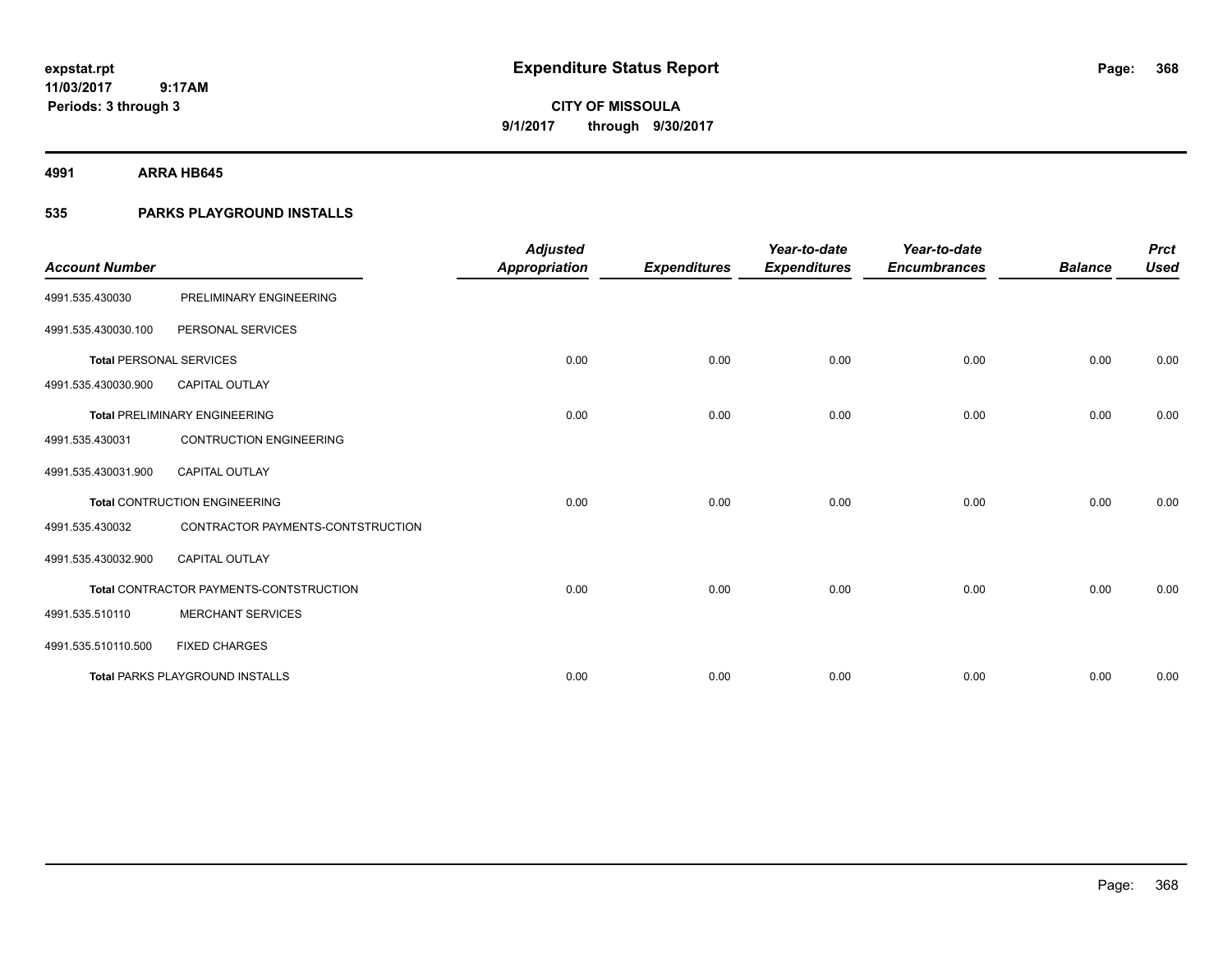# **CITY OF MISSOULA 9/1/2017 through 9/30/2017**

**4991 ARRA HB645**

# **540 GREENOUGH PARK BRIDGE**

|                                |                                         | <b>Adjusted</b> |                     | Year-to-date        | Year-to-date        |                | <b>Prct</b> |
|--------------------------------|-----------------------------------------|-----------------|---------------------|---------------------|---------------------|----------------|-------------|
| <b>Account Number</b>          |                                         | Appropriation   | <b>Expenditures</b> | <b>Expenditures</b> | <b>Encumbrances</b> | <b>Balance</b> | <b>Used</b> |
| 4991.540.430030                | PRELIMINARY ENGINEERING                 |                 |                     |                     |                     |                |             |
| 4991.540.430030.900            | <b>CAPITAL OUTLAY</b>                   |                 |                     |                     |                     |                |             |
|                                | <b>Total PRELIMINARY ENGINEERING</b>    | 0.00            | 0.00                | 0.00                | 0.00                | 0.00           | 0.00        |
| 4991.540.430031                | <b>CONTRUCTION ENGINEERING</b>          |                 |                     |                     |                     |                |             |
| 4991.540.430031.900            | <b>CAPITAL OUTLAY</b>                   |                 |                     |                     |                     |                |             |
|                                | <b>Total CONTRUCTION ENGINEERING</b>    | 0.00            | 0.00                | 0.00                | 0.00                | 0.00           | 0.00        |
| 4991.540.430032                | CONTRACTOR PAYMENTS-CONTSTRUCTION       |                 |                     |                     |                     |                |             |
| 4991.540.430032.100            | PERSONAL SERVICES                       |                 |                     |                     |                     |                |             |
| <b>Total PERSONAL SERVICES</b> |                                         | 0.00            | 0.00                | 0.00                | 0.00                | 0.00           | 0.00        |
| 4991.540.430032.900            | <b>CAPITAL OUTLAY</b>                   |                 |                     |                     |                     |                |             |
|                                | Total CONTRACTOR PAYMENTS-CONTSTRUCTION | 0.00            | 0.00                | 0.00                | 0.00                | 0.00           | 0.00        |
| 4991.540.510110                | <b>MERCHANT SERVICES</b>                |                 |                     |                     |                     |                |             |
| 4991.540.510110.500            | <b>FIXED CHARGES</b>                    |                 |                     |                     |                     |                |             |
| Total ARRA HB645               |                                         | 0.00            | 0.00                | 0.00                | 0.00                | 0.00           | 0.00        |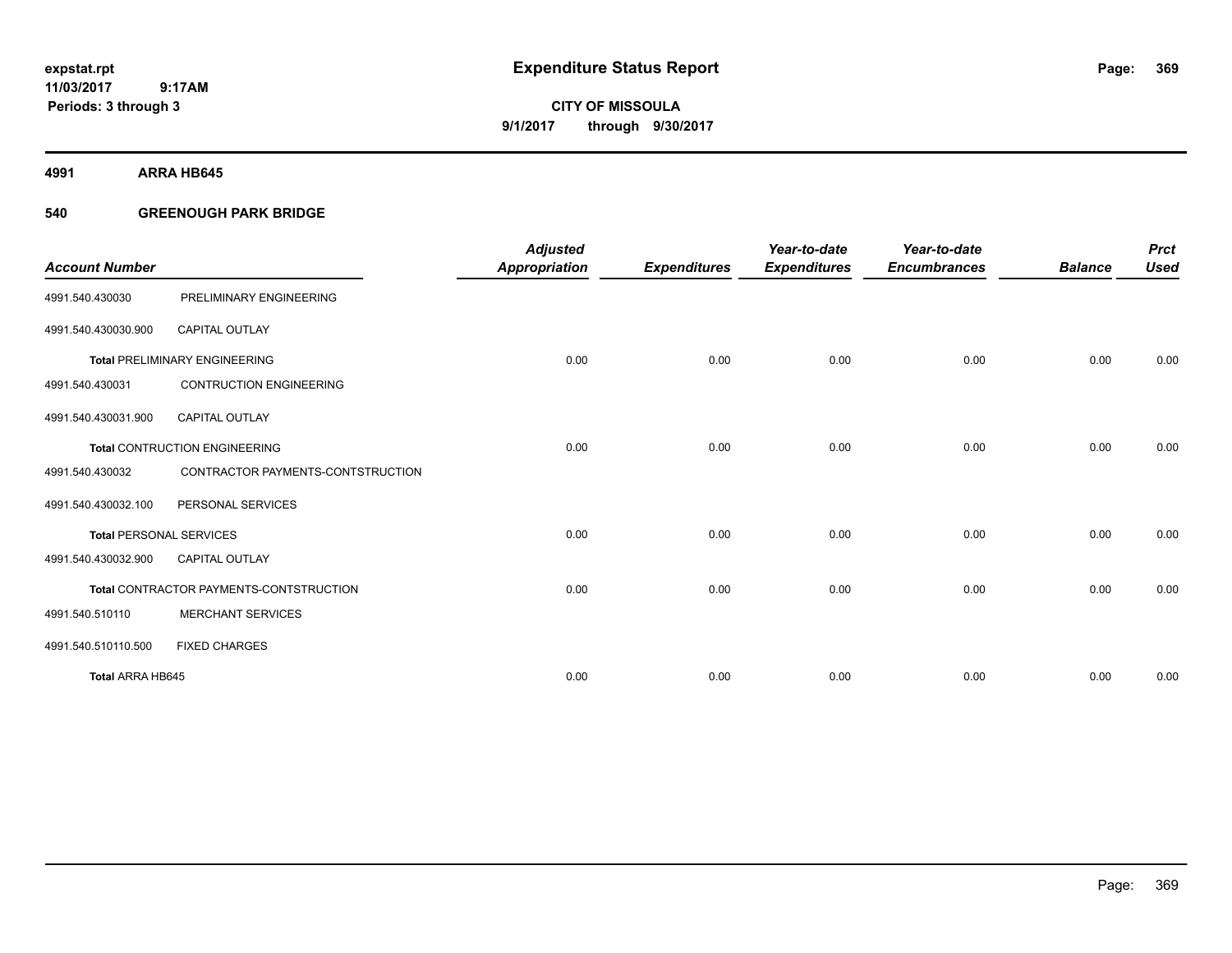**Periods: 3 through 3**

**CITY OF MISSOULA 9/1/2017 through 9/30/2017**

### **4992 WFL MILLER CREEK ROAD**

 **9:17AM**

# **390 NON-DEPARTMENTAL**

| <b>Account Number</b> |                                    | <b>Adjusted</b><br><b>Appropriation</b> | <b>Expenditures</b> | Year-to-date<br><b>Expenditures</b> | Year-to-date<br><b>Encumbrances</b> | <b>Balance</b> | <b>Prct</b><br><b>Used</b> |
|-----------------------|------------------------------------|-----------------------------------------|---------------------|-------------------------------------|-------------------------------------|----------------|----------------------------|
| 4992.390.430230       | STREET RESTORATION                 |                                         |                     |                                     |                                     |                |                            |
| 4992.390.430230.900   | <b>CAPITAL OUTLAY</b>              |                                         |                     |                                     |                                     |                |                            |
|                       | <b>Total STREET RESTORATION</b>    | 0.00                                    | 0.00                | 0.00                                | 0.00                                | 0.00           | 0.00                       |
| 4992.390.510110       | <b>MERCHANT SERVICES</b>           |                                         |                     |                                     |                                     |                |                            |
| 4992.390.510110.500   | <b>FIXED CHARGES</b>               |                                         |                     |                                     |                                     |                |                            |
|                       | <b>Total WFL MILLER CREEK ROAD</b> | 0.00                                    | 0.00                | 0.00                                | 0.00                                | 0.00           | 0.00                       |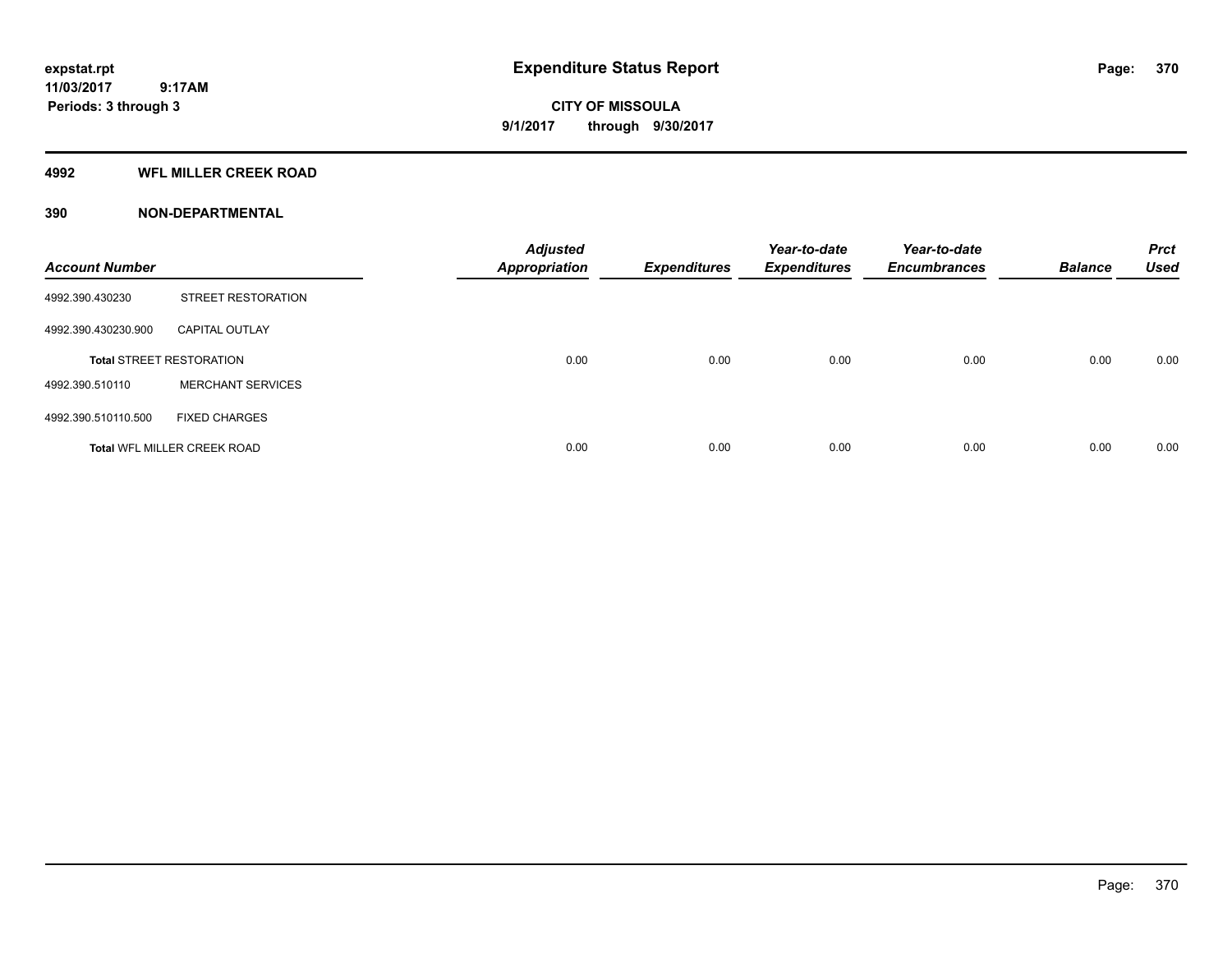# **CITY OF MISSOULA 9/1/2017 through 9/30/2017**

### **4993 WESTERN FEDERAL LANDS**

# **280 PUBLIC WORKS OPERATIONS**

| <b>Account Number</b>          |                                          | <b>Adjusted</b><br><b>Appropriation</b> | <b>Expenditures</b> | Year-to-date<br><b>Expenditures</b> | Year-to-date<br><b>Encumbrances</b> | <b>Balance</b> | <b>Prct</b><br><b>Used</b> |
|--------------------------------|------------------------------------------|-----------------------------------------|---------------------|-------------------------------------|-------------------------------------|----------------|----------------------------|
| 4993.280.430022                | RATTLESNAKE UNIVERSITY CROSSING          |                                         |                     |                                     |                                     |                |                            |
| 4993.280.430022.300            | PURCHASED SERVICES                       |                                         |                     |                                     |                                     |                |                            |
|                                | <b>Total PURCHASED SERVICES</b>          | 0.00                                    | 0.00                | 0.00                                | 0.00                                | 0.00           | 0.00                       |
| 4993.280.430022.900            | <b>CAPITAL OUTLAY</b>                    |                                         |                     |                                     |                                     |                |                            |
|                                | Total RATTLESNAKE UNIVERSITY CROSSING    | 0.00                                    | 0.00                | 0.00                                | 0.00                                | 0.00           | 0.00                       |
| 4993.280.430024                | RUX PH 11/PROJ 2010-022(B)               |                                         |                     |                                     |                                     |                |                            |
| 4993.280.430024.100            | PERSONAL SERVICES                        |                                         |                     |                                     |                                     |                |                            |
| <b>Total PERSONAL SERVICES</b> |                                          | 0.00                                    | 0.00                | 0.00                                | 0.00                                | 0.00           | 0.00                       |
| 4993.280.430024.900            | <b>CAPITAL OUTLAY</b>                    |                                         |                     |                                     |                                     |                |                            |
|                                | Total RUX PH 11/PROJ 2010-022(B)         | 0.00                                    | 0.00                | 0.00                                | 0.00                                | 0.00           | 0.00                       |
| 4993.280.430223                | FACILITY MAINT ENERGY CONSERVATION       |                                         |                     |                                     |                                     |                |                            |
| 4993.280.430223.900            | <b>CAPITAL OUTLAY</b>                    |                                         |                     |                                     |                                     |                |                            |
|                                | Total FACILITY MAINT ENERGY CONSERVATION | 0.00                                    | 0.00                | 0.00                                | 0.00                                | 0.00           | 0.00                       |
| 4993.280.510110                | <b>MERCHANT SERVICES</b>                 |                                         |                     |                                     |                                     |                |                            |
| 4993.280.510110.500            | <b>FIXED CHARGES</b>                     |                                         |                     |                                     |                                     |                |                            |
|                                | <b>Total WESTERN FEDERAL LANDS</b>       | 0.00                                    | 0.00                | 0.00                                | 0.00                                | 0.00           | 0.00                       |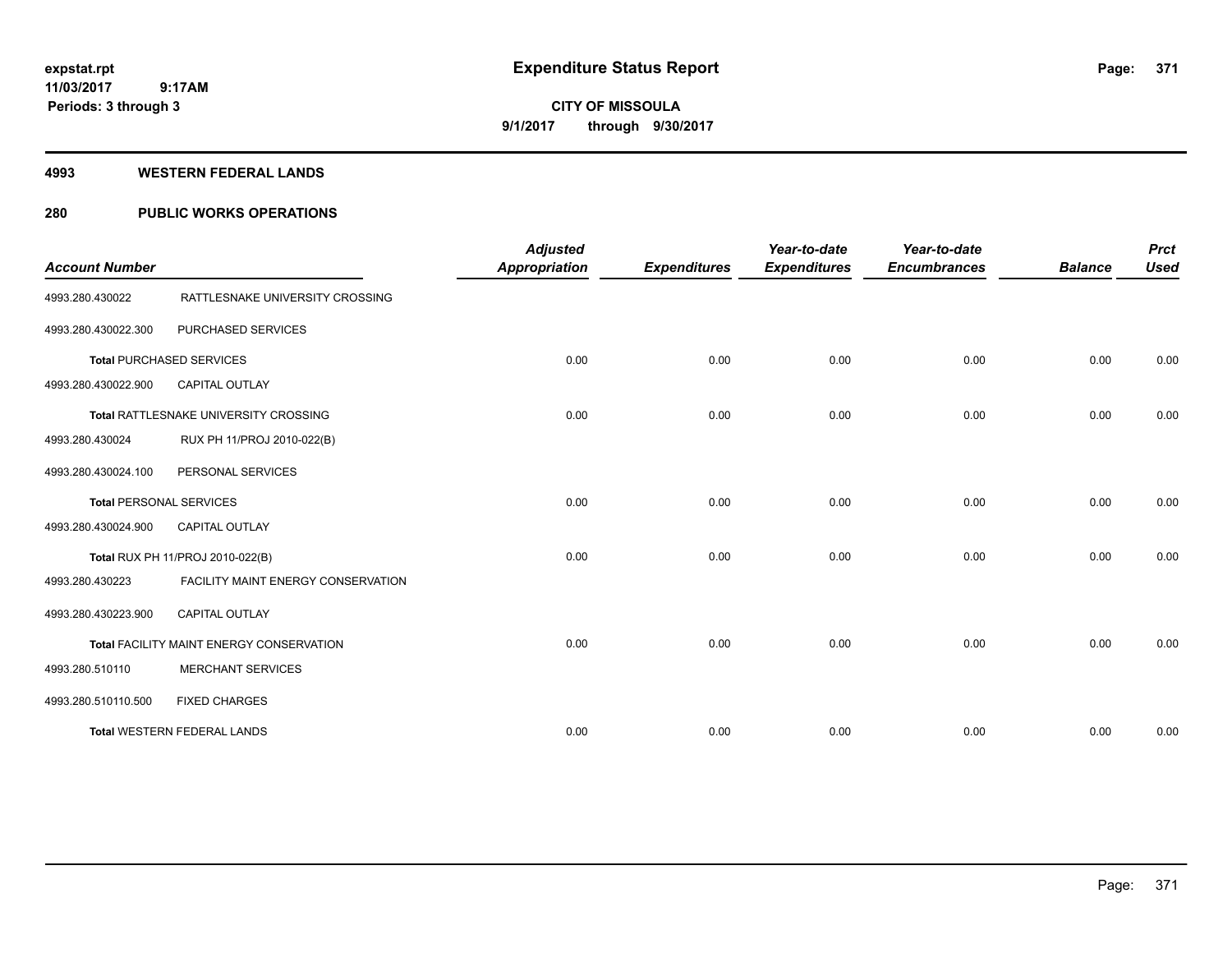**CITY OF MISSOULA 9/1/2017 through 9/30/2017**

**5020 CIVIC STADIUM**

# **395 PARKING COMMISSION**

|                                     |                                                 | <b>Adjusted</b>      |                     | Year-to-date        | Year-to-date        |                | <b>Prct</b> |
|-------------------------------------|-------------------------------------------------|----------------------|---------------------|---------------------|---------------------|----------------|-------------|
| <b>Account Number</b>               |                                                 | <b>Appropriation</b> | <b>Expenditures</b> | <b>Expenditures</b> | <b>Encumbrances</b> | <b>Balance</b> | <b>Used</b> |
| 5020.395.460000                     | <b>CULTURE &amp; RECREATION</b>                 |                      |                     |                     |                     |                |             |
| 5020.395.460000.500                 | <b>FIXED CHARGES</b>                            |                      |                     |                     |                     |                |             |
|                                     | Total CULTURE & RECREATION                      | 0.00                 | 0.00                | 0.00                | 0.00                | 0.00           | 0.00        |
| 5020.395.460451                     | *** Title Not Found ***                         |                      |                     |                     |                     |                |             |
| 5020.395.460451.500                 | <b>FIXED CHARGES</b>                            |                      |                     |                     |                     |                |             |
| <b>Total FIXED CHARGES</b>          |                                                 | 0.00                 | 0.00                | 0.00                | 0.00                | 0.00           | 0.00        |
| 5020.395.460451.800                 | OTHER OBJECTS                                   |                      |                     |                     |                     |                |             |
| 5020.395.460451.845.000 CONTINGENCY |                                                 | 3,484.00             | 0.00                | 0.00                | 0.00                | 3,484.00       | 0.00        |
| Total *** Title Not Found ***       |                                                 | 3,484.00             | 0.00                | 0.00                | 0.00                | 3,484.00       | 0.00        |
| 5020.395.490200                     | REVENUE BOND DEBT SERVICE                       |                      |                     |                     |                     |                |             |
| 5020.395.490200.600                 | <b>DEBT SERVICE</b>                             |                      |                     |                     |                     |                |             |
| 5020.395.490200.610.000 PRINCIPAL   |                                                 | 41,510.00            | 0.00                | 0.00                | 0.00                | 41,510.00      | 0.00        |
|                                     | 5020.395.490200.620.000 INTEREST / SERVICE FEES | 75,006.00            | 0.00                | 0.00                | 0.00                | 75,006.00      | 0.00        |
|                                     | Total REVENUE BOND DEBT SERVICE                 | 116,516.00           | 0.00                | 0.00                | 0.00                | 116,516.00     | 0.00        |
| 5020.395.510000                     | <b>MISCELLANEOUS</b>                            |                      |                     |                     |                     |                |             |
| 5020.395.510000.800                 | OTHER OBJECTS                                   |                      |                     |                     |                     |                |             |
| <b>Total MISCELLANEOUS</b>          |                                                 | 0.00                 | 0.00                | 0.00                | 0.00                | 0.00           | 0.00        |
| 5020.395.510110                     | <b>MERCHANT SERVICES</b>                        |                      |                     |                     |                     |                |             |
| 5020.395.510110.500                 | <b>FIXED CHARGES</b>                            |                      |                     |                     |                     |                |             |
| <b>Total MERCHANT SERVICES</b>      |                                                 | 0.00                 | 0.00                | 0.00                | 0.00                | 0.00           | 0.00        |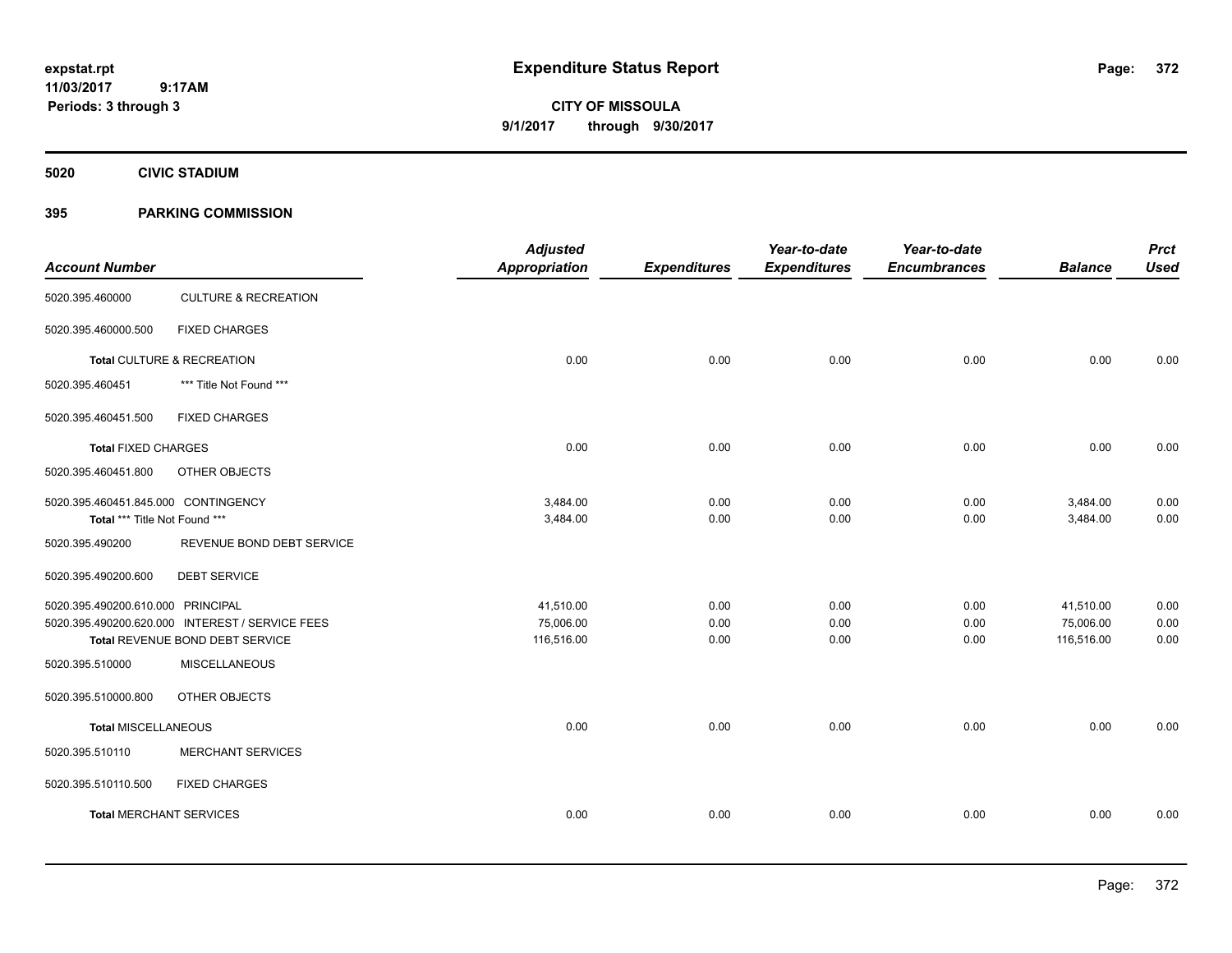**373**

# **CITY OF MISSOULA 9/1/2017 through 9/30/2017**

|      | <b>Total CIVIC STADIUM</b> | 120,000.00 | 0.00 | 0.00 | 0.00 | 120,000.00 | 0.00 |
|------|----------------------------|------------|------|------|------|------------|------|
| 5210 | <b>WATER</b>               |            |      |      |      |            |      |
|      |                            |            |      |      |      |            |      |

|                                                        | <b>Adjusted</b> |                     | Year-to-date        | Year-to-date        |                | <b>Prct</b> |
|--------------------------------------------------------|-----------------|---------------------|---------------------|---------------------|----------------|-------------|
| <b>Account Number</b>                                  | Appropriation   | <b>Expenditures</b> | <b>Expenditures</b> | <b>Encumbrances</b> | <b>Balance</b> | <b>Used</b> |
| <b>ADMINISTRATION</b><br>5210.335.430210               |                 |                     |                     |                     |                |             |
| PERSONAL SERVICES<br>5210.335.430210.100               |                 |                     |                     |                     |                |             |
| 5210.335.430210.140.000 EMPLOYER CONTRIBUTIONS         | 0.00            | 0.00                | 1,580.02            | 0.00                | $-1,580.02$    | 0.00        |
| 5210.335.430210.141.000 STATE RETIREMENT CONTRIBUTIONS | 0.00            | 0.00                | 175.50              | 0.00                | $-175.50$      | 0.00        |
| <b>Total PERSONAL SERVICES</b>                         | 0.00            | 0.00                | 1,755.52            | 0.00                | $-1,755.52$    | 0.00        |
| 5210.335.430210.300<br>PURCHASED SERVICES              |                 |                     |                     |                     |                |             |
| 5210.335.430210.350.000 PROFESSIONAL SERVICES          | 0.00            | 0.00                | 350.00              | 0.00                | $-350.00$      | 0.00        |
| <b>Total PURCHASED SERVICES</b>                        | 0.00            | 0.00                | 350.00              | 0.00                | $-350.00$      | 0.00        |
| <b>FIXED CHARGES</b><br>5210.335.430210.500            |                 |                     |                     |                     |                |             |
| <b>Total FIXED CHARGES</b>                             | 0.00            | 0.00                | 0.00                | 0.00                | 0.00           | 0.00        |
| 5210.335.430210.900<br>CAPITAL OUTLAY                  |                 |                     |                     |                     |                |             |
| 5210.335.430210.940.000 MACHINERY & EQUIPMENT          | 0.00            | 70,000.00           | 70,071.97           | 0.00                | $-70,071.97$   | 0.00        |
| <b>Total CAPITAL OUTLAY</b>                            | 0.00            | 70,000.00           | 70,071.97           | 0.00                | $-70,071.97$   | 0.00        |
| <b>Total ADMINISTRATION</b>                            | 0.00            | 70,000.00           | 72,177.49           | 0.00                | $-72,177.49$   | 0.00        |
| <b>WATER ADMINISTRATION</b><br>5210.335.430510         |                 |                     |                     |                     |                |             |
| PERSONAL SERVICES<br>5210.335.430510.100               |                 |                     |                     |                     |                |             |
| 5210.335.430510.110.000 SALARIES AND WAGES             | 802,215.00      | 76,011.74           | 249,558.98          | 0.00                | 552,656.02     | 31.11       |
| 5210.335.430510.140.000 EMPLOYER CONTRIBUTIONS         | 486,623.00      | 23,740.01           | 126,156.42          | 0.00                | 360,466.58     | 25.92       |
| 5210.335.430510.141.000 STATE RETIREMENT CONTRIBUTIONS | 803.00          | 0.00                | 0.00                | 0.00                | 803.00         | 0.00        |
| <b>Total PERSONAL SERVICES</b>                         | 1,289,641.00    | 99,751.75           | 375,715.40          | 0.00                | 913,925.60     | 29.13       |
| 5210.335.430510.200<br><b>SUPPLIES</b>                 |                 |                     |                     |                     |                |             |
| 5210.335.430510.210.000 OFFICE SUPPLIES                | 22,000.00       | 1.199.91            | 7.562.11            | 0.00                | 14.437.89      | 34.37       |
|                                                        |                 |                     |                     |                     |                |             |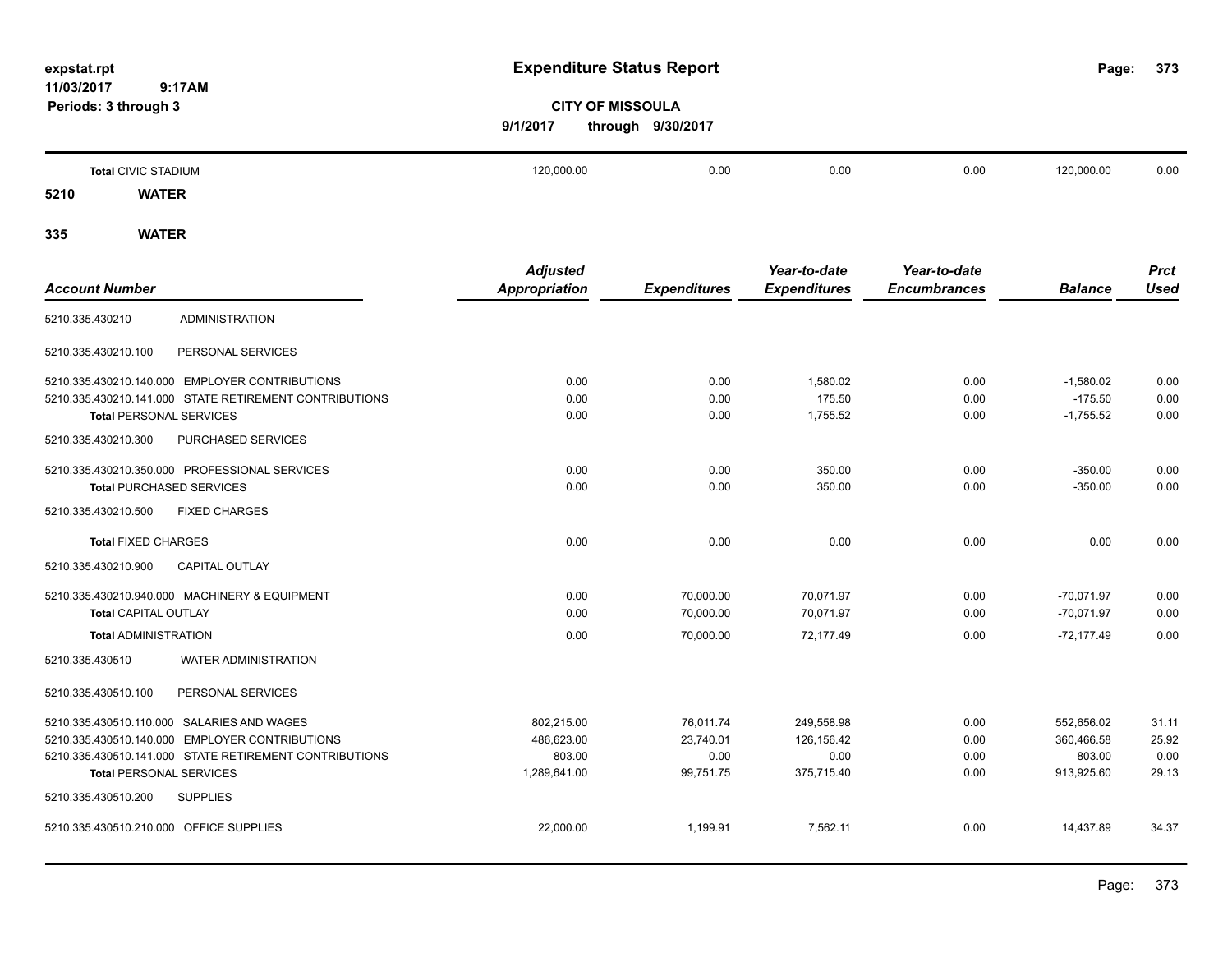**CITY OF MISSOULA 9/1/2017 through 9/30/2017**

**5210 WATER**

| <b>Account Number</b>                                   | <b>Adjusted</b><br><b>Appropriation</b> | <b>Expenditures</b> | Year-to-date<br><b>Expenditures</b> | Year-to-date<br><b>Encumbrances</b> | <b>Balance</b> | <b>Prct</b><br>Used |
|---------------------------------------------------------|-----------------------------------------|---------------------|-------------------------------------|-------------------------------------|----------------|---------------------|
| 5210.335.430510.220.000 OPERATING SUPPLIES              | 0.00                                    | 935.00              | 935.00                              | 0.00                                | $-935.00$      | 0.00                |
| <b>Total SUPPLIES</b>                                   | 22,000.00                               | 2,134.91            | 8,497.11                            | 0.00                                | 13,502.89      | 38.62               |
| PURCHASED SERVICES<br>5210.335.430510.300               |                                         |                     |                                     |                                     |                |                     |
| 5210.335.430510.310.000 COMMUNICATIONS                  | 130,000.00                              | 12,651.05           | 35,327.17                           | 0.00                                | 94,672.83      | 27.17               |
| 5210.335.430510.330.000 PUBLICITY, SUBSCRIPTIONS & DUES | 20,000.00                               | 16,414.38           | 16,763.30                           | 0.00                                | 3.236.70       | 83.82               |
| 5210.335.430510.341.000 ELECTRICITY & NATURAL GAS       | 42,000.00                               | 1,803.07            | 3,134.61                            | 0.00                                | 38,865.39      | 7.46                |
| 5210.335.430510.344.000 TELEPHONE SERVICE               | 55,000.00                               | 1,583.83            | 4,274.76                            | 0.00                                | 50,725.24      | 7.77                |
| 5210.335.430510.345.000 GARBAGE                         | 2,500.00                                | 0.00                | 256.61                              | 0.00                                | 2,243.39       | 10.26               |
| 5210.335.430510.350.000 PROFESSIONAL SERVICES           | 0.00                                    | 8,332.53            | 17,596.37                           | 0.00                                | $-17,596.37$   | 0.00                |
| 5210.335.430510.360.000 REPAIR & MAINTENANCE            | 0.00                                    | 156.00              | 421.50                              | 0.00                                | $-421.50$      | 0.00                |
| 5210.335.430510.370.000 TRAVEL                          | 6,000.00                                | 0.00                | 0.00                                | 0.00                                | 6,000.00       | 0.00                |
| 5210.335.430510.380.000 TRAINING                        | 3,000.00                                | 0.00                | 0.00                                | 0.00                                | 3,000.00       | 0.00                |
| <b>Total PURCHASED SERVICES</b>                         | 258,500.00                              | 40,940.86           | 77,774.32                           | 0.00                                | 180,725.68     | 30.09               |
| 5210.335.430510.500<br><b>FIXED CHARGES</b>             |                                         |                     |                                     |                                     |                |                     |
| 5210.335.430510.590.000 PAYMENT IN LIEU OF TAXES        | 1,342,474.00                            | 0.00                | 0.00                                | 0.00                                | 1,342,474.00   | 0.00                |
| <b>Total FIXED CHARGES</b>                              | 1,342,474.00                            | 0.00                | 0.00                                | 0.00                                | 1,342,474.00   | 0.00                |
| 5210.335.430510.900<br><b>CAPITAL OUTLAY</b>            |                                         |                     |                                     |                                     |                |                     |
| 5210.335.430510.940.000 MACHINERY & EQUIPMENT           | 1,203,301.00                            | 81,023.42           | 165,376.40                          | 0.00                                | 1,037,924.60   | 13.74               |
| <b>Total CAPITAL OUTLAY</b>                             | 1.203.301.00                            | 81,023.42           | 165.376.40                          | 0.00                                | 1,037,924.60   | 13.74               |
| <b>Total WATER ADMINISTRATION</b>                       | 4,115,916.00                            | 223,850.94          | 627,363.23                          | 0.00                                | 3,488,552.77   | 15.24               |
| 5210.335.430511<br>UTILITY RATE STUDY/CONSULTATION      |                                         |                     |                                     |                                     |                |                     |
| 5210.335.430511.900<br><b>CAPITAL OUTLAY</b>            |                                         |                     |                                     |                                     |                |                     |
| 5210.335.430511.930.182 UTILITY RATE STUDY - WATER      | 0.00                                    | 8,893.39            | 8,893.39                            | 0.00                                | $-8,893.39$    | 0.00                |
| <b>Total UTILITY RATE STUDY/CONSULTATION</b>            | 0.00                                    | 8,893.39            | 8,893.39                            | 0.00                                | $-8,893.39$    | 0.00                |
| <b>WATER FACILITIES</b><br>5210.335.430520              |                                         |                     |                                     |                                     |                |                     |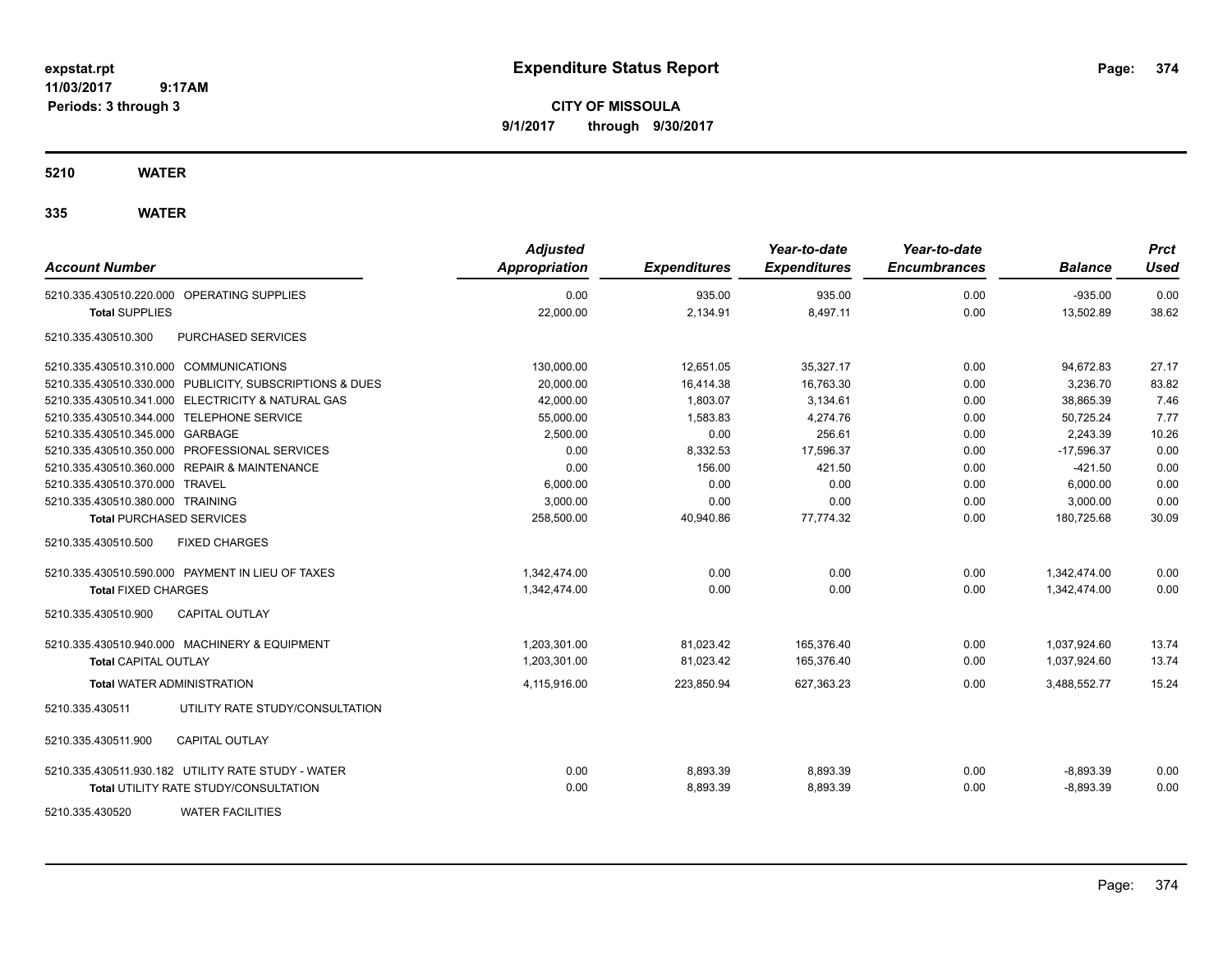**CITY OF MISSOULA 9/1/2017 through 9/30/2017**

**5210 WATER**

|                                       |                                                        | <b>Adjusted</b>      |                     | Year-to-date        | Year-to-date        |                | <b>Prct</b> |
|---------------------------------------|--------------------------------------------------------|----------------------|---------------------|---------------------|---------------------|----------------|-------------|
| <b>Account Number</b>                 |                                                        | <b>Appropriation</b> | <b>Expenditures</b> | <b>Expenditures</b> | <b>Encumbrances</b> | <b>Balance</b> | <b>Used</b> |
| 5210.335.430520.100                   | PERSONAL SERVICES                                      |                      |                     |                     |                     |                |             |
|                                       | 5210.335.430520.110.000 SALARIES AND WAGES             | 383,267.00           | 21,274.04           | 76,442.88           | 0.00                | 306,824.12     | 19.95       |
|                                       | 5210.335.430520.140.000 EMPLOYER CONTRIBUTIONS         | 233,165.00           | 7.764.59            | 56.700.50           | 0.00                | 176,464.50     | 24.32       |
|                                       | 5210.335.430520.141.000 STATE RETIREMENT CONTRIBUTIONS | 383.00               | 0.00                | 0.00                | 0.00                | 383.00         | 0.00        |
| <b>Total PERSONAL SERVICES</b>        |                                                        | 616,815.00           | 29,038.63           | 133,143.38          | 0.00                | 483,671.62     | 21.59       |
| 5210.335.430520.200                   | <b>SUPPLIES</b>                                        |                      |                     |                     |                     |                |             |
|                                       | 5210.335.430520.230.000 REPAIR/MAINTENANCE             | 15,000.00            | 1,913.45            | 10,877.92           | 0.00                | 4,122.08       | 72.52       |
| 5210.335.430520.231.000 GASOLINE      |                                                        | 32,760.00            | 2,688.45            | 2,688.45            | 0.00                | 30,071.55      | 8.21        |
| <b>Total SUPPLIES</b>                 |                                                        | 47,760.00            | 4,601.90            | 13,566.37           | 0.00                | 34,193.63      | 28.41       |
| 5210.335.430520.300                   | PURCHASED SERVICES                                     |                      |                     |                     |                     |                |             |
| 5210.335.430520.340.000 SEWER         |                                                        | 500.00               | 0.00                | 170.78              | 0.00                | 329.22         | 34.16       |
| 5210.335.430520.342.000 STORM WATER   |                                                        | 140.00               | 0.00                | 0.00                | 0.00                | 140.00         | 0.00        |
| 5210.335.430520.343.000 WATER CHARGES |                                                        | 7.000.00             | 0.00                | 0.00                | 0.00                | 7.000.00       | 0.00        |
|                                       | 5210.335.430520.360.000 REPAIR & MAINTENANCE           | 88,275.00            | 6,760.69            | 27,433.62           | 0.00                | 60,841.38      | 31.08       |
| <b>Total PURCHASED SERVICES</b>       |                                                        | 95,915.00            | 6,760.69            | 27,604.40           | 0.00                | 68,310.60      | 28.78       |
| 5210.335.430520.800                   | OTHER OBJECTS                                          |                      |                     |                     |                     |                |             |
| 5210.335.430520.845.000 CONTINGENCY   |                                                        | 400,000.00           | 0.00                | 0.00                | 0.00                | 400,000.00     | 0.00        |
| <b>Total OTHER OBJECTS</b>            |                                                        | 400,000.00           | 0.00                | 0.00                | 0.00                | 400,000.00     | 0.00        |
| 5210.335.430520.900                   | <b>CAPITAL OUTLAY</b>                                  |                      |                     |                     |                     |                |             |
| <b>Total CAPITAL OUTLAY</b>           |                                                        | 0.00                 | 0.00                | 0.00                | 0.00                | 0.00           | 0.00        |
| <b>Total WATER FACILITIES</b>         |                                                        | 1,160,490.00         | 40,401.22           | 174,314.15          | 0.00                | 986,175.85     | 15.02       |
| 5210.335.430530                       | SOURCE OF SUPPLY & PUMPING                             |                      |                     |                     |                     |                |             |
| 5210.335.430530.100                   | PERSONAL SERVICES                                      |                      |                     |                     |                     |                |             |
|                                       | 5210.335.430530.110.000 SALARIES AND WAGES             | 541,946.00           | 32,376.74           | 100.097.58          | 0.00                | 441,848.42     | 18.47       |
|                                       |                                                        |                      |                     |                     |                     |                |             |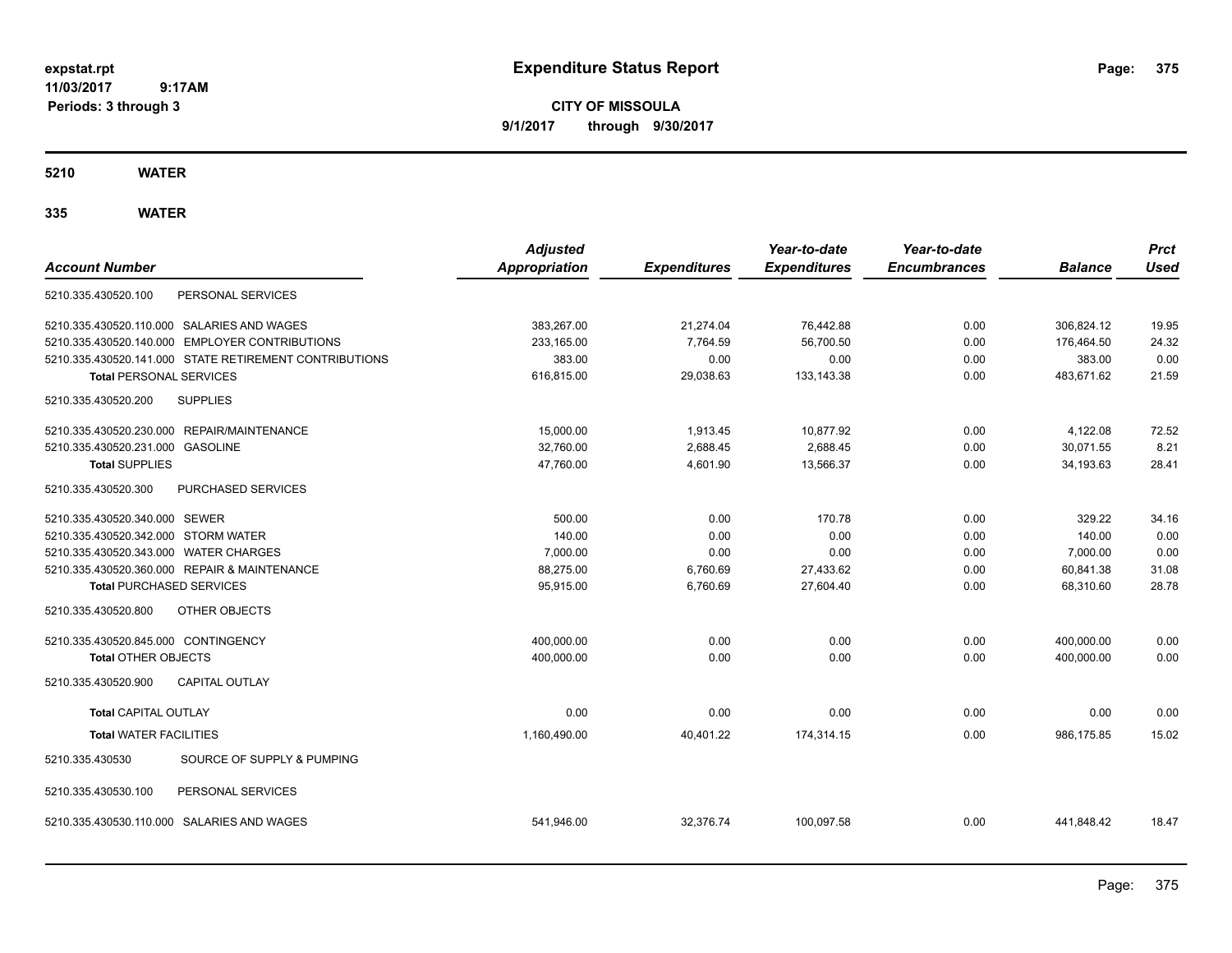**CITY OF MISSOULA 9/1/2017 through 9/30/2017**

# **5210 WATER**

| <b>Account Number</b>                                     | <b>Adjusted</b><br>Appropriation | <b>Expenditures</b> | Year-to-date<br><b>Expenditures</b> | Year-to-date<br><b>Encumbrances</b> | <b>Balance</b> | <b>Prct</b><br><b>Used</b> |
|-----------------------------------------------------------|----------------------------------|---------------------|-------------------------------------|-------------------------------------|----------------|----------------------------|
| 5210.335.430530.120.000 OVERTIME                          | 0.00                             | 0.00                | 1,002.28                            | 0.00                                | $-1,002.28$    | 0.00                       |
| 5210.335.430530.140.000 EMPLOYER CONTRIBUTIONS            | 299,285.00                       | 13,276.99           | 75,188.21                           | 0.00                                | 224,096.79     | 25.12                      |
| 5210.335.430530.141.000 STATE RETIREMENT CONTRIBUTIONS    | 542.00                           | 0.00                | 0.00                                | 0.00                                | 542.00         | 0.00                       |
| <b>Total PERSONAL SERVICES</b>                            | 841,773.00                       | 45,653.73           | 176,288.07                          | 0.00                                | 665,484.93     | 20.94                      |
| 5210.335.430530.200<br><b>SUPPLIES</b>                    |                                  |                     |                                     |                                     |                |                            |
| 5210.335.430530.220.000 OPERATING SUPPLIES                | 157,000.00                       | 31,553.11           | 69,542.26                           | 0.00                                | 87,457.74      | 44.29                      |
| 5210.335.430530.230.000 REPAIR/MAINTENANCE                | 40,000.00                        | 3,153.81            | 3,153.81                            | 0.00                                | 36,846.19      | 7.88                       |
| <b>Total SUPPLIES</b>                                     | 197,000.00                       | 34,706.92           | 72,696.07                           | 0.00                                | 124,303.93     | 36.90                      |
| 5210.335.430530.300<br>PURCHASED SERVICES                 |                                  |                     |                                     |                                     |                |                            |
| 5210.335.430530.310.000 COMMUNICATIONS                    | 40,000.00                        | 0.00                | 0.00                                | 0.00                                | 40,000.00      | 0.00                       |
| 5210.335.430530.341.000 ELECTRICITY & NATURAL GAS         | 1,603,000.00                     | 198,354.50          | 360.461.18                          | 0.00                                | 1,242,538.82   | 22.49                      |
| 5210.335.430530.350.000 PROFESSIONAL SERVICES             | 0.00                             | 345.50              | 345.50                              | 0.00                                | $-345.50$      | 0.00                       |
| 5210.335.430530.360.000 REPAIR & MAINTENANCE              | 70,000.00                        | 5,016.50            | 5,016.50                            | 0.00                                | 64,983.50      | 7.17                       |
| <b>Total PURCHASED SERVICES</b>                           | 1,713,000.00                     | 203,716.50          | 365,823.18                          | 0.00                                | 1,347,176.82   | 21.36                      |
| Total SOURCE OF SUPPLY & PUMPING                          | 2,751,773.00                     | 284,077.15          | 614,807.32                          | 0.00                                | 2,136,965.68   | 22.34                      |
| 5210.335.430550<br><b>TRANSMISSION &amp; DISTRIBUTION</b> |                                  |                     |                                     |                                     |                |                            |
| PERSONAL SERVICES<br>5210.335.430550.100                  |                                  |                     |                                     |                                     |                |                            |
| 5210.335.430550.110.000 SALARIES AND WAGES                | 811,107.00                       | 50,640.17           | 186,645.11                          | 0.00                                | 624,461.89     | 23.01                      |
| 5210.335.430550.120.000 OVERTIME                          | 0.00                             | 2,702.08            | 4,620.22                            | 0.00                                | $-4,620.22$    | 0.00                       |
| 5210.335.430550.140.000 EMPLOYER CONTRIBUTIONS            | 442,454.00                       | 23,388.33           | 121.634.54                          | 0.00                                | 320.819.46     | 27.49                      |
| 5210.335.430550.141.000 STATE RETIREMENT CONTRIBUTIONS    | 811.00                           | 0.00                | 0.00                                | 0.00                                | 811.00         | 0.00                       |
| <b>Total PERSONAL SERVICES</b>                            | 1,254,372.00                     | 76,730.58           | 312,899.87                          | 0.00                                | 941,472.13     | 24.94                      |
| 5210.335.430550.200<br><b>SUPPLIES</b>                    |                                  |                     |                                     |                                     |                |                            |
| 5210.335.430550.220.000 OPERATING SUPPLIES                | 75,000.00                        | 2,118.65            | 3,817.20                            | 0.00                                | 71,182.80      | 5.09                       |
| 5210.335.430550.230.000 REPAIR/MAINTENANCE                | 0.00                             | 17,944.12           | 34,196.63                           | 0.00                                | $-34,196.63$   | 0.00                       |
| <b>Total SUPPLIES</b>                                     | 75,000.00                        | 20.062.77           | 38.013.83                           | 0.00                                | 36.986.17      | 50.69                      |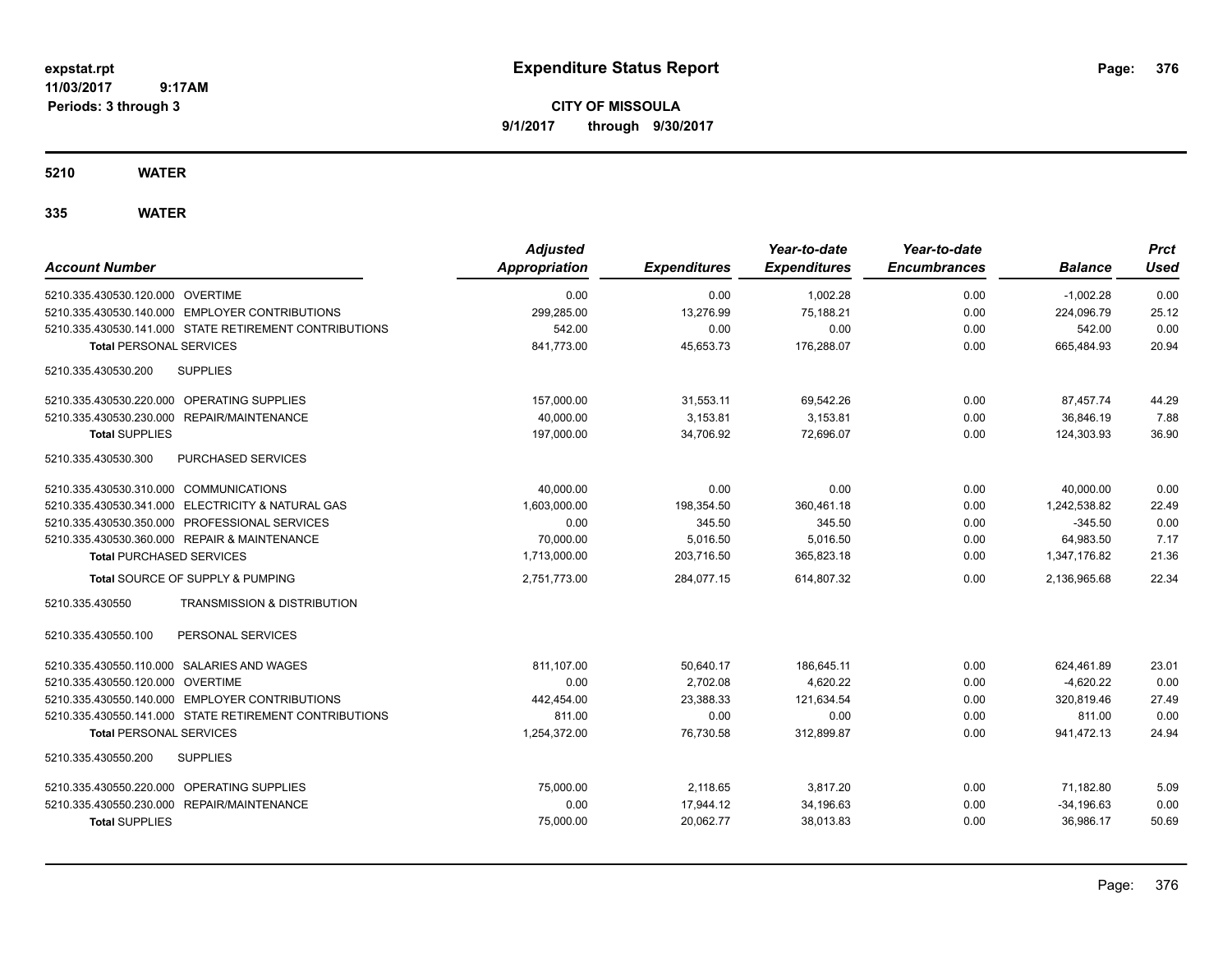**CITY OF MISSOULA 9/1/2017 through 9/30/2017**

**5210 WATER**

| <b>Account Number</b>                                               |                                                                                                | <b>Adjusted</b><br><b>Appropriation</b> | <b>Expenditures</b>      | Year-to-date<br><b>Expenditures</b> | Year-to-date<br><b>Encumbrances</b> | <b>Balance</b>                 | <b>Prct</b><br><b>Used</b> |
|---------------------------------------------------------------------|------------------------------------------------------------------------------------------------|-----------------------------------------|--------------------------|-------------------------------------|-------------------------------------|--------------------------------|----------------------------|
| 5210.335.430550.300                                                 | PURCHASED SERVICES                                                                             |                                         |                          |                                     |                                     |                                |                            |
|                                                                     | 5210.335.430550.360.000 REPAIR & MAINTENANCE<br><b>Total PURCHASED SERVICES</b>                | 275,000.00<br>275,000.00                | 9,109.95<br>9,109.95     | 21,322.85<br>21,322.85              | 0.00<br>0.00                        | 253,677.15<br>253,677.15       | 7.75<br>7.75               |
| 5210.335.430550.500                                                 | <b>FIXED CHARGES</b>                                                                           |                                         |                          |                                     |                                     |                                |                            |
| <b>Total FIXED CHARGES</b>                                          |                                                                                                | 0.00                                    | 0.00                     | 0.00                                | 0.00                                | 0.00                           | 0.00                       |
| 5210.335.430550.900                                                 | <b>CAPITAL OUTLAY</b>                                                                          |                                         |                          |                                     |                                     |                                |                            |
| 5210.335.430550.930.000 IMPROVEMENTS<br><b>Total CAPITAL OUTLAY</b> |                                                                                                | 5,381,699.00<br>5,381,699.00            | 38,119.78<br>38,119.78   | 120,766.06<br>120,766.06            | 0.00<br>0.00                        | 5,260,932.94<br>5,260,932.94   | 2.24<br>2.24               |
|                                                                     | Total TRANSMISSION & DISTRIBUTION                                                              | 6,986,071.00                            | 144,023.08               | 493,002.61                          | 0.00                                | 6,493,068.39                   | 7.06                       |
| 5210.335.430551                                                     | WATER MAIN REPLACEMENT                                                                         |                                         |                          |                                     |                                     |                                |                            |
| 5210.335.430551.900                                                 | <b>CAPITAL OUTLAY</b>                                                                          |                                         |                          |                                     |                                     |                                |                            |
|                                                                     | 5210.335.430551.930.181 RUSSELL ST MAIN RE-ROUTE<br>Total WATER MAIN REPLACEMENT               | 0.00<br>0.00                            | 515,762.01<br>515,762.01 | 515,762.01<br>515,762.01            | 0.00<br>0.00                        | $-515,762.01$<br>$-515,762.01$ | 0.00<br>0.00               |
| 5210.335.430555                                                     | <b>WATER LINE EXTENSIONS</b>                                                                   |                                         |                          |                                     |                                     |                                |                            |
| 5210.335.430555.900                                                 | <b>CAPITAL OUTLAY</b>                                                                          |                                         |                          |                                     |                                     |                                |                            |
|                                                                     | 5210.335.430555.930.171 WATERLINE EXTENSION - RUSSELL ST<br><b>Total WATER LINE EXTENSIONS</b> | 0.00<br>0.00                            | 0.00<br>0.00             | 2.248.35<br>2,248.35                | 0.00<br>0.00                        | $-2,248.35$<br>$-2,248.35$     | 0.00<br>0.00               |
| 5210.335.430557                                                     | MISC. WATER LINE IMPROVEMENTS                                                                  |                                         |                          |                                     |                                     |                                |                            |
| 5210.335.430557.900                                                 | <b>CAPITAL OUTLAY</b>                                                                          |                                         |                          |                                     |                                     |                                |                            |
|                                                                     | Total MISC. WATER LINE IMPROVEMENTS                                                            | 0.00                                    | 0.00                     | 0.00                                | 0.00                                | 0.00                           | 0.00                       |
| 5210.335.430590                                                     | OTHER ACTIVITIES                                                                               |                                         |                          |                                     |                                     |                                |                            |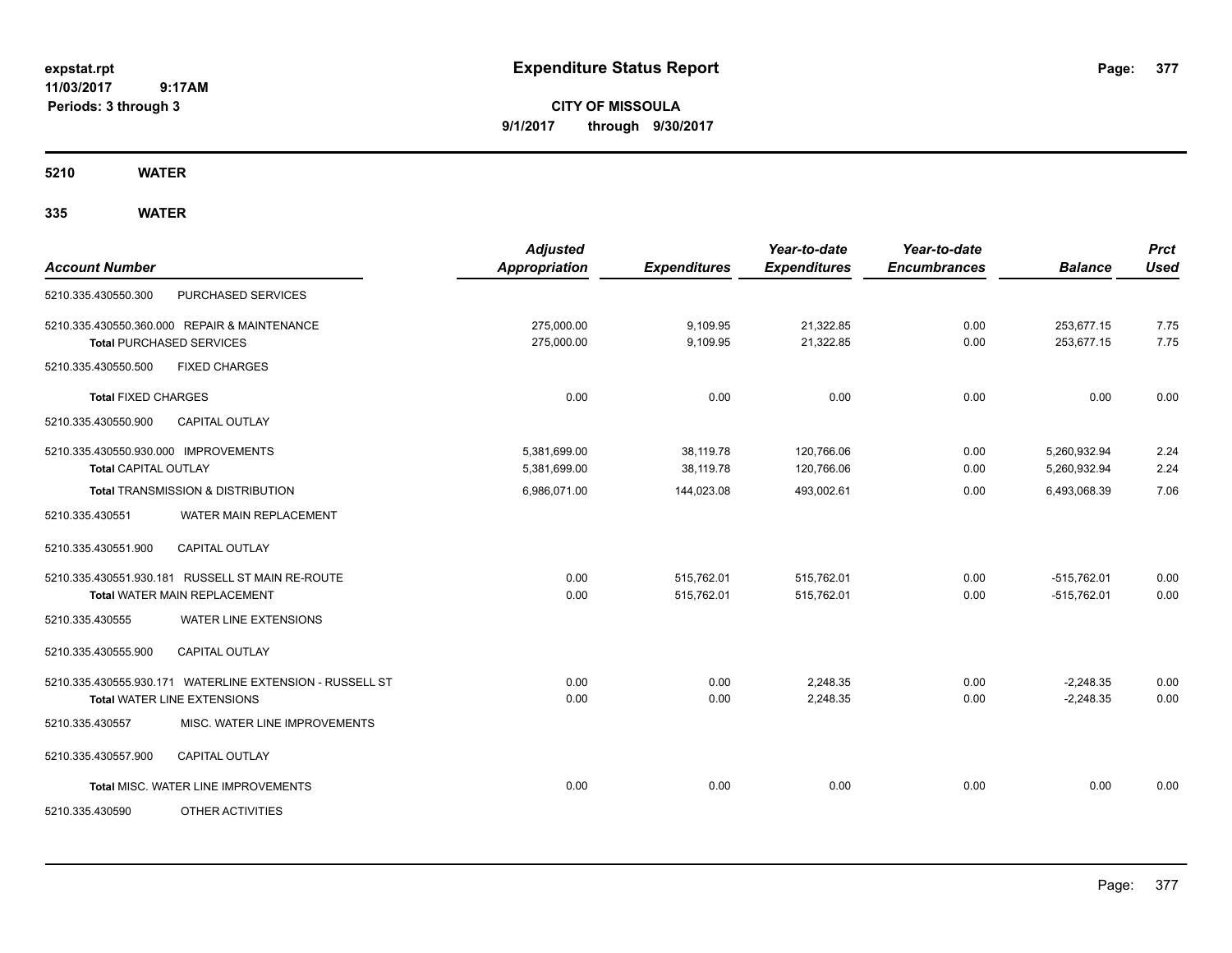**CITY OF MISSOULA 9/1/2017 through 9/30/2017**

**5210 WATER**

| <b>Account Number</b>                                     | <b>Adjusted</b><br><b>Appropriation</b> | <b>Expenditures</b> | Year-to-date<br><b>Expenditures</b> | Year-to-date<br><b>Encumbrances</b> | <b>Balance</b> | <b>Prct</b><br><b>Used</b> |
|-----------------------------------------------------------|-----------------------------------------|---------------------|-------------------------------------|-------------------------------------|----------------|----------------------------|
| 5210.335.430590.200<br><b>SUPPLIES</b>                    |                                         |                     |                                     |                                     |                |                            |
| <b>Total SUPPLIES</b>                                     | 0.00                                    | 0.00                | 0.00                                | 0.00                                | 0.00           | 0.00                       |
| PURCHASED SERVICES<br>5210.335.430590.300                 |                                         |                     |                                     |                                     |                |                            |
| 5210.335.430590.330.000 PUBLICITY, SUBSCRIPTIONS & DUES   | 0.00                                    | 0.00                | 66.00                               | 0.00                                | $-66.00$       | 0.00                       |
| 5210.335.430590.344.000 TELEPHONE SERVICE                 | 0.00                                    | 101.97              | 217.24                              | 0.00                                | $-217.24$      | 0.00                       |
| 5210.335.430590.350.000 ACQUISITION/PROFESSIONAL SERVICES | 0.00                                    | 15,643.94           | 25,042.43                           | 0.00                                | $-25,042.43$   | 0.00                       |
| <b>Total PURCHASED SERVICES</b>                           | 0.00                                    | 15,745.91           | 25,325.67                           | 0.00                                | $-25,325.67$   | 0.00                       |
| 5210.335.430590.900<br><b>CAPITAL OUTLAY</b>              |                                         |                     |                                     |                                     |                |                            |
| 5210.335.430590.930.000 ACQUISITION/IMPROVEMENTS          | 0.00                                    | 0.00                | 14,703.50                           | 0.00                                | $-14,703.50$   | 0.00                       |
| <b>Total CAPITAL OUTLAY</b>                               | 0.00                                    | 0.00                | 14,703.50                           | 0.00                                | $-14,703.50$   | 0.00                       |
| <b>Total OTHER ACTIVITIES</b>                             | 0.00                                    | 15,745.91           | 40,029.17                           | 0.00                                | $-40,029.17$   | 0.00                       |
| 5210.335.490200<br>REVENUE BOND DEBT SERVICE              |                                         |                     |                                     |                                     |                |                            |
| 5210.335.490200.600<br><b>DEBT SERVICE</b>                |                                         |                     |                                     |                                     |                |                            |
| 5210.335.490200.620.000 INTEREST / SERVICE FEES           | 4,481,960.00                            | 1,016,139.96        | 1,016,139.96                        | 0.00                                | 3,465,820.04   | 22.67                      |
| Total REVENUE BOND DEBT SERVICE                           | 4,481,960.00                            | 1,016,139.96        | 1,016,139.96                        | 0.00                                | 3,465,820.04   | 22.67                      |
| <b>MERCHANT SERVICES</b><br>5210.335.510110               |                                         |                     |                                     |                                     |                |                            |
| <b>FIXED CHARGES</b><br>5210.335.510110.500               |                                         |                     |                                     |                                     |                |                            |
| 5210.335.510110.550.000 MERCHANT SERVICE FEES             | 0.00                                    | 0.00                | 2,038.45                            | 0.00                                | $-2,038.45$    | 0.00                       |
| <b>Total MERCHANT SERVICES</b>                            | 0.00                                    | 0.00                | 2,038.45                            | 0.00                                | $-2,038.45$    | 0.00                       |
| <b>DEPRECIATION</b><br>5210.335.510400                    |                                         |                     |                                     |                                     |                |                            |
| 5210.335.510400.800<br>OTHER OBJECTS                      |                                         |                     |                                     |                                     |                |                            |
| <b>Total DEPRECIATION</b>                                 | 0.00                                    | 0.00                | 0.00                                | 0.00                                | 0.00           | 0.00                       |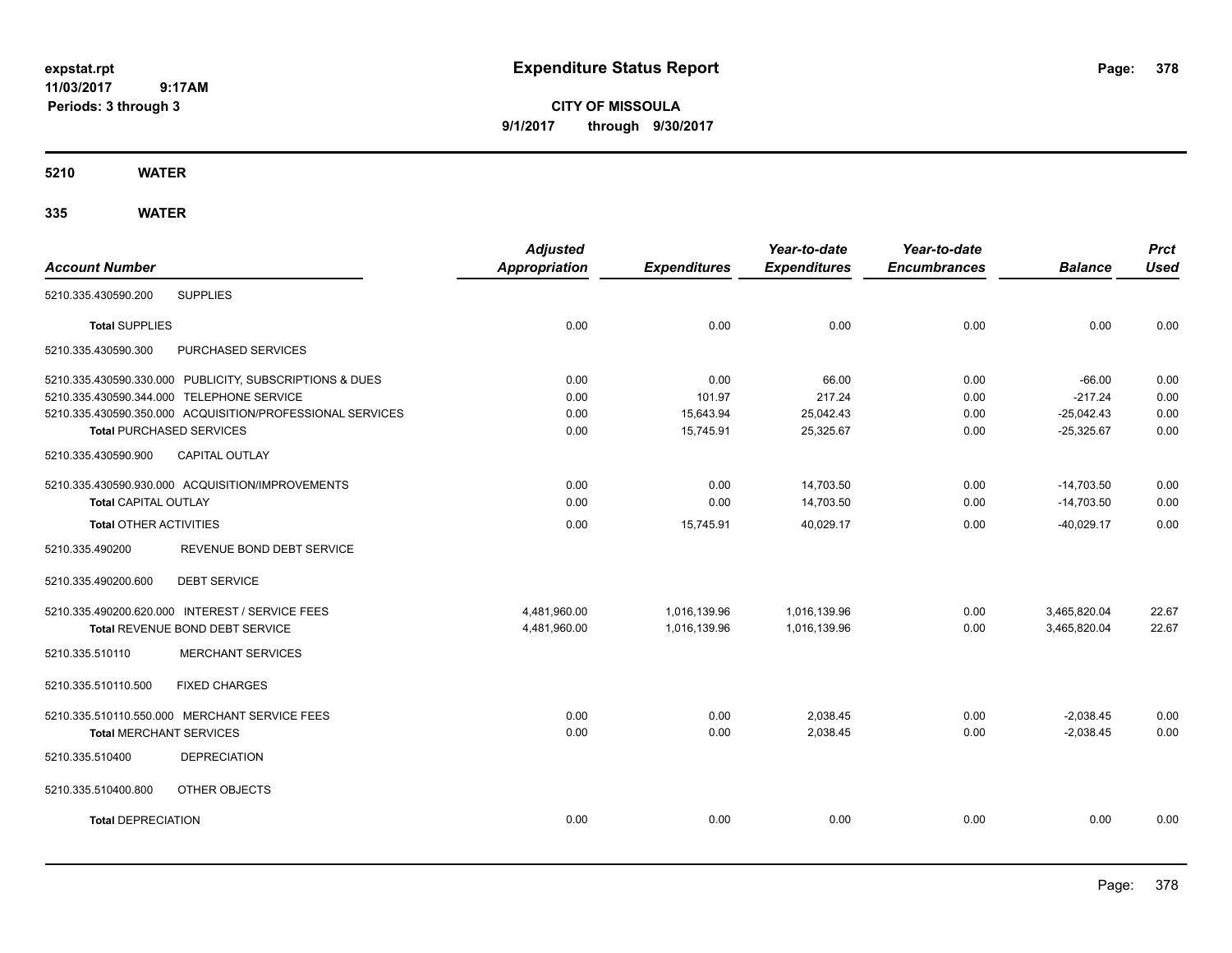| expstat.rpt<br>11/03/2017<br>Periods: 3 through 3 | 9:17AM                         | 9/1/2017                                | <b>Expenditure Status Report</b><br><b>CITY OF MISSOULA</b><br>through 9/30/2017 |                                     |                                     | Page:          | 379                        |
|---------------------------------------------------|--------------------------------|-----------------------------------------|----------------------------------------------------------------------------------|-------------------------------------|-------------------------------------|----------------|----------------------------|
| <b>Total WATER</b>                                |                                | 19,496,210.00                           | 2,318,893.66                                                                     | 3,566,776.13                        | 0.00                                | 15,929,433.87  | 18.29                      |
| 5215                                              | <b>WATER LOAN FUND</b>         |                                         |                                                                                  |                                     |                                     |                |                            |
| 335                                               | <b>WATER</b>                   |                                         |                                                                                  |                                     |                                     |                |                            |
| <b>Account Number</b>                             |                                | <b>Adjusted</b><br><b>Appropriation</b> | <b>Expenditures</b>                                                              | Year-to-date<br><b>Expenditures</b> | Year-to-date<br><b>Encumbrances</b> | <b>Balance</b> | <b>Prct</b><br><b>Used</b> |
| 5215.335.510110                                   | <b>MERCHANT SERVICES</b>       |                                         |                                                                                  |                                     |                                     |                |                            |
| 5215.335.510110.500                               | <b>FIXED CHARGES</b>           |                                         |                                                                                  |                                     |                                     |                |                            |
|                                                   | <b>Total MERCHANT SERVICES</b> | 0.00                                    | 0.00                                                                             | 0.00                                | 0.00                                | 0.00           | 0.00                       |

**Total** INTERFUND OPERATING TRANSFERS 0.00 0.00 0.00 0.00 0.00 0.00 **Total** WATER LOAN FUND 0.00 0.00 0.00 0.00 0.00 0.00

5215.335.521000 INTERFUND OPERATING TRANSFERS

5215.335.521000.800 OTHER OBJECTS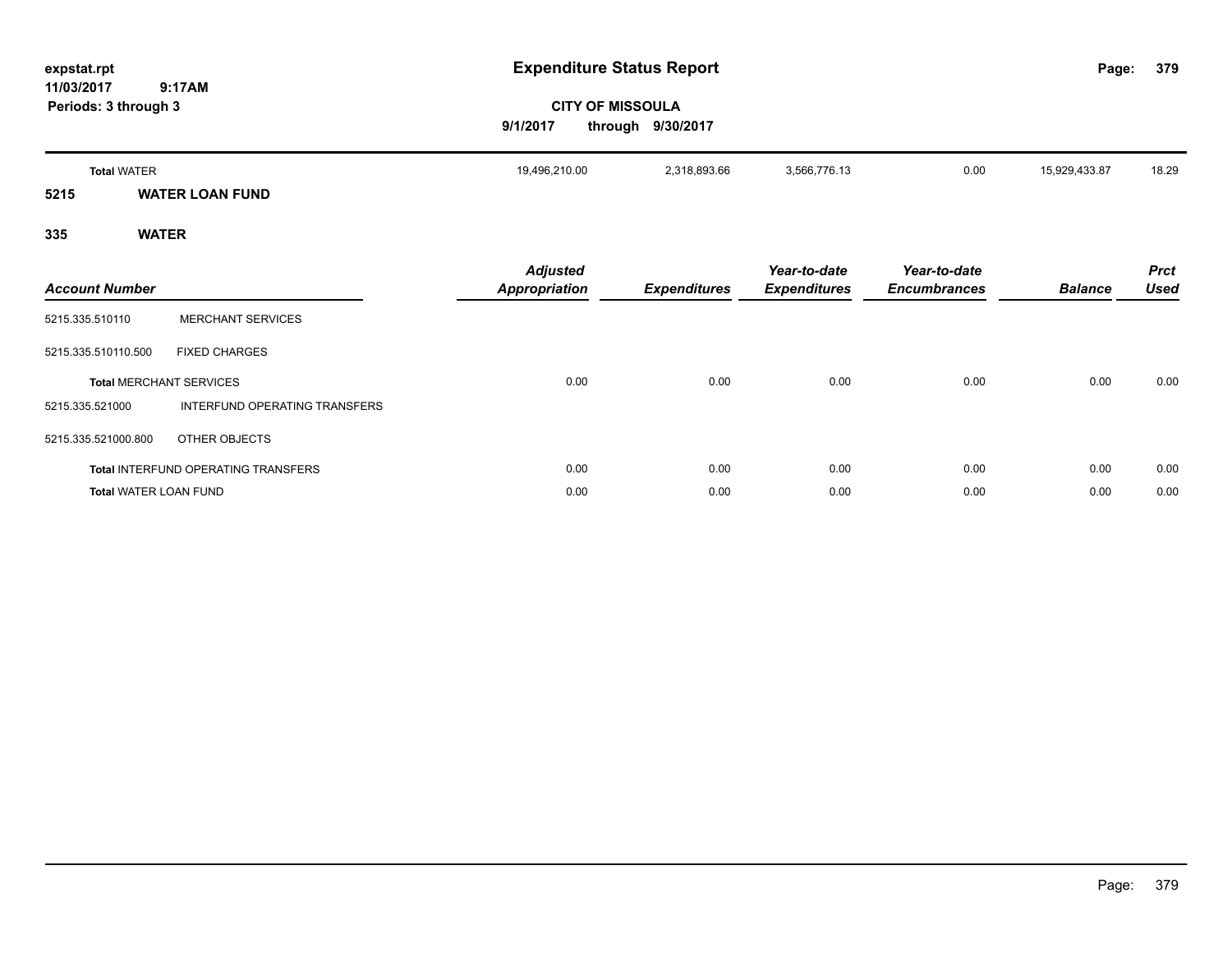**CITY OF MISSOULA 9/1/2017 through 9/30/2017**

**5220 WATER R&D FUND**

| <b>Account Number</b>         |                                     | <b>Adjusted</b><br><b>Appropriation</b> | <b>Expenditures</b> | Year-to-date<br><b>Expenditures</b> | Year-to-date<br><b>Encumbrances</b> | <b>Balance</b> | <b>Prct</b><br><b>Used</b> |
|-------------------------------|-------------------------------------|-----------------------------------------|---------------------|-------------------------------------|-------------------------------------|----------------|----------------------------|
| 5220.335.430510               | *** Title Not Found ***             |                                         |                     |                                     |                                     |                |                            |
| 5220.335.430510.200           | <b>SUPPLIES</b>                     |                                         |                     |                                     |                                     |                |                            |
| Total *** Title Not Found *** |                                     | 0.00                                    | 0.00                | 0.00                                | 0.00                                | 0.00           | 0.00                       |
| 5220.335.490220               | *** Title Not Found ***             |                                         |                     |                                     |                                     |                |                            |
| 5220.335.490220.600           | <b>DEBT SERVICE</b>                 |                                         |                     |                                     |                                     |                |                            |
| Total *** Title Not Found *** |                                     | 0.00                                    | 0.00                | 0.00                                | 0.00                                | 0.00           | 0.00                       |
| 5220.335.490506               | <b>CORE FINANCED EQUIPMENT</b>      |                                         |                     |                                     |                                     |                |                            |
| 5220.335.490506.600           | <b>DEBT SERVICE</b>                 |                                         |                     |                                     |                                     |                |                            |
|                               | Total CORE FINANCED EQUIPMENT       | 0.00                                    | 0.00                | 0.00                                | 0.00                                | 0.00           | 0.00                       |
| 5220.335.510110               | <b>MERCHANT SERVICES</b>            |                                         |                     |                                     |                                     |                |                            |
| 5220.335.510110.500           | <b>FIXED CHARGES</b>                |                                         |                     |                                     |                                     |                |                            |
|                               | <b>Total MERCHANT SERVICES</b>      | 0.00                                    | 0.00                | 0.00                                | 0.00                                | 0.00           | 0.00                       |
| 5220.335.521000               | INTERFUND OPERATING TRANSFERS       |                                         |                     |                                     |                                     |                |                            |
| 5220.335.521000.800           | OTHER OBJECTS                       |                                         |                     |                                     |                                     |                |                            |
|                               | Total INTERFUND OPERATING TRANSFERS | 0.00                                    | 0.00                | 0.00                                | 0.00                                | 0.00           | 0.00                       |
| Total WATER R&D FUND          |                                     | 0.00                                    | 0.00                | 0.00                                | 0.00                                | 0.00           | 0.00                       |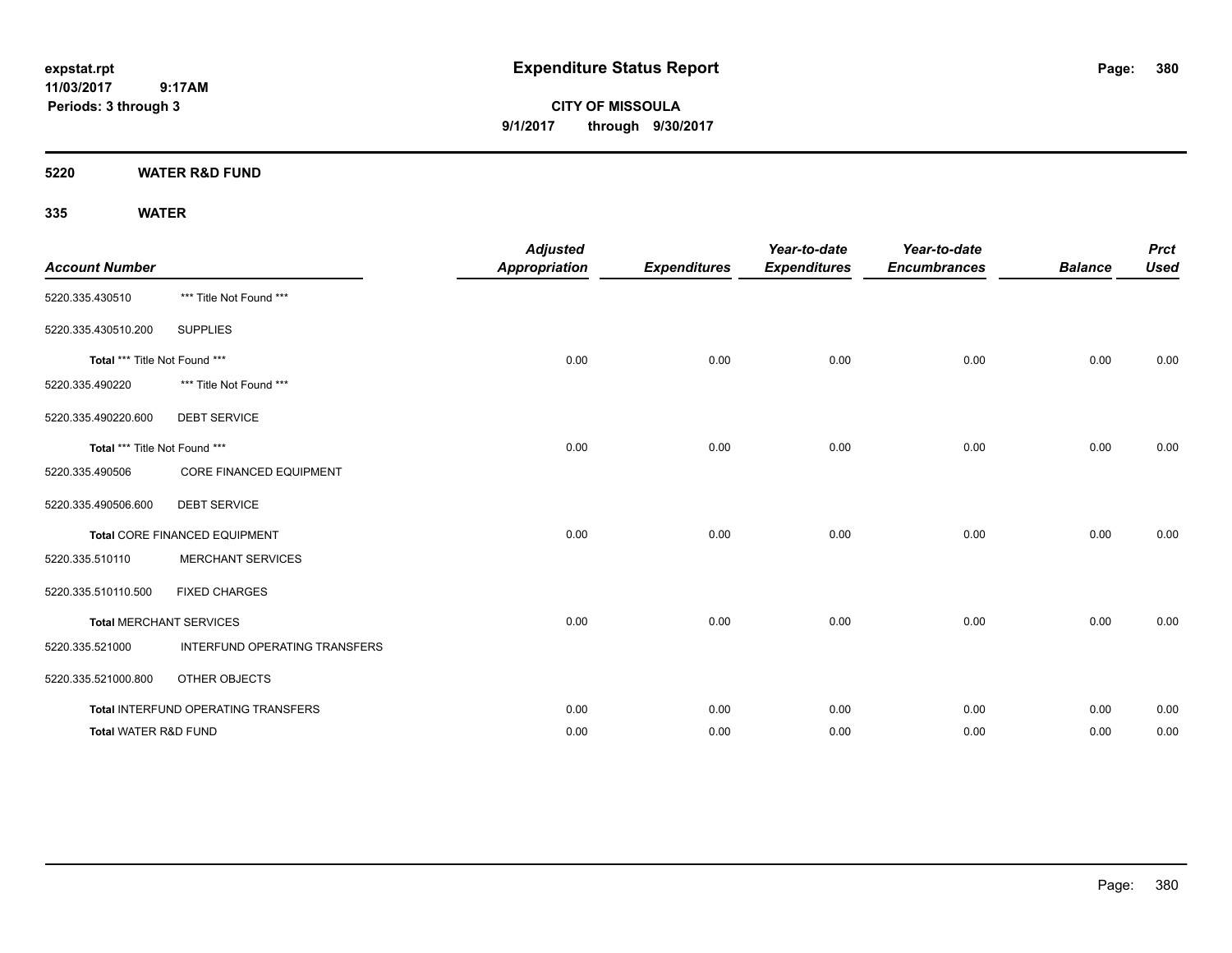**CITY OF MISSOULA 9/1/2017 through 9/30/2017**

# **5240 WATER CONSTRUCTION FUND**

| <b>Account Number</b>                |                          | <b>Adjusted</b><br>Appropriation | <b>Expenditures</b> | Year-to-date<br><i><b>Expenditures</b></i> | Year-to-date<br><b>Encumbrances</b> | <b>Balance</b> | <b>Prct</b><br>Used |
|--------------------------------------|--------------------------|----------------------------------|---------------------|--------------------------------------------|-------------------------------------|----------------|---------------------|
| 5240.335.510110                      | <b>MERCHANT SERVICES</b> |                                  |                     |                                            |                                     |                |                     |
| 5240.335.510110.500                  | <b>FIXED CHARGES</b>     |                                  |                     |                                            |                                     |                |                     |
| <b>Total WATER CONSTRUCTION FUND</b> |                          | 0.00                             | 0.00                | 0.00                                       | 0.00                                | 0.00           | 0.00                |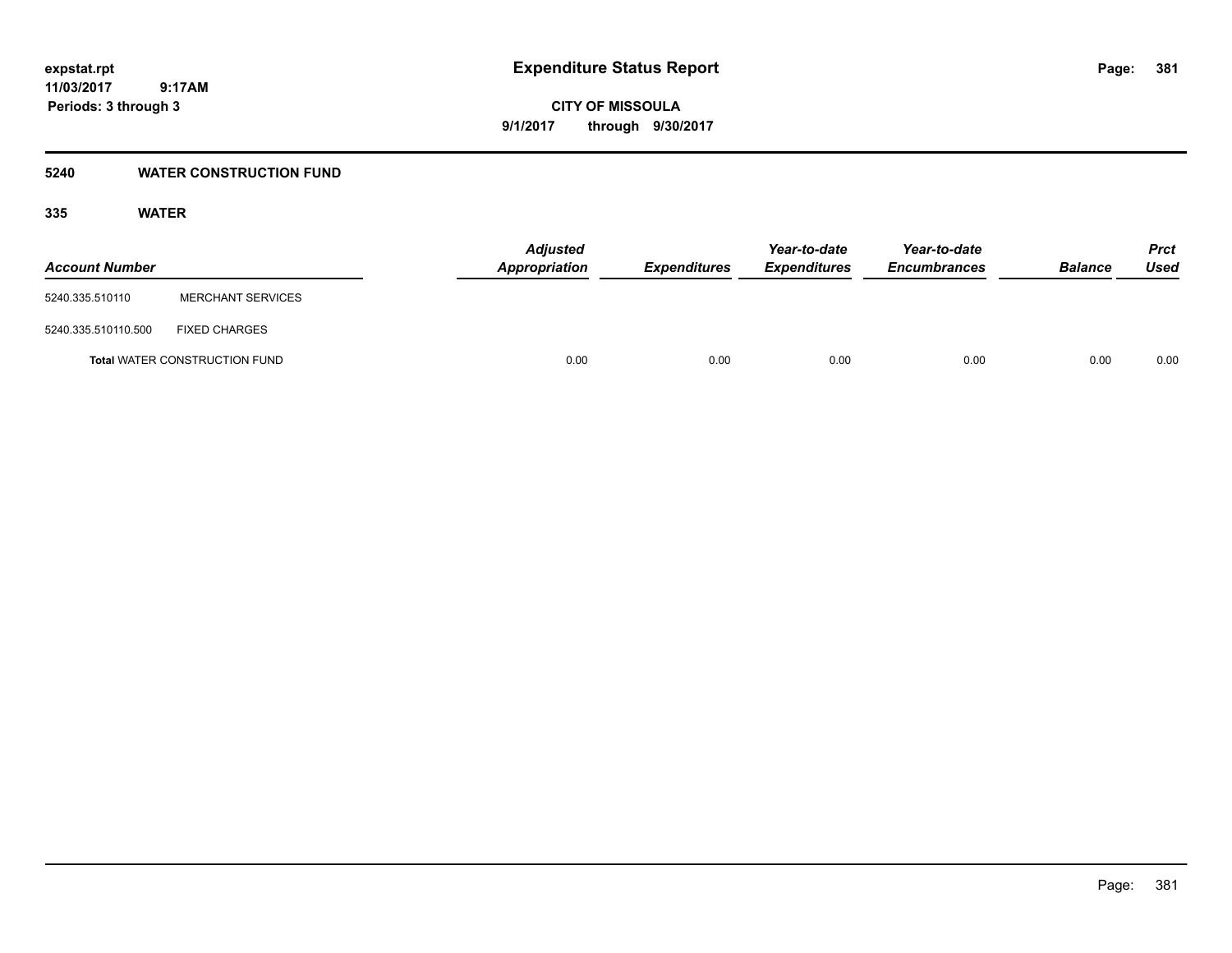**CITY OF MISSOULA 9/1/2017 through 9/30/2017**

# **5250 WATER PURCHASE LOAN**

| <b>Account Number</b>           |                                  | <b>Adjusted</b><br><b>Appropriation</b> | <b>Expenditures</b> | Year-to-date<br><b>Expenditures</b> | Year-to-date<br><b>Encumbrances</b> | <b>Balance</b> | <b>Prct</b><br><b>Used</b> |
|---------------------------------|----------------------------------|-----------------------------------------|---------------------|-------------------------------------|-------------------------------------|----------------|----------------------------|
| 5250.330.490200                 | REVENUE BOND DEBT SERVICE        |                                         |                     |                                     |                                     |                |                            |
| 5250.330.490200.600             | <b>DEBT SERVICE</b>              |                                         |                     |                                     |                                     |                |                            |
| Total REVENUE BOND DEBT SERVICE |                                  | 0.00                                    | 0.00                | 0.00                                | 0.00                                | 0.00           | 0.00                       |
| 5250.330.510110                 | <b>MERCHANT SERVICES</b>         |                                         |                     |                                     |                                     |                |                            |
| 5250.330.510110.500             | <b>FIXED CHARGES</b>             |                                         |                     |                                     |                                     |                |                            |
|                                 | <b>Total MERCHANT SERVICES</b>   | 0.00                                    | 0.00                | 0.00                                | 0.00                                | 0.00           | 0.00                       |
|                                 | <b>Total WATER PURCHASE LOAN</b> | 0.00                                    | 0.00                | 0.00                                | 0.00                                | 0.00           | 0.00                       |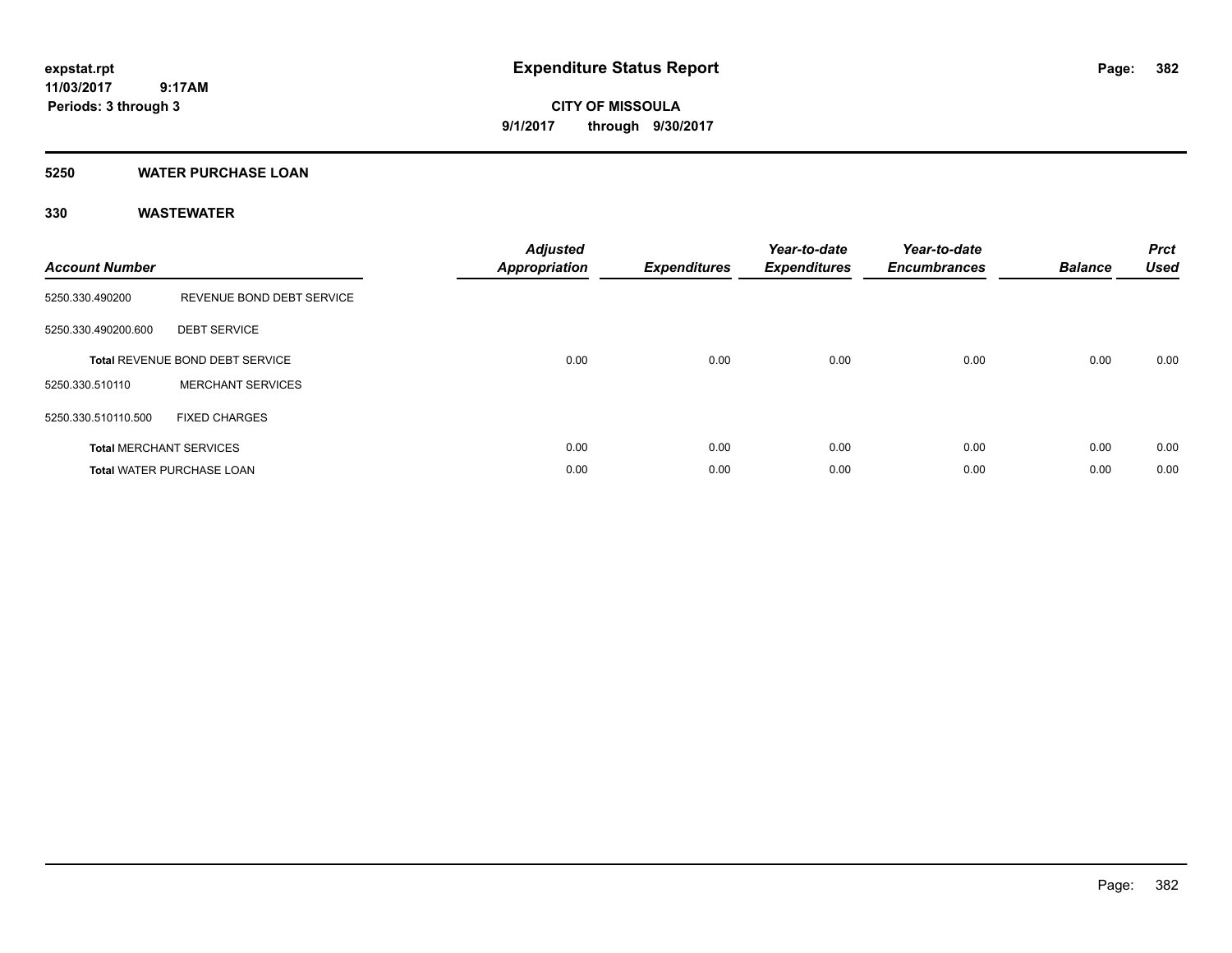**CITY OF MISSOULA 9/1/2017 through 9/30/2017**

# **5310 SEWER OPERATING BUDGET FUND**

|                                           |                                                         | <b>Adjusted</b> |                     | Year-to-date        | Year-to-date        |                | <b>Prct</b> |
|-------------------------------------------|---------------------------------------------------------|-----------------|---------------------|---------------------|---------------------|----------------|-------------|
| <b>Account Number</b>                     |                                                         | Appropriation   | <b>Expenditures</b> | <b>Expenditures</b> | <b>Encumbrances</b> | <b>Balance</b> | <b>Used</b> |
| 5310.330.410400                           | <b>DEPRECIATION</b>                                     |                 |                     |                     |                     |                |             |
| 5310.330.410400.800                       | OTHER OBJECTS                                           |                 |                     |                     |                     |                |             |
| <b>Total DEPRECIATION</b>                 |                                                         | 0.00            | 0.00                | 0.00                | 0.00                | 0.00           | 0.00        |
| 5310.330.430610                           | <b>ADMINISTRATION</b>                                   |                 |                     |                     |                     |                |             |
| 5310.330.430610.100                       | PERSONAL SERVICES                                       |                 |                     |                     |                     |                |             |
|                                           | 5310.330.430610.110.000 SALARIES AND WAGES              | 0.00            | 0.00                | 1,624.82            | 0.00                | $-1,624.82$    | 0.00        |
|                                           | 5310.330.430610.140.000 EMPLOYER CONTRIBUTIONS          | 0.00            | 0.00                | 5,027.17            | 0.00                | $-5,027.17$    | 0.00        |
| <b>Total PERSONAL SERVICES</b>            |                                                         | 0.00            | 0.00                | 6,651.99            | 0.00                | $-6,651.99$    | 0.00        |
| 5310.330.430610.200                       | <b>SUPPLIES</b>                                         |                 |                     |                     |                     |                |             |
| 5310.330.430610.210.000 OFFICE SUPPLIES   |                                                         | 0.00            | 106.72              | 763.77              | 0.00                | $-763.77$      | 0.00        |
|                                           | 5310.330.430610.220.000 OPERATING SUPPLIES              | 0.00            | 260.86              | 338.36              | 0.00                | $-338.36$      | 0.00        |
|                                           | 5310.330.430610.230.000 REPAIR/MAINTENANCE              | 0.00            | 0.00                | 25.30               | 0.00                | $-25.30$       | 0.00        |
| 5310.330.430610.231.000 GASOLINE          |                                                         | 0.00            | 3,381.81            | 3,381.81            | 0.00                | $-3,381.81$    | 0.00        |
| <b>Total SUPPLIES</b>                     |                                                         | 0.00            | 3,749.39            | 4,509.24            | 0.00                | $-4,509.24$    | 0.00        |
| 5310.330.430610.300                       | PURCHASED SERVICES                                      |                 |                     |                     |                     |                |             |
| 5310.330.430610.310.000 COMMUNICATIONS    |                                                         | 0.00            | 0.00                | 40.46               | 0.00                | $-40.46$       | 0.00        |
|                                           | 5310.330.430610.320.000 PRINTING & DUPLICATING          | 0.00            | 0.00                | 301.43              | 0.00                | $-301.43$      | 0.00        |
|                                           | 5310.330.430610.330.000 PUBLICITY, SUBSCRIPTIONS & DUES | 0.00            | 190.00              | 8,952.00            | 0.00                | $-8,952.00$    | 0.00        |
| 5310.330.430610.344.000 TELEPHONE SERVICE |                                                         | 0.00            | 2,595.66            | 5,625.00            | 0.00                | $-5,625.00$    | 0.00        |
|                                           | 5310.330.430610.350.000 PROFESSIONAL SERVICES           | 0.00            | 1,485.22            | 3,008.43            | 0.00                | $-3,008.43$    | 0.00        |
|                                           | 5310.330.430610.360.000 REPAIR & MAINTENANCE            | 0.00            | 721.15              | 1,742.12            | 0.00                | $-1,742.12$    | 0.00        |
| 5310.330.430610.380.000 TRAINING          |                                                         | 0.00            | 0.00                | 805.05              | 0.00                | $-805.05$      | 0.00        |
| <b>Total PURCHASED SERVICES</b>           |                                                         | 0.00            | 4,992.03            | 20,474.49           | 0.00                | $-20,474.49$   | 0.00        |
| 5310.330.430610.500                       | <b>FIXED CHARGES</b>                                    |                 |                     |                     |                     |                |             |
| 5310.330.430610.500.000 FIXED CHARGES     |                                                         | 0.00            | 0.00                | 800.00              | 0.00                | $-800.00$      | 0.00        |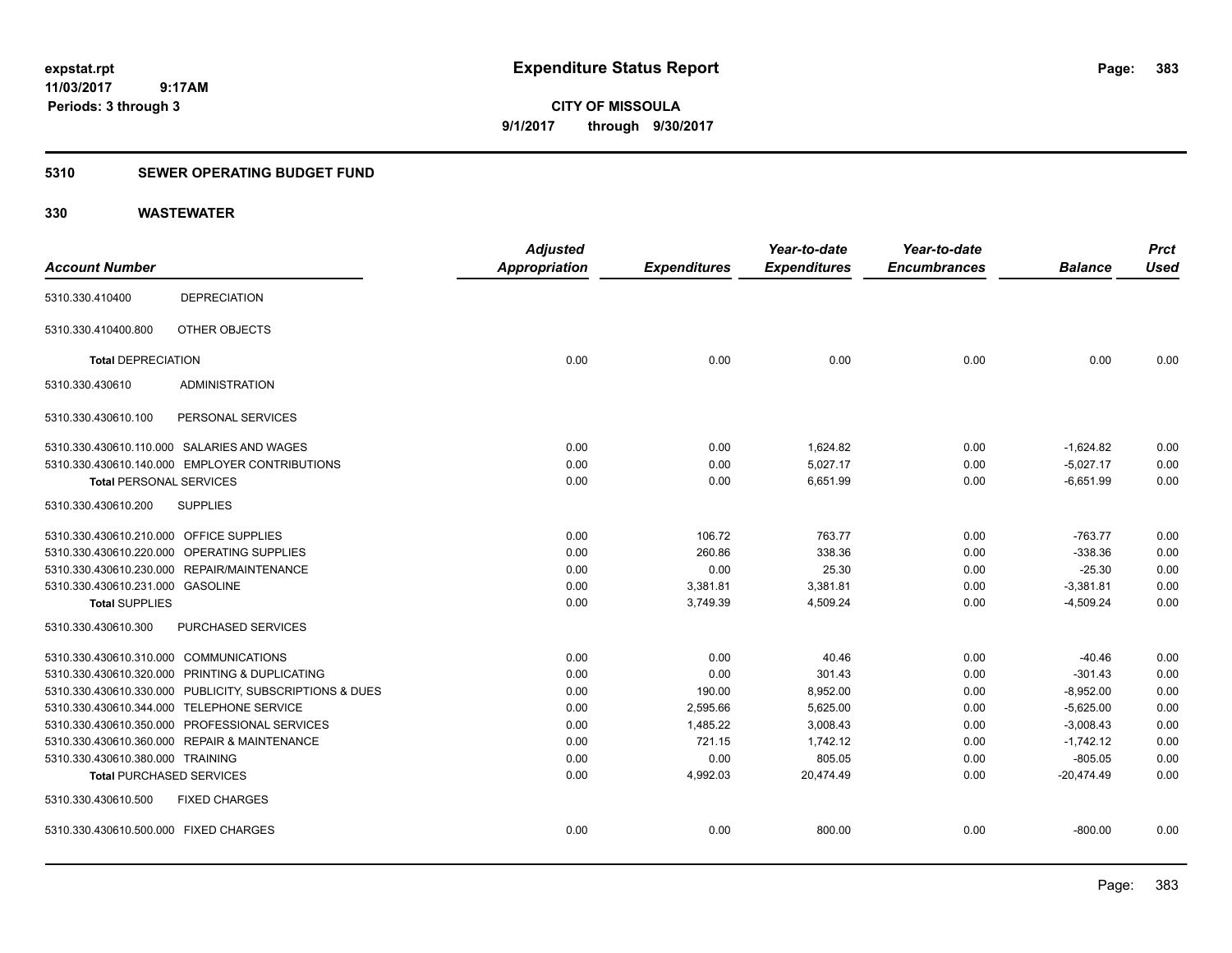**CITY OF MISSOULA 9/1/2017 through 9/30/2017**

# **5310 SEWER OPERATING BUDGET FUND**

| <b>Account Number</b>                  |                                                        | <b>Adjusted</b><br><b>Appropriation</b> | <b>Expenditures</b> | Year-to-date<br><b>Expenditures</b> | Year-to-date<br><b>Encumbrances</b> | <b>Balance</b> | <b>Prct</b><br><b>Used</b> |
|----------------------------------------|--------------------------------------------------------|-----------------------------------------|---------------------|-------------------------------------|-------------------------------------|----------------|----------------------------|
| <b>Total FIXED CHARGES</b>             |                                                        | 0.00                                    | 0.00                | 800.00                              | 0.00                                | $-800.00$      | 0.00                       |
| 5310.330.430610.700                    | <b>GRANTS &amp; CONTRIBUTIONS</b>                      |                                         |                     |                                     |                                     |                |                            |
|                                        | <b>Total GRANTS &amp; CONTRIBUTIONS</b>                | 0.00                                    | 0.00                | 0.00                                | 0.00                                | 0.00           | 0.00                       |
| 5310.330.430610.800                    | OTHER OBJECTS                                          |                                         |                     |                                     |                                     |                |                            |
| <b>Total OTHER OBJECTS</b>             |                                                        | 0.00                                    | 0.00                | 0.00                                | 0.00                                | 0.00           | 0.00                       |
| 5310.330.430610.900                    | <b>CAPITAL OUTLAY</b>                                  |                                         |                     |                                     |                                     |                |                            |
| <b>Total CAPITAL OUTLAY</b>            |                                                        | 0.00                                    | 0.00                | 0.00                                | 0.00                                | 0.00           | 0.00                       |
| <b>Total ADMINISTRATION</b>            |                                                        | 0.00                                    | 8,741.42            | 32.435.72                           | 0.00                                | $-32.435.72$   | 0.00                       |
| 5310.330.430630                        | <b>COLLECTIONS &amp; TRANSMISSIONS</b>                 |                                         |                     |                                     |                                     |                |                            |
| 5310.330.430630.100                    | PERSONAL SERVICES                                      |                                         |                     |                                     |                                     |                |                            |
| 5310.330.430630.120.000 OVERTIME       |                                                        | 0.00                                    | 476.77              | 1,475.41                            | 0.00                                | $-1,475.41$    | 0.00                       |
|                                        | 5310.330.430630.140.000 EMPLOYER CONTRIBUTIONS         | 0.00                                    | 208.73              | 7.493.39                            | 0.00                                | $-7,493.39$    | 0.00                       |
|                                        | 5310.330.430630.141.000 STATE RETIREMENT CONTRIBUTIONS | 0.00                                    | 0.00                | 209.56                              | 0.00                                | $-209.56$      | 0.00                       |
| <b>Total PERSONAL SERVICES</b>         |                                                        | 0.00                                    | 685.50              | 9,178.36                            | 0.00                                | $-9,178.36$    | 0.00                       |
| 5310.330.430630.200                    | <b>SUPPLIES</b>                                        |                                         |                     |                                     |                                     |                |                            |
|                                        | 5310.330.430630.220.000 OPERATING SUPPLIES             | 0.00                                    | 1,196.96            | 3,062.23                            | 0.00                                | $-3,062.23$    | 0.00                       |
|                                        | 5310.330.430630.230.000 REPAIR/MAINTENANCE             | 0.00                                    | 5,322.34            | 25,328.52                           | 0.00                                | $-25,328.52$   | 0.00                       |
| 5310.330.430630.240.000 OTHER SUPPLIES |                                                        | 0.00                                    | 671.53              | 671.53                              | 0.00                                | $-671.53$      | 0.00                       |
| <b>Total SUPPLIES</b>                  |                                                        | 0.00                                    | 7,190.83            | 29,062.28                           | 0.00                                | $-29,062.28$   | 0.00                       |
| 5310.330.430630.300                    | <b>PURCHASED SERVICES</b>                              |                                         |                     |                                     |                                     |                |                            |
|                                        | 5310.330.430630.341.000 ELECTRICITY & NATURAL GAS      | 0.00                                    | 1,784.35            | 19,995.89                           | 0.00                                | $-19,995.89$   | 0.00                       |
| 5310.330.430630.343.000 WATER CHARGES  |                                                        | 0.00                                    | 366.88              | 821.88                              | 0.00                                | $-821.88$      | 0.00                       |
|                                        | 5310.330.430630.350.000 PROFESSIONAL SERVICES          | 0.00                                    | 0.00                | 180.00                              | 0.00                                | $-180.00$      | 0.00                       |
|                                        | 5310.330.430630.360.000 REPAIR & MAINTENANCE           | 0.00                                    | 9,384.01            | 13,344.51                           | 0.00                                | $-13,344.51$   | 0.00                       |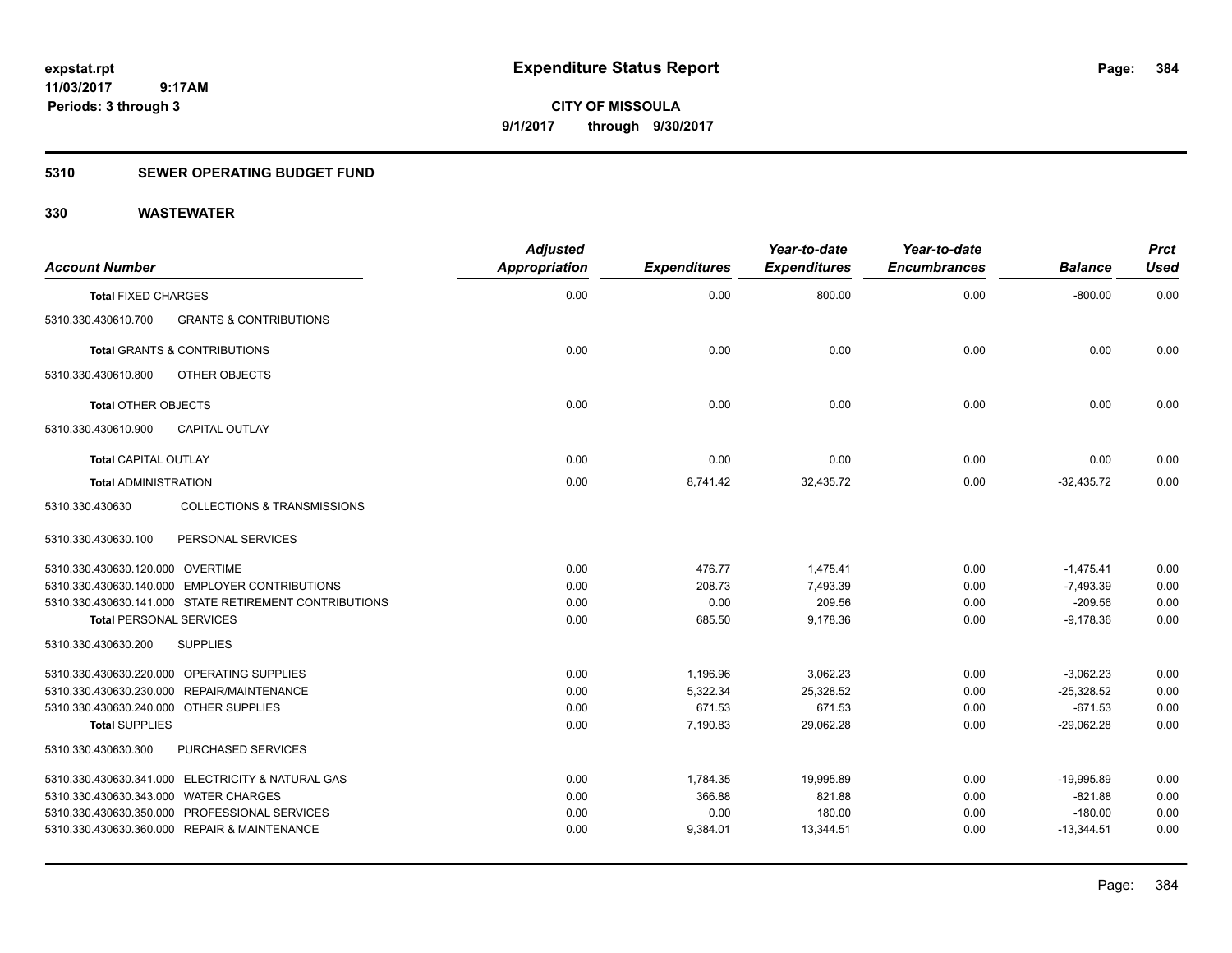**CITY OF MISSOULA 9/1/2017 through 9/30/2017**

# **5310 SEWER OPERATING BUDGET FUND**

| <b>Account Number</b>                             | <b>Adjusted</b><br><b>Appropriation</b> | <b>Expenditures</b> | Year-to-date<br><b>Expenditures</b> | Year-to-date<br><b>Encumbrances</b> | <b>Balance</b> | <b>Prct</b><br><b>Used</b> |
|---------------------------------------------------|-----------------------------------------|---------------------|-------------------------------------|-------------------------------------|----------------|----------------------------|
| <b>Total PURCHASED SERVICES</b>                   | 0.00                                    | 11,535.24           | 34,342.28                           | 0.00                                | $-34,342.28$   | 0.00                       |
| 5310.330.430630.500<br><b>FIXED CHARGES</b>       |                                         |                     |                                     |                                     |                |                            |
| <b>Total FIXED CHARGES</b>                        | 0.00                                    | 0.00                | 0.00                                | 0.00                                | 0.00           | 0.00                       |
| 5310.330.430630.900<br><b>CAPITAL OUTLAY</b>      |                                         |                     |                                     |                                     |                |                            |
| <b>Total CAPITAL OUTLAY</b>                       | 0.00                                    | 0.00                | 0.00                                | 0.00                                | 0.00           | 0.00                       |
| Total COLLECTIONS & TRANSMISSIONS                 | 0.00                                    | 19,411.57           | 72,582.92                           | 0.00                                | $-72,582.92$   | 0.00                       |
| <b>TREATMENT AND DISPOSAL</b><br>5310.330.430640  |                                         |                     |                                     |                                     |                |                            |
| PERSONAL SERVICES<br>5310.330.430640.100          |                                         |                     |                                     |                                     |                |                            |
| 5310.330.430640.110.000 SALARIES AND WAGES        | 0.00                                    | 0.00                | $-112.63$                           | 0.00                                | 112.63         | 0.00                       |
| 5310.330.430640.140.000 EMPLOYER CONTRIBUTIONS    | 0.00                                    | 0.00                | 5,530.07                            | 0.00                                | $-5,530.07$    | 0.00                       |
| <b>Total PERSONAL SERVICES</b>                    | 0.00                                    | 0.00                | 5,417.44                            | 0.00                                | $-5,417.44$    | 0.00                       |
| <b>SUPPLIES</b><br>5310.330.430640.200            |                                         |                     |                                     |                                     |                |                            |
| 5310.330.430640.220.000 OPERATING SUPPLIES        | 0.00                                    | 432.85              | 12,351.33                           | 0.00                                | $-12.351.33$   | 0.00                       |
| 5310.330.430640.230.000 REPAIR/MAINTENANCE        | 0.00                                    | 7,021.66            | 13,840.96                           | 0.00                                | $-13,840.96$   | 0.00                       |
| 5310.330.430640.240.000 OTHER SUPPLIES            | 0.00                                    | 269.45              | 684.58                              | 0.00                                | $-684.58$      | 0.00                       |
| <b>Total SUPPLIES</b>                             | 0.00                                    | 7,723.96            | 26,876.87                           | 0.00                                | $-26,876.87$   | 0.00                       |
| PURCHASED SERVICES<br>5310.330.430640.300         |                                         |                     |                                     |                                     |                |                            |
| 5310.330.430640.310.000 COMMUNICATIONS            | 0.00                                    | 0.00                | 11.32                               | 0.00                                | $-11.32$       | 0.00                       |
| 5310.330.430640.320.000 PRINTING & DUPLICATING    | 0.00                                    | 54.95               | 54.95                               | 0.00                                | $-54.95$       | 0.00                       |
| 5310.330.430640.341.000 ELECTRICITY & NATURAL GAS | 0.00                                    | 1,478.99            | 35,728.36                           | 0.00                                | $-35,728.36$   | 0.00                       |
| 5310.330.430640.343.000 WATER CHARGES             | 0.00                                    | 352.35              | 651.07                              | 0.00                                | $-651.07$      | 0.00                       |
| 5310.330.430640.345.000 GARBAGE                   | 0.00                                    | 2,965.99            | 7,035.84                            | 0.00                                | $-7,035.84$    | 0.00                       |
| 5310.330.430640.350.000 PROFESSIONAL SERVICES     | 0.00                                    | 0.00                | 90.00                               | 0.00                                | $-90.00$       | 0.00                       |
| 5310.330.430640.360.000 REPAIR & MAINTENANCE      | 0.00                                    | 48,640.46           | 78,722.76                           | 0.00                                | $-78,722.76$   | 0.00                       |
| 5310.330.430640.370.000 TRAVEL                    | 0.00                                    | 450.00              | 450.00                              | 0.00                                | $-450.00$      | 0.00                       |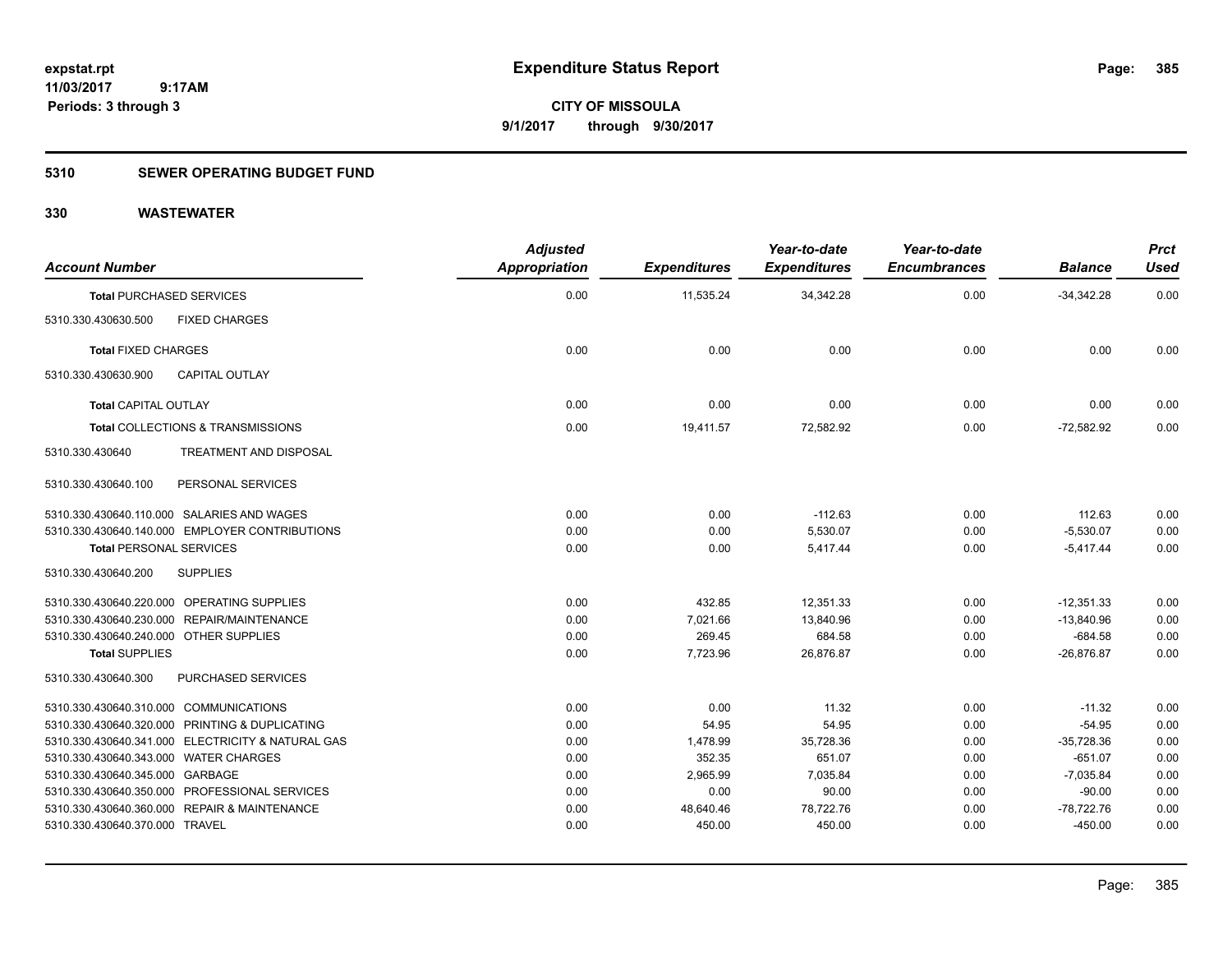**CITY OF MISSOULA 9/1/2017 through 9/30/2017**

# **5310 SEWER OPERATING BUDGET FUND**

# **330 WASTEWATER**

| <b>Account Number</b>                                                     |                                                                                               | <b>Adjusted</b><br><b>Appropriation</b> | <b>Expenditures</b>                     | Year-to-date<br><b>Expenditures</b>      | Year-to-date<br><b>Encumbrances</b> | <b>Balance</b>                                       | <b>Prct</b><br><b>Used</b>   |
|---------------------------------------------------------------------------|-----------------------------------------------------------------------------------------------|-----------------------------------------|-----------------------------------------|------------------------------------------|-------------------------------------|------------------------------------------------------|------------------------------|
| 5310.330.430640.380.000 TRAINING<br><b>Total PURCHASED SERVICES</b>       |                                                                                               | 0.00<br>0.00                            | 0.00<br>53,942.74                       | 1,360.00<br>124,104.30                   | 0.00<br>0.00                        | $-1,360.00$<br>$-124, 104.30$                        | 0.00<br>0.00                 |
| 5310.330.430640.900                                                       | <b>CAPITAL OUTLAY</b>                                                                         |                                         |                                         |                                          |                                     |                                                      |                              |
| <b>Total CAPITAL OUTLAY</b>                                               |                                                                                               | 0.00                                    | 0.00                                    | 0.00                                     | 0.00                                | 0.00                                                 | 0.00                         |
|                                                                           | <b>Total TREATMENT AND DISPOSAL</b>                                                           | 0.00                                    | 61,666.70                               | 156,398.61                               | 0.00                                | $-156.398.61$                                        | 0.00                         |
| 5310.330.430650                                                           | <b>LAB &amp; TESTING</b>                                                                      |                                         |                                         |                                          |                                     |                                                      |                              |
| 5310.330.430650.100                                                       | PERSONAL SERVICES                                                                             |                                         |                                         |                                          |                                     |                                                      |                              |
| <b>Total PERSONAL SERVICES</b>                                            | 5310.330.430650.140.000 EMPLOYER CONTRIBUTIONS                                                | 0.00<br>0.00                            | 0.00<br>0.00                            | 2,370.03<br>2,370.03                     | 0.00<br>0.00                        | $-2,370.03$<br>$-2,370.03$                           | 0.00<br>0.00                 |
| 5310.330.430650.200                                                       | <b>SUPPLIES</b>                                                                               |                                         |                                         |                                          |                                     |                                                      |                              |
| <b>Total SUPPLIES</b>                                                     | 5310.330.430650.220.000 OPERATING SUPPLIES<br>5310.330.430650.230.000 REPAIR/MAINTENANCE      | 0.00<br>0.00<br>0.00                    | 343.04<br>0.00<br>343.04                | 4.253.43<br>948.55<br>5,201.98           | 0.00<br>0.00<br>0.00                | $-4,253.43$<br>$-948.55$<br>$-5,201.98$              | 0.00<br>0.00<br>0.00         |
| 5310.330.430650.300                                                       | PURCHASED SERVICES                                                                            |                                         |                                         |                                          |                                     |                                                      |                              |
| 5310.330.430650.310.000 COMMUNICATIONS<br><b>Total PURCHASED SERVICES</b> | 5310.330.430650.350.000 PROFESSIONAL SERVICES<br>5310.330.430650.360.000 REPAIR & MAINTENANCE | 0.00<br>0.00<br>0.00<br>0.00            | 58.72<br>2,780.78<br>592.40<br>3,431.90 | 113.61<br>8,593.78<br>592.40<br>9,299.79 | 0.00<br>0.00<br>0.00<br>0.00        | $-113.61$<br>$-8,593.78$<br>$-592.40$<br>$-9,299.79$ | 0.00<br>0.00<br>0.00<br>0.00 |
| 5310.330.430650.900                                                       | <b>CAPITAL OUTLAY</b>                                                                         |                                         |                                         |                                          |                                     |                                                      |                              |
| <b>Total CAPITAL OUTLAY</b>                                               |                                                                                               | 0.00                                    | 0.00                                    | 0.00                                     | 0.00                                | 0.00                                                 | 0.00                         |
| <b>Total LAB &amp; TESTING</b>                                            |                                                                                               | 0.00                                    | 3,774.94                                | 16,871.80                                | 0.00                                | $-16,871.80$                                         | 0.00                         |
| 5310.330.430660                                                           | <b>COMPOST</b>                                                                                |                                         |                                         |                                          |                                     |                                                      |                              |

5310.330.430660.100 PERSONAL SERVICES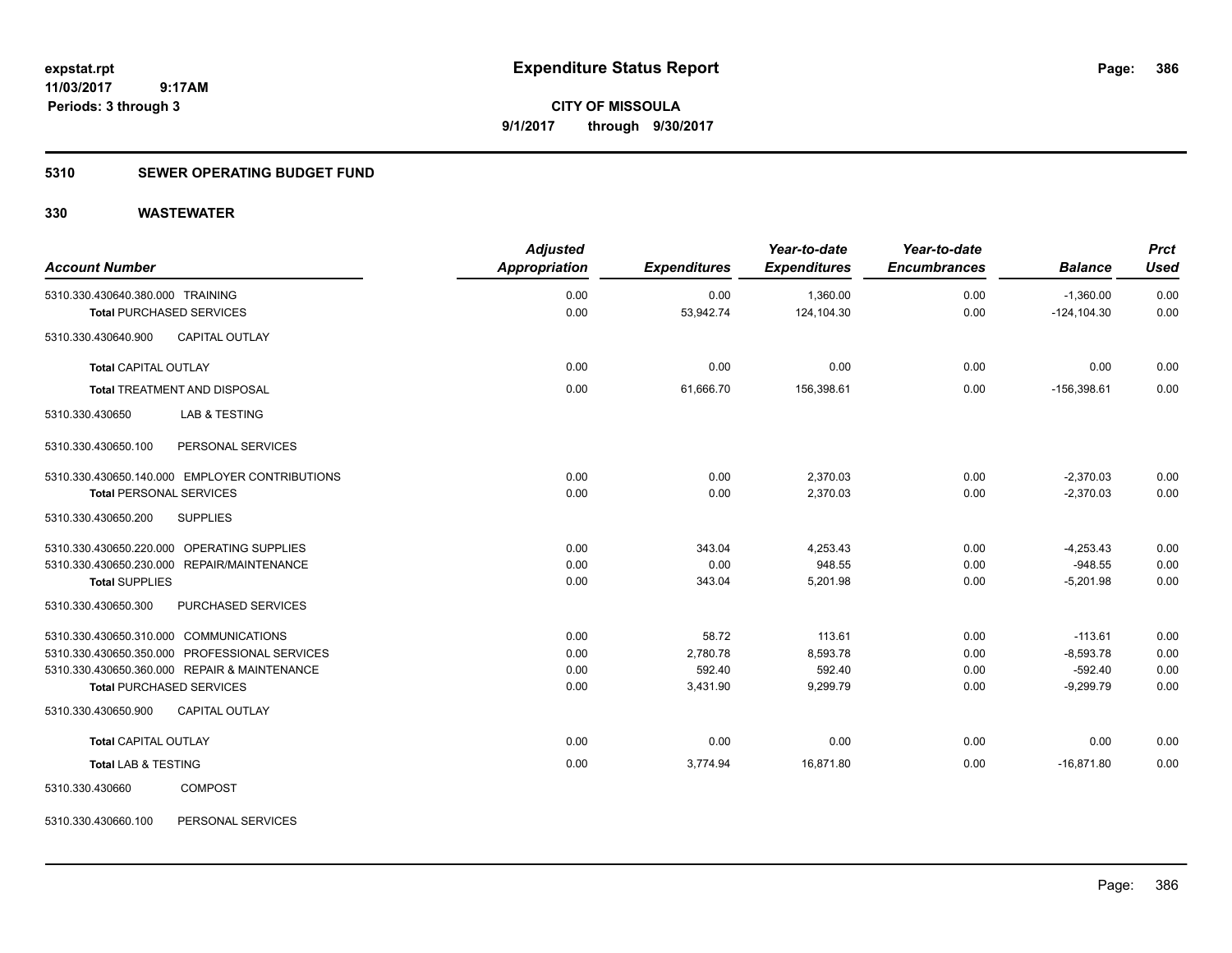**CITY OF MISSOULA 9/1/2017 through 9/30/2017**

# **5310 SEWER OPERATING BUDGET FUND**

|                                                         | <b>Adjusted</b>      |                     | Year-to-date        | Year-to-date        |                | <b>Prct</b> |
|---------------------------------------------------------|----------------------|---------------------|---------------------|---------------------|----------------|-------------|
| <b>Account Number</b>                                   | <b>Appropriation</b> | <b>Expenditures</b> | <b>Expenditures</b> | <b>Encumbrances</b> | <b>Balance</b> | <b>Used</b> |
| 5310.330.430660.140.000 EMPLOYER CONTRIBUTIONS          | 0.00                 | 0.00                | 3,160.04            | 0.00                | $-3,160.04$    | 0.00        |
| <b>Total PERSONAL SERVICES</b>                          | 0.00                 | 0.00                | 3,160.04            | 0.00                | $-3,160.04$    | 0.00        |
| <b>SUPPLIES</b><br>5310.330.430660.200                  |                      |                     |                     |                     |                |             |
| 5310.330.430660.220.000 OPERATING SUPPLIES              | 0.00                 | 5,866.82            | 27,152.07           | 0.00                | $-27,152.07$   | 0.00        |
| 5310.330.430660.230.000 REPAIR/MAINTENANCE              | 0.00                 | 8,016.00            | 29,218.14           | 0.00                | $-29,218.14$   | 0.00        |
| 5310.330.430660.240.000 OTHER SUPPLIES                  | 0.00                 | 247.85              | 247.85              | 0.00                | $-247.85$      | 0.00        |
| <b>Total SUPPLIES</b>                                   | 0.00                 | 14,130.67           | 56,618.06           | 0.00                | $-56,618.06$   | 0.00        |
| 5310.330.430660.300<br>PURCHASED SERVICES               |                      |                     |                     |                     |                |             |
| 5310.330.430660.310.000 COMMUNICATIONS                  | 0.00                 | 20.00               | 20.00               | 0.00                | $-20.00$       | 0.00        |
| 5310.330.430660.320.000 PRINTING & DUPLICATING          | 0.00                 | 341.32              | 341.32              | 0.00                | $-341.32$      | 0.00        |
| 5310.330.430660.330.000 PUBLICITY, SUBSCRIPTIONS & DUES | 0.00                 | 0.00                | 99.00               | 0.00                | $-99.00$       | 0.00        |
| 5310.330.430660.341.000 ELECTRICITY & NATURAL GAS       | 0.00                 | 358.39              | 707.67              | 0.00                | $-707.67$      | 0.00        |
| 5310.330.430660.344.000 TELEPHONE SERVICE               | 0.00                 | 52.16               | 108.45              | 0.00                | $-108.45$      | 0.00        |
| 5310.330.430660.345.000 GARBAGE                         | 0.00                 | 806.92              | 1,472.70            | 0.00                | $-1,472.70$    | 0.00        |
| 5310.330.430660.350.000 PROFESSIONAL SERVICES           | 0.00                 | 4,399.00            | 4,896.25            | 0.00                | $-4,896.25$    | 0.00        |
| 5310.330.430660.360.000 REPAIR & MAINTENANCE            | 0.00                 | 16,722.10           | 28,551.06           | 0.00                | $-28,551.06$   | 0.00        |
| 5310.330.430660.370.000 COMPOST TRAVEL                  | 0.00                 | 450.00              | 450.00              | 0.00                | $-450.00$      | 0.00        |
| <b>Total PURCHASED SERVICES</b>                         | 0.00                 | 23,149.89           | 36,646.45           | 0.00                | $-36,646.45$   | 0.00        |
| <b>FIXED CHARGES</b><br>5310.330.430660.500             |                      |                     |                     |                     |                |             |
| 5310.330.430660.500.000 FIXED CHARGES                   | 0.00                 | 0.00                | 1,800.00            | 0.00                | $-1,800.00$    | 0.00        |
| <b>Total FIXED CHARGES</b>                              | 0.00                 | 0.00                | 1,800.00            | 0.00                | $-1,800.00$    | 0.00        |
| <b>DEBT SERVICE</b><br>5310.330.430660.600              |                      |                     |                     |                     |                |             |
| 5310.330.430660.620.000 INTEREST / SERVICE FEES         | 0.00                 | 0.00                | $-4.27$             | 0.00                | 4.27           | 0.00        |
| <b>Total DEBT SERVICE</b>                               | 0.00                 | 0.00                | $-4.27$             | 0.00                | 4.27           | 0.00        |
| <b>CAPITAL OUTLAY</b><br>5310.330.430660.900            |                      |                     |                     |                     |                |             |
| 5310.330.430660.940.000 MACHINERY & EQUIPMENT           | 0.00                 | 10,934.57           | 13,994.57           | 0.00                | $-13,994.57$   | 0.00        |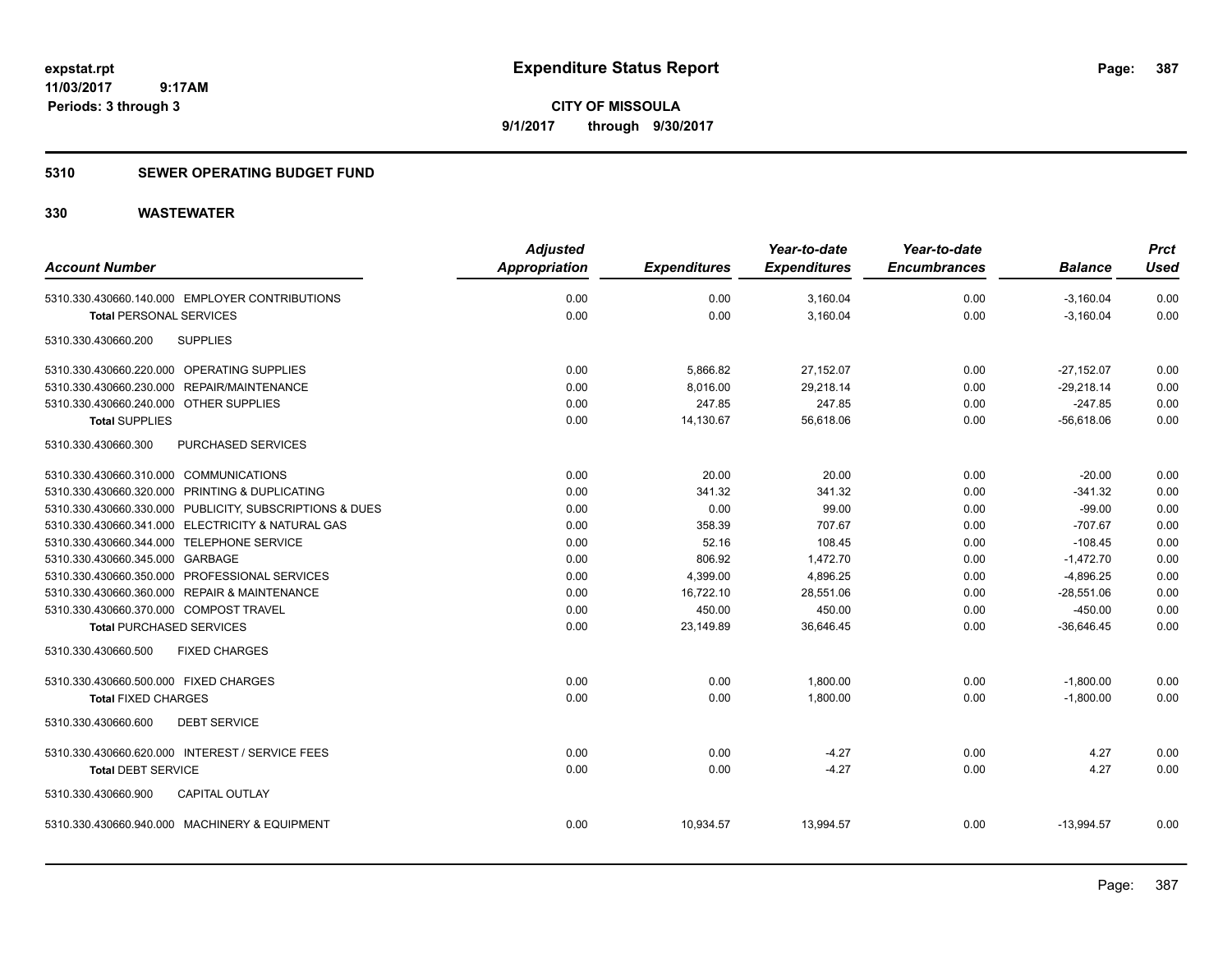**CITY OF MISSOULA 9/1/2017 through 9/30/2017**

# **5310 SEWER OPERATING BUDGET FUND**

| <b>Account Number</b>          |                                     | <b>Adjusted</b><br><b>Appropriation</b> | <b>Expenditures</b> | Year-to-date<br><b>Expenditures</b> | Year-to-date<br><b>Encumbrances</b> | <b>Balance</b> | <b>Prct</b><br><b>Used</b> |
|--------------------------------|-------------------------------------|-----------------------------------------|---------------------|-------------------------------------|-------------------------------------|----------------|----------------------------|
| <b>Total CAPITAL OUTLAY</b>    |                                     | 0.00                                    | 10,934.57           | 13,994.57                           | 0.00                                | $-13,994.57$   | 0.00                       |
| <b>Total COMPOST</b>           |                                     | 0.00                                    | 48,215.13           | 112,214.85                          | 0.00                                | $-112,214.85$  | 0.00                       |
| 5310.330.490504                | <b>DEBT SERVICE</b>                 |                                         |                     |                                     |                                     |                |                            |
| 5310.330.490504.600            | <b>DEBT SERVICE</b>                 |                                         |                     |                                     |                                     |                |                            |
| <b>Total DEBT SERVICE</b>      |                                     | 0.00                                    | 0.00                | 0.00                                | 0.00                                | 0.00           | 0.00                       |
| 5310.330.499999                | <b>NEW REQUESTS</b>                 |                                         |                     |                                     |                                     |                |                            |
| 5310.330.499999.100            | PERSONAL SERVICES                   |                                         |                     |                                     |                                     |                |                            |
| <b>Total PERSONAL SERVICES</b> |                                     | 0.00                                    | 0.00                | 0.00                                | 0.00                                | 0.00           | 0.00                       |
| 5310.330.499999.900            | <b>CAPITAL OUTLAY</b>               |                                         |                     |                                     |                                     |                |                            |
| Total NEW REQUESTS             |                                     | 0.00                                    | 0.00                | 0.00                                | 0.00                                | 0.00           | 0.00                       |
| 5310.330.510110                | <b>MERCHANT SERVICES</b>            |                                         |                     |                                     |                                     |                |                            |
| 5310.330.510110.500            | <b>FIXED CHARGES</b>                |                                         |                     |                                     |                                     |                |                            |
| <b>Total MERCHANT SERVICES</b> |                                     | 0.00                                    | 0.00                | 0.00                                | 0.00                                | 0.00           | 0.00                       |
| 5310.330.510306                | SALARY RESERVE                      |                                         |                     |                                     |                                     |                |                            |
| 5310.330.510306.100            | PERSONAL SERVICES                   |                                         |                     |                                     |                                     |                |                            |
| <b>Total SALARY RESERVE</b>    |                                     | 0.00                                    | 0.00                | 0.00                                | 0.00                                | 0.00           | 0.00                       |
| 5310.330.521000                | INTERFUND OPERATING TRANSFERS       |                                         |                     |                                     |                                     |                |                            |
| 5310.330.521000.800            | OTHER OBJECTS                       |                                         |                     |                                     |                                     |                |                            |
|                                | Total INTERFUND OPERATING TRANSFERS | 0.00                                    | 0.00                | 0.00                                | 0.00                                | 0.00           | 0.00                       |
| <b>Total WASTEWATER</b>        |                                     | 0.00                                    | 141,809.76          | 390,503.90                          | 0.00                                | $-390,503.90$  | 0.00                       |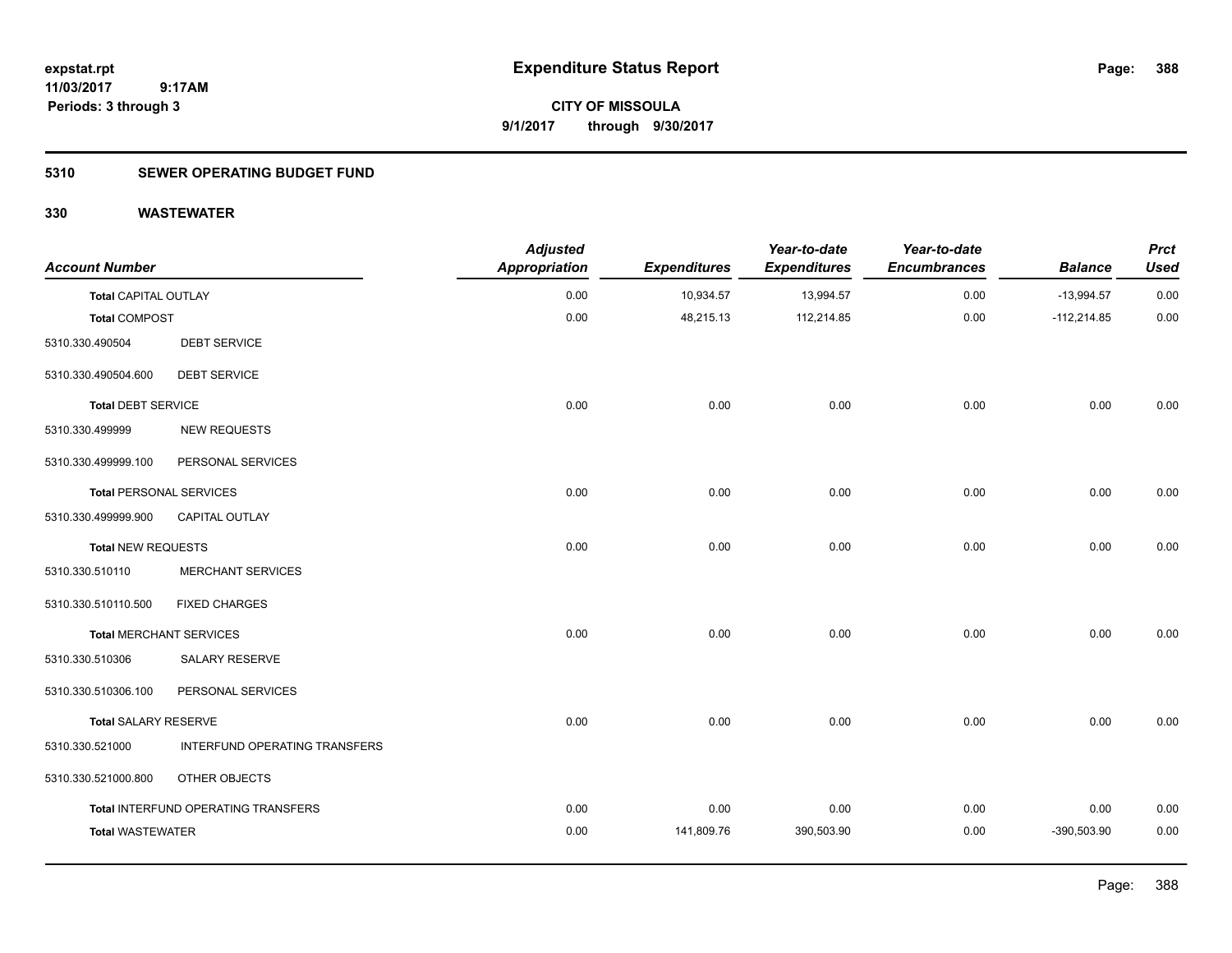**CITY OF MISSOULA 9/1/2017 through 9/30/2017**

# **5310 SEWER OPERATING BUDGET FUND**

| <b>Account Number</b>       |                                          | <b>Appropriation</b> | <b>Adjusted</b> | <b>Expenditures</b> | Year-to-date<br><b>Expenditures</b> | Year-to-date<br><b>Encumbrances</b> | <b>Balance</b> | <b>Prct</b><br><b>Used</b> |
|-----------------------------|------------------------------------------|----------------------|-----------------|---------------------|-------------------------------------|-------------------------------------|----------------|----------------------------|
| 5310.335.430210             | ADMINISTRATION                           |                      |                 |                     |                                     |                                     |                |                            |
| 5310.335.430210.300         | PURCHASED SERVICES                       |                      |                 |                     |                                     |                                     |                |                            |
| <b>Total ADMINISTRATION</b> |                                          |                      | 0.00            | 0.00                | 0.00                                | 0.00                                | 0.00           | 0.00                       |
| 5310.335.430590             | OTHER ACTIVITIES                         |                      |                 |                     |                                     |                                     |                |                            |
| 5310.335.430590.300         | PURCHASED SERVICES                       |                      |                 |                     |                                     |                                     |                |                            |
| <b>Total WATER</b>          |                                          |                      | 0.00            | 0.00                | 0.00                                | 0.00                                | 0.00           | 0.00                       |
|                             | <b>Total SEWER OPERATING BUDGET FUND</b> |                      | 0.00            | 141,809.76          | 390,503.90                          | 0.00                                | -390.503.90    | 0.00                       |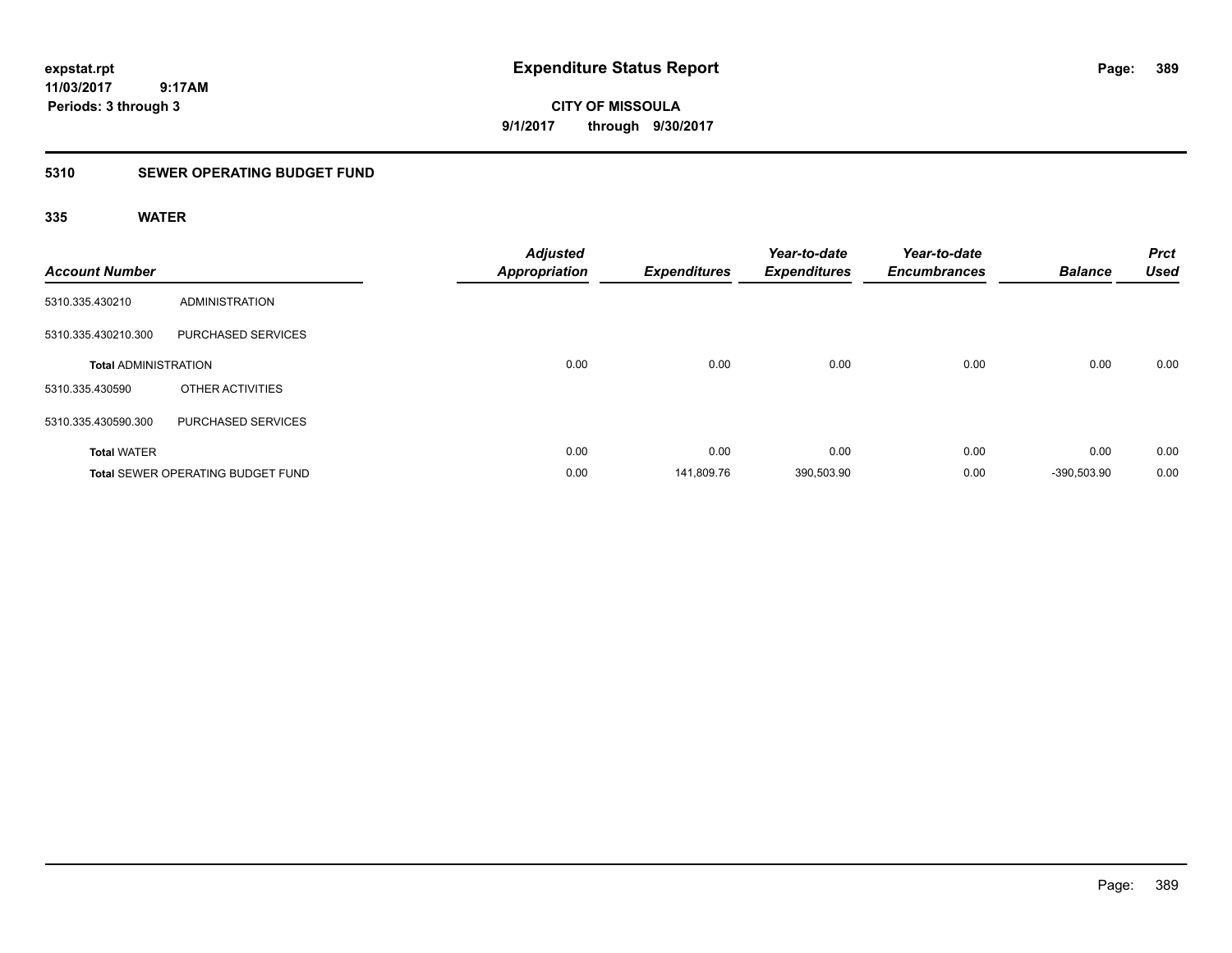**CITY OF MISSOULA 9/1/2017 through 9/30/2017**

# **5311 SEWER REVENUE COLLECTION & CLEARING FUND**

# **330 WASTEWATER**

|                                         |                                                         | <b>Adjusted</b>      |                     | Year-to-date        | Year-to-date        |                | <b>Prct</b> |
|-----------------------------------------|---------------------------------------------------------|----------------------|---------------------|---------------------|---------------------|----------------|-------------|
| <b>Account Number</b>                   |                                                         | <b>Appropriation</b> | <b>Expenditures</b> | <b>Expenditures</b> | <b>Encumbrances</b> | <b>Balance</b> | <b>Used</b> |
| 5311.330.430610                         | <b>ADMINISTRATION</b>                                   |                      |                     |                     |                     |                |             |
| 5311.330.430610.100                     | PERSONAL SERVICES                                       |                      |                     |                     |                     |                |             |
|                                         | 5311.330.430610.110.000 SALARIES AND WAGES              | 196,197.00           | 17,332.13           | 46,263.44           | 0.00                | 149,933.56     | 23.58       |
| 5311.330.430610.120.000 OVERTIME        |                                                         | 0.00                 | 44.05               | 83.37               | 0.00                | $-83.37$       | 0.00        |
|                                         | 5311.330.430610.140.000 EMPLOYER CONTRIBUTIONS          | 68,307.00            | 5,383.40            | 15,042.33           | 0.00                | 53,264.67      | 22.02       |
|                                         | 5311.330.430610.141.000 STATE RETIREMENT CONTRIBUTIONS  | 180.00               | 0.00                | 0.00                | 0.00                | 180.00         | 0.00        |
| <b>Total PERSONAL SERVICES</b>          |                                                         | 264,684.00           | 22,759.58           | 61,389.14           | 0.00                | 203,294.86     | 23.19       |
| 5311.330.430610.200                     | <b>SUPPLIES</b>                                         |                      |                     |                     |                     |                |             |
| 5311.330.430610.210.000 OFFICE SUPPLIES |                                                         | 3,400.00             | 0.00                | 0.00                | 0.00                | 3,400.00       | 0.00        |
|                                         | 5311.330.430610.220.000 OPERATING SUPPLIES              | 1,000.00             | 0.00                | 0.00                | 0.00                | 1,000.00       | 0.00        |
| 5311.330.430610.231.000 GASOLINE        |                                                         | 60,000.00            | 0.00                | 0.00                | 0.00                | 60,000.00      | 0.00        |
| <b>Total SUPPLIES</b>                   |                                                         | 64,400.00            | 0.00                | 0.00                | 0.00                | 64.400.00      | 0.00        |
| 5311.330.430610.300                     | <b>PURCHASED SERVICES</b>                               |                      |                     |                     |                     |                |             |
| 5311.330.430610.310.000 COMMUNICATIONS  |                                                         | 200.00               | 0.00                | 0.00                | 0.00                | 200.00         | 0.00        |
|                                         | 5311.330.430610.320.000 PRINTING & DUPLICATING          | 8,000.00             | 0.00                | 0.00                | 0.00                | 8,000.00       | 0.00        |
|                                         | 5311.330.430610.330.000 PUBLICITY, SUBSCRIPTIONS & DUES | 3,000.00             | 0.00                | 0.00                | 0.00                | 3,000.00       | 0.00        |
|                                         | 5311.330.430610.344.000 TELEPHONE SERVICE               | 19,604.00            | 0.00                | 0.00                | 0.00                | 19,604.00      | 0.00        |
|                                         | 5311.330.430610.350.000 PROFESSIONAL SERVICES           | 318,000.00           | 0.00                | 0.00                | 0.00                | 318,000.00     | 0.00        |
|                                         | 5311.330.430610.360.000 REPAIR & MAINTENANCE            | 6,952.00             | 0.00                | 0.00                | 0.00                | 6,952.00       | 0.00        |
| 5311.330.430610.370.000 TRAVEL          |                                                         | 1,500.00             | 0.00                | 0.00                | 0.00                | 1,500.00       | 0.00        |
| 5311.330.430610.380.000 TRAINING        |                                                         | 1,100.00             | 0.00                | 0.00                | 0.00                | 1,100.00       | 0.00        |
| <b>Total PURCHASED SERVICES</b>         |                                                         | 358,356.00           | 0.00                | 0.00                | 0.00                | 358,356.00     | 0.00        |
| 5311.330.430610.500                     | <b>FIXED CHARGES</b>                                    |                      |                     |                     |                     |                |             |
| 5311.330.430610.500.000 FIXED CHARGES   |                                                         | 1,355,940.00         | 0.00                | 0.00                | 0.00                | 1,355,940.00   | 0.00        |
| <b>Total FIXED CHARGES</b>              |                                                         | 1,355,940.00         | 0.00                | 0.00                | 0.00                | 1,355,940.00   | 0.00        |
| EQAA QQQ AQQQAQ 700                     | CRANTO & CONTRIBUTIONS                                  |                      |                     |                     |                     |                |             |

5311.330.430610.700 GRANTS & CONTRIBUTIONS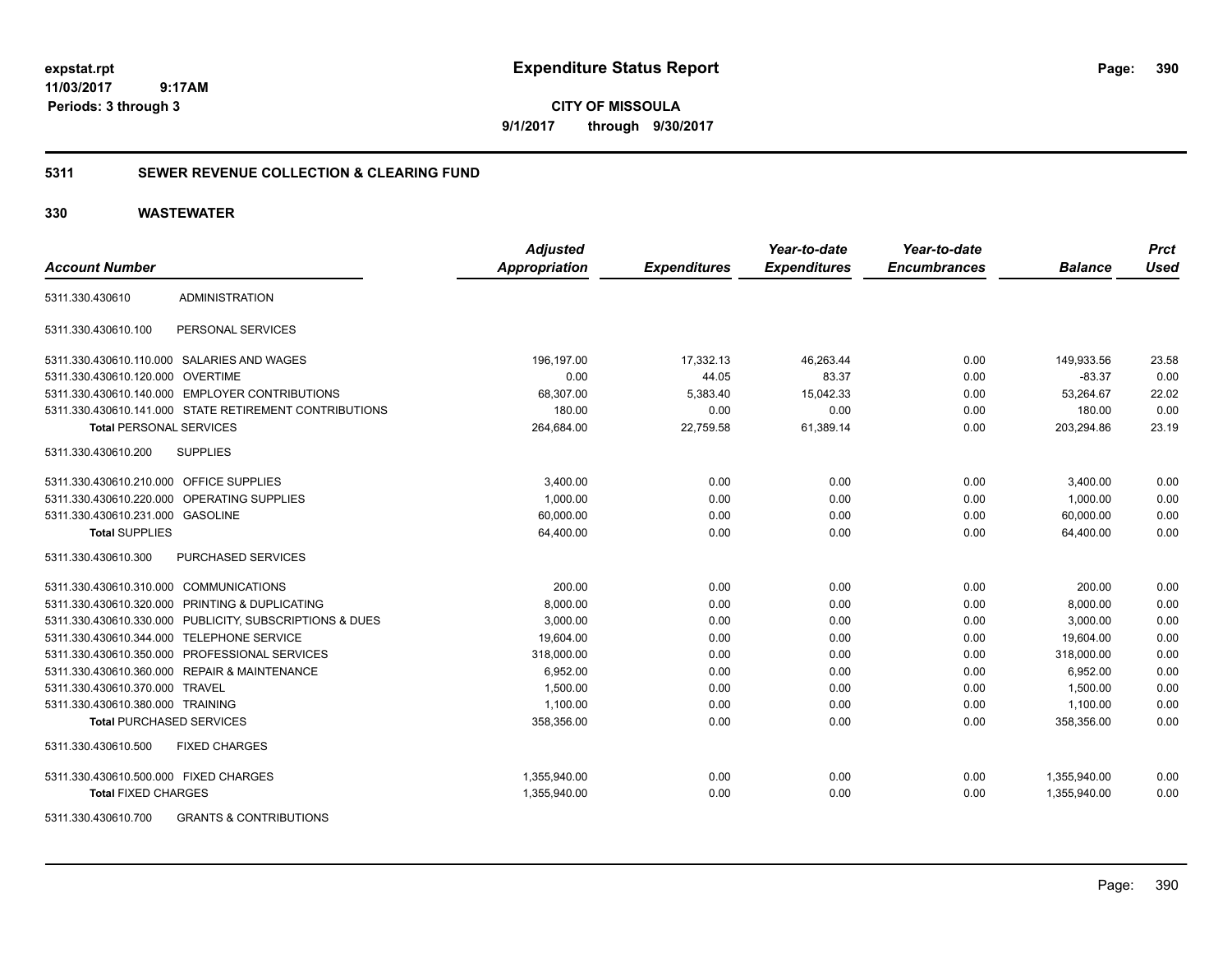**CITY OF MISSOULA 9/1/2017 through 9/30/2017**

# **5311 SEWER REVENUE COLLECTION & CLEARING FUND**

| <b>Account Number</b>                  |                                                                                           | <b>Adjusted</b><br>Appropriation | <b>Expenditures</b> | Year-to-date<br><b>Expenditures</b> | Year-to-date<br><b>Encumbrances</b> | <b>Balance</b>       | <b>Prct</b><br><b>Used</b> |
|----------------------------------------|-------------------------------------------------------------------------------------------|----------------------------------|---------------------|-------------------------------------|-------------------------------------|----------------------|----------------------------|
|                                        | 5311.330.430610.700.000 GRANTS & CONTRIBUTIONS<br><b>Total GRANTS &amp; CONTRIBUTIONS</b> | 1,500.00<br>1,500.00             | 0.00<br>0.00        | 0.00<br>0.00                        | 0.00<br>0.00                        | 1,500.00<br>1,500.00 | 0.00<br>0.00               |
| <b>Total ADMINISTRATION</b>            |                                                                                           | 2,044,880.00                     | 22,759.58           | 61,389.14                           | 0.00                                | 1,983,490.86         | 3.00                       |
| 5311.330.430611                        | UTILITY RATE STUDY/CONSULTATION                                                           |                                  |                     |                                     |                                     |                      |                            |
| 5311.330.430611.900                    | <b>CAPITAL OUTLAY</b>                                                                     |                                  |                     |                                     |                                     |                      |                            |
|                                        | 5311.330.430611.930.182 UTILITY RATE STUDY - SEWER                                        | 0.00                             | 8,893.39            | 8,893.39                            | 0.00                                | $-8,893.39$          | 0.00                       |
|                                        | Total UTILITY RATE STUDY/CONSULTATION                                                     | 0.00                             | 8,893.39            | 8,893.39                            | 0.00                                | $-8,893.39$          | 0.00                       |
| 5311.330.430630                        | <b>COLLECTIONS &amp; TRANSMISSIONS</b>                                                    |                                  |                     |                                     |                                     |                      |                            |
| 5311.330.430630.100                    | PERSONAL SERVICES                                                                         |                                  |                     |                                     |                                     |                      |                            |
|                                        | 5311.330.430630.110.000 SALARIES AND WAGES                                                | 466,369.00                       | 36,539.15           | 100,169.54                          | 0.00                                | 366,199.46           | 21.48                      |
| 5311.330.430630.120.000 OVERTIME       |                                                                                           | 12,000.00                        | 38.15               | 38.15                               | 0.00                                | 11,961.85            | 0.32                       |
| 5311.330.430630.130.000 OTHER          |                                                                                           | 19,224.00                        | 0.00                | 0.00                                | 0.00                                | 19,224.00            | 0.00                       |
|                                        | 5311.330.430630.140.000 EMPLOYER CONTRIBUTIONS                                            | 234,533.00                       | 18,947.81           | 53,377.80                           | 0.00                                | 181, 155.20          | 22.76                      |
|                                        | 5311.330.430630.141.000 STATE RETIREMENT CONTRIBUTIONS                                    | 497.00                           | 0.00                | 0.00                                | 0.00                                | 497.00               | 0.00                       |
| <b>Total PERSONAL SERVICES</b>         |                                                                                           | 732,623.00                       | 55,525.11           | 153,585.49                          | 0.00                                | 579,037.51           | 20.96                      |
| 5311.330.430630.200                    | <b>SUPPLIES</b>                                                                           |                                  |                     |                                     |                                     |                      |                            |
|                                        | 5311.330.430630.220.000 OPERATING SUPPLIES                                                | 22,050.00                        | 0.00                | 0.00                                | 0.00                                | 22,050.00            | 0.00                       |
| 5311.330.430630.230.000                | REPAIR/MAINTENANCE                                                                        | 150,000.00                       | 0.00                | 0.00                                | 0.00                                | 150,000.00           | 0.00                       |
| 5311.330.430630.240.000                | <b>OTHER SUPPLIES</b>                                                                     | 2.000.00                         | 0.00                | 0.00                                | 0.00                                | 2,000.00             | 0.00                       |
| <b>Total SUPPLIES</b>                  |                                                                                           | 174,050.00                       | 0.00                | 0.00                                | 0.00                                | 174,050.00           | 0.00                       |
| 5311.330.430630.300                    | PURCHASED SERVICES                                                                        |                                  |                     |                                     |                                     |                      |                            |
| 5311.330.430630.310.000 COMMUNICATIONS |                                                                                           | 984.00                           | 0.00                | 0.00                                | 0.00                                | 984.00               | 0.00                       |
|                                        | 5311.330.430630.341.000 ELECTRICITY & NATURAL GAS                                         | 82,753.00                        | 0.00                | 0.00                                | 0.00                                | 82,753.00            | 0.00                       |
| 5311.330.430630.343.000 WATER CHARGES  |                                                                                           | 6,468.00                         | 0.00                | 0.00                                | 0.00                                | 6,468.00             | 0.00                       |
|                                        | 5311.330.430630.350.000 PROFESSIONAL SERVICES                                             | 2,000.00                         | 0.00                | 0.00                                | 0.00                                | 2,000.00             | 0.00                       |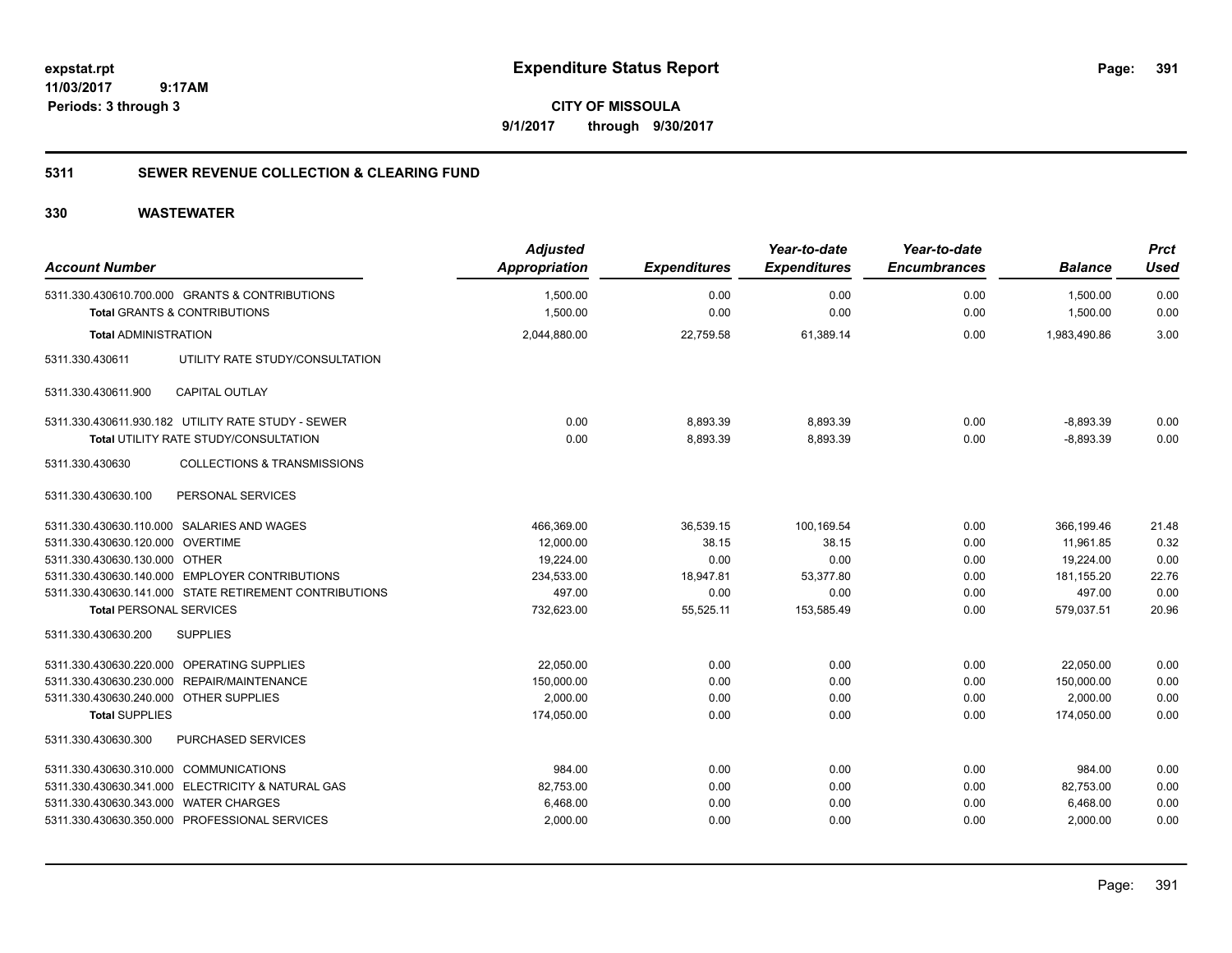**CITY OF MISSOULA 9/1/2017 through 9/30/2017**

# **5311 SEWER REVENUE COLLECTION & CLEARING FUND**

| <b>Account Number</b>                 |                                              | <b>Adjusted</b><br><b>Appropriation</b> | <b>Expenditures</b> | Year-to-date<br><b>Expenditures</b> | Year-to-date<br><b>Encumbrances</b> | <b>Balance</b> | <b>Prct</b><br><b>Used</b> |
|---------------------------------------|----------------------------------------------|-----------------------------------------|---------------------|-------------------------------------|-------------------------------------|----------------|----------------------------|
|                                       | 5311.330.430630.360.000 REPAIR & MAINTENANCE | 104,360.00                              | 0.00                | 0.00                                | 0.00                                | 104,360.00     | 0.00                       |
| 5311.330.430630.370.000 TRAVEL        |                                              | 3,000.00                                | 0.00                | 0.00                                | 0.00                                | 3,000.00       | 0.00                       |
| 5311.330.430630.380.000 TRAINING      |                                              | 2,500.00                                | 0.00                | 0.00                                | 0.00                                | 2,500.00       | 0.00                       |
| <b>Total PURCHASED SERVICES</b>       |                                              | 202,065.00                              | 0.00                | 0.00                                | 0.00                                | 202,065.00     | 0.00                       |
| 5311.330.430630.500                   | <b>FIXED CHARGES</b>                         |                                         |                     |                                     |                                     |                |                            |
| 5311.330.430630.500.000 FIXED CHARGES |                                              | 60,000.00                               | 0.00                | 0.00                                | 0.00                                | 60.000.00      | 0.00                       |
| <b>Total FIXED CHARGES</b>            |                                              | 60,000.00                               | 0.00                | 0.00                                | 0.00                                | 60,000.00      | 0.00                       |
|                                       | Total COLLECTIONS & TRANSMISSIONS            | 1,168,738.00                            | 55,525.11           | 153,585.49                          | 0.00                                | 1,015,152.51   | 13.14                      |
| 5311.330.430631                       | SEWER MAIN REPLACE/UPGRADE                   |                                         |                     |                                     |                                     |                |                            |
| 5311.330.430631.900                   | <b>CAPITAL OUTLAY</b>                        |                                         |                     |                                     |                                     |                |                            |
|                                       | Total SEWER MAIN REPLACE/UPGRADE             | 0.00                                    | 0.00                | 0.00                                | 0.00                                | 0.00           | 0.00                       |
| 5311.330.430633                       | SEWER MAIN EXTENSIONS                        |                                         |                     |                                     |                                     |                |                            |
| 5311.330.430633.300                   | PURCHASED SERVICES                           |                                         |                     |                                     |                                     |                |                            |
|                                       | 5311.330.430633.360.000 REPAIR & MAINTENANCE | 10,000.00                               | 0.00                | 0.00                                | 0.00                                | 10,000.00      | 0.00                       |
|                                       | Total SEWER MAIN EXTENSIONS                  | 10,000.00                               | 0.00                | 0.00                                | 0.00                                | 10.000.00      | 0.00                       |
| 5311.330.430637                       | SEWAGE LIFT STATION UPGRADE/REHAB            |                                         |                     |                                     |                                     |                |                            |
| 5311.330.430637.900                   | <b>CAPITAL OUTLAY</b>                        |                                         |                     |                                     |                                     |                |                            |
|                                       | Total SEWAGE LIFT STATION UPGRADE/REHAB      | 0.00                                    | 0.00                | 0.00                                | 0.00                                | 0.00           | 0.00                       |
| 5311.330.430640                       | TREATMENT AND DISPOSAL                       |                                         |                     |                                     |                                     |                |                            |
| 5311.330.430640.100                   | PERSONAL SERVICES                            |                                         |                     |                                     |                                     |                |                            |
|                                       | 5311.330.430640.110.000 SALARIES AND WAGES   | 425,971.00                              | 36,757.31           | 101,169.21                          | 0.00                                | 324,801.79     | 23.75                      |
| 5311.330.430640.120.000 OVERTIME      |                                              | 7,000.00                                | 1,180.86            | 2,306.14                            | 0.00                                | 4,693.86       | 32.94                      |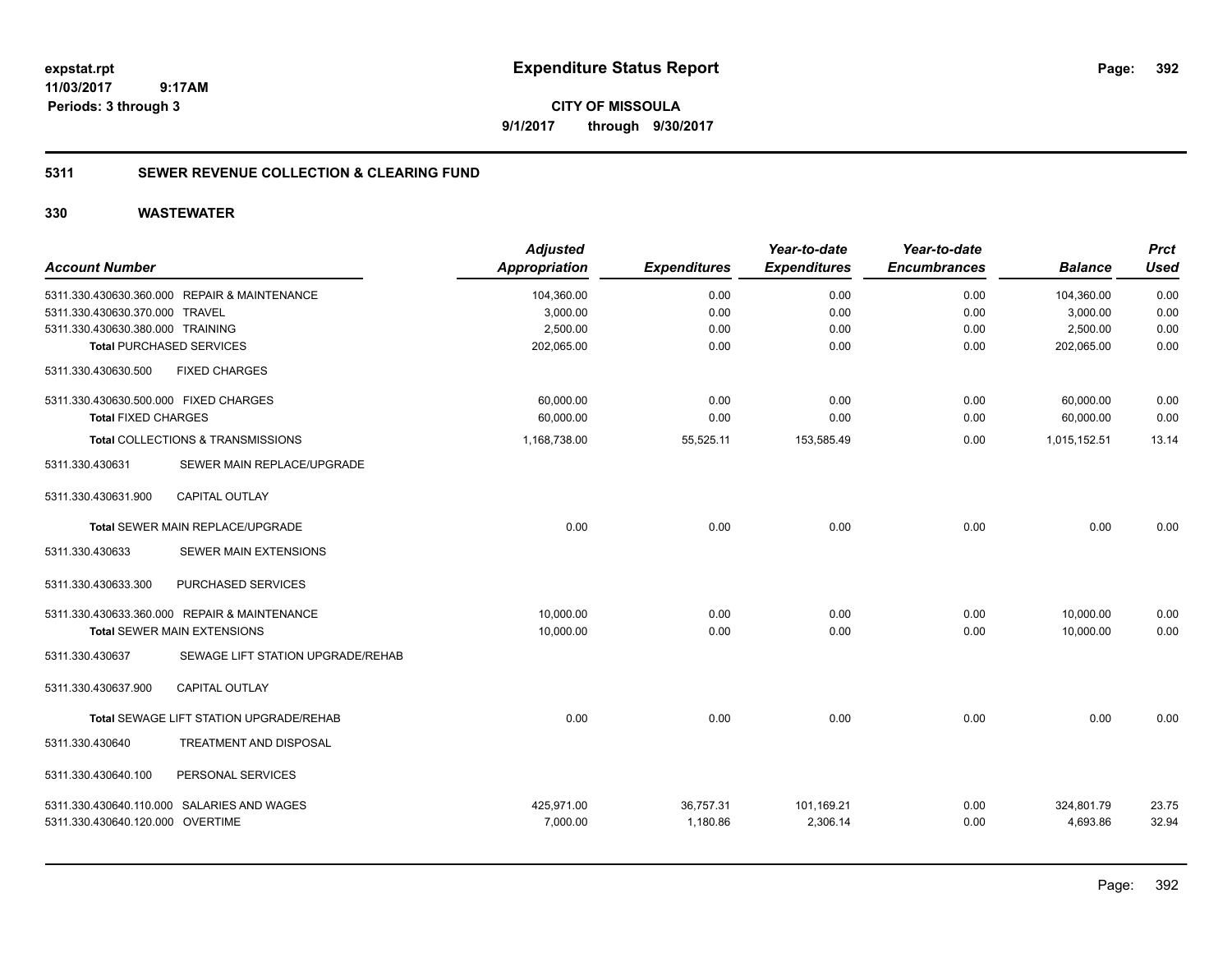**CITY OF MISSOULA 9/1/2017 through 9/30/2017**

# **5311 SEWER REVENUE COLLECTION & CLEARING FUND**

| <b>Account Number</b>                                         | <b>Adjusted</b><br><b>Appropriation</b> | <b>Expenditures</b> | Year-to-date<br><b>Expenditures</b> | Year-to-date<br><b>Encumbrances</b> | <b>Balance</b> | <b>Prct</b><br><b>Used</b> |
|---------------------------------------------------------------|-----------------------------------------|---------------------|-------------------------------------|-------------------------------------|----------------|----------------------------|
| 5311.330.430640.130.000 OTHER                                 | 32,733.00                               | 0.00                | 0.00                                | 0.00                                | 32,733.00      | 0.00                       |
| 5311.330.430640.140.000 EMPLOYER CONTRIBUTIONS                | 209.214.00                              | 15,115.79           | 42,684.28                           | 0.00                                | 166.529.72     | 20.40                      |
| 5311.330.430640.141.000 STATE RETIREMENT CONTRIBUTIONS        | 465.00                                  | 0.00                | 0.00                                | 0.00                                | 465.00         | 0.00                       |
| <b>Total PERSONAL SERVICES</b>                                | 675,383.00                              | 53,053.96           | 146,159.63                          | 0.00                                | 529,223.37     | 21.64                      |
| 5311.330.430640.200<br><b>SUPPLIES</b>                        |                                         |                     |                                     |                                     |                |                            |
| 5311.330.430640.220.000 OPERATING SUPPLIES                    | 270,170.00                              | 0.00                | 0.00                                | 0.00                                | 270,170.00     | 0.00                       |
| 5311.330.430640.230.000 REPAIR/MAINTENANCE                    | 100,000.00                              | 0.00                | 0.00                                | 0.00                                | 100,000.00     | 0.00                       |
| 5311.330.430640.240.000 OTHER SUPPLIES                        | 2.000.00                                | 0.00                | 0.00                                | 0.00                                | 2.000.00       | 0.00                       |
| <b>Total SUPPLIES</b>                                         | 372,170.00                              | 0.00                | 0.00                                | 0.00                                | 372,170.00     | 0.00                       |
| 5311.330.430640.300<br>PURCHASED SERVICES                     |                                         |                     |                                     |                                     |                |                            |
| 5311.330.430640.310.000 COMMUNICATIONS                        | 1.500.00                                | 0.00                | 0.00                                | 0.00                                | 1.500.00       | 0.00                       |
| 5311.330.430640.341.000 ELECTRICITY & NATURAL GAS             | 560,283.00                              | 0.00                | 0.00                                | 0.00                                | 560,283.00     | 0.00                       |
| 5311.330.430640.343.000 WATER CHARGES                         | 3,780.00                                | 0.00                | 0.00                                | 0.00                                | 3,780.00       | 0.00                       |
| 5311.330.430640.345.000 GARBAGE                               | 22,285.00                               | 0.00                | 0.00                                | 0.00                                | 22,285.00      | 0.00                       |
| 5311.330.430640.350.000 PROFESSIONAL SERVICES                 | 1.000.00                                | 0.00                | 0.00                                | 0.00                                | 1.000.00       | 0.00                       |
| 5311.330.430640.360.000 REPAIR & MAINTENANCE                  | 225,000.00                              | 0.00                | 0.00                                | 0.00                                | 225,000.00     | 0.00                       |
| 5311.330.430640.370.000 TRAVEL                                | 6,000.00                                | 0.00                | 0.00                                | 0.00                                | 6,000.00       | 0.00                       |
| 5311.330.430640.380.000 TRAINING                              | 6,000.00                                | 0.00                | 0.00                                | 0.00                                | 6,000.00       | 0.00                       |
| 5311.330.430640.390.000 OTHER PURCHASED SERVICES              | 445,887.00                              | 0.00                | 0.00                                | 0.00                                | 445,887.00     | 0.00                       |
| <b>Total PURCHASED SERVICES</b>                               | 1,271,735.00                            | 0.00                | 0.00                                | 0.00                                | 1,271,735.00   | 0.00                       |
| <b>Total TREATMENT AND DISPOSAL</b>                           | 2,319,288.00                            | 53,053.96           | 146,159.63                          | 0.00                                | 2,173,128.37   | 6.30                       |
| NEW TREATMENT/EXPANSION<br>5311.330.430645                    |                                         |                     |                                     |                                     |                |                            |
| 5311.330.430645.900<br><b>CAPITAL OUTLAY</b>                  |                                         |                     |                                     |                                     |                |                            |
| 5311.330.430645.930.171 BIOGAS (COGENERATION) ELEC GENERATION | 1,245,000.00                            | 8,271.87            | 8,271.87                            | 0.00                                | 1,236,728.13   | 0.66                       |
| <b>Total NEW TREATMENT/EXPANSION</b>                          | 1,245,000.00                            | 8,271.87            | 8,271.87                            | 0.00                                | 1,236,728.13   | 0.66                       |
| 5311.330.430650<br><b>LAB &amp; TESTING</b>                   |                                         |                     |                                     |                                     |                |                            |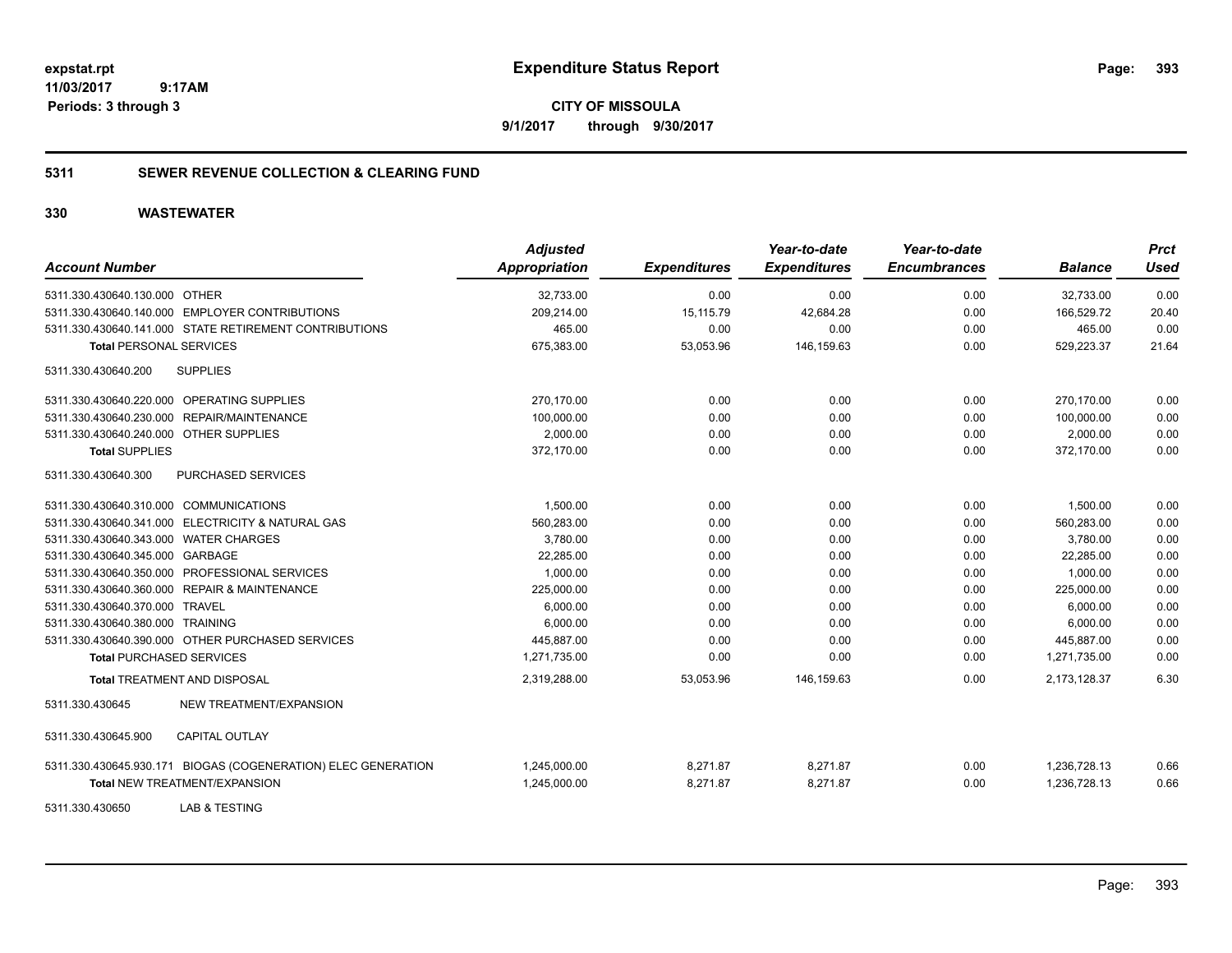**CITY OF MISSOULA 9/1/2017 through 9/30/2017**

# **5311 SEWER REVENUE COLLECTION & CLEARING FUND**

# **330 WASTEWATER**

| <b>Account Number</b>                                  | <b>Adjusted</b><br><b>Appropriation</b> | <b>Expenditures</b> | Year-to-date<br><b>Expenditures</b> | Year-to-date<br><b>Encumbrances</b> | <b>Balance</b> | <b>Prct</b><br><b>Used</b> |
|--------------------------------------------------------|-----------------------------------------|---------------------|-------------------------------------|-------------------------------------|----------------|----------------------------|
| PERSONAL SERVICES<br>5311.330.430650.100               |                                         |                     |                                     |                                     |                |                            |
|                                                        |                                         |                     |                                     |                                     |                |                            |
| 5311.330.430650.110.000 SALARIES AND WAGES             | 181,408.00                              | 14,130.82           | 38,830.48                           | 0.00                                | 142,577.52     | 21.41                      |
| 5311.330.430650.140.000 EMPLOYER CONTRIBUTIONS         | 70,771.00                               | 5,627.84            | 15,970.51                           | 0.00                                | 54,800.49      | 22.57                      |
| 5311.330.430650.141.000 STATE RETIREMENT CONTRIBUTIONS | 181.00                                  | 0.00                | 0.00                                | 0.00                                | 181.00         | 0.00                       |
| <b>Total PERSONAL SERVICES</b>                         | 252,360.00                              | 19,758.66           | 54,800.99                           | 0.00                                | 197,559.01     | 21.72                      |
| 5311.330.430650.200<br><b>SUPPLIES</b>                 |                                         |                     |                                     |                                     |                |                            |
| 5311.330.430650.220.000 OPERATING SUPPLIES             | 25,000.00                               | 0.00                | 0.00                                | 0.00                                | 25,000.00      | 0.00                       |
| 5311.330.430650.230.000 REPAIR/MAINTENANCE             | 3,000.00                                | 0.00                | 0.00                                | 0.00                                | 3,000.00       | 0.00                       |
| <b>Total SUPPLIES</b>                                  | 28,000.00                               | 0.00                | 0.00                                | 0.00                                | 28.000.00      | 0.00                       |
| 5311.330.430650.300<br>PURCHASED SERVICES              |                                         |                     |                                     |                                     |                |                            |
| 5311.330.430650.310.000 COMMUNICATIONS                 | 1,000.00                                | 0.00                | 0.00                                | 0.00                                | 1,000.00       | 0.00                       |
| 5311.330.430650.350.000 PROFESSIONAL SERVICES          | 37,700.00                               | 0.00                | 0.00                                | 0.00                                | 37,700.00      | 0.00                       |
| 5311.330.430650.360.000 REPAIR & MAINTENANCE           | 4,000.00                                | 0.00                | 0.00                                | 0.00                                | 4,000.00       | 0.00                       |
| 5311.330.430650.370.000 TRAVEL                         | 2,000.00                                | 0.00                | 0.00                                | 0.00                                | 2,000.00       | 0.00                       |
| 5311.330.430650.380.000 TRAINING                       | 1.000.00                                | 0.00                | 0.00                                | 0.00                                | 1.000.00       | 0.00                       |
| <b>Total PURCHASED SERVICES</b>                        | 45,700.00                               | 0.00                | 0.00                                | 0.00                                | 45,700.00      | 0.00                       |
| <b>Total LAB &amp; TESTING</b>                         | 326,060.00                              | 19,758.66           | 54,800.99                           | 0.00                                | 271,259.01     | 16.81                      |
| <b>COMPOST</b><br>5311.330.430660                      |                                         |                     |                                     |                                     |                |                            |
| PERSONAL SERVICES<br>5311.330.430660.100               |                                         |                     |                                     |                                     |                |                            |
| 5311.330.430660.110.000 SALARIES AND WAGES             | 235,675.00                              | 20,846.92           | 57,529.21                           | 0.00                                | 178,145.79     | 24.41                      |
| 5311.330.430660.120.000 OVERTIME                       | 0.00                                    | 894.21              | 2,637.74                            | 0.00                                | $-2,637.74$    | 0.00                       |
| 5311.330.430660.140.000 EMPLOYER CONTRIBUTIONS         | 134,049.00                              | 9,870.17            | 27,417.57                           | 0.00                                | 106,631.43     | 20.45                      |
| 5311.330.430660.141.000 STATE RETIREMENT CONTRIBUTIONS | 235.00                                  | 0.00                | 0.00                                | 0.00                                | 235.00         | 0.00                       |
| <b>Total PERSONAL SERVICES</b>                         | 369,959.00                              | 31,611.30           | 87,584.52                           | 0.00                                | 282,374.48     | 23.67                      |
| <b>SUPPLIES</b><br>5311.330.430660.200                 |                                         |                     |                                     |                                     |                |                            |

Page: 394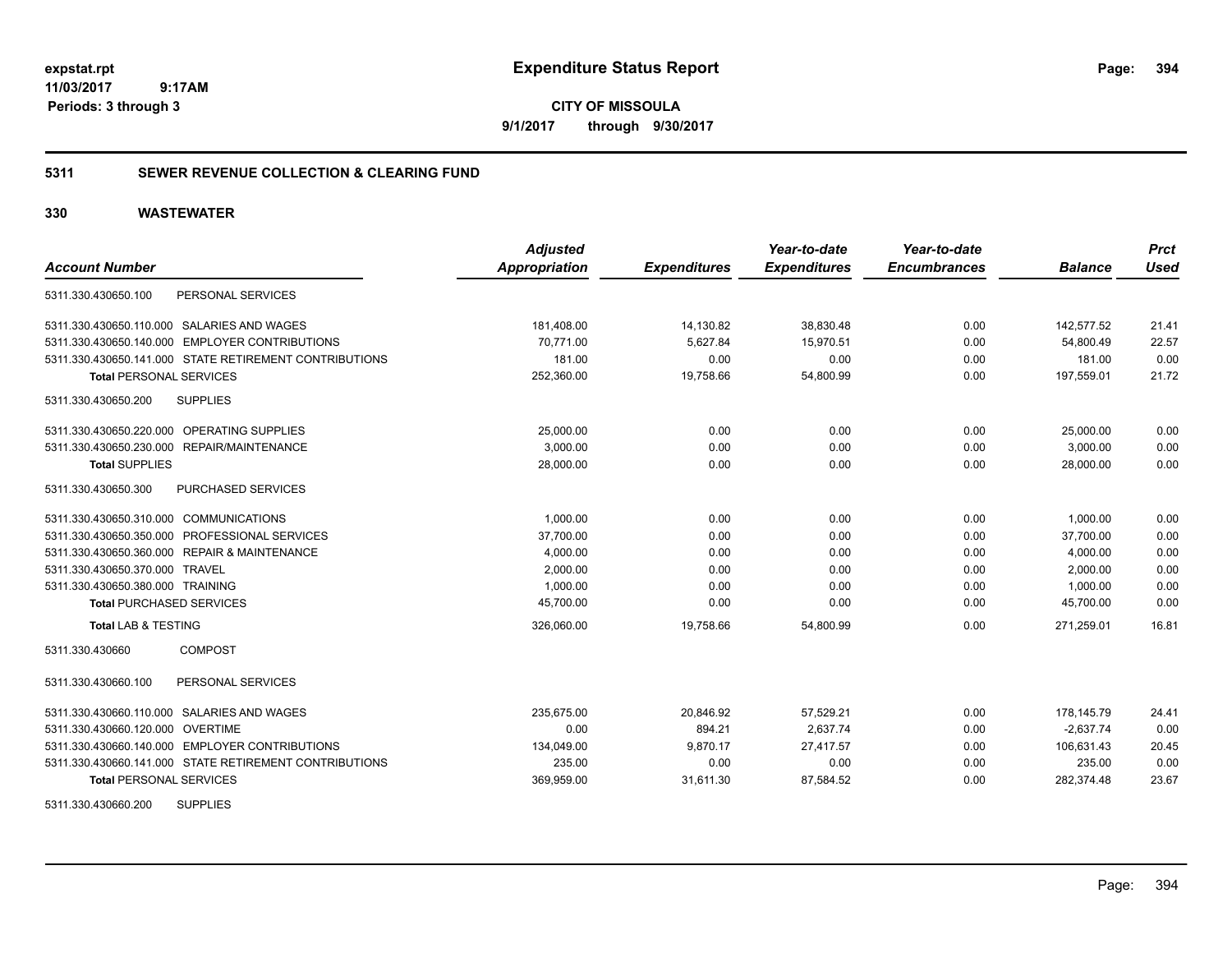**CITY OF MISSOULA 9/1/2017 through 9/30/2017**

# **5311 SEWER REVENUE COLLECTION & CLEARING FUND**

|                                                                | <b>Adjusted</b>      |                     | Year-to-date        | Year-to-date        |                | <b>Prct</b> |
|----------------------------------------------------------------|----------------------|---------------------|---------------------|---------------------|----------------|-------------|
| <b>Account Number</b>                                          | <b>Appropriation</b> | <b>Expenditures</b> | <b>Expenditures</b> | <b>Encumbrances</b> | <b>Balance</b> | <b>Used</b> |
| 5311.330.430660.220.000 OPERATING SUPPLIES                     | 25,000.00            | 0.00                | 0.00                | 0.00                | 25,000.00      | 0.00        |
| REPAIR/MAINTENANCE<br>5311.330.430660.230.000                  | 169,000.00           | 0.00                | 0.00                | 0.00                | 169,000.00     | 0.00        |
| 5311.330.430660.231.000 GASOLINE                               | 70,000.00            | 0.00                | 0.00                | 0.00                | 70,000.00      | 0.00        |
| <b>Total SUPPLIES</b>                                          | 264,000.00           | 0.00                | 0.00                | 0.00                | 264,000.00     | 0.00        |
| 5311.330.430660.300<br>PURCHASED SERVICES                      |                      |                     |                     |                     |                |             |
| 5311.330.430660.341.000 ELECTRICITY & NATURAL GAS              | 15.000.00            | 0.00                | 0.00                | 0.00                | 15,000.00      | 0.00        |
| 5311.330.430660.360.000 REPAIR & MAINTENANCE                   | 45,400.00            | 0.00                | 0.00                | 0.00                | 45,400.00      | 0.00        |
| 5311.330.430660.370.000 TRAVEL                                 | 2,000.00             | 0.00                | 0.00                | 0.00                | 2,000.00       | 0.00        |
| <b>Total PURCHASED SERVICES</b>                                | 62,400.00            | 0.00                | 0.00                | 0.00                | 62,400.00      | 0.00        |
| <b>CAPITAL OUTLAY</b><br>5311.330.430660.900                   |                      |                     |                     |                     |                |             |
| 5311.330.430660.930.000 IMPROVEMENTS                           | 400,452.00           | 0.00                | 0.00                | 0.00                | 400,452.00     | 0.00        |
| <b>Total CAPITAL OUTLAY</b>                                    | 400,452.00           | 0.00                | 0.00                | 0.00                | 400,452.00     | 0.00        |
| <b>Total COMPOST</b>                                           | 1,096,811.00         | 31,611.30           | 87,584.52           | 0.00                | 1,009,226.48   | 7.99        |
| <b>CUSTOMER ACCOUNTING &amp; COLLECTION</b><br>5311.330.430670 |                      |                     |                     |                     |                |             |
| 5311.330.430670.800<br>OTHER OBJECTS                           |                      |                     |                     |                     |                |             |
| Total CUSTOMER ACCOUNTING & COLLECTION                         | 0.00                 | 0.00                | 0.00                | 0.00                | 0.00           | 0.00        |
| <b>R&amp;D MISC. SEWER REPAIRS</b><br>5311.330.430691          |                      |                     |                     |                     |                |             |
| 5311.330.430691.300<br>PURCHASED SERVICES                      |                      |                     |                     |                     |                |             |
| 5311.330.430691.360.000 REPAIR & MAINTENANCE                   | 200,000.00           | 0.00                | 0.00                | 0.00                | 200,000.00     | 0.00        |
| <b>Total PURCHASED SERVICES</b>                                | 200,000.00           | 0.00                | 0.00                | 0.00                | 200,000.00     | 0.00        |
| 5311.330.430691.900<br><b>CAPITAL OUTLAY</b>                   |                      |                     |                     |                     |                |             |
| 5311.330.430691.930.000 MISC. SEWER REPARIS R&D                | 0.00                 | 9,082.00            | 11,356.00           | 0.00                | $-11,356.00$   | 0.00        |
| <b>Total CAPITAL OUTLAY</b>                                    | 0.00                 | 9,082.00            | 11,356.00           | 0.00                | $-11,356.00$   | 0.00        |
| <b>Total R&amp;D MISC, SEWER REPAIRS</b>                       | 200,000.00           | 9,082.00            | 11,356.00           | 0.00                | 188.644.00     | 5.68        |
|                                                                |                      |                     |                     |                     |                |             |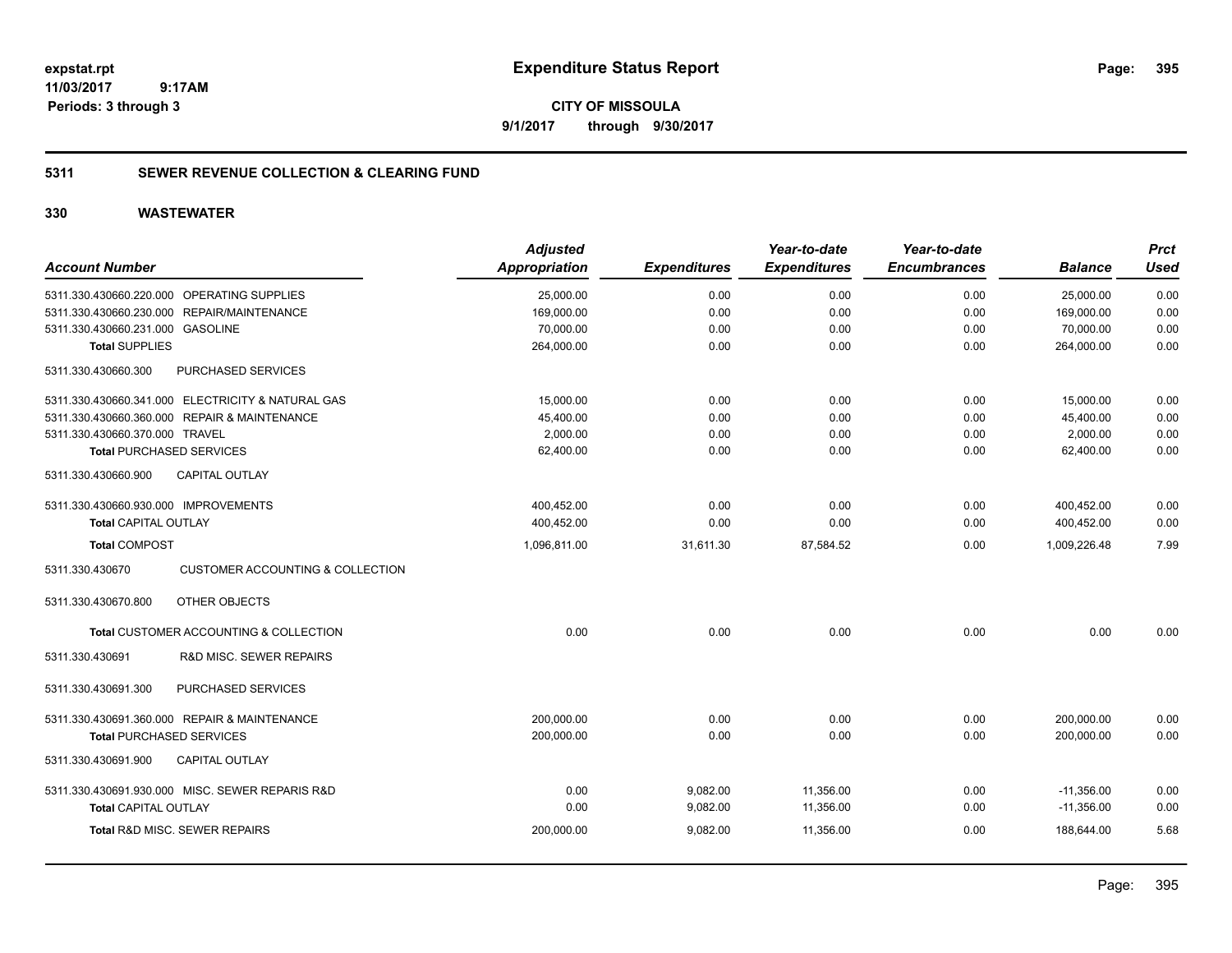**CITY OF MISSOULA 9/1/2017 through 9/30/2017**

# **5311 SEWER REVENUE COLLECTION & CLEARING FUND**

| <b>Account Number</b>                                                           | <b>Adjusted</b><br><b>Appropriation</b> | <b>Expenditures</b> | Year-to-date<br><b>Expenditures</b> | Year-to-date<br><b>Encumbrances</b> | <b>Balance</b>           | <b>Prct</b><br><b>Used</b> |
|---------------------------------------------------------------------------------|-----------------------------------------|---------------------|-------------------------------------|-------------------------------------|--------------------------|----------------------------|
| MISC. PLANT REPAIRS - R&D<br>5311.330.430693                                    |                                         |                     |                                     |                                     |                          |                            |
| PURCHASED SERVICES<br>5311.330.430693.300                                       |                                         |                     |                                     |                                     |                          |                            |
| 5311.330.430693.360.000 REPAIR & MAINTENANCE<br><b>Total PURCHASED SERVICES</b> | 200,000.00<br>200,000.00                | 0.00<br>0.00        | 0.00<br>0.00                        | 0.00<br>0.00                        | 200,000.00<br>200,000.00 | 0.00<br>0.00               |
| CAPITAL OUTLAY<br>5311.330.430693.900                                           |                                         |                     |                                     |                                     |                          |                            |
| <b>Total CAPITAL OUTLAY</b>                                                     | 0.00                                    | 0.00                | 0.00                                | 0.00                                | 0.00                     | 0.00                       |
| Total MISC. PLANT REPAIRS - R&D                                                 | 200,000.00                              | 0.00                | 0.00                                | 0.00                                | 200,000.00               | 0.00                       |
| RUSSELL ST INTERCEPTOR<br>5311.330.430706                                       |                                         |                     |                                     |                                     |                          |                            |
| PURCHASED SERVICES<br>5311.330.430706.300                                       |                                         |                     |                                     |                                     |                          |                            |
| 5311.330.430706.360.000 REPAIR & MAINTENANCE                                    | 31,500.00                               | 0.00                | 0.00                                | 0.00                                | 31,500.00                | 0.00                       |
| <b>Total RUSSELL ST INTERCEPTOR</b>                                             | 31,500.00                               | 0.00                | 0.00                                | 0.00                                | 31,500.00                | 0.00                       |
| *** Title Not Found ***<br>5311.330.460391                                      |                                         |                     |                                     |                                     |                          |                            |
| 5311.330.460391.300<br>PURCHASED SERVICES                                       |                                         |                     |                                     |                                     |                          |                            |
| 5311.330.460391.360.000 REPAIR & MAINTENANCE                                    | 0.00                                    | 2,541.09            | 2,541.09                            | 0.00                                | $-2,541.09$              | 0.00                       |
| Total *** Title Not Found ***                                                   | 0.00                                    | 2,541.09            | 2,541.09                            | 0.00                                | $-2,541.09$              | 0.00                       |
| REVENUE BOND DEBT SERVICE<br>5311.330.490200                                    |                                         |                     |                                     |                                     |                          |                            |
| <b>DEBT SERVICE</b><br>5311.330.490200.600                                      |                                         |                     |                                     |                                     |                          |                            |
| 5311.330.490200.610.000 PRINCIPAL                                               | 1,352,000.00                            | 0.00                | 0.00                                | 0.00                                | 1,352,000.00             | 0.00                       |
| 5311.330.490200.620.000 INTEREST / SERVICE FEES                                 | 767,790.00                              | 0.00                | 0.00                                | 0.00                                | 767,790.00               | 0.00                       |
| <b>Total REVENUE BOND DEBT SERVICE</b>                                          | 2,119,790.00                            | 0.00                | 0.00                                | 0.00                                | 2,119,790.00             | 0.00                       |
| CAPITAL LEASE DEBT SERVICE<br>5311.330.490502                                   |                                         |                     |                                     |                                     |                          |                            |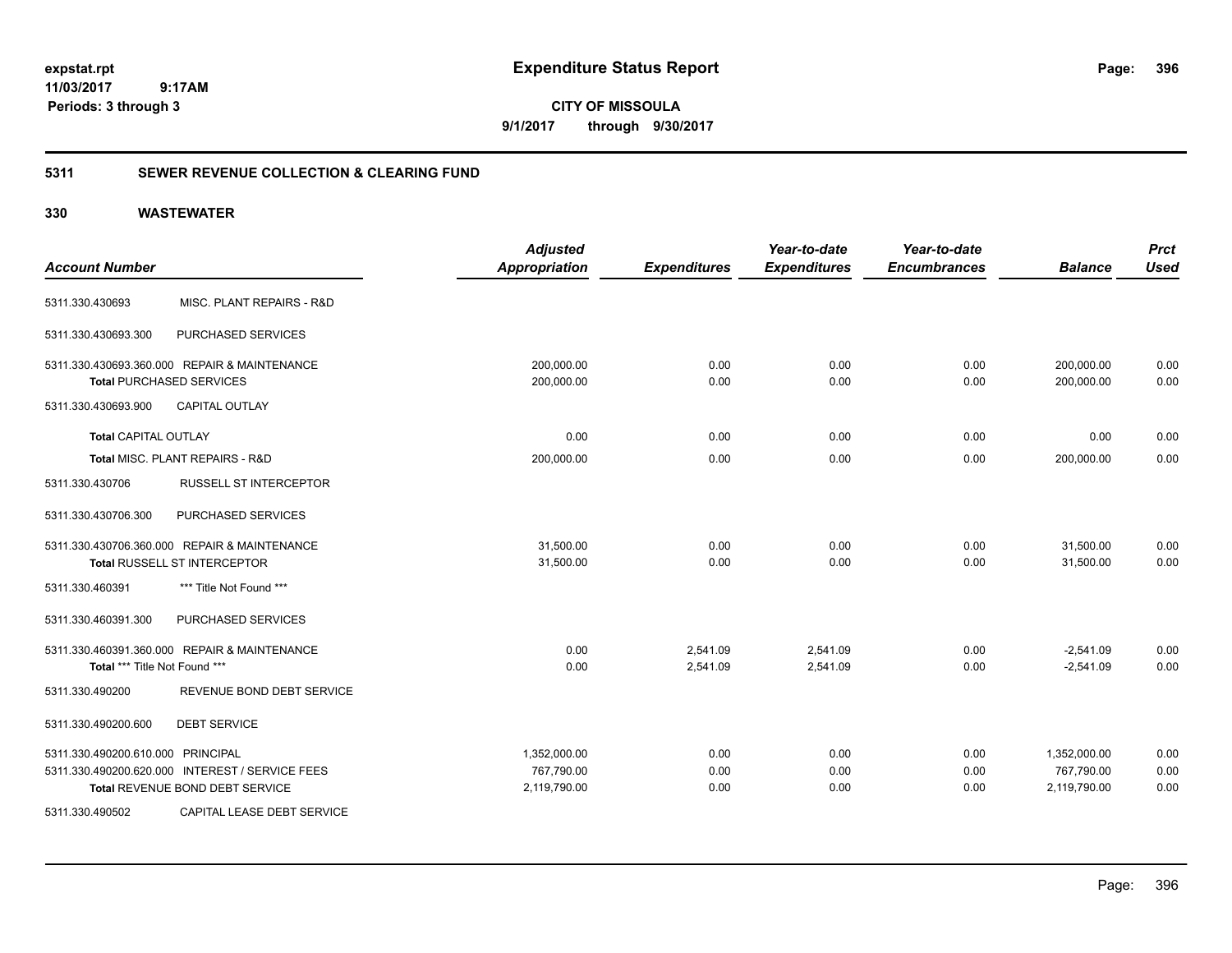**CITY OF MISSOULA 9/1/2017 through 9/30/2017**

### **5311 SEWER REVENUE COLLECTION & CLEARING FUND**

| <b>Account Number</b>                 |                                                 | <b>Adjusted</b><br><b>Appropriation</b> | <b>Expenditures</b> | Year-to-date<br><b>Expenditures</b> | Year-to-date<br><b>Encumbrances</b> | <b>Balance</b> | <b>Prct</b><br><b>Used</b> |
|---------------------------------------|-------------------------------------------------|-----------------------------------------|---------------------|-------------------------------------|-------------------------------------|----------------|----------------------------|
| 5311.330.490502.600                   | <b>DEBT SERVICE</b>                             |                                         |                     |                                     |                                     |                |                            |
| 5311.330.490502.610.000 PRINCIPAL     |                                                 | 108,458.00                              | 0.00                | 0.00                                | 0.00                                | 108,458.00     | 0.00                       |
|                                       | 5311.330.490502.620.000 INTEREST / SERVICE FEES | 6,541.00                                | 0.00                | 0.00                                | 0.00                                | 6,541.00       | 0.00                       |
|                                       | Total CAPITAL LEASE DEBT SERVICE                | 114,999.00                              | 0.00                | 0.00                                | 0.00                                | 114,999.00     | 0.00                       |
| 5311.330.490508                       | EKO COMPOST PURCHASE                            |                                         |                     |                                     |                                     |                |                            |
| 5311.330.490508.600                   | <b>DEBT SERVICE</b>                             |                                         |                     |                                     |                                     |                |                            |
| 5311.330.490508.610.000 PRINCIPAL     |                                                 | 214,184.00                              | 0.00                | 0.00                                | 0.00                                | 214,184.00     | 0.00                       |
|                                       | 5311.330.490508.620.000 INTEREST / SERVICE FEES | 62,002.00                               | 0.00                | 0.00                                | 0.00                                | 62,002.00      | 0.00                       |
|                                       | Total EKO COMPOST PURCHASE                      | 276,186.00                              | 0.00                | 0.00                                | 0.00                                | 276,186.00     | 0.00                       |
| 5311.330.490509                       | COMPOSTING & GREEN WASTE DEBT SRVS              |                                         |                     |                                     |                                     |                |                            |
| 5311.330.490509.600                   | <b>DEBT SERVICE</b>                             |                                         |                     |                                     |                                     |                |                            |
| 5311.330.490509.610.000 PRINCIPAL     |                                                 | 193,465.00                              | 0.00                | 0.00                                | 0.00                                | 193,465.00     | 0.00                       |
|                                       | 5311.330.490509.620.000 INTEREST / SERVICE FEES | 39,869.00                               | 0.00                | 0.00                                | 0.00                                | 39,869.00      | 0.00                       |
|                                       | Total COMPOSTING & GREEN WASTE DEBT SRVS        | 233,334.00                              | 0.00                | 0.00                                | 0.00                                | 233,334.00     | 0.00                       |
| 5311.330.510000                       | <b>MISCELLANEOUS</b>                            |                                         |                     |                                     |                                     |                |                            |
| 5311.330.510000.800                   | <b>OTHER OBJECTS</b>                            |                                         |                     |                                     |                                     |                |                            |
| <b>Total MISCELLANEOUS</b>            |                                                 | 0.00                                    | 0.00                | 0.00                                | 0.00                                | 0.00           | 0.00                       |
| 5311.330.510110                       | <b>MERCHANT SERVICES</b>                        |                                         |                     |                                     |                                     |                |                            |
| 5311.330.510110.500                   | <b>FIXED CHARGES</b>                            |                                         |                     |                                     |                                     |                |                            |
| 5311.330.510110.500.000 FIXED CHARGES |                                                 | 45,000.00                               | 0.00                | 0.00                                | 0.00                                | 45,000.00      | 0.00                       |
| <b>Total MERCHANT SERVICES</b>        |                                                 | 45,000.00                               | 0.00                | 0.00                                | 0.00                                | 45,000.00      | 0.00                       |
| 5311.330.521000                       | SEWER REVENUE CLEARING                          |                                         |                     |                                     |                                     |                |                            |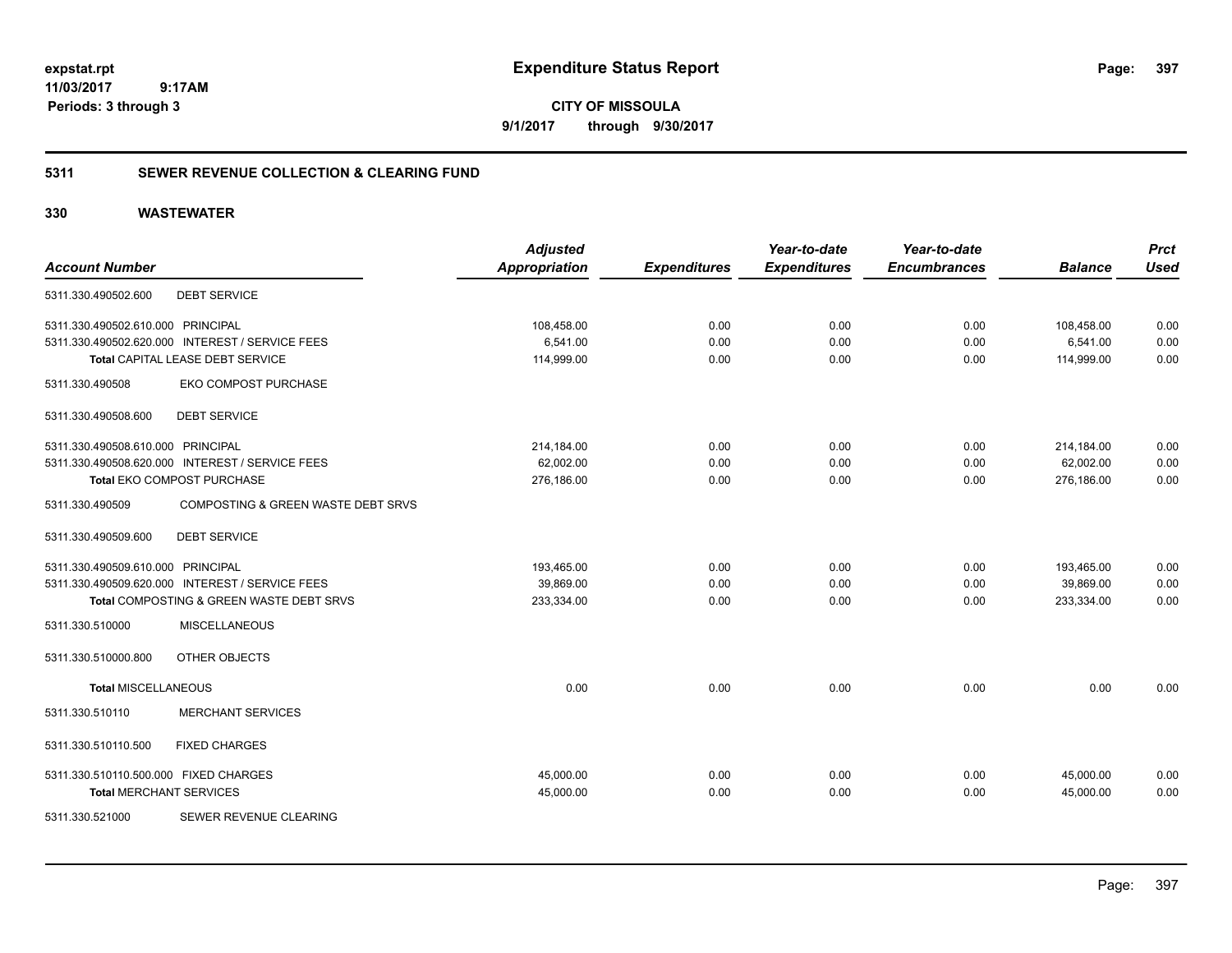**CITY OF MISSOULA 9/1/2017 through 9/30/2017**

### **5311 SEWER REVENUE COLLECTION & CLEARING FUND**

| <b>Account Number</b>               |                                                           | <b>Adjusted</b><br>Appropriation | <b>Expenditures</b> | Year-to-date<br><b>Expenditures</b> | Year-to-date<br><b>Encumbrances</b> | <b>Balance</b> | Prct<br>Used |
|-------------------------------------|-----------------------------------------------------------|----------------------------------|---------------------|-------------------------------------|-------------------------------------|----------------|--------------|
| 5311.330.521000.500                 | <b>FIXED CHARGES</b>                                      |                                  |                     |                                     |                                     |                |              |
| <b>Total FIXED CHARGES</b>          |                                                           | 0.00                             | 0.00                | 0.00                                | 0.00                                | 0.00           | 0.00         |
| 5311.330.521000.800                 | OTHER OBJECTS                                             |                                  |                     |                                     |                                     |                |              |
| <b>Total SEWER REVENUE CLEARING</b> |                                                           | 0.00                             | 0.00                | 0.00                                | 0.00                                | 0.00           | 0.00         |
|                                     | <b>Total SEWER REVENUE COLLECTION &amp; CLEARING FUND</b> | 11,431,586.00                    | 211,496.96          | 534,582.12                          | 0.00                                | 10.897.003.88  | 4.68         |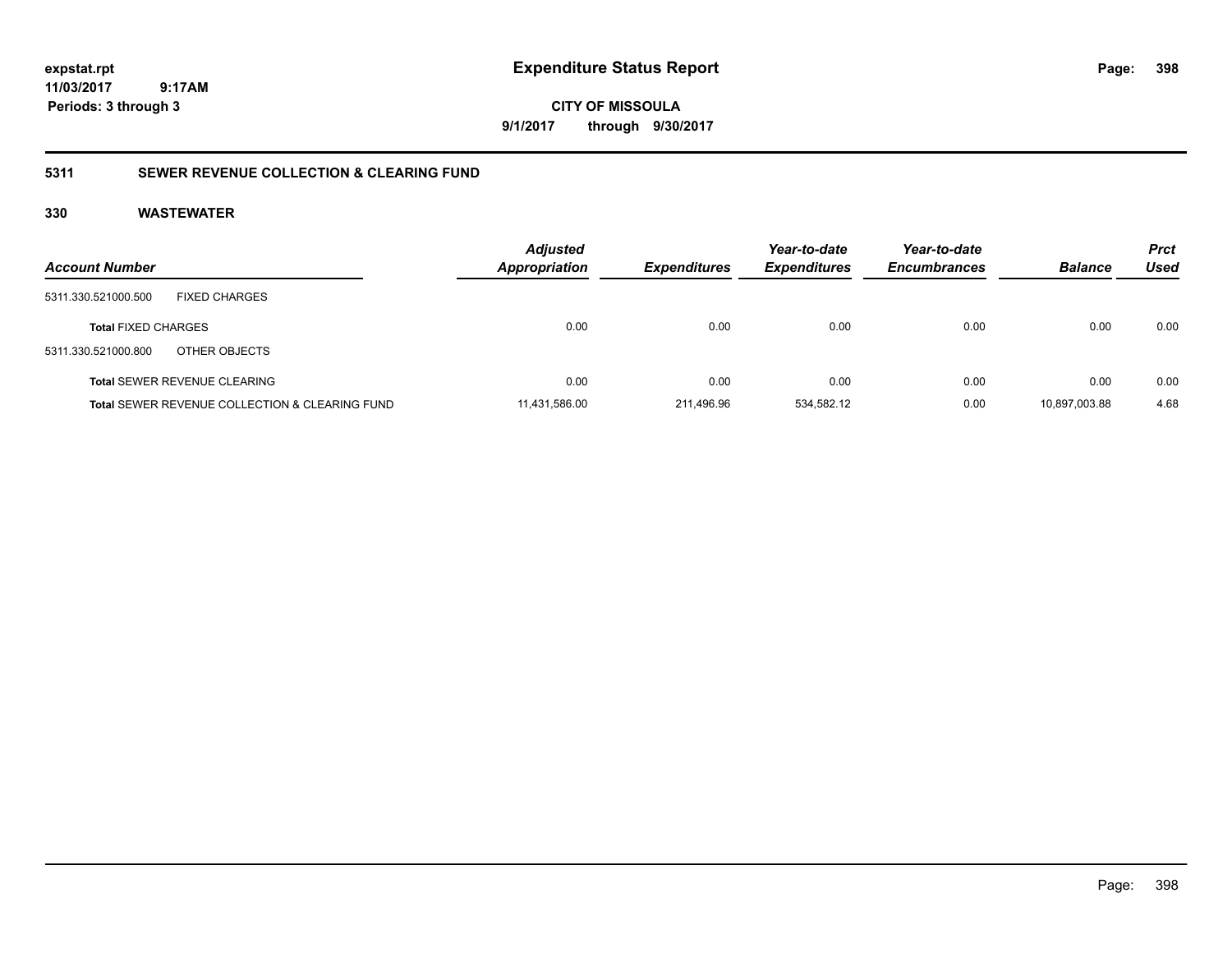**CITY OF MISSOULA 9/1/2017 through 9/30/2017**

### **5315 SEWER LOAN FUND**

| <b>Account Number</b>         |                                                   | <b>Adjusted</b><br><b>Appropriation</b> | <b>Expenditures</b>    | Year-to-date<br><b>Expenditures</b> | Year-to-date<br><b>Encumbrances</b> | <b>Balance</b>               | <b>Prct</b><br><b>Used</b> |
|-------------------------------|---------------------------------------------------|-----------------------------------------|------------------------|-------------------------------------|-------------------------------------|------------------------------|----------------------------|
| 5315.330.430607               | *** Title Not Found ***                           |                                         |                        |                                     |                                     |                              |                            |
| 5315.330.430607.300           | <b>PURCHASED SERVICES</b>                         |                                         |                        |                                     |                                     |                              |                            |
| Total *** Title Not Found *** | 5315.330.430607.390.000 OTHER PURCHASED SERVICES  | 0.00<br>0.00                            | 18,285.37<br>18,285.37 | 18,285.37<br>18,285.37              | 0.00<br>0.00                        | $-18,285.37$<br>$-18,285.37$ | 0.00<br>0.00               |
| 5315.330.430670               | CUSTOMER ACCOUNTING & COLLECTION                  |                                         |                        |                                     |                                     |                              |                            |
| 5315.330.430670.300           | <b>PURCHASED SERVICES</b>                         |                                         |                        |                                     |                                     |                              |                            |
|                               | <b>Total PURCHASED SERVICES</b>                   | 0.00                                    | 0.00                   | 0.00                                | 0.00                                | 0.00                         | 0.00                       |
| 5315.330.430670.800           | OTHER OBJECTS                                     |                                         |                        |                                     |                                     |                              |                            |
|                               | <b>Total CUSTOMER ACCOUNTING &amp; COLLECTION</b> | 0.00                                    | 0.00                   | 0.00                                | 0.00                                | 0.00                         | 0.00                       |
| <b>Total SEWER LOAN FUND</b>  |                                                   | 0.00                                    | 18,285.37              | 18,285.37                           | 0.00                                | $-18,285.37$                 | 0.00                       |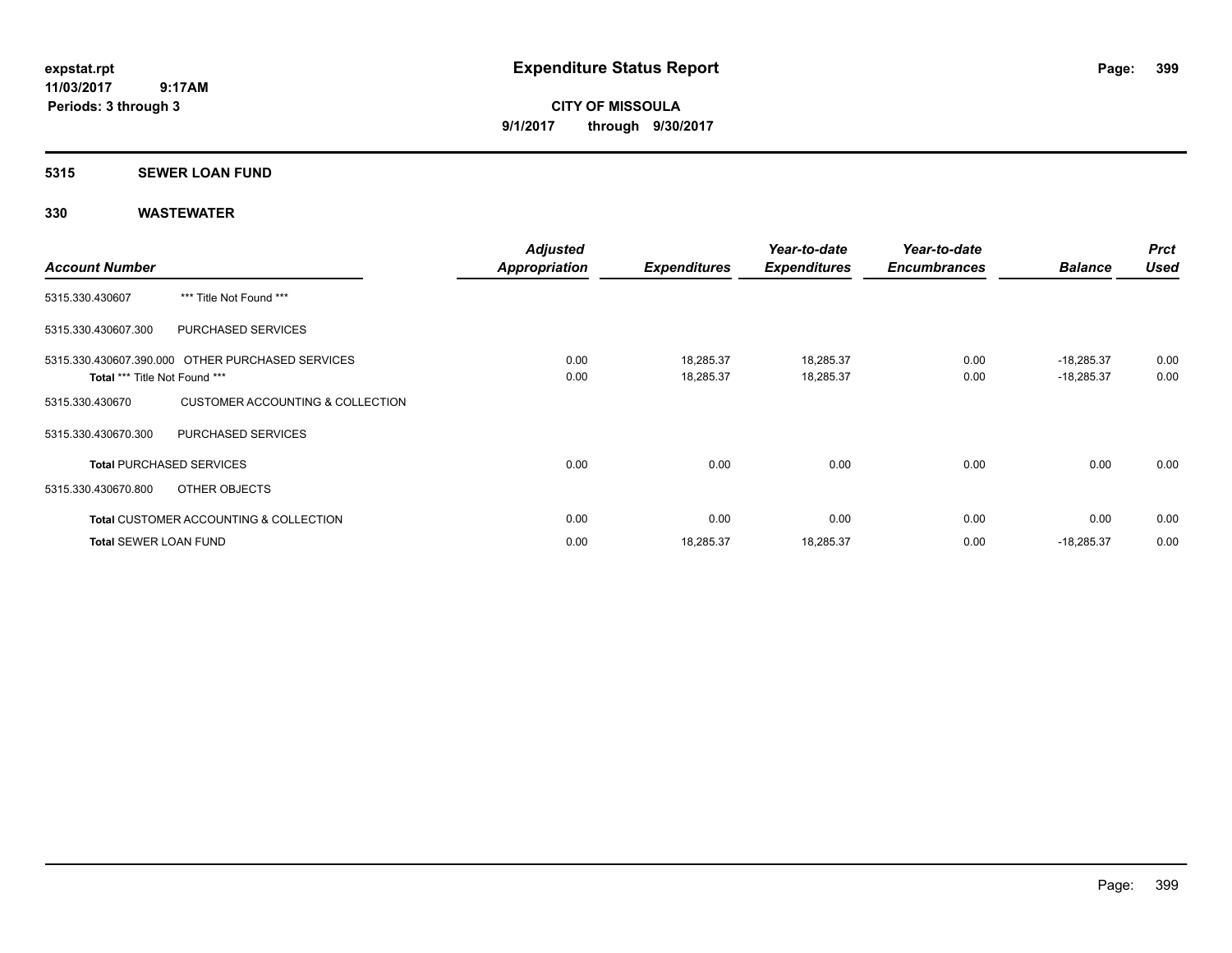**CITY OF MISSOULA 9/1/2017 through 9/30/2017**

### **5320 SEWER REPLACEMENT & DEPRECIATION FUND**

| <b>Account Number</b>         |                                        | <b>Adjusted</b><br><b>Appropriation</b> | <b>Expenditures</b> | Year-to-date<br><b>Expenditures</b> | Year-to-date<br><b>Encumbrances</b> | <b>Balance</b> | <b>Prct</b><br><b>Used</b> |
|-------------------------------|----------------------------------------|-----------------------------------------|---------------------|-------------------------------------|-------------------------------------|----------------|----------------------------|
| 5320.330.410400               | <b>DEPRECIATION</b>                    |                                         |                     |                                     |                                     |                |                            |
| 5320.330.410400.800           | OTHER OBJECTS                          |                                         |                     |                                     |                                     |                |                            |
| <b>Total DEPRECIATION</b>     |                                        | 0.00                                    | 0.00                | 0.00                                | 0.00                                | 0.00           | 0.00                       |
| 5320.330.410551               | *** Title Not Found ***                |                                         |                     |                                     |                                     |                |                            |
| 5320.330.410551.800           | OTHER OBJECTS                          |                                         |                     |                                     |                                     |                |                            |
| Total *** Title Not Found *** |                                        | 0.00                                    | 0.00                | 0.00                                | 0.00                                | 0.00           | 0.00                       |
| 5320.330.430613               | SOFTWARE REPLACE/UPGRADE               |                                         |                     |                                     |                                     |                |                            |
| 5320.330.430613.900           | CAPITAL OUTLAY                         |                                         |                     |                                     |                                     |                |                            |
|                               | Total SOFTWARE REPLACE/UPGRADE         | 0.00                                    | 0.00                | 0.00                                | 0.00                                | 0.00           | 0.00                       |
| 5320.330.430614               | *** Title Not Found ***                |                                         |                     |                                     |                                     |                |                            |
| 5320.330.430614.300           | PURCHASED SERVICES                     |                                         |                     |                                     |                                     |                |                            |
| Total *** Title Not Found *** |                                        | 0.00                                    | 0.00                | 0.00                                | 0.00                                | 0.00           | 0.00                       |
| 5320.330.430615               | *** Title Not Found ***                |                                         |                     |                                     |                                     |                |                            |
| 5320.330.430615.300           | PURCHASED SERVICES                     |                                         |                     |                                     |                                     |                |                            |
| Total *** Title Not Found *** |                                        | 0.00                                    | 0.00                | 0.00                                | 0.00                                | 0.00           | 0.00                       |
| 5320.330.430622               | TREATMENT PLANT SOFTWARE UPGRADE       |                                         |                     |                                     |                                     |                |                            |
| 5320.330.430622.900           | CAPITAL OUTLAY                         |                                         |                     |                                     |                                     |                |                            |
|                               | Total TREATMENT PLANT SOFTWARE UPGRADE | 0.00                                    | 0.00                | 0.00                                | 0.00                                | 0.00           | 0.00                       |
| 5320.330.430623               | LATERAL SWR MAIN EXT                   |                                         |                     |                                     |                                     |                |                            |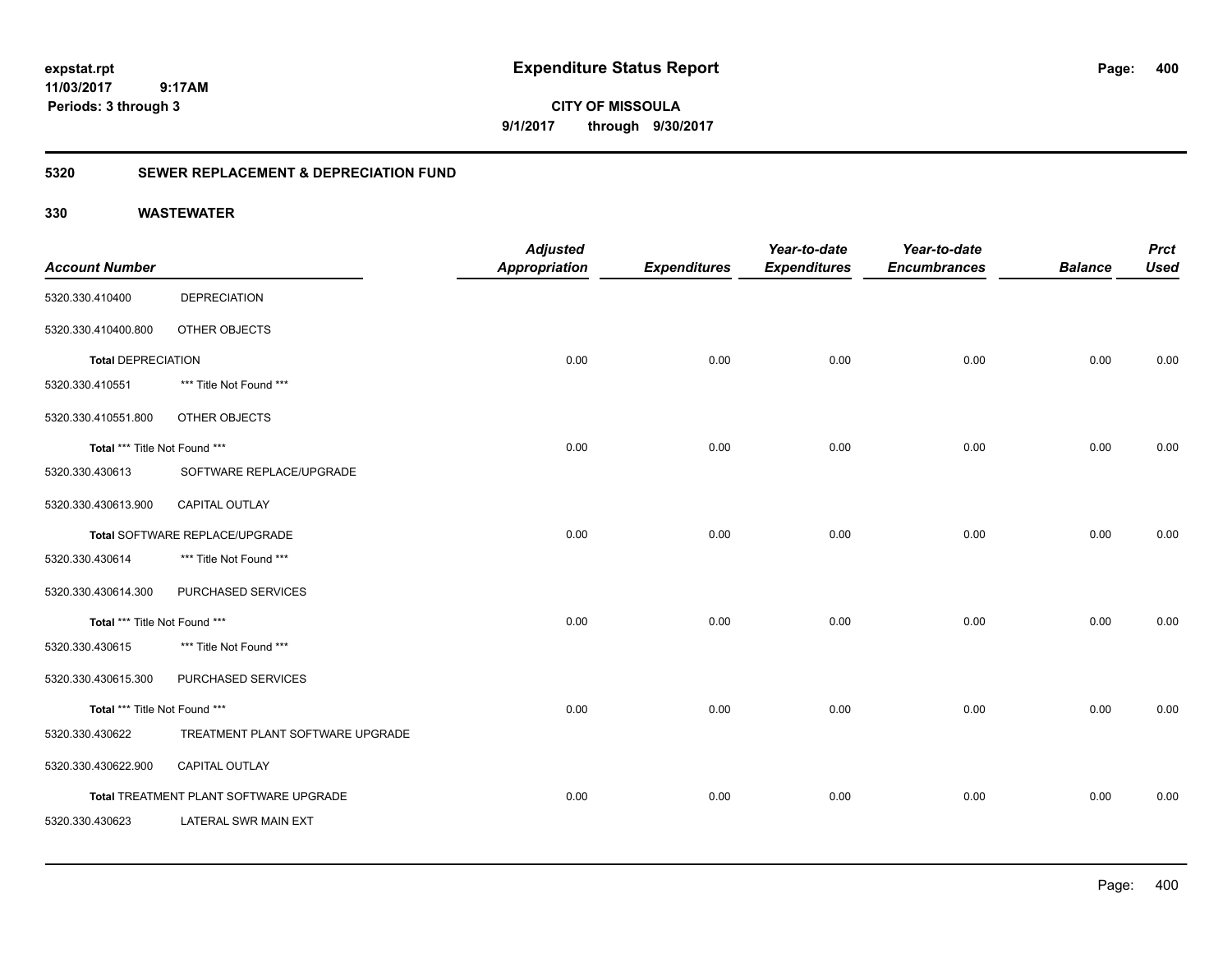**CITY OF MISSOULA 9/1/2017 through 9/30/2017**

### **5320 SEWER REPLACEMENT & DEPRECIATION FUND**

| <b>Account Number</b>         |                                    | <b>Adjusted</b><br><b>Appropriation</b> | <b>Expenditures</b> | Year-to-date<br><b>Expenditures</b> | Year-to-date<br><b>Encumbrances</b> | <b>Balance</b> | <b>Prct</b><br><b>Used</b> |
|-------------------------------|------------------------------------|-----------------------------------------|---------------------|-------------------------------------|-------------------------------------|----------------|----------------------------|
|                               |                                    |                                         |                     |                                     |                                     |                |                            |
| 5320.330.430623.300           | PURCHASED SERVICES                 |                                         |                     |                                     |                                     |                |                            |
|                               | <b>Total PURCHASED SERVICES</b>    | 0.00                                    | 0.00                | 0.00                                | 0.00                                | 0.00           | 0.00                       |
| 5320.330.430623.900           | <b>CAPITAL OUTLAY</b>              |                                         |                     |                                     |                                     |                |                            |
|                               | <b>Total LATERAL SWR MAIN EXT</b>  | 0.00                                    | 0.00                | 0.00                                | 0.00                                | 0.00           | 0.00                       |
| 5320.330.430624               | <b>SEWER LINE REHAB</b>            |                                         |                     |                                     |                                     |                |                            |
| 5320.330.430624.300           | PURCHASED SERVICES                 |                                         |                     |                                     |                                     |                |                            |
| <b>Total SEWER LINE REHAB</b> |                                    | 0.00                                    | 0.00                | 0.00                                | 0.00                                | 0.00           | 0.00                       |
| 5320.330.430625               | SWR MAIN MASTER PLANS              |                                         |                     |                                     |                                     |                |                            |
| 5320.330.430625.300           | PURCHASED SERVICES                 |                                         |                     |                                     |                                     |                |                            |
|                               | <b>Total SWR MAIN MASTER PLANS</b> | 0.00                                    | 0.00                | 0.00                                | 0.00                                | 0.00           | 0.00                       |
| 5320.330.430630               | COLLECTIONS & TRANSMISSIONS        |                                         |                     |                                     |                                     |                |                            |
| 5320.330.430630.300           | PURCHASED SERVICES                 |                                         |                     |                                     |                                     |                |                            |
|                               | <b>Total PURCHASED SERVICES</b>    | 0.00                                    | 0.00                | 0.00                                | 0.00                                | 0.00           | 0.00                       |
| 5320.330.430630.900           | <b>CAPITAL OUTLAY</b>              |                                         |                     |                                     |                                     |                |                            |
|                               | Total COLLECTIONS & TRANSMISSIONS  | 0.00                                    | 0.00                | 0.00                                | 0.00                                | 0.00           | 0.00                       |
| 5320.330.430631               | SEWER MAIN REPLACE/UPGRADE         |                                         |                     |                                     |                                     |                |                            |
| 5320.330.430631.300           | PURCHASED SERVICES                 |                                         |                     |                                     |                                     |                |                            |
|                               | Total SEWER MAIN REPLACE/UPGRADE   | 0.00                                    | 0.00                | 0.00                                | 0.00                                | 0.00           | 0.00                       |
| 5320.330.430632               | *** Title Not Found ***            |                                         |                     |                                     |                                     |                |                            |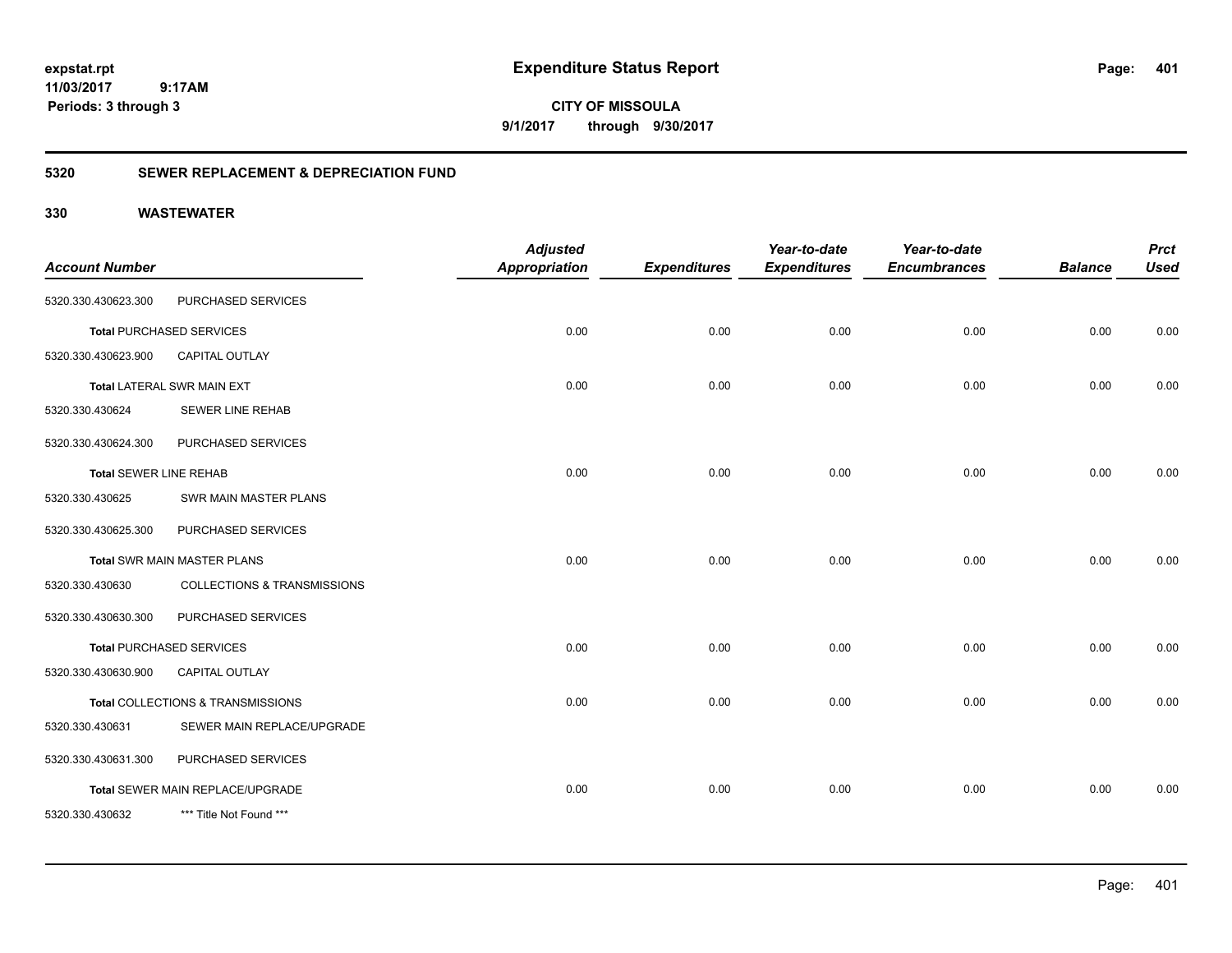**CITY OF MISSOULA 9/1/2017 through 9/30/2017**

### **5320 SEWER REPLACEMENT & DEPRECIATION FUND**

| <b>Account Number</b>         |                                          | <b>Adjusted</b><br><b>Appropriation</b> | <b>Expenditures</b> | Year-to-date<br><b>Expenditures</b> | Year-to-date<br><b>Encumbrances</b> | <b>Balance</b> | <b>Prct</b><br><b>Used</b> |
|-------------------------------|------------------------------------------|-----------------------------------------|---------------------|-------------------------------------|-------------------------------------|----------------|----------------------------|
| 5320.330.430632.800           | OTHER OBJECTS                            |                                         |                     |                                     |                                     |                |                            |
| <b>Total OTHER OBJECTS</b>    |                                          | 0.00                                    | 0.00                | 0.00                                | 0.00                                | 0.00           | 0.00                       |
| 5320.330.430632.900           | CAPITAL OUTLAY                           |                                         |                     |                                     |                                     |                |                            |
| Total *** Title Not Found *** |                                          | 0.00                                    | 0.00                | 0.00                                | 0.00                                | 0.00           | 0.00                       |
| 5320.330.430635               | SEWER INTERCEPTOR UPGRADES/REHAB         |                                         |                     |                                     |                                     |                |                            |
| 5320.330.430635.300           | PURCHASED SERVICES                       |                                         |                     |                                     |                                     |                |                            |
|                               | <b>Total PURCHASED SERVICES</b>          | 0.00                                    | 0.00                | 0.00                                | 0.00                                | 0.00           | 0.00                       |
| 5320.330.430635.900           | <b>CAPITAL OUTLAY</b>                    |                                         |                     |                                     |                                     |                |                            |
|                               | Total SEWER INTERCEPTOR UPGRADES/REHAB   | 0.00                                    | 0.00                | 0.00                                | 0.00                                | 0.00           | 0.00                       |
| 5320.330.430637               | SEWAGE LIFT STATION UPGRADE/REHAB        |                                         |                     |                                     |                                     |                |                            |
| 5320.330.430637.300           | PURCHASED SERVICES                       |                                         |                     |                                     |                                     |                |                            |
|                               | Total SEWAGE LIFT STATION UPGRADE/REHAB  | 0.00                                    | 0.00                | 0.00                                | 0.00                                | 0.00           | 0.00                       |
| 5320.330.430643               | EQUIPMENT IMPROVEMENTS/REPLACEMENT       |                                         |                     |                                     |                                     |                |                            |
| 5320.330.430643.300           | PURCHASED SERVICES                       |                                         |                     |                                     |                                     |                |                            |
|                               | <b>Total PURCHASED SERVICES</b>          | 0.00                                    | 0.00                | 0.00                                | 0.00                                | 0.00           | 0.00                       |
| 5320.330.430643.900           | CAPITAL OUTLAY                           |                                         |                     |                                     |                                     |                |                            |
|                               | Total EQUIPMENT IMPROVEMENTS/REPLACEMENT | 0.00                                    | 0.00                | 0.00                                | 0.00                                | 0.00           | 0.00                       |
| 5320.330.430650               | <b>LAB &amp; TESTING</b>                 |                                         |                     |                                     |                                     |                |                            |
| 5320.330.430650.300           | PURCHASED SERVICES                       |                                         |                     |                                     |                                     |                |                            |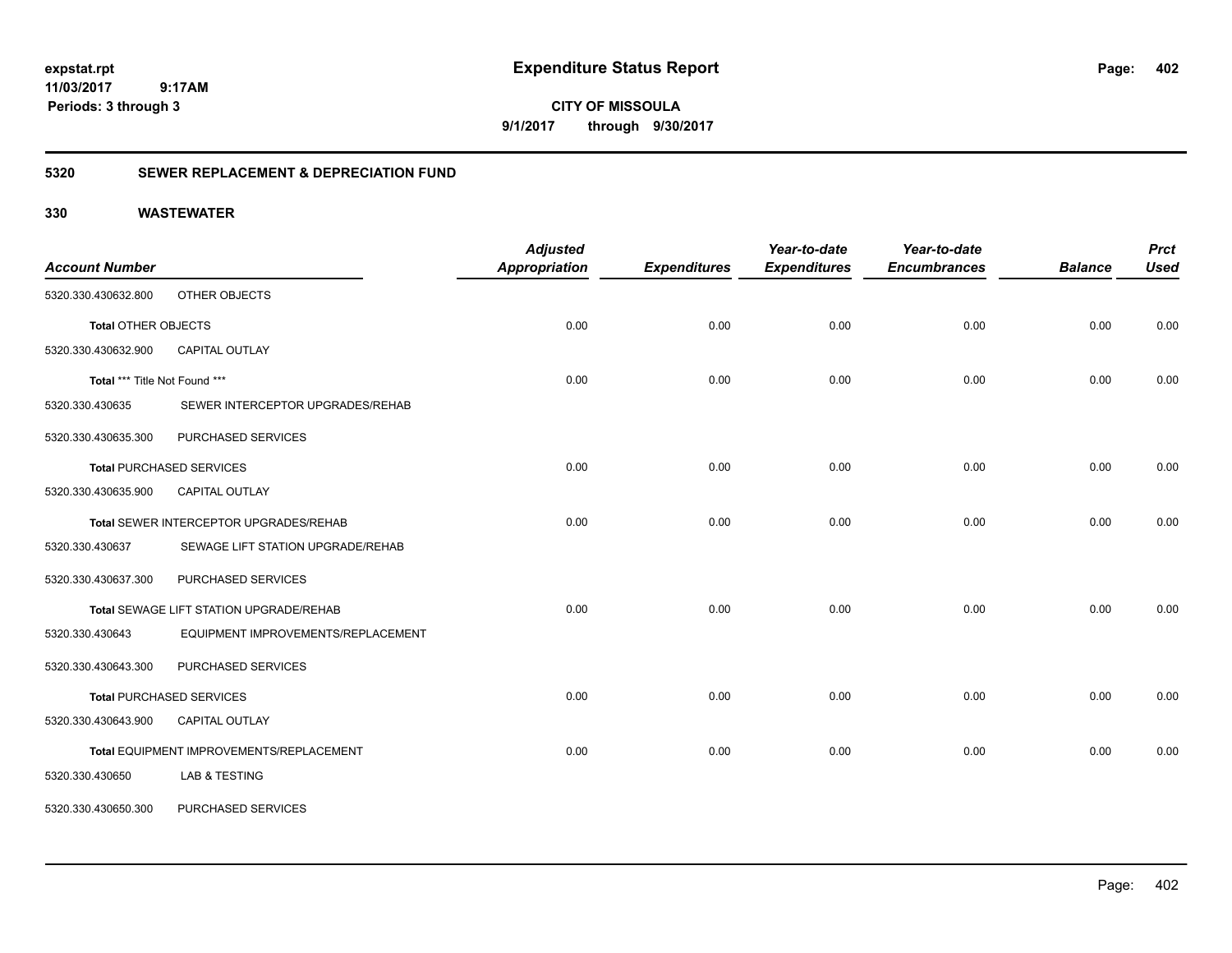**CITY OF MISSOULA 9/1/2017 through 9/30/2017**

### **5320 SEWER REPLACEMENT & DEPRECIATION FUND**

| <b>Account Number</b>         |                                            | <b>Adjusted</b><br><b>Appropriation</b> | <b>Expenditures</b> | Year-to-date<br><b>Expenditures</b> | Year-to-date<br><b>Encumbrances</b> | <b>Balance</b> | <b>Prct</b><br><b>Used</b> |
|-------------------------------|--------------------------------------------|-----------------------------------------|---------------------|-------------------------------------|-------------------------------------|----------------|----------------------------|
|                               | <b>Total PURCHASED SERVICES</b>            | 0.00                                    | 0.00                | 0.00                                | 0.00                                | 0.00           | 0.00                       |
| 5320.330.430650.900           | CAPITAL OUTLAY                             |                                         |                     |                                     |                                     |                |                            |
| Total LAB & TESTING           |                                            | 0.00                                    | 0.00                | 0.00                                | 0.00                                | 0.00           | 0.00                       |
| 5320.330.430651               | *** Title Not Found ***                    |                                         |                     |                                     |                                     |                |                            |
| 5320.330.430651.800           | OTHER OBJECTS                              |                                         |                     |                                     |                                     |                |                            |
| Total *** Title Not Found *** |                                            | 0.00                                    | 0.00                | 0.00                                | 0.00                                | 0.00           | 0.00                       |
| 5320.330.430660               | COMPOST                                    |                                         |                     |                                     |                                     |                |                            |
| 5320.330.430660.900           | CAPITAL OUTLAY                             |                                         |                     |                                     |                                     |                |                            |
| <b>Total COMPOST</b>          |                                            | 0.00                                    | 0.00                | 0.00                                | 0.00                                | 0.00           | 0.00                       |
| 5320.330.430684               | MILLER CREEK SEWER INTERCEPTOR             |                                         |                     |                                     |                                     |                |                            |
| 5320.330.430684.300           | PURCHASED SERVICES                         |                                         |                     |                                     |                                     |                |                            |
|                               | <b>Total PURCHASED SERVICES</b>            | 0.00                                    | 0.00                | 0.00                                | 0.00                                | 0.00           | 0.00                       |
| 5320.330.430684.800           | OTHER OBJECTS                              |                                         |                     |                                     |                                     |                |                            |
|                               | Total MILLER CREEK SEWER INTERCEPTOR       | 0.00                                    | 0.00                | 0.00                                | 0.00                                | 0.00           | 0.00                       |
| 5320.330.430689               | FY11 \$1.29M Sewer Bond Construction       |                                         |                     |                                     |                                     |                |                            |
| 5320.330.430689.800           | OTHER OBJECTS                              |                                         |                     |                                     |                                     |                |                            |
|                               | Total FY11 \$1.29M Sewer Bond Construction | 0.00                                    | 0.00                | 0.00                                | 0.00                                | 0.00           | 0.00                       |
| 5320.330.430691               | R&D MISC. SEWER REPAIRS                    |                                         |                     |                                     |                                     |                |                            |
| 5320.330.430691.900           | <b>CAPITAL OUTLAY</b>                      |                                         |                     |                                     |                                     |                |                            |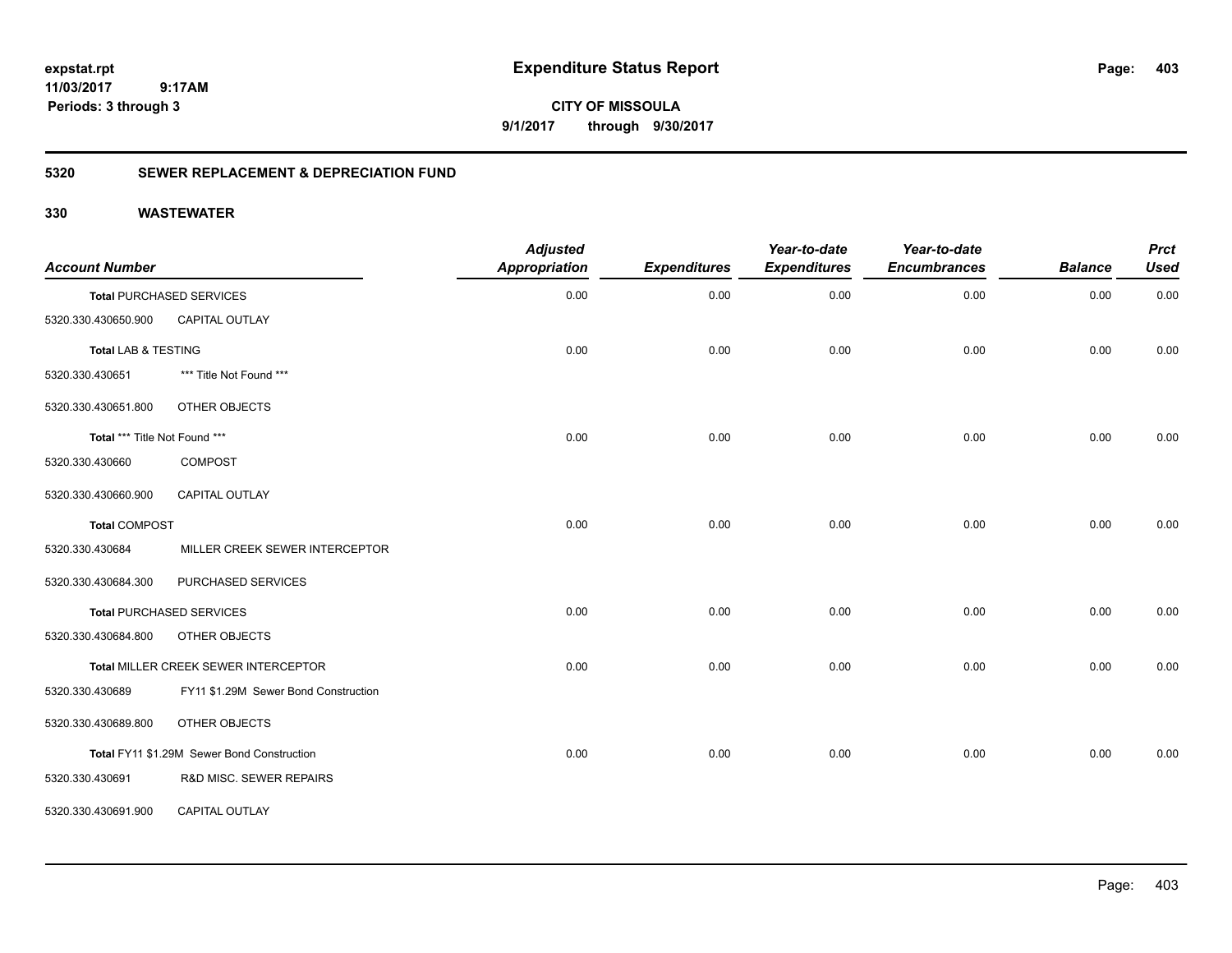**CITY OF MISSOULA 9/1/2017 through 9/30/2017**

### **5320 SEWER REPLACEMENT & DEPRECIATION FUND**

| <b>Account Number</b>            |                                     | <b>Adjusted</b><br><b>Appropriation</b> | <b>Expenditures</b> | Year-to-date<br><b>Expenditures</b> | Year-to-date<br><b>Encumbrances</b> | <b>Balance</b> | <b>Prct</b><br><b>Used</b> |
|----------------------------------|-------------------------------------|-----------------------------------------|---------------------|-------------------------------------|-------------------------------------|----------------|----------------------------|
|                                  | Total R&D MISC. SEWER REPAIRS       | 0.00                                    | 0.00                | 0.00                                | 0.00                                | 0.00           | 0.00                       |
| 5320.330.430702                  | COUNTY RSID WYE SEWER PROJECT       |                                         |                     |                                     |                                     |                |                            |
| 5320.330.430702.300              | PURCHASED SERVICES                  |                                         |                     |                                     |                                     |                |                            |
|                                  | Total COUNTY RSID WYE SEWER PROJECT | 0.00                                    | 0.00                | 0.00                                | 0.00                                | 0.00           | 0.00                       |
| 5320.330.430703                  | <b>Russell St Re-Route</b>          |                                         |                     |                                     |                                     |                |                            |
| 5320.330.430703.300              | PURCHASED SERVICES                  |                                         |                     |                                     |                                     |                |                            |
| <b>Total Russell St Re-Route</b> |                                     | 0.00                                    | 0.00                | 0.00                                | 0.00                                | 0.00           | 0.00                       |
| 5320.330.430706                  | <b>RUSSELL ST INTERCEPTOR</b>       |                                         |                     |                                     |                                     |                |                            |
| 5320.330.430706.300              | PURCHASED SERVICES                  |                                         |                     |                                     |                                     |                |                            |
|                                  | Total RUSSELL ST INTERCEPTOR        | 0.00                                    | 0.00                | 0.00                                | 0.00                                | 0.00           | 0.00                       |
| 5320.330.430707                  | <b>RUSSELL ST RE-ROUTE</b>          |                                         |                     |                                     |                                     |                |                            |
| 5320.330.430707.300              | PURCHASED SERVICES                  |                                         |                     |                                     |                                     |                |                            |
|                                  | Total RUSSELL ST RE-ROUTE           | 0.00                                    | 0.00                | 0.00                                | 0.00                                | 0.00           | 0.00                       |
| 5320.330.470230                  | <b>PW FACILITY</b>                  |                                         |                     |                                     |                                     |                |                            |
| 5320.330.470230.300              | PURCHASED SERVICES                  |                                         |                     |                                     |                                     |                |                            |
|                                  | <b>Total PURCHASED SERVICES</b>     | 0.00                                    | 0.00                | 0.00                                | 0.00                                | 0.00           | 0.00                       |
| 5320.330.470230.900              | CAPITAL OUTLAY                      |                                         |                     |                                     |                                     |                |                            |
| <b>Total PW FACILITY</b>         |                                     | 0.00                                    | 0.00                | 0.00                                | 0.00                                | 0.00           | 0.00                       |
| 5320.330.490505                  | ACCELA LOAN DEBT SERVICE            |                                         |                     |                                     |                                     |                |                            |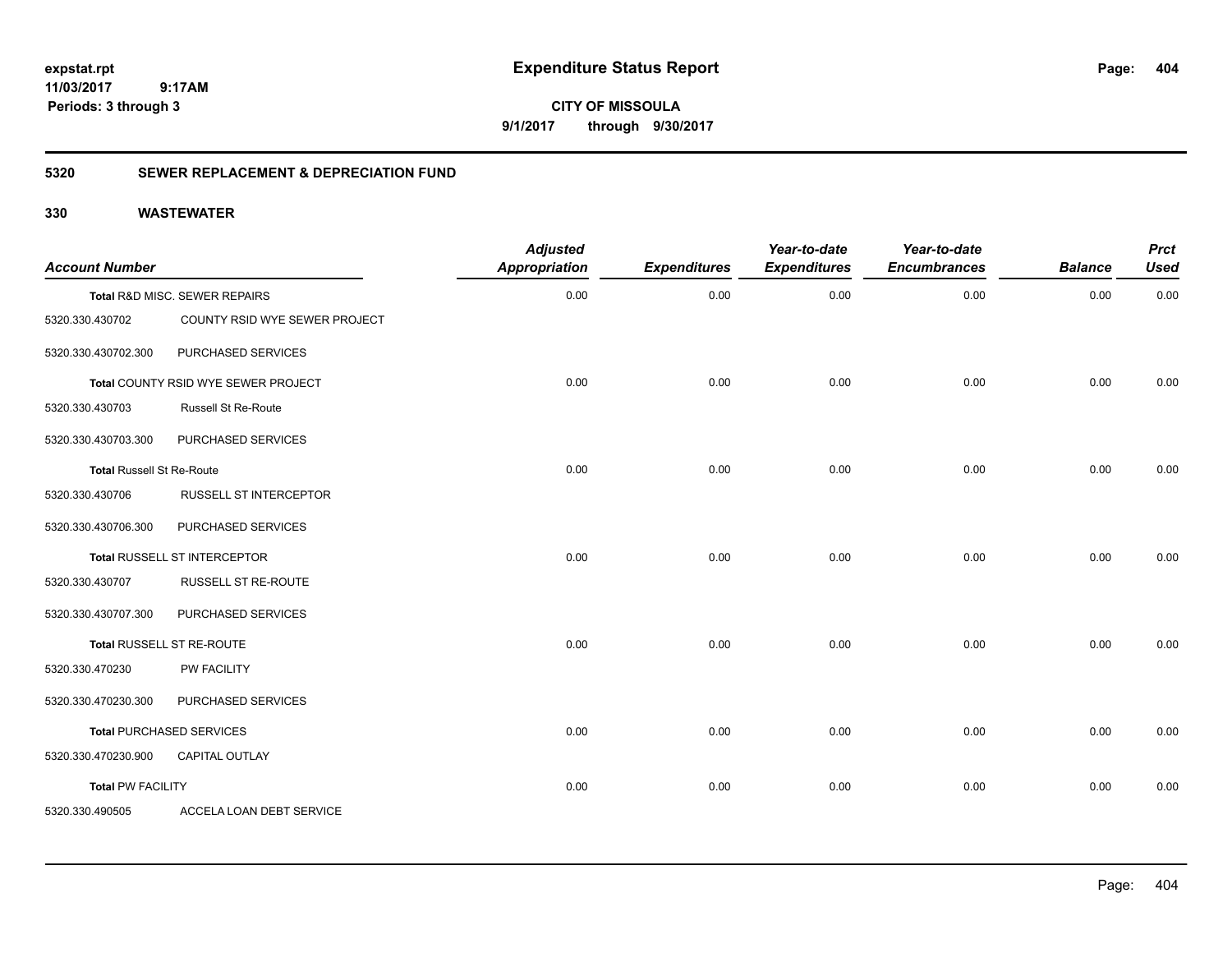**CITY OF MISSOULA 9/1/2017 through 9/30/2017**

### **5320 SEWER REPLACEMENT & DEPRECIATION FUND**

| <b>Account Number</b> |                                             | <b>Adjusted</b><br><b>Appropriation</b> | <b>Expenditures</b> | Year-to-date<br><b>Expenditures</b> | Year-to-date<br><b>Encumbrances</b> | <b>Balance</b> | <b>Prct</b><br><b>Used</b> |
|-----------------------|---------------------------------------------|-----------------------------------------|---------------------|-------------------------------------|-------------------------------------|----------------|----------------------------|
| 5320.330.490505.800   | OTHER OBJECTS                               |                                         |                     |                                     |                                     |                |                            |
|                       | Total ACCELA LOAN DEBT SERVICE              | 0.00                                    | 0.00                | 0.00                                | 0.00                                | 0.00           | 0.00                       |
| 5320.330.490506       | <b>CORE FINANCED EQUIPMENT</b>              |                                         |                     |                                     |                                     |                |                            |
| 5320.330.490506.600   | <b>DEBT SERVICE</b>                         |                                         |                     |                                     |                                     |                |                            |
|                       | <b>Total CORE FINANCED EQUIPMENT</b>        | 0.00                                    | 0.00                | 0.00                                | 0.00                                | 0.00           | 0.00                       |
| 5320.330.490508       | EKO COMPOST PURCHASE                        |                                         |                     |                                     |                                     |                |                            |
| 5320.330.490508.600   | <b>DEBT SERVICE</b>                         |                                         |                     |                                     |                                     |                |                            |
|                       | Total EKO COMPOST PURCHASE                  | 0.00                                    | 0.00                | 0.00                                | 0.00                                | 0.00           | 0.00                       |
| 5320.330.521000       | INTERFUND OPERATING TRANSFERS               |                                         |                     |                                     |                                     |                |                            |
| 5320.330.521000.800   | OTHER OBJECTS                               |                                         |                     |                                     |                                     |                |                            |
|                       | Total INTERFUND OPERATING TRANSFERS         | 0.00                                    | 0.00                | 0.00                                | 0.00                                | 0.00           | 0.00                       |
|                       | Total SEWER REPLACEMENT & DEPRECIATION FUND | 0.00                                    | 0.00                | 0.00                                | 0.00                                | 0.00           | 0.00                       |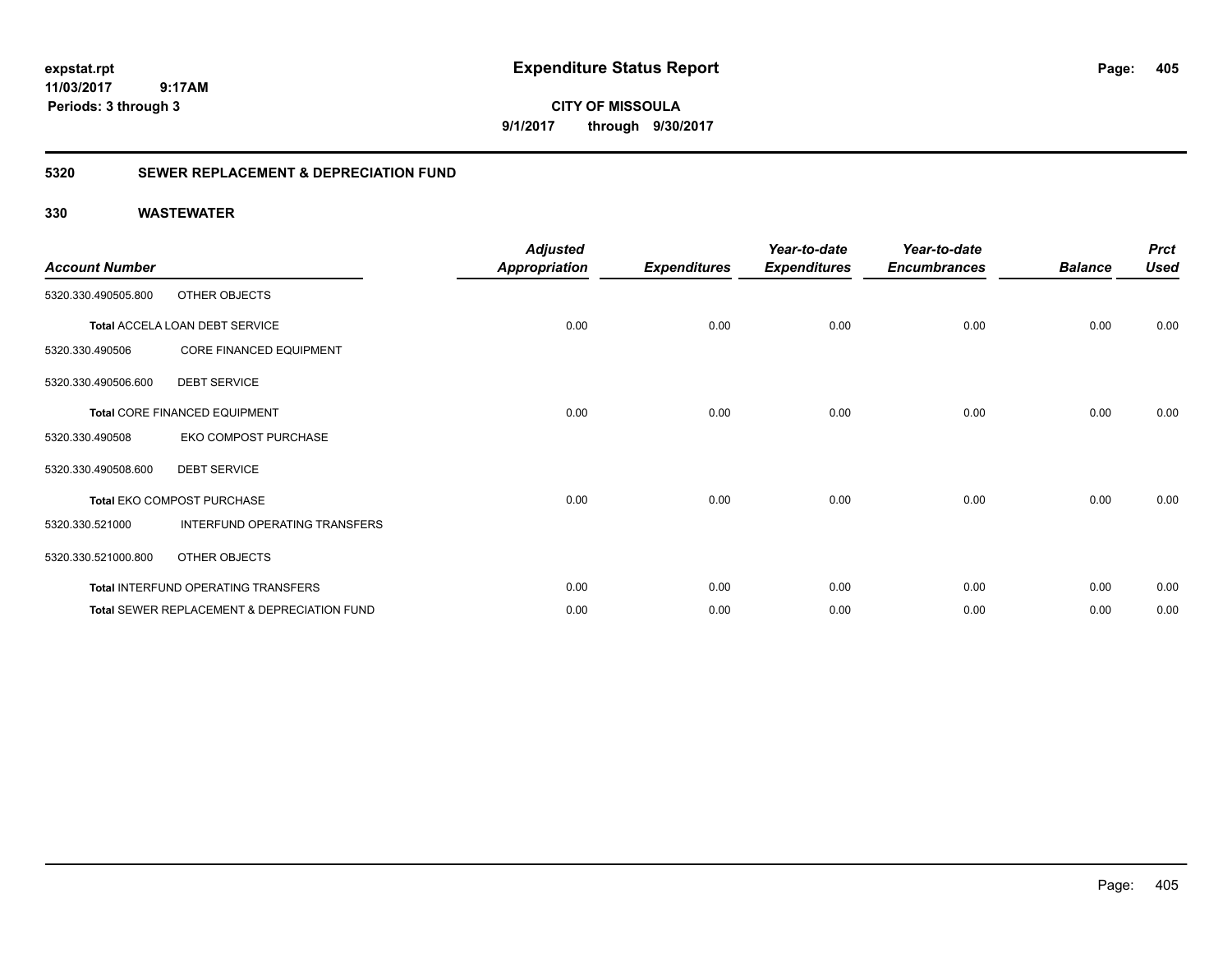**CITY OF MISSOULA 9/1/2017 through 9/30/2017**

### **5325 SEWER DEVELOPMENT FEE FUND**

| <b>Account Number</b>                |                                         | <b>Adjusted</b><br><b>Appropriation</b> | <b>Expenditures</b> | Year-to-date<br><b>Expenditures</b> | Year-to-date<br><b>Encumbrances</b> | <b>Balance</b> | <b>Prct</b><br><b>Used</b> |
|--------------------------------------|-----------------------------------------|-----------------------------------------|---------------------|-------------------------------------|-------------------------------------|----------------|----------------------------|
| 5325.330.430630                      | <b>COLLECTIONS &amp; TRANSMISSIONS</b>  |                                         |                     |                                     |                                     |                |                            |
| 5325.330.430630.900                  | CAPITAL OUTLAY                          |                                         |                     |                                     |                                     |                |                            |
|                                      | Total COLLECTIONS & TRANSMISSIONS       | 0.00                                    | 0.00                | 0.00                                | 0.00                                | 0.00           | 0.00                       |
| 5325.330.430632                      | *** Title Not Found ***                 |                                         |                     |                                     |                                     |                |                            |
| 5325.330.430632.300                  | PURCHASED SERVICES                      |                                         |                     |                                     |                                     |                |                            |
|                                      | <b>Total PURCHASED SERVICES</b>         | 0.00                                    | 0.00                | 0.00                                | 0.00                                | 0.00           | 0.00                       |
| 5325.330.430632.900                  | CAPITAL OUTLAY                          |                                         |                     |                                     |                                     |                |                            |
| Total *** Title Not Found ***        |                                         | 0.00                                    | 0.00                | 0.00                                | 0.00                                | 0.00           | 0.00                       |
| 5325.330.430636                      | *** Title Not Found ***                 |                                         |                     |                                     |                                     |                |                            |
| 5325.330.430636.900                  | <b>CAPITAL OUTLAY</b>                   |                                         |                     |                                     |                                     |                |                            |
| Total *** Title Not Found ***        |                                         | 0.00                                    | 0.00                | 0.00                                | 0.00                                | 0.00           | 0.00                       |
| 5325.330.430637                      | SEWAGE LIFT STATION UPGRADE/REHAB       |                                         |                     |                                     |                                     |                |                            |
| 5325.330.430637.300                  | PURCHASED SERVICES                      |                                         |                     |                                     |                                     |                |                            |
|                                      | <b>Total PURCHASED SERVICES</b>         | 0.00                                    | 0.00                | 0.00                                | 0.00                                | 0.00           | 0.00                       |
| 5325.330.430637.900                  | <b>CAPITAL OUTLAY</b>                   |                                         |                     |                                     |                                     |                |                            |
| 5325.330.430637.930.181 IMPROVEMENTS |                                         | 0.00                                    | 2,738.00            | 5,046.34                            | 0.00                                | $-5,046.34$    | 0.00                       |
|                                      | Total SEWAGE LIFT STATION UPGRADE/REHAB | 0.00                                    | 2,738.00            | 5,046.34                            | 0.00                                | $-5,046.34$    | 0.00                       |
| 5325.330.430660                      | <b>COMPOST</b>                          |                                         |                     |                                     |                                     |                |                            |
| 5325.330.430660.300                  | PURCHASED SERVICES                      |                                         |                     |                                     |                                     |                |                            |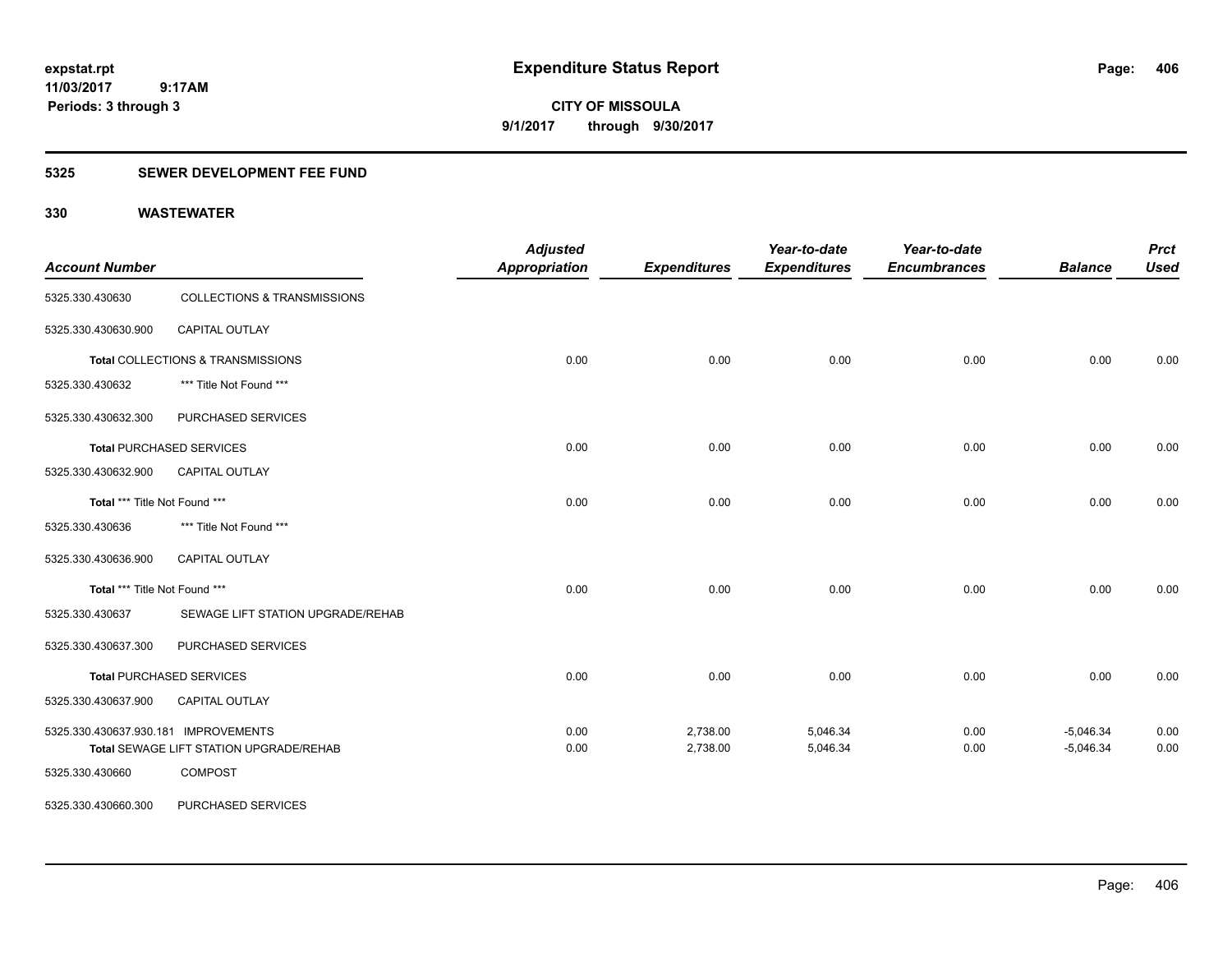**CITY OF MISSOULA 9/1/2017 through 9/30/2017**

## **5325 SEWER DEVELOPMENT FEE FUND**

| <b>Account Number</b>           |                                 | <b>Adjusted</b><br>Appropriation | <b>Expenditures</b> | Year-to-date<br><b>Expenditures</b> | Year-to-date<br><b>Encumbrances</b> | <b>Balance</b> | <b>Prct</b><br><b>Used</b> |
|---------------------------------|---------------------------------|----------------------------------|---------------------|-------------------------------------|-------------------------------------|----------------|----------------------------|
| <b>Total COMPOST</b>            |                                 | 0.00                             | 0.00                | 0.00                                | 0.00                                | 0.00           | 0.00                       |
| 5325.330.430663                 | AIRPORT INTECEPTOR              |                                  |                     |                                     |                                     |                |                            |
| 5325.330.430663.300             | PURCHASED SERVICES              |                                  |                     |                                     |                                     |                |                            |
|                                 | <b>Total PURCHASED SERVICES</b> | 0.00                             | 0.00                | 0.00                                | 0.00                                | 0.00           | 0.00                       |
| 5325.330.430663.900             | CAPITAL OUTLAY                  |                                  |                     |                                     |                                     |                |                            |
|                                 | Total AIRPORT INTECEPTOR        | 0.00                             | 0.00                | 0.00                                | 0.00                                | 0.00           | 0.00                       |
| 5325.330.430683                 | <b>TWITE PUMP STATION</b>       |                                  |                     |                                     |                                     |                |                            |
| 5325.330.430683.300             | PURCHASED SERVICES              |                                  |                     |                                     |                                     |                |                            |
|                                 | <b>Total PURCHASED SERVICES</b> | 0.00                             | 0.00                | 0.00                                | 0.00                                | 0.00           | 0.00                       |
| 5325.330.430683.900             | <b>CAPITAL OUTLAY</b>           |                                  |                     |                                     |                                     |                |                            |
| <b>Total TWITE PUMP STATION</b> |                                 | 0.00                             | 0.00                | 0.00                                | 0.00                                | 0.00           | 0.00                       |
| 5325.330.430684                 | MILLER CREEK INTERCEPTOR        |                                  |                     |                                     |                                     |                |                            |
| 5325.330.430684.900             | <b>CAPITAL OUTLAY</b>           |                                  |                     |                                     |                                     |                |                            |
|                                 | Total MILLER CREEK INTERCEPTOR  | 0.00                             | 0.00                | 0.00                                | 0.00                                | 0.00           | 0.00                       |
| 5325.330.430690                 | R&D MISC. REPAIRS & PROJECTS    |                                  |                     |                                     |                                     |                |                            |
| 5325.330.430690.300             | PURCHASED SERVICES              |                                  |                     |                                     |                                     |                |                            |
|                                 | <b>Total PURCHASED SERVICES</b> | 0.00                             | 0.00                | 0.00                                | 0.00                                | 0.00           | 0.00                       |
| 5325.330.430690.800             | OTHER OBJECTS                   |                                  |                     |                                     |                                     |                |                            |
| <b>Total OTHER OBJECTS</b>      |                                 | 0.00                             | 0.00                | 0.00                                | 0.00                                | 0.00           | 0.00                       |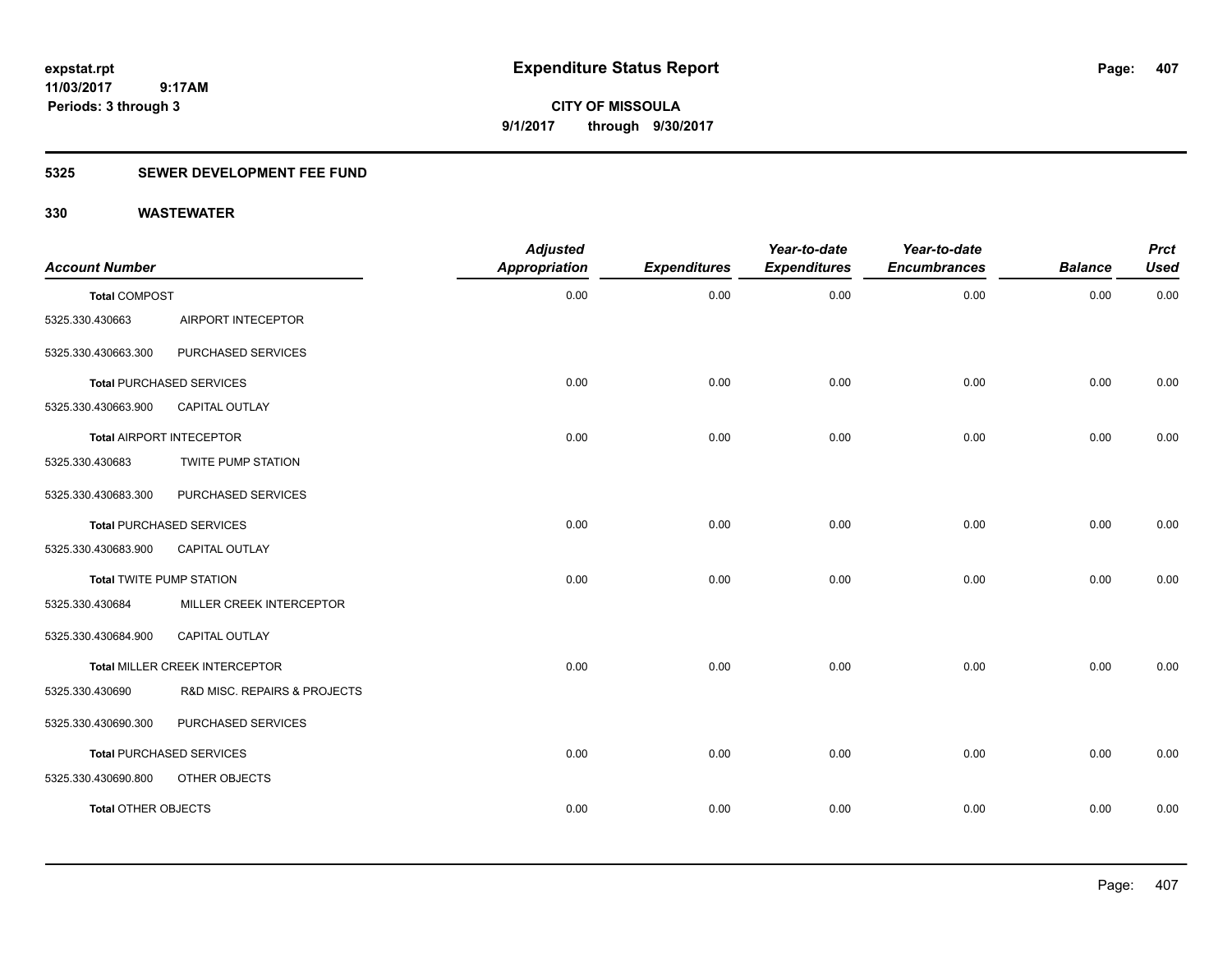**CITY OF MISSOULA 9/1/2017 through 9/30/2017**

### **5325 SEWER DEVELOPMENT FEE FUND**

|                               |                                    | <b>Adjusted</b>      |                     | Year-to-date        | Year-to-date        |                | <b>Prct</b> |
|-------------------------------|------------------------------------|----------------------|---------------------|---------------------|---------------------|----------------|-------------|
| <b>Account Number</b>         |                                    | <b>Appropriation</b> | <b>Expenditures</b> | <b>Expenditures</b> | <b>Encumbrances</b> | <b>Balance</b> | <b>Used</b> |
| 5325.330.430690.900           | <b>CAPITAL OUTLAY</b>              |                      |                     |                     |                     |                |             |
|                               | Total R&D MISC. REPAIRS & PROJECTS | 0.00                 | 0.00                | 0.00                | 0.00                | 0.00           | 0.00        |
| 5325.330.430697               | *** Title Not Found ***            |                      |                     |                     |                     |                |             |
| 5325.330.430697.900           | <b>CAPITAL OUTLAY</b>              |                      |                     |                     |                     |                |             |
| Total *** Title Not Found *** |                                    | 0.00                 | 0.00                | 0.00                | 0.00                | 0.00           | 0.00        |
| 5325.330.430706               | <b>RUSSELL ST INTERCEPTOR</b>      |                      |                     |                     |                     |                |             |
| 5325.330.430706.300           | PURCHASED SERVICES                 |                      |                     |                     |                     |                |             |
|                               | Total RUSSELL ST INTERCEPTOR       | 0.00                 | 0.00                | 0.00                | 0.00                | 0.00           | 0.00        |
| 5325.330.430711               | *** Title Not Found ***            |                      |                     |                     |                     |                |             |
| 5325.330.430711.900           | CAPITAL OUTLAY                     |                      |                     |                     |                     |                |             |
| Total *** Title Not Found *** |                                    | 0.00                 | 0.00                | 0.00                | 0.00                | 0.00           | 0.00        |
| 5325.330.490508               | EKO COMPOST PURCHASE               |                      |                     |                     |                     |                |             |
| 5325.330.490508.300           | PURCHASED SERVICES                 |                      |                     |                     |                     |                |             |
|                               | <b>Total PURCHASED SERVICES</b>    | 0.00                 | 0.00                | 0.00                | 0.00                | 0.00           | 0.00        |
| 5325.330.490508.600           | <b>DEBT SERVICE</b>                |                      |                     |                     |                     |                |             |
| <b>Total DEBT SERVICE</b>     |                                    | 0.00                 | 0.00                | 0.00                | 0.00                | 0.00           | 0.00        |
| 5325.330.490508.900           | <b>CAPITAL OUTLAY</b>              |                      |                     |                     |                     |                |             |
|                               | Total EKO COMPOST PURCHASE         | 0.00                 | 0.00                | 0.00                | 0.00                | 0.00           | 0.00        |
| 5325.330.499999               | <b>NEW REQUESTS</b>                |                      |                     |                     |                     |                |             |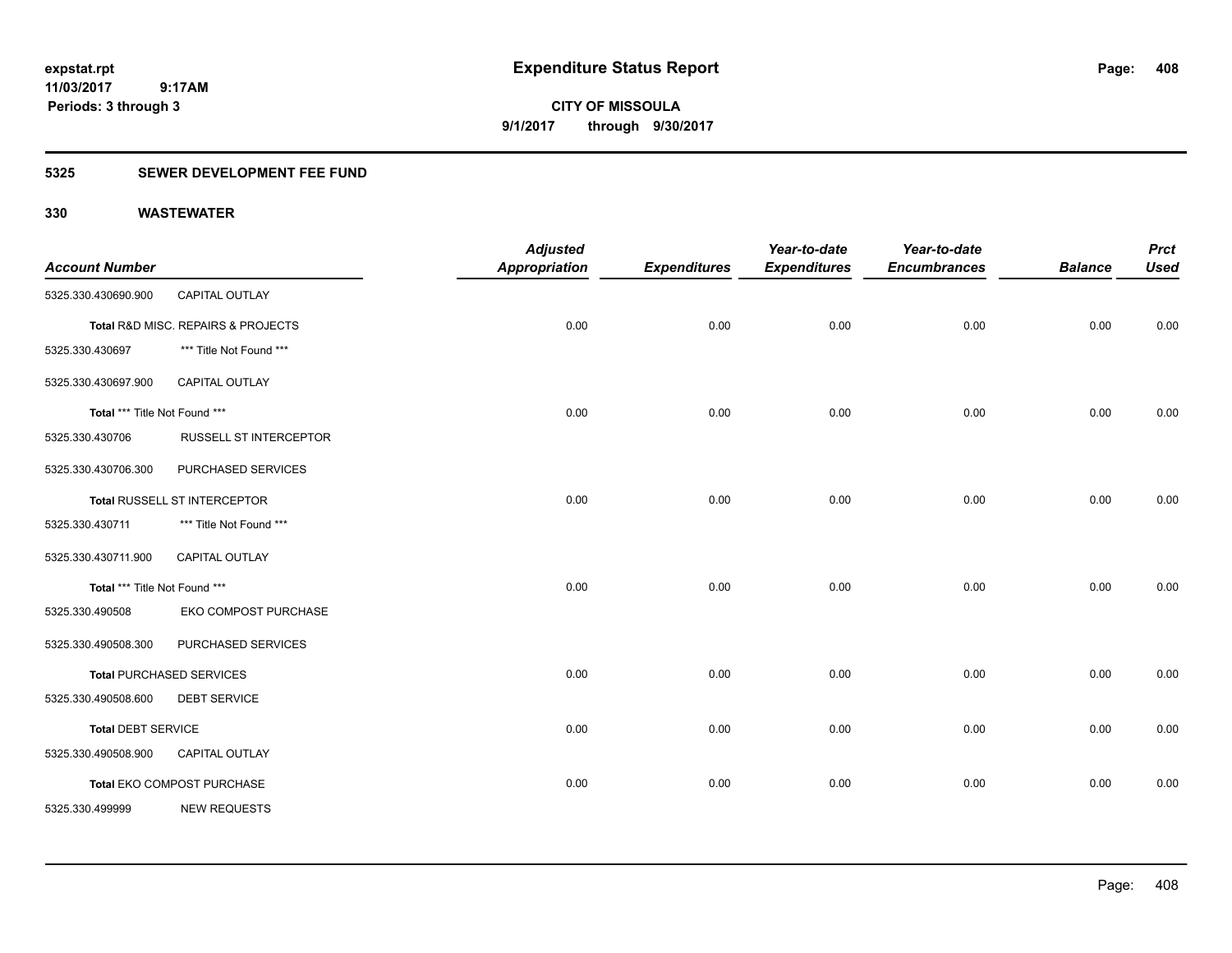**CITY OF MISSOULA 9/1/2017 through 9/30/2017**

### **5325 SEWER DEVELOPMENT FEE FUND**

| <b>Account Number</b>     |                                         | <b>Adjusted</b><br>Appropriation | <b>Expenditures</b> | Year-to-date<br><b>Expenditures</b> | Year-to-date<br><b>Encumbrances</b> | <b>Balance</b> | <b>Prct</b><br><b>Used</b> |
|---------------------------|-----------------------------------------|----------------------------------|---------------------|-------------------------------------|-------------------------------------|----------------|----------------------------|
| 5325.330.499999.900       | <b>CAPITAL OUTLAY</b>                   |                                  |                     |                                     |                                     |                |                            |
| <b>Total NEW REQUESTS</b> |                                         | 0.00                             | 0.00                | 0.00                                | 0.00                                | 0.00           | 0.00                       |
| 5325.330.510110           | <b>MERCHANT SERVICES</b>                |                                  |                     |                                     |                                     |                |                            |
| 5325.330.510110.500       | <b>FIXED CHARGES</b>                    |                                  |                     |                                     |                                     |                |                            |
|                           | <b>Total MERCHANT SERVICES</b>          | 0.00                             | 0.00                | 0.00                                | 0.00                                | 0.00           | 0.00                       |
|                           | <b>Total SEWER DEVELOPMENT FEE FUND</b> | 0.00                             | 2,738.00            | 5.046.34                            | 0.00                                | $-5.046.34$    | 0.00                       |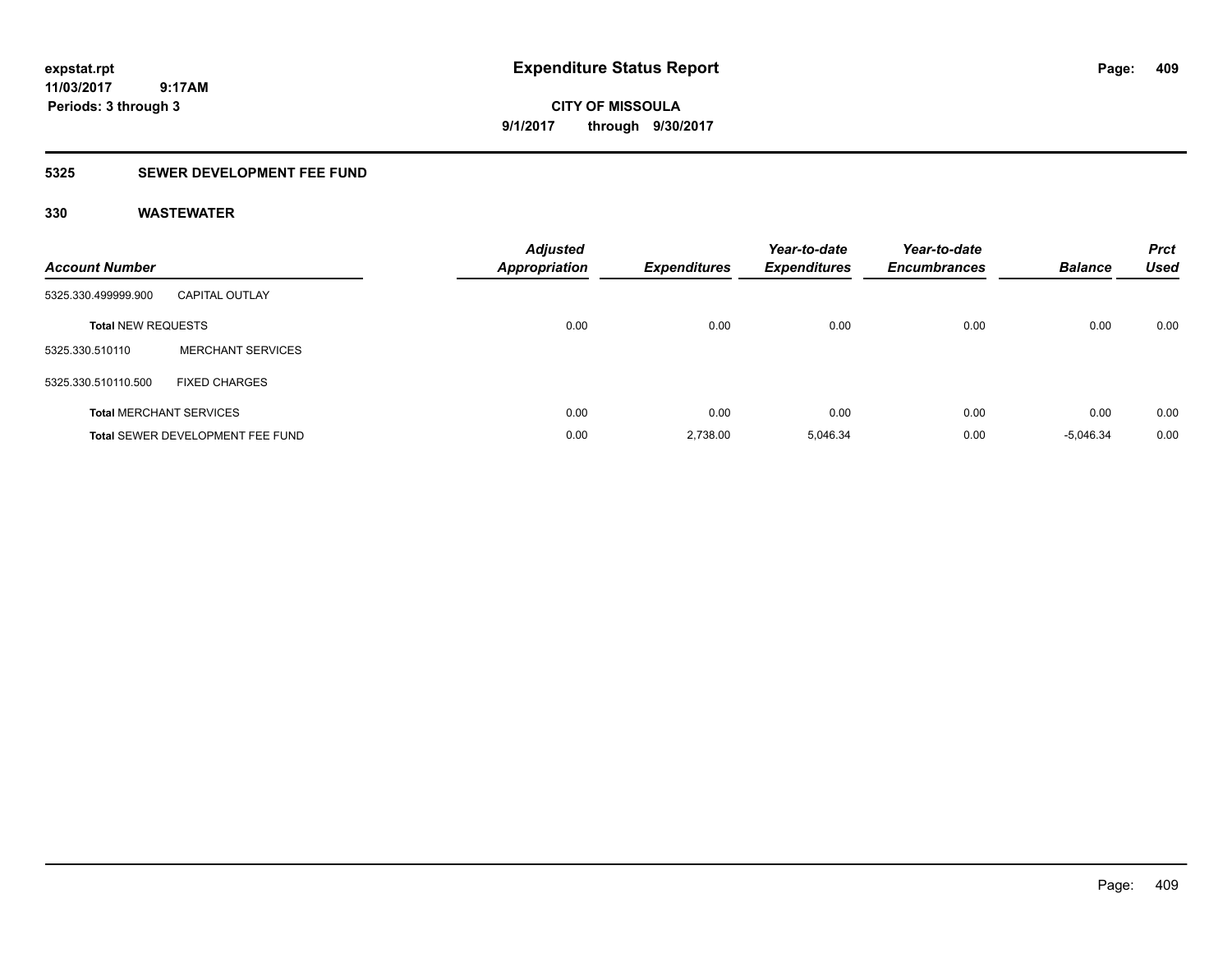**CITY OF MISSOULA 9/1/2017 through 9/30/2017**

### **5340 SEWER CONSTRUCTION FUND**

| <b>Account Number</b>         |                                  | <b>Adjusted</b><br>Appropriation | <b>Expenditures</b> | Year-to-date<br><b>Expenditures</b> | Year-to-date<br><b>Encumbrances</b> | <b>Balance</b> | <b>Prct</b><br><b>Used</b> |
|-------------------------------|----------------------------------|----------------------------------|---------------------|-------------------------------------|-------------------------------------|----------------|----------------------------|
| 5340.330.430620               | <b>FACILITIES</b>                |                                  |                     |                                     |                                     |                |                            |
| 5340.330.430620.900           | <b>CAPITAL OUTLAY</b>            |                                  |                     |                                     |                                     |                |                            |
| <b>Total FACILITIES</b>       |                                  | 0.00                             | 0.00                | 0.00                                | 0.00                                | 0.00           | 0.00                       |
| 5340.330.430631               | SEWER MAIN REPLACE/UPGRADE       |                                  |                     |                                     |                                     |                |                            |
| 5340.330.430631.300           | PURCHASED SERVICES               |                                  |                     |                                     |                                     |                |                            |
|                               | Total SEWER MAIN REPLACE/UPGRADE | 0.00                             | 0.00                | 0.00                                | 0.00                                | 0.00           | 0.00                       |
| 5340.330.430632               | *** Title Not Found ***          |                                  |                     |                                     |                                     |                |                            |
| 5340.330.430632.800           | OTHER OBJECTS                    |                                  |                     |                                     |                                     |                |                            |
| <b>Total OTHER OBJECTS</b>    |                                  | 0.00                             | 0.00                | 0.00                                | 0.00                                | 0.00           | 0.00                       |
| 5340.330.430632.900           | <b>CAPITAL OUTLAY</b>            |                                  |                     |                                     |                                     |                |                            |
| Total *** Title Not Found *** |                                  | 0.00                             | 0.00                | 0.00                                | 0.00                                | 0.00           | 0.00                       |
| 5340.330.430682               | RESERVE ST LIFT STATION          |                                  |                     |                                     |                                     |                |                            |
| 5340.330.430682.900           | CAPITAL OUTLAY                   |                                  |                     |                                     |                                     |                |                            |
|                               | Total RESERVE ST LIFT STATION    | 0.00                             | 0.00                | 0.00                                | 0.00                                | 0.00           | 0.00                       |
| 5340.330.430697               | *** Title Not Found ***          |                                  |                     |                                     |                                     |                |                            |
| 5340.330.430697.300           | PURCHASED SERVICES               |                                  |                     |                                     |                                     |                |                            |
| Total *** Title Not Found *** |                                  | 0.00                             | 0.00                | 0.00                                | 0.00                                | 0.00           | 0.00                       |
| 5340.330.430700               | <b>LINDA VISTA BLVD</b>          |                                  |                     |                                     |                                     |                |                            |
| 5340.330.430700.900           | CAPITAL OUTLAY                   |                                  |                     |                                     |                                     |                |                            |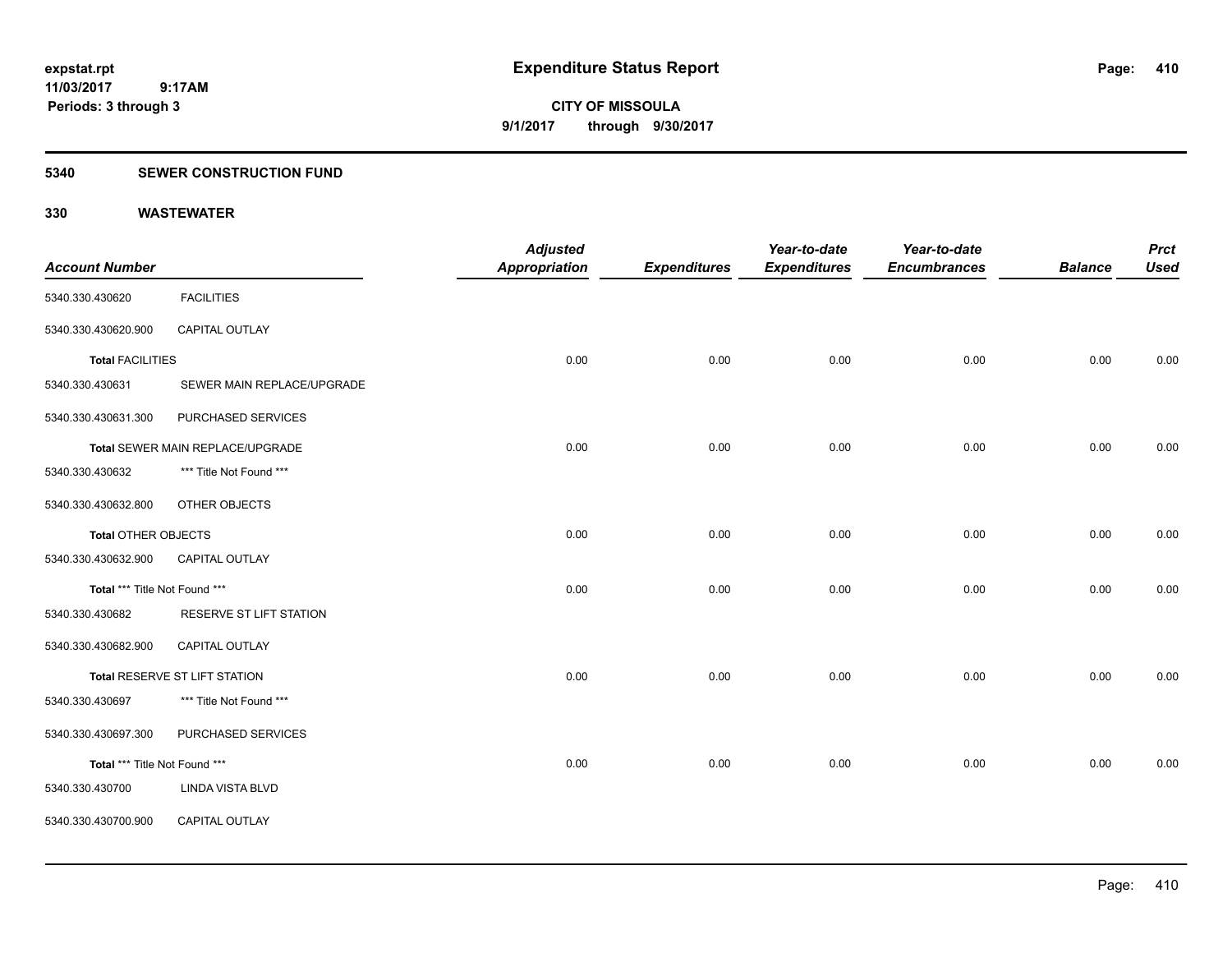**CITY OF MISSOULA 9/1/2017 through 9/30/2017**

### **5340 SEWER CONSTRUCTION FUND**

| <b>Account Number</b>         |                              | <b>Adjusted</b><br><b>Appropriation</b> | <b>Expenditures</b> | Year-to-date<br><b>Expenditures</b> | Year-to-date<br><b>Encumbrances</b> | <b>Balance</b> | <b>Prct</b><br><b>Used</b> |
|-------------------------------|------------------------------|-----------------------------------------|---------------------|-------------------------------------|-------------------------------------|----------------|----------------------------|
| <b>Total LINDA VISTA BLVD</b> |                              | 0.00                                    | 0.00                | 0.00                                | 0.00                                | 0.00           | 0.00                       |
| 5340.330.430701               | E RESERVE ST COLLECTOR       |                                         |                     |                                     |                                     |                |                            |
| 5340.330.430701.800           | OTHER OBJECTS                |                                         |                     |                                     |                                     |                |                            |
| <b>Total OTHER OBJECTS</b>    |                              | 0.00                                    | 0.00                | 0.00                                | 0.00                                | 0.00           | 0.00                       |
| 5340.330.430701.900           | <b>CAPITAL OUTLAY</b>        |                                         |                     |                                     |                                     |                |                            |
|                               | Total E RESERVE ST COLLECTOR | 0.00                                    | 0.00                | 0.00                                | 0.00                                | 0.00           | 0.00                       |
| 5340.330.510110               | <b>MERCHANT SERVICES</b>     |                                         |                     |                                     |                                     |                |                            |
| 5340.330.510110.500           | <b>FIXED CHARGES</b>         |                                         |                     |                                     |                                     |                |                            |
| <b>Total WASTEWATER</b>       |                              | 0.00                                    | 0.00                | 0.00                                | 0.00                                | 0.00           | 0.00                       |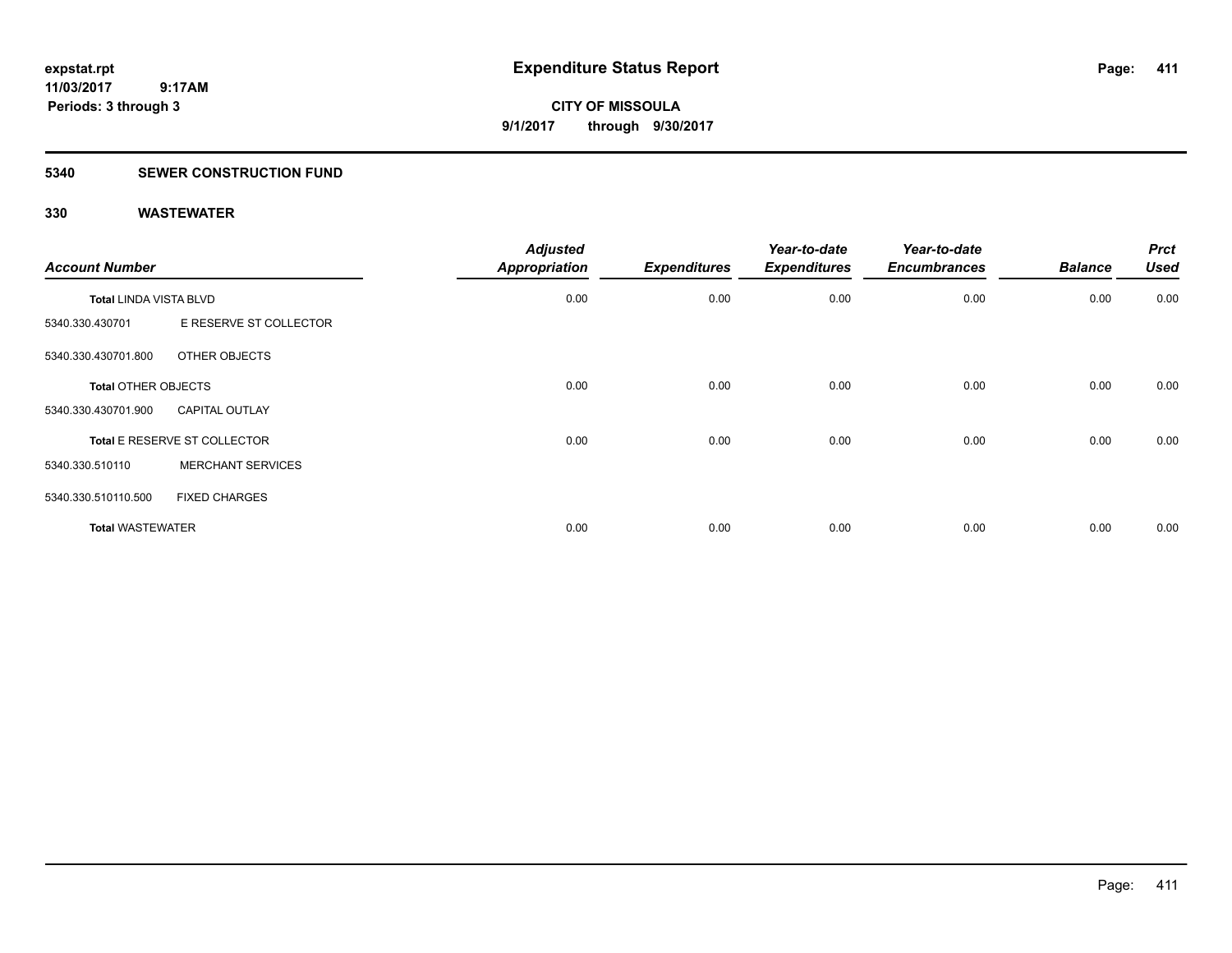**412**

**11/03/2017 9:17AM Periods: 3 through 3**

**CITY OF MISSOULA 9/1/2017 through 9/30/2017**

### **5340 SEWER CONSTRUCTION FUND**

### **390 NON-DEPARTMENTAL**

| <b>Account Number</b> |                                      | <b>Adjusted</b><br><b>Appropriation</b> | Expenditures | Year-to-date<br><b>Expenditures</b> | Year-to-date<br><b>Encumbrances</b> | <b>Balance</b> | <b>Prct</b><br>Used |
|-----------------------|--------------------------------------|-----------------------------------------|--------------|-------------------------------------|-------------------------------------|----------------|---------------------|
| 5340.390.430963       | BIOGAS ELECTRICAL GENERATION         |                                         |              |                                     |                                     |                |                     |
| 5340.390.430963.900   | <b>CAPITAL OUTLAY</b>                |                                         |              |                                     |                                     |                |                     |
|                       | <b>Total SEWER CONSTRUCTION FUND</b> | 0.00                                    | 0.00         | 0.00                                | 0.00                                | 0.00           | 0.00                |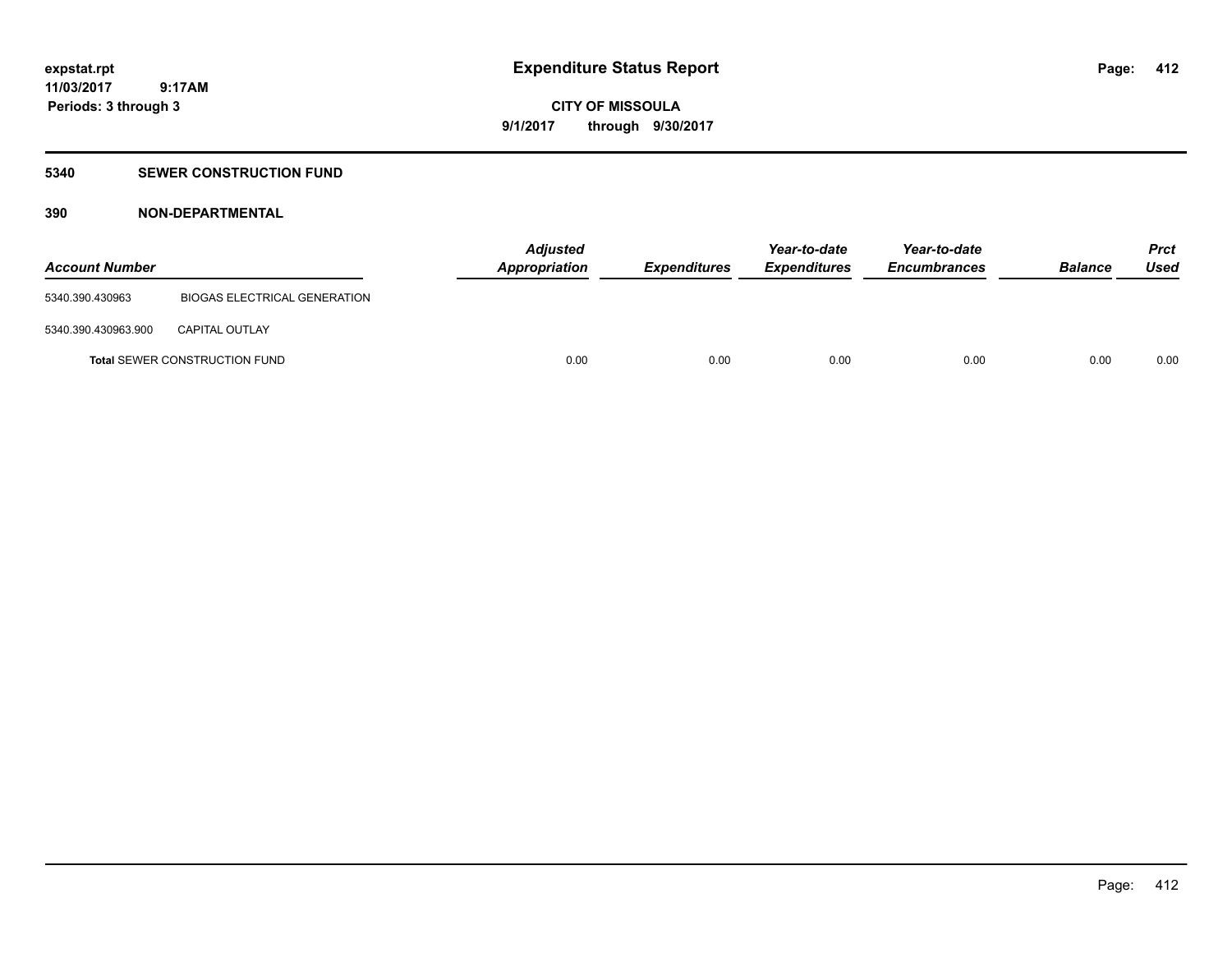**CITY OF MISSOULA 9/1/2017 through 9/30/2017**

### **5360 UNASSIGNED WASTEWATER DEBT SERVICE**

| Account Number            |                                                 | <b>Adjusted</b><br><b>Appropriation</b> | <i><b>Expenditures</b></i> | Year-to-date<br><b>Expenditures</b> | Year-to-date<br><b>Encumbrances</b> | <b>Balance</b> | <b>Prct</b><br>Used |
|---------------------------|-------------------------------------------------|-----------------------------------------|----------------------------|-------------------------------------|-------------------------------------|----------------|---------------------|
| 5360.330.490200           | REVENUE BOND DEBT SERVICE                       |                                         |                            |                                     |                                     |                |                     |
| 5360.330.490200.600       | <b>DEBT SERVICE</b>                             |                                         |                            |                                     |                                     |                |                     |
| <b>Total DEBT SERVICE</b> |                                                 | 0.00                                    | 0.00                       | 0.00                                | 0.00                                | 0.00           | 0.00                |
|                           | Total REVENUE BOND DEBT SERVICE                 | 0.00                                    | 0.00                       | 0.00                                | 0.00                                | 0.00           | 0.00                |
|                           | <b>Total UNASSIGNED WASTEWATER DEBT SERVICE</b> | 0.00                                    | 0.00                       | 0.00                                | 0.00                                | 0.00           | 0.00                |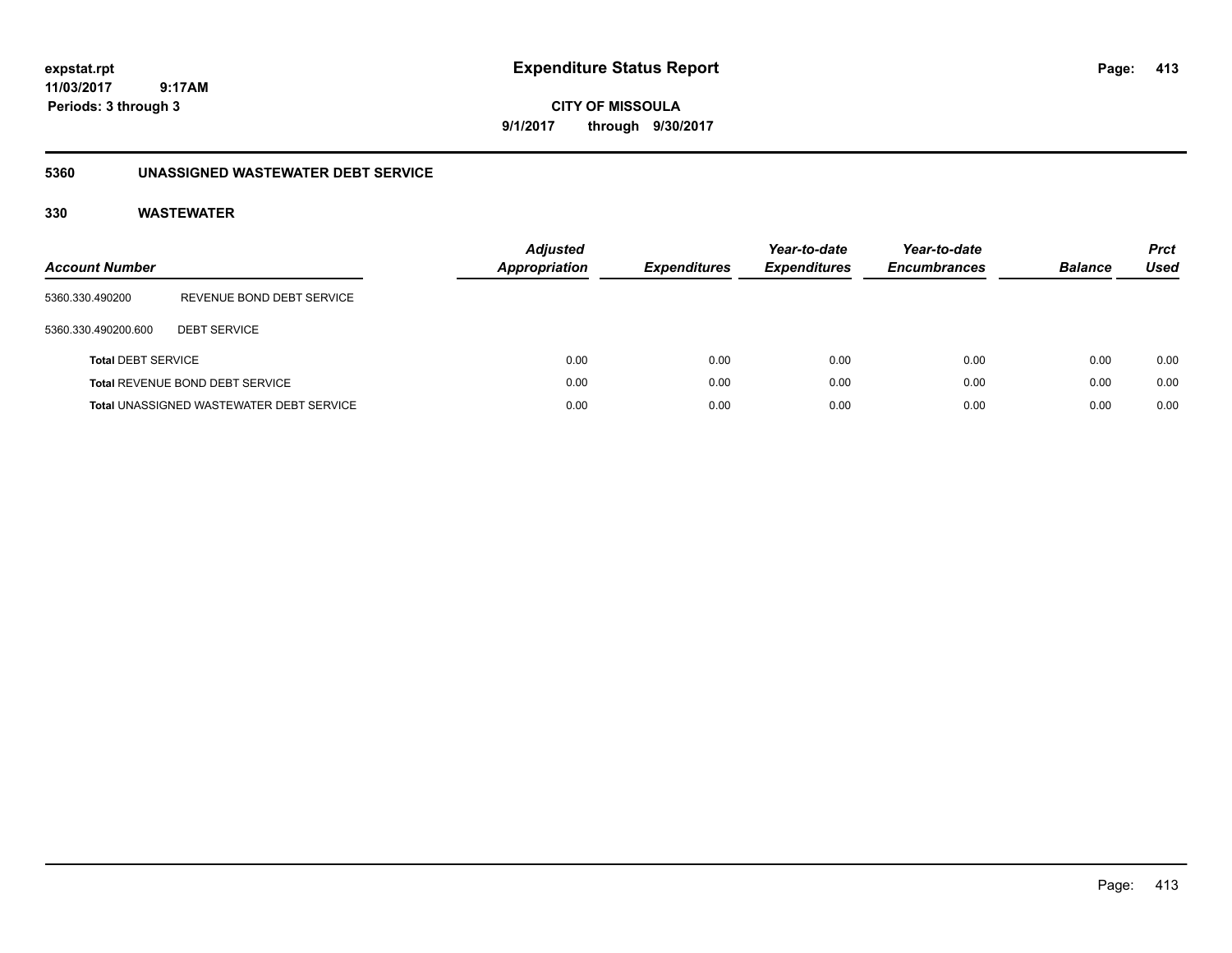**CITY OF MISSOULA 9/1/2017 through 9/30/2017**

### **5361 2001 SEWER REVENUE BONDS-DEBT SERVICE**

| <b>Account Number</b> |                                                    | <b>Adjusted</b><br>Appropriation | <b>Expenditures</b> | Year-to-date<br><b>Expenditures</b> | Year-to-date<br><b>Encumbrances</b> | <b>Balance</b> | <b>Prct</b><br><b>Used</b> |
|-----------------------|----------------------------------------------------|----------------------------------|---------------------|-------------------------------------|-------------------------------------|----------------|----------------------------|
| 5361.330.490200       | REVENUE BOND DEBT SERVICE                          |                                  |                     |                                     |                                     |                |                            |
| 5361.330.490200.600   | <b>DEBT SERVICE</b>                                |                                  |                     |                                     |                                     |                |                            |
|                       | <b>Total REVENUE BOND DEBT SERVICE</b>             | 0.00                             | 0.00                | 0.00                                | 0.00                                | 0.00           | 0.00                       |
| 5361.330.510110       | <b>MERCHANT SERVICES</b>                           |                                  |                     |                                     |                                     |                |                            |
| 5361.330.510110.500   | <b>FIXED CHARGES</b>                               |                                  |                     |                                     |                                     |                |                            |
|                       | <b>Total MERCHANT SERVICES</b>                     | 0.00                             | 0.00                | 0.00                                | 0.00                                | 0.00           | 0.00                       |
|                       | <b>Total 2001 SEWER REVENUE BONDS-DEBT SERVICE</b> | 0.00                             | 0.00                | 0.00                                | 0.00                                | 0.00           | 0.00                       |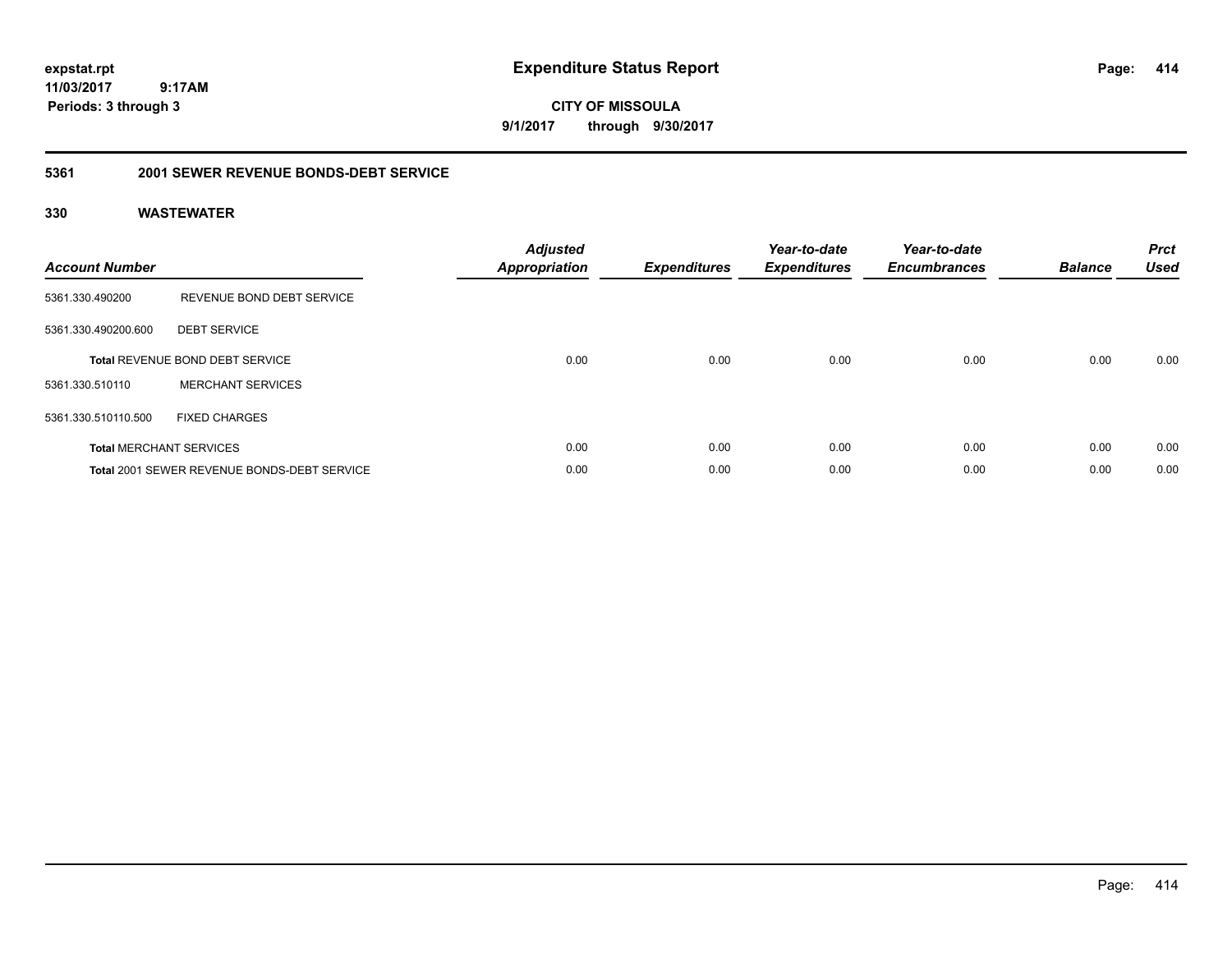**CITY OF MISSOULA 9/1/2017 through 9/30/2017**

### **5362 00 SEWER REVENUE BOND - SERIES B DEBT SE**

| <b>Account Number</b>     |                                                | <b>Adjusted</b><br><b>Appropriation</b> | <b>Expenditures</b> | Year-to-date<br><b>Expenditures</b> | Year-to-date<br><b>Encumbrances</b> | <b>Balance</b> | <b>Prct</b><br><b>Used</b> |
|---------------------------|------------------------------------------------|-----------------------------------------|---------------------|-------------------------------------|-------------------------------------|----------------|----------------------------|
| 5362.330.490200           | REVENUE BOND DEBT SERVICE                      |                                         |                     |                                     |                                     |                |                            |
| 5362.330.490200.600       | <b>DEBT SERVICE</b>                            |                                         |                     |                                     |                                     |                |                            |
| <b>Total DEBT SERVICE</b> |                                                | 0.00                                    | 0.00                | 0.00                                | 0.00                                | 0.00           | 0.00                       |
| 5362.330.490200.800       | OTHER OBJECTS                                  |                                         |                     |                                     |                                     |                |                            |
|                           | <b>Total REVENUE BOND DEBT SERVICE</b>         | 0.00                                    | 0.00                | 0.00                                | 0.00                                | 0.00           | 0.00                       |
| 5362.330.510110           | <b>MERCHANT SERVICES</b>                       |                                         |                     |                                     |                                     |                |                            |
| 5362.330.510110.500       | <b>FIXED CHARGES</b>                           |                                         |                     |                                     |                                     |                |                            |
|                           | <b>Total MERCHANT SERVICES</b>                 | 0.00                                    | 0.00                | 0.00                                | 0.00                                | 0.00           | 0.00                       |
|                           | Total 00 SEWER REVENUE BOND - SERIES B DEBT SE | 0.00                                    | 0.00                | 0.00                                | 0.00                                | 0.00           | 0.00                       |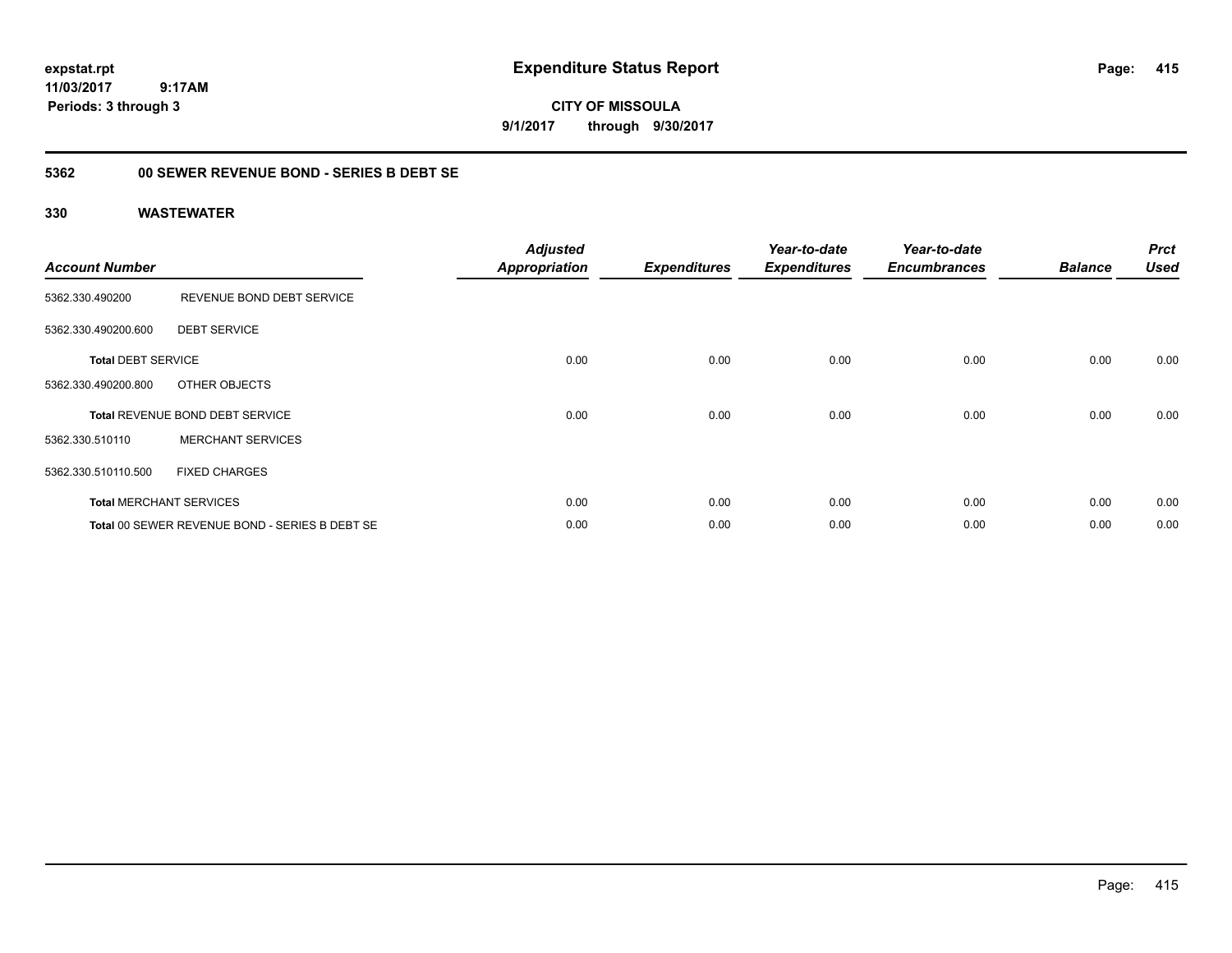**CITY OF MISSOULA 9/1/2017 through 9/30/2017**

### **5363 92 SEWER REVENUE BOND SERIES A DEBT SERV**

| <b>Account Number</b> |                                                       | <b>Adjusted</b><br><b>Appropriation</b> | <b>Expenditures</b> | Year-to-date<br><b>Expenditures</b> | Year-to-date<br><b>Encumbrances</b> | <b>Balance</b> | <b>Prct</b><br><b>Used</b> |
|-----------------------|-------------------------------------------------------|-----------------------------------------|---------------------|-------------------------------------|-------------------------------------|----------------|----------------------------|
| 5363.330.490200       | REVENUE BOND DEBT SERVICE                             |                                         |                     |                                     |                                     |                |                            |
| 5363.330.490200.600   | <b>DEBT SERVICE</b>                                   |                                         |                     |                                     |                                     |                |                            |
|                       | <b>Total REVENUE BOND DEBT SERVICE</b>                | 0.00                                    | 0.00                | 0.00                                | 0.00                                | 0.00           | 0.00                       |
| 5363.330.510110       | <b>MERCHANT SERVICES</b>                              |                                         |                     |                                     |                                     |                |                            |
| 5363.330.510110.500   | <b>FIXED CHARGES</b>                                  |                                         |                     |                                     |                                     |                |                            |
|                       | <b>Total MERCHANT SERVICES</b>                        | 0.00                                    | 0.00                | 0.00                                | 0.00                                | 0.00           | 0.00                       |
|                       | <b>Total 92 SEWER REVENUE BOND SERIES A DEBT SERV</b> | 0.00                                    | 0.00                | 0.00                                | 0.00                                | 0.00           | 0.00                       |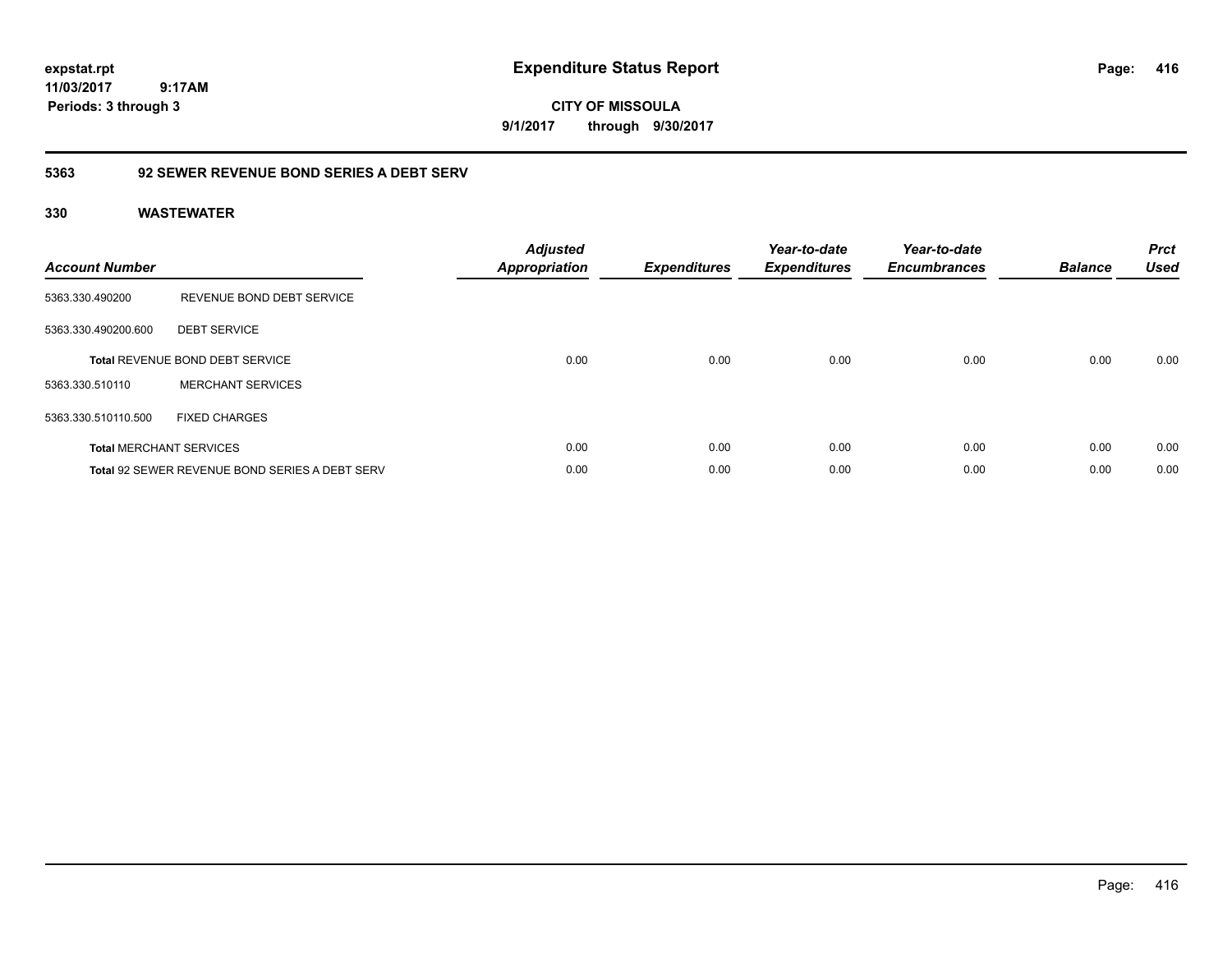**CITY OF MISSOULA 9/1/2017 through 9/30/2017**

### **5364 92 SEWER REVENUE BOND - SERIES B DEBT S**

| <b>Account Number</b> |                                               | <b>Adjusted</b><br>Appropriation | <b>Expenditures</b> | Year-to-date<br><b>Expenditures</b> | Year-to-date<br><b>Encumbrances</b> | <b>Balance</b> | <b>Prct</b><br><b>Used</b> |
|-----------------------|-----------------------------------------------|----------------------------------|---------------------|-------------------------------------|-------------------------------------|----------------|----------------------------|
| 5364.330.490200       | REVENUE BOND DEBT SERVICE                     |                                  |                     |                                     |                                     |                |                            |
| 5364.330.490200.600   | <b>DEBT SERVICE</b>                           |                                  |                     |                                     |                                     |                |                            |
|                       | Total REVENUE BOND DEBT SERVICE               | 0.00                             | 0.00                | 0.00                                | 0.00                                | 0.00           | 0.00                       |
| 5364.330.510110       | <b>MERCHANT SERVICES</b>                      |                                  |                     |                                     |                                     |                |                            |
| 5364.330.510110.500   | <b>FIXED CHARGES</b>                          |                                  |                     |                                     |                                     |                |                            |
|                       | <b>Total MERCHANT SERVICES</b>                | 0.00                             | 0.00                | 0.00                                | 0.00                                | 0.00           | 0.00                       |
|                       | Total 92 SEWER REVENUE BOND - SERIES B DEBT S | 0.00                             | 0.00                | 0.00                                | 0.00                                | 0.00           | 0.00                       |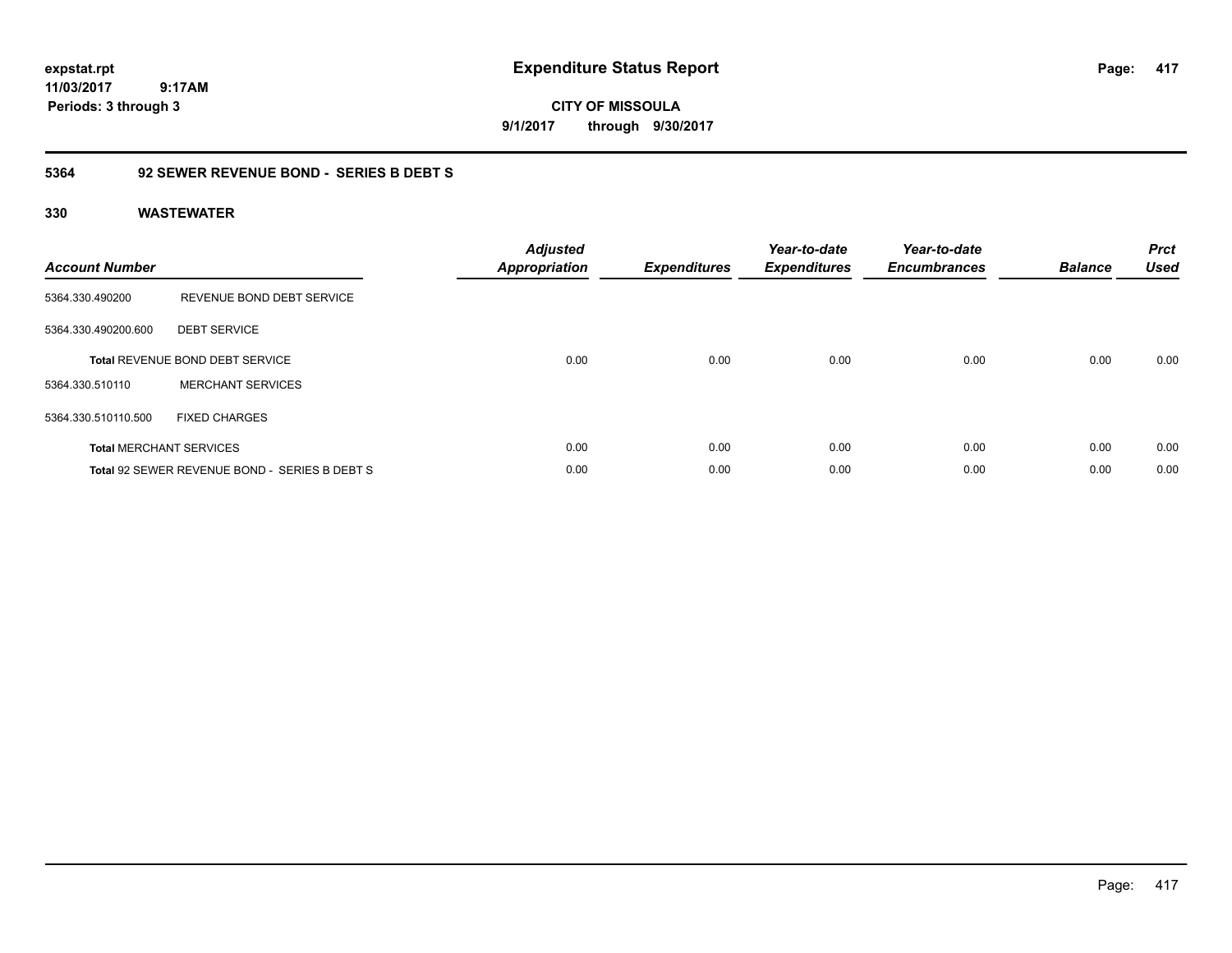**CITY OF MISSOULA 9/1/2017 through 9/30/2017**

### **5365 99 SEWER REVENUE BONDS DEBT SERVICE FUND**

| <b>Account Number</b> |                                                | <b>Adjusted</b><br>Appropriation | <b>Expenditures</b> | Year-to-date<br><b>Expenditures</b> | Year-to-date<br><b>Encumbrances</b> | <b>Balance</b> | <b>Prct</b><br><b>Used</b> |
|-----------------------|------------------------------------------------|----------------------------------|---------------------|-------------------------------------|-------------------------------------|----------------|----------------------------|
| 5365.330.490200       | REVENUE BOND DEBT SERVICE                      |                                  |                     |                                     |                                     |                |                            |
| 5365.330.490200.600   | <b>DEBT SERVICE</b>                            |                                  |                     |                                     |                                     |                |                            |
|                       | Total REVENUE BOND DEBT SERVICE                | 0.00                             | 0.00                | 0.00                                | 0.00                                | 0.00           | 0.00                       |
| 5365.330.510110       | <b>MERCHANT SERVICES</b>                       |                                  |                     |                                     |                                     |                |                            |
| 5365.330.510110.500   | <b>FIXED CHARGES</b>                           |                                  |                     |                                     |                                     |                |                            |
|                       | <b>Total MERCHANT SERVICES</b>                 | 0.00                             | 0.00                | 0.00                                | 0.00                                | 0.00           | 0.00                       |
|                       | Total 99 SEWER REVENUE BONDS DEBT SERVICE FUND | 0.00                             | 0.00                | 0.00                                | 0.00                                | 0.00           | 0.00                       |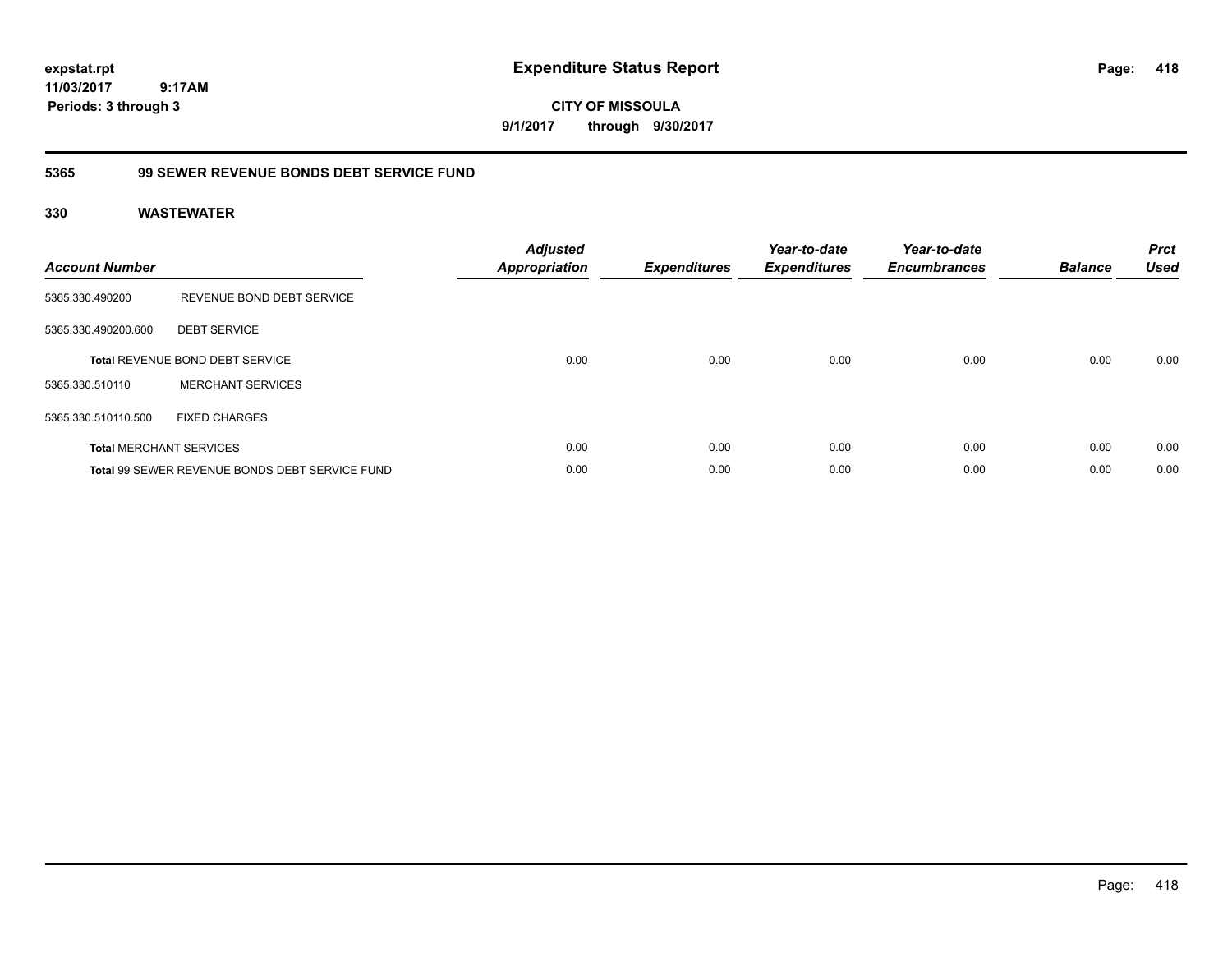**CITY OF MISSOULA 9/1/2017 through 9/30/2017**

### **5366 92 SEWER REVENUE BOND - SERIES A BOND RE**

| <b>Account Number</b>       |                                                | <b>Adjusted</b><br>Appropriation | <b>Expenditures</b> | Year-to-date<br><b>Expenditures</b> | Year-to-date<br><b>Encumbrances</b> | <b>Balance</b> | <b>Prct</b><br><b>Used</b> |
|-----------------------------|------------------------------------------------|----------------------------------|---------------------|-------------------------------------|-------------------------------------|----------------|----------------------------|
| 5366.330.430610             | <b>ADMINISTRATION</b>                          |                                  |                     |                                     |                                     |                |                            |
| 5366.330.430610.800         | OTHER OBJECTS                                  |                                  |                     |                                     |                                     |                |                            |
| <b>Total ADMINISTRATION</b> |                                                | 0.00                             | 0.00                | 0.00                                | 0.00                                | 0.00           | 0.00                       |
| 5366.330.510110             | <b>MERCHANT SERVICES</b>                       |                                  |                     |                                     |                                     |                |                            |
| 5366.330.510110.500         | <b>FIXED CHARGES</b>                           |                                  |                     |                                     |                                     |                |                            |
|                             | <b>Total MERCHANT SERVICES</b>                 | 0.00                             | 0.00                | 0.00                                | 0.00                                | 0.00           | 0.00                       |
|                             | Total 92 SEWER REVENUE BOND - SERIES A BOND RE | 0.00                             | 0.00                | 0.00                                | 0.00                                | 0.00           | 0.00                       |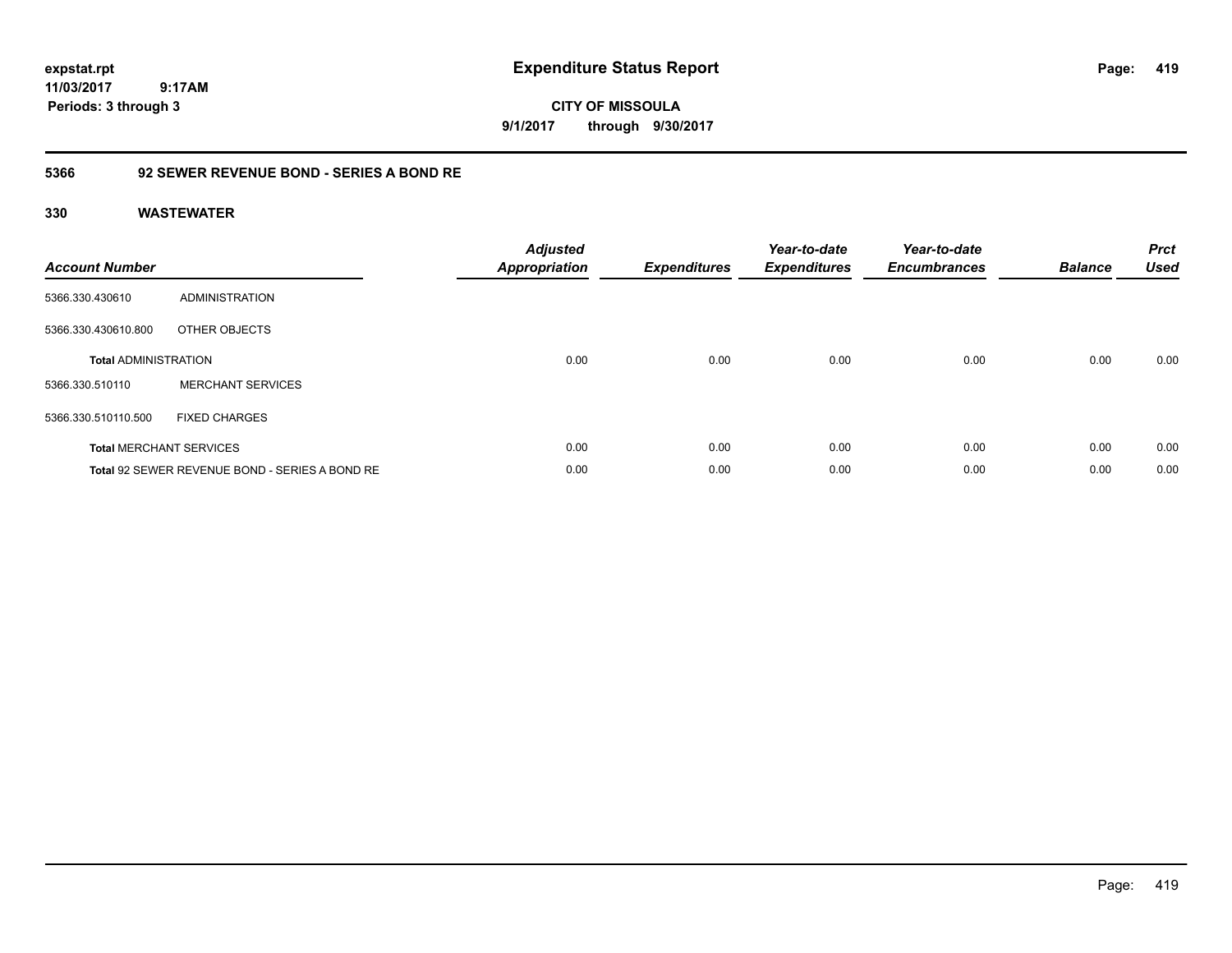**CITY OF MISSOULA 9/1/2017 through 9/30/2017**

### **5367 92 SEWER REVENUE BOND - SERIES B BOND RE**

| <b>Account Number</b>       |                                                | <b>Adjusted</b><br><b>Appropriation</b> | <b>Expenditures</b> | Year-to-date<br><b>Expenditures</b> | Year-to-date<br><b>Encumbrances</b> | <b>Balance</b> | <b>Prct</b><br><b>Used</b> |
|-----------------------------|------------------------------------------------|-----------------------------------------|---------------------|-------------------------------------|-------------------------------------|----------------|----------------------------|
| 5367.330.430610             | ADMINISTRATION                                 |                                         |                     |                                     |                                     |                |                            |
| 5367.330.430610.800         | OTHER OBJECTS                                  |                                         |                     |                                     |                                     |                |                            |
| <b>Total ADMINISTRATION</b> |                                                | 0.00                                    | 0.00                | 0.00                                | 0.00                                | 0.00           | 0.00                       |
| 5367.330.510110             | <b>MERCHANT SERVICES</b>                       |                                         |                     |                                     |                                     |                |                            |
| 5367.330.510110.500         | <b>FIXED CHARGES</b>                           |                                         |                     |                                     |                                     |                |                            |
|                             | <b>Total MERCHANT SERVICES</b>                 | 0.00                                    | 0.00                | 0.00                                | 0.00                                | 0.00           | 0.00                       |
|                             | Total 92 SEWER REVENUE BOND - SERIES B BOND RE | 0.00                                    | 0.00                | 0.00                                | 0.00                                | 0.00           | 0.00                       |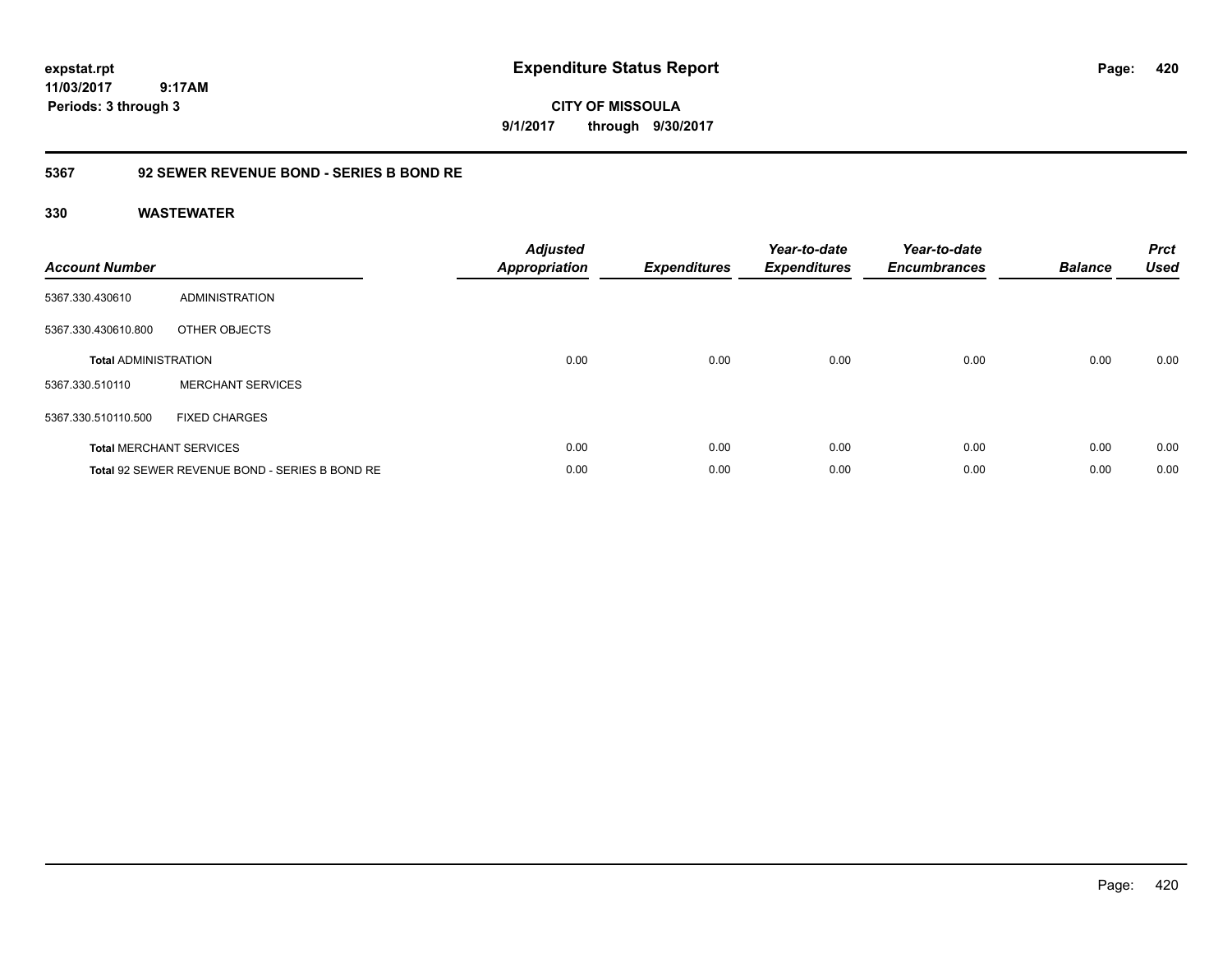**CITY OF MISSOULA 9/1/2017 through 9/30/2017**

# **5368 00 SEWER REVENUE BOND RESERVE FUND**

| <b>Account Number</b>       |                                          | <b>Adjusted</b><br><b>Appropriation</b> | <b>Expenditures</b> | Year-to-date<br><b>Expenditures</b> | Year-to-date<br><b>Encumbrances</b> | <b>Balance</b> | <b>Prct</b><br><b>Used</b> |
|-----------------------------|------------------------------------------|-----------------------------------------|---------------------|-------------------------------------|-------------------------------------|----------------|----------------------------|
| 5368.330.430610             | ADMINISTRATION                           |                                         |                     |                                     |                                     |                |                            |
| 5368.330.430610.800         | OTHER OBJECTS                            |                                         |                     |                                     |                                     |                |                            |
| <b>Total ADMINISTRATION</b> |                                          | 0.00                                    | 0.00                | 0.00                                | 0.00                                | 0.00           | 0.00                       |
| 5368.330.510110             | <b>MERCHANT SERVICES</b>                 |                                         |                     |                                     |                                     |                |                            |
| 5368.330.510110.500         | <b>FIXED CHARGES</b>                     |                                         |                     |                                     |                                     |                |                            |
|                             | <b>Total MERCHANT SERVICES</b>           | 0.00                                    | 0.00                | 0.00                                | 0.00                                | 0.00           | 0.00                       |
|                             | Total 00 SEWER REVENUE BOND RESERVE FUND | 0.00                                    | 0.00                | 0.00                                | 0.00                                | 0.00           | 0.00                       |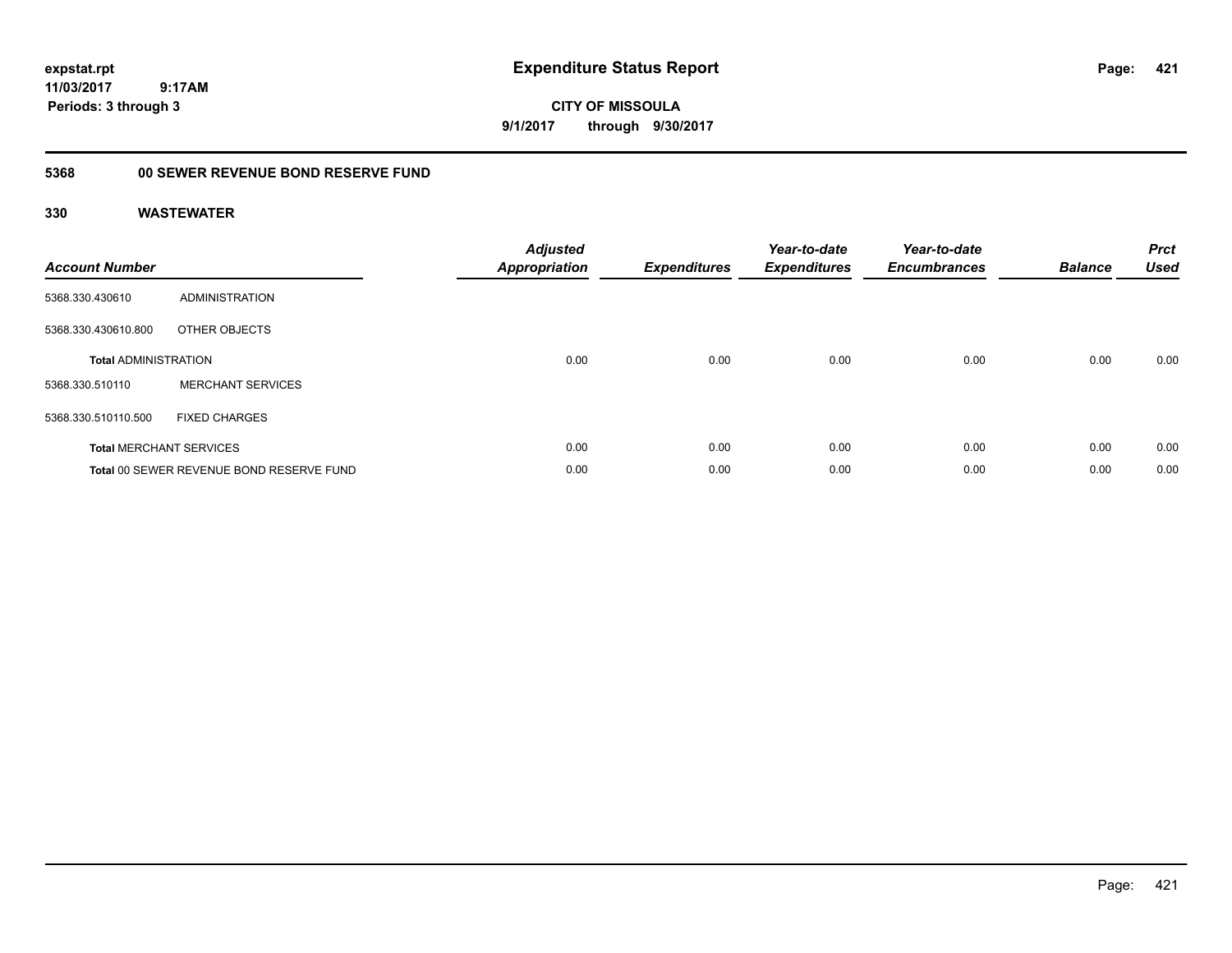**CITY OF MISSOULA 9/1/2017 through 9/30/2017**

## **5369 2001 SEWER REVENUE BOND**

| <b>Account Number</b>       |                                | <b>Adjusted</b><br>Appropriation | <b>Expenditures</b> | Year-to-date<br><b>Expenditures</b> | Year-to-date<br><b>Encumbrances</b> | <b>Balance</b> | <b>Prct</b><br><b>Used</b> |
|-----------------------------|--------------------------------|----------------------------------|---------------------|-------------------------------------|-------------------------------------|----------------|----------------------------|
| 5369.330.430610             | ADMINISTRATION                 |                                  |                     |                                     |                                     |                |                            |
| 5369.330.430610.800         | OTHER OBJECTS                  |                                  |                     |                                     |                                     |                |                            |
| <b>Total ADMINISTRATION</b> |                                | 0.00                             | 0.00                | 0.00                                | 0.00                                | 0.00           | 0.00                       |
| 5369.330.510110             | <b>MERCHANT SERVICES</b>       |                                  |                     |                                     |                                     |                |                            |
| 5369.330.510110.500         | <b>FIXED CHARGES</b>           |                                  |                     |                                     |                                     |                |                            |
|                             | <b>Total MERCHANT SERVICES</b> | 0.00                             | 0.00                | 0.00                                | 0.00                                | 0.00           | 0.00                       |
|                             | Total 2001 SEWER REVENUE BOND  | 0.00                             | 0.00                | 0.00                                | 0.00                                | 0.00           | 0.00                       |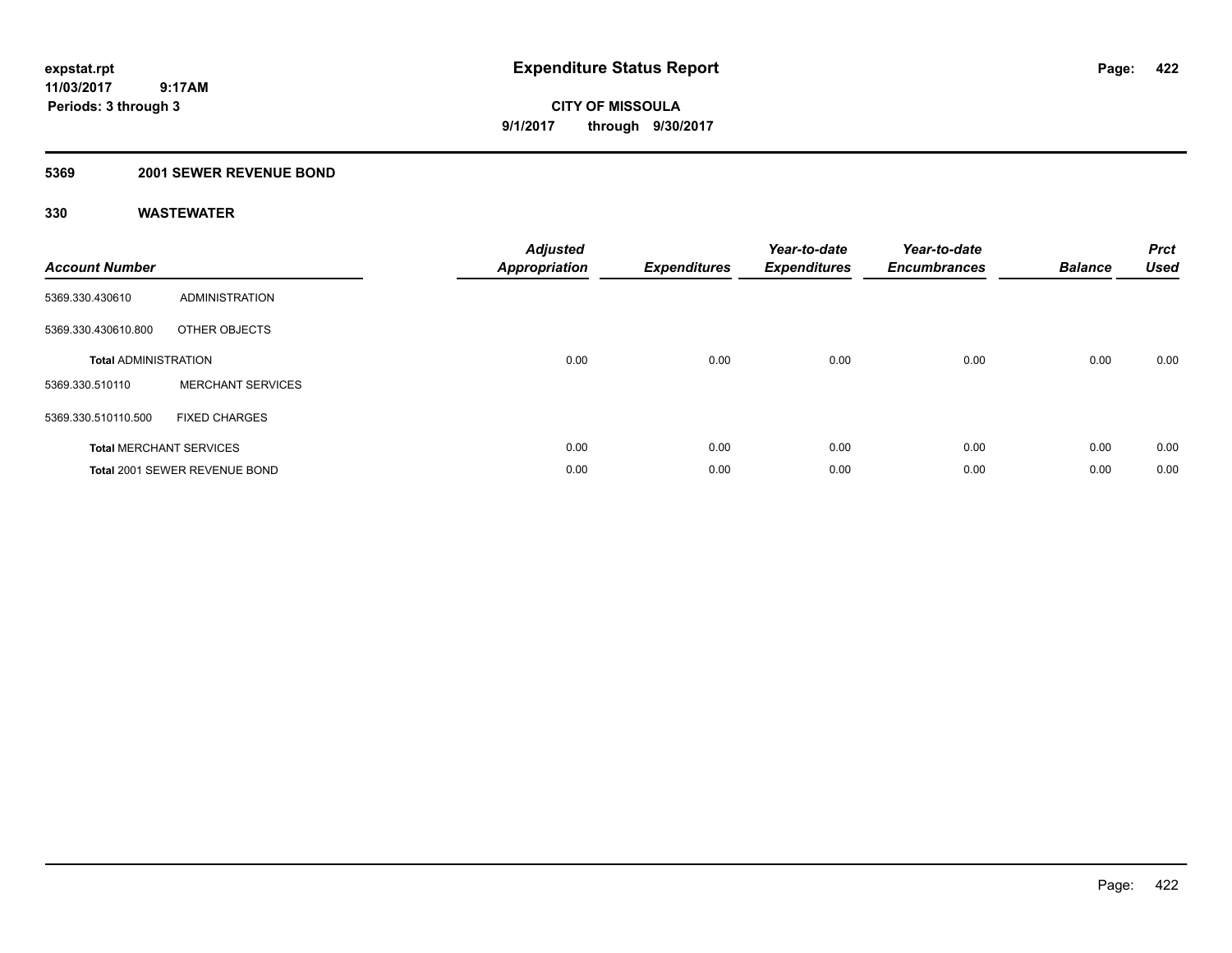**CITY OF MISSOULA 9/1/2017 through 9/30/2017**

### **5370 99 SEWER REVENUE BOND RESERVE FUND**

| <b>Account Number</b>       |                                          | <b>Adjusted</b><br><b>Appropriation</b> | <b>Expenditures</b> | Year-to-date<br><b>Expenditures</b> | Year-to-date<br><b>Encumbrances</b> | <b>Balance</b> | <b>Prct</b><br><b>Used</b> |
|-----------------------------|------------------------------------------|-----------------------------------------|---------------------|-------------------------------------|-------------------------------------|----------------|----------------------------|
| 5370.330.430610             | ADMINISTRATION                           |                                         |                     |                                     |                                     |                |                            |
| 5370.330.430610.800         | OTHER OBJECTS                            |                                         |                     |                                     |                                     |                |                            |
| <b>Total ADMINISTRATION</b> |                                          | 0.00                                    | 0.00                | 0.00                                | 0.00                                | 0.00           | 0.00                       |
| 5370.330.510110             | <b>MERCHANT SERVICES</b>                 |                                         |                     |                                     |                                     |                |                            |
| 5370.330.510110.500         | <b>FIXED CHARGES</b>                     |                                         |                     |                                     |                                     |                |                            |
|                             | <b>Total MERCHANT SERVICES</b>           | 0.00                                    | 0.00                | 0.00                                | 0.00                                | 0.00           | 0.00                       |
|                             | Total 99 SEWER REVENUE BOND RESERVE FUND | 0.00                                    | 0.00                | 0.00                                | 0.00                                | 0.00           | 0.00                       |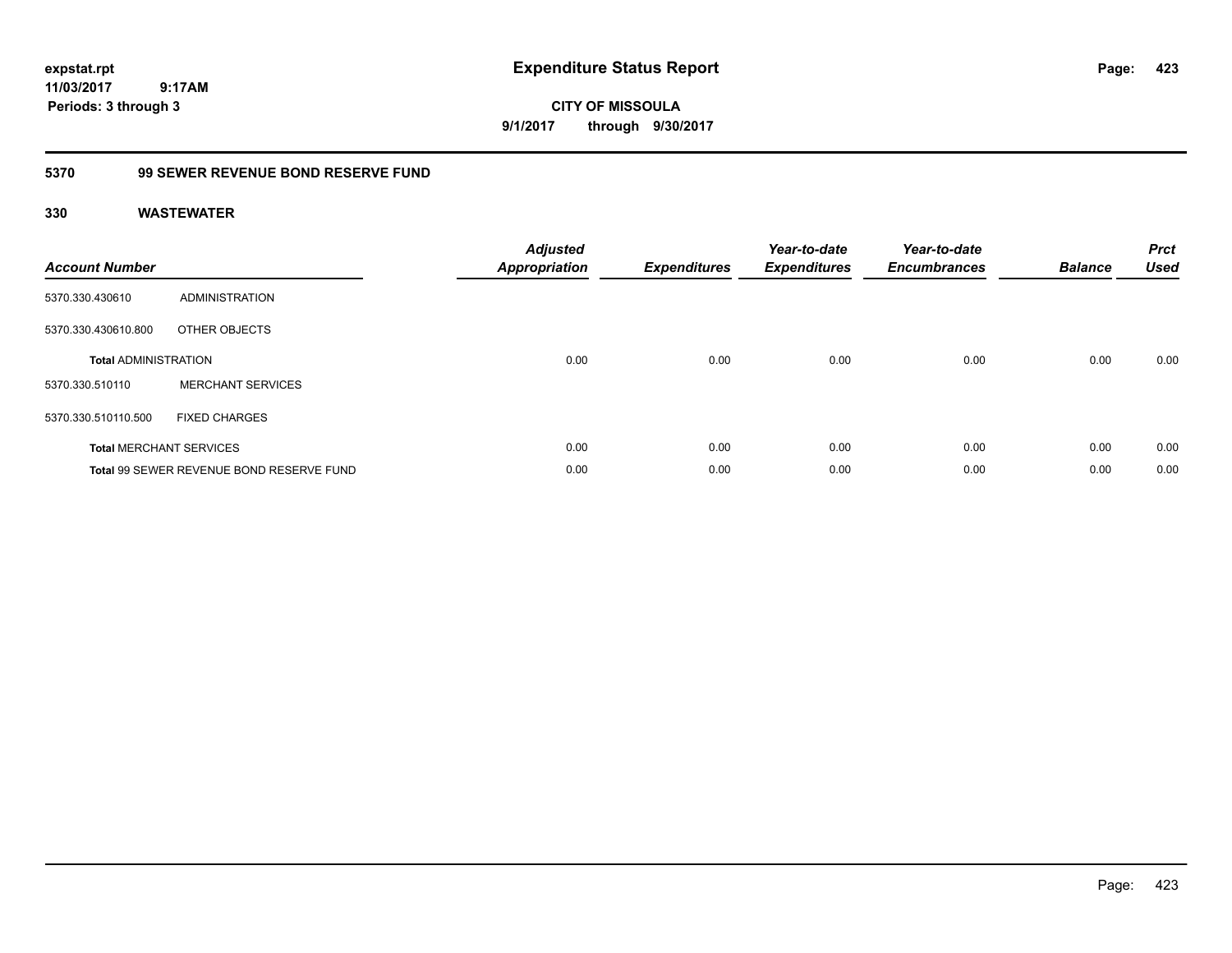**CITY OF MISSOULA 9/1/2017 through 9/30/2017**

# **5371 2002 SEWER BONDS**

| <b>Account Number</b>  |                                 | <b>Adjusted</b><br><b>Appropriation</b> | <b>Expenditures</b> | Year-to-date<br><b>Expenditures</b> | Year-to-date<br><b>Encumbrances</b> | <b>Balance</b> | <b>Prct</b><br><b>Used</b> |
|------------------------|---------------------------------|-----------------------------------------|---------------------|-------------------------------------|-------------------------------------|----------------|----------------------------|
| 5371.330.490200        | REVENUE BOND DEBT SERVICE       |                                         |                     |                                     |                                     |                |                            |
| 5371.330.490200.600    | <b>DEBT SERVICE</b>             |                                         |                     |                                     |                                     |                |                            |
|                        | Total REVENUE BOND DEBT SERVICE | 0.00                                    | 0.00                | 0.00                                | 0.00                                | 0.00           | 0.00                       |
| 5371.330.510110        | <b>MERCHANT SERVICES</b>        |                                         |                     |                                     |                                     |                |                            |
| 5371.330.510110.500    | <b>FIXED CHARGES</b>            |                                         |                     |                                     |                                     |                |                            |
|                        | <b>Total MERCHANT SERVICES</b>  | 0.00                                    | 0.00                | 0.00                                | 0.00                                | 0.00           | 0.00                       |
| Total 2002 SEWER BONDS |                                 | 0.00                                    | 0.00                | 0.00                                | 0.00                                | 0.00           | 0.00                       |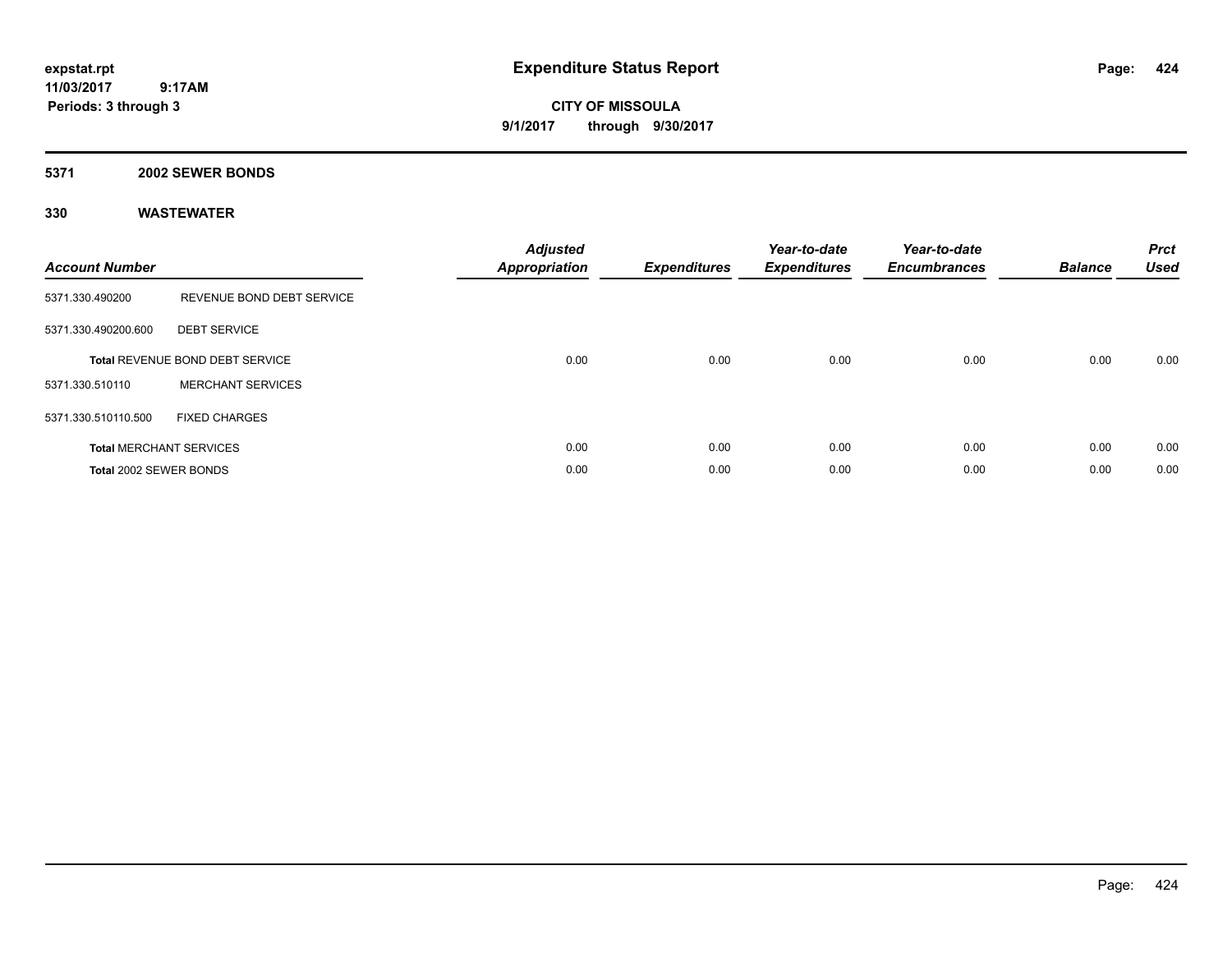**CITY OF MISSOULA 9/1/2017 through 9/30/2017**

### **5372 2002 SEWER REVENUE BOND**

| <b>Account Number</b>       |                                | <b>Adjusted</b><br><b>Appropriation</b> | <b>Expenditures</b> | Year-to-date<br><b>Expenditures</b> | Year-to-date<br><b>Encumbrances</b> | <b>Balance</b> | <b>Prct</b><br><b>Used</b> |
|-----------------------------|--------------------------------|-----------------------------------------|---------------------|-------------------------------------|-------------------------------------|----------------|----------------------------|
| 5372.330.430610             | ADMINISTRATION                 |                                         |                     |                                     |                                     |                |                            |
| 5372.330.430610.800         | OTHER OBJECTS                  |                                         |                     |                                     |                                     |                |                            |
| <b>Total ADMINISTRATION</b> |                                | 0.00                                    | 0.00                | 0.00                                | 0.00                                | 0.00           | 0.00                       |
| 5372.330.510110             | <b>MERCHANT SERVICES</b>       |                                         |                     |                                     |                                     |                |                            |
| 5372.330.510110.500         | <b>FIXED CHARGES</b>           |                                         |                     |                                     |                                     |                |                            |
|                             | <b>Total MERCHANT SERVICES</b> | 0.00                                    | 0.00                | 0.00                                | 0.00                                | 0.00           | 0.00                       |
|                             | Total 2002 SEWER REVENUE BOND  | 0.00                                    | 0.00                | 0.00                                | 0.00                                | 0.00           | 0.00                       |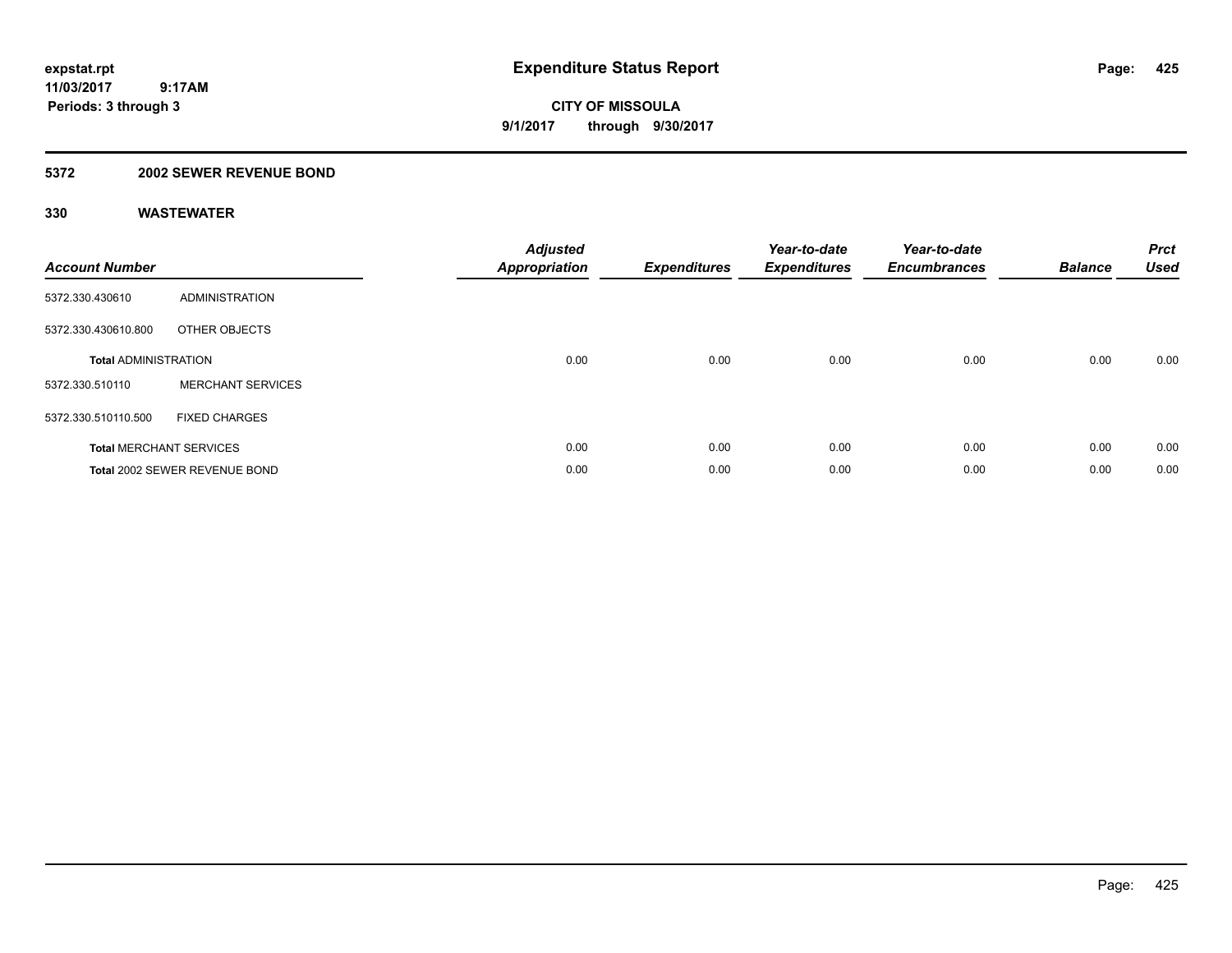**CITY OF MISSOULA 9/1/2017 through 9/30/2017**

#### **5373 2002 WWTP UPGRADE REVENUE BOND**

| <b>Account Number</b> |                                        | <b>Adjusted</b><br>Appropriation | <b>Expenditures</b> | Year-to-date<br><b>Expenditures</b> | Year-to-date<br><b>Encumbrances</b> | <b>Balance</b> | <b>Prct</b><br><b>Used</b> |
|-----------------------|----------------------------------------|----------------------------------|---------------------|-------------------------------------|-------------------------------------|----------------|----------------------------|
| 5373.330.490200       | REVENUE BOND DEBT SERVICE              |                                  |                     |                                     |                                     |                |                            |
| 5373.330.490200.600   | <b>DEBT SERVICE</b>                    |                                  |                     |                                     |                                     |                |                            |
|                       | <b>Total REVENUE BOND DEBT SERVICE</b> | 0.00                             | 0.00                | 0.00                                | 0.00                                | 0.00           | 0.00                       |
| 5373.330.510110       | <b>MERCHANT SERVICES</b>               |                                  |                     |                                     |                                     |                |                            |
| 5373.330.510110.500   | <b>FIXED CHARGES</b>                   |                                  |                     |                                     |                                     |                |                            |
|                       | <b>Total MERCHANT SERVICES</b>         | 0.00                             | 0.00                | 0.00                                | 0.00                                | 0.00           | 0.00                       |
|                       | Total 2002 WWTP UPGRADE REVENUE BOND   | 0.00                             | 0.00                | 0.00                                | 0.00                                | 0.00           | 0.00                       |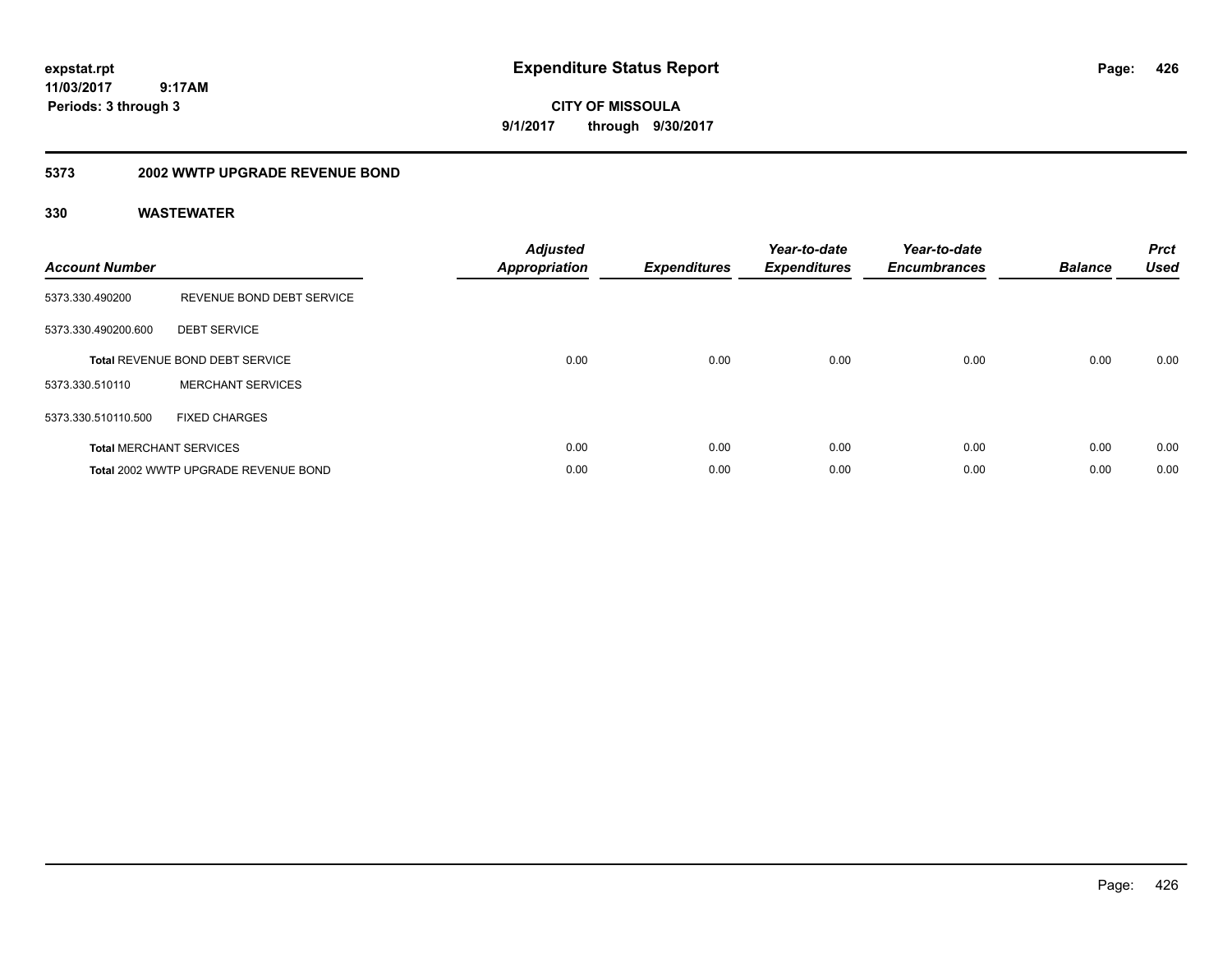**CITY OF MISSOULA 9/1/2017 through 9/30/2017**

### **5374 2002 WWTP UPGRADE RESERVE**

| <b>Account Number</b>       |                                 | <b>Adjusted</b><br><b>Appropriation</b> | <b>Expenditures</b> | Year-to-date<br><b>Expenditures</b> | Year-to-date<br><b>Encumbrances</b> | <b>Balance</b> | <b>Prct</b><br><b>Used</b> |
|-----------------------------|---------------------------------|-----------------------------------------|---------------------|-------------------------------------|-------------------------------------|----------------|----------------------------|
| 5374.330.430610             | <b>ADMINISTRATION</b>           |                                         |                     |                                     |                                     |                |                            |
| 5374.330.430610.800         | <b>OTHER OBJECTS</b>            |                                         |                     |                                     |                                     |                |                            |
| <b>Total ADMINISTRATION</b> |                                 | 0.00                                    | 0.00                | 0.00                                | 0.00                                | 0.00           | 0.00                       |
| 5374.330.490200             | REVENUE BOND DEBT SERVICE       |                                         |                     |                                     |                                     |                |                            |
| 5374.330.490200.600         | <b>DEBT SERVICE</b>             |                                         |                     |                                     |                                     |                |                            |
|                             | Total REVENUE BOND DEBT SERVICE | 0.00                                    | 0.00                | 0.00                                | 0.00                                | 0.00           | 0.00                       |
| 5374.330.510110             | <b>MERCHANT SERVICES</b>        |                                         |                     |                                     |                                     |                |                            |
| 5374.330.510110.500         | <b>FIXED CHARGES</b>            |                                         |                     |                                     |                                     |                |                            |
|                             | <b>Total MERCHANT SERVICES</b>  | 0.00                                    | 0.00                | 0.00                                | 0.00                                | 0.00           | 0.00                       |
|                             | Total 2002 WWTP UPGRADE RESERVE | 0.00                                    | 0.00                | 0.00                                | 0.00                                | 0.00           | 0.00                       |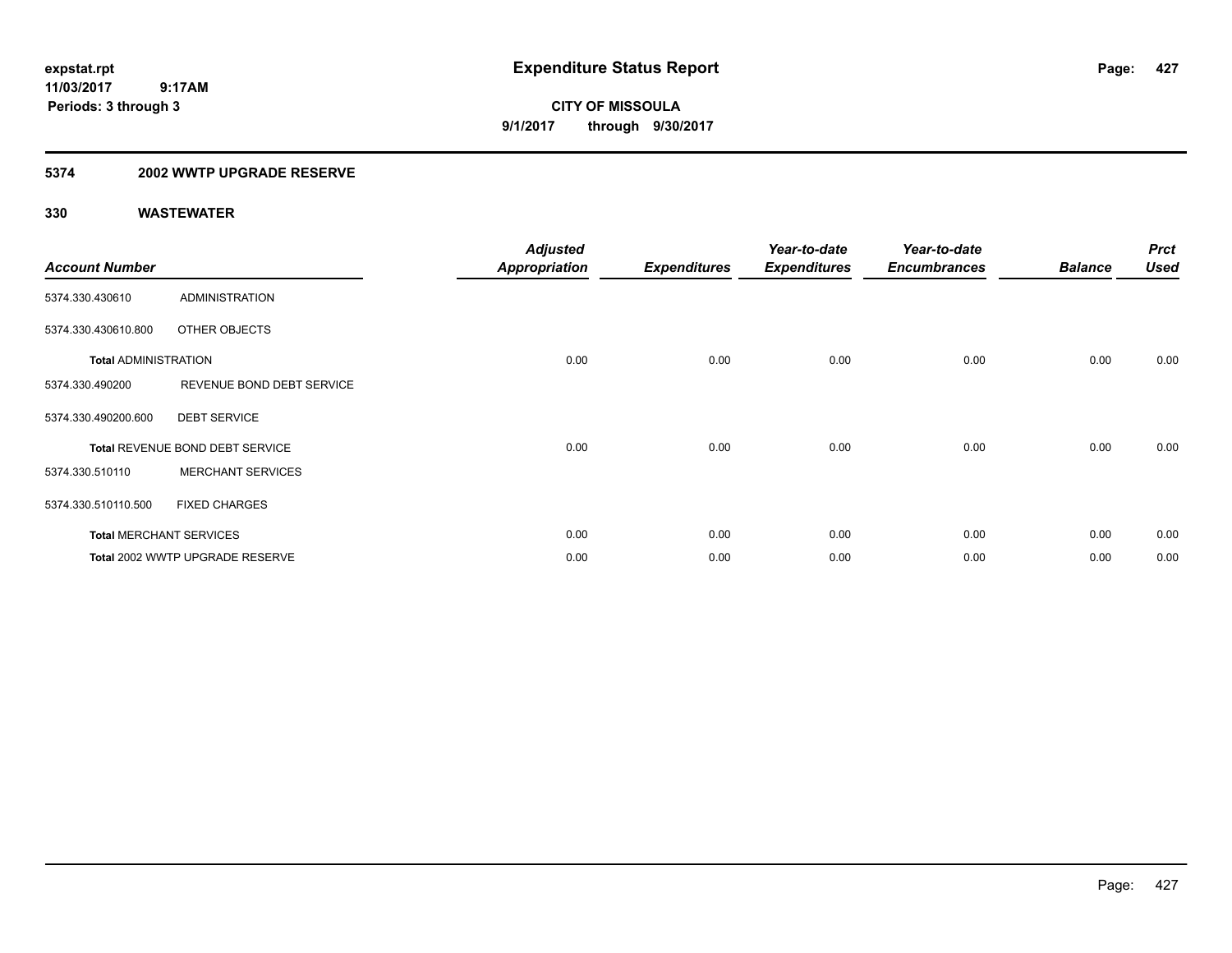**CITY OF MISSOULA 9/1/2017 through 9/30/2017**

## **5375 2003 WWTP SRF \$3.8M EPA DEBT**

| <b>Account Number</b> |                                        | <b>Adjusted</b><br><b>Appropriation</b> | <b>Expenditures</b> | Year-to-date<br><b>Expenditures</b> | Year-to-date<br><b>Encumbrances</b> | <b>Balance</b> | <b>Prct</b><br><b>Used</b> |
|-----------------------|----------------------------------------|-----------------------------------------|---------------------|-------------------------------------|-------------------------------------|----------------|----------------------------|
| 5375.330.490200       | REVENUE BOND DEBT SERVICE              |                                         |                     |                                     |                                     |                |                            |
| 5375.330.490200.600   | <b>DEBT SERVICE</b>                    |                                         |                     |                                     |                                     |                |                            |
|                       | <b>Total REVENUE BOND DEBT SERVICE</b> | 0.00                                    | 0.00                | 0.00                                | 0.00                                | 0.00           | 0.00                       |
| 5375.330.510110       | <b>MERCHANT SERVICES</b>               |                                         |                     |                                     |                                     |                |                            |
| 5375.330.510110.500   | <b>FIXED CHARGES</b>                   |                                         |                     |                                     |                                     |                |                            |
|                       | <b>Total MERCHANT SERVICES</b>         | 0.00                                    | 0.00                | 0.00                                | 0.00                                | 0.00           | 0.00                       |
|                       | Total 2003 WWTP SRF \$3.8M EPA DEBT    | 0.00                                    | 0.00                | 0.00                                | 0.00                                | 0.00           | 0.00                       |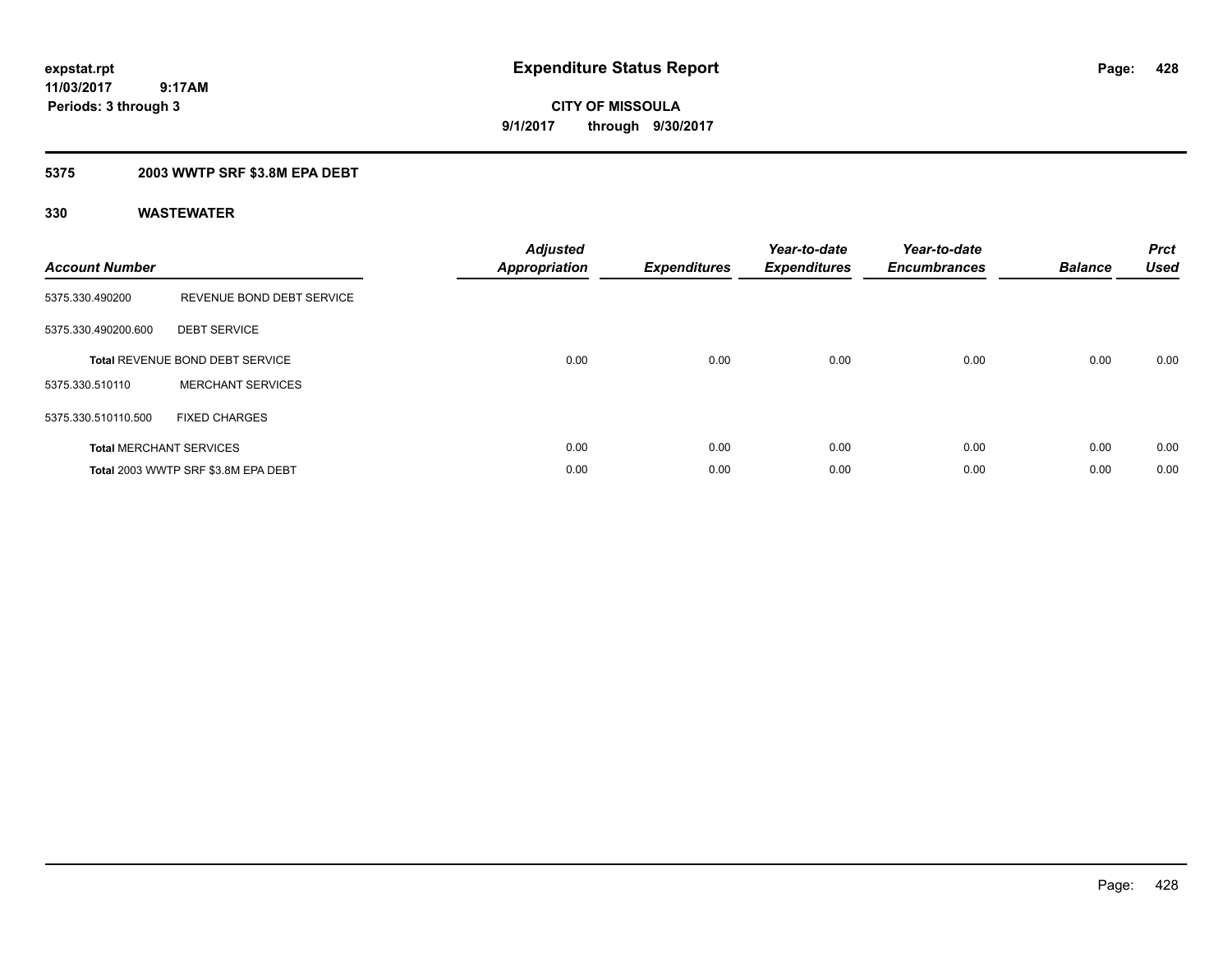**CITY OF MISSOULA 9/1/2017 through 9/30/2017**

## **5376 2003 WWTP SRF \$3.8M EPA RESERVE**

| <b>Account Number</b>       |                                        | Adjusted<br><b>Appropriation</b> | <b>Expenditures</b> | Year-to-date<br><b>Expenditures</b> | Year-to-date<br><b>Encumbrances</b> | <b>Balance</b> | <b>Prct</b><br><b>Used</b> |
|-----------------------------|----------------------------------------|----------------------------------|---------------------|-------------------------------------|-------------------------------------|----------------|----------------------------|
| 5376.330.430610             | <b>ADMINISTRATION</b>                  |                                  |                     |                                     |                                     |                |                            |
| 5376.330.430610.800         | OTHER OBJECTS                          |                                  |                     |                                     |                                     |                |                            |
| <b>Total ADMINISTRATION</b> |                                        | 0.00                             | 0.00                | 0.00                                | 0.00                                | 0.00           | 0.00                       |
| 5376.330.510110             | <b>MERCHANT SERVICES</b>               |                                  |                     |                                     |                                     |                |                            |
| 5376.330.510110.500         | <b>FIXED CHARGES</b>                   |                                  |                     |                                     |                                     |                |                            |
|                             | <b>Total MERCHANT SERVICES</b>         | 0.00                             | 0.00                | 0.00                                | 0.00                                | 0.00           | 0.00                       |
|                             | Total 2003 WWTP SRF \$3.8M EPA RESERVE | 0.00                             | 0.00                | 0.00                                | 0.00                                | 0.00           | 0.00                       |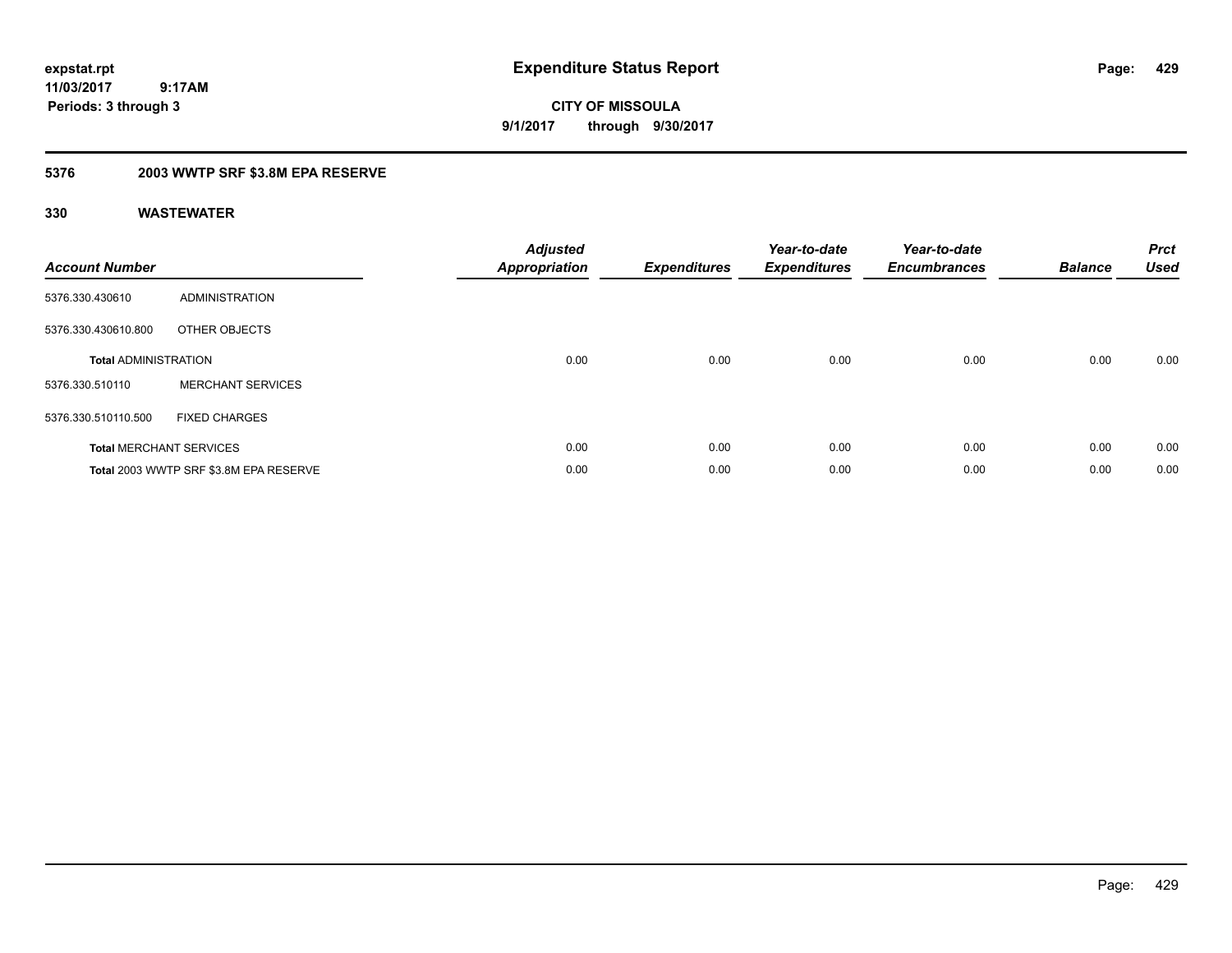**CITY OF MISSOULA 9/1/2017 through 9/30/2017**

# **5377 2004 WWTP \$3.023 LOAN DEBT SERVICE**

| <b>Account Number</b> |                                           | <b>Adjusted</b><br>Appropriation | <b>Expenditures</b> | Year-to-date<br><b>Expenditures</b> | Year-to-date<br><b>Encumbrances</b> | <b>Balance</b> | <b>Prct</b><br><b>Used</b> |
|-----------------------|-------------------------------------------|----------------------------------|---------------------|-------------------------------------|-------------------------------------|----------------|----------------------------|
| 5377.330.490200       | REVENUE BOND DEBT SERVICE                 |                                  |                     |                                     |                                     |                |                            |
| 5377.330.490200.600   | <b>DEBT SERVICE</b>                       |                                  |                     |                                     |                                     |                |                            |
|                       | <b>Total REVENUE BOND DEBT SERVICE</b>    | 0.00                             | 0.00                | 0.00                                | 0.00                                | 0.00           | 0.00                       |
| 5377.330.510110       | <b>MERCHANT SERVICES</b>                  |                                  |                     |                                     |                                     |                |                            |
| 5377.330.510110.500   | <b>FIXED CHARGES</b>                      |                                  |                     |                                     |                                     |                |                            |
|                       | <b>Total MERCHANT SERVICES</b>            | 0.00                             | 0.00                | 0.00                                | 0.00                                | 0.00           | 0.00                       |
|                       | Total 2004 WWTP \$3.023 LOAN DEBT SERVICE | 0.00                             | 0.00                | 0.00                                | 0.00                                | 0.00           | 0.00                       |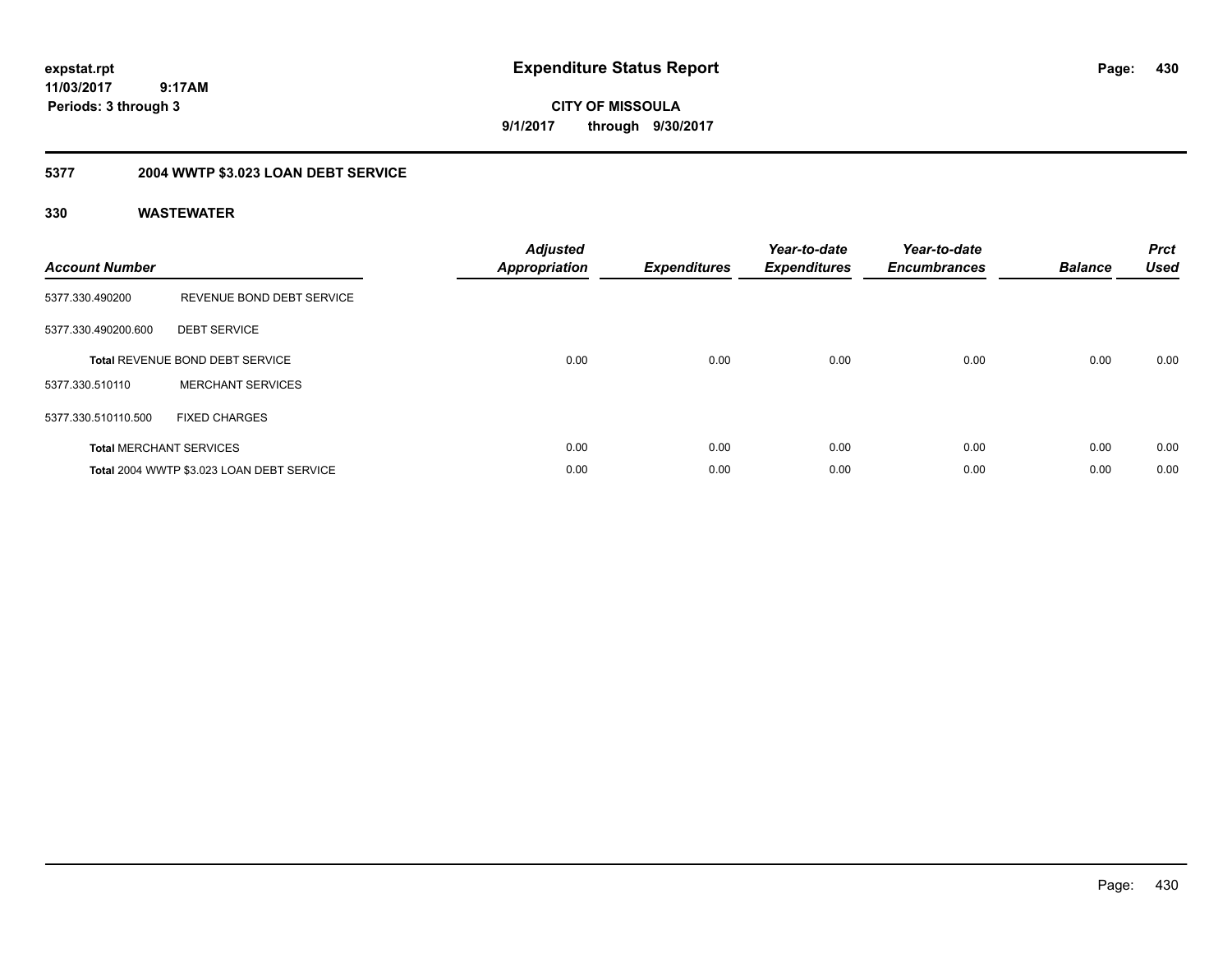**CITY OF MISSOULA 9/1/2017 through 9/30/2017**

# **5378 2004 WWTP \$3.023 LOAN RESERVE**

| <b>Account Number</b>       |                                      | <b>Adjusted</b><br>Appropriation | <b>Expenditures</b> | Year-to-date<br><b>Expenditures</b> | Year-to-date<br><b>Encumbrances</b> | <b>Balance</b> | <b>Prct</b><br><b>Used</b> |
|-----------------------------|--------------------------------------|----------------------------------|---------------------|-------------------------------------|-------------------------------------|----------------|----------------------------|
| 5378.330.430610             | ADMINISTRATION                       |                                  |                     |                                     |                                     |                |                            |
| 5378.330.430610.800         | OTHER OBJECTS                        |                                  |                     |                                     |                                     |                |                            |
| <b>Total ADMINISTRATION</b> |                                      | 0.00                             | 0.00                | 0.00                                | 0.00                                | 0.00           | 0.00                       |
| 5378.330.510110             | <b>MERCHANT SERVICES</b>             |                                  |                     |                                     |                                     |                |                            |
| 5378.330.510110.500         | <b>FIXED CHARGES</b>                 |                                  |                     |                                     |                                     |                |                            |
|                             | <b>Total MERCHANT SERVICES</b>       | 0.00                             | 0.00                | 0.00                                | 0.00                                | 0.00           | 0.00                       |
|                             | Total 2004 WWTP \$3.023 LOAN RESERVE | 0.00                             | 0.00                | 0.00                                | 0.00                                | 0.00           | 0.00                       |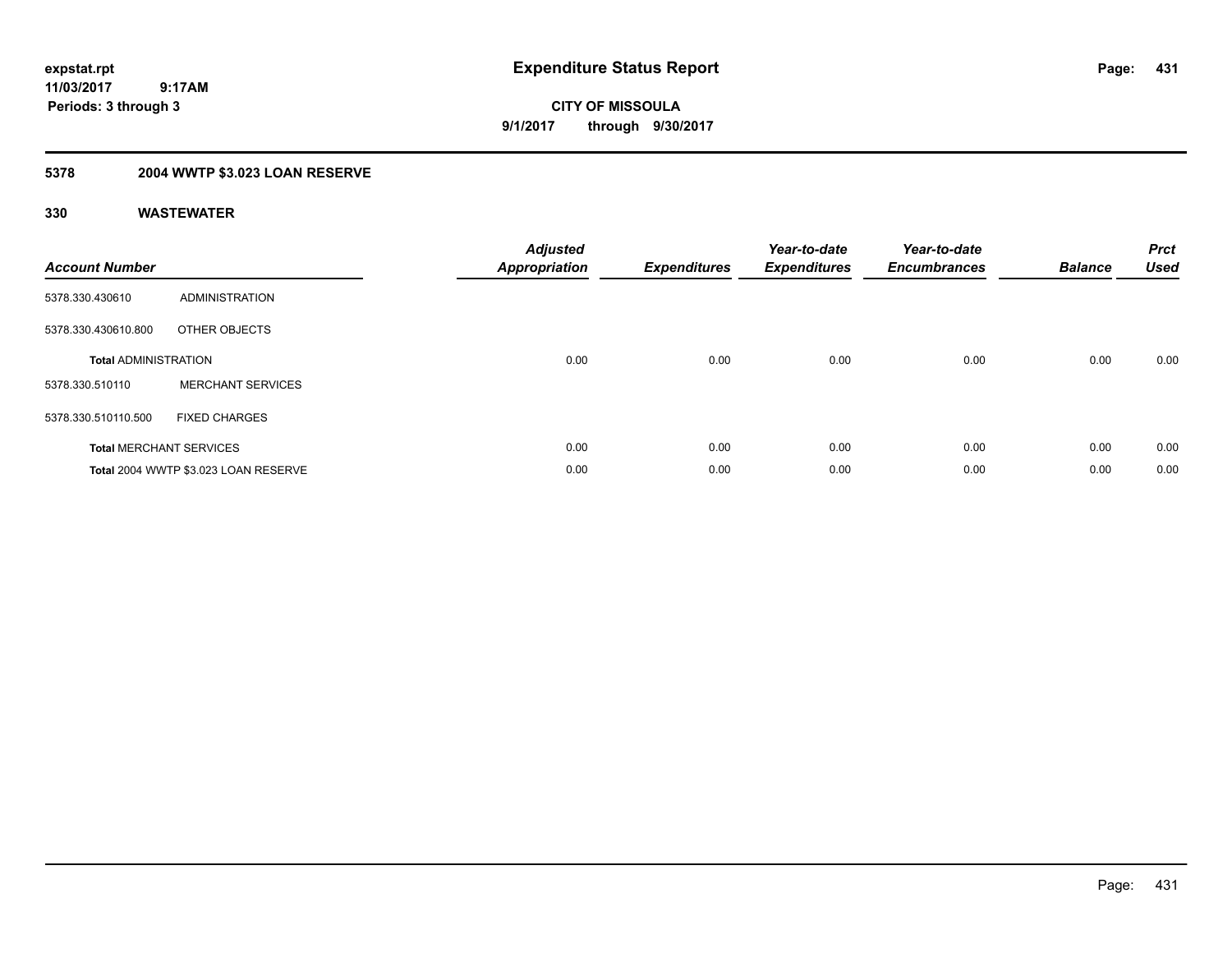**CITY OF MISSOULA 9/1/2017 through 9/30/2017**

## **5379 2005 BRICH/BRDY/LIN/GIL SRF DEBT**

| <b>Account Number</b>       |                                        | <b>Adjusted</b><br><b>Appropriation</b> | <b>Expenditures</b> | Year-to-date<br><b>Expenditures</b> | Year-to-date<br><b>Encumbrances</b> | <b>Balance</b> | <b>Prct</b><br><b>Used</b> |
|-----------------------------|----------------------------------------|-----------------------------------------|---------------------|-------------------------------------|-------------------------------------|----------------|----------------------------|
| 5379.330.430610             | <b>ADMINISTRATION</b>                  |                                         |                     |                                     |                                     |                |                            |
| 5379.330.430610.800         | OTHER OBJECTS                          |                                         |                     |                                     |                                     |                |                            |
| <b>Total ADMINISTRATION</b> |                                        | 0.00                                    | 0.00                | 0.00                                | 0.00                                | 0.00           | 0.00                       |
| 5379.330.490200             | REVENUE BOND DEBT SERVICE              |                                         |                     |                                     |                                     |                |                            |
| 5379.330.490200.600         | <b>DEBT SERVICE</b>                    |                                         |                     |                                     |                                     |                |                            |
|                             | Total REVENUE BOND DEBT SERVICE        | 0.00                                    | 0.00                | 0.00                                | 0.00                                | 0.00           | 0.00                       |
| 5379.330.510110             | <b>MERCHANT SERVICES</b>               |                                         |                     |                                     |                                     |                |                            |
| 5379.330.510110.500         | <b>FIXED CHARGES</b>                   |                                         |                     |                                     |                                     |                |                            |
|                             | <b>Total MERCHANT SERVICES</b>         | 0.00                                    | 0.00                | 0.00                                | 0.00                                | 0.00           | 0.00                       |
|                             | Total 2005 BRICH/BRDY/LIN/GIL SRF DEBT | 0.00                                    | 0.00                | 0.00                                | 0.00                                | 0.00           | 0.00                       |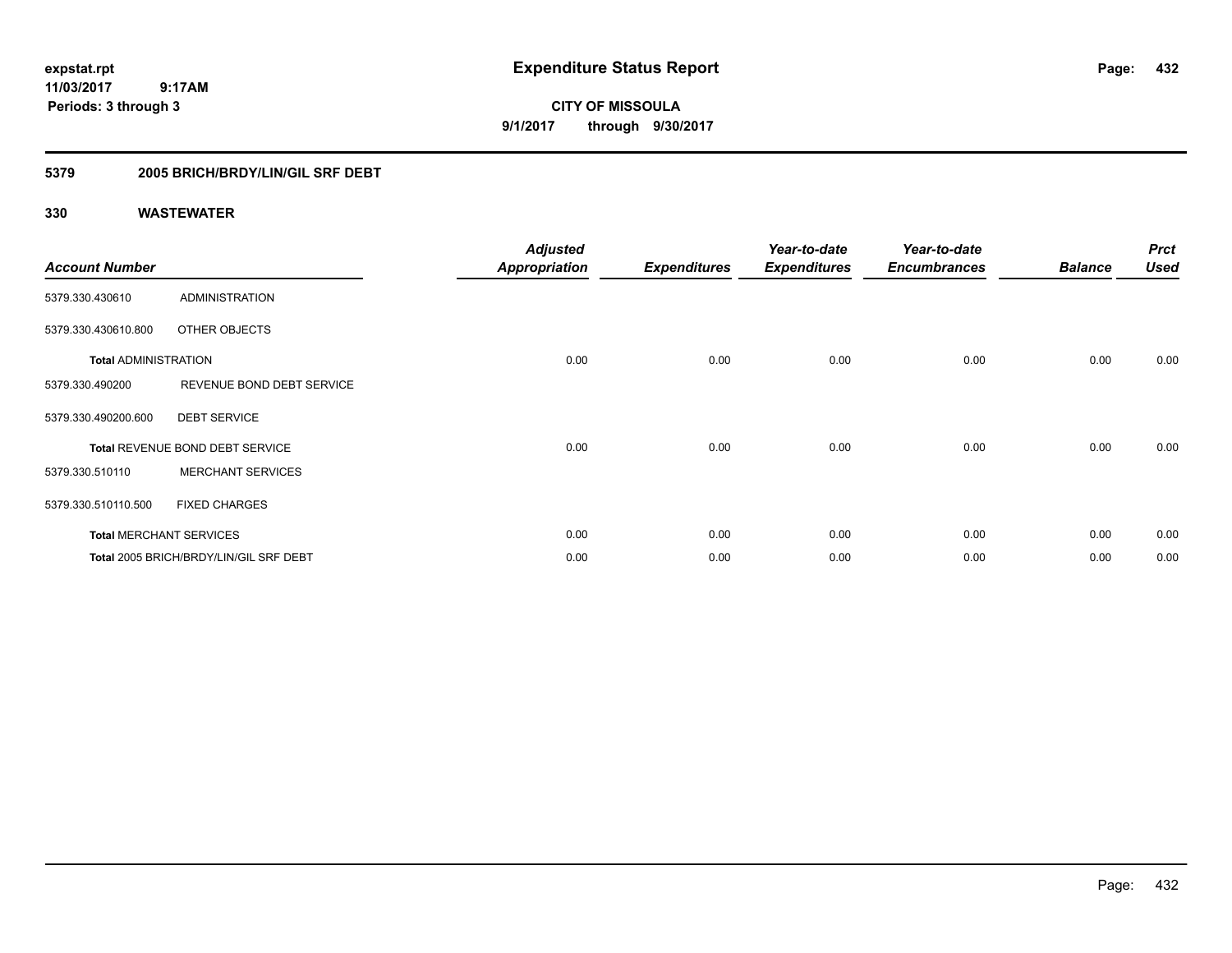**CITY OF MISSOULA 9/1/2017 through 9/30/2017**

### **5380 BRDWY/BIRCH/GILBERT/LINCOLNWOOD**

| <b>Account Number</b>       |                                       | <b>Adjusted</b><br><b>Appropriation</b> | <b>Expenditures</b> | Year-to-date<br><b>Expenditures</b> | Year-to-date<br><b>Encumbrances</b> | <b>Balance</b> | <b>Prct</b><br><b>Used</b> |
|-----------------------------|---------------------------------------|-----------------------------------------|---------------------|-------------------------------------|-------------------------------------|----------------|----------------------------|
| 5380.330.430610             | <b>ADMINISTRATION</b>                 |                                         |                     |                                     |                                     |                |                            |
| 5380.330.430610.800         | OTHER OBJECTS                         |                                         |                     |                                     |                                     |                |                            |
| <b>Total ADMINISTRATION</b> |                                       | 0.00                                    | 0.00                | 0.00                                | 0.00                                | 0.00           | 0.00                       |
| 5380.330.490200             | REVENUE BOND DEBT SERVICE             |                                         |                     |                                     |                                     |                |                            |
| 5380.330.490200.600         | <b>DEBT SERVICE</b>                   |                                         |                     |                                     |                                     |                |                            |
|                             | Total REVENUE BOND DEBT SERVICE       | 0.00                                    | 0.00                | 0.00                                | 0.00                                | 0.00           | 0.00                       |
| 5380.330.510110             | <b>MERCHANT SERVICES</b>              |                                         |                     |                                     |                                     |                |                            |
| 5380.330.510110.500         | <b>FIXED CHARGES</b>                  |                                         |                     |                                     |                                     |                |                            |
|                             | <b>Total MERCHANT SERVICES</b>        | 0.00                                    | 0.00                | 0.00                                | 0.00                                | 0.00           | 0.00                       |
|                             | Total BRDWY/BIRCH/GILBERT/LINCOLNWOOD | 0.00                                    | 0.00                | 0.00                                | 0.00                                | 0.00           | 0.00                       |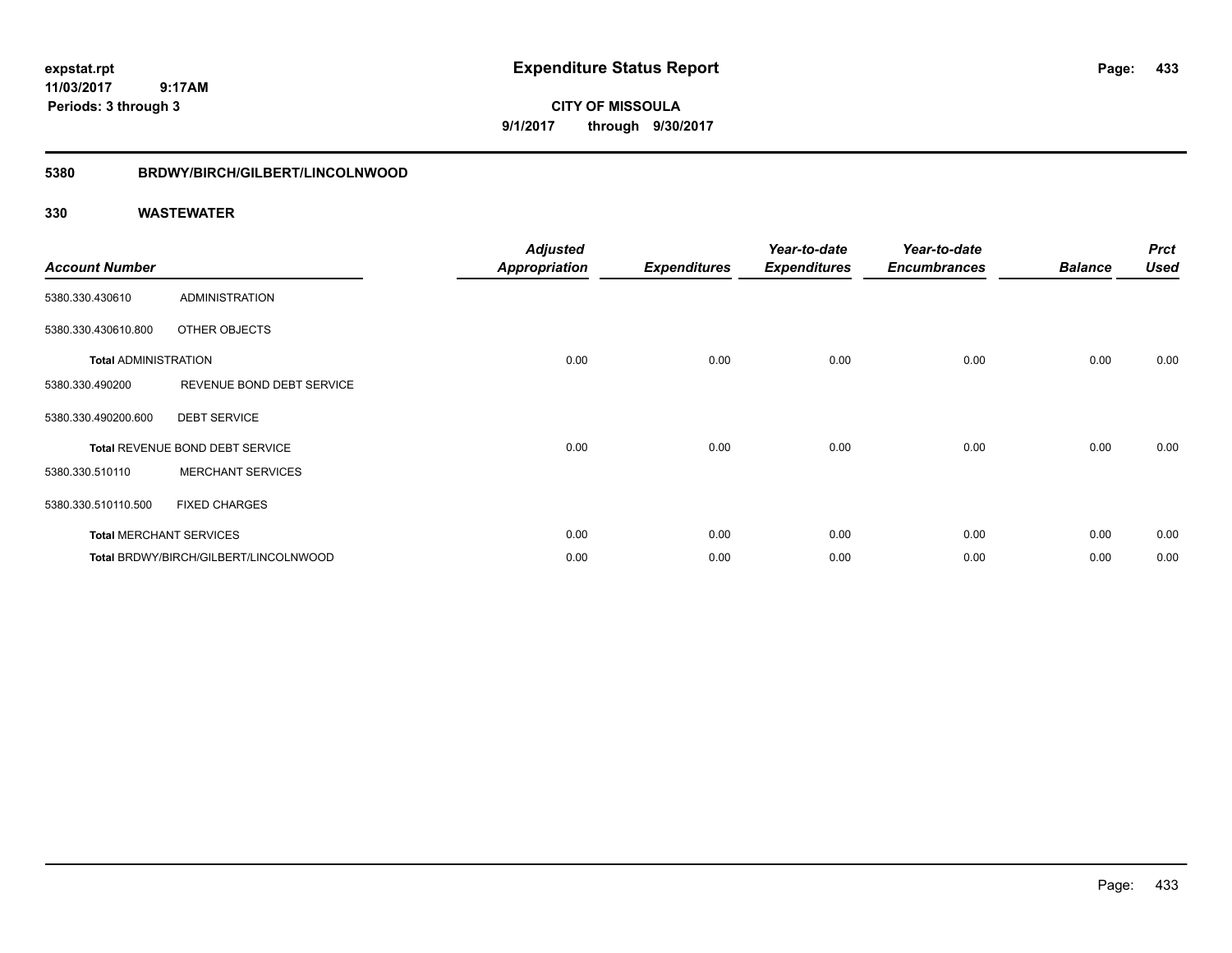**CITY OF MISSOULA 9/1/2017 through 9/30/2017**

### **5381 LINCOLNWOOD PH2 DEBT SERVICE**

| <b>Account Number</b>       |                                    | <b>Adjusted</b><br><b>Appropriation</b> | <b>Expenditures</b> | Year-to-date<br><b>Expenditures</b> | Year-to-date<br><b>Encumbrances</b> | <b>Balance</b> | <b>Prct</b><br><b>Used</b> |
|-----------------------------|------------------------------------|-----------------------------------------|---------------------|-------------------------------------|-------------------------------------|----------------|----------------------------|
| 5381.330.430610             | <b>ADMINISTRATION</b>              |                                         |                     |                                     |                                     |                |                            |
| 5381.330.430610.800         | OTHER OBJECTS                      |                                         |                     |                                     |                                     |                |                            |
| <b>Total ADMINISTRATION</b> |                                    | 0.00                                    | 0.00                | 0.00                                | 0.00                                | 0.00           | 0.00                       |
| 5381.330.490200             | REVENUE BOND DEBT SERVICE          |                                         |                     |                                     |                                     |                |                            |
| 5381.330.490200.600         | <b>DEBT SERVICE</b>                |                                         |                     |                                     |                                     |                |                            |
|                             | Total REVENUE BOND DEBT SERVICE    | 0.00                                    | 0.00                | 0.00                                | 0.00                                | 0.00           | 0.00                       |
| 5381.330.510110             | <b>MERCHANT SERVICES</b>           |                                         |                     |                                     |                                     |                |                            |
| 5381.330.510110.500         | <b>FIXED CHARGES</b>               |                                         |                     |                                     |                                     |                |                            |
|                             | <b>Total MERCHANT SERVICES</b>     | 0.00                                    | 0.00                | 0.00                                | 0.00                                | 0.00           | 0.00                       |
|                             | Total LINCOLNWOOD PH2 DEBT SERVICE | 0.00                                    | 0.00                | 0.00                                | 0.00                                | 0.00           | 0.00                       |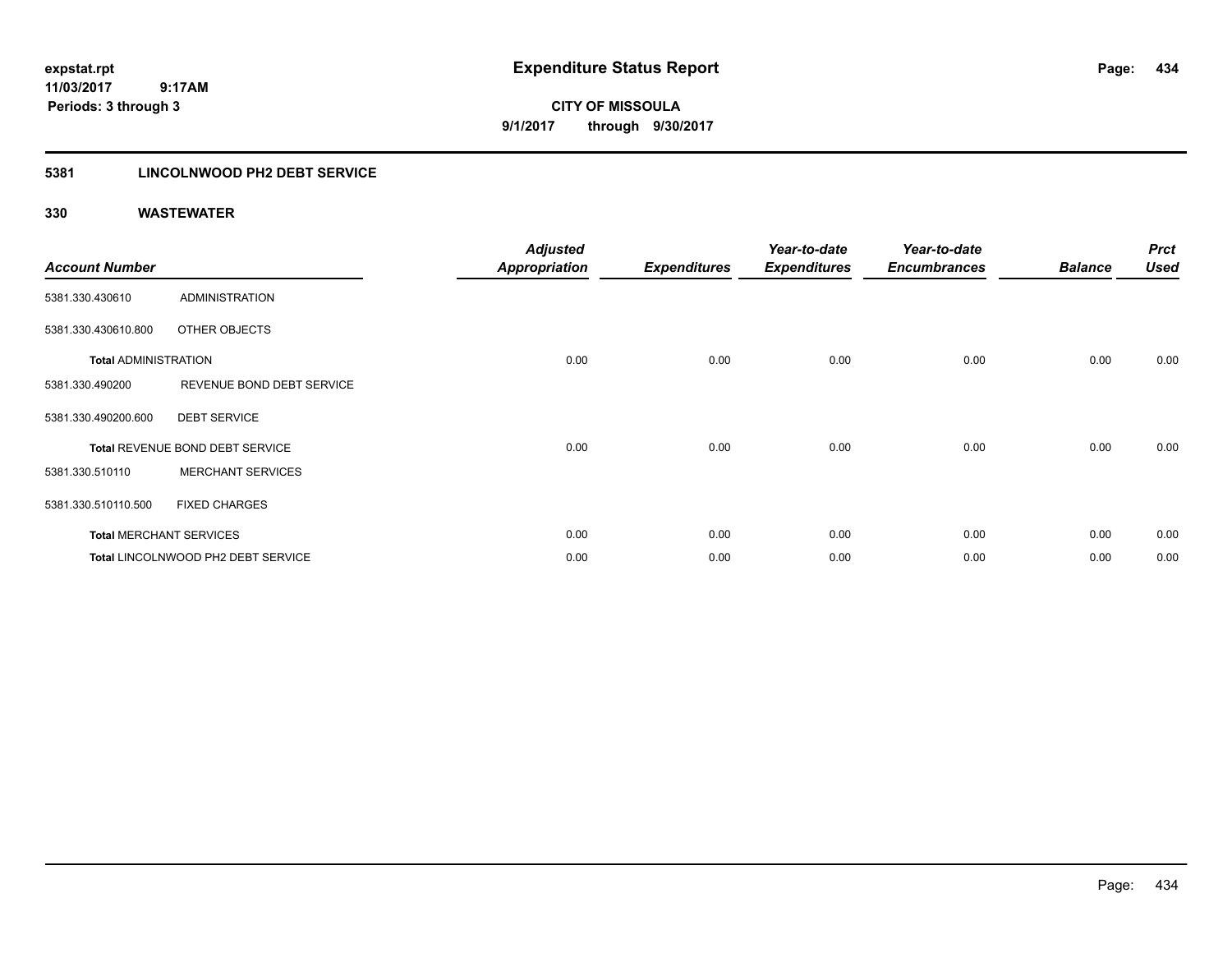**CITY OF MISSOULA 9/1/2017 through 9/30/2017**

### **5382 LINCOLNWOOD PH2 RESERVE FUND**

| <b>Account Number</b>       |                                    | <b>Adjusted</b><br><b>Appropriation</b> | <b>Expenditures</b> | Year-to-date<br><b>Expenditures</b> | Year-to-date<br><b>Encumbrances</b> | <b>Balance</b> | <b>Prct</b><br><b>Used</b> |
|-----------------------------|------------------------------------|-----------------------------------------|---------------------|-------------------------------------|-------------------------------------|----------------|----------------------------|
| 5382.330.430610             | <b>ADMINISTRATION</b>              |                                         |                     |                                     |                                     |                |                            |
| 5382.330.430610.800         | OTHER OBJECTS                      |                                         |                     |                                     |                                     |                |                            |
| <b>Total ADMINISTRATION</b> |                                    | 0.00                                    | 0.00                | 0.00                                | 0.00                                | 0.00           | 0.00                       |
| 5382.330.490200             | REVENUE BOND DEBT SERVICE          |                                         |                     |                                     |                                     |                |                            |
| 5382.330.490200.600         | <b>DEBT SERVICE</b>                |                                         |                     |                                     |                                     |                |                            |
|                             | Total REVENUE BOND DEBT SERVICE    | 0.00                                    | 0.00                | 0.00                                | 0.00                                | 0.00           | 0.00                       |
| 5382.330.510110             | <b>MERCHANT SERVICES</b>           |                                         |                     |                                     |                                     |                |                            |
| 5382.330.510110.500         | <b>FIXED CHARGES</b>               |                                         |                     |                                     |                                     |                |                            |
|                             | Total LINCOLNWOOD PH2 RESERVE FUND | 0.00                                    | 0.00                | 0.00                                | 0.00                                | 0.00           | 0.00                       |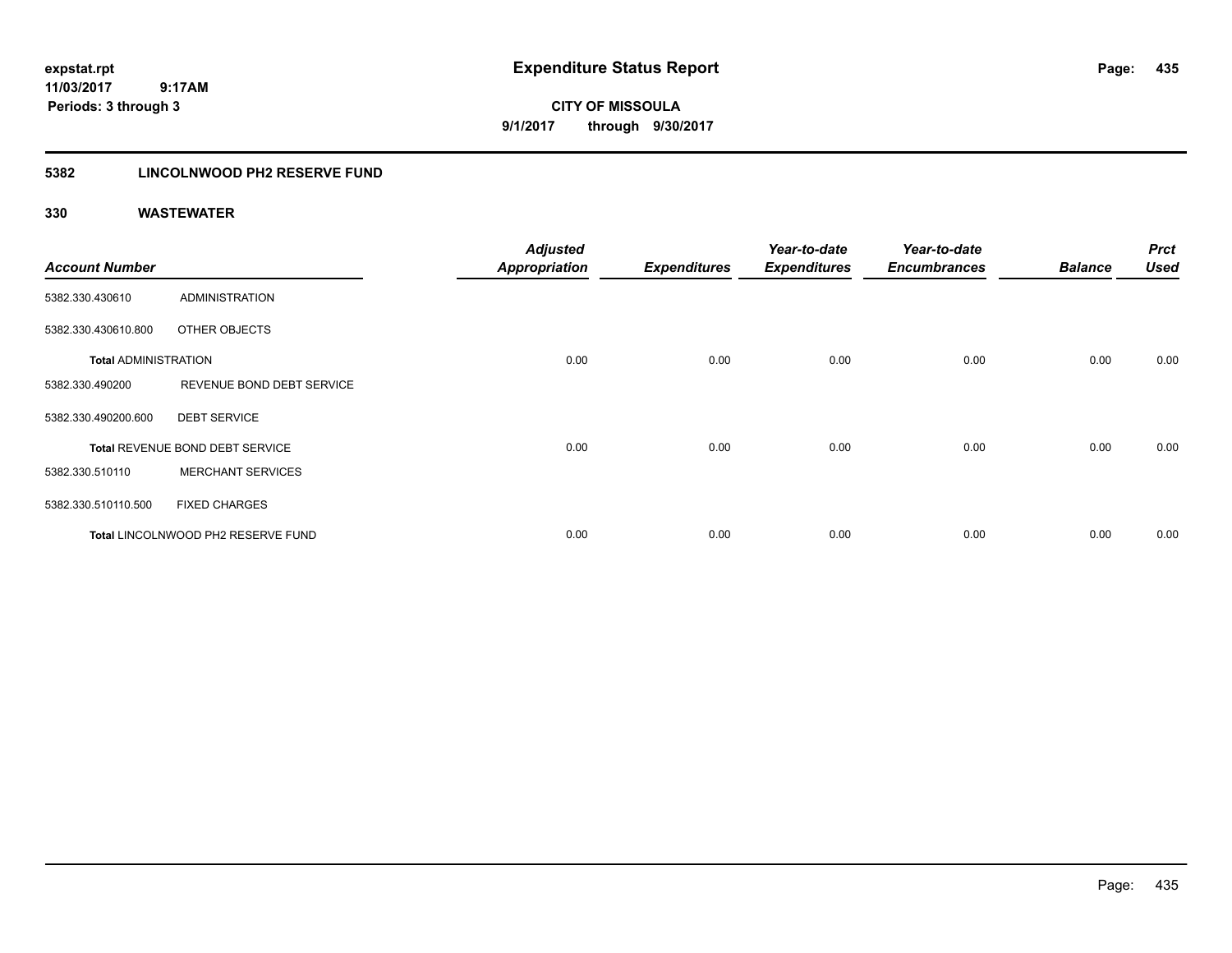**CITY OF MISSOULA 9/1/2017 through 9/30/2017**

### **5383 FY09 RATTLESNAKE SEWER DEBT SVS**

### **550 SID 544 PROJECT**

| <b>Account Number</b> |                                              | <b>Adjusted</b><br><b>Appropriation</b> | <b>Expenditures</b> | Year-to-date<br><b>Expenditures</b> | Year-to-date<br><b>Encumbrances</b> | <b>Balance</b> | <b>Prct</b><br><b>Used</b> |
|-----------------------|----------------------------------------------|-----------------------------------------|---------------------|-------------------------------------|-------------------------------------|----------------|----------------------------|
| 5383.550.490200       | REVENUE BOND DEBT SERVICE                    |                                         |                     |                                     |                                     |                |                            |
| 5383.550.490200.600   | <b>DEBT SERVICE</b>                          |                                         |                     |                                     |                                     |                |                            |
|                       | <b>Total REVENUE BOND DEBT SERVICE</b>       | 0.00                                    | 0.00                | 0.00                                | 0.00                                | 0.00           | 0.00                       |
| 5383.550.510110       | <b>MERCHANT SERVICES</b>                     |                                         |                     |                                     |                                     |                |                            |
| 5383.550.510110.500   | <b>FIXED CHARGES</b>                         |                                         |                     |                                     |                                     |                |                            |
|                       | <b>Total FY09 RATTLESNAKE SEWER DEBT SVS</b> | 0.00                                    | 0.00                | 0.00                                | 0.00                                | 0.00           | 0.00                       |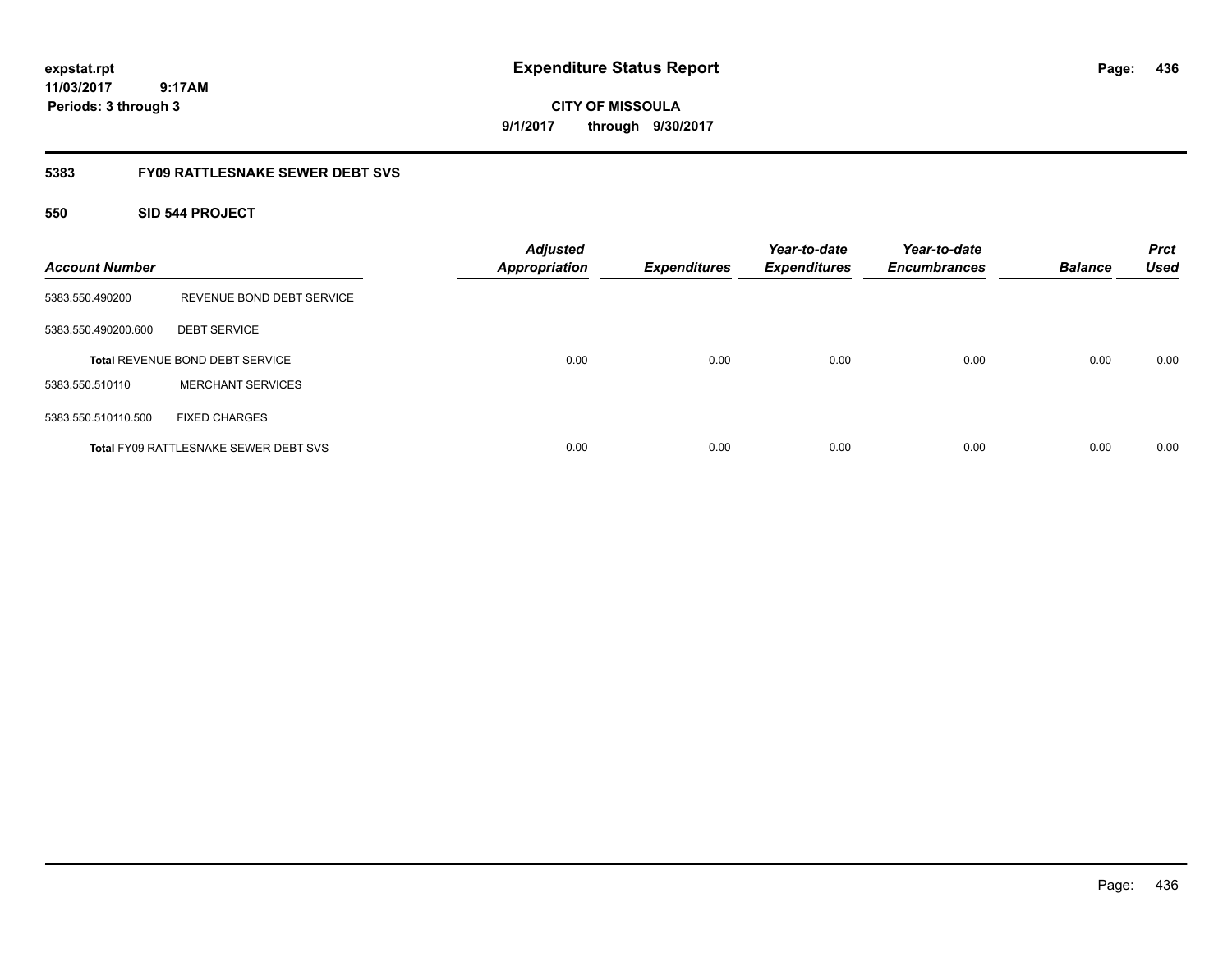**CITY OF MISSOULA 9/1/2017 through 9/30/2017**

### **5384 09 LOLO BOND RESERVE**

| <b>Account Number</b> |                                        | <b>Adjusted</b><br>Appropriation | <b>Expenditures</b> | Year-to-date<br><b>Expenditures</b> | Year-to-date<br><b>Encumbrances</b> | <b>Balance</b> | <b>Prct</b><br><b>Used</b> |
|-----------------------|----------------------------------------|----------------------------------|---------------------|-------------------------------------|-------------------------------------|----------------|----------------------------|
| 5384.330.490200       | REVENUE BOND DEBT SERVICE              |                                  |                     |                                     |                                     |                |                            |
| 5384.330.490200.800   | OTHER OBJECTS                          |                                  |                     |                                     |                                     |                |                            |
|                       | <b>Total REVENUE BOND DEBT SERVICE</b> | 0.00                             | 0.00                | 0.00                                | 0.00                                | 0.00           | 0.00                       |
| 5384.330.510110       | <b>MERCHANT SERVICES</b>               |                                  |                     |                                     |                                     |                |                            |
| 5384.330.510110.500   | <b>FIXED CHARGES</b>                   |                                  |                     |                                     |                                     |                |                            |
|                       | <b>Total MERCHANT SERVICES</b>         | 0.00                             | 0.00                | 0.00                                | 0.00                                | 0.00           | 0.00                       |
|                       | Total 09 LOLO BOND RESERVE             | 0.00                             | 0.00                | 0.00                                | 0.00                                | 0.00           | 0.00                       |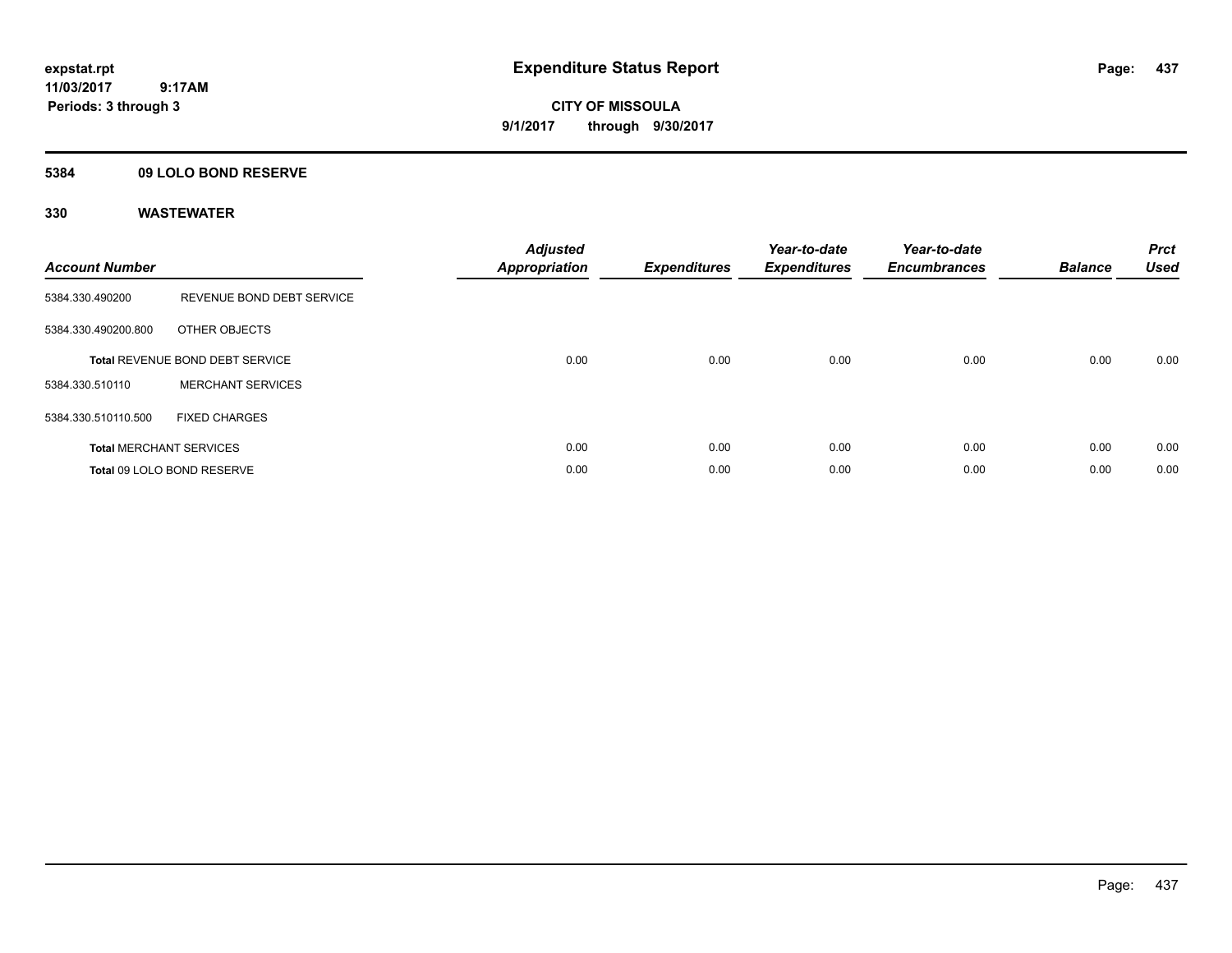**CITY OF MISSOULA 9/1/2017 through 9/30/2017**

### **5385 HEADWORKS 2010 BOND RESERVE**

| <b>Account Number</b>       |                                   | <b>Adjusted</b><br><b>Appropriation</b> | <b>Expenditures</b> | Year-to-date<br><b>Expenditures</b> | Year-to-date<br><b>Encumbrances</b> | <b>Balance</b> | <b>Prct</b><br><b>Used</b> |
|-----------------------------|-----------------------------------|-----------------------------------------|---------------------|-------------------------------------|-------------------------------------|----------------|----------------------------|
| 5385.330.430610             | ADMINISTRATION                    |                                         |                     |                                     |                                     |                |                            |
| 5385.330.430610.800         | OTHER OBJECTS                     |                                         |                     |                                     |                                     |                |                            |
| <b>Total ADMINISTRATION</b> |                                   | 0.00                                    | 0.00                | 0.00                                | 0.00                                | 0.00           | 0.00                       |
|                             | Total HEADWORKS 2010 BOND RESERVE | 0.00                                    | 0.00                | 0.00                                | 0.00                                | 0.00           | 0.00                       |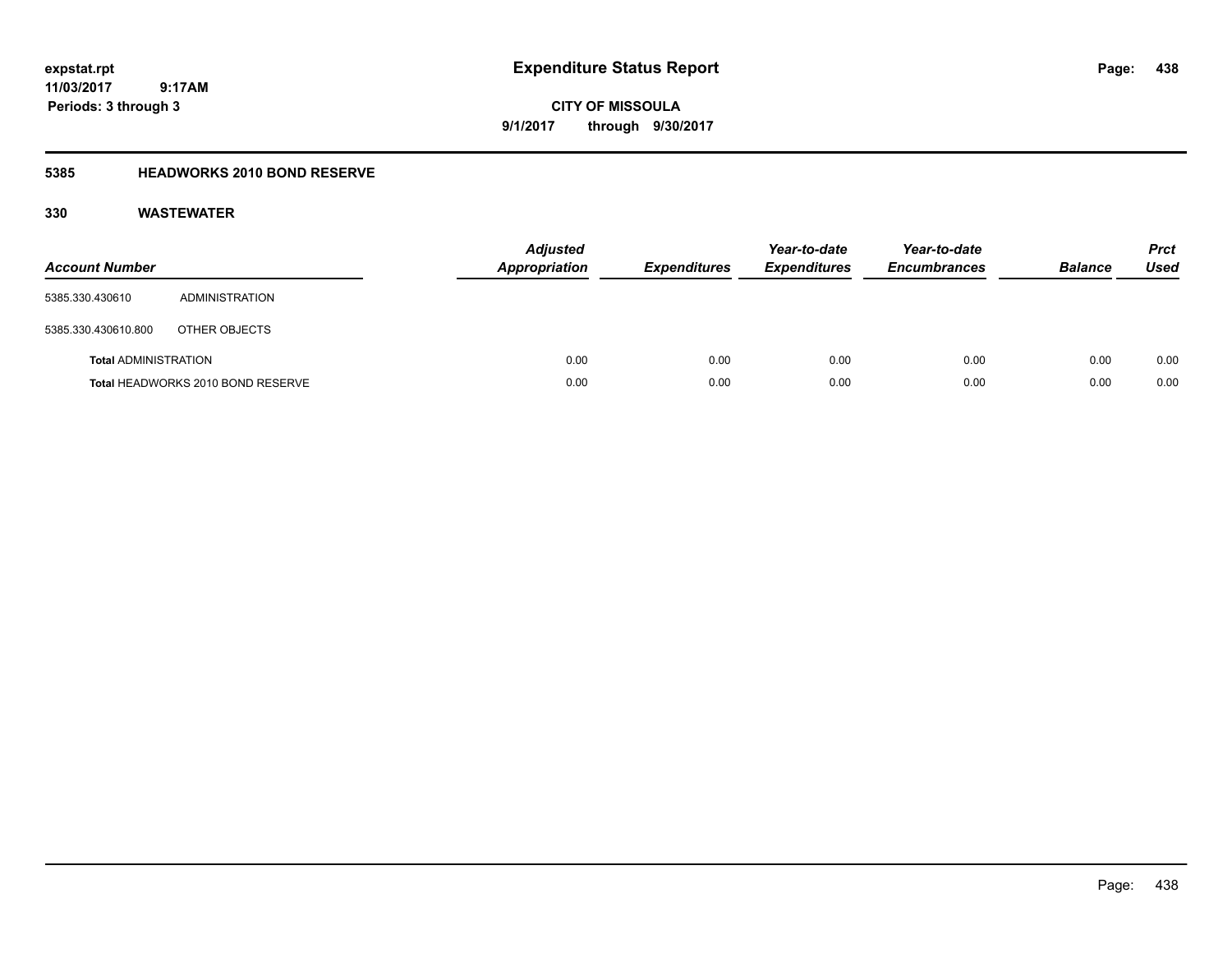**CITY OF MISSOULA 9/1/2017 through 9/30/2017**

### **5386 FY10 HEADWORKS DEBT SERVICE**

| <b>Account Number</b> |                                   | <b>Adjusted</b><br>Appropriation | <b>Expenditures</b> | Year-to-date<br><b>Expenditures</b> | Year-to-date<br><b>Encumbrances</b> | <b>Balance</b> | <b>Prct</b><br><b>Used</b> |
|-----------------------|-----------------------------------|----------------------------------|---------------------|-------------------------------------|-------------------------------------|----------------|----------------------------|
| 5386.330.490200       | REVENUE BOND DEBT SERVICE         |                                  |                     |                                     |                                     |                |                            |
| 5386.330.490200.600   | <b>DEBT SERVICE</b>               |                                  |                     |                                     |                                     |                |                            |
|                       | Total REVENUE BOND DEBT SERVICE   | 0.00                             | 0.00                | 0.00                                | 0.00                                | 0.00           | 0.00                       |
| 5386.330.510110       | <b>MERCHANT SERVICES</b>          |                                  |                     |                                     |                                     |                |                            |
| 5386.330.510110.500   | <b>FIXED CHARGES</b>              |                                  |                     |                                     |                                     |                |                            |
|                       | <b>Total MERCHANT SERVICES</b>    | 0.00                             | 0.00                | 0.00                                | 0.00                                | 0.00           | 0.00                       |
|                       | Total FY10 HEADWORKS DEBT SERVICE | 0.00                             | 0.00                | 0.00                                | 0.00                                | 0.00           | 0.00                       |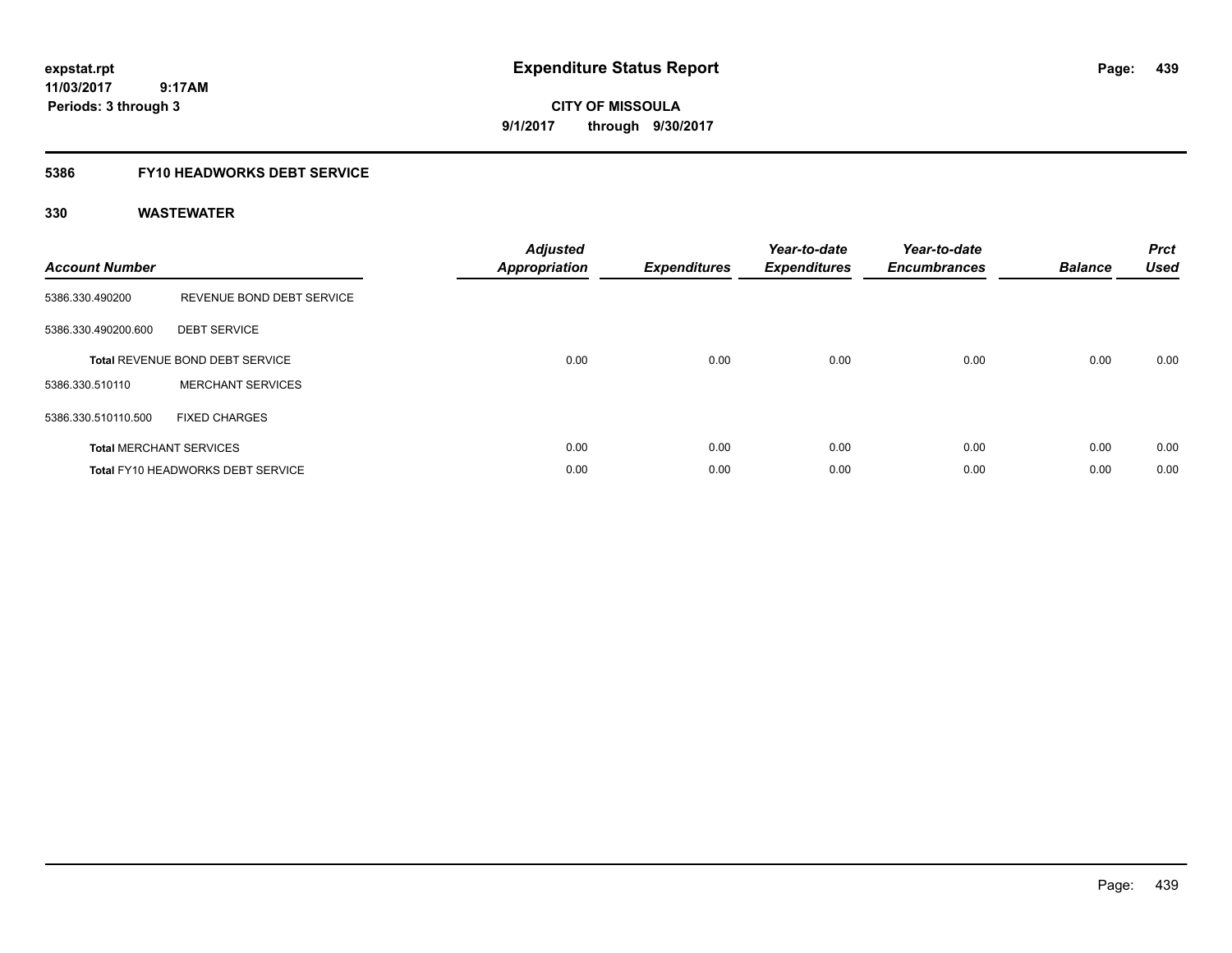**CITY OF MISSOULA 9/1/2017 through 9/30/2017**

### **5387 FY11 SEWER \$1.29M BOND DEBT SERVICE**

| <b>Account Number</b> |                                            | <b>Adjusted</b><br>Appropriation | <b>Expenditures</b> | Year-to-date<br><b>Expenditures</b> | Year-to-date<br><b>Encumbrances</b> | <b>Balance</b> | <b>Prct</b><br><b>Used</b> |
|-----------------------|--------------------------------------------|----------------------------------|---------------------|-------------------------------------|-------------------------------------|----------------|----------------------------|
| 5387.330.490200       | REVENUE BOND DEBT SERVICE                  |                                  |                     |                                     |                                     |                |                            |
| 5387.330.490200.600   | <b>DEBT SERVICE</b>                        |                                  |                     |                                     |                                     |                |                            |
|                       | Total REVENUE BOND DEBT SERVICE            | 0.00                             | 0.00                | 0.00                                | 0.00                                | 0.00           | 0.00                       |
| 5387.330.510110       | <b>MERCHANT SERVICES</b>                   |                                  |                     |                                     |                                     |                |                            |
| 5387.330.510110.500   | <b>FIXED CHARGES</b>                       |                                  |                     |                                     |                                     |                |                            |
|                       | <b>Total MERCHANT SERVICES</b>             | 0.00                             | 0.00                | 0.00                                | 0.00                                | 0.00           | 0.00                       |
|                       | Total FY11 SEWER \$1.29M BOND DEBT SERVICE | 0.00                             | 0.00                | 0.00                                | 0.00                                | 0.00           | 0.00                       |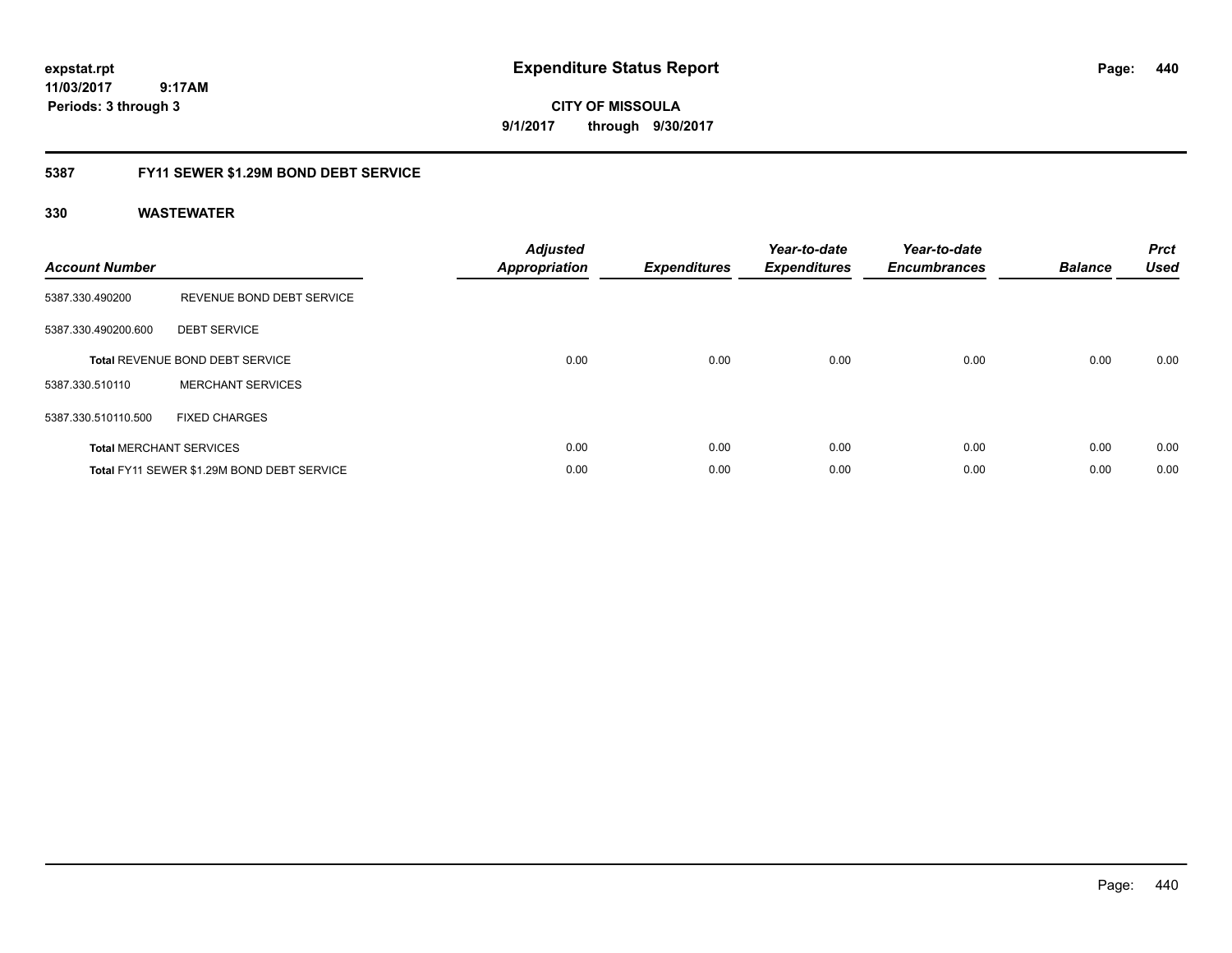**CITY OF MISSOULA 9/1/2017 through 9/30/2017**

### **5388 FY11 \$1.29M SEWER BOND RESERVE**

| <b>Account Number</b>       |                                       | <b>Adjusted</b><br>Appropriation | <b>Expenditures</b> | Year-to-date<br><b>Expenditures</b> | Year-to-date<br><b>Encumbrances</b> | <b>Balance</b> | <b>Prct</b><br><b>Used</b> |
|-----------------------------|---------------------------------------|----------------------------------|---------------------|-------------------------------------|-------------------------------------|----------------|----------------------------|
| 5388.330.430610             | ADMINISTRATION                        |                                  |                     |                                     |                                     |                |                            |
| 5388.330.430610.800         | OTHER OBJECTS                         |                                  |                     |                                     |                                     |                |                            |
| <b>Total ADMINISTRATION</b> |                                       | 0.00                             | 0.00                | 0.00                                | 0.00                                | 0.00           | 0.00                       |
| 5388.330.510110             | <b>MERCHANT SERVICES</b>              |                                  |                     |                                     |                                     |                |                            |
| 5388.330.510110.500         | <b>FIXED CHARGES</b>                  |                                  |                     |                                     |                                     |                |                            |
|                             | <b>Total MERCHANT SERVICES</b>        | 0.00                             | 0.00                | 0.00                                | 0.00                                | 0.00           | 0.00                       |
|                             | Total FY11 \$1.29M SEWER BOND RESERVE | 0.00                             | 0.00                | 0.00                                | 0.00                                | 0.00           | 0.00                       |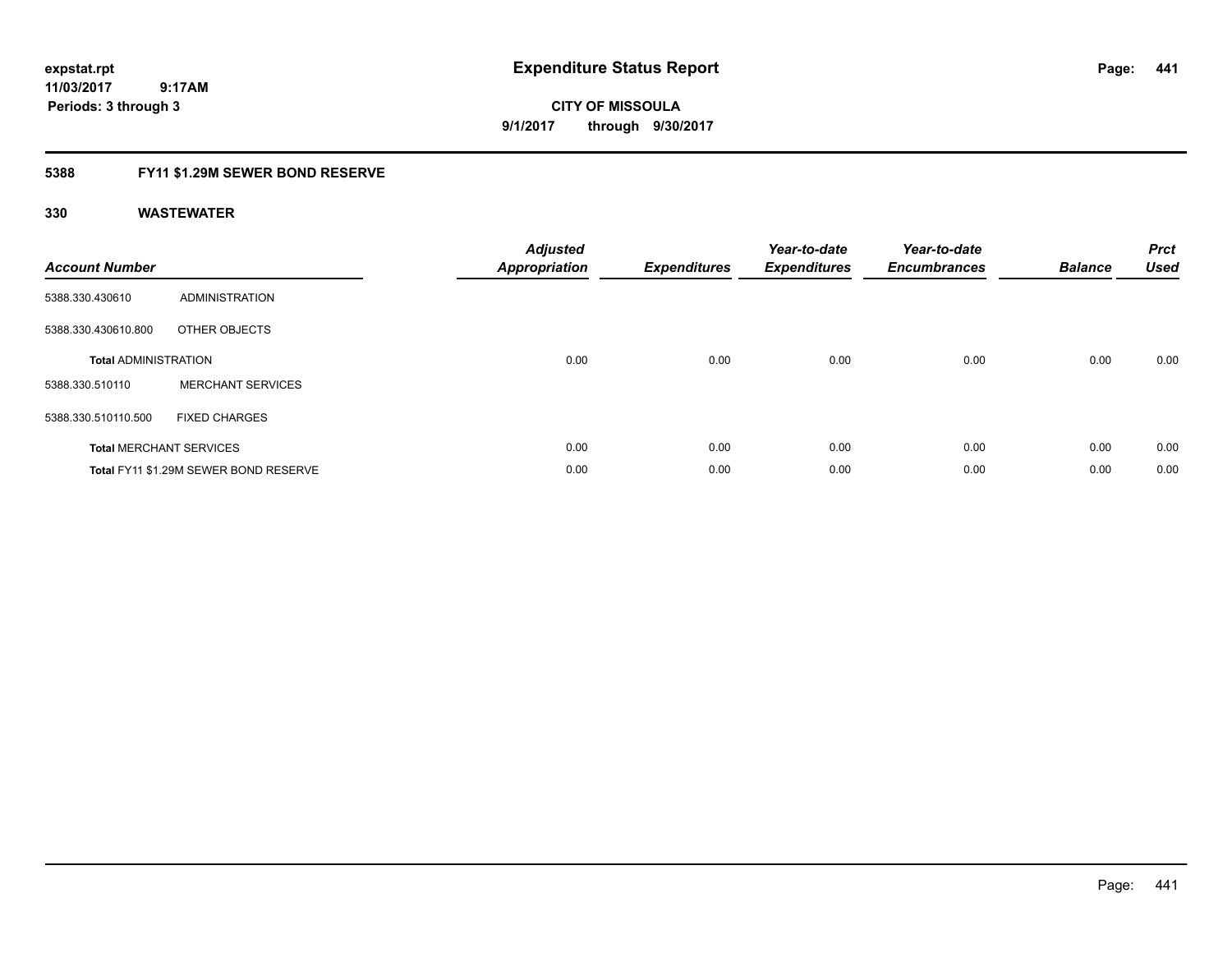**CITY OF MISSOULA 9/1/2017 through 9/30/2017**

### **5389 FY15 SEWER REVENUE BOND DEBT SERVICE**

| <b>Account Number</b> |                                                   | <b>Adjusted</b><br>Appropriation | <b>Expenditures</b> | Year-to-date<br><b>Expenditures</b> | Year-to-date<br><b>Encumbrances</b> | <b>Balance</b> | <b>Prct</b><br><b>Used</b> |
|-----------------------|---------------------------------------------------|----------------------------------|---------------------|-------------------------------------|-------------------------------------|----------------|----------------------------|
| 5389.330.490200       | REVENUE BOND DEBT SERVICE                         |                                  |                     |                                     |                                     |                |                            |
| 5389.330.490200.600   | <b>DEBT SERVICE</b>                               |                                  |                     |                                     |                                     |                |                            |
|                       | Total REVENUE BOND DEBT SERVICE                   | 0.00                             | 0.00                | 0.00                                | 0.00                                | 0.00           | 0.00                       |
| 5389.330.510110       | <b>MERCHANT SERVICES</b>                          |                                  |                     |                                     |                                     |                |                            |
| 5389.330.510110.500   | <b>FIXED CHARGES</b>                              |                                  |                     |                                     |                                     |                |                            |
|                       | <b>Total MERCHANT SERVICES</b>                    | 0.00                             | 0.00                | 0.00                                | 0.00                                | 0.00           | 0.00                       |
|                       | <b>Total FY15 SEWER REVENUE BOND DEBT SERVICE</b> | 0.00                             | 0.00                | 0.00                                | 0.00                                | 0.00           | 0.00                       |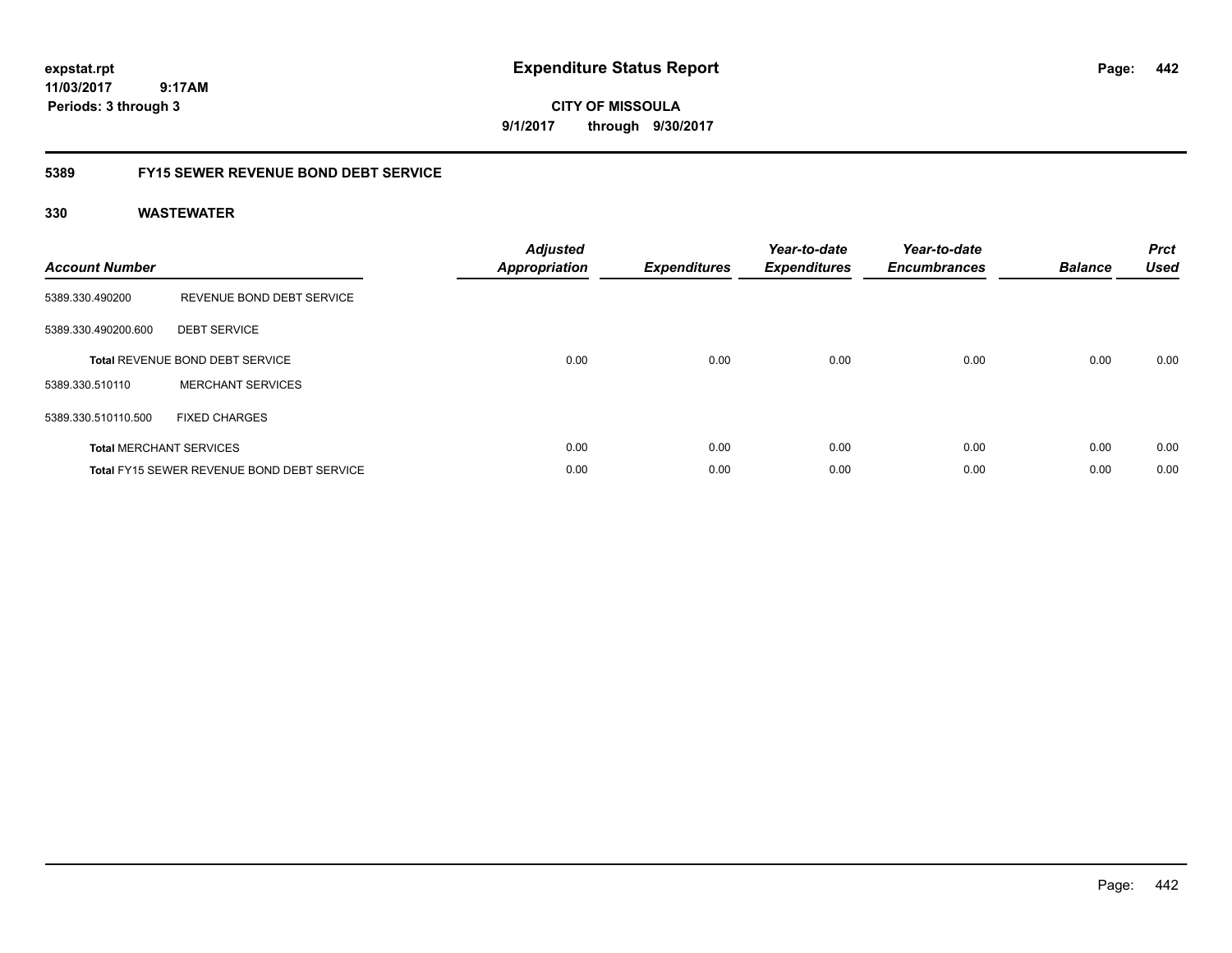**CITY OF MISSOULA 9/1/2017 through 9/30/2017**

### **5390 FY15 SEWER BOND DEBT RESERVE**

| <b>Account Number</b>       |                                           | <b>Adjusted</b><br><b>Appropriation</b> | <b>Expenditures</b> | Year-to-date<br><b>Expenditures</b> | Year-to-date<br><b>Encumbrances</b> | <b>Balance</b> | <b>Prct</b><br><b>Used</b> |
|-----------------------------|-------------------------------------------|-----------------------------------------|---------------------|-------------------------------------|-------------------------------------|----------------|----------------------------|
| 5390.330.430610             | ADMINISTRATION                            |                                         |                     |                                     |                                     |                |                            |
| 5390.330.430610.800         | OTHER OBJECTS                             |                                         |                     |                                     |                                     |                |                            |
| <b>Total ADMINISTRATION</b> |                                           | 0.00                                    | 0.00                | 0.00                                | 0.00                                | 0.00           | 0.00                       |
| 5390.330.510110             | <b>MERCHANT SERVICES</b>                  |                                         |                     |                                     |                                     |                |                            |
| 5390.330.510110.500         | <b>FIXED CHARGES</b>                      |                                         |                     |                                     |                                     |                |                            |
|                             | <b>Total FY15 SEWER BOND DEBT RESERVE</b> | 0.00                                    | 0.00                | 0.00                                | 0.00                                | 0.00           | 0.00                       |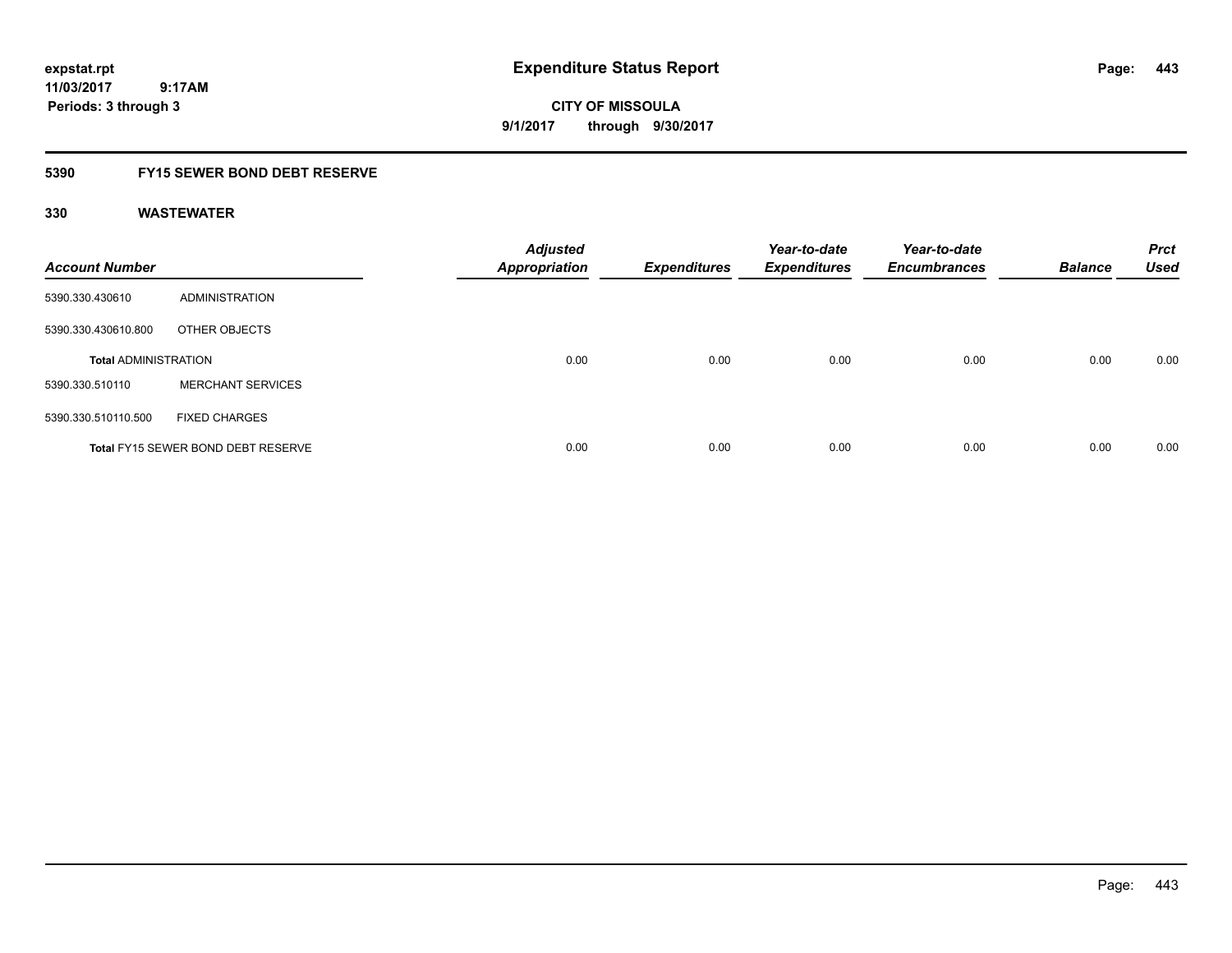**CITY OF MISSOULA 9/1/2017 through 9/30/2017**

### **5450 STORMWATER UTILITIY**

|                                         |                                                         | <b>Adjusted</b>      |                     | Year-to-date        | Year-to-date<br><b>Encumbrances</b> |                | <b>Prct</b><br><b>Used</b> |
|-----------------------------------------|---------------------------------------------------------|----------------------|---------------------|---------------------|-------------------------------------|----------------|----------------------------|
| <b>Account Number</b>                   |                                                         | <b>Appropriation</b> | <b>Expenditures</b> | <b>Expenditures</b> |                                     | <b>Balance</b> |                            |
| 5450.334.430210                         | <b>ADMINISTRATION</b>                                   |                      |                     |                     |                                     |                |                            |
| 5450.334.430210.100                     | PERSONAL SERVICES                                       |                      |                     |                     |                                     |                |                            |
|                                         | 5450.334.430210.110.000 SALARIES AND WAGES              | 80,543.00            | 7,463.39            | 20,524.33           | 0.00                                | 60,018.67      | 25.48                      |
|                                         | 5450.334.430210.140.000 EMPLOYER CONTRIBUTIONS          | 28.645.00            | 2,940.27            | 9.986.86            | 0.00                                | 18.658.14      | 34.86                      |
|                                         | 5450.334.430210.141.000 STATE RETIREMENT CONTRIBUTIONS  | 81.00                | 0.00                | 12.70               | 0.00                                | 68.30          | 15.68                      |
| <b>Total PERSONAL SERVICES</b>          |                                                         | 109,269.00           | 10,403.66           | 30,523.89           | 0.00                                | 78,745.11      | 27.93                      |
| 5450.334.430210.200                     | <b>SUPPLIES</b>                                         |                      |                     |                     |                                     |                |                            |
| 5450.334.430210.210.000 OFFICE SUPPLIES |                                                         | 300.00               | 0.00                | 959.95              | 0.00                                | $-659.95$      | 319.98                     |
|                                         | 5450.334.430210.220.000 OPERATING SUPPLIES              | 0.00                 | 23.95               | 501.26              | 0.00                                | $-501.26$      | 0.00                       |
|                                         | 5450.334.430210.230.000 REPAIR/MAINTENANCE              | 1,020.00             | 0.00                | 345.56              | 0.00                                | 674.44         | 33.88                      |
| 5450.334.430210.231.000 GASOLINE        |                                                         | 3,708.00             | 76.23               | 76.23               | 0.00                                | 3,631.77       | 2.06                       |
| 5450.334.430210.240.000 OTHER SUPPLIES  |                                                         | 520.00               | 0.00                | 0.00                | 0.00                                | 520.00         | 0.00                       |
| <b>Total SUPPLIES</b>                   |                                                         | 5,548.00             | 100.18              | 1,883.00            | 0.00                                | 3,665.00       | 33.94                      |
| 5450.334.430210.300                     | <b>PURCHASED SERVICES</b>                               |                      |                     |                     |                                     |                |                            |
|                                         | 5450.334.430210.320.000 PRINTING & DUPLICATING          | 2,000.00             | 0.00                | 30.34               | 0.00                                | 1,969.66       | 1.52                       |
|                                         | 5450.334.430210.330.000 PUBLICITY, SUBSCRIPTIONS & DUES | 10,803.00            | 0.00                | 0.00                | 0.00                                | 10,803.00      | 0.00                       |
|                                         | 5450.334.430210.344.000 TELEPHONE SERVICE               | 1,710.00             | 44.63               | 91.54               | 0.00                                | 1,618.46       | 5.35                       |
| 5450.334.430210.370.000 TRAVEL          |                                                         | 2,700.00             | 65.65               | 65.65               | 0.00                                | 2,634.35       | 2.43                       |
| 5450.334.430210.380.000 TRAINING        |                                                         | 5,400.00             | 2,115.00            | 2,115.00            | 0.00                                | 3,285.00       | 39.17                      |
| <b>Total PURCHASED SERVICES</b>         |                                                         | 22,613.00            | 2,225.28            | 2,302.53            | 0.00                                | 20,310.47      | 10.18                      |
| 5450.334.430210.500                     | <b>FIXED CHARGES</b>                                    |                      |                     |                     |                                     |                |                            |
| <b>Total FIXED CHARGES</b>              |                                                         | 0.00                 | 0.00                | 0.00                | 0.00                                | 0.00           | 0.00                       |
| 5450.334.430210.600                     | <b>DEBT SERVICE</b>                                     |                      |                     |                     |                                     |                |                            |
|                                         | 5450.334.430210.620.000 INTEREST / SERVICE FEES         | 53,772.00            | 0.00                | 0.00                | 0.00                                | 53,772.00      | 0.00                       |
| <b>Total DEBT SERVICE</b>               |                                                         | 53,772.00            | 0.00                | 0.00                | 0.00                                | 53,772.00      | 0.00                       |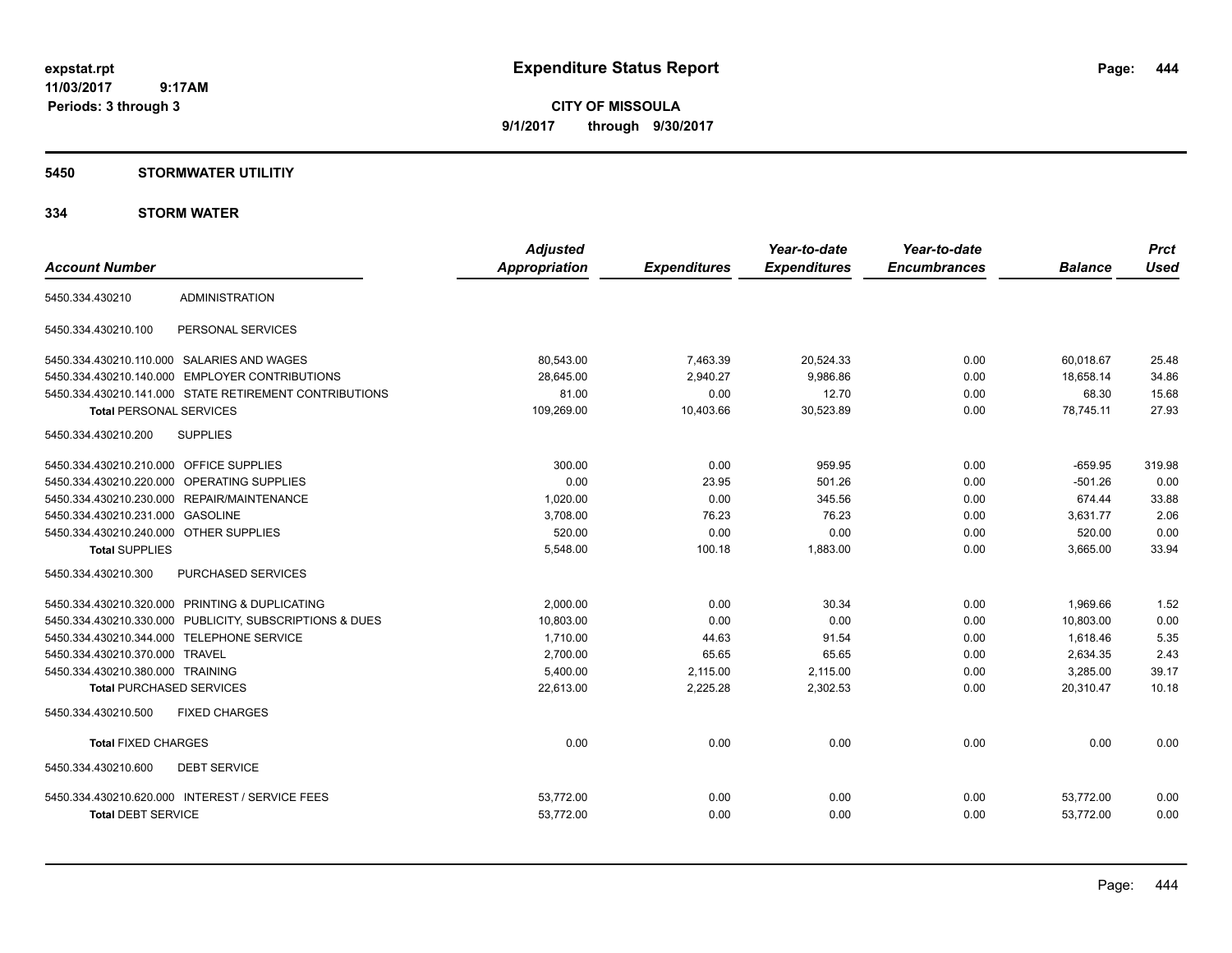**Periods: 3 through 3**

**CITY OF MISSOULA 9/1/2017 through 9/30/2017**

### **5450 STORMWATER UTILITIY**

 **9:17AM**

|                                                        | <b>Adjusted</b>      |                     | Year-to-date        | Year-to-date        |                | <b>Prct</b> |
|--------------------------------------------------------|----------------------|---------------------|---------------------|---------------------|----------------|-------------|
| <b>Account Number</b>                                  | <b>Appropriation</b> | <b>Expenditures</b> | <b>Expenditures</b> | <b>Encumbrances</b> | <b>Balance</b> | <b>Used</b> |
| OTHER OBJECTS<br>5450.334.430210.800                   |                      |                     |                     |                     |                |             |
| 5450.334.430210.820.000 TRANSFERS TO OTHER FUNDS       | 26.988.00            | 0.00                | 0.00                | 0.00                | 26,988.00      | 0.00        |
| <b>Total OTHER OBJECTS</b>                             | 26,988.00            | 0.00                | 0.00                | 0.00                | 26,988.00      | 0.00        |
| 5450.334.430210.900<br><b>CAPITAL OUTLAY</b>           |                      |                     |                     |                     |                |             |
| 5450.334.430210.930.000 IMPROVEMENTS                   | 26,498.00            | 0.00                | 0.00                | 0.00                | 26,498.00      | 0.00        |
| <b>Total CAPITAL OUTLAY</b>                            | 26,498.00            | 0.00                | 0.00                | 0.00                | 26,498.00      | 0.00        |
| <b>Total ADMINISTRATION</b>                            | 244,688.00           | 12,729.12           | 34,709.42           | 0.00                | 209,978.58     | 14.19       |
| 5450.334.430235<br><b>STORM DRAINAGE</b>               |                      |                     |                     |                     |                |             |
| 5450.334.430235.100<br>PERSONAL SERVICES               |                      |                     |                     |                     |                |             |
| 5450.334.430235.110.000 SALARIES AND WAGES             | 37,500.00            | 0.00                | 0.00                | 0.00                | 37,500.00      | 0.00        |
| 5450.334.430235.140.000 EMPLOYER CONTRIBUTIONS         | 15,988.00            | 0.00                | 0.00                | 0.00                | 15,988.00      | 0.00        |
| 5450.334.430235.141.000 STATE RETIREMENT CONTRIBUTIONS | 36.00                | 0.00                | 0.00                | 0.00                | 36.00          | 0.00        |
| <b>Total PERSONAL SERVICES</b>                         | 53,524.00            | 0.00                | 0.00                | 0.00                | 53,524.00      | 0.00        |
| 5450.334.430235.200<br><b>SUPPLIES</b>                 |                      |                     |                     |                     |                |             |
| 5450.334.430235.210.000 OFFICE SUPPLIES                | 214.00               | 0.00                | 0.00                | 0.00                | 214.00         | 0.00        |
| 5450.334.430235.220.000 OPERATING SUPPLIES             | 12,485.00            | 0.00                | 0.00                | 0.00                | 12,485.00      | 0.00        |
| 5450.334.430235.231.000 GASOLINE                       | 1,800.00             | 0.00                | 0.00                | 0.00                | 1,800.00       | 0.00        |
| <b>Total SUPPLIES</b>                                  | 14,499.00            | 0.00                | 0.00                | 0.00                | 14,499.00      | 0.00        |
| 5450.334.430235.300<br>PURCHASED SERVICES              |                      |                     |                     |                     |                |             |
| 5450.334.430235.360.000 REPAIR & MAINTENANCE           | 2,475.00             | 0.00                | 0.00                | 0.00                | 2,475.00       | 0.00        |
| <b>Total PURCHASED SERVICES</b>                        | 2,475.00             | 0.00                | 0.00                | 0.00                | 2,475.00       | 0.00        |
| 5450.334.430235.900<br>CAPITAL OUTLAY                  |                      |                     |                     |                     |                |             |
| 5450.334.430235.930.182 FACILITY RATE STUDY            | 0.00                 | 6,917.08            | 6,917.08            | 0.00                | $-6,917.08$    | 0.00        |
| <b>Total CAPITAL OUTLAY</b>                            | 0.00                 | 6,917.08            | 6,917.08            | 0.00                | $-6,917.08$    | 0.00        |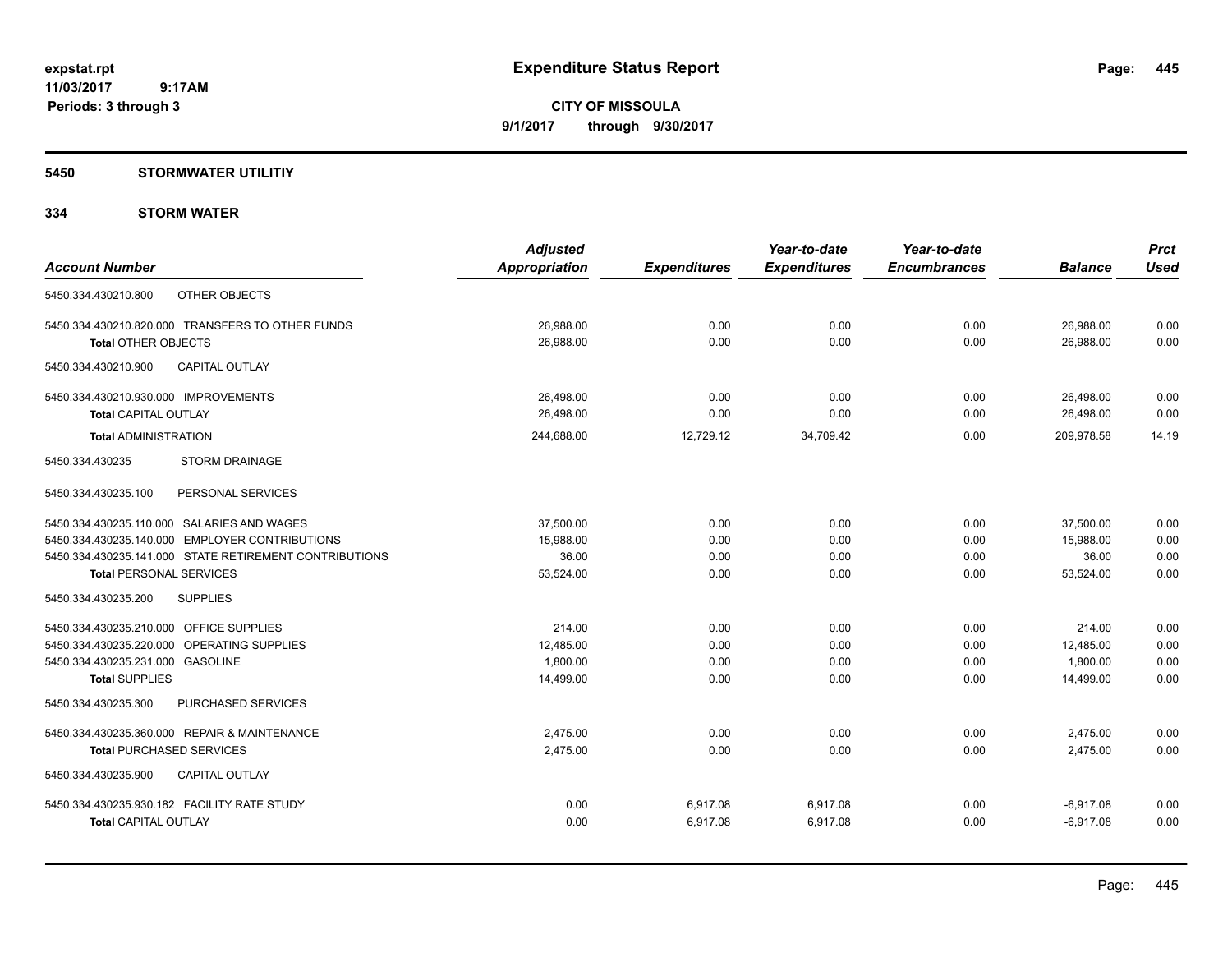**CITY OF MISSOULA 9/1/2017 through 9/30/2017**

### **5450 STORMWATER UTILITIY**

| <b>Account Number</b>                   |                                                        | <b>Adjusted</b><br>Appropriation | <b>Expenditures</b> | Year-to-date<br><b>Expenditures</b> | Year-to-date<br><b>Encumbrances</b> | <b>Balance</b> | <b>Prct</b><br><b>Used</b> |
|-----------------------------------------|--------------------------------------------------------|----------------------------------|---------------------|-------------------------------------|-------------------------------------|----------------|----------------------------|
| <b>Total STORM DRAINAGE</b>             |                                                        | 70,498.00                        | 6,917.08            | 6,917.08                            | 0.00                                | 63,580.92      | 9.81                       |
| 5450.334.430246                         | STORM WATER MAINTENANCE                                |                                  |                     |                                     |                                     |                |                            |
| 5450.334.430246.100                     | PERSONAL SERVICES                                      |                                  |                     |                                     |                                     |                |                            |
|                                         | 5450.334.430246.110.000 SALARIES AND WAGES             | 37,500.00                        | 0.00                | 0.00                                | 0.00                                | 37,500.00      | 0.00                       |
|                                         | 5450.334.430246.140.000 EMPLOYER CONTRIBUTIONS         | 15,988.00                        | 0.00                | 0.00                                | 0.00                                | 15,988.00      | 0.00                       |
|                                         | 5450.334.430246.141.000 STATE RETIREMENT CONTRIBUTIONS | 36.00                            | 0.00                | 0.00                                | 0.00                                | 36.00          | 0.00                       |
| <b>Total PERSONAL SERVICES</b>          |                                                        | 53,524.00                        | 0.00                | 0.00                                | 0.00                                | 53,524.00      | 0.00                       |
| 5450.334.430246.200                     | <b>SUPPLIES</b>                                        |                                  |                     |                                     |                                     |                |                            |
| 5450.334.430246.210.000 OFFICE SUPPLIES |                                                        | 214.00                           | 0.00                | 0.00                                | 0.00                                | 214.00         | 0.00                       |
|                                         | 5450.334.430246.220.000 OPERATING SUPPLIES             | 12,485.00                        | 0.00                | 0.00                                | 0.00                                | 12,485.00      | 0.00                       |
| 5450.334.430246.231.000 GASOLINE        |                                                        | 1,800.00                         | 0.00                | 0.00                                | 0.00                                | 1,800.00       | 0.00                       |
| <b>Total SUPPLIES</b>                   |                                                        | 14,499.00                        | 0.00                | 0.00                                | 0.00                                | 14,499.00      | 0.00                       |
| 5450.334.430246.300                     | PURCHASED SERVICES                                     |                                  |                     |                                     |                                     |                |                            |
|                                         | 5450.334.430246.360.000 REPAIR & MAINTENANCE           | 2,475.00                         | 0.00                | 0.00                                | 0.00                                | 2,475.00       | 0.00                       |
| <b>Total PURCHASED SERVICES</b>         |                                                        | 2,475.00                         | 0.00                | 0.00                                | 0.00                                | 2,475.00       | 0.00                       |
|                                         | <b>Total STORM WATER MAINTENANCE</b>                   | 70,498.00                        | 0.00                | 0.00                                | 0.00                                | 70,498.00      | 0.00                       |
| 5450.334.430610                         | <b>ADMINISTRATION</b>                                  |                                  |                     |                                     |                                     |                |                            |
| 5450.334.430610.300                     | PURCHASED SERVICES                                     |                                  |                     |                                     |                                     |                |                            |
| <b>Total ADMINISTRATION</b>             |                                                        | 0.00                             | 0.00                | 0.00                                | 0.00                                | 0.00           | 0.00                       |
| 5450.334.431210                         | CARAS PARK STORM WATER RETROFITS                       |                                  |                     |                                     |                                     |                |                            |
| 5450.334.431210.300                     | <b>PURCHASED SERVICES</b>                              |                                  |                     |                                     |                                     |                |                            |
| <b>Total PURCHASED SERVICES</b>         |                                                        | 0.00                             | 0.00                | 0.00                                | 0.00                                | 0.00           | 0.00                       |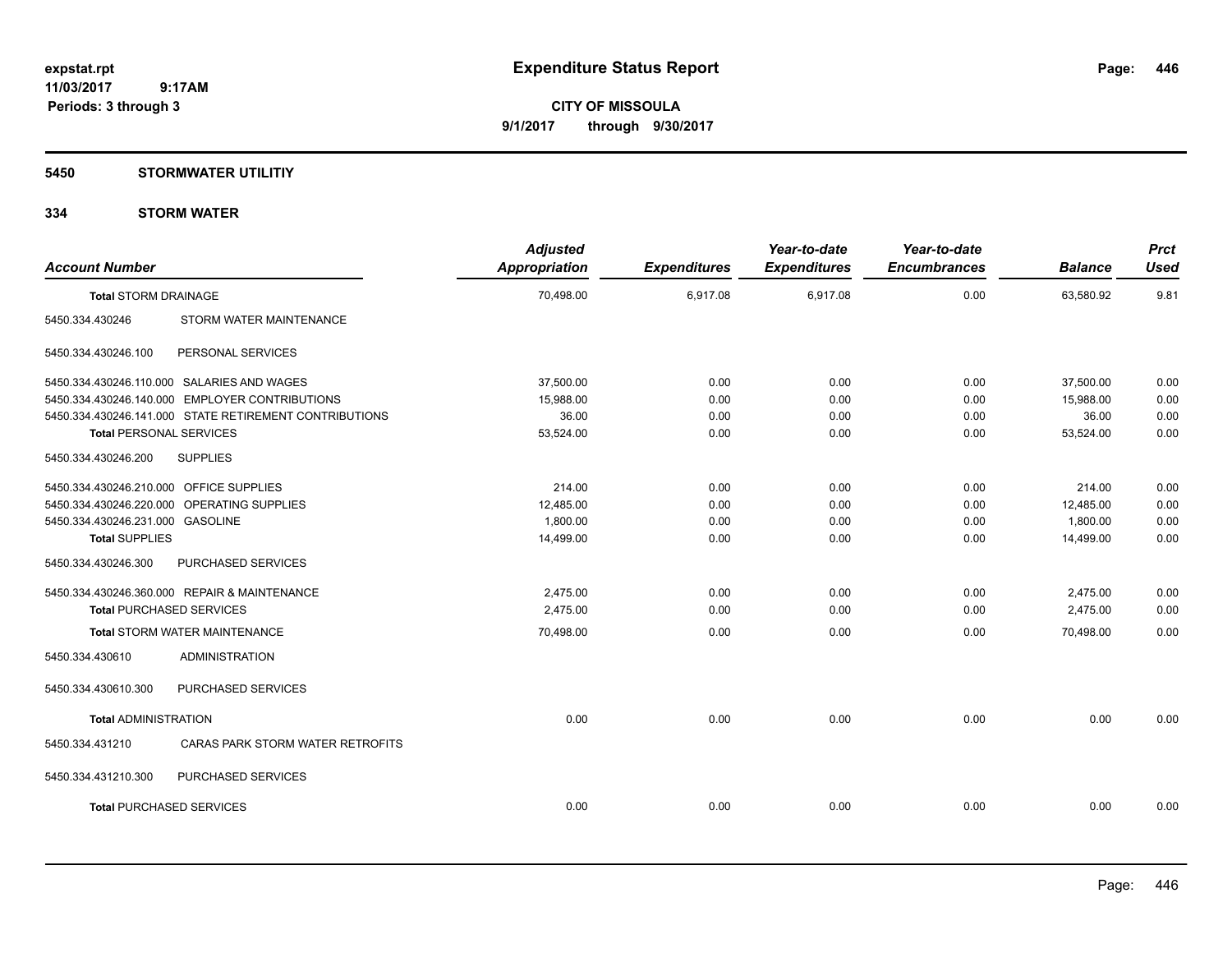**Periods: 3 through 3**

**CITY OF MISSOULA 9/1/2017 through 9/30/2017**

### **5450 STORMWATER UTILITIY**

| <b>Account Number</b>      |                                               | <b>Adjusted</b><br><b>Appropriation</b> | <b>Expenditures</b> | Year-to-date<br><b>Expenditures</b> | Year-to-date<br><b>Encumbrances</b> | <b>Balance</b> | <b>Prct</b><br><b>Used</b> |
|----------------------------|-----------------------------------------------|-----------------------------------------|---------------------|-------------------------------------|-------------------------------------|----------------|----------------------------|
| 5450.334.431210.800        | OTHER OBJECTS                                 |                                         |                     |                                     |                                     |                |                            |
| <b>Total OTHER OBJECTS</b> |                                               | 0.00                                    | 0.00                | 0.00                                | 0.00                                | 0.00           | 0.00                       |
| 5450.334.431210.900        | <b>CAPITAL OUTLAY</b>                         |                                         |                     |                                     |                                     |                |                            |
|                            | <b>Total CARAS PARK STORM WATER RETROFITS</b> | 0.00                                    | 0.00                | 0.00                                | 0.00                                | 0.00           | 0.00                       |
| 5450.334.510400            | <b>DEPRECIATION</b>                           |                                         |                     |                                     |                                     |                |                            |
| 5450.334.510400.800        | OTHER OBJECTS                                 |                                         |                     |                                     |                                     |                |                            |
| <b>Total DEPRECIATION</b>  |                                               | 0.00                                    | 0.00                | 0.00                                | 0.00                                | 0.00           | 0.00                       |
|                            | <b>Total STORMWATER UTILITIY</b>              | 385,684.00                              | 19,646.20           | 41,626.50                           | 0.00                                | 344,057.50     | 10.79                      |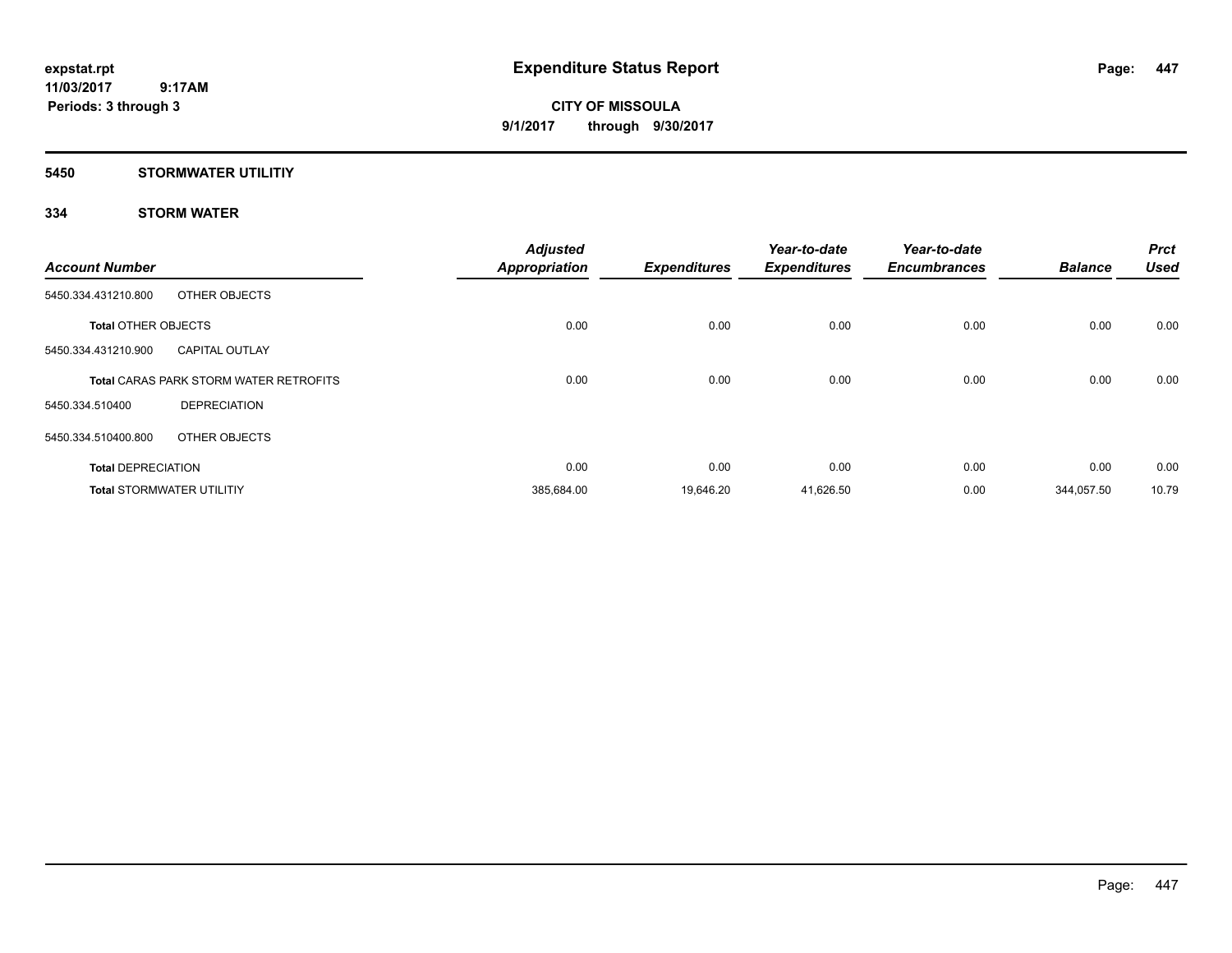# **CITY OF MISSOULA 9/1/2017 through 9/30/2017**

**5711 AQUATICS**

| <b>Account Number</b>  |                                                        | <b>Adjusted</b><br>Appropriation | <b>Expenditures</b> | Year-to-date<br><b>Expenditures</b> | Year-to-date<br><b>Encumbrances</b> | <b>Balance</b> | <b>Prct</b><br><b>Used</b> |
|------------------------|--------------------------------------------------------|----------------------------------|---------------------|-------------------------------------|-------------------------------------|----------------|----------------------------|
| 5711.370.460000        | <b>CULTURE &amp; RECREATION</b>                        |                                  |                     |                                     |                                     |                |                            |
| 5711.370.460000.100    | PERSONAL SERVICES                                      |                                  |                     |                                     |                                     |                |                            |
|                        | Total CULTURE & RECREATION                             | 0.00                             | 0.00                | 0.00                                | 0.00                                | 0.00           | 0.00                       |
| 5711.370.460449        | <b>GRILL VAN</b>                                       |                                  |                     |                                     |                                     |                |                            |
| 5711.370.460449.100    | PERSONAL SERVICES                                      |                                  |                     |                                     |                                     |                |                            |
|                        | <b>Total PERSONAL SERVICES</b>                         | 0.00                             | 0.00                | 0.00                                | 0.00                                | 0.00           | 0.00                       |
| 5711.370.460449.200    | <b>SUPPLIES</b>                                        |                                  |                     |                                     |                                     |                |                            |
| <b>Total SUPPLIES</b>  |                                                        | 0.00                             | 0.00                | 0.00                                | 0.00                                | 0.00           | 0.00                       |
| 5711.370.460449.300    | PURCHASED SERVICES                                     |                                  |                     |                                     |                                     |                |                            |
| <b>Total GRILL VAN</b> |                                                        | 0.00                             | 0.00                | 0.00                                | 0.00                                | 0.00           | 0.00                       |
| 5711.370.460477        | <b>GRILL VAN</b>                                       |                                  |                     |                                     |                                     |                |                            |
| 5711.370.460477.100    | PERSONAL SERVICES                                      |                                  |                     |                                     |                                     |                |                            |
|                        | 5711.370.460477.110.000 GRILL VAN/SALARIES AND WAGES   | 20,935.00                        | 532.27              | 2,595.16                            | 0.00                                | 18,339.84      | 12.40                      |
|                        | 5711.370.460477.140.000 EMPLOYER CONTRIBUTIONS         | 6,205.00                         | 75.44               | 367.58                              | 0.00                                | 5,837.42       | 5.92                       |
|                        | 5711.370.460477.141.000 STATE RETIREMENT CONTRIBUTIONS | 9.00                             | 0.00                | 0.00                                | 0.00                                | 9.00           | 0.00                       |
|                        | <b>Total PERSONAL SERVICES</b>                         | 27,149.00                        | 607.71              | 2,962.74                            | 0.00                                | 24,186.26      | 10.91                      |
| 5711.370.460477.200    | <b>SUPPLIES</b>                                        |                                  |                     |                                     |                                     |                |                            |
|                        | 5711.370.460477.240.000 GRILL VAN/OTHER SUPPLIES       | 40,000.00                        | 651.16              | 10,849.40                           | 0.00                                | 29,150.60      | 27.12                      |
|                        | 5711.370.460477.240.174 OTHER SUPPLIES                 | 0.00                             | 0.00                | 7.45                                | 0.00                                | $-7.45$        | 0.00                       |
| <b>Total SUPPLIES</b>  |                                                        | 40,000.00                        | 651.16              | 10,856.85                           | 0.00                                | 29,143.15      | 27.14                      |
| 5711.370.460477.300    | PURCHASED SERVICES                                     |                                  |                     |                                     |                                     |                |                            |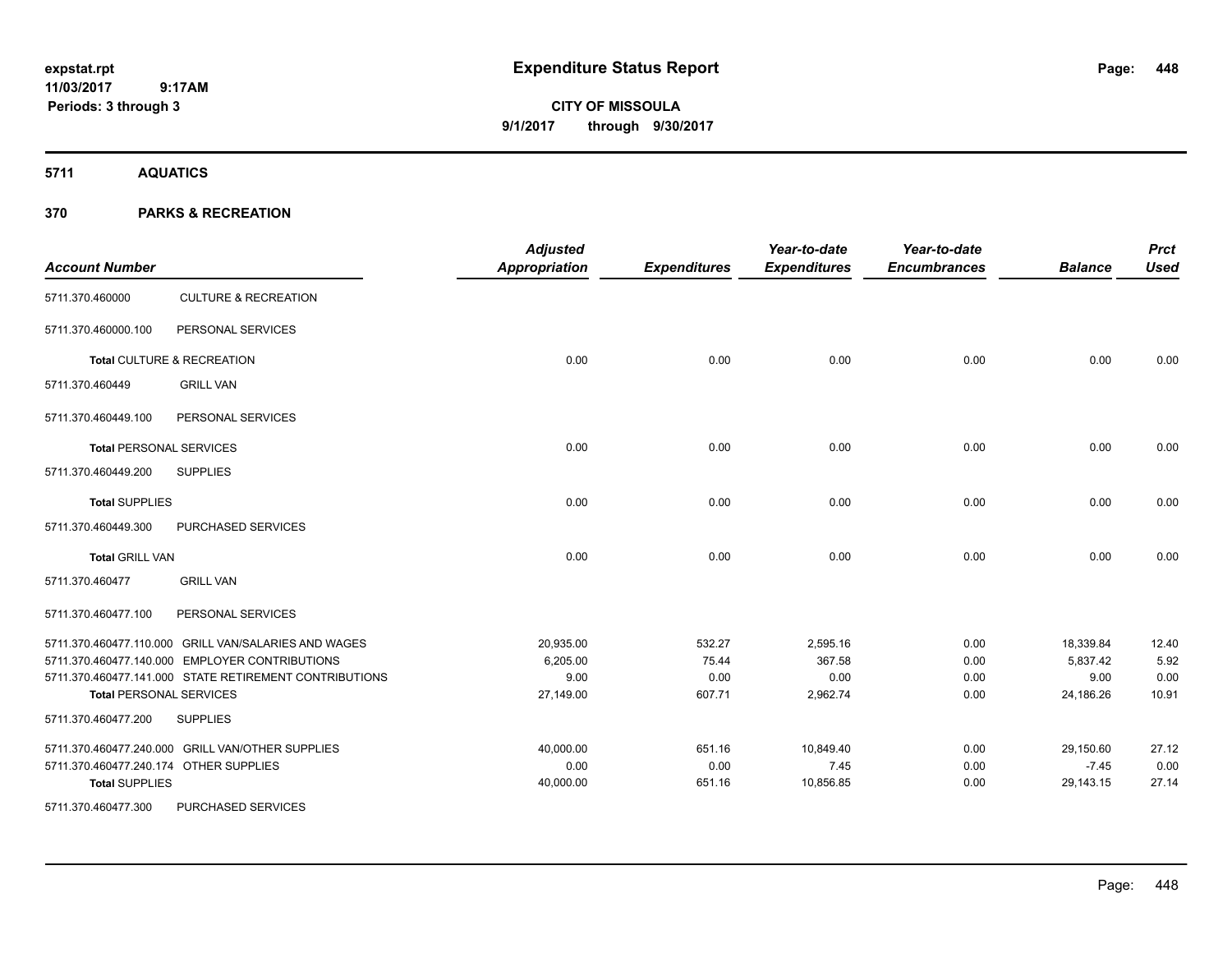# **CITY OF MISSOULA 9/1/2017 through 9/30/2017**

**5711 AQUATICS**

|                                         |                                                             | <b>Adjusted</b>      |                     | Year-to-date        | Year-to-date        |                | <b>Prct</b> |
|-----------------------------------------|-------------------------------------------------------------|----------------------|---------------------|---------------------|---------------------|----------------|-------------|
| <b>Account Number</b>                   |                                                             | <b>Appropriation</b> | <b>Expenditures</b> | <b>Expenditures</b> | <b>Encumbrances</b> | <b>Balance</b> | Used        |
|                                         | 5711.370.460477.341.000 GRILL VAN/ELECTRICITY & NATURAL GAS | 5,290.00             | 0.00                | 0.00                | 0.00                | 5,290.00       | 0.00        |
|                                         | 5711.370.460477.360.000 GRILL VAN/REPAIR & MAINTENANCE      | 2,000.00             | 0.00                | 0.00                | 0.00                | 2,000.00       | 0.00        |
| <b>Total PURCHASED SERVICES</b>         |                                                             | 7,290.00             | 0.00                | 0.00                | 0.00                | 7,290.00       | 0.00        |
| 5711.370.460477.900                     | <b>CAPITAL OUTLAY</b>                                       |                      |                     |                     |                     |                |             |
| <b>Total CAPITAL OUTLAY</b>             |                                                             | 0.00                 | 0.00                | 0.00                | 0.00                | 0.00           | 0.00        |
| <b>Total GRILL VAN</b>                  |                                                             | 74,439.00            | 1,258.87            | 13,819.59           | 0.00                | 60,619.41      | 18.56       |
| 5711.370.460490                         | <b>CURRENTS POOL EXPENSES</b>                               |                      |                     |                     |                     |                |             |
| 5711.370.460490.100                     | PERSONAL SERVICES                                           |                      |                     |                     |                     |                |             |
|                                         | 5711.370.460490.110.000 SALARIES AND WAGES                  | 358,403.00           | 30,833.42           | 133,137.46          | 0.00                | 225,265.54     | 37.15       |
| 5711.370.460490.120.000 OVERTIME        |                                                             | 500.00               | 17.02               | 520.46              | 0.00                | $-20.46$       | 104.09      |
|                                         | 5711.370.460490.140.000 EMPLOYER CONTRIBUTIONS              | 93,664.00            | 8,609.26            | 32,076.10           | 0.00                | 61,587.90      | 34.25       |
|                                         | 5711.370.460490.141.000 STATE RETIREMENT CONTRIBUTIONS      | 145.00               | 0.00                | 130.68              | 0.00                | 14.32          | 90.12       |
| <b>Total PERSONAL SERVICES</b>          |                                                             | 452,712.00           | 39,459.70           | 165,864.70          | 0.00                | 286,847.30     | 36.64       |
| 5711.370.460490.200                     | <b>SUPPLIES</b>                                             |                      |                     |                     |                     |                |             |
| 5711.370.460490.210.000 OFFICE SUPPLIES |                                                             | 1,500.00             | 62.01               | 121.08              | 0.00                | 1,378.92       | 8.07        |
|                                         | 5711.370.460490.220.000 OPERATING SUPPLIES                  | 5,000.00             | 66.62               | 3,491.50            | 0.00                | 1,508.50       | 69.83       |
|                                         | 5711.370.460490.220.179 OPERATING SUPPLIES                  | 0.00                 | 0.00                | 459.00              | 0.00                | $-459.00$      | 0.00        |
|                                         | 5711.370.460490.230.000 REPAIR/MAINTENANCE                  | 41,250.00            | 190.77              | 369.77              | 0.00                | 40,880.23      | 0.90        |
|                                         | 5711.370.460490.230.171 REPAIR/MAINTENANCE                  | 0.00                 | 1,568.67            | 6,775.01            | 0.00                | $-6,775.01$    | 0.00        |
|                                         | 5711.370.460490.230.178 REPAIR/MAINTENANCE                  | 0.00                 | 665.91              | 2,387.12            | 0.00                | $-2,387.12$    | 0.00        |
|                                         | 5711.370.460490.230.194 REPAIR/MAINTENANCE                  | 0.00                 | 483.91              | 483.91              | 0.00                | $-483.91$      | 0.00        |
| 5711.370.460490.240.000 OTHER SUPPLIES  |                                                             | 12,000.00            | 860.02              | 2,185.20            | 0.00                | 9,814.80       | 18.21       |
| 5711.370.460490.240.175 OTHER SUPPLIES  |                                                             | 0.00                 | 275.00              | 380.25              | 0.00                | $-380.25$      | 0.00        |
| <b>Total SUPPLIES</b>                   |                                                             | 59,750.00            | 4,172.91            | 16,652.84           | 0.00                | 43,097.16      | 27.87       |
| 5711.370.460490.300                     | <b>PURCHASED SERVICES</b>                                   |                      |                     |                     |                     |                |             |
| 5711.370.460490.310.000 COMMUNICATIONS  |                                                             | 250.00               | 0.00                | 0.00                | 0.00                | 250.00         | 0.00        |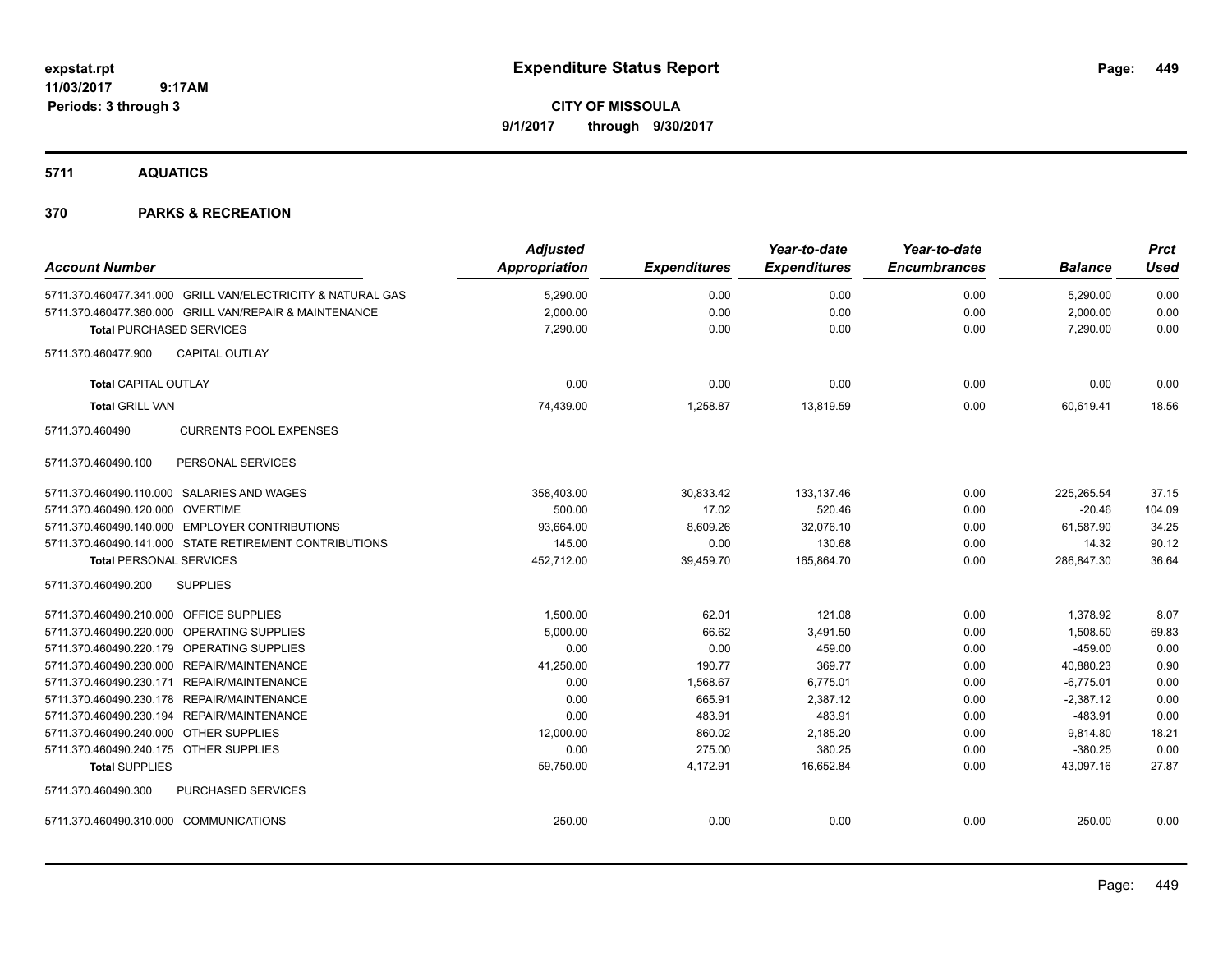**CITY OF MISSOULA 9/1/2017 through 9/30/2017**

**5711 AQUATICS**

|                                                         | <b>Adjusted</b>      |                     | Year-to-date        | Year-to-date        |                | <b>Prct</b> |
|---------------------------------------------------------|----------------------|---------------------|---------------------|---------------------|----------------|-------------|
| <b>Account Number</b>                                   | <b>Appropriation</b> | <b>Expenditures</b> | <b>Expenditures</b> | <b>Encumbrances</b> | <b>Balance</b> | <b>Used</b> |
| 5711.370.460490.320.000 PRINTING & DUPLICATING          | 6,500.00             | 0.00                | 0.00                | 0.00                | 6,500.00       | 0.00        |
| 5711.370.460490.330.000 PUBLICITY, SUBSCRIPTIONS & DUES | 13,700.00            | 0.00                | 0.00                | 0.00                | 13,700.00      | 0.00        |
| 5711.370.460490.340.000 SEWER                           | 6,066.00             | 0.00                | 2,324.04            | 0.00                | 3,741.96       | 38.31       |
| 5711.370.460490.341.000 ELECTRICITY & NATURAL GAS       | 125,925.00           | 0.00                | 14,353.79           | 0.00                | 111,571.21     | 11.40       |
| 5711.370.460490.343.000 WATER CHARGES                   | 8,556.00             | 597.04              | 1.247.71            | 0.00                | 7,308.29       | 14.58       |
| 5711.370.460490.344.000 TELEPHONE SERVICE               | 4,059.00             | 351.42              | 991.35              | 0.00                | 3,067.65       | 24.42       |
| 5711.370.460490.345.000 GARBAGE                         | 2,060.00             | 317.89              | 985.15              | 0.00                | 1,074.85       | 47.82       |
| 5711.370.460490.350.000 PROFESSIONAL SERVICES           | 25,000.00            | 300.00              | 4,686.00            | 0.00                | 20,314.00      | 18.74       |
| 5711.370.460490.360.000 REPAIR & MAINTENANCE            | 13,000.00            | 0.00                | 7,073.00            | 0.00                | 5,927.00       | 54.41       |
| 5711.370.460490.360.194 REPAIR & MAINTENANCE            | 0.00                 | 5,063.33            | 5,473.33            | 0.00                | $-5,473.33$    | 0.00        |
| 5711.370.460490.370.000 TRAVEL                          | 2,000.00             | 0.00                | 0.00                | 0.00                | 2,000.00       | 0.00        |
| 5711.370.460490.380.000 TRAINING                        | 2,000.00             | 0.00                | 0.00                | 0.00                | 2,000.00       | 0.00        |
| <b>Total PURCHASED SERVICES</b>                         | 209,116.00           | 6,629.68            | 37, 134. 37         | 0.00                | 171,981.63     | 17.76       |
| 5711.370.460490.500<br><b>FIXED CHARGES</b>             |                      |                     |                     |                     |                |             |
| 5711.370.460490.500.000 FIXED CHARGES                   | 4,647.00             | 0.00                | 0.00                | 0.00                | 4,647.00       | 0.00        |
| <b>Total FIXED CHARGES</b>                              | 4,647.00             | 0.00                | 0.00                | 0.00                | 4,647.00       | 0.00        |
| 5711.370.460490.800<br>OTHER OBJECTS                    |                      |                     |                     |                     |                |             |
| <b>Total OTHER OBJECTS</b>                              | 0.00                 | 0.00                | 0.00                | 0.00                | 0.00           | 0.00        |
| 5711.370.460490.900<br><b>CAPITAL OUTLAY</b>            |                      |                     |                     |                     |                |             |
| <b>Total CAPITAL OUTLAY</b>                             | 0.00                 | 0.00                | 0.00                | 0.00                | 0.00           | 0.00        |
| Total CURRENTS POOL EXPENSES                            | 726,225.00           | 50,262.29           | 219,651.91          | 0.00                | 506,573.09     | 30.25       |
| <b>SPLASH POOLS EXPENSES</b><br>5711.370.460491         |                      |                     |                     |                     |                |             |
| PERSONAL SERVICES<br>5711.370.460491.100                |                      |                     |                     |                     |                |             |
| 5711.370.460491.110.000 SALARIES AND WAGES              | 237,383.00           | 20,990.90           | 113,575.54          | 0.00                | 123,807.46     | 47.84       |
| 5711.370.460491.120.000 OVERTIME                        | 500.00               | 11.35               | 386.62              | 0.00                | 113.38         | 77.32       |
| 5711.370.460491.140.000 EMPLOYER CONTRIBUTIONS          | 53,794.00            | 4,499.45            | 21,373.03           | 0.00                | 32,420.97      | 39.73       |
|                                                         |                      |                     |                     |                     |                |             |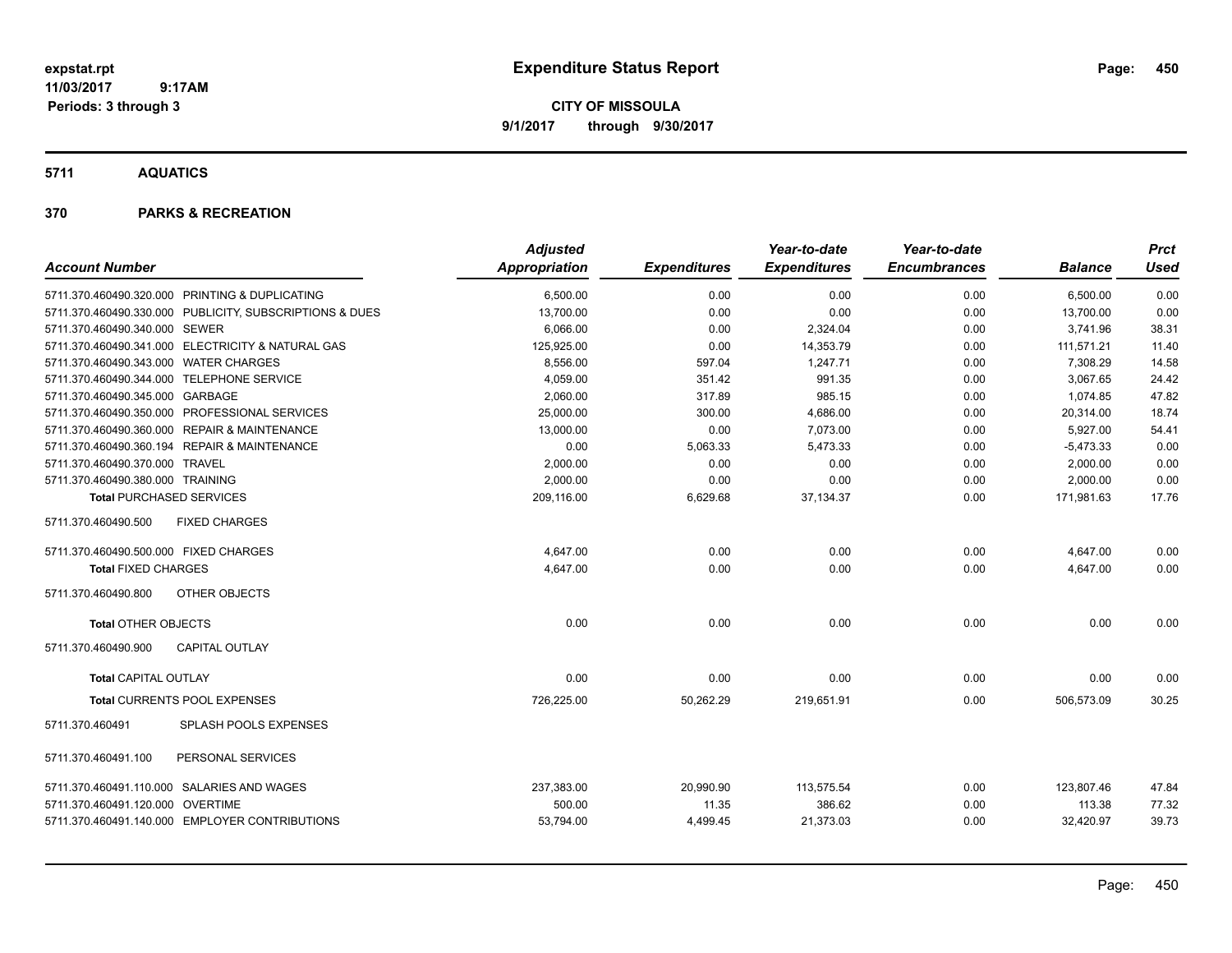**CITY OF MISSOULA 9/1/2017 through 9/30/2017**

**5711 AQUATICS**

| <b>Account Number</b>                                            | <b>Adjusted</b><br>Appropriation | <b>Expenditures</b> | Year-to-date<br><b>Expenditures</b> | Year-to-date<br><b>Encumbrances</b> | <b>Balance</b> | <b>Prct</b><br><b>Used</b> |
|------------------------------------------------------------------|----------------------------------|---------------------|-------------------------------------|-------------------------------------|----------------|----------------------------|
| 5711.370.460491.141.000 STATE RETIREMENT CONTRIBUTIONS           | 66.00                            | 0.00                | 0.00                                | 0.00                                | 66.00          | 0.00                       |
| <b>Total PERSONAL SERVICES</b>                                   | 291,743.00                       | 25,501.70           | 135,335.19                          | 0.00                                | 156,407.81     | 46.39                      |
| <b>SUPPLIES</b><br>5711.370.460491.200                           |                                  |                     |                                     |                                     |                |                            |
| 5711.370.460491.210.000 OFFICE SUPPLIES                          | 500.00                           | 0.00                | 168.79                              | 0.00                                | 331.21         | 33.76                      |
| 5711.370.460491.220.000 OPERATING SUPPLIES                       | 5,000.00                         | 79.90               | $-46,484.58$                        | 0.00                                | 51,484.58      | 929.69                     |
| 5711.370.460491.220.179 OPERATING SUPPLIES                       | 0.00                             | 0.00                | 619.00                              | 0.00                                | $-619.00$      | 0.00                       |
| 5711.370.460491.230.000 REPAIR/MAINTENANCE                       | 39,250.00                        | 62.97               | 482.86                              | 0.00                                | 38,767.14      | 1.23                       |
| 5711.370.460491.230.171 REPAIR/MAINTENANCE                       | 0.00                             | 0.00                | 22,372.72                           | 0.00                                | $-22,372.72$   | 0.00                       |
| 5711.370.460491.230.178 REPAIR/MAINTENANCE                       | 0.00                             | 187.31              | 3,240.39                            | 0.00                                | $-3,240.39$    | 0.00                       |
| 5711.370.460491.230.194 REPAIR/MAINTENANCE                       | 0.00                             | 0.00                | 136.30                              | 0.00                                | $-136.30$      | 0.00                       |
| 5711.370.460491.240.000 OTHER SUPPLIES                           | 69,000.00                        | 59.76               | 237.26                              | 0.00                                | 68,762.74      | 0.34                       |
| 5711.370.460491.240.174 OTHER SUPPLIES                           | 0.00                             | 428.85              | 37,405.12                           | 0.00                                | $-37,405.12$   | 0.00                       |
| 5711.370.460491.240.175 OTHER SUPPLIES                           | 0.00                             | 1,915.13            | 3,411.30                            | 0.00                                | $-3,411.30$    | 0.00                       |
| 5711.370.460491.240.180 OTHER SUPPLIES-MERCHANDISE SALES FRNTDSK | 0.00                             | 0.00                | 1,200.88                            | 0.00                                | $-1,200.88$    | 0.00                       |
| <b>Total SUPPLIES</b>                                            | 113,750.00                       | 2,733.92            | 22,790.04                           | 0.00                                | 90,959.96      | 20.04                      |
| 5711.370.460491.300<br>PURCHASED SERVICES                        |                                  |                     |                                     |                                     |                |                            |
| 5711.370.460491.310.000 COMMUNICATIONS                           | 250.00                           | 0.00                | 0.00                                | 0.00                                | 250.00         | 0.00                       |
| 5711.370.460491.320.000 PRINTING & DUPLICATING                   | 4,000.00                         | 0.00                | 0.00                                | 0.00                                | 4,000.00       | 0.00                       |
| 5711.370.460491.330.000 PUBLICITY, SUBSCRIPTIONS & DUES          | 3,500.00                         | 4,685.75            | 4,747.75                            | 0.00                                | $-1,247.75$    | 135.65                     |
| 5711.370.460491.340.000 SEWER                                    | 7,645.00                         | 0.00                | 142.84                              | 0.00                                | 7,502.16       | 1.87                       |
| 5711.370.460491.341.000 ELECTRICITY & NATURAL GAS                | 71,175.00                        | 14,954.43           | 14,954.43                           | 0.00                                | 56,220.57      | 21.01                      |
| 5711.370.460491.343.000 WATER CHARGES                            | 11,088.00                        | 2,786.91            | 6,014.40                            | 0.00                                | 5,073.60       | 54.24                      |
| 5711.370.460491.344.000 TELEPHONE SERVICE                        | 4,101.00                         | 309.03              | 947.65                              | 0.00                                | 3,153.35       | 23.11                      |
| 5711.370.460491.345.000 GARBAGE                                  | 2,092.00                         | 0.00                | 197.65                              | 0.00                                | 1,894.35       | 9.45                       |
| 5711.370.460491.350.000 PROFESSIONAL SERVICES                    | 10,000.00                        | 375.00              | 750.00                              | 0.00                                | 9,250.00       | 7.50                       |
| 5711.370.460491.360.000 REPAIR & MAINTENANCE                     | 6,594.00                         | 100.00              | 2,674.25                            | 0.00                                | 3,919.75       | 40.56                      |
| 5711.370.460491.360.194 REPAIR & MAINTENANCE                     | 0.00                             | 0.00                | 2,145.01                            | 0.00                                | $-2,145.01$    | 0.00                       |
| 5711.370.460491.380.000 TRAINING                                 | 3,000.00                         | 0.00                | 0.00                                | 0.00                                | 3,000.00       | 0.00                       |
| 5711.370.460491.390.000 OTHER PURCHASED SERVICES                 | 3,206.00                         | 0.00                | 144.96                              | 0.00                                | 3,061.04       | 4.52                       |
| <b>Total PURCHASED SERVICES</b>                                  | 126,651.00                       | 23,211.12           | 32,718.94                           | 0.00                                | 93,932.06      | 25.83                      |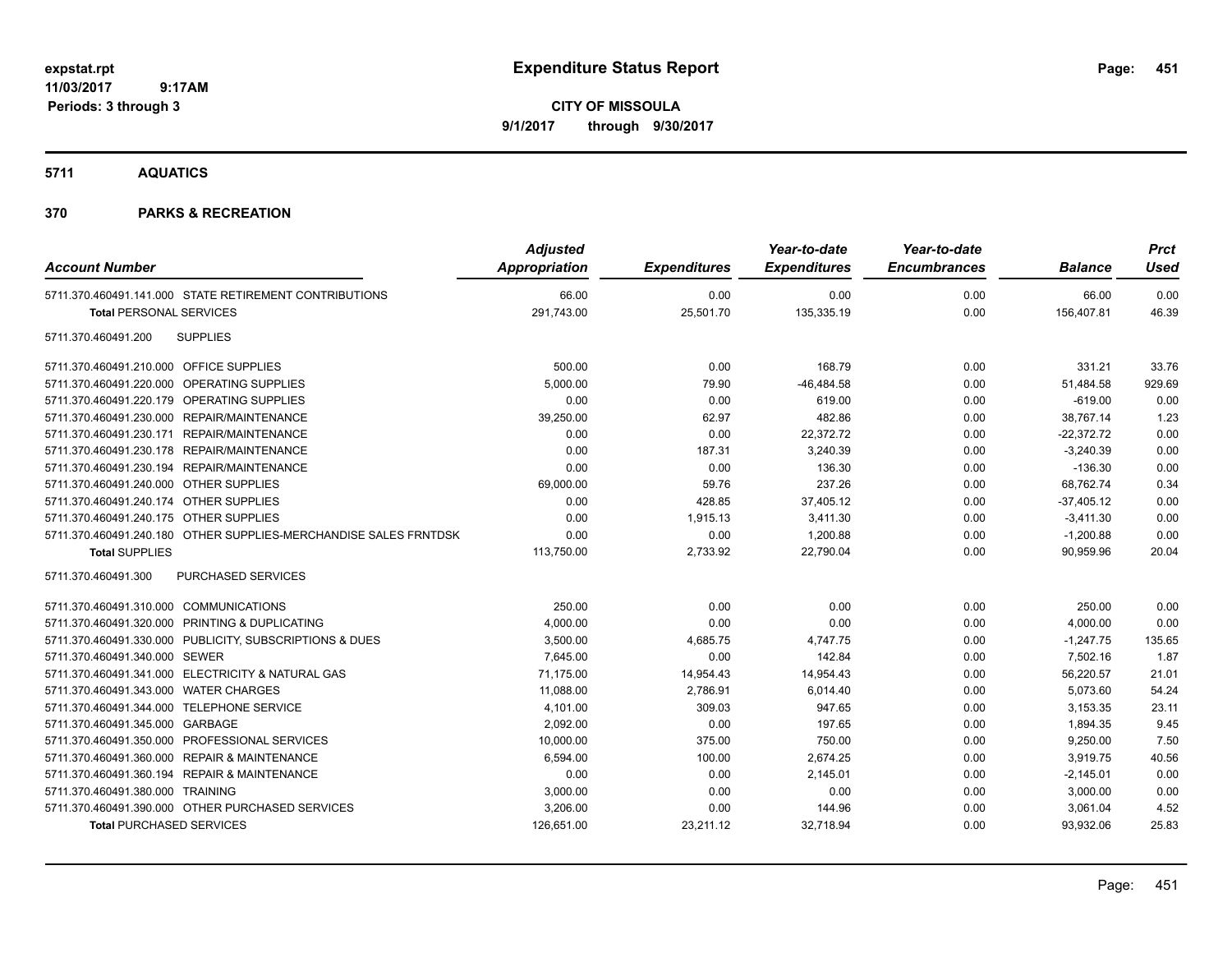**CITY OF MISSOULA 9/1/2017 through 9/30/2017**

**5711 AQUATICS**

|                                   |                                   | <b>Adjusted</b>      |                     | Year-to-date        | Year-to-date        |                | <b>Prct</b> |
|-----------------------------------|-----------------------------------|----------------------|---------------------|---------------------|---------------------|----------------|-------------|
| <b>Account Number</b>             |                                   | <b>Appropriation</b> | <b>Expenditures</b> | <b>Expenditures</b> | <b>Encumbrances</b> | <b>Balance</b> | <b>Used</b> |
| 5711.370.460491.800               | OTHER OBJECTS                     |                      |                     |                     |                     |                |             |
| <b>Total OTHER OBJECTS</b>        |                                   | 0.00                 | 0.00                | 0.00                | 0.00                | 0.00           | 0.00        |
| 5711.370.460491.900               | CAPITAL OUTLAY                    |                      |                     |                     |                     |                |             |
| <b>Total CAPITAL OUTLAY</b>       |                                   | 0.00                 | 0.00                | 0.00                | 0.00                | 0.00           | 0.00        |
|                                   | Total SPLASH POOLS EXPENSES       | 532,144.00           | 51,446.74           | 190,844.17          | 0.00                | 341,299.83     | 35.86       |
| 5711.370.460493                   | <b>AQUATICS MAINTENANCE</b>       |                      |                     |                     |                     |                |             |
| 5711.370.460493.300               | PURCHASED SERVICES                |                      |                     |                     |                     |                |             |
|                                   | <b>Total PURCHASED SERVICES</b>   | 0.00                 | 0.00                | 0.00                | 0.00                | 0.00           | 0.00        |
| 5711.370.460493.500               | <b>FIXED CHARGES</b>              |                      |                     |                     |                     |                |             |
| <b>Total FIXED CHARGES</b>        |                                   | 0.00                 | 0.00                | 0.00                | 0.00                | 0.00           | 0.00        |
| 5711.370.460493.900               | <b>CAPITAL OUTLAY</b>             |                      |                     |                     |                     |                |             |
| 5711.370.460493.920.000 BUILDINGS |                                   | 35,000.00            | 0.00                | 0.00                | 0.00                | 35,000.00      | 0.00        |
|                                   | <b>Total AQUATICS MAINTENANCE</b> | 35,000.00            | 0.00                | 0.00                | 0.00                | 35,000.00      | 0.00        |
| 5711.370.460512                   | PARK MEMORIALS                    |                      |                     |                     |                     |                |             |
| 5711.370.460512.200               | <b>SUPPLIES</b>                   |                      |                     |                     |                     |                |             |
| <b>Total SUPPLIES</b>             |                                   | 0.00                 | 0.00                | 0.00                | 0.00                | 0.00           | 0.00        |
| 5711.370.460512.300               | PURCHASED SERVICES                |                      |                     |                     |                     |                |             |
|                                   | <b>Total PURCHASED SERVICES</b>   | 0.00                 | 0.00                | 0.00                | 0.00                | 0.00           | 0.00        |
| 5711.370.460512.900               | CAPITAL OUTLAY                    |                      |                     |                     |                     |                |             |
| <b>Total PARK MEMORIALS</b>       |                                   | 0.00                 | 0.00                | 0.00                | 0.00                | 0.00           | 0.00        |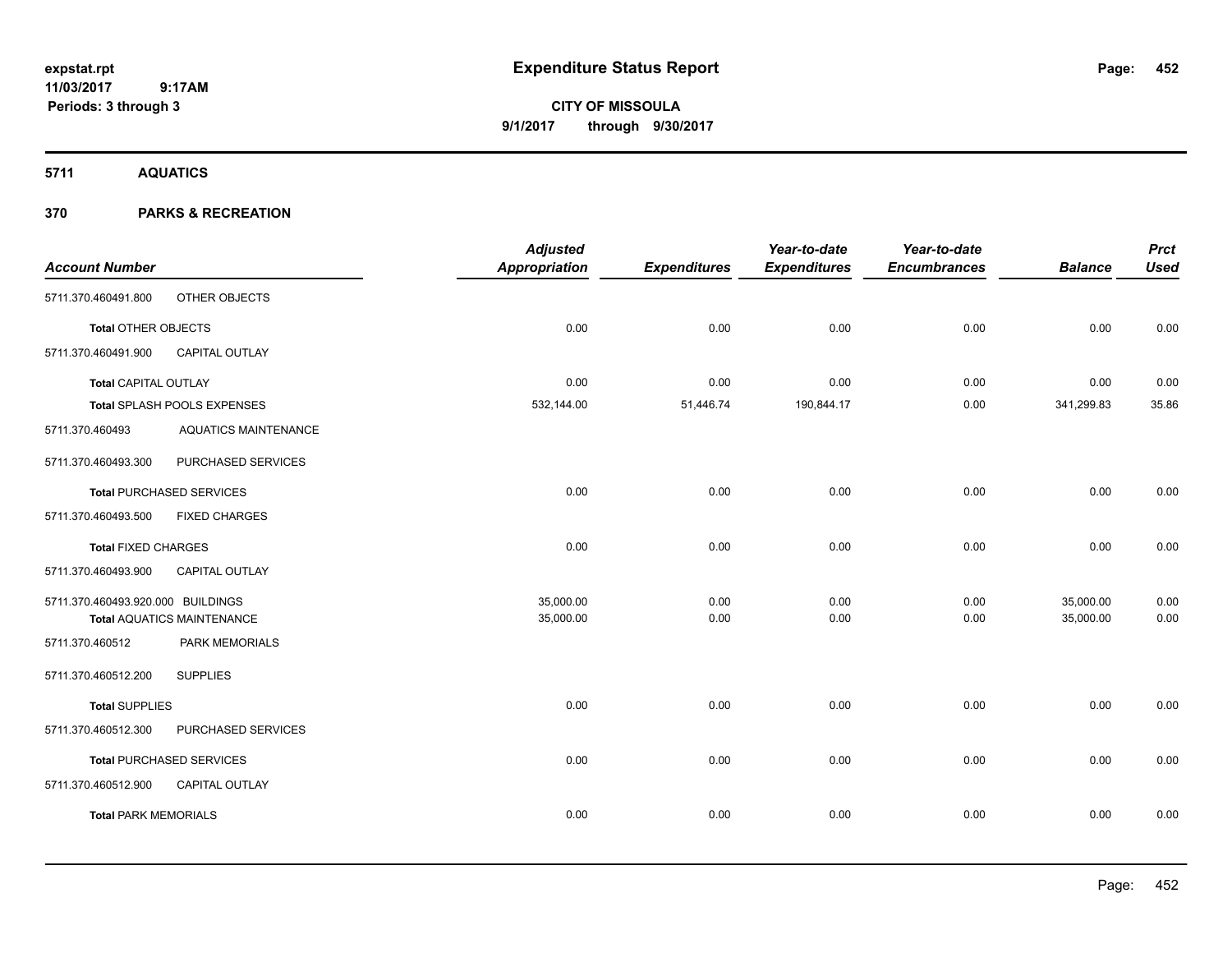# **CITY OF MISSOULA 9/1/2017 through 9/30/2017**

**5711 AQUATICS**

|                                     |                                               | <b>Adjusted</b> |                     | Year-to-date        | Year-to-date        |                | <b>Prct</b> |
|-------------------------------------|-----------------------------------------------|-----------------|---------------------|---------------------|---------------------|----------------|-------------|
| <b>Account Number</b>               |                                               | Appropriation   | <b>Expenditures</b> | <b>Expenditures</b> | <b>Encumbrances</b> | <b>Balance</b> | <b>Used</b> |
| 5711.370.460519                     | <b>AQUATICS CAPITAL</b>                       |                 |                     |                     |                     |                |             |
| 5711.370.460519.900                 | <b>CAPITAL OUTLAY</b>                         |                 |                     |                     |                     |                |             |
| <b>Total AQUATICS CAPITAL</b>       |                                               | 0.00            | 0.00                | 0.00                | 0.00                | 0.00           | 0.00        |
| 5711.370.490506                     | CORE FINANCED EQUIPMENT                       |                 |                     |                     |                     |                |             |
| 5711.370.490506.600                 | <b>DEBT SERVICE</b>                           |                 |                     |                     |                     |                |             |
|                                     | Total CORE FINANCED EQUIPMENT                 | 0.00            | 0.00                | 0.00                | 0.00                | 0.00           | 0.00        |
| 5711.370.510110                     | <b>MERCHANT SERVICES</b>                      |                 |                     |                     |                     |                |             |
| 5711.370.510110.500                 | <b>FIXED CHARGES</b>                          |                 |                     |                     |                     |                |             |
|                                     | 5711.370.510110.550.000 MERCHANT SERVICE FEES | 12,000.00       | 0.00                | 0.00                | 0.00                | 12,000.00      | 0.00        |
| <b>Total MERCHANT SERVICES</b>      |                                               | 12,000.00       | 0.00                | 0.00                | 0.00                | 12,000.00      | 0.00        |
| 5711.370.510306                     | <b>SALARY RESERVE</b>                         |                 |                     |                     |                     |                |             |
| 5711.370.510306.100                 | PERSONAL SERVICES                             |                 |                     |                     |                     |                |             |
|                                     | 5711.370.510306.110.000 SALARIES AND WAGES    | 209.00          | 0.00                | 0.00                | 0.00                | 209.00         | 0.00        |
| <b>Total SALARY RESERVE</b>         |                                               | 209.00          | 0.00                | 0.00                | 0.00                | 209.00         | 0.00        |
| <b>Total PARKS &amp; RECREATION</b> |                                               | 1,380,017.00    | 102,967.90          | 424,315.67          | 0.00                | 955,701.33     | 30.75       |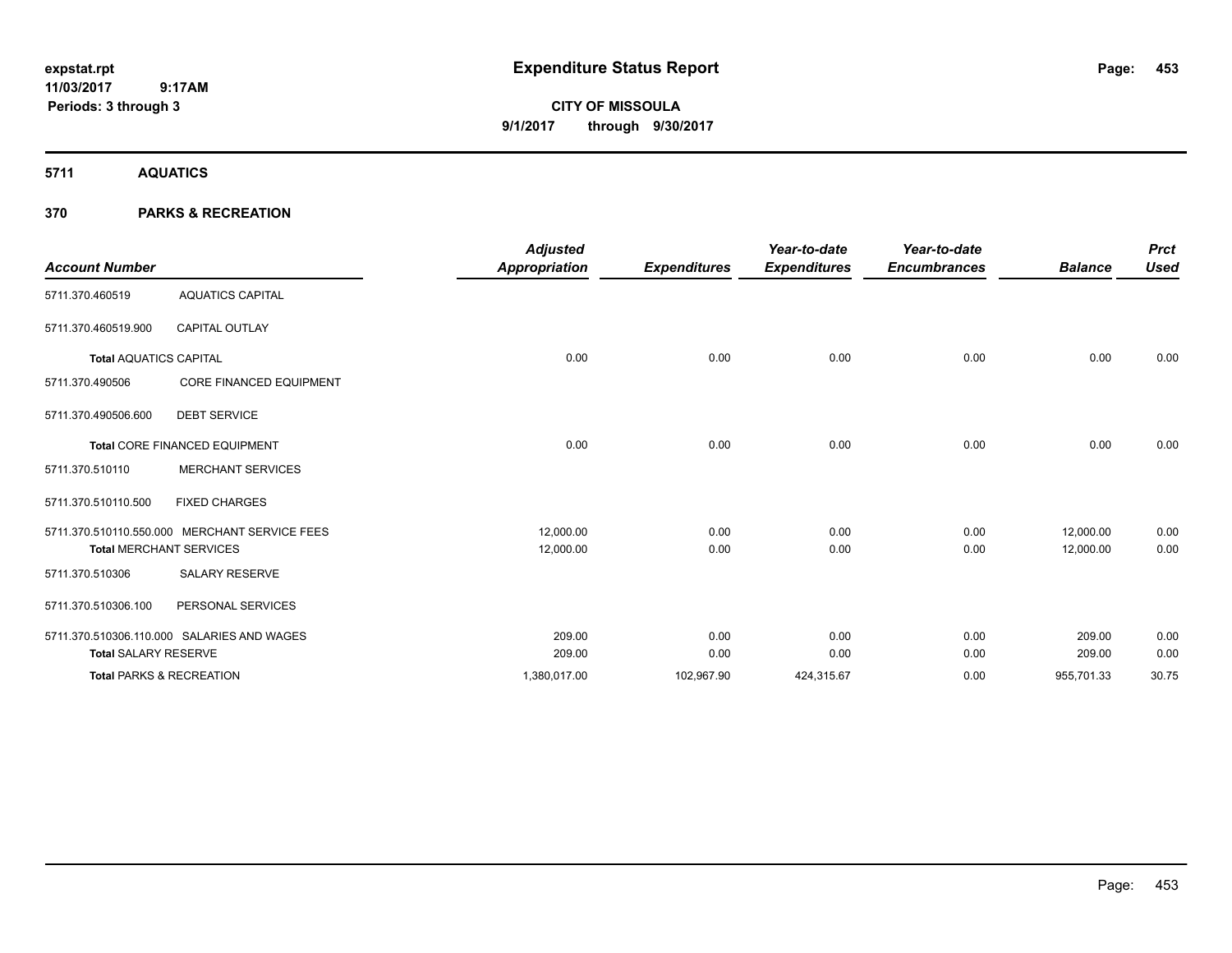# **CITY OF MISSOULA 9/1/2017 through 9/30/2017**

**5711 AQUATICS**

### **390 NON-DEPARTMENTAL**

| <b>Account Number</b>         |                       | <b>Adjusted</b><br><b>Appropriation</b> | <b>Expenditures</b> | Year-to-date<br><b>Expenditures</b> | Year-to-date<br><b>Encumbrances</b> | <b>Balance</b> | <b>Prct</b><br><b>Used</b> |
|-------------------------------|-----------------------|-----------------------------------------|---------------------|-------------------------------------|-------------------------------------|----------------|----------------------------|
| 5711.390.510000               | <b>MISCELLANEOUS</b>  |                                         |                     |                                     |                                     |                |                            |
| 5711.390.510000.800           | OTHER OBJECTS         |                                         |                     |                                     |                                     |                |                            |
| <b>Total OTHER OBJECTS</b>    |                       | 0.00                                    | 0.00                | 0.00                                | 0.00                                | 0.00           | 0.00                       |
| 5711.390.510000.900           | <b>CAPITAL OUTLAY</b> |                                         |                     |                                     |                                     |                |                            |
| <b>Total MISCELLANEOUS</b>    |                       | 0.00                                    | 0.00                | 0.00                                | 0.00                                | 0.00           | 0.00                       |
| <b>Total NON-DEPARTMENTAL</b> |                       | 0.00                                    | 0.00                | 0.00                                | 0.00                                | 0.00           | 0.00                       |
| <b>Total AQUATICS</b>         |                       | 1,380,017.00                            | 102,967.90          | 424,315.67                          | 0.00                                | 955,701.33     | 30.75                      |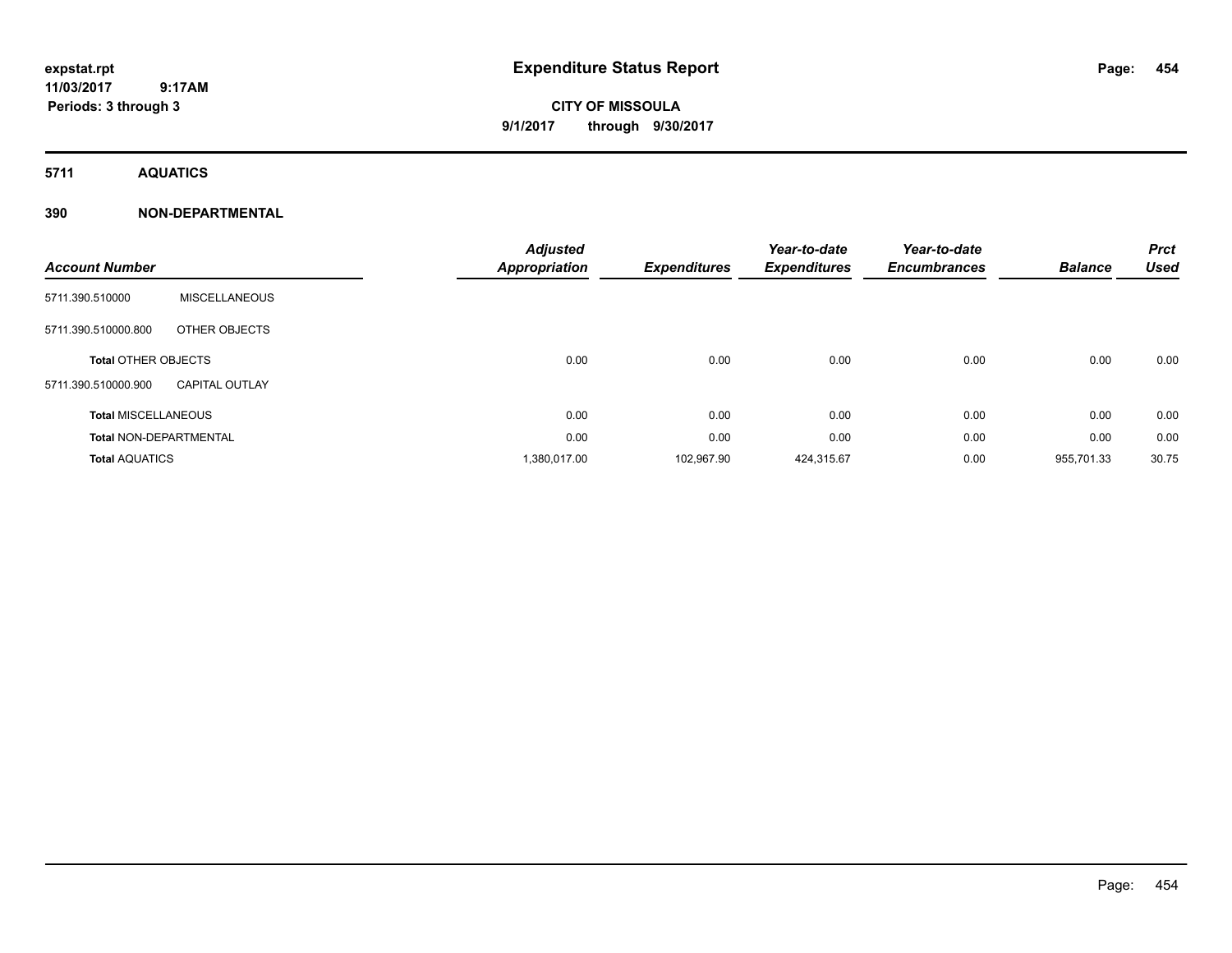**CITY OF MISSOULA 9/1/2017 through 9/30/2017**

### **6050 EMPLOYEE BENEFIT PLAN FUND**

### **390 NON-DEPARTMENTAL**

| <b>Account Number</b>                   |                                                          | <b>Adjusted</b><br><b>Appropriation</b> | <b>Expenditures</b> | Year-to-date<br><b>Expenditures</b> | Year-to-date<br><b>Encumbrances</b> | <b>Balance</b> | <b>Prct</b><br><b>Used</b> |
|-----------------------------------------|----------------------------------------------------------|-----------------------------------------|---------------------|-------------------------------------|-------------------------------------|----------------|----------------------------|
| 6050.390.510110                         | <b>MERCHANT SERVICES</b>                                 |                                         |                     |                                     |                                     |                |                            |
| 6050.390.510110.500                     | <b>FIXED CHARGES</b>                                     |                                         |                     |                                     |                                     |                |                            |
| <b>Total MERCHANT SERVICES</b>          |                                                          | 0.00                                    | 0.00                | 0.00                                | 0.00                                | 0.00           | 0.00                       |
| 6050.390.520800                         | <b>EMPLOYEE BENEFITS</b>                                 |                                         |                     |                                     |                                     |                |                            |
| 6050.390.520800.300                     | <b>PURCHASED SERVICES</b>                                |                                         |                     |                                     |                                     |                |                            |
| 6050.390.520800.350.000                 | <b>PROFESSIONAL SERVICES</b>                             | 50,325.00                               | 0.00                | 0.00                                | 0.00                                | 50,325.00      | 0.00                       |
| 6050.390.520800.351.000                 | <b>INSURANCE CLAIMS</b>                                  | 6,490,000.00                            | 649,007.49          | 1,146,061.76                        | 0.00                                | 5,343,938.24   | 17.66                      |
| 6050.390.520800.352.000 HEALTH PROGRAMS |                                                          | 94,532.00                               | 33.37               | 4,936.60                            | 0.00                                | 89,595.40      | 5.22                       |
|                                         | 6050.390.520800.353.000 ADMINISTRATION EXPENDITURES      | 846,720.00                              | 0.00                | 197.552.24                          | 0.00                                | 649.167.76     | 23.33                      |
|                                         | 6050.390.520800.354.000 TRANSITIONAL REINSURANCE PROGRAM | 16,432.00                               | 2,949.30            | 2,949.30                            | 0.00                                | 13.482.70      | 17.95                      |
| <b>Total PURCHASED SERVICES</b>         |                                                          | 7,498,009.00                            | 651,990.16          | 1,351,499.90                        | 0.00                                | 6,146,509.10   | 18.02                      |
| 6050.390.520800.700                     | <b>GRANTS &amp; CONTRIBUTIONS</b>                        |                                         |                     |                                     |                                     |                |                            |
|                                         | <b>Total GRANTS &amp; CONTRIBUTIONS</b>                  | 0.00                                    | 0.00                | 0.00                                | 0.00                                | 0.00           | 0.00                       |
| 6050.390.520800.800                     | OTHER OBJECTS                                            |                                         |                     |                                     |                                     |                |                            |
| <b>Total OTHER OBJECTS</b>              |                                                          | 0.00                                    | 0.00                | 0.00                                | 0.00                                | 0.00           | 0.00                       |
|                                         | Total EMPLOYEE BENEFIT PLAN FUND                         | 7,498,009.00                            | 651,990.16          | 1,351,499.90                        | 0.00                                | 6,146,509.10   | 18.02                      |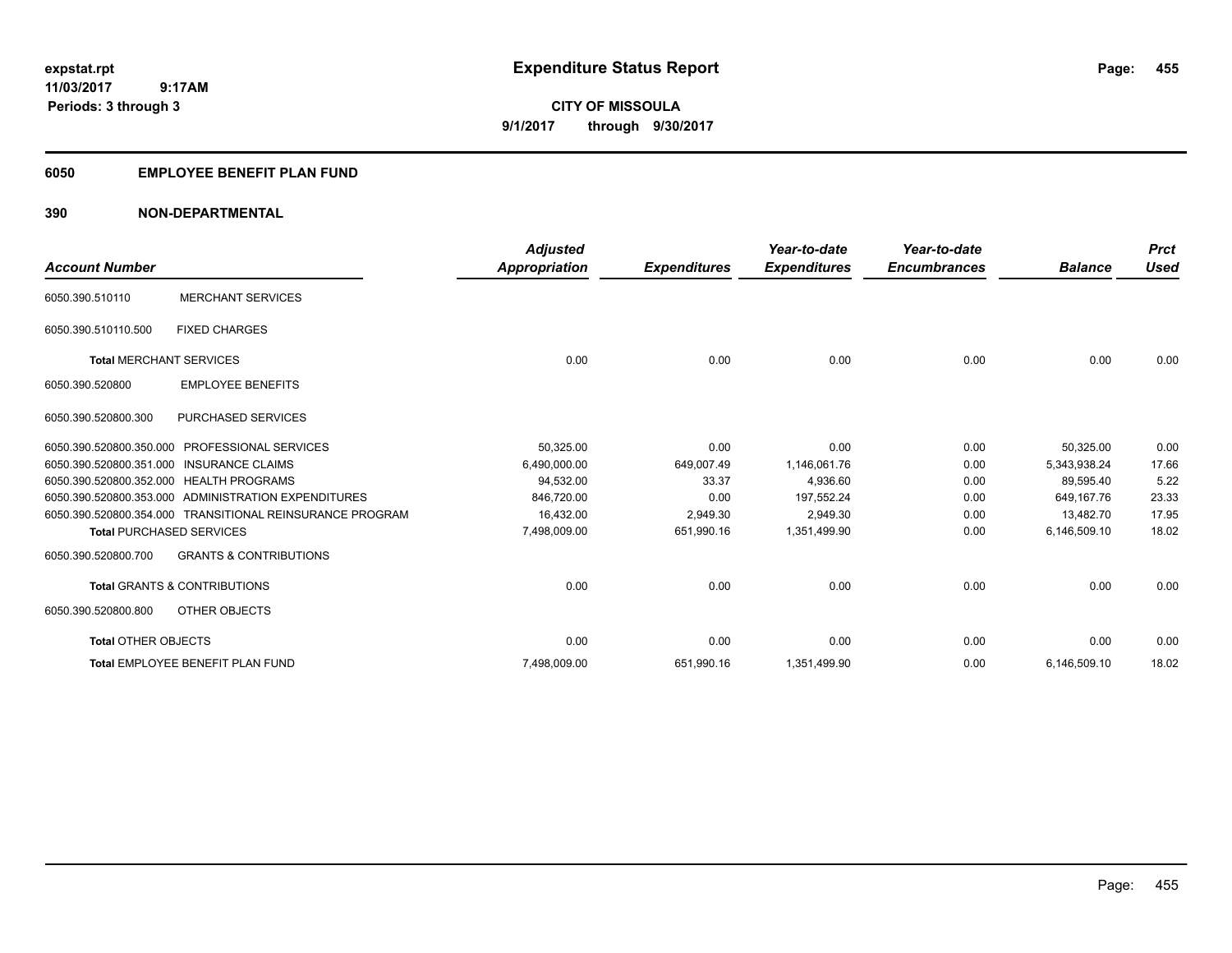**CITY OF MISSOULA 9/1/2017 through 9/30/2017**

#### **7370 PARKING COMMISSION FUND**

|                                           |                                                         | <b>Adjusted</b>      |                     | Year-to-date        | Year-to-date        |                | <b>Prct</b> |
|-------------------------------------------|---------------------------------------------------------|----------------------|---------------------|---------------------|---------------------|----------------|-------------|
| <b>Account Number</b>                     |                                                         | <b>Appropriation</b> | <b>Expenditures</b> | <b>Expenditures</b> | <b>Encumbrances</b> | <b>Balance</b> | <b>Used</b> |
| 7370.395.430266                           | PARKING DIVISION                                        |                      |                     |                     |                     |                |             |
| 7370.395.430266.100                       | PERSONAL SERVICES                                       |                      |                     |                     |                     |                |             |
|                                           | 7370.395.430266.110.000 SALARIES AND WAGES              | 473,289.00           | 36,534.43           | 100,313.04          | 0.00                | 372,975.96     | 21.19       |
| 7370.395.430266.120.000                   | <b>OVERTIME</b>                                         | 7,234.00             | 9.27                | 57.90               | 0.00                | 7,176.10       | 0.80        |
|                                           | 7370.395.430266.140.000 EMPLOYER CONTRIBUTIONS          | 213.737.00           | 17.569.95           | 59.704.39           | 0.00                | 154.032.61     | 27.93       |
|                                           | 7370.395.430266.141.000 STATE RETIREMENT CONTRIBUTIONS  | 479.00               | 0.00                | 60.95               | 0.00                | 418.05         | 12.72       |
| <b>Total PERSONAL SERVICES</b>            |                                                         | 694,739.00           | 54,113.65           | 160,136.28          | 0.00                | 534,602.72     | 23.05       |
| 7370.395.430266.200                       | <b>SUPPLIES</b>                                         |                      |                     |                     |                     |                |             |
| 7370.395.430266.210.000 OFFICE SUPPLIES   |                                                         | 5,700.00             | 182.92              | 601.09              | 0.00                | 5,098.91       | 10.55       |
|                                           | 7370.395.430266.220.000 OPERATING SUPPLIES              | 33,050.00            | 4,852.61            | 6,433.94            | 0.00                | 26,616.06      | 19.47       |
| 7370.395.430266.220.311 CLOTHING SUPPLIES |                                                         | 0.00                 | 134.39              | 166.18              | 0.00                | $-166.18$      | 0.00        |
|                                           | 7370.395.430266.230.000 REPAIR/MAINTENANCE              | 18,000.00            | 167.18              | 427.39              | 0.00                | 17,572.61      | 2.37        |
| 7370.395.430266.231.000 GASOLINE          |                                                         | 7,200.00             | 366.57              | 366.57              | 0.00                | 6,833.43       | 5.09        |
| <b>Total SUPPLIES</b>                     |                                                         | 63,950.00            | 5,703.67            | 7,995.17            | 0.00                | 55,954.83      | 12.50       |
| 7370.395.430266.300                       | <b>PURCHASED SERVICES</b>                               |                      |                     |                     |                     |                |             |
| 7370.395.430266.310.000 COMMUNICATIONS    |                                                         | 18,075.00            | 466.19              | 1,050.39            | 0.00                | 17,024.61      | 5.81        |
|                                           | 7370.395.430266.320.000 PRINTING & DUPLICATING          | 10,000.00            | 0.00                | 3,579.45            | 0.00                | 6,420.55       | 35.79       |
|                                           | 7370.395.430266.330.000 PUBLICITY, SUBSCRIPTIONS & DUES | 5,000.00             | 243.92              | 243.92              | 0.00                | 4.756.08       | 4.88        |
| 7370.395.430266.340.000 SEWER             |                                                         | 145.00               | 0.00                | 85.31               | 0.00                | 59.69          | 58.83       |
|                                           | 7370.395.430266.341.000 ELECTRICITY & NATURAL GAS       | 40,096.00            | 3,193.89            | 5,514.80            | 0.00                | 34,581.20      | 13.75       |
| 7370.395.430266.343.000 WATER CHARGES     |                                                         | 4,000.00             | 504.42              | 1,028.00            | 0.00                | 2,972.00       | 25.70       |
|                                           | 7370.395.430266.343.717 MARKET ON FRONT WATER CHARGES   | 0.00                 | 211.72              | 429.18              | 0.00                | $-429.18$      | 0.00        |
| 7370.395.430266.344.000 TELEPHONE SERVICE |                                                         | 6,325.00             | 513.69              | 1,105.09            | 0.00                | 5,219.91       | 17.47       |
| 7370.395.430266.345.000 GARBAGE           |                                                         | 3,856.00             | 308.99              | 974.98              | 0.00                | 2,881.02       | 25.28       |
| 7370.395.430266.345.717 GARBAGE           |                                                         | 0.00                 | 334.03              | 866.09              | 0.00                | $-866.09$      | 0.00        |
|                                           | 7370.395.430266.350.000 PROFESSIONAL SERVICES           | 61,250.00            | 1,234.28            | 1,234.28            | 0.00                | 60,015.72      | 2.02        |
|                                           | 7370.395.430266.350.303 PROFESSIONAL SERVICES           | 0.00                 | 7,740.00            | 38,899.75           | 0.00                | $-38,899.75$   | 0.00        |
| 7370.395.430266.350.700 ACCOUNTING        |                                                         | 0.00                 | 2,400.00            | 2,877.00            | 0.00                | $-2,877.00$    | 0.00        |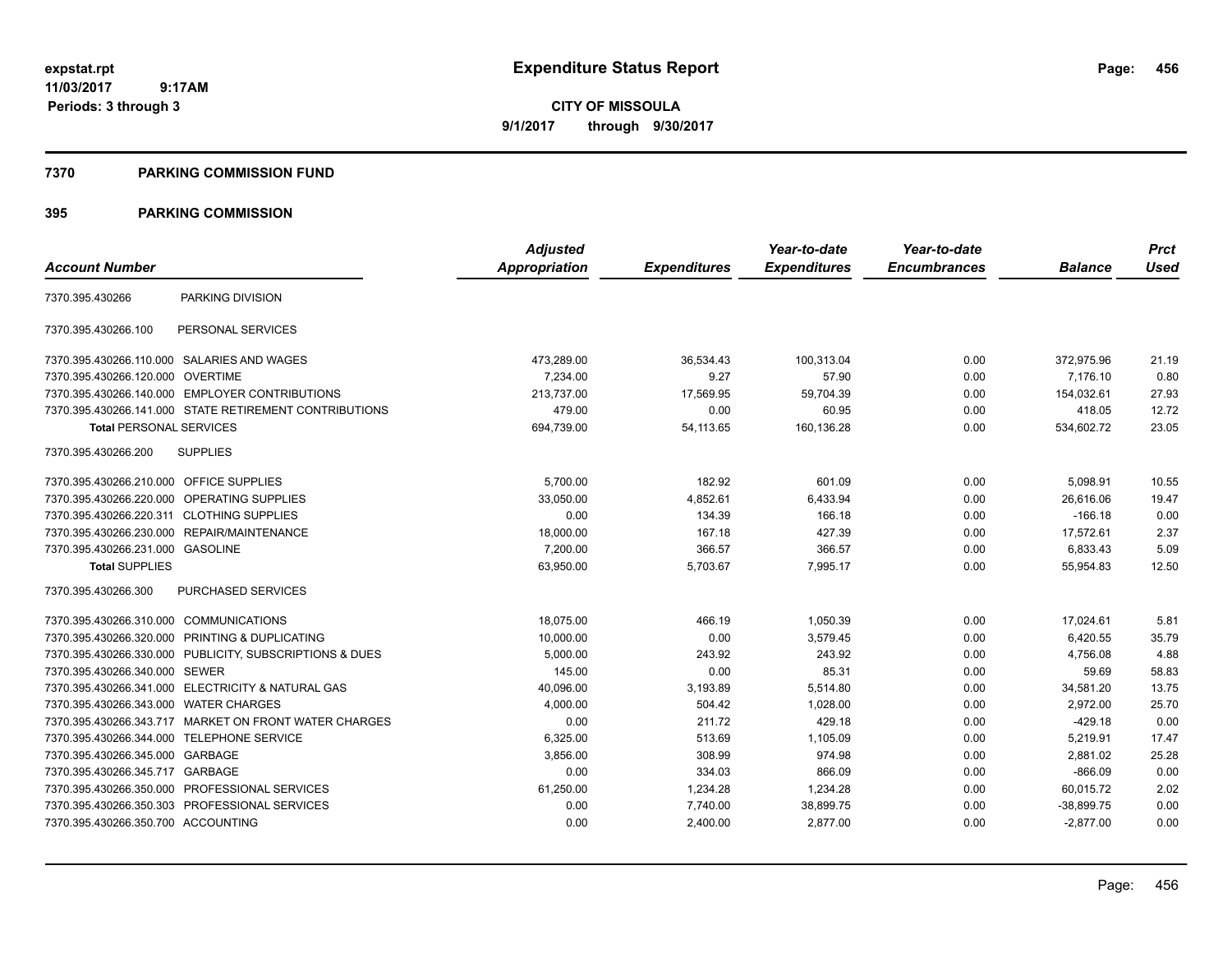**CITY OF MISSOULA 9/1/2017 through 9/30/2017**

#### **7370 PARKING COMMISSION FUND**

| <b>Account Number</b>                                    | <b>Adjusted</b><br>Appropriation | <b>Expenditures</b> | Year-to-date<br><b>Expenditures</b> | Year-to-date<br><b>Encumbrances</b> | <b>Balance</b> | <b>Prct</b><br>Used |
|----------------------------------------------------------|----------------------------------|---------------------|-------------------------------------|-------------------------------------|----------------|---------------------|
| 7370.395.430266.350.702 SECURITY FOR GARAGES             | 0.00                             | 1,314.00            | 3,276.00                            | 0.00                                | $-3,276.00$    | 0.00                |
| 7370.395.430266.350.703 STATE LICENSE INQUIRY            | 0.00                             | 237.36              | 237.36                              | 0.00                                | $-237.36$      | 0.00                |
| 7370.395.430266.360.000 REPAIR & MAINTENANCE             | 174,800.00                       | 1,097.26            | 1,097.26                            | 0.00                                | 173,702.74     | 0.63                |
| 7370.395.430266.360.711 REPAIR & MAINTENANCE             | 0.00                             | 2,880.00            | 3,136.00                            | 0.00                                | $-3,136.00$    | 0.00                |
| 7370.395.430266.360.712 REPAIR & MAINTENANCE             | 0.00                             | 387.44              | 2,025.44                            | 0.00                                | $-2,025.44$    | 0.00                |
| 7370.395.430266.360.713 REPAIR & MAINTENANCE             | 0.00                             | 2,135.00            | 4,051.20                            | 0.00                                | $-4,051.20$    | 0.00                |
| 7370.395.430266.360.714 BANK ST/REPAIR & MAINTENANCE     | 0.00                             | 871.00              | 1,819.37                            | 0.00                                | $-1,819.37$    | 0.00                |
| 7370.395.430266.360.716 REPAIR & MAINTENANCE             | 0.00                             | 13.60               | 88.66                               | 0.00                                | $-88.66$       | 0.00                |
| 7370.395.430266.370.000 TRAVEL                           | 6,000.00                         | 0.00                | $-11.20$                            | 0.00                                | 6,011.20       | 0.19                |
| 7370.395.430266.380.000 TRAINING                         | 3,500.00                         | 0.00                | 0.00                                | 0.00                                | 3,500.00       | 0.00                |
| 7370.395.430266.390.000 OTHER PURCHASED SERVICES         | 199,699.00                       | 0.00                | 0.00                                | 0.00                                | 199,699.00     | 0.00                |
| 7370.395.430266.390.044 JANITORIAL                       | 0.00                             | 1,253.67            | 2,703.58                            | 0.00                                | $-2,703.58$    | 0.00                |
| <b>Total PURCHASED SERVICES</b>                          | 532,746.00                       | 27,340.46           | 76,311.91                           | 0.00                                | 456,434.09     | 14.32               |
| 7370.395.430266.500<br><b>FIXED CHARGES</b>              |                                  |                     |                                     |                                     |                |                     |
| 7370.395.430266.500.000 FIXED CHARGES                    | 168,621.00                       | $-10.00$            | 1,259.00                            | 0.00                                | 167,362.00     | 0.75                |
| 7370.395.430266.500.733 FIXED CHARGES                    | 0.00                             | 0.00                | 1.650.00                            | 0.00                                | $-1.650.00$    | 0.00                |
| <b>Total FIXED CHARGES</b>                               | 168,621.00                       | $-10.00$            | 2,909.00                            | 0.00                                | 165.712.00     | 1.73                |
| 7370.395.430266.600<br><b>DEBT SERVICE</b>               |                                  |                     |                                     |                                     |                |                     |
| 7370.395.430266.610.000 LEASE/PRINCIPAL                  | 185,600.00                       | 0.00                | 92,300.00                           | 0.00                                | 93,300.00      | 49.73               |
| 7370.395.430266.620.000 LEASE INTEREST                   | 25.478.00                        | 0.00                | 13,258.13                           | 0.00                                | 12,219.87      | 52.04               |
| <b>Total DEBT SERVICE</b>                                | 211,078.00                       | 0.00                | 105,558.13                          | 0.00                                | 105,519.87     | 50.01               |
| <b>GRANTS &amp; CONTRIBUTIONS</b><br>7370.395.430266.700 |                                  |                     |                                     |                                     |                |                     |
| 7370.395.430266.700.000 GRANTS & CONTRIBUTIONS           | 85,000.00                        | 2,500.00            | 5,000.00                            | 0.00                                | 80,000.00      | 5.88                |
| <b>Total GRANTS &amp; CONTRIBUTIONS</b>                  | 85,000.00                        | 2,500.00            | 5,000.00                            | 0.00                                | 80.000.00      | 5.88                |
| 7370.395.430266.800<br>OTHER OBJECTS                     |                                  |                     |                                     |                                     |                |                     |
| 7370.395.430266.820.000 TRANSFERS TO OTHER FUNDS         | 307,290.00                       | 25,798.75           | 77,396.25                           | 0.00                                | 229,893.75     | 25.19               |
| 7370.395.430266.845.000 CONTINGENCY                      | 48,965.00                        | 0.00                | 0.00                                | 0.00                                | 48,965.00      | 0.00                |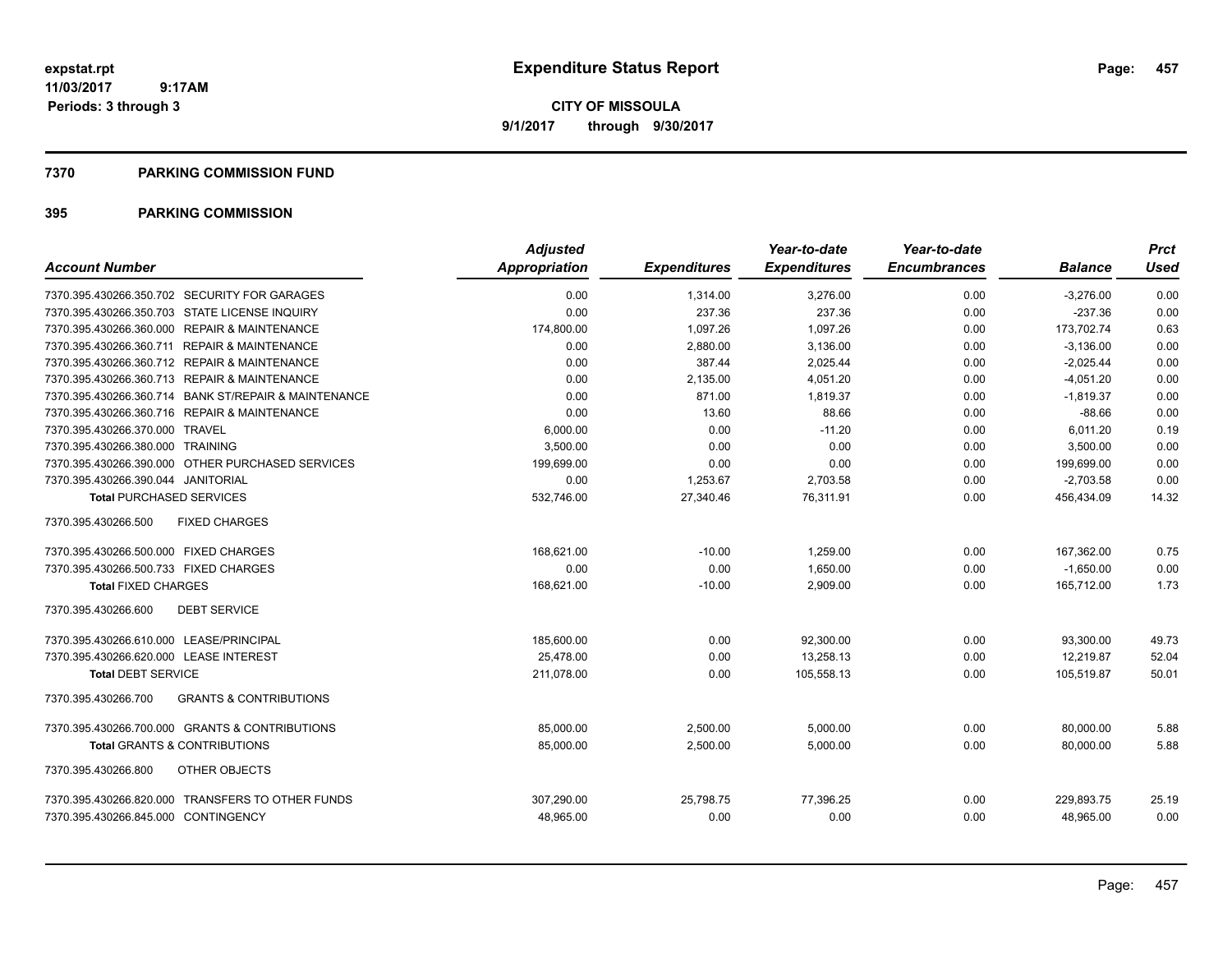**CITY OF MISSOULA 9/1/2017 through 9/30/2017**

### **7370 PARKING COMMISSION FUND**

| <b>Account Number</b>         |                                 | <b>Adjusted</b><br>Appropriation | <b>Expenditures</b> | Year-to-date<br><b>Expenditures</b> | Year-to-date<br><b>Encumbrances</b> | <b>Balance</b> | <b>Prct</b><br><b>Used</b> |
|-------------------------------|---------------------------------|----------------------------------|---------------------|-------------------------------------|-------------------------------------|----------------|----------------------------|
| <b>Total OTHER OBJECTS</b>    |                                 | 356,255.00                       | 25,798.75           | 77,396.25                           | 0.00                                | 278,858.75     | 21.72                      |
| <b>Total PARKING DIVISION</b> |                                 | 2,112,389.00                     | 115,446.53          | 435,306.74                          | 0.00                                | 1,677,082.26   | 20.61                      |
| 7370.395.430271               | <b>TICKET DIVISION</b>          |                                  |                     |                                     |                                     |                |                            |
| 7370.395.430271.100           | PERSONAL SERVICES               |                                  |                     |                                     |                                     |                |                            |
| <b>Total TICKET DIVISION</b>  |                                 | 0.00                             | 0.00                | 0.00                                | 0.00                                | 0.00           | 0.00                       |
| 7370.395.510110               | <b>MERCHANT SERVICES</b>        |                                  |                     |                                     |                                     |                |                            |
| 7370.395.510110.500           | <b>FIXED CHARGES</b>            |                                  |                     |                                     |                                     |                |                            |
| 7370.395.510110.550.000       | <b>MERCHANT SERVICE FEES</b>    | 21,500.00                        | 0.00                | 0.00                                | 0.00                                | 21,500.00      | 0.00                       |
|                               | <b>Total MERCHANT SERVICES</b>  | 21,500.00                        | 0.00                | 0.00                                | 0.00                                | 21,500.00      | 0.00                       |
|                               | <b>Total PARKING COMMISSION</b> | 2,133,889.00                     | 115,446.53          | 435,306.74                          | 0.00                                | 1,698,582.26   | 20.40                      |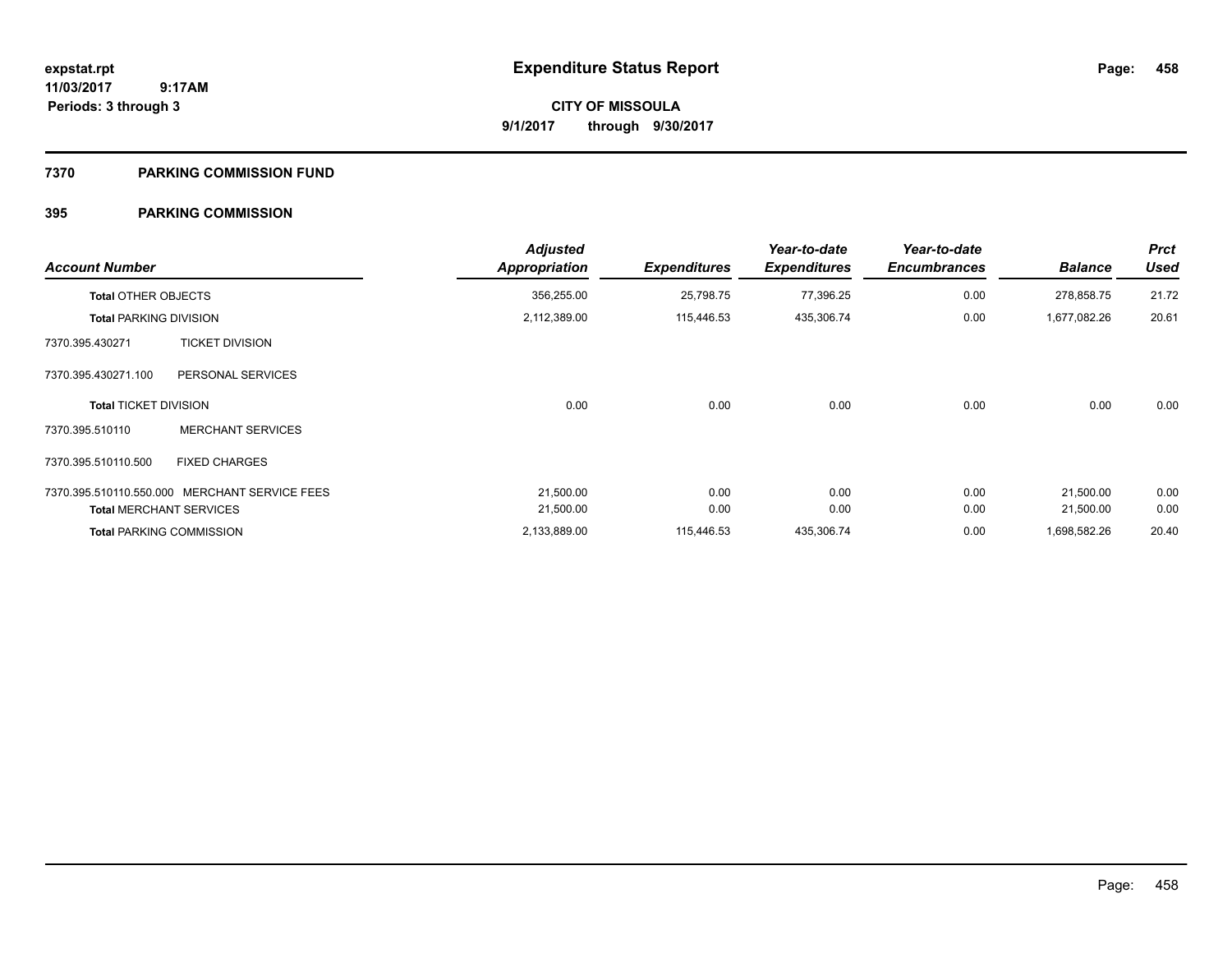**CITY OF MISSOULA 9/1/2017 through 9/30/2017**

### **7370 PARKING COMMISSION FUND**

### **900 DEPRECIATION**

| <b>Account Number</b>      |                                      | <b>Adjusted</b><br><b>Appropriation</b> | <b>Expenditures</b> | Year-to-date<br><b>Expenditures</b> | Year-to-date<br><b>Encumbrances</b> | <b>Balance</b> | <b>Prct</b><br><b>Used</b> |
|----------------------------|--------------------------------------|-----------------------------------------|---------------------|-------------------------------------|-------------------------------------|----------------|----------------------------|
|                            |                                      |                                         |                     |                                     |                                     |                |                            |
| 7370.900.510000            | <b>MISCELLANEOUS</b>                 |                                         |                     |                                     |                                     |                |                            |
| 7370.900.510000.800        | OTHER OBJECTS                        |                                         |                     |                                     |                                     |                |                            |
| <b>Total OTHER OBJECTS</b> |                                      | 0.00                                    | 0.00                | 0.00                                | 0.00                                | 0.00           | 0.00                       |
|                            |                                      |                                         |                     |                                     |                                     |                |                            |
| 7370.900.510000.900        | <b>CAPITAL OUTLAY</b>                |                                         |                     |                                     |                                     |                |                            |
| <b>Total DEPRECIATION</b>  |                                      | 0.00                                    | 0.00                | 0.00                                | 0.00                                | 0.00           | 0.00                       |
|                            | <b>Total PARKING COMMISSION FUND</b> | 2,133,889.00                            | 115.446.53          | 435,306.74                          | 0.00                                | 1,698,582.26   | 20.40                      |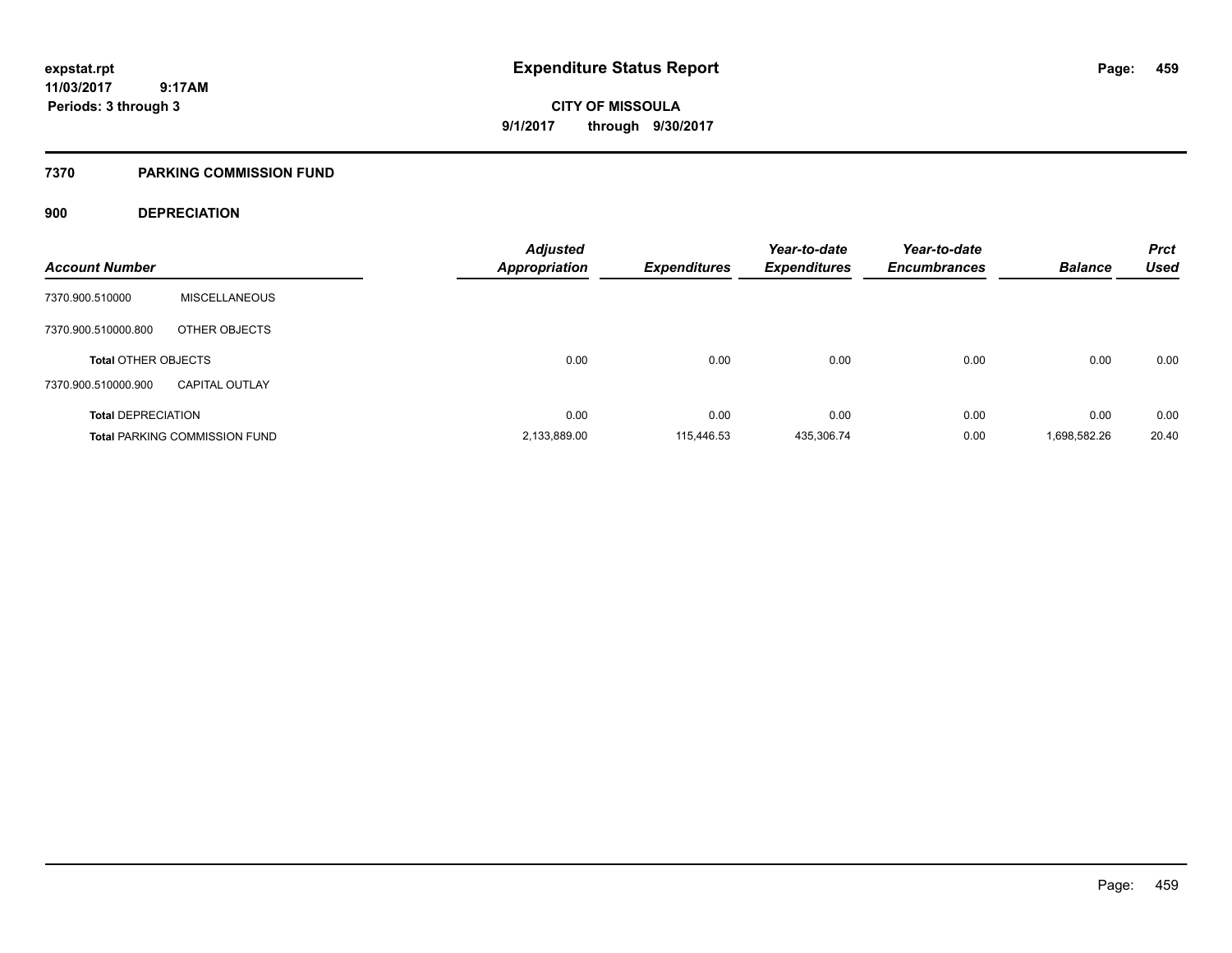**CITY OF MISSOULA 9/1/2017 through 9/30/2017**

### **7371 FRONT STREET PARKING BONDS**

| <b>Account Number</b>                                          |                                                                   | <b>Adjusted</b><br>Appropriation       | <b>Expenditures</b>              | Year-to-date<br><b>Expenditures</b> | Year-to-date<br><b>Encumbrances</b> | <b>Balance</b>                           | <b>Prct</b><br><b>Used</b> |
|----------------------------------------------------------------|-------------------------------------------------------------------|----------------------------------------|----------------------------------|-------------------------------------|-------------------------------------|------------------------------------------|----------------------------|
| 7371.395.490200                                                | REVENUE BOND DEBT SERVICE                                         |                                        |                                  |                                     |                                     |                                          |                            |
| 7371.395.490200.600                                            | <b>DEBT SERVICE</b>                                               |                                        |                                  |                                     |                                     |                                          |                            |
| 7371.395.490200.620.000                                        | <b>INTEREST / SERVICE FEES</b><br>Total REVENUE BOND DEBT SERVICE | 0.00<br>0.00                           | 0.00<br>0.00                     | -64,526.79<br>-64,526.79            | 0.00<br>0.00                        | 64,526.79<br>64,526.79                   | 0.00<br>0.00               |
| 7371.395.490201<br>7371.395.490201.500                         | SERIES 2014 MPC DEBT<br><b>FIXED CHARGES</b>                      |                                        |                                  |                                     |                                     |                                          |                            |
| <b>Total FIXED CHARGES</b>                                     | 7371.395.490201.550.000 MERCHANT SERVICE FEES                     | 350.00<br>350.00                       | 0.00<br>0.00                     | 0.00<br>0.00                        | 0.00<br>0.00                        | 350.00<br>350.00                         | 0.00<br>0.00               |
| 7371.395.490201.600                                            | <b>DEBT SERVICE</b>                                               |                                        |                                  |                                     |                                     |                                          |                            |
| 7371.395.490201.610.000 PRINCIPAL<br><b>Total DEBT SERVICE</b> | 7371.395.490201.620.000 INTEREST / SERVICE FEES                   | 154,290.00<br>102,860.00<br>257,150.00 | 0.00<br>130,487.51<br>130,487.51 | 0.00<br>130,487.51<br>130,487.51    | 0.00<br>0.00<br>0.00                | 154,290.00<br>$-27,627.51$<br>126,662.49 | 0.00<br>126.86<br>50.74    |
|                                                                | Total SERIES 2014 MPC DEBT                                        | 257,500.00                             | 130,487.51                       | 130,487.51                          | 0.00                                | 127,012.49                               | 50.67                      |
|                                                                | <b>Total FRONT STREET PARKING BONDS</b>                           | 257,500.00                             | 130,487.51                       | 65,960.72                           | 0.00                                | 191,539.28                               | 25.62                      |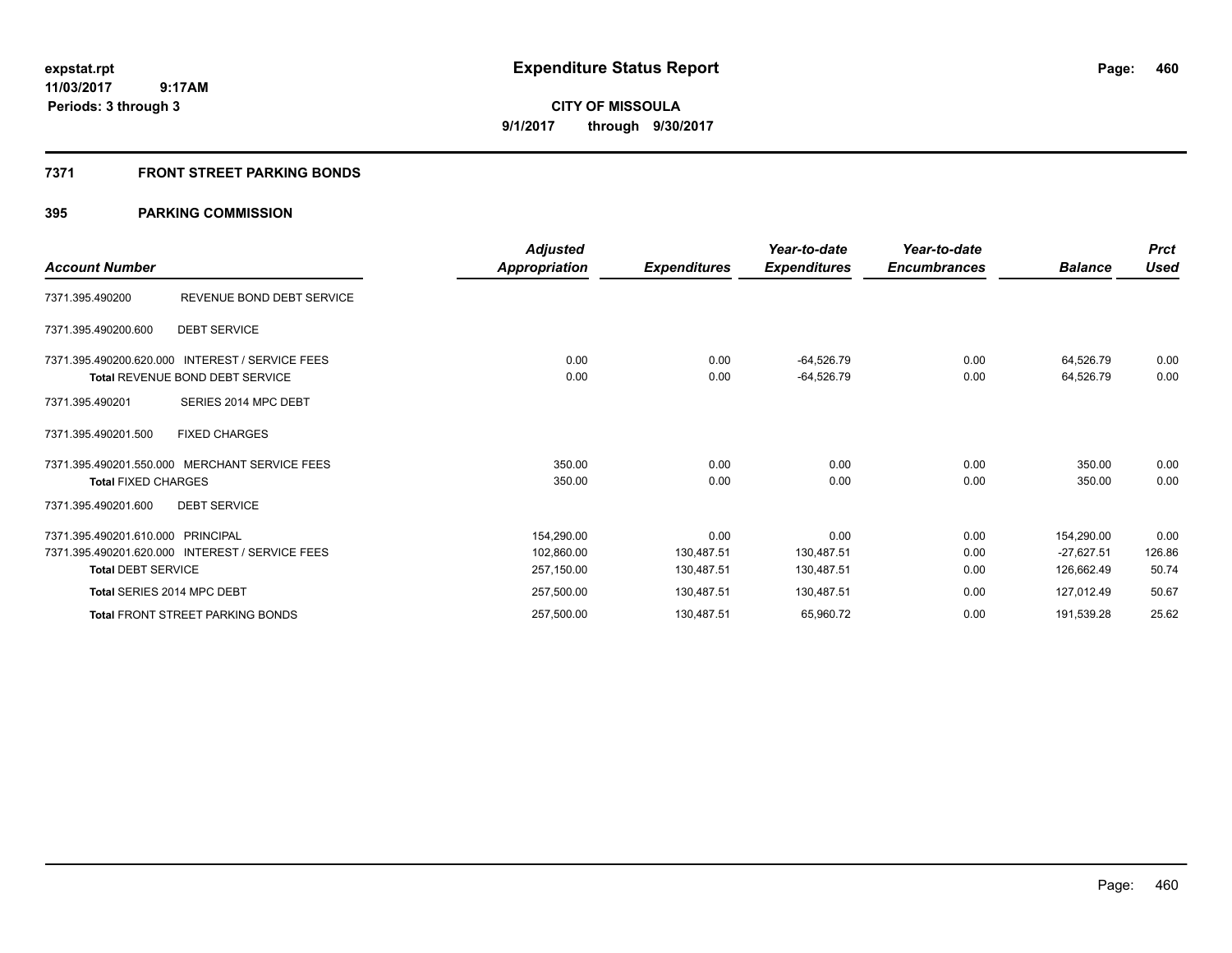**CITY OF MISSOULA 9/1/2017 through 9/30/2017**

#### **7372 SINKING FUND/FRONT ST PARKING BONDS**

| <b>Account Number</b>      |                                                    | <b>Adjusted</b><br>Appropriation | <b>Expenditures</b> | Year-to-date<br><b>Expenditures</b> | Year-to-date<br><b>Encumbrances</b> | <b>Balance</b> | <b>Prct</b><br>Used |
|----------------------------|----------------------------------------------------|----------------------------------|---------------------|-------------------------------------|-------------------------------------|----------------|---------------------|
| 7372.395.490201            | SERIES 2014 MPC DEBT                               |                                  |                     |                                     |                                     |                |                     |
| 7372.395.490201.600        | <b>DEBT SERVICE</b>                                |                                  |                     |                                     |                                     |                |                     |
|                            | 7372.395.490201.610.000 SERIES 2014 BOND-PRINCIPAL | 153,000.00                       | 255.000.00          | 255.000.00                          | 0.00                                | $-102.000.00$  | 166.67              |
|                            | 7372.395.490201.620.000 INTEREST / SERVICE FEES    | 102,000.00                       | 0.00                | 0.00                                | 0.00                                | 102.000.00     | 0.00                |
| Total SERIES 2014 MPC DEBT |                                                    | 255,000.00                       | 255.000.00          | 255.000.00                          | 0.00                                | 0.00           | 100.00              |
|                            | <b>Total SINKING FUND/FRONT ST PARKING BONDS</b>   | 255,000.00                       | 255.000.00          | 255.000.00                          | 0.00                                | 0.00           | 100.00              |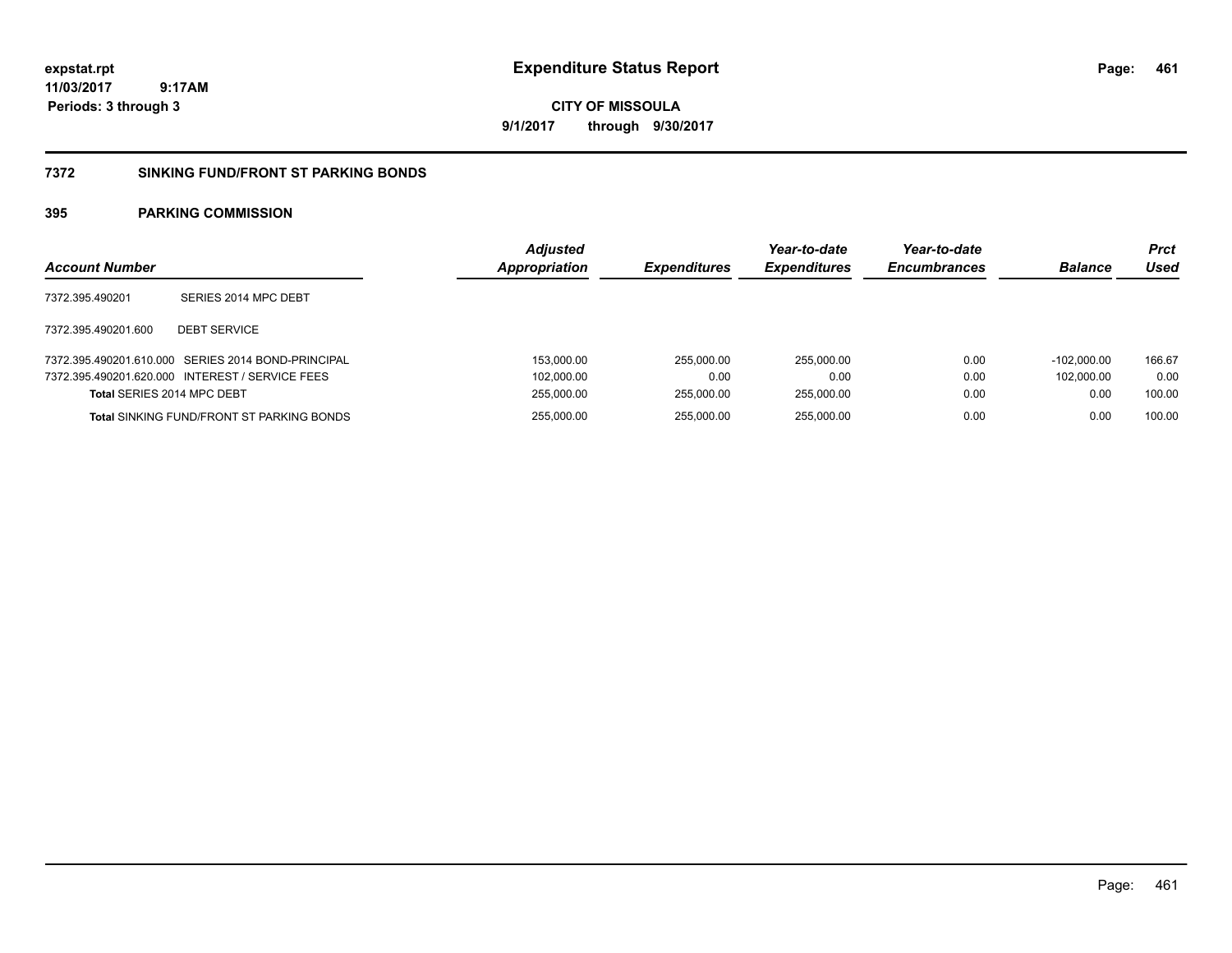# **CITY OF MISSOULA 9/1/2017 through 9/30/2017**

### **7375 PLEDGED TAX INCREMENT-2010B BOND**

| <b>Account Number</b> |                                                                                            | <b>Adjusted</b><br>Appropriation | <b>Expenditures</b> | Year-to-date<br><b>Expenditures</b> | Year-to-date<br><b>Encumbrances</b> | <b>Balance</b>           | <b>Prct</b><br>Used |
|-----------------------|--------------------------------------------------------------------------------------------|----------------------------------|---------------------|-------------------------------------|-------------------------------------|--------------------------|---------------------|
| 7375.395.430266       | <b>PARKING DIVISION</b>                                                                    |                                  |                     |                                     |                                     |                          |                     |
| 7375.395.430266.800   | OTHER OBJECTS                                                                              |                                  |                     |                                     |                                     |                          |                     |
|                       | 7375.395.430266.820.000 TRANSFERS TO OTHER FUNDS<br>Total PLEDGED TAX INCREMENT-2010B BOND | 204,860.00<br>204,860.00         | 0.00<br>0.00        | 0.00<br>0.00                        | 0.00<br>0.00                        | 204.860.00<br>204,860.00 | 0.00<br>0.00        |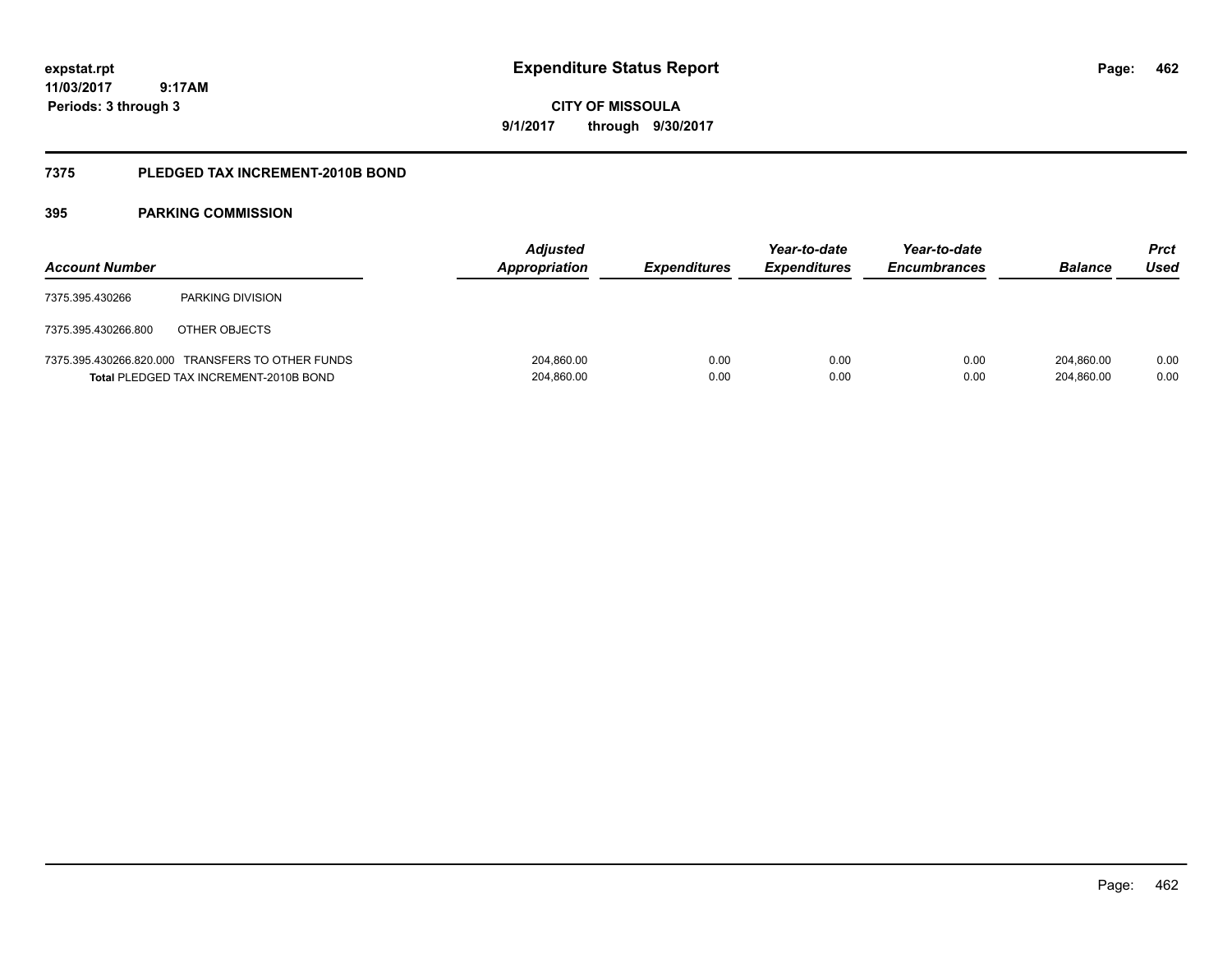**CITY OF MISSOULA 9/1/2017 through 9/30/2017**

### **7380 BUSINESS IMPROVEMENT DISTRICT**

### **375 BUSINESS IMPROVEMENT DISTRICT**

| <b>Account Number</b>      |                                                                            | <b>Adjusted</b><br><b>Appropriation</b> | <b>Expenditures</b> | Year-to-date<br><b>Expenditures</b> | Year-to-date<br><b>Encumbrances</b> | <b>Balance</b>           | <b>Prct</b><br><b>Used</b> |
|----------------------------|----------------------------------------------------------------------------|-----------------------------------------|---------------------|-------------------------------------|-------------------------------------|--------------------------|----------------------------|
| 7380.375.471210            | <b>BUSINESS IMPROVEMENT DISTRICT</b>                                       |                                         |                     |                                     |                                     |                          |                            |
| 7380.375.471210.300        | PURCHASED SERVICES                                                         |                                         |                     |                                     |                                     |                          |                            |
| 7380.375.471210.350.000    | <b>PROFESSIONAL SERVICES</b><br><b>Total BUSINESS IMPROVEMENT DISTRICT</b> | 279,237.00<br>279,237.00                | 0.00<br>0.00        | 0.00<br>0.00                        | 0.00<br>0.00                        | 279,237.00<br>279,237.00 | 0.00<br>0.00               |
| 7380.375.471220            | <b>BID MARKETING</b>                                                       |                                         |                     |                                     |                                     |                          |                            |
| 7380.375.471220.300        | <b>PURCHASED SERVICES</b>                                                  |                                         |                     |                                     |                                     |                          |                            |
|                            | 7380.375.471220.350.000 PROFESSIONAL SERVICES                              | 44,500.00                               | 0.00                | 0.00                                | 0.00                                | 44.500.00                | 0.00                       |
| <b>Total BID MARKETING</b> |                                                                            | 44,500.00                               | 0.00                | 0.00                                | 0.00                                | 44.500.00                | 0.00                       |
| 7380.375.471230            | STREETSCAPE MAINTENANCE-BID                                                |                                         |                     |                                     |                                     |                          |                            |
| 7380.375.471230.300        | <b>PURCHASED SERVICES</b>                                                  |                                         |                     |                                     |                                     |                          |                            |
|                            | 7380.375.471230.350.000 PROFESSIONAL SERVICES                              | 134.000.00                              | 0.00                | 0.00                                | 0.00                                | 134.000.00               | 0.00                       |
|                            | <b>Total STREETSCAPE MAINTENANCE-BID</b>                                   | 134,000.00                              | 0.00                | 0.00                                | 0.00                                | 134,000.00               | 0.00                       |
| 7380.375.471240            | SAFETY-BID                                                                 |                                         |                     |                                     |                                     |                          |                            |
| 7380.375.471240.300        | PURCHASED SERVICES                                                         |                                         |                     |                                     |                                     |                          |                            |
|                            | 7380.375.471240.350.000 PROFESSIONAL SERVICES - BID SAFETY                 | 0.00                                    | 0.00                | 40,000.00                           | 0.00                                | $-40,000.00$             | 0.00                       |
| <b>Total SAFETY-BID</b>    |                                                                            | 0.00                                    | 0.00                | 40,000.00                           | 0.00                                | $-40,000.00$             | 0.00                       |
|                            | <b>Total BUSINESS IMPROVEMENT DISTRICT</b>                                 | 457.737.00                              | 0.00                | 40,000.00                           | 0.00                                | 417.737.00               | 8.74                       |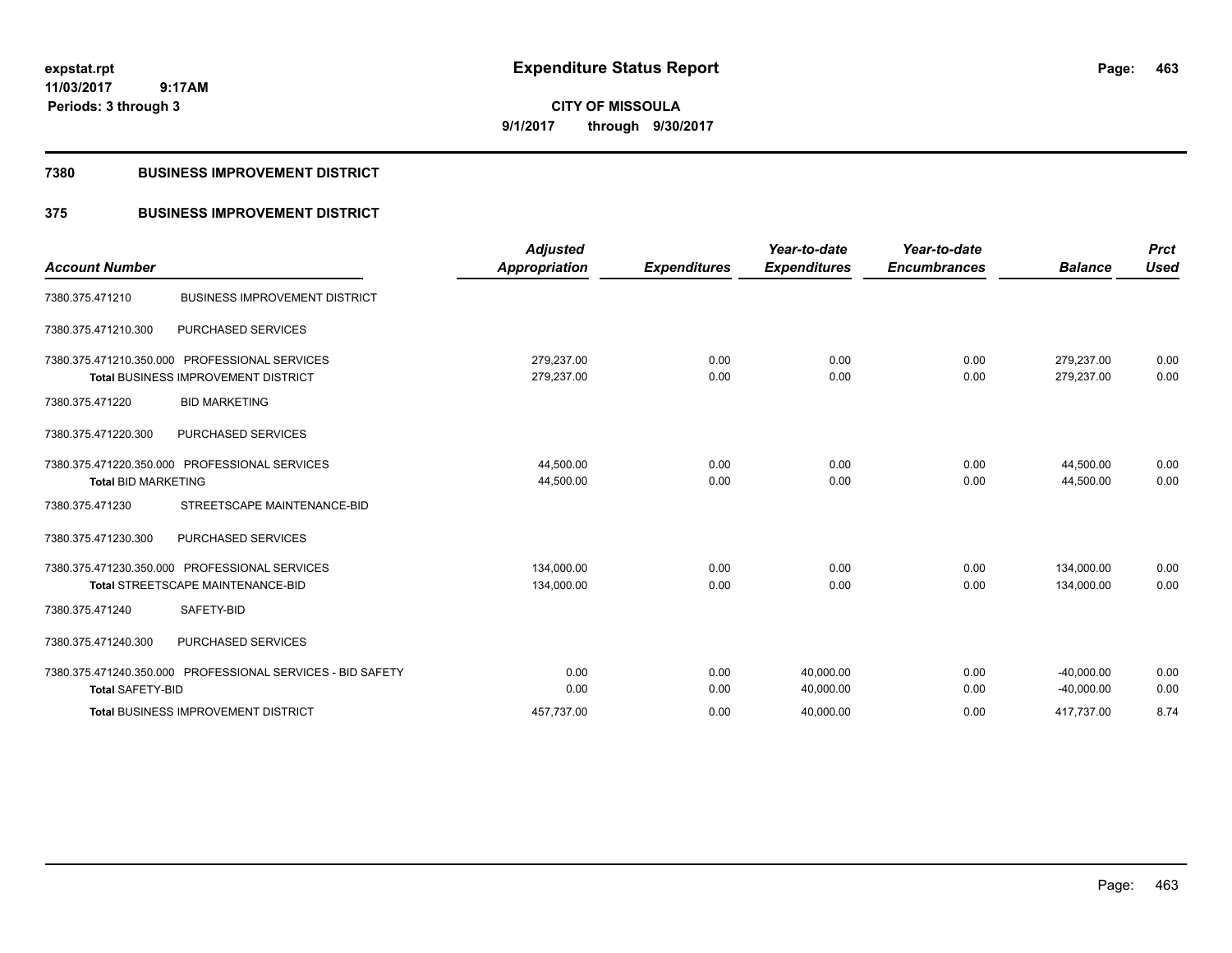**CITY OF MISSOULA 9/1/2017 through 9/30/2017**

#### **7381 TOURISM BUSINESS IMPROVEMENT DISTRICT**

### **375 BUSINESS IMPROVEMENT DISTRICT**

| <b>Account Number</b> |                                                                                                        | <b>Adjusted</b><br><b>Appropriation</b> | <i><b>Expenditures</b></i> | Year-to-date<br><i><b>Expenditures</b></i> | Year-to-date<br><b>Encumbrances</b> | <b>Balance</b>           | <b>Prct</b><br>Used |
|-----------------------|--------------------------------------------------------------------------------------------------------|-----------------------------------------|----------------------------|--------------------------------------------|-------------------------------------|--------------------------|---------------------|
| 7381.375.471210       | <b>BUSINESS IMPROVEMENT DISTRICT</b>                                                                   |                                         |                            |                                            |                                     |                          |                     |
| 7381.375.471210.300   | <b>PURCHASED SERVICES</b>                                                                              |                                         |                            |                                            |                                     |                          |                     |
|                       | 7381.375.471210.390.000 OTHER PURCHASED SERVICES<br><b>Total TOURISM BUSINESS IMPROVEMENT DISTRICT</b> | 837,644.00<br>837,644.00                | 0.00<br>0.00               | 0.00<br>0.00                               | 0.00<br>0.00                        | 837.644.00<br>837,644.00 | 0.00<br>0.00        |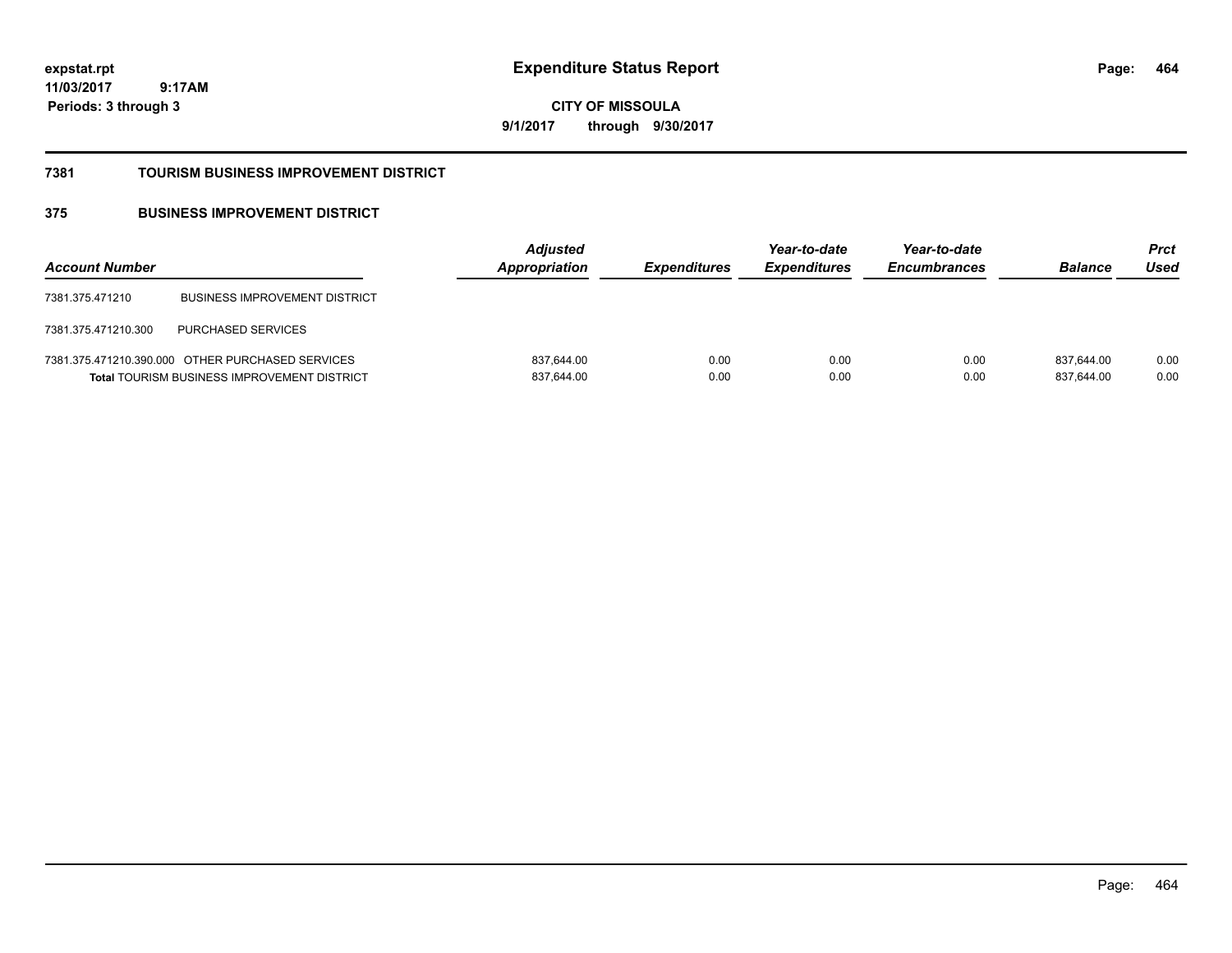**CITY OF MISSOULA 9/1/2017 through 9/30/2017**

### **7383 RIVERFRONT TRIANGLE URD**

| <b>Account Number</b>                                             |                                                                                  | <b>Adjusted</b><br><b>Appropriation</b> | <b>Expenditures</b> | Year-to-date<br><b>Expenditures</b> | Year-to-date<br><b>Encumbrances</b> | <b>Balance</b>         | <b>Prct</b><br><b>Used</b> |
|-------------------------------------------------------------------|----------------------------------------------------------------------------------|-----------------------------------------|---------------------|-------------------------------------|-------------------------------------|------------------------|----------------------------|
| 7383.385.470230                                                   | <b>PW FACILITY</b>                                                               |                                         |                     |                                     |                                     |                        |                            |
| 7383.385.470230.700                                               | <b>GRANTS &amp; CONTRIBUTIONS</b>                                                |                                         |                     |                                     |                                     |                        |                            |
|                                                                   | <b>Total GRANTS &amp; CONTRIBUTIONS</b>                                          | 0.00                                    | 0.00                | 0.00                                | 0.00                                | 0.00                   | 0.00                       |
| 7383.385.470230.800                                               | OTHER OBJECTS                                                                    |                                         |                     |                                     |                                     |                        |                            |
| 7383.385.470230.845.000 CONTINGENCY<br><b>Total PW FACILITY</b>   |                                                                                  | 26,277.00<br>26,277.00                  | 0.00<br>0.00        | 0.00<br>0.00                        | 0.00<br>0.00                        | 26,277.00<br>26,277.00 | 0.00<br>0.00               |
| 7383.385.470260                                                   | <b>PLANNING &amp; MGMT</b>                                                       |                                         |                     |                                     |                                     |                        |                            |
| 7383.385.470260.300                                               | PURCHASED SERVICES                                                               |                                         |                     |                                     |                                     |                        |                            |
|                                                                   | 7383.385.470260.350.000 PROFESSIONAL SERVICES<br><b>Total PURCHASED SERVICES</b> | 0.00<br>0.00                            | 0.00<br>0.00        | 500.00<br>500.00                    | 0.00<br>0.00                        | $-500.00$<br>$-500.00$ | 0.00<br>0.00               |
| 7383.385.470260.700                                               | <b>GRANTS &amp; CONTRIBUTIONS</b>                                                |                                         |                     |                                     |                                     |                        |                            |
|                                                                   | <b>Total GRANTS &amp; CONTRIBUTIONS</b>                                          | 0.00                                    | 0.00                | 0.00                                | 0.00                                | 0.00                   | 0.00                       |
| 7383.385.470260.800                                               | OTHER OBJECTS                                                                    |                                         |                     |                                     |                                     |                        |                            |
| 7383.385.470260.845.000 CONTINGENCY<br><b>Total OTHER OBJECTS</b> |                                                                                  | 10,000.00<br>10,000.00                  | 0.00<br>0.00        | 0.00<br>0.00                        | 0.00<br>0.00                        | 10,000.00<br>10,000.00 | 0.00<br>0.00               |
| <b>Total PLANNING &amp; MGMT</b>                                  |                                                                                  | 10,000.00                               | 0.00                | 500.00                              | 0.00                                | 9,500.00               | 5.00                       |
| 7383.385.470270                                                   | <b>CLEARING &amp; DEMO</b>                                                       |                                         |                     |                                     |                                     |                        |                            |
| 7383.385.470270.800                                               | OTHER OBJECTS                                                                    |                                         |                     |                                     |                                     |                        |                            |
| 7383.385.470270.845.000 CONTINGENCY<br>Total CLEARING & DEMO      |                                                                                  | 10,000.00<br>10,000.00                  | 0.00<br>0.00        | 0.00<br>0.00                        | 0.00<br>0.00                        | 10,000.00<br>10,000.00 | 0.00<br>0.00               |
| 7383.385.470320                                                   | ECONOMIC DEVELOPMENT LOANS                                                       |                                         |                     |                                     |                                     |                        |                            |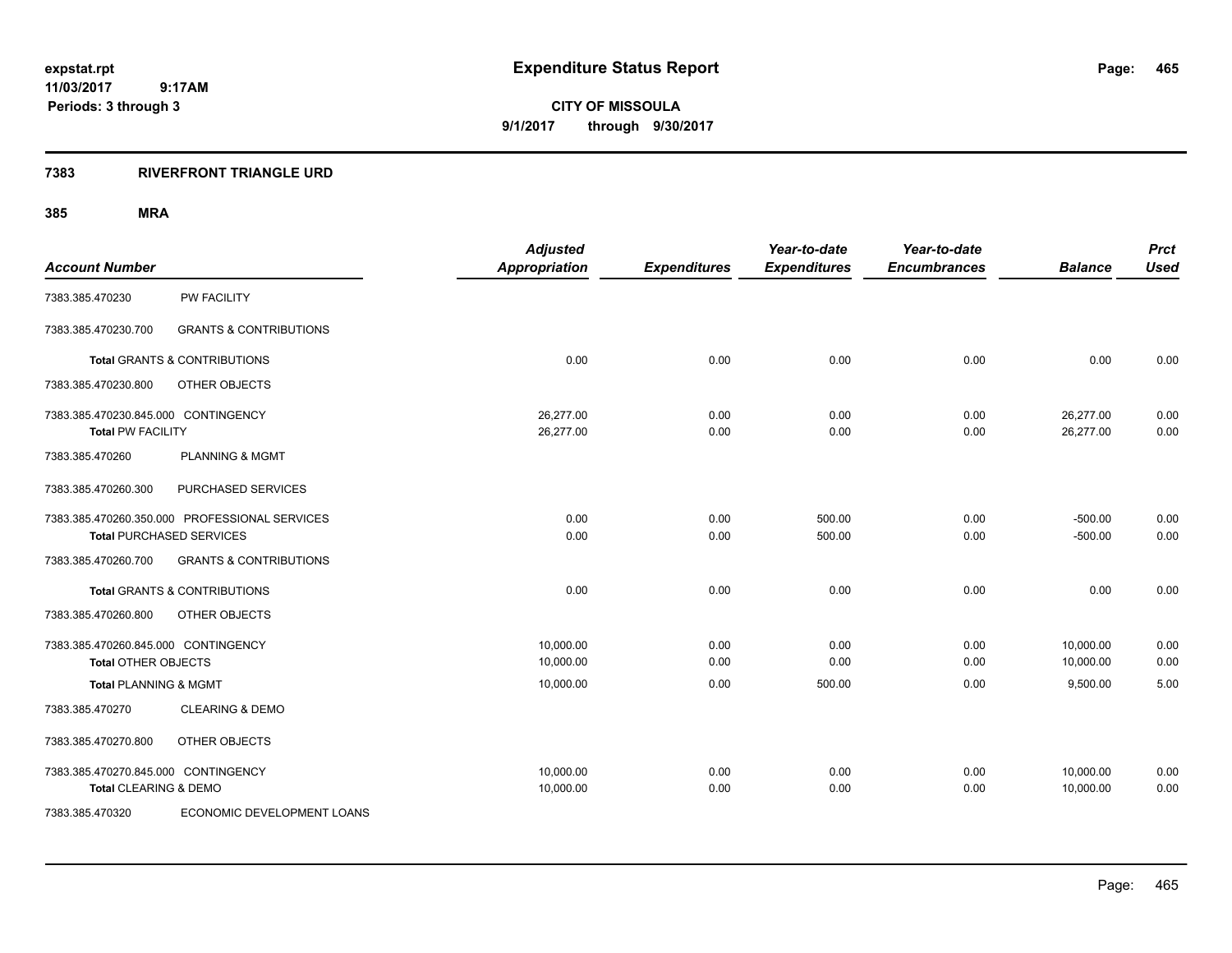**CITY OF MISSOULA 9/1/2017 through 9/30/2017**

### **7383 RIVERFRONT TRIANGLE URD**

| <b>Account Number</b>                                    | <b>Adjusted</b><br><b>Appropriation</b> | <b>Expenditures</b> | Year-to-date<br><i><b>Expenditures</b></i> | Year-to-date<br><b>Encumbrances</b> | <b>Balance</b> | Prct<br>Used |
|----------------------------------------------------------|-----------------------------------------|---------------------|--------------------------------------------|-------------------------------------|----------------|--------------|
| <b>GRANTS &amp; CONTRIBUTIONS</b><br>7383.385.470320.700 |                                         |                     |                                            |                                     |                |              |
| 7383.385.470320.700.000 GRANTS & CONTRIBUTIONS           | 1.512.105.00                            | 0.00                | 0.00                                       | 0.00                                | 1.512.105.00   | 0.00         |
| <b>Total ECONOMIC DEVELOPMENT LOANS</b>                  | 1,512,105.00                            | 0.00                | 0.00                                       | 0.00                                | 1.512.105.00   | 0.00         |
| <b>Total RIVERFRONT TRIANGLE URD</b>                     | 1,558,382.00                            | 0.00                | 500.00                                     | 0.00                                | 1.557.882.00   | 0.03         |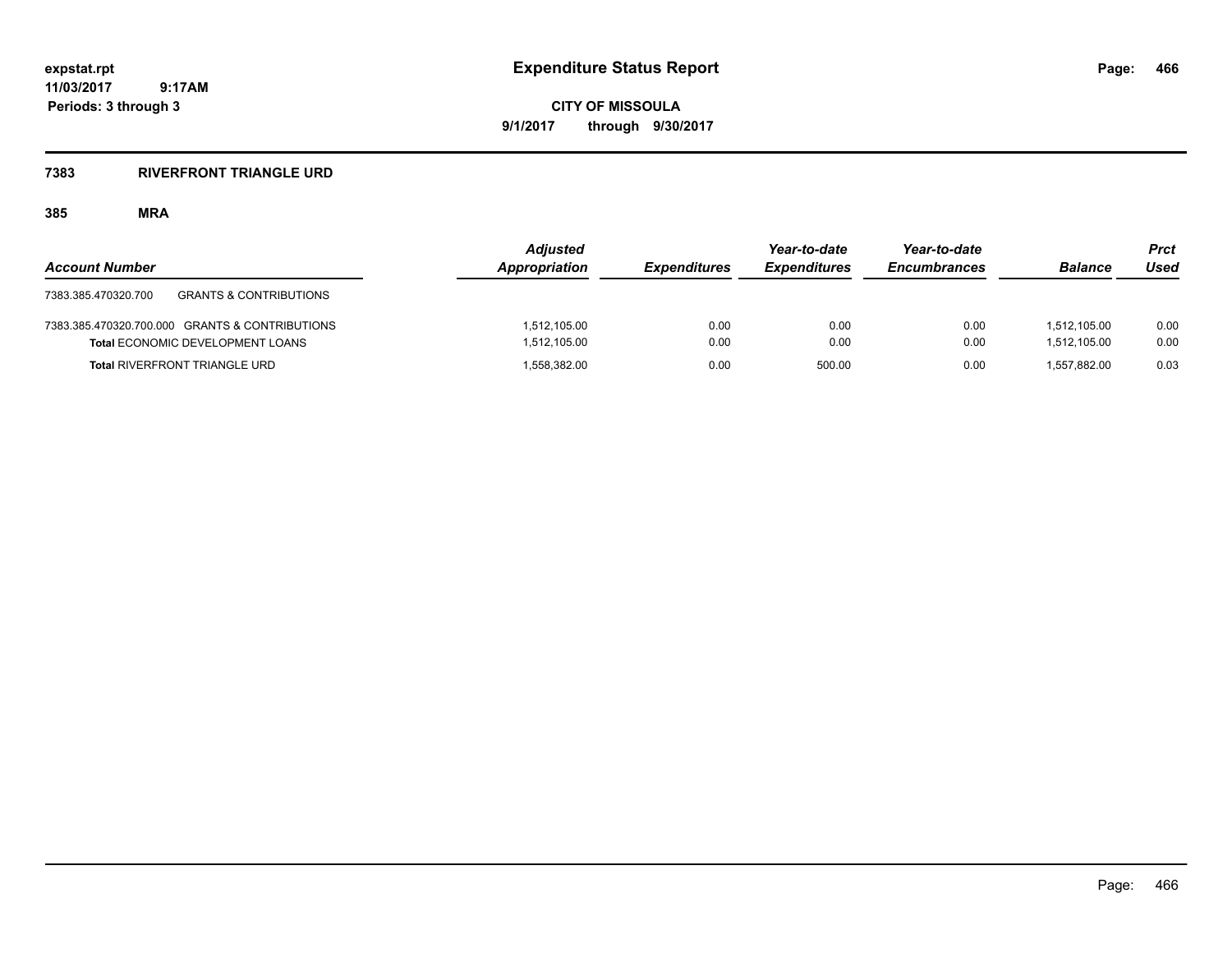**CITY OF MISSOULA 9/1/2017 through 9/30/2017**

### **7384 NRSS DEBT SERVICE CLEARING**

| <b>Account Number</b>         |                                                                                            | <b>Adjusted</b><br>Appropriation | <b>Expenditures</b> | Year-to-date<br><b>Expenditures</b> | Year-to-date<br><b>Encumbrances</b> | <b>Balance</b>         | <b>Prct</b><br><b>Used</b> |
|-------------------------------|--------------------------------------------------------------------------------------------|----------------------------------|---------------------|-------------------------------------|-------------------------------------|------------------------|----------------------------|
| 7384.385.521009               | TRANFERS TO DEBT SERVICE                                                                   |                                  |                     |                                     |                                     |                        |                            |
| 7384.385.521009.800           | OTHER OBJECTS                                                                              |                                  |                     |                                     |                                     |                        |                            |
|                               | 7384.385.521009.820.000 TRANSFERS TO DEBT SERVICE<br><b>Total TRANFERS TO DEBT SERVICE</b> | 60,183.00<br>60,183.00           | 0.00<br>0.00        | 0.00<br>0.00                        | 0.00<br>0.00                        | 60,183.00<br>60,183.00 | 0.00<br>0.00               |
| 7384.385.521010               | <b>TRANSFERS TO MRA</b>                                                                    |                                  |                     |                                     |                                     |                        |                            |
| 7384.385.521010.800           | OTHER OBJECTS                                                                              |                                  |                     |                                     |                                     |                        |                            |
| <b>Total TRANSFERS TO MRA</b> |                                                                                            | 0.00                             | 0.00                | 0.00                                | 0.00                                | 0.00                   | 0.00                       |
|                               | <b>Total NRSS DEBT SERVICE CLEARING</b>                                                    | 60,183.00                        | 0.00                | 0.00                                | 0.00                                | 60.183.00              | 0.00                       |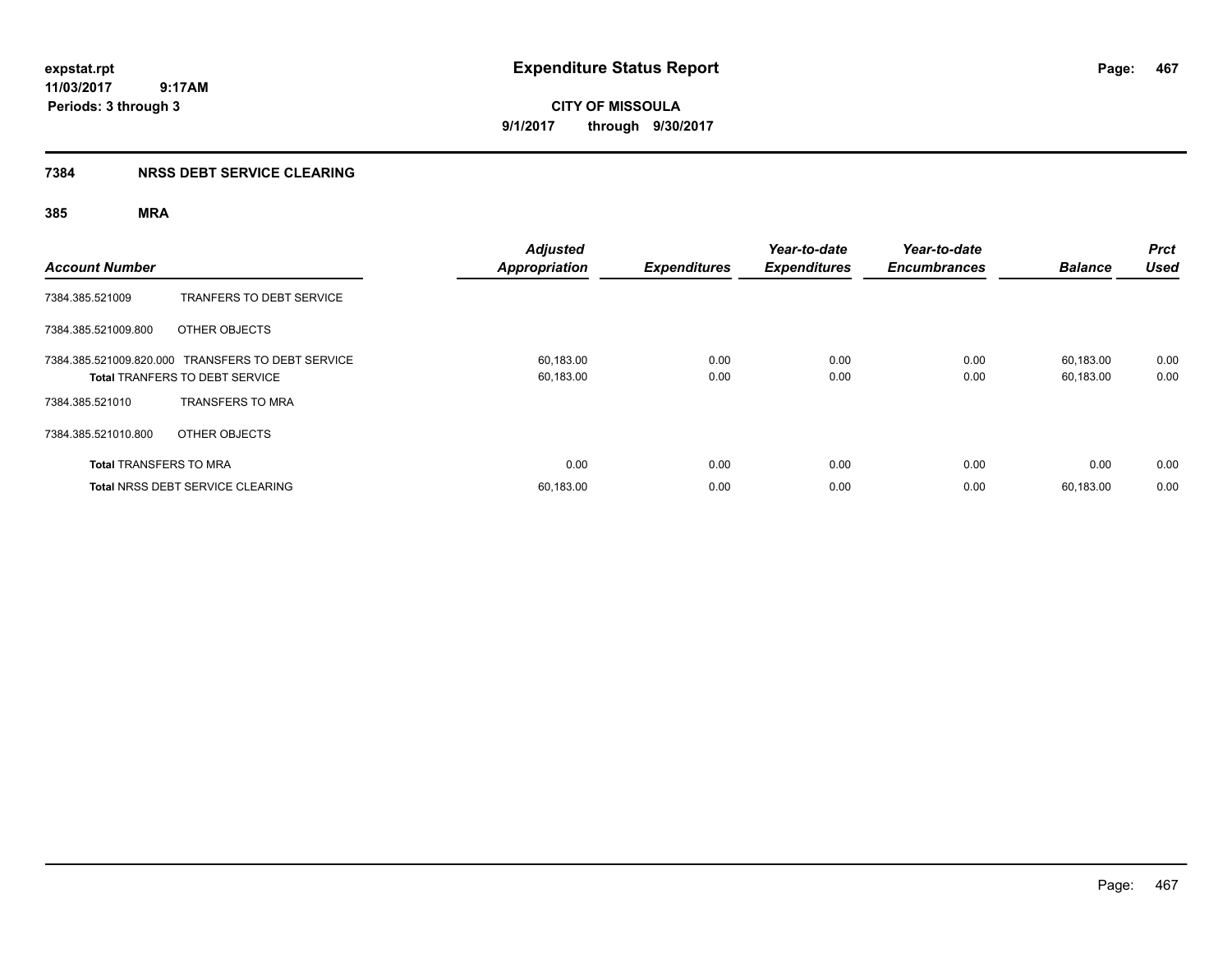**CITY OF MISSOULA 9/1/2017 through 9/30/2017**

**7385 FRONT STREET URD**

| <b>Account Number</b>                                               |                                                                                                    | <b>Adjusted</b><br><b>Appropriation</b> | <b>Expenditures</b>  | Year-to-date<br><b>Expenditures</b> | Year-to-date<br><b>Encumbrances</b> | <b>Balance</b>               | <b>Prct</b><br><b>Used</b> |
|---------------------------------------------------------------------|----------------------------------------------------------------------------------------------------|-----------------------------------------|----------------------|-------------------------------------|-------------------------------------|------------------------------|----------------------------|
| 7385.385.470213                                                     | FRONT ST HOUSING - 2017C STUDENT HOUSE                                                             |                                         |                      |                                     |                                     |                              |                            |
| 7385.385.470213.300                                                 | PURCHASED SERVICES                                                                                 |                                         |                      |                                     |                                     |                              |                            |
|                                                                     | <b>Total PURCHASED SERVICES</b>                                                                    | 0.00                                    | 0.00                 | 0.00                                | 0.00                                | 0.00                         | 0.00                       |
| 7385.385.470213.900                                                 | <b>CAPITAL OUTLAY</b>                                                                              |                                         |                      |                                     |                                     |                              |                            |
|                                                                     | 7385.385.470213.920.000 2017 C E. FRONT ST HOUSING<br>Total FRONT ST HOUSING - 2017C STUDENT HOUSE | 3,200,012.00<br>3,200,012.00            | 0.00<br>0.00         | 0.00<br>0.00                        | 0.00<br>0.00                        | 3,200,012.00<br>3,200,012.00 | 0.00<br>0.00               |
| 7385.385.470230                                                     | <b>PW FACILITY</b>                                                                                 |                                         |                      |                                     |                                     |                              |                            |
| 7385.385.470230.300                                                 | PURCHASED SERVICES                                                                                 |                                         |                      |                                     |                                     |                              |                            |
|                                                                     | <b>Total PURCHASED SERVICES</b>                                                                    | 0.00                                    | 0.00                 | 0.00                                | 0.00                                | 0.00                         | 0.00                       |
| 7385.385.470230.700                                                 | <b>GRANTS &amp; CONTRIBUTIONS</b>                                                                  |                                         |                      |                                     |                                     |                              |                            |
|                                                                     | 7385.385.470230.700.000 PROJECT EXPENSE-PUBLIC WORKS<br><b>Total GRANTS &amp; CONTRIBUTIONS</b>    | 19,700.00<br>19,700.00                  | 1,000.00<br>1,000.00 | 1,000.00<br>1,000.00                | 0.00<br>0.00                        | 18,700.00<br>18,700.00       | 5.08<br>5.08               |
| 7385.385.470230.800                                                 | OTHER OBJECTS                                                                                      |                                         |                      |                                     |                                     |                              |                            |
| 7385.385.470230.845.000 CONTINGENCY<br><b>Total OTHER OBJECTS</b>   |                                                                                                    | 567,447.00<br>567,447.00                | 0.00<br>0.00         | 0.00<br>0.00                        | 0.00<br>0.00                        | 567,447.00<br>567,447.00     | 0.00<br>0.00               |
| 7385.385.470230.900                                                 | <b>CAPITAL OUTLAY</b>                                                                              |                                         |                      |                                     |                                     |                              |                            |
| 7385.385.470230.930.000 IMPROVEMENTS<br><b>Total CAPITAL OUTLAY</b> |                                                                                                    | 56,103.00<br>56,103.00                  | 0.00<br>0.00         | 0.00<br>0.00                        | 0.00<br>0.00                        | 56,103.00<br>56,103.00       | 0.00<br>0.00               |
| <b>Total PW FACILITY</b>                                            |                                                                                                    | 643,250.00                              | 1,000.00             | 1,000.00                            | 0.00                                | 642,250.00                   | 0.16                       |
| 7385.385.470260                                                     | <b>PLANNING &amp; MGMT</b>                                                                         |                                         |                      |                                     |                                     |                              |                            |
| 7385.385.470260.300                                                 | PURCHASED SERVICES                                                                                 |                                         |                      |                                     |                                     |                              |                            |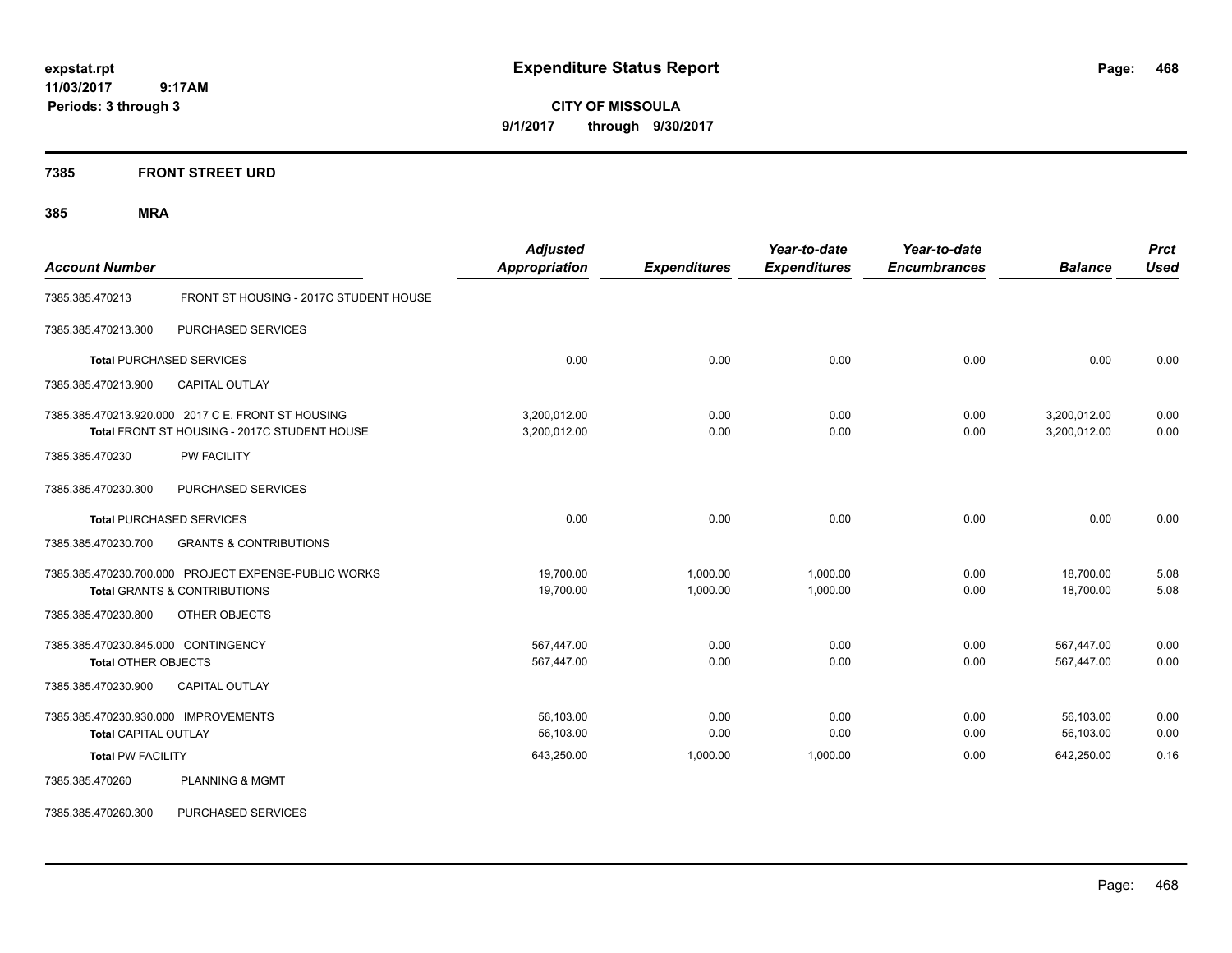**CITY OF MISSOULA 9/1/2017 through 9/30/2017**

### **7385 FRONT STREET URD**

| <b>Account Number</b>                                          | <b>Adjusted</b><br>Appropriation | <b>Expenditures</b> | Year-to-date<br><b>Expenditures</b> | Year-to-date<br><b>Encumbrances</b> | <b>Balance</b> | <b>Prct</b><br><b>Used</b> |
|----------------------------------------------------------------|----------------------------------|---------------------|-------------------------------------|-------------------------------------|----------------|----------------------------|
| <b>Total PURCHASED SERVICES</b>                                | 0.00                             | 0.00                | 0.00                                | 0.00                                | 0.00           | 0.00                       |
| 7385.385.470260.700<br><b>GRANTS &amp; CONTRIBUTIONS</b>       |                                  |                     |                                     |                                     |                |                            |
| 7385.385.470260.700.000 PLANNING & MGMT/GRANTS & CONTRIBUTIONS | 10,000.00                        | 500.00              | 500.00                              | 0.00                                | 9,500.00       | 5.00                       |
| <b>Total GRANTS &amp; CONTRIBUTIONS</b>                        | 10,000.00                        | 500.00              | 500.00                              | 0.00                                | 9,500.00       | 5.00                       |
| 7385.385.470260.800<br>OTHER OBJECTS                           |                                  |                     |                                     |                                     |                |                            |
| 7385.385.470260.845.000 CONTINGENCY                            | 50,000.00                        | 0.00                | 0.00                                | 0.00                                | 50,000.00      | 0.00                       |
| <b>Total OTHER OBJECTS</b>                                     | 50,000.00                        | 0.00                | 0.00                                | 0.00                                | 50,000.00      | 0.00                       |
| <b>Total PLANNING &amp; MGMT</b>                               | 60,000.00                        | 500.00              | 500.00                              | 0.00                                | 59,500.00      | 0.83                       |
| 7385.385.470270<br><b>CLEARING &amp; DEMO</b>                  |                                  |                     |                                     |                                     |                |                            |
| 7385.385.470270.700<br><b>GRANTS &amp; CONTRIBUTIONS</b>       |                                  |                     |                                     |                                     |                |                            |
| 7385.385.470270.700.000 CLEARING & DEMO/GRANTS & CONTRIBUTIONS | 61.520.00                        | 0.00                | 0.00                                | 0.00                                | 61.520.00      | 0.00                       |
| <b>Total GRANTS &amp; CONTRIBUTIONS</b>                        | 61,520.00                        | 0.00                | 0.00                                | 0.00                                | 61.520.00      | 0.00                       |
| 7385.385.470270.800<br>OTHER OBJECTS                           |                                  |                     |                                     |                                     |                |                            |
| 7385.385.470270.845.000 CONTINGENCY                            | 100.000.00                       | 0.00                | 0.00                                | 0.00                                | 100.000.00     | 0.00                       |
| <b>Total OTHER OBJECTS</b>                                     | 100,000.00                       | 0.00                | 0.00                                | 0.00                                | 100.000.00     | 0.00                       |
| Total CLEARING & DEMO                                          | 161,520.00                       | 0.00                | 0.00                                | 0.00                                | 161,520.00     | 0.00                       |
| <b>Total FRONT STREET URD</b>                                  | 4,064,782.00                     | 1,500.00            | 1,500.00                            | 0.00                                | 4,063,282.00   | 0.04                       |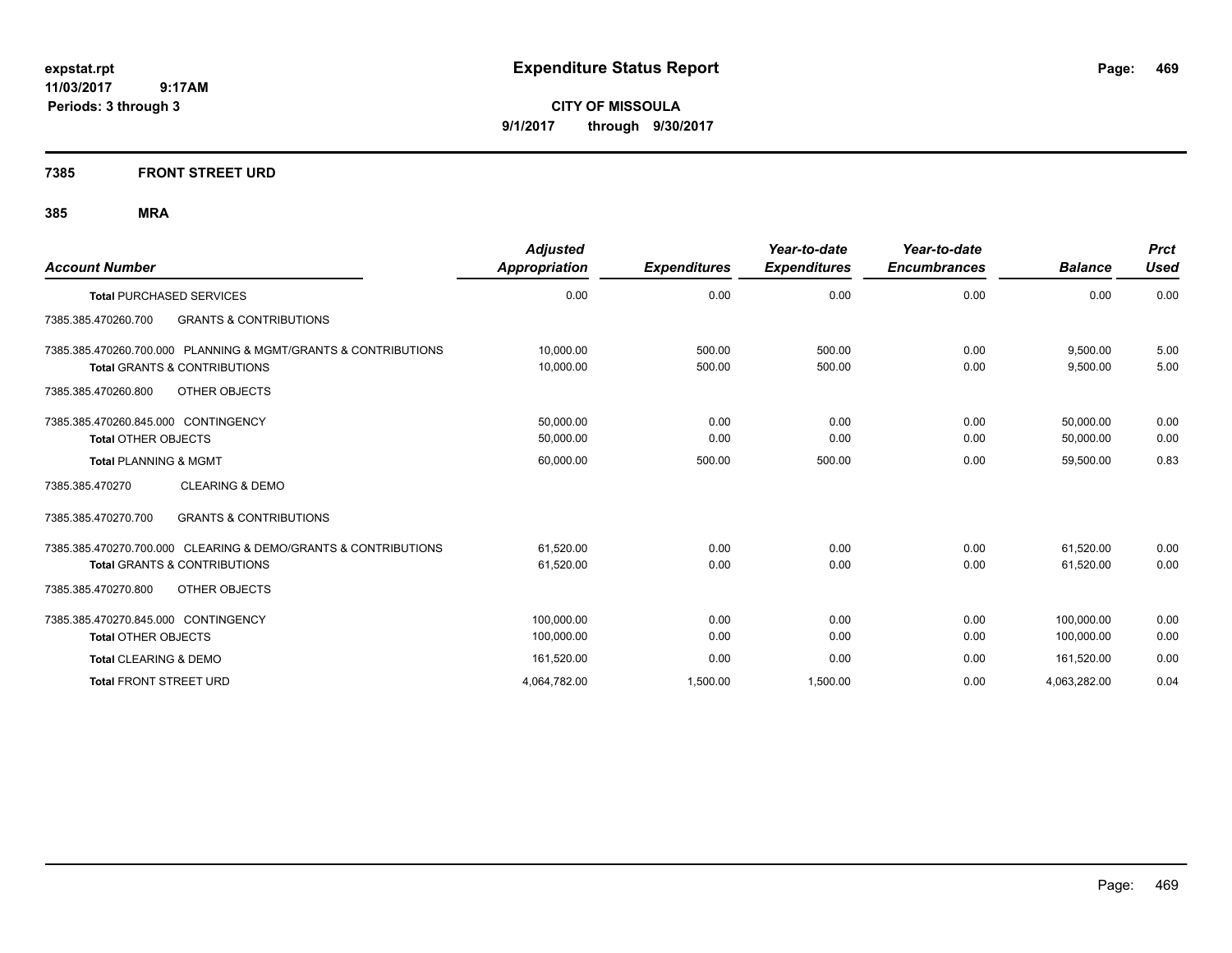# **CITY OF MISSOULA 9/1/2017 through 9/30/2017**

### **7386 DEBT SERVICE-SAFEWAY/ST PAT 1.5M**

| <b>Account Number</b>             |                                                 | <b>Adjusted</b><br><b>Appropriation</b> | <b>Expenditures</b> | Year-to-date<br><b>Expenditures</b> | Year-to-date<br><b>Encumbrances</b> | <b>Balance</b> | <b>Prct</b><br>Used |
|-----------------------------------|-------------------------------------------------|-----------------------------------------|---------------------|-------------------------------------|-------------------------------------|----------------|---------------------|
| 7386.390.490200                   | DEBT SERVICE-SAFEWAY/ST PAT 1.5M                |                                         |                     |                                     |                                     |                |                     |
| 7386.390.490200.600               | <b>DEBT SERVICE</b>                             |                                         |                     |                                     |                                     |                |                     |
| 7386.390.490200.610.000 PRINCIPAL |                                                 | 30.279.00                               | 0.00                | 14.080.75                           | 0.00                                | 16.198.25      | 46.50               |
|                                   | 7386.390.490200.620.000 INTEREST / SERVICE FEES | 84.824.00                               | 0.00                | 43.471.25                           | 0.00                                | 41.352.75      | 51.25               |
| <b>Total DEBT SERVICE</b>         |                                                 | 115.103.00                              | 0.00                | 57.552.00                           | 0.00                                | 57.551.00      | 50.00               |
|                                   | Total DEBT SERVICE-SAFEWAY/ST PAT 1.5M          | 115.103.00                              | 0.00                | 57.552.00                           | 0.00                                | 57.551.00      | 50.00               |
|                                   | Total DEBT SERVICE-SAFEWAY/ST PAT 1.5M          | 115.103.00                              | 0.00                | 57.552.00                           | 0.00                                | 57.551.00      | 50.00               |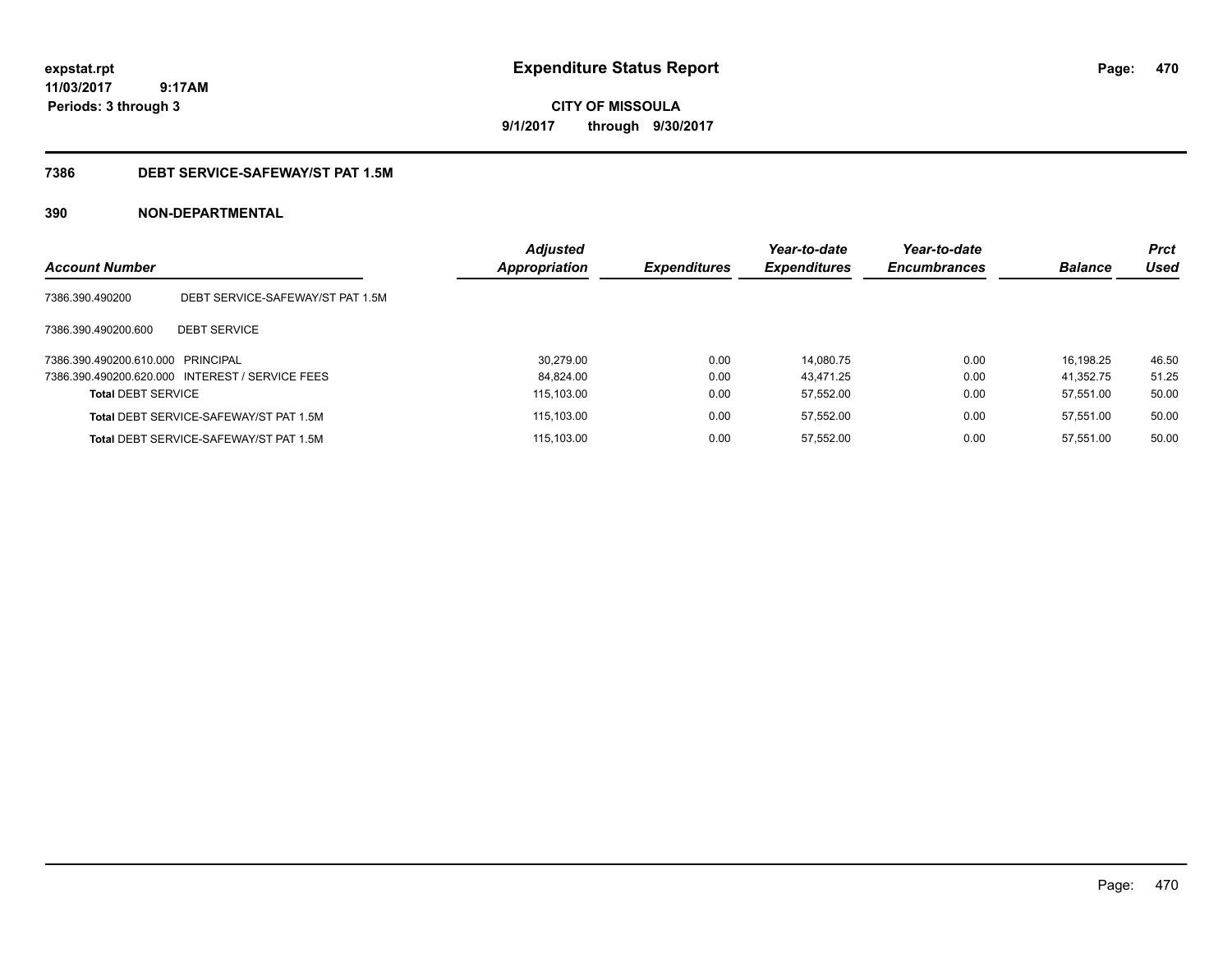**CITY OF MISSOULA 9/1/2017 through 9/30/2017**

### **7387 DEBT SERVICE-BROWNFIELD RLF 1.125M**

| <b>Account Number</b>             |                                                 | <b>Adjusted</b><br>Appropriation | <b>Expenditures</b> | Year-to-date<br><b>Expenditures</b> | Year-to-date<br><b>Encumbrances</b> | <b>Balance</b> | <b>Prct</b><br>Used |
|-----------------------------------|-------------------------------------------------|----------------------------------|---------------------|-------------------------------------|-------------------------------------|----------------|---------------------|
| 7387.390.490200                   | DEBT SERVICE-BROWNFIELD RLF 1.125M              |                                  |                     |                                     |                                     |                |                     |
| 7387.390.490200.600               | <b>DEBT SERVICE</b>                             |                                  |                     |                                     |                                     |                |                     |
| 7387.390.490200.610.000 PRINCIPAL |                                                 | 33,623.00                        | 0.00                | 0.00                                | 0.00                                | 33.623.00      | 0.00                |
|                                   | 7387.390.490200.620.000 INTEREST / SERVICE FEES | 24.469.00                        | 0.00                | 0.00                                | 0.00                                | 24.469.00      | 0.00                |
| <b>Total DEBT SERVICE</b>         |                                                 | 58,092.00                        | 0.00                | 0.00                                | 0.00                                | 58.092.00      | 0.00                |
|                                   | Total DEBT SERVICE-BROWNFIELD RLF 1.125M        | 58,092.00                        | 0.00                | 0.00                                | 0.00                                | 58.092.00      | 0.00                |
|                                   | Total DEBT SERVICE-BROWNFIELD RLF 1.125M        | 58,092.00                        | 0.00                | 0.00                                | 0.00                                | 58.092.00      | 0.00                |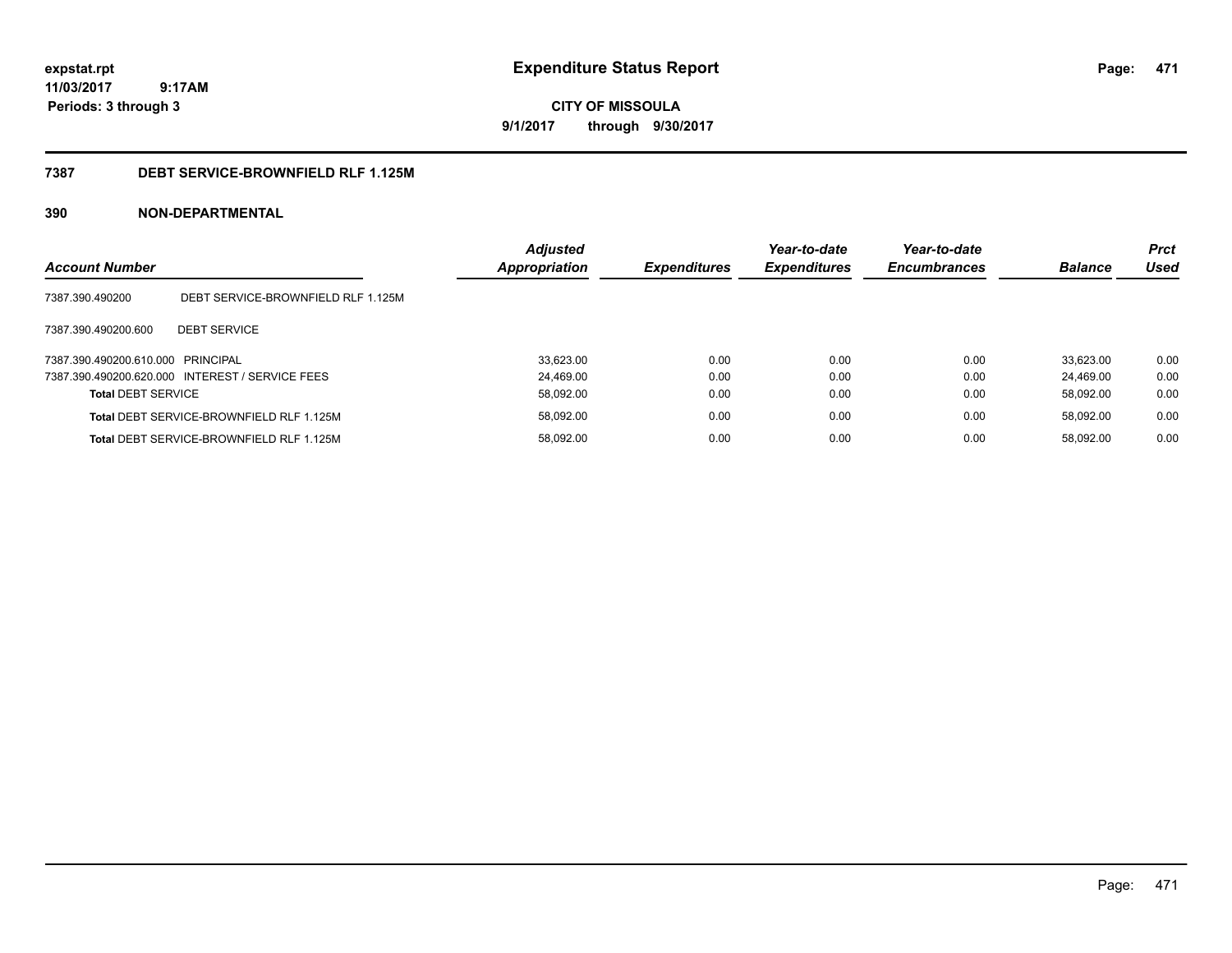**CITY OF MISSOULA 9/1/2017 through 9/30/2017**

### **7389 DEBT SERVICE - 3.6M/5.75M**

| <b>Account Number</b>             |                                                 | <b>Adjusted</b><br><b>Appropriation</b> | <b>Expenditures</b> | Year-to-date<br><b>Expenditures</b> | Year-to-date<br><b>Encumbrances</b> | <b>Balance</b> | <b>Prct</b><br><b>Used</b> |
|-----------------------------------|-------------------------------------------------|-----------------------------------------|---------------------|-------------------------------------|-------------------------------------|----------------|----------------------------|
|                                   |                                                 |                                         |                     |                                     |                                     |                |                            |
| 7389.390.490200                   | REVENUE BOND DEBT SERVICE                       |                                         |                     |                                     |                                     |                |                            |
| 7389.390.490200.600               | <b>DEBT SERVICE</b>                             |                                         |                     |                                     |                                     |                |                            |
| 7389.390.490200.610.000 PRINCIPAL |                                                 | 130,000.00                              | 0.00                | 0.00                                | 0.00                                | 130,000.00     | 0.00                       |
|                                   | 7389.390.490200.620.000 INTEREST / SERVICE FEES | 120,175.00                              | 350.00              | 350.00                              | 0.00                                | 119,825.00     | 0.29                       |
|                                   | <b>Total REVENUE BOND DEBT SERVICE</b>          | 250,175.00                              | 350.00              | 350.00                              | 0.00                                | 249,825.00     | 0.14                       |
| 7389.390.490210                   | FY13 \$5.75M DEBT SERVICE                       |                                         |                     |                                     |                                     |                |                            |
| 7389.390.490210.600               | <b>DEBT SERVICE</b>                             |                                         |                     |                                     |                                     |                |                            |
| 7389.390.490210.610.000           | FY13 5.75M DEBT SVS/PRINCIPAL                   | 276,000.00                              | 0.00                | 0.00                                | 0.00                                | 276,000.00     | 0.00                       |
|                                   | 7389.390.490210.620.000 INTEREST / SERVICE FEES | 149,107.00                              | 0.00                | 0.00                                | 0.00                                | 149.107.00     | 0.00                       |
|                                   | Total FY13 \$5.75M DEBT SERVICE                 | 425,107.00                              | 0.00                | 0.00                                | 0.00                                | 425,107.00     | 0.00                       |
|                                   | Total DEBT SERVICE - 3.6M/5.75M                 | 675,282.00                              | 350.00              | 350.00                              | 0.00                                | 674,932.00     | 0.05                       |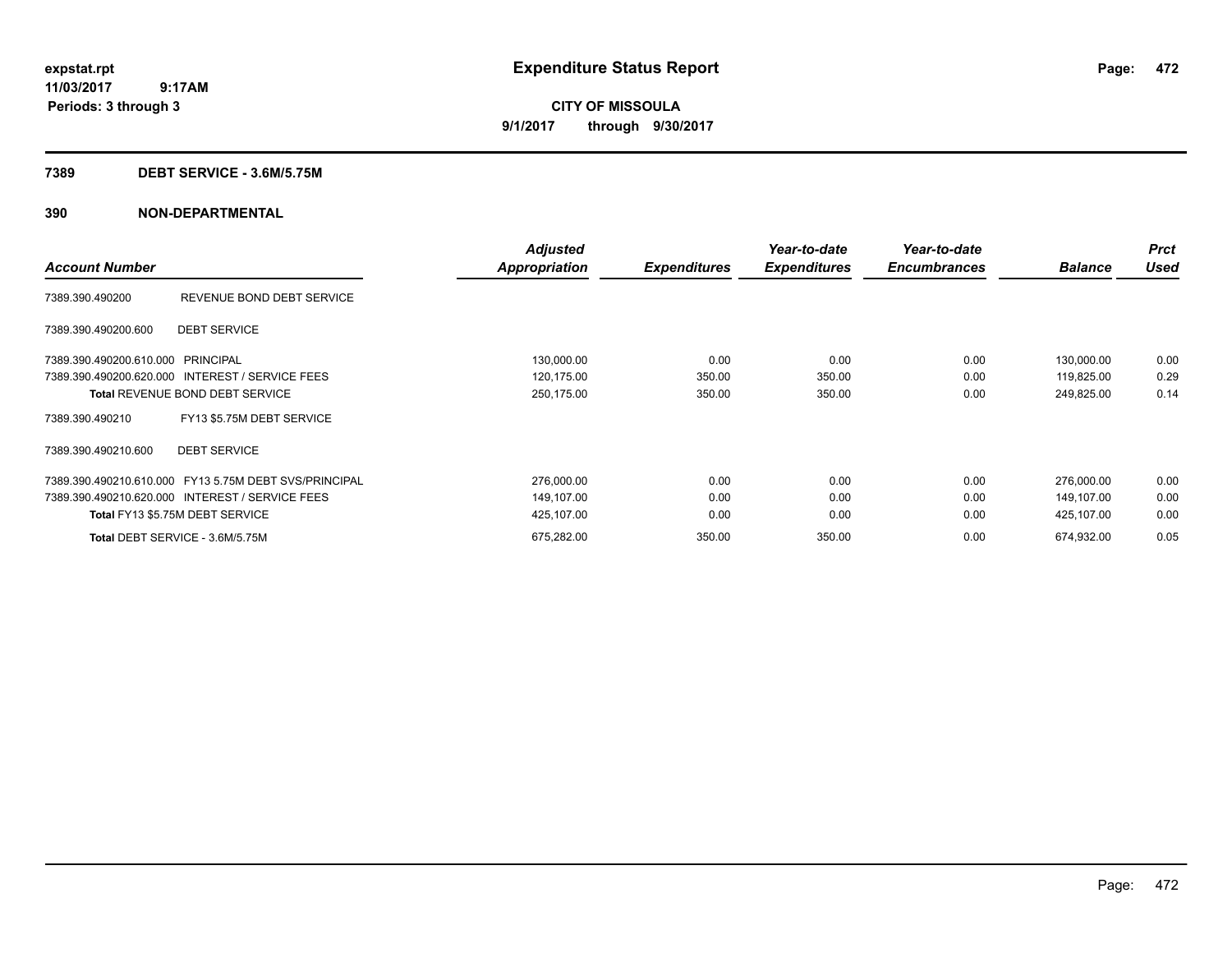**CITY OF MISSOULA 9/1/2017 through 9/30/2017**

### **7390 URDII CLEARING - 3.6M TIF**

| <b>Account Number</b> |                                | <b>Adjusted</b><br>Appropriation | <b>Expenditures</b> | Year-to-date<br><b>Expenditures</b> | Year-to-date<br><b>Encumbrances</b> | <b>Balance</b> | <b>Prct</b><br>Used |
|-----------------------|--------------------------------|----------------------------------|---------------------|-------------------------------------|-------------------------------------|----------------|---------------------|
| 7390.385.490607       | <b>TRANSFERS TO BROWNFIELD</b> |                                  |                     |                                     |                                     |                |                     |
| 7390.385.490607.800   | OTHER OBJECTS                  |                                  |                     |                                     |                                     |                |                     |
| <b>Total MRA</b>      |                                | 0.00                             | 0.00                | 0.00                                | 0.00                                | 0.00           | 0.00                |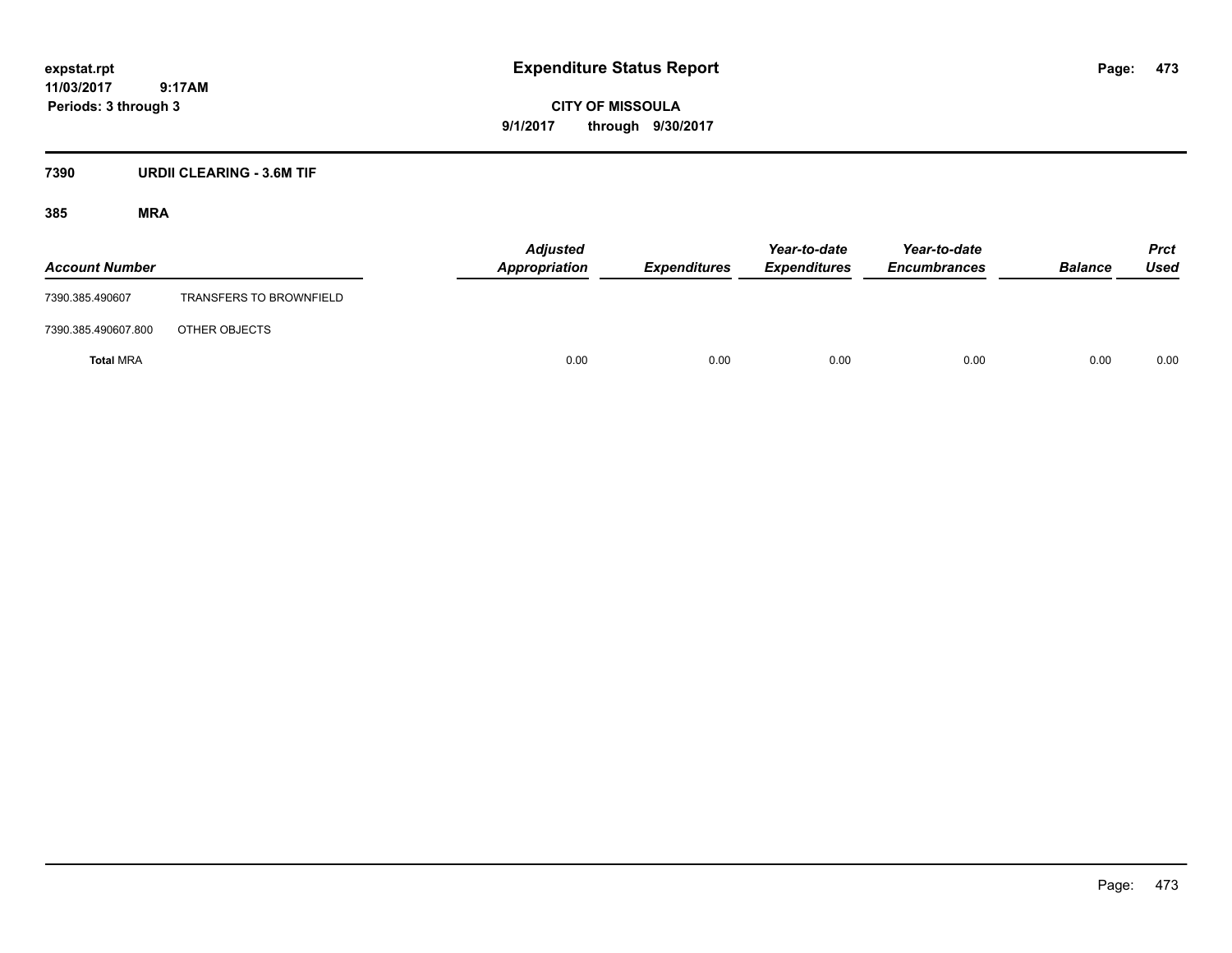**CITY OF MISSOULA 9/1/2017 through 9/30/2017**

### **7390 URDII CLEARING - 3.6M TIF**

| <b>Account Number</b> |                                                                                                                                                | <b>Adjusted</b><br><b>Appropriation</b>  | <b>Expenditures</b>  | Year-to-date<br><b>Expenditures</b> | Year-to-date<br><b>Encumbrances</b> | <b>Balance</b>                           | <b>Prct</b><br><b>Used</b> |
|-----------------------|------------------------------------------------------------------------------------------------------------------------------------------------|------------------------------------------|----------------------|-------------------------------------|-------------------------------------|------------------------------------------|----------------------------|
| 7390.390.490604       | TI BOND RESERVE                                                                                                                                |                                          |                      |                                     |                                     |                                          |                            |
| 7390.390.490604.800   | OTHER OBJECTS                                                                                                                                  |                                          |                      |                                     |                                     |                                          |                            |
| Total TI BOND RESERVE | 7390.390.490604.820.000 TRANSFER TO INTERMOUNTAIN BOND DS 7399                                                                                 | 146,158.00<br>146,158.00                 | 0.00<br>0.00         | 0.00<br>0.00                        | 0.00<br>0.00                        | 146,158.00<br>146,158.00                 | 0.00<br>0.00               |
| 7390.390.490605       | TRANSFER TO DEBT SERVICE 7389                                                                                                                  |                                          |                      |                                     |                                     |                                          |                            |
| 7390.390.490605.800   | OTHER OBJECTS                                                                                                                                  |                                          |                      |                                     |                                     |                                          |                            |
|                       | 7390.390.490605.820.000 TRANSFERS TO DEBT SERVICE<br>Total TRANSFER TO DEBT SERVICE 7389                                                       | 675,282.00<br>675,282.00                 | 0.00<br>0.00         | 0.00<br>0.00                        | 0.00<br>0.00                        | 675,282.00<br>675,282.00                 | 0.00<br>0.00               |
| 7390.390.490606       | DEVELOPMENT TRANSFERS                                                                                                                          |                                          |                      |                                     |                                     |                                          |                            |
| 7390.390.490606.800   | OTHER OBJECTS                                                                                                                                  |                                          |                      |                                     |                                     |                                          |                            |
|                       | 7390.390.490606.820.000 TRANSFERS TO URD II DEVELOPMENT<br><b>Total DEVELOPMENT TRANSFERS</b>                                                  | 1,279,532.00<br>1,279,532.00             | 0.00<br>0.00         | 0.00<br>0.00                        | 0.00<br>0.00                        | 1,279,532.00<br>1,279,532.00             | 0.00<br>0.00               |
| 7390.390.490607       | <b>TRANSFERS TO BROWNFIELD</b>                                                                                                                 |                                          |                      |                                     |                                     |                                          |                            |
| 7390.390.490607.800   | OTHER OBJECTS                                                                                                                                  |                                          |                      |                                     |                                     |                                          |                            |
|                       | 7390.390.490607.820.000 TRANSFERS TO OTHER FUNDS<br><b>Total TRANSFERS TO BROWNFIELD</b>                                                       | 58,092.00<br>58,092.00                   | 0.00<br>0.00         | 0.00<br>0.00                        | 0.00<br>0.00                        | 58,092.00<br>58,092.00                   | 0.00<br>0.00               |
| 7390.390.490608       | TRANSFERS TO SAFEWA/ST PAT                                                                                                                     |                                          |                      |                                     |                                     |                                          |                            |
| 7390.390.490608.800   | OTHER OBJECTS                                                                                                                                  |                                          |                      |                                     |                                     |                                          |                            |
|                       | 7390.390.490608.820.000 TRANSFERS TO OTHER FUNDS-SAFEWAY/ST PATS<br><b>Total TRANSFERS TO SAFEWA/ST PAT</b><br>Total URDII CLEARING - 3.6M TIF | 115,103.00<br>115,103.00<br>2,274,167.00 | 0.00<br>0.00<br>0.00 | 0.00<br>0.00<br>0.00                | 0.00<br>0.00<br>0.00                | 115,103.00<br>115.103.00<br>2.274.167.00 | 0.00<br>0.00<br>0.00       |
|                       |                                                                                                                                                |                                          |                      |                                     |                                     |                                          |                            |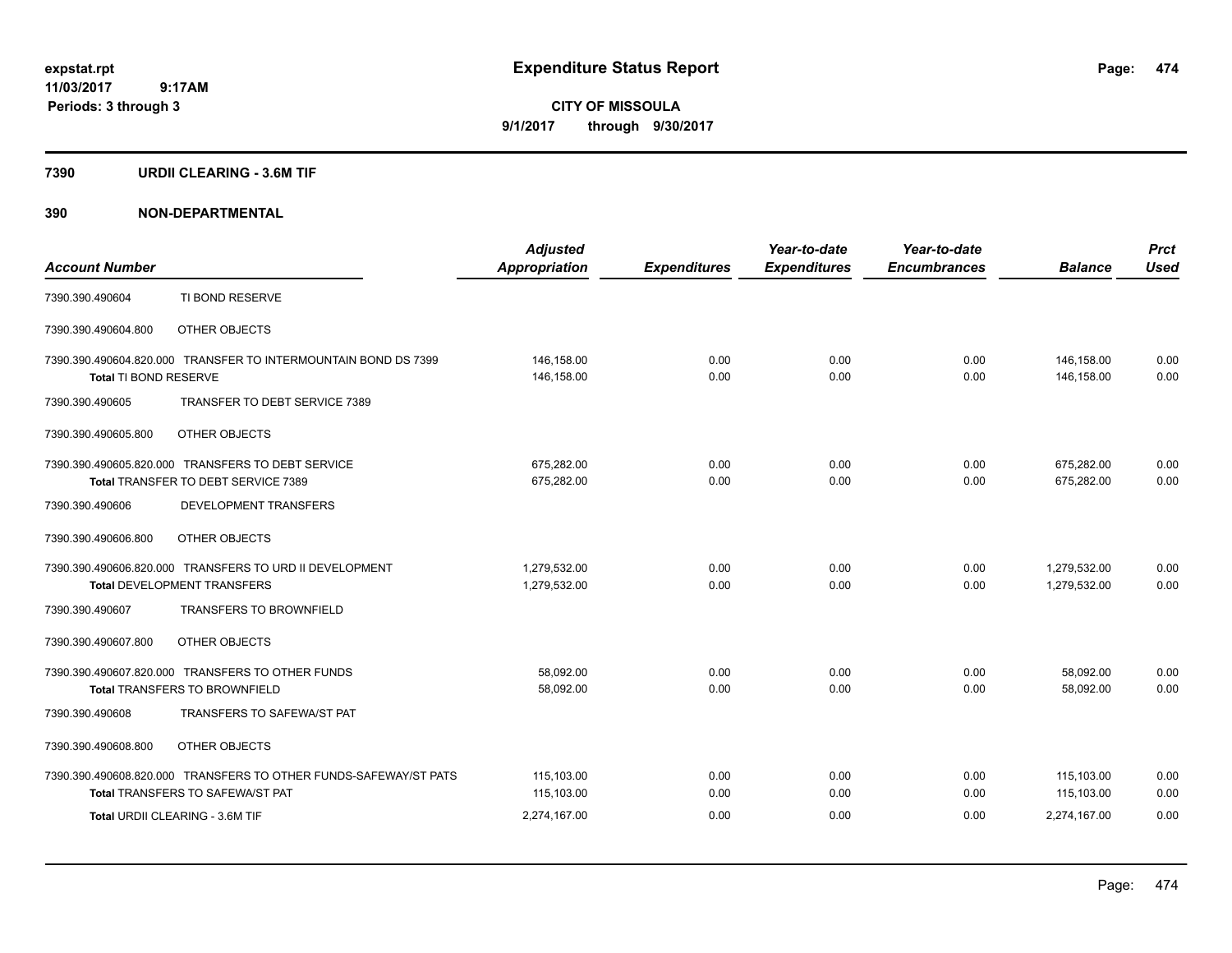**CITY OF MISSOULA 9/1/2017 through 9/30/2017**

**7392 MRA - URD II FUND**

| <b>Account Number</b>                                                    |                                                                                           | <b>Adjusted</b><br><b>Appropriation</b> | <b>Expenditures</b> | Year-to-date<br><b>Expenditures</b> | Year-to-date<br><b>Encumbrances</b> | <b>Balance</b>               | <b>Prct</b><br><b>Used</b> |
|--------------------------------------------------------------------------|-------------------------------------------------------------------------------------------|-----------------------------------------|---------------------|-------------------------------------|-------------------------------------|------------------------------|----------------------------|
| 7392.385.470210                                                          | <b>ADMINISTRATION</b>                                                                     |                                         |                     |                                     |                                     |                              |                            |
| 7392.385.470210.800                                                      | OTHER OBJECTS                                                                             |                                         |                     |                                     |                                     |                              |                            |
| <b>Total ADMINISTRATION</b>                                              | 7392.385.470210.820.000 TRANSFERS TO OTHER FUNDS                                          | 250,000.00<br>250,000.00                | 0.00<br>0.00        | 0.00<br>0.00                        | 0.00<br>0.00                        | 250,000.00<br>250,000.00     | 0.00<br>0.00               |
| 7392.385.470220                                                          | PROPERTY ACQUISITION                                                                      |                                         |                     |                                     |                                     |                              |                            |
| 7392.385.470220.800                                                      | OTHER OBJECTS                                                                             |                                         |                     |                                     |                                     |                              |                            |
| 7392.385.470220.845.000 CONTINGENCY<br><b>Total PROPERTY ACQUISITION</b> |                                                                                           | 100,000.00<br>100,000.00                | 0.00<br>0.00        | 0.00<br>0.00                        | 0.00<br>0.00                        | 100,000.00<br>100,000.00     | 0.00<br>0.00               |
| 7392.385.470230                                                          | <b>PW FACILITY</b>                                                                        |                                         |                     |                                     |                                     |                              |                            |
| 7392.385.470230.300                                                      | PURCHASED SERVICES                                                                        |                                         |                     |                                     |                                     |                              |                            |
| <b>Total PURCHASED SERVICES</b>                                          | 7392.385.470230.350.000 PROFESSIONAL SERVICES                                             | 22,551.00<br>22,551.00                  | 0.00<br>0.00        | 490.50<br>490.50                    | 0.00<br>0.00                        | 22,060.50<br>22,060.50       | 2.18<br>2.18               |
| 7392.385.470230.700                                                      | <b>GRANTS &amp; CONTRIBUTIONS</b>                                                         |                                         |                     |                                     |                                     |                              |                            |
|                                                                          | 7392.385.470230.700.000 GRANTS & CONTRIBUTIONS<br><b>Total GRANTS &amp; CONTRIBUTIONS</b> | 30.000.00<br>30,000.00                  | 0.00<br>0.00        | 0.00<br>0.00                        | 0.00<br>0.00                        | 30,000.00<br>30,000.00       | 0.00<br>0.00               |
| 7392.385.470230.800                                                      | OTHER OBJECTS                                                                             |                                         |                     |                                     |                                     |                              |                            |
| 7392.385.470230.845.000 CONTINGENCY<br><b>Total OTHER OBJECTS</b>        |                                                                                           | 2,132,132.00<br>2,132,132.00            | 0.00<br>0.00        | 0.00<br>0.00                        | 0.00<br>0.00                        | 2,132,132.00<br>2,132,132.00 | 0.00<br>0.00               |
| 7392.385.470230.900                                                      | <b>CAPITAL OUTLAY</b>                                                                     |                                         |                     |                                     |                                     |                              |                            |
| 7392.385.470230.930.000 IMPROVEMENTS<br><b>Total CAPITAL OUTLAY</b>      |                                                                                           | 77,750.00<br>77,750.00                  | 0.00<br>0.00        | 0.00<br>0.00                        | 0.00<br>0.00                        | 77,750.00<br>77,750.00       | 0.00<br>0.00               |
| <b>Total PW FACILITY</b>                                                 |                                                                                           | 2,262,433.00                            | 0.00                | 490.50                              | 0.00                                | 2,261,942.50                 | 0.02                       |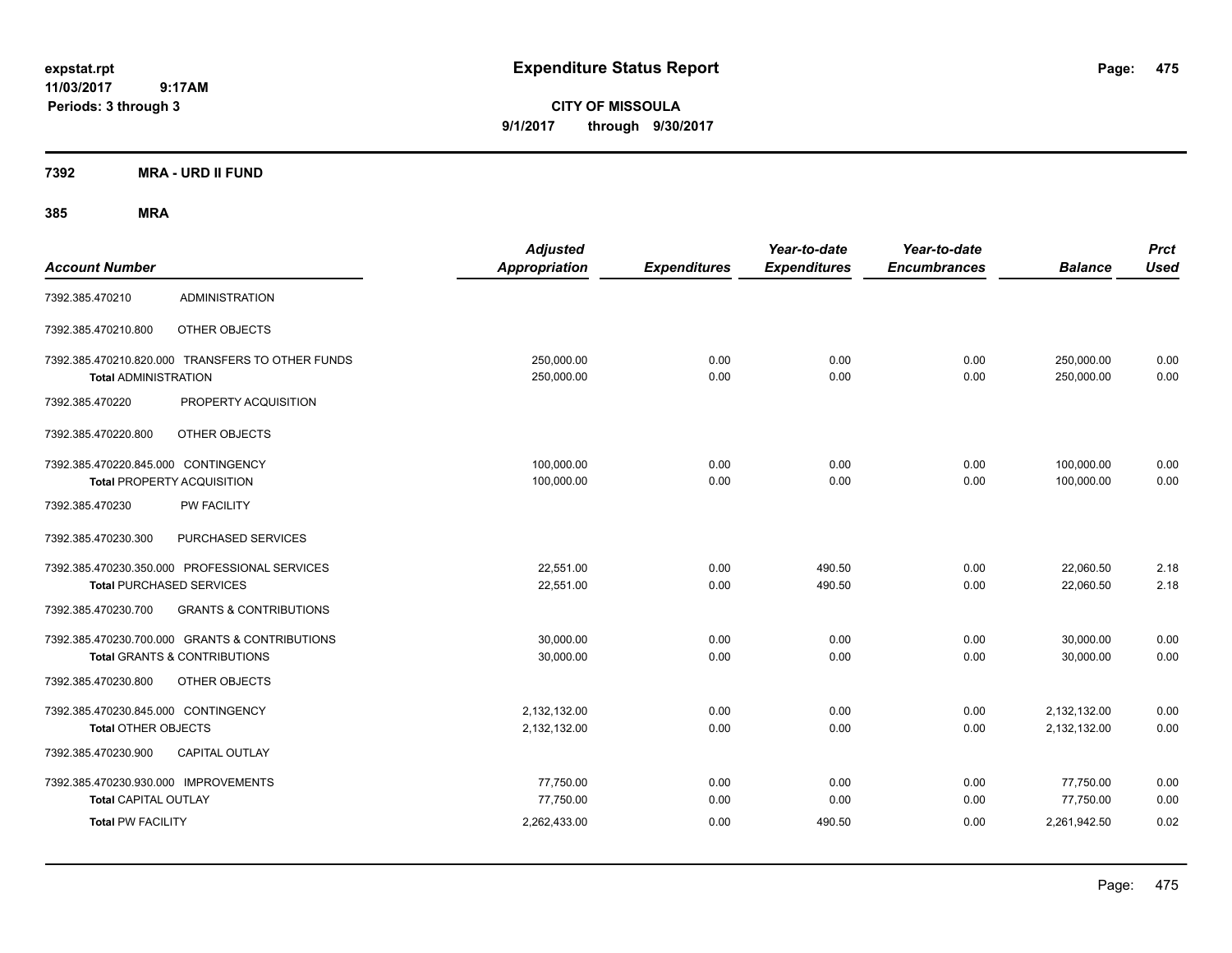**CITY OF MISSOULA 9/1/2017 through 9/30/2017**

**7392 MRA - URD II FUND**

| <b>Account Number</b>                                             |                                                                                           | <b>Adjusted</b><br>Appropriation | <b>Expenditures</b> | Year-to-date<br><b>Expenditures</b> | Year-to-date<br><b>Encumbrances</b> | <b>Balance</b>           | <b>Prct</b><br><b>Used</b> |
|-------------------------------------------------------------------|-------------------------------------------------------------------------------------------|----------------------------------|---------------------|-------------------------------------|-------------------------------------|--------------------------|----------------------------|
| 7392.385.470240                                                   | <b>REHAB LOANS</b>                                                                        |                                  |                     |                                     |                                     |                          |                            |
| 7392.385.470240.700                                               | <b>GRANTS &amp; CONTRIBUTIONS</b>                                                         |                                  |                     |                                     |                                     |                          |                            |
| <b>Total REHAB LOANS</b>                                          | 7392.385.470240.700.000 GRANTS & CONTRIBUTIONS                                            | 225,000.00<br>225,000.00         | 0.00<br>0.00        | 0.00<br>0.00                        | 0.00<br>0.00                        | 225,000.00<br>225,000.00 | 0.00<br>0.00               |
| 7392.385.470260                                                   | <b>PLANNING &amp; MGMT</b>                                                                |                                  |                     |                                     |                                     |                          |                            |
| 7392.385.470260.300                                               | PURCHASED SERVICES                                                                        |                                  |                     |                                     |                                     |                          |                            |
| <b>Total PURCHASED SERVICES</b>                                   | 7392.385.470260.350.000 PROFESSIONAL SERVICES                                             | 10,000.00<br>10,000.00           | 0.00<br>0.00        | 0.00<br>0.00                        | 0.00<br>0.00                        | 10,000.00<br>10,000.00   | 0.00<br>0.00               |
| 7392.385.470260.700                                               | <b>GRANTS &amp; CONTRIBUTIONS</b>                                                         |                                  |                     |                                     |                                     |                          |                            |
|                                                                   | Total GRANTS & CONTRIBUTIONS                                                              | 0.00                             | 0.00                | 0.00                                | 0.00                                | 0.00                     | 0.00                       |
| 7392.385.470260.800                                               | OTHER OBJECTS                                                                             |                                  |                     |                                     |                                     |                          |                            |
| 7392.385.470260.845.000 CONTINGENCY<br><b>Total OTHER OBJECTS</b> |                                                                                           | 100,000.00<br>100,000.00         | 0.00<br>0.00        | 0.00<br>0.00                        | 0.00<br>0.00                        | 100,000.00<br>100,000.00 | 0.00<br>0.00               |
| <b>Total PLANNING &amp; MGMT</b>                                  |                                                                                           | 110,000.00                       | 0.00                | 0.00                                | 0.00                                | 110,000.00               | 0.00                       |
| 7392.385.470270                                                   | <b>CLEARING &amp; DEMO</b>                                                                |                                  |                     |                                     |                                     |                          |                            |
| 7392.385.470270.700                                               | <b>GRANTS &amp; CONTRIBUTIONS</b>                                                         |                                  |                     |                                     |                                     |                          |                            |
|                                                                   | 7392.385.470270.700.000 GRANTS & CONTRIBUTIONS<br><b>Total GRANTS &amp; CONTRIBUTIONS</b> | 6,500.00<br>6,500.00             | 0.00<br>0.00        | 0.00<br>0.00                        | 0.00<br>0.00                        | 6,500.00<br>6,500.00     | 0.00<br>0.00               |
| 7392.385.470270.800                                               | OTHER OBJECTS                                                                             |                                  |                     |                                     |                                     |                          |                            |
| 7392.385.470270.845.000 CONTINGENCY<br><b>Total OTHER OBJECTS</b> |                                                                                           | 100,000.00<br>100,000.00         | 0.00<br>0.00        | 0.00<br>0.00                        | 0.00<br>0.00                        | 100,000.00<br>100,000.00 | 0.00<br>0.00               |
| Total CLEARING & DEMO                                             |                                                                                           | 106,500.00                       | 0.00                | 0.00                                | 0.00                                | 106.500.00               | 0.00                       |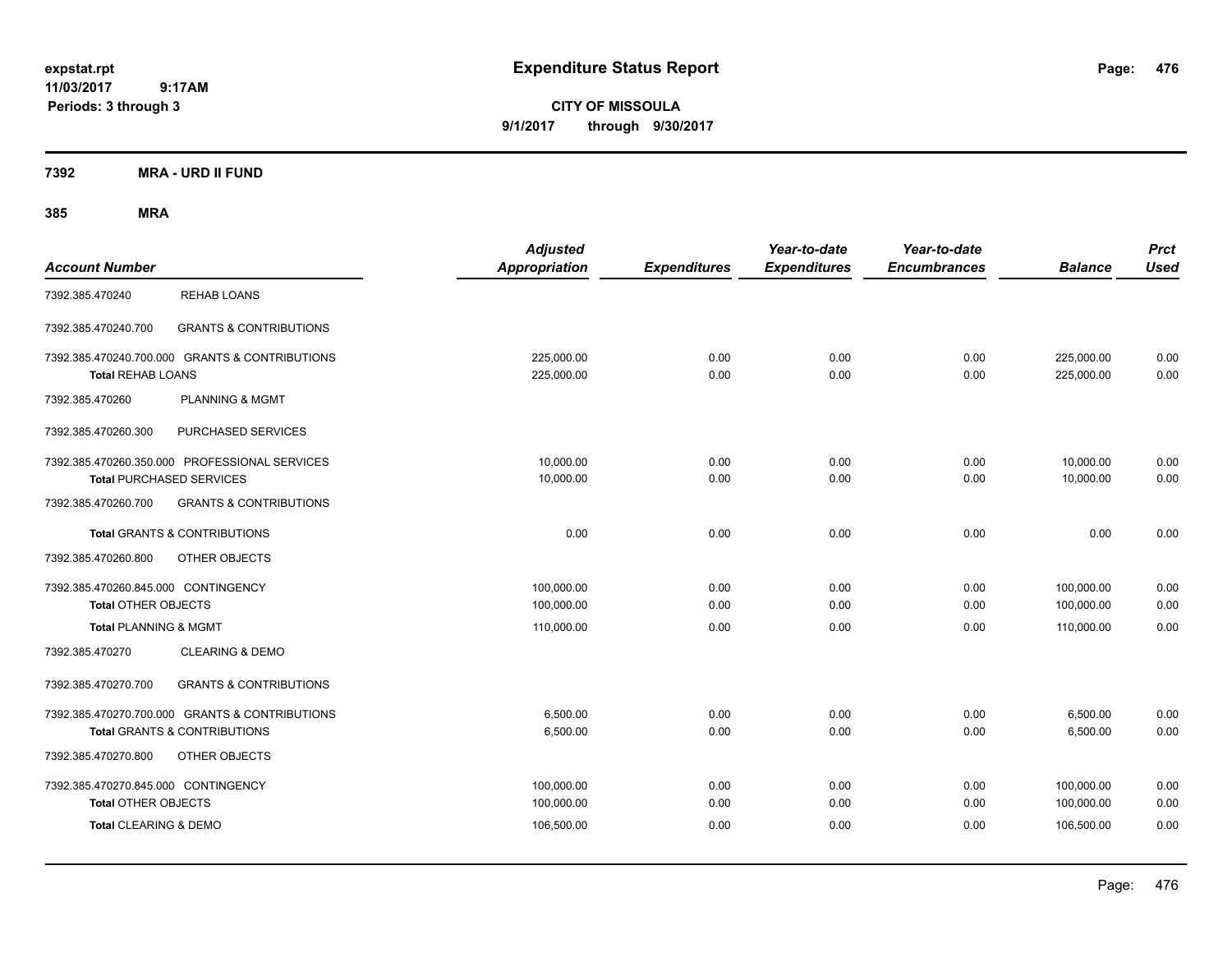**477**

# **CITY OF MISSOULA 9/1/2017 through 9/30/2017**

|      | Total MRA - URD II FUND      | 3,053,933.00 | 0.00 | 490.50 | 0.00 | 3.053.442.50 | 0.02 |
|------|------------------------------|--------------|------|--------|------|--------------|------|
| 7393 | <b>MRA</b><br>- URD III FUND |              |      |        |      |              |      |

|                                                        | <b>Adjusted</b>      |                     | Year-to-date        | Year-to-date        |                | <b>Prct</b> |
|--------------------------------------------------------|----------------------|---------------------|---------------------|---------------------|----------------|-------------|
| <b>Account Number</b>                                  | <b>Appropriation</b> | <b>Expenditures</b> | <b>Expenditures</b> | <b>Encumbrances</b> | <b>Balance</b> | <b>Used</b> |
| <b>ROADWAY</b><br>7393.385.430233                      |                      |                     |                     |                     |                |             |
| PURCHASED SERVICES<br>7393.385.430233.300              |                      |                     |                     |                     |                |             |
| 7393.385.430233.350.000 1.6M MARY AVE W                | 245.518.00           | 0.00                | 42,398.58           | 0.00                | 203,119.42     | 17.27       |
| <b>Total PURCHASED SERVICES</b>                        | 245,518.00           | 0.00                | 42,398.58           | 0.00                | 203,119.42     | 17.27       |
| OTHER OBJECTS<br>7393.385.430233.800                   |                      |                     |                     |                     |                |             |
| <b>Total OTHER OBJECTS</b>                             | 0.00                 | 0.00                | 0.00                | 0.00                | 0.00           | 0.00        |
| <b>CAPITAL OUTLAY</b><br>7393.385.430233.900           |                      |                     |                     |                     |                |             |
| 7393.385.430233.930.000 1.6M MARY AVE W                | 1,154,539.00         | 292,378.95          | 293,121.95          | 0.00                | 861,417.05     | 25.39       |
| <b>Total CAPITAL OUTLAY</b>                            | 1,154,539.00         | 292,378.95          | 293,121.95          | 0.00                | 861,417.05     | 25.39       |
| <b>Total ROADWAY</b>                                   | 1,400,057.00         | 292,378.95          | 335,520.53          | 0.00                | 1,064,536.47   | 23.96       |
| <b>JOHNSON PARK TRAIL</b><br>7393.385.430255           |                      |                     |                     |                     |                |             |
| PURCHASED SERVICES<br>7393.385.430255.300              |                      |                     |                     |                     |                |             |
| 7393.385.430255.350.000 PROFESSIONAL SERVICES          | 347.537.00           | 0.00                | 9.113.00            | 0.00                | 338.424.00     | 2.62        |
| <b>Total PURCHASED SERVICES</b>                        | 347,537.00           | 0.00                | 9,113.00            | 0.00                | 338,424.00     | 2.62        |
| 7393.385.430255.800<br>OTHER OBJECTS                   |                      |                     |                     |                     |                |             |
| <b>Total OTHER OBJECTS</b>                             | 0.00                 | 0.00                | 0.00                | 0.00                | 0.00           | 0.00        |
| 7393.385.430255.900<br><b>CAPITAL OUTLAY</b>           |                      |                     |                     |                     |                |             |
| 7393.385.430255.910.000 1.079M MRL PARK LAND - JOHNSON | 536,463.00           | 0.00                | 0.00                | 0.00                | 536,463.00     | 0.00        |
| 7393.385.430255.930.000 1.079M MRL TRAIL - JOHNSON     | 2,092,500.00         | 0.00                | 0.00                | 0.00                | 2,092,500.00   | 0.00        |
| <b>Total CAPITAL OUTLAY</b>                            | 2,628,963.00         | 0.00                | 0.00                | 0.00                | 2,628,963.00   | 0.00        |
| <b>Total JOHNSON PARK TRAIL</b>                        | 2,976,500.00         | 0.00                | 9,113.00            | 0.00                | 2,967,387.00   | 0.31        |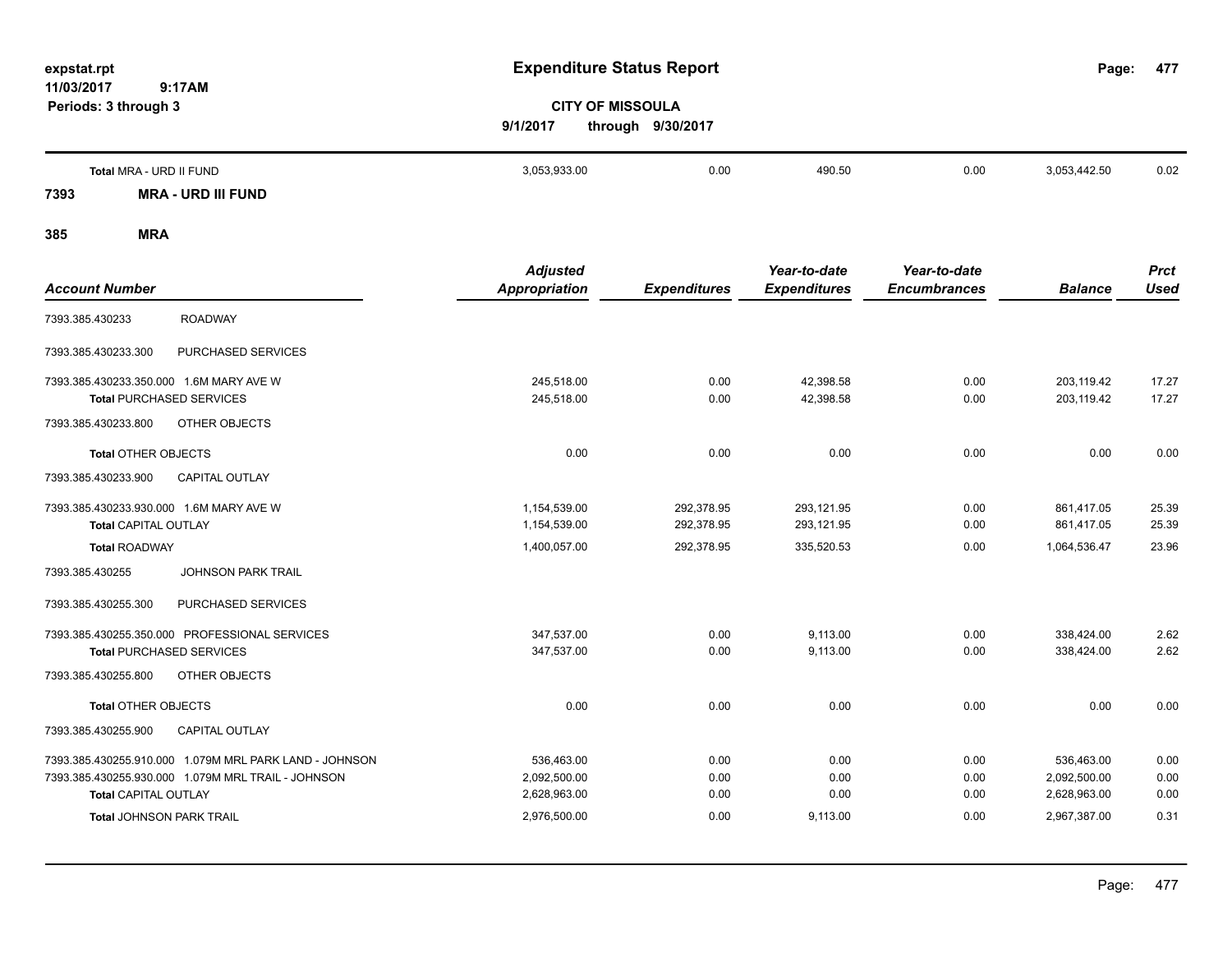**CITY OF MISSOULA 9/1/2017 through 9/30/2017**

### **7393 MRA - URD III FUND**

| <b>Account Number</b>                   |                                                         | <b>Adjusted</b><br><b>Appropriation</b> | <b>Expenditures</b> | Year-to-date<br><b>Expenditures</b> | Year-to-date<br><b>Encumbrances</b> | <b>Balance</b> | <b>Prct</b><br><b>Used</b> |
|-----------------------------------------|---------------------------------------------------------|-----------------------------------------|---------------------|-------------------------------------|-------------------------------------|----------------|----------------------------|
| 7393.385.470207                         | *** Title Not Found ***                                 |                                         |                     |                                     |                                     |                |                            |
| 7393.385.470207.600                     | <b>DEBT SERVICE</b>                                     |                                         |                     |                                     |                                     |                |                            |
| Total *** Title Not Found ***           |                                                         | 0.00                                    | 0.00                | 0.00                                | 0.00                                | 0.00           | 0.00                       |
| 7393.385.470210                         | <b>ADMINISTRATION</b>                                   |                                         |                     |                                     |                                     |                |                            |
| 7393.385.470210.100                     | PERSONAL SERVICES                                       |                                         |                     |                                     |                                     |                |                            |
|                                         | 7393.385.470210.110.000 SALARIES AND WAGES              | 420,876.00                              | 33,064.12           | 91,180.04                           | 0.00                                | 329,695.96     | 21.66                      |
| 7393.385.470210.120.000                 | <b>OVERTIME</b>                                         | 5.000.00                                | 0.00                | 0.00                                | 0.00                                | 5,000.00       | 0.00                       |
|                                         | 7393.385.470210.140.000 EMPLOYER CONTRIBUTIONS          | 135,737.00                              | 10,899.45           | 35,682.38                           | 0.00                                | 100,054.62     | 26.29                      |
|                                         | 7393.385.470210.141.000 STATE RETIREMENT CONTRIBUTIONS  | 426.00                                  | 0.00                | 55.93                               | 0.00                                | 370.07         | 13.13                      |
| <b>Total PERSONAL SERVICES</b>          |                                                         | 562,039.00                              | 43,963.57           | 126,918.35                          | 0.00                                | 435,120.65     | 22.58                      |
| 7393.385.470210.200                     | <b>SUPPLIES</b>                                         |                                         |                     |                                     |                                     |                |                            |
| 7393.385.470210.210.000 OFFICE SUPPLIES |                                                         | 4,000.00                                | 260.62              | 301.59                              | 0.00                                | 3,698.41       | 7.54                       |
| 7393.385.470210.220.000                 | OPERATING SUPPLIES                                      | 500.00                                  | 0.00                | 0.00                                | 0.00                                | 500.00         | 0.00                       |
| 7393.385.470210.230.000                 | REPAIR/MAINTENANCE                                      | 828.00                                  | 0.00                | 0.00                                | 0.00                                | 828.00         | 0.00                       |
| 7393.385.470210.231.000                 | <b>GASOLINE</b>                                         | 400.00                                  | 0.00                | 0.00                                | 0.00                                | 400.00         | 0.00                       |
| 7393.385.470210.240.000 OTHER SUPPLIES  |                                                         | 3,398.00                                | 0.00                | 0.00                                | 0.00                                | 3,398.00       | 0.00                       |
| <b>Total SUPPLIES</b>                   |                                                         | 9,126.00                                | 260.62              | 301.59                              | 0.00                                | 8,824.41       | 3.30                       |
| 7393.385.470210.300                     | <b>PURCHASED SERVICES</b>                               |                                         |                     |                                     |                                     |                |                            |
| 7393.385.470210.310.000                 | <b>COMMUNICATIONS</b>                                   | 800.00                                  | 7.46                | 16.08                               | 0.00                                | 783.92         | 2.01                       |
|                                         | 7393.385.470210.320.000 PRINTING & DUPLICATING          | 3,000.00                                | 0.00                | 0.00                                | 0.00                                | 3,000.00       | 0.00                       |
|                                         | 7393.385.470210.330.000 PUBLICITY, SUBSCRIPTIONS & DUES | 3,000.00                                | 0.00                | 1,127.82                            | 0.00                                | 1,872.18       | 37.59                      |
|                                         | 7393.385.470210.344.000 TELEPHONE SERVICE               | 1,300.00                                | 0.00                | 5.48                                | 0.00                                | 1,294.52       | 0.42                       |
| 7393.385.470210.345.000                 | GARBAGE                                                 | 565.00                                  | 0.00                | 0.00                                | 0.00                                | 565.00         | 0.00                       |
|                                         | 7393.385.470210.350.000 PROFESSIONAL SERVICES           | 148,857.00                              | 900.00              | 900.00                              | 0.00                                | 147,957.00     | 0.60                       |
|                                         | 7393.385.470210.360.000 REPAIR & MAINTENANCE            | 6,990.00                                | 347.30              | 694.60                              | 0.00                                | 6,295.40       | 9.94                       |
| 7393.385.470210.370.000 TRAVEL          |                                                         | 3,500.00                                | 0.00                | 0.00                                | 0.00                                | 3,500.00       | 0.00                       |
|                                         |                                                         |                                         |                     |                                     |                                     |                |                            |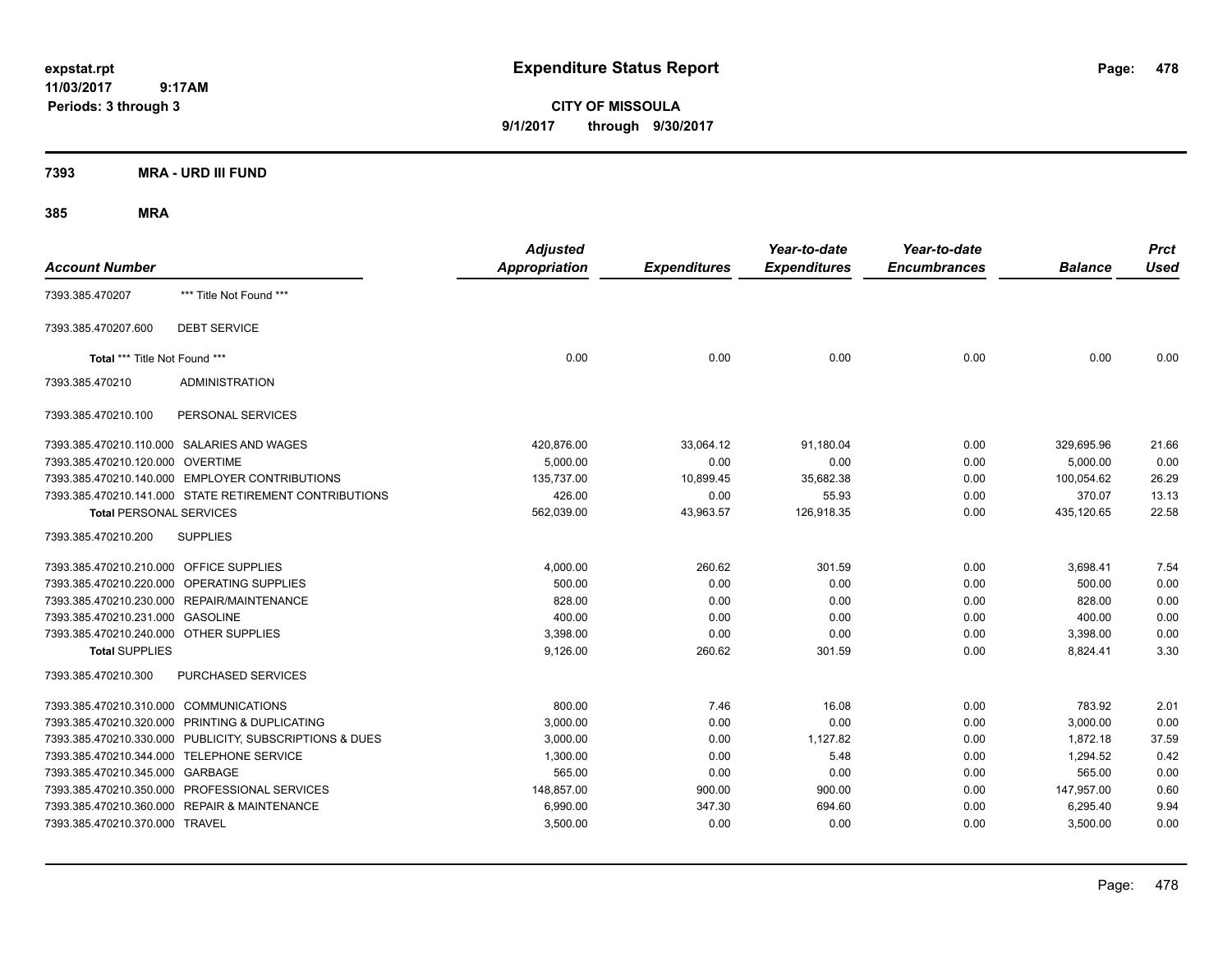**CITY OF MISSOULA 9/1/2017 through 9/30/2017**

**7393 MRA - URD III FUND**

| <b>Account Number</b>                                                                | <b>Adjusted</b><br><b>Appropriation</b> | <b>Expenditures</b> | Year-to-date<br><b>Expenditures</b> | Year-to-date<br><b>Encumbrances</b> | <b>Balance</b>     | <b>Prct</b><br><b>Used</b> |
|--------------------------------------------------------------------------------------|-----------------------------------------|---------------------|-------------------------------------|-------------------------------------|--------------------|----------------------------|
| 7393.385.470210.380.000 TRAINING<br>7393.385.470210.390.000 OTHER PURCHASED SERVICES | 4,500.00<br>500.00                      | 180.00<br>0.00      | 1,447.30<br>0.00                    | 0.00<br>0.00                        | 3,052.70<br>500.00 | 32.16<br>0.00              |
| <b>Total PURCHASED SERVICES</b>                                                      | 173,012.00                              | 1,434.76            | 4,191.28                            | 0.00                                | 168,820.72         | 2.42                       |
| <b>Total ADMINISTRATION</b>                                                          | 744,177.00                              | 45,658.95           | 131,411.22                          | 0.00                                | 612,765.78         | 17.66                      |
| 7393.385.470220<br>PROPERTY ACQUISITION                                              |                                         |                     |                                     |                                     |                    |                            |
| 7393.385.470220.900<br><b>CAPITAL OUTLAY</b>                                         |                                         |                     |                                     |                                     |                    |                            |
| 7393.385.470220.910.000 LAND                                                         | 0.00                                    | 0.00                | $-27,400.25$                        | 0.00                                | 27,400.25          | 0.00                       |
| <b>Total PROPERTY ACQUISITION</b>                                                    | 0.00                                    | 0.00                | $-27,400.25$                        | 0.00                                | 27,400.25          | 0.00                       |
| 7393.385.470230<br><b>PW FACILITY</b>                                                |                                         |                     |                                     |                                     |                    |                            |
| PURCHASED SERVICES<br>7393.385.470230.300                                            |                                         |                     |                                     |                                     |                    |                            |
| 7393.385.470230.350.000 PROFESSIONAL SERVICES                                        | 169,243.00                              | 0.00                | 5,898.52                            | 0.00                                | 163,344.48         | 3.49                       |
| <b>Total PURCHASED SERVICES</b>                                                      | 169,243.00                              | 0.00                | 5,898.52                            | 0.00                                | 163,344.48         | 3.49                       |
| 7393.385.470230.700<br><b>GRANTS &amp; CONTRIBUTIONS</b>                             |                                         |                     |                                     |                                     |                    |                            |
| 7393.385.470230.700.000 GRANTS & CONTRIBUTIONS                                       | 711,684.00                              | 0.00                | 0.00                                | 0.00                                | 711,684.00         | 0.00                       |
| <b>Total GRANTS &amp; CONTRIBUTIONS</b>                                              | 711,684.00                              | 0.00                | 0.00                                | 0.00                                | 711,684.00         | 0.00                       |
| 7393.385.470230.800<br>OTHER OBJECTS                                                 |                                         |                     |                                     |                                     |                    |                            |
| 7393.385.470230.845.000 CONTINGENCY                                                  | 166,188.00                              | 0.00                | 0.00                                | 0.00                                | 166,188.00         | 0.00                       |
| <b>Total OTHER OBJECTS</b>                                                           | 166,188.00                              | 0.00                | 0.00                                | 0.00                                | 166,188.00         | 0.00                       |
| CAPITAL OUTLAY<br>7393.385.470230.900                                                |                                         |                     |                                     |                                     |                    |                            |
| 7393.385.470230.930.000 IMPROVEMENTS                                                 | 472.411.00                              | 72,286.15           | 106,283.14                          | 0.00                                | 366,127.86         | 22.50                      |
| <b>Total CAPITAL OUTLAY</b>                                                          | 472,411.00                              | 72,286.15           | 106,283.14                          | 0.00                                | 366,127.86         | 22.50                      |
| <b>Total PW FACILITY</b>                                                             | 1,519,526.00                            | 72,286.15           | 112,181.66                          | 0.00                                | 1,407,344.34       | 7.38                       |
| <b>REHAB LOANS</b><br>7393.385.470240                                                |                                         |                     |                                     |                                     |                    |                            |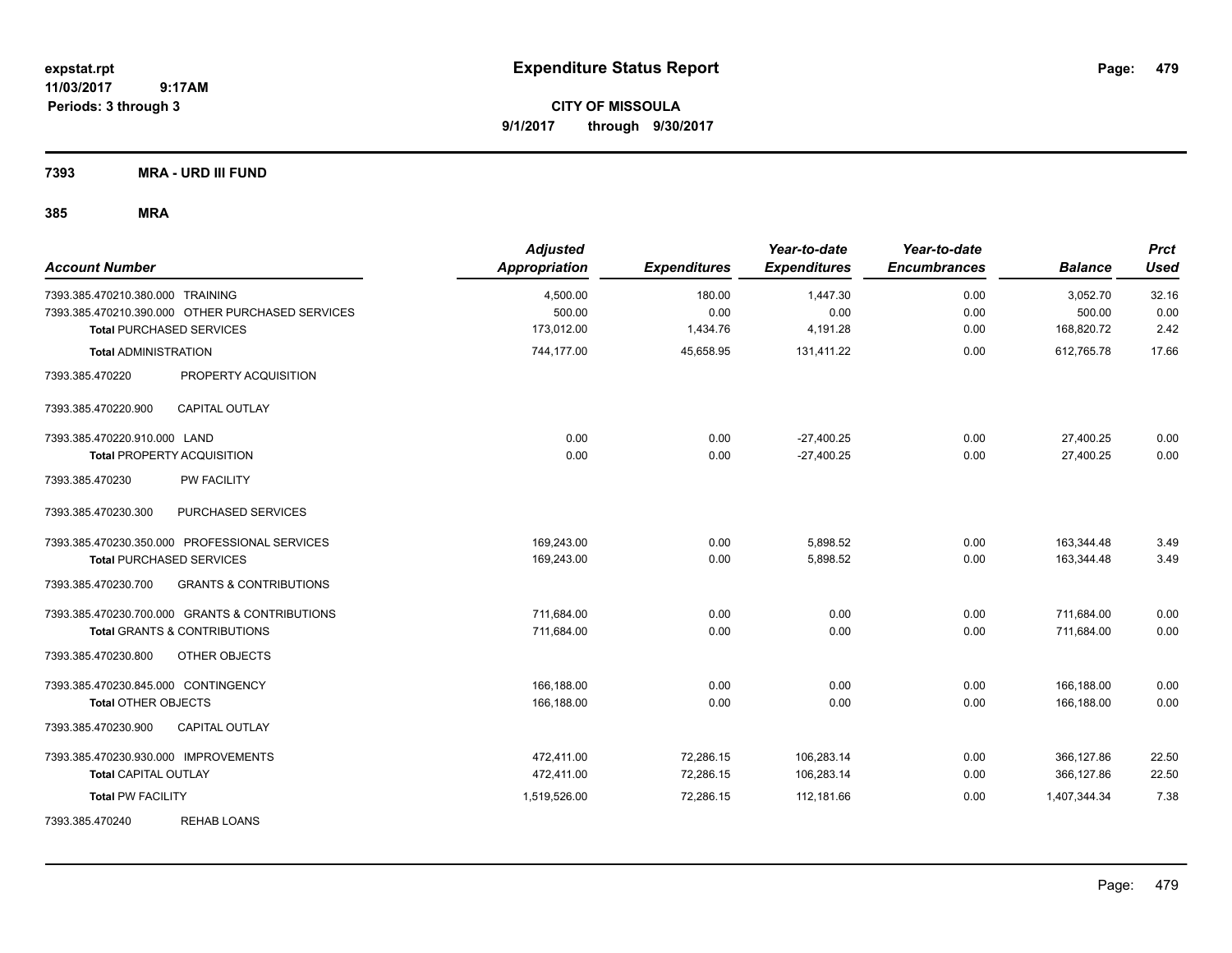**CITY OF MISSOULA 9/1/2017 through 9/30/2017**

**7393 MRA - URD III FUND**

| <b>Account Number</b>                                                                     | <b>Adjusted</b><br><b>Appropriation</b> | <b>Expenditures</b>    | Year-to-date<br><b>Expenditures</b> | Year-to-date<br><b>Encumbrances</b> | <b>Balance</b>               | <b>Prct</b><br><b>Used</b> |
|-------------------------------------------------------------------------------------------|-----------------------------------------|------------------------|-------------------------------------|-------------------------------------|------------------------------|----------------------------|
| <b>GRANTS &amp; CONTRIBUTIONS</b><br>7393.385.470240.700                                  |                                         |                        |                                     |                                     |                              |                            |
| 7393.385.470240.700.000 GRANTS & CONTRIBUTIONS<br><b>Total REHAB LOANS</b>                | 492,800.00<br>492,800.00                | 50,000.00<br>50,000.00 | 50,000.00<br>50,000.00              | 0.00<br>0.00                        | 442,800.00<br>442.800.00     | 10.15<br>10.15             |
| PLANNING & MGMT<br>7393.385.470260                                                        |                                         |                        |                                     |                                     |                              |                            |
| 7393.385.470260.300<br>PURCHASED SERVICES                                                 |                                         |                        |                                     |                                     |                              |                            |
| 7393.385.470260.350.000 PROFESSIONAL SERVICES<br><b>Total PLANNING &amp; MGMT</b>         | 85,000.00<br>85,000.00                  | 0.00<br>0.00           | 447.50<br>447.50                    | 0.00<br>0.00                        | 84,552.50<br>84,552.50       | 0.53<br>0.53               |
| <b>CLEARING &amp; DEMO</b><br>7393.385.470270                                             |                                         |                        |                                     |                                     |                              |                            |
| <b>GRANTS &amp; CONTRIBUTIONS</b><br>7393.385.470270.700                                  |                                         |                        |                                     |                                     |                              |                            |
| 7393.385.470270.700.000 GRANTS & CONTRIBUTIONS<br>Total CLEARING & DEMO                   | 508,743.00<br>508,743.00                | 0.00<br>0.00           | 0.00<br>0.00                        | 0.00<br>0.00                        | 508,743.00<br>508,743.00     | 0.00<br>0.00               |
| <b>MARY AVE PROJECT</b><br>7393.385.470275                                                |                                         |                        |                                     |                                     |                              |                            |
| 7393.385.470275.300<br>PURCHASED SERVICES                                                 |                                         |                        |                                     |                                     |                              |                            |
| 7393.385.470275.350.000 PROFESSIONAL SERVICES<br><b>Total PURCHASED SERVICES</b>          | 2,815.00<br>2,815.00                    | 0.00<br>0.00           | 0.00<br>0.00                        | 0.00<br>0.00                        | 2,815.00<br>2,815.00         | 0.00<br>0.00               |
| 7393.385.470275.700<br><b>GRANTS &amp; CONTRIBUTIONS</b>                                  |                                         |                        |                                     |                                     |                              |                            |
| 7393.385.470275.700.000 GRANTS & CONTRIBUTIONS<br><b>Total GRANTS &amp; CONTRIBUTIONS</b> | 4,801,768.00<br>4,801,768.00            | 0.00<br>0.00           | 0.00<br>0.00                        | 0.00<br>0.00                        | 4,801,768.00<br>4,801,768.00 | 0.00<br>0.00               |
| <b>Total MARY AVE PROJECT</b>                                                             | 4,804,583.00                            | 0.00                   | 0.00                                | 0.00                                | 4,804,583.00                 | 0.00                       |
| 5M SOUTH RESERVE CROSSING<br>7393.385.470280                                              |                                         |                        |                                     |                                     |                              |                            |
| 7393.385.470280.300<br>PURCHASED SERVICES                                                 |                                         |                        |                                     |                                     |                              |                            |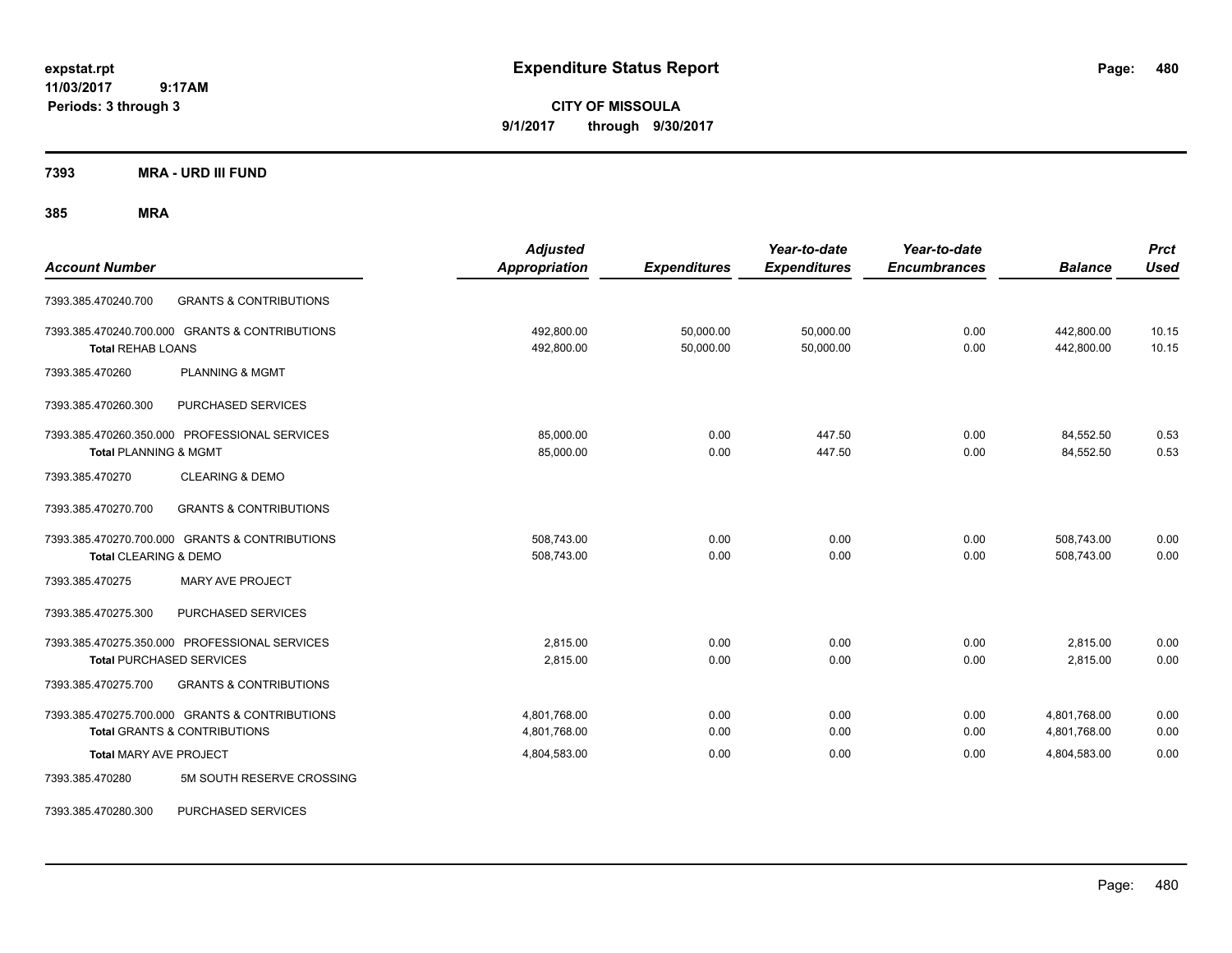**CITY OF MISSOULA 9/1/2017 through 9/30/2017**

**7393 MRA - URD III FUND**

| <b>Account Number</b>                                    | <b>Adjusted</b><br>Appropriation | <b>Expenditures</b> | Year-to-date<br><b>Expenditures</b> | Year-to-date<br><b>Encumbrances</b> | <b>Balance</b> | <b>Prct</b><br><b>Used</b> |
|----------------------------------------------------------|----------------------------------|---------------------|-------------------------------------|-------------------------------------|----------------|----------------------------|
| 7393.385.470280.350.000 5M SOUTH RESERVE TRAIL CROSSING  | 24,074.00                        | 0.00                | 0.00                                | 0.00                                | 24,074.00      | 0.00                       |
| <b>Total PURCHASED SERVICES</b>                          | 24,074.00                        | 0.00                | 0.00                                | 0.00                                | 24,074.00      | 0.00                       |
| <b>CAPITAL OUTLAY</b><br>7393.385.470280.900             |                                  |                     |                                     |                                     |                |                            |
| 7393.385.470280.930.000 IMPROVEMENTS                     | 827,067.00                       | 0.00                | 0.00                                | 0.00                                | 827.067.00     | 0.00                       |
| <b>Total CAPITAL OUTLAY</b>                              | 827,067.00                       | 0.00                | 0.00                                | 0.00                                | 827,067.00     | 0.00                       |
| Total 5M SOUTH RESERVE CROSSING                          | 851,141.00                       | 0.00                | 0.00                                | 0.00                                | 851.141.00     | 0.00                       |
| MRL PROPERTY ACQUSITION<br>7393.385.470330               |                                  |                     |                                     |                                     |                |                            |
| 7393.385.470330.300<br>PURCHASED SERVICES                |                                  |                     |                                     |                                     |                |                            |
| 7393.385.470330.350.000 1.128M MRL PRIVATE LAND PURCHASE | 53,463.00                        | 0.00                | 0.00                                | 0.00                                | 53,463.00      | 0.00                       |
| <b>Total PURCHASED SERVICES</b>                          | 53,463.00                        | 0.00                | 0.00                                | 0.00                                | 53,463.00      | 0.00                       |
| OTHER OBJECTS<br>7393.385.470330.800                     |                                  |                     |                                     |                                     |                |                            |
| <b>Total OTHER OBJECTS</b>                               | 0.00                             | 0.00                | 0.00                                | 0.00                                | 0.00           | 0.00                       |
| <b>CAPITAL OUTLAY</b><br>7393.385.470330.900             |                                  |                     |                                     |                                     |                |                            |
| 7393.385.470330.910.000 1.128M MRL PRIVATE LAND PURCHASE | 1.074.537.00                     | 0.00                | 0.00                                | 0.00                                | 1,074,537.00   | 0.00                       |
| <b>Total CAPITAL OUTLAY</b>                              | 1,074,537.00                     | 0.00                | 0.00                                | 0.00                                | 1,074,537.00   | 0.00                       |
| <b>Total MRL PROPERTY ACQUSITION</b>                     | 1,128,000.00                     | 0.00                | 0.00                                | 0.00                                | 1,128,000.00   | 0.00                       |
| Total MRA - URD III FUND                                 | 14,510,527.00                    | 460,324.05          | 611,273.66                          | 0.00                                | 13,899,253.34  | 4.21                       |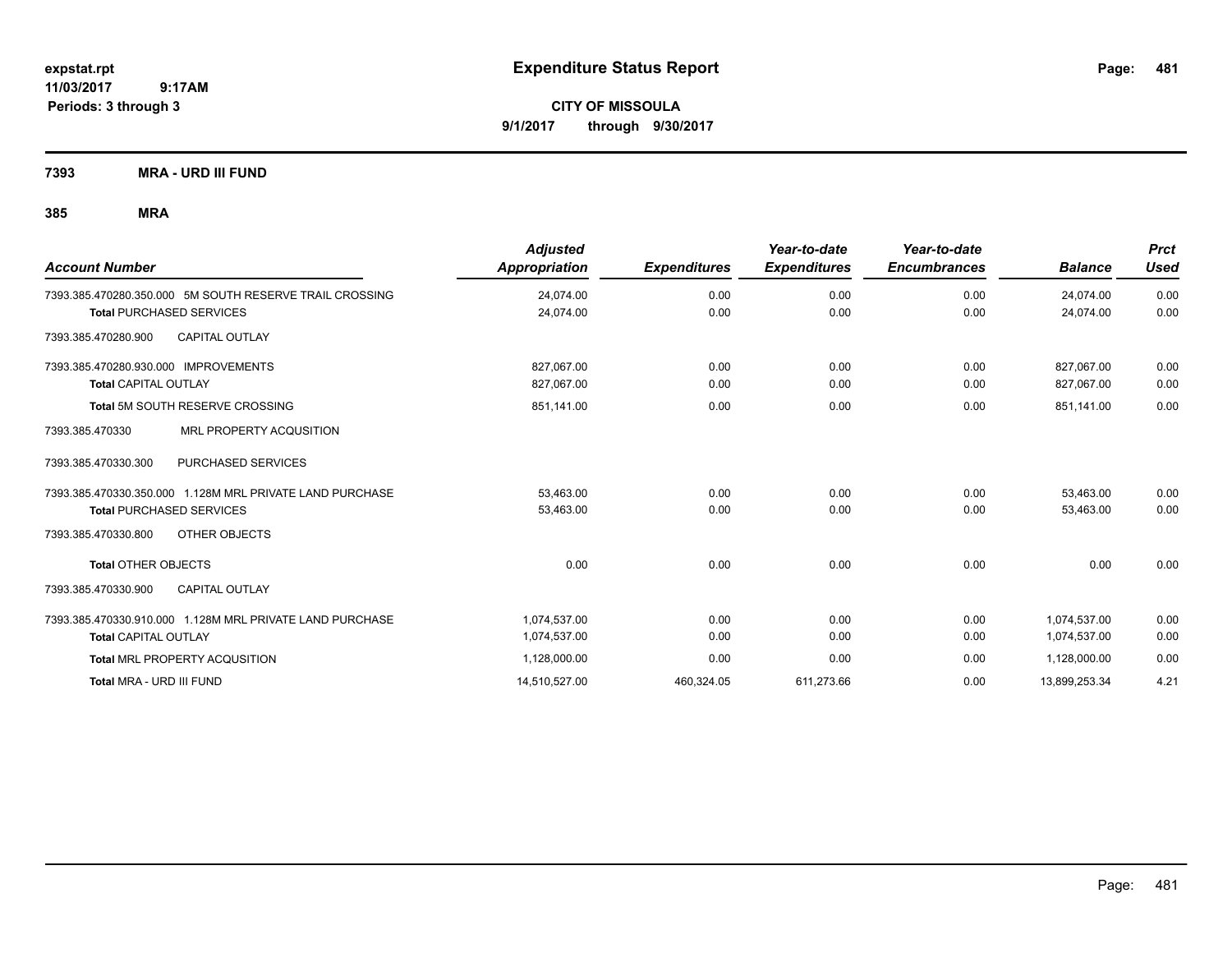**CITY OF MISSOULA 9/1/2017 through 9/30/2017**

### **7394 MRA URD III TI DEBT CLEARING FUND**

| <b>Account Number</b>         |                                                                                           | <b>Adjusted</b><br><b>Appropriation</b> | <b>Expenditures</b> | Year-to-date<br><b>Expenditures</b> | Year-to-date<br><b>Encumbrances</b> | <b>Balance</b>               | <b>Prct</b><br><b>Used</b> |
|-------------------------------|-------------------------------------------------------------------------------------------|-----------------------------------------|---------------------|-------------------------------------|-------------------------------------|------------------------------|----------------------------|
| 7394.385.521009               | <b>TRANFERS TO DEBT SERVICE</b>                                                           |                                         |                     |                                     |                                     |                              |                            |
| 7394.385.521009.800           | OTHER OBJECTS                                                                             |                                         |                     |                                     |                                     |                              |                            |
|                               | 7394.385.521009.820.000 TRANSFERS TO OTHER FUNDS<br><b>Total TRANFERS TO DEBT SERVICE</b> | 1,184,513.00<br>1,184,513.00            | 0.00<br>0.00        | 0.00<br>0.00                        | 0.00<br>0.00                        | 1,184,513.00<br>1,184,513.00 | 0.00<br>0.00               |
| 7394.385.521010               | <b>TRANSFERS TO MRA</b>                                                                   |                                         |                     |                                     |                                     |                              |                            |
| 7394.385.521010.800           | OTHER OBJECTS                                                                             |                                         |                     |                                     |                                     |                              |                            |
| <b>Total TRANSFERS TO MRA</b> | 7394.385.521010.820.000 TRANSFERS TO MRA                                                  | 790,943.00<br>790,943.00                | 0.00<br>0.00        | 0.00<br>0.00                        | 0.00<br>0.00                        | 790,943.00<br>790.943.00     | 0.00<br>0.00               |
|                               | Total MRA URD III TI DEBT CLEARING FUND                                                   | 1,975,456.00                            | 0.00                | 0.00                                | 0.00                                | 1,975,456.00                 | 0.00                       |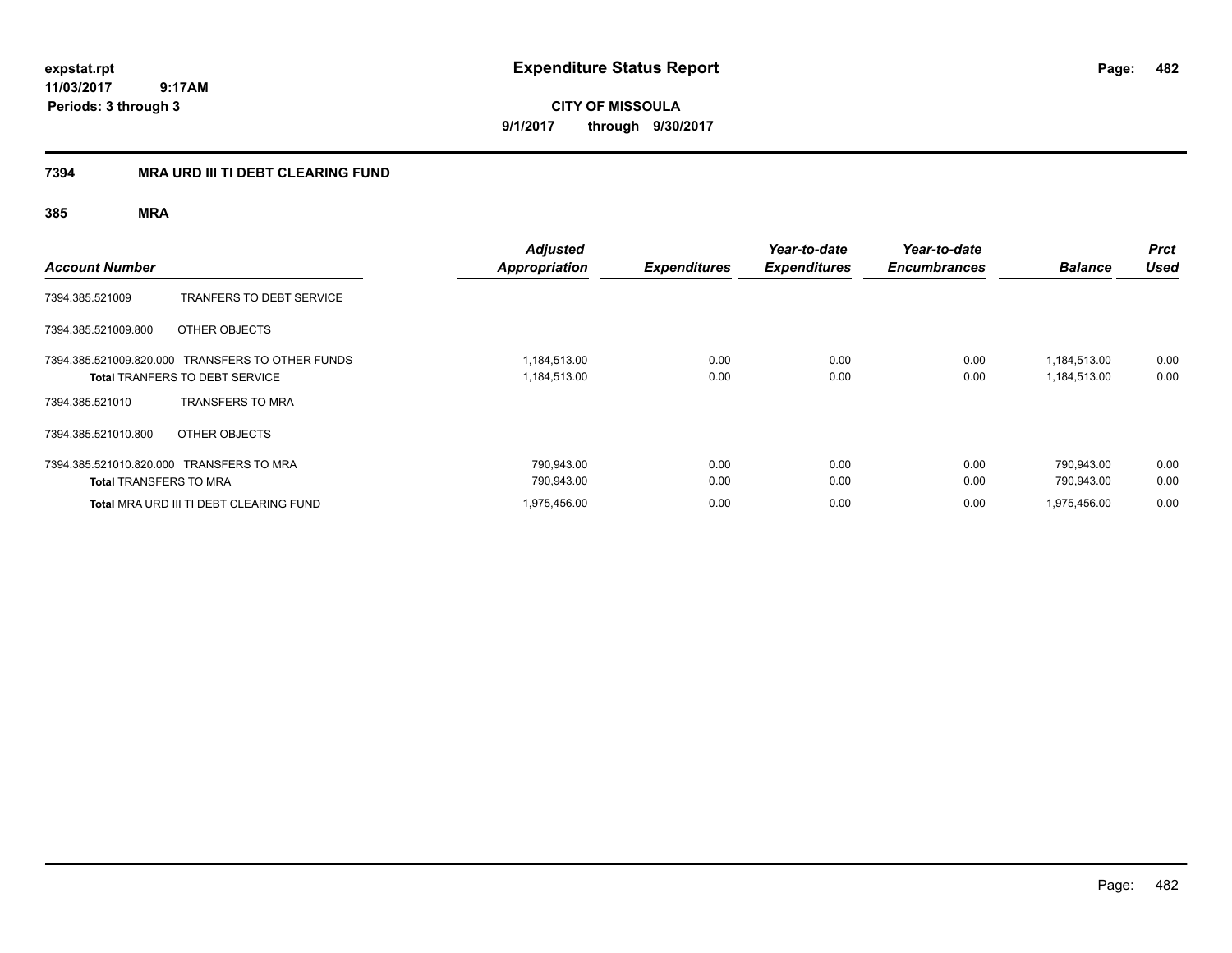**CITY OF MISSOULA 9/1/2017 through 9/30/2017**

### **7395 MRA TAX INCREMENT DEBT SERVICE**

### **385 MRA**

| <b>Account Number</b>                                                                                 |                                                                                                                                                                    | <b>Adjusted</b><br><b>Appropriation</b> | <b>Expenditures</b>  | Year-to-date<br><b>Expenditures</b> | Year-to-date<br><b>Encumbrances</b> | <b>Balance</b>                         | <b>Prct</b><br><b>Used</b> |
|-------------------------------------------------------------------------------------------------------|--------------------------------------------------------------------------------------------------------------------------------------------------------------------|-----------------------------------------|----------------------|-------------------------------------|-------------------------------------|----------------------------------------|----------------------------|
| 7395.385.490200                                                                                       | REVENUE BOND DEBT SERVICE                                                                                                                                          |                                         |                      |                                     |                                     |                                        |                            |
| 7395.385.490200.600                                                                                   | <b>DEBT SERVICE</b>                                                                                                                                                |                                         |                      |                                     |                                     |                                        |                            |
|                                                                                                       | 7395.385.490200.610.000 5M SO RESERVE TRAIL CROSSING-PRINCIPAL<br>7395.385.490200.620.000 5M SO RESERVE TRAIL CROSSING-INT/FEES<br>Total REVENUE BOND DEBT SERVICE | 130,000.00<br>212,413.00<br>342,413.00  | 0.00<br>0.00<br>0.00 | 0.00<br>0.00<br>0.00                | 0.00<br>0.00<br>0.00                | 130,000.00<br>212,413.00<br>342,413.00 | 0.00<br>0.00<br>0.00       |
| 7395.385.490202                                                                                       | MARY AVENUE DEBT SERVICE                                                                                                                                           |                                         |                      |                                     |                                     |                                        |                            |
| 7395.385.490202.600                                                                                   | <b>DEBT SERVICE</b>                                                                                                                                                |                                         |                      |                                     |                                     |                                        |                            |
| 7395.385.490202.610.000 PRINCIPAL                                                                     | 7395.385.490202.620.000 INTEREST / SERVICE FEES<br>Total MARY AVENUE DEBT SERVICE                                                                                  | 190,000.00<br>302,621.00<br>492,621.00  | 0.00<br>0.00<br>0.00 | 0.00<br>0.00<br>0.00                | 0.00<br>0.00<br>0.00                | 190,000.00<br>302,621.00<br>492,621.00 | 0.00<br>0.00<br>0.00       |
| 7395.385.490204                                                                                       | MRA URD III TAX INCREMENT DEBT SRVS                                                                                                                                |                                         |                      |                                     |                                     |                                        |                            |
| 7395.385.490204.600                                                                                   | <b>DEBT SERVICE</b>                                                                                                                                                |                                         |                      |                                     |                                     |                                        |                            |
| 7395.385.490204.610.000 1.6m Mary Ave E<br>7395.385.490204.620.000 1.6m Mary Ave W<br>7395.385.490207 | Total MRA URD III TAX INCREMENT DEBT SRVS<br>*** Title Not Found ***                                                                                               | 40,000.00<br>76,610.00<br>116,610.00    | 0.00<br>0.00<br>0.00 | 0.00<br>0.00<br>0.00                | 0.00<br>0.00<br>0.00                | 40,000.00<br>76,610.00<br>116,610.00   | 0.00<br>0.00<br>0.00       |
| 7395.385.490207.600                                                                                   | <b>DEBT SERVICE</b>                                                                                                                                                |                                         |                      |                                     |                                     |                                        |                            |
| Total *** Title Not Found ***<br>7395.385.490208                                                      | 7395.385.490207.610.000 1.079m MRL Property Park (Johnson)<br>7395.385.490207.620.000 1.079m MRL Property Park (Johnson)<br>*** Title Not Found ***                | 40,000.00<br>76,609.00<br>116,609.00    | 0.00<br>0.00<br>0.00 | 0.00<br>0.00<br>0.00                | 0.00<br>0.00<br>0.00                | 40,000.00<br>76,609.00<br>116,609.00   | 0.00<br>0.00<br>0.00       |

7395.385.490208.600 DEBT SERVICE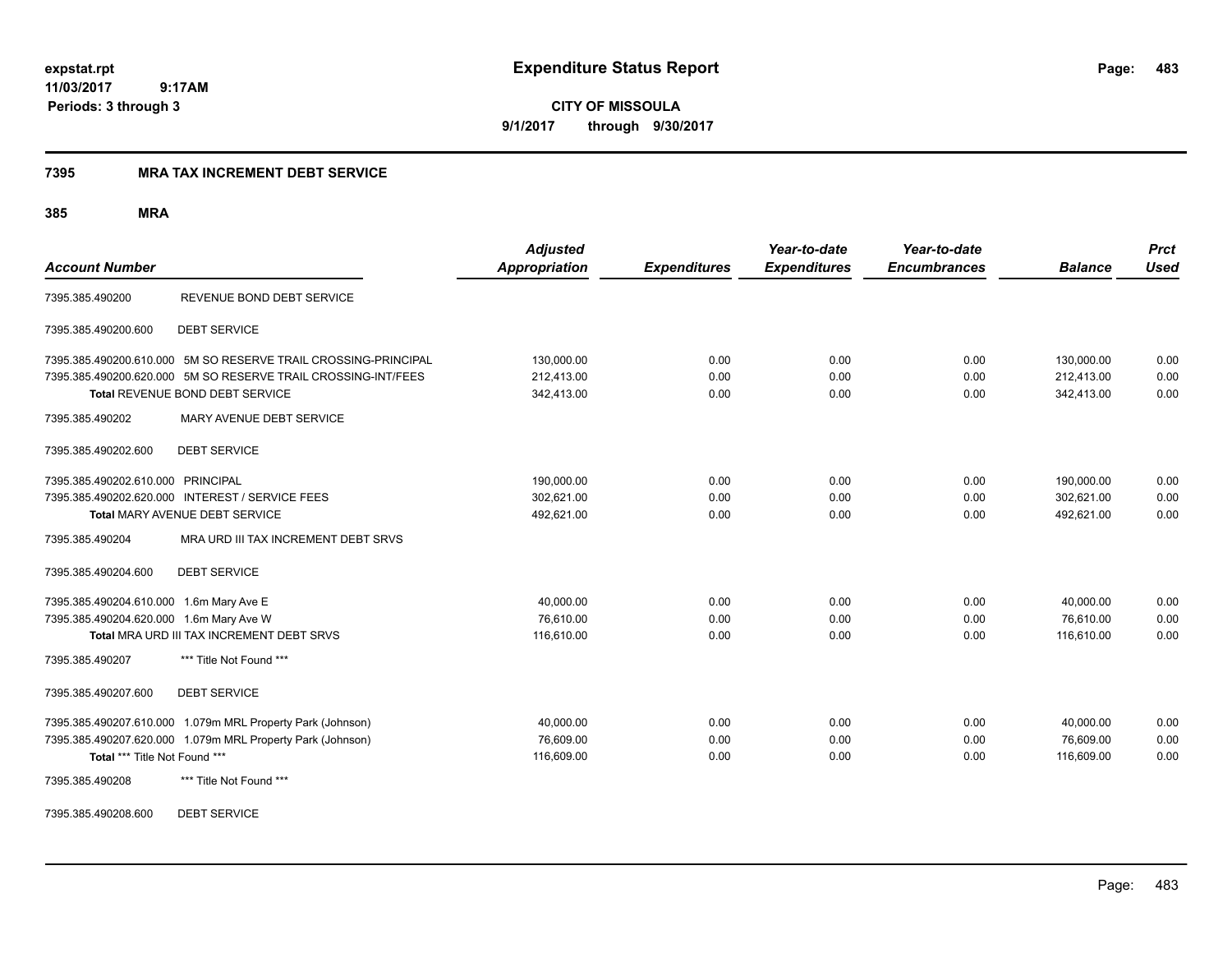**CITY OF MISSOULA 9/1/2017 through 9/30/2017**

### **7395 MRA TAX INCREMENT DEBT SERVICE**

|                                                      | <b>Adjusted</b> |                     | Year-to-date        | Year-to-date        |                | Prct |
|------------------------------------------------------|-----------------|---------------------|---------------------|---------------------|----------------|------|
| <b>Account Number</b>                                | Appropriation   | <b>Expenditures</b> | <b>Expenditures</b> | <b>Encumbrances</b> | <b>Balance</b> | Used |
| 7395.385.490208.610.000 1.128 MRL Property - Develop | 40,000.00       | 0.00                | 0.00                | 0.00                | 40.000.00      | 0.00 |
| 7395.385.490208.620.000 1.128 MRL Property - Develop | 76,260.00       | 0.00                | 0.00                | 0.00                | 76.260.00      | 0.00 |
| Total *** Title Not Found ***                        | 116.260.00      | 0.00                | 0.00                | 0.00                | 116.260.00     | 0.00 |
| <b>Total MRA TAX INCREMENT DEBT SERVICE</b>          | 184,513.00      | 0.00                | 0.00                | 0.00                | 1.184.513.00   | 0.00 |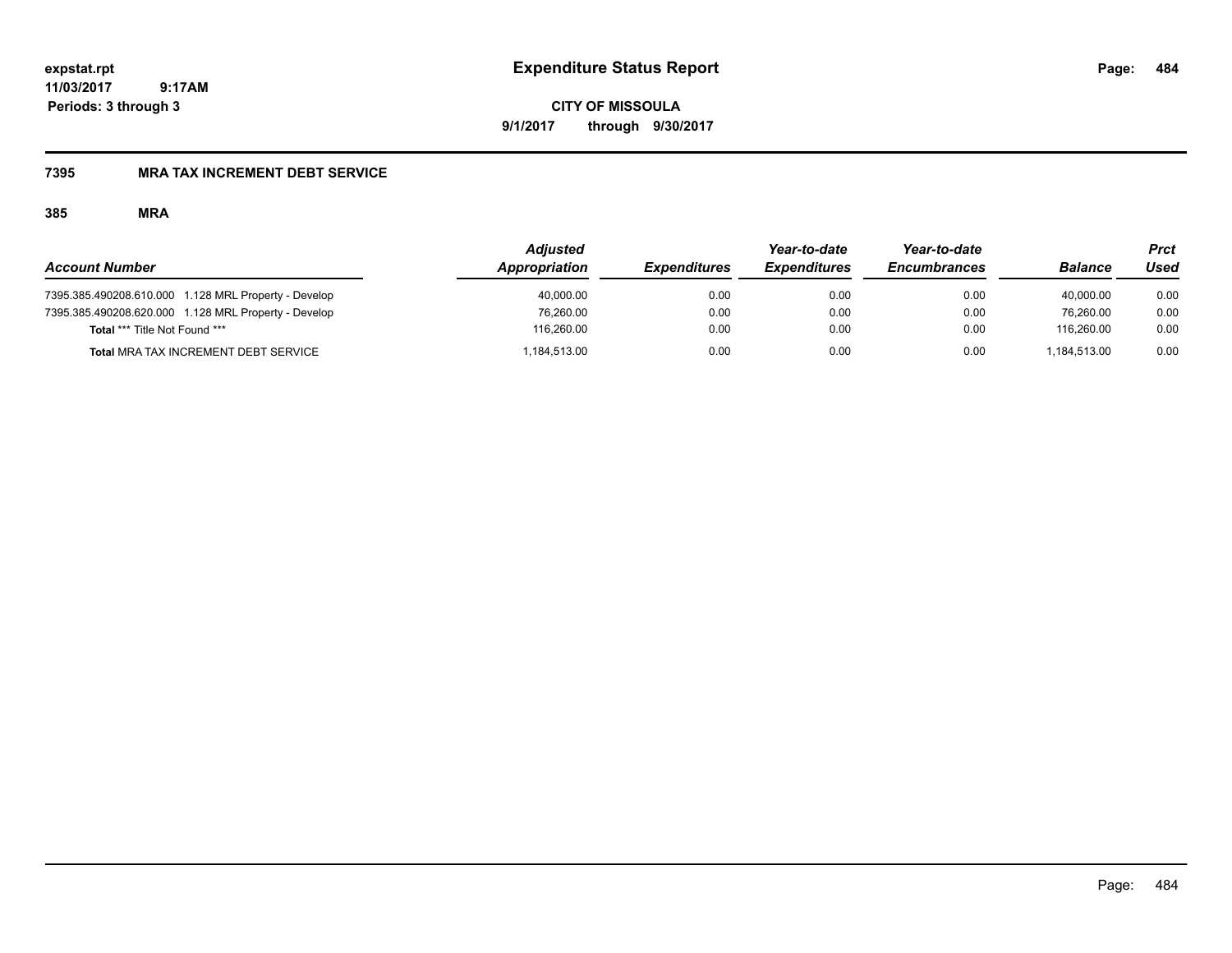**CITY OF MISSOULA 9/1/2017 through 9/30/2017**

### **7396 NRSS DEBT SERVICE SINKING FUND**

| <b>Account Number</b>                           | <b>Adjusted</b><br><b>Appropriation</b> | <b>Expenditures</b> | Year-to-date<br><b>Expenditures</b> | Year-to-date<br><b>Encumbrances</b> | <b>Balance</b> | <b>Prct</b><br><b>Used</b> |
|-------------------------------------------------|-----------------------------------------|---------------------|-------------------------------------|-------------------------------------|----------------|----------------------------|
| TI BOND SINKING<br>7396.385.490603              |                                         |                     |                                     |                                     |                |                            |
| 7396.385.490603.600<br><b>DEBT SERVICE</b>      |                                         |                     |                                     |                                     |                |                            |
| 7396.385.490603.610.000 PRINCIPAL               | 30,300.00                               | 0.00                | 0.00                                | 0.00                                | 30,300.00      | 0.00                       |
| 7396.385.490603.620.000 INTEREST / SERVICE FEES | 57,524.00                               | 0.00                | 0.00                                | 0.00                                | 57,524.00      | 0.00                       |
| <b>Total DEBT SERVICE</b>                       | 87,824.00                               | 0.00                | 0.00                                | 0.00                                | 87,824.00      | 0.00                       |
| OTHER OBJECTS<br>7396.385.490603.800            |                                         |                     |                                     |                                     |                |                            |
| <b>Total OTHER OBJECTS</b>                      | 0.00                                    | 0.00                | 0.00                                | 0.00                                | 0.00           | 0.00                       |
| <b>Total TI BOND SINKING</b>                    | 87,824.00                               | 0.00                | 0.00                                | 0.00                                | 87.824.00      | 0.00                       |
| <b>Total NRSS DEBT SERVICE SINKING FUND</b>     | 87,824.00                               | 0.00                | 0.00                                | 0.00                                | 87.824.00      | 0.00                       |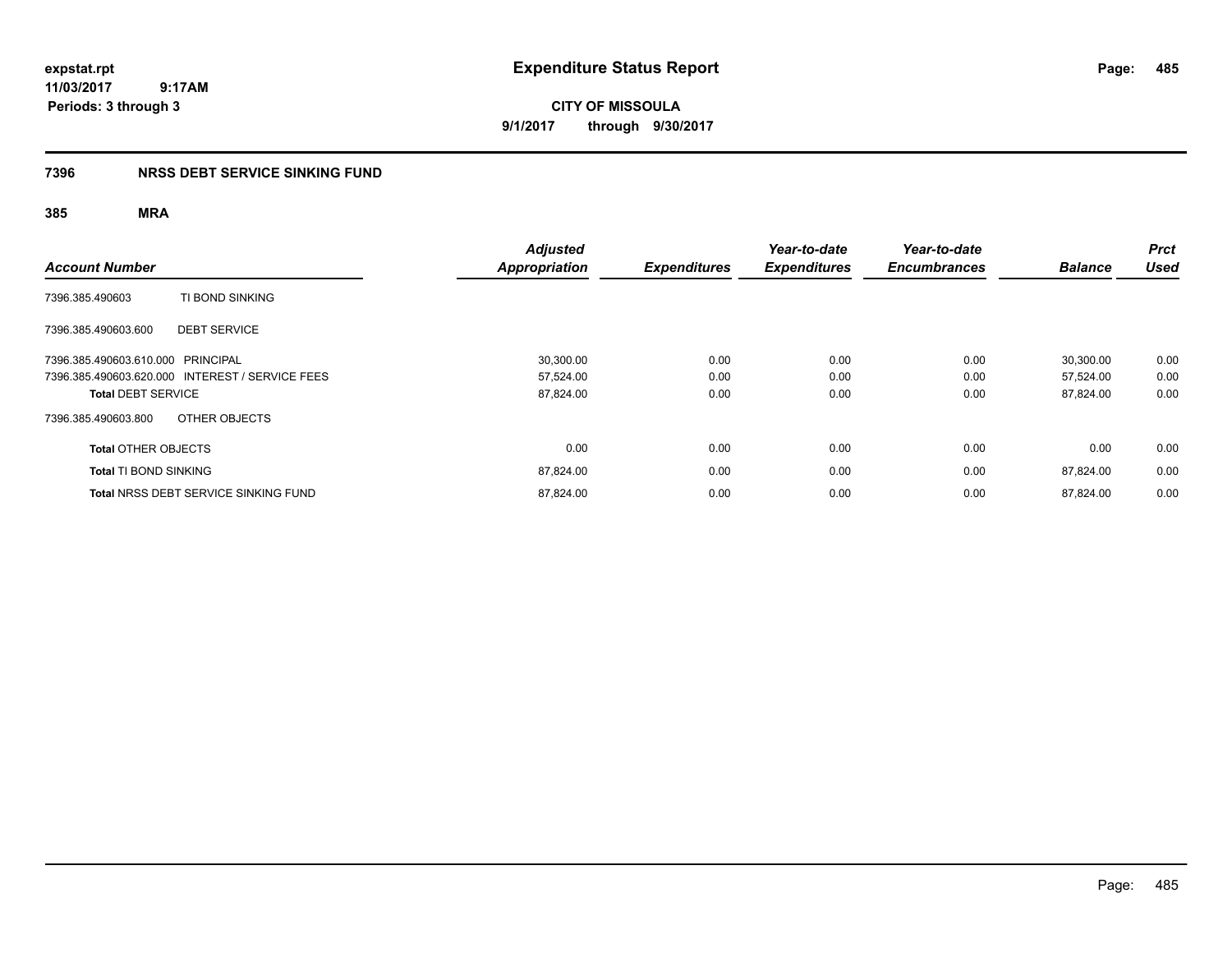**CITY OF MISSOULA 9/1/2017 through 9/30/2017**

### **7397 NORTH RESERVE/SCOTT ST URD**

| <b>Account Number</b>                                           |                                                                                                           | <b>Adjusted</b><br><b>Appropriation</b> | <b>Expenditures</b> | Year-to-date<br><b>Expenditures</b> | Year-to-date<br><b>Encumbrances</b> | <b>Balance</b>           | <b>Prct</b><br><b>Used</b> |
|-----------------------------------------------------------------|-----------------------------------------------------------------------------------------------------------|-----------------------------------------|---------------------|-------------------------------------|-------------------------------------|--------------------------|----------------------------|
| 7397.385.470210                                                 | <b>ADMINISTRATION</b>                                                                                     |                                         |                     |                                     |                                     |                          |                            |
| 7397.385.470210.800                                             | OTHER OBJECTS                                                                                             |                                         |                     |                                     |                                     |                          |                            |
| <b>Total ADMINISTRATION</b>                                     | 7397.385.470210.820.000 TRANSFERS TO OTHER FUNDS                                                          | 26,153.00<br>26,153.00                  | 0.00<br>0.00        | 0.00<br>0.00                        | 0.00<br>0.00                        | 26,153.00<br>26,153.00   | 0.00<br>0.00               |
| 7397.385.470230                                                 | <b>PW FACILITY</b>                                                                                        |                                         |                     |                                     |                                     |                          |                            |
| 7397.385.470230.800                                             | OTHER OBJECTS                                                                                             |                                         |                     |                                     |                                     |                          |                            |
| 7397.385.470230.845.000 CONTINGENCY<br><b>Total PW FACILITY</b> |                                                                                                           | 99,624.00<br>99.624.00                  | 0.00<br>0.00        | 0.00<br>0.00                        | 0.00<br>0.00                        | 99,624.00<br>99.624.00   | 0.00<br>0.00               |
| 7397.385.470232                                                 | <b>CONSUMER DIRECT IMPROVEMENTS</b>                                                                       |                                         |                     |                                     |                                     |                          |                            |
| 7397.385.470232.800                                             | OTHER OBJECTS                                                                                             |                                         |                     |                                     |                                     |                          |                            |
|                                                                 | 7397.385.470232.820.000 CONSUMER DIRECT/TRANS TO OTHER FUNDS<br><b>Total CONSUMER DIRECT IMPROVEMENTS</b> | 19,445.00<br>19,445.00                  | 0.00<br>0.00        | 15,206.48<br>15,206.48              | 0.00<br>0.00                        | 4,238.52<br>4,238.52     | 78.20<br>78.20             |
| 7397.385.470233                                                 | SCOTT ST VILLAGE IMPROVEMENTS                                                                             |                                         |                     |                                     |                                     |                          |                            |
| 7397.385.470233.700                                             | <b>GRANTS &amp; CONTRIBUTIONS</b>                                                                         |                                         |                     |                                     |                                     |                          |                            |
|                                                                 | 7397.385.470233.700.000 GRANTS & CONTRIBUTIONS<br><b>Total GRANTS &amp; CONTRIBUTIONS</b>                 | 518,230.00<br>518,230.00                | 0.00<br>0.00        | 0.00<br>0.00                        | 0.00<br>0.00                        | 518,230.00<br>518,230.00 | 0.00<br>0.00               |
| 7397.385.470233.800                                             | OTHER OBJECTS                                                                                             |                                         |                     |                                     |                                     |                          |                            |
| <b>Total OTHER OBJECTS</b>                                      | 7397.385.470233.820.000 SCOTT ST -TRANSFER TO OTHER FUNDS                                                 | 3,833.00<br>3,833.00                    | 0.00<br>0.00        | 674.55<br>674.55                    | 0.00<br>0.00                        | 3,158.45<br>3,158.45     | 17.60<br>17.60             |
|                                                                 | <b>Total SCOTT ST VILLAGE IMPROVEMENTS</b>                                                                | 522,063.00                              | 0.00                | 674.55                              | 0.00                                | 521,388.45               | 0.13                       |
| 7397.385.470234                                                 | SCOTT ST VILLAGE PH II                                                                                    |                                         |                     |                                     |                                     |                          |                            |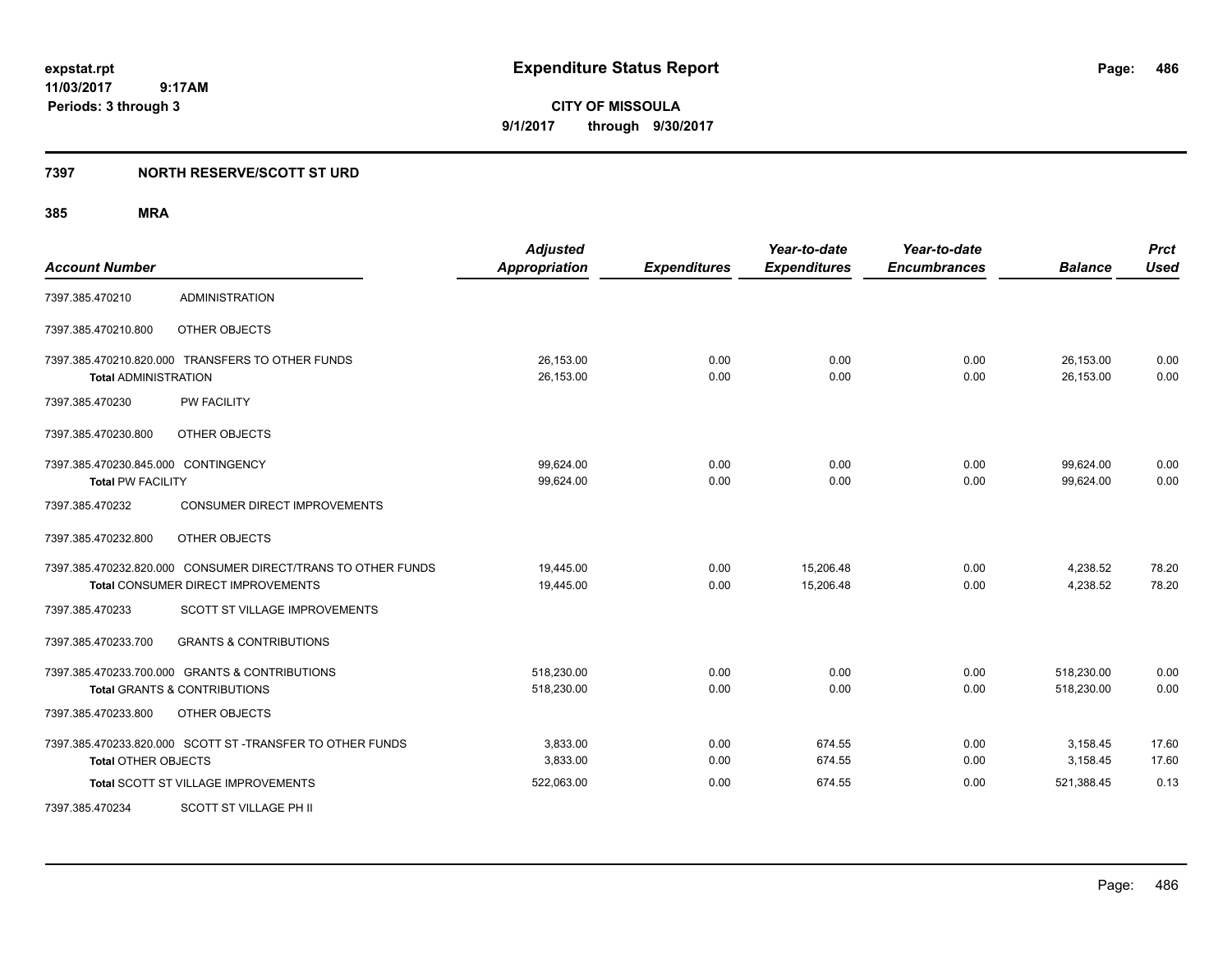**CITY OF MISSOULA 9/1/2017 through 9/30/2017**

### **7397 NORTH RESERVE/SCOTT ST URD**

|                                                          | <b>Adjusted</b>      |                            | Year-to-date        | Year-to-date        |                | <b>Prct</b> |
|----------------------------------------------------------|----------------------|----------------------------|---------------------|---------------------|----------------|-------------|
| <b>Account Number</b>                                    | <b>Appropriation</b> | <i><b>Expenditures</b></i> | <b>Expenditures</b> | <b>Encumbrances</b> | <b>Balance</b> | Used        |
| <b>PURCHASED SERVICES</b><br>7397.385.470234.300         |                      |                            |                     |                     |                |             |
| 7397.385.470234.350.000 PROFESSIONAL SERVICES            | 47.000.00            | 0.00                       | 0.00                | 0.00                | 47.000.00      | 0.00        |
| <b>Total PURCHASED SERVICES</b>                          | 47,000.00            | 0.00                       | 0.00                | 0.00                | 47.000.00      | 0.00        |
| <b>GRANTS &amp; CONTRIBUTIONS</b><br>7397.385.470234.700 |                      |                            |                     |                     |                |             |
| 7397.385.470234.700.000 GRANTS & CONTRIBUTIONS           | 347.500.00           | 0.00                       | 0.00                | 0.00                | 347.500.00     | 0.00        |
| <b>Total GRANTS &amp; CONTRIBUTIONS</b>                  | 347.500.00           | 0.00                       | 0.00                | 0.00                | 347.500.00     | 0.00        |
| <b>Total SCOTT ST VILLAGE PH II</b>                      | 394.500.00           | 0.00                       | 0.00                | 0.00                | 394.500.00     | 0.00        |
| <b>Total NORTH RESERVE/SCOTT ST URD</b>                  | 1.061.785.00         | 0.00                       | 15.881.03           | 0.00                | 1.045.903.97   | 1.50        |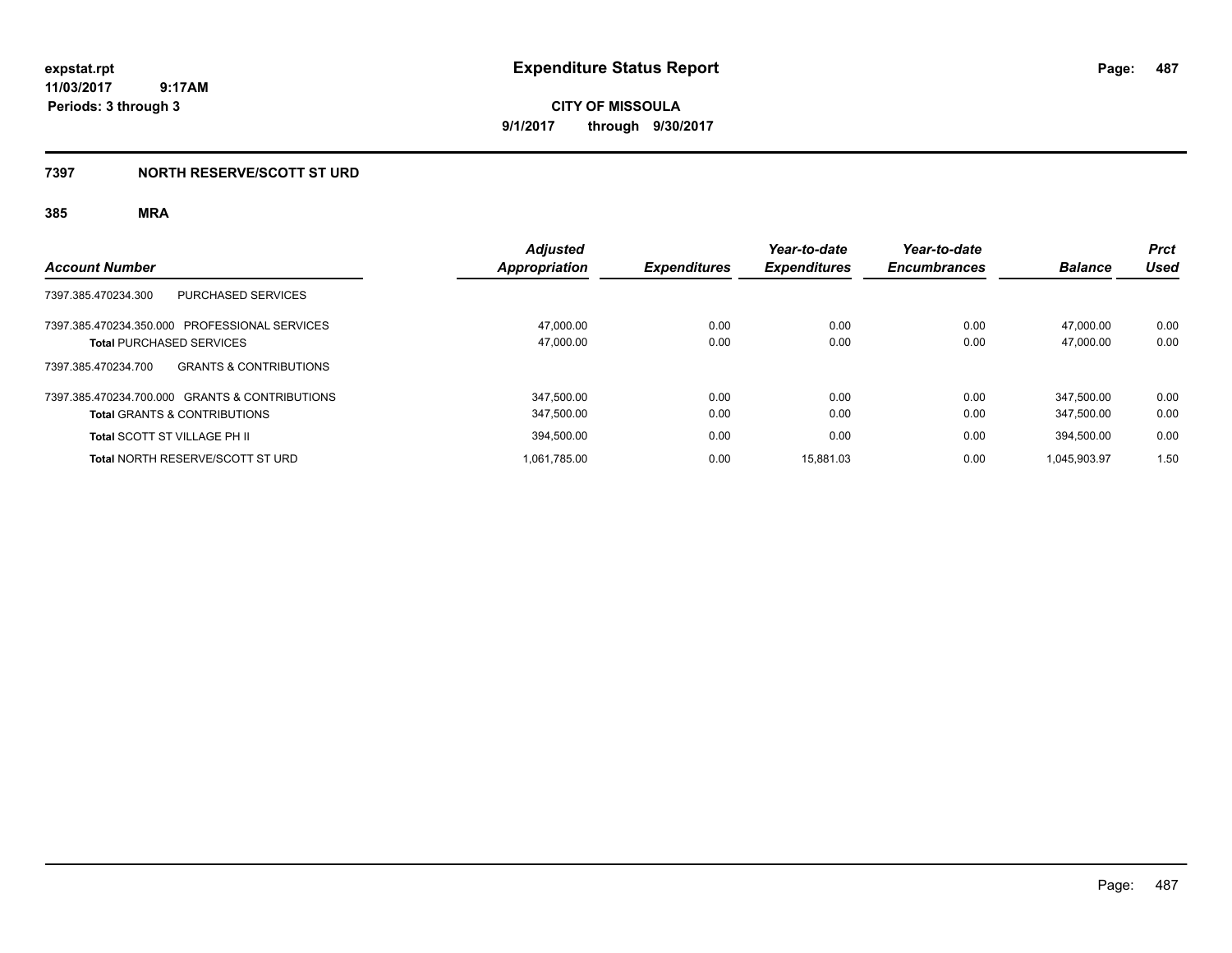**CITY OF MISSOULA 9/1/2017 through 9/30/2017**

### **7399 INTERMOUNTAIN BOND DEBT SERVICE**

| <b>Account Number</b>             |                                              | <b>Adjusted</b><br>Appropriation | <b>Expenditures</b> | Year-to-date<br><b>Expenditures</b> | Year-to-date<br><b>Encumbrances</b> | <b>Balance</b> | Prct<br>Used |
|-----------------------------------|----------------------------------------------|----------------------------------|---------------------|-------------------------------------|-------------------------------------|----------------|--------------|
| 7399.385.490200                   | REVENUE BOND DEBT SERVICE                    |                                  |                     |                                     |                                     |                |              |
| 7399.385.490200.600               | <b>DEBT SERVICE</b>                          |                                  |                     |                                     |                                     |                |              |
| 7399.385.490200.610.000 PRINCIPAL |                                              | 81,500.00                        | 0.00                | 0.00                                | 0.00                                | 81.500.00      | 0.00         |
| 7399.385.490200.620.000 INTEREST  |                                              | 64,658.00                        | 0.00                | 0.00                                | 0.00                                | 64.658.00      | 0.00         |
|                                   | Total REVENUE BOND DEBT SERVICE              | 146,158.00                       | 0.00                | 0.00                                | 0.00                                | 146.158.00     | 0.00         |
|                                   | <b>Total INTERMOUNTAIN BOND DEBT SERVICE</b> | 146,158.00                       | 0.00                | 0.00                                | 0.00                                | 146.158.00     | 0.00         |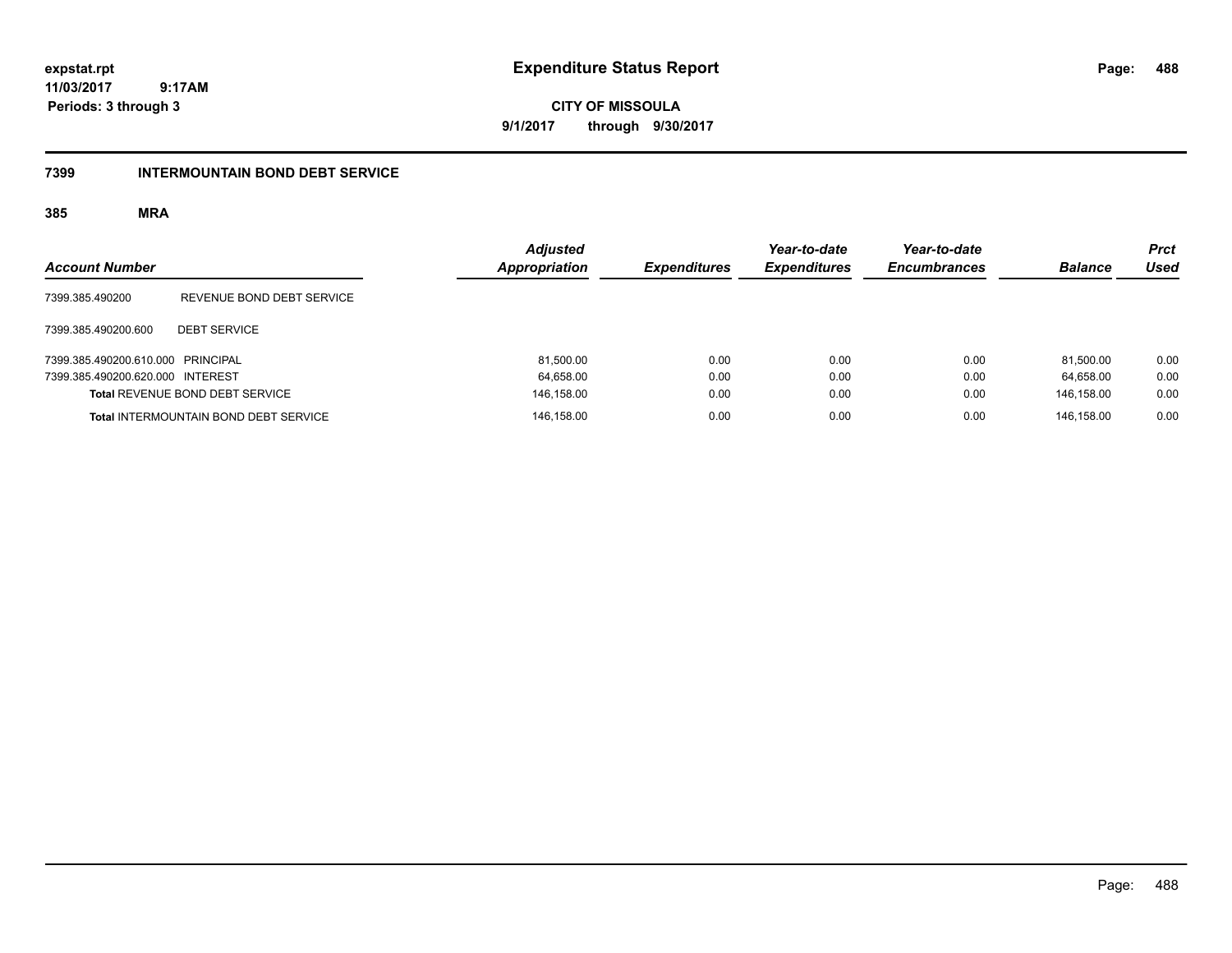**CITY OF MISSOULA 9/1/2017 through 9/30/2017**

### **7400 FRONT ST BOND CLEARING**

| <b>Account Number</b>                            | <b>Adjusted</b><br><b>Appropriation</b> | <b>Expenditures</b> | Year-to-date<br><b>Expenditures</b> | Year-to-date<br><b>Encumbrances</b> | <b>Balance</b> | <b>Prct</b><br>Used |
|--------------------------------------------------|-----------------------------------------|---------------------|-------------------------------------|-------------------------------------|----------------|---------------------|
| 7400.385.470210<br>ADMINISTRATION                |                                         |                     |                                     |                                     |                |                     |
| OTHER OBJECTS<br>7400.385.470210.800             |                                         |                     |                                     |                                     |                |                     |
| 7400.385.470210.820.603 TRANSFERS TO OTHER FUNDS | 206.390.00                              | 0.00                | 0.00                                | 0.00                                | 206.390.00     | 0.00                |
| 7400.385.470210.820.604 TRANSFERS TO OTHER FUNDS | 125.717.00                              | 0.00                | 0.00                                | 0.00                                | 125.717.00     | 0.00                |
| 7400.385.470210.820.605 TRANSFERS TO OTHER FUNDS | 79.623.00                               | 0.00                | 0.00                                | 0.00                                | 79.623.00      | 0.00                |
| <b>Total OTHER OBJECTS</b>                       | 411,730.00                              | 0.00                | 0.00                                | 0.00                                | 411,730.00     | 0.00                |
| <b>Total ADMINISTRATION</b>                      | 411,730.00                              | 0.00                | 0.00                                | 0.00                                | 411.730.00     | 0.00                |
| <b>Total FRONT ST BOND CLEARING</b>              | 411,730.00                              | 0.00                | 0.00                                | 0.00                                | 411.730.00     | 0.00                |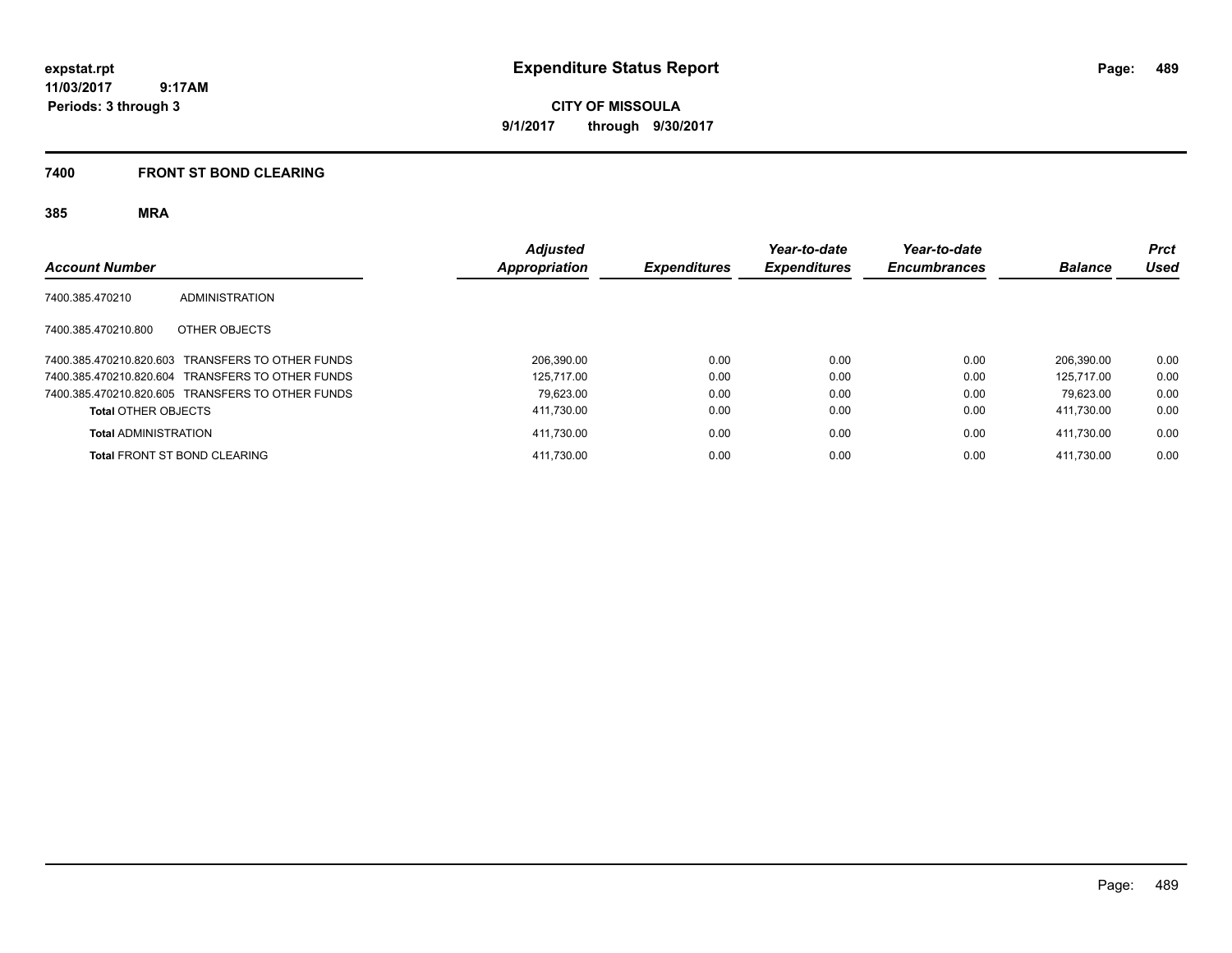**CITY OF MISSOULA 9/1/2017 through 9/30/2017**

### **7401 FRONT ST PARKING STRUCTURE**

| <b>Account Number</b>             |                                                 | <b>Adjusted</b><br><b>Appropriation</b> | <b>Expenditures</b> | Year-to-date<br><b>Expenditures</b> | Year-to-date<br><b>Encumbrances</b> | <b>Balance</b> | <b>Prct</b><br><b>Used</b> |
|-----------------------------------|-------------------------------------------------|-----------------------------------------|---------------------|-------------------------------------|-------------------------------------|----------------|----------------------------|
| 7401.385.470210                   | <b>ADMINISTRATION</b>                           |                                         |                     |                                     |                                     |                |                            |
| 7401.385.470210.800               | OTHER OBJECTS                                   |                                         |                     |                                     |                                     |                |                            |
| <b>Total ADMINISTRATION</b>       |                                                 | 0.00                                    | 0.00                | 0.00                                | 0.00                                | 0.00           | 0.00                       |
| 7401.385.490000                   | <b>DEBT SERVICE</b>                             |                                         |                     |                                     |                                     |                |                            |
| 7401.385.490000.600               | <b>DEBT SERVICE</b>                             |                                         |                     |                                     |                                     |                |                            |
| 7401.385.490000.610.000 PRINCIPAL |                                                 | 102,000.00                              | 102,000.00          | 102,000.00                          | 0.00                                | 0.00           | 100.00                     |
|                                   | 7401.385.490000.620.000 INTEREST / SERVICE FEES | 102,860.00                              | 52,195.00           | 52,195.00                           | 0.00                                | 50,665.00      | 50.74                      |
| <b>Total DEBT SERVICE</b>         |                                                 | 204,860.00                              | 154,195.00          | 154,195.00                          | 0.00                                | 50,665.00      | 75.27                      |
|                                   | <b>Total FRONT ST PARKING STRUCTURE</b>         | 204,860.00                              | 154,195.00          | 154,195.00                          | 0.00                                | 50,665.00      | 75.27                      |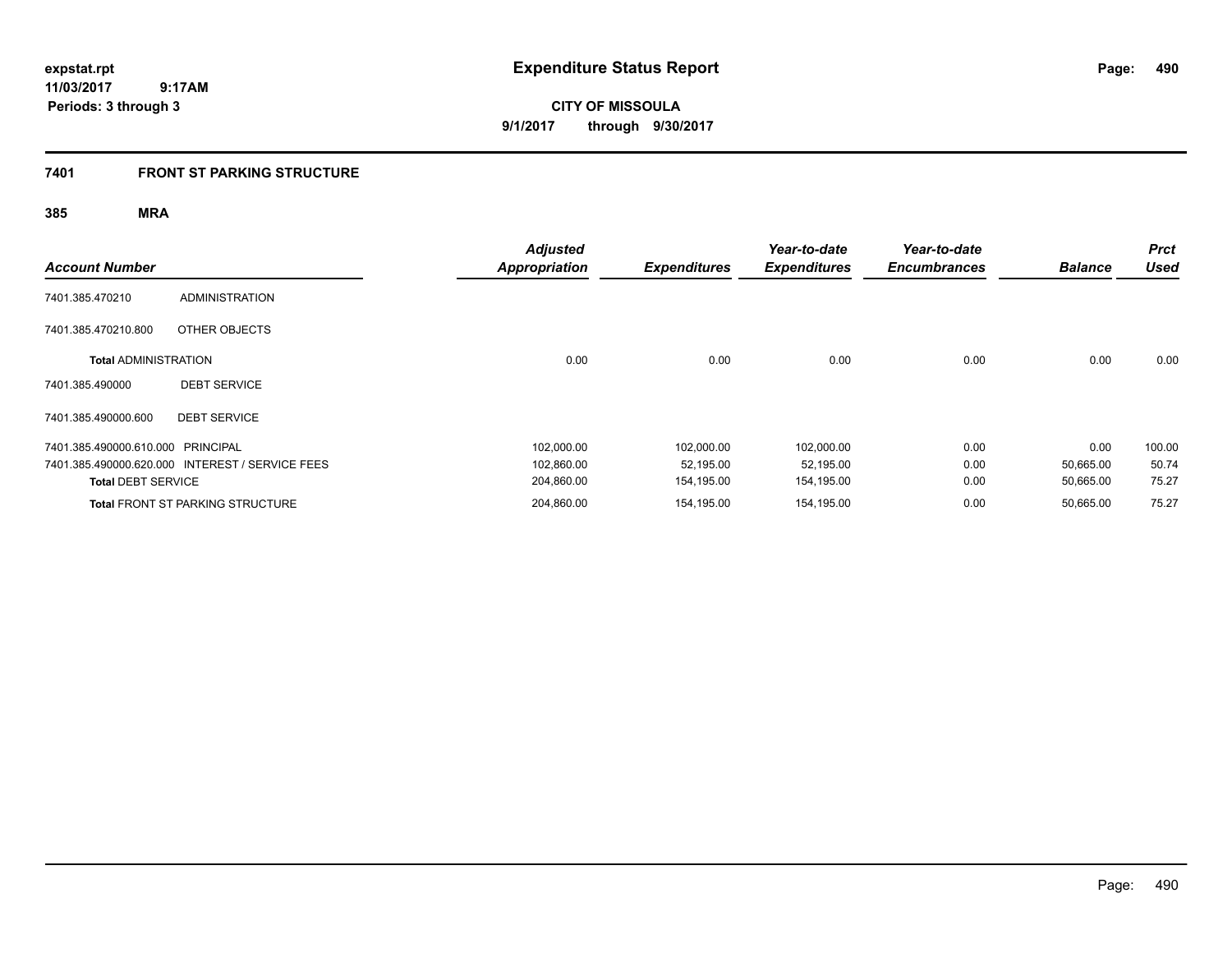**CITY OF MISSOULA 9/1/2017 through 9/30/2017**

# **7402 FRONT ST SUBORDINATE LIEN NOTE**

| <b>Account Number</b>             |                                                                                                              | <b>Adjusted</b><br><b>Appropriation</b> | <b>Expenditures</b>  | Year-to-date<br><b>Expenditures</b> | Year-to-date<br><b>Encumbrances</b> | <b>Balance</b>                       | <b>Prct</b><br><b>Used</b> |
|-----------------------------------|--------------------------------------------------------------------------------------------------------------|-----------------------------------------|----------------------|-------------------------------------|-------------------------------------|--------------------------------------|----------------------------|
| 7402.385.490505                   | FRONT ST URD \$1.6m REFUNDING A                                                                              |                                         |                      |                                     |                                     |                                      |                            |
| 7402.385.490505.500               | <b>FIXED CHARGES</b>                                                                                         |                                         |                      |                                     |                                     |                                      |                            |
| <b>Total FIXED CHARGES</b>        |                                                                                                              | 0.00                                    | 0.00                 | 0.00                                | 0.00                                | 0.00                                 | 0.00                       |
| 7402.385.490505.600               | <b>DEBT SERVICE</b>                                                                                          |                                         |                      |                                     |                                     |                                      |                            |
| 7402.385.490505.610.000           | <b>PRINCIPAL</b><br>7402.385.490505.620.000 INTEREST / SERVICE FEES<br>Total FRONT ST URD \$1.6m REFUNDING A | 23,500.00<br>66,844.00<br>90,344.00     | 0.00<br>0.00<br>0.00 | 0.00<br>0.00<br>0.00                | 0.00<br>0.00<br>0.00                | 23,500.00<br>66.844.00<br>90,344.00  | 0.00<br>0.00<br>0.00       |
| 7402.385.490506                   | FRONT ST URD \$1.6m REFUNDING B                                                                              |                                         |                      |                                     |                                     |                                      |                            |
| 7402.385.490506.500               | <b>FIXED CHARGES</b>                                                                                         |                                         |                      |                                     |                                     |                                      |                            |
| <b>Total FIXED CHARGES</b>        |                                                                                                              | 0.00                                    | 0.00                 | 0.00                                | 0.00                                | 0.00                                 | 0.00                       |
| 7402.385.490506.600               | <b>DEBT SERVICE</b>                                                                                          |                                         |                      |                                     |                                     |                                      |                            |
| 7402.385.490506.610.000 PRINCIPAL | 7402.385.490506.620.000 INTEREST / SERVICE FEES<br>Total FRONT ST URD \$1.6m REFUNDING B                     | 6,500.00<br>12.488.00<br>18,988.00      | 0.00<br>0.00<br>0.00 | 0.00<br>0.00<br>0.00                | 0.00<br>0.00<br>0.00                | 6,500.00<br>12.488.00<br>18,988.00   | 0.00<br>0.00<br>0.00       |
| 7402.385.490508                   | FRONT ST URD DEBT                                                                                            |                                         |                      |                                     |                                     |                                      |                            |
| 7402.385.490508.600               | <b>DEBT SERVICE</b>                                                                                          |                                         |                      |                                     |                                     |                                      |                            |
| Total FRONT ST URD DEBT           | 7402.385.490508.620.000 2017c 3.26m Student Housing<br>Total FRONT ST SUBORDINATE LIEN NOTE                  | 16.385.00<br>16,385.00<br>125,717.00    | 0.00<br>0.00<br>0.00 | 0.00<br>0.00<br>0.00                | 0.00<br>0.00<br>0.00                | 16.385.00<br>16,385.00<br>125,717.00 | 0.00<br>0.00<br>0.00       |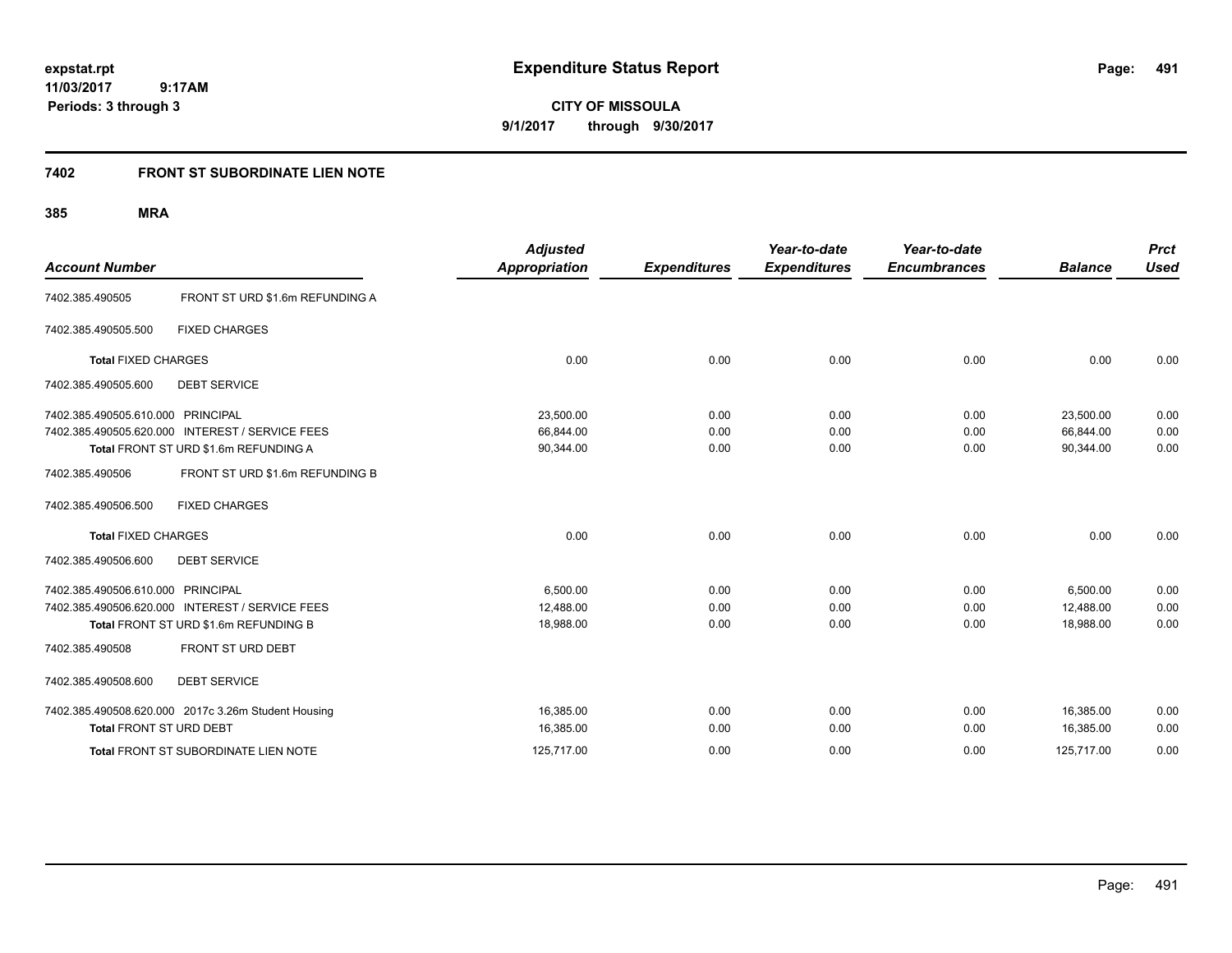# **CITY OF MISSOULA 9/1/2017 through 9/30/2017**

### **7447 COURT COLLECTED PARKING FINES**

### **230 MUNICIPAL COURT**

| <b>Account Number</b>                      |                      | <b>Adjusted</b><br><b>Appropriation</b> | <b>Expenditures</b> | Year-to-date<br><b>Expenditures</b> | Year-to-date<br><b>Encumbrances</b> | <b>Balance</b> | <b>Prct</b><br><b>Used</b> |
|--------------------------------------------|----------------------|-----------------------------------------|---------------------|-------------------------------------|-------------------------------------|----------------|----------------------------|
| 7447.230.410360                            | CITY/MUNICIPAL COURT |                                         |                     |                                     |                                     |                |                            |
| 7447.230.410360.500                        | <b>FIXED CHARGES</b> |                                         |                     |                                     |                                     |                |                            |
| <b>Total FIXED CHARGES</b>                 |                      | 0.00                                    | 0.00                | 0.00                                | 0.00                                | 0.00           | 0.00                       |
| <b>Total CITY/MUNICIPAL COURT</b>          |                      | 0.00                                    | 0.00                | 0.00                                | 0.00                                | 0.00           | 0.00                       |
| <b>Total COURT COLLECTED PARKING FINES</b> |                      | 0.00                                    | 0.00                | 0.00                                | 0.00                                | 0.00           | 0.00                       |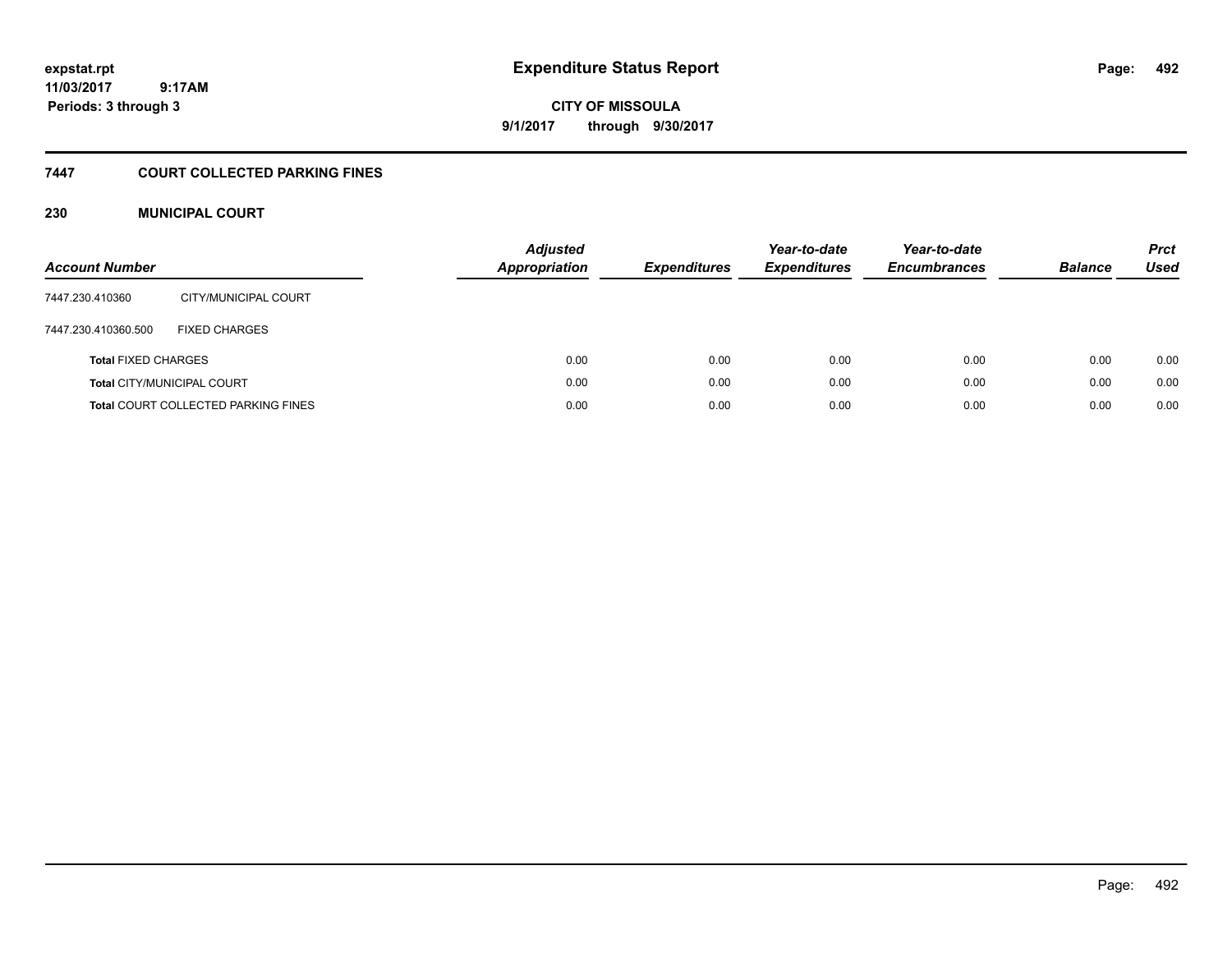# **CITY OF MISSOULA 9/1/2017 through 9/30/2017**

## **7458 COURT SURCHARGE**

### **230 MUNICIPAL COURT**

| <b>Account Number</b>             |                      | <b>Adjusted</b><br>Appropriation | <b>Expenditures</b> | Year-to-date<br><b>Expenditures</b> | Year-to-date<br><b>Encumbrances</b> | <b>Balance</b> | <b>Prct</b><br><b>Used</b> |
|-----------------------------------|----------------------|----------------------------------|---------------------|-------------------------------------|-------------------------------------|----------------|----------------------------|
| 7458.230.410360                   | CITY/MUNICIPAL COURT |                                  |                     |                                     |                                     |                |                            |
| 7458.230.410360.500               | <b>FIXED CHARGES</b> |                                  |                     |                                     |                                     |                |                            |
| <b>Total FIXED CHARGES</b>        |                      | 0.00                             | 0.00                | 0.00                                | 0.00                                | 0.00           | 0.00                       |
| <b>Total CITY/MUNICIPAL COURT</b> |                      | 0.00                             | 0.00                | 0.00                                | 0.00                                | 0.00           | 0.00                       |
| <b>Total COURT SURCHARGE</b>      |                      | 0.00                             | 0.00                | 0.00                                | 0.00                                | 0.00           | 0.00                       |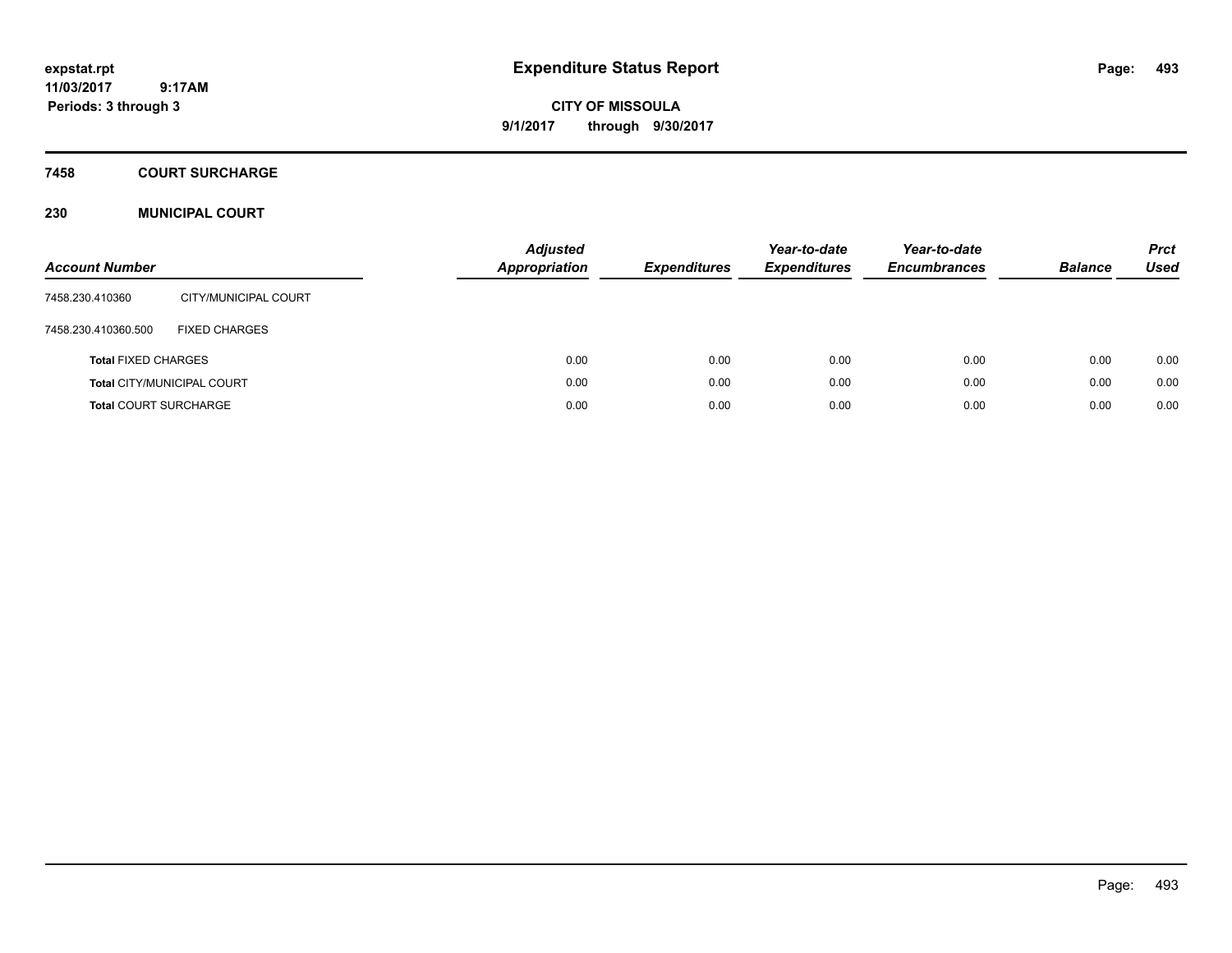**CITY OF MISSOULA 9/1/2017 through 9/30/2017**

### **7469 PUBLIC DEFENDER FEES**

### **230 MUNICIPAL COURT**

| <b>Account Number</b>             |                      | <b>Adjusted</b><br>Appropriation | <b>Expenditures</b> | Year-to-date<br><b>Expenditures</b> | Year-to-date<br><b>Encumbrances</b> | <b>Balance</b> | <b>Prct</b><br>Used |
|-----------------------------------|----------------------|----------------------------------|---------------------|-------------------------------------|-------------------------------------|----------------|---------------------|
| 7469.230.410360                   | CITY/MUNICIPAL COURT |                                  |                     |                                     |                                     |                |                     |
| 7469.230.410360.500               | <b>FIXED CHARGES</b> |                                  |                     |                                     |                                     |                |                     |
| <b>Total PUBLIC DEFENDER FEES</b> |                      | 0.00                             | 0.00                | 0.00                                | 0.00                                | 0.00           | 0.00                |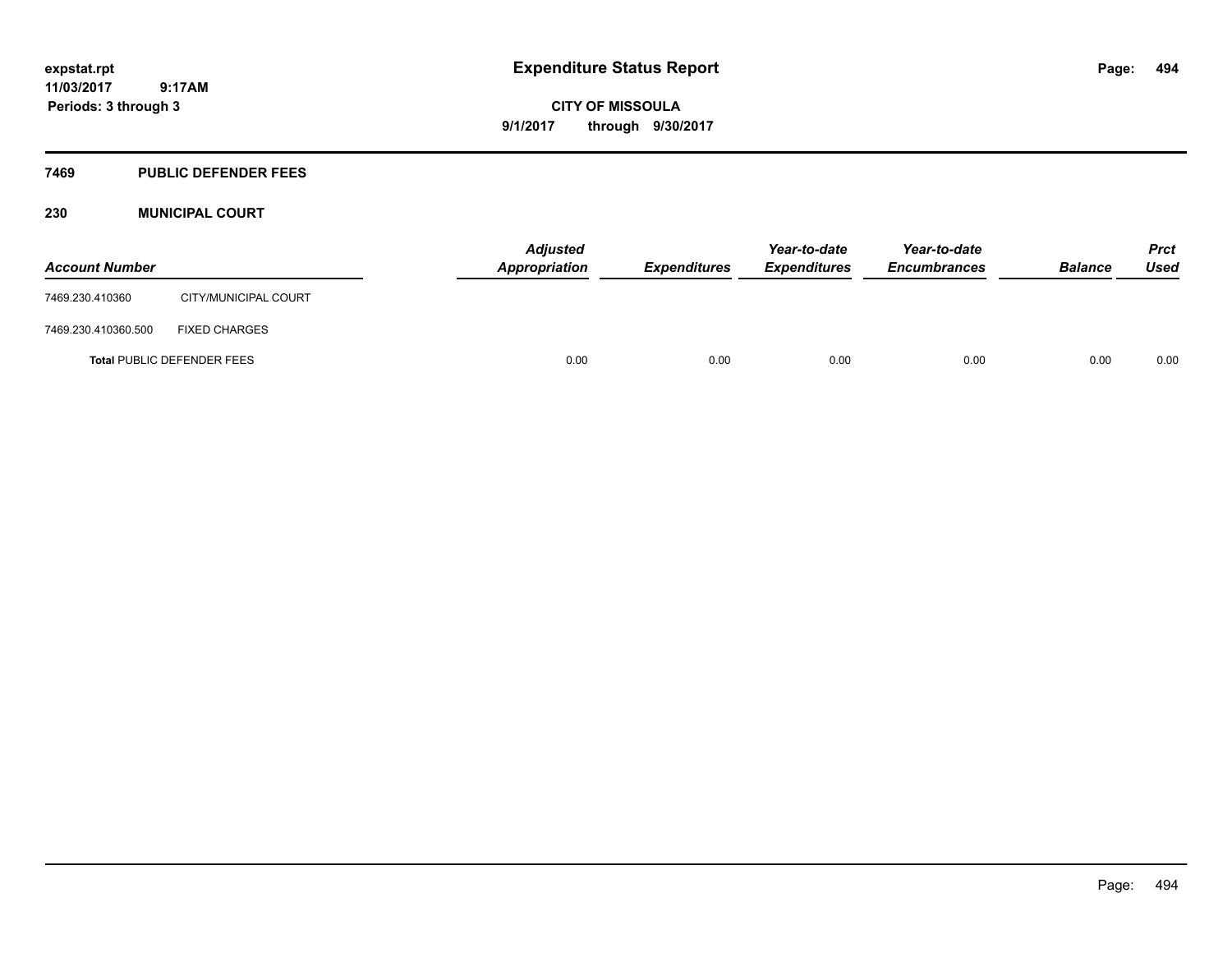**CITY OF MISSOULA 9/1/2017 through 9/30/2017**

**7903 COUNTY CLEARING**

| <b>Account Number</b>                |                          | <b>Adjusted</b><br><b>Appropriation</b> | <b>Expenditures</b> | Year-to-date<br><b>Expenditures</b> | Year-to-date<br><b>Encumbrances</b> | <b>Balance</b> | <b>Prct</b><br><b>Used</b> |
|--------------------------------------|--------------------------|-----------------------------------------|---------------------|-------------------------------------|-------------------------------------|----------------|----------------------------|
| 7903.390.440600                      | ANIMAL CONTROL SERVICES  |                                         |                     |                                     |                                     |                |                            |
| 7903.390.440600.800                  | OTHER OBJECTS            |                                         |                     |                                     |                                     |                |                            |
| <b>Total ANIMAL CONTROL SERVICES</b> |                          | 0.00                                    | 0.00                | 0.00                                | 0.00                                | 0.00           | 0.00                       |
| 7903.390.510110                      | <b>MERCHANT SERVICES</b> |                                         |                     |                                     |                                     |                |                            |
| 7903.390.510110.500                  | <b>FIXED CHARGES</b>     |                                         |                     |                                     |                                     |                |                            |
| <b>Total COUNTY CLEARING</b>         |                          | 0.00                                    | 0.00                | 0.00                                | 0.00                                | 0.00           | 0.00                       |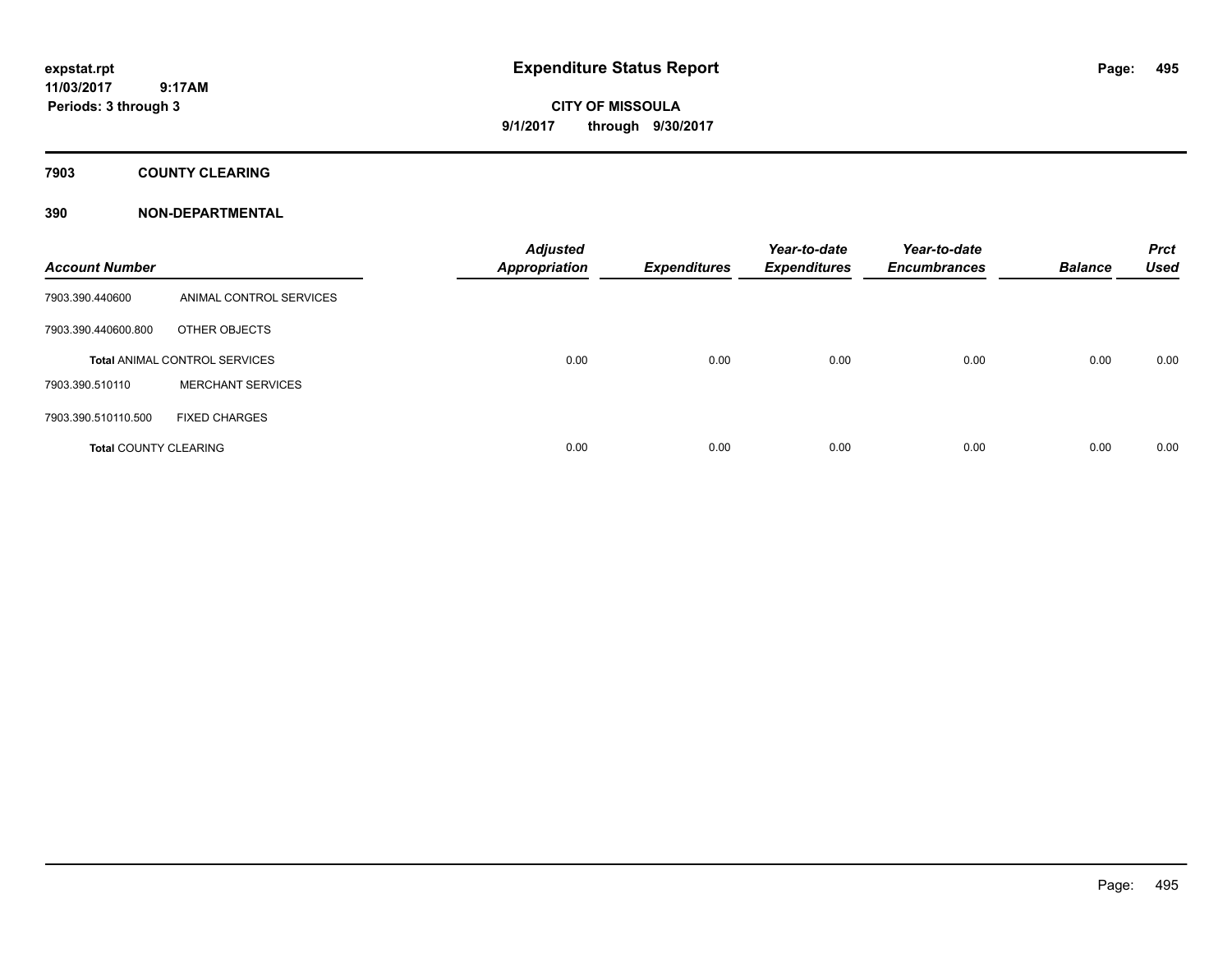# **CITY OF MISSOULA 9/1/2017 through 9/30/2017**

### **7904 SEWER REBATE**

### **280 PUBLIC WORKS OPERATIONS**

| <b>Account Number</b>        |                                | <b>Adjusted</b><br><b>Appropriation</b> | <b>Expenditures</b> | Year-to-date<br><b>Expenditures</b> | Year-to-date<br><b>Encumbrances</b> | <b>Balance</b> | <b>Prct</b><br><b>Used</b> |
|------------------------------|--------------------------------|-----------------------------------------|---------------------|-------------------------------------|-------------------------------------|----------------|----------------------------|
| 7904.280.430600              | <b>SEWER UTILITIES</b>         |                                         |                     |                                     |                                     |                |                            |
| 7904.280.430600.500          | <b>FIXED CHARGES</b>           |                                         |                     |                                     |                                     |                |                            |
| <b>Total FIXED CHARGES</b>   |                                | 0.00                                    | 0.00                | 0.00                                | 0.00                                | 0.00           | 0.00                       |
| 7904.280.430600.800          | OTHER OBJECTS                  |                                         |                     |                                     |                                     |                |                            |
| <b>Total SEWER UTILITIES</b> |                                | 0.00                                    | 0.00                | 0.00                                | 0.00                                | 0.00           | 0.00                       |
| 7904.280.510110              | <b>MERCHANT SERVICES</b>       |                                         |                     |                                     |                                     |                |                            |
| 7904.280.510110.500          | <b>FIXED CHARGES</b>           |                                         |                     |                                     |                                     |                |                            |
|                              | <b>Total MERCHANT SERVICES</b> | 0.00                                    | 0.00                | 0.00                                | 0.00                                | 0.00           | 0.00                       |
| <b>Total SEWER REBATE</b>    |                                | 0.00                                    | 0.00                | 0.00                                | 0.00                                | 0.00           | 0.00                       |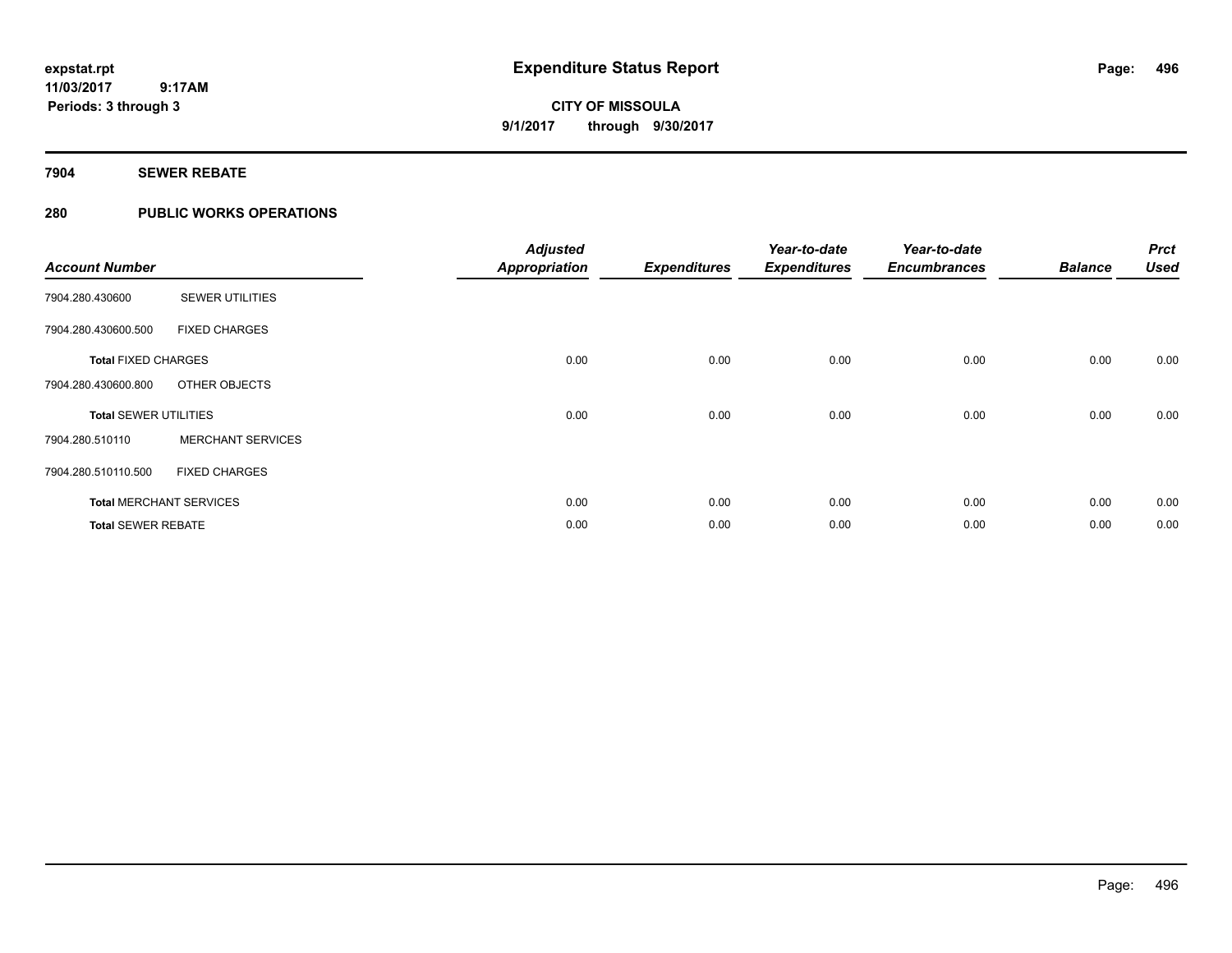**Periods: 3 through 3**

**CITY OF MISSOULA 9/1/2017 through 9/30/2017**

**7905 WYE SEWER RSID 8489**

 **9:17AM**

### **280 PUBLIC WORKS OPERATIONS**

| <b>Account Number</b>        |                          | <b>Adjusted</b><br><b>Appropriation</b> | <b>Expenditures</b> | Year-to-date<br><b>Expenditures</b> | Year-to-date<br><b>Encumbrances</b> | <b>Balance</b> | <b>Prct</b><br><b>Used</b> |
|------------------------------|--------------------------|-----------------------------------------|---------------------|-------------------------------------|-------------------------------------|----------------|----------------------------|
| 7905.280.430600              | <b>SEWER UTILITIES</b>   |                                         |                     |                                     |                                     |                |                            |
| 7905.280.430600.500          | <b>FIXED CHARGES</b>     |                                         |                     |                                     |                                     |                |                            |
| <b>Total SEWER UTILITIES</b> |                          | 0.00                                    | 0.00                | 0.00                                | 0.00                                | 0.00           | 0.00                       |
| 7905.280.510110              | <b>MERCHANT SERVICES</b> |                                         |                     |                                     |                                     |                |                            |
| 7905.280.510110.500          | <b>FIXED CHARGES</b>     |                                         |                     |                                     |                                     |                |                            |
| Total WYE SEWER RSID 8489    |                          | 0.00                                    | 0.00                | 0.00                                | 0.00                                | 0.00           | 0.00                       |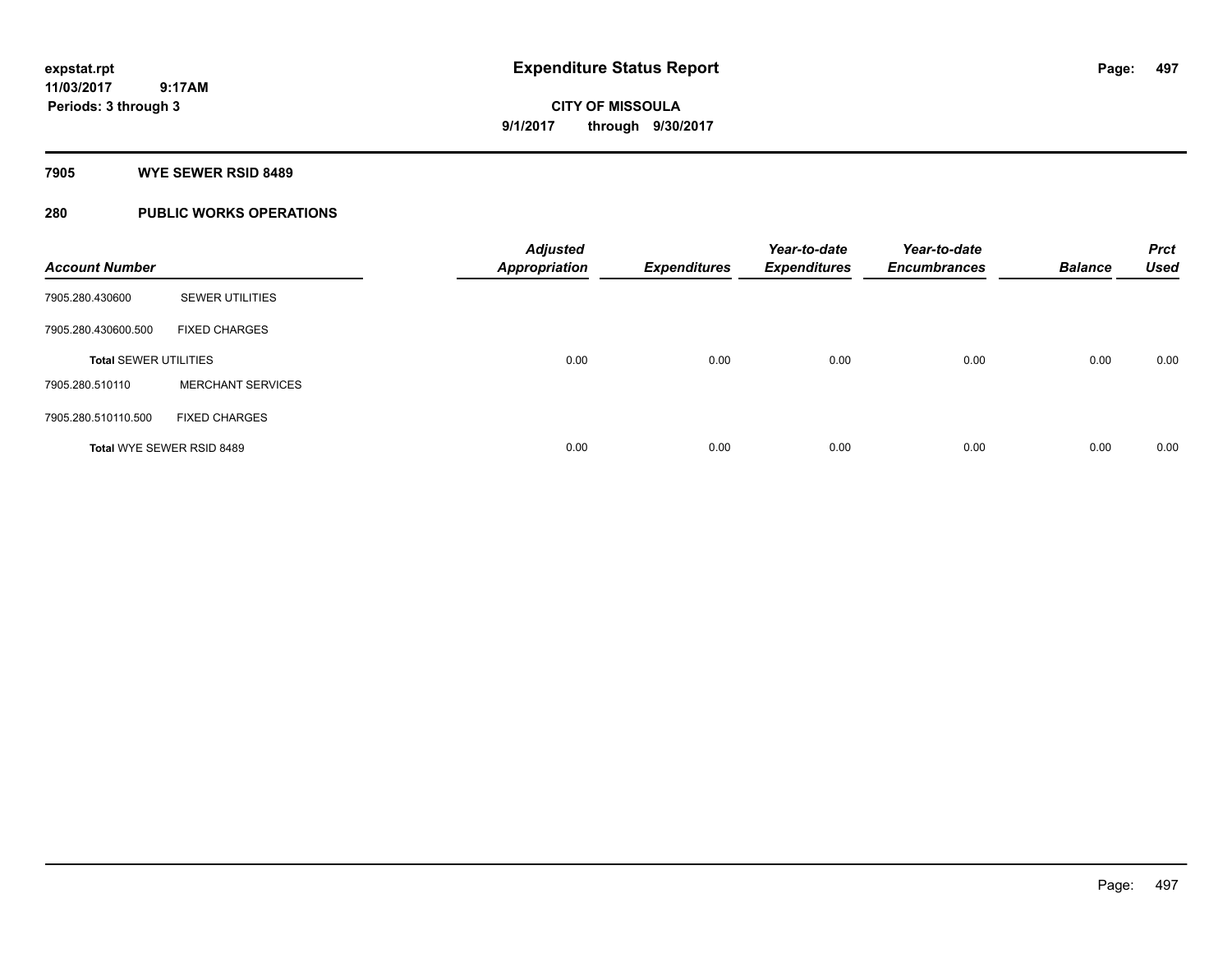**Periods: 3 through 3**

**CITY OF MISSOULA 9/1/2017 through 9/30/2017**

### **7911 RESIDENTIAL INSPECTION FUND**

 **9:17AM**

### **310 BUILDING INSPECTION**

| <b>Account Number</b>                        |                                        | <b>Adjusted</b><br><b>Appropriation</b> | <b>Expenditures</b> | Year-to-date<br><b>Expenditures</b> | Year-to-date<br><b>Encumbrances</b> | <b>Balance</b> | <b>Prct</b><br><b>Used</b> |
|----------------------------------------------|----------------------------------------|-----------------------------------------|---------------------|-------------------------------------|-------------------------------------|----------------|----------------------------|
| 7911.310.420501                              | CONTRACTUAL SERVICE AGRMNTS - BUILDING |                                         |                     |                                     |                                     |                |                            |
| 7911.310.420501.200                          | <b>SUPPLIES</b>                        |                                         |                     |                                     |                                     |                |                            |
| <b>Total SUPPLIES</b>                        |                                        | 0.00                                    | 0.00                | 0.00                                | 0.00                                | 0.00           | 0.00                       |
| 7911.310.420501.300                          | PURCHASED SERVICES                     |                                         |                     |                                     |                                     |                |                            |
| Total CONTRACTUAL SERVICE AGRMNTS - BUILDING |                                        | 0.00                                    | 0.00                | 0.00                                | 0.00                                | 0.00           | 0.00                       |
| 7911.310.420502                              | *** Title Not Found ***                |                                         |                     |                                     |                                     |                |                            |
| 7911.310.420502.200                          | <b>SUPPLIES</b>                        |                                         |                     |                                     |                                     |                |                            |
| Total *** Title Not Found ***                |                                        | 0.00                                    | 0.00                | 0.00                                | 0.00                                | 0.00           | 0.00                       |
| 7911.310.510110                              | <b>MERCHANT SERVICES</b>               |                                         |                     |                                     |                                     |                |                            |
| 7911.310.510110.500                          | <b>FIXED CHARGES</b>                   |                                         |                     |                                     |                                     |                |                            |
|                                              | Total RESIDENTIAL INSPECTION FUND      | 0.00                                    | 0.00                | 0.00                                | 0.00                                | 0.00           | 0.00                       |